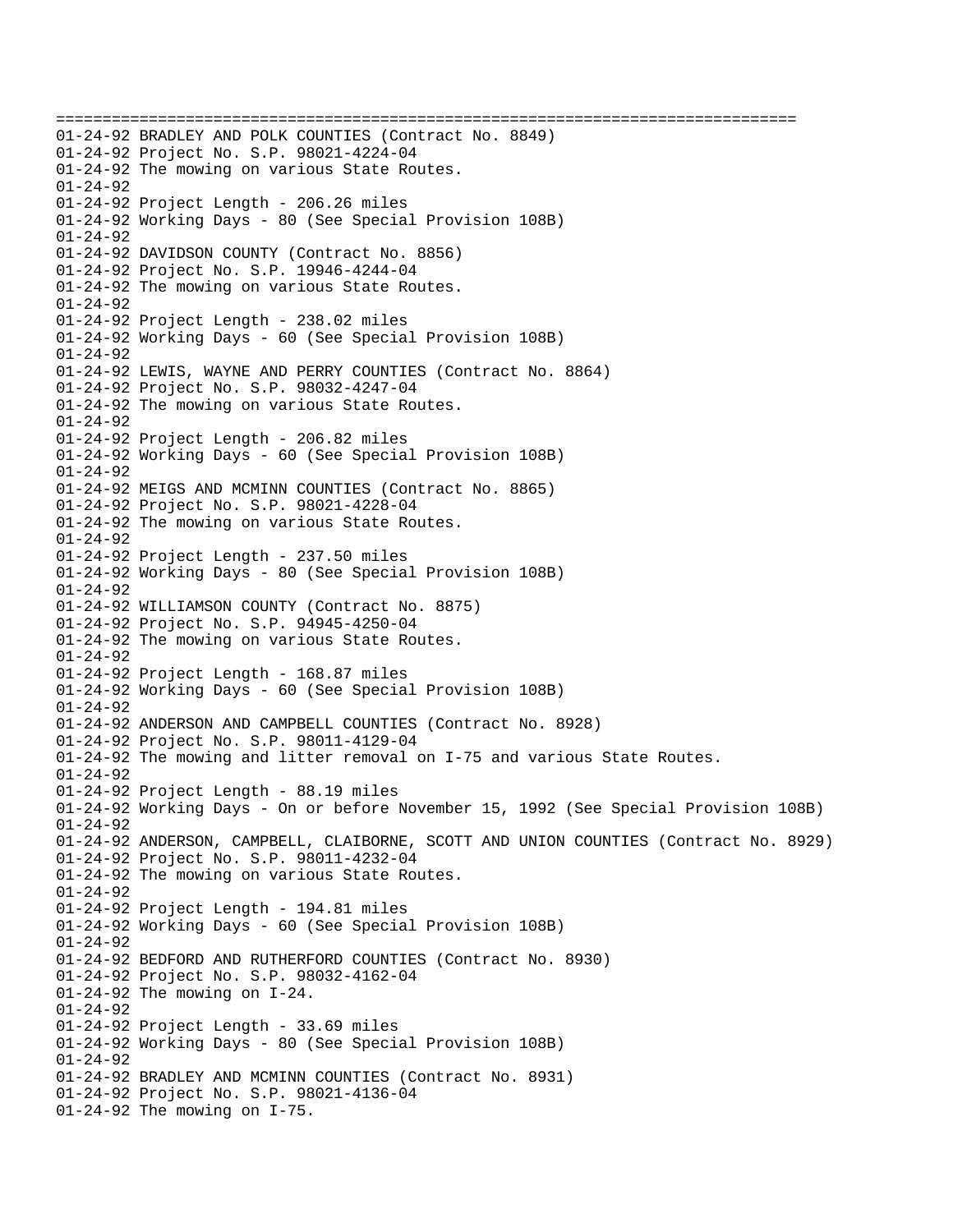01-24-92 01-24-92 Project Length - 44.30 miles 01-24-92 Working Days - 80 (See Special Provision 108B) 01-24-92 01-24-92 CARROLL, HENRY AND WEAKLEY COUNTIES (Contract No. 8932) 01-24-92 Project No. S.P. 98041-4274-04 01-24-92 The mowing on various State Routes. 01-24-92 01-24-92 Project Length - 323.93 miles 01-24-92 Working Days - 60 (See Special Provision 108B) 01-24-92 01-24-92 CLAY, FENTRESS, OVERTON AND PICKETT COUNTIES (Contract No. 8933) 01-24-92 Project No. S.P. 98021-4237-04 01-24-92 The mowing on various State Routes. 01-24-92 01-24-92 Project Length - 304.75 miles 01-24-92 Working Days - 80 (See Special Provision 108B) 01-24-92 01-24-92 CLAY, JACKSON, OVERTON, PUTNAM AND SMITH COUNTIES (Contract No. 8934) 01-24-92 Project No. S.P. 98021-4238-04 01-24-92 The mowing on various State Routes. 01-24-92 01-24-92 Project Length - 312.32 miles 01-24-92 Working Days - 80 (See Special Provision 108B) 01-24-92 01-24-92 COFFEE AND FRANKLIN COUNTIES (Contract No. 8935) 01-24-92 Project No. S.P. 98021-4241-04 01-24-92 The mowing on various State Routes. 01-24-92 01-24-92 Project Length - 249.62 miles 01-24-92 Working Days - 60 (See Special Provision 108B) 01-24-92 01-24-92 DEKALB AND WHITE COUNTIES (Contract No. 8936) 01-24-92 Project No. S.P. 98021-4240-04 01-24-92 The mowing on various State Routes. 01-24-92 01-24-92 Project Length - 202.07 miles 01-24-92 Working Days - 80 (See Special Provision 108B) 01-24-92 01-24-92 DICKSON AND HICKMAN COUNTIES (Contract No. 8937) 01-24-92 Project No. S.P. 98032-4263-04 01-24-92 The mowing on various State Routes. 01-24-92 01-24-92 Project Length - 285.56 miles 01-24-92 Working Days - 60 (See Special Provision 108B) 01-24-92 01-24-92 DYER, GIBSON AND OBION COUNTIES (Contract No. 8938) 01-24-92 Project No. S.P. 98041-4175-04 01-24-92 The mowing and litter removal on I-155 and various State Routes. 01-24-92 01-24-92 Project Length - 115.03 miles 01-24-92 Working Days - On or before November 15, 1992 (See Special Provision 108B) 01-24-92 01-24-92 GILES COUNTY (Contract No. 8939) 01-24-92 Project No. S.P. 28945-4260-04 01-24-92 The mowing on various State Routes. 01-24-92 01-24-92 Project Length - 150.55 miles 01-24-92 Working Days - 60 (See Special Provision 108B) 01-24-92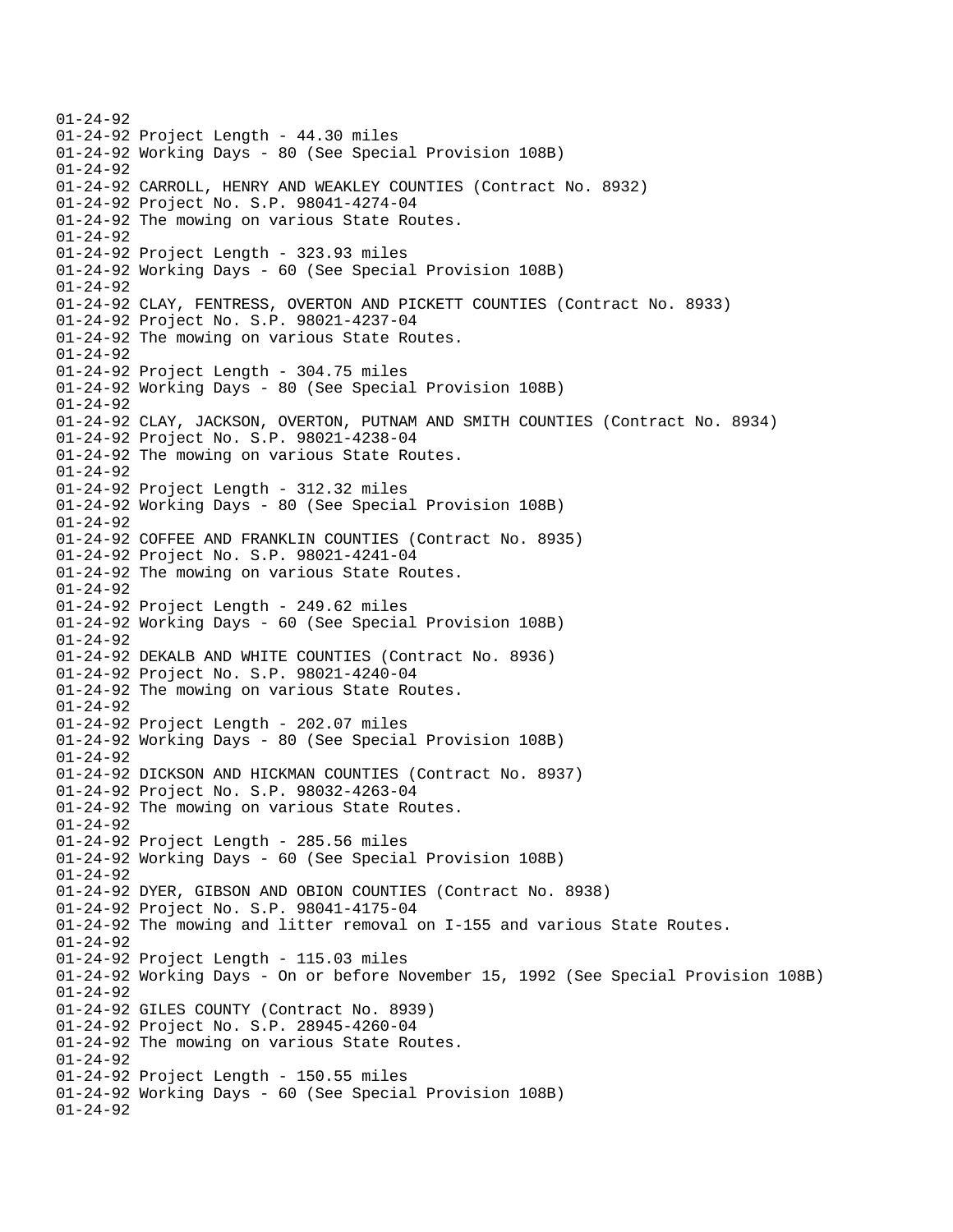01-24-92 GILES, MARSHALL, MAURY AND WILLIAMSON COUNTIES (Contract No. 8940) 01-24-92 Project No. S.P. 98032-4164-04 01-24-92 The mowing on I-65 and S.R. 396. 01-24-92 01-24-92 Project Length - 78.86 miles 01-24-92 Working Days - 80 (See Special Provision 108B) 01-24-92 01-24-92 GRUNDY, HAMILTON, MARION AND COFFEE COUNTIES (Contract No. 8941) 01-24-92 Project No. S.P. 98021-4139-04 01-24-92 The mowing on I-24. 01-24-92 01-24-92 Project Length - 69.97 miles 01-24-92 Working Days - 80 (See Special Provision 108B) 01-24-92 01-24-92 HAMILTON COUNTY (Contract No. 8942) 01-24-92 Project No. S.P. 33946-4270-04 01-24-92 The mowing on various State Routes. 01-24-92 01-24-92 Project Length - 122.80 miles 01-24-92 Working Days - 60 (See Special Provision 108B) 01-24-92 01-24-92 KNOX COUNTY (Contract No. 8943) 01-24-92 Project No. S.P. 47946-4130-04 01-24-92 The mowing on various Interstate and State Routes. 01-24-92 01-24-92 Project Length - 84.68 miles 01-24-92 Working Days - 90 (See Special Provision 108B) 01-24-92 01-24-92 KNOX, BLOUNT AND SEVIER COUNTIES (Contract No. 8944) 01-24-92 Project No. S.P. 98011-4234-04 01-24-92 The mowing on various State Routes. 01-24-92 01-24-92 Project Length - 162.03 miles 01-24-92 Working Days - 60 (See Special Provision 108B) 01-24-92 01-24-92 LINCOLN AND MOORE COUNTIES (Contract No. 8945) 01-24-92 Project No. S.P. 98032-4265-04 01-24-92 The mowing on various State Routes. 01-24-92 01-24-92 Project Length - 219.23 miles 01-24-92 Working Days - 60 (See Special Provision 108B) 01-24-92 01-24-92 MARION AND GRUNDY COUNTIES (Contract No. 8946) 01-24-92 Project No. S.P. 98021-4242-04 01-24-92 The mowing on various State Routes. 01-24-92 01-24-92 Project Length - 260.29 miles 01-24-92 Working Days - 60 (See Special Provision 108B) 01-24-92 01-24-92 MAURY COUNTY (Contract No. 8947) 01-24-92 Project No. S.P. 60945-4260-04 01-24-92 The mowing on various State Routes. 01-24-92 01-24-92 Project Length - 201.96 miles 01-24-92 Working Days - 60 (See Special Provision 108B) 01-24-92 01-24-92 MONTGOMERY AND STEWART COUNTIES (Contract No. 8948) 01-24-92 Project No. S.P. 98032-4266-04 01-24-92 The mowing on various State Routes. 01-24-92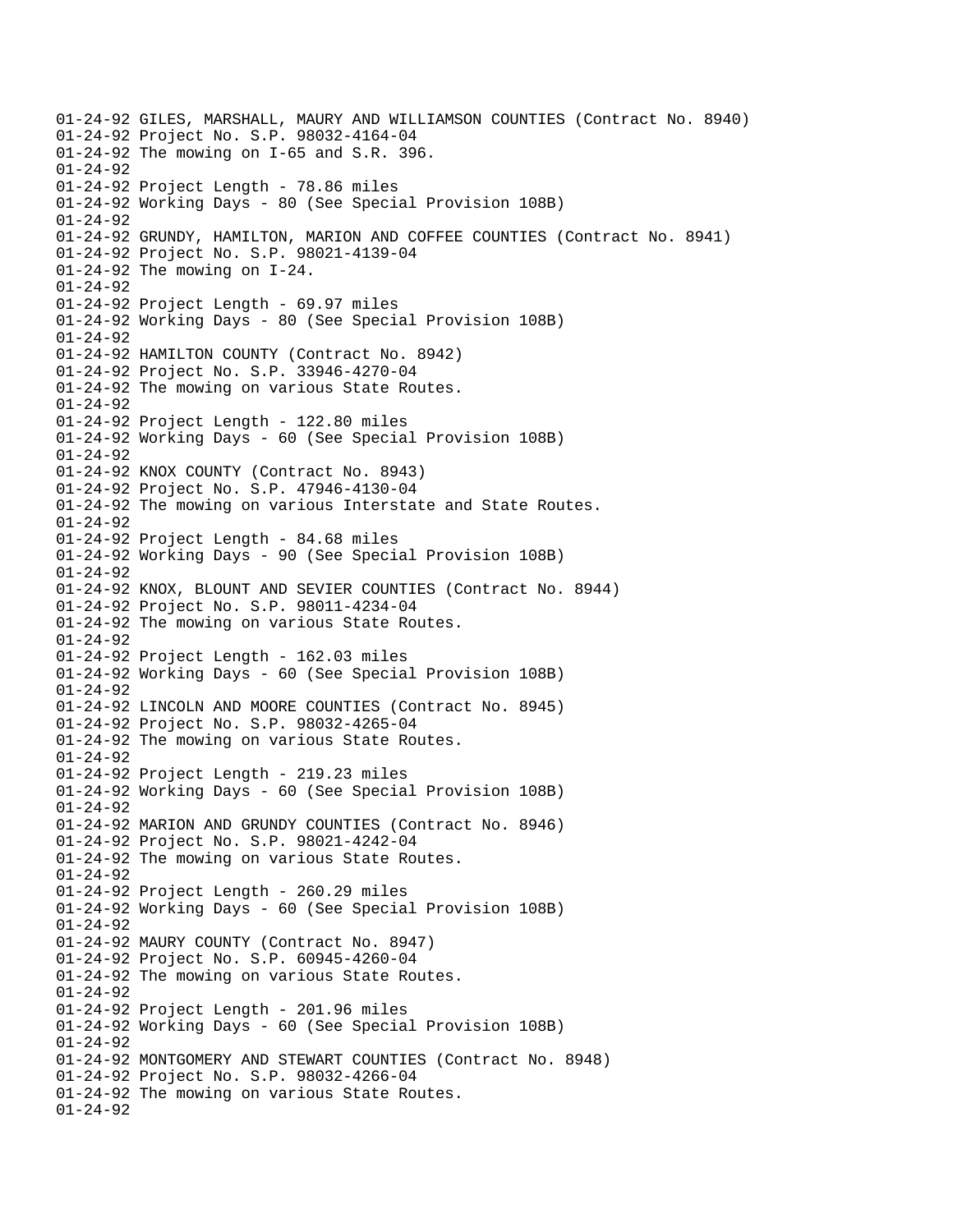01-24-92 Project Length - 249.40 miles 01-24-92 Working Days - 60 (See Special Provision 108B)  $01 - 24 - 92$ 01-24-92 MORGAN, MONROE, LOUDON AND ROANE COUNTIES (Contract No. 8949) 01-24-92 Project No. S.P. 98011-4230-04 01-24-92 The mowing on various State Routes. 01-24-92 01-24-92 Project Length - 139.64 miles 01-24-92 Working Days - 60 (See Special Provision 108B) 01-24-92 01-24-92 SEQUATCHIE, BLEDSOE AND VAN BUREN COUNTIES (Contract No. 8950) 01-24-92 Project No. S.P. 98021-4243-04 01-24-92 The mowing on various State Routes in Region II. 01-24-92 01-24-92 Project Length - 192.00 miles 01-24-92 Working Days - 60 (See Special Provision 108B) 01-24-92 01-24-92 SHELBY, TIPTON AND LAUDERDALE COUNTIES (Contract No. 8951) 01-24-92 Project No. S.P. 98041-4176-04 01-24-92 The mowing and litter removal on I-40 and various State Routes. 01-24-92 01-24-92 Project Length - 105.56 miles 01-24-92 Working Days - On or before November 15, 1992 (See Special Provision 108B) 01-24-92 01-24-92 SMITH AND WILSON COUNTIES (Contract No. 8952) 01-24-92 Project No. S.P. 98032-4267-04 01-24-92 The mowing on various State Routes. 01-24-92 01-24-92 Project Length - 269.73 miles 01-24-92 Working Days - 60 (See Special Provision 108B) 01-24-92 01-24-92 UNICOI, JOHNSON AND CARTER COUNTIES (Contract No. 8953) 01-24-92 Project No. S.P. 98011-4231-04 01-24-92 The mowing on various State Routes. 01-24-92 01-24-92 Project Length - 193.45 miles 01-24-92 Working Days - 60 (See Special Provision 108B) 01-24-92 01-24-92 WASHINGTON AND SULLIVAN COUNTIES (Contract No. 8954) 01-24-92 Project No. S.P. 98011-4233-04 01-24-92 The mowing on various State Routes.  $01 - 24 - 92$ 01-24-92 Project Length - 185.83 miles 01-24-92 Working Days - 60 (See Special Provision 108B) 01-24-92 ================================================================================ 02-14-92 BEDFORD COUNTY (Contract No. 2000) 02-14-92 Project Nos. BRS-130(10), 02014-3208-94 02-14-92 BRS-130(11), 02014-3207-94 02-14-92 02-14-92 Project No. BRS-130(10), 02014-3208-94 02-14-92 The construction of one (1) concrete box bridge (3 @ 15' X 13') over Thompson 02-14-92 Creek (L.M. 19.60) on S.R. 130 including grading and drainage, paving with 02-14-92 bituminous materials (plant mix), and guardrail on the approaches. 02-14-92 Project Length - 0.219 mile 02-14-92 02-14-92 Project No. BRS-130(11), 02014-3207-94 02-14-92 The construction of one (1) concrete slab bridge (4 @ 18' X 6') over Little 02-14-92 Flat Creek (L.M. 16.74) on S.R. 130 including grading and drainage, paving 02-14-92 with bituminous materials (plant mix), and guardrail on the approaches.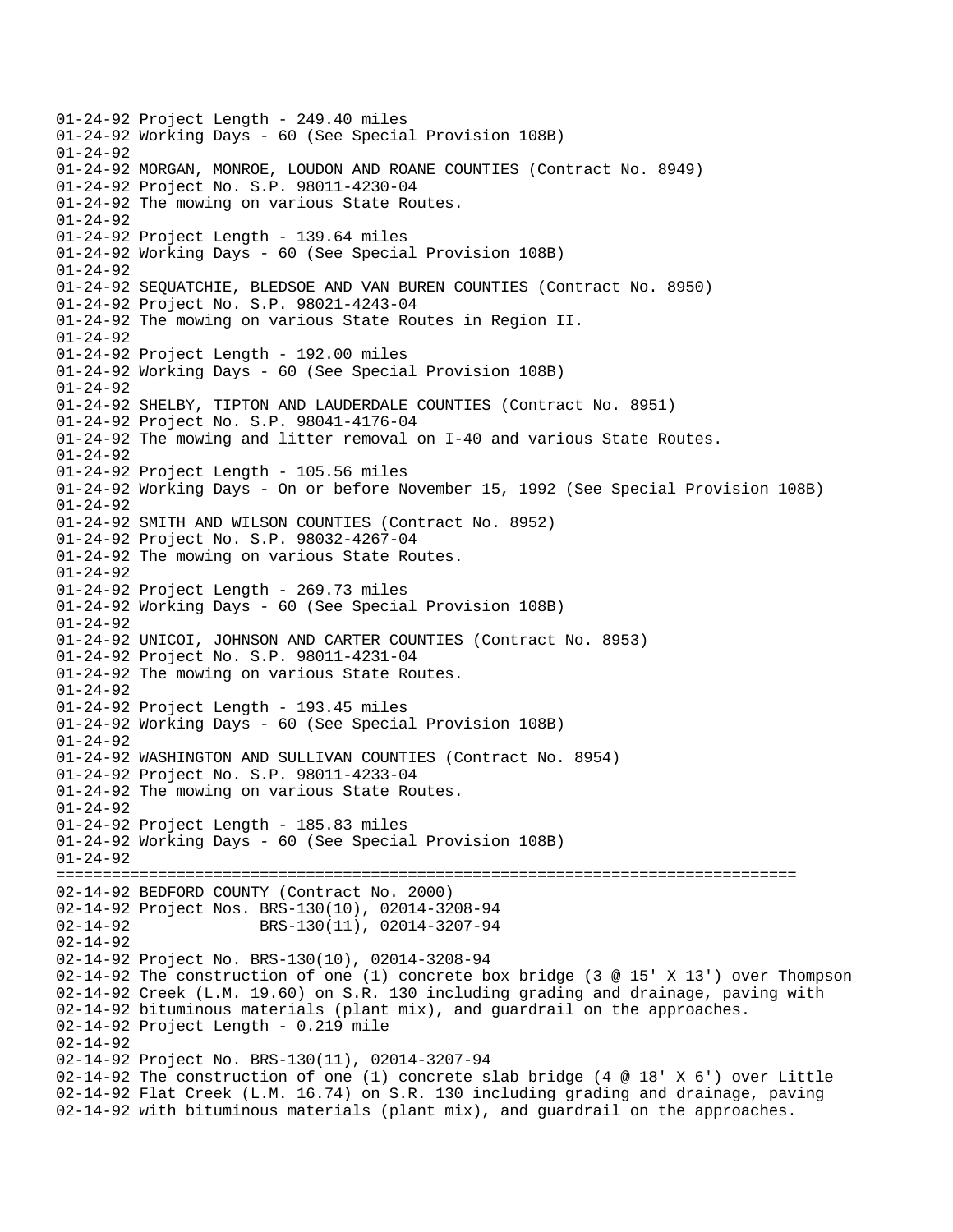02-14-92 Project Length - 0.219 mile 02-14-92 02-14-92 Total Project Length - 0.438 mile 02-14-92 Working Days - 80<br>02-14-92 Plans Cost - \$10.00 02-14-92 Plans Cost - \$10.00 Cross-Section Cost - \$0.00 02-14-92 02-14-92 BEDFORD, LINCOLN, MARSHALL, MOORE AND RUTHERFORD COUNTIES (Contract No. 2001) 02-14-92 Project No. S.P. 98032-4260-04 02-14-92 The installation of painted pavement marking lines on various State Routes. 02-14-92 02-14-92 Project Length - 785.75 miles 02-14-92 Working Days - On or before August 1, 1992 (See Special Provision 108B) 02-14-92 NO PLANS CONTRACT 02-14-92 02-14-92 BENTON COUNTY (Contract No. 2002) 02-14-92 Project Nos. BRZ-0300(22), 03945-3459-94 02-14-92 BRZ-0300(23), 03945-3460-94 02-14-92 02-14-92 Project Nos. BRZ-0300(22), 03945-3459-94 02-14-92 The construction of one (1) prestressed concrete box beam bridge over Cypress 02-14-92 Creek (L.M. 1.93) on Old S.R. 69 including grading and drainage, paving with 02-14-92 bituminous materials (plant mix), and guardrail on the approaches. 02-14-92 Project Length - 0.113 mile 02-14-92 02-14-92 Project No. BRZ-0300(23), 03945-3460-94 02-14-92 The construction of one (1) concrete box bridge (3 @ 18' X 11') over Little 02-14-92 Birdsong Creek (L.M. 3.00) on Old S.R. 69 including grading and drainage, 02-14-92 paving with bituminous materials (plant mix), and guardrail on the approaches. 02-14-92 Project Length - 0.080 mile 02-14-92 02-14-92 Total Project Length - 0.193 mile 02-14-92 Working Days - 90<br>02-14-92 Plans Cost - \$10.00 Cross-Section Cost - \$0.00 02-14-92 02-14-92 BENTON, HUMPHREYS, DECATUR AND PERRY COUNTIES (Contract No. 2003) 02-14-92 Project Nos. BRF-1(6), 03003-3222-94, BRF-20(6), 20002-3232-94 02-14-92 The bridge deck crack repairs on two (2) bridges: S.R. 1 over the Tennessee 02-14-92 River (L.M. 12.65) at New Johnsonville, and S.R. 20 over the Tennessee River 02-14-92 (L.M. 9.07) at Perryville. 02-14-92 02-14-92 Project Length - 0.000 mile 02-14-92 Working Days - 50 02-14-92 NO PLANS CONTRACT 02-14-92 02-14-92 BLOUNT COUNTY (Contract No. 2004) 02-14-92 Project No. S.P. 05005-4523-04 02-14-92 The resurfacing on S.R. 115 with bituminous materials (plant mix), and 02-14-92 pavement marking beginning at the north end of bridge over Tabcat Creek (L.M. 02-14-92 11.20) and extending to one half mile east of Tallassee Road (L.M. 17.10). 02-14-92 02-14-92 Project Length - 5.90 miles 02-14-92 Working Days - 30 02-14-92 Plans Cost - \$3.00 (8-1/2" - 11") 02-14-92 02-14-92 BRADLEY COUNTY (Contract No. 2005) 02-14-92 Project No. S.P. 06004-4229-04 02-14-92 The resurfacing on S.R. 2 with bituminous materials (plant mix), drainage 02-14-92 adjustments, and pavement marking beginning 0.2 mile north of Paul Huff 02-14-92 Parkway (L.M. 13.02) and extending to 2.5 miles south of Charleston (L.M. 02-14-92 17.85).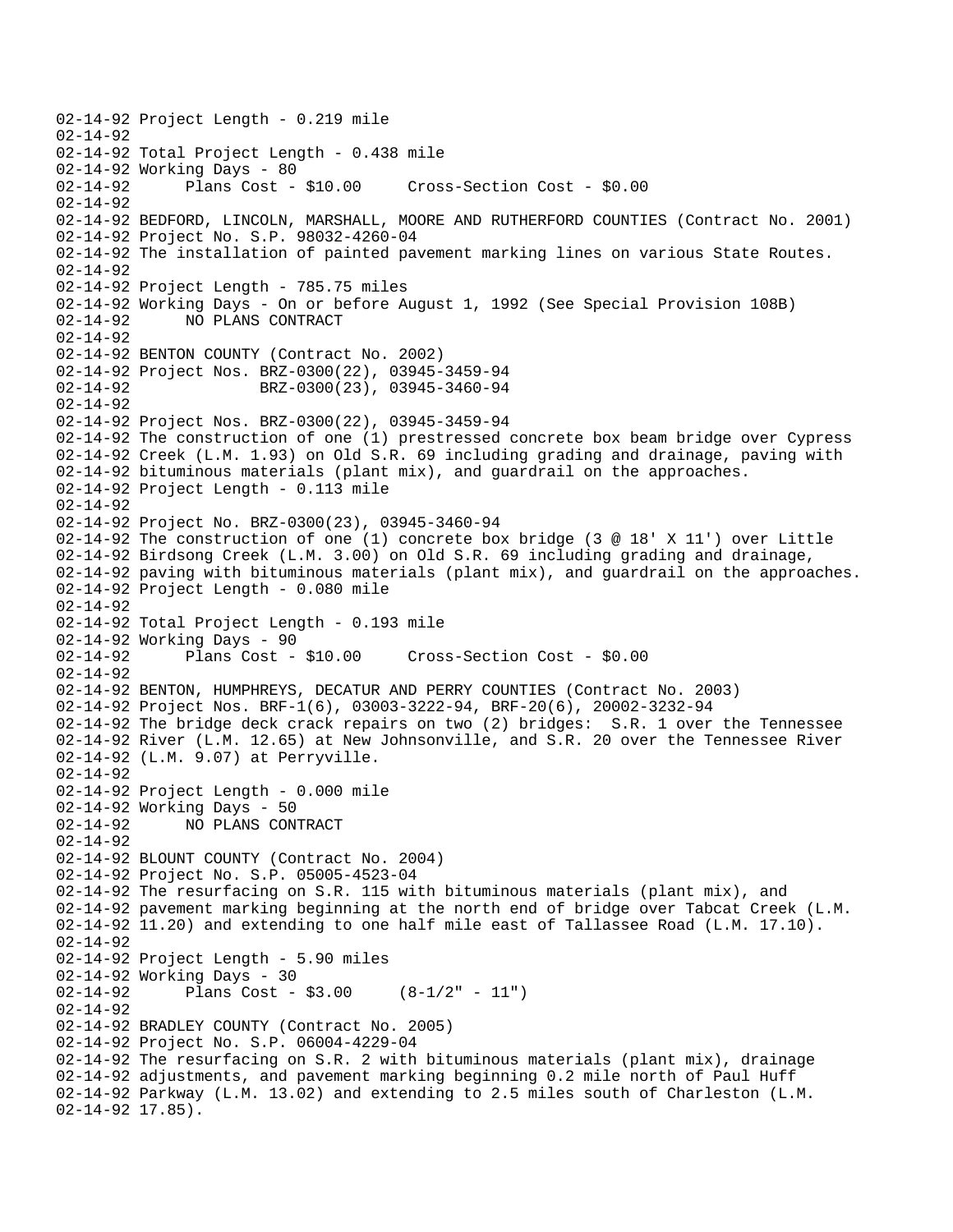02-14-92 02-14-92 Project Length - 4.83 miles 02-14-92 Working Days - 35 02-14-92 Plans Cost - \$3.00 (8-1/2" - 11") 02-14-92 02-14-92 CAMPBELL COUNTY (Contract No. 2006) 02-14-92 Project No. BRZ-0700(12), 07951-3535-94 02-14-92 The construction of one (1) prestressed concrete I-beam bridge over C.S.X. 02-14-92 Railroad (L.M. 0.29) on 11TH Street in LaFollette including grading and 02-14-92 drainage, paving with bituminous materials (plant mix), storm sewer 02-14-92 construction, the installation of concrete curb and gutter, pavement marking, 02-14-92 and guardrail on the approaches. 02-14-92 02-14-92 Project Length - 0.086 mile 02-14-92 Working Days - 90 02-14-92 Plans Cost - \$10.00 Cross-Section Cost - \$0.00 02-14-92 02-14-92 CARROLL, OBION AND WEAKLEY COUNTIES (Contract No. 2007) 02-14-92 Project No. S.P. 98041-4265-04 02-14-92 The cleaning and repainting of ten (10) bridges on various State Routes at 02-14-92 various locations. 02-14-92 02-14-92 Project Length - 0.000 mile 02-14-92 Working Days - 60 02-14-92 NO PLANS CONTRACT 02-14-92 02-14-92 CARTER, GREENE, HAMBLEN, HANCOCK, JOHNSON, SULLIVAN AND UNICOI COUNTIES 02-14-92 (Contract No. 2008) 02-14-92 Project No. S.P. 98011-4228-04 02-14-92 The installation of painted pavement marking lines on various State Routes. 02-14-92 02-14-92 Project Length - 323.03 miles 02-14-92 Working Days - On or before August 1, 1992 (See Special Provision 108B) 02-14-92 NO PLANS CONTRACT 02-14-92 02-14-92 CHEATHAM COUNTY (Contract No. 2009) 02-14-92 Project No. S.P. 11007-4221-04 02-14-92 The resurfacing on S.R. 49 with bituminous materials (plant mix), and pavement 02-14-92 marking beginning at the Dickson County line and extending to S.R. 12.  $02 - 14 - 92$ 02-14-92 Project Length - 6.29 miles 02-14-92 Working Days - 35  $02-14-92$  Plans Cost - \$3.00  $(8-1/2" - 11")$ 02-14-92 02-14-92 CHESTER, HARDIN AND MCNAIRY COUNTIES (Contract No. 2010) 02-14-92 Project No. S.P. 98041-4267-04 02-14-92 The installation of signs on various State Routes. 02-14-92 02-14-92 Project Length - 419.89 miles 02-14-92 Working Days - On or before September 1, 1992 02-14-92 NO PLANS CONTRACT 02-14-92 02-14-92 CLAIBORNE COUNTY (Contract No. 2011) 02-14-92 Project No. S.P. 13002-4527-04 02-14-92 The resurfacing on S.R. 32 with bituminous materials (plant mix), and pavement 02-14-92 marking beginning approx. 600 feet south of Welch Drive (left) (L.M. 9.66) and 02-14-92 extending to Powell River bridge (L.M. 15.80). 02-14-92 02-14-92 Project Length - 6.14 miles 02-14-92 Working Days - 35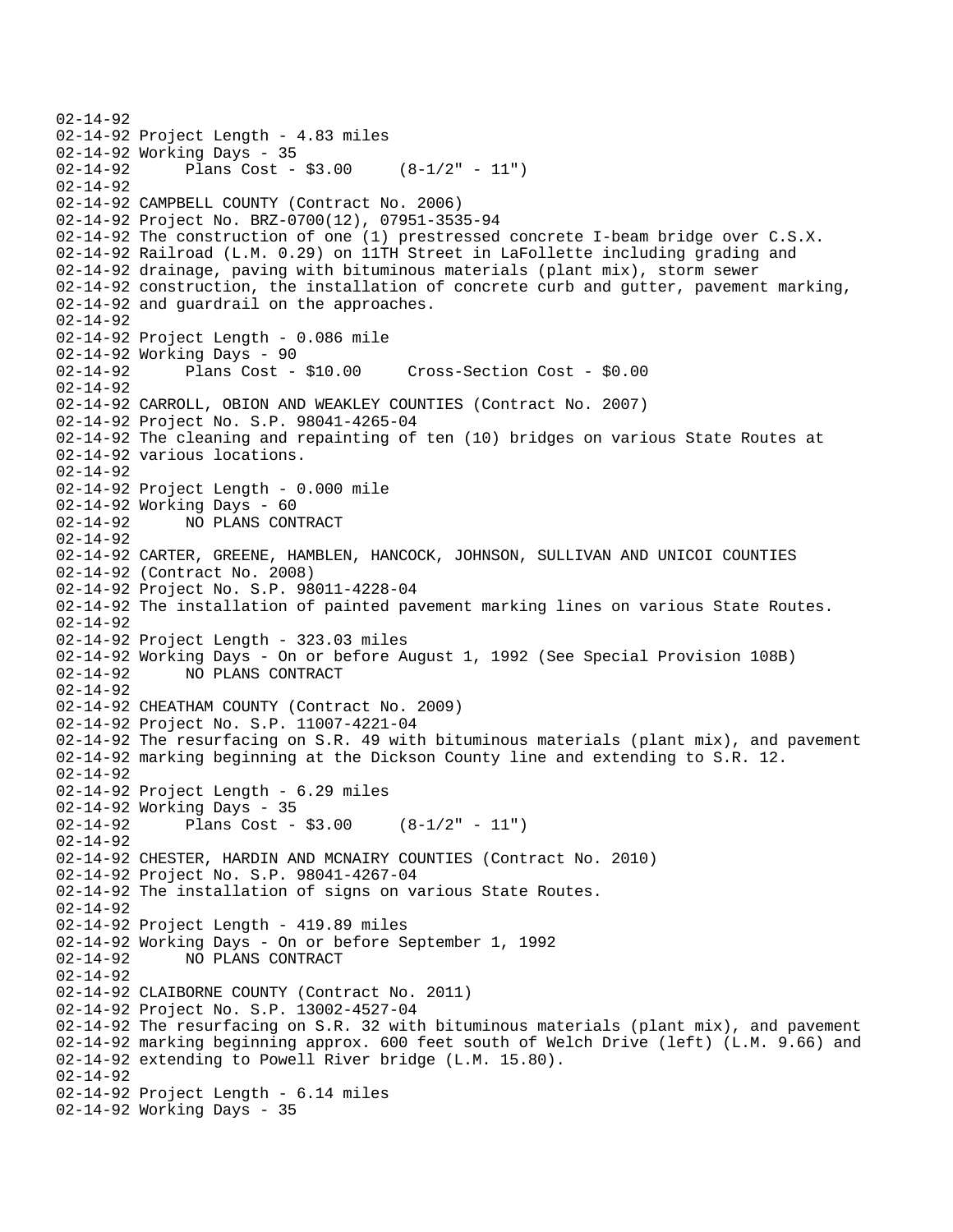```
02-14-92 Plans Cost - $3.00 (8-1/2" - 11") 
02-14-92 
02-14-92 CLAY, JACKSON, OVERTON AND PUTNAM COUNTIES (Contract No. 2012) 
02-14-92 Project No. S.P. 98021-4234-04 
02-14-92 The installation of painted pavement marking lines on various State Routes. 
02-14-92 
02-14-92 Project Length - 464.56 miles 
02-14-92 Working Days - On or before August 1, 1992 (See Special Provision 108B) 
02-14-92 NO PLANS CONTRACT 
02-14-92 
02-14-92 COFFEE COUNTY (Contract No. 2013) 
02-14-92 Project No. S.P. 16010-4227-04 
02-14-92 The resurfacing on S.R. 55 with bituminous materials (plant mix), cold 
02-14-92 planing, drainage adjustments, and pavement marking beginning at Oak Drive 
02-14-92 (L.M. 13.08) and extending to 158 feet west of Ragsdale Road (L.M. 15.00). 
02 - 14 - 9202-14-92 Project Length - 1.73 miles 
02-14-92 Working Days - 35 
02-14-92 Plans Cost - $3.00 (8-1/2" - 11") 
02-14-92 
02-14-92 CUMBERLAND COUNTY (Contract No. 2014) 
02-14-92 Project No. S.P. 18003-4517-04 
02-14-92 The resurfacing on S.R. 1 with bituminous materials (plant mix), cold planing, 
02-14-92 guardrail, and pavement marking beginning at Bowling Road (left) (L.M. 20.06) 
02-14-92 and extending to north of I-40 (L.M. 24.09). 
02-14-92 
02-14-92 Project Length - 4.03 mile 
02-14-92 Working Days - 35 
02-14-92 Plans Cost - $3.00 (8-1/2" - 11") 
02-14-92 
02-14-92 CUMBERLAND, FENTRESS, PICKETT AND RHEA COUNTIES (Contract No. 2015) 
02-14-92 Project No. S.P. 98021-4235-04 
02-14-92 The installation of painted pavement marking lines on various State Routes. 
02-14-92 
02-14-92 Project Length - 418.32 miles 
02-14-92 Working Days - On or before August 1, 1992 (See Special Provision 108B)<br>02-14-92     NO PLANS CONTRACT
             02-14-92 NO PLANS CONTRACT 
02-14-92 
02-14-92 DAVIDSON COUNTY (Contract No. 2016) 
02-14-92 Project No. RRP-4163(1), 19957-3780-94 
02-14-92 The signal upgrade and intersection improvement at Bransford Avenue and the 
02-14-92 Eastern Railroad crossing including the installation of concrete curb and 
02-14-92 gutter and pavement marking. 
02-14-92 
02-14-92 Project Length - 0.000 mile 
02-14-92 Working Days - 30 
02-14-92 Plans Cost - $3.00 Cross-Section Cost - NA 
02-14-92 
02-14-92 DAVIDSON COUNTY (Contract No. 2017) 
02-14-92 Project No. S.P. 19018-4213-04 
02-14-92 The resurfacing on S.R. 1 with bituminous materials (plant mix), cold planing, 
02-14-92 and pavement marking beginning at the C.S.X. Railroad bridge (L.M. 10.67) and 
02-14-92 extending to I-440 (L.M. 14.68). 
02-14-92 
02-14-92 Project Length - 4.01 miles 
02-14-92 Working Days - 40 
02-14-92 Plans Cost - $3.00 (8-1/2" - 11") 
02-14-92 
02-14-92 DICKSON COUNTY (Contract No. 2018) 
02-14-92 Project No. BRZ-2200(8), 22040-3406-94
```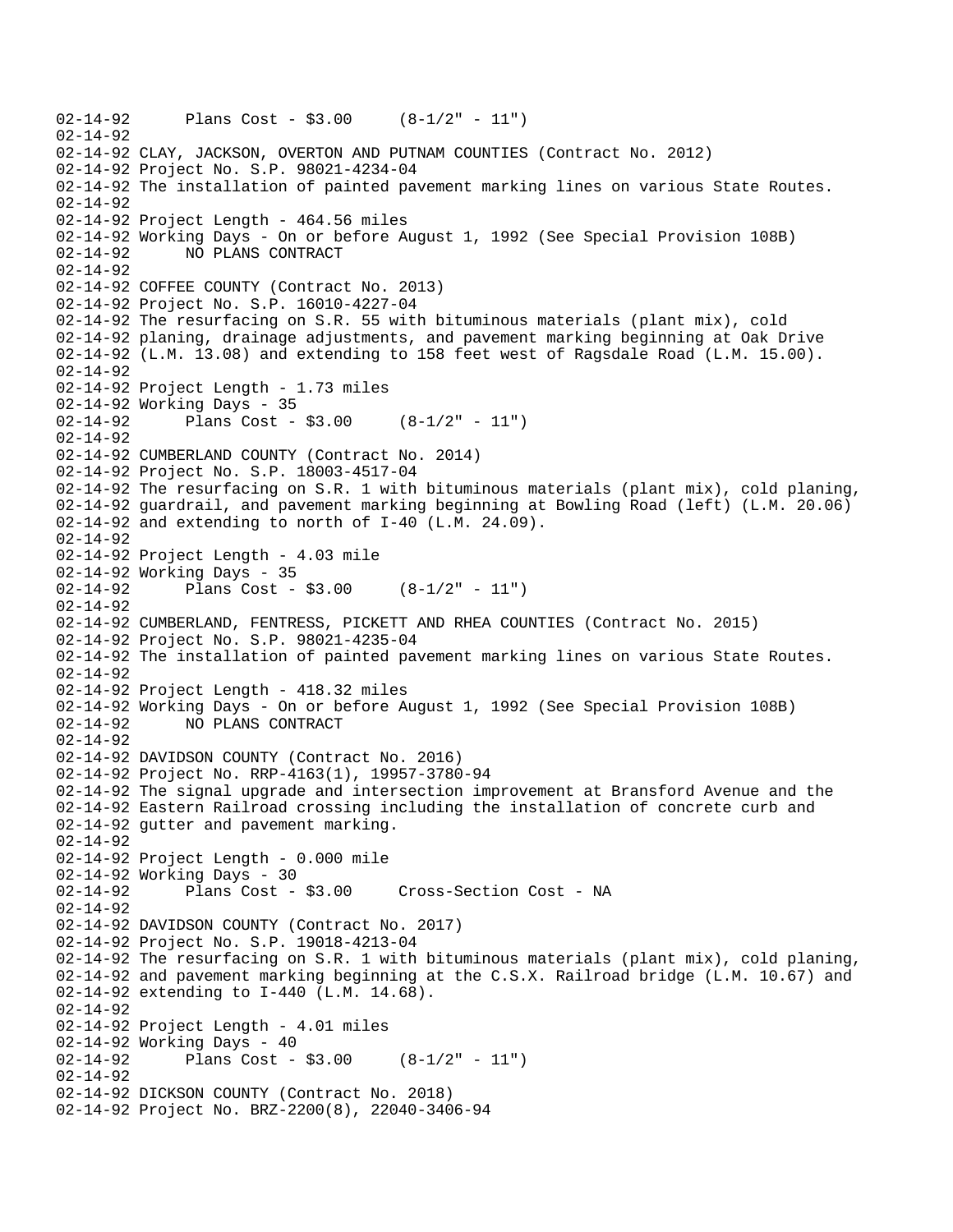02-14-92 The construction of one (1) prestressed concrete box beam bridge over Yellow 02-14-92 Creek (L.M. 5.55) on Cedar Creek Road including grading and drainage, paving 02-14-92 with bituminous materials (plant mix), and guardrail on the approaches. 02-14-92 02-14-92 Project Length - 0.081 mile 02-14-92 Working Days - 90<br>02-14-92 Plans Cost - \$10.00 02-14-92 Plans Cost - \$10.00 Cross-Section Cost - \$0.00 02-14-92 02-14-92 DYER COUNTY (Contract No. 2019) 02-14-92 Project No. BRFE-78(4), 23011-3227-94 02-14-92 The construction of one (1) prestressed concrete Bulb-Tee beam bridge over the 02-14-92 Obion River (L.M. 7.93) on S.R. 78 including grading and drainage, paving with 02-14-92 bituminous materials (plant mix), and guardrail on the approaches. 02-14-92 02-14-92 Project Length - 1.330 miles 02-14-92 Working Days - 250 02-14-92 Plans Cost - \$25.00 Cross-Section Cost - \$10.00 02-14-92 The DBE goal for this contract is 10% of the contract amount. 02-14-92 02-14-92 DYER COUNTY (Contract No. 2020) 02-14-92 Project No. S.P. 23006-4325-04 02-14-92 The repair of eight (8) bridges on S.R. 104 at various locations including 02-14-92 concrete, steel, bridge deck, expansion joint, and timber repairs, bridge deck 02-14-92 sealant and overlay with bituminous materials (plant mix), a concrete deck 02-14-92 overlay, concrete bridgerail replacement, installation of guardrail, and 02-14-92 pavement marking. 02-14-92 02-14-92 Project Length - 0.000 mile 02-14-92 Working Days - 150 02-14-92 Plans Cost - \$25.00 Cross-Section Cost - NA 02-14-92 02-14-92 DYER COUNTY (Contract No. 2021) 02-14-92 Project No. S.P. 23006-4326-04 02-14-92 The resurfacing on S.R. 104 with bituminous materials (plant mix), and 02-14-92 pavement marking beginning at the bridge (L.M. 5.15) and extending to the Jct. 02-14-92 of S.R. 182 (L.M. 10.30). 02-14-92 02-14-92 Project Length - 5.15 miles 02-14-92 Working Days - 35  $02-14-92$  Plans Cost - \$3.00  $(8-1/2" - 11")$ 02-14-92 02-14-92 FAYETTE COUNTY (Contract No. 2022) 02-14-92 Project No. S.P. 24006-4517-04 02-14-92 The resurfacing on S.R. 57 with bituminous materials (plant mix), and pavement 02-14-92 marking beginning at the Jct. of S.R. 76 (L.M. 14.40) and extending to Cowan 02-14-92 Loop (L.M. 20.12). 02-14-92 02-14-92 Project Length - 5.72 miles 02-14-92 Working Days - 40 02-14-92 Plans Cost - \$3.00 (8-1/2" - 11") 02-14-92 02-14-92 GIBSON COUNTY (Contract No. 2023) 02-14-92 Project No. BRZ-2700(19), 27024-3415-94 02-14-92 The construction of one (1) prestressed concrete I-beam bridge over North Fork 02-14-92 Forked Deer River (L.M. 11.73) on Riverside Road including grading and 02-14-92 drainage, paving with bituminous materials (plant mix), and guardrail on the 02-14-92 approaches. 02-14-92 02-14-92 Project Length - 0.075 mile 02-14-92 Working Days - (See Special Provision 108E)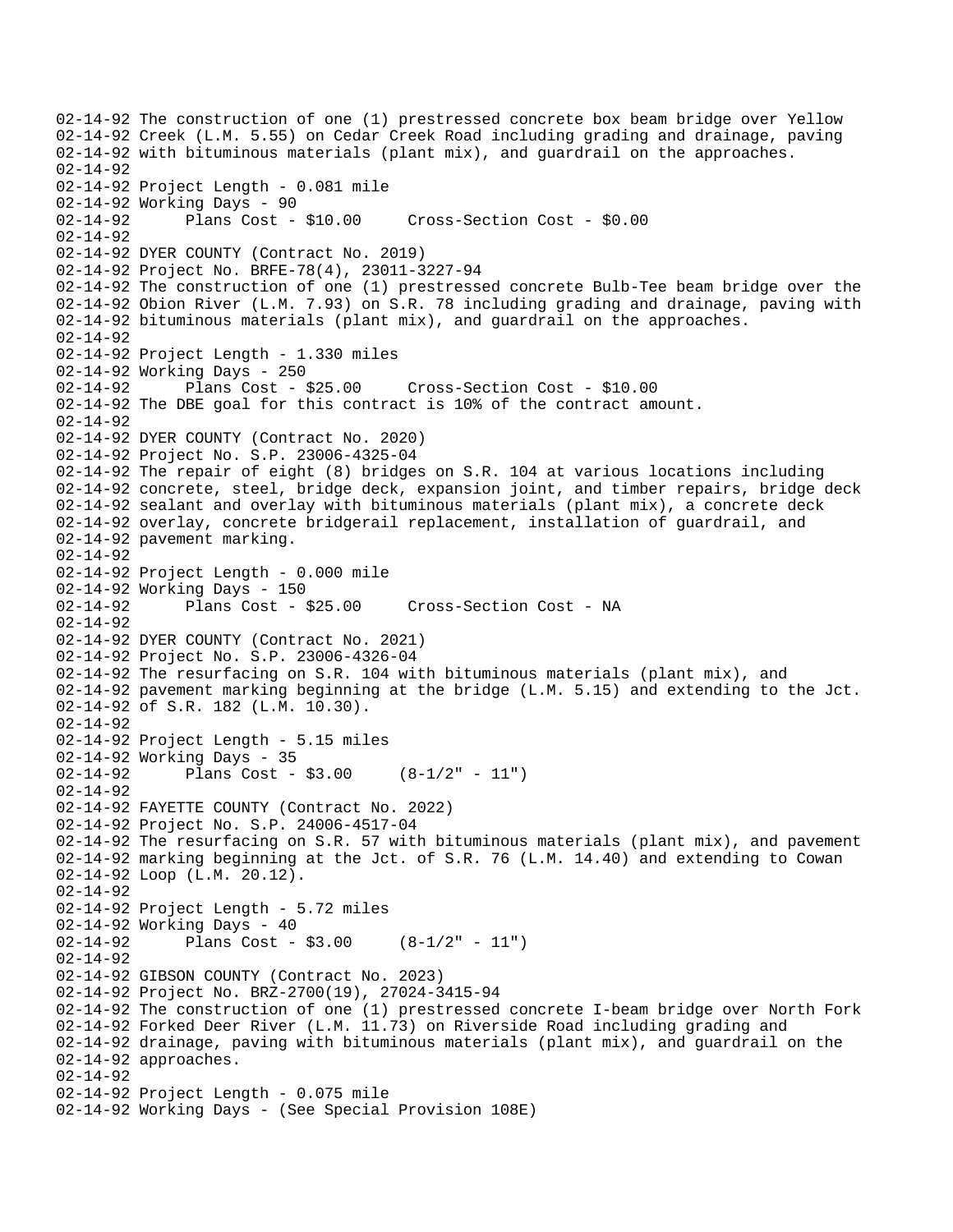02-14-92 Plans Cost - \$10.00 Cross-Section Cost - \$0.00 02-14-92 02-14-92 GIBSON COUNTY (Contract No. 2024) 02-14-92 Project No. S.P. 27010-4306-04 02-14-92 The resurfacing on S.R. 77 with bituminous materials (plant mix), and pavement 02-14-92 marking beginning at cross Road (L.M. 5.04) and extending to the Jct. of S.R. 02-14-92 5 (L.M. 9.64). 02-14-92 02-14-92 Project Length - 4.60 miles 02-14-92 Working Days - 35 02-14-92 Plans Cost - \$3.00 (8-1/2" - 11") 02-14-92 02-14-92 GIBSON, LAKE, OBION AND DYER COUNTIES (Contract No. 2025) 02-14-92 Project No. S.P. 98041-4272-04 02-14-92 The installation of painted pavement marking lines on various State Routes.  $02 - 14 - 92$ 02-14-92 Project Length - 414.88 miles 02-14-92 Working Days - On or before August 1, 1992 (See Special Provision 108B) 02-14-92 NO PLANS CONTRACT 02-14-92 02-14-92 GILES COUNTY (Contract No. 2026) 02-14-92 Project No. S.P. 28003-4219-04 02-14-92 The resurfacing on S.R. 7 with bituminous materials (plant mix), and pavement 02-14-92 marking beginning south of Kerr Hill Road (L.M. 29.40) and extending to the 02-14-92 Maury County line (L.M. 36.95). 02-14-92 02-14-92 Project Length - 7.55 miles 02-14-92 Working Days - 40 02-14-92 Plans Cost - \$3.00 (8-1/2" - 11") 02-14-92 02-14-92 GILES, LAWRENCE, LEWIS, MAURY AND WAYNE COUNTIES (Contract No. 2027) 02-14-92 Project No. S.P. 98032-4261-04 02-14-92 The installation of painted pavement marking lines on various State Routes. 02-14-92 02-14-92 Project Length - 760.18 miles 02-14-92 Working Days - On or before August 1, 1992 (See Special Provision 108B)<br>02-14-92 NO PLANS CONTRACT 02-14-92 NO PLANS CONTRACT 02-14-92 02-14-92 GILES AND MARSHALL COUNTIES (Contract No. 2028) 02-14-92 Project No. IM-65-1(56)14, 28001-8157-44, 59001-8130-44 02-14-92 The resurfacing on I-65 with bituminous materials (plant mix), including cold 02-14-92 planing, concrete pavement replacement, sealing pavement joints and cracks, 02-14-92 repainting existing steel structures, bridge rail replacement, expansion joint 02-14-92 repairs, the installation of guardrail, underdrains, and pavement marking 02-14-92 beginning in Giles County at S.R. 15 (L.M. 14.11) and extending to Richland 02-14-92 Creek in Marshall County (L.M. 0.82). 02-14-92 02-14-92 Project Length - 9.11 miles 02-14-92 Working Days - 90<br>02-14-92 Plans Cost - \$10.00 02-14-92 Plans Cost - \$10.00 Cross-Section Cost - NA 02-14-92 The DBE goal for this contract is 10% of the contract amount. 02-14-92 02-14-92 GREENE COUNTY (Contract No. 2029) 02-14-92 Project No. S.P. 30008-3212-04 02-14-92 The grading and drainage on S.R. 70 including paving with either a mineral 02-14-92 aggregate base, a portland cement treated aggregate base, or a lime fly-ash 02-14-92 treated aggregate base, with bituminous materials (plant mix), storm sewer 02-14-92 construction, the installation of concrete curb and gutter, guardrail, 02-14-92 underdrains, signs, signals, and pavement marking beginning at U.S. 321 (S.R. 02-14-92 35, Main Street) and extending to S.R. 350 (W. Summer Street) in Greeneville.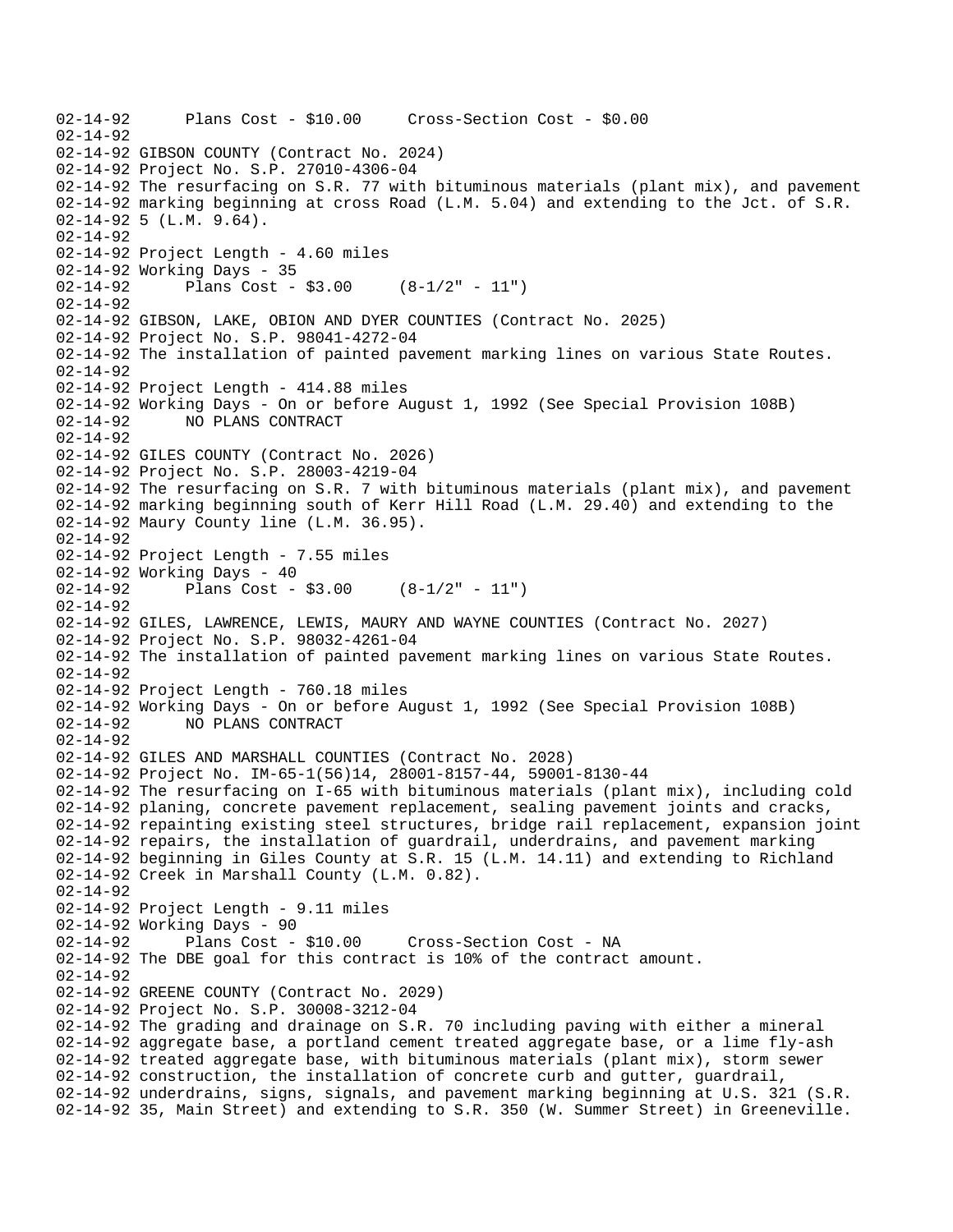02-14-92 02-14-92 Project Length - 1.118 miles 02-14-92 Working Days - 125 02-14-92 Plans Cost - \$25.00 Cross-Section Cost - \$25.00 02-14-92 02-14-92 HAMBLEN COUNTY (Contract No. 2030) 02-14-92 Project No. S.P. 32004-4214-04 02-14-92 The resurfacing on S.R. 34 with bituminous materials (plant mix), cold 02-14-92 planing, and pavement marking beginning at the Jefferson County line (L.M. 02-14-92 0.00) and extending to Morris Blvd. (L.M. 7.09). 02-14-92 02-14-92 Project Length - 7.09 miles 02-14-92 Working Days - 45 02-14-92 Plans Cost - \$3.00 (8-1/2" - 11") 02-14-92 02-14-92 HAMBLEN COUNTY (Contract No. 2031) 02-14-92 Project No. S.P. 32006-3215-04 02-14-92 The grading and drainage on S.R. 160 (Morristown Bypass) including the 02-14-92 construction of one (1) prestressed concrete I-beam bridge over the Southern 02-14-92 Railroad, subgrade treatment with hydrated lime, paving with bituminous 02-14-92 materials (plant mix), the installation of guardrail, underdrains, signs, 02-14-92 signal adjustment, and pavement marking beginning at U.S. 11E (S.R. 34) and 02-14-92 extending to approx. 0.2 mile east of the Southern Railroad. 02-14-92 02-14-92 Project Length - 0.894 mile 02-14-92 Working Days - 100<br>02-14-92 Plans Cost -Plans Cost - \$10.00 Cross-Section Cost - \$10.00 02-14-92 02-14-92 HAMILTON COUNTY (Contract No. 2032) 02-14-92 Project No. HES-2(15), 33011-3240-94 02-14-92 The construction of one (1) prestressed concrete box beam bridge over South 02-14-92 Chickamauga Creek (L.M. 14.79) on U.S. 11/64 (S.R. 2, Brainerd Road) including 02-14-92 grading and drainage, paving with bituminous materials (plant mix), storm 02-14-92 sewer construction, the installation of concrete curb and gutter, sidewalk, 02-14-92 guardrail, underdrains, and pavement marking on the approaches. 02-14-92 02-14-92 Project Length - 0.248 mile 02-14-92 Working Days - 200 02-14-92 Plans Cost - \$10.00 Cross-Section Cost - \$0.00 02-14-92 02-14-92 HAMILTON COUNTY (Contract No. 2033) 02-14-92 Project No. S.P. 33033-4508-04 02-14-92 The resurfacing on S.R. 27 with bituminous materials (plant mix), cold 02-14-92 planing, drainage adjustments, and pavement marking beginning 0.1 mile south 02-14-92 of I-24 (L.M. 6.47) and extending to the Georgia State line (L.M. 8.81). 02-14-92 02-14-92 Project Length - 2.34 miles 02-14-92 Working Days - 40<br>02-14-92 Plans Cost -Plans Cost -  $$3.00$  (8-1/2" - 11") 02-14-92 02-14-92 HARDEMAN COUNTY (Contract No. 2034) 02-14-92 Project No. M-3490(1), 35950-8516-54 02-14-92 The resurfacing on Jones Street with bituminous materials (plant mix), 02-14-92 drainage modifications, and pavement marking beginning at S.R. 15 and 02-14-92 extending to Tate Road in Bolivar. 02-14-92 02-14-92 Project Length - 0.543 mile 02-14-92 Working Days - 30<br>02-14-92 Plans Cost -Plans Cost -  $$3.00$  (8-1/2" - 11") 02-14-92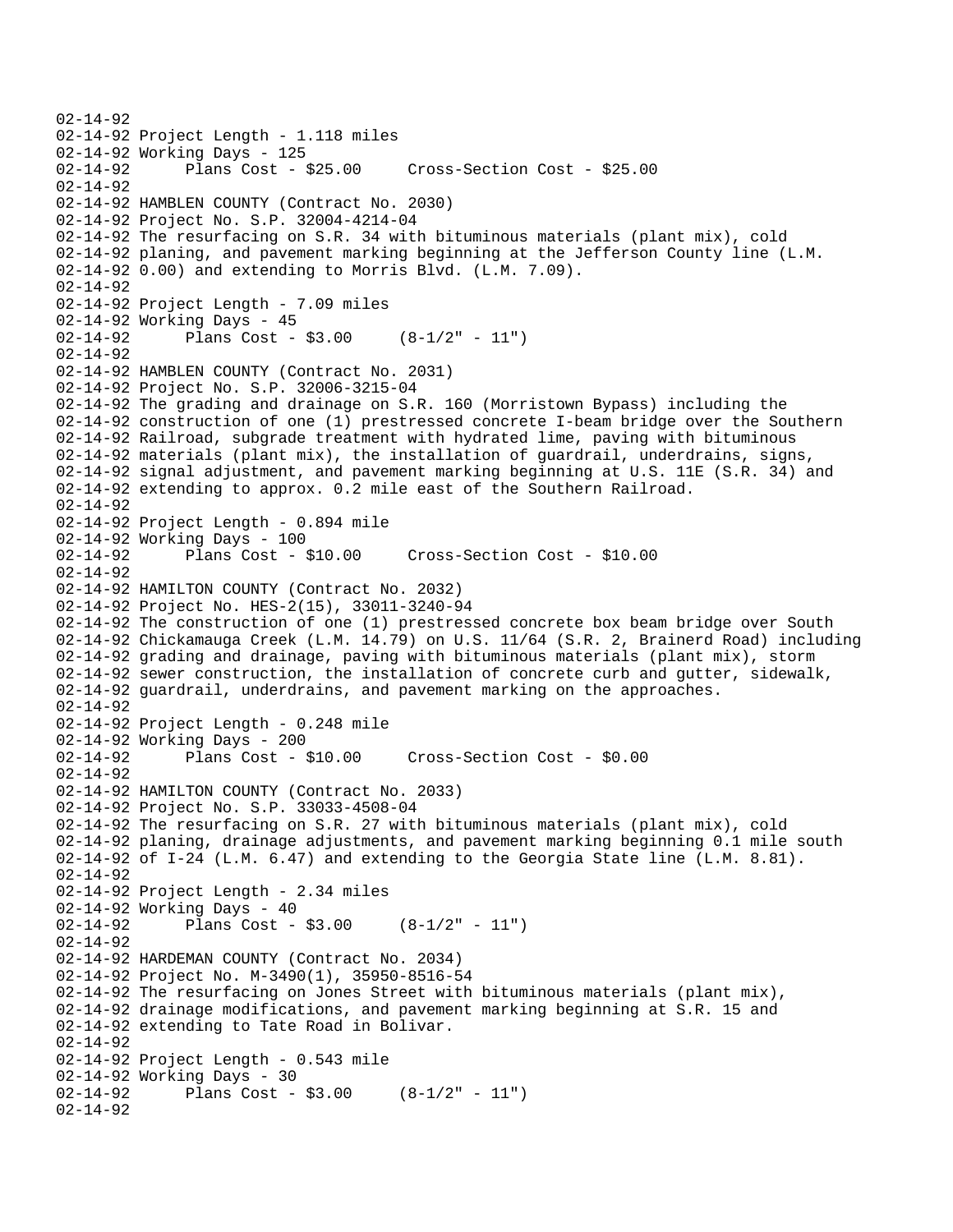```
02-14-92 HARDEMAN COUNTY (Contract No. 2035) 
02-14-92 Project No. S.P. 35002-4504-04 
02-14-92 The resurfacing on S.R. 18 with bituminous materials (plant mix), and pavement 
02-14-92 marking beginning approx. 0.30 mile north of branch (L.M. 1.60) and extending 
02-14-92 to approx. 0.27 mile south of county road (L.M. 8.75). 
02-14-92 
02-14-92 Project Length - 7.15 miles
02-14-92 Working Days - 45 
02-14-92 Plans Cost - $3.00 (8-1/2" - 11") 
02-14-92 
02-14-92 HAYWOOD COUNTY (Contract No. 2036) 
02-14-92 Project No. S.P. 38003-4315-04 
02-14-92 The resurfacing on S.R. 1 with bituminous materials (plant mix), and pavement 
02-14-92 marking beginning at Anderson Road (L.M. 17.38) and extending to Newbern Road 
02-14-92 (L.M. 23.25). 
02-14-92 
02-14-92 Project Length - 5.87 miles 
02-14-92 Working Days - 40 
02-14-92 Plans Cost - $3.00 (8-1/2" - 11") 
02-14-92 
02-14-92 HENRY COUNTY (Contract No. 2037) 
02-14-92 Project No. S.P. 40011-4553-04 
02-14-92 The resurfacing on S.R. 76 with bituminous materials (plant mix), and pavement 
02-14-92 marking beginning at the bridge over Town Creek (L.M. 15.66) and extending to 
02-14-92 end of curb and gutter (L.M. 18.28). 
02-14-92 
02-14-92 Project Length - 2.62 miles
02-14-92 Working Days - 40 
02-14-92 Plans Cost - $3.00 (8-1/2" - 11") 
02-14-92 
02-14-92 HOUSTON, MONTGOMERY AND STEWART COUNTIES (Contract No. 2038) 
02-14-92 Project No. S.P. 98032-4257-04 
02-14-92 The installation of signs on various State Routes. 
02-14-92 
02-14-92 Project Length - 329.49 miles 
02-14-92 Working Days - On or before September 1, 1992 
             02-14-92 NO PLANS CONTRACT 
02-14-92 
02-14-92 HUMPHREYS COUNTY (Contract No. 2039) 
02-14-92 Project No. STF-1(36), 43055-3219-14 
02-14-92 The grading and drainage on U.S. 70 (S.R. 1) including paving with either a 
02-14-92 mineral aggregate base, a portland cement treated aggregate base, or a lime 
02-14-92 fly-ash treated aggregate base, with bituminous materials (plant mix), cold 
02-14-92 planing, the construction of three (3) concrete box bridges: (2 @ 10' X 4', 
02-14-92 and 2 - 2 \odot 12 \times 3', the installation of quardrail, underdrains, signs, and
02-14-92 pavement marking beginning at the four lane section west of Waverly and 
02-14-92 extending to the proposed new location 0.379 mile west of Browntown Road. 
02-14-92 
02-14-92 Project Length - 2.538 miles
02-14-92 Working Days - 200 
02-14-92 Plans Cost - $25.00 Cross-Section Cost - $25.00 
02-14-92 The DBE goal for this contract is 12% of the contract amount. 
02-14-92 
02-14-92 HUMPHREYS COUNTY (Contract No. 2040) 
02-14-92 Project No. S.P. 43010-4311-04 
02-14-92 The resurfacing on S.R. 230 with bituminous materials (plant mix), and 
02-14-92 pavement marking beginning at the Hickman County line (L.M. 0.00) and 
02-14-92 extending to 1.2 miles north of Stewart Branch Road (L.M. 6.00). 
02-14-92 
02-14-92 Project Length - 6.00 miles
```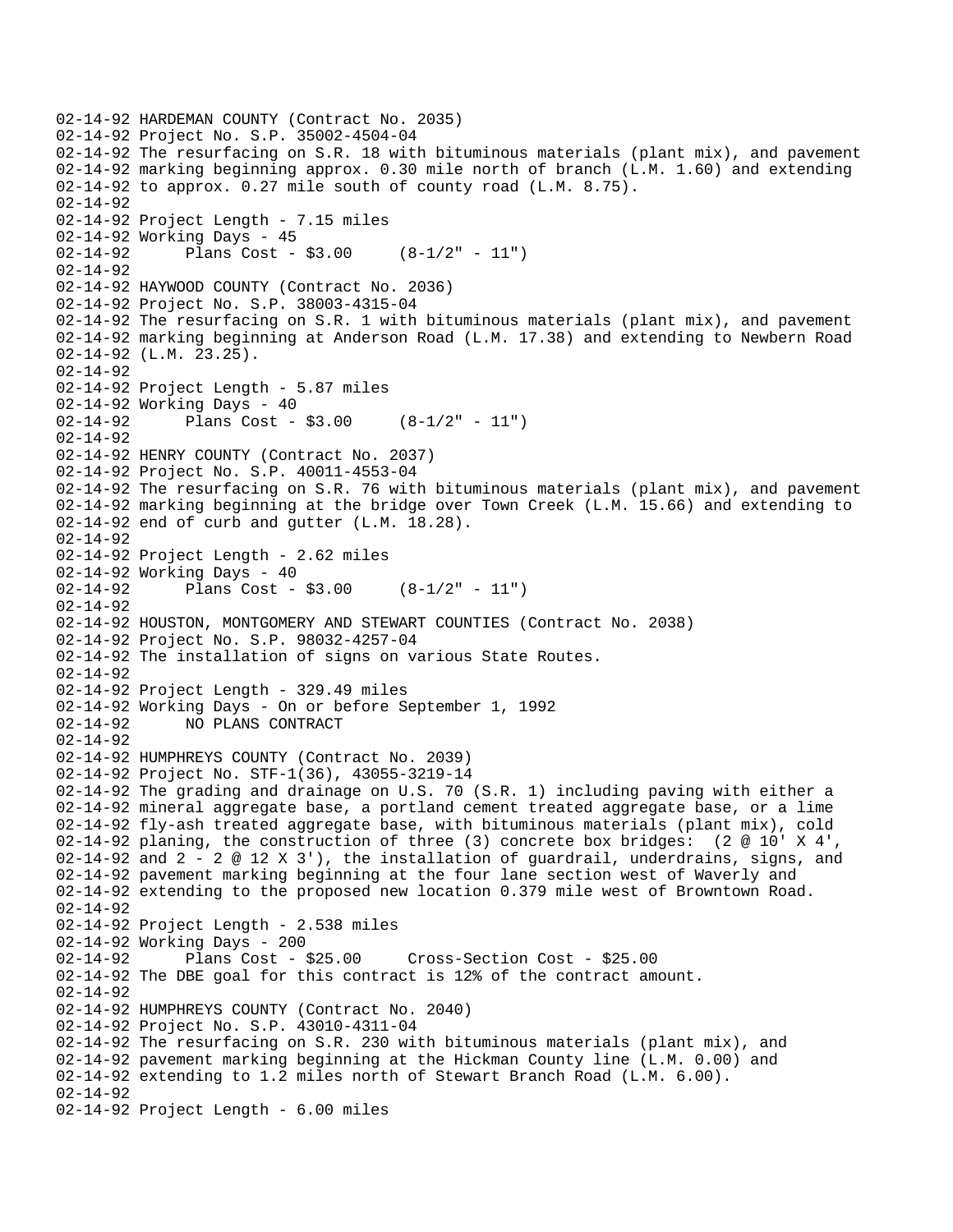```
02-14-92 Working Days - 35<br>02-14-92 Plans Cost -
              Plans Cost - $3.00 (8-1/2" - 11")
02 - 14 - 9202-14-92 KNOX COUNTY (Contract No. 2041) 
02-14-92 Project No. BRZ-4700(16), 47946-3426-94 
02-14-92 The construction of one (1) continuous steel welded plate girder bridge over 
02-14-92 the C.S.X. Railroad (L.M. 1.39) on Amherst Road including grading and 
02-14-92 drainage, paving with bituminous materials (plant mix), and guardrail on the 
02-14-92 approaches. 
02-14-92 
02-14-92 Project Length - 0.175 mile 
02-14-92 Working Days - 130 
02-14-92 Plans Cost - $10.00 Cross-Section Cost - $0.00 
02-14-92 
02-14-92 KNOX COUNTY (Contract No. 2042) 
02-14-92 Project No. S.P. 47009-4369-04 
02-14-92 The resurfacing on S.R. 1 with bituminous materials (plant mix), cold planing, 
02-14-92 and pavement marking beginning at Papermill Drive (L.M. 12.98) and extending 
02-14-92 to S.R. 158 (L.M. 17.31). 
02-14-92 
02-14-92 Project Length - 4.33 miles 
02-14-92 Working Days - 40 
02-14-92 Plans Cost - $3.00 (8-1/2" - 11") 
02-14-92 
02-14-92 LAWRENCE COUNTY (Contract No. 2043) 
02-14-92 Project No. S.P. 50001-4540-04 
02-14-92 The resurfacing on S.R. 6 with bituminous materials (plant mix), cold planing, 
02-14-92 and pavement marking beginning at S.R. 15 (L.M. 20.51) and extending to the 
02-14-92 Lawrenceburg City limits (L.M. 23.13). 
02-14-92 
02-14-92 Project Length - 2.62 miles 
02-14-92 Working Days - 35<br>02-14-92 Plans Cost -
              Plans Cost - $3.00 (8-1/2" - 11")
02-14-92 
02-14-92 LINCOLN COUNTY (Contract No. 2044) 
02-14-92 Project Nos. S.P. 52010-4308-04, 52070-4206-04 
02-14-92 The resurfacing on S.R. 121 and S.R. 122 with bituminous materials (plant 
02-14-92 mix), and pavement marking on S.R. 121 beginning at the new pavement (L.M. 
02-14-92 1.87) and extending to S.R. 15 (L.M. 7.08), and on S.R. 122 beginning at S.R. 
02-14-92 121 (L.M. 0.00) and extending to the Franklin County line (L.M. 2.70). 
02-14-92 
02-14-92 Project Length - 7.91 miles 
02-14-92 Working Days - 40 
02-14-92 Plans Cost - $3.00 (8-1/2" - 11") 
02-14-92 
02-14-92 LOUDON COUNTY (Contract No. 2045) 
02-14-92 Project No. IM-75-2(34)74, 53002-8149-44 
02-14-92 The resurfacing on I-40 with bituminous materials (plant mix), cold planing, 
02-14-92 cleaning and sealing pavement joints, drainage adjustments, the installation 
02-14-92 of guardrail, and pavement marking beginning at the Tennessee River bridge 
02-14-92 (L.M. 7.88) and extending to the S.R. 73 interchange (L.M. 15.28). 
02-14-92 
02-14-92 Project Length - 7.397 miles
02-14-92 Working Days - 60<br>02-14-92 Plans Cost - $10.00
02-14-92 Plans Cost - $10.00 Cross-Section Cost - NA 
02-14-92 The DBE goal for this contract is 10% of the contract amount. 
02-14-92 
02-14-92 MCMINN COUNTY (Contract No. 2046) 
02-14-92 Project No. S.P. 54010-4309-04 
02-14-92 The repair of the bridge on S.R. 39 over Middle Creek (L.M. 13.34) including
```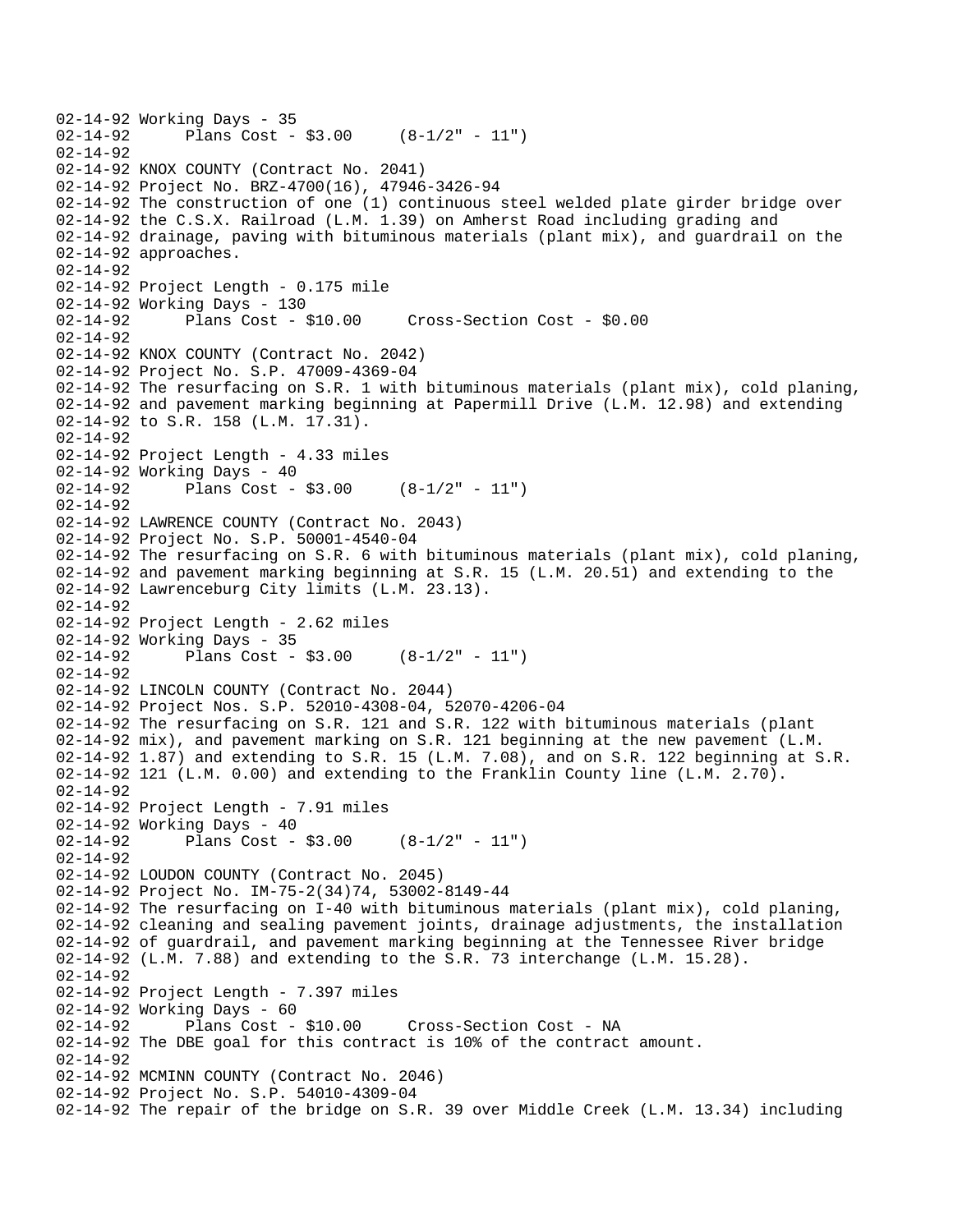02-14-92 concrete, deck, and expansion joint repairs, a non-penetrating concrete seal, 02-14-92 a concrete deck overlay, cold planing, paving on the approaches with 02-14-92 bituminous materials (plant mix), the installation of guardrail, and pavement 02-14-92 marking. 02-14-92 02-14-92 Project Length - 0.000 mile 02-14-92 Working Days - 90 02-14-92 Plans Cost - \$10.00 Cross-Section Cost - NA 02-14-92 02-14-92 MCMINN COUNTY (Contract No. 2047) 02-14-92 Project No. S.P. 54093-4301-04 02-14-92 The resurfacing on S.R. 305 with bituminous materials (plant mix), bridge deck 02-14-92 repair, and sealant, and pavement marking beginning at S.R. 2 (L.M. 2.87) and 02-14-92 extending to 0.10 mile west of I-75 (L.M. 4.97). 02-14-92 02-14-92 Project Length - 2.10 miles 02-14-92 Working Days - 30 02-14-92 Plans Cost - \$3.00 (8-1/2" - 11") 02-14-92 02-14-92 MCNAIRY AND HARDIN COUNTIES (Contract No. 2048) 02-14-92 Project Nos. S.P. 55005-4205-04, 36002-4206-04 02-14-92 The resurfacing on S.R. 22 with bituminous materials (plant mix), and pavement 02-14-92 marking beginning in McNairy County at the Jct. of S.R. 57 (L.M. 7.69) and 02-14-92 extending to Shiloh Park (L.M. 4.70) in Hardin County. 02-14-92 02-14-92 Project Length - 7.47 miles 02-14-92 Working Days - 40<br>02-14-92 Plans Cost -Plans Cost -  $$3.00$  (8-1/2" - 11") 02-14-92 02-14-92 MACON COUNTY (Contract No. 2049) 02-14-92 Project No. BRZ-5600(18), 56945-3493-94 02-14-92 The construction of one (1) concrete slab bridge (2 @ 12' X 4') over branch 02-14-92 (L.M. 0.58) on Clampit Hollow Road including grading and drainage, surfacing 02-14-92 with aggregate base, and guardrail on the approaches. 02-14-92 02-14-92 Project Length - 0.061 mile 02-14-92 Working Days - 75 02-14-92 Plans Cost - \$10.00 Cross-Section Cost - \$0.00 02-14-92 02-14-92 MACON COUNTY (Contract No. 2050) 02-14-92 Project No. S.P. 56008-4302-04 02-14-92 The resurfacing on S.R. 141 with bituminous materials (plant mix), and 02-14-92 pavement marking beginning near S.R. 52 (L.M. 0.20) and extending to the 02-14-92 Trousdale County line (L.M. 5.74). 02-14-92 02-14-92 Project Length - 5.54 miles 02-14-92 Working Days - 35<br>02-14-92 Plans Cost -Plans Cost -  $$3.00$  (8-1/2" - 11") 02-14-92 02-14-92 MADISON COUNTY (Contract No. 2051) 02-14-92 Project No. IM-40-1(238)74, 57001-3177-44 02-14-92 The resurfacing on I-40 with bituminous materials (plant mix) including the 02-14-92 widening of three (3) bridges: two (2) with prestressed concrete I-beams, and 02-14-92 one (1) with prestressed concrete box beams, breaking and seating concrete 02-14-92 pavement, drainage adjustments, the installation of guardrail, and pavement 02-14-92 marking beginning at Lower Brownsville Road (L.M. 7.45) and extending to S.R. 02-14-92 186 (L.M. 13.60). 02-14-92 02-14-92 Project Length - 6.15 miles 02-14-92 Working Days - 150 (See Special Provision 108B)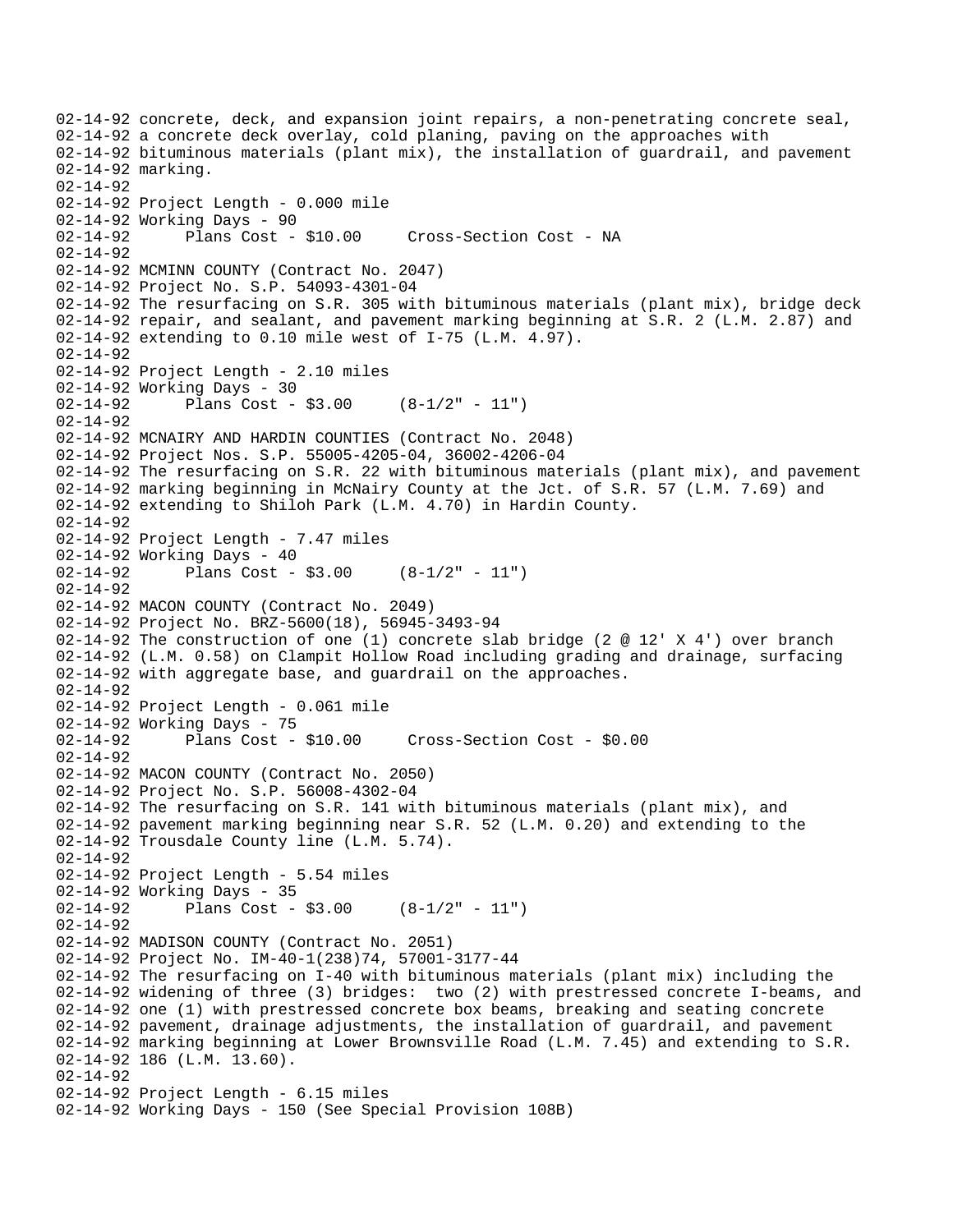```
02-14-92 Plans Cost - $25.00 Cross-Section Cost - NA 
02-14-92 The DBE goal for this contract is 10% of the contract amount. 
02 - 14 - 9202-14-92 MADISON COUNTY (Contract No. 2052) 
02-14-92 Project No. IM-40-1(239)80, 57001-3176-44 
02-14-92 The resurfacing on I-40 with bituminous materials (plant mix) including the 
02-14-92 widening of two (2) bridges: one (1) with prestressed concrete I-beams, and 
02-14-92 one (1) with prestressed concrete box beams, breaking and seating concrete 
02-14-92 pavement, drainage adjustments, expansion joint repairs, the installation of 
02-14-92 guardrail, and pavement marking beginning at S.R. 186 (L.M. 13.60) and 
02-14-92 extending to S.R. 1 (L.M. 19.90). 
02-14-92 
02-14-92 Project Length - 6.300 miles 
02-14-92 Working Days - 150 (See Special Provision 108B) 
02-14-92 Plans Cost - $25.00 Cross-Section Cost - NA 
02-14-92 The DBE goal for this contract is 10% of the contract amount. 
02-14-92 
02-14-92 MADISON COUNTY (Contract No. 2053) 
02-14-92 Project No. S.P. 57009-3250-04 
02-14-92 The widening of two (2) intersections in Jackson on U.S. 45 Bypass (S.R. 186) 
02-14-92 with North Parkway, and with Carriage House Drive including grading and 
02-14-92 drainage, paving with bituminous materials (plant mix), signal modification, 
02-14-92 and pavement marking. 
02-14-92 
02-14-92 Project Length - 0.533 mile 
02-14-92 Working Days - 50<br>02-14-92 Plans Cost -
              Plans Cost - $10.00 Cross-Section Cost - NA
02-14-92 
02-14-92 MARION COUNTY (Contract No. 2054) 
02-14-92 Project No. IM-24-2(101)140, 58100-8102-44 
02-14-92 The resurfacing on I-24 with bituminous materials (plant mix), cold planing, 
02-14-92 drainage modifications, the installation of guardrail, signs, and pavement 
02-14-92 marking beginning at Cave Cove Creek (L.M. 6.42) and extending to S.R. 27 
02-14-92 (L.M. 17.61). 
02-14-92 
02-14-92 Project Length - 11.095 miles 
02-14-92 Working Days - 80 
02-14-92 Plans Cost - $10.00 Cross-Section Cost - NA 
02-14-92 The DBE goal for this contract is 10% of the contract amount. 
02-14-92 
02-14-92 MARION COUNTY (Contract No. 2055) 
02-14-92 Project No. S.P. 58013-4525-04 
02-14-92 The slide correction on S.R. 108 at L.M. 3.30 including grading and drainage, 
02-14-92 paving with bituminous materials (plant mix), the extension of three concrete 
02-14-92 box culverts, the installation of guardrail, and pavement marking. 
02-14-92 
02-14-92 Project Length - 0.407 mile 
02-14-92 Working Days - 110 
                                       02-14-92 Plans Cost - $10.00 Cross-Section Cost - $10.00 
02-14-92 
02-14-92 MARION AND SEQUATCHIE COUNTIES (Contract No. 2056) 
02-14-92 Project Nos. S.P. 58056-4210-04, 77004-4206-04 
02-14-92 The resurfacing on S.R. 28 with a emulsified asphalt micro-surface, and 
02-14-92 pavement marking beginning in Marion County at the end of new project (L.M. 
02-14-92 11.22) and extending to S.R. 8 (L.M. 7.48) in Sequatchie County. 
02-14-92 
02-14-92 Project Length - 13.85 miles 
02-14-92 Working Days - 30<br>02-14-92 Plans Cost -
             Plans Cost - $3.00 (8-1/2" - 11")
02-14-92
```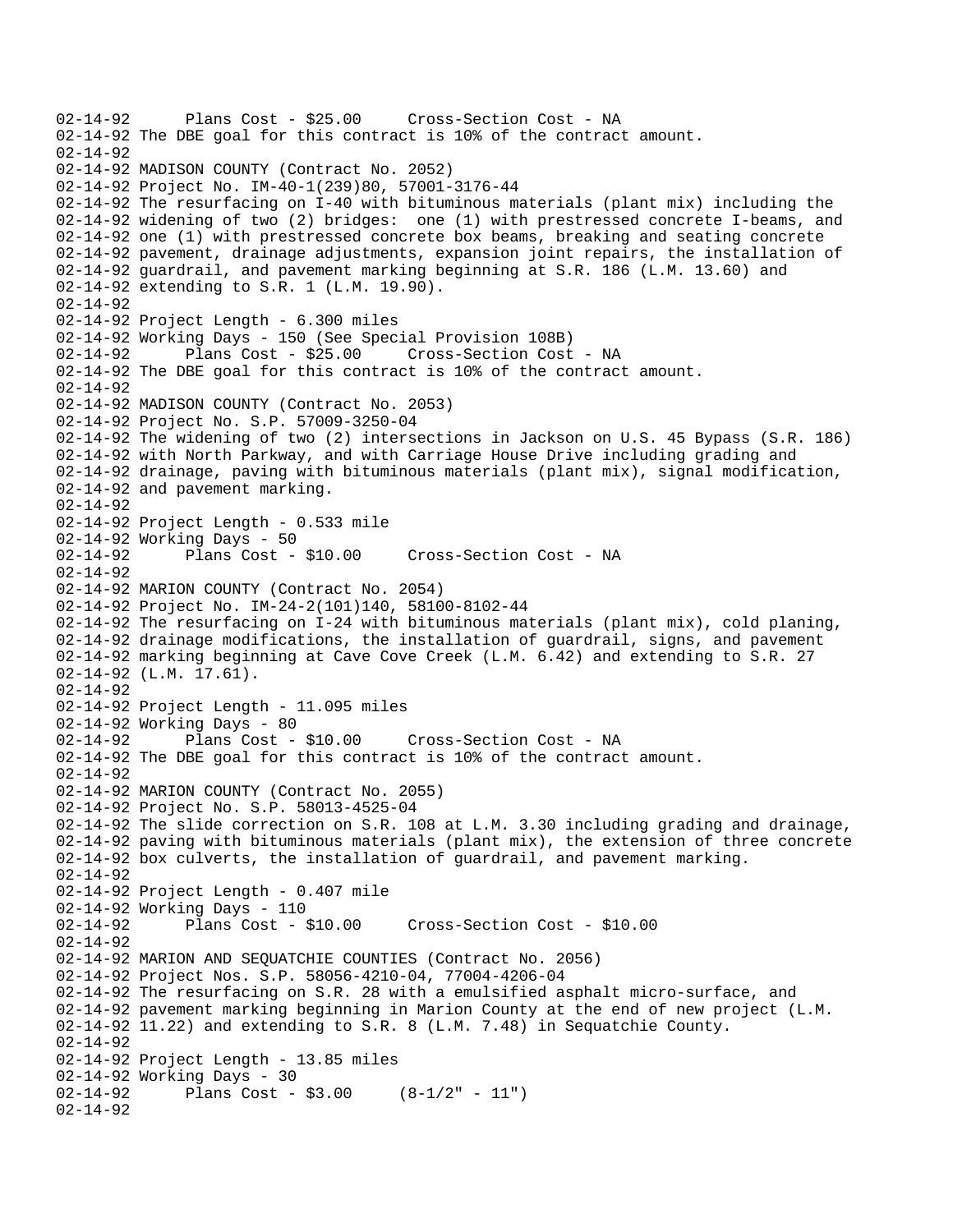```
02-14-92 MAURY COUNTY (Contract No. 2057) 
02-14-92 Project No. S.P. 60003-4219-04 
02-14-92 The resurfacing on S.R. 7 with bituminous materials (plant mix), and pavement 
02-14-92 marking beginning at Hopewell Road (L.M. 5.40) and extending to the new 
02-14-92 pavement at the Columbia City limits (L.M. 11.13). 
02-14-92 
02-14-92 Project Length - 5.73 miles 
02-14-92 Working Days - 40 
02-14-92 Plans Cost - $3.00 (8-1/2" - 11") 
02-14-92 
02-14-92 MEIGS COUNTY (Contract No. 2058) 
02-14-92 Project No. S.P. 61003-4232-04 
02-14-92 The repair of the bridge on S.R. 58 over the Hiwassee River (L.M. 5.22) 
02-14-92 including structural steel, and concrete repairs, steel span replacement, 
02-14-92 repainting existing steel structure, asphalt overlay with bituminous materials 
02-14-92 (plant mix), and pavement marking. 
02-14-92 
02-14-92 Project Length - 0.000 mile 
02-14-92 Working Days - 105 
02-14-92 Plans Cost - $10.00 Cross-Section Cost - NA 
02-14-92 
02-14-92 MONTGOMERY COUNTY (Contract No. 2059) 
02-14-92 Project No. S.P. 63012-4211-04 
02-14-92 The resurfacing on S.R. 13 with bituminous materials (plant mix), cold 
02-14-92 planing, and pavement marking beginning south of Rob Road (L.M. 15.40) and 
02-14-92 extending to S.R. 12 (L.M. 19.50). 
02-14-92 
02-14-92 Project Length - 4.10 miles 
02-14-92 Working Days - 35 
02-14-92 Plans Cost - $3.00 (8-1/2" - 11") 
02-14-92 
02-14-92 MOORE COUNTY (Contract No. 2060) 
02-14-92 Project No. S.P. 64005-4211-04 
02-14-92 The repair of the bridge on S.R. 55 over Mulberry Creek (L.M. 4.26) including 
02-14-92 cold planing, steel, concrete, and bridge deck repairs, concrete bridgerail 
02-14-92 replacement, repainting existing steel structure, bridge deck sealant, and 
02-14-92 overlay with bituminous materials (plant mix), the installation of guardrail, 
02-14-92 and pavement marking. 
02-14-92 
02-14-92 Project Length - 0.000 mile 
02-14-92 Working Days - 75 
02-14-92 Plans Cost - $3.00 Cross-Section Cost - NA 
02-14-92 
02-14-92 OBION COUNTY (Contract No. 2061) 
02-14-92 Project No. BRZ-6600(10), 66017-3419-94 
02-14-92 The construction of one (1) prestressed concrete box beam bridge over Zion 
02-14-92 Creek (L.M. 2.61) on Cloverdale Road including grading and drainage, paving 
02-14-92 with bituminous materials (plant mix), and guardrail on the approaches. 
02-14-92 
02-14-92 Project Length - 0.157 mile 
02-14-92 Working Days - 90 
02-14-92 Plans Cost - $10.00 Cross-Section Cost - $0.00 
02-14-92 
02-14-92 OBION COUNTY (Contract No. 2062) 
02-14-92 Project No. S.P. 66009-4313-04 
02-14-92 The resurfacing on S.R. 21 with bituminous materials (plant mix), and pavement 
02-14-92 marking beginning at the Jct. of S.R. 22 (L.M. 1.00) and extending to Clemons 
02-14-92 Street in Hornbeak (L.M. 7.41). 
02 - 14 - 9202-14-92 Project Length - 6.41 miles
```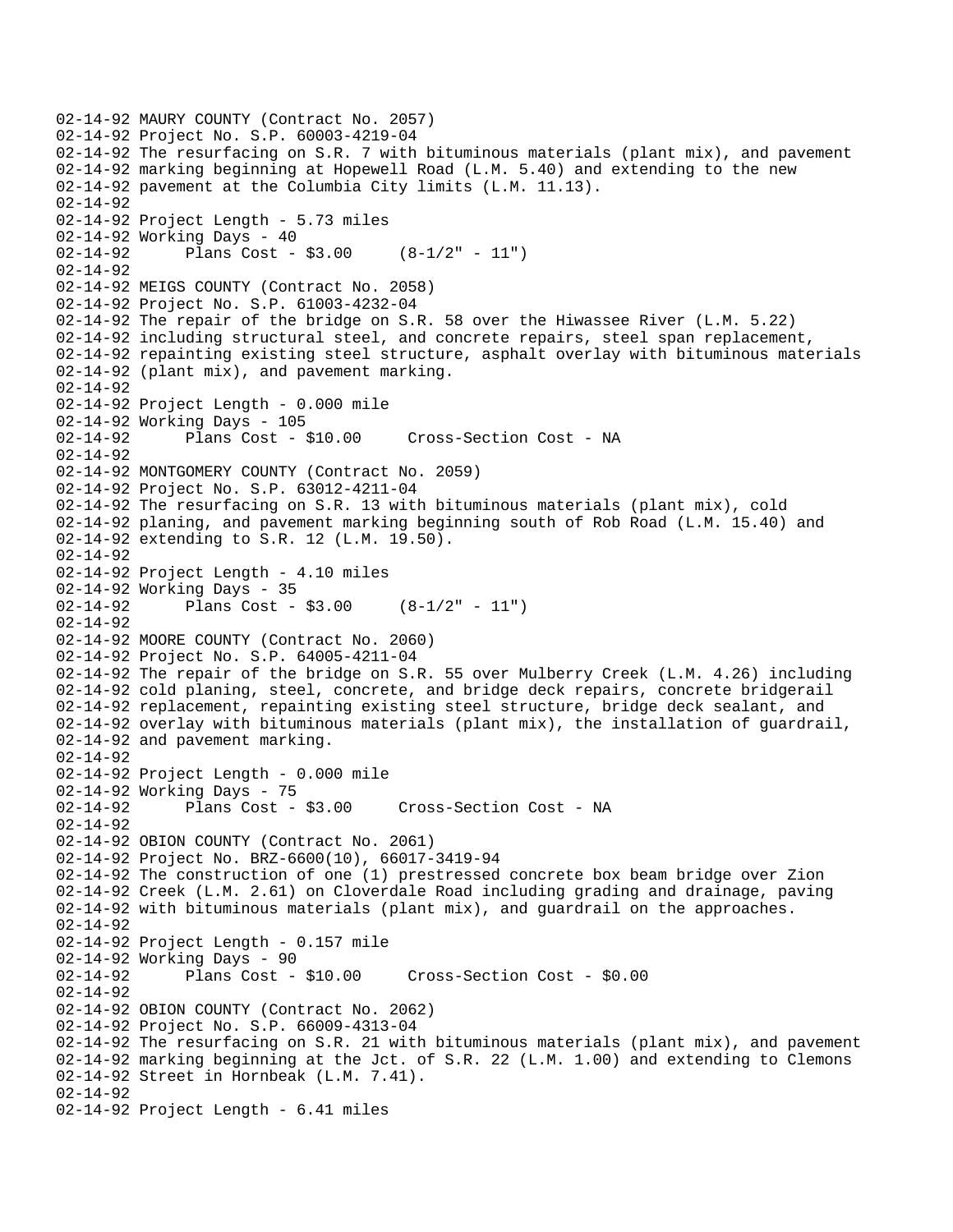```
02-14-92 Working Days - 40<br>02-14-92 Plans Cost -
              Plans Cost - $3.00 (8-1/2" - 11")
02 - 14 - 9202-14-92 OVERTON COUNTY (Contract No. 2063) 
02-14-92 Project No. S.P. 67020-4306-04 
02-14-92 The resurfacing on S.R. 293 with bituminous materials (plant mix), guardrail, 
02-14-92 and pavement marking beginning 0.1 mile east of S.R. 42 (L.M. 4.80) and 
02-14-92 extending to S.R. 84 (L.M. 11.29). 
02-14-92 
02-14-92 Project Length - 6.49 miles 
02-14-92 Working Days - 30 
02-14-92 Plans Cost - $3.00 (8-1/2" - 11") 
02-14-92 
02-14-92 PERRY COUNTY (Contract No. 2064) 
02-14-92 Project No. S.P. 68002-4518-04 
02-14-92 The resurfacing on S.R. 20 with bituminous materials (plant mix), and pavement 
02-14-92 marking beginning at the Tennessee River bridge (L.M. 1.00) and extending to 
02-14-92 the bridge west of Circle C Ranch Road (L.M. 6.13). 
02-14-92 
02-14-92 Project Length - 5.13 miles 
02-14-92 Working Days - 30 
02-14-92 Plans Cost - $3.00 (8-1/2" - 11") 
02-14-92 
02-14-92 PUTNAM COUNTY (Contract No. 2065) 
02-14-92 Project No. IM-40-6(107)300, 71001-8174-44 
02-14-92 The resurfacing on I-40 with bituminous materials (plant mix), cold planing, 
02-14-92 cleaning and sealing pavement joints and cracks, bridge deck repair, the 
02-14-92 installation of guardrail, signs, and pavement marking beginning at 
02-14-92 Interchange No. 300 and extending to Interchange No. 301 at Monterey. 
02-14-92 
02-14-92 Project Length - 1.467 miles 
02-14-92 Working Days - 45<br>02-14-92 Plans Cost - $10.00
                                       02-14-92 Plans Cost - $10.00 Cross-Section Cost - $0.00 
02-14-92 
02-14-92 PUTNAM AND JACKSON COUNTIES (Contract No. 2066) 
02-14-92 Project Nos. S.P. 71007-4514-04, 44003-4528-04 
02-14-92 The resurfacing on S.R. 56 with bituminous materials (plant mix), and pavement 
02-14-92 marking beginning in Putnam County at S.R. 24 (L.M. 2.88) and extending to 
02-14-92 S.R. 290 (right) (L.M. 2.26) in Jackson County. 
02-14-92 
02-14-92 Project Length - 5.43 miles 
02-14-92 Working Days - 35 
02-14-92 Plans Cost - $3.00 (8-1/2" - 11")02-14-92 
02-14-92 ROANE COUNTY (Contract No. 2067) 
02-14-92 Project Nos. S.P. 73011-4517-04, 73017-4512-04 
02-14-92 The resurfacing on S.R. 58 and S.R. 95 with bituminous materials (plant mix), 
02-14-92 and pavement marking, on S.R. 58 beginning approx. 2,165 feet east of Bear 
02-14-92 Creek Road (L.M. 18.60) and extending to underpass under S.R. 95 (L.M. 20.74), 
02-14-92 and on S.R. 95 beginning approx. 2,270 feet east of bridge over Bear Creek 
02-14-92 (L.M. 5.00) and extending to approx. 1,480 feet north of ramp from S.R. 58 
02-14-92 (L.M. 6.49). 
02-14-92 
02-14-92 Project Length - 3.63 miles 
02-14-92 Working Days - 40 
02-14-92 Plans Cost - $3.00 (8-1/2" - 11") 
02-14-92 
02-14-92 ROBERTSON COUNTY (Contract No. 2068) 
02-14-92 Project No. S.P. 74016-4311-04 
02-14-92 The resurfacing on S.R. 161 with bituminous materials (plant mix), and
```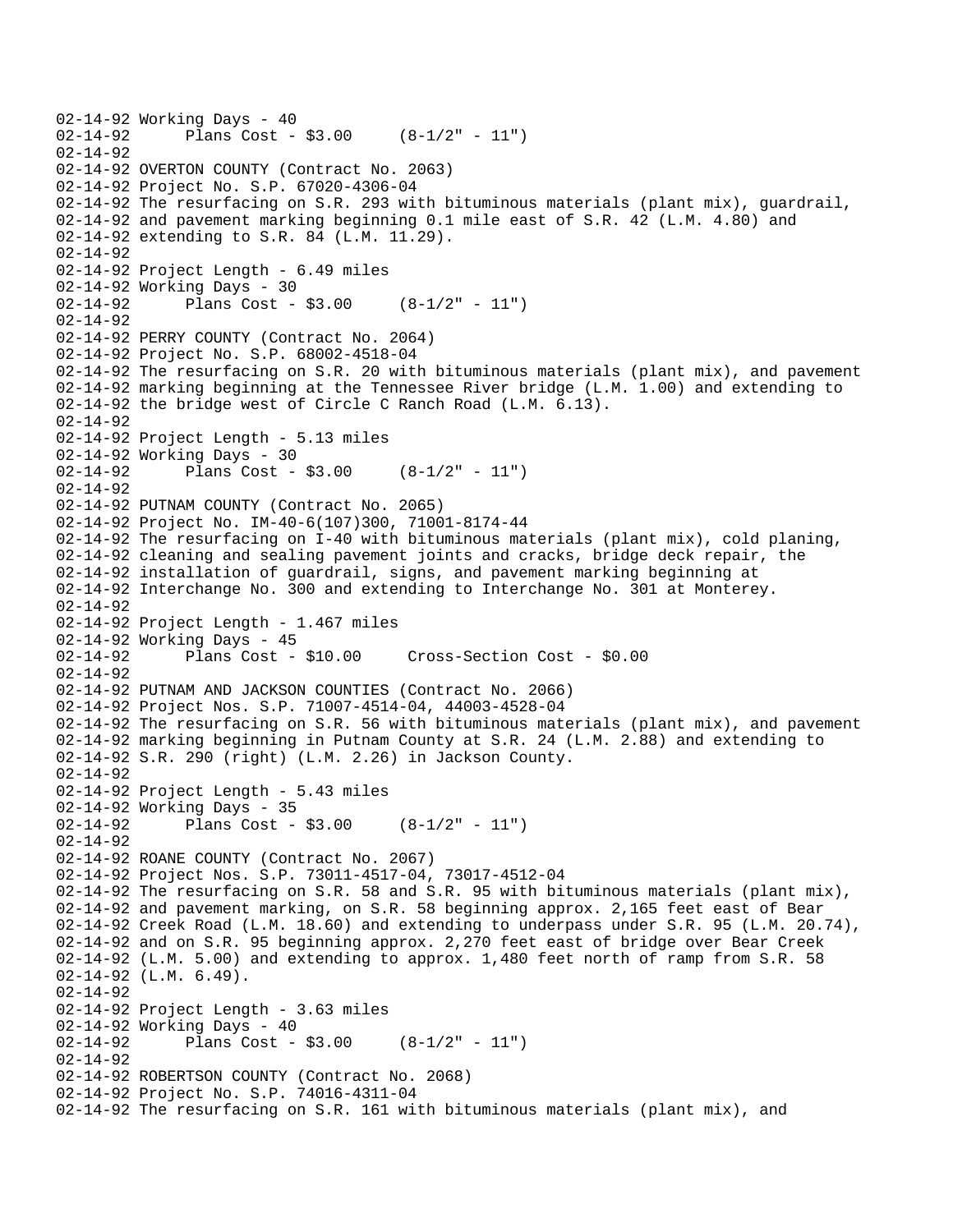02-14-92 pavement marking beginning at S.R. 65 (L.M. 0.00) and extending to S.R. 25 02-14-92 (L.M. 5.27). 02-14-92 02-14-92 Project Length - 5.27 miles 02-14-92 Working Days - 30 02-14-92 Plans Cost - \$3.00 (8-1/2" - 11") 02-14-92 02-14-92 RUTHERFORD COUNTY (Contract No. 2069) 02-14-92 Project No. S.P. 75017-4314-04 02-14-92 The resurfacing on S.R. 268 with bituminous materials (plant mix), and 02-14-92 pavement marking beginning at S.R. 10 (L.M. 4.29) and extending to S.R. 96 02-14-92 (L.M. 7.40). 02-14-92 02-14-92 Project Length - 3.11 miles 02-14-92 Working Days - 30 02-14-92 Plans Cost - \$3.00 (8-1/2" - 11") 02-14-92 02-14-92 SEVIER COUNTY (Contract No. 2070) 02-14-92 Project No. S.P. 78013-4518-04 02-14-92 The resurfacing on U.S. 321 (S.R. 73) with bituminous materials (plant mix), 02-14-92 cold planing, and pavement marking beginning at the Jct. of S.R. 71 in 02-14-92 Gatlinburg (L.M. 11.12) and extending to near Proffitt Road (L.M. 15.46). 02-14-92 02-14-92 Project Length - 2.28 miles 02-14-92 Working Days - On or before June 1, 1992 02-14-92 Plans Cost - \$10.00 Cross-Section Cost - NA 02-14-92 02-14-92 SHELBY COUNTY (Contract No. 2071) 02-14-92 Project No. S.P. 79004-4138-04 02-14-92 The repair of the bridge on I-55 over Nonconnah Creek including expansion 02-14-92 joint repairs. 02-14-92 02-14-92 Project Length - 0.000 mile 02-14-92 Working Days - 45 Cross-Section Cost - NA 02-14-92 02-14-92 SHELBY COUNTY (Contract No. 2072) 02-14-92 Project No. S.P. 79172-4310 -04 02-14-92 The resurfacing on S.R. 204 with bituminous materials (plant mix), and 02-14-92 pavement marking beginning at Raleigh-Lagrange Road (L.M. 1.70) and extending 02-14-92 to the Jct. of S.R. 14 (L.M. 4.64). 02-14-92 02-14-92 Project Length - 2.94 miles 02-14-92 Working Days - 40 02-14-92 Plans Cost - \$3.00 (8-1/2" - 11") 02-14-92 02-14-92 SHELBY COUNTY (Contract No. 2073) 02-14-92 Project No. S.P. 79278-4301-04 02-14-92 The resurfacing on S.R. 278 with bituminous materials (plant mix), cold 02-14-92 planing, and pavement marking beginning at Fourth Street (L.M. 0.21) and 02-14-92 extending to Crump Blvd. (L.M. 1.50). 02-14-92 02-14-92 Project Length - 1.29 miles 02-14-92 Working Days - 30<br>02-14-92 Plans Cost -Plans Cost -  $$3.00$  (8-1/2" - 11") 02-14-92 02-14-92 SMITH COUNTY (Contract No. 2074) 02-14-92 Project No. S.P. 80945-4261-04 02-14-92 The repair of the bridges on S.R. 141 over Smith Fork Creek (L.M. 12.82), and 02-14-92 on S.R. 53 over Mulherrin Creek (L.M. 7.20) including cold planing, steel,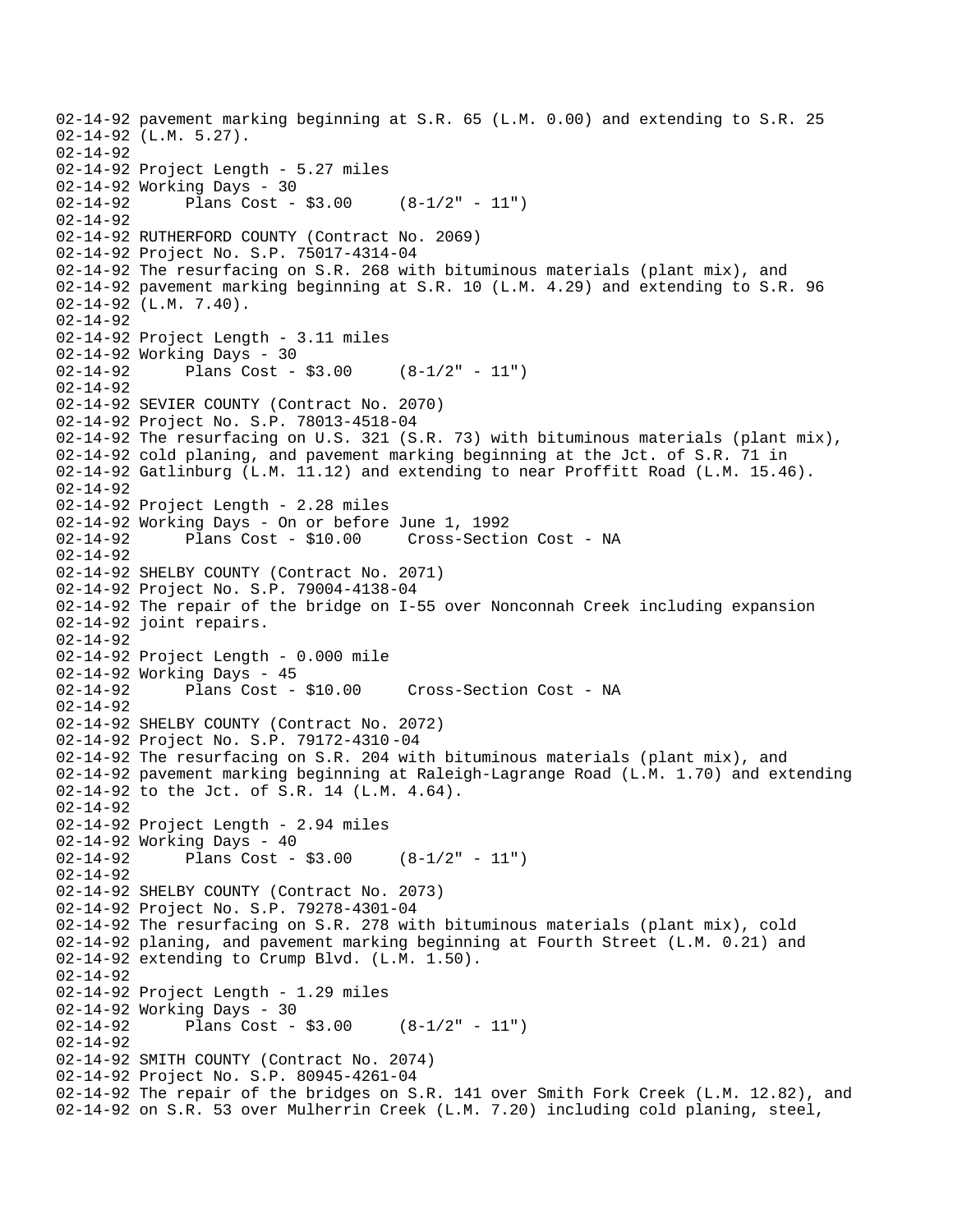```
02-14-92 concrete, bridge deck, and expansion joint repairs, concrete bridgerail 
02-14-92 replacement, repainting existing steel structures, a non-penetrating concrete 
02-14-92 seal, bridge deck sealant, and overlay with bituminous materials (plant mix), 
02-14-92 the installation of guardrail, and pavement marking. 
02-14-92 
02-14-92 Project Length - 0.000 mile 
02-14-92 Working Days - 105 
02-14-92 Plans Cost - $10.00 Cross-Section Cost - NA 
02-14-92 
02-14-92 SUMNER COUNTY (Contract No. 2075) 
02-14-92 Project No. NH-109(1), 83074-3208-14 
02-14-92 The grading and drainage on S.R. 109 Bypass including the construction of one 
02-14-92 (1) prestressed concrete box beam bridge, and one (1) prestressed concrete 
02-14-92 I-beam bridge, the installation of fence, and paving on the crossroads with 
02-14-92 bituminous materials (plant mix) beginning 0.317 mile north of S.R. 6 and 
02-14-92 extending to S.R. 25. 
02-14-92 
02-14-92 Project Length - 1.293 miles 
02-14-92 Working Days - 200 
02-14-92 Plans Cost - $50.00 Cross-Section Cost - $25.00 
02-14-92 The DBE goal for this contract is 10% of the contract amount. 
02-14-92 
02-14-92 SUMNER COUNTY (Contract No. 2076) 
02-14-92 Project No. S.P. 83002-4270-04 
02-14-92 The resurfacing on S.R. 6 with bituminous materials (plant mix), cold planing, 
02-14-92 and pavement marking beginning at Cages Bend Road (L.M. 9.06) and extending to 
02-14-92 S.R. 109 Bypass (L.M. 12.87). 
02-14-92 
02-14-92 Project Length - 3.81 miles 
02-14-92 Working Days - 45 
02-14-92 Plans Cost - $3.00 (8-1/2" - 11") 
02-14-92 
02-14-92 TIPTON COUNTY (Contract No. 2077) 
02-14-92 Project No. S.P. 84007-4208-04 
02-14-92 The resurfacing on S.R. 59 with bituminous materials (plant mix), and pavement 
02-14-92 marking beginning at the Jct. of S.R. 384 (L.M. 20.85) and extending to the 
02-14-92 Jct. of S.R. 14 (L.M. 25.24). 
02-14-92 
02-14-92 Project Length - 4.39 miles 
02-14-92 Working Days - 35 
02-14-92 Plans Cost - $3.00 (8-1/2" - 11")02-14-92 
02-14-92 TIPTON AND DYER COUNTIES (Contract No. 2078) 
02-14-92 Project No. S.P. 98041-4273-04 
02-14-92 The installation of plastic pavement marking lines on various State Routes. 
02-14-92 
02-14-92 Project Length - 14.75 miles 
02-14-92 Working Days - On or before June 1, 1992 (See Special Provision 108B) 
              02-14-92 NO PLANS CONTRACT 
02-14-92 
02-14-92 TROUSDALE COUNTY (Contract No. 2079) 
02-14-92 Project No. S.P. 85001-4213-04 
02-14-92 The resurfacing on S.R. 10 with bituminous materials (plant mix), and pavement 
02-14-92 marking beginning near the Wilson County line (L.M. 0.45) and extending to 
02-14-92 S.R. 25 (L.M. 6.22). 
02-14-92 
02-14-92 Project Length - 5.77 miles 
02-14-92 Working Days - 30<br>02-14-92 Plans Cost -
              Plans Cost - $3.00 (8-1/2" - 11")
02-14-92
```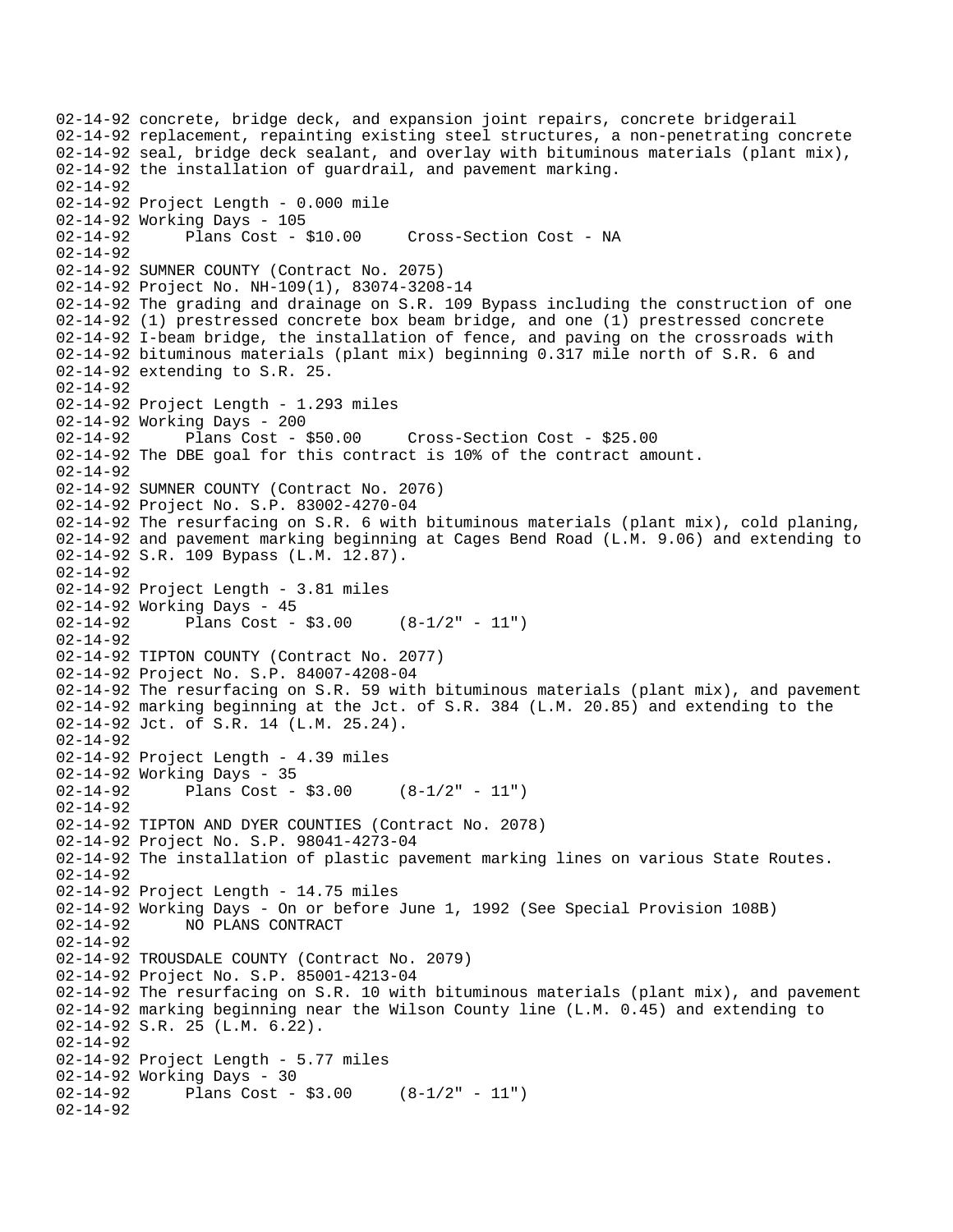```
02-14-92 WARREN COUNTY (Contract No. 2080) 
02-14-92 Project No. S.P. 89009-4519-04 
02-14-92 The resurfacing on S.R. 56 with bituminous materials (plant mix), the 
02-14-92 installation of concrete curb and gutter, and pavement marking beginning at 
02-14-92 Riverview Street (right) (L.M. 12.42) and extending to S.R. 1 (L.M. 14.44). 
02-14-92 
02-14-92 Project Length - 1.91 miles 
02-14-92 Working Days - 30 
02-14-92 Plans Cost - $3.00 (8-1/2" - 11") 
02-14-92 
02-14-92 WASHINGTON COUNTY (Contract No. 2081) 
02-14-92 Project Nos. F-381(7), 90105-3208-14 
02-14-92 S.P. 90002-3228-04
02-14-92 
02-14-92 Project No. F-381(7), 90105-3208-14 
02-14-92 The paving on S.R. 381 with a mineral aggregate base and bituminous materials 
02-14-92 (plant mix), with portland cement concrete pavement on the ramps, the 
02-14-92 installation of concrete median barrier, guardrail, underdrains, signs, and 
02-14-92 pavement marking beginning at Oakland Avenue and extending to S.R. 34 at 
02-14-92 Timberlake Avenue. 
02-14-92 Project Length - 1.368 miles 
02-14-92 
02-14-92 Project No. S.P. 90002-3228-04 
02-14-92 The grading and drainage on U.S. 11E (S.R. 34), and on S.R. 36 including the 
02-14-92 construction of two (2) reinforced concrete retaining walls, paving with 
02-14-92 bituminous materials (plant mix), storm sewer construction, the installation 
02-14-92 of concrete curb and gutter, underdrains, guardrail, signs, and pavement 
02-14-92 marking beginning 950 feet south of the S.R. 34/S.R. 36 intersection and 
02-14-92 extending to Creekmoore Drive on S.R. 34 and to West Oakland Ave. on S.R. 36. 
02-14-92 Project Length - 0.642 miles 
02-14-92 
02-14-92 Total Project Length - 2.010 miles
02-14-92 Working Days - 150 (See Special Provision 108B) 
02-14-92 Plans Cost - $25.00 Cross-Section Cost - $10.00 
02-14-92 
02-14-92 WASHINGTON COUNTY (Contract No. 2082) 
02-14-92 Project No. BRZ-9000(23), 90945-3495-94 
02-14-92 The construction of one (1) prestressed concrete box beam bridge over Little 
02-14-92 Limestone Creek (L.M. 0.02) on Methodist Ridge Road including grading and 
02-14-92 drainage, paving with bituminous materials (plant mix), and guardrail on the 
02-14-92 approaches. 
02-14-92 
02-14-92 Project Length - 0.079 mile 
02-14-92 Working Days - 90 
02-14-92 Plans Cost - $10.00 Cross-Section Cost - $0.00 
02-14-92 
02-14-92 WASHINGTON COUNTY (Contract No. 2083) 
02-14-92 Project No. S.P. 90018-4316-04 
02-14-92 The resurfacing on S.R. 75 with bituminous materials (plant mix), and pavement 
02-14-92 marking beginning at the Jct. of S.R. 34 (L.M. 0.00) and extending to near 
02-14-92 Gray Station Road (L.M. 14.15). 
02-14-92 
02-14-92 Project Length - 14.15 miles
02-14-92 Working Days - 50<br>02-14-92 Plans Cost -
              Plans Cost - $3.00 (8-1/2" - 11")
02-14-92 
02-14-92 WAYNE COUNTY (Contract No. 2084) 
02-14-92 Project No. BRZ-9100(17), 91945-3466-94 
02-14-92 The construction of one (1) prestressed concrete box beam bridge over Factory 
02-14-92 Creek (L.M. 1.59) on Factory Creek Road including grading and drainage, paving
```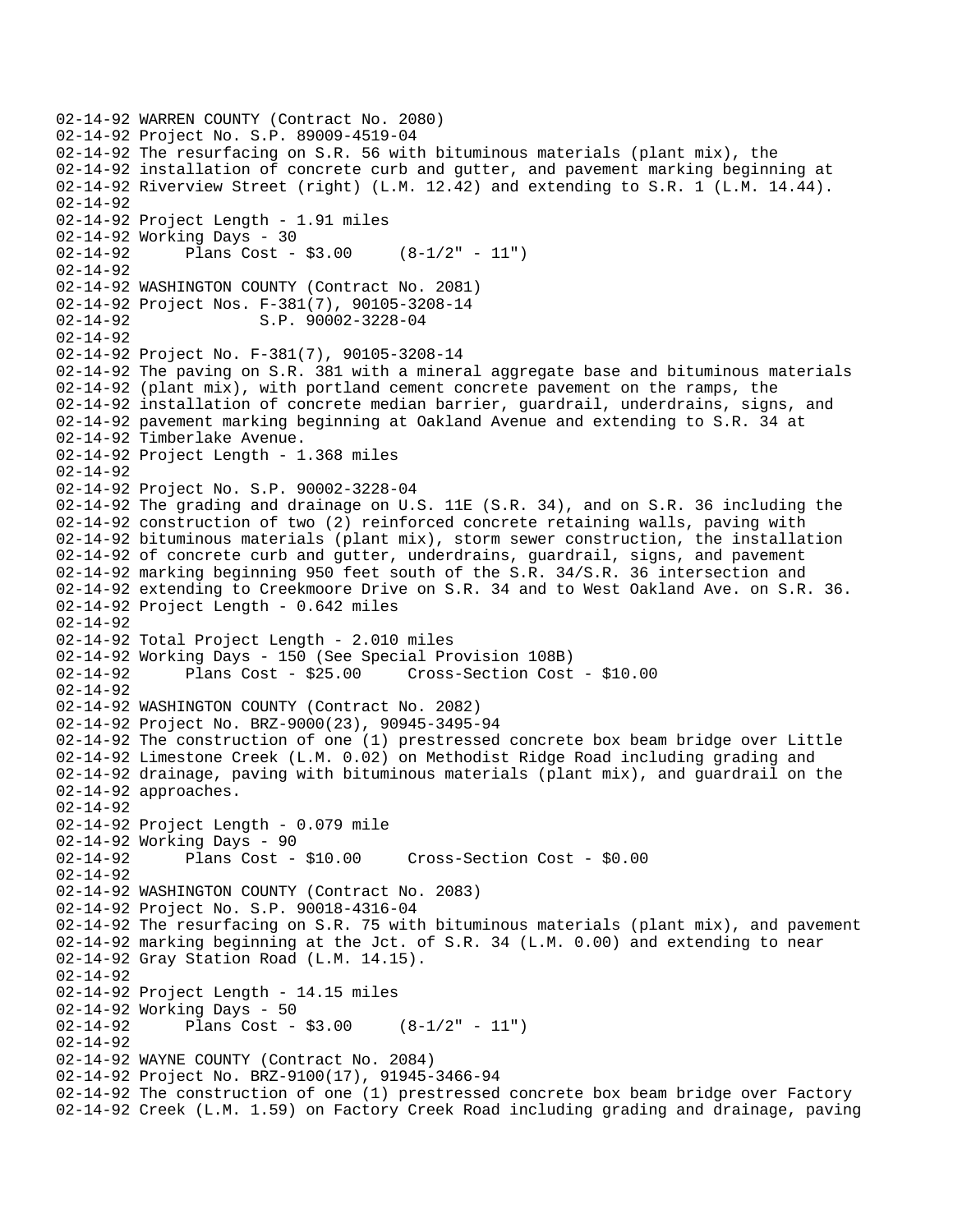02-14-92 with aggregate base and double bituminous surface treatment, and guardrail on 02-14-92 the approaches. 02-14-92 02-14-92 Project Length - 0.151 mile 02-14-92 Working Days - 90 02-14-92 Plans Cost - \$10.00 Cross-Section Cost - \$0.00 02-14-92 02-14-92 WEAKLEY COUNTY (Contract No. 2085) 02-14-92 Project No. BRZ-9200(22), 92046-3424-94 02-14-92 The construction of one (1) concrete box bridge (3 @ 15' X 14') over branch 02-14-92 (L.M. 2.18) on Old Troy Road including grading and drainage, paving with 02-14-92 bituminous materials (plant mix), and guardrail on the approaches. 02-14-92 02-14-92 Project Length - 0.094 mile 02-14-92 Working Days - 75 02-14-92 Plans Cost - \$10.00 Cross-Section Cost - \$0.00 02-14-92 02-14-92 WEAKLEY COUNTY (Contract No. 2086) 02-14-92 Project No. S.P. 92021-4302-04 02-14-92 The resurfacing on S.R. 190 with bituminous materials (plant mix), and 02-14-92 pavement marking beginning at the Carroll County line (L.M. 0.00) and 02-14-92 extending to the Jct. of S.R. 124 (L.M. 4.54). 02-14-92 02-14-92 Project Length - 4.54 miles 02-14-92 Working Days - 40 02-14-92 Plans Cost - \$3.00 (8-1/2" - 11") 02-14-92 02-14-92 WHITE COUNTY (Contract No. 2087) 02-14-92 Project No. S.P. 93001-4245-04 02-14-92 The resurfacing on S.R. 1 with bituminous materials (plant mix), guardrail 02-14-92 adjustment, and pavement marking beginning at the east end of the Caney Fork 02-14-92 River bridge (L.M. 0.07) and extending to 1.0 miles west of S.R. 285 (L.M. 02-14-92 5.93). 02-14-92 02-14-92 Project Length - 5.68 miles 02-14-92 Working Days - 35<br>02-14-92 Plans Cost -Plans Cost -  $$3.00$  (8-1/2" - 11") 02-14-92 02-14-92 WILLIAMSON COUNTY (Contract No. 2088) 02-14-92 Project No. S.P. 94015-4213-04 02-14-92 The resurfacing on S.R. 106 with bituminous materials (plant mix), and 02-14-92 pavement marking beginning at the new pavement north of Mack Hatcher Pkwy. 02-14-92 (L.M. 16.60) and extending to the Davidson County line (L.M. 23.93). 02-14-92 02-14-92 Project Length - 6.88 miles 02-14-92 Working Days - 35 02-14-92 Plans Cost - \$3.00 (8-1/2" - 11") 02-14-92 02-14-92 WILLIAMSON AND DAVIDSON COUNTIES (Contract No. 2089) 02-14-92 Project No. IM-65-2(67)72, 94002-3156-44, 19009-3159-44 02-14-92 The widening on I-65 including grading and drainage, widening of five (5) 02-14-92 bridges: three (3) with prestressed concrete I-beams, and two (2) with welded 02-14-92 plate girders, paving with bituminous materials (plant mix), storm sewer 02-14-92 construction, concrete box culvert extensions, installation of concrete median 02-14-92 barrier, guardrail, underdrains, signs, lighting, and pavement marking, 02-14-92 beginning approximately 0.84 mile south of existing S.R. 253 (Concord Road) 02-14-92 and extending to S.R. 255 (Harding Place). 02-14-92 02-14-92 Project Length - 7.439 miles 02-14-92 Working Days - On or before December 1, 1993 (See Special Provision 108B)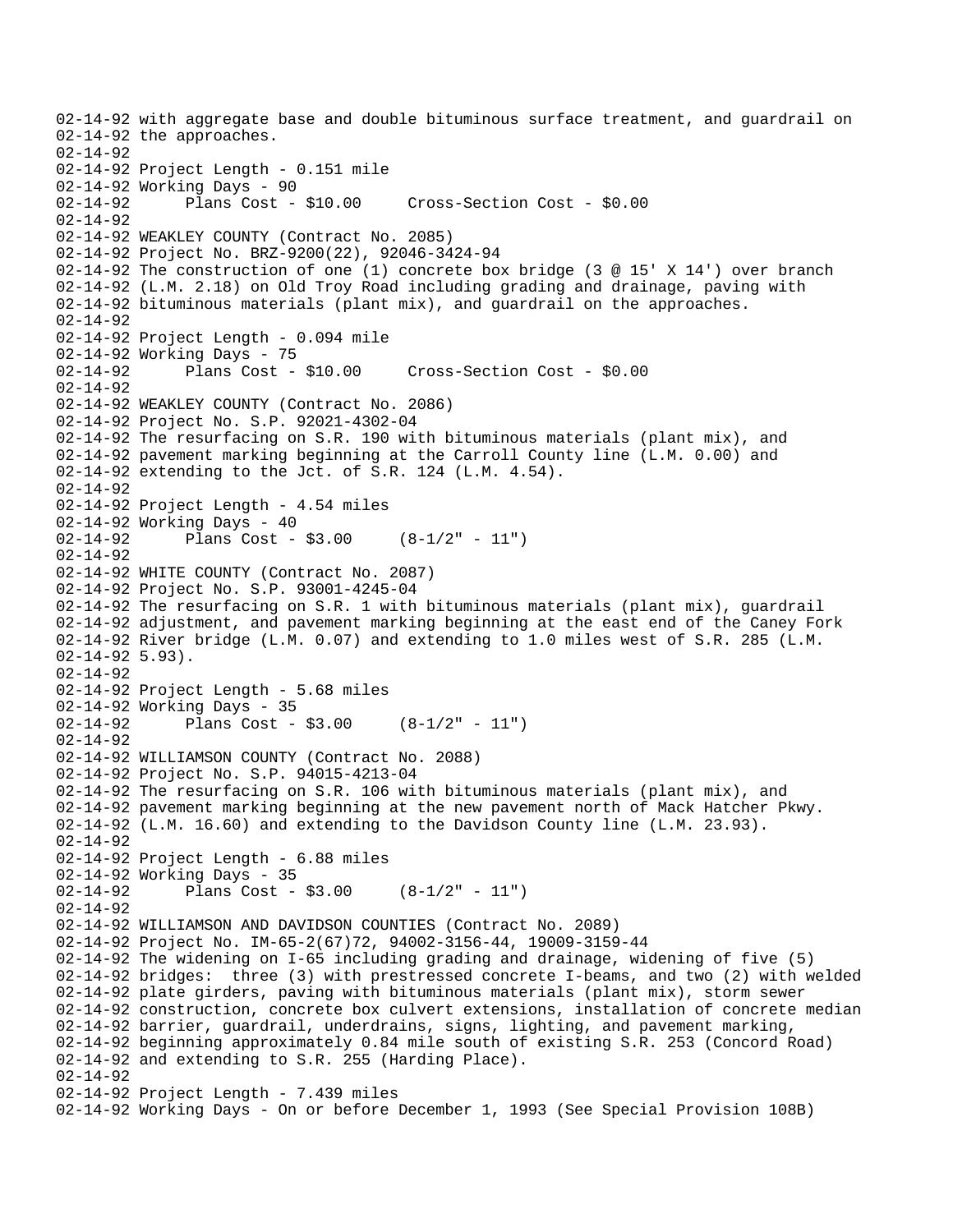02-14-92 Plans Cost - \$125.00 Cross-Section Cost - \$50.00 02-14-92 The DBE goal for this contract is 11% of the contract amount.  $02 - 14 - 92$ 02-14-92 WILSON COUNTY (Contract No. 2090) 02-14-92 Project No. IM-40-5(108)245, 95001-8169-44 02-14-92 The resurfacing on I-40 with bituminous materials (plant mix), cold planing, 02-14-92 guardrail, and pavement marking beginning 0.10 mile west of Jennings Fork 02-14-92 Creek (L.M. 22.44) and extending to the Smith County line (L.M. 27.35). 02-14-92 02-14-92 Project Length - 4.911 miles 02-14-92 Working Days - 50 02-14-92 Plans Cost - \$10.00 Cross-Section Cost - NA 02-14-92 02-14-92 WILSON COUNTY (Contract No. 2091) 02-14-92 Project No. S.P. 95840-3209-04 02-14-92 The construction of a partial interchange at I-840 and I-40 including the 02-14-92 construction of two (2) continuous steel welded plate girder bridges, grading 02-14-92 and drainage, limited paving with bituminous materials (plant mix), the 02-14-92 installation of guardrail, fence, and pavement marking. 02-14-92 02-14-92 Project Length - 1.072 miles 02-14-92 Working Days - 300 02-14-92 Plans Cost - \$25.00 Cross-Section Cost - \$50.00 02-14-92 The DBE goal for this contract is 2% of the contract amount. 02-14-92 ================================================================================ 03-13-92 BRADLEY AND POLK COUNTIES (Contract No. 8849) 03-13-92 Project No. S.P. 98021-4224-04 03-13-92 The mowing on various State Routes. 03-13-92 03-13-92 Project Length - 206.26 miles 03-13-92 Working Days - 80 (See Special Provision 108B) 03-13-92 03-13-92 DAVIDSON COUNTY (Contract No. 8856) 03-13-92 Project No. S.P. 19946-4244-04 03-13-92 The mowing on various State Routes. 03-13-92 03-13-92 Project Length - 238.02 miles 03-13-92 Working Days - 60 (See Special Provision 108B)  $03 - 13 - 92$ 03-13-92 MEIGS AND MCMINN COUNTIES (Contract No. 8865) 03-13-92 Project No. S.P. 98021-4228-04 03-13-92 The mowing on various State Routes. 03-13-92 03-13-92 Project Length - 237.50 miles 03-13-92 Working Days - 80 (See Special Provision 108B) 03-13-92 03-13-92 ANDERSON, CAMPBELL, CLAIBORNE, SCOTT AND UNION COUNTIES (Contract No. 8929) 03-13-92 Project No. S.P. 98011-4232-04 03-13-92 The mowing on various State Routes. 03-13-92 03-13-92 Project Length - 194.81 miles 03-13-92 Working Days - 60 (See Special Provision 108B) 03-13-92 03-13-92 COFFEE AND FRANKLIN COUNTIES (Contract No. 8935) 03-13-92 Project No. S.P. 98021-4241-04 03-13-92 The mowing on various State Routes. 03-13-92 03-13-92 Project Length - 249.62 miles 03-13-92 Working Days - 60 (See Special Provision 108B)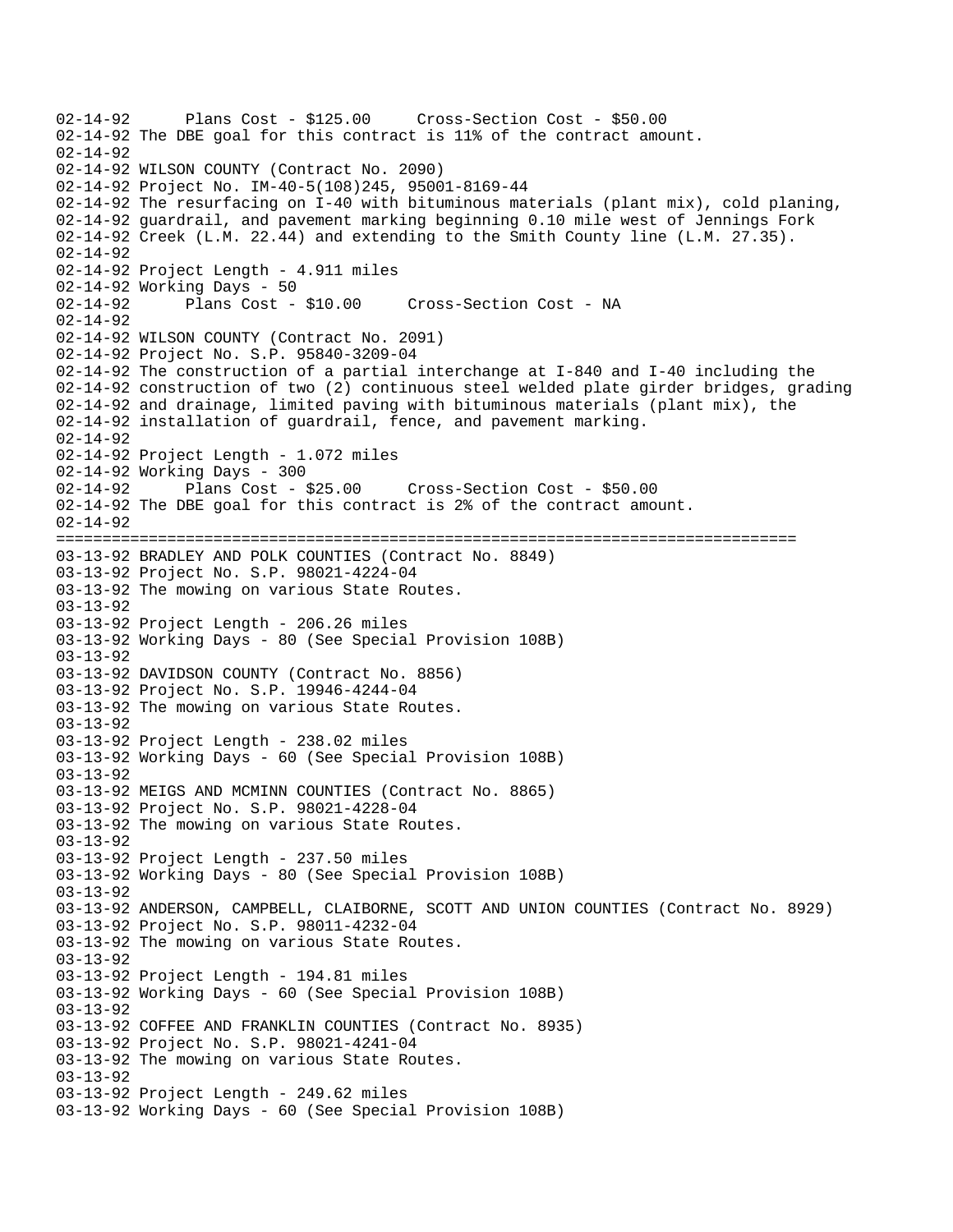03-13-92 03-13-92 HAMILTON COUNTY (Contract No. 8942) 03-13-92 Project No. S.P. 33946-4270-04 03-13-92 The mowing on various State Routes. 03-13-92 03-13-92 Project Length - 122.80 miles 03-13-92 Working Days - 60 (See Special Provision 108B) 03-13-92 03-13-92 KNOX, BLOUNT AND SEVIER COUNTIES (Contract No. 8944) 03-13-92 Project No. S.P. 98011-4234-04 03-13-92 The mowing on various State Routes. 03-13-92 03-13-92 Project Length - 162.03 miles 03-13-92 Working Days - 60 (See Special Provision 108B) 03-13-92 03-13-92 MARION AND GRUNDY COUNTIES (Contract No. 8946) 03-13-92 Project No. S.P. 98021-4242-04 03-13-92 The mowing on various State Routes. 03-13-92 03-13-92 Project Length - 260.29 miles 03-13-92 Working Days - 60 (See Special Provision 108B) 03-13-92 03-13-92 MORGAN, MONROE, LOUDON AND ROANE COUNTIES (Contract No. 8949) 03-13-92 Project No. S.P. 98011-4230-04 03-13-92 The mowing on various State Routes. 03-13-92 03-13-92 Project Length - 139.64 miles 03-13-92 Working Days - 60 (See Special Provision 108B) 03-13-92 03-13-92 UNICOI, JOHNSON AND CARTER COUNTIES (Contract No. 8953) 03-13-92 Project No. S.P. 98011-4231-04 03-13-92 The mowing on various State Routes. 03-13-92 03-13-92 Project Length - 193.45 miles 03-13-92 Working Days - 60 (See Special Provision 108B) 03-13-92 03-13-92 WASHINGTON AND SULLIVAN COUNTIES (Contract No. 8954) 03-13-92 Project No. S.P. 98011-4233-04 03-13-92 The mowing on various State Routes.  $03 - 13 - 92$ 03-13-92 Project Length - 185.83 miles 03-13-92 Working Days - 60 (See Special Provision 108B) 03-13-92 ================================================================================ 03-27-92 BEDFORD COUNTY (Contract No. 2092) 03-27-92 Project No. RS-269(9), 02017-3209-24 03-27-92 The construction of one (1) prestressed concrete I-beam bridge over the Duck 03-27-92 River (L.M. 15.50) on S.R. 269 including grading and drainage, paving with 03-27-92 bituminous materials (plant mix), and guardrail on the approaches. 03-27-92 03-27-92 Project Length - 0.242 mile 03-27-92 Working Days - 120 03-27-92 Plans Cost - \$10.00 Cross-Section Cost - \$0.00 03-27-92 03-27-92 BEDFORD COUNTY (Contract No. 2093) 03-27-92 Project No. S.P. 02011-4314-04 03-27-92 The resurfacing on S.R. 82 with bituminous materials (plant mix), and pavement 03-27-92 marking beginning at S.R. 10 (L.M. 11.05) and extending to Wartrace Creek 03-27-92 (L.M. 16.85). 03-27-92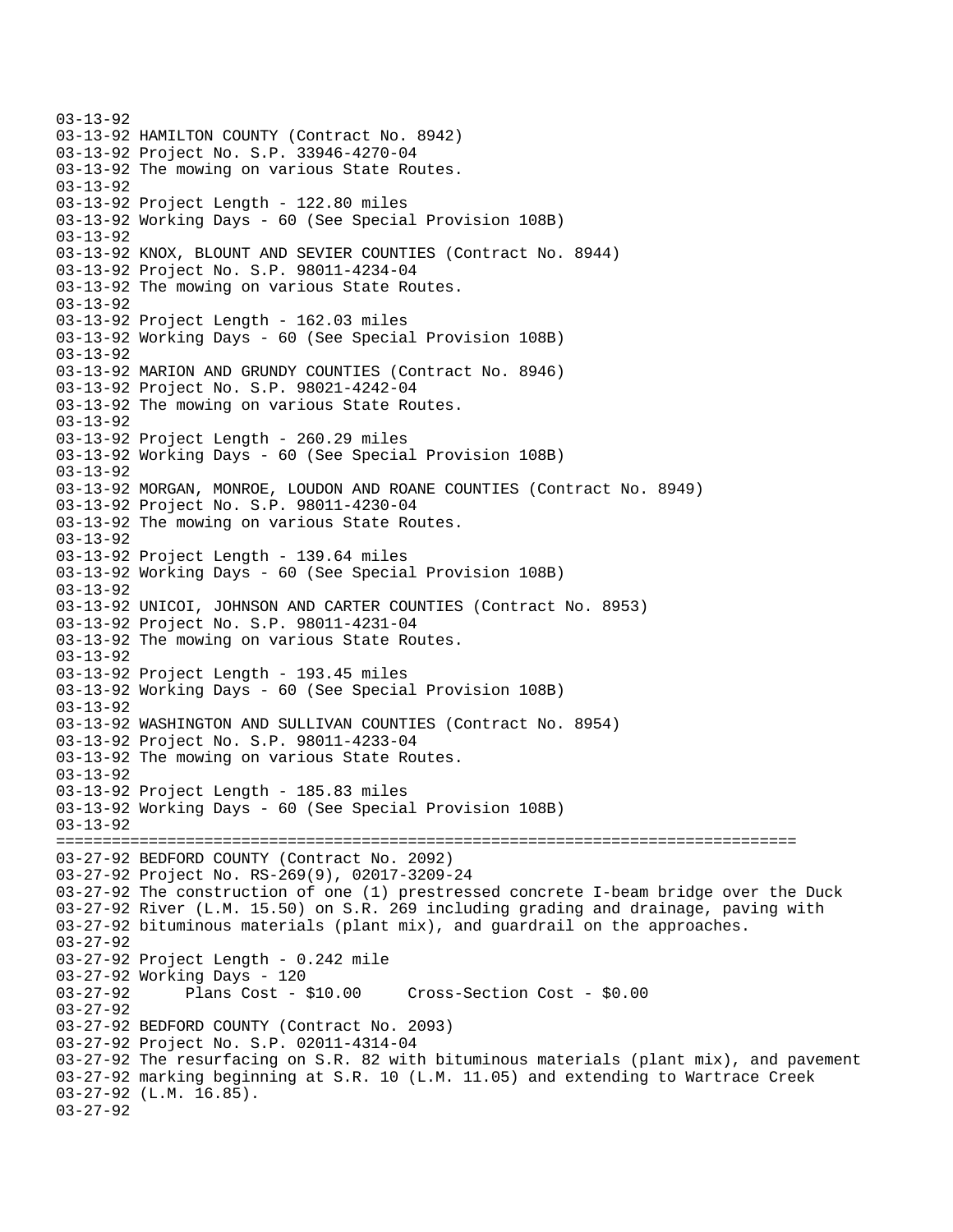```
03-27-92 Project Length - 5.79 miles 
03-27-92 Working Days - 35<br>03-27-92 Plans Cost -
              Plans Cost - $3.00 (8-1/2" - 11")
03-27-92 
03-27-92 BLOUNT AND MONROE COUNTIES (Contract No. 2094) 
03-27-92 Project No. S.P. 98991-3608-04 
03-27-92 The construction of covered salt bins at the Alcoa and Madisonville 
03-27-92 maintenance shops. 
03-27-92 
03-27-92 Project Length - 0.000 mile 
03-27-92 Working Days - On or before October 1, 1992 
03-27-92 NO PLANS CONTRACT 
03-27-92 
03-27-92 CAMPBELL COUNTY (Contract No. 2095) 
03-27-92 Project No. S.P. 07015-4321-04 
03-27-92 The resurfacing on S.R. 297 with bituminous materials (plant mix), and 
03-27-92 pavement marking beginning approx. 150 feet south of Lick Fork Road (L.M. 
03-27-92 5.45) and extending to 2,550 feet north of Little Elk Road (L.M. 11.60). 
03-27-92 
03-27-92 Project Length - 6.15 miles 
03-27-92 Working Days - 35 
03-27-92 Plans Cost - $3.00 (8-1/2" - 11") 
03-27-92 
03-27-92 CARROLL COUNTY (Contract No. 2096) 
03-27-92 Project No. BR-STP-77(27), 09012-3214-94 
03-27-92 The construction of two (2) concrete box bridges: (2 @ 15' X 11') over Brier 
03-27-92 Creek (L.M. 16.74), and a (3 @ 15' X 8') over branch (L.M. 16.95) on S.R. 77 
03-27-92 including grading and drainage, paving with bituminous materials (plant mix), 
03-27-92 and guardrail on the approaches. 
03-27-92 
03-27-92 Project Length - 0.445 mile 
03-27-92 Working Days - 110<br>03-27-92 Plans Cost - $10.00
03-27-92 Plans Cost - $10.00 Cross-Section Cost - $0.00 
03-27-92 Bids on this contract will only be accepted from Disadvantaged Business 
03-27-92 Enterprises certified by the Tennessee Department of Transportation. 
03-27-92 
03-27-92 CHESTER COUNTY (Contract No. 2097) 
03-27-92 Project No. S.P. 12003-4207-04 
03-27-92 The resurfacing on S.R. 22 with bituminous materials (plant mix), and pavement 
03-27-92 marking beginning at the McNairy County line (L.M. 0.00) and extending to the 
03-27-92 Henderson County line (L.M. 7.81). 
03-27-92 
03-27-92 Project Length - 7.81 miles 
03-27-92 Working Days - 40 
03-27-92 Plans Cost - $3.00 (8-1/2" - 11") 
03-27-92 
03-27-92 CLAIBORNE, HANCOCK AND HAWKINS COUNTIES (Contract No. 2098) 
03-27-92 Project No. S.P. 98011-4237-04 
03-27-92 The cleaning and repainting of four (4) bridges on various State Routes at 
03-27-92 various locations, including expansion joint repair. 
03-27-92 
03-27-92 Project Length - 0.000 mile 
03-27-92 Working Days - 45 
03-27-92 NO PLANS CONTRACT 
03-27-92 
03-27-92 CUMBERLAND COUNTY (Contract No. 2099) 
03-27-92 Project No. S.P. 18002-4518-04 
03-27-92 The repair of the bridge on S.R. 1 over the Obed River (L.M. 12.70) including 
03-27-92 concrete, steel, and bridge deck repairs, bridge deck sealant and overlay with 
03-27-92 bituminous materials (plant mix), cold planing, and pavement marking.
```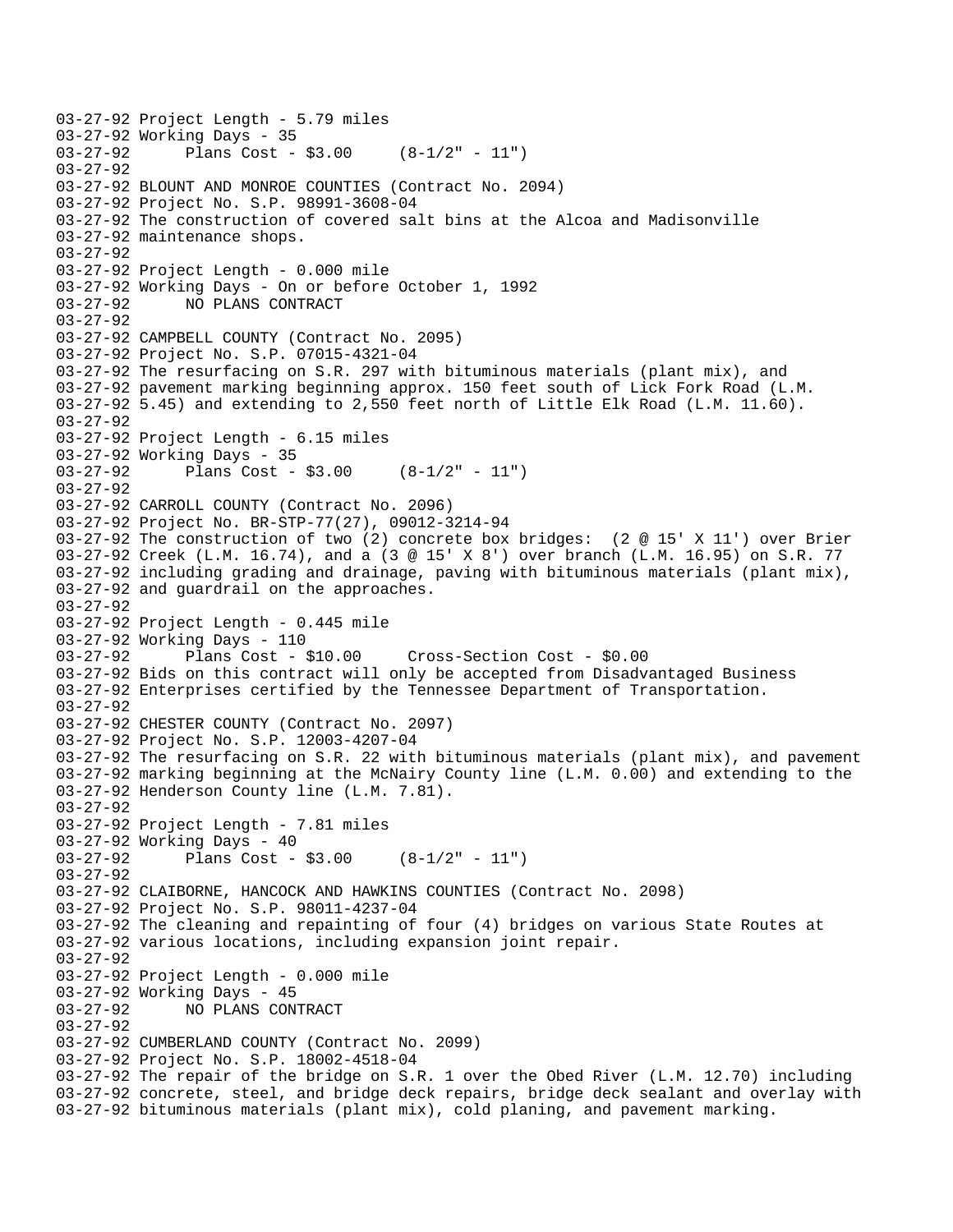```
03-27-92 
03-27-92 Project Length - 0.000 mile 
03-27-92 Working Days - 150 
03-27-92 Plans Cost - $10.00 Cross-Section Cost - NA 
03-27-92 
03-27-92 DAVIDSON COUNTY (Contract No. 2100) 
03-27-92 Project No. S.P. 19028-4225-04 
03-27-92 The resurfacing on S.R. 11 with bituminous materials (plant mix), and pavement 
03-27-92 marking beginning south of Kinhawk Drive (L.M. 2.40) and extending to new 
03-27-92 pavement at Elysian Fields Road (L.M. 6.85). 
03-27-92 
03-27-92 Project Length - 3.98 miles 
03-27-92 Working Days - 35 
03-27-92 Plans Cost - $3.00 (8-1/2" - 11") 
03-27-92 
03-27-92 DAVIDSON COUNTY (Contract No. 2101) 
03-27-92 Project No. S.P. 19946-4246-04 
03-27-92 The crack sealing on various State Routes. 
03-27-92 
03-27-92 Project Length - 21.31 miles 
03-27-92 Working Days - On or before July 31, 1992 
03-27-92 NO PLANS CONTRACT 
03-27-92 
03-27-92 DEKALB COUNTY (Contract No. 2102) 
03-27-92 Project No. S.P. 21016-4312-04 
03-27-92 The resurfacing on S.R. 288 with bituminous materials (plant mix), and 
03-27-92 pavement marking beginning 0.10 mile north of bridge over Sink Creek (L.M. 
03-27-92 4.98) and extending to S.R. 56 (L.M. 8.31). 
03-27-92 
03-27-92 Project Length - 3.33 miles 
03-27-92 Working Days - 30 
03-27-92 Plans Cost - $3.00 (8-1/2" - 11") 
03-27-92 
03-27-92 DICKSON COUNTY (Contract No. 2103) 
03-27-92 Project No. S.P. 22008-4212-04 
03-27-92 The resurfacing on S.R. 48 with bituminous materials (plant mix), and pavement 
03-27-92 marking beginning at end of bridge at S.R. 1 (L.M. 10.16) and extending to 
03-27-92 S.R. 49 (L.M. 17.56). 
03-27-92 
03-27-92 Project Length - 7.35 miles 
03-27-92 Working Days - 30 
03-27-92 Plans Cost - $3.00 (8-1/2" - 11") 
03-27-92 
03-27-92 DICKSON COUNTY (Contract No. 2104) 
03-27-92 Project No. S.P. 22012-3218-04 
03-27-92 The construction of a left turn lane on S.R. 96 at the Stuart-Burns Elementary 
03-27-92 School including grading and drainage, paving with bituminous materials (plant 
03-27-92 mix), the installation of guardrail, and pavement marking. 
03-27-92 
03-27-92 Project Length - 0.284 mile 
03-27-92 Working Days - 50 
03-27-92 Plans Cost - $3.00 Cross-Section Cost - $10.00 
03-27-92 
03-27-92 DYER COUNTY (Contract No. 2105) 
03-27-92 Project No. BRZ-2300(19), 23033-3411-94 
03-27-92 The construction of one (1) continuous rolled steel girder bridge over the 
03-27-92 Obion River (L.M. 9.39) on Bradley Road including grading and drainage, paving 
03-27-92 with bituminous materials (plant mix), and guardrail on the approaches. 
03-27-92 
03-27-92 Project Length - 0.212 mile
```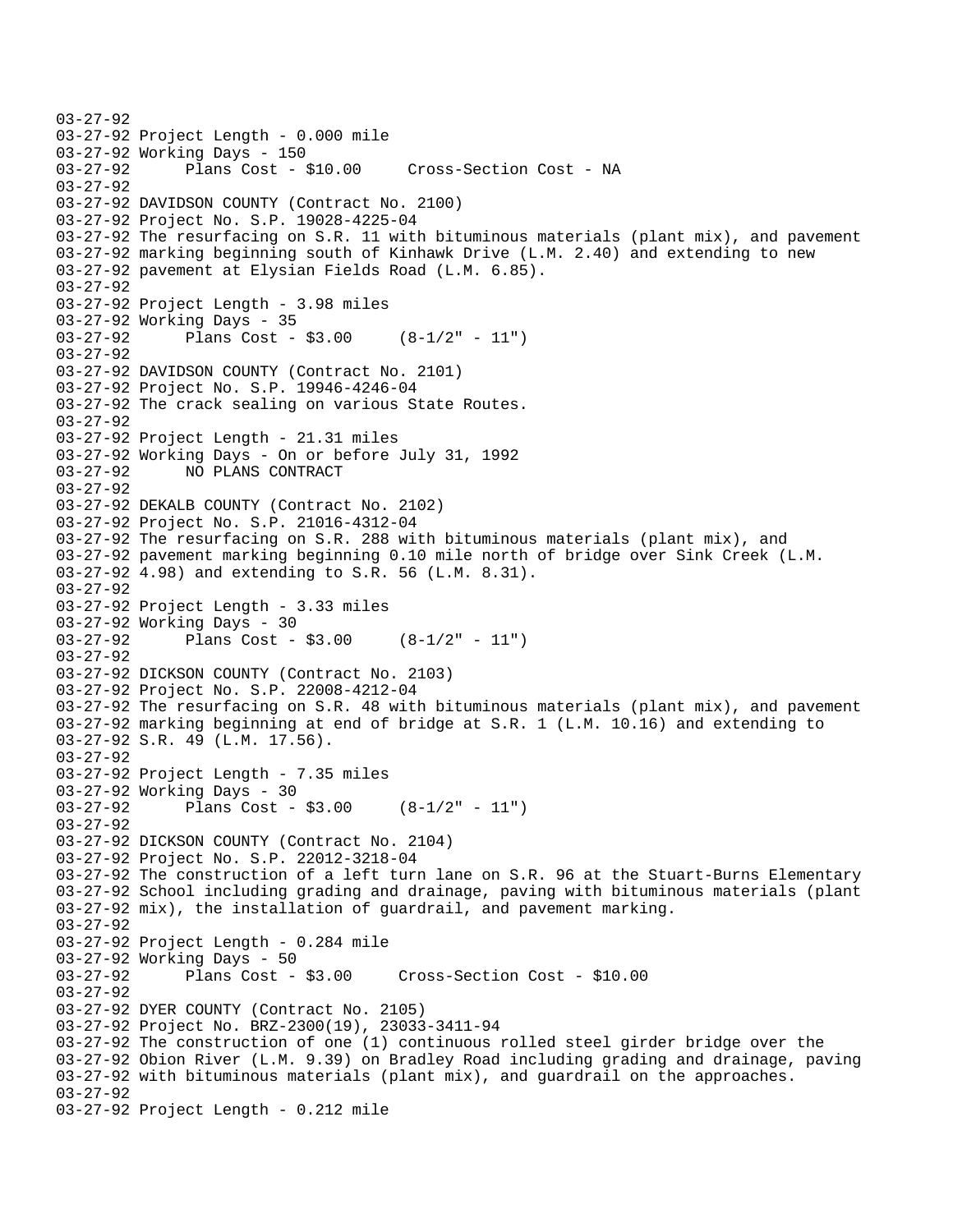03-27-92 Working Days - 225 03-27-92 Plans Cost - \$10.00 Cross-Section Cost - \$0.00 03-27-92 The DBE goal for this contract is 10% of the contract amount. 03-27-92 03-27-92 FAYETTE COUNTY (Contract No. 2106) 03-27-92 Project No. BR-STP-196(5), 24017-3228-94 03-27-92 The construction of one (1) prestressed concrete box beam bridge over Cypress 03-27-92 Creek (L.M. 16.25) on S.R. 196 (Chulahoma Road) including grading and 03-27-92 drainage, paving with bituminous materials (plant mix), and guardrail on the 03-27-92 approaches. 03-27-92 03-27-92 Project Length - 0.436 mile 03-27-92 Working Days - 90 03-27-92 Plans Cost - \$10.00 Cross-Section Cost - \$10.00 03-27-92 The DBE goal for this contract is 10% of the contract amount. 03-27-92 03-27-92 FAYETTE COUNTY (Contract No. 2107) 03-27-92 Project No. S.P. 24945-4251-04 03-27-92 The scour repair with the installation of rip-rap at four (4) bridges on 03-27-92 various State Routes at various locations. 03-27-92 03-27-92 Project Length - 0.000 mile 03-27-92 Working Days - 40 03-27-92 NO PLANS CONTRACT 03-27-92 03-27-92 FAYETTE AND SHELBY COUNTIES (Contract No. 2108) 03-27-92 Project No. S.P. 98994-3603-04 03-27-92 The construction of covered salt bins at the Braden and Memphis maintenance 03-27-92 shops. 03-27-92 03-27-92 Project Length - 0.000 mile 03-27-92 Working Days - On or before October 1, 1992 NO PLANS CONTRACT 03-27-92 03-27-92 FRANKLIN COUNTY (Contract No. 2109) 03-27-92 Project No. S.P. 26005-4521-04 03-27-92 The resurfacing on S.R. 50 with bituminous materials (plant mix), and pavement 03-27-92 marking beginning 264 feet east of S.R. 121 (L.M. 6.10) and extending to the 03-27-92 west end of Dry Creek bridge (L.M. 10.57). 03-27-92 03-27-92 Project Length - 4.47 miles 03-27-92 Working Days - 30 03-27-92 Plans Cost - \$3.00 (8-1/2" - 11") 03-27-92 03-27-92 GIBSON COUNTY (Contract No. 2110) 03-27-92 Project No. BRZ-2700(18), 27945-3456-94 03-27-92 The construction of one (1) concrete box bridge (3 @ 10' X 9') over Hog Creek 03-27-92 (L.M. 0.69) on White Brothers Road including grading and drainage, surfacing 03-27-92 with aggregate base, and guardrail on the approaches. 03-27-92 03-27-92 Project Length - 0.166 mile 03-27-92 Working Days - 75 03-27-92 Plans Cost - \$10.00 Cross-Section Cost - \$0.00 03-27-92 03-27-92 GIBSON COUNTY (Contract No. 2111) 03-27-92 Project No. S.P. 27009-4208-04 03-27-92 The resurfacing on S.R. 76 with bituminous materials (plant mix), and pavement 03-27-92 marking beginning at Kefauver Drive (L.M. 11.34) and extending to the Carroll 03-27-92 County line (L.M. 16.94). 03-27-92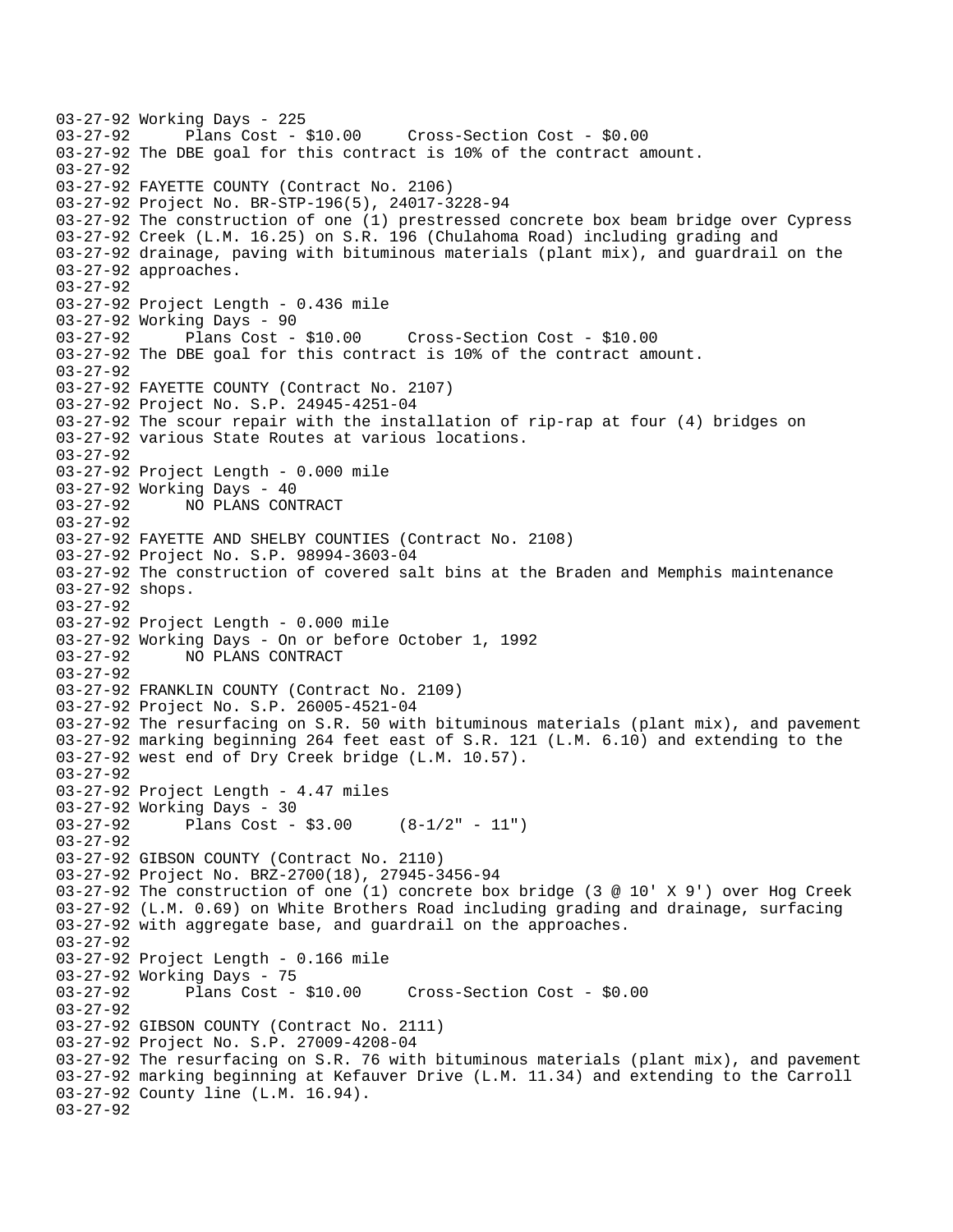```
03-27-92 Project Length - 5.60 miles 
03-27-92 Working Days - 35<br>03-27-92 Plans Cost -
              Plans Cost - $3.00 (8-1/2" - 11")03-27-92 
03-27-92 GIBSON, HAYWOOD AND MADISON COUNTIES (Contract No. 2112) 
03-27-92 Project No. S.P. 98041-4278-04 
03-27-92 The scour repair with the installation of rip-rap at three (3) bridges on 
03-27-92 various Interstate and State Routes at various locations. 
03-27-92 
03-27-92 Project Length - 0.000 mile 
03-27-92 Working Days - 30 
03-27-92 NO PLANS CONTRACT 
03-27-92 
03-27-92 GRAINGER AND BLOUNT COUNTIES (Contract No. 2113) 
03-27-92 Project No. S.P. 98011-4242-04 
03-27-92 The slip lining of culverts at various locations on various State Routes. 
03-27-92 
03-27-92 Project Length - 13.13 miles 
03-27-92 Working Days - On or before July 31, 1992 
03-27-92 NO PLANS CONTRACT 
03-27-92 
03-27-92 GREENE COUNTY (Contract No. 2114) 
03-27-92 Project No. S.P. 30004-4216-04 
03-27-92 The resurfacing on S.R. 34 with bituminous materials (plant mix), cold 
03-27-92 planing, and pavement marking beginning approx. 425 feet west of ramp to S.R. 
03-27-92 70 (L.M. 13.80) and extending to the Jct. of S.R. 107 (L.M. 18.95). 
03-27-92 
03-27-92 Project Length - 5.15 miles 
03-27-92 Working Days - 45 
03-27-92 Plans Cost - $3.00 (8-1/2" - 11") 
03-27-92 
03-27-92 GREENE COUNTY (Contract No. 2115) 
03-27-92 Project No. S.P. 30950-3548-04 
03-27-92 The grading and drainage on a S.I.A. Route serving Metal Fabricators, Inc. 
03-27-92 including paving with bituminous materials (plant mix), the installation of 
03-27-92 signs and pavement marking beginning at S.R. 34 and extending to Metal 
03-27-92 Fabricators, Inc. 
03-27-92 
03-27-92 Project Length - 0.436 miles 
03-27-92 Working Days - On or before July 15, 1992 
03-27-92 Plans Cost - $10.00 Cross-Section Cost - $10.00 
03-27-92 
03-27-92 HAMILTON COUNTY (Contract No. 2116) 
03-27-92 Project No. S.P. 33010-4315-04 
03-27-92 The resurfacing on S.R. 2 (west bound) with bituminous materials (plant mix), 
03-27-92 cold planing, drainage adjustments, and pavement marking beginning at the Jct. 
03-27-92 of Dodds Ave. (L.M. 0.00) and extending to Georgia Ave. (L.M. 2.70). 
03-27-92 
03-27-92 Project Length - 2.70 miles
03-27-92 Working Days - 35<br>03-27-92 Plans Cost -
              Plans Cost - $3.00 (8-1/2" - 11")
03-27-92 
03-27-92 HANCOCK COUNTY (Contract No. 2117) 
03-27-92 Project No. S.P. 34008-4217-04 
03-27-92 The resurfacing on S.R. 31 with bituminous materials (plant mix), and pavement 
03-27-92 marking beginning at the Hawkins County line (L.M. 0.00) and extending to 
03-27-92 approx. 1,300 feet north of Chinquipin Road (L.M. 7.20). 
03-27-92 
03-27-92 Project Length - 7.20 miles 
03-27-92 Working Days - 40
```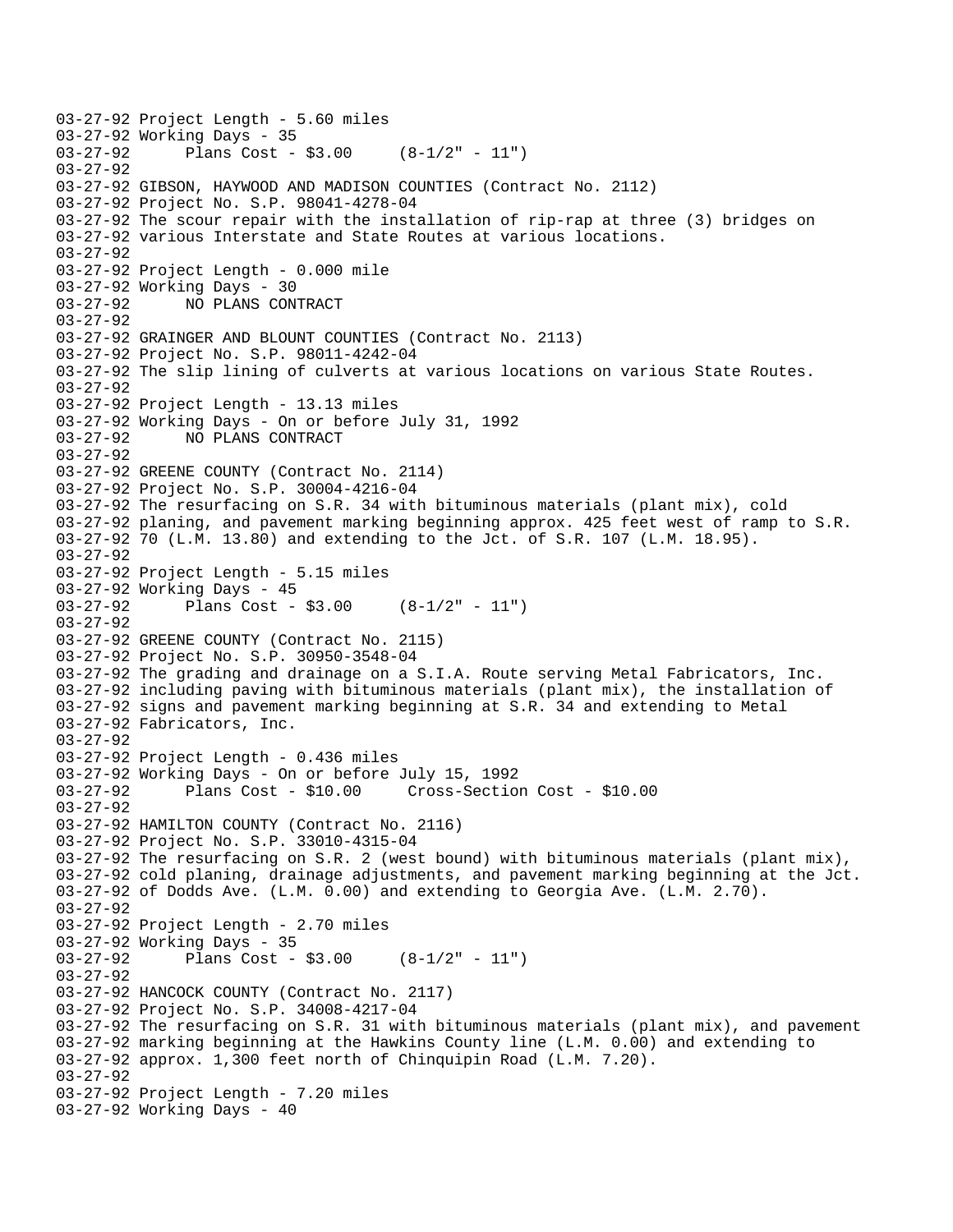```
03-27-92 Plans Cost - $3.00 (8-1/2" - 11") 
03-27-92 
03-27-92 HARDEMAN COUNTY (Contract No. 2118) 
03-27-92 Project No. BRZ-3500(17), 35945-3448-94 
03-27-92 The construction of one (1) prestressed concrete I-beam bridge over Porters 
03-27-92 Creek (L.M. 3.62) on Bishop Road including grading and drainage, paving with 
03-27-92 bituminous materials (plant mix), and guardrail on the approaches. 
03-27-92 
03-27-92 Project Length - 0.142 mile 
03-27-92 Working Days - 90 
03-27-92 Plans Cost - $10.00 Cross-Section Cost - $0.00 
03-27-92 
03-27-92 HARDEMAN AND MCNAIRY COUNTIES (Contract No. 2119) 
03-27-92 Project No. S.P. 98041-4280-04 
03-27-92 The scour repair with the installation of rip-rap at two (2) bridges on S.R. 
03-27-92 57 at various locations. 
03-27-92 
03-27-92 Project Length - 0.000 mile 
03-27-92 Working Days - 30 
03-27-92 NO PLANS CONTRACT 
03-27-92 
03-27-92 HAYWOOD AND CROCKETT COUNTIES (Contract No. 2120) 
03-27-92 Project Nos. S.P. 38006-4322-04, 17002-4305-04 
03-27-92 The resurfacing on S.R. 54 with bituminous materials (plant mix), and pavement 
03-27-92 marking beginning at Cherryville Road in Haywood County (L.M. 23.60) and 
03-27-92 extending to the Jct. of S.R. 88 in Crockett County (L.M. 4.40). 
03-27-92 
03-27-92 Project Length - 5.39 miles 
03-27-92 Working Days - 35 
03-27-92 Plans Cost - $3.00 (8-1/2" - 11") 
03-27-92 
03-27-92 HENDERSON COUNTY (Contract No. 2121) 
03-27-92 Project No. IME-40-2(70)95, 39001-8152-44 
03-27-92 The resurfacing on I-40 with bituminous materials (plant mix) including cold 
03-27-92 planing, and pavement marking beginning east of the Madison County line (L.M. 
03-27-92 0.295) and extending to east of S.R. 104 (L.M. 5.745). 
03-27-92 
03-27-92 Project Length - 5.45 miles 
03-27-92 Working Days - 60 
03-27-92 Plans Cost - $3.00 Cross-Section Cost - NA 
03-27-92 The DBE goal for this contract is 10% of the contract amount. 
03-27-92 
03-27-92 HENRY COUNTY (Contract No. 2122) 
03-27-92 Project Nos. S.P. 40101-4506-04, 40011-4554-04 
03-27-92 The resurfacing on S.R. 69 and S.R. 76 with bituminous materials (plant mix), 
03-27-92 and pavement marking on S.R. 69 beginning at the Jct. of S.R. 76 (L.M. 12.07) 
03-27-92 and extending to the Jct. of S.R. 54 (L.M. 13.02), and on S.R. 76 beginning at 
03-27-92 the Jct. of S.R. 69 (L.M. 13.39) and extending to the north end of bridge 
03-27-92 (L.M. 15.64). 
03-27-92 
03-27-92 Project Length - 3.20 miles 
03-27-92 Working Days - 35 
03-27-92 Plans Cost - $3.00 (8-1/2" - 11") 
03-27-92 
03-27-92 HICKMAN COUNTY (Contract No. 2123) 
03-27-92 Project No. S.P. 41009-4204-04 
03-27-92 The resurfacing on S.R. 100 with bituminous materials (plant mix), and 
03-27-92 pavement marking beginning at the Perry County line (L.M. 0.00) and extending 
03-27-92 to Firetower Road (L.M. 7.80). 
03-27-92
```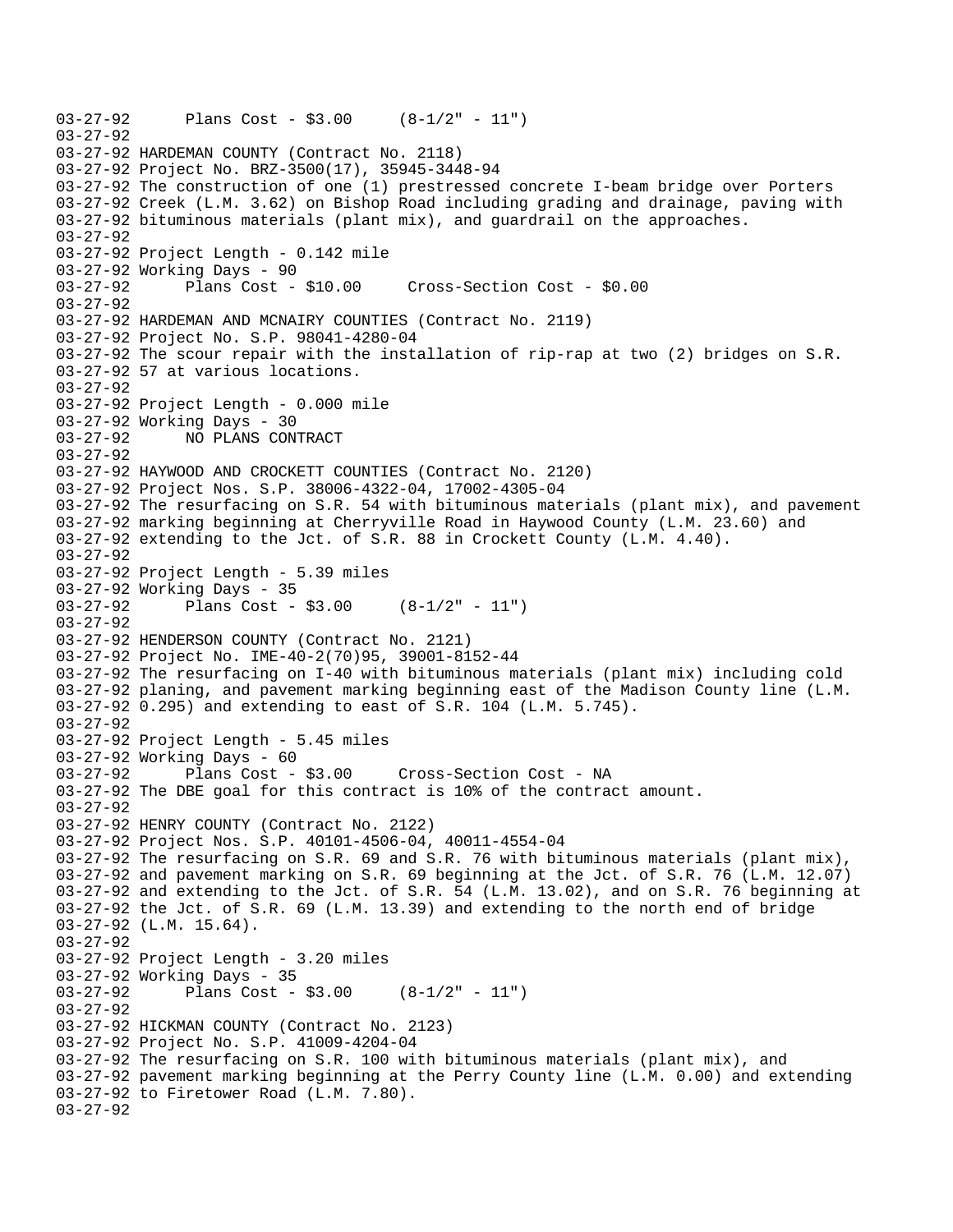```
03-27-92 Project Length - 7.80 miles 
03-27-92 Working Days - 35<br>03-27-92 Plans Cost -
              Plans Cost - $3.00 (8-1/2" - 11")
03-27-92 
03-27-92 HOUSTON COUNTY (Contract No. 2124) 
03-27-92 Project Nos. S.P. 42006-4305-04, 42007-4307-04 
03-27-92 The resurfacing on S.R. 46 with bituminous materials (plant mix), and pavement 
03-27-92 marking beginning at the Dickson County line (L.M. 0.00) and extending to S.R. 
03-27-92 13 (L.M. 5.29). 
03-27-92 
03-27-92 Project Length - 5.29 miles 
03-27-92 Working Days - 30 
03-27-92 Plans Cost - $3.00 (8-1/2" - 11") 
03-27-92 
03-27-92 JEFFERSON COUNTY (Contract No. 2125) 
03-27-92 Project No. S.P. 45006-4222-04 
03-27-92 The resurfacing on S.R. 34 with bituminous materials (plant mix), and pavement 
03-27-92 marking beginning approx. 1,160 feet northeast of Chucky Road (L.M. 13.71) and 
03-27-92 extending to the Hamblen County line (L.M. 16.56). 
03-27-92 
03-27-92 Project Length - 2.85 miles 
03-27-92 Working Days - 30 
03-27-92 Plans Cost - $3.00 (8-1/2" - 11") 
03-27-92 
03-27-92 KNOX COUNTY (Contract No. 2126) 
03-27-92 Project Nos. I-40-7(130)388, 47002-3154-44, BR-STP-3766(9), 47951-3743-94 
03-27-92 The I-40/I-275 connection to downtown Knoxville at Broadway/Henley 
03-27-92 Street/Western Avenue, and the bridge replacement at Western Avenue including 
03-27-92 grading and drainage, construction of three (3) continuous steel welded plate 
03-27-92 girder bridges, one (1) prestressed concrete I-beam bridge, a prestressed 
03-27-92 concrete box beam tunnel, retaining wall construction, paving with portland 
03-27-92 cement concrete pavement, and bituminous materials (plant mix), storm sewer 
03-27-92 construction, utility adjustments, installation of concrete curb and gutter, 
03-27-92 sidewalk, guardrail, underdrains, signs, lighting, signals, and pavement 
03-27-92 marking. 
03-27-92 
03-27-92 Project Length - 0.581 mile 
03-27-92 Working Days - On or before May 1, 1994 
03-27-92 Plans Cost - $150.00 Cross-Section Cost - $50.00 
03-27-92 The DBE goal for this contract is 9% of the contract amount. 
03-27-92 
03-27-92 KNOX COUNTY (Contract No. 2127) 
03-27-92 Project No. S.P. 47021-4206-04 
03-27-92 The resurfacing on S.R. 34 with bituminous materials (plant mix), drainage 
03-27-92 adjustments, and pavement marking beginning at the Jct. of S.R. 9 (L.M. 0.00) 
03-27-92 and extending to the Jefferson County line (L.M. 3.43). 
03-27-92 
03-27-92 Project Length - 3.43 miles 
03-27-92 Working Days - 35 
03-27-92 Plans Cost - $3.00 (8-1/2" - 11") 
03-27-92 
03-27-92 LAKE COUNTY (Contract No. 2128) 
03-27-92 Project No. BR-STP-78(5), 48004-3219-94 
03-27-92 The construction of one (1) concrete box bridge (4 @ 15' X 12') over Slough 
03-27-92 (Harris Ditch) (L.M. 8.61) on S.R. 78 including grading and drainage, paving 
03-27-92 with bituminous materials (plant mix), and guardrail on the approaches. 
03-27-92 
03-27-92 Project Length - 0.161 mile 
03-27-92 Working Days - 105 
03-27-92 Plans Cost - $10.00 Cross-Section Cost - $0.00
```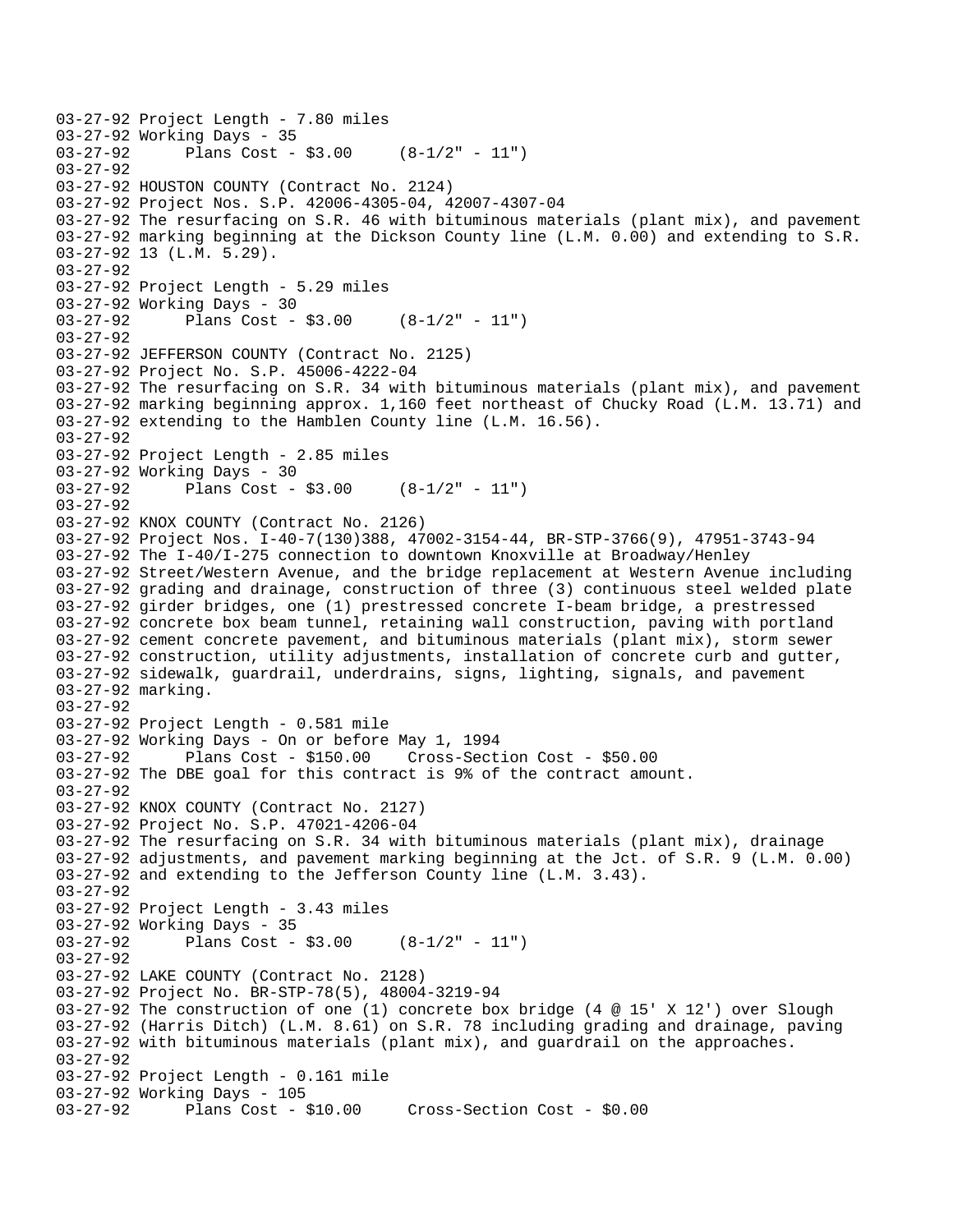```
03-27-92 The DBE goal for this contract is 10% of the contract amount. 
03-27-92 
03-27-92 LAUDERDALE COUNTY (Contract No. 2129) 
03-27-92 Project No. S.P. 49001-4550-04 
03-27-92 The resurfacing on S.R. 3 with bituminous materials (plant mix), and pavement 
03-27-92 marking beginning at the exit ramp to S.R. 88 (L.M. 20.18) and extending to 
03-27-92 the Dyer County line (L.M. 25.04). 
03-27-92 
03-27-92 Project Length - 4.86 miles 
03-27-92 Working Days - 45 
03-27-92 Plans Cost - $3.00 (8-1/2" - 11") 
03-27-92 
03-27-92 LAUDERDALE COUNTY (Contract No. 2130) 
03-27-92 Project No. S.P. 49951-3516-04 
03-27-92 The paving on a S.I.A. route (Industrial Drive) with bituminous materials 
03-27-92 (plant mix), including the installation of pavement marking beginning at S.R. 
03-27-92 209 and extending to S.R. 3 in Ripley. 
03-27-92 
03-27-92 Project Length - 0.50 mile 
03-27-92 Working Days - 30 
03-27-92 Plans Cost - $3.00 (8-1/2" - 11") 
03-27-92 
03-27-92 LAWRENCE AND MONTGOMERY COUNTIES (Contract No. 2131) 
03-27-92 Project No. S.P. 98993-3604-04 
03-27-92 The construction of covered salt bins at the Lawrenceburg and Clarksville 
03-27-92 maintenance shops. 
03-27-92 
03-27-92 Project Length - 0.000 mile 
03-27-92 Working Days - On or before October 1, 1992 
03-27-92 NO PLANS CONTRACT 
03-27-92 
03-27-92 LOUDON COUNTY (Contract No. 2132) 
03-27-92 Project No. STP-R-000S(626), 53951-3405-94 
03-27-92 The signalization at the intersection of U.S. 11 (S.R. 2, Broadway Street) 
03-27-92 with C Street in Lenoir City including resurfacing with bituminous materials 
03-27-92 (plant mix), and pavement marking. 
03-27-92 
03-27-92 Project Length - 0.000 mile 
03-27-92 Working Days - On or before October 1, 1992 
03-27-92 Plans Cost - $3.00 Cross-Section Cost - NA 
03-27-92 
03-27-92 MCMINN COUNTY (Contract No. 2133) 
03-27-92 Project No. S.P. 54007-4210-04 
03-27-92 The resurfacing on S.R. 30 with bituminous materials (plant mix), and pavement 
03-27-92 marking beginning 0.1 mile east of Athens city limits (L.M. 13.10) and 
03-27-92 extending to the Jct. of S.R. 33 (L.M. 20.27) in Etowah. 
03-27-92 
03-27-92 Project Length - 7.17 miles 
03-27-92 Working Days - 35 
03-27-92 Plans Cost - $3.00 (8-1/2" - 11") 
03-27-92 
03-27-92 MCNAIRY COUNTY (Contract No. 2134) 
03-27-92 Project Nos. BRZ-5500(23), 55042-3410-94 
03-27-92 BRZ-5500(24), 55945-3493-94
03-27-92 
03-27-92 Project No. BRZ-5500(23), 55042-3410-94 
03-27-92 The construction of one (1) prestressed concrete box beam bridge over Little 
03-27-92 Hatchie Creek (L.M. 0.88) on Joe Kirby Road including grading and drainage, 
03-27-92 paving with aggregate base and double bituminous surface treatment, and 
03-27-92 guardrail on the approaches.
```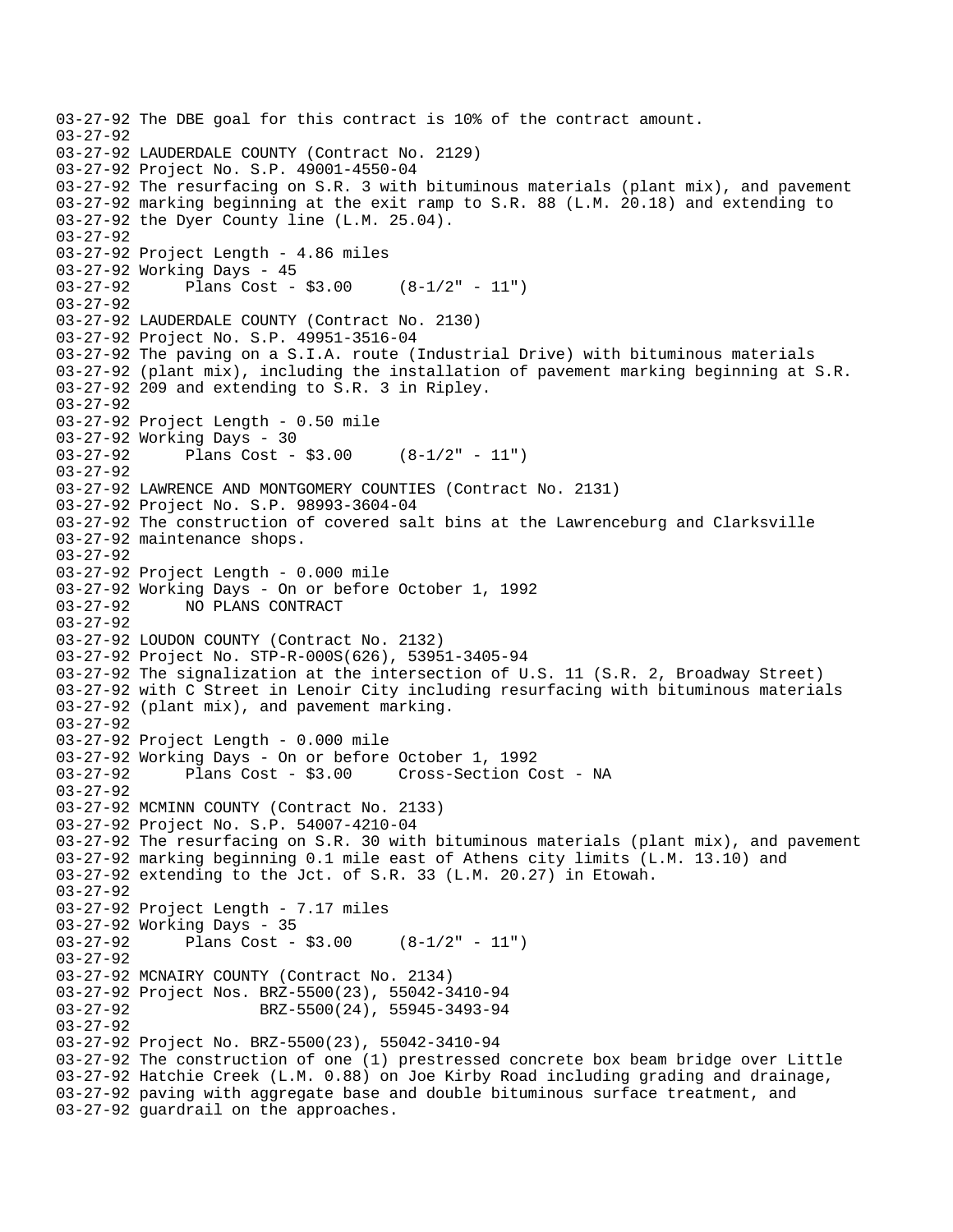```
03-27-92 Project Length - 0.125 mile 
03-27-92 
03-27-92 Project No. BRZ-5500(24), 55945-3493-94 
03-27-92 The construction of one (1) prestressed concrete box beam bridge over Little 
03-27-92 Hatchie Creek (L.M. 0.78) on Robinson Shed Road including grading and 
03-27-92 drainage, surfacing with aggregate base, and guardrail on the approaches. 
03-27-92 Project Length - 0.137 mile 
03-27-92 
03-27-92 Total Project Length - 0.262 mile 
03-27-92 Working Days - 90 
03-27-92 Plans Cost - $10.00 Cross-Section Cost - $0.00 
03-27-92 
03-27-92 MADISON COUNTY (Contract No. 2135) 
03-27-92 Project No. BR-STP-138(5), 57014-3217-94 
03-27-92 The construction of one (1) prestressed concrete I-beam bridge over Pennycost 
03-27-92 Creek (L.M. 3.40) on S.R. 138 (Maple Springs Road) including grading and 
03-27-92 drainage, paving with bituminous materials (plant mix), and guardrail on the 
03-27-92 approaches. 
03-27-92 
03-27-92 Project Length - 0.222 mile 
03-27-92 Working Days - 90<br>03-27-92 Plans Cost -
              Plans Cost - $10.00 Cross-Section Cost - $0.00
03-27-92 The DBE goal for this contract is 10% of the contract amount. 
03-27-92 
03-27-92 MADISON COUNTY (Contract No. 2136) 
03-27-92 Project No. BR-STP-1644(2), 57951-3709-94 
03-27-92 The construction of one (1) prestressed concrete box beam bridge over South 
03-27-92 Fork Forked Deer River (L.M. 0.05) on Westover Road including grading and 
03-27-92 drainage, paving with bituminous materials (plant mix), and guardrail on the 
03-27-92 approaches. 
03-27-92 
03-27-92 Project Length - 0.207 mile 
03-27-92 Working Days - 90 
03-27-92 Plans Cost - $10.00 Cross-Section Cost - $0.00 
03-27-92 The DBE goal for this contract is 10% of the contract amount. 
03-27-92 
03-27-92 MARSHALL COUNTY (Contract No. 2137) 
03-27-92 Project No. S.P. 59009-4505-04 
03-27-92 The resurfacing on S.R. 99 with bituminous materials (plant mix), bridge deck 
03-27-92 repair and sealant, and pavement marking beginning at S.R. 272 (L.M. 3.65) and 
03-27-92 extending to S.R. 11 (L.M. 7.28). 
03-27-92 
03-27-92 Project Length - 3.63 miles
03-27-92 Working Days - 35 
03-27-92 Plans Cost - $3.00 (8-1/2" - 11") 
03-27-92 
03-27-92 MARSHALL COUNTY (Contract No. 2138) 
03-27-92 Project No. S.P. 59952-3632-04 
03-27-92 The grading and drainage on a S.I.A. Route (Bob Davis Road) serving Metro Door 
03-27-92 Co. including paving with bituminous materials (plant mix), and pavement 
03-27-92 marking beginning at the plant entrance and extending to Childress Road. 
03-27-92 
03-27-92 Project Length - 0.319 mile 
03-27-92 Working Days - 45 
                                      03-27-92 Plans Cost - $10.00 Cross-Section Cost - $0.00 
03-27-92 
03-27-92 MONTGOMERY COUNTY (Contract No. 2139) 
03-27-92 Project No. S.P. 63015-4508-04 
03-27-92 The resurfacing on S.R. 76 with bituminous materials (plant mix), and pavement 
03-27-92 marking beginning at Old Dover Road (L.M. 6.58) and extending to the Jct. of
```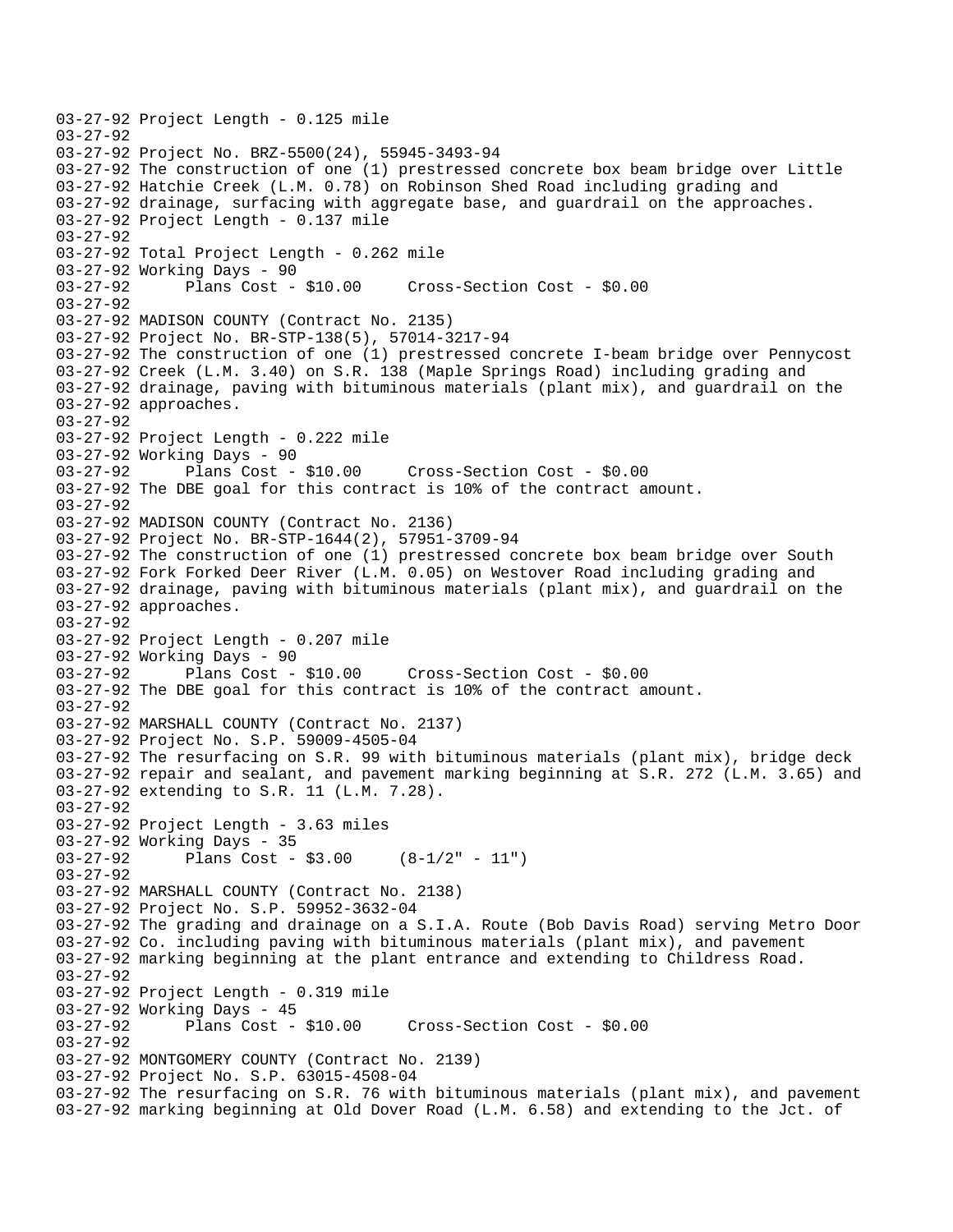03-27-92 S.R. 12 (L.M. 13.10). 03-27-92 03-27-92 Project Length - 6.52 miles 03-27-92 Working Days - 30<br>03-27-92 Plans Cost -Plans Cost -  $$3.00$  (8-1/2" - 11") 03-27-92 03-27-92 OBION AND WEAKLEY COUNTIES (Contract No. 2140) 03-27-92 Project No. S.P. 98041-4279-04 03-27-92 The scour repair with the installation of rip-rap at three (3) bridges on 03-27-92 various State Routes at various locations. 03-27-92 03-27-92 Project Length - 0.000 mile 03-27-92 Working Days - 30 03-27-92 NO PLANS CONTRACT 03-27-92 03-27-92 POLK COUNTY (Contract No. 2141) 03-27-92 Project No. BRZ-7000(4), 70945-3448-94 03-27-92 The construction of one (1) bridge with either prestressed concrete bulb-tee 03-27-92 beams, or prestressed concrete I-beams, over the Ocoee River (L.M. 1.92) on 03-27-92 Reynolds Road including grading and drainage, paving with aggregate base and 03-27-92 double bituminous surface treatment, and guardrail on the approaches. 03-27-92 03-27-92 Project Length - 0.188 mile 03-27-92 Working Days - 170 03-27-92 Plans Cost - \$10.00 Cross-Section Cost - \$0.00 03-27-92 The DBE goal for this contract is 5% of the contract amount. 03-27-92 03-27-92 POLK COUNTY (Contract No. 2142) 03-27-92 Project No. S.P. 70001-4206-04 03-27-92 The resurfacing on S.R. 30 with bituminous materials (plant mix), and pavement 03-27-92 marking beginning at the McMinn County line (L.M. 0.00) and extending to the 03-27-92 Jct. of S.R. 33 (L.M. 2.67). 03-27-92 03-27-92 Project Length - 2.652 miles 03-27-92 Working Days - 30 03-27-92 Plans Cost - \$3.00 (8-1/2" - 11") 03-27-92 03-27-92 PUTNAM COUNTY (Contract No. 2143) 03-27-92 Project No. S.P. 71999-3610-04 03-27-92 The construction of covered salt bins at the Cookeville maintenance shop. 03-27-92 03-27-92 Project Length - 0.000 mile 03-27-92 Working Days - On or before October 1, 1992 03-27-92 NO PLANS CONTRACT 03-27-92 03-27-92 RHEA COUNTY (Contract No. 2144) 03-27-92 Project No. S.P. 72007-4525-04 03-27-92 The resurfacing on S.R. 68 with bituminous materials (plant mix), guardrail, 03-27-92 and pavement marking beginning at the bridge over the Little Piney River (L.M. 03-27-92 3.43) and extending to 300 feet east of Shut-In-Gap Road (L.M. 7.31). 03-27-92 03-27-92 Project Length - 3.88 miles 03-27-92 Working Days - 35 03-27-92 Plans Cost - \$3.00 (8-1/2" - 11") 03-27-92 03-27-92 ROANE COUNTY (Contract No. 2145) 03-27-92 Project No. MG-9105(8), 73950-3719-54 03-27-92 The signalization at the intersections of U.S. 27 (S.R. 29, Roane Street) with 03-27-92 Emory Drive/Mayberry Drive (L.M. 8.44), and with Webster Road (L.M. 10.26) in 03-27-92 Harriman including pavement marking and guardrail adjustment.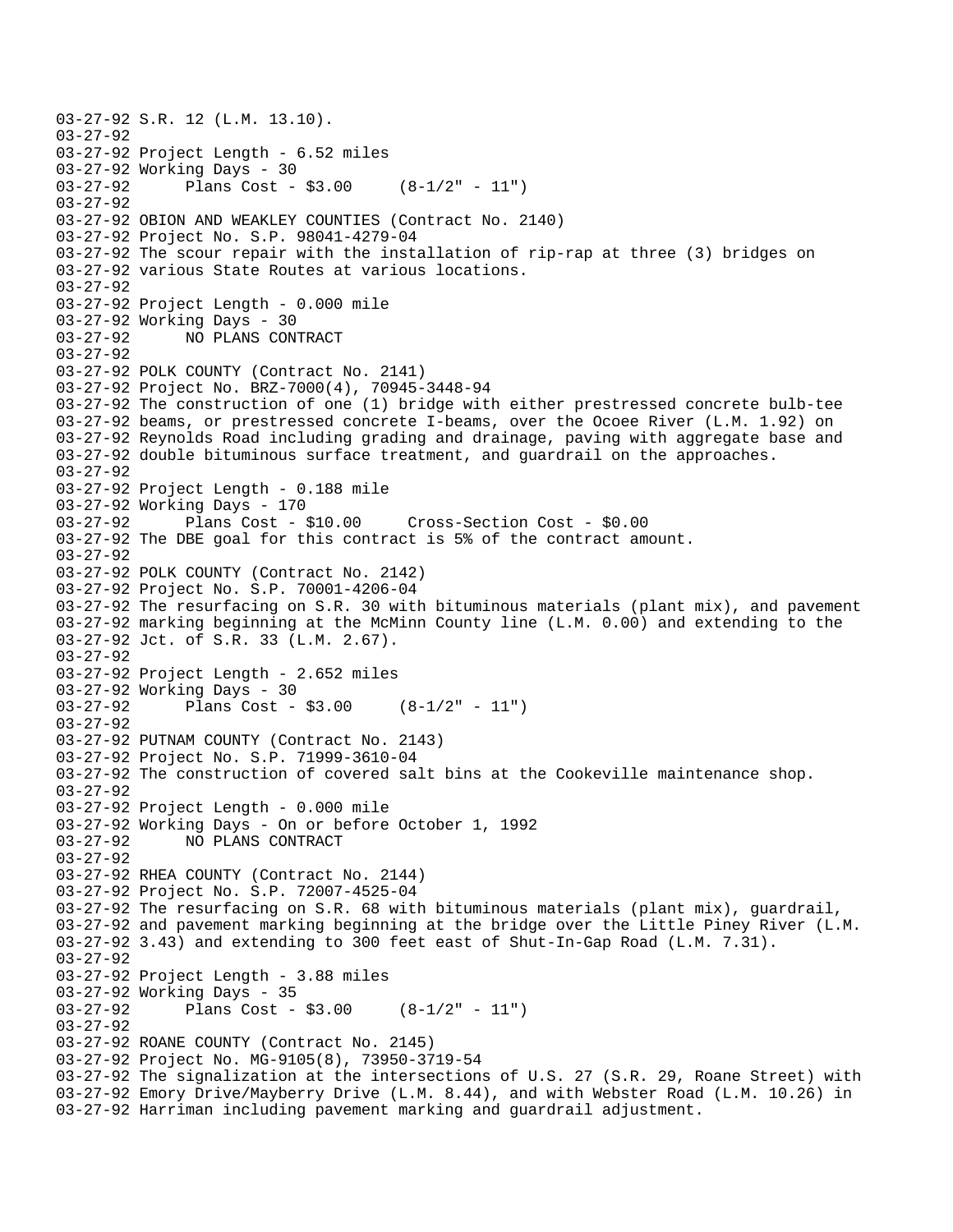```
03-27-92 
03-27-92 Project Length - 0.000 mile 
03-27-92 Working Days - On or before October 1, 1992 
03-27-92 Plans Cost - $3.00 Cross-Section Cost - NA 
03-27-92 
03-27-92 ROBERTSON COUNTY (Contract No. 2146) 
03-27-92 Project No. S.P. 74008-4310-04 
03-27-92 The repair of the bridge on S.R. 49 over the Red River (L.M. 20.61) including 
03-27-92 structural steel, and bridgerail repairs, repainting existing steel structure, 
03-27-92 and the installation of guardrail. 
03-27-92 
03-27-92 Project Length - 0.000 mile 
03-27-92 Working Days - 30 
03-27-92 Plans Cost - $3.00 Cross-Section Cost - NA 
03-27-92 
03-27-92 SEQUATCHIE COUNTY (Contract No. 2147) 
03-27-92 Project No. S.P. 77001-4335-04 
03-27-92 The resurfacing on S.R. 8 with bituminous materials (plant mix), and pavement 
03-27-92 marking beginning at the Hamilton County line (L.M. 0.00) and extending to 
03-27-92 fire tower (L.M. 5.18). 
03-27-92 
03-27-92 Project Length - 5.18 miles 
03-27-92 Working Days - 30 
03-27-92 Plans Cost - $3.00 (8-1/2" - 11") 
03-27-92 
03-27-92 SEVIER COUNTY (Contract No. 2148) 
03-27-92 Project No. BRZ-7800(20), 78945-3484-94 
03-27-92 The construction of one (1) prestressed concrete box beam bridge over Webb 
03-27-92 Creek (L.M. 0.49) on Webb Creek Road including grading and drainage, paving 
03-27-92 with bituminous materials (plant mix), and guardrail on the approaches. 
03-27-92 
03-27-92 Project Length - 0.053 mile 
03-27-92 Working Days - 90 
03-27-92 Plans Cost - $10.00 Cross-Section Cost - $0.00 
03-27-92 
03-27-92 SEVIER COUNTY (Contract No. 2149) 
03-27-92 Project No. S.P. 78019-4515-04 
03-27-92 The resurfacing on S.R. 73 with bituminous materials (plant mix), and pavement 
03-27-92 marking beginning at the Blount County line (L.M. 0.00) and extending to 
03-27-92 approx. 265 feet east of Walden Creek (L.M. 10.40). 
03-27-92 
03-27-92 Project Length - 10.40 miles 
03-27-92 Working Days - 45 
03-27-92 Plans Cost - $3.00 (8-1/2" - 11") 
03-27-92 
03-27-92 SHELBY COUNTY (Contract No. 2150) 
03-27-92 Project No. S.P. 79027-4313-04 
03-27-92 The resurfacing on S.R. 57 with bituminous materials (plant mix), cold 
03-27-92 planing, and pavement marking beginning at Mendenhall Road (L.M. 6.62) and 
03-27-92 extending to Massey Road (L.M. 9.36). 
03-27-92 
03-27-92 Project Length - 2.74 miles 
03-27-92 Working Days - 45 
03-27-92 Plans Cost - $3.00 (8-1/2" - 11") 
03-27-92 
03-27-92 SMITH COUNTY (Contract No. 2151) 
03-27-92 Project No. S.P. 80004-4237-04 
03-27-92 The resurfacing on S.R. 53 with bituminous materials (plant mix), bridge deck 
03-27-92 repair and sealant, and pavement marking beginning at S.R. 141 (L.M. 11.30) 
03-27-92 and extending to the new pavement south of S.R. 24 (L.M. 15.15).
```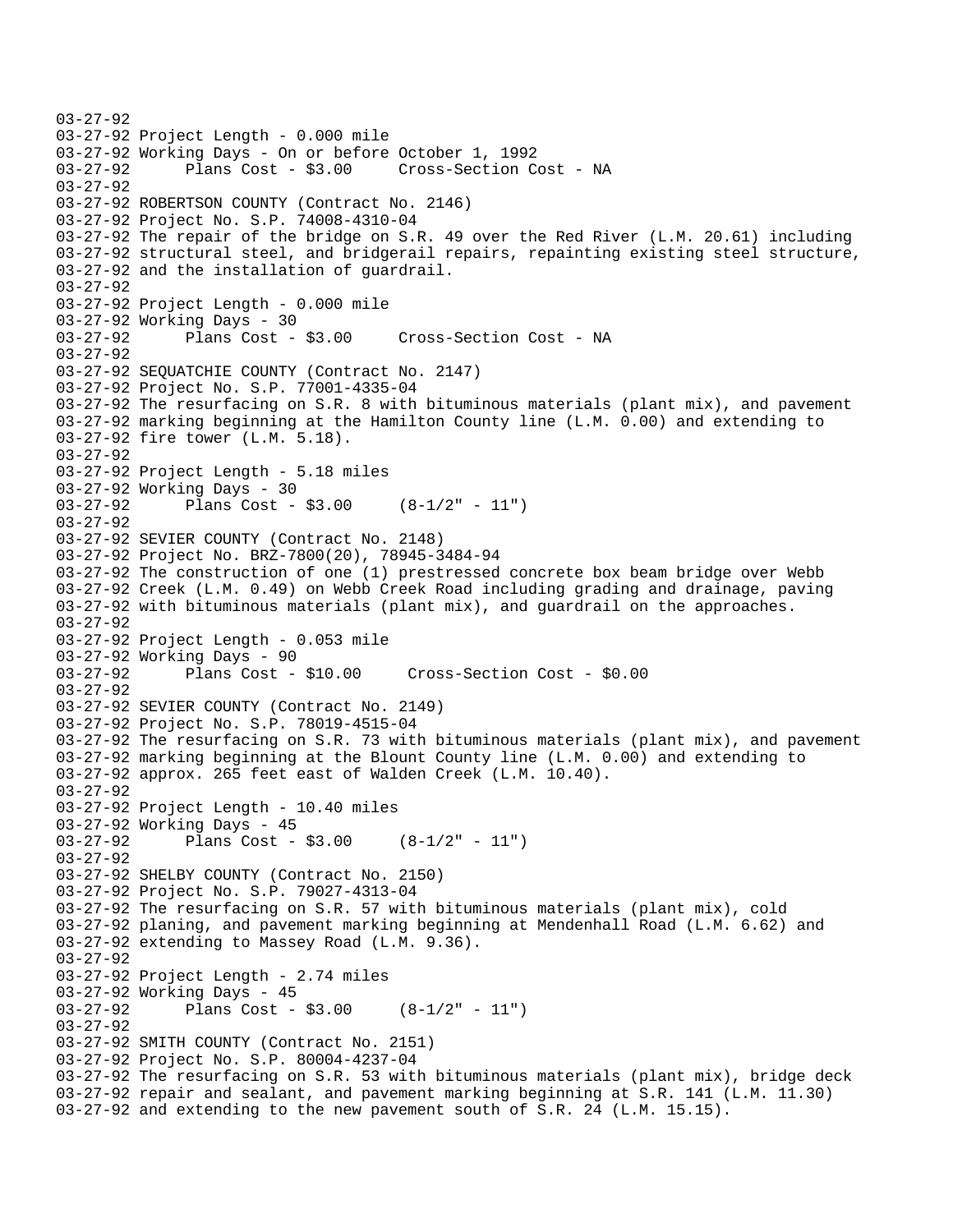```
03-27-92 
03-27-92 Project Length - 3.85 miles 
03-27-92 Working Days - 30 
03-27-92 Plans Cost - $3.00 (8-1/2" - 11") 
03-27-92 
03-27-92 SULLIVAN COUNTY (Contract No. 2152) 
03-27-92 Project No. S.P. 82008-4212-04 
03-27-92 The resurfacing on S.R. 37 with bituminous materials (plant mix), and pavement 
03-27-92 marking beginning approx. 1,000 feet west of Thomas Bridge (L.M. 3.92) and 
03-27-92 extending to the intersection of S.R. 126 (L.M. 7.46). 
03-27-92 
03-27-92 Project Length - 3.54 miles
03-27-92 Working Days - 30 
03-27-92 Plans Cost - $3.00 (8-1/2" - 11") 
03-27-92 
03-27-92 SUMNER COUNTY (Contract No. 2153) 
03-27-92 Project No. S.P. 83009-4282-04 
03-27-92 The resurfacing on S.R. 52 with bituminous materials (plant mix), bridge deck 
03-27-92 repair and sealant, and pavement marking beginning at S.R. 109 (L.M. 4.81) and 
03-27-92 extending to S.R. 174 (L.M. 12.45). 
03-27-92 
03-27-92 Project Length - 5.83 miles 
03-27-92 Working Days - 30 
03-27-92 Plans Cost - $3.00 (8-1/2" - 11") 
03-27-92 
03-27-92 TIPTON COUNTY (Contract No. 2154) 
03-27-92 Project No. S.P. 84002-4562-04 
03-27-92 The resurfacing on S.R. 206 with bituminous materials (plant mix), cold 
03-27-92 planing, and pavement marking beginning at the Jct. of S.R. 178 (L.M. 0.00) 
03-27-92 and extending to Atoka (L.M. 2.50). 
03-27-92 
03-27-92 Project Length - 2.29 miles
03-27-92 Working Days - 30 
03-27-92 Plans Cost - $3.00 (8-1/2" - 11") 
03-27-92 
03-27-92 WARREN COUNTY (Contract No. 2155) 
03-27-92 Project No. S.P. 89039-4304-04 
03-27-92 The resurfacing on S.R. 287 with bituminous materials (plant mix), bridge deck 
03-27-92 repair and sealant, and pavement marking beginning 1,630 feet south of Goff 
03-27-92 Mill Road (L.M. 21.14) and extending to S.R. 56 (L.M. 27.89). 
03-27-92 
03-27-92 Project Length - 6.75 miles 
03-27-92 Working Days - 40 
03-27-92 Plans Cost - $3.00 (8-1/2" - 11") 
03-27-92 
03-27-92 WAYNE COUNTY (Contract No. 2156) 
03-27-92 Project No. S.P. 91001-4220-04 
03-27-92 The resurfacing on S.R. 13 with bituminous materials (plant mix), and pavement 
03-27-92 marking beginning at Natchez Trace Parkway (L.M. 10.30) and extending to 11TH 
03-27-92 Avenue in Collinwood (L.M. 14.51). 
03-27-92 
03-27-92 Project Length - 4.21 miles 
03-27-92 Working Days - 30 
03-27-92 Plans Cost - $3.00 (8-1/2" - 11") 
03-27-92 
03-27-92 WEAKLEY COUNTY (Contract No. 2157) 
03-27-92 Project No. BRZ-9200(23), 92064-3406-94 
03-27-92 The construction of two (2) concrete box bridges: (3 @ 12' X 11') (L.M. 0.65), 
03-27-92 and a (3 @ 12' X 10') (L.M. 0.70) over overflows on Donoho Levee Road 
03-27-92 including grading and drainage, paving with bituminous materials (plant mix),
```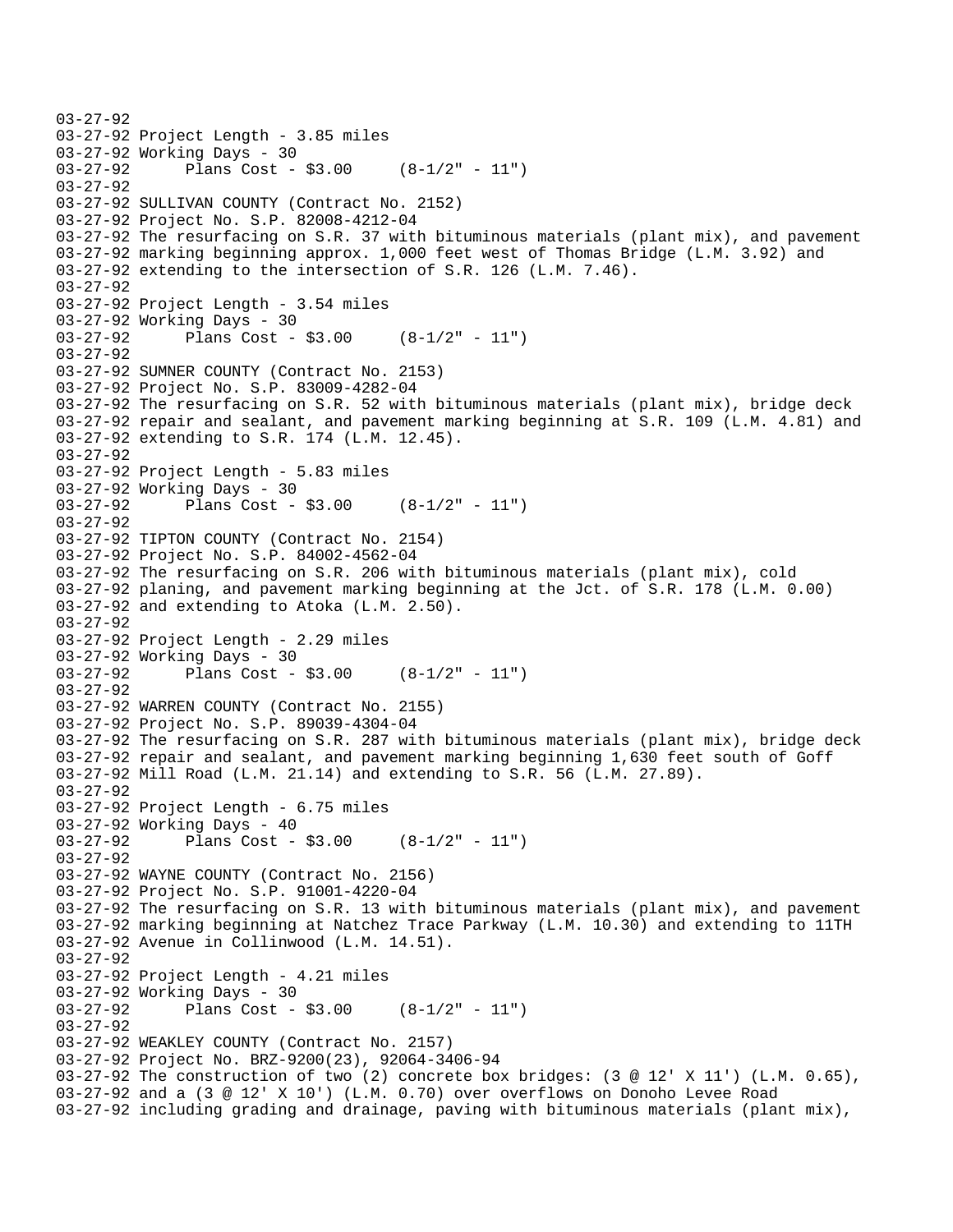```
03-27-92 and guardrail on the approaches. 
03-27-92 
03-27-92 Project Length - 0.161 mile 
03-27-92 Working Days - 90<br>03-27-92 Plans Cost - $10.00
                                       Cross-Section Cost - $0.00
03-27-92 
03-27-92 WILSON COUNTY (Contract No. 2158) 
03-27-92 Project No. IM-40-5(107)225, 95001-8171-44 
03-27-92 The resurfacing on I-40 with bituminous materials (plant mix), cold planing, 
03-27-92 guardrail adjustment, and the installation of pavement marking beginning at 
03-27-92 Mount Juliet Road and extending to approx. 3.0 miles east of S.R. 109. 
03-27-92 
03-27-92 Project Length - 9.064 miles 
03-27-92 Working Days - 90 
03-27-92 Plans Cost - $10.00 Cross-Section Cost - NA 
03-27-92 The DBE goal for this contract is 10% of the contract amount. 
03-27-92 
03-27-92 WILSON COUNTY (Contract No. 2159) 
03-27-92 Project Nos. S.P. 95011-4205-04, 95015-4314-04 
03-27-92 The resurfacing on S.R. 109, and S.R. 171 with bituminous materials (plant 
03-27-92 mix), cold planing, guardrail, and pavement marking, on S.R. 109 beginning 
03-27-92 near I-40 (L.M. 0.35) and extending to S.R. 24 (L.M. 3.34), and on S.R. 171 
03-27-92 beginning at new pavement at Curd Road (L.M. 7.33) and extending to S.R. 24 
03-27-92 (L.M. 9.00). 
03-27-92 
03-27-92 Project Length - 4.66 miles 
03-27-92 Working Days - 35 
03-27-92 Plans Cost - $3.00 (8-1/2" - 11") 
03-27-92 
================================================================================ 
03-20-92 KNOX COUNTY (Contract No. 2160) 
03-20-92 Project No. BH-I-40-8(115)395, 47004-3144-94 
03-20-92 The repair of the bridge on I-40 over the Holston River (L.M. 25.92) including 
03-20-92 structural steel repairs to the existing cantilever and bottom lateral steel 
03-20-92 members. 
03 - 20 - 9203-20-92 Project Length - 0.000 mile 
03-20-92 Working Days - On or before June 1, 1992 
03-20-92 Plans Cost - $10.00 Cross-Section Cost - NA 
03-20-92 
================================================================================ 
05-08-92 ANDERSON, CAMPBELL, WASHINGT ON, KNOX, GRAINGER, SULLIVAN, ROANE, COCKE AND 
05-08-92 CARTER COUNTIES (Contract No. 2161) 
05-08-92 Project No. S.P. 98011-4146-04 
05-08-92 The attenuator repair on various Interstate and State Routes in Region I. 
05-08-92 
05-08-92 Project Length - 0.000 mile 
05-08-92 Working Days - June 30, 1993 (See Special Provision 705C) 
              NO PLANS CONTRACT
05-08-92 
05-08-92 BLOUNT COUNTY (Contract No. 2162) 
05-08-92 Project No. M/STP-2395(1), 05952-3731-54 
05-08-92 The construction of one (1) prestressed concrete I-beam bridge over Ellejoy 
05-08-92 Creek (L.M. 1.57) on Ellejoy Road including grading and drainage, paving with 
05-08-92 bituminous materials (plant mix), construction of one (1) reinforced concrete 
05-08-92 retaining wall, and guardrail on the approaches. 
05-08-92 
05-08-92 Project Length - 0.219 mile 
05-08-92 Working Days - 100 
05-08-92 Plans Cost - $10.00 Cross-Section Cost - $0.00
```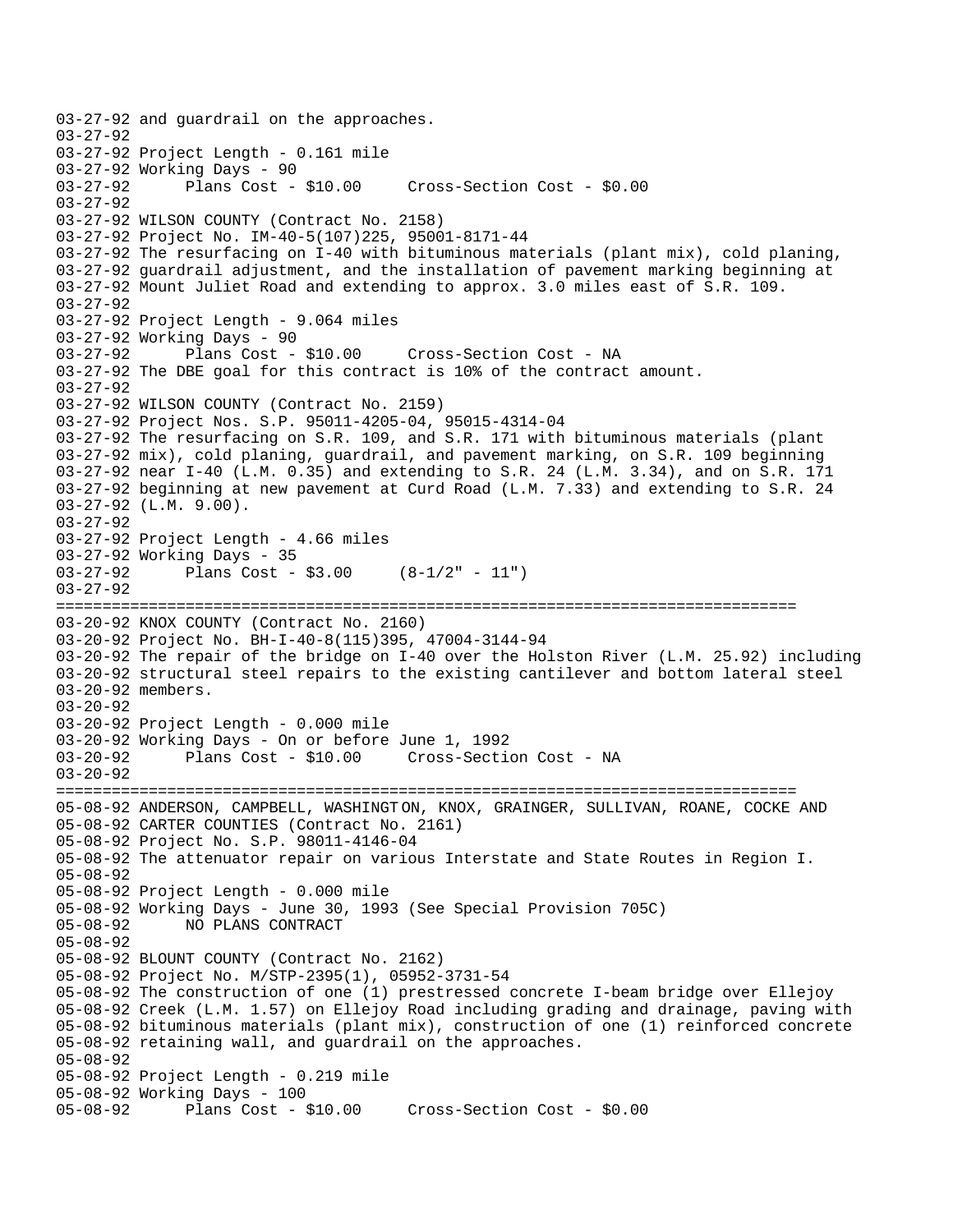```
05-08-92 
05-08-92 BLOUNT, KNOX AND MONROE COUNTIES (Contract No. 2163) 
05-08-92 Project No. S.P. 98011-4241-04 
05-08-92 The cleaning and repainting of seven (7) bridges on various State Routes at 
05-08-92 various locations. 
05-08-92 
05-08-92 Project Length - 0.000 mile 
05-08-92 Working Days - 75 
05-08-92 NO PLANS CONTRACT 
05-08-92 
05-08-92 CARROLL COUNTY (Contract No. 2164) 
05-08-92 Project Nos. S.P. 09097-4208-04, 09099-4211-04 
05-08-92 The resurfacing on S.R. 22BP and S.R. 77 with bituminous materials (plant 
05-08-92 mix), and pavement marking, on S.R. 22BP beginning at the Jct. of S.R. 22 and 
05-08-92 S.R. 364 south of Huntingdon (L.M. 0.027) and extending to the Jct. of S.R. 22 
05-08-92 north of Huntingdon (L.M. 3.59), and on S.R. 77 beginning at the Jct. of S.R. 
05-08-92 22 north of Huntingdon (L.M. 13.94) and extending to the Jct. of S.R. 364 
05-08-92 (L.M. 15.80). 
05-08-92 
05-08-92 Project Length - 5.423 miles 
05-08-92 Working Days - 50 
05-08-92 Plans Cost - $3.00 (8-1/2" - 11") 
05-08-92 
05-08-92 CARTER COUNTY (Contract No. 2165) 
05-08-92 Project No. S.P. 10003-4248-04 
05-08-92 The slide repairs on S.R. 37 at L.M. 25.65 and L.M. 25.85 including grading 
05-08-92 and drainage, the construction of one (1) concrete box bridge (2 @ 10' X 10'). 
05-08-92 
05-08-92 Project Length - 0.114 mile 
05-08-92 Working Days - On or before November 1, 1992 
05-08-92 Plans Cost - $10.00 Cross-Section Cost - $10.00 
05-08-92 
05-08-92 CUMBERLAND COUNTY (Contract No. 2166) 
05-08-92 Project No. MG-4313(1), 18950-3723-54, 18007-3226-04 
05-08-92 The signalization at the intersections of U.S. 127 (S.R. 28) with Cleveland 
05-08-92 Street, and with Davis Road in Crossville including pavement marking. 
05-08-92 
05-08-92 Project Length - 0.000 mile 
05-08-92 Working Days - On or before December 1, 1992 
05-08-92 Plans Cost - $3.00 Cross-Section Cost - NA 
05-08-92 
05-08-92 DAVIDSON COUNTY (Contract No. 2167) 
05-08-92 Project No. S.P. SA-1910(3), 19946-3441-04 
05-08-92 The grading and drainage on Burkett Road including the construction of one (1) 
05-08-92 concrete slab bridge (2 @ 10' X 10'), paving with bituminous materials (plant 
05-08-92 mix), utility adjustments, the installation of guardrail, signs, and pavement 
05-08-92 marking beginning approx. 150 feet west of Old Hickory Boulevard and extending 
05-08-92 to I-24. 
05-08-92 
05-08-92 Project Length - 0.610 mile 
05-08-92 Working Days - 125 
05-08-92 Plans Cost - $10.00 Cross-Section Cost - $10.00 
05-08-92 The DBE goal for this contract is 10% of the contract amount. 
05-08-92 
05-08-92 DAVIDSON COUNTY (Contract No. 2168) 
05-08-92 Project No. S.P. 19082-4306-04 
05-08-92 The resurfacing on S.R. 255 with bituminous materials (plant mix), and 
05-08-92 pavement marking beginning at the C.S.X. Railroad bridge (L.M. 0.80) and 
05-08-92 extending to S.R. 11 (L.M. 2.77). 
05-08-92
```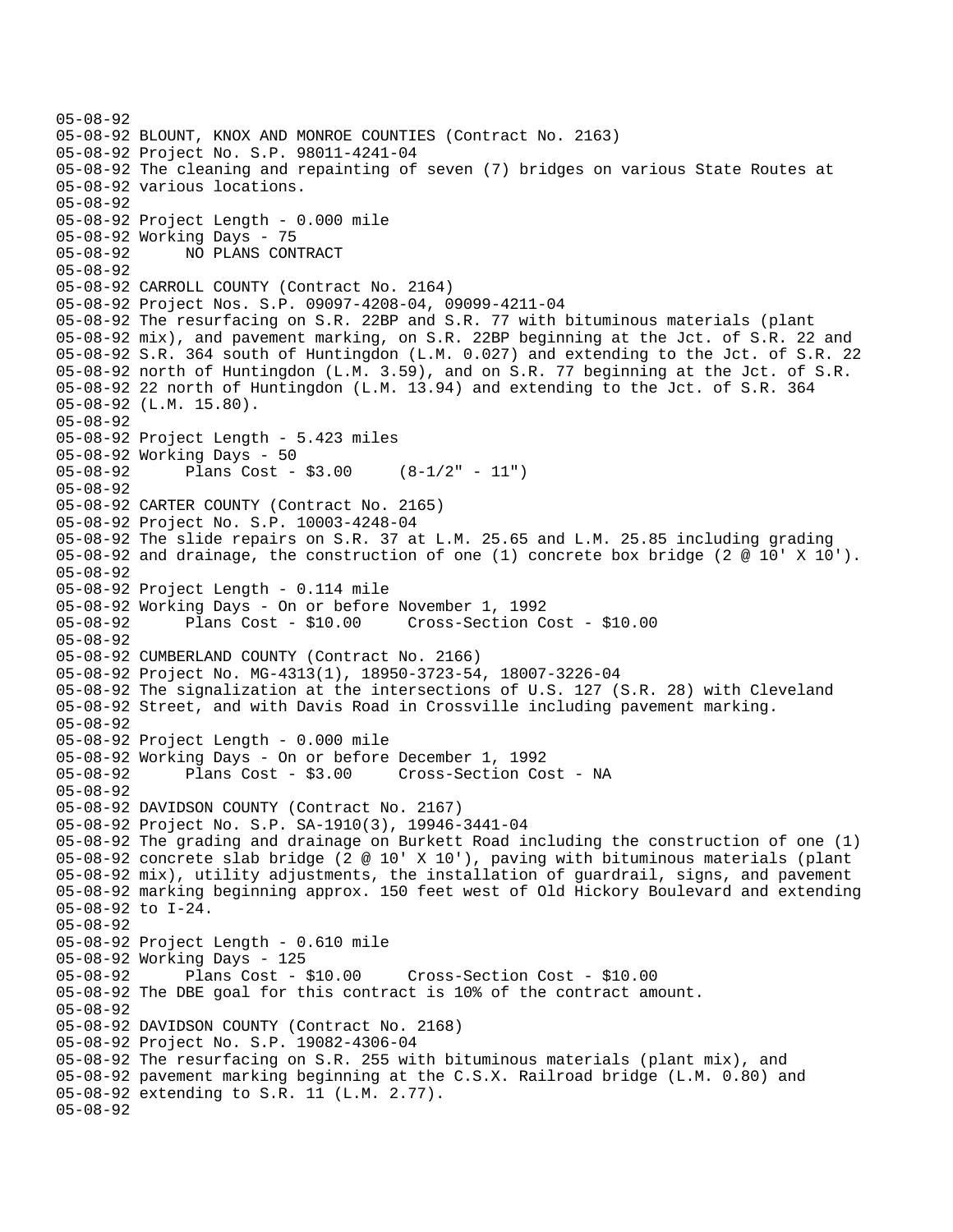05-08-92 Project Length - 1.97 miles 05-08-92 Working Days - 30<br>05-08-92 Plans Cost -Plans Cost -  $$3.00$  (8-1/2" - 11") 05-08-92 05-08-92 DAVIDSON, DICKSON, HUMPHREYS, ROBERTSON, RUTHERFORD, SMITH, WAYNE, MAURY, 05-08-92 STEWART AND SUMNER COUNTIES (Contract No. 2169) 05-08-92 Project No. S.P. 98032-4173-04 05-08-92 The attenuator repair on various Interstate and State Routes in Region III. 05-08-92 05-08-92 Project Length - 0.000 mile 05-08-92 Working Days - June 30, 1993 (See Special Provision 705E) 05-08-92 NO PLANS CONTRACT 05-08-92 05-08-92 DAVIDSON AND SUMNER COUNTIES (Contract No. 2170) 05-08-92 Project No. S.P. 98032-4174-04 05-08-92 The urban sweeping on various Interstate and State Routes. 05-08-92 05-08-92 Project Length - 137.31 miles 05-08-92 Working Days - On or before June 30, 1993 (See Special Provision 108B) 05-08-92 NO PLANS CONTRACT 05-08-92 05-08-92 DECATUR COUNTY (Contract No. 2171) 05-08-92 Project No. S.P. 20003-4314-04 05-08-92 The resurfacing on S.R. 69 with bituminous materials (plant mix), and pavement 05-08-92 marking beginning at the end of bridge (L.M. 0.02) and extending to north of 05-08-92 Reinfoe Road (L.M. 7.25). 05-08-92 05-08-92 Project Length - 7.23 miles 05-08-92 Working Days - 30 05-08-92 Plans Cost - \$3.00 (8-1/2" - 11") 05-08-92 05-08-92 DECATUR AND PERRY COUNTIES (Contract No. 2172) 05-08-92 Project No. BRF-20(6), 20002-3233-94 05-08-92 The repair of the bridge on S.R. 20 over the Tennessee River including bearing 05-08-92 replacement, jacking steel spans, structural steel, and expansion joint 05-08-92 repairs, and pavement marking. 05-08-92 05-08-92 Project Length - 0.000 mile 05-08-92 Working Days - On or before November 15, 1992 05-08-92 Plans Cost - \$100.00 Cross-Section Cost - NA 05-08-92 05-08-92 DYER COUNTY (Contract No. 2173) 05-08-92 Project No. S.P. 23155-3207-04 05-08-92 The grading and drainage on U.S. 412 (S.R. 20) including the construction of 05-08-92 one (1) prestressed concrete Bulb-Tee beam bridge on S.R. 210 over S.R. 20, 05-08-92 two (2) reinforced concrete cantilever retaining walls, three (3) concrete box 05-08-92 bridges: (2 - 2 @ 12' X 10' and 3 @ 8' X 7'), paving with either a mineral 05-08-92 aggregate base, or a portland cement treated aggregate base, and bituminous 05-08-92 materials (plant mix), with portland cement concrete pavement on the ramps, 05-08-92 the installation of guardrail, underdrains, fence, signs, and pavement 05-08-92 marking beginning 500 feet south of Sorrells Chapel Road and extending to the 05-08-92 Crockett County line. 05-08-92 05-08-92 Project Length - 5.889 miles 05-08-92 Working Days - 325 05-08-92 Plans Cost - \$50.00 Cross-Section Cost - \$125.00 05-08-92 The DBE goal for this contract is 2% of the contract amount. 05-08-92 05-08-92 FENTRESS COUNTY (Contract No. 2174) 05-08-92 Project No. S.P. 25013-4207-04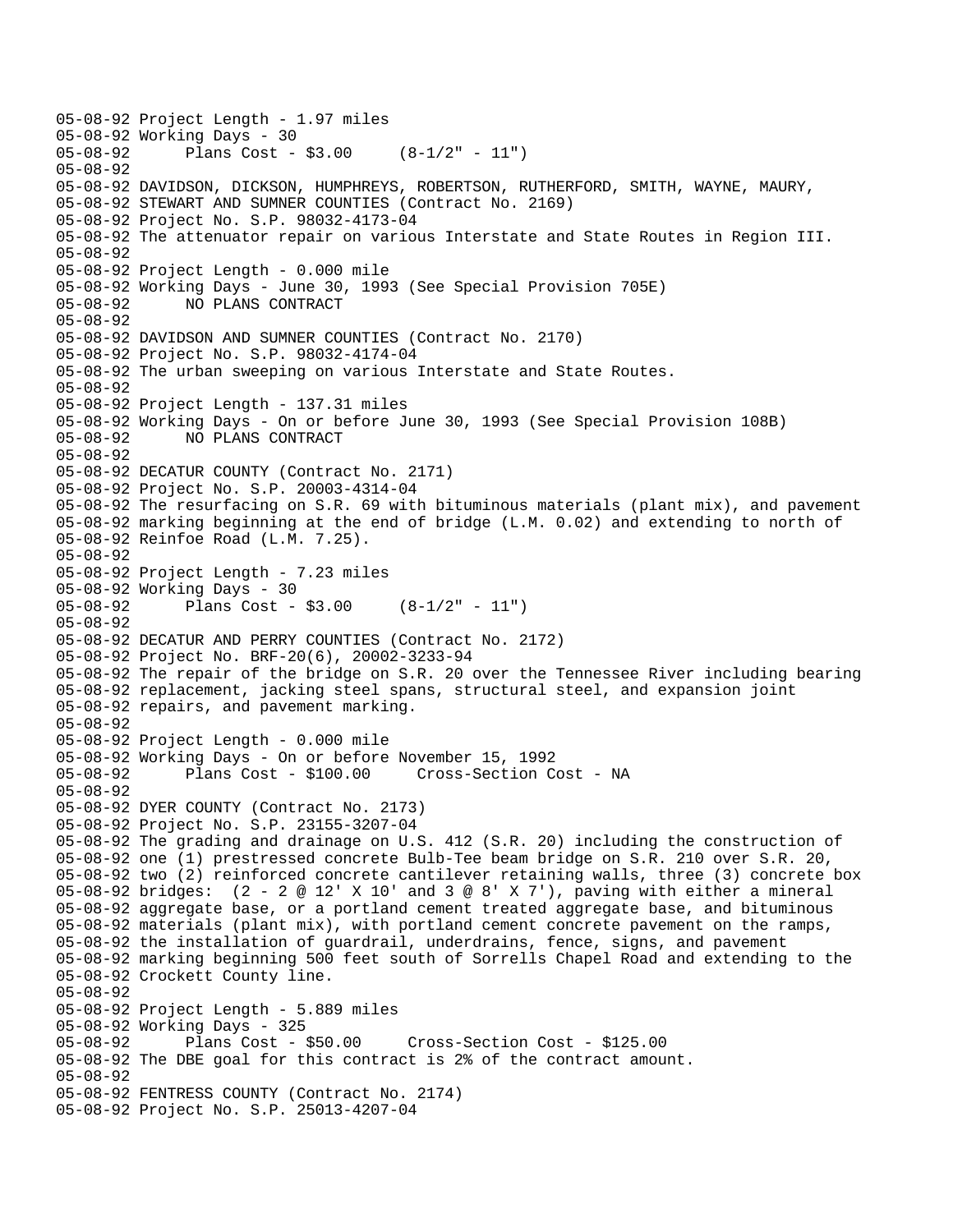```
05-08-92 The resurfacing on S.R. 62 with bituminous materials (plant mix), and pavement 
05-08-92 marking beginning at S.R. 28 (L.M. 5.81) and extending to the Morgan County 
05-08-92 line (L.M. 12.71). 
05-08-92 
05-08-92 Project Length - 6.90 miles 
05-08-92 Working Days - 35 
05-08-92 Plans Cost - $3.00 (8-1/2" - 11") 
05-08-92 
05-08-92 GRAINGER AND HAWKINS COUNTIES (Contract No. 2175) 
05-08-92 Project No. S.P. 29002-3230-04 
05-08-92 The grading and drainage on U.S. 11W/U.S. 25E (S.R. 1/S.R. 32) including 
05-08-92 subgrade treatment with hydrated lime, paving with either a mineral aggregate 
05-08-92 base, or a portland cement treated aggregate base, and bituminous materials 
05-08-92 (plant mix), storm sewer construction, the construction of one (1) concrete 
05-08-92 box bridge (15' X 10'), the installation of concrete curb and gutter, 
05-08-92 guardrail, underdrains, fence, signs, signals, and pavement marking beginning 
05-08-92 at the four-lane south of Bean Station northeast and extending to four-lane at 
05-08-92 Futuristic Road. 
05-08-92 
05-08-92 Project Length - 3.397 miles 
05-08-92 Working Days - 200 
05-08-92 Plans Cost - $50.00 Cross-Section Cost - $50.00 
05-08-92 
05-08-92 GRUNDY COUNTY (Contract No. 2176) 
05-08-92 Project No. S.P. 31005-4550-04 
05-08-92 The resurfacing on S.R. 56 with bituminous materials (plant mix), and pavement 
05-08-92 marking beginning at S.R. 108 in Altamont (L.M. 20.16) and extending to Hege 
05-08-92 Ave. (L.M. 25.69). 
05-08-92 
05-08-92 Project Length - 5.524 miles 
05-08-92 Working Days - 30 
05-08-92 Plans Cost - $3.00 (8-1/2" - 11") 
05-08-92 
05-08-92 HAMILTON COUNTY (Contract No. 2177) 
05-08-92 Project No. HES-2(13), 33011-3244-94 
05-08-92 The signalization and intersection improvements at nine (9) locations along 
05-08-92 U.S. 11/64 (S.R. 2, Brainerd Road) from Moore Road to East Brainerd Road 
05-08-92 including grading and drainage, paving with bituminous materials (plant mix), 
05-08-92 the installation of signs, and pavement marking. 
05-08-92 
05-08-92 Project Length - 0.129 mile 
05-08-92 Working Days - On or before June 1, 1993 
05-08-92 Plans Cost - $10.00 Cross-Section Cost - $0.00 
05-08-92 
05-08-92 HAMILTON COUNTY (Contract No. 2178) 
05-08-92 Project No. S.P. 33945-3491-04 
05-08-92 The grading and drainage on a L.I.C. Route (Collegedale Connector) including 
05-08-92 the construction of two (2) bridges: a welded plate girder bridge over L.I.C. 
05-08-92 Route on the Norfolk Southern Railroad, and a prestressed concrete I-beam 
05-08-92 bridge over Wolftever Creek on L.I.C. Route, a concrete arch extension on the 
05-08-92 Norfolk Southern Railroad over Wolftever Creek, the construction of one (1) 
05-08-92 concrete box bridge (2 @ 12' X 10'), subgrade treatment with hydrated lime, 
05-08-92 paving with either a mineral aggregate base, a portland cement treated 
05-08-92 aggregate base, or a lime fly-ash treated aggregate base, with bituminous 
05-08-92 materials (plant mix), railroad relocation, the installation of guardrail, 
05-08-92 signs, signals, and pavement marking beginning at S.R. 317 (Apison Pike) and 
05-08-92 extending to U.S. 11 (S.R. 2) at the I-75 interchange. 
05-08-92 
05-08-92 Project Length - 1.732 miles 
05-08-92 Working Days - 300
```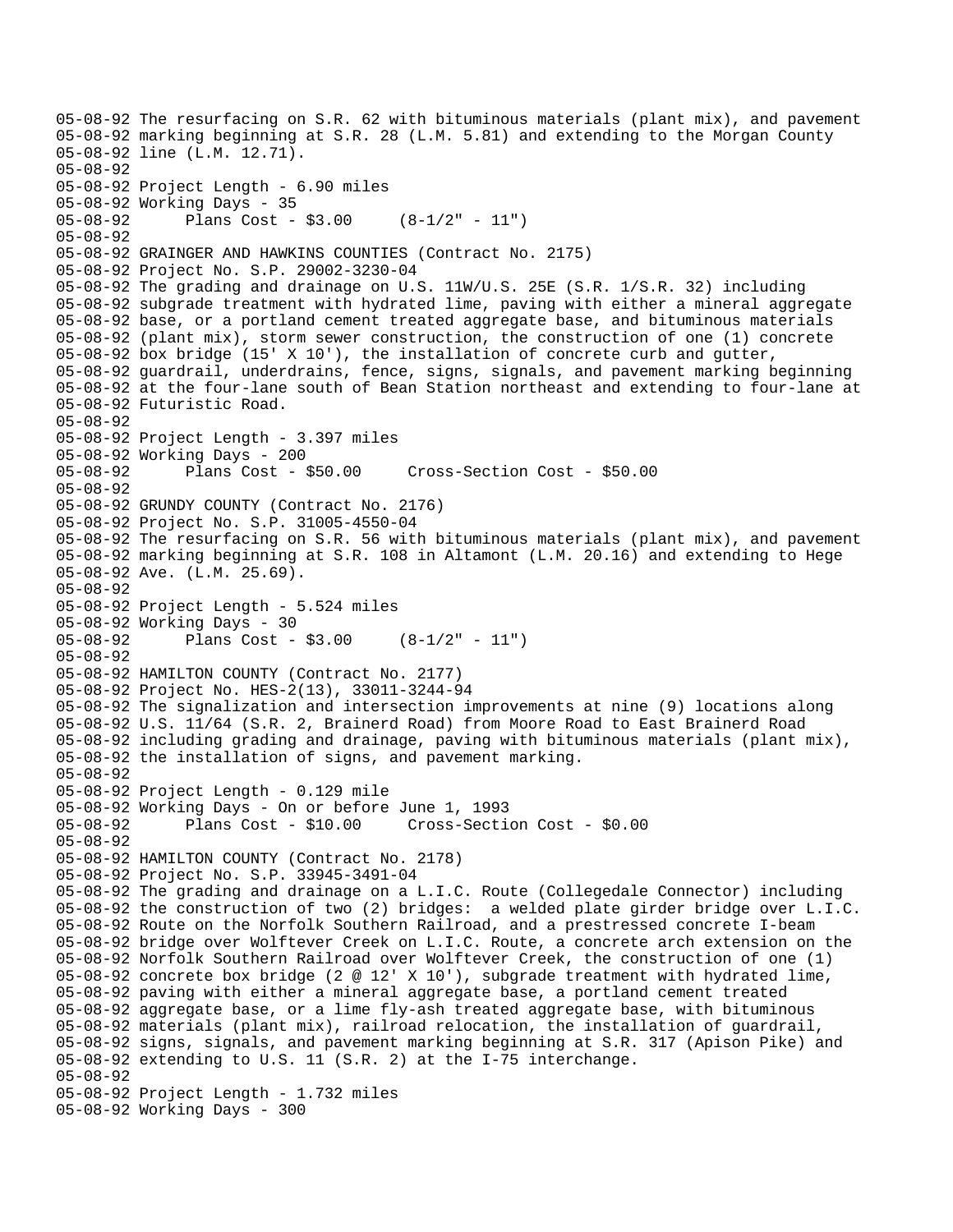```
05-08-92 Plans Cost - $50.00 Cross-Section Cost - $50.00 
05-08-92 The DBE goal for this contract is 1% of the contract amount. 
05-08-92 
05-08-92 HAMILTON COUNTY (Contract No. 2179) 
05-08-92 Project No. S.P. 33946-4173-04 
05-08-92 The sweeping on various Interstate and State Routes. 
05-08-92 
05-08-92 Project Length - 116.60 miles 
05-08-92 Working Days - On or before June 30, 1993 (See Special Provision 108B) 
05-08-92 NO PLANS CONTRACT 
05-08-92 
05-08-92 HANCOCK COUNTY (Contract No. 2180) 
05-08-92 Project No. S.P. 34037-4310-04 
05-08-92 The resurfacing on S.R. 63 with bituminous materials (plant mix), bridge deck 
05-08-92 repair and sealant, and pavement marking beginning at the Claiborne County 
05-08-92 line (L.M. 0.00) and extending to 900 feet west of Rebel Hollow Road (L.M. 
05-08-92 6.30). 
05-08-92 
05-08-92 Project Length - 6.30 miles 
05-08-92 Working Days - 35 
05-08-92 Plans Cost - $3.00 (8-1/2" - 11") 
05-08-92 
05-08-92 HARDEMAN COUNTY (Contract No. 2181) 
05-08-92 Project No. S.P. 35945-4250-04 
05-08-92 The repair of four (4) bridges: S.R. 18 (L.M. 29.89) over Cypress Creek, S.R. 
05-08-92 57 (L.M. 20.25) over overflow, S.R. 57 (L.M. 20.34) over Big Muddy Creek, and 
05-08-92 S.R. 57 (L.M. 20.60) over overflow including prestressed concrete box beam, 
05-08-92 and concrete channel replacement, treated timber, concrete, steel, and bridge 
05-08-92 deck repairs, repainting existing steel structure, bridge deck sealant and 
05-08-92 overlay with bituminous materials (plant mix), installation of guardrail, and 
05-08-92 pavement marking. 
05-08-92 
05-08-92 Project Length - 0.000 mile 
05-08-92 Working Days - 100 
                                     Cross-Section Cost - NA
05-08-92 
05-08-92 HAWKINS COUNTY (Contract No. 2182) 
05-08-92 Project No. S.P. 37015-4310-04 
05-08-92 The resurfacing on S.R. 344 with bituminous materials (plant mix), and 
05-08-92 pavement marking beginning at the intersection of S.R. 113 (L.M. 0.00) and 
05-08-92 extending to the bridge over the Holston River (L.M. 3.80). 
05-08-92 
05-08-92 Project Length - 3.80 miles 
05-08-92 Working Days - 30 
              Plans Cost - $3.00 (8-1/2" - 11")
05-08-92 
05-08-92 HAYWOOD COUNTY (Contract No. 2183) 
05-08-92 Project No. BR-STP-54(16), 38006-3223-94 
05-08-92 The construction of one (1) concrete box bridge (2 @ 11' 10-1/2" X 14') over 
05-08-92 branch (L.M. 23.23) on S.R. 54 including grading and drainage, paving with 
05-08-92 bituminous materials (plant mix), and guardrail on the approaches. 
05-08-92 
05-08-92 Project Length - 0.205 mile 
05-08-92 Working Days - 85 
                                      05-08-92 Plans Cost - $10.00 Cross-Section Cost - $0.00 
05-08-92 Bids on this contract will only be accepted from Disadvantaged Business 
05-08-92 Enterprises certified by the Tennessee Department of Transportation. 
05-08-92 
05-08-92 JEFFERSON COUNTY (Contract No. 2184) 
05-08-92 Project No. STP-R-113(4), 45010-3205-94
```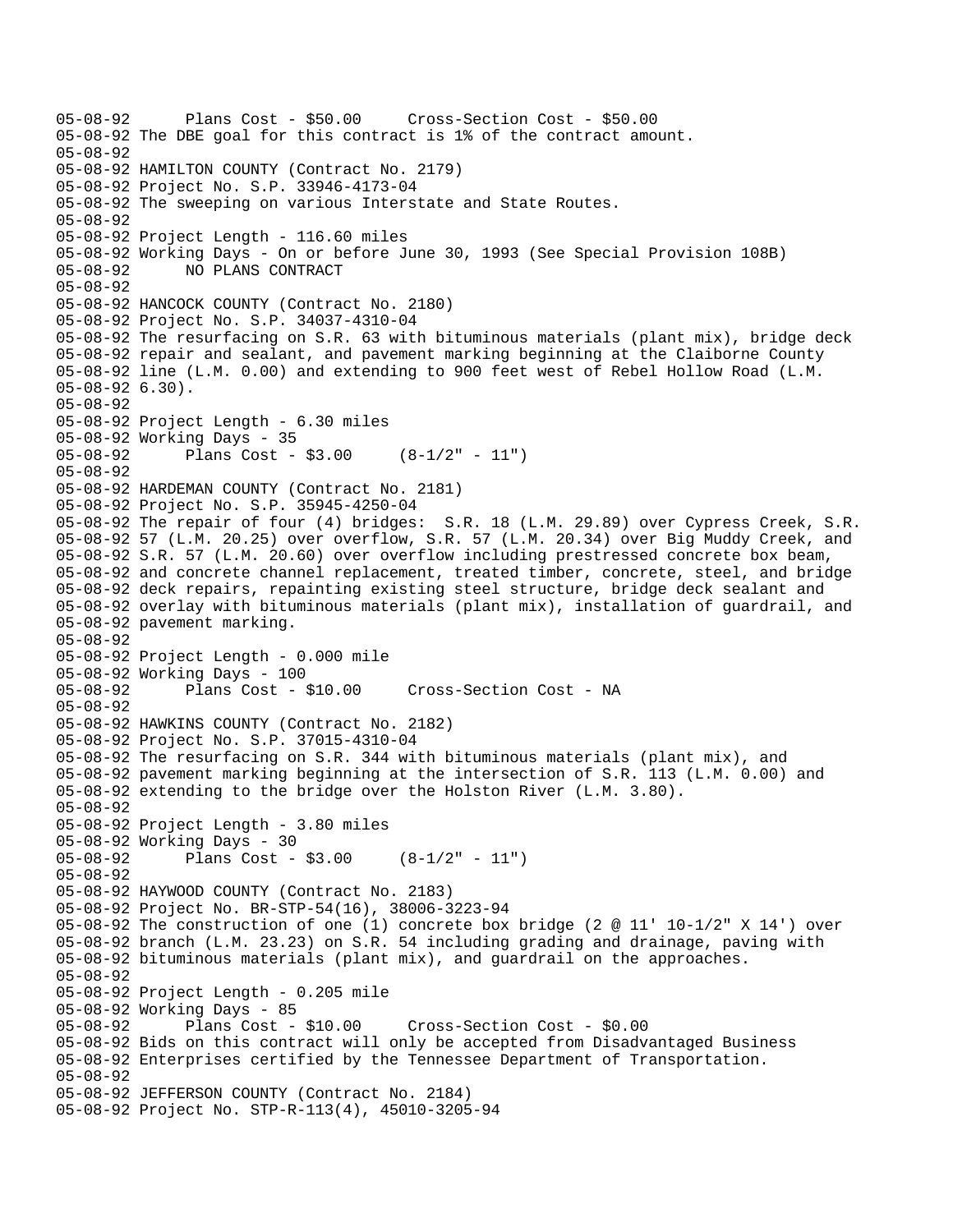05-08-92 The signalization at the intersection of S.R. 113 (West Main Street) with 05-08-92 Maple Street (L.M. 6.08) in White Pine including pavement marking. 05-08-92 05-08-92 Project Length - 0.000 mile 05-08-92 Working Days - On or before December 15, 1992 05-08-92 Plans Cost - \$3.00 Cross-Section Cost - NA 05-08-92 05-08-92 KNOX COUNTY (Contract No. 2185) 05-08-92 Project No. STP/M-169(1), 47951-3771-54, 47951-3772-54 05-08-92 The grading and drainage on S.R. 169 (Middlebrook Pike) including subgrade 05-08-92 treatment with hydrated lime, paving with bituminous materials (plant mix), 05-08-92 construction of a reinforced concrete retaining wall, and two (2) concrete box 05-08-92 bridges: (2 @ 12' X 8', and a 3 @ 10' X 8'), construction of a complete storm 05-08-92 sewer drainage system, the installation of concrete curb and gutter, sidewalk, 05-08-92 underdrains, signs, and pavement marking beginning at Fox Lonas Road and 05-08-92 extending to 0.138 mile east of the Knoxville City limits. 05-08-92 05-08-92 Project Length - 1.047 miles 05-08-92 Working Days - 175 05-08-92 Plans Cost - \$10.00 Cross-Section Cost - \$10.00 05-08-92 The DBE goal for this contract is 10% of the contract amount. 05-08-92 05-08-92 KNOX COUNTY (Contract No. 2186) 05-08-92 Project Nos. S.P. 47030-4310-04, 47023-4343-04 05-08-92 The resurfacing on S.R. 169 and S.R. 62 with bituminous materials (plant mix), 05-08-92 cold planing, and pavement marking, on S.R. 169 beginning at Proctor Street 05-08-92 (L.M. 10.84) and extending to the Jct. of S.R. 62 (L.M. 11.65), and on S.R. 62 05-08-92 beginning at the Jct. of S.R. 169 (L.M. 15.50) and extending to the bridge 05-08-92 over Oak Street (L.M. 16.05). 05-08-92 05-08-92 Project Length - 1.36 miles 05-08-92 Working Days - 30<br>05-08-92 Plans Cost -Plans Cost -  $$3.00$  (8-1/2" - 11") 05-08-92 05-08-92 KNOX AND LOUDON COUNTIES (Contract No. 2187) 05-08-92 Project No. S.P. 98011-4147-04 05-08-92 The sweeping and litter removal on various Interstate Routes. 05-08-92 05-08-92 Project Length - 124.73 miles 05-08-92 Working Days - On or before June 30, 1993 (See Special Provision 108B) 05-08-92 NO PLANS CONTRACT 05-08-92 05-08-92 LEWIS COUNTY (Contract No. 2188) 05-08-92 Project No. S.P. 51001-4512-04 05-08-92 The resurfacing on S.R. 20 with bituminous materials (plant mix), and pavement 05-08-92 marking beginning at Napier Road (L.M. 14.10) and extending to the Lawrence 05-08-92 County line (L.M. 21.84). 05-08-92 05-08-92 Project Length - 7.74 miles 05-08-92 Working Days - 40 05-08-92 Plans Cost - \$3.00 (8-1/2" - 11") 05-08-92 05-08-92 LOUDON COUNTY (Contract No. 2189) 05-08-92 Project No. S.P. 53004-4224-04 05-08-92 The resurfacing on S.R. 2 with bituminous materials (plant mix), and pavement 05-08-92 marking beginning at the Monroe County line (L.M. 0.00) and extending to the 05-08-92 Jct. of S.R. 72 (L.M. 4.65). 05-08-92 05-08-92 Project Length - 4.65 miles 05-08-92 Working Days - 30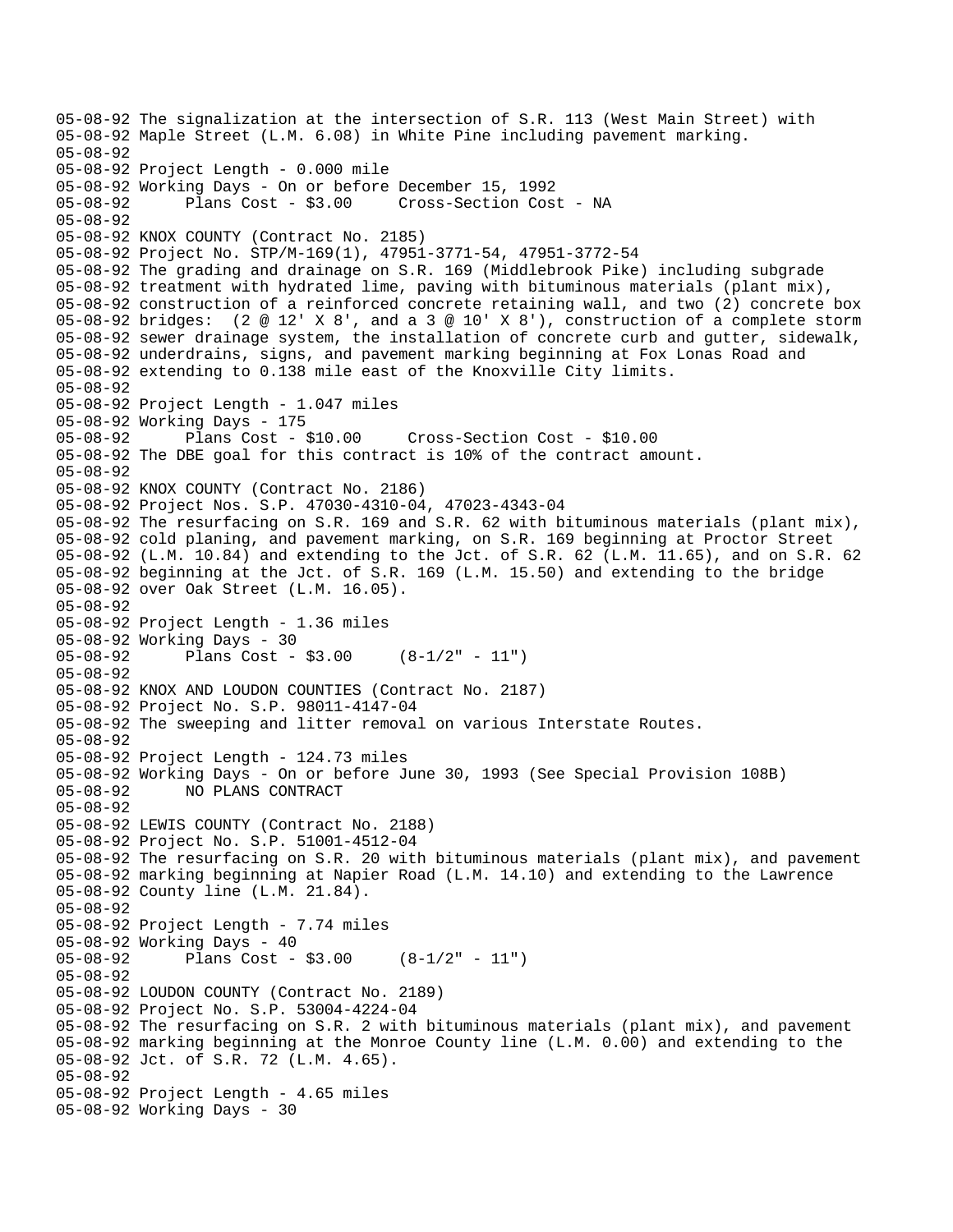```
05-08-92 Plans Cost - $3.00 (8-1/2" - 11") 
05-08-92 
05-08-92 MCNAIRY COUNTY (Contract No. 2190) 
05-08-92 Project No. S.P. 55001-4229-04 
05-08-92 The resurfacing on S.R. 5 with bituminous materials (plant mix), and pavement 
05-08-92 marking beginning at the Mississippi State line (L.M. 0.00) and extending to 
05-08-92 Farmville Road (L.M. 1.50). 
05-08-92 
05-08-92 Project Length - 1.50 miles 
05-08-92 Working Days - 30 
05-08-92 Plans Cost - $3.00 (8-1/2" - 11") 
05-08-92 
05-08-92 MACON COUNTY (Contract No. 2191) 
05-08-92 Project No. BR-STP-56(22), 56005-3223-94 
05-08-92 The construction of three (3) prestressed concrete box beam bridges over 
05-08-92 Jennings Branch (L.M. 1.50, L.M. 1.70, and L.M. 1.90) on S.R. 56 including 
05-08-92 grading and drainage, paving with bituminous materials (plant mix), and 
05-08-92 guardrail on the approaches. 
05-08-92 
05-08-92 Project Length - 0.174 mile 
05-08-92 Working Days - 150 
05-08-92 Plans Cost - $10.00 Cross-Section Cost - $10.00 
05-08-92 
05-08-92 MADISON COUNTY (Contract No. 2192) 
05-08-92 Project No. IME-40-1(243)67, 57001-3178-44 
05-08-92 The resurfacing of I-40 with bituminous materials (plant mix), including cold 
05-08-92 planing, breaking and seating concrete pavement, drainage adjustments, the 
05-08-92 installation of guardrail, and pavement marking beginning at the Haywood 
05-08-92 County line (L.M. 0.00) and extending to Lower Brownsville Road (L.M. 7.48). 
05-08-92 
05-08-92 Project Length - 7.480 miles 
05-08-92 Working Days - 125<br>05-08-92 Plans Cost - $3.00
05-08-92 Plans Cost - $3.00 Cross-Section Cost - NA 
05-08-92 The DBE goal for this contract is 12% of the contract amount. 
05-08-92 
05-08-92 MADISON COUNTY (Contract No. 2193) 
05-08-92 Project No. S.P. 57039-4322-04 
05-08-92 The resurfacing on S.R. 223 with bituminous materials (plant mix), and 
05-08-92 pavement marking beginning at the Jct. of S.R. 138 (L.M. 0.00) and extending 
05-08-92 to Denmark Road (L.M. 5.20). 
05-08-92 
05-08-92 Project Length - 5.20 miles 
05-08-92 Working Days - 30 
05-08-92 Plans Cost - $3.00 (8-1/2" - 11") 
05-08-92 
05-08-92 MARION, HAMILTON, PUTNAM, DEKALB AND RHEA COUNTIES (Contract No. 2194) 
05-08-92 Project No. S.P. 98021-4148-04 
05-08-92 The attenuator repair on various Interstate and State Routes in Region II. 
05-08-92 
05-08-92 Project Length - 0.000 mile 
05-08-92 Working Days - June 30, 1993 (See Special Provision 705D) 
05-08-92 NO PLANS CONTRACT 
05-08-92 
05-08-92 MARSHALL COUNTY (Contract No. 2195) 
05-08-92 Project No. S.P. 59013-4311-04 
05-08-92 The resurfacing on S.R. 129 with bituminous materials (plant mix), guardrail, 
05-08-92 and pavement marking beginning at the Giles County line (L.M. 0.00) and 
05-08-92 extending to the intersection of S.R. 11 (L.M. 6.22). 
05-08-92 
05-08-92 Project Length - 6.22 miles
```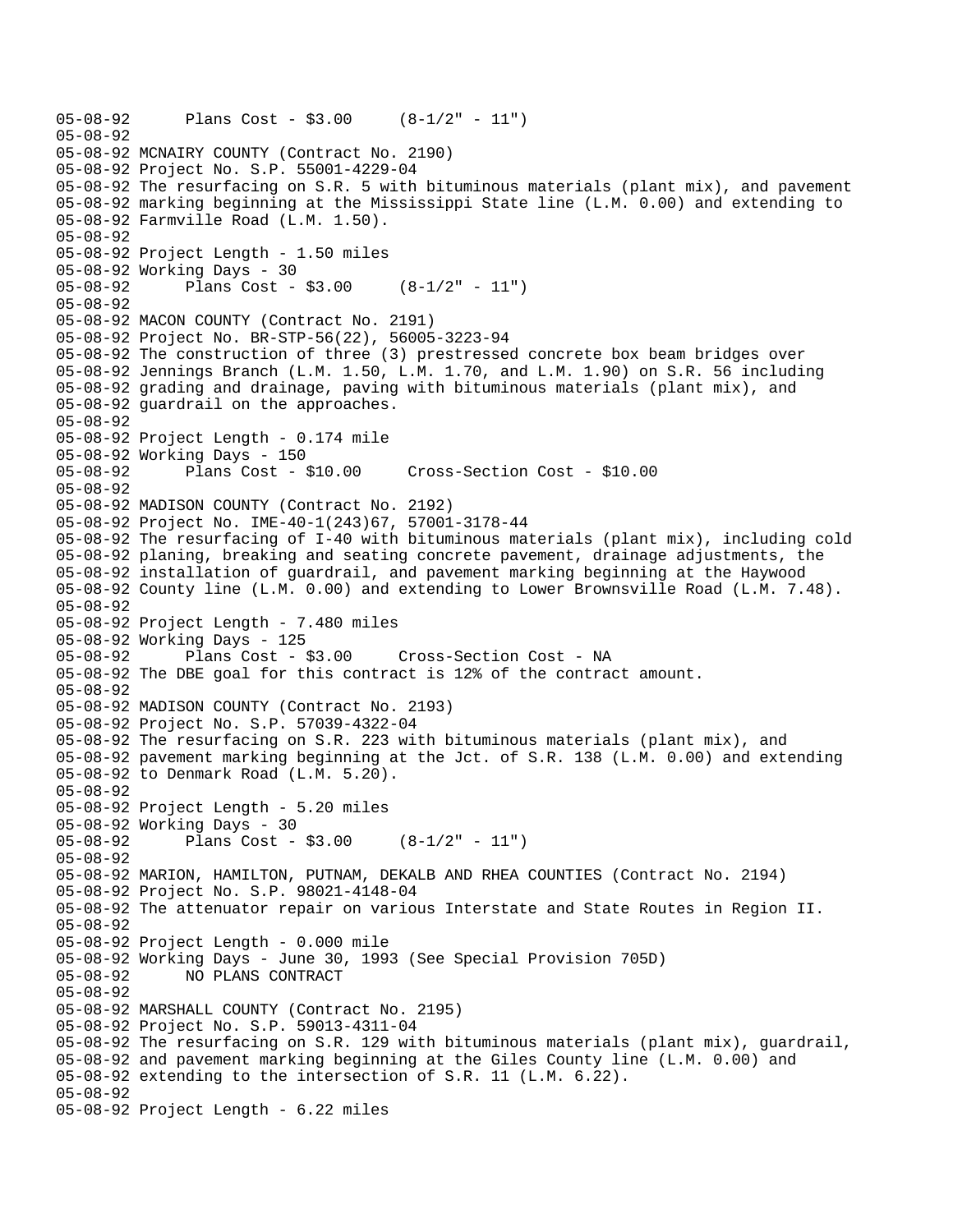```
05-08-92 Working Days - 35 
              Plans Cost - $3.00 (8-1/2" - 11")
05-08-92 
05-08-92 MONROE COUNTY (Contract No. 2196) 
05-08-92 Project No. BR-STP-68(11), 62007-3236-94 
05-08-92 The construction of one (1) prestressed concrete I-beam bridge over Coker 
05-08-92 Creek (L.M. 38.90) on S.R. 68 including grading and drainage, paving with 
05-08-92 bituminous materials (plant mix), and guardrail on the approaches. 
05-08-92 
05-08-92 Project Length - 0.198 mile 
05-08-92 Working Days - 110 
05-08-92 Plans Cost - $10.00 Cross-Section Cost - $0.00 
05-08-92 The DBE goal for this contract is 10% of the contract amount. 
05-08-92 
05-08-92 MONROE COUNTY (Contract No. 2197) 
05-08-92 Project No. S.P. 62077-4511-04 
05-08-92 The resurfacing on S.R. 165 with an emulsified asphalt slurry seal, and 
05-08-92 pavement marking beginning at River Road (right) (L.M. 5.31) and extending to 
05-08-92 the North Carolina State line (L.M. 23.88). 
05-08-92 
05-08-92 Project Length - 18.57 miles 
05-08-92 Working Days - On or before August 1, 1992 
              Plans Cost - $3.00 (8-1/2" - 11")
05-08-92 
05-08-92 MONTGOMERY COUNTY (Contract No. 2198) 
05-08-92 Project No. DS-STP-374(4), 63374-3205-14 
05-08-92 The paving on S.R. 374 with either a mineral aggregate base,or a portland 
05-08-92 cement treated aggregate base, and bituminous materials (plant mix), including 
05-08-92 the installation of guardrail, underdrains, signs, signals, and pavement 
05-08-92 marking beginning approx. 0.293 mile east of Peachers Mill Road and extending 
05-08-92 to S.R. 48. 
05-08-92 
05-08-92 Project Length - 4.128 miles 
05-08-92 Working Days - On or before December 31, 1992 
             Plans Cost - $10.00 Cross-Section Cost - NA
05-08-92 The DBE goal for this contract is 10% of the contract amount. 
05-08-92 
05-08-92 MOORE COUNTY (Contract No. 2199) 
05-08-92 Project No. S.P. 64005-4212-04 
05-08-92 The resurfacing on S.R. 55 with bituminous materials (plant mix), cold 
05-08-92 planing, and pavement marking beginning at Bobo Creek (L.M. 5.96) and 
05-08-92 extending to the Coffee County line (L.M. 11.18). 
05-08-92 
05-08-92 Project Length - 5.22 miles 
05-08-92 Working Days - 35 
05-08-92 Plans Cost - $3.00 (8-1/2" - 11") 
05-08-92 
05-08-92 PUTNAM COUNTY (Contract No. 2200) 
05-08-92 Project No. IM-40-6(107)300, 71001-8174-44 
05-08-92 The resurfacing on I-40 with bituminous materials (plant mix), cold planing, 
05-08-92 cleaning and sealing pavement joints and cracks, bridge deck repair, the 
05-08-92 installation of guardrail, and pavement marking beginning at Interchange No. 
05-08-92 300 and extending to Interchange No. 301 at Monterey. 
05-08-92 
05-08-92 Project Length - 1.467 miles 
05-08-92 Working Days - 55 
05-08-92 Plans Cost - $10.00 Cross-Section Cost - $0.00 
05-08-92 
05-08-92 PUTNAM COUNTY (Contract No. 2201) 
05-08-92 Project No. S.P. 71012-4312-04
```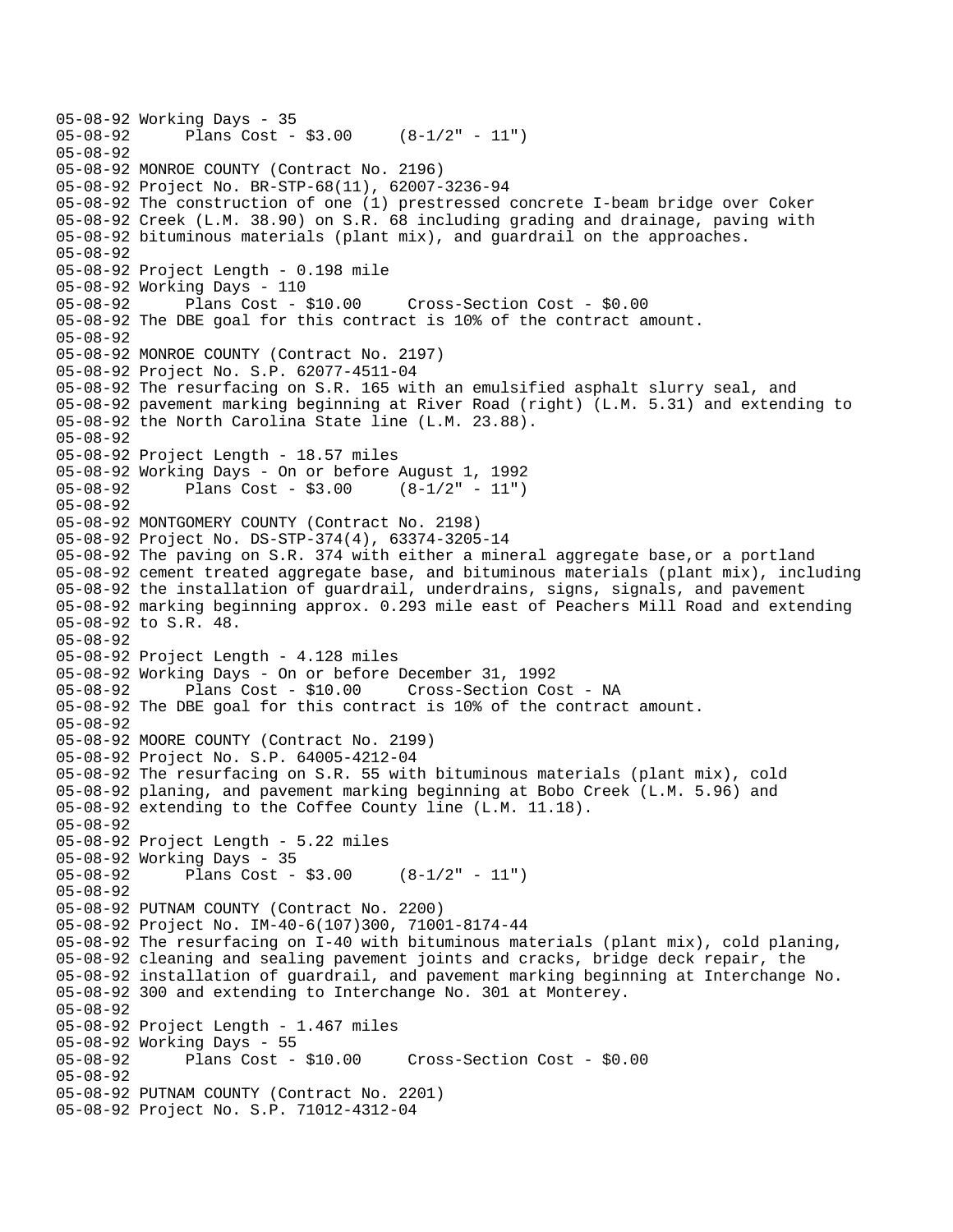05-08-92 The resurfacing on S.R. 136 with bituminous materials (plant mix), cold 05-08-92 planing, and pavement marking beginning at Neal Street (L.M. 2.79) and 05-08-92 extending to S.R. 24 (L.M. 4.42). 05-08-92 05-08-92 Project Length - 1.63 miles 05-08-92 Working Days - 35 05-08-92 Plans Cost - \$3.00 (8-1/2" - 11") 05-08-92 05-08-92 SCOTT COUNTY (Contract No. 2202) 05-08-92 Project No. S.P. 76001-4254-04 05-08-92 The resurfacing on S.R. 29 with bituminous materials (plant mix), and pavement 05-08-92 marking beginning 0.72 mile north of Matthews Road (left) (L.M. 21.00) and 05-08-92 extending to the Kentucky State line (L.M. 27.28). 05-08-92 05-08-92 Project Length - 6.28 miles 05-08-92 Working Days - 30 Plans Cost -  $$3.00$  (8-1/2" - 11") 05-08-92 05-08-92 SHELBY COUNTY (Contract No. 2203) 05-08-92 Project No. IXA-385(4), 79185-3212-44, IXA-4385(1), 79954-3712-44 05-08-92 The grading and drainage on S.R. 385 (Nonconnah Parkway), and on Riverdale 05-08-92 Road, including the construction of one (1) prestressed concrete I-beam 05-08-92 bridge, two (2) single span steel welded plate girder bridges, two (2) 05-08-92 prestressed concrete box beam bridges, and one (1) continuous steel welded 05-08-92 plate girder bridge, construction of fifteen (15) reinforced concrete 05-08-92 retaining walls, paving with either a mineral aggregate base, or a portland 05-08-92 cement treated aggregate base, and bituminous materials (plant mix), with 05-08-92 portland cement concrete pavement on the ramps, construction of a complete 05-08-92 storm sewer drainage system, sanitary sewer adjustments, the installation of 05-08-92 concrete median barrier, concrete curb and gutter, guardrail, fence, 05-08-92 underdrains, signs, signals, and pavement marking beginning 0.15 mile east of 05-08-92 Ridgeway Road and extending to 0.09 mile east of Riverdale Road. 05-08-92 05-08-92 Project Length - 2.898 miles 05-08-92 Working Days - 450 05-08-92 Plans Cost - \$225.00 Cross-Section Cost - \$125.00 05-08-92 The DBE goal for this contract is 10% of the contract amount. 05-08-92 05-08-92 SHELBY COUNTY (Contract No. 2204) 05-08-92 Project No. IXA-2840(1), 79144-3503-44 05-08-92 The widening on Airways Boulevard including grading and drainage, paving with 05-08-92 either a mineral aggregate base, a portland cement treated aggregate base, or 05-08-92 a mineral aggregate base (limestone), and bituminous materials (plant mix), 05-08-92 construction of a complete storm sewer drainage system, installation of 05-08-92 concrete curb and gutter, sidewalk, signs, signals, and pavement marking 05-08-92 beginning at the Mississippi State line and extending to Holmes Road. 05-08-92 05-08-92 Project Length - 0.787 mile 05-08-92 Working Days - 100 05-08-92 Plans Cost - \$10.00 Cross-Section Cost - \$10.00 05-08-92 The DBE goal for this contract is 12% of the contract amount. 05-08-92 05-08-92 SHELBY COUNTY (Contract No. 2205) 05-08-92 Project No. S.P. 79022-4218-04 05-08-92 The resurfacing on S.R. 14 with bituminous materials (plant mix), and pavement 05-08-92 marking beginning at the Mississippi State line (L.M. 0.00) and extending to 05-08-92 the curb and gutter section (L.M. 2.75). 05-08-92 05-08-92 Project Length - 2.75 miles 05-08-92 Working Days - 30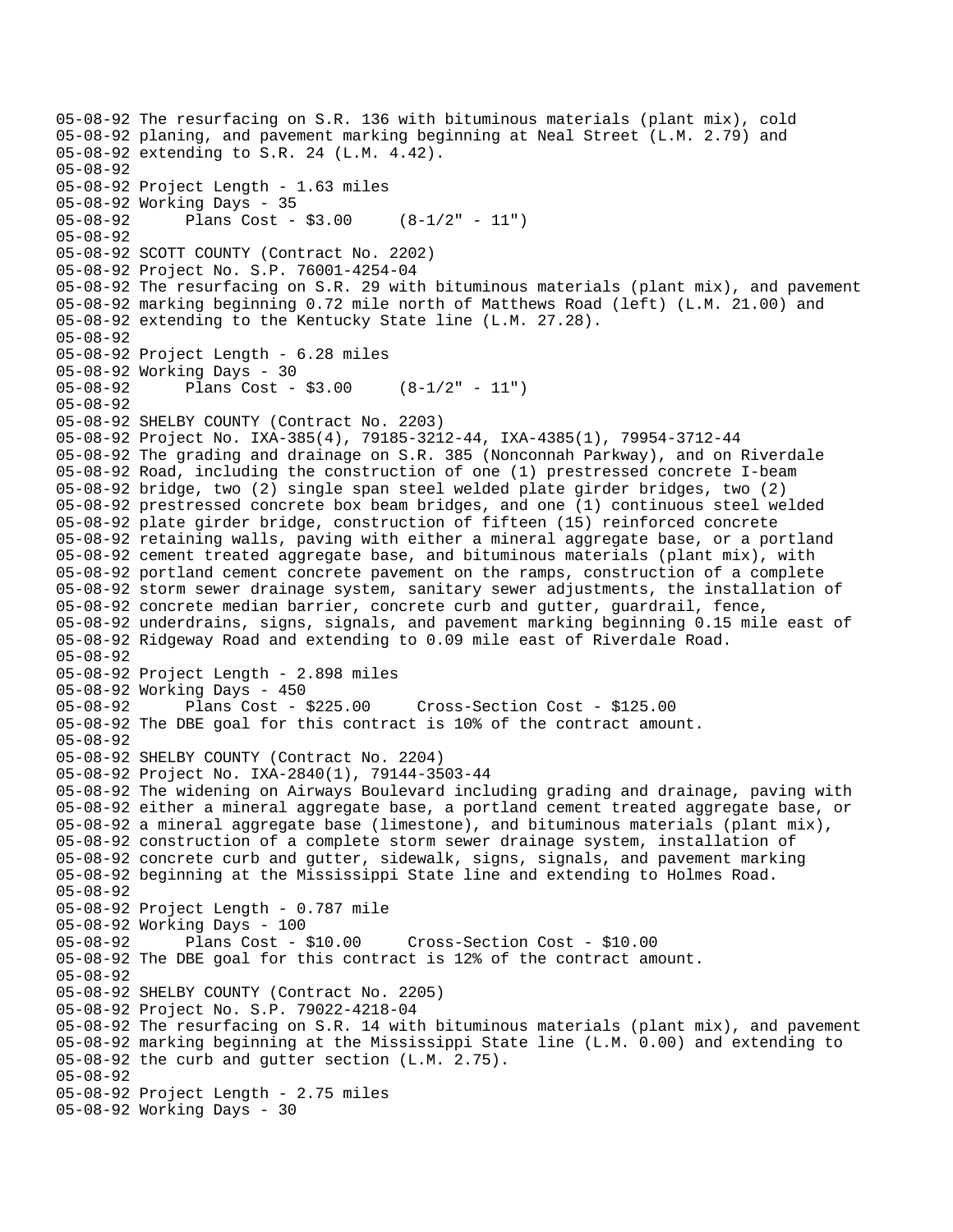```
05-08-92 Plans Cost - $3.00 (8-1/2" - 11") 
05-08-92 
05-08-92 SHELBY, MADISON, HARDIN, BENTON AND HARDEMAN COUNTIES (Contract No. 2206) 
05-08-92 Project No. S.P. 98041-4186-04 
05-08-92 The attenuator repair on various Interstate and State Routes in Region IV. 
05-08-92 
05-08-92 Project Length - 0.000 mile 
05-08-92 Working Days - June 30, 1993 (See Special Provision 705F) 
05-08-92 NO PLANS CONTRACT 
05-08-92 
05-08-92 STEWART AND HOUSTON COUNTIES (Contract No. 2207) 
05-08-92 Project Nos. S.P. 81001-4222-04, 42002-4205-04 
05-08-92 The resurfacing on S.R. 49 with bituminous materials (plant mix), and pavement 
05-08-92 marking beginning in Stewart County (L.M. 12.70) and extending to L.M. 1.00 in 
05-08-92 Houston County. 
05-08-92 
05-08-92 Project Length - 4.60 miles 
05-08-92 Working Days - 30 
05-08-92 Plans Cost - $3.00 (8-1/2" - 11") 
05-08-92 
05-08-92 SULLIVAN COUNTY (Contract No. 2208) 
05-08-92 Project No. BR-STP-435(6), 82101-3204-94 
05-08-92 The construction of one (1) concrete box bridge (2 @ 18' X 15') over Little 
05-08-92 Sinking Creek (L.M. 2.02) on S.R. 435 at Ruthton including grading and 
05-08-92 drainage, paving with bituminous materials (plant mix), and guardrail on the 
05-08-92 approaches. 
05-08-92 
05-08-92 Project Length - 0.123 mile 
05-08-92 Working Days - 80 
05-08-92 Plans Cost - $10.00 Cross-Section Cost - $0.00 
05-08-92 The DBE goal for this contract is 10% of the contract amount. 
05-08-92 
05-08-92 SULLIVAN COUNTY (Contract No. 2209) 
05-08-92 Project No. S.P. 82084-4114-04 
05-08-92 The resurfacing on I-181 and S.R. 137 with bituminous materials (plant mix), 
05-08-92 cold planing, and pavement marking, on I-181 beginning 1,050 feet south of 
05-08-92 ramp to S.R. 93 (right) (L.M. 5.23) and extending to the bridge over S.R.1 
05-08-92 (L.M. 9.88), and on S.R. 137 beginning at the bridge over S.R. 1 (L.M. 0.00) 
05-08-92 and extending to the Virginia State line (L.M. 3.03). 
05-08-92 
05-08-92 Project Length - 7.68 miles
05-08-92 Working Days - 65 
05-08-92 Plans Cost - $3.00 (8-1/2" - 11") 
05-08-92 The DBE goal for this contract is 2% of the contract amount. 
05-08-92 
05-08-92 SUMNER COUNTY (Contract No. 2210) 
05-08-92 Project No. S.P. 83011-4211-04 
05-08-92 The resurfacing on S.R. 109 with bituminous materials (plant mix), and 
05-08-92 pavement marking beginning at the Jct. of S.R. 174 (L.M. 4.45) and extending 
05-08-92 to the new pavement (L.M. 17.09). 
05-08-92 
05-08-92 Project Length - 12.64 miles 
05-08-92 Working Days - 45 
05-08-92 Plans Cost - $3.00 (8-1/2" - 11") 
05-08-92 
05-08-92 UNICOI COUNTY (Contract No. 2211) 
05-08-92 Project No. S.P. 86003-4516-04 
05-08-92 The resurfacing on S.R. 36 with bituminous materials (plant mix), cold 
05-08-92 planing, and pavement marking beginning 1,745 feet northeast of the bridges at 
05-08-92 the Nolichucky River (L.M. 11.85) and extending to 635 feet southwest of
```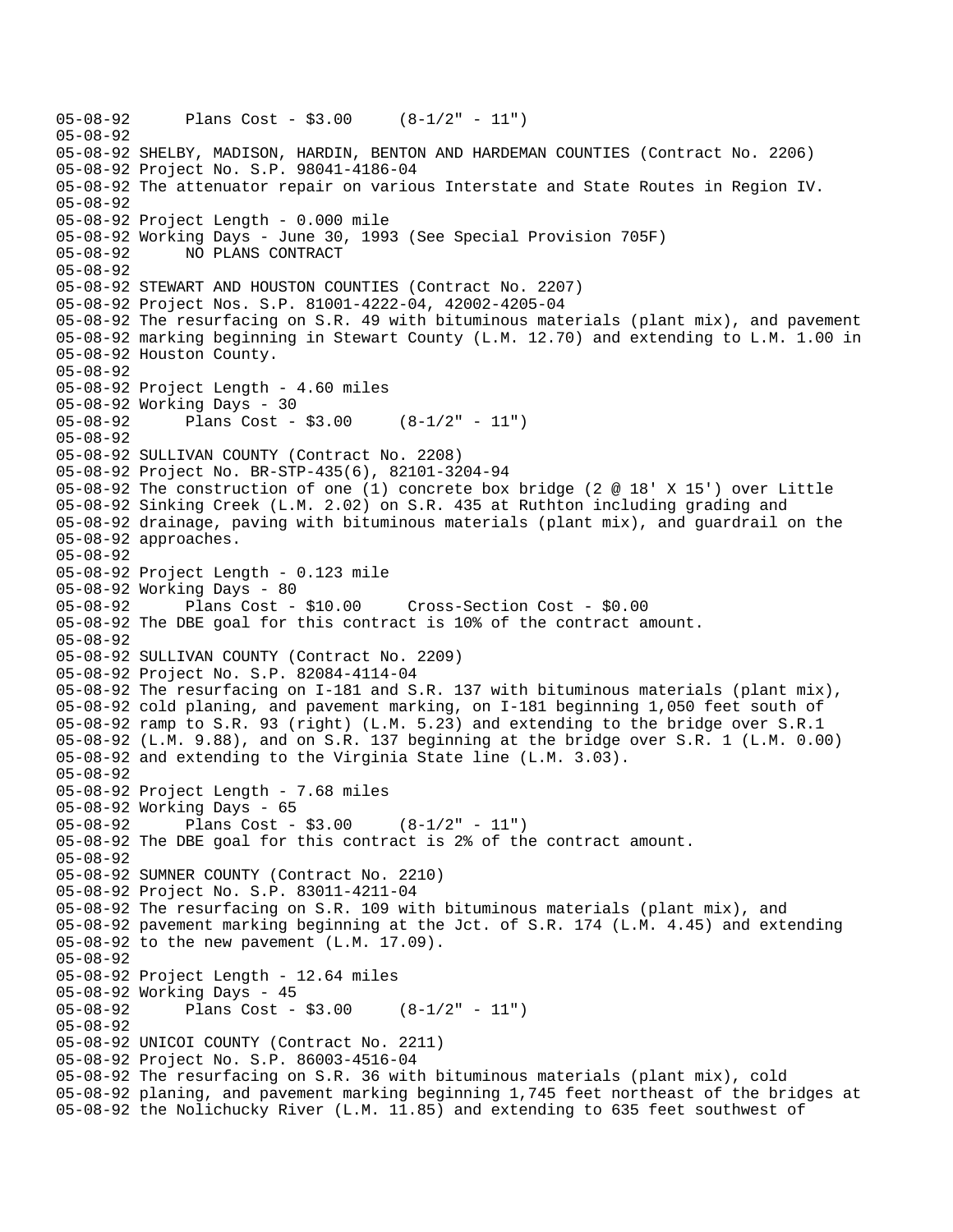```
05-08-92 underpass at Pippin Hollow Road (L.M. 15.20). 
05-08-92 
05-08-92 Project Length - 2.69 miles 
05-08-92 Working Days - 30 
05-08-92 Plans Cost - $3.00 (8-1/2" - 11") 
05-08-92 
05-08-92 VAN BUREN COUNTY (Contract No. 2212) 
05-08-92 Project No. BR-STP-285(5), 88011-3220-94 
05-08-92 The construction of one (1) concrete box bridge (2 @ 15' X 15') over Millstone 
05-08-92 Branch (L.M. 4.04) on S.R. 285 including grading and drainage, paving with 
05-08-92 bituminous materials (plant mix), and guardrail on the approaches. 
05-08-92 
05-08-92 Project Length - 0.104 mile 
05-08-92 Working Days - 65 
05-08-92 Plans Cost - $10.00 Cross-Section Cost - $0.00 
05-08-92 
================================================================================ 
05-22-92 PICKETT COUNTY (Contract No. 2213) 
05-22-92 Project No. S.P. 69002-4544-04 
05-22-92 The repair of the bridge on S.R. 42 over the Obey River (L.M. 3.27) including 
05-22-92 concrete curb, steel handrail, and reinforcing steel repairs, installation of 
05-22-92 guardrail, and pavement marking. 
05-22-92 
05-22-92 Project Length - 0.000 mile 
05-22-92 Working Days - 35 
05-22-92 Plans Cost - $10.00 Cross-Section Cost - NA 
05-22-92 
================================================================================ 
06-19-92 GIBSON COUNTY (Contract No. 2110) 
06-19-92 Project No. BRZ-2700(18), 27945-3456-94 
06-19-92 The construction of one (1) concrete box bridge (3 @ 10' X 9') over Hog Creek 
06-19-92 (L.M. 0.69) on White Brothers Road including grading and drainage, surfacing 
06-19-92 with aggregate base, and guardrail on the approaches. 
06-19-92 
06-19-92 Project Length - 0.166 mile 
06-19-92 Working Days - 75 
06-19-92 Plans Cost - $10.00 Cross-Section Cost - $0.00 
06-19-92 
06-19-92 HARDEMAN COUNTY (Contract No. 2181) 
06-19-92 Project No. S.P. 35945-4250-04 
06-19-92 The repair of four (4) bridges: S.R. 18 (L.M. 29.89) over Cypress Creek, S.R. 
06-19-92 57 (L.M. 20.25) over overflow, S.R. 57 (L.M. 20.34) over Big Muddy Creek, and 
06-19-92 S.R. 57 (L.M. 20.60) over overflow including prestressed concrete box beam, 
06-19-92 and concrete channel replacement, treated timber, concrete, steel, and bridge 
06-19-92 deck repairs, repainting existing steel structure, bridge deck sealant and 
06-19-92 overlay with bituminous materials (plant mix), installation of guardrail, and 
06-19-92 pavement marking. 
06-19-92 
06-19-92 Project Length - 0.000 mile 
06-19-92 Working Days - 100<br>06-19-92 Plans Cost -
              Plans Cost - $10.00 Cross-Section Cost - NA
06-19-92 
06-19-92 SUMNER COUNTY (Contract No. 2210) 
06-19-92 Project No. S.P. 83011-4211-04 
06-19-92 The resurfacing on S.R. 109 with bituminous materials (plant mix), and 
06-19-92 pavement marking beginning at the Jct. of S.R. 174 (L.M. 4.45) and extending 
06-19-92 to the new pavement (L.M. 17.09). 
06-19-92 
06-19-92 Project Length - 12.64 miles 
06-19-92 Working Days - 45
```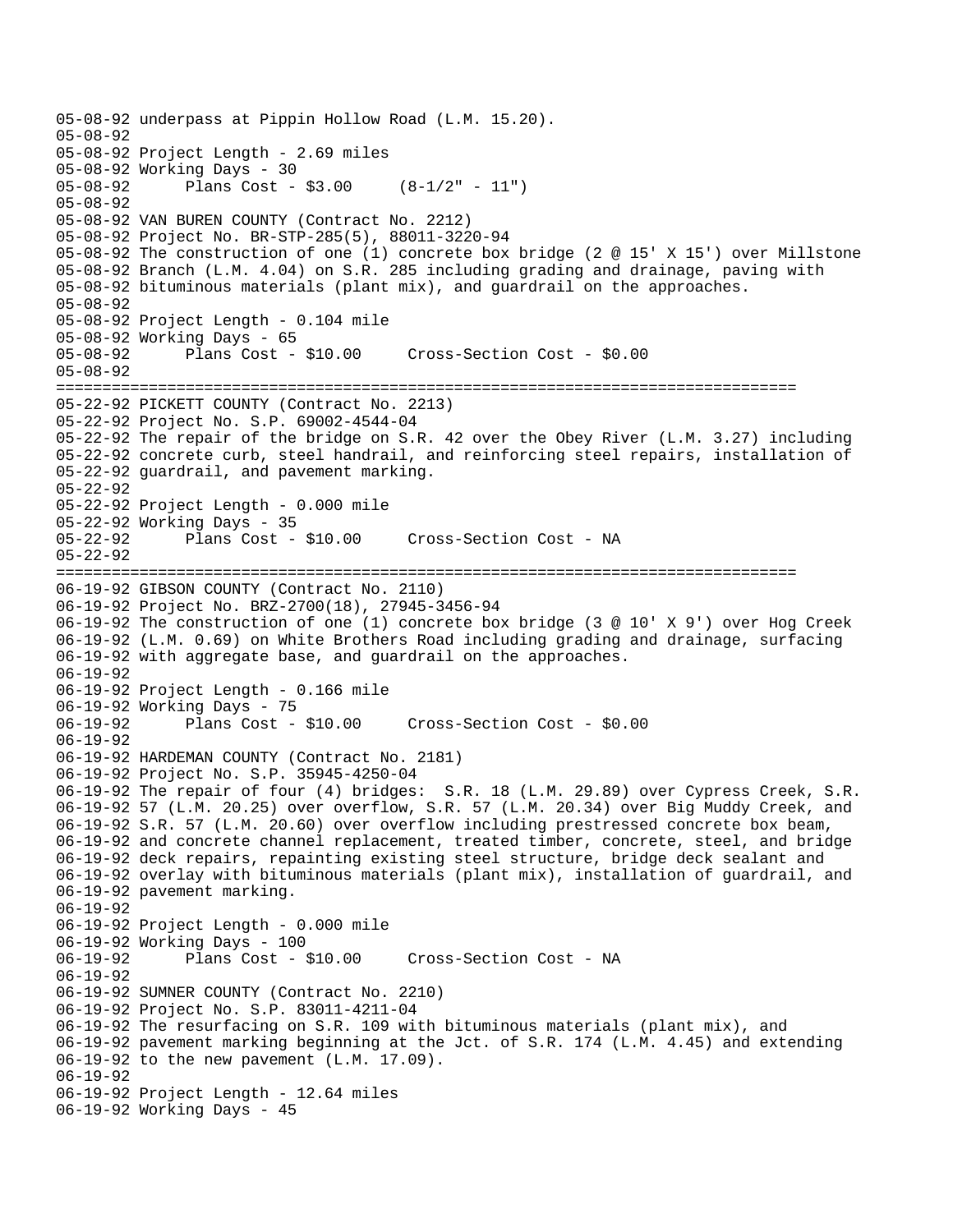```
06-19-92 Plans Cost - $3.00 (8-1/2" - 11") 
06-19-92 
06-19-92 ANDERSON COUNTY (Contract No. 2214) 
06-19-92 Project No. S.P. 01005-4519-04 
06-19-92 The repair of the bridge on S.R. 61 over the Clinch River (L.M. 17.25) 
06-19-92 including jacking concrete spans, concrete, steel, expansion joint, and deck 
06-19-92 repairs, bridge deck sealant and overlay with bituminous materials (plant 
06-19-92 mix), repainting existing steel structure, guardrail, and pavement marking. 
06-19-92 
06-19-92 Project Length - 0.000 mile 
06-19-92 Working Days - 75 
06-19-92 Plans Cost - $10.00 Cross-Section Cost - NA 
06-19-92 
06-19-92 ANDERSON, BLOUNT, CAMPBELL, CARTER, CLAIBORNE, COCKE, GRAINGER, GREENE, 
06-19-92 HAMBLEN, HANCOCK, HAWKINS, JEFFERSON, JOHNSON, KNOX, LOUDON, MONROE, MORGAN, 
06-19-92 ROANE, SCOTT, SEVIER, SULLIVAN, UNICOI, UNION AND WASHINGTON COUNTIES 
06-19-92 (Contract No. 2215) 
06-19-92 Project No. S.P. 98011-4248-04 
06-19-92 The random on call signing on various routes in Region I. 
06-19-92 
06-19-92 Project Length - 0.000 mile 
06-19-92 Working Days - June 30, 1993 (See Special Provision 108B) 
06-19-92 NO PLANS CONTRACT 
06-19-92 
06-19-92 ANDERSON, CAMPBELL, GREENE, KNOX, SULLIVAN AND WASHINGTON COUNTIES 
06-19-92 (Contract No. 2216) 
06-19-92 Project No. IME-098-1(1), 98011-3149-44 
06-19-92 The installation of snow plowable pavement markers on various Interstate 
06-19-92 Routes at various locations in Region I. 
06-19-92 
06-19-92 Project Length - 71.45 miles
06-19-92 Working Days - On or before November 1, 1992 
                                    Cross-Section Cost - NA
06-19-92 
06-19-92 ANDERSON AND KNOX COUNTIES (Contract No. 2217) 
06-19-92 Project No. S.P. 98011-4244-04 
06-19-92 The cleaning and repainting of five (5) bridges on various State Routes at 
06-19-92 various locations. 
06-19-92 
06-19-92 Project Length - 0.000 mile 
06-19-92 Working Days - 60 
06-19-92 NO PLANS CONTRACT 
06-19-92 
06-19-92 BEDFORD COUNTY (Contract No. 2218) 
06-19-92 Project No. S.P. 02004-4210-04 
06-19-92 The resurfacing on S.R. 16 with bituminous materials (plant mix), and pavement 
06-19-92 marking beginning near Enon Church Road (L.M. 5.00) and extending to S.R. 270 
06-19-92 (L.M. 10.41). 
06-19-92 
06-19-92 Project Length - 5.41 miles 
06-19-92 Working Days - 40 
06-19-92 Plans Cost - $3.00 (8-1/2" - 11") 
06-19-92 
06-19-92 BEDFORD, CHEATHAM, DAVIDSON, DICKSON, GILES, HICKMAN, HOUSTON, HUMPHREYS, 
06-19-92 LAWRENCE, LEWIS, LINCOLN, MACON, MARSHALL, MAURY, MONTGOMERY, MOORE, PERRY, 
06-19-92 ROBERTSON, RUTHERFORD, SMITH, STEWART, SUMNER, TROUSDALE, WAYNE, WILLIAMSON 
06-19-92 AND WILSON COUNTIES (Contract No. 2219) 
06-19-92 Project No. S.P. 98032-4275-04 
06-19-92 The random on call signing on various Interstate and State Routes in Region 
06-19-92 III.
```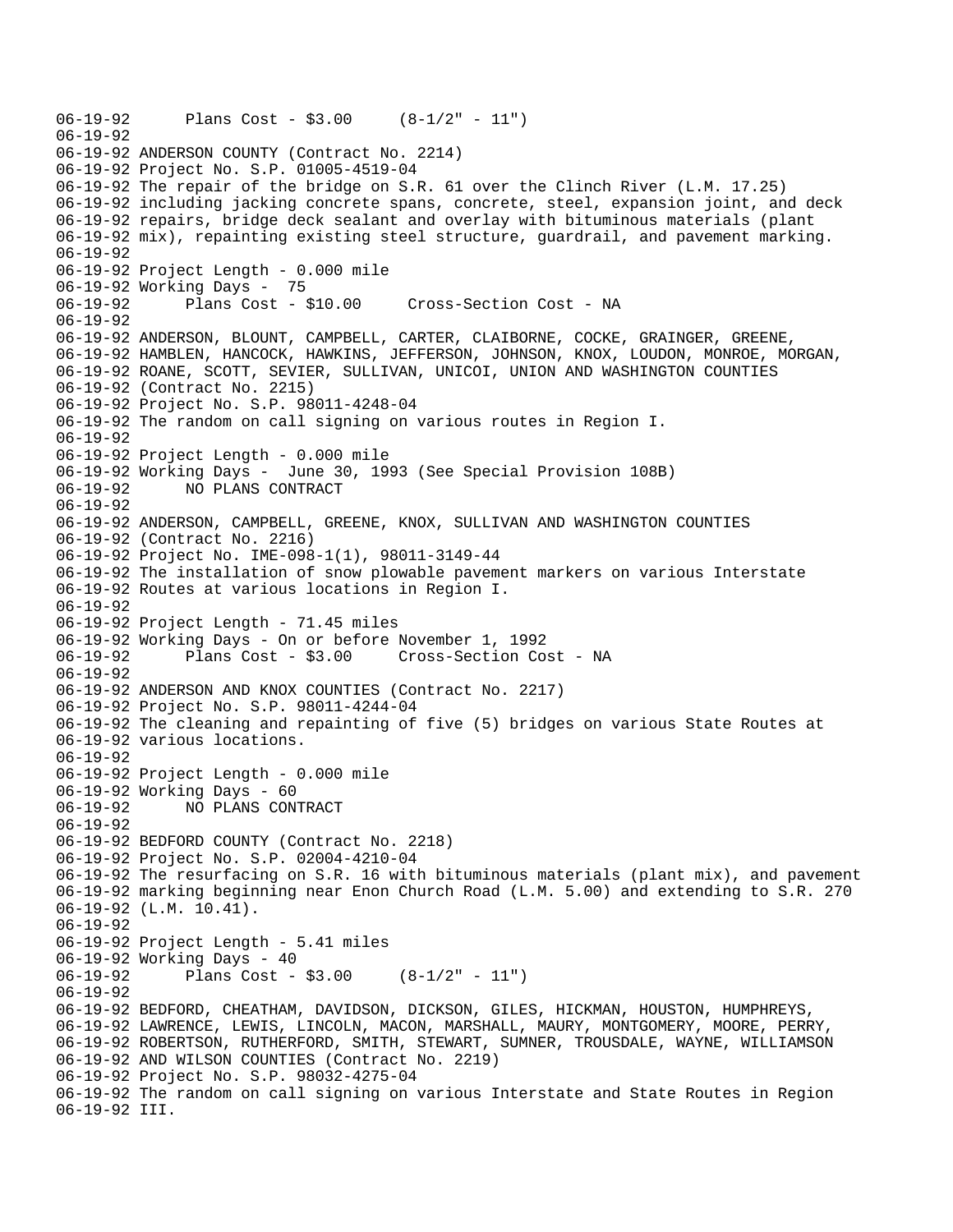06-19-92 06-19-92 Project Length - 0.000 mile 06-19-92 Working Days - June 30, 1993 (See Special Provision 108B) 06-19-92 NO PLANS CONTRACT 06-19-92 06-19-92 BENTON COUNTY (Contract No. 2220) 06-19-92 Project No. S.P. 03007-4313-04 06-19-92 The resurfacing on S.R. 69A with bituminous materials (plant mix), and 06-19-92 pavement marking beginning at L.M. 8.77 and extending to the Henry County line 06-19-92 (L.M. 14.53). 06-19-92 06-19-92 Project Length - 5.76 miles 06-19-92 Working Days - 35 06-19-92 Plans Cost - \$3.00 (8-1/2" - 11") 06-19-92 06-19-92 BENTON, CARROLL, CHESTER, CROCKETT, DECATUR, DYER, FAYETTE, GIBSON, HARDEMAN, 06-19-92 HARDIN, HAYWOOD, HENDERSON, HENRY, LAKE, LAUDERDALE, MCNAIRY, MADISON, OBION, 06-19-92 SHELBY, TIPTON AND WEAKLEY COUNTIES (Contract No. 2221) 06-19-92 Project No. S.P. 98041-4287-04 06-19-92 The random on call signing on various Routes in Region IV. 06-19-92 06-19-92 Project Length - 0.000 mile 06-19-92 Working Days - June 30, 1993 (See Special Provision 108B) 06-19-92 NO PLANS CONTRACT 06-19-92 06-19-92 BENTON AND MADISON COUNTIES (Contract No. 2222) 06-19-92 Project Nos. S.P. 03001-4154-04 06-19-92 57001-4179-04 06-19-92 06-19-92 Project No. 03001-4154-04 06-19-92 The renovation of Rest Areas on I-40 east and west bound lanes in Benton 06-19-92 County including building maintenance, repairs, and landscaping. 06-19-92 Project Length - 0.000 mile 06-19-92 06-19-92 Project No. 57001-4179-04 06-19-92 The renovation of Rest Areas on I-40 east and west bound lanes in Madison 06-19-92 County including building maintenance, repairs, and landscaping. 06-19-92 Project Length - 0.000 mile 06-19-92 06-19-92 Total Project Length - 0.000 mile 06-19-92 Working Days - On or before December 6, 1992 (See Special Provision 108B) 06-19-92 Plans Cost - \$10.00 Cross-Section Cost - NA 06-19-92 06-19-92 BLEDSOE, BRADLEY, CANNON, CLAY, COFFEE, CUMBERLAND, DEKALB, FENTRESS, 06-19-92 FRANKLIN, GRUNDY, HAMILTON, JACKSON, MCMINN, MARION, MEIGS, OVERTON, PICKETT, 06-19-92 POLK, PUTNAM, RHEA, SEQUATCHIE, VAN BUREN, WARREN AND WHITE COUNTIES 06-19-92 (Contract No. 2223) 06-19-92 Project No. S.P. 98021-4249-04 06-19-92 The random on call signing on various routes in Region II. 06-19-92 06-19-92 Project Length - 0.000 mile 06-19-92 Working Days - June 30, 1993 (See Special Provision 108B) 06-19-92 NO PLANS CONTRACT 06-19-92 06-19-92 BLOUNT COUNTY (Contract No. 2224) 06-19-92 Project No. S.P. 05008-4526-04 06-19-92 The resurfacing on S.R. 73 with bituminous materials (plant mix), and pavement 06-19-92 marking beginning at the Loudon County line (L.M. 0.00) and extending to the 06-19-92 intersection with S.R. 335 (L.M. 7.67). 06-19-92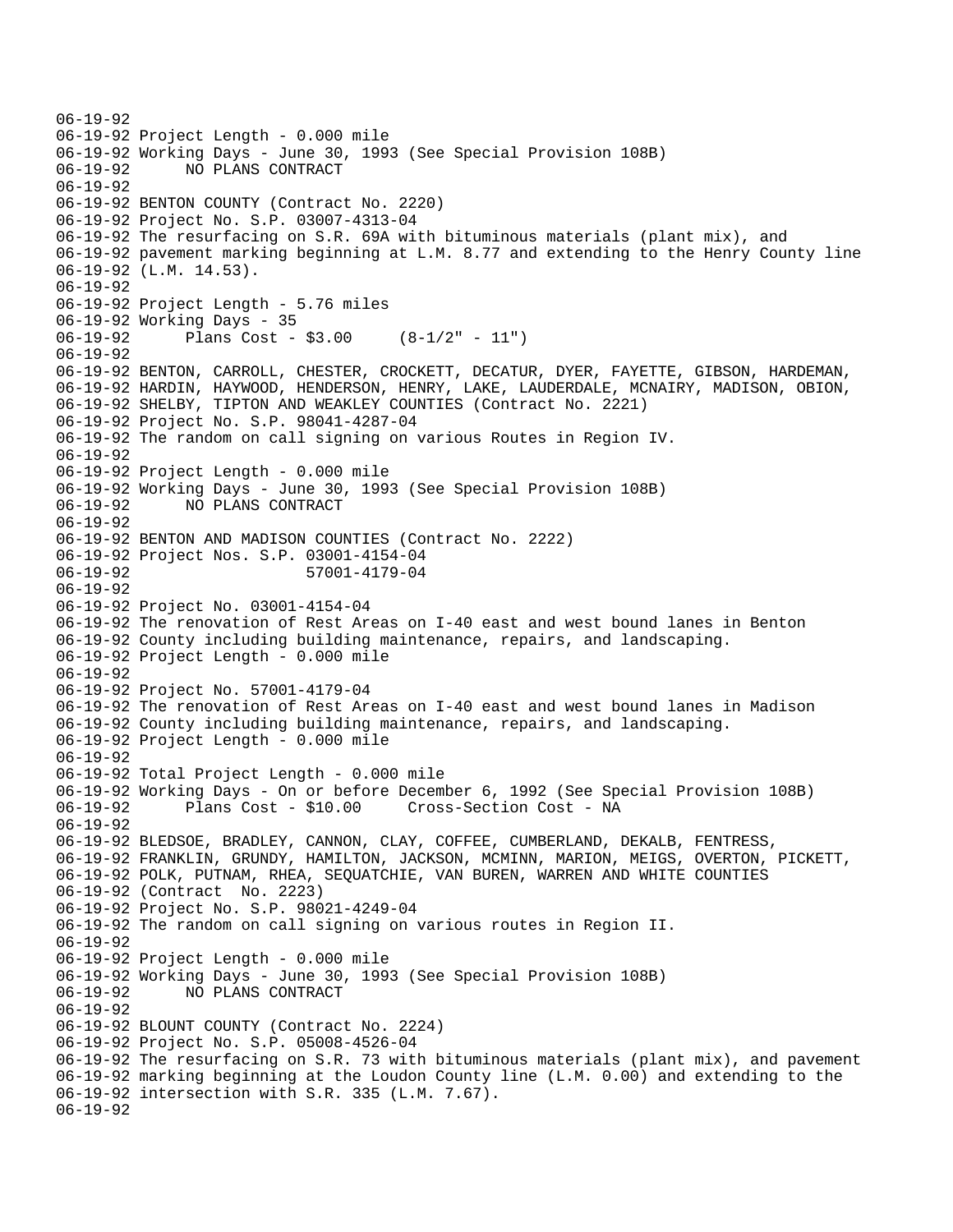```
06-19-92 Project Length - 7.67 miles 
06-19-92 Working Days - 55 
              Plans Cost - $3.00 (8-1/2" - 11")
06-19-92 
06-19-92 BRADLEY COUNTY (Contract No. 2225) 
06-19-92 Project No. S.P. 06017-4305-04 
06-19-92 The resurfacing on S.R. 308 with bituminous materials (plant mix), and 
06-19-92 pavement marking beginning at the Jct. of S.R. 306 (L.M. 0.00) and extending 
06-19-92 to the Jct. of I-75 (L.M. 4.27). 
06-19-92 
06-19-92 Project Length - 4.09 miles 
06-19-92 Working Days - 30 
06-19-92 Plans Cost - $3.00 (8-1/2" - 11") 
06-19-92 
06-19-92 CANNON COUNTY (Contract No. 2226) 
06-19-92 Project No. S.P. 08002-4219-04 
06-19-92 The resurfacing on S.R. 53 with bituminous materials (plant mix), guardrail, 
06-19-92 and pavement marking beginning 1,320 feet north of S.R. 281 (L.M. 9.00) and 
06-19-92 extending to 792 feet south of Woodbury City limits (L.M. 11.85). 
06-19-92 
06-19-92 Project Length - 2.85 miles 
06-19-92 Working Days - 35 
06-19-92 Plans Cost - $3.00 (8-1/2" - 11") 
06-19-92 
06-19-92 CANNON COUNTY (Contract No. 2227) 
06-19-92 Project No. S.P. 08005-4319-04 
06-19-92 The resurfacing on S.R. 145 with bituminous materials (plant mix), and 
06-19-92 pavement marking beginning 500 feet north of the overhead bridge (L.M. 3.67) 
06-19-92 and extending to S.R. 96 (L.M. 9.66). 
06-19-92 
06-19-92 Project Length - 5.97 miles 
06-19-92 Working Days - 30<br>06-19-92 Plans Cost -
              Plans Cost - $3.00 (8-1/2" - 11")
06-19-92 
06-19-92 CARROLL COUNTY (Contract No. 2228) 
06-19-92 Project No. S.P. 09035-4313-04 
06-19-92 The resurfacing on S.R. 436 with bituminous materials (plant mix), and 
06-19-92 pavement marking beginning at the Jct. of S.R. 77 (L.M. 0.00) and extending to 
06-19-92 the Jct. of S.R. 76 (L.M. 9.78). 
06-19-92 
06-19-92 Project Length - 9.78 miles 
06-19-92 Working Days - 35 
06-19-92 Plans Cost - $3.00 (8-1/2" - 11") 
06-19-92 
06-19-92 CARTER COUNTY (Contract No. 2229) 
06-19-92 Project No. S.P. 10003-4249-04 
06-19-92 The resurfacing on S.R. 37 with bituminous materials (plant mix), and pavement 
06-19-92 marking beginning at the North Carolina State line (L.M. 0.00) and extending 
06-19-92 to 250 feet south of the bridge over the Doe River (L.M. 6.60). 
06-19-92 
06-19-92 Project Length - 6.60 miles 
06-19-92 Working Days - 45 
06-19-92 Plans Cost - $3.00 (8-1/2" - 11") 
06-19-92 
06-19-92 CLAIBORNE COUNTY (Contract No. 2230) 
06-19-92 Project No. S.P. 13007-4310-04 
06-19-92 The resurfacing on S.R. 132 with bituminous materials (plant mix), and 
06-19-92 pavement marking beginning at Tackett Creek Road (L.M. 0.00) and extending to 
06-19-92 the Kentucky State line (L.M. 2.88). 
06-19-92
```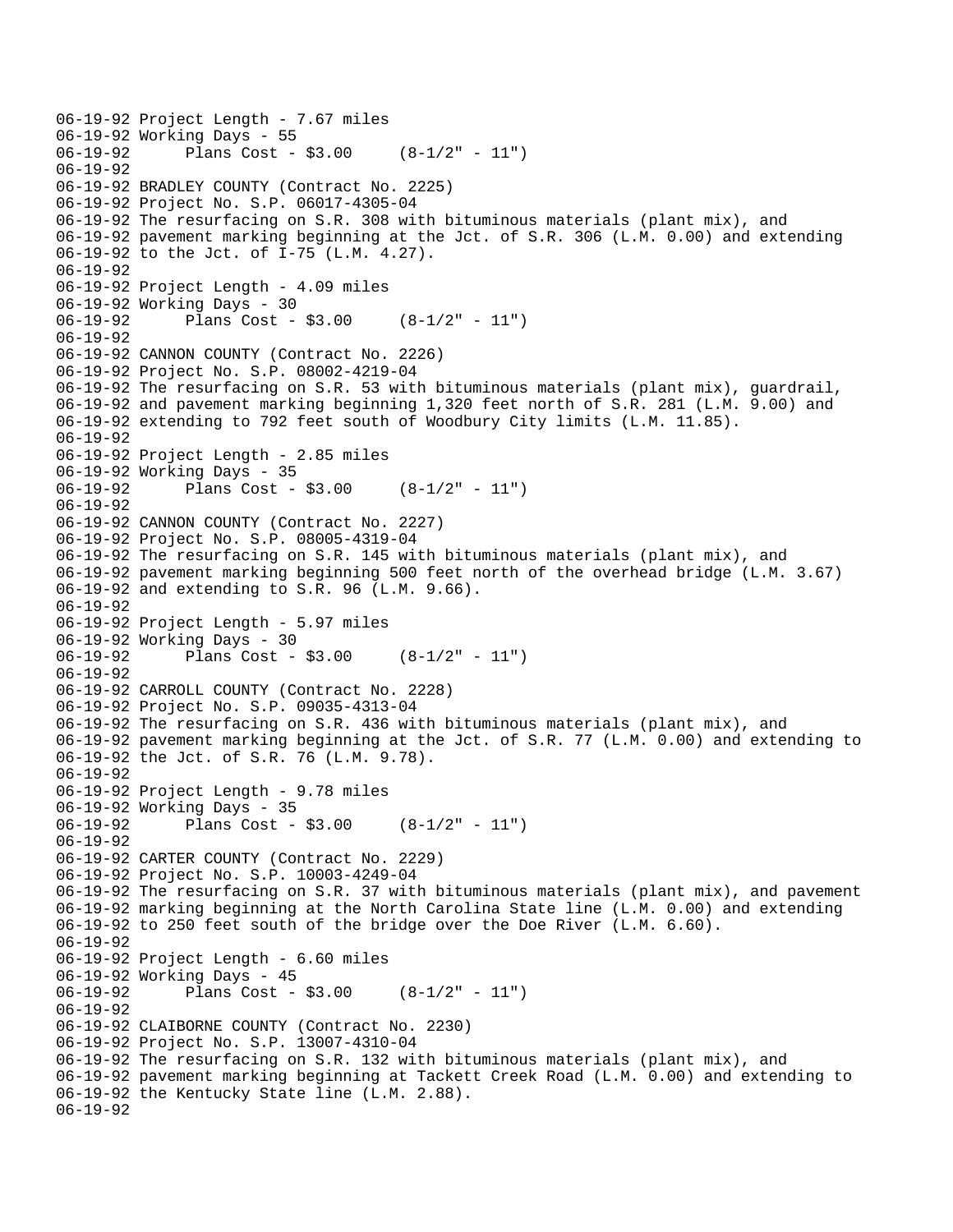```
06-19-92 Project Length - 2.88 miles 
06-19-92 Working Days - 30<br>06-19-92 Plans Cost -
              Plans Cost - $3.00 (8-1/2" - 11")
06-19-92 
06-19-92 CLAY COUNTY (Contract No. 2231) 
06-19-92 Project No. S.P. 14002-4532-04 
06-19-92 The resurfacing on S.R. 52 with bituminous materials (plant mix), guardrail, 
06-19-92 and pavement marking beginning east of James Road (L.M. 9.47) and extending to 
06-19-92 0.66 mile east of New Hope Road (L.M. 14.49). 
06-19-92 
06-19-92 Project Length - 5.02 miles 
06-19-92 Working Days - 35 
06-19-92 Plans Cost - $3.00 (8-1/2" - 11") 
06-19-92 
06-19-92 CUMBERLAND COUNTY (Contract No. 2232) 
06-19-92 Project No. S.P. 18004-4307-04 
06-19-92 The resurfacing on S.R. 24 with bituminous materials (plant mix), guardrail, 
06-19-92 and pavement marking beginning at Baker-Pomona Road (right) (L.M. 11.22) and 
06-19-92 extending to S.R. 28 (L.M. 16.78). 
06-19-92 
06-19-92 Project Length - 5.56 miles 
06-19-92 Working Days - 40 
06-19-92 Plans Cost - $3.00 (8-1/2" - 11") 
06-19-92 
06-19-92 DAVIDSON COUNTY (Contract No. 2233) 
06-19-92 Project No. IM-65-2(74)78, 19009-3164-44 
06-19-92 The intersection improvement at U.S. 31 (S.R. 6, Franklin Road) with S.R. 255 
06-19-92 (Harding Place) including grading and drainage, paving with bituminous 
06-19-92 materials (plant mix), and pavement marking. 
06-19-92 
06-19-92 Project Length - 0.209 mile 
06-19-92 Working Days - 40 
                                       06-19-92 Plans Cost - $10.00 Cross-Section Cost - $0.00 
06-19-92 
06-19-92 DAVIDSON COUNTY (Contract No. 2234) 
06-19-92 Project Nos. IME-40-4(63)207, 19005-8126-44 
06-19-92 IME-265-3(86)87, 19013-8121-44 
06-19-92 
06-19-92 Project No. IME-40-4(63)207, 19005-8126-44 
06-19-92 The overlay of I-40 with an emulsified asphalt micro-surfacing including 
06-19-92 concrete pavement removal and replacement, asphalt shoulder removal and 
06-19-92 replacement, cleaning and resealing pavement joints and cracks, and pavement 
06-19-92 marking beginning near Jefferson Street (L.M. 15.14) and extending to 8TH 
06-19-92 Avenue (L.M. 18.27). 
06-19-92 Project Length - 1.430 miles 
06-19-92 
06-19-92 Project No. IME-265-3(86)87, 19013-8121-44 
06-19-92 The overlay of I-265 with an emulsified asphalt micro-surfacing including 
06-19-92 asphalt shoulder removal and replacement, cleaning and resealing pavement 
06-19-92 joints and cracks, and pavement marking beginning at the Ramp to I-40 W.B. 
06-19-92 (L.M. 0.40) and extending to I-65 (L.M. 2.43). 
06-19-92 Project Length - 2.010 miles 
06-19-92 
06-19-92 Total Project Length - 3.440 miles 
06-19-92 Working Days - On or before October 31, 1992 
06-19-92 Plans Cost - $3.00
06-19-92 The DBE goal for this contract is 12% of the contract amount. 
06-19-92 
06-19-92 DAVIDSON COUNTY (Contract No. 2235) 
06-19-92 Project No. IME-65-2(76)78, 19009-8165-44
```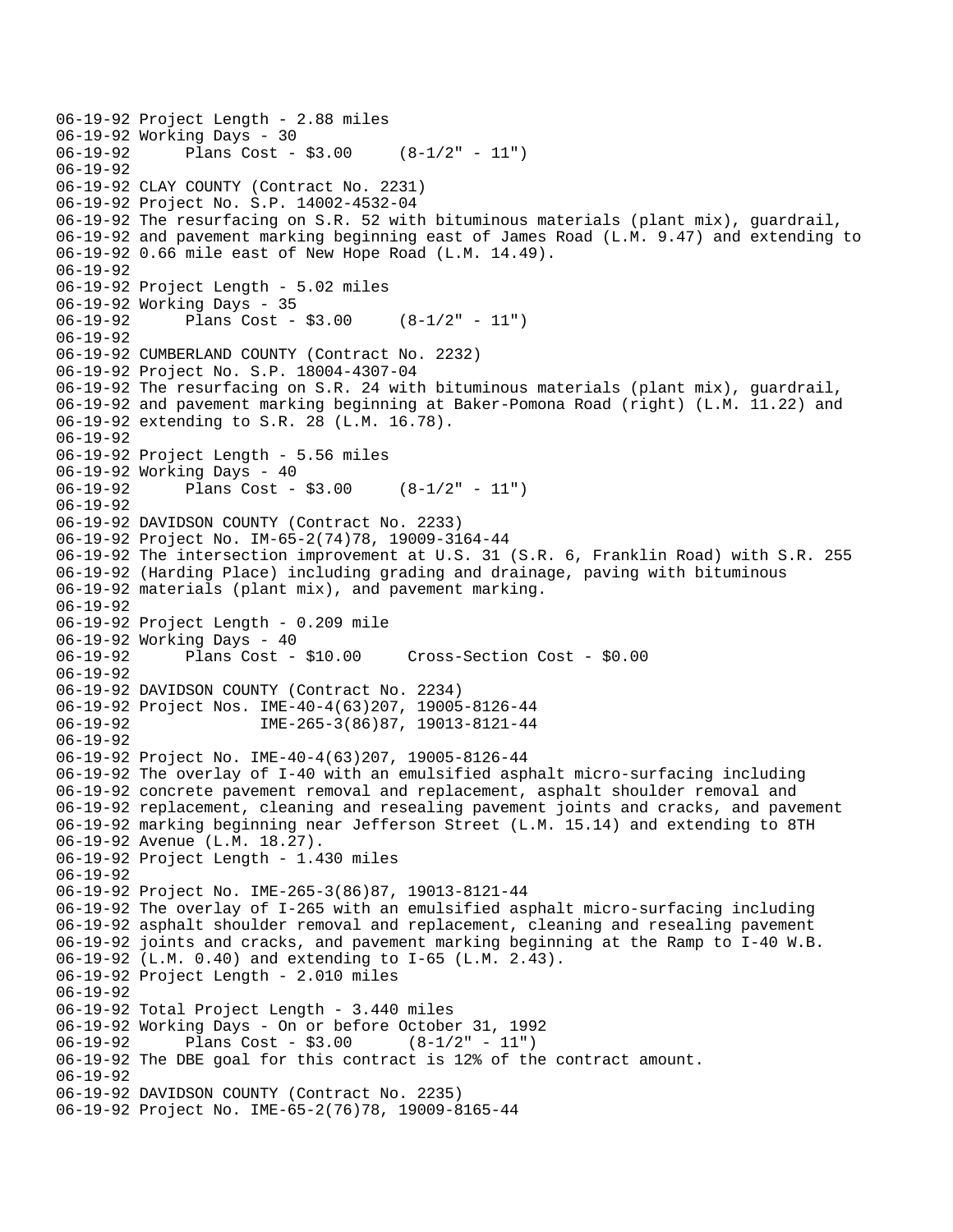```
06-19-92 The overlay of I-65 with an emulsified asphalt micro-surfacing including 
06-19-92 concrete pavement removal and replacement, asphalt shoulder removal and 
06-19-92 replacement, cleaning and resealing pavement joints and cracks, and pavement 
06-19-92 marking beginning at Harding Place (L.M. 3.52) and extending to east bound 
06-19-92 I-40 (L.M. 8.30). 
06-19-92 
06-19-92 Project Length - 2.570 miles 
06-19-92 Working Days - 50 
06-19-92 Plans Cost - $3.00 (8-1/2" - 11") 
06-19-92 
06-19-92 DAVIDSON COUNTY (Contract No. 2236) 
06-19-92 Project No. HES-265(3), 19058-3207-94 
06-19-92 The construction of a left turn lane on S.R. 265 (Central Pike) at Tulip Grove 
06-19-92 Road including grading and drainage, paving with bituminous material (plant 
06-19-92 mix), and pavement marking. 
06-19-92 
06-19-92 Project Length - 0.243 mile 
06-19-92 Working Days - 30 
06-19-92 Plans Cost - $10.00 Cross-Section Cost - $0.00 
06-19-92 
06-19-92 DAVIDSON COUNTY (Contract No. 2237) 
06-19-92 Project No. S.P. 19022-4510-04 
06-19-92 The resurfacing on S.R. 6 with bituminous materials (plant mix), cold planing, 
06-19-92 drainage adjustments, and pavement marking beginning at Wedgewood Avenue (L.M. 
06-19-92 7.05) and extending to 3RD Avenue North (L.M. 9.60). 
06-19-92 
06-19-92 Project Length - 2.51 miles 
06-19-92 Working Days - 30 
06-19-92 Plans Cost - $3.00 (8-1/2" - 11") 
06-19-92 
06-19-92 DAVIDSON COUNTY (Contract No. 2238) 
06-19-92 Project Nos. S.P. 19074-4237-04, 19075-4203-04, 19042-4346-04 
06-19-92 The resurfacing on S.R. 155, S.R. 6, and S.R. 45 with bituminous materials 
06-19-92 (plant mix), cold planing, and pavement marking, on S.R. 155 beginning east of 
06-19-92 S.R. 6 (L.M. 14.46) and extending to I-65 (L.M. 15.14), on S.R. 6 beginning at 
06-19-92 Ellington Parkway (L.M. 15.62) and extending to Gallatin Road (L.M. 16.48), 
06-19-92 and on S.R. 45 beginning at S.R. 24 (L.M. 15.70) and extending to new pavement 
06-19-92 near Chandler Road (L.M. 16.83). 
06-19-92 
06-19-92 Project Length - 2.67 miles 
06-19-92 Working Days - 40 
06-19-92 Plans Cost - $3.00 (8-1/2" - 11") 
06-19-92 
06-19-92 DICKSON COUNTY (Contract No. 2239) 
06-19-92 Project No. S.P. 22007-4329-04 
06-19-92 The resurfacing on S.R. 48 with bituminous materials (plant mix), and pavement 
06-19-92 marking beginning at the Hickman County line (L.M. 0.00) and extending to the 
06-19-92 new pavement at Dry Hollow Branch (L.M. 4.55). 
06-19-92 
06-19-92 Project Length - 4.47 miles 
06-19-92 Working Days - 35 
06-19-92 Plans Cost - $3.00 (8-1/2" - 11") 
06-19-92 
06-19-92 DYER COUNTY (Contract No. 2240) 
06-19-92 Project No. HES-000S(7), 23008-3208-94 
06-19-92 The improvement of the intersection of S.R. 210 Connector with S.R. 210, and 
06-19-92 with U.S. 51 (S.R. 3) including grading and drainage, paving with bituminous 
06-19-92 materials (plant mix), storm sewer construction, installation of concrete curb 
06-19-92 and gutter, sidewalk, signs, signals, and pavement marking. 
06-19-92
```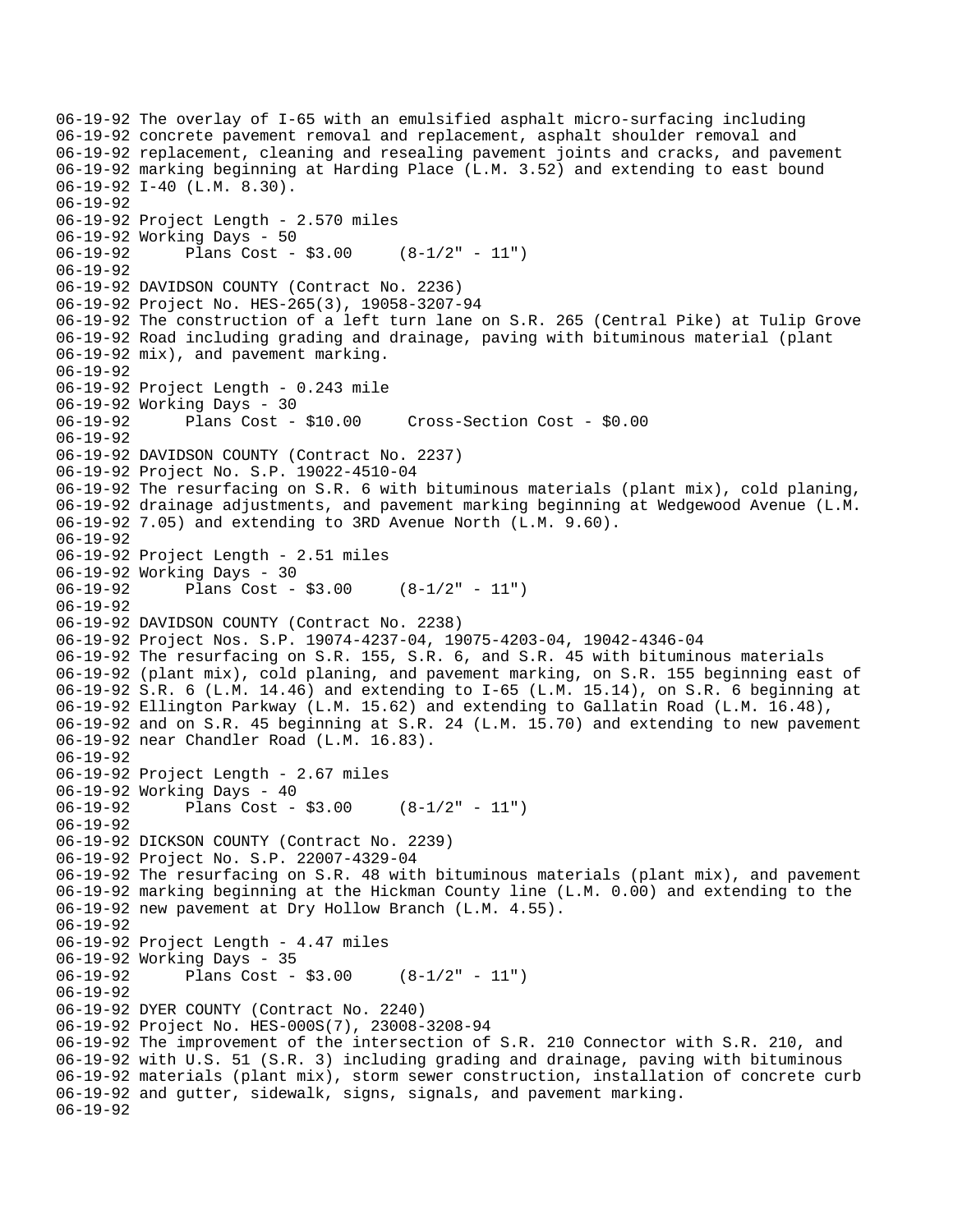```
06-19-92 Project Length - 0.260 mile 
06-19-92 Working Days - 90<br>06-19-92 Plans Cost - $10.00
                                       06-19-92 Plans Cost - $10.00 Cross-Section Cost - $0.00 
06-19-92 The DBE goal for this contract is 10% of the contract amount. 
06-19-92 
06-19-92 DYER COUNTY (Contract No. 2241) 
06-19-92 Project No. NH-20(10), 23083-3216-14 
06-19-92 The grading and drainage on U.S. 412 (S.R. 20, Dyersburg East Bypass) 
06-19-92 including the construction of five (5) prestressed concrete I-beam bridges, 
06-19-92 and the installation of fence beginning north of S.R. 210 near Bonicord and 
06-19-92 extending to south of S.R. 211 
06-19-92 
06-19-92 Project Length - 4.428 miles 
06-19-92 Working Days - 300<br>06-19-92 Plans Cost - $50.00
06-19-92 Plans Cost - $50.00 Cross-Section Cost - $25.00 
06-19-92 The DBE goal for this contract is 15% of the contract amount. 
06-19-92 
06-19-92 DYER COUNTY (Contract No. 2242) 
06-19-92 Project No. S.P. 23011-4528-04 
06-19-92 The resurfacing on S.R. 78 with bituminous materials (plant mix), and pavement 
06-19-92 marking beginning at the Obion River (L.M. 8.40) and extending to the Obion 
06-19-92 County line (L.M. 13.61). 
06-19-92 
06-19-92 Project Length - 5.21 miles 
06-19-92 Working Days - 35 
06-19-92 Plans Cost - $3.00 (8-1/2" - 11") 
06-19-92 
06-19-92 
06-19-92 FAYETTE COUNTY (Contract No. 2243) 
06-19-92 Project No. RRO-000S(567), 24953-3507-94 
06-19-92 The extension of West Street across the Southern Railroad and the improvement 
06-19-92 to North Railroad Street in Rossville including grading and drainage, paving 
06-19-92 with bituminous materials (plant mix), the installation of signs, and pavement 
06-19-92 marking. 
06-19-92 
06-19-92 Project Length - 0.012 mile 
06-19-92 Working Days - 60 (See Special Provision 108B) 
06-19-92 Plans Cost - $10.00 Cross-Section Cost - $0.00 
06-19-92 
06-19-92 FAYETTE COUNTY (Contract No. 2244) 
06-19-92 Project No. S.P. 24008-4211-04 
06-19-92 The resurfacing on S.R. 59 with bituminous materials (plant mix), and pavement 
06-19-92 marking beginning at the Jct. of S.R. 1 (L.M. 0.00) and extending to the Jct. 
06-19-92 of S.R. 194 (L.M. 6.07). 
06-19-92 
06-19-92 Project Length - 6.07 miles 
06-19-92 Working Days - 30 
              Plans Cost - $3.00 (8-1/2" - 11")
06-19-92 
06-19-92 FAYETTE COUNTY (Contract No. 2245) 
06-19-92 Project No. S.P. 24013-4314-04 
06-19-92 The scour repair including the installation of rip-rap on S.R. 194 over 
06-19-92 Cypress Creek (L.M. 12.85). 
06-19-92 
06-19-92 Project Length - 0.000 mile 
06-19-92 Working Days - 40 
06-19-92 NO PLANS CONTRACT 
06-19-92 
06-19-92 FENTRESS COUNTY (Contract No. 2246) 
06-19-92 Project No. S.P. 25003-3219-04
```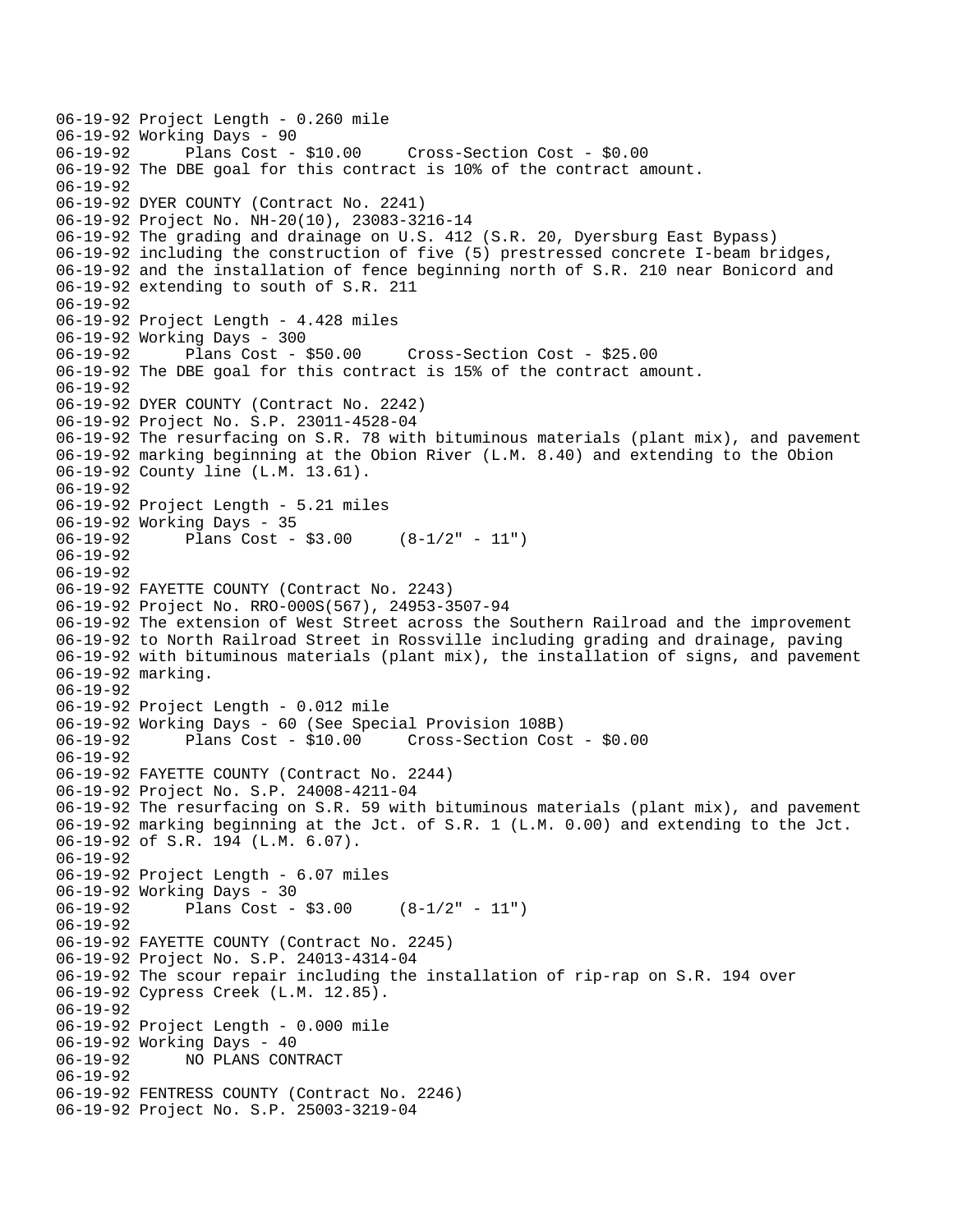06-19-92 The slide correction on S.R. 52 at L.M. 10.5 including grading and drainage, 06-19-92 paving with bituminous materials (plant mix), installation of concrete median 06-19-92 barrier, guardrail, and pavement marking. 06-19-92 06-19-92 Project Length - 0.449 mile 06-19-92 Working Days - 120 06-19-92 Plans Cost - \$10.00 Cross-Section Cost - \$10.00 06-19-92 The DBE goal for this contract is 3% of the contract amount. 06-19-92 06-19-92 GILES COUNTY (Contract No. 2247) 06-19-92 Project No. RS-7(14), 28002-3213-24 06-19-92 The drainage improvements at the Ardmore Underpass on S.R. 7 including storm 06-19-92 sewer modification, the installation of concrete curb and gutter, and 06-19-92 sidewalk. 06-19-92 06-19-92 Project Length - 0.014 mile 06-19-92 Working Days - 50 06-19-92 Plans Cost - \$3.00 Cross-Section Cost - NA 06-19-92 06-19-92 GREENE COUNTY (Contract No. 2248) 06-19-92 Project No. NH-I-81-1(88)20, 30001-3152-44 06-19-92 The construction of a truck weigh and inspection station on the south bound 06-19-92 lanes of I-81 including the construction of one (1) precast concrete I-beam 06-19-92 bridge over Norfolk Southern Railroad, one (1) concrete box bridge (3 @ 8' X 06-19-92 6'), grading and drainage, paving with portland cement concrete pavement, 06-19-92 storm sewer construction, the installation of concrete curb and gutter, 06-19-92 sidewalk, guardrail, fence, signs, lighting, landscaping, and pavement marking 06-19-92 beginning at Mountain Valley Road (L.M. 3.35) and extending to Sam Riley Road 06-19-92 (L.M. 4.06). 06-19-92 06-19-92 Project Length - 0.900 mile 06-19-92 Working Days - 175 06-19-92 Plans Cost - \$25.00 Cross-Section Cost - \$25.00 06-19-92 The DBE goal for this contract is 13% of the contract amount. 06-19-92 06-19-92 GREENE COUNTY (Contract No. 2249) 06-19-92 Project No. S.P. 30001-4160-04 06-19-92 The repair of the bridge on I-81 over L ick Creek (L.M. 25.55) including 06-19-92 concrete and steel repairs. 06-19-92 06-19-92 Project Length - 0.000 mile 06-19-92 Working Days - 60 06-19-92 Plans Cost - \$3.00 Cross-Section Cost - NA 06-19-92 06-19-92 GREENE COUNTY (Contract No. 2250) 06-19-92 Project No. S.P. 30005-4531-04 06-19-92 The repair of the bridge on S.R. 35 over the Nolichucky River (L.M. 3.07) 06-19-92 including bearing device replacement, concrete, steel, expansion joint, and 06-19-92 deck repairs, bridge deck sealant and overlay with bituminous materials (plant 06-19-92 mix), and pavement marking. 06-19-92 06-19-92 Project Length - 0.000 mile 06-19-92 Working Days - 90 06-19-92 Plans Cost - \$10.00 Cross-Section Cost - NA 06-19-92 06-19-92 HAMBLEN COUNTY (Contract No. 2251) 06-19-92 Project No. S.P. 32057-4303-04 06-19-92 The resurfacing on S.R. 342 with bituminous materials (plant mix), and 06-19-92 pavement marking beginning at S.R. 160BP (L.M. 2.34) and extending to the Jct. 06-19-92 of S.R. 66 (L.M. 4.47).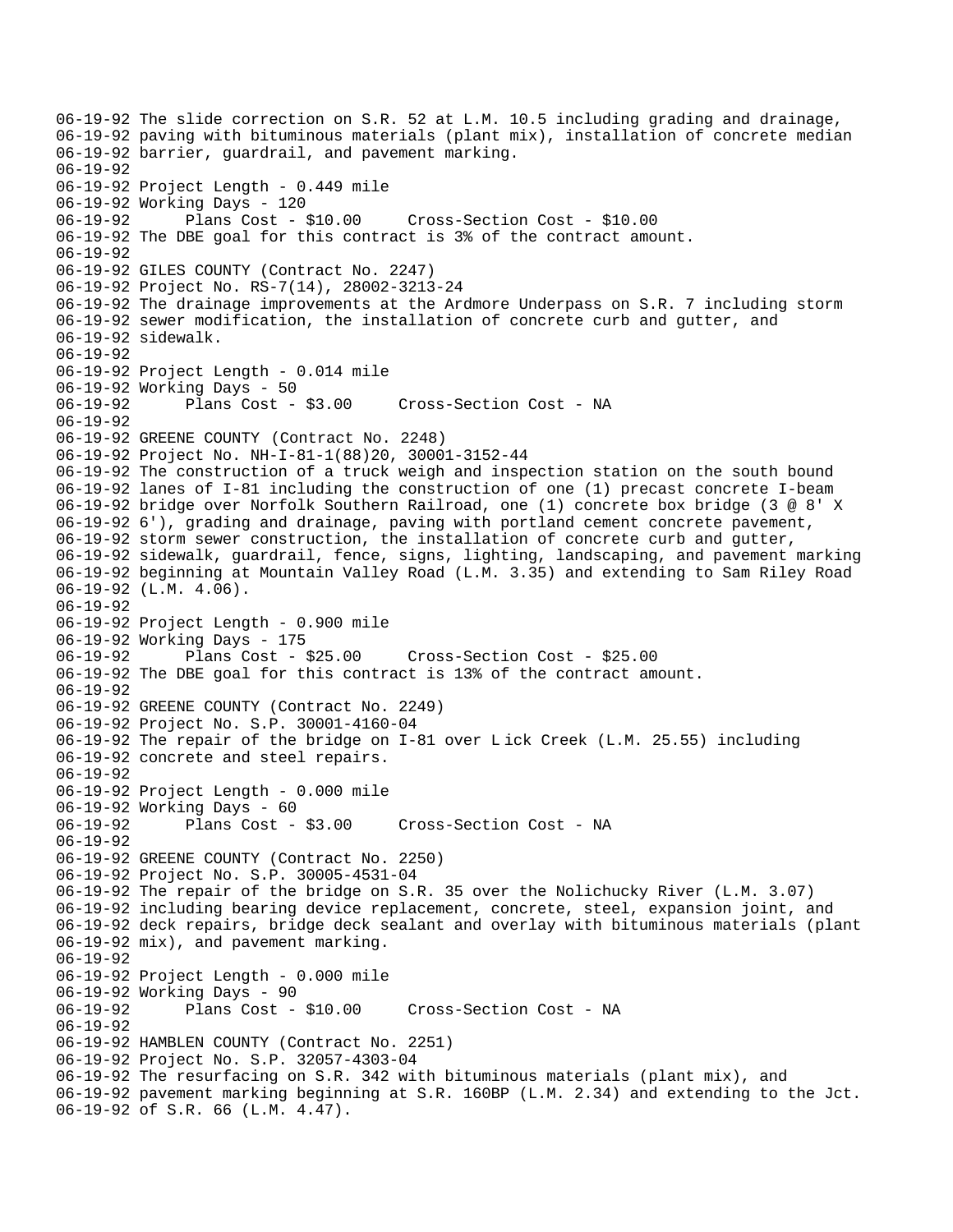```
06-19-92 
06-19-92 Project Length - 2.13 miles 
06-19-92 Working Days - 30 
06-19-92 Plans Cost - $3.00 (8-1/2" - 11") 
06-19-92 
06-19-92 HAMILTON COUNTY (Contract No. 2252) 
06-19-92 Project No. S.P. 33044-4225-04 
06-19-92 The resurfacing on S.R. 58 with bituminous materials (plant mix), and pavement 
06-19-92 marking beginning 1.0 mile north of the Jct. to S.R. 312 (L.M. 27.19) and 
06-19-92 extending to Snowhill Road (L.M. 30.59). 
06-19-92 
06-19-92 Project Length - 3.40 miles 
06-19-92 Working Days - 30 
06-19-92 Plans Cost - $3.00 (8-1/2" - 11") 
06-19-92 
06-19-92 HAMILTON COUNTY (Contract No. 2253) 
06-19-92 Project No. S.P. 33057-4319-04 
06-19-92 The resurfacing on S.R. 320 with bituminous materials (plant mix), cold 
06-19-92 planing, drainage adjustments, and pavement marking beginning at the Jct. of 
06-19-92 S.R. 2 (L.M. 0.00) and extending to 0.1 mile north of I-75 (L.M. 1.60). 
06-19-92 
06-19-92 Project Length - 1.60 miles 
06-19-92 Working Days - 30 
06-19-92 Plans Cost - $3.00 (8-1/2" - 11") 
06-19-92 
06-19-92 HARDEMAN COUNTY (Contract No. 2254) 
06-19-92 Project No. S.P. 35007-4512-04 
06-19-92 The resurfacing on S.R. 100 with bituminous materials (plant mix), and 
06-19-92 pavement marking beginning at the Jct. of Old S.R. 18 (L.M. 15.74) and 
06-19-92 extending to the Chester County line (L.M. 19.69). 
06-19-92 
06-19-92 Project Length - 3.95 miles
06-19-92 Working Days - 30 
06-19-92 Plans Cost - $3.00 (8-1/2" - 11") 
06-19-92 
06-19-92 HARDIN COUNTY (Contract No. 2255) 
06-19-92 Project No. S.P. 36010-4513-04 
06-19-92 The resurfacing on S.R. 128 with bituminous materials (plant mix), and 
06-19-92 pavement marking beginning at the Jct. of S.R. 226 (L.M. 6.55) and extending 
06-19-92 to the Jct. of S.R. 15 (L.M. 12.27). 
06-19-92 
06-19-92 Project Length - 5.72 miles 
06-19-92 Working Days - 35 
06-19-92 Plans Cost - $3.00 (8-1/2" - 11") 
06-19-92 
06-19-92 HENDERSON COUNTY (Contract No. 2256) 
06-19-92 Project No. S.P. 39005-4207-04 
06-19-92 The resurfacing on S.R. 22 with bituminous materials (plant mix), and pavement 
06-19-92 marking beginning at the Jct. of S.R. 20 (L.M. 11.38) and extending to I-40 
06-19-92 (L.M. 21.08). 
06-19-92 
06-19-92 Project Length - 4.80 miles 
06-19-92 Working Days - 35 
06-19-92 Plans Cost - $3.00 (8-1/2" - 11") 
06-19-92 
06-19-92 HUMPHREYS COUNTY (Contract No. 2257) 
06-19-92 Project No. S.P. 43003-4229-04 
06-19-92 The resurfacing on S.R. 1 with bituminous materials (plant mix), cold planing, 
06-19-92 and pavement marking beginning at the end of the Tennessee River bridge (L.M. 
06-19-92 0.34) and extending to new pavement near Old 70 Highway (L.M. 4.13).
```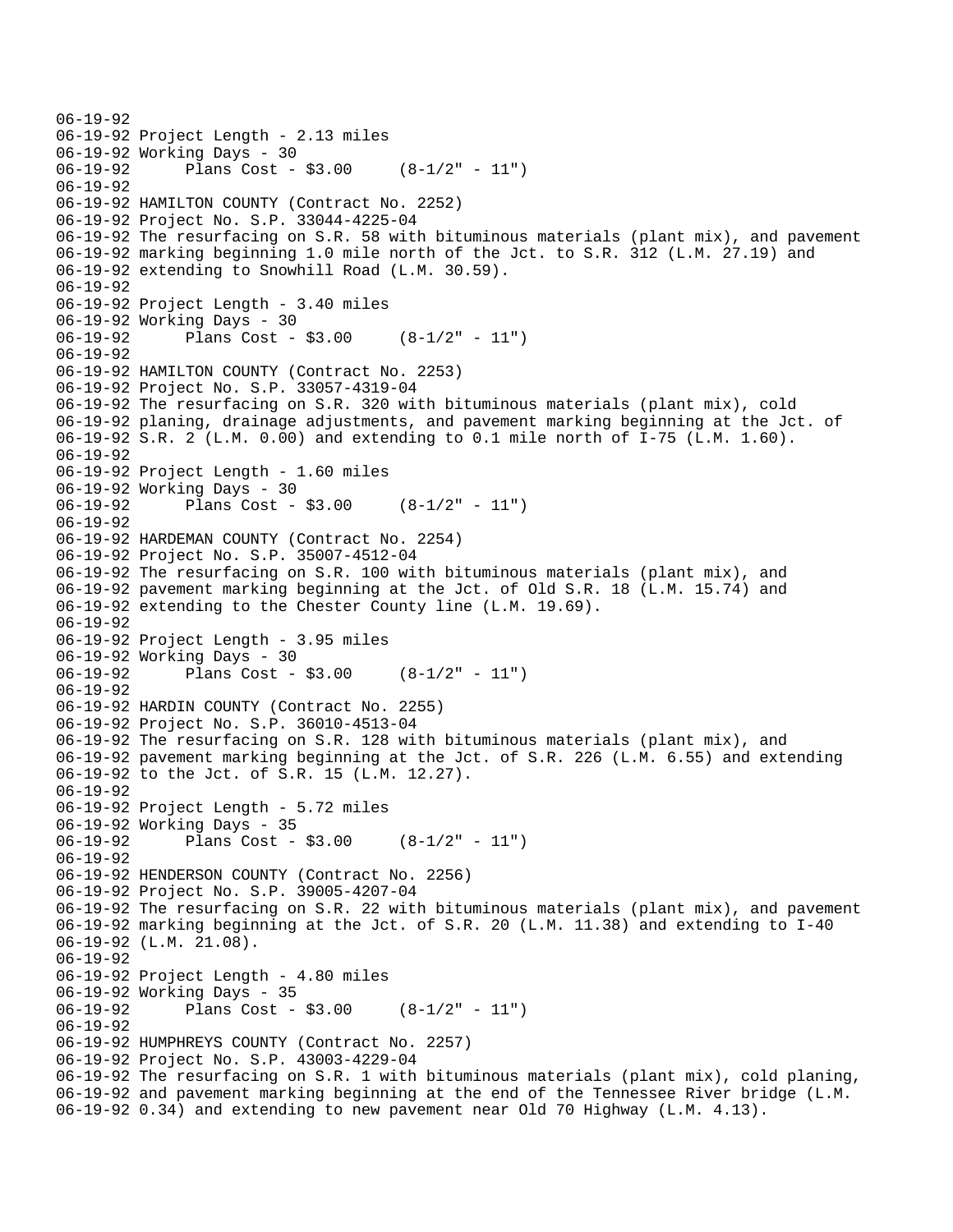```
06-19-92 
06-19-92 Project Length - 3.79 miles 
06-19-92 Working Days - 35 
06-19-92 Plans Cost - $3.00 (8-1/2" - 11") 
06-19-92 
06-19-92 KNOX COUNTY (Contract No. 2258) 
06-19-92 Project No. S.P. 47016-4317-04 
06-19-92 The resurfacing on S.R. 33 with bituminous materials (plant mix), cold 
06-19-92 planing, drainage adjustments, and pavement marking beginning at the Blount 
06-19-92 County line (L.M. 0.00) and extending to the Jct. of S.R. 71 (L.M. 5.72). 
06-19-92 
06-19-92 Project Length - 5.72 miles 
06-19-92 Working Days - 30 
06-19-92 Plans Cost - $3.00 (8-1/2" - 11") 
06-19-92 
06-19-92 KNOX AND GRAINGER COUNTIES (Contract No. 2259) 
06-19-92 Project Nos. S.P. 47012-4242-04, 29001-4223-04 
06-19-92 The resurfacing on S.R. 1 with bituminous materials (plant mix), and pavement 
06-19-92 marking beginning in Knox County approx. 1160 feet northeast of Mine Road 
06-19-92 (L.M. 33.35) and extending to approx. 370 feet northeast of Promiseland Road 
06-19-92 in Grainger County (L.M. 6.06). 
06-19-92 
06-19-92 Project Length - 9.06 miles 
06-19-92 Working Days - 40<br>06-19-92 Plans Cost -
              Plans Cost - $3.00 (8-1/2" - 11")
06-19-92 
06-19-92 LAKE COUNTY (Contract No. 2260) 
06-19-92 Project No. S.P. 48004-4520-04 
06-19-92 The resurfacing on S.R. 78 with bituminous materials (plant mix), and pavement 
06-19-92 marking beginning at the Ridgely City limits (L.M. 3.28) and extending to the 
06-19-92 Jct. of S.R. 21 (L.M. 10.64). 
06-19-92 
06-19-92 Project Length - 7.36 miles 
06-19-92 Working Days - 40<br>06-19-92 Plans Cost -
              Plans Cost - $3.00 (8-1/2" - 11")
06-19-92 
06-19-92 LAUDERDALE COUNTY (Contract No. 2261) 
06-19-92 Project No. S.P. 49007-4312-04 
06-19-92 The resurfacing on S.R. 371 with bituminous materials (plant mix), and 
06-19-92 pavement marking beginning at the Jct. of S.R. 87 (L.M. 0.00) and extending to 
06-19-92 the Jct. of S.R. 87 (L.M. 4.75). 
06-19-92 
06-19-92 Project Length - 4.75 miles
06-19-92 Working Days - 30 
06-19-92 Plans Cost - $3.00 (8-1/2" - 11") 
06-19-92 
06-19-92 LAWRENCE COUNTY (Contract No. 2262) 
06-19-92 Project No. S.P. 50002-4516-04 
06-19-92 The resurfacing on S.R. 15 with bituminous materials (plant mix), cold 
06-19-92 planing, drainage adjustments, and pavement marking beginning at S.R. 6 (L.M. 
06-19-92 16.12) and extending to the Giles County line (L.M. 22.63). 
06-19-92 
06-19-92 Project Length - 6.51 miles 
06-19-92 Working Days - 40<br>06-19-92 Plans Cost -
              Plans Cost - $3.00 (8-1/2" - 11")
06-19-92 
06-19-92 LINCOLN COUNTY (Contract No. 2263) 
06-19-92 Project No. S.P. 52002-4526-04 
06-19-92 The resurfacing on S.R. 10 with bituminous materials (plant mix), and pavement 
06-19-92 marking beginning at the Alabama State line (L.M. 0.00) and extending to S.R.
```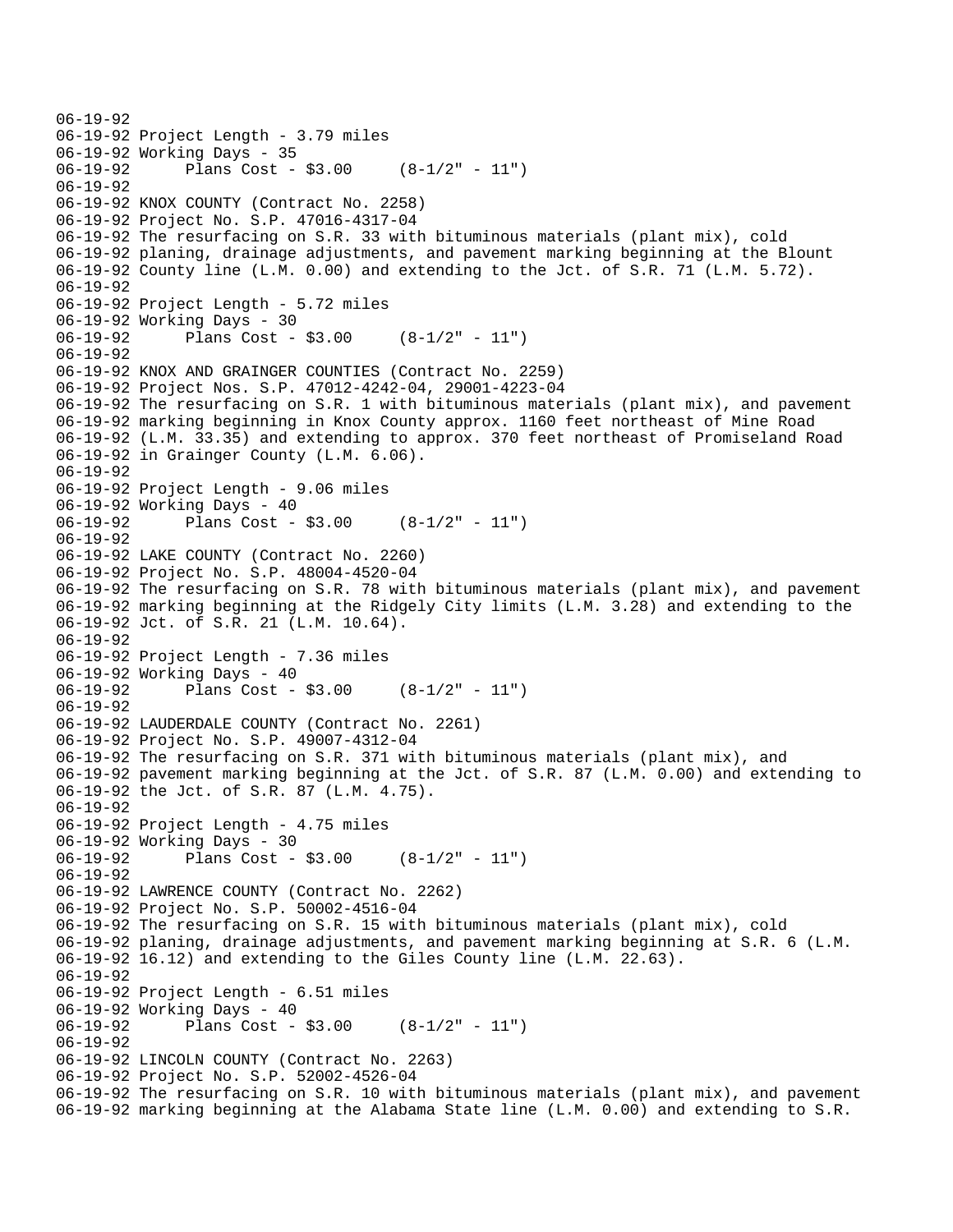```
06-19-92 275 (L.M. 2.33). 
06-19-92 
06-19-92 Project Length - 2.33 miles 
06-19-92 Working Days - 30<br>06-19-92 Plans Cost -
              Plans Cost - $3.00 (8-1/2" - 11")
06-19-92 
06-19-92 MADISON COUNTY (Contract No. 2264) 
06-19-92 Project Nos. S.P. 57009-4251-04, 57008-4230-04 
06-19-92 The resurfacing on S.R. 186 and S.R. 5 with an emulsified asphalt 
06-19-92 micro-surface, and pavement marking on S.R. 186 beginning at I-40 (L.M. 3.35) 
06-19-92 and extending to the Jct. of S.R. 5 (L.M. 8.38), and on S.R. 5 beginning at 
06-19-92 the Jct. of S.R. 186 (L.M. 21.31) and extending to new paving (L.M. 22.36). 
06-19-92 
06-19-92 Project Length - 6.08 miles 
06-19-92 Working Days - 30 
06-19-92 Plans Cost - $3.00 (8-1/2" - 11") 
06-19-92 
06-19-92 MADISON COUNTY (Contract No. 2265) 
06-19-92 Project No. S.P. 57009-4252-04 
06-19-92 The removal and replacement of existing fence on sections of SR-5 (US 45 
06-19-92 Bypass) and I-40 (near US-412) in Jackson. 
06-19-92 
06-19-92 Project Length - 6.51 miles 
06-19-92 Working Days - September 21, 1992 
              06-19-92 NO PLANS CONTRACT 
06-19-92 
06-19-92 MARION COUNTY (Contract No. 2266) 
06-19-92 Project No. S.P. 58011-4307-04 
06-19-92 The resurfacing on S.R. 283 with bituminous materials (plant mix), and 
06-19-92 pavement marking beginning at the end of new construction (L.M. 0.26) and 
06-19-92 extending to the Sequatchie County line (L.M. 8.31). 
06-19-92 
06-19-92 Project Length - 8.046 miles 
06-19-92 Working Days - 40<br>06-19-92 Plans Cost -
              Plans Cost - $3.00 (8-1/2" - 11")
06-19-92 
06-19-92 MAURY COUNTY (Contract No. 2267) 
06-19-92 Project No. S.P. 60014-4308-04 
06-19-92 The resurfacing on S.R. 106 with bituminous materials (plant mix), and 
06-19-92 pavement marking beginning at the intersection of Kedron Pike (L.M. 3.12) and 
06-19-92 extending to the Williamson County line (L.M. 7.15). 
06-19-92 
06-19-92 Project Length - 4.02 miles 
06-19-92 Working Days - 35 
06-19-92 Plans Cost - $3.00 (8-1/2" - 11") 
06-19-92 
06-19-92 MONROE COUNTY (Contract No. 2268) 
06-19-92 Project No. S.P. 62011-4315-04 
06-19-92 The resurfacing on S.R. 360 with bituminous materials (plant mix), bridge deck 
06-19-92 repair and sealant, and pavement marking beginning at approx. 265 feet south 
06-19-92 of Cane Creek (L.M. 4.30) and extending to approx. 630 feet south of Thomas 
06-19-92 Road (L.M. 9.50). 
06-19-92 
06-19-92 Project Length - 5.20 miles 
06-19-92 Working Days - 30 
06-19-92 Plans Cost - $3.00 (8-1/2" - 11") 
06-19-92 
06-19-92 MONTGOMERY COUNTY (Contract No. 2269) 
06-19-92 Project No. S.P. 63023-4228-04 
06-19-92 The resurfacing on S.R. 149 with bituminous materials (plant mix), and
```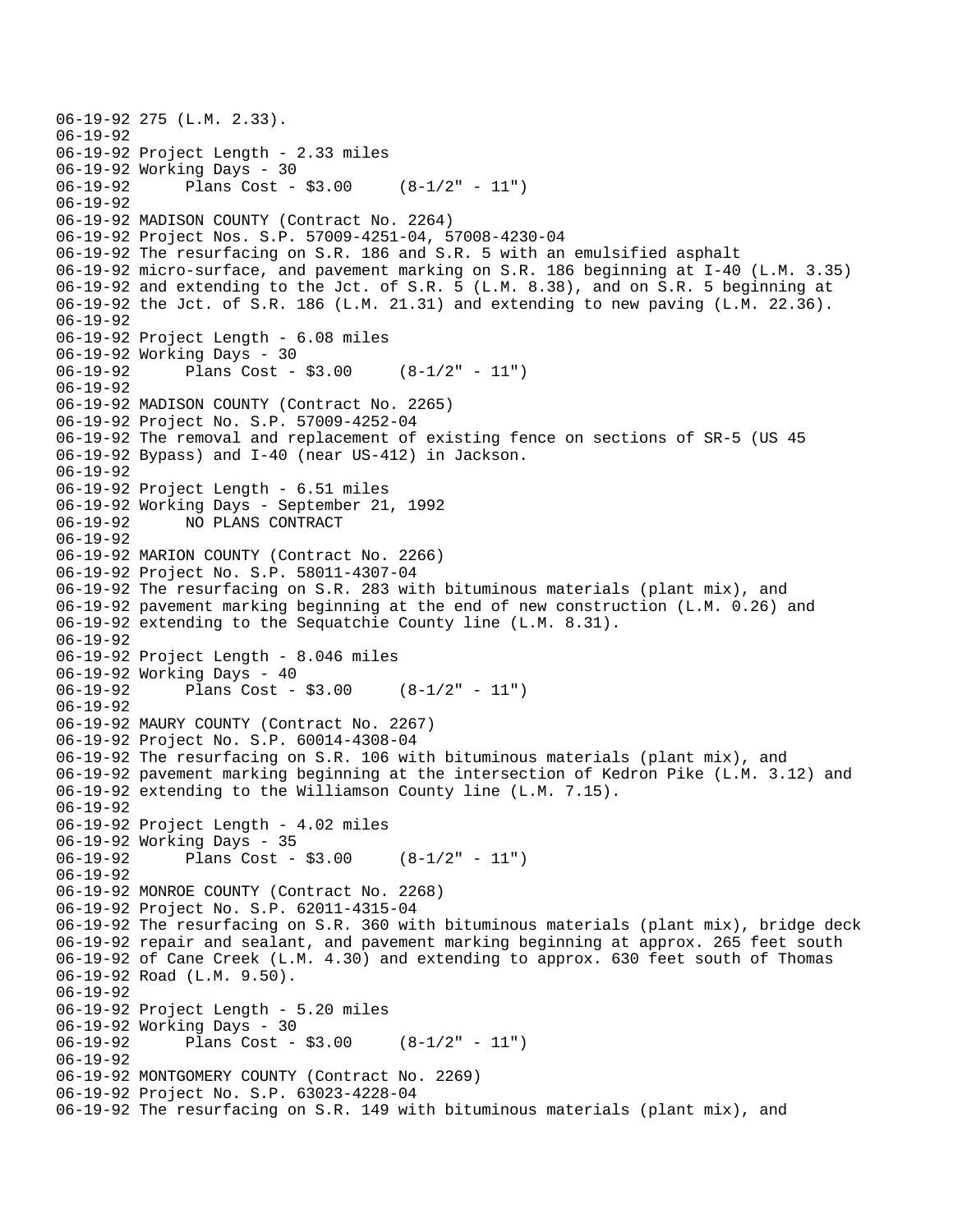06-19-92 pavement marking beginning at the bridge at Yellow Creek (L.M. 1.50) and 06-19-92 extending to Palmyra Road (L.M. 6.50). 06-19-92 06-19-92 Project Length - 4.95 miles 06-19-92 Working Days - 35 06-19-92 Plans Cost - \$3.00 (8-1/2" - 11") 06-19-92 06-19-92 OBION COUNTY (Contract No. 2270) 06-19-92 Project No. S.P. 66012-4506-04 06-19-92 The resurfacing on S.R. 22 with bituminous materials (plant mix), and pavement 06-19-92 marking beginning near Denson Road (L.M. 13.65) and extending to the beginning 06-19-92 of bridge (L.M. 20.20). 06-19-92 06-19-92 Project Length - 6.55 miles 06-19-92 Working Days - 35 06-19-92 Plans Cost - \$3.00 (8-1/2" - 11") 06-19-92 06-19-92 PERRY COUNTY (Contract No. 2271) 06-19-92 Project No. S.P. 68009-4334-04 06-19-92 The resurfacing on S.R. 50 with bituminous materials (plant mix), and pavement 06-19-92 marking beginning at Linden-Pineview Road (L.M. 9.42) and extending to the 06-19-92 bridge approx. 1.00 mile north of Toms Creek Ford Road (L.M. 14.67). 06-19-92 06-19-92 Project Length - 5.25 miles 06-19-92 Working Days - 35 06-19-92 Plans Cost - \$3.00 (8-1/2" - 11") 06-19-92 06-19-92 POLK COUNTY (Contract No. 2272) 06-19-92 Project No. S.P. 70003-4222-04 06-19-92 The resurfacing on S.R. 33 with bituminous materials (plant mix), and pavement 06-19-92 marking beginning at the Georgia State line (L.M. 0.00) and extending to 1.5 06-19-92 miles north of the Jct. of S.R. 313 (L.M. 4.63). 06-19-92 06-19-92 Project Length - 4.63 miles 06-19-92 Working Days - 30 06-19-92 Plans Cost - \$3.00 (8-1/2" - 11") 06-19-92 06-19-92 POLK COUNTY (Contract No. 2273) 06-19-92 Project No. S.P. 70006-4527-04 06-19-92 The resurfacing on S.R. 68 with bituminous materials (plant mix), and pavement 06-19-92 marking beginning at the Monroe County line (L.M. 0.00) and extending to the 06-19-92 Hiwassee River bridge (L.M. 4.93). 06-19-92 06-19-92 Project Length - 4.93 miles 06-19-92 Working Days - 35 06-19-92 Plans Cost - \$3.00 (8-1/2" - 11") 06-19-92 06-19-92 RHEA COUNTY (Contract No. 2274) 06-19-92 Project No. S.P. 72004-4222-04 06-19-92 The resurfacing on S.R. 30 with an emulsified asphalt micro-surface, and 06-19-92 pavement marking beginning at the Bledsoe County line (L.M. 0.00) and 06-19-92 extending to S.R. 378 (left) (L.M. 8.74). 06-19-92 06-19-92 Project Length - 8.74 miles 06-19-92 Working Days - 30<br>06-19-92 Plans Cost -Plans  $Cost - $3.00$   $(8-1/2" - 11")$ 06-19-92 06-19-92 ROANE COUNTY (Contract No. 2275) 06-19-92 Project No. S.P. 73004-4310-04 06-19-92 The resurfacing on S.R. 1 with bituminous materials (plant mix), and pavement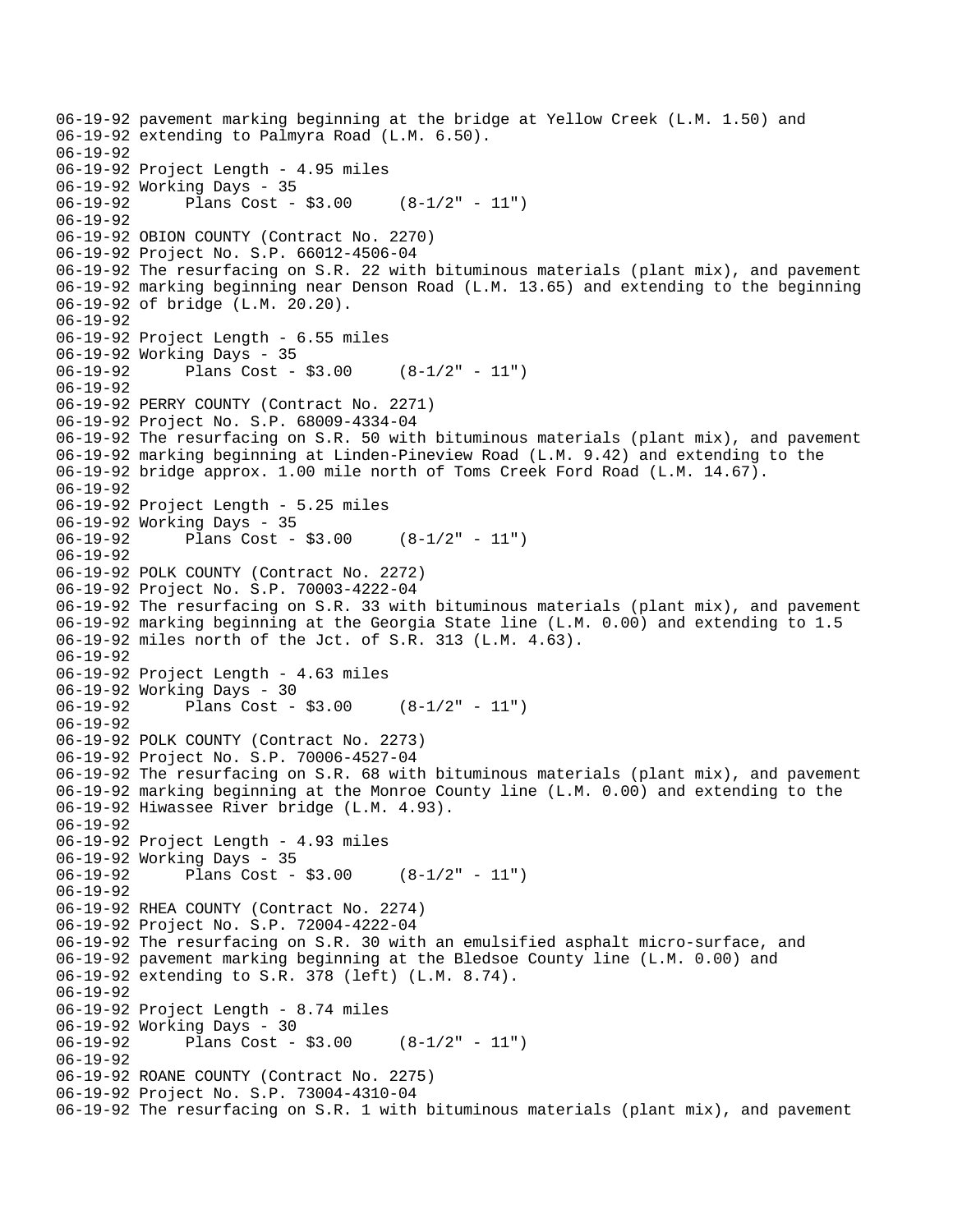06-19-92 marking beginning approx. 350 feet south of the Jct. of S.R. 61 (L.M. 5.50) 06-19-92 and extending to approx. 750 feet north of Roddy Lane (left) (L.M. 12.00). 06-19-92 06-19-92 Project Length - 6.50 miles 06-19-92 Working Days - 35 06-19-92 Plans Cost - \$3.00 (8-1/2" - 11") 06-19-92 06-19-92 ROBERTSON COUNTY (Contract No. 2276) 06-19-92 Project No. S.P. 74012-4507-04 06-19-92 The resurfacing on S.R. 76 with bituminous materials (plant mix), bridge deck 06-19-92 repairs and sealant, and pavement marking beginning at the Montgomery County 06-19-92 line (L.M. 0.00) and extending to S.R. 11 (L.M. 4.75). 06-19-92 06-19-92 Project Length - 4.75 miles 06-19-92 Working Days - 35<br>06-19-92 Plans Cost -Plans Cost -  $$3.00$  (8-1/2" - 11") 06-19-92 06-19-92 RUTHERFORD COUNTY (Contract No. 2277) 06-19-92 Project No. S.P. 75009-4228-04 06-19-92 The repair of the bridge on S.R. 96 over Pucketts Creek (L.M. 7.98) including 06-19-92 cold planing, concrete and steel repairs, a concrete deck overlay, repainting 06-19-92 existing steel structure, concrete parapet rail replacement, paving on the 06-19-92 approaches with bituminous materials (plant mix), guardrail, and pavement 06-19-92 marking. 06-19-92 06-19-92 Project Length - 0.000 mile 06-19-92 Working Days - 90 Cross-Section Cost - NA 06-19-92 06-19-92 SEVIER COUNTY (Contract No. 2278) 06-19-92 Project No. NH-35(9), 78005-3230-14 06-19-92 The widening of S.R. 35 including the widening of one (1) prestressed concrete 06-19-92 box beam bridge over Middle Creek, grading and drainage, paving with 06-19-92 bituminous materials (plant mix), cold planing, storm sewer construction, the 06-19-92 installation of concrete curb and gutter, guardrail, signs, signals, and 06-19-92 pavement marking beginning at Parkway Road and extending to approx. 0.2 mile 06-19-92 east of the east city limits of Sevierville. 06-19-92 06-19-92 Project Length - 3.186 miles 06-19-92 Working Days - 170 06-19-92 Plans Cost - \$25.00 Cross-Section Cost - \$50.00 06-19-92 The DBE goal for this contract is 13% of the contract amount. 06-19-92 06-19-92 SEVIER COUNTY (Contract No. 2279) 06-19-92 Project No. S.P. 78004-4215-04 06-19-92 The resurfacing on S.R. 35 with bituminous materials (plant mix), and pavement 06-19-92 marking beginning at approx. 210 feet west of the bridge over Happy Creek 06-19-92 (L.M. 5.00) and extending to approx. 50 feet east of White School Road (L.M. 06-19-92 9.83). 06-19-92 06-19-92 Project Length - 4.83 miles 06-19-92 Working Days - 35 06-19-92 Plans Cost - \$3.00 (8-1/2" - 11") 06-19-92 06-19-92 SHELBY COUNTY (Contract No. 2280) 06-19-92 Project No. M-205(5), 79032-3212-54 06-19-92 The grading and drainage on S.R. 205 (Navy Road) including paving with 06-19-92 bituminous materials (plant mix), storm sewer construction, drainage 06-19-92 adjustments, the installation of concrete curb and gutter, sidewalk, and 06-19-92 pavement marking beginning at Church Street and extending to the Illinois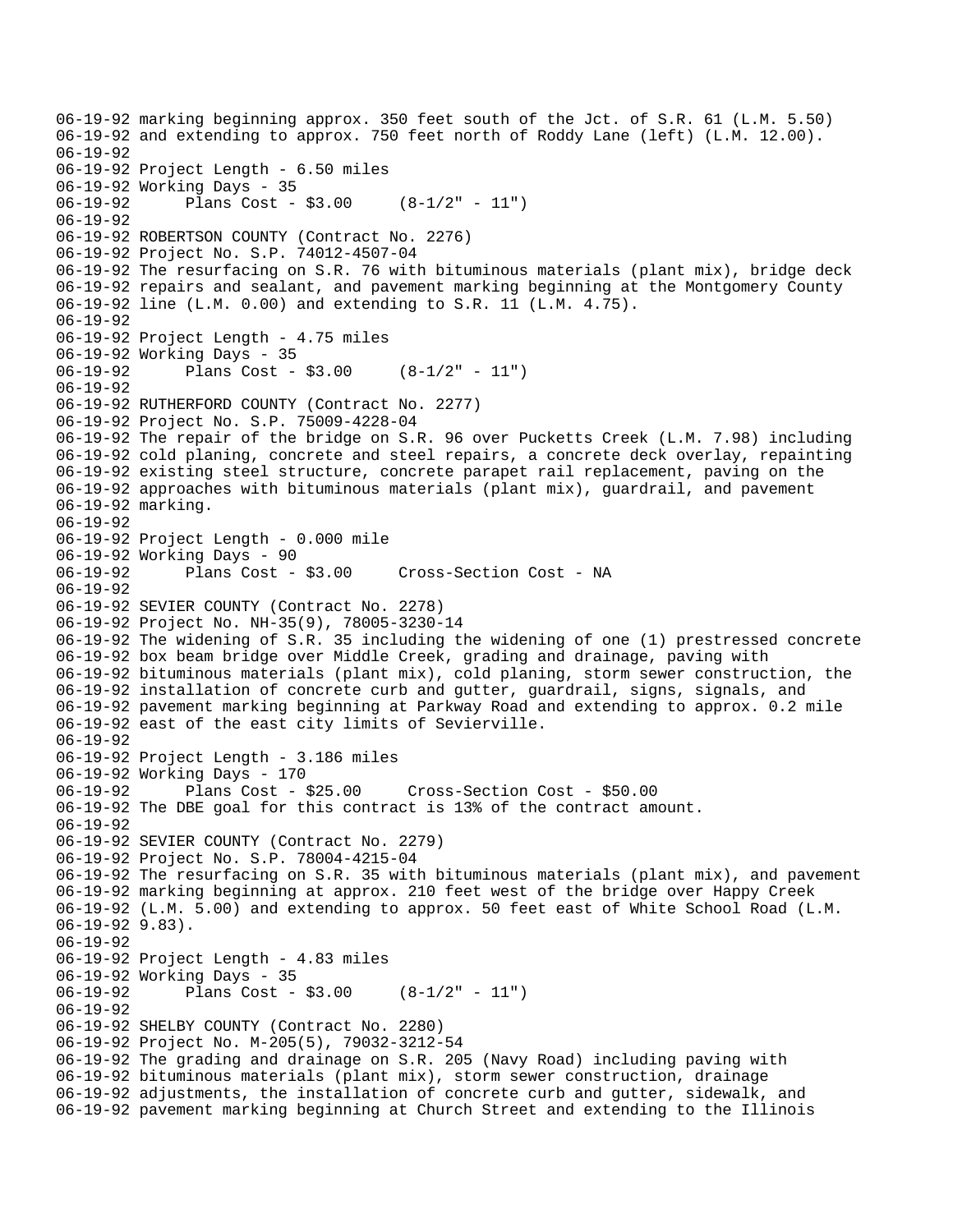```
06-19-92 Central Railroad. 
06-19-92 
06-19-92 Project Length - 0.217 mile 
06-19-92 Working Days - 75 
06-19-92 Plans Cost - $10.00 Cross-Section Cost - $0.00 
06-19-92 The DBE goal for this contract is 12% of the contract amount. 
06-19-92 
06-19-92 SHELBY COUNTY (Contract No. 2281) 
06-19-92 Project No. S.P. 79015-4310-04 
06-19-92 The repair of the bridge on S.R. 3 over Branch (L.M. 4.61) including concrete, 
06-19-92 steel, concrete parapet, and epoxy injection repairs. 
06-19-92 
06-19-92 Project Length - 0.000 mile 
06-19-92 Working Days - 45 
06-19-92 Plans Cost - $10.00 Cross-Section Cost - NA 
06-19-92 
06-19-92 SHELBY COUNTY (Contract No. 2282) 
06-19-92 Project No. S.P. 79045-4318-04 
06-19-92 The resurfacing on S.R. 15 with bituminous materials (plant mix), cold 
06-19-92 planing, and pavement marking beginning at Lynchburg (L.M. 1.87) and extending 
06-19-92 to Bartlett Road (L.M. 3.23). 
06-19-92 
06-19-92 Project Length - 1.36 miles 
06-19-92 Working Days - 45<br>06-19-92 Plans Cost -
              Plans Cost - $3.00 (8-1/2" - 11")
06-19-92 
06-19-92 SHELBY COUNTY (Contract No. 2283) 
06-19-92 Project No. S.P. 79945-4197-04 
06-19-92 The fence repair on various Interstate and State Routes at various locations. 
06-19-92 
06-19-92 Project Length - 66.58 miles 
06-19-92 Working Days - June 30, 1993 
              06-19-92 NO PLANS CONTRACT 
06-19-92 
06-19-92 SHELBY COUNTY (Contract No. 2284) 
06-19-92 Project No. S.P. 79945-4298-04 
06-19-92 The brush removal on various State Routes at various locations. 
06-19-92 
06-19-92 Project Length - 27.32 miles 
06-19-92 Working Days - On or before December 31, 1992 
06-19-92 NO PLANS CONTRACT 
06-19-92 
06-19-92 SMITH COUNTY (Contract No. 2285) 
06-19-92 Project No. S.P. 80002-4241-04 
06-19-92 The resurfacing on S.R. 24 with bituminous materials (plant mix), and pavement 
06-19-92 marking beginning at the Wilson County line (L.M. 0.00) and extending to the 
06-19-92 new pavement near Plunkett Creek Road (L.M. 5.00). 
06-19-92 
06-19-92 Project Length - 4.95 miles 
06-19-92 Working Days - 35 
              Plans Cost - $3.00 (8-1/2" - 11")
06-19-92 
06-19-92 SMITH COUNTY (Contract No. 2286) 
06-19-92 Project No. S.P. 80006-4232-04 
06-19-92 The resurfacing on S.R. 80 with bituminous materials (plant mix), and pavement 
06-19-92 marking beginning at S.R. 85 (L.M. 2.61) and extending to the Macon County 
06-19-92 line (L.M. 10.74). 
06-19-92 
06-19-92 Project Length - 8.02 miles 
06-19-92 Working Days - 35
```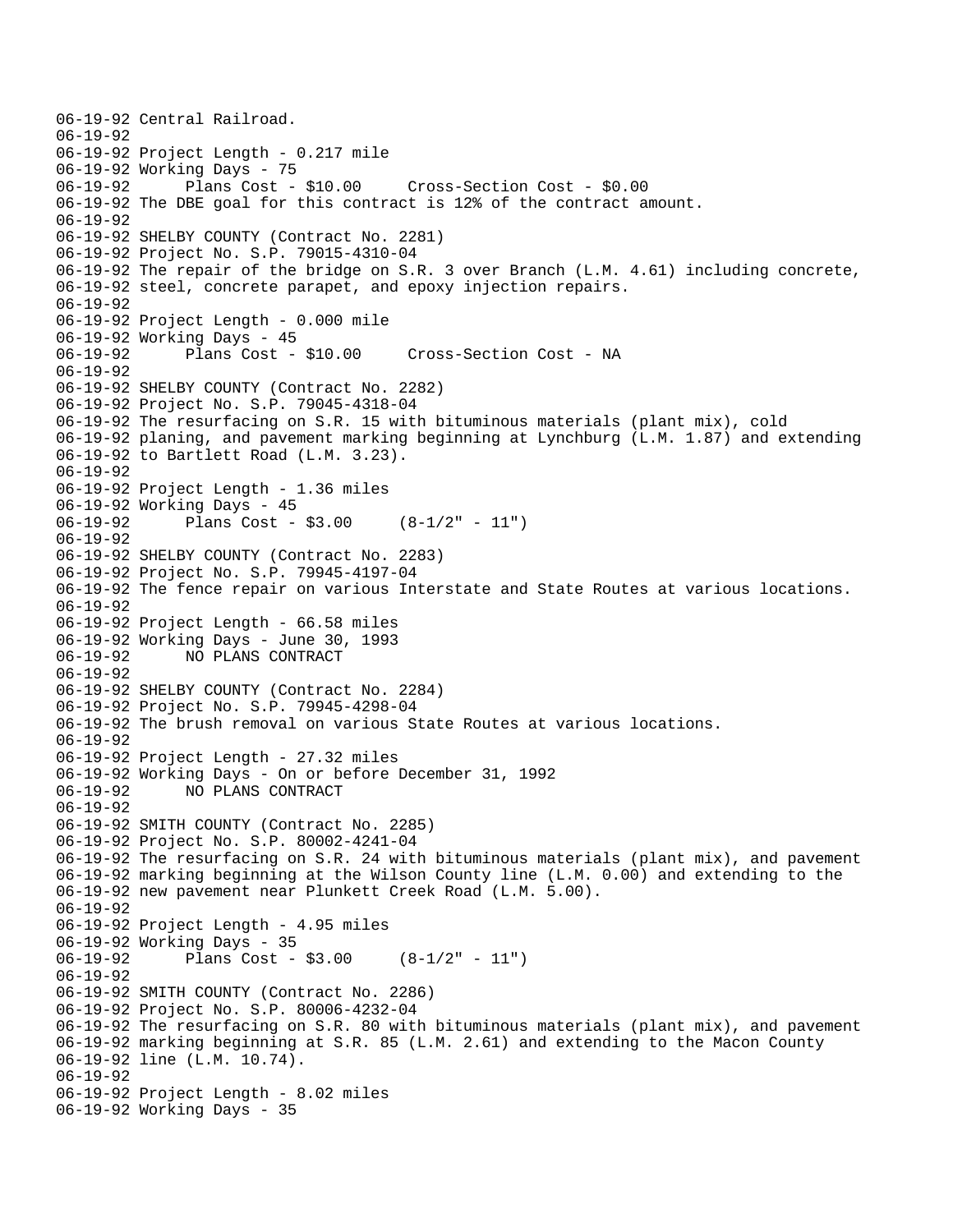```
06-19-92 Plans Cost - $3.00 (8-1/2" - 11") 
06-19-92 
06-19-92 STEWART COUNTY (Contract No. 2287) 
06-19-92 Project No. S.P. 81015-4327-04 
06-19-92 The resurfacing on S.R. 46 with bituminous materials (plant mix), and pavement 
06-19-92 marking beginning at the Cumberland River (L.M. 1.93) and extending to bridge 
06-19-92 at branch (L.M. 6.99). 
06-19-92 
06-19-92 Project Length - 5.06 miles 
06-19-92 Working Days - 35 
06-19-92 Plans Cost - $3.00 (8-1/2" - 11") 
06-19-92 
06-19-92 SULLIVAN COUNTY (Contract No. 2288) 
06-19-92 Project No. S.P. 82005-4530-04 
06-19-92 The resurfacing on S.R. 34 with bituminous materials (plant mix), and pavement 
06-19-92 marking beginning at the South end of the bridge over the South Fork Holston 
06-19-92 River (L.M. 28.28) and extending to the Johnson County line (L.M. 35.90). 
06-19-92 
06-19-92 Project Length - 7.62 miles 
06-19-92 Working Days - 35 
06-19-92 Plans Cost - $3.00 (8-1/2" - 11") 
06-19-92 
06-19-92 TROUSDALE COUNTY (Contract No. 2289) 
06-19-92 Project No. BR-STP-141(9), 85007-3218-94 
06-19-92 The construction of one (1) prestressed concrete box beam bridge over Little 
06-19-92 Goose Creek (L.M. 4.84) on S.R. 141 in Hartsville including grading and 
06-19-92 drainage, paving with bituminous materials (plant mix), cold planing, storm 
06-19-92 sewer construction, installation of concrete curb and gutter, sidewalk, signs, 
06-19-92 and pavement marking on the approaches. 
06-19-92 
06-19-92 Project Length - 0.033 mile 
06-19-92 Working Days - 110 
06-19-92 Plans Cost - $10.00 Cross-Section Cost - $0.00 
06-19-92 The DBE goal for this contract is 10% of the contract amount. 
06-19-92 
06-19-92 UNION COUNTY (Contract No. 2290) 
06-19-92 Project No. S.P. 87003-4312-04 
06-19-92 The resurfacing on S.R. 61 with bituminous materials (plant mix), and pavement 
06-19-92 marking beginning at the Anderson County line (L.M. 0.00) and extending to 100 
06-19-92 feet South of Big Ridge Road (left) (L.M. 5.40). 
06-19-92 
06-19-92 Project Length - 5.40 miles 
06-19-92 Working Days - 30 
06-19-92 Plans Cost - $3.00 (8-1/2" - 11") 
06-19-92 
06-19-92 VAN BUREN COUNTY (Contract No. 2291) 
06-19-92 Project No. S.P. 88025-4406-04 
06-19-92 The resurfacing on Fall Creek Falls Park Road with bituminous materials 
06-19-92 (plant mix), and pavement marking beginning at L.M. 57.25 and extending to 
06-19-92 L.M. 61.88. 
06-19-92 
06-19-92 Project Length - 4.63 miles 
06-19-92 Working Days - 30 
06-19-92 Plans Cost - $3.00 (8-1/2" - 11") 
06-19-92 
06-19-92 WAYNE COUNTY (Contract No. 2292) 
06-19-92 Project No. S.P. 91003-4506-04 
06-19-92 The resurfacing on S.R. 15 with bituminous materials (plant mix), and pavement 
06-19-92 marking beginning 0.48 mile west of Arnold Hollow Road (L.M. 7.62) and 
06-19-92 extending to S.R. 99 (L.M. 15.38).
```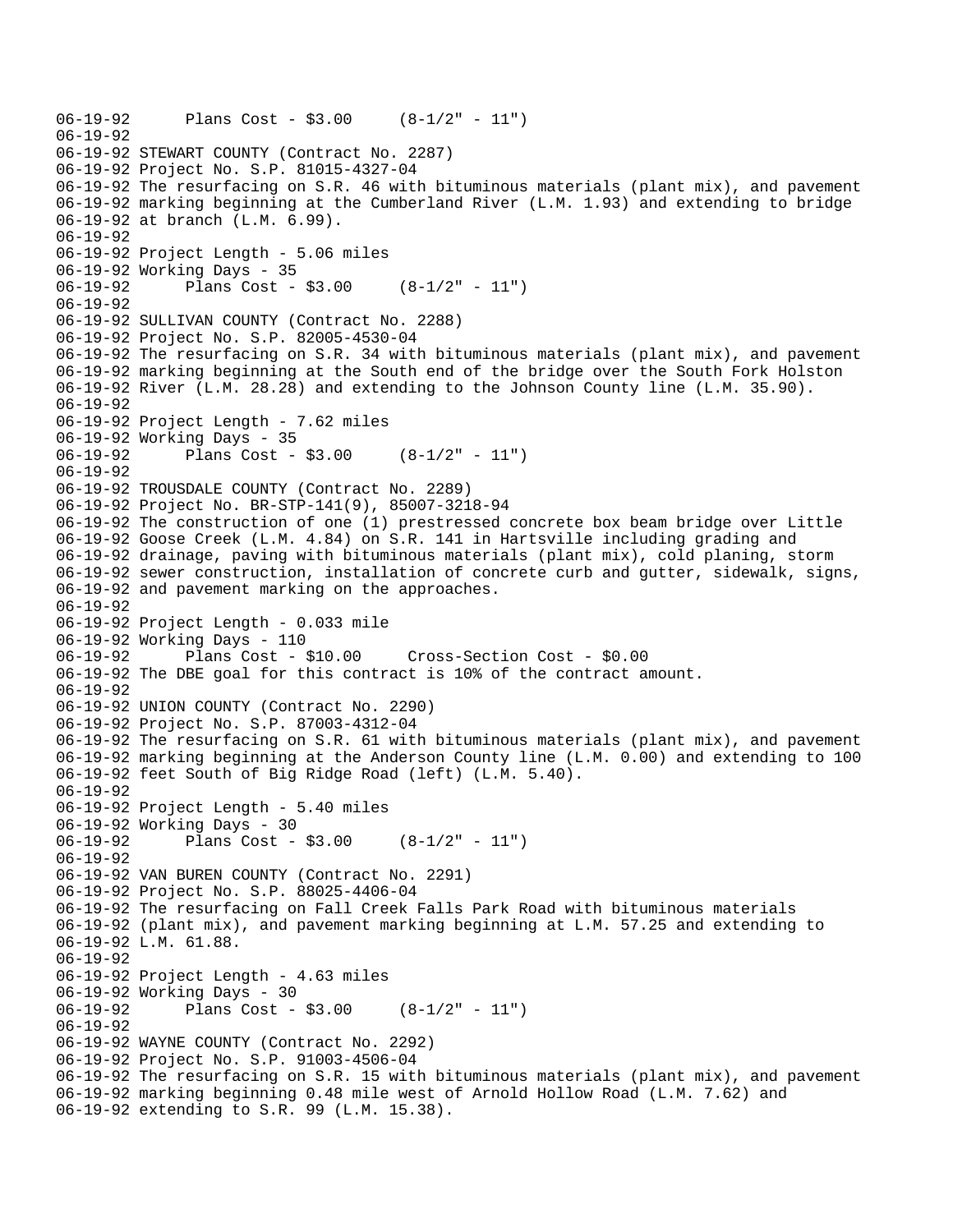```
06-19-92 
06-19-92 Project Length - 7.63 miles 
06-19-92 Working Days - 40 
06-19-92 Plans Cost - $3.00 (8-1/2" - 11") 
06-19-92 
06-19-92 WEAKLEY COUNTY (Contract No. 2293) 
06-19-92 Project No. S.P. 92002-4214-04 
06-19-92 The resurfacing on S.R. 22 with bituminous materials (plant mix), and pavement 
06-19-92 marking beginning near S.R. 239 (L.M. 14.55) and extending to Ralston Kentucky 
06-19-92 Road (L.M. 18.96). 
06-19-92 
06-19-92 Project Length - 4.41 miles 
06-19-92 Working Days - On or before November 30, 1992 
06-19-92 Plans Cost - $3.00 (8-1/2" - 11") 
06-19-92 
06-19-92 WHITE COUNTY (Contract No. 2294) 
06-19-92 Project No. S.P. 93001-4547-04 
06-19-92 The resurfacing on S.R. 1 with bituminous materials (plant mix), guardrail, 
06-19-92 and pavement marking beginning east of the Sparta east city limits (L.M. 
06-19-92 15.03) and extending to Old S.R. 1 (right) (Crossville Road) (L.M. 17.60). 
06-19-92 
06-19-92 Project Length - 2.57 miles 
06-19-92 Working Days - 35 
06-19-92 Plans Cost - $3.00 (8-1/2" - 11") 
06-19-92 
06-19-92 WILLIAMSON COUNTY (Contract No. 2295) 
06-19-92 Project No. S.P. 94003-4520-04 
06-19-92 The resurfacing on S.R. 6 with bituminous materials (plant mix), and pavement 
06-19-92 marking beginning at the Maury County line (L.M. 0.00) and extending to the 
06-19-92 Jct. of S.R. 248 (L.M. 6.08). 
06-19-92 
06-19-92 Project Length - 6.06 miles 
06-19-92 Working Days - 35 
06-19-92 Plans Cost - $3.00 (8-1/2" - 11") 
06-19-92 
06-19-92 WILLIAMSON COUNTY (Contract No. 2296) 
06-19-92 Project No. S.P. 94027-4306-04 
06-19-92 The resurfacing on S.R. 252 with bituminous materials (plant mix), and 
06-19-92 pavement marking beginning at the Jct. of S.R. 96 (L.M. 0.00) and extending to 
06-19-92 the new pavement at Clovercroft Road (L.M. 5.60). 
06-19-92 
06-19-92 Project Length - 5.60 miles 
06-19-92 Working Days - 35 
06-19-92 Plans Cost - $3.00 (8-1/2" - 11") 
06-19-92 
06-19-92 WILSON COUNTY (Contract No. 2297) 
06-19-92 Project No. BR-STP-267(5), 95018-3205-94 
06-19-92 The construction of one (1) prestressed concrete I-beam bridge over Webb 
06-19-92 Branch (L.M. 3.65) on S.R. 267 including grading and drainage, paving with 
06-19-92 bituminous materials (plant mix), and guardrail on the approaches. 
06-19-92 
06-19-92 Project Length - 0.089 mile 
06-19-92 Working Days - 120 
06-19-92 Plans Cost - $10.00 Cross-Section Cost - $0.00 
06-19-92 The DBE goal for this contract is 10% of the contract amount. 
06-19-92 
================================================================================ 
07-24-92 ANDERSON COUNTY (Contract No. 2298) 
07-24-92 Project No. S.P. 01002-4336-04 
07-24-92 The resurfacing on S.R. 9 with bituminous materials (plant mix), and pavement
```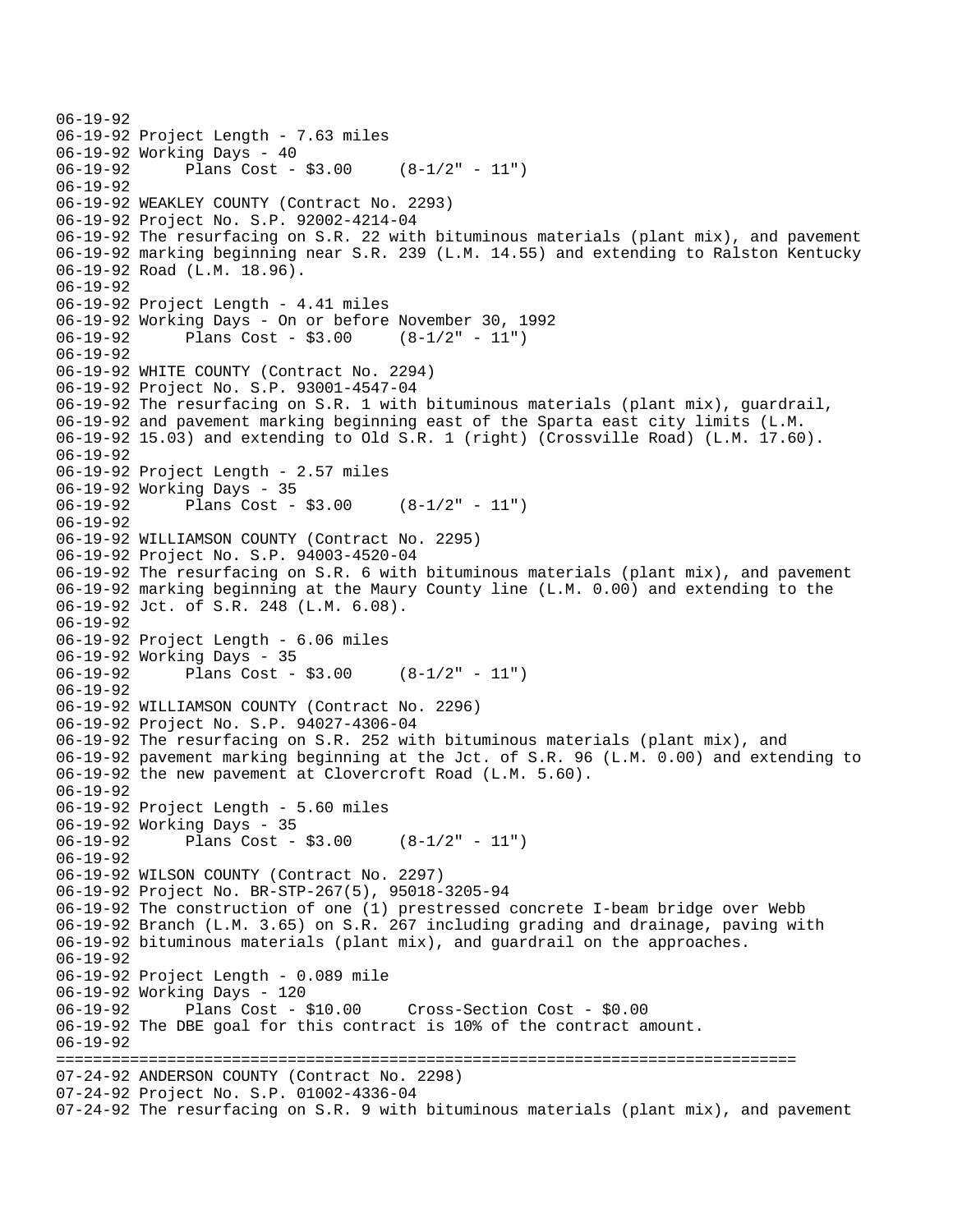```
07-24-92 marking beginning approx. 275 feet south of 8th Street (left)(L.M. 1.44) and 
07-24-92 extending to approx. 50 feet north of Andrews Road (right)(L.M. 4.11). 
07 - 24 - 9207-24-92 Project Length - 2.670 miles 
07-24-92 Working Days - 30 
07-24-92 Plans Cost - $3.00 (8-1/2" - 11") 
07-24-92 
07-24-92 ANDERSON AND CAMPBELL COUNTIES (Contract No. 2299) 
07-24-92 Project Nos. S.P. 01011-4506-04, 07011-4502-04 
07-24-92 The resurfacing on S.R. 71 with bituminous materials (plant mix), including 
07-24-92 cold planing, and pavement marking beginning at the end of the Norris Dam 
07-24-92 (L.M. 0.10) in Campbell County and extending to S.R. 9 (L.M. 1.21) in Anderson 
07-24-92 County. 
07-24-92 
07-24-92 Project Length - 4.980 miles 
07-24-92 Working Days - 30 
07-24-92 Plans Cost - $3.00 (8-1/2" - 11")07-24-92 
07-24-92 BEDFORD AND RUTHERFORD COUNTIES (Contract No. 2300) 
07-24-92 Project No. S.P. 75005-3227-04 
07-24-92 The grading and drainage on U.S. 231 (S.R. 10) including the construction of 
07-24-92 one (1) prestressed concrete I-beam bridge on S.R. 10 over Dry Fork Creek, two 
07-24-92 (2) concrete box bridges (1 - 3 @ 12' x 9', 1 - 3 @ 12' X 7'), two (2) 
07-24-92 concrete culverts, and paving with bituminous materials (plant mix), storm 
07-24-92 sewer construction, installation of guardrail, underdrains, signs, and 
07-24-92 pavement marking beginning 0.23 mile north of Squire Hall Road in Bedford 
07-24-92 County and extending to 0.16 mile south of Christmas Creek in Rutherford 
07-24-92 County. 
07-24-92 
07-24-92 Project Length - 5.954 miles 
07-24-92 Working Days - 275 
07-24-92 Plans Cost - $50.00 Cross-Section Cost - $50.00 
07-24-92 
07-24-92 BLOUNT COUNTY (Contract No. 2301) 
07-24-92 Project No. S.P. 05015-4315-04 
07-24-92 The resurfacing on S.R. 333 with bituminous materials (plant mix), and 
07-24-92 pavement marking beginning approx. 1000 feet east of Hipps Road (L.M. 7.00) 
07-24-92 and extending to the Jct. of S.R. 115 (L.M. 14.49). 
07-24-92 
07-24-92 Project Length - 7.110 miles 
07-24-92 Working Days - 40 
07-24-92 Plans Cost - $3.00 (8-1/2" - 11")07-24-92 
07-24-92 BLOUNT COUNTY (Contract No. 2302) 
07-24-92 Project No. S.P. 05945-4248-04 
07-24-92 The crack sealing at various locations on various routes. 
07-24-92 
07-24-92 Project Length - 17.300 miles 
07-24-92 Working Days - On or before December 31, 1992 
              NO PLANS CONTRACT
07-24-92 
07-24-92 BRADLEY COUNTY (Contract No. 2303) 
07-24-92 Project No. MG-9203(4), 06951-3280-54 
07-24-92 The intersection improvements at various locations on S.R. 2, 40, 60, 74, and 
07-24-92 312 in Cleveland including paving with a portland cement treated base and 
07-24-92 bituminous materials (plant mix), installation of concrete curb and gutter, 
07-24-92 sidewalk, signs, signals, and pavement marking. 
07-24-92 
07-24-92 Project Length - 0.000 mile 
07-24-92 Working Days - On or before June 15, 1993
```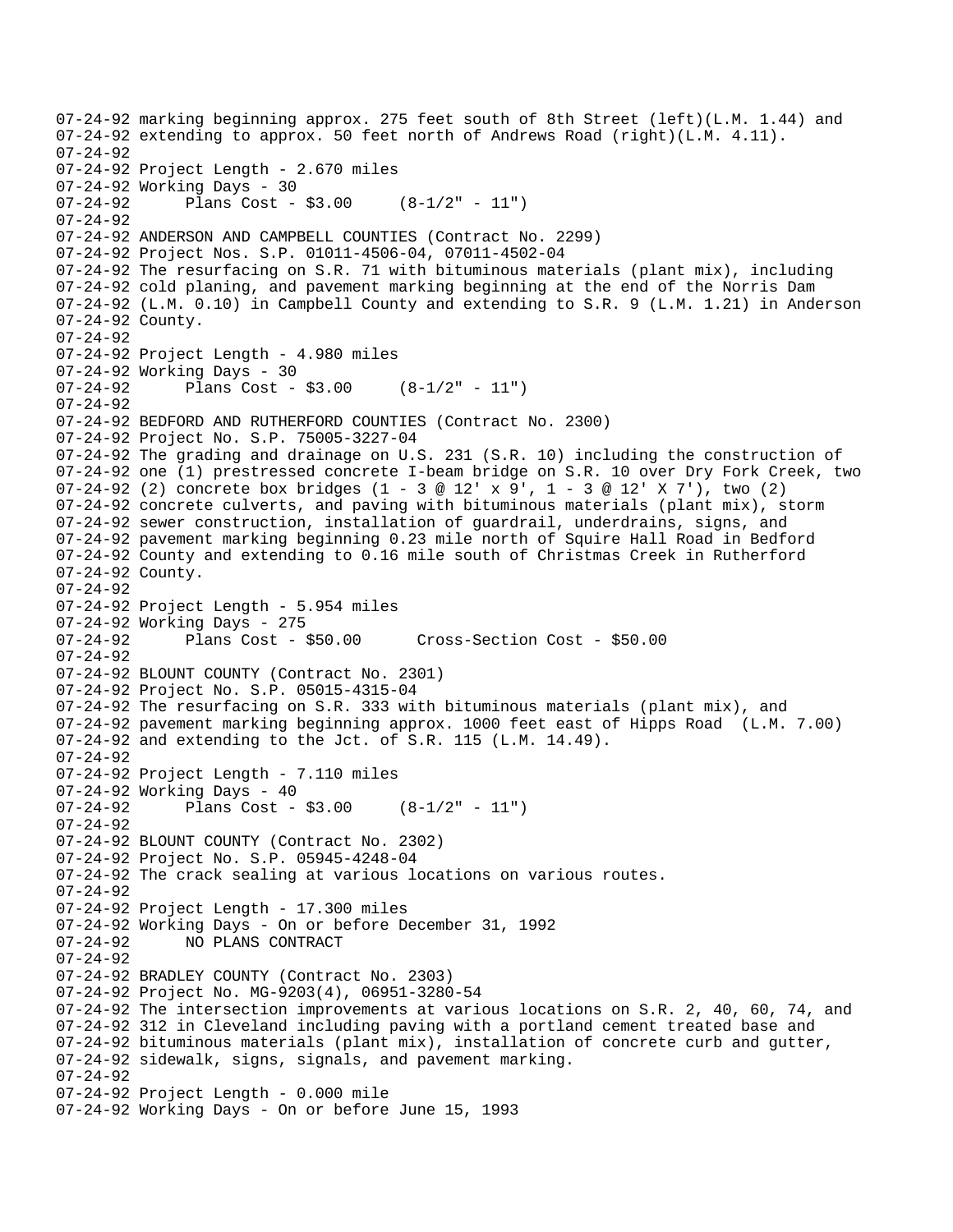```
07-24-92 Plans Cost - $10.00 Cross-Section Cost - $0.00 
07-24-92 The DBE goal for this contract is 5% of the contract amount. 
07 - 24 - 9207-24-92 CAMPBELL COUNTY (Contract No. 2304) 
07-24-92 Project No. S.P. 07026-4302-04 
07-24-92 The slip lining of culverts at various locations on S.R. 297. 
07-24-92 
07-24-92 Project Length - 11.090 miles 
07-24-92 Working Days - On or before February 28, 1993 
07-24-92 NO PLANS CONTRACT 
07-24-92 
07-24-92 CARROLL COUNTY (Contract No. 2305) 
07-24-92 Project No. S.P. 09019-4304-04 
07-24-92 The resurfacing on S.R. 220 with bituminous materials (plant mix), and 
07-24-92 pavement marking beginning at the Jct. of S.R. 1 (L.M. 0.00) and extending to 
07-24-92 Lavinia (L.M. 4.50). 
07-24-92 
07-24-92 Project Length - 4.500 miles 
07-24-92 Working Days - 30 
07-24-92 Plans Cost - $3.00 (8-1/2" - 11") 
07-24-92 
07-24-92 CHEATHAM AND ROBERTSON COUNTIES (Contract No. 2306) 
07-24-92 Project No. S.P. 74007-4210-04 
07-24-92 The resurfacing on S.R. 49 with bituminous materials (plant mix), and pavement 
07-24-92 marking beginning at the Jct. of S.R. 112 (L.M. 15.31) in Cheatham County and 
07-24-92 extending to the Springfield city limit (L.M. 9.55) in Robertson County. 
07-24-92 
07-24-92 Project Length - 9.690 miles 
07-24-92 Working Days - 35 
07-24-92 Plans Cost - $3.00 (8-1/2" - 11") 
07-24-92 
07-24-92 CUMBERLAND COUNTY (Contract No. 2307) 
07-24-92 Project No. S.P. 18012-4509-04 
07-24-92 The resurfacing on S.R. 101 with bituminous materials (plant mix), and 
07-24-92 pavement marking beginning at Choctaw Drive (left) (L.M. 4.91) and extending 
07-24-92 to S.R. 1 (left) (L.M. 16.00). 
07-24-92 
07-24-92 Project Length - 10.863 miles 
07-24-92 Working Days - 40<br>07-24-92 Plans Cost -
              Plans Cost - $3.00 (8-1/2" - 11")
07-24-92 
07-24-92 DAVIDSON COUNTY (Contract No. 2308) 
07-24-92 Project No. S.P. 19005-4128-04 
07-24-92 The cleaning and repainting of seven (7) bridges on I-40 at various locations. 
07-24-92 
07-24-92 Project Length - 0.000 mile 
07-24-92 Working Days - 105<br>07-24-92      NO PLANS CONT
              NO PLANS CONTRACT
07-24-92 
07-24-92 DAVIDSON COUNTY (Contract No. 2309) 
07-24-92 Project No. S.P. 19019-4213-04 
07-24-92 The resurfacing on S.R. 1 with bituminous materials (plant mix), and pavement 
07-24-92 marking beginning at Murphy Road (L.M. 15.03) and extending to 14th Avenue 
07-24-92 (L.M. 17.03). 
07-24-92 
07-24-92 Project Length - 2.000 miles 
07-24-92 Working Days - 30<br>07-24-92 Plans Cost -
              Plans Cost - $3.00 (8-1/2" - 11")
07-24-92 
07-24-92 DAVIDSON COUNTY (Contract No. 2310)
```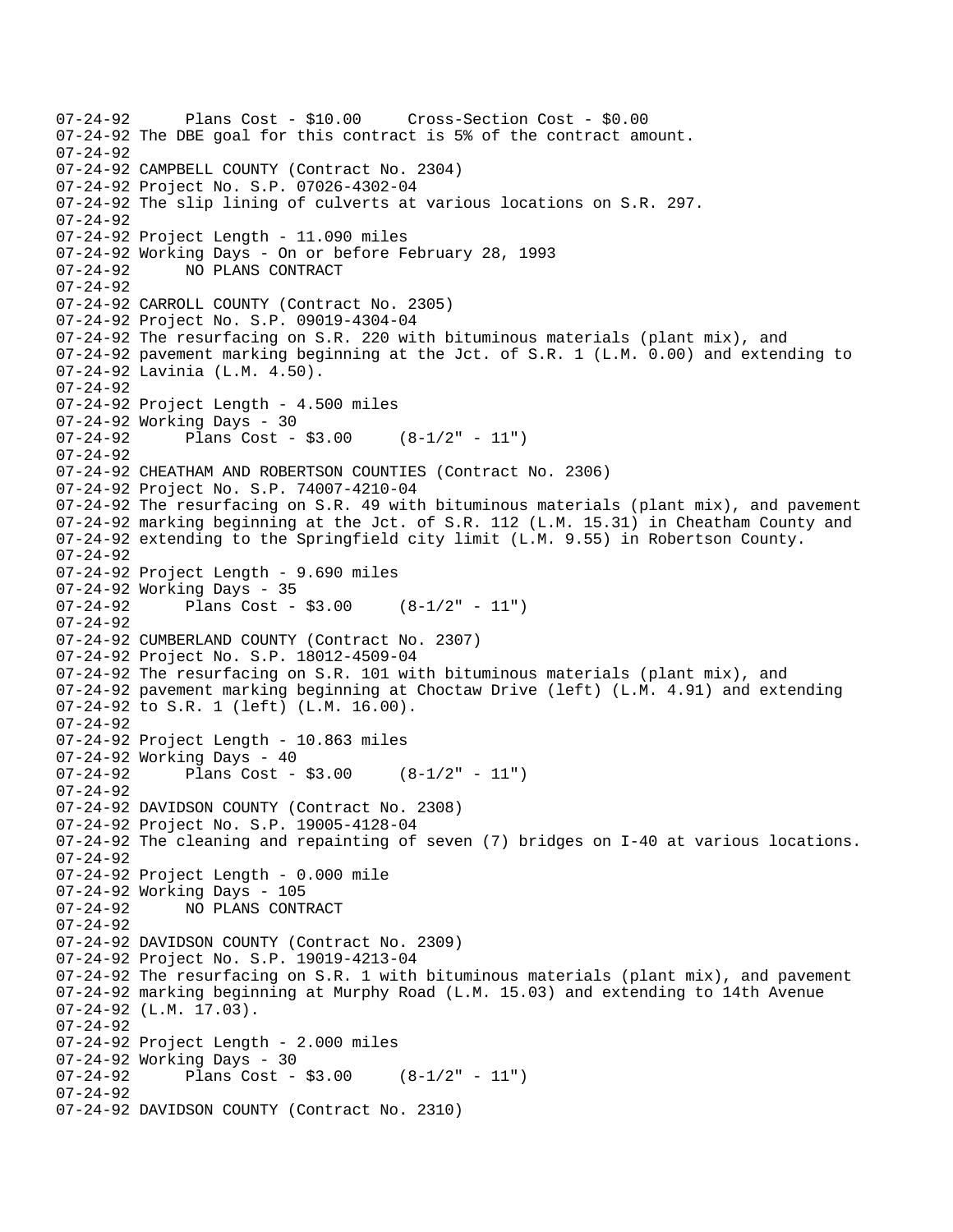```
07-24-92 Project No. S.P. 19074-4238-04 
07-24-92 The resurfacing on S.R. 155 with bituminous materials (plant mix), and 
07-24-92 pavement marking beginning at Centennial Boulevard (L.M. 24.70) and extending 
07-24-92 to the C.S.X. railroad bridge (L.M. 28.22). 
07-24-92 
07-24-92 Project Length - 2.710 miles 
07-24-92 Working Days - 30 
07-24-92 Plans Cost - $3.00 (8-1/2" - 11") 
07-24-92 
07-24-92 DICKSON COUNTY (Contract No. 2311) 
07-24-92 Project No. RS-48(11), 22007-3230-24 
07-24-92 The construction of one (1) prestressed concrete girder bridge over West Piney 
07-24-92 River (4.03) on S.R. 48 including grading and drainage, paving with bituminous 
07-24-92 materials (plant mix), installation of guardrail, and pavement marking. 
07-24-92 
07-24-92 Project Length - 0.208 mile 
07-24-92 Working Days - 120 
07-24-92 Plans Cost - $10.00 Cross-Section Cost - $10.00 
07-24-92 The DBE goal for this contract is 5% of the contract amount. 
07-24-92 
07-24-92 DICKSON COUNTY (Contract No. 2312) 
07-24-92 Project No. S.P. 22004-3234-04 
07-24-92 The grading and drainage on S.R. 46 including the construction of one (1) 
07-24-92 concrete box culvert , paving with bituminous materials (plant mix), cold 
07-24-92 planing, storm sewer construction, installation of concrete curb and gutter, 
07-24-92 guardrail, fence, underdrains, signs, and pavement marking beginning at I-40 
07-24-92 and extending to Grab Creek Road. 
07-24-92 
07-24-92 Project Length - 2.947 miles
07-24-92 Working Days - 275 
07-24-92 Plans Cost - $25.00 Cross-Section Cost - $50.00 
07-24-92 The DBE goal for this contract is 1% of the contract amount. 
07-24-92 
07-24-92 DICKSON COUNTY (Contract No. 2313) 
07-24-92 Project No. S.P. 22015-4309-04 
07-24-92 The resurfacing on S.R. 46 with bituminous materials (plant mix), and pavement 
07-24-92 marking beginning at the bridge near Union Road (L.M. 17.72) and extending to 
07-24-92 the Houston county line (L.M. 23.12). 
07-24-92 
07-24-92 Project Length - 5.390 miles 
07-24-92 Working Days - 35 
07-24-92 Plans Cost - $3.00 (8-1/2" - 11")07-24-92 
07-24-92 FENTRESS COUNTY (Contract No. 2314) 
07-24-92 Project No. STP-F-28(10), 25001-3266-14 
07-24-92 The paving on S.R. 28 with either a mineral aggregate base, a portland cement 
07-24-92 treated aggregate base, or a lime fly-ash treated aggregate base, and 
07-24-92 bituminous materials (plant mix), including the installation of guardrail, 
07-24-92 underdrains, median barrier, signs, and pavement marking beginning at S.R. 52 
07-24-92 east of Jamestown and extending to 1.70 miles north of S.R. 154. 
07-24-92 
07-24-92 Project Length - 2.940 miles 
07-24-92 Working Days - 90 
07-24-92 Plans Cost - $10.00 Cross-Section Cost - NA 
07-24-92 The DBE goal for this contract is 5% of the contract amount. 
07-24-92 
07-24-92 FRANKLIN COUNTY (Contract No. 2315) 
07-24-92 Project No. S.P. 26007-4321-04 
07-24-92 The resurfacing on S.R. 56 with bituminous materials (plant mix), bridge deck 
07-24-92 repair and sealant, the installation of guardrail, and pavement marking
```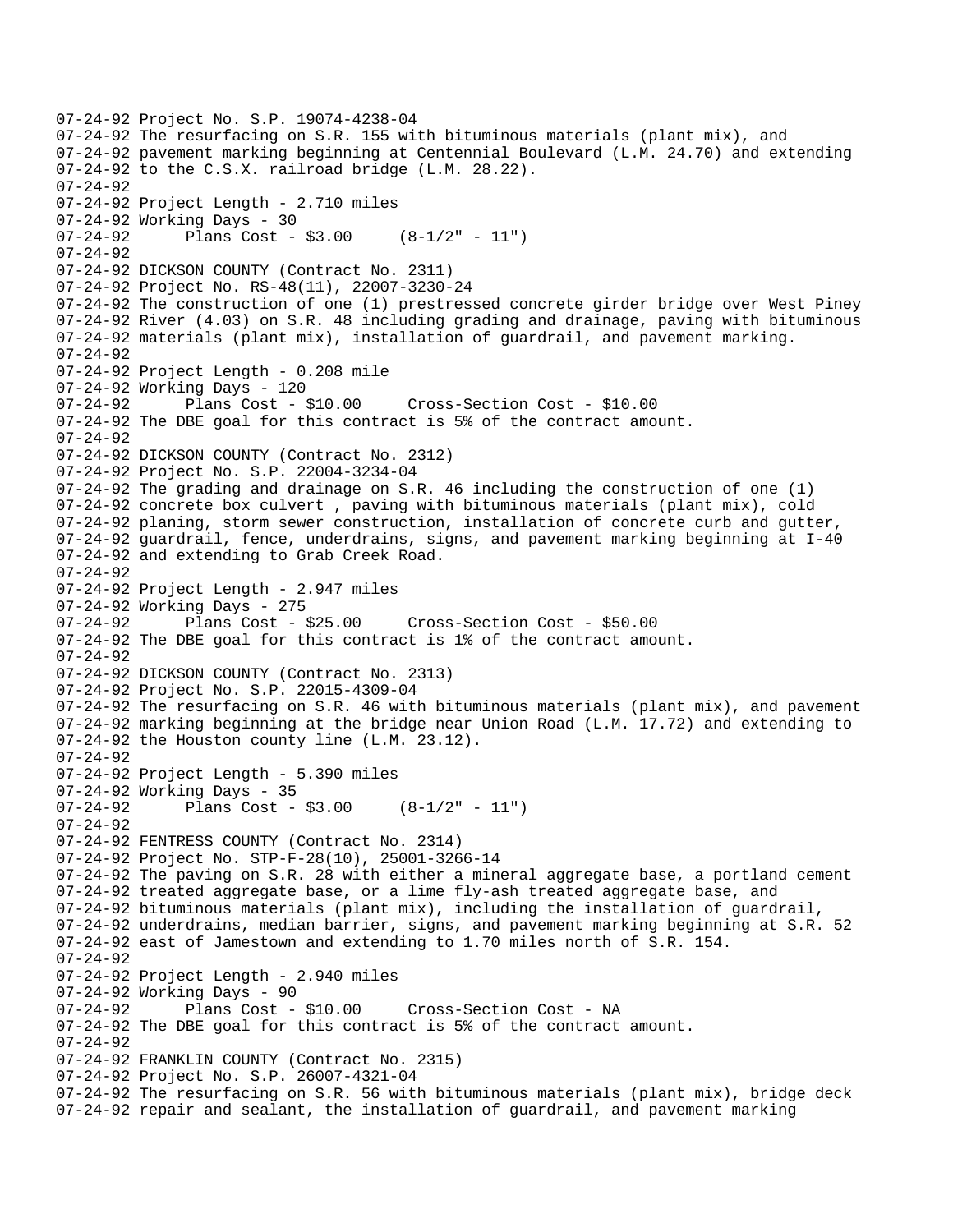07-24-92 beginning at the Alabama State line (L.M. 0.00) and extending to the entrance 07-24-92 to Carter Cave Road (left) (L.M. 9.87).  $07 - 24 - 92$ 07-24-92 Project Length - 9.870 miles 07-24-92 Working Days - 50 07-24-92 Plans Cost - \$3.00 (8-1/2" - 11") 07-24-92 07-24-92 GIBSON COUNTY (Contract No. 2316) 07-24-92 Project No. S.P. 27006-4308-04 07-24-92 The resurfacing on S.R. 54 with bituminous materials (plant mix), and pavement 07-24-92 marking beginning at the Jct. of S.R. 5 (L.M. 11.59) and extending to the Jct. 07-24-92 of S.R. 43 (L.M. 20.26). 07-24-92 07-24-92 Project Length - 8.670 miles 07-24-92 Working Days - 35 07-24-92 Plans Cost - \$3.00 (8-1/2" - 11") 07-24-92 07-24-92 GILES COUNTY (Contract No. 2317) 07-24-92 Project No. M-3182(1), 28953-3726-54 07-24-92 The construction of one (1) concrete slab bridge (3 @ 10' X 8') over Pleasant 07-24-92 Run Creek (L.M. 0.07) on M-3182 (Madison Street) in Pulaski including 07-24-92 drainage, paving with bituminous materials (plant mix), and pavement marking. 07-24-92 07-24-92 Project Length - 0.018 mile 07-24-92 Working Days - 75<br>07-24-92 Plans Cost - \$10.00 07-24-92 Plans Cost - \$10.00 Cross-Section Cost - \$0.00 07-24-92 07-24-92 GILES COUNTY (Contract No. 2318) 07-24-92 Project No. S.P. 28004-4243-04 07-24-92 The resurfacing on S.R. 11 with bituminous materials (plant mix), and pavement 07-24-92 marking beginning at Hulsey Branch Road (L.M. 3.40) and extending to the 07-24-92 bridge over West Fork Shoal Creek (L.M. 6.89). 07-24-92 07-24-92 Project Length - 3.490 miles 07-24-92 Working Days - 35  $07-24-92$  Plans Cost - \$3.00  $(8-1/2" - 11")$ 07-24-92 07-24-92 GRAINGER COUNTY (Contract No. 2319) 07-24-92 Project No. S.P. 29030-4316-04 07-24-92 The resurfacing on S.R. 375 with bituminous materials (plant mix), and 07-24-92 pavement marking beginning approx. 1425 feet north of Greenlee Road (L.M. 07-24-92 4.95) and extending to approx. 2325 feet north of Bowen Road (L.M. 9.75). 07-24-92 07-24-92 Project Length - 4.800 miles 07-24-92 Working Days - 30  $07-24-92$  Plans Cost - \$3.00  $(8-1/2" - 11")$ 07-24-92 07-24-92 GREENE COUNTY (Contract No. 2320) 07-24-92 Project No. S.P. 30011-4213-04 07-24-92 The resurfacing on S.R. 107 with bituminous materials (plant mix), and 07-24-92 pavement marking beginning near the Jct. of S.R. 34 (L.M. 10.60) and 07-24-92 extending to the Washington County line (L.M. 19.06). 07-24-92 07-24-92 Project Length - 8.460 miles 07-24-92 Working Days - 40<br>07-24-92 Plans Cost -Plans  $Cost - $3.00$   $(8-1/2" - 11")$ 07-24-92 07-24-92 GRUNDY COUNTY (Contract No. 2321) 07-24-92 Project No. S.P. 31010-4311-04 07-24-92 The resurfacing on S.R. 50 with bituminous materials (plant mix), and pavement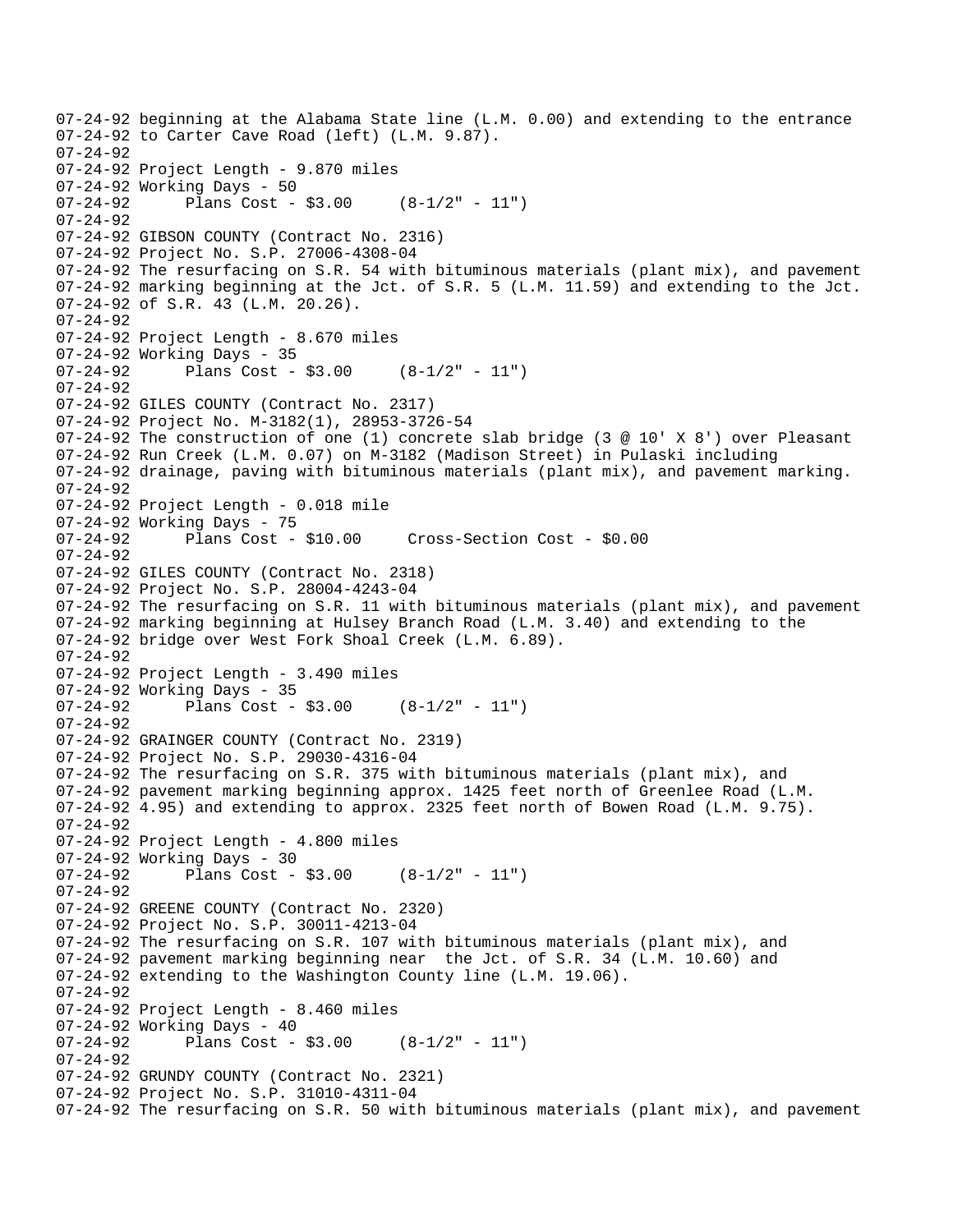07-24-92 marking beginning at the Elk River bridge (L.M. 6.92) and extending to 1.22 07-24-92 miles south of Armstrong Creek (L.M. 13.20).  $07 - 24 - 92$ 07-24-92 Project Length - 5.610 miles 07-24-92 Working Days - 35 07-24-92 Plans Cost - \$3.00 (8-1/2" - 11") 07-24-92 07-24-92 HAMILTON COUNTY (Contract No. 2322) 07-24-92 Project No. S.P. 33011-4345-04 07-24-92 The resurfacing on S.R. 2 with bituminous materials (plant mix), and pavement 07-24-92 marking beginning 800 feet north of the Jct. of Shallowford Road (L.M. 18.42) 07-24-92 and extending to the end of the concrete ramp from I-75 south bound lanes 07-24-92 (L.M. 20.56). 07-24-92 07-24-92 Project Length - 2.140 miles 07-24-92 Working Days - 30 07-24-92 Plans Cost - \$3.00 (8-1/2" - 11") 07-24-92 07-24-92 HAMILTON COUNTY (Contract No. 2323) 07-24-92 Project No. S.P. 33023-4222-04 07-24-92 The resurfacing on S.R. 8 with bituminous materials (plant mix), including 07-24-92 cold planing, and pavement marking beginning at Sixth Street in Chattanooga 07-24-92 (L.M. 9.10) and extending to 0.1 mile north of Dayton Boulevard on Signal 07-24-92 Mountain Road (L.M. 11.92). 07-24-92 07-24-92 Project Length - 2.630 miles 07-24-92 Working Days - 35<br>07-24-92 Plans Cost -Plans Cost -  $$3.00$  (8-1/2" - 11") 07-24-92 07-24-92 HAWKINS COUNTY (Contract No. 2324) 07-24-92 Project No. BRZE-3700(12), 37945-3461-94 07-24-92 The construction of one (1) prestressed concrete I-beam bridge over Southern 07-24-92 Railroad (L.M. 0.03) on old S.R. 113 including two (2) concrete box bridges (1  $07-24-92$  - 3 @ 12' X 12' and 1 - 5' X 6'), grading and drainage, paving with bituminous 07-24-92 materials (plant mix), the installation of guardrail, and pavement marking. 07-24-92 07-24-92 Project Length - 0.283 mile 07-24-92 Working Days - 100 07-24-92 Plans Cost - \$10.00 Cross-Section Cost - \$0.00 07-24-92 The DBE goal for this contract is 10% of the contract amount. 07-24-92 07-24-92 HAYWOOD COUNTY (Contract No. 2325) 07-24-92 Project No. IME-40-1(245)43, 38001-3163-44 07-24-92 The repaving of I-40 including the widening of one (1) prestressed concrete 07-24-92 box I-beam bridge over Big Muddy Canal, paving with bituminous materials 07-24-92 (plant mix), cold planing, drainage adjustments, the installation of 07-24-92 guardrail, and pavement marking beginning at the Fayette County line (L.M. 07-24-92 0.00) and extending to the west of S.R. 179 (L.M. 2.86). 07-24-92 07-24-92 Project Length - 2.860 miles 07-24-92 Working Days - On or before June 1, 1993 (See Special Provision 108B) 07-24-92 Plans Cost - \$10.00 Cross-Section Cost - NA 07-24-92 The DBE goal for this contract is 12% of the contract amount. 07-24-92 07-24-92 HAYWOOD COUNTY (Contract No. 2326) 07-24-92 Project No. BR-STP-54(17), 38006-3224-94 07-24-92 The construction of one (1) prestressed concrete girder bridge over Nixon 07-24-92 Creek (L.M. 15.82) on S.R. 54 including grading and drainage, paving with 07-24-92 bituminous materials (plant mix), the installation of guardrail, and pavement 07-24-92 marking.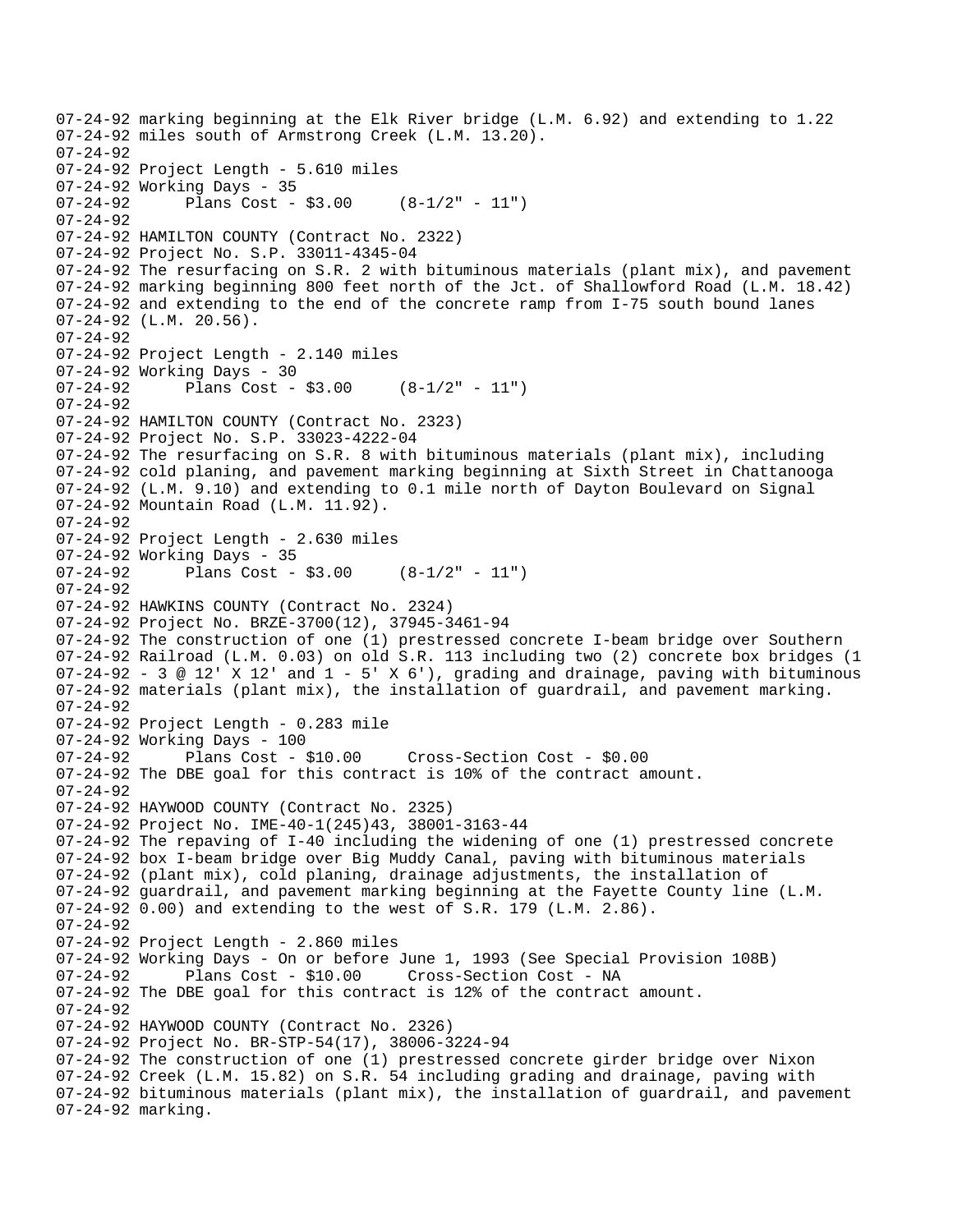```
07-24-92 
07-24-92 Project Length - 0.208 mile 
07-24-92 Working Days - 100 
07-24-92 Plans Cost - $10.00 Cross-Section Cost - $0.00 
07-24-92 The DBE goal for this contract is 10% of the contract amount. 
07-24-92 
07-24-92 HAYWOOD COUNTY (Contract No. 2327) 
07-24-92 Project No. S.P. 38003-4316-04 
07-24-92 The resurfacing on S.R. 1 with bituminous materials (plant mix), and pavement 
07-24-92 marking beginning at Newbern Road (L.M. 23.24) and extending to the Madison 
07-24-92 County line (L.M. 27.51). 
07-24-92 
07-24-92 Project Length - 4.270 miles 
07-24-92 Working Days - 35<br>07-24-92 Plans Cost -
              Plans Cost - $3.00 (8-1/2" - 11")
07 - 24 - 9207-24-92 HENDERSON COUNTY (Contract No. 2328) 
07-24-92 Project No. S.P. 39009-4318-04 
07-24-92 The resurfacing on S.R. 104 with bituminous materials (plant mix), and 
07-24-92 pavement marking beginning north of Stringtown Road (L.M. 18.80) and extending 
07-24-92 to the Jct. of S.R. 100 (L.M. 29.46). 
07-24-92 
07-24-92 Project Length - 10.660 miles 
07-24-92 Working Days - 30<br>07-24-92 Plans Cost -
              Plans Cost - $3.00 (8-1/2" - 11")
07-24-92 
07-24-92 HICKMAN COUNTY (Contract No. 2329) 
07-24-92 Project No. S.P. 41010-4206-04 
07-24-92 The resurfacing on S.R. 100 with bituminous materials (plant mix), and 
07-24-92 pavement marking beginning at Fire Tower Road (L.M. 7.80) and extending to 
07-24-92 S.R. 48 (L.M. 14.90). 
07-24-92 
07-24-92 Project Length - 7.100 miles 
07-24-92 Working Days - 30<br>07-24-92 Plans Cost -
              Plans Cost - $3.00 (8-1/2" - 11")
07-24-92 
07-24-92 HICKMAN COUNTY (Contract No. 2330) 
07-24-92 Project No. 41056-3213-04 
07-24-92 The paving of S.R. 50 with either a mineral aggregate base, or a portland 
07-24-92 cement treated aggregate base, and bituminous materials (plant mix), including 
07-24-92 partial grading and drainage, the installation of guardrail, signs, and 
07-24-92 pavement marking beginning at Nickell Valley Road and extending to west of 
07-24-92 Charles Thompson Memorial Bridge. 
07-24-92 
07-24-92 Project Length - 6.177 miles 
07-24-92 Working Days - 95 
07-24-92 Plans Cost - $25.00 Cross-Section Cost - $10.00 
07-24-92 
07-24-92 JACKSON COUNTY (Contract No. 2331) 
07-24-92 Project No. S.P. 44001-4322-04 
07-24-92 The resurfacing on S.R. 53 with bituminous materials (plant mix), the 
07-24-92 installation of guardrail, and pavement marking beginning 4.5 miles north of 
07-24-92 the Smith County line (L.M. 4.50) and extending to S.R. 56 (right) (L.M. 
07-24-92 14.22). 
07-24-92 
07-24-92 Project Length - 5.270 miles 
07-24-92 Working Days - 40<br>07-24-92 Plans Cost -
              Plans Cost - $3.00 (8-1/2" - 11")
07-24-92 
07-24-92 JEFFERSON COUNTY (Contract No. 2332)
```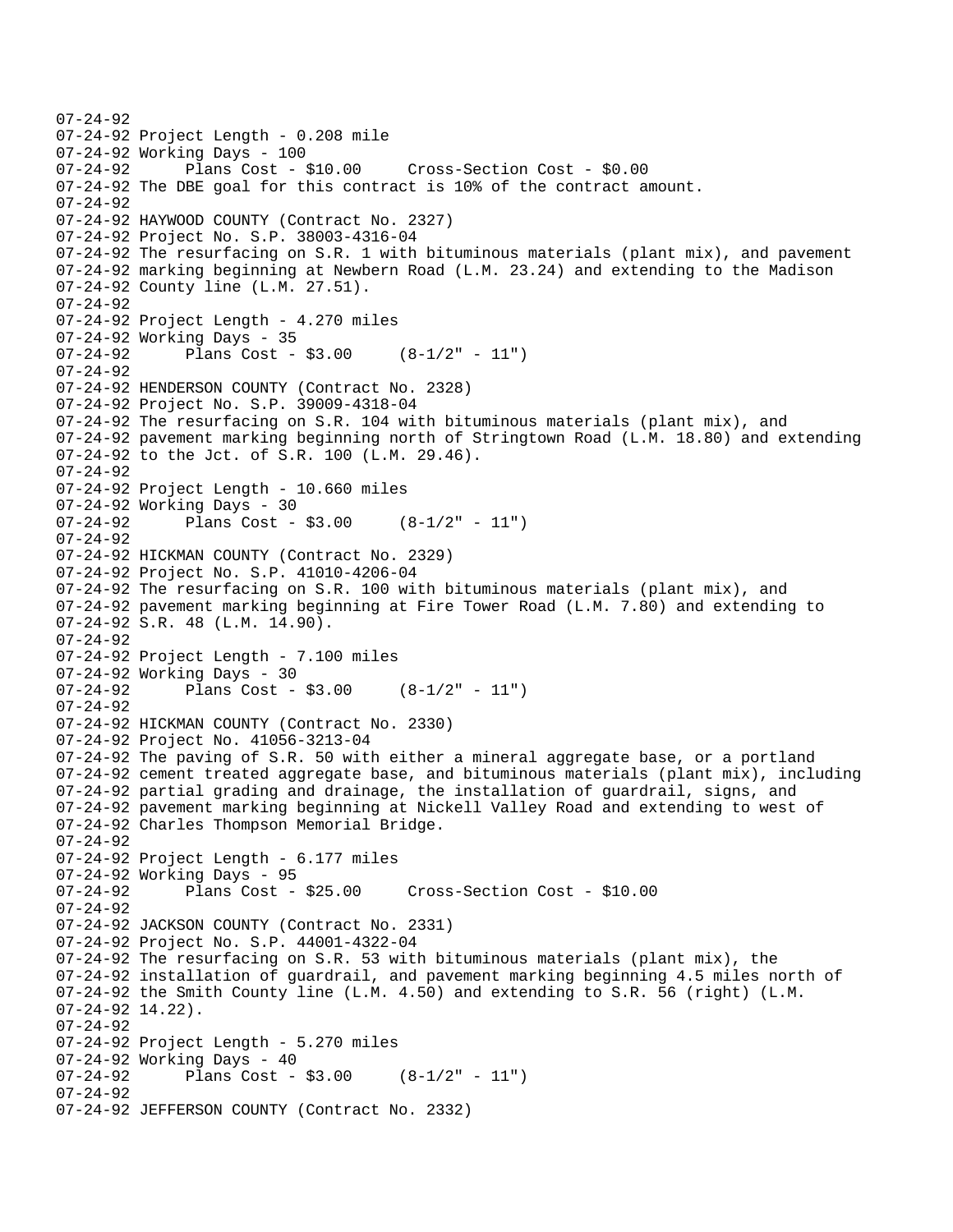```
07-24-92 Project No. S.P. 45007-4209-04 
07-24-92 The resurfacing on S.R. 35 with bituminous materials (plant mix), and pavement 
07-24-92 marking beginning at the Sevier County line (L.M. 0.00) and extending to 
07-24-92 the Cocke County line (L.M. 4.99). 
07-24-92 
07-24-92 Project Length - 4.990 miles 
07-24-92 Working Days - 30 
07-24-92 Plans Cost - $3.00 (8-1/2" - 11") 
07-24-92 
07-24-92 KNOX COUNTY (Contract No. 2333) 
07-24-92 Project No. S.P. 47030-4312-04 
07-24-92 The resurfacing on S.R. 169 with bituminous materials (plant mix), including 
07-24-92 cold planing, and pavement marking beginning at Vanosdale Road (right)(L.M. 
07-24-92 5.48) and extending to approx. 525 feet east of Liberty Street (L.M. 10.15). 
07-24-92 
07-24-92 Project Length - 4.670 miles 
07-24-92 Working Days - 40 
07-24-92 Plans Cost - $3.00 (8-1/2" - 11") 
07-24-92 
07-24-92 KNOX COUNTY (Contract No. 2334) 
07-24-92 Project No. S.P. 47946-4235-04 
07-24-92 The crack sealing at various locations on various routes. 
07-24-92 
07-24-92 Project Length - 20.800 miles 
07-24-92 Working Days - On or before December 31, 1992<br>07-24-92 MO PLANS CONTRACT
              NO PLANS CONTRACT
07-24-92 
07-24-92 LAWRENCE COUNTY (Contract No. 2335) 
07-24-92 Project No. S.P. 50013-4319-04 
07-24-92 The resurfacing on S.R. 242 with bituminous materials (plant mix), including 
07-24-92 cold planing and pavement marking beginning at S.R. 15 (L.M. 22.91) and 
07-24-92 extending to the new pavement north of Buffalo Road (L.M. 28.85). 
07-24-92 
07-24-92 Project Length - 5.920 miles 
07-24-92 Working Days - 35 
07-24-92 Plans Cost - $3.00 (8-1/2" - 11")07-24-92 
07-24-92 LINCOLN COUNTY (Contract No. 2336) 
07-24-92 Project No. S.P. 52005-4213-04 
07-24-92 The resurfacing on S.R. 50 with bituminous materials (plant mix), cold 
07-24-92 planing, and pavement marking beginning at the East College Street (L.M. 
07-24-92 12.41) and extending to the Intersection of S.R.10 and S.R. 15 (L.M. 13.45).
07-24-92 
07-24-92 Project Length - 1.020 miles 
07-24-92 Working Days - 30 
07-24-92 Plans Cost - $3.00 (8-1/2" - 11") 
07-24-92 
07-24-92 LOUDON COUNTY (Contract No. 2337) 
07-24-92 Project No. S.P. 53004-4225-04 
07-24-92 The resurfacing on S.R. 2 with bituminous materials (plant mix), including 
07-24-92 cold planing, drainage adjustments, and pavement marking beginning approx. 475 
07-24-92 feet north of S.R. 72 (L.M. 4.74) and extending to approx. 160 feet north of 
07-24-92 the bridge over the Tennessee River (L.M. 7.30). 
07-24-92 
07-24-92 Project Length - 2.560 miles 
07-24-92 Working Days - 30 
07-24-92 Plans Cost - $3.00 (8-1/2" - 11") 
07-24-92 
07-24-92 LOUDON COUNTY (Contract No. 2338) 
07-24-92 Project No. S.P. 53018-4306-04
```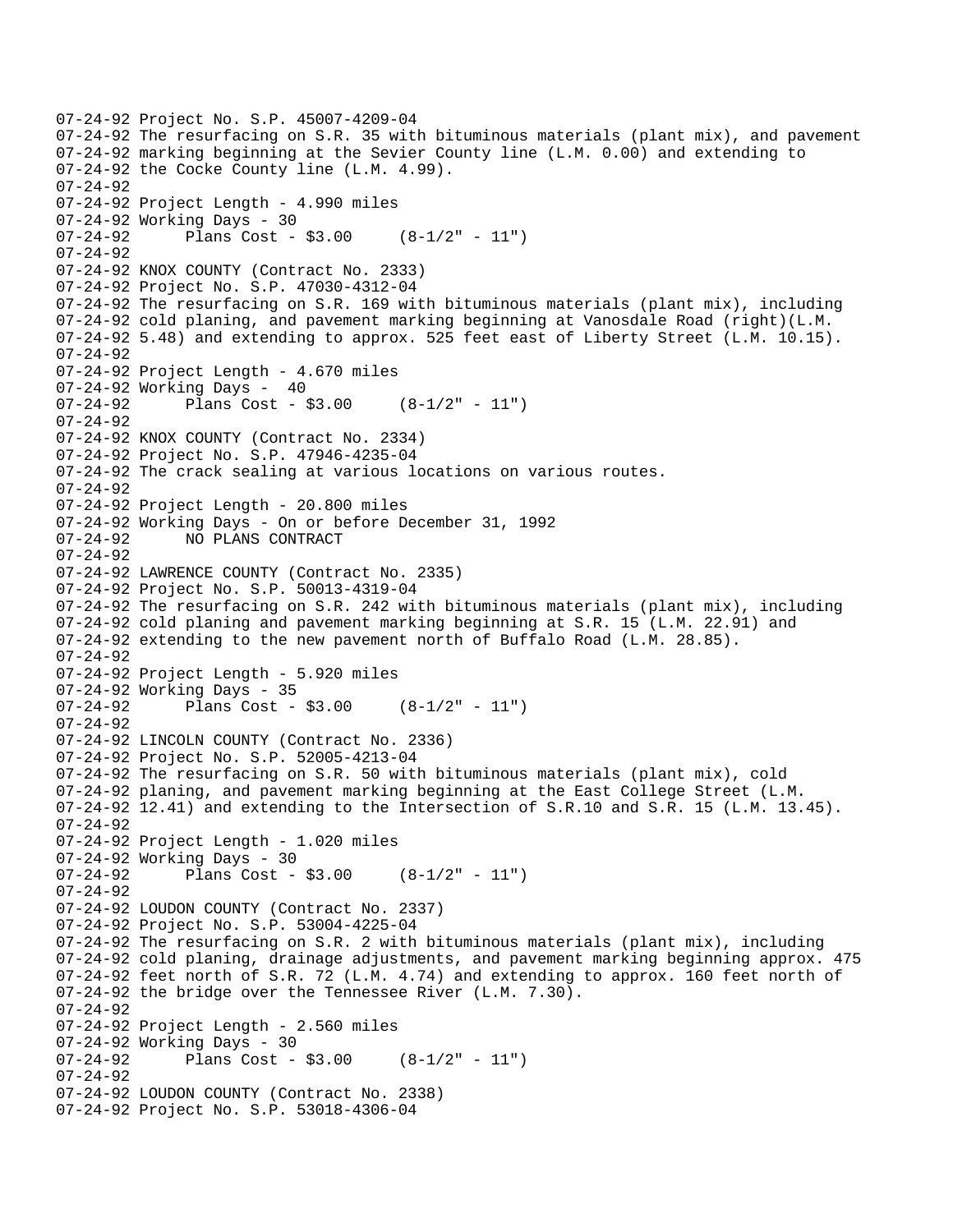07-24-92 The resurfacing on S.R. 95 with bituminous materials (plant mix), and pavement 07-24-92 marking beginning at the Jct. of S.R. 33 (L.M. 0.00) and extending to approx. 07-24-92 1500 feet south of Bellview Road (left)(L.M. 5.18). 07-24-92 07-24-92 Project Length - 5.180 miles 07-24-92 Working Days - 30 07-24-92 Plans Cost - \$3.00 (8-1/2" - 11") 07-24-92 07-24-92 MCMINN COUNTY (Contract No. 2339) 07-24-92 Project No. S.P. 54008-4211-04 07-24-92 The resurfacing on S.R. 30 with bituminous materials (plant mix), and pavement 07-24-92 marking beginning at 13th Street in Etowah (L.M. 21.94) and extending to the 07-24-92 Polk County line (L.M. 25.70). 07-24-92 07-24-92 Project Length - 3.760 miles 07-24-92 Working Days - 30  $07-24-92$  Plans Cost - \$3.00  $(8-1/2" - 11")$ 07-24-92 07-24-92 MACON COUNTY (Contract No. 2340) 07-24-92 Project No. S.P. 56003-3242-04 07-24-92 The grading and drainage on S.R. 52 including the construction of one (1) 07-24-92 prestressed concrete Bulb-Tee beam bridge over Long Fork Creek and Quarry 07-24-92 Road, construction of one (1) concrete box bridge (3 @ 10' X 10'), paving with 07-24-92 either a mineral aggregate base, or a portland cement treated aggregate base, 07-24-92 with bituminous materials (plant mix), installation of guardrail, signs, and 07-24-92 pavement marking beginning 0.4 mile east of Coleytown Road and extending to 07-24-92 1.0 mile east of Drapers Crossroads. 07-24-92 07-24-92 Project Length - 3.657 miles 07-24-92 Working Days - 300 07-24-92 Plans Cost - \$50.00 Cross-Section Cost - \$50.00 07-24-92 07-24-92 MACON COUNTY (Contract No. 2341) 07-24-92 Project Nos. S.P. 56003-4243-04<br>07-24-92 S.P. 56005-4324-04 S.P. 56005-4324-04 07-24-92 07-24-92 Project No. S.P. 56003-4243-04 07-24-92 The resurfacing on S.R. 52 with bituminous materials (plant mix), and pavement 07-24-92 marking beginning at the Jct. of S.R. 141 (L.M. 3.90) and extending to old 07-24-92 S.R. 52 (L.M. 6.80). 07-24-92 Project Length - 2.900 miles 07-24-92 07-24-92 Project No. S.P. 56005-4324-04 07-24-92 The resurfacing on S.R. 56 with bituminous materials (plant mix), and pavement 07-24-92 marking beginning at the new pavement east of S.R. 262 (L.M. 3.10) and 07-24-92 extending to the Jct. of S.R. 80 (L.M. 5.10). 07-24-92 Project Length - 2.000 miles 07-24-92 07-24-92 Total Project Length - 4.900 miles 07-24-92 Working Days - 30<br>07-24-92 Plans Cost -Plans Cost -  $$3.00$  (8-1/2" - 11") 07-24-92 07-24-92 MADISON COUNTY (Contract No. 2342) 07-24-92 Project No. S.P. 57002-4311-04 07-24-92 The resurfacing on S.R. 1 with bituminous materials (plant mix), and pavement 07-24-92 marking beginning at Mahon Drive (L.M. 9.37) and extending to the Jct. of U.S. 07-24-92 45 Bypass (L.M. 13.93). 07-24-92 07-24-92 Project Length - 4.560 miles 07-24-92 Working Days - 45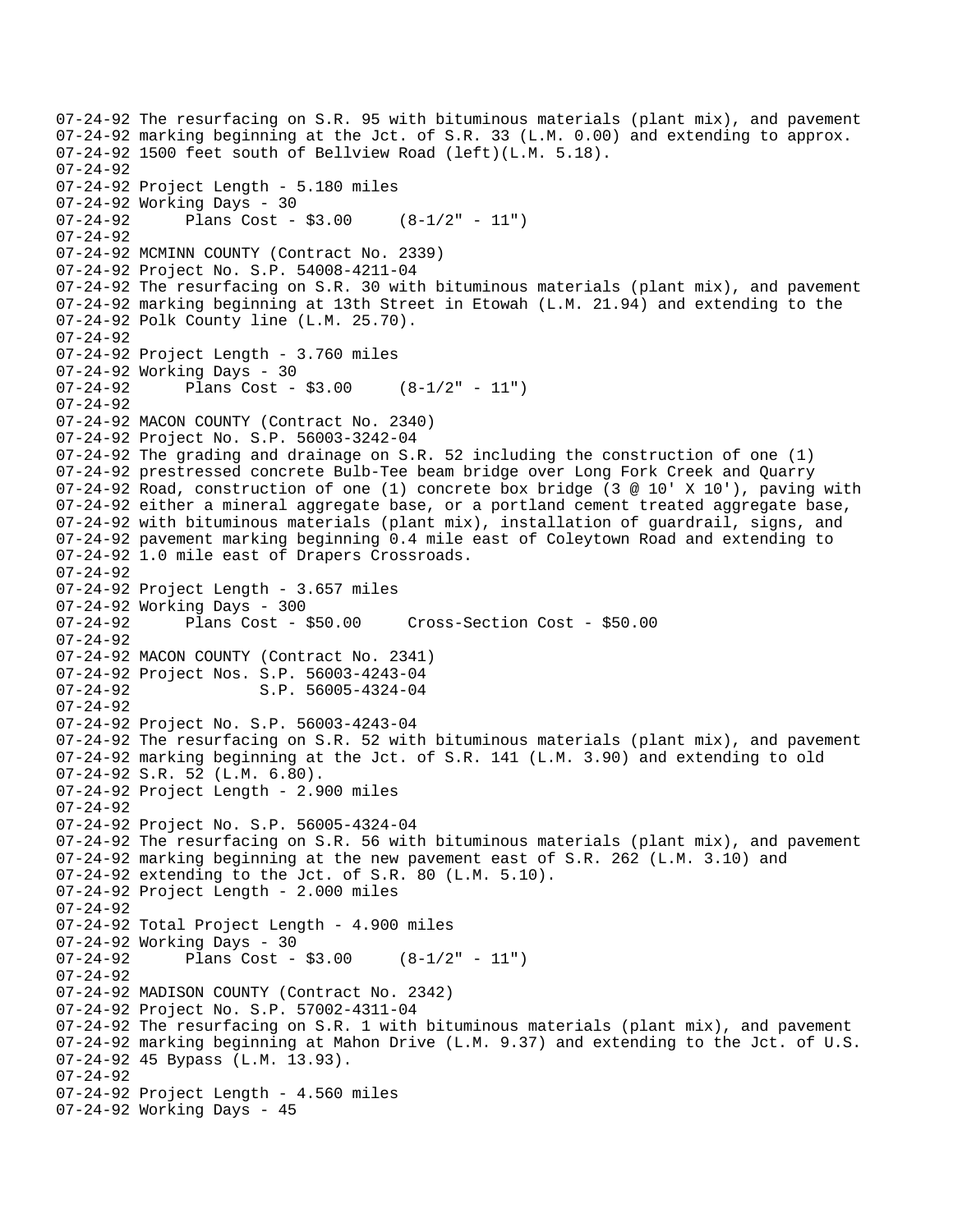```
07-24-92 Plans Cost - $3.00 (8-1/2" - 11") 
07-24-92 
07-24-92 MADISON COUNTY (Contract No. 2343) 
07-24-92 Project No. S.P. 57009-3253-04 
07-24-92 The intersection improvement at U.S. 45BP (S.R. 186) with Airways Boulevard 
07-24-92 including grading and drainage, paving with bituminous materials (plant mix) 
07-24-92 and portland cement concrete pavement, the installation of concrete curb and 
07-24-92 gutter, and pavement marking. 
07-24-92 
07-24-92 
07-24-92 Project Length - 0.283 mile 
07-24-92 Working Days - 60 
07-24-92 Plans Cost - $10.00 Cross-Section Cost - $0.00 
07-24-92 
07-24-92 MADISON COUNTY (Contract No. 2344) 
07-24-92 Project No. S.P. 57014-4318-04 
07-24-92 The resurfacing on S.R. 138 with bituminous materials (plant mix), and 
07-24-92 pavement marking beginning at the Hardeman County line (L.M. 0.00) and 
07-24-92 extending to Batchelors Loop Road (L.M. 6.21). 
07-24-92 
07-24-92 Project Length - 6.210 miles 
07-24-92 Working Days - 30 
07-24-92 Plans Cost - $3.00 (8-1/2" - 11") 
07-24-92 
07-24-92 MARION COUNTY (Contract No. 2345) 
07-24-92 Project No. S.P. 58009-3221-04 
07-24-92 The slide correction on S.R. 27 at L.M. 21.6 including grading and drainage, 
07-24-92 paving with bituminous materials (plant mix), the installation of guardrail, 
07-24-92 and pavement marking. 
07-24-92 
07-24-92 Project Length - 0.402 mile 
07-24-92 Working Days - 110 
                                      07-24-92 Plans Cost - $10.00 Cross-Section Cost - $10.00 
07-24-92 
07-24-92 MARSHALL AND BEDFORD COUNTIES (Contract No. 2346) 
07-24-92 Project Nos. S.P. 59015-4308-04, 02013-4309-04 
07-24-92 The resurfacing on S.R. 130 with bituminous materials (plant mix), and 
07-24-92 pavement marking beginning at the Lincoln County line (L.M. 0.00) and 
07-24-92 extending to the Bedford County line (L.M. 3.50) in Marshall County and 
07-24-92 beginning at the Marshall County line (L.M. 0.00) and extending to Gant Hollow 
07-24-92 Road (L.M. 3.90) in Bed ford County. 
07-24-92 
07-24-92 Project Length - 7.330 miles 
07-24-92 Working Days - 35 
07-24-92 Plans Cost - $3.00 (8-1/2" - 11") 
07-24-92 
07-24-92 MAURY COUNTY (Contract No. 2347) 
07-24-92 Project No. MA-NH-6(22), 60092-3227-14 
07-24-92 The drainage and paving on S.R. 6 with either a mineral aggregate base or a 
07-24-92 portland cement treated aggregate base, with bituminous materials (plant mix), 
07-24-92 portland cement concrete pavement on the ramps, storm sewer construction, the 
07-24-92 installation of guardrail, underdrains, median barrier wall, signs, and 
07-24-92 pavement marking beginning 0.17 mile west of S.R. 50 and extending 0.22 mile 
07-24-92 west of U.S. 31 (S.R. 6) and U.S. 412 (S.R. 99). 
07-24-92 
07-24-92 Project Length - 4.932 miles 
07-24-92 Working Days - 115 
                                      Cross-Section Cost - NA
07-24-92 The DBE goal for this contract is 13% of the contract amount. 
07-24-92
```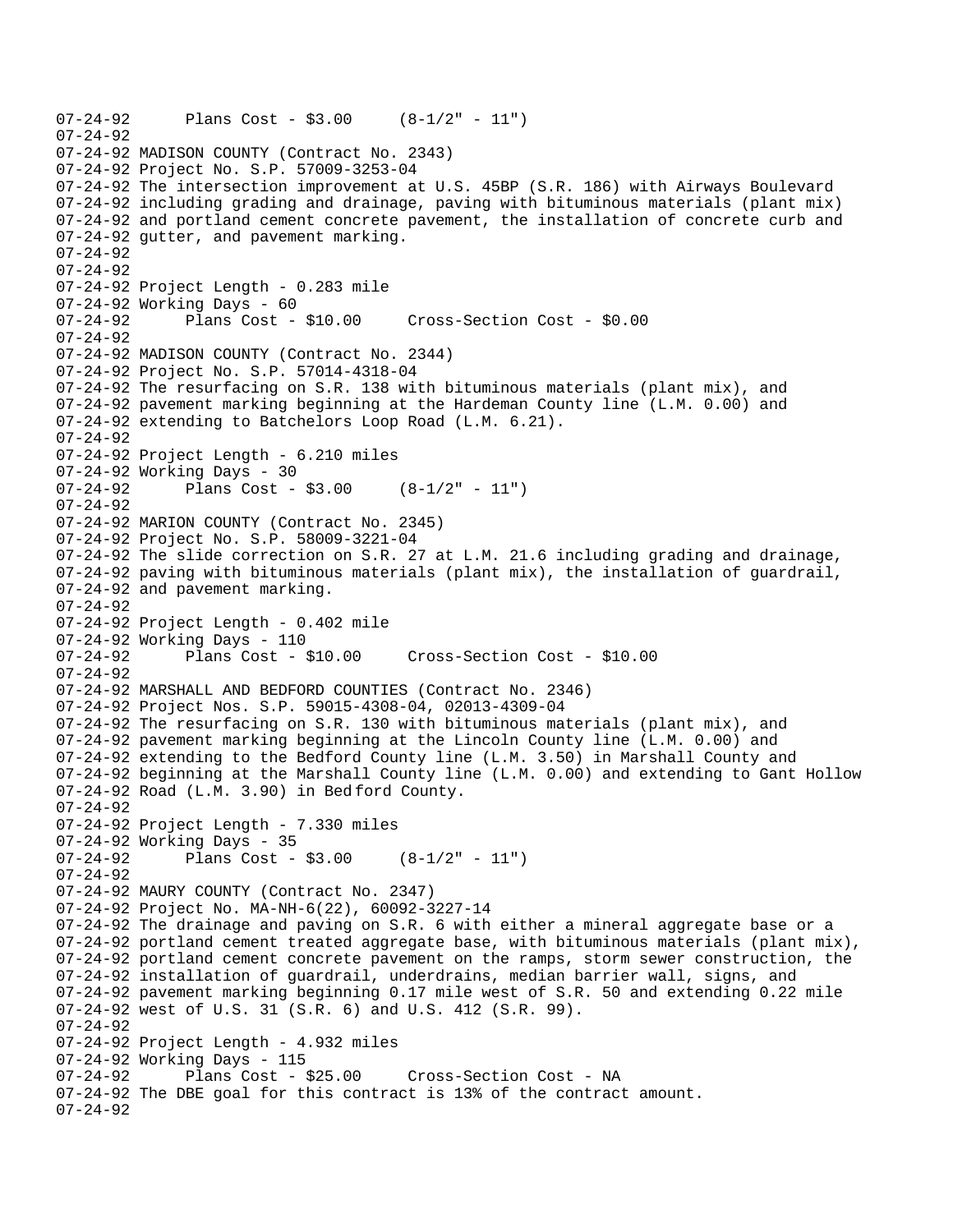```
07-24-92 MAURY COUNTY (Contract No. 2348) 
07-24-92 Project No. S.P. 60004-4257-04 
07-24-92 The resurfacing on S.R. 7 with bituminous materials (plant mix), including 
07-24-92 bridge deck repair and sealant, and pavement marking beginning at Landfill 
07-24-92 Road (L.M. 18.35) and extending to S.R. 247 (L.M. 23.85). 
07-24-92 
07-24-92 Project Length - 5.500 miles 
07-24-92 Working Days - 35 
07-24-92 Plans Cost - $3.00 (8-1/2" - 11") 
07-24-92 
07-24-92 MEIGS COUNTY (Contract No. 2349) 
07-24-92 Project No. S.P. 61014-4313-04 
07-24-92 The resurfacing on S.R. 304 with bituminous materials (plant mix), and 
07-24-92 pavement marking beginning at the Jct. of S.R. 58 (L.M. 0.00) and extending to 
07-24-92 the Decatur City limits (L.M. 1.85). 
07 - 24 - 9207-24-92 Project Length - 1.850 miles 
07-24-92 Working Days - 30 
07-24-92 Plans Cost - $3.00 (8-1/2" - 11")07-24-92 
07-24-92 MONROE COUNTY (Contract No. 2350) 
07-24-92 Project No. BR-STP-165(4), 62077-3210-94 
07-24-92 The construction of one (1) concrete box bridge (2 @ 12' X 10') over Quarry 
07-24-92 Creek (L.M. 1.87) on S.R. 165 including grading and drainage, paving with 
07-24-92 bituminous materials (plant mix), and guardrail on the approaches. 
07-24-92 
07-24-92 Project Length - 0.098 mile 
07-24-92 Working Days - 80 
07-24-92 Plans Cost - $10.00 Cross-Section Cost - $0.00 
07-24-92 
07-24-92 MONTGOMERY COUNTY (Contract No. 2351) 
07-24-92 Project No. S.P. 63011-4232-04 
07-24-92 The resurfacing on S.R. 13 with bituminous materials (plant mix), including 
07-24-92 cold planing, and pavement marking beginning approx. 400 feet north of S.R. 48 
07-24-92 (L.M. 21.32) and extending to the new pavement near Fairview Road (L.M. 23.95) 
07-24-92 
07-24-92 Project Length - 2.630 miles 
07-24-92 Working Days - 35 
07-24-92 Plans Cost - $3.00 (8-1/2" - 11")07-24-92 
07-24-92 PERRY COUNTY (Contract No. 2352) 
07-24-92 Project No. S.P. 68004-4327-04 
07-24-92 The resurfacing on S.R. 50 with bituminous materials (plant mix), and pavement 
07-24-92 marking beginning at S.R. 13 (L.M. 20.28) and extending to the Hickman County 
07-24-92 line (L.M. 25.11). 
07-24-92 
07-24-92 Project Length - 4.690 miles 
07-24-92 Working Days - 30<br>07-24-92 Plans Cost -
              Plans Cost - $3.00 (8-1/2" - 11")
07-24-92 
07-24-92 ROANE COUNTY (Contract No. 2353) 
07-24-92 Project No. S.P. 73068-4307-04 
07-24-92 The resurfacing on S.R. 382 with bituminous materials (plant mix), and 
07-24-92 pavement marking beginning at the Jct. of S.R. 1 (L.M. 0.00) and extending to 
07-24-92 the Jct. of S.R. 61 (L.M. 1.24). 
07-24-92 
07-24-92 Project Length - 1.240 miles 
07-24-92 Working Days - 30<br>07-24-92 Plans Cost -
              Plans Cost - $3.00 (8-1/2" - 11")
07-24-92
```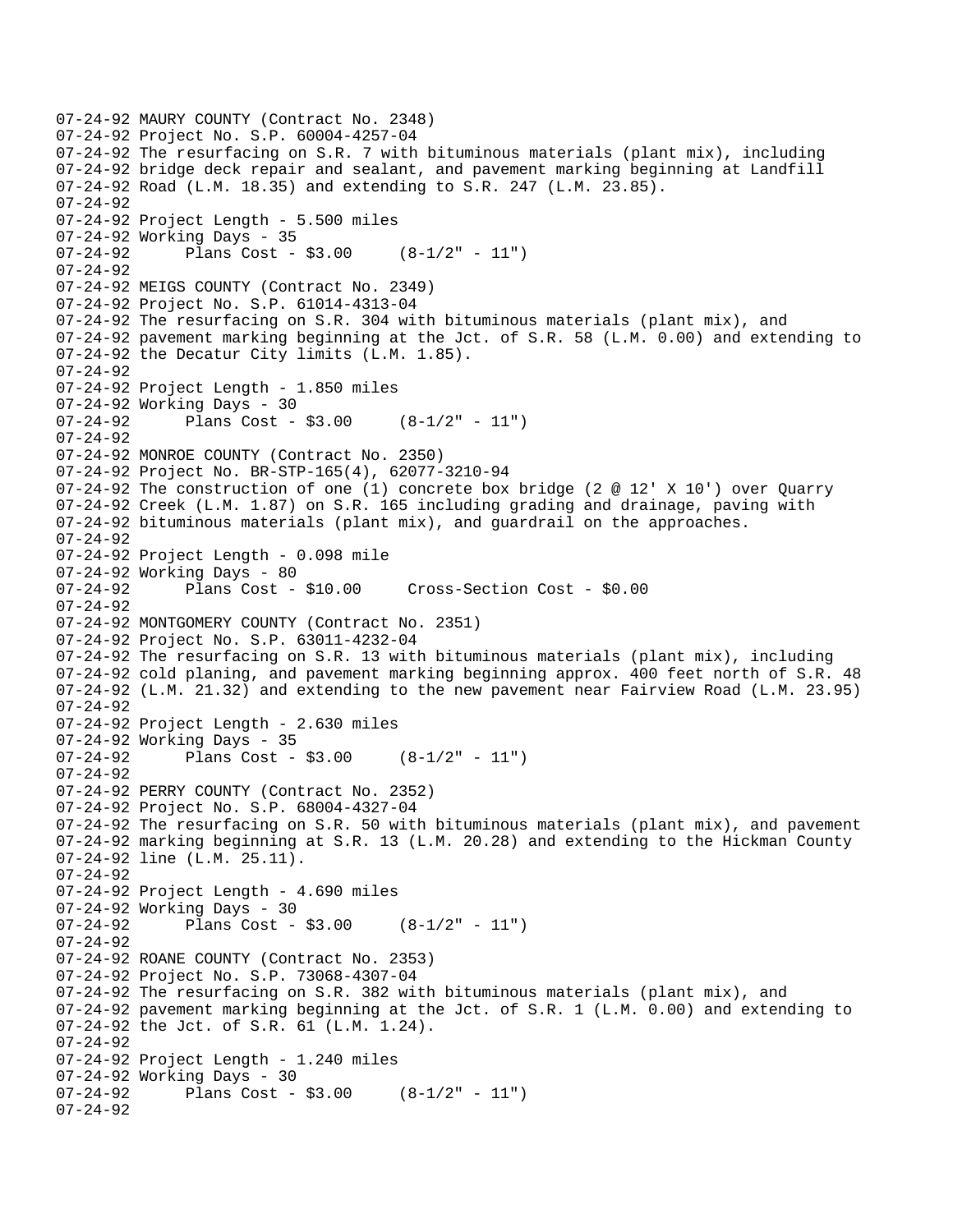```
07-24-92 ROBERTSON COUNTY (Contract No. 2354) 
07-24-92 Project No. S.P. 74006-4512-04 
07-24-92 The resurfacing on S.R. 25 with bituminous materials (plant mix), and pavement 
07-24-92 marking beginning at the Jct. of S.R. 49 (L.M. 7.58) and extending to the new 
07-24-92 pavement near Honey Run Creek (L.M. 12.60). 
07-24-92 
07-24-92 Project Length - 5.020 miles 
07-24-92 Working Days - 30 
07-24-92 Plans Cost - $3.00 (8-1/2" - 11") 
07-24-92 
07-24-92 RUTHERFORD COUNTY (Contract No. 2355) 
07-24-92 Project No. MA-STP-1(38), 75003-3222-14 
07-24-92 The paving on U.S. 70 (S.R. 1) including the construction of one (1) concrete 
07-24-92 box bridge extension (3 @ 10' X 5'), paving with either a mineral aggregate 
07-24-92 base or a portland cement treated base, with bituminous materials (plant mix), 
07-24-92 storm sewer construction, the installation of concrete curb, guardrail, 
07-24-92 underdrains, signs, signals, and pavement marking beginning at the four lane 
07-24-92 section of S.R. 1 in Murfreesboro and extending to a point east of Baxter 
07-24-92 Road. 
07-24-92 
07-24-92 Project Length - 5.554 miles 
07-24-92 Working Days - 125 
07-24-92 Plans Cost - $10.00 Cross-Section Cost - $10.00 
07-24-92 The DBE goal for this contract is 11% of the contract amount. 
07-24-92 
07-24-92 RUTHERFORD COUNTY (Contract No. 2356) 
07-24-92 Project No. S.P. 75020-4310-04 
07-24-92 The resurfacing on S.R. 99 with bituminous materials (plant mix), and pavement 
07-24-92 marking beginning at Welchance Road (L.M. 27.50) and extending to the Cannon 
07-24-92 County line (L.M. 33.42). 
07-24-92 
07-24-92 Project Length - 5.910 miles 
07-24-92 Working Days - 30 
07-24-92 Plans Cost - $3.00 (8-1/2" - 11") 
07-24-92 
07-24-92 RUTHERFORD AND WILSON COUNTIES (Contract No. 2357) 
07-24-92 Project Nos. S.P. 75840-3209-04, 75840-3210-04, 95840-3207-04 
07-24-92 The grading and drainage on I-840 including the construction of three (3) 
07-24-92 prestressed concrete I-beam bridges, three (3) prestressed concrete Bulb-Tee 
07-24-92 bridges, one (1) cast-in-place concrete box girder bridge, two (2) concrete 
07-24-92 box bridges (1 - 3 @ 15' x 4', 1 - 2 @ 8' X 5'), and five (5) concrete box
07-24-92 culverts, limited paving with bituminous materials (plant mix), with mineral 
07-24-92 aggregate base on the mainline, storm sewer construction, the installation of 
07-24-92 guardrail, fence, signs, landscaping, and pavement marking beginning at 0.8 
07-24-92 mile south of Jefferson Pike and extending to 0.9 mile south of Stewarts Ferry 
07-24-92 Pike. 
07-24-92 
07-24-92 Project Length - 8.737 miles
07-24-92 Working Days - 400<br>07-24-92 Plans Cost - $125.00
07-24-92 Plans Cost - $125.00 Cross-Section Cost - $125.00 
07-24-92 The DBE goal for this contract is 1% of the contract amount. 
07-24-92 
07-24-92 RUTHERFORD COUNTY (Contract No. 2358) 
07-24-92 Project No. S.P. 75840-3211-04 
07-24-92 The grading and drainage on I-840 including the construction of nine (9) 
07-24-92 bridges: three (3) continuous steel welded plate girder bridges, three (3) 
07-24-92 prestressed concrete Bulb-Tee beam bridges, and three (3) prestressed concrete 
07-24-92 I-beam bridges, construction of six (6) reinforced concrete retaining walls, 
07-24-92 construction of two (2) concrete box culverts, subgrade treatment with 
07-24-92 hydrated lime, limited paving with bituminous materials (plant mix), with
```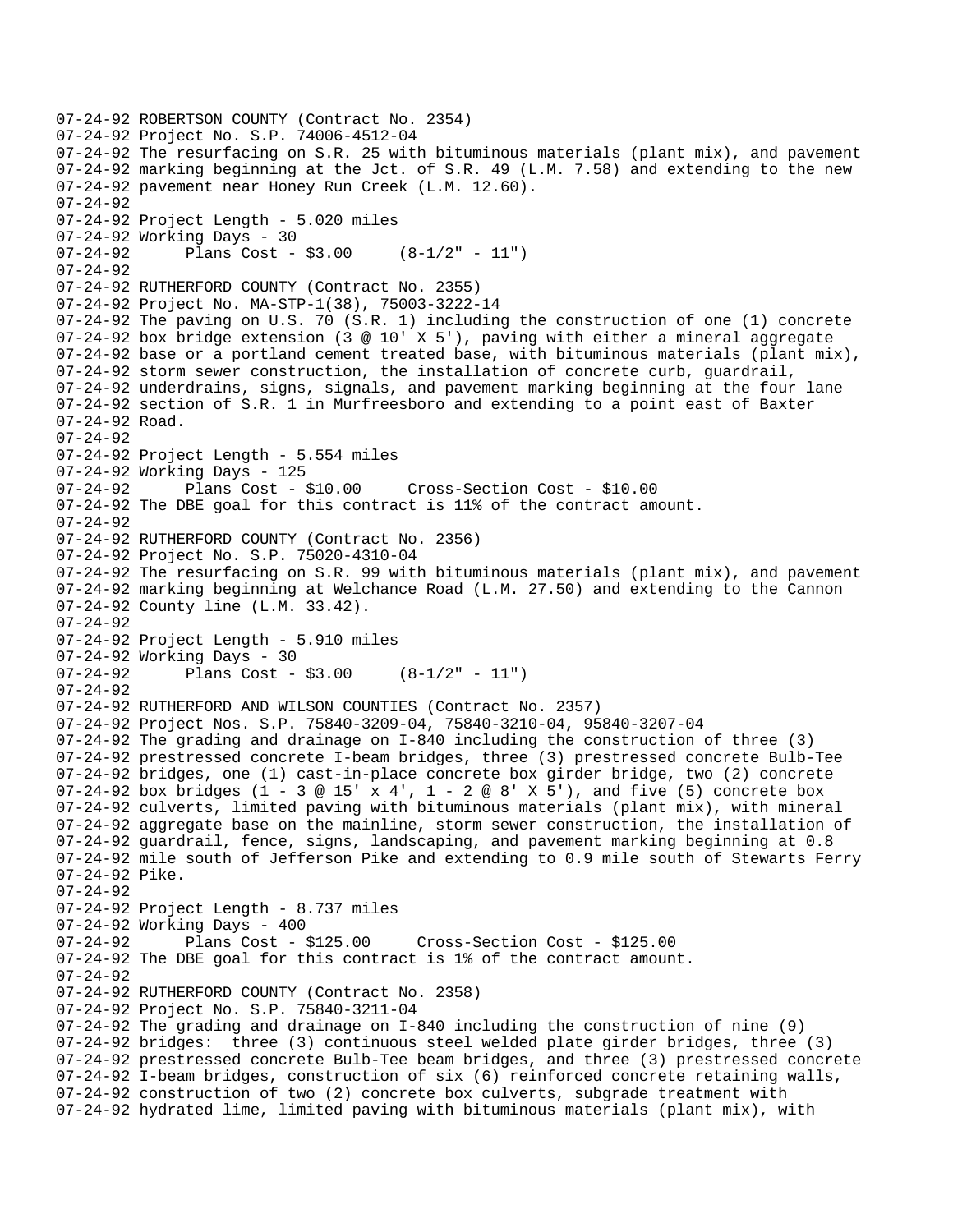```
07-24-92 portland cement concrete pavement on the ramps, the installation of guardrail, 
07-24-92 fence, underdrains, and pavement marking beginning 0.11 mile southwest of I-24 
07-24-92 and extending to 0.73 mile north of U.S. 70S (S.R. 1). 
07-24-92 
07-24-92 Project Length - 2.868 miles 
07-24-92 Working Days - 400<br>07-24-92 Plans Cost - $150.00
07-24-92 Plans Cost - $150.00 Cross-Section Cost - $225.00 
07-24-92 The DBE goal for this contract is 1% of the contract amount. 
07-24-92 
07-24-92 SHELBY COUNTY (Contract No. 2359) 
07-24-92 Project No. S.P. 79011-4238-04 
07-24-92 The resurfacing on S.R. 1 with bituminous materials (plant mix), including 
07-24-92 cold planing and pavement marking beginning near Brunswick Road (L.M. 21.35) 
07-24-92 and extending north of Lamb Road (L.M. 26.37). 
07-24-92 
07-24-92 Project Length - 5.020 miles 
07-24-92 Working Days - 45 
07-24-92 Plans Cost - $3.00 (8-1/2" - 11") 
07-24-92 
07-24-92 SHELBY COUNTY (Contract No. 2360) 
07-24-92 Project No. S.P. 79017-4569-04 
07-24-92 The resurfacing on S.R. 3 with bituminous materials (plant mix), and pavement 
07-24-92 marking beginning north of the Loosahatchie River (L.M. 21.20) and extending 
07-24-92 to First Avenue (right) in Millington (L.M. 28.90). 
07-24-92 
07-24-92 Project Length - 7.700 miles 
07-24-92 Working Days - 65<br>07-24-92 Plans Cost -
              Plans Cost - $3.00 (8-1/2" - 11")
07-24-92 
07-24-92 SULLIVAN COUNTY (Contract No. 2361) 
07-24-92 Project No. S.P. 82002-4255-04 
07-24-92 The resurfacing on S.R. 1 with bituminous materials (plant mix), and pavement 
07-24-92 marking beginning at the parallel bridges over Reedy Creek (L.M. 9.73) and 
07-24-92 extending to the Jct. of S.R. 37 (L.M. 15.44). 
07-24-92 
07-24-92 Project Length - 5.710 miles 
07-24-92 Working Days - 40 
07-24-92 Plans Cost - $3.00 (8-1/2" - 11") 
07-24-92 
07-24-92 SULLIVAN COUNTY (Contract No. 2362) 
07-24-92 Project Nos. S.P. 82006-4353-04 
07-24-92 S.P. 82085-4320-04 
07-24-92 
07-24-92 Project No. S.P. 82006-4353-04 
07-24-92 The resurfacing on S.R. 36 with bituminous materials (plant mix), including 
07-24-92 cold planing, and pavement marking beginning at the ramp to S.R. 93 (left) 
07-24-92 (L.M. 6.58) and extending to East Center Street (right)(L.M. 8.35). 
07-24-92 Project Length - 1.770 miles 
07-24-92 
07-24-92 Project No. S.P. 82085-4320-04 
07-24-92 The resurfacing on S.R. 126 with bituminous materials (plant mix), including 
07-24-92 cold planing, drainage adjustments, and pavement marking beginning at Jessee 
07-24-92 Street (left) (L.M. 3.47) and extending to approx. 105 feet west of Hillcrest 
07-24-92 Drive (right)(L.M. 4.35). 
07-24-92 Project Length - 0.880 mile 
07-24-92 
07-24-92 Total Project Length - 2.650 miles 
07-24-92 Working Days - 30<br>07-24-92 Plans Cost -
             Plans Cost - $3.00 (8-1/2" - 11")
07-24-92
```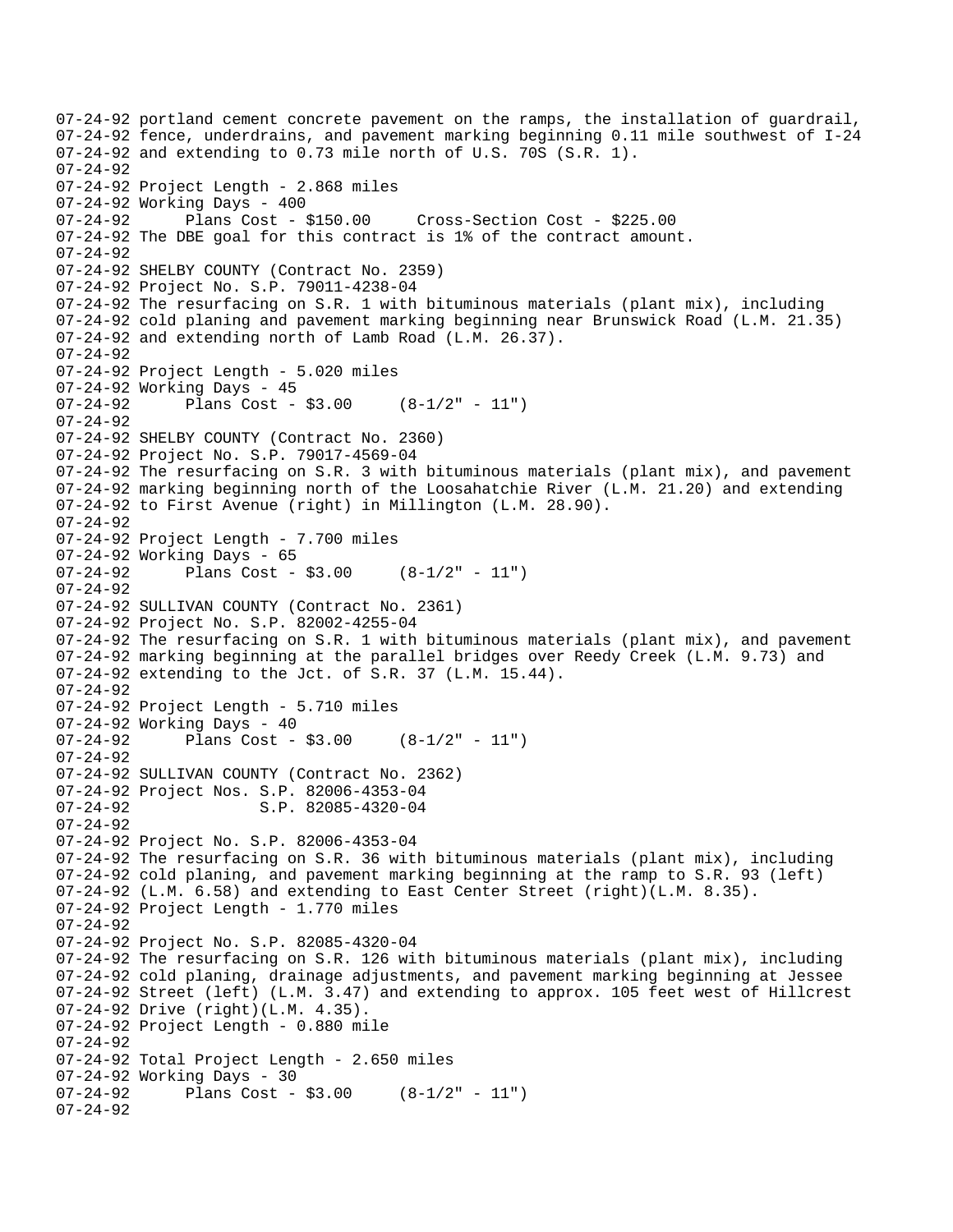```
07-24-92 SULLIVAN COUNTY (Contract No. 2363) 
07-24-92 Project No. S.P. 82099-3209-04 
07-24-92 The grading and drainage on S.R. 394 including the construction of one (1) 
07-24-92 prestressed concrete Bulb-Tee beam bridge on S.R. 394 over Vance Tank Road and 
07-24-92 the Southern Railroad, three (3) concrete box bridges (1 - 3 @ 15' X 15', 2 -
07-24-92 2 @ 15' X 7'), two (2) concrete box culverts, treated permeable base, limited 
07-24-92 paving with bituminous materials (plant mix), with portland cement concrete 
07-24-92 pavement on the ramps, storm sewer construction, the installation of concrete 
07-24-92 curb and gutter, guardrail, fence, underdrains, signs, and pavement marking 
07-24-92 beginning at U.S. 11E (S.R. 34) and extending to S.R. 358 (Weaver Pike). 
07-24-92 
07-24-92 Project Length - 5.715 miles 
07-24-92 Working Days - 300<br>07-24-92 Plans Cost -
              Plans Cost - $50.00 Cross-Section Cost - $225.00
07-24-92 The DBE goal for this contract is 1% of the contract amount. 
07 - 24 - 9207-24-92 WARREN COUNTY (Contract No. 2364) 
07-24-92 Project No. S.P. 89009-4520-04 
07-24-92 The resurfacing on S.R. 56 with bituminous materials (plant mix), and pavement 
07-24-92 marking beginning approx. 168 feet south of Western Drive (L.M. 15.43) and 
07-24-92 extending to Grizzle Road (right) (L.M. 17.99). 
07-24-92 
07-24-92 Project Length - 2.560 miles 
07-24-92 Working Days - 30<br>07-24-92 Plans Cost -
              Plans Cost - $3.00 (8-1/2" - 11")
07 - 24 - 9207-24-92 WASHINGTON COUNTY (Contract No. 2365) 
07-24-92 Project No. BR-STP-353(6), 90023-3210-94 
07-24-92 The construction of one (1) concrete slab bridge over Onion Creek (L.M. 5.01) 
07-24-92 on S.R. 353 including grading and drainage, paving with bituminous materials 
07-24-92 (plant mix), the installation of guardrail on the approaches, and pavement 
07-24-92 marking. 
07-24-92 
07-24-92 Project Length - 0.178 mile 
07-24-92 Working Days - 80 
07-24-92 Plans Cost - $10.00 Cross-Section Cost - $0.00 
07-24-92 
07-24-92 WASHINGTON COUNTY (Contract No. 2366) 
07-24-92 Project No. S.P. 90016-4307-04 
07-24-92 The resurfacing on S.R. 400 with bituminous materials (plant mix), including 
07-24-92 cold planing, and pavement marking on eastbound lanes beginning at S.R. 91 
07-24-92 (L.M. 0.00) and extending to Broadway Street (L.M. 1.54), and on westbound 
07-24-92 lanes beginning at Broadway Street (L.M. 0.00) and extending to S.R. 91 (L.M. 
07-24-92 1.63).
07-24-92 
07-24-92 Project Length - 3.170 miles 
07-24-92 Working Days - 30<br>07-24-92 Plans Cost -
              Plans Cost - $3.00 (8-1/2" - 11")
07-24-92 
07-24-92 WEAKLEY COUNTY (Contract No. 2367) 
07-24-92 Project No. S.P. 92007-4316-04 
07-24-92 The resurfacing on S.R. 89 with bituminous materials (plant mix), and pavement 
07-24-92 marking beginning near Hicks Road (L.M. 25.04) and extending to county road 
07-24-92 (L.M. 31.02). 
07-24-92 
07-24-92 Project Length - 5.980 miles 
07-24-92 Working Days - 30<br>07-24-92 Plans Cost -
              Plans Cost - $3.00 (8-1/2" - 11")
07-24-92 
07-24-92 WILLIAMSON COUNTY (Contract No. 2368)
```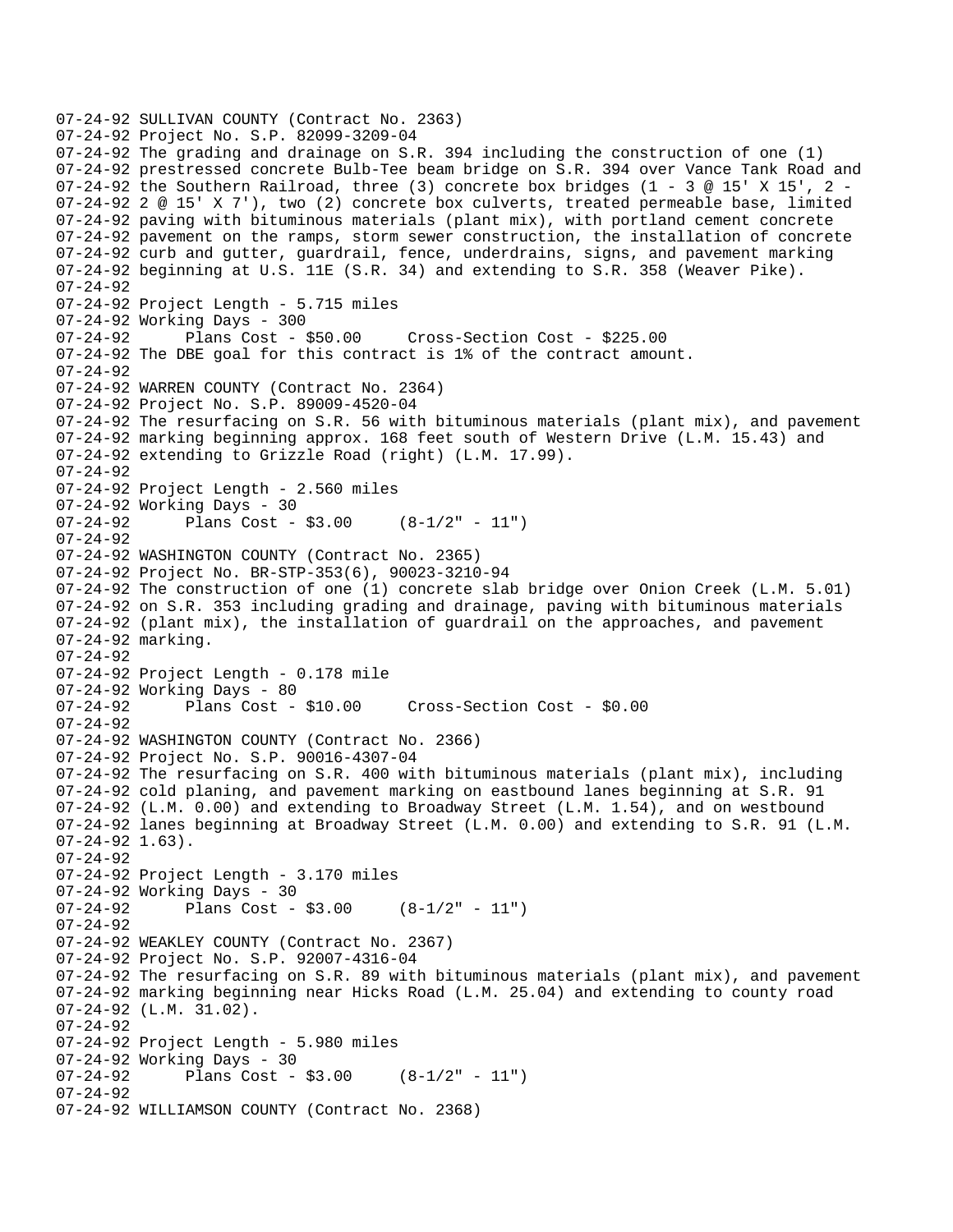```
07-24-92 Project No. S.P. 94013-4205-04 
07-24-92 The resurfacing on S.R. 100 with bituminous materials (plant mix), and 
07-24-92 pavement marking beginning west of Meadow Wood Road (L.M. 5.00) and extending 
07-24-92 to the Davidson County line (L.M. 11.23) 
07-24-92 
07-24-92 Project Length - 6.230 miles 
07-24-92 Working Days - 35 
07-24-92 Plans Cost - $3.00 (8-1/2" - 11")07-24-92 
================================================================================ 
09-04-92 HAWKINS COUNTY (Contract No. 2324) 
09-04-92 Project No. BRZE-3700(12), 37945-3461-94 
09-04-92 The construction of one (1) prestressed concrete I-beam bridge over Southern 
09-04-92 Railroad (L.M. 0.03) on old S.R. 113 including two (2) concrete box bridges (1 
09-04-92 3 @ 12' X 12' and 1 - 5' X 6'), grading and drainage, paving with bituminous
09-04-92 materials (plant mix), the installation of guardrail, and pavement marking. 
09-04-92 
09-04-92 Project Length - 0.283 mile 
09-04-92 Working Days - 100 
09-04-92 Plans Cost - $10.00 Cross-Section Cost - $0.00 
09-04-92 The DBE goal for this contract is 10% of the contract amount. 
09-04-92 
09-04-92 ANDERSON COUNTY (Contract No. 2369) 
09-04-92 Project No. IME-75-3(123)102, 01001-3145-44 
09-04-92 The installation of interchange lighting on I-75 at S.R. 61. 
09-04-92 
09-04-92 Project Length - 0.000 mile 
09-04-92 Working Days - On or before April 1, 1993 
09-04-92 Plans Cost - $3.00 Cross-Section Cost - NA 
09-04-92 
09-04-92 CARROLL COUNTY (Contract No. 2370) 
09-04-92 Project No. BR-STP-77(30), 09011-3220-94 
09-04-92 The construction of one (1) prestressed concrete Type II I-beam bridge over 
09-04-92 White Creek (L.M. 4.20) and one (1) concrete box bridge (3 @ 12' X 15') over 
09-04-92 branch (L.M. 4.77) on U.S. 70A (S.R. 77, McLemoresville Road) including grading 
09-04-92 and drainage, paving with bituminous materials (plant mix), installation of 
09-04-92 guardrail, and pavement marking. 
09-04-92 
09-04-92 Project Length - 0.341 mile 
09-04-92 Working Days - 165 
09-04-92 Plans Cost - $10.00 Cross-Section Cost - $10.00 
09-04-92 The DBE goal for this contract is 10% of the contract amount. 
09-04-92 
09-04-92 CHESTER, DECATUR, HENDERSON, AND MADISON COUNTIES 
09-04-92 (Contract No. 2371) 
09-04-92 Project No. 98041-4291-04 
09-04-92 The cleaning and repainting of nine (9) bridges on various State Routes at 
09-04-92 various locations. 
09-04-92 
09-04-92 Project Length - 0.000 mile 
09-04-92 Working Days - 35 
09-04-92 NO PLANS CONTRACT 
09-04-92 
09-04-92 COCKE COUNTY (Contract No. 2372) 
09-04-92 Project No. BR-STP-32(7), 15005-3228-94 
09-04-92 The construction of one (1) prestressed concrete box beam bridge over Cosby 
09-04-92 Creek (L.M. 12.23) on U.S. 321 (S.R. 32), and one (1) concrete box culvert, 
09-04-92 including grading and drainage, paving with bituminous materials (plant mix), 
09-04-92 installation of guardrail, fence, signs, and pavement marking. 
09-04-92
```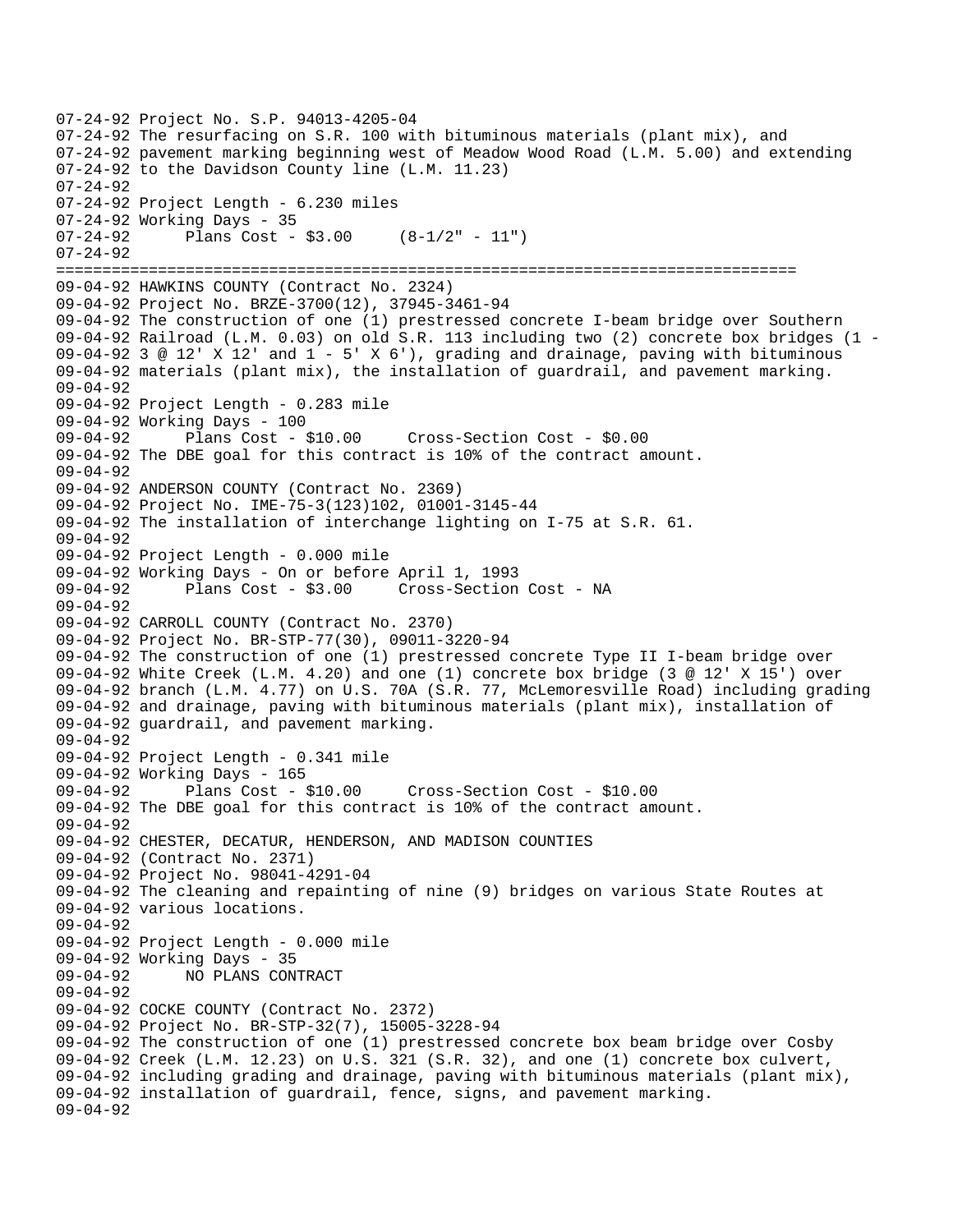```
09-04-92 Project Length - 0.227 mile 
09-04-92 Working Days - 110 
                                      09-04-92 Plans Cost - $10.00 Cross-Section Cost - $0.00 
09-04-92 The DBE goal for this contract is 5% of the contract amount. 
09-04-92 DAVIDSON COUNTY (Contract No. 2373) 
09-04-92 Project No. 19957-4193-04 
09-04-92 The cleaning and repainting of nine (9) bridges on I-40 and I-265 at various 
09-04-92 locations. 
09-04-92 
09-04-92 Project Length - 0.000 mile 
09-04-92 Working Days - 90 
09-04-92 NO PLANS CONTRACT 
09-04-92 
09-04-92 DICKSON COUNTY (Contract No. 2374) 
09-04-92 Project No. STP-M-4529(1), 22953-3739-54 
09-04-92 The paving on Beasley Drive in Dickson with bituminous materials (plant mix), 
09-04-92 installation of concrete curb and gutter, and pavement marking beginning at 
09-04-92 0.29 mile west of S.R. 46 and extending to Cowan Road. 
09-04-92 
09-04-92 Project Length - 0.350 mile 
09-04-92 Working Days - 60 
09-04-92 Plans Cost - $3.00 (8-1/2" - 11") 
09-04-92 
09-04-92 FRANKLIN COUNTY (Contract No. 2375) 
09-04-92 Project No. S.P. 26006-3229-04 
09-04-92 S.P. 26945-3648-04
09-04-92 
09-04-92 Project No. S.P. 26006-3229-04 
09-04-92 The grading and drainage on S.R. 50 including the construction of one (1) 
09-04-92 prestressed concrete I-beam bridge, two (2) prestressed concrete Bulb-Tee beam 
09-04-92 bridges, two (2) concrete box bridges (1 - 3 @ 18' X 11', 1 - 3 @ 15' X 11'), 
09-04-92 subgrade treatment with hydrated lime on the mainline, mineral aggregate base 
09-04-92 and paving on the crossroads with bituminous materials (plant mix), treated 
09-04-92 permeable base and portland cement concrete pavement on the ramps, storm sewer 
09-04-92 construction, installation of concrete curb and gutter, guardrail, fence, 
09-04-92 underdrains, signs, and pavement marking beginning north of Boiling Fork Creek 
09-04-92 and extending to west of Gum Creek Road. 
09-04-92 Project Length - 6.143 miles 
09-04-92 
09-04-92 Project No. S.P. 26945-3648-04 
09-04-92 The grading and drainage on a S.I.A. Route (Warren Chapel Road) including 
09-04-92 mineral aggregate base and paving with bituminous materials (plant mix), 
09-04-92 permeable base and portland cement concrete pavement on the ramps, installation 
09-04-92 of concrete curb and gutter, guardrail, fence, underdrains, signs, and pavement 
09-04-92 marking beginning at existing S.R. 50 and extending to approx. 1 mile west of 
09-04-92 Payne Lane. 
09-04-92 Project Length - 1.102 miles 
09-04-92 
09-04-92 Total Project Length - 7.245 miles 
09-04-92 Working Days - 300 
09-04-92 Plans Cost - $125.00 Cross-Section Cost - $200.00 
09-04-92 The DBE goal for this contract is 1% of the contract amount. 
09-04-92 GIBSON COUNTY (Contract No. 2376) 
09-04-92 Project No. BR-STP-54(18), 27005-3223-94 
09-04-92 The construction of one (1) prestressed concrete box beam bridge over Davis 
09-04-92 Creek (L.M. 5.50) on S.R. 54 including grading and drainage, paving with 
09-04-92 bituminous materials (plant mix), installation of guardrail, and pavement 
09-04-92 marking. 
09-04-92 
09-04-92 Project Length - 0.151 mile
```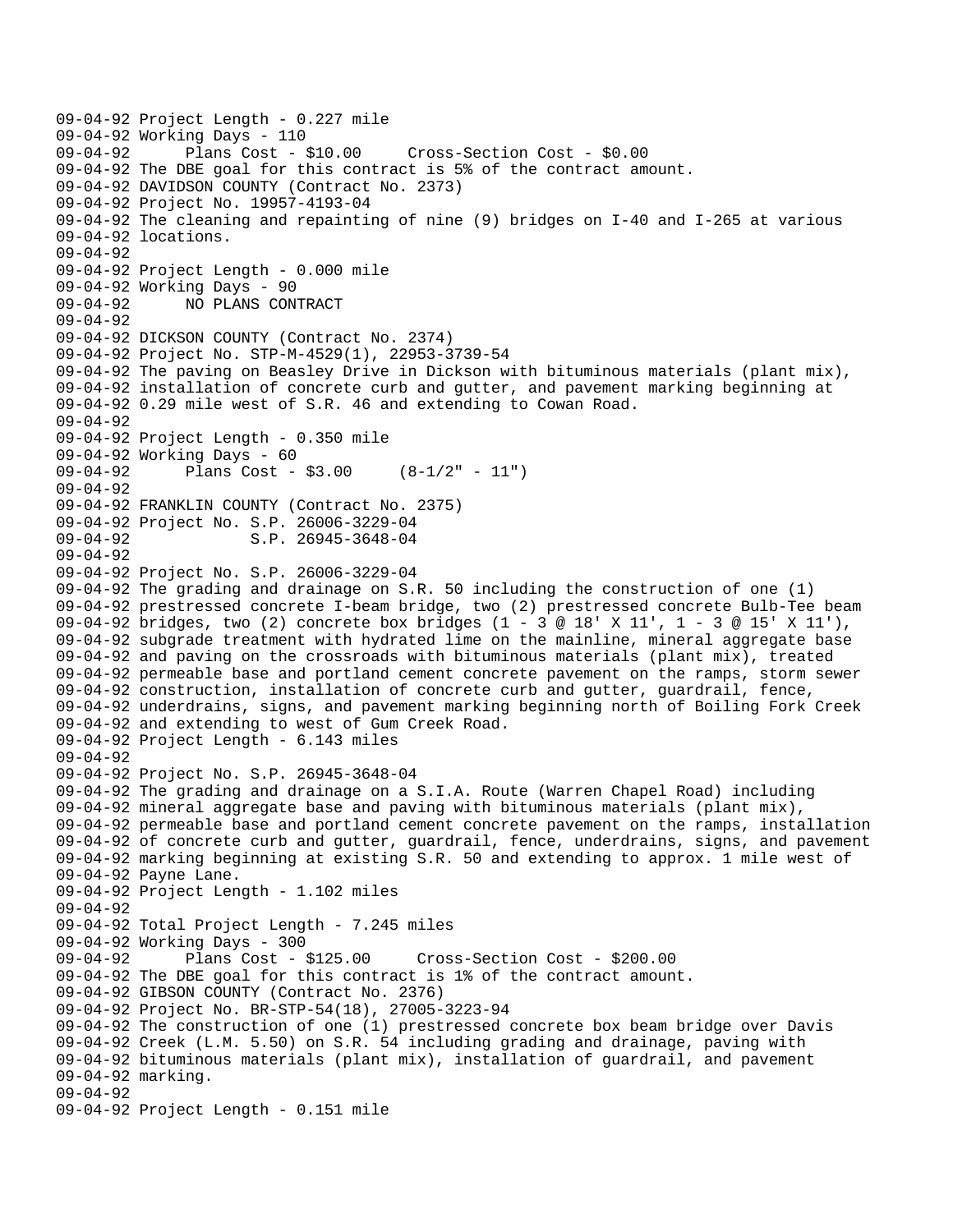```
09-04-92 Working Days - 110<br>09-04-92 Plans Cost -
              Plans Cost - $10.00 Cross-Section Cost - $0.00
09 - 04 - 9209-04-92 GILES COUNTY (Contract No. 2377) 
09-04-92 Project No. BR-STP-166(4), 28018-3213-94 
09-04-92 The construction of one (1) prestressed concrete box beam bridge over Pigeon 
09-04-92 Roost Creek (L.M. 14.60) on S.R. 166 (Wales Road) including grading and 
09-04-92 drainage, paving with bituminous materials (plant mix), the installation of 
09-04-92 guardrail, and pavement marking. 
09-04-92 
09-04-92 Project Length - 0.151 mile 
09-04-92 Working Days - 125 
09-04-92 Plans Cost - $10.00 Cross-Section Cost - $0.00 
09-04-92 The DBE goal for this contract is 10% of the contract amount. 
09-04-92 
09-04-92 GREENE COUNTY (Contract No. 2378) 
09-04-92 Project No. BR-STP-351(14), 30016-3214-94 
09-04-92 The construction of one (1) prestressed concrete I-beam bridge over the 
09-04-92 Nolichucky River (L.M. 16.22) on S.R. 351 and one (1) concrete box bridge (2 @ 
09-04-92 10' X 10') over Rheatown Creek including grading and drainage, paving with 
09-04-92 bituminous materials (plant mix), installation of guardrail, underdrains, and 
09-04-92 pavement marking. 
09-04-92 
09-04-92 Project Length - 0.294 mile 
09-04-92 Working Days - 120 
                                       09-04-92 Plans Cost - $10.00 Cross-Section Cost - $10.00 
09-04-92 The DBE goal for this contract is 5% of the contract amount. 
09-04-92 HAMILTON COUNTY (Contract No. 2379) 
09-04-92 Project No. HES-8(26), 33015-3232-94 
09-04-92 BR-STP-4417(2), 33958-3710-94 
09-04-92 S.P. 33958-3706-04
09-04-92 
09-04-92 Project No. HES-8(26), 33015-3232-94 
09-04-92 The intersection improvement at S.R. 8 (Main Street) with Central Avenue 
09-04-92 including paving with bituminous materials (plant mix), cold planing, storm 
09-04-92 sewer construction, the installation of concrete curb and gutter, sidewalk, 
09-04-92 underdrains, signals, and pavement marking. 
09-04-92 Project Length - 0.122 mile 
09-04-92 
09-04-92 Project No. BR-STP-4417(2), 33958-3710-94 
09-04-92 The construction of one (1) continuous steel welded plate girder bridge over CSX 
09-04-92 Railroad (L.M. 0.82) on Central Avenue in Chattanooga, and one (1) reinforced 
09-04-92 concrete retaining wall including grading and drainage, paving with bituminous 
09-04-92 materials (plant mix), storm sewer construction, installation of concrete curb 
09-04-92 and gutter, sidewalk, guardrail, underdrains, signs, and pavement marking. 
09-04-92 Project Length - 0.282 mile 
09-04-92 
09-04-92 Project No. S.P. 33958-3706-04 
09-04-92 The grading and drainage on Central Avenue in Chattanooga including paving with 
09-04-92 bituminous materials (plant mix), cold planing, storm sewer construction, 
09-04-92 installation of concrete curb and gutter, sidewalk, underdrains, signs, signals 
09-04-92 and pavement marking beginning at a point northeast of Main Street (near 
09-04-92 Cemetery Avenue) and extending to 13th Avenue and from 11th Street to a point 
09-04-92 south of 10th Street. 
09-04-92 Project Length - 0.148 mile 
09-04-92 
09-04-92 Total Project Length - 0.552 mile 
09-04-92 Working Days - 250 
                                       09-04-92 Plans Cost - $25.00 Cross-Section Cost - $10.00 
09-04-92 The DBE goal for this contract is 10% of the contract amount.
```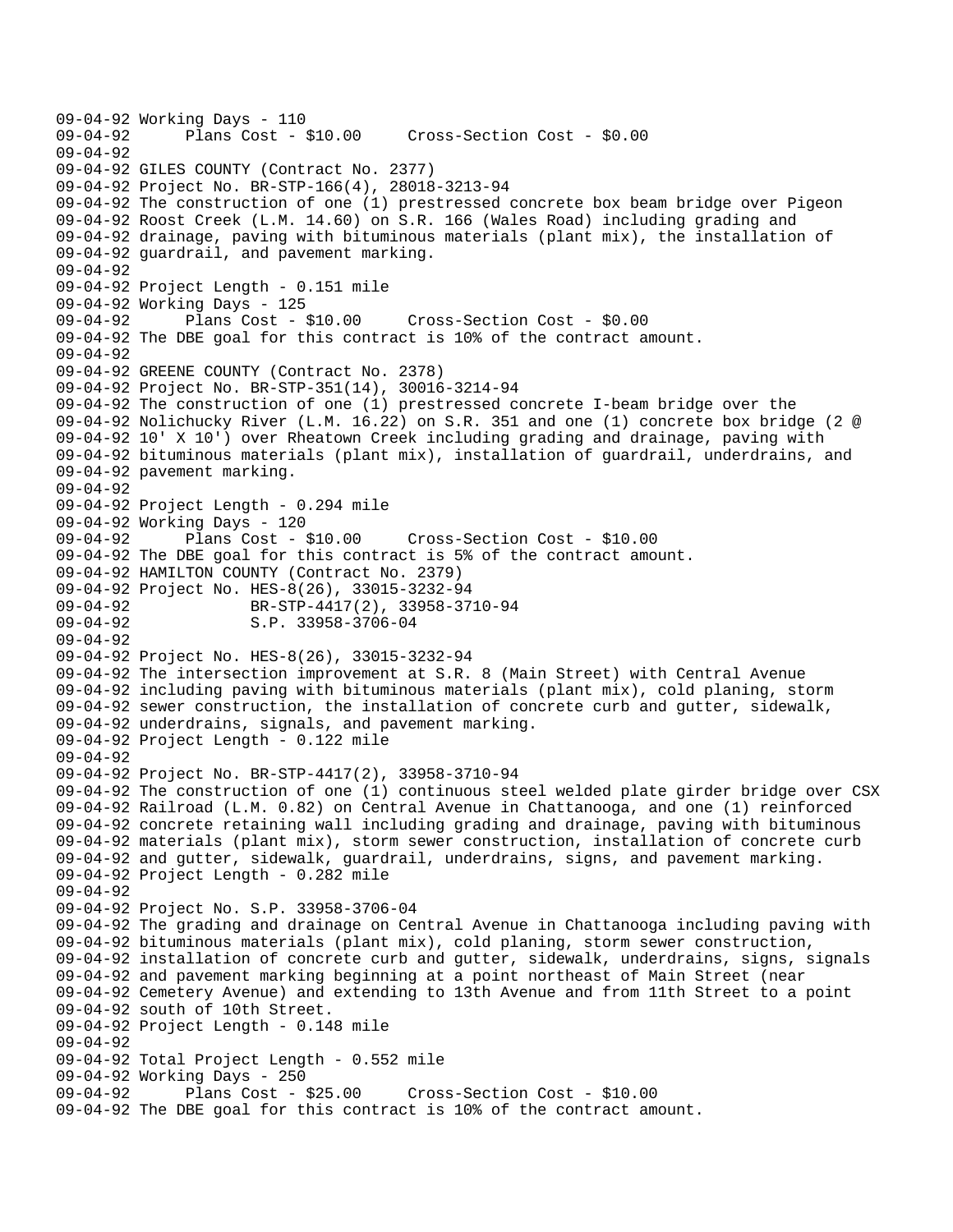09-04-92 09-04-92 HAMILTON COUNTY (Contract No. 2380) 09-04-92 Project No. HES-8(27), 33015-3239-94 09-04-92 The widening at the intersection of S.R. 8 (East Main Street) with Holtzclaw 09-04-92 Ave. in Chattanooga including grading and drainage, paving with bituminous 09-04-92 materials (plant mix), storm sewer construction, installation of concrete curb 09-04-92 and gutter, sidewalk, signals and pavement marking. 09-04-92 09-04-92 Project Length - 0.198 mile 09-04-92 Working Days - On or before May 15, 1993 09-04-92 Plans Cost - \$10.00 Cross-Section Cost - \$0.00 09-04-92 09-04-92 HARDEMAN COUNTY (Contract No. 2381) 09-04-92 Project No. S.P. 35007-4514-04 09-04-92 The repair of five (5) bridges on S.R. 100 over the Hatchie River and overflows 09-04-92 including concrete, steel, expansion joint and bridge deck repairs, repainting 09-04-92 existing steel structures, overlay with bituminous materials (plant mix), cold 09-04-92 planing, installation of guardrail, and pavement marking. 09-04-92 09-04-92 Project Length - 0.000 mile 09-04-92 Working Days - 120 09-04-92 Plans Cost - \$10.00 Cross-Section Cost - NA 09-04-92 09-04-92 HARDIN COUNTY (Contract No. 2382) 09-04-92 Project No. S.P. 36005-3224-04 09-04-92 S.P. 36005-3226-04 09-04-92 09-04-92 Project No. S.P. 36005-3224-04 09-04-92 The construction of passing lanes on S.R. 69 including grading and drainage, paving 09-04-92 with bituminous materials (plant mix), storm sewer construction, the installation of 09-04-92 signs, underdrains, and pavement marking at site 5 from L.M. 6.92 to L.M. 7.15 south 09-04-92 bound lane. 09-04-92 Project Length - 0.416 mile 09-04-92 09-04-92 Project No. S.P. 36005-3226-04 09-04-92 The construction of passing lanes on S.R. 69 including grading and drainage, paving 09-04-92 with bituminous materials (plant mix), storm sewer construction, the installation of 09-04-92 signs, and pavement marking at sites 3 and 4 from L.M. 0.60 to L.M. 1.31. 09-04-92 Project Length - 0.673 mile 09-04-92 09-04-92 Total Project Length - 1.089 mile 09-04-92 Working Days - 100 09-04-92 Plans Cost - \$10.00 Cross-Section Cost - \$10.00 09-04-92 09-04-92 HARDIN COUNTY (Contract No. 2383) 09-04-92 Project No. S.P. 36005-3225-04 09-04-92 S.P. 36005-3227-04 09-04-92 09-04-92 Project No. S.P. 36005-3225-04 09-04-92 The grading and drainage on S.R. 69 including the construction of two (2) 09-04-92 concrete box bridges (1 - 2 @ 10' X 10' and 1 - 2 @ 10' X 8') and two (2) 09-04-92 concrete box culverts  $(1 - 6'$  X 4' and  $1 - 4'$  X 4'), paving with either a 09-04-92 mineral aggregate base, or a portland cement treated aggregate base, and 09-04-92 bituminous materials (plant mix), installation of guardrail, and pavement 09-04-92 marking beginning at L.M. 11.73 and extending to L.M. 12.36 and beginning at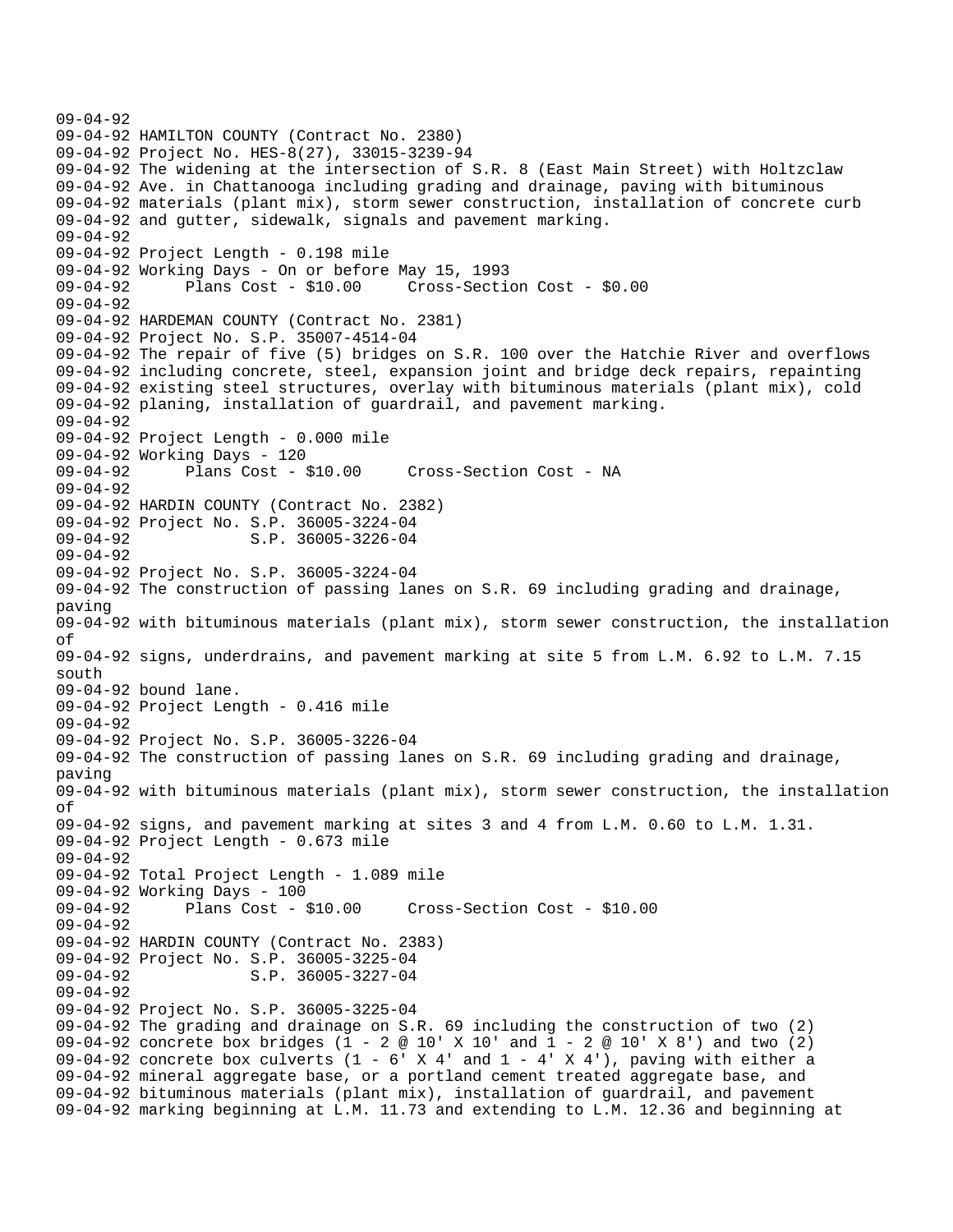09-04-92 L.M. 13.24 and extending to L.M. 13.78. 09-04-92 Project Length - 1.192 miles  $09 - 04 - 92$ 09-04-92 Project No. S.P. 36005-3227-04 09-04-92 The grading and drainage on S.R 69 including the extension of one (1) concrete 09-04-92 box culvert, paving with bituminous materials (plant mix), installation of 09-04-92 guardrail, and pavement marking beginning at L.M. 15.56 and extending to L.M. 09-04-92 16.34. 09-04-92 Project Length - 0.780 mile 09-04-92 09-04-92 Total Project Length - 1.972 miles 09-04-92 Working Days - 110 09-04-92 Plans Cost - \$25.00 Cross-Section Cost - \$25.00 09-04-92 09-04-92 HENDERSON COUNTY (Contract No. 2384) 09-04-92 Project No. S.P. 39005-4208-04 09-04-92 The repair of the bridge on S.R. 22 over Little Beaver Creek including timber 09-04-92 repairs, concrete bridgerail replacement, bridge deck sealant and overlay with 09-04-92 bituminous materials (plant mix), cold planing, installation of guardrail on the 09-04-92 approaches, and pavement marking. 09-04-92 09-04-92 Project Length - 0.000 mile 09-04-92 Working Days - 90 09-04-92 Plans Cost - \$3.00 Cross-Section Cost - NA 09-04-92 09-04-92 JEFFERSON COUNTY (Contract No. 2385) 09-04-92 Project No. S.P. 45945-3636-04 09-04-92 The grading and drainage on a S.I.A. Route including the construction of one (1) 09-04-92 prestressed concrete I-beam bridge over the Southern Railroad, paving with 09-04-92 bituminous materials (plant mix), storm drainage construction, installation of 09-04-92 concrete curb and gutter, guardrail, signs, and pavement marking beginning 400 09-04-92 feet west of the bridge over Norfolk Southern Railroad and extending to S.R. 32. 09-04-92 09-04-92 Project Length - 0.390 mile 09-04-92 Working Days - 100 09-04-92 Plans Cost - \$10.00 Cross-Section Cost - \$10.00  $09 - 04 - 92$ 09-04-92 LAWRENCE COUNTY (Contract No. 2386) 09-04-92 Project No. S.P. 50001-3241-04 09-04-92 09-04-92 The grading and drainage on U.S. 43 (S.R. 6) including the construction of four 09-04-92 (4) concrete box bridges (1 - 2 @ 15' X 13', 1 - 3 @ 12' X 8', 1 - 3 @ 15' X 11' 09-04-92 , 1 - 3 @ 12' X 19'), nine (9) concrete box culverts, paving with bituminous 09-04-92 materials (plant mix), storm sewer construction, installation of concrete curb 09-04-92 and gutter, guardrail, underdrains, signs, and pavement marking beginning at 09-04-92 the Lawrenceburg north city limits and extending to Three Oaks Road . 09-04-92 09-04-92 Project Length - 6.754 miles 09-04-92 Working Days - 300<br>09-04-92 Plans Cost - \$100.00 09-04-92 Plans Cost - \$100.00 Cross-Section Cost - \$50.00 09-04-92 The DBE goal for this contract is 2% of the contract amount. 09-04-92 09-04-92 MCNAIRY COUNTY (Contract No. 2387) 09-04-92 Project No. S.P. 55008-4219-04 09-04-92 The repair of the three (3) bridges on S.R. 57 : over Cypress Creek, over 09-04-92 overflow, and over branch including treated timber, steel, concrete, 09-04-92 prestressed concrete box beams, bridge deck sealant, concrete parapet, overlay 09-04-92 with bituminous materials (plant mix), cold planing, the installation of 09-04-92 guardrail, and pavement marking. 09-04-92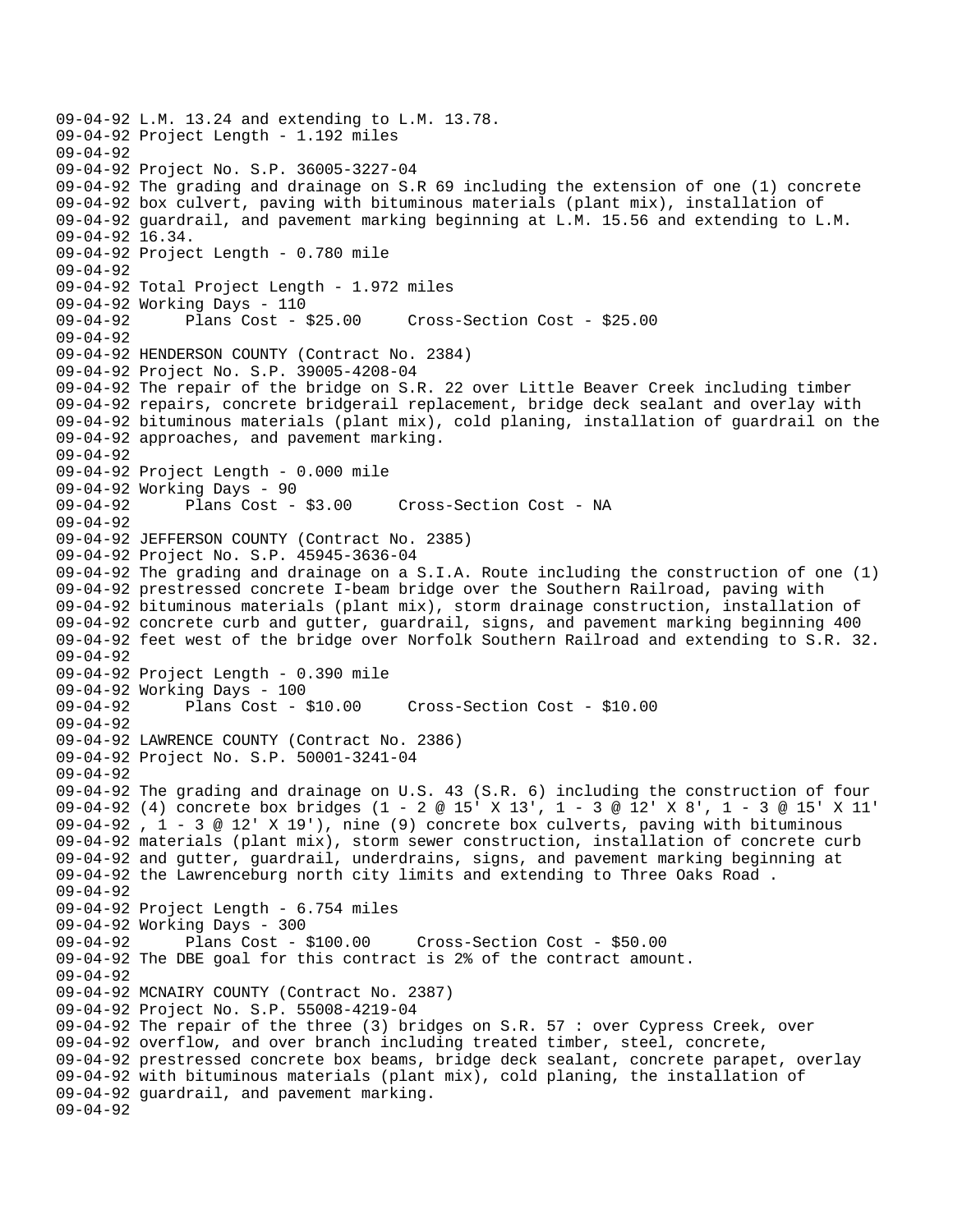09-04-92 Project Length - 0.000 mile 09-04-92 Working Days - 100<br>09-04-92 Plans Cost - \$10.00 Cross-Section Cost - NA 09-04-92 09-04-92 MADISON COUNTY (Contract No. 2388) 09-04-92 Project No. NH-I-40-1(252)77, 57001-3181-44, RS-223(5), 57058-3225-24 09-04-92 The construction of an interchange at I-40 and S.R. 223 extension including the 09-04-92 construction of one (1) prestressed concrete Bulb-Tee beam bridge over I-40, one 09-04-92 (1) concrete box bridge ( 2  $\textcircled{ }12 \text{ }$  X 10'), three (3) concrete box culverts, 09-04-92 grading and drainage, paving with either a mineral aggregate base or a portland 09-04-92 cement treated aggregate base, and bituminous materials (plant mix), with 09-04-92 portland cement concrete pavement on the ramps, installation of guardrail, 09-04-92 fence, underdrains, signs, and pavement marking beginning on existing S.R. 223 09-04-92 at U.S. 70 (S.R. 1) and extending to I-40.  $09 - 04 - 92$ 09-04-92 Project Length - 2.734 miles 09-04-92 Working Days - 250 09-04-92 Plans Cost - \$25.00 Cross-Section Cost - \$50.00 09-04-92 The DBE goal for this contract is 12% of the contract amount. 09-04-92 09-04-92 MADISON COUNTY (Contract No. 2389) 09-04-92 Project No. RS-198(3), 57023-3224-24 09-04-92 The grading and drainage on S.R. 198 including the construction of one (1) 09-04-92 prestressed concrete I-beam bridge on S.R. 198 over Brown Creek, one (1) 09-04-92 concrete box bridge (3 @ 15' X 10'), extension of five (5) concrete box 09-04-92 culverts, paving with bituminous materials (plant mix), storm sewer 09-04-92 construction, installation of concrete curb, guardrail, signs, and pavement 09-04-92 marking beginning at the city of Jackson's east urban limits and extending to 09-04-92 Calvin Drive. 09-04-92 09-04-92 Project Length - 3.304 miles 09-04-92 Working Days - 175 09-04-92 Plans Cost - \$25.00 Cross-Section Cost - \$25.00 09-04-92 The DBE goal for this contract is 10% of the contract amount. 09-04-92 09-04-92 MARION COUNTY (Contract No. 2390) 09-04-92 Project No. S.P. 58100-4105-04 09-04-92 The repair of the bridge on I-24 over the Tennessee River including bridge 09-04-92 deck repairs, bridge deck sealant, overlay with bituminous materials (plant 09-04-92 mix), cold planing and pavement marking. 09-04-92 09-04-92 Project Length - 0.000 miles 09-04-92 Working Days - On or before November 15, 1992 09-04-92 NO PLANS CONTRACT 09-04-92 09-04-92 MORGAN AND SCOTT COUNTIES (Contract No. 2391) 09-04-92 Project No. S.P. 98011-4550-04 09-04-92 The slip lining of culverts at various locations on S.R. 52. 09-04-92 09-04-92 Project Length - 9.040 miles 09-04-92 Working Days - On or before March 31, 1993 09-04-92 NO PLANS CONTRACT 09-04-92 09-04-92 RUTHERFORD COUNTY (Contract No. 2392) 09-04-92 Project No. BR-STP-269(11), 75269-3204-94 09-04-92 The construction of one (1) concrete slab bridge (2 @ 15' x 6'-10") over branch 09-04-92 (L.M. 0.26) on S.R. 269 (Allisona Road) in Allisona including grading and 09-04-92 drainage, paving with bituminous materials (plant mix), the installation of 09-04-92 guardrail, and pavement marking. 09-04-92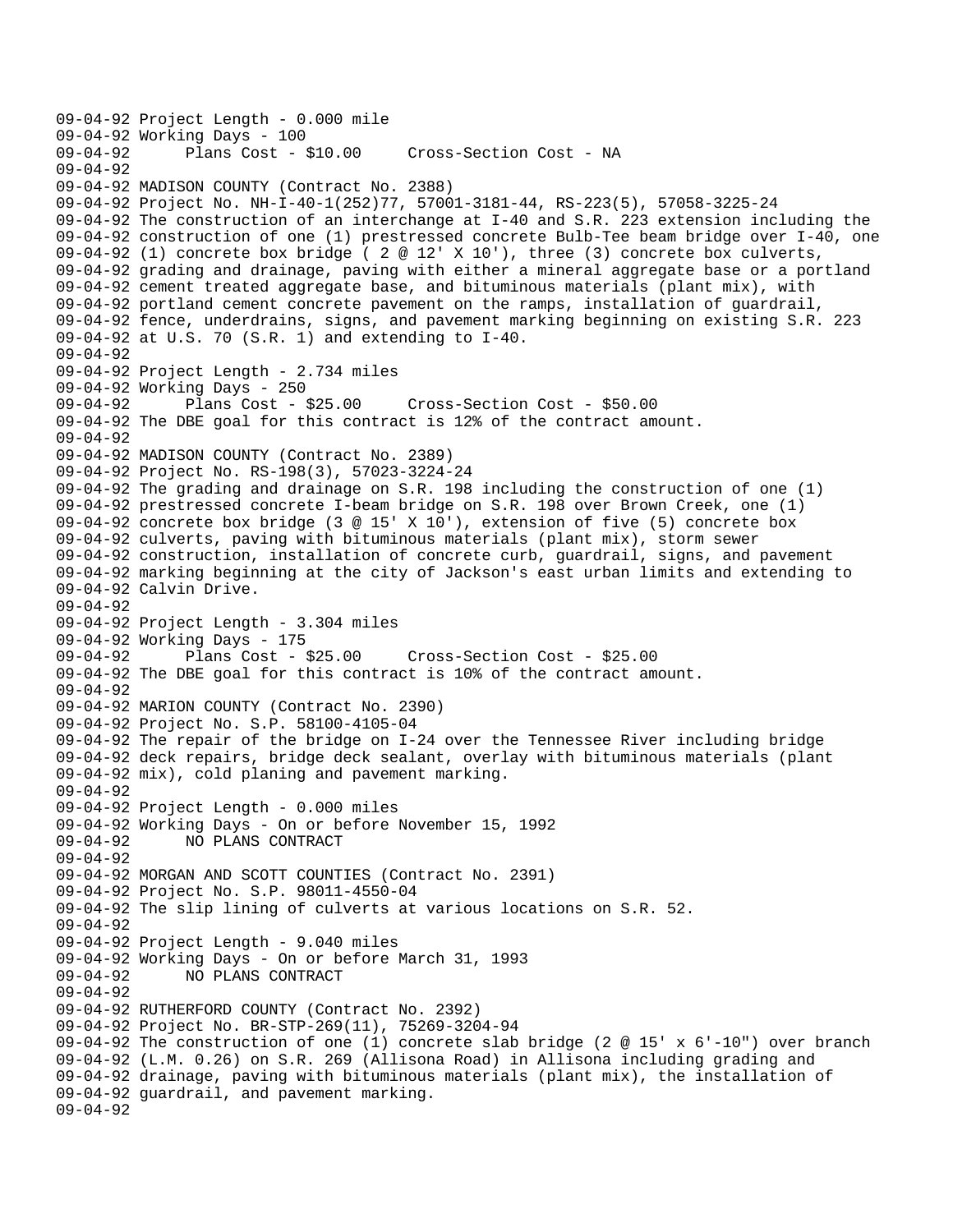09-04-92 Project Length - 0.189 mile 09-04-92 Working Days - 75 09-04-92 Plans Cost - \$10.00 Cross-Section Cost - \$0.00 09-04-92 Bids on this contract will only be accepted from Disadvantaged Business 09-04-92 Enterprises certified by the Tennessee Department of Transportation. 09-04-92 09-04-92 RUTHERFORD COUNTY (Contract No. 2393) 09-04-92 Project No. STP-F-1(39), 75003-3223-14 09-04-92 The paving on U.S. 70 (S.R. 1, Woodbury Road) with either a mineral aggregate 09-04-92 base or a portland cement treated base, with bituminous materials (plant mix), 09-04-92 the installation of guardrail, underdrains, signs, and pavement marking 09-04-92 beginning east of Baxter Road and extending to near Wilson Hill Road. 09-04-92 09-04-92 Project Length - 2.161 miles 09-04-92 Working Days - 110 Cross-Section Cost - NA 09-04-92 09-04-92 RUTHERFORD COUNTY (Contract No. 2394) 09-04-92 Project No. S.P. 75840-3212-04 09-04-92 The grading and drainage on I-840 including the construction of three (3) 09-04-92 prestressed concrete Bulb-Tee beam bridges, two (2) prestressed concrete I-beam 09-04-92 bridges, two (2) concrete box bridges (1 - 3 @ 10' X 10', 1 - 3 @ 18' X 5'), ten 09-04-92 (10) concrete box culverts, mineral aggregate base on the mainline, paving on 09-04-92 the crossroads with bituminous materials (plant mix), treated permeable base and 09-04-92 portland cement concrete pavement on the ramps, storm sewer construction, 09-04-92 installation of concrete curb, guardrail, fence, underdrains, signs, and 09-04-92 pavement marking beginning 0.63 mile northeast of S.R. 1 and extending to 0.67 09-04-92 mile south of Jefferson Pike. 09-04-92 09-04-92 Project Length - 4.922 miles 09-04-92 Working Days - 350 09-04-92 Plans Cost - \$100.00 Cross-Section Cost - \$100.00 09-04-92 The DBE goal for this contract is 2% of the contract amount. 09-04-92 09-04-92 SEVIER COUNTY (Contract No. 2395) 09-04-92 Project Nos. RS-416(5), 78018-3220-24<br>09-04-92 5.P. 78018-3210-04 S.P. 78018-3210-04 09-04-92 09-04-92 Project No. RS-416(5), 78018-3220-24 09-04-92 The construction of one (1) prestressed concrete I-beam bridge over the Little 09-04-92 Pigeon River (L.M. 3.52) on S.R. 416 including grading and drainage, a concrete 09-04-92 gravity retaining wall, paving with bituminous materials (plant mix), and 09-04-92 guardrail on the approaches. 09-04-92 Project Length - 0.189 mile 09-04-92 09-04-92 Project No. S.P. 78018-3210-04 09-04-92 The construction of concrete headwalls on an existing (2 @ 12' X 6.5') 09-04-92 corrugated structural pipe arch culvert over Laurel Branch (L.M. 3.06) on S.R. 09-04-92 416 including grading and drainage, paving with bituminous materials (plant 09-04-92 mix), and guardrail on the approaches. 09-04-92 Project Length - 0.056 mile 09-04-92 09-04-92 Total Project Length - 0.245 mile 09-04-92 Working Days - 100 09-04-92 Plans Cost - \$25.00 Cross-Section Cost - \$10.00 09-04-92 The DBE goal for this contract is 5% of the contract amount. 09-04-92 09-04-92 SHELBY COUNTY (Contract No. 2396) 09-04-92 Project No. 79008-4139-04 09-04-92 The repair of the bridge on I-240 over the Burlington Northern, CSX, Union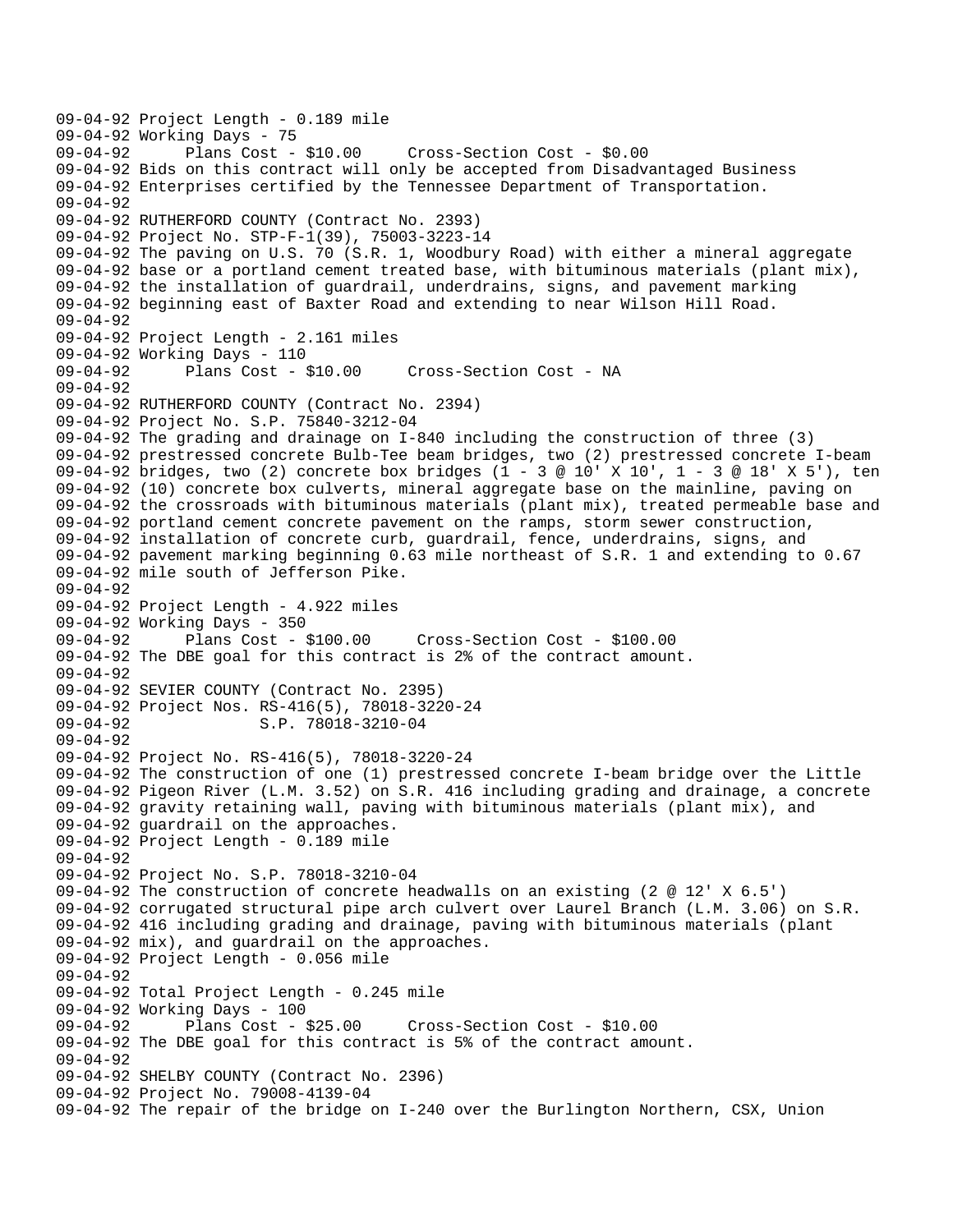```
09-04-92 Pacific and Norfolk Southern Railroads (L.M. 1.68) including repainting existing 
09-04-92 steel structure, bridge deck repairs, expansion joint repairs, and pavement 
09-04-92 marking. 
09-04-92 
09-04-92 Project Length - 0.000 mile 
09-04-92 Working Days - 110<br>09-04-92 Plans Cost - $10.00
09-04-92 Plans Cost - $10.00 Cross-Section Cost - NA 
09-04-92 
09-04-92 SHELBY COUNTY (Contract No. 2397) 
09-04-92 Project No. 79020-4237-04 
09-04-92 The resurfacing of S.R. 4 (Lamar Avenue) with bituminous materials (plant mix) 
09-04-92 (polypropylene fiber modified), including cold planing, and pavement marking 
09-04-92 beginning at Winchester Road (L.M. 4.82) and extending to the bridge over 
09-04-92 Nonconnah Creek (L.M. 7.18). 
09-04-92 
09-04-92 Project Length - 2.360 mile 
09-04-92 Working Days - On or before November 15, 1992 
09-04-92 Plans Cost - $3.00 (8-1/2 X 11) 
09-04-92 
09-04-92 SMITH COUNTY (Contract No. 2398) 
09-04-92 Project No. HDP-9122(1), 80003-3239-94 
09-04-92 The repair of the Cordell Hull bridge (Route A392) over the Cumberland River 
09-04-92 including concrete, structural steel repairs, expansion joint and bridge deck 
09-04-92 repairs, bridge rail repairs, non-penetrating concrete seal, membrane seal, 
09-04-92 overlay with bituminous materials (plant mix), cold planing, installation of 
09-04-92 guardrail on the approaches, repainting existing steel structure, and pavement 
09-04-92 marking. 
09-04-92 
09-04-92 Project Length - 0.000 mile 
09-04-92 Working Days - 110 
09-04-92 Plans Cost - $10.00 Cross-Section Cost - NA 
09-04-92 
09-04-92 SUMNER COUNTY (Contract No. 2399) 
09-04-92 Project No. BR-NH-25(25), 83005-3239-94 
09-04-92 The construction of one (1) concrete box bridge (2 @ 12' x 6') over Liberty 
09-04-92 Branch (L.M. 10.31) on S.R. 25 including grading and drainage, paving with 
09-04-92 bituminous materials (plant mix), the installation of guardrail on the 
09-04-92 approaches, and pavement marking. 
09-04-92 
09-04-92 Project Length - 0.227 mile 
09-04-92 Working Days - 110 (See Special Provision 108B) 
09-04-92 Plans Cost - $10.00 Cross-Section Cost - $0.00 
09-04-92 Bids on this contract will only be accepted from Disadvantaged Business 
09-04-92 Enterprises certified by the Tennessee Department of Transportation. 
09-04-92 
09-04-92 TROUSDALE COUNTY (Contract No. 2400) 
09-04-92 Project No. S.P. 85001-4214-04 
09-04-92 The repair of the bridge on S.R. 10 over the overflow of Little Goose Creek 
09-04-92 including concrete, bridge deck and expansion joint repairs, paving with 
09-04-92 bituminous materials (plant mix), cold planing, installation of guardrail, and 
09-04-92 pavement marking. 
09-04-92 
09-04-92 Project Length - 0.000 mile 
09-04-92 Working Days - 70<br>09-04-92 Plans Cost - $10.00
                                       Cross-Section Cost - NA
09-04-92 
09-04-92 WEAKLEY COUNTY (Contract No. 2401) 
09-04-92 Project No. BRZE-9200(28), 92077-3412-94 
09-04-92 The construction of one (1) concrete box bridge (3 @ 15' X 13') over Cupp Branch 
09-04-92 (L.M. 0.41) on Hunt Road including grading and drainage, paving with bituminous
```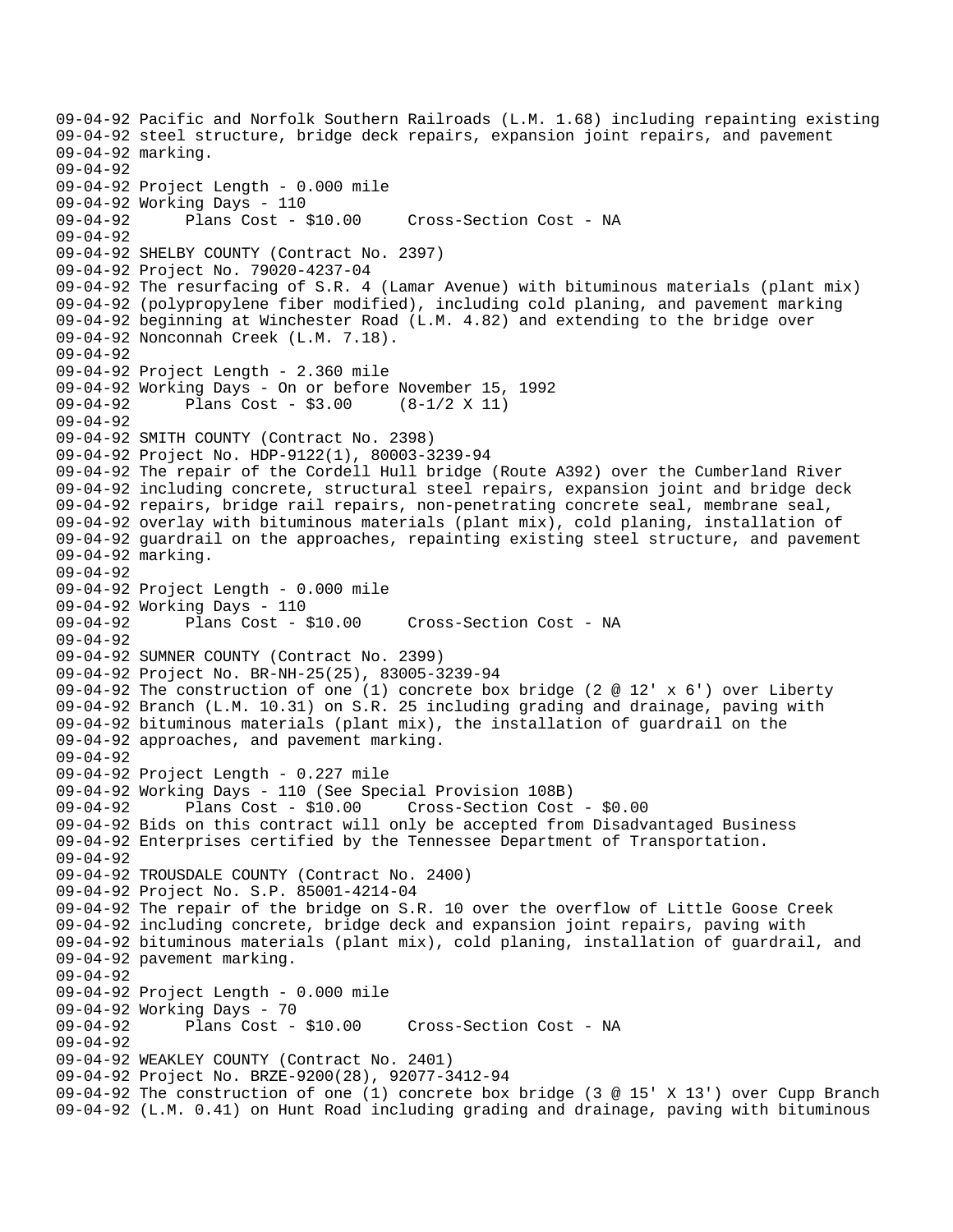09-04-92 materials (plant mix), installation of guardrail, and pavement marking. 09-04-92 09-04-92 Project Length - 0.075 mile 09-04-92 Working Days - 70<br>09-04-92 Plans Cost - \$10.00 09-04-92 Plans Cost - \$10.00 Cross-Section Cost - \$0.00 09-04-92 09-04-92 WHITE COUNTY (Contract No. 2402) 09-04-92 Project No. S.P. 93950-3203-04, 93950-3205-04, 93950-3206-04 09-04-92 The signalization and intersection improvements at eleven (11) locations in 09-04-92 Sparta along U.S. 70 / 70S (S.R. 1 / 26,Bockman Way) and S.R. 289 (Spring 09-04-92 Street) including paving with bituminous materials (plant mix), installation of 09-04-92 concrete curb and gutter, sidewalk, signs, signals, and pavement marking. 09-04-92 09-04-92 Project Length - 0.000 mile 09-04-92 Working Days - On or before July 1, 1993 09-04-92 Plans Cost - \$10.00 Cross-Section Cost - \$0.00 09-04-92 09-04-92 WILLIAMSON COUNTY (Contract No. 2403) 09-04-92 Project No. MG/STP-M-252(8), 94028-3214-54 09-04-92 The intersection improvement at S.R. 253 (Concord Road) with S.R. 252 (Wilson 09-04-92 Pike) including grading and drainage, paving with bituminous materials (plant 09-04-92 mix), installation of guardrail, concrete curb and gutter, fence, signals, 09-04-92 signs, utility relocation and adjustments, and pavement marking. 09-04-92 09-04-92 Project Length - 0.195 mile 09-04-92 Working Days - 100 09-04-92 Plans Cost - \$10.00 Cross-Section Cost - \$10.00 09-04-92 09-04-92 WILSON COUNTY (Contract No. 2404) 09-04-92 Project No. S.P. 95002-4520-04 09-04-92 The repair of the bridge on S.R. 10 over Fall Creek including concrete, bridge 09-04-92 deck sealant, bridge deck and expansion joint repairs, paving with bituminous 09-04-92 materials (plant mix), cold planing, installation of guardrail, and pavement 09-04-92 marking. 09-04-92 09-04-92 Project Length - 0.000 mile 09-04-92 Working Days - 90 09-04-92 Plans Cost - \$10.00 Cross-Section Cost - NA ================================================================================ 10-23-92 GILES COUNTY (Contract No. 2377) 10-23-92 Project No. BR-STP-166(4), 28018-3213-94 10-23-92 The construction of one (1) prestressed concrete box beam bridge over Pigeon 10-23-92 Roost Creek (L.M. 14.60) on S.R. 166 (Wales Road) including grading and 10-23-92 drainage, paving with bituminous materials (plant mix), the installation of 10-23-92 guardrail, and pavement marking. 10-23-92 10-23-92 Project Length - 0.151 mile 10-23-92 Working Days - 125 10-23-92 Plans Cost - \$10.00 Cross-Section Cost - \$0.00 10-23-92 The DBE goal for this contract is 10% of the contract amount. 10-23-92 10-23-92 ANDERSON, CAMPBELL, COCKE, GREENE, HAMBLEN, JEFFERSON, KNOX, LOUDON, MONROE, 10-23-92 ROANE, SEVIER, SULLIVAN, UNICOI, AND WASHINGTON COUNTIES (Contract No. 2405) 10-23-92 Project No. S.P. 98011-4151-04 10-23-92 The sign refurbishment on various Interstate and State Routes at various 10-23-92 locations in Region I. 10-23-92 10-23-92 Project Length - 0.000 mile 10-23-92 Working Days - On or before July 1, 1993 10-23-92 Plans Cost - \$50.00 Cross-Section Cost - NA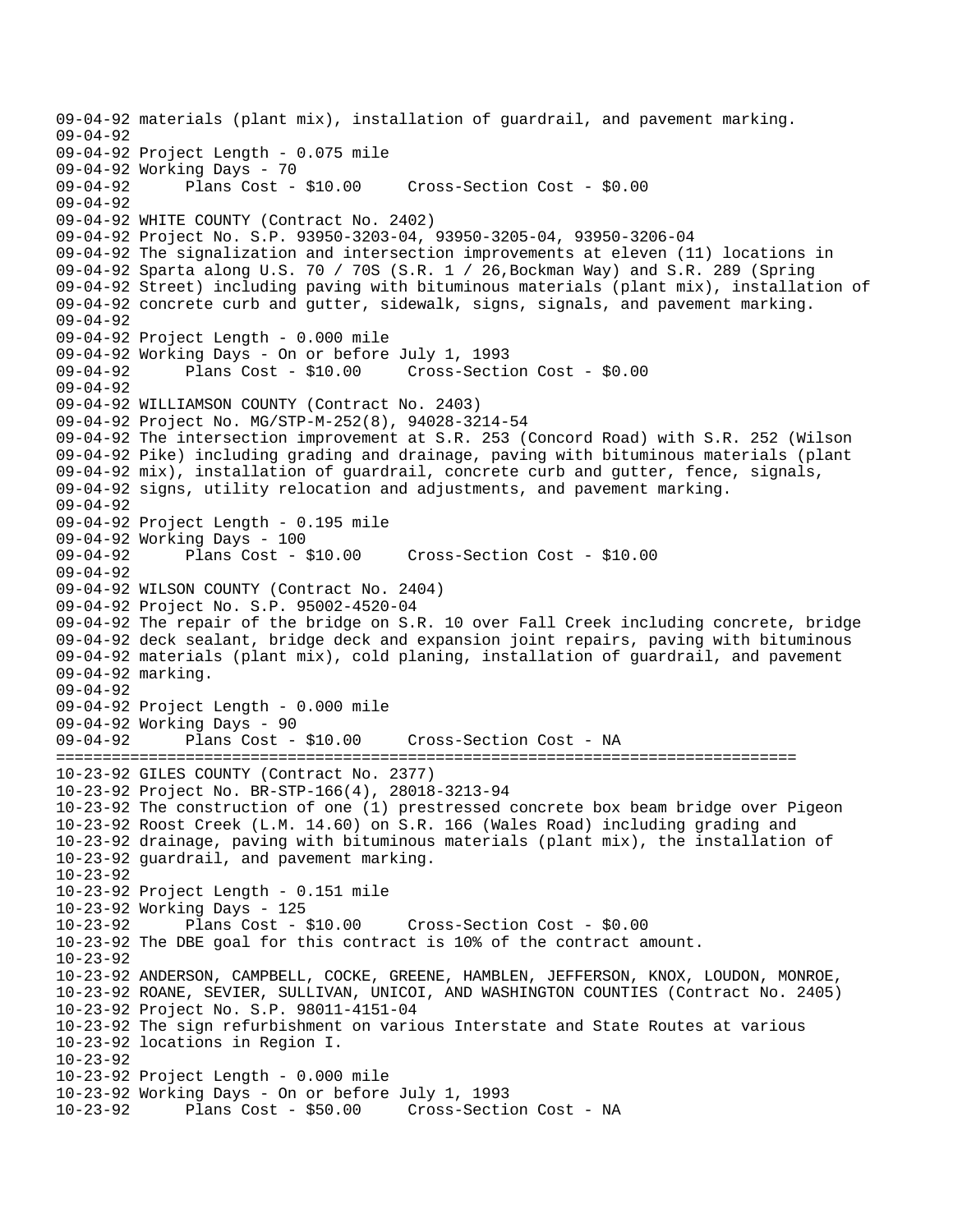10-23-92 10-23-92 BLOUNT COUNTY (Contract No. 2406) 10-23-92 Project No. MG-3816(1), 05952-3734-54 10-23-92 The signalization at the intersection of Foothills Mall Drive with South 10-23-92 Foothills Plaza Drive and the modifications to the signalization at the 10-23-92 intersection of Foothills Mall Drive and U.S. 411 (S.R. 33) including pavement 10-23-92 marking. 10-23-92 10-23-92 Project Length - 0.000 mile 10-23-92 Working Days - On or before July 1, 1993 10-23-92 Plans Cost - \$3.00 Cross-Section Cost - NA 10-23-92 10-23-92 CHEATHAM COUNTY (Contract No. 2407) 10-23-92 Project No. S.P. 11022-4207-04 10-23-92 The scour repair with installation of rip-rap and excavation at one (1) bridge 10-23-92 on S.R.249 over Dry Creek. 10-23-92 10-23-92 Project Length - 0.000 mile 10-23-92 Working Days - 30 10-23-92 NO PLANS CONTRACT 10-23-92 10-23-92 DAVIDSON COUNTY (Contract No. 2408) 10-23-92 Project No. IME-40-5(110)216, 19008-3168-44 10-23-92 The grading and drainage on I-40 at S.R. 255 (Donelson Pike) westbound off-ramp 10-23-92 including paving with bituminous materials (plant mix), cold planing, 10-23-92 installation of concrete curb and gutter, underdrains, signs, signals, and 10-23-92 pavement marking. 10-23-92 10-23-92 Project Length - 0.141 mile 10-23-92 Working Days - On or before May 1, 1993 10-23-92 Plans Cost - \$10.00 Cross-Section Cost - \$0.00 10-23-92 10-23-92 DAVIDSON COUNTY (Contract No. 2409) 10-23-92 Project No. S.P. 19003-4175-04 10-23-92 The contract cleaning and texturing concrete median barrier beginning at mile 10-23-92 marker 201.7 near Charlotte Avenue exit extending to mile marker 204.0 near 10-23-92 SR-155 exit. 10-23-92 10-23-92 Project Length - 2.300 miles 10-23-92 Working Days - On or before March 1, 1993 10-23-92 NO PLANS CONTRACT 10-23-92 10-23-92 DECATUR COUNTY (Contract No. 2410) 10-23-92 Project No. S.P. 20003-4215-04 10-23-92 The repair of four (4) bridges on S.R. 69: over Stewmans Creek, over Turnbo 10-23-92 Creek, over Edwards Creek, and over Beech River including concrete, treated 10-23-92 timber, steel, bearing repair, expansion joint and bridge deck repairs, paving 10-23-92 with bituminous materials (plant mix), cold planing, repainting existing steel 10-23-92 structure, installation of guardrail, and pavement marking. 10-23-92 10-23-92 Project Length - 0.000 mile 10-23-92 Working Days - 110 (See Special Provision 108B) 10-23-92 Plans Cost - \$25.00 Cross-Section Cost - NA 10-23-92 10-23-92 DYER COUNTY (Contract No. 2411) 10-23-92 Project No. S.P. 23005-4212-04 10-23-92 The repair of two (2) bridges on S.R. 3 over the North Fork Forked Deer River 10-23-92 including concrete, structural steel, expansion joint and bridge deck repairs, 10-23-92 bridge deck sealant, paving with bituminous materials (plant mix), cold planing, 10-23-92 repainting existing steel structure, installation of guardrail, and pavement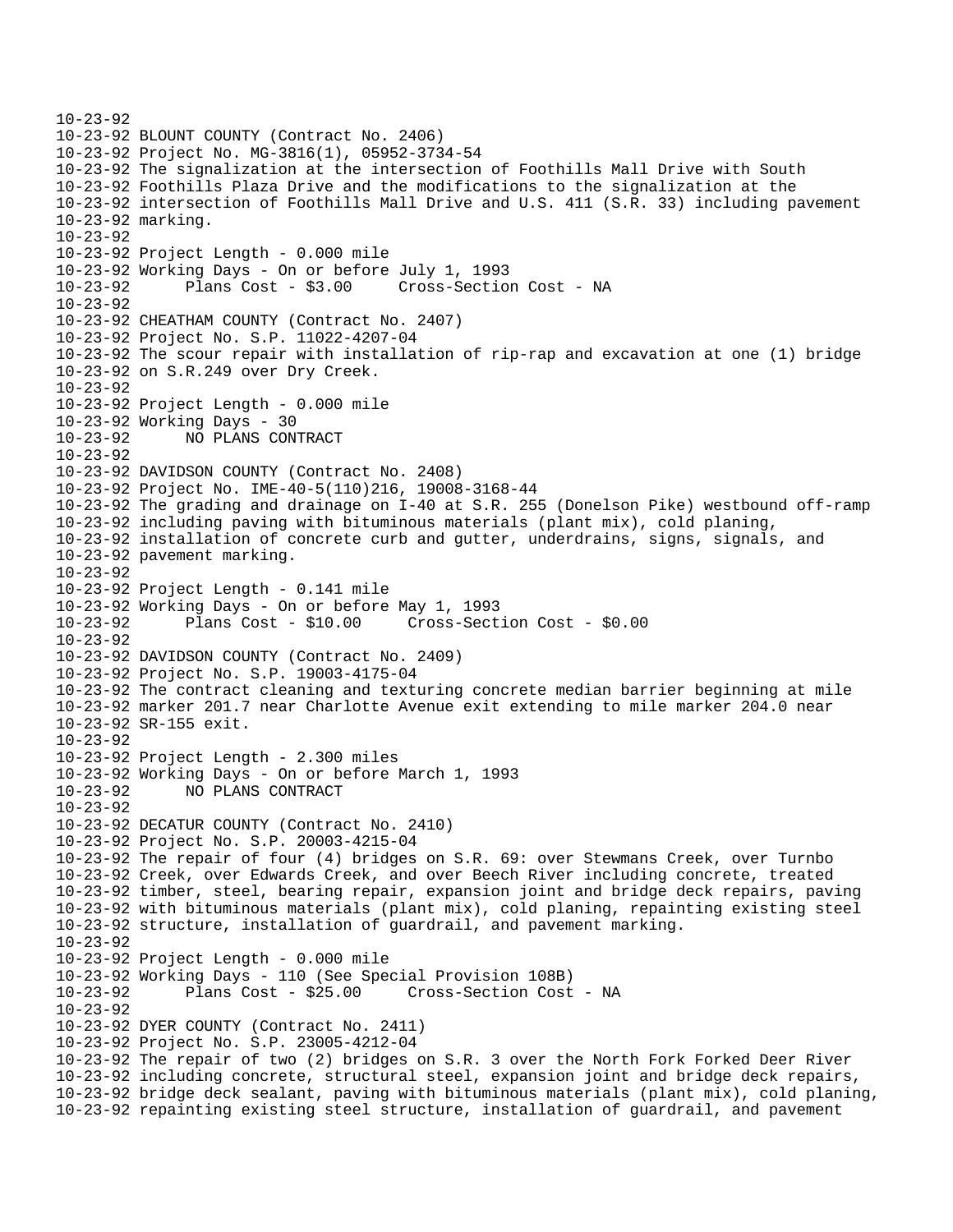```
10-23-92 marking. 
10-23-92 
10-23-92 Project Length - 0.276 mile 
10-23-92 Working Days - 150 
                                      Cross-Section Cost - NA
10-23-92 
10-23-92 FAYETTE COUNTY (Contract No. 2412) 
10-23-92 Project No. STP-F-15(46), 24003-3230-14 
10-23-92 The grading and drainage on U.S. 64 (S.R. 15) including the construction of two 
10-23-92 (2) prestressed concrete I-beam bridges on S.R. 15: over Treadville Creek, over 
10-23-92 Jones Creek, two (2) concrete box bridge extensions (1 - 2 @ 10' X 6' and 1 - 2
10-23-92 @ 10' X 10'), twelve (12) concrete box culverts, paving with either a mineral 
10-23-92 aggregate base or a portland cement treated aggregate base, and bituminous 
10-23-92 materials (plant mix), storm sewer construction, installation of concrete curb 
10-23-92 and gutter, sidewalk, guardrail, underdrains, signs, and pavement marking 
10-23-92 beginning at the west city limits of Oakland and extending to 0.1 mile east of 
10-23-92 Lakeview Road in Somerville. 
10-23-92 
10-23-92 Project Length - 9.397 miles 
10-23-92 Working Days - 375 
10-23-92 Plans Cost - $100.00 Cross-Section Cost - $150.00 
10-23-92 The DBE goal for this contract is 13% of the contract amount. 
10-23-92 
10-23-92 FRANKLIN COUNTY (Contract No. 2413) 
10-23-92 Project No. S.P. 26006-3230-04 
10-23-92 The grading and drainage on S.R. 50 including the construction of one (1) 
10-23-92 prestressed concrete Bulb-Tee beam bridge, one (1) prestressed concrete I-beam 
10-23-92 bridge, three (3) concrete box bridges (2 - 2 @ 10' X 8', 1 - 2 @ 10' X 3'), 
10-23-92 subgrade treatment with hydrated lime and mineral aggregate base on the 
10-23-92 mainline, paving on the crossroads with bituminous materials (plant mix), storm 
10-23-92 sewer construction, installation of guardrail, fence, underdrains, signs, and 
10-23-92 pavement marking beginning at S.R. 15 west of Winchester and extending to north 
10-23-92 of Boiling Fork Creek. 
10-23-92 
10-23-92 Project Length - 3.904 miles 
10-23-92 Working Days - 280 
10-23-92 Plans Cost - $50.00 Cross-Section Cost - $50.00 
10-23-92 The DBE goal for this contract is 1% of the contract amount. 
10-23-92 
10-23-92 GIBSON COUNTY (Contract No. 2414) 
10-23-92 Project No. BR-STP-77(28), 27011-3231-94 
10-23-92 The construction of one (1) concrete box beam bridge over Thompson Levee Creek 
10-23-92 (L.M. 11.43) on S.R. 77 including grading and drainage, paving with bituminous 
10-23-92 materials (plant mix), guardrail on the approaches, and pavement marking. 
10-23-92 
10-23-92 Project Length - 0.123 mile 
10-23-92 Working Days - 150 
                                      10-23-92 Plans Cost - $10.00 Cross-Section Cost - $0.00 
10-23-92 
10-23-92 HAMILTON COUNTY (Contract No. 2415) 
10-23-92 Project No. MG-1406(1), 33035-3219-54 
10-23-92 The signalization and intersection improvement of seven (7) intersections along 
10-23-92 S.R. 8 (F.A.U. 1406, Dayton Boulevard) in Redbank including grading and 
10-23-92 drainage, paving with bituminous materials (plant mix), cold planing, portland 
10-23-92 cement concrete pavement, storm sewer construction, the installation of concrete 
10-23-92 curb and gutter, signals and pavement marking. 
10-23-92 
10-23-92 Project Length - 0.000 mile 
10-23-92 Working Days - On or before August 31, 1993 
10-23-92 Plans Cost - $10.00 Cross-Section Cost - $0.00
```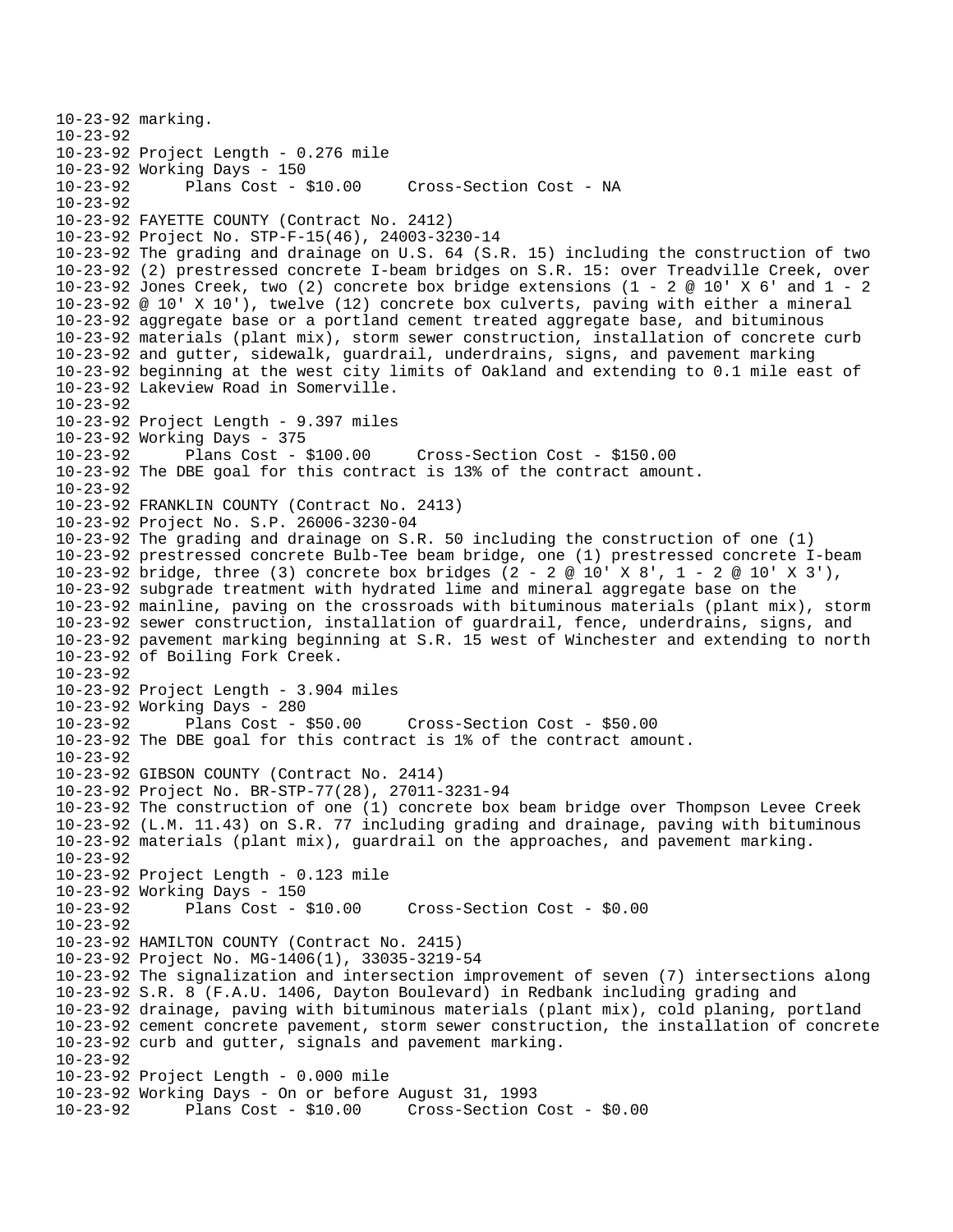```
10-23-92 
10-23-92 HAYWOOD COUNTY (Contract No. 2416) 
10-23-92 Project No. MG-1(42), 38002-3210-54 
10-23-92 The signal upgrade in Brownsville at the intersection of U.S. 70 (S.R. 1, Main 
10-23-92 Street) with S.R. 76 (Dupree Avenue). 
10-23-92 
10-23-92 Project Length - 0.000 mile 
10-23-92 Working Days - On or before March 31, 1993 
10-23-92 Plans Cost - $3.00 Cross-Section Cost - NA 
10-23-92 
10-23-92 KNOX COUNTY (Contract No. 2417) 
10-23-92 Project No. S.P. 47050-3232-04 
10-23-92 The paving of I-140 (S.R. 162, Pellissippi Parkway) including drainage, paving 
10-23-92 with either a mineral aggregate base, a portland cement treated base, a 
10-23-92 permeable treated base, or a lime fly-ash treated aggregate base, and either 
10-23-92 bituminous materials (plant mix) or portland cement concrete on the mainline, a 
10-23-92 permeable treated base and portland cement concrete on the ramps, installation 
10-23-92 of concrete curb and gutter, underdrains, guardrail, signs, signals, and 
10-23-92 pavement marking beginning at 565 feet south of S.R. 1 (Kingston Pike) and 
10-23-92 extending to 150 feet north of S.R. 332 (Northshore Drive). 
10-23-92 
10-23-92 Project Length - 3.976 miles 
10-23-92 Working Days - 200 
10-23-92 Plans Cost - $25.00 Cross-Section Cost - NA 
10-23-92 The DBE goal for this contract is 1% of the contract amount. 
10-23-92 
10-23-92 LAWRENCE COUNTY (Contract No. 2418) 
10-23-92 Project No. S.P. 50951-3535-04 
10-23-92 The grading and drainage on a S.I.A. Route serving Tridon, Inc. including paving 
10-23-92 with bituminous materials (plant mix) beginning at 357 feet west of Tennessee 
10-23-92 Southern Railroad crossing and extending to 250 west of S.R. 6. 
10-23-92 
10-23-92 Project Length - 0.160 mile 
10-23-92 Working Days - 60 
              Plans Cost - $10.00 Cross-Section Cost - $0.00
10 - 23 - 9210-23-92 MAURY COUNTY (Contract No. 2419) 
10-23-92 Project No. S.P. 60017-4211-04 
10-23-92 The scour repair with the installation of rip-rap and excavation of one (1) 
bridge 
10-23-92 on S.R. 166 over Bigby Creek overflow. 
10-23-92 
10-23-92 Project Length - 0.000 mile 
10-23-92 Working Days - 30 
10-23-92 NO PLANS CONTRACT 
10-23-92 
10-23-92 MAURY COUNTY (Contract No. 2420) 
10-23-92 Project No. S.P. 60102-3204-04 
10-23-92 The construction of one (1) prestressed concrete Bulb-Tee beam bridge over the 
10-23-92 Duck River on the Columbia East By-Pass including grading and drainage, paving 
10-23-92 with bituminous materials (plant mix), installation of guardrail, underdrains, 
10-23-92 signs, signals, and pavement marking beginning at the south end of the Duck 
10-23-92 River bridge and extending to S.R. 99. 
10-23-92 
10-23-92 Project Length - 0.236 mile 
10-23-92 Working Days - 175 
10-23-92 Plans Cost - $10.00 Cross-Section Cost - $0.00 
10-23-92 
10-23-92 SHELBY COUNTY (Contract No. 2421) 
10-23-92 Project No. NH-I-40-1(249)15, 79003-3162-44
```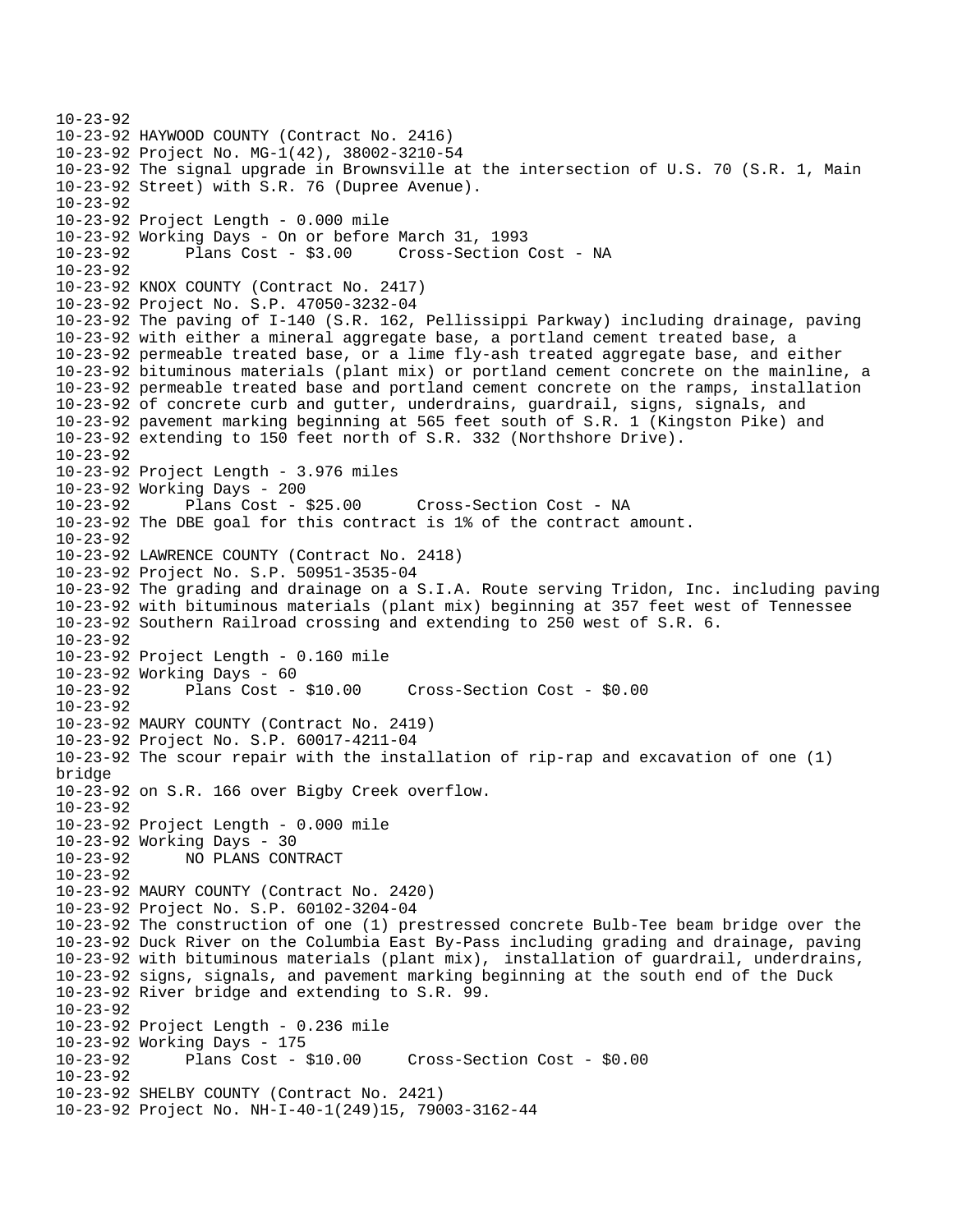10-23-92 The interchange construction on I-40 including one (1) prestressed concrete 10-23-92 Bulb-Tee beam bridge on Appling Road over I-40, one (1) box culvert, extension 10-23-92 of three (3) box culverts, grading and drainage, paving with either a mineral 10-23-92 aggregate base or a portland cement treated aggregate base, permeable treated 10-23-92 base, bituminous materials (plant mix), portland cement concrete pavement on the 10-23-92 ramps, storm sewer construction, installation of concrete curb and gutter, 10-23-92 sidewalk, guardrail, fence, underdrains, signs, and pavement marking. 10-23-92 10-23-92 Project Length - 0.947 mile 10-23-92 Working Days - 210 10-23-92 Plans Cost - \$25.00 Cross-Section Cost - \$25.00 10-23-92 The DBE goal for this contract is 12% of the contract amount.  $10 - 23 - 92$ 10-23-92 WILLIAMSON COUNTY (Contract No. 2422) 10-23-92 Project No. BR-STP-46(4), 94017-3209-94 10-23-92 The construction of three (3) concrete slab bridges (1 - 3 @ 15' X 9', 1 - 3 @ 10-23-92 10' X 10', and 1 - 3 @ 10' X 8') over Dobbins and Pinewood branches (L.M. 10.18, 10-23-92 11.51, and 12.30) on S.R. 46 including grading and drainage, paving with 10-23-92 bituminous materials (plant mix), the installation of guardrail, signs, and 10-23-92 pavement marking. 10-23-92 10-23-92 Project Length - 0.300 mile 10-23-92 Working Days - On or before September 1, 1993 (See Special Provision 108B) 10-23-92 Plans Cost - \$10.00 Cross-Section Cost - \$10.00 10-23-92 The DBE goal for this contract is 10% of the contract amount. ================================================================================ 11-20-92 ANDERSON, CAMPBELL, CLAIBORNE, SCOTT AND UNION COUNTIES (Contract No. 2423) 11-20-92 Project No. S.P. 98011-4252-04 11-20-92 The mowing on various State Routes. 11-20-92 11-20-92 Project Length - 203.39 miles 11-20-92 Working Days - 60 (See Special Provision 108B) 11-20-92 11-20-92 BEDFORD, MARSHALL AND MAURY COUNTIES (Contract No. 2424) 11-20-92 Project No. S.P. 98032-4286-04 11-20-92 The mowing on various State Routes. 11-20-92 11-20-92 Project Length - 296.29 miles 11-20-92 Working Days - 60 (See Special Provision 108B)  $11 - 20 - 92$ 11-20-92 BENTON AND DECATUR COUNTIES (Contract No. 2425) 11-20-92 Project No. S.P. 98041-4293-04 11-20-92 The mowing on various State Routes. 11-20-92 11-20-92 Project Length - 112.56 miles 11-20-92 Working Days - 60 (See Special Provision 108B) 11-20-92 11-20-92 BRADLEY AND MCMINN COUNTIES (Contract No. 2426) 11-20-92 Project No. S.P. 98021-4252-04 11-20-92 The mowing on various State Routes. 11-20-92 11-20-92 Project Length - 234.91 miles 11-20-92 Working Days - 80 (See Special Provision 108B) 11-20-92 11-20-92 CANNON AND WARREN COUNTIES (Contract No. 2427) 11-20-92 Project No. S.P. 98021-4253-04 11-20-92 The mowing on various State Routes. 11-20-92 11-20-92 Project Length - 240.86 miles 11-20-92 Working Days - 60 (See Special Provision 108B)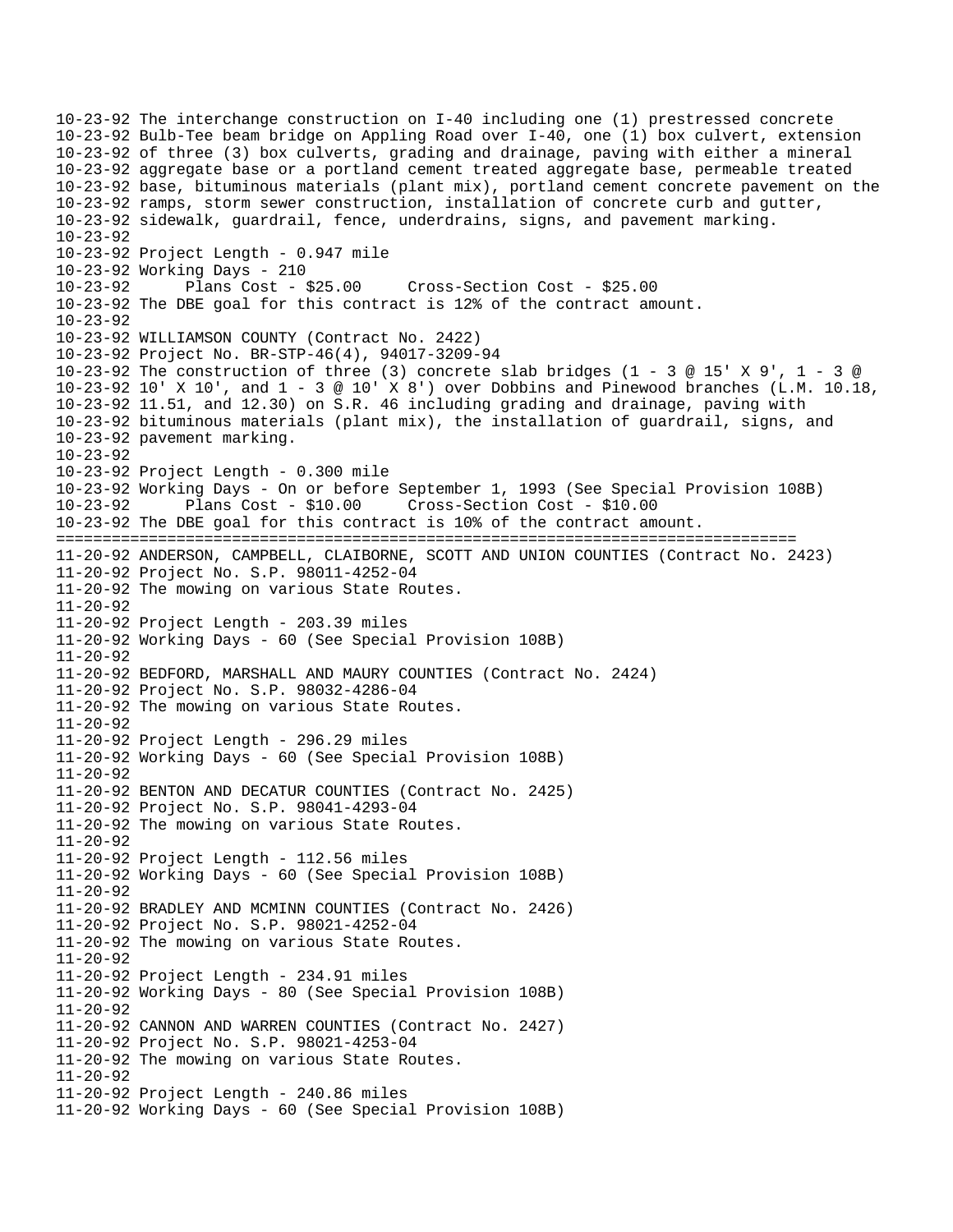11-20-92 11-20-92 CARROLL, DECATUR, BENTON, FAYETTE, HAYWOOD, MADISON AND HENDERSON 11-20-92 COUNTIES (Contract No. 2428) 11-20-92 Project No. S.P. 98041-4194-04 11-20-92 The mowing and litter removal on I-40. 11-20-92 11-20-92 Project Length - 110.83 miles 11-20-92 Working Days - On or before November 15, 1993 (See Special 11-20-92 Provision 108B) 11-20-92 11-20-92 CHEATHAM AND ROBERTSON COUNTIES (Contract No. 2429) 11-20-92 Project No. S.P. 98032-4287-04 11-20-92 The mowing on various State Routes. 11-20-92 11-20-92 Project Length - 249.30 miles 11-20-92 Working Days - 60 (See Special Provision 108B) 11-20-92 11-20-92 CROCKETT, HAYWOOD, MADISON, CHESTER AND HENDERSON COUNTIES 11-20-92 (Contract No. 2430) 11-20-92 Project No. S.P. 98041-4295-04 11-20-92 The mowing on various State Routes. 11-20-92 11-20-92 Project Length - 217.40 miles 11-20-92 Working Days - 80 (See Special Provision 108B) 11-20-92 11-20-92 CUMBERLAND AND RHEA COUNTIES (Contract No. 2431) 11-20-92 Project No. S.P. 98021-4254-04 11-20-92 The mowing on various State Routes. 11-20-92 11-20-92 Project Length - 234.68 miles 11-20-92 Working Days - 80 (See Special Provision 108B) 11-20-92 11-20-92 DAVIDSON COUNTY (Contract No. 2432) 11-20-92 Project No. S.P. 19946-4148-04 11-20-92 The mowing and litter removal on various Interstate and State 11-20-92 Routes. 11-20-92 11-20-92 Project Length - 97.53 miles 11-20-92 Working Days - On or before March 31, 1994 (See Special Provision 11-20-92 108B) 11-20-92 11-20-92 DAVIDSON COUNTY (Contract No. 2433) 11-20-92 Project No. S.P. 19946-4249-04 11-20-92 The mowing on various State Routes. 11-20-92 11-20-92 Project Length - 238.02 miles 11-20-92 Working Days - 60 (See Special Provision 108B) 11-20-92 11-20-92 DYER, GIBSON AND OBION COUNTIES (Contract No. 2434) 11-20-92 Project No. S.P. 98041-4296-04 11-20-92 The mowing on various State Routes. 11-20-92 11-20-92 Project Length - 205.15 miles 11-20-92 Working Days - 60 (See Special Provision 108B) 11-20-92 11-20-92 HAMILTON COUNTY (Contract No. 2435) 11-20-92 Project No. S.P. 33946-4180-04 11-20-92 The mowing on various Interstate and State Routes. 11-20-92 11-20-92 Project Length - 76.57 miles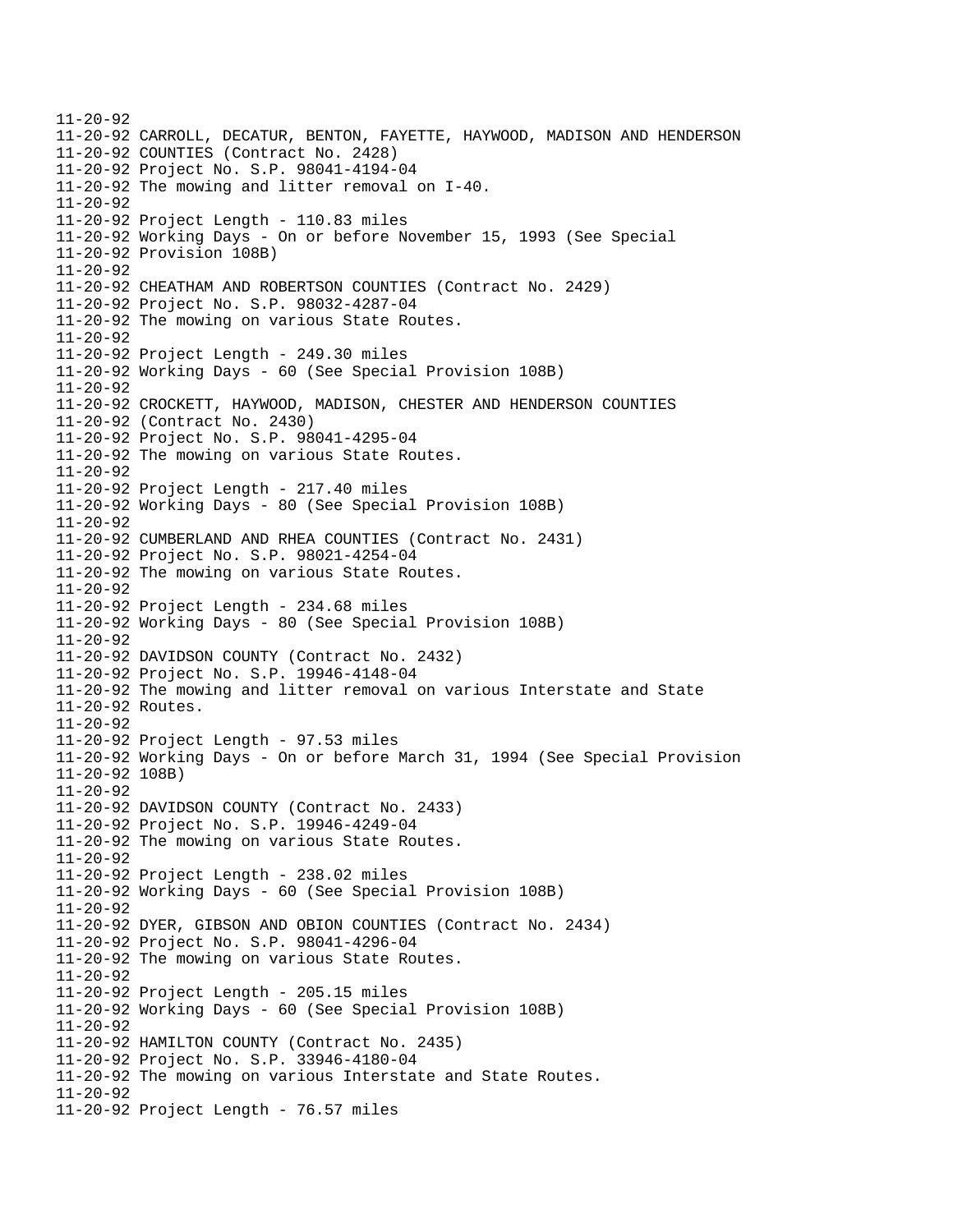11-20-92 Working Days - 90 (See Special Provision 108B) 11-20-92 11-20-92 HARDIN, FAYETTE, MCNAIRY, HARDEMAN, CHESTER AND WAYNE COUNTIES 11-20-92 (Contract No. 2436) 11-20-92 Project No. S.P. 98041-4297-04 11-20-92 The mowing on various State Routes. 11-20-92 11-20-92 Project Length - 334.56 miles 11-20-92 Working Days - 60 (See Special Provision 108B) 11-20-92 11-20-92 HOUSTON, HUMPHREYS AND PERRY COUNTIES (Contract No. 2437) 11-20-92 Project No. S.P. 98032-4288-04 11-20-92 The mowing on various State Routes. 11-20-92 11-20-92 Project Length - 237.93 miles 11-20-92 Working Days - 60 (See Special Provision 108B) 11-20-92 11-20-92 11-20-92 HUMPHREYS, HICKMAN, DICKSON, WILLIAMSON AND CHEATHAM COUNTIES 11-20-92 (Contract No. 2438) 11-20-92 Project No. S.P. 98032-4189-04 11-20-92 The mowing on I-40. 11-20-92 11-20-92 Project Length - 56.65 miles 11-20-92 Working Days - 80 (See Special Provision 108B) 11-20-92 11-20-92 JEFFERSON, SEVIER AND COCKE COUNTIES (Contract No. 2439) 11-20-92 Project No. S.P. 98011-4153-04 11-20-92 The mowing on various Interstate and State Routes. 11-20-92 11-20-92 Project Length - 75.89 miles 11-20-92 Working Days - 80 (See Special Provision 108B) 11-20-92 11-20-92 LAWRENCE, WAYNE AND LEWIS COUNTIES (Contract No. 2440) 11-20-92 Project No. S.P. 98032-4290-04 11-20-92 The mowing on various State Routes. 11-20-92 11-20-92 Project Length - 147.15 miles 11-20-92 Working Days - 60 (See Special Provision 108B) 11-20-92 11-20-92 LEWIS, WAYNE AND PERRY COUNTIES (Contract No. 2441) 11-20-92 Project No. S.P. 98032-4291-04 11-20-92 The mowing on various State Routes. 11-20-92 11-20-92 Project Length - 206.82 miles 11-20-92 Working Days - 60 (See Special Provision 108B) 11-20-92 11-20-92 MONROE, LOUDON AND ROANE COUNTIES (Contract No. 2442) 11-20-92 Project No. S.P. 98011-4154-04 11-20-92 The mowing and litter removal on various Interstate and State Routes. 11-20-92 11-20-92 Project Length - 89.77 miles 11-20-92 Working Days - On or before November 15, 1993 (See Special Provision 11-20-92 108B) 11-20-92 11-20-92 PUTNAM AND CUMBERLAND COUNTIES (Contract No. 2443) 11-20-92 Project No. S.P. 98021-4156-04 11-20-92 The mowing and litter removal on I-40 and various State Routes. 11-20-92 11-20-92 Project Length - 94.75 miles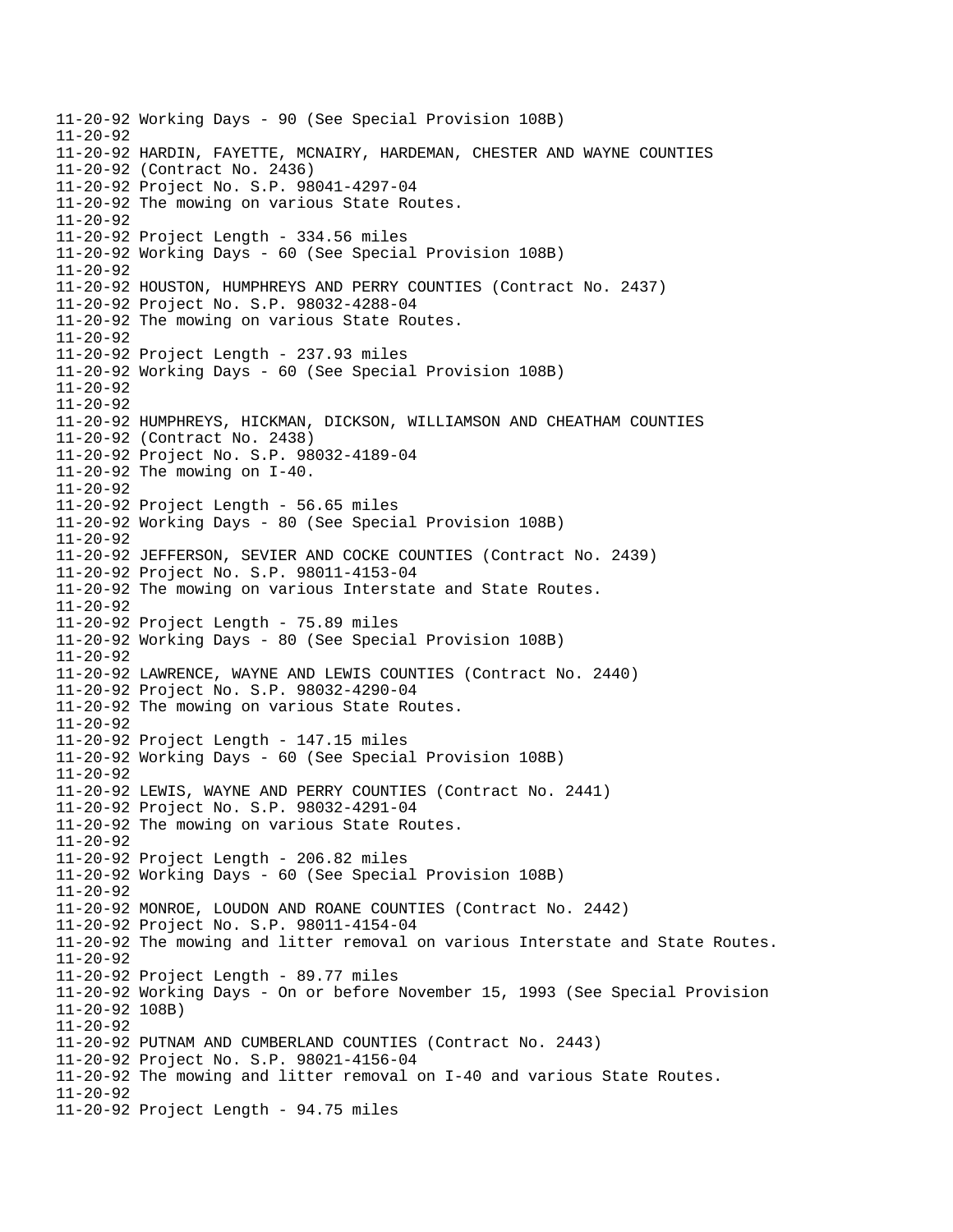11-20-92 Working Days - On or before November 15, 1993 (See Special Provision 11-20-92 108B)  $11 - 20 - 92$ 11-20-92 RUTHERFORD AND WILLIAMSON COUNTIES (Contract No. 2444) 11-20-92 Project No. S.P. 98032-4292-04 11-20-92 The mowing on various State Routes. 11-20-92 11-20-92 Project Length - 205.09 miles 11-20-92 Working Days - 80 (See Special Provision 108B) 11-20-92 11-20-92 SHELBY, TIPTON AND LAUDERDALE COUNTIES (Contract No. 2445) 11-20-92 Project No. S.P. 98041-4298-04 11-20-92 The mowing on various State Routes. 11-20-92 11-20-92 Project Length - 129.73 miles 11-20-92 Working Days - 100 (See Special Provision 108B) 11-20-92 11-20-92 SMITH AND WILSON COUNTIES (Contract No. 2446) 11-20-92 Project No. S.P. 98032-4193-04 11-20-92 The mowing on I-40. 11-20-92 11-20-92 Project Length - 44.52 miles 11-20-92 Working Days - 80 (See Special Provision 108B) 11-20-92 11-20-92 SULLIVAN AND HAWKINS COUNTIES (Contract No. 2447) 11-20-92 Project No. S.P. 98011-4155-04 11-20-92 The mowing on various Interstate and State Routes. 11-20-92 11-20-92 Project Length - 89.44 miles 11-20-92 Working Days - 80 (See Special Provision 108B) 11-20-92 11-20-92 SUMNER, MACON AND TROUSDALE COUNTIES (Contract No. 2448) 11-20-92 Project No. S.P. 98032-4294-04 11-20-92 The mowing on various State Routes. 11-20-92 11-20-92 Project Length - 358.59 miles 11-20-92 Working Days - 60 (See Special Provision 108B) 11-20-92 11-20-92 SUMNER, ROBERTSON, CHEATHAM, AND MONTGOMERY COUNTIES (Contract No. 2449) 11-20-92 Project No. S.P. 98032-4195-04 11-20-92 The mowing on I-24 and I-65.  $11 - 20 - 92$ 11-20-92 Project Length - 55.48 miles 11-20-92 Working Days - 80 (See Special Provision 108B) 11-20-92 11-20-92 WASHINGTON, GREENE, HAMBLEN, CARTER AND UNICOI COUNTIES (Contract No. 2450) 11-20-92 Project No. S.P. 98011-4156-04 11-20-92 The mowing on various Interstate and State Routes. 11-20-92 11-20-92 Project Length - 94.47 miles 11-20-92 Working Days - 80 (See Special Provision 108B) 11-20-92 11-20-92 WILLIAMSON COUNTY (Contract No. 2451) 11-20-92 Project No. S.P. 94945-4252-04 11-20-92 The mowing on various State Routes. 11-20-92 11-20-92 Project Length - 176.17 miles 11-20-92 Working Days - 60 (See Special Provision 108B) ================================================================================ 12-04-92 ANDERSON COUNTY (Contract No. 2452)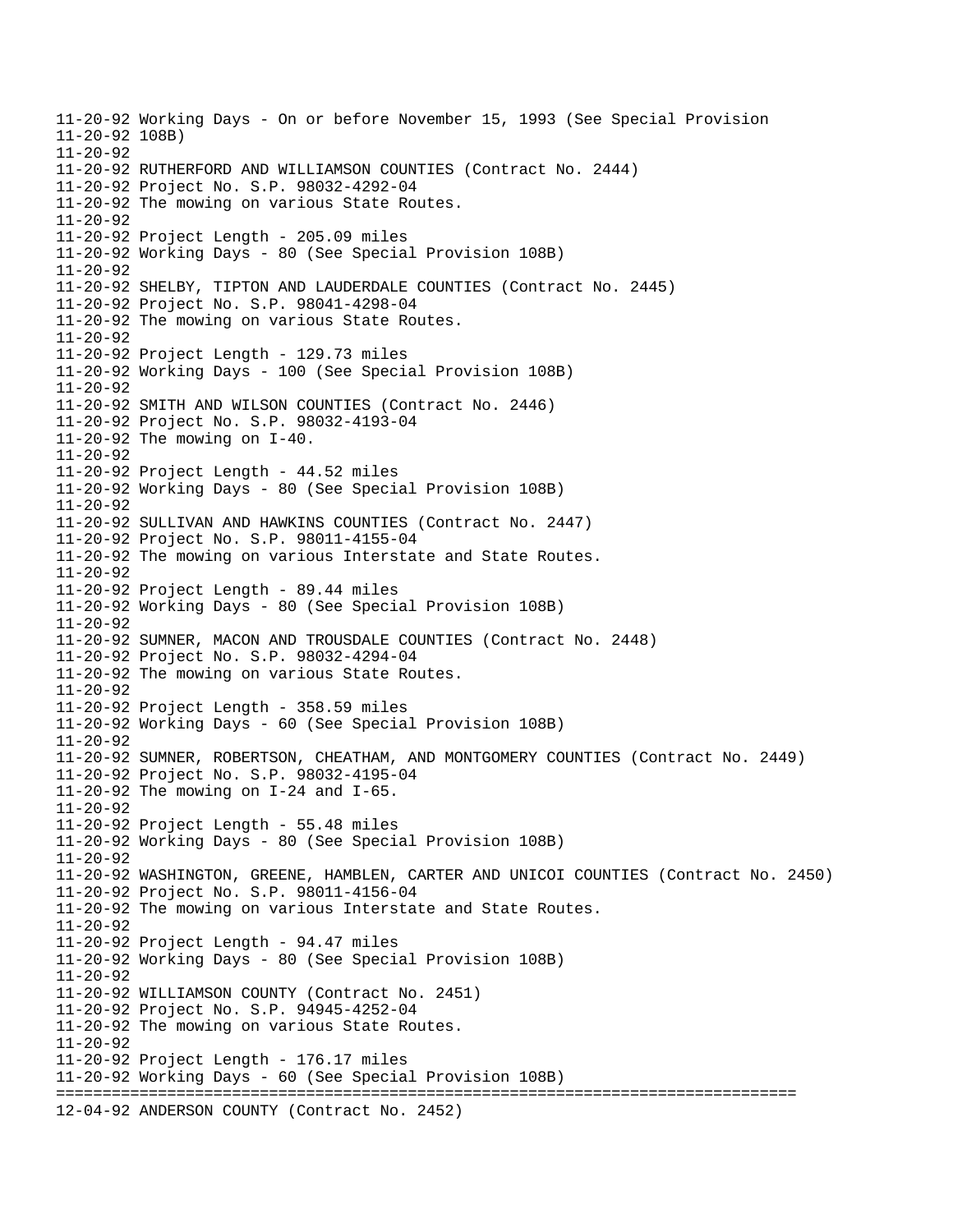12-04-92 Project No. S.P. 01004-3237-04 12-04-92 The grading and drainage on S.R. 61 including the extension of two (2) concrete 12-04-92 box bridges  $(2 - 2 \otimes 10' \times 9')$ , and two  $(2)$  concrete box culverts, paving with 12-04-92 bituminous materials (plant mix), storm sewer construction, installation of 12-04-92 concrete curb and gutter, sidewalks, guardrail, fences, underdrains, signs, 12-04-92 signals, and pavement marking beginning at the four lane section of S.R. 95 near 12-04-92 Oak Ridge and extending to Meadowbrook Avenue in Clinton. 12-04-92 12-04-92 Project Length - 4.995 miles 12-04-92 Working Days - 300 12-04-92 Plans Cost - \$50.00 Cross-Section Cost - \$100.00 12-04-92 The DBE goal for this contract is 1% of the contract amount.  $12 - 04 - 92$ 12-04-92 ANDERSON, CAMPBELL, CLAIBORNE, COCKE, JEFFERSON, KNOX, LOUDON, 12-04-92 MONROE, MORGAN, ROANE, SCOTT AND SEVIER COUNTIES (Contract No. 2453) 12-04-92 Project No. S.P. 98011-4263-04 12-04-92 The installation of painted pavement marking lines on various State Routes. 12-04-92 12-04-92 Project Length - 496.33 miles 12-04-92 Working Days - On or before July 1, 1993 (See Special Provision 108B) 12-04-92 NO PLANS CONTRACT 12-04-92 12-04-92 BENTON, CARROLL, DECATUR, DYER, FAYETTE, HAYWOOD, HENDERSON AND SHELBY COUNTIES 12-04-92 (Contract No. 2454) 12-04-92 Project No. IME-098-4(1), 98041-3189-44 12-04-92 The installation of snow plowable pavement markers on various Interstate Routes 12-04-92 at various locations in Region IV. 12-04-92 12-04-92 Project Length - 106.82 miles 12-04-92 Working Days - On or before August 1, 1993 12-04-92 Plans Cost - \$3.00 Cross-Section Cost - NA 12-04-92 12-04-92 BLEDSOE, CANNON, GRUNDY, MARION, SEQUATCHIE, VAN BUREN, AND WARREN 12-04-92 COUNTIES (Contract No. 2455) 12-04-92 Project No. S.P. 98021-4266-04 12-04-92 The installation of painted pavement marking lines on various State Routes. 12-04-92 12-04-92 Project Length - 698.65 miles 12-04-92 Working Days - On or before July 1, 1993 (See Special Provision 108B) 12-04-92 NO PLANS CONTRACT 12-04-92 12-04-92 BLOUNT COUNTY (Contract No. 2456) 12-04-92 Project No. HES-333(1), 05032-3204-94 12-04-92 The grading and drainage on S.R. 333 (Miser Station Road) including the 12-04-92 construction of one (1) concrete box culvert, paving with bituminous materials 12-04-92 (plant mix), installation of guardrail, and pavement marking beginning approx. 12-04-92 0.356 mile west of Perkins Road and extending to near Perkins Road. 12-04-92 12-04-92 Project Length - 0.349 mile 12-04-92 Working Days - 70 12-04-92 Plans Cost - \$10.00 Cross-Section Cost - \$0.00 12-04-92 12-04-92 BRADLEY, COFFEE, CUMBERLAND, GRUNDY, HAMILTON, MCMINN, MARION AND 12-04-92 PUTNAM COUNTIES (Contract No. 2457) 12-04-92 Project No. IME-098-2(1), 98021-3150-44 12-04-92 The installation of snow plowable pavement markers on various Interstate Routes 12-04-92 at various locations in Region II. 12-04-92 12-04-92 Project Length - 95.55 miles 12-04-92 Working Days - On or before July 1, 1993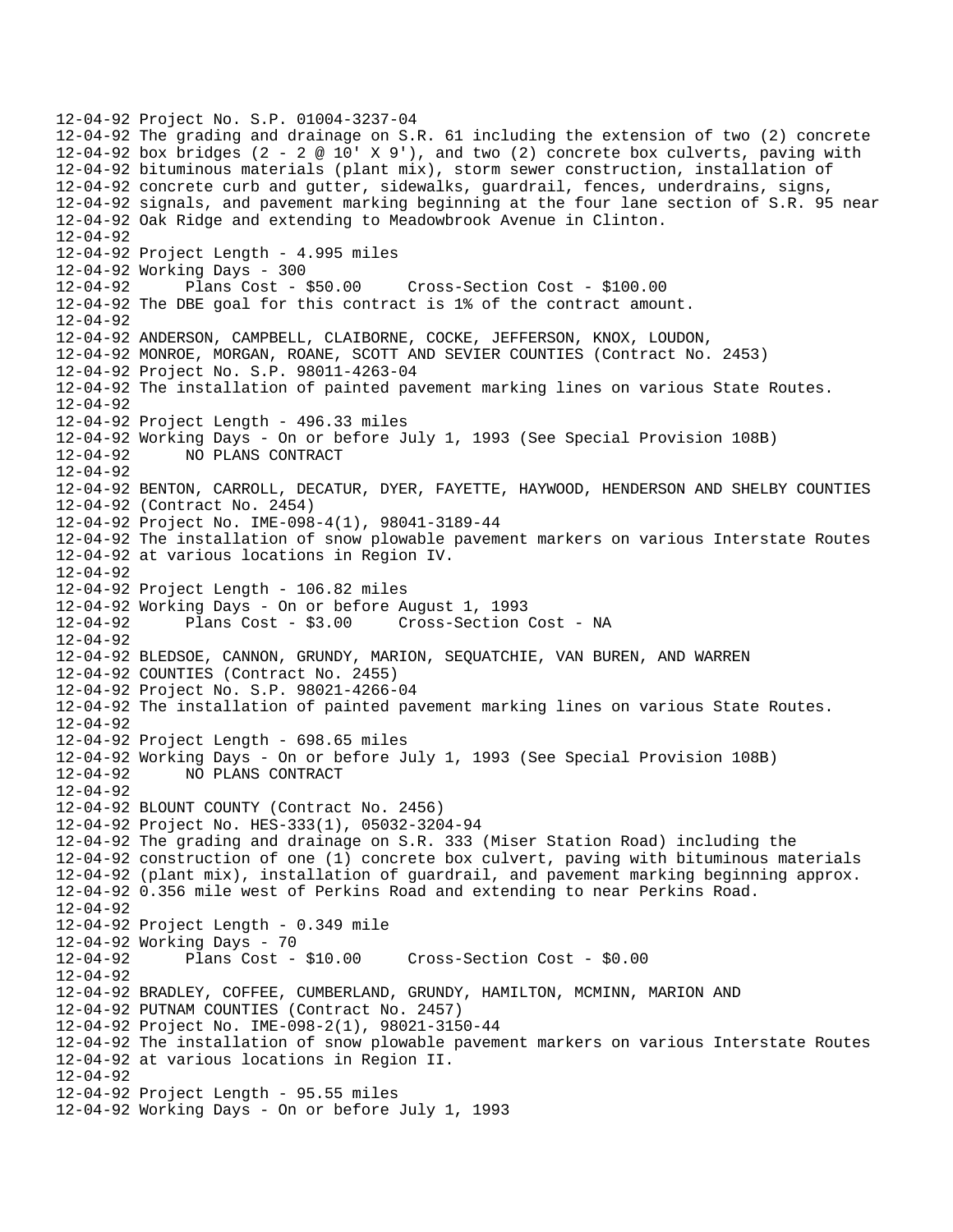12-04-92 Plans Cost - \$3.00 Cross-Section Cost - NA 12-04-92 12-04-92 BRADLEY, HAMILTON, MCMINN, AND POLK COUNTIES (Contract No. 2458) 12-04-92 Project No. S.P. 98021-4265-04 12-04-92 The installation of painted pavement marking lines on various State Routes. 12-04-92 12-04-92 Project Length - 473.32 miles 12-04-92 Working Days - On or before July 1, 1993 (See Special Provision 108B) 12-04-92 NO PLANS CONTRACT 12-04-92 12-04-92 CARROLL COUNTY (Contract No. 2459) 12-04-92 Project No. BR-STP-77(29), 09011-3221-94 12-04-92 The construction of one (1) prestressed concrete I-beam bridge over Halley Creek 12-04-92 (L.M. 6.02) on S.R. 77 including grading and drainage, paving with bituminous 12-04-92 materials (plant mix), installation of guardrail, and pavement marking.  $12 - 04 - 92$ 12-04-92 Project Length - 0.293 mile 12-04-92 Working Days - 150 12-04-92 Plans Cost - \$10.00 Cross-Section Cost - \$0.00 12-04-92 The DBE goal for this contract is 10% of the contract amount. 12-04-92 12-04-92 CHEATHAM, HOUSTON, MONTGOMERY, ROBERTSON, AND STEWART COUNTIES 12-04-92 (Contract No. 2460) 12-04-92 Project No. S.P. 98032-4299-04 12-04-92 The installation of painted pavement marking lines on various State Routes. 12-04-92 12-04-92 Project Length - 541.55 miles 12-04-92 Working Days - On or before July 1, 1993 (See Special Provision 108B) 12-04-92 NO PLANS CONTRACT 12-04-92 12-04-92 CHESTER, HARDIN, HARDEMAN, FAYETTE, AND MCNAIRY COUNTIES (Contract 12-04-92 No. 2461) 12-04-92 Project No. S.P. 98042-4205-04 12-04-92 The installation of painted pavement marking lines on various State Routes. 12-04-92 12-04-92 Project Length - 692.41 miles 12-04-92 Working Days - On or before July 1, 1993 (See Special Provision 108B) 12-04-92 NO PLANS CONTRACT 12-04-92 12-04-92 COCKE, KNOX, JEFFERSON, BLOUNT, SEVIER, GREENE AND HAMBLEN COUNTIES 12-04-92 (Contract No. 2462) 12-04-92 Project No. S.P. 98011-4162-04 12-04-92 The guardrail repair on various Interstate and State Routes. 12-04-92 12-04-92 Project Length - 981.80 miles 12-04-92 Working Days - December 31, 1993 (See Special Provision 108B) 12-04-92 NO PLANS CONTRACT  $12 - 04 - 92$ 12-04-92 DAVIDSON, DICKSON, GILES, HICKMAN, HUMPHREYS, MAURY, MONTGOMERY, 12-04-92 RUTHERFORD, SMITH, WILLIAMSON AND WILSON COUNTIES (Contract No. 2463) 12-04-92 Project No. IME-098-3(1), 98032-3177-44 12-04-92 The installation of snow plowable pavement markers on various Interstate Routes 12-04-92 at various locations in Region III. 12-04-92 12-04-92 Project Length - 120.19 miles 12-04-92 Working Days - On or before August 15, 1993 12-04-92 Plans Cost - \$3.00 Cross-Section Cost - NA 12-04-92 12-04-92 DAVIDSON COUNTY (Contract No. 2464) 12-04-92 Project No. S.P. 19008-4170-04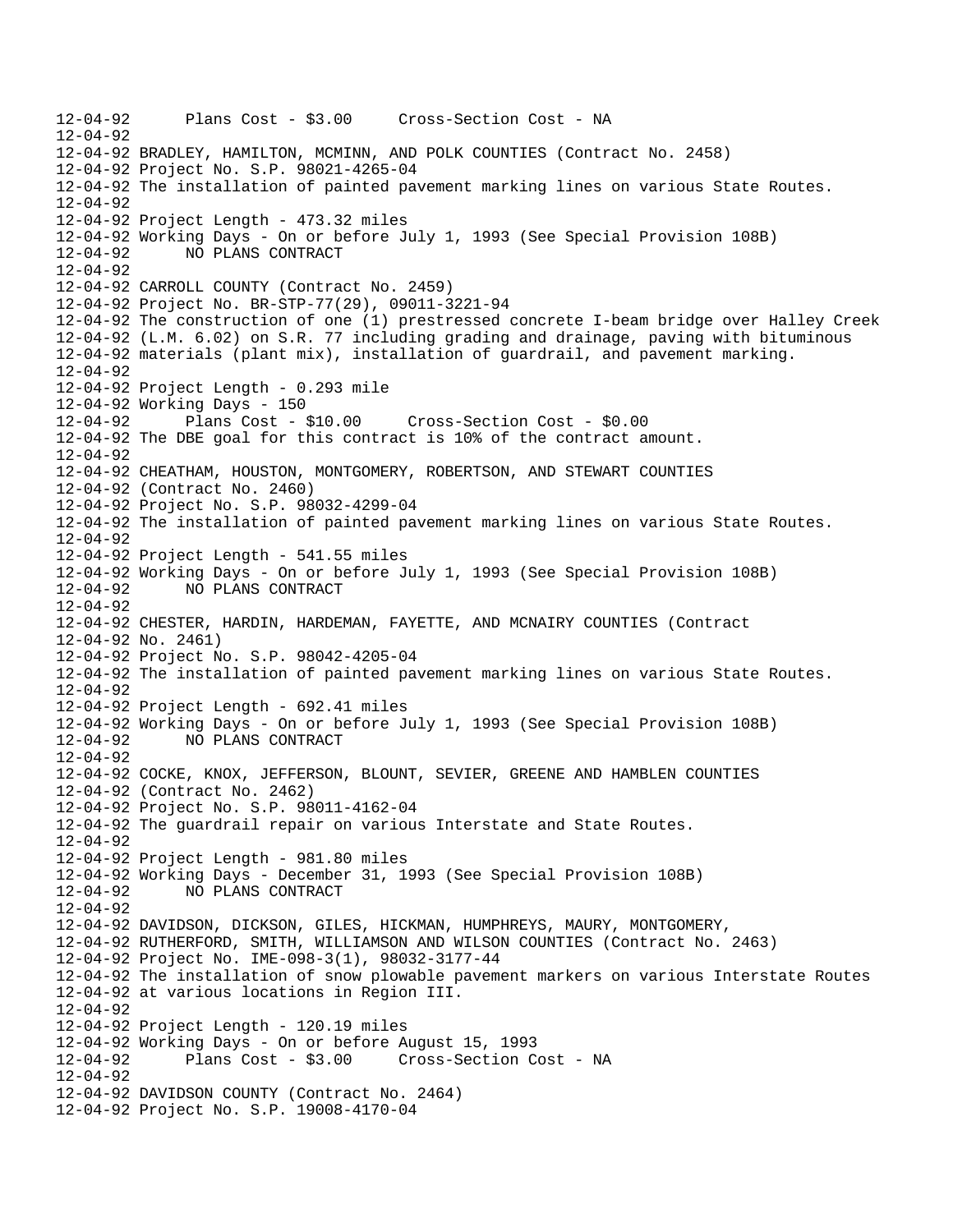12-04-92 The removal of vegetation on I-40 for sign visibility beginning at I-24 and 12-04-92 extending to Briley Parkway.  $12 - 04 - 92$ 12-04-92 Project Length - 0.000 mile 12-04-92 Working Days - On or before June 30, 1993 12-04-92 Plans Cost - \$10.00 Cross-Section Cost - NA  $12 - 04 - 92$ 12-04-92 DAVIDSON COUNTY (Contract No. 2465) 12-04-92 Project No. S.P. 19946-4147-04 12-04-92 The guardrail repair on various Interstate and State Routes. 12-04-92 12-04-92 Project Length - 349.09 miles 12-04-92 Working Days - December 31, 1993 (See Special Provision 108B) 12-04-92 NO PLANS CONTRACT  $12 - 04 - 92$ 12-04-92 DAVIDSON, MACON, SMITH, SUMNER, TROUSDALE, WILLIAMSON, AND WILSON COUNTIES 12-04-92 (Contract No. 2466) 12-04-92 Project No. S.P. 98033-4201-04 12-04-92 The installation of painted pavement marking lines on various State Routes. 12-04-92 12-04-92 Project Length - 811.22 miles 12-04-92 Working Days - On or before July 1, 1993 (See Special Provision 108B) 12-04-92 NO PLANS CONTRACT 12-04-92 12-04-92 DECATUR COUNTY (Contract No. 2467) 12-04-92 Project No. BR-STP-69(16), 20003-3216-94 12-04-92 The construction of one (1) concrete box beam bridge over Rushing Creek (L.M. 12-04-92 17.63), one (1) concrete box bridge (2 @ 12' X 10') over Old Rushing Creek (L.M. 12-04-92 17.52) on S.R. 69, including grading and drainage, paving with bituminous 12-04-92 materials (plant mix), installation of guardrail, and pavement marking. 12-04-92 12-04-92 Project Length - 0.197 mile 12-04-92 Working Days - 125 12-04-92 Plans Cost - \$10.00 Cross-Section Cost - \$0.00 12-04-92 The DBE goal for this contract is 10% of the contract amount.  $12 - 04 - 92$ 12-04-92 DEKALB COUNTY (Contract No. 2468) 12-04-92 Project No. STP-F-26(3), 21001-3247-14 12-04-92 The grading and drainage on U.S. 70 ( S.R. 26) including the construction of one 12-04-92 (1) concrete box bridge extension (3 @ 15' X 9'), the extension of four (4) 12-04-92 concrete box culverts, paving with bituminous materials (plant mix), storm sewer 12-04-92 construction, the installation of concrete curb and gutter, sidewalk, guardrail, 12-04-92 signs, and pavement marking beginning at S.R. 56 and extending to 1450 feet east 12-04-92 of Evins Mill Road in Smithville. 12-04-92 12-04-92 Project Length - 1.686 miles 12-04-92 Working Days - 200 12-04-92 Plans Cost - \$25.00 Cross-Section Cost - \$10.00 12-04-92 The DBE goal for this contract is 12% of the contract amount. 12-04-92 12-04-92 DICKSON COUNTY (Contract No. 2469) 12-04-92 Project No. S.P. 22004-3235-04 12-04-92 The grading and drainage on S.R. 46 including the construction of one (1) 12-04-92 prestressed concrete box beam bridge on S.R. 46 over I-40, paving with 12-04-92 bituminous materials (plant mix), permeable treated base and portland cement 12-04-92 concrete pavement on the ramps, cold planing, storm sewer construction, the 12-04-92 installation of concrete curb and gutter, guardrail, fences, underdrains, signs, 12-04-92 lighting, and pavement marking beginning south of Ravenwood Drive and extending 12-04-92 north of I-40. 12-04-92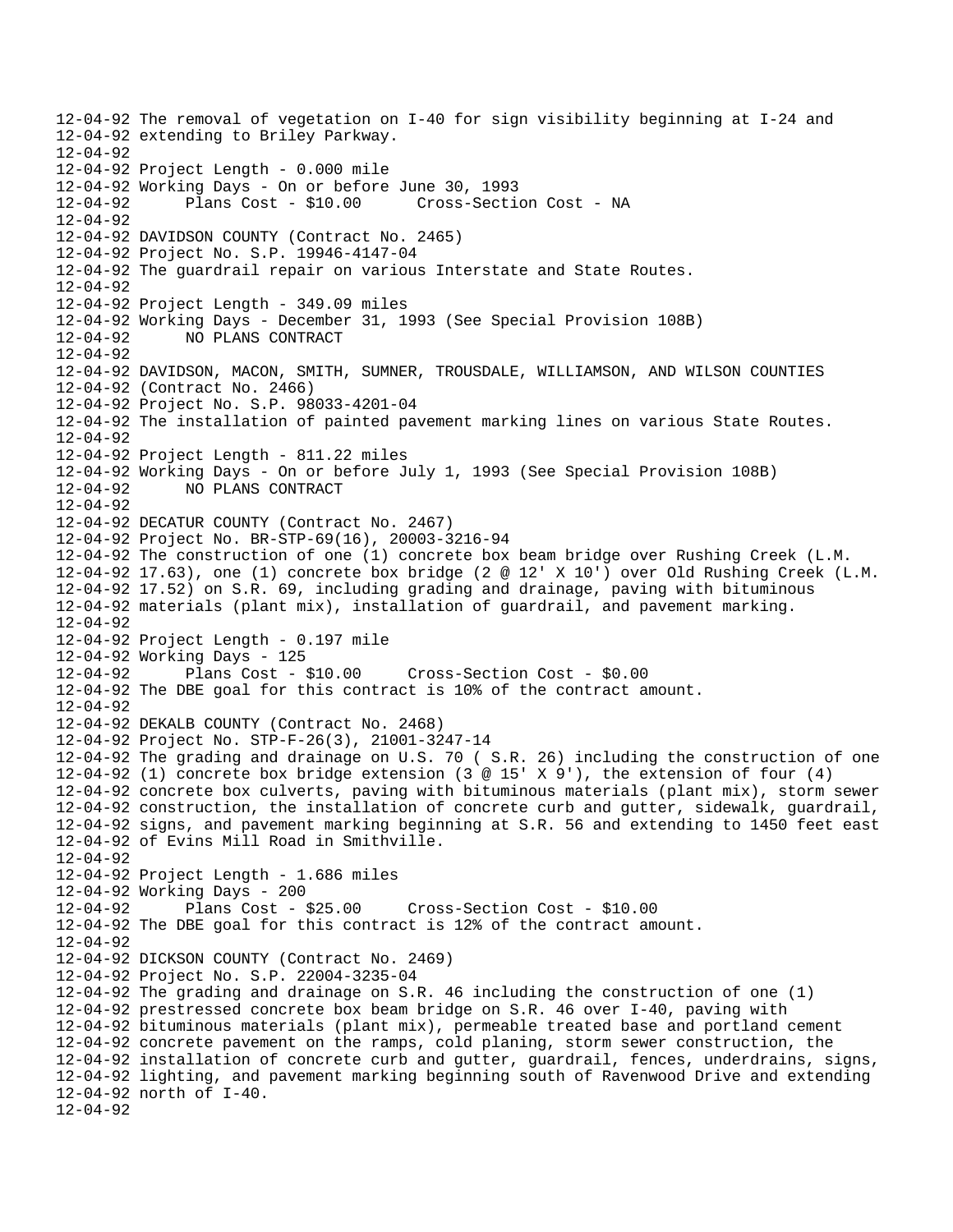12-04-92 Project Length - 0.818 mile 12-04-92 Working Days - 175 12-04-92 Plans Cost - \$25.00 Cross-Section Cost - \$10.00 12-04-92 The DBE goal for this contract is 1% of the contract amount. 12-04-92 12-04-92 DICKSON, AND HUMPHREYS COUNTIES (Contract No. 2470) 12-04-92 Project No. S.P. 98032-4278-04 12-04-92 The installation of signs on various State Routes. 12-04-92 12-04-92 Project Length - 232.01 miles 12-04-92 Working Days - On or before August 1, 1993 12-04-92 NO PLANS CONTRACT  $12 - 04 - 92$ 12-04-92 DICKSON, HICKMAN, HUMPHREYS, AND PERRY COUNTIES (Contract No. 2471) 12-04-92 Project No. S.P. 98032-4298-04 12-04-92 The installation of painted pavement marking lines on various State Routes. 12-04-92 12-04-92 Project Length - 464.57 miles 12-04-92 Working Days - On or before July 1, 1993 (See Special Provision 108B) 12-04-92 NO PLANS CONTRACT 12-04-92 12-04-92 DYER COUNTY (Contract No. 2472) 12-04-92 Project No. M-9404(6), 23952-8743-54 12-04-92 The resurfacing of nine (9) city streets in Dyersburg with bituminous materials 12-04-92 (plant mix), and pavement marking. 12-04-92 12-04-92 Project Length - 2.096 miles 12-04-92 Working Days - On or before May 15, 1993 12-04-92 Plans Cost - \$3.00 (8-1/2" - 11") 12-04-92 12-04-92 GIBSON COUNTY (Contract No. 2473) 12-04-92 Project No. NH-43(14), 27004-3259-14 12-04-92 The grading and drainage on S.R. 43 including the construction of one (1) 12-04-92 prestressed concrete I-beam bridge on S.R. 43 over the Norfolk Southern 12-04-92 railroad, three (3) concrete box culverts, subgrade treatment with hydrated 12-04-92 lime, paving with either a mineral aggregate base or portland cement treated 12-04-92 aggregate base, and bituminous materials (plant mix), storm sewer construction, 12-04-92 installation of guardrail, underdrains, signs, and pavement marking beginning 12-04-92 south of Reynolds Road and extending to S.R. 43. 12-04-92 12-04-92 Project Length - 1.941 miles 12-04-92 Working Days - 250 12-04-92 Plans Cost - \$25.00 Cross-Section Cost - \$25.00 12-04-92 The DBE goal for this contract is 13% of the contract amount. 12-04-92 12-04-92 HAMILTON COUNTY (Contract No. 2474) 12-04-92 Project No. S.P. 33044-3226-04 12-04-92 The grading and drainage on S.R. 58 including the construction of three (3) 12-04-92 concrete box bridges: ( 1 - 3 @ 10' X 10', 1 - 2 @ 10' X 7', and 1 - 4 @ 10' X 12-04-92 10'), paving with either a mineral aggregate base, or a portland cement treated 12-04-92 aggregate base, and bituminous materials (plant mix), storm sewer construction, 12-04-92 the installation of guardrail, underdrains, signs, and pavement marking 12-04-92 beginning 0.6 mile south of Sunrise Drive and extending to 0.2 mile north of 12-04-92 Sims Road. 12-04-92 12-04-92 Project Length - 2.623 miles 12-04-92 Working Days - 300 12-04-92 Plans Cost - \$50.00 Cross-Section Cost - \$50.00 12-04-92 The DBE goal for this contract is 1% of the contract amount. 12-04-92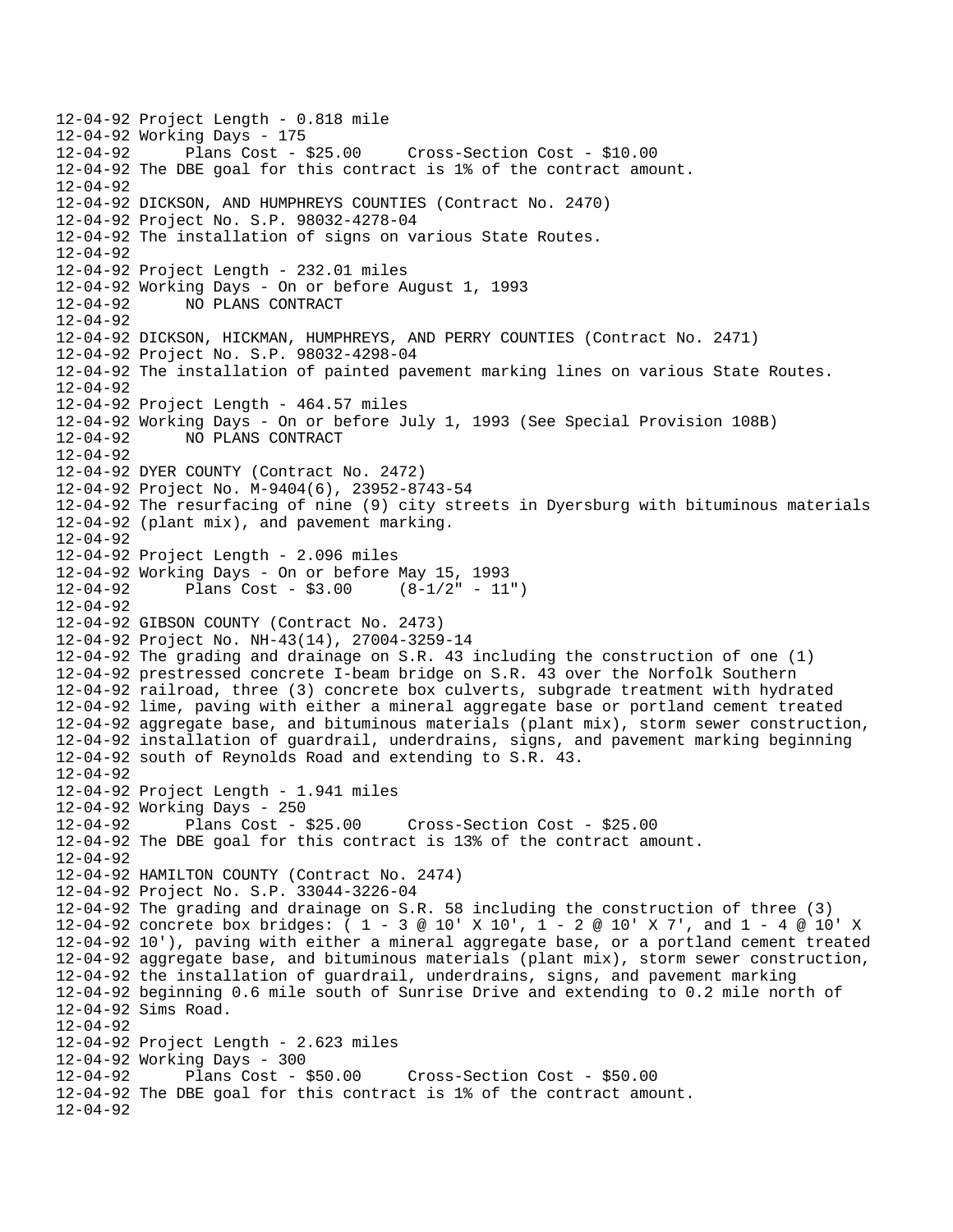12-04-92 HAMILTON COUNTY (Contract No. 2475) 12-04-92 Project No. S.P. 33946-4182-04 12-04-92 The guardrail repair on various Interstate and State Routes. 12-04-92 12-04-92 Project Length - 191.29 miles 12-04-92 Working Days - December 31, 1993 (See Special Provision 108B) 12-04-92 NO PLANS CONTRACT 12-04-92 12-04-92 KNOX COUNTY (Contract No. 2476) 12-04-92 Project No. M/STP-169(3), 47030-3208-54 12-04-92 The grading and drainage on S.R. 169 (Middlebrook Pike) including the 12-04-92 construction of one (1) concrete box bridge (2 @ 12' X 8'), paving with 12-04-92 bituminous materials (plant mix), storm sewer construction, installation of 12-04-92 concrete curb and gutter, sidewalk, underdrains, signs, signals, and pavement 12-04-92 marking beginning at Knoxville city limits and extending to Vanosdale Road.  $12 - 04 - 92$ 12-04-92 Project Length - 1.347 miles 12-04-92 Working Days - 150 12-04-92 Plans Cost - \$10.00 Cross-Section Cost - \$25.00 12-04-92 The DBE goal for this contract is 12% of the contract amount. 12-04-92 12-04-92 LAKE, AND OBION COUNTIES (Contract No. 2477) 12-04-92 Project No. S.P. 98042-4203-04 12-04-92 The installation of signs on various State Routes. 12-04-92 12-04-92 Project Length - 242.71 miles 12-04-92 Working Days - On or before August 1, 1993 12-04-92 NO PLANS CONTRACT 12-04-92 12-04-92 SEQUATCHIE COUNTY (Contract No. 2478) 12-04-92 Project No. APD-NH-111(19), 77041-3214-64 12-04-92 The paving of S.R. 111 including drainage, paving with either a mineral 12-04-92 aggregate base, a portland cement treated base, or a lime fly-ash treated 12-04-92 aggregate base, and bituminous materials (plant mix), permeable treated base and 12-04-92 portland cement concrete on the ramps, installation of guardrail, underdrains, 12-04-92 concrete median barrier, signs, and pavement marking beginning 1 mile west of 12-04-92 East Valley Road and extending to Lewis Chapel Road (Detour). 12-04-92 12-04-92 Project Length - 4.768 miles 12-04-92 Working Days - 170 12-04-92 Plans Cost - \$10.00 Cross-Section Cost - NA 12-04-92 The DBE goal for this contract is 11% of the contract amount. 12-04-92 12-04-92 SHELBY COUNTY (Contract No. 2479) 12-04-92 Project No. S.P. 79945-4199-04 12-04-92 The guardrail repair on various Interstate and State Routes. 12-04-92 12-04-92 Project Length - 251.12 miles 12-04-92 Working Days - December 31, 1993 (See Special Provision 108B) 12-04-92 NO PLANS CONTRACT 12-04-92 12-04-92 12-04-92 SULLIVAN COUNTY (Contract No. 2480) 12-04-92 Project Nos. IME-81-1(89)60, 82001-3146-44 NH-IE-181(5), 82084-3216-14 12-04-92 12-04-92 Project No. IME-81-1(89)60, 82001-3146-44 12-04-92 The installation of interchange lighting on I-81 at S.R. 36 and S.R. 357 in 12-04-92 Kingsport. 12-04-92 Project Length - 0.000 mile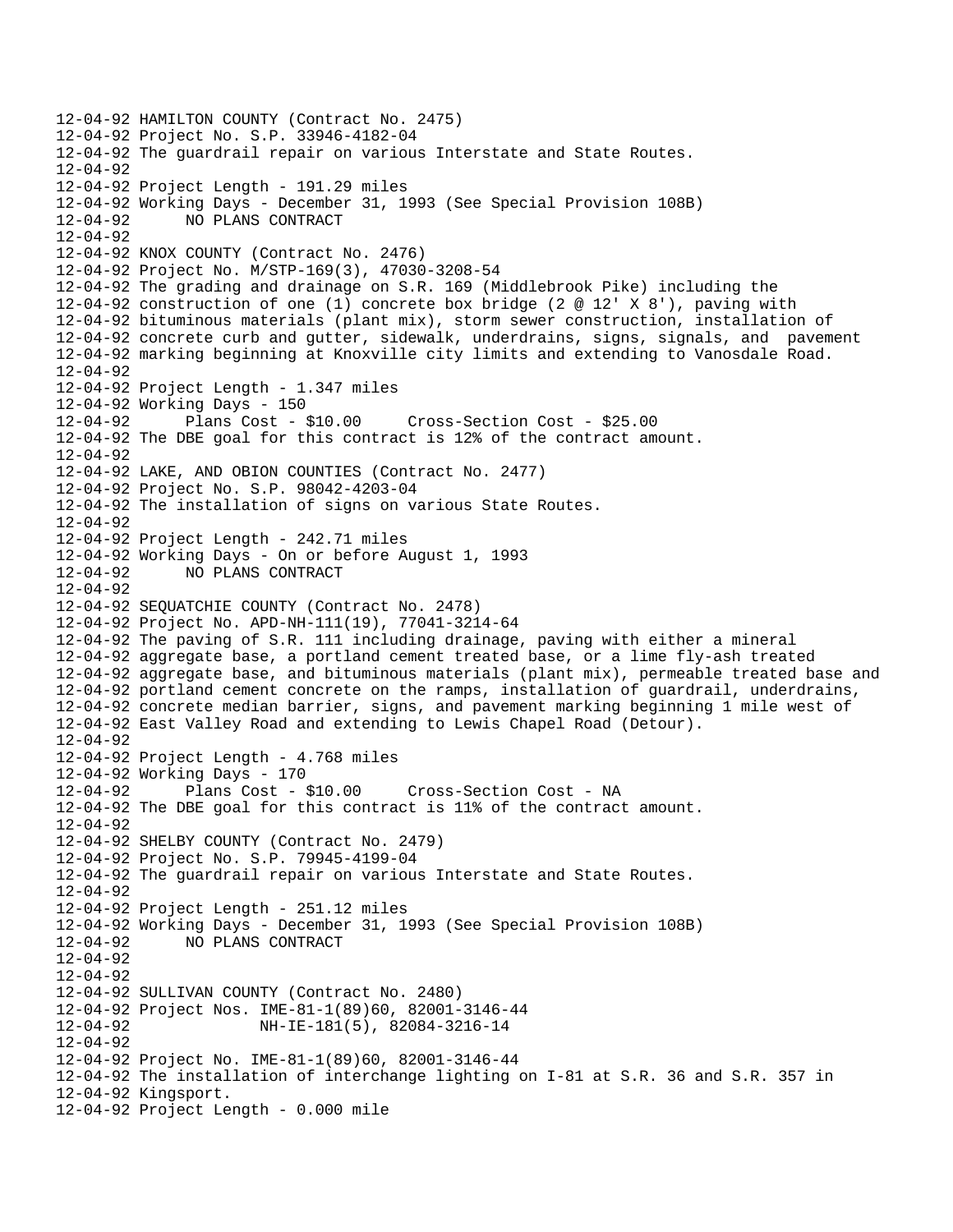12-04-92 12-04-92 Project No. NH-IE-181(5), 82084-3216-14 12-04-92 The installation of interchange lighting on I-181 at S.R. 1 in Kingsport. 12-04-92 Project Length - 0.000 mile 12-04-92 12-04-92 Total Project Length - 0.000 mile 12-04-92 Working Days - On or before September 1, 1993 12-04-92 Plans Cost - \$10.00 Cross-Section Cost - NA 12-04-92 12-04-92 SULLIVAN COUNTY (Contract No. 2481) 12-04-92 Project No. STP-F-1(41), 82002-3253-14, STP-M-9108(9), 82956-3503-54 12-04-92 The grading and drainage on S.R. 1 (Stone Drive) including the construction of 12-04-92 one (1) prestressed concrete I-beam bridge on S.R. 1 over S.R. 36, one (1) 12-04-92 reinforced concrete retaining wall, one (1) concrete box bridge (2 @ 10' X 8'), 12-04-92 paving with bituminous materials (plant mix), cold planing, storm sewer 12-04-92 construction, installation of concrete curb and gutter, sidewalks, guardrail, 12-04-92 fence, signs, signals, and pavement marking beginning at 0.1 mile west of 12-04-92 Fairmont Avenue and extending to 0.3 mile east of Beechnut Drive including the 12-04-92 re-alignment of the Clinchfield and Bloomingdale intersection. 12-04-92 12-04-92 Project Length - 4.723 miles 12-04-92 Working Days - 175 (See Special Provision 108B) 12-04-92 Plans Cost - \$50.00 Cross-Section Cost - \$25.00 12-04-92 The DBE goal for this contract is 11% of the contract amount. 12-04-92 12-04-92 SULLIVAN COUNTY (Contract No. 2482) 12-04-92 Project No. S.P. 82002-3254-04 12-04-92 The modification of the northbound entrance ramp from S.R. 1 to I-81 including 12-04-92 grading and drainage, paving with bituminous materials (plant mix), portland 12-04-92 cement concrete pavement on the ramps, the installation of guardrail, 12-04-92 underdrains, signs, and pavement marking. 12-04-92 12-04-92 Project Length - 0.085 miles 12-04-92 Working Days - 60 Plans  $Cost - $10.00$  Cross-Section Cost -  $$0.00$  $12 - 04 - 92$ 12-04-92 UNICOI COUNTY (Contract No. 2483) 12-04-92 Project No. NH-36(33), 86002-3247-14 12-04-92 The paving on U.S. 23 (S.R. 36) with either a mineral aggregate base, a portland 12-04-92 cement treated aggregate base, or a lime fly-ash treated aggregate base, and 12-04-92 bituminous materials (plant mix), the installation of guardrail, fence, 12-04-92 underdrains, median barrier, signs, and pavement marking beginning at Temple 12-04-92 Hill connector and extending to 0.8 mile south of the Nolichucky River at Erwin. 12-04-92 12-04-92 Project Length - 3.222 miles 12-04-92 Working Days - 175 12-04-92 Plans Cost - \$10.00 Cross-Section Cost - NA 12-04-92 The DBE goal for this contract is 10% of the contract amount. 12-04-92 12-04-92 WEAKLEY COUNTY (Contract No. 2484) 12-04-92 Project No. M-3032(2), 92953-3544-54 12-04-92 The grading and drainage on Mt. Pelia Road including paving with bituminous 12-04-92 materials (plant mix), installation of concrete curb and gutter, signals, and 12-04-92 pavement marking beginning at S.R. 43 and extending to West Peach Street in 12-04-92 Martin. 12-04-92 12-04-92 Project Length - 0.342 mile 12-04-92 Working Days - 85 12-04-92 Plans Cost - \$10.00 Cross-Section Cost - \$0.00 ================================================================================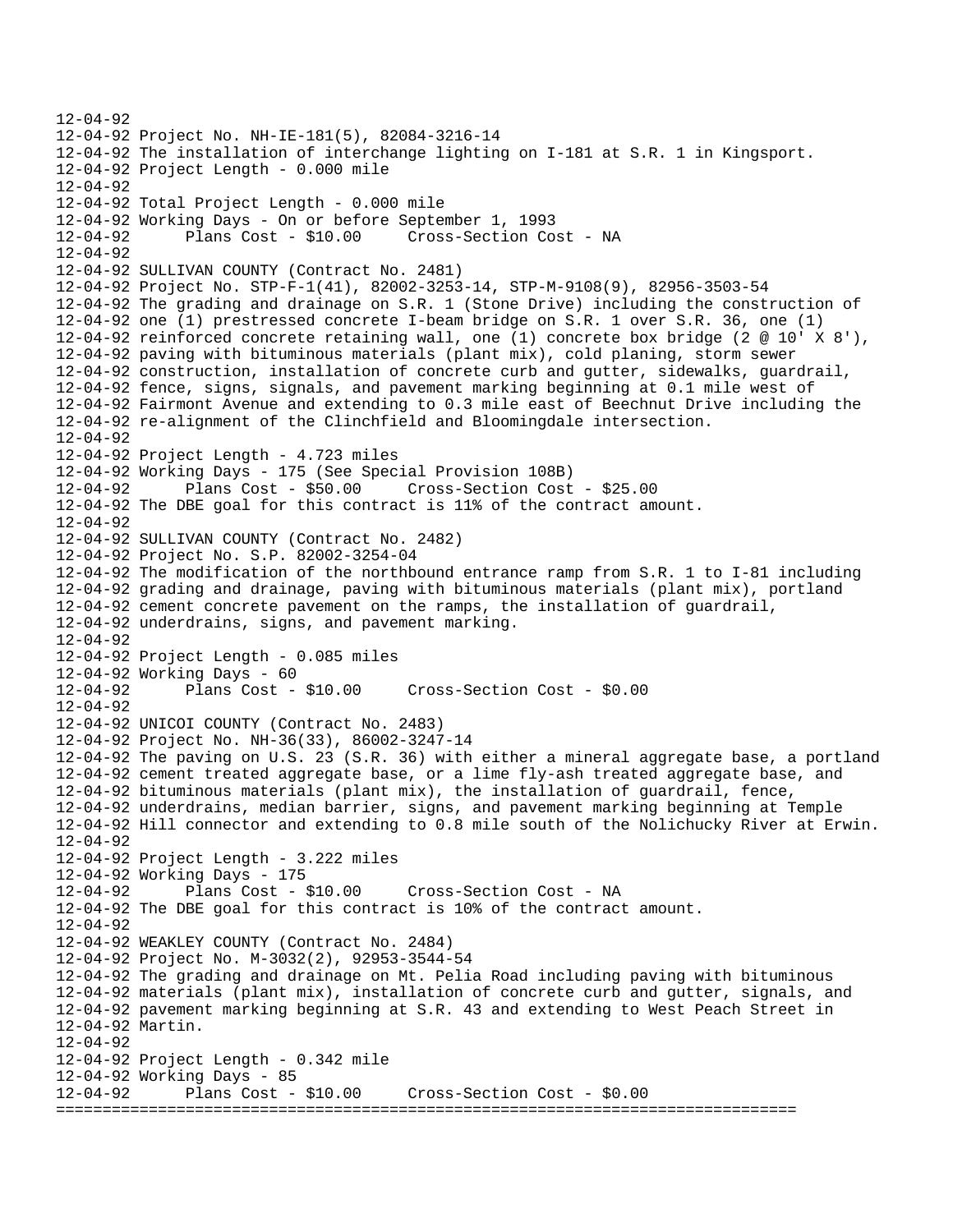01-24-92 BRADLEY AND POLK COUNTIES (Contract No. 8849) 01-29-93 ANDERSON, CAMPBELL, CLAIBORNE, SCOTT AND UNION COUNTIES (Contract No. 2423) 01-29-93 Project No. S.P. 98011-4252-04 01-29-93 The mowing on various State Routes. 01-29-93 01-29-93 Project Length - 203.39 miles 01-29-93 Working Days - 60 (See Special Provision 108B) 01-29-93 01-29-93 DAVIDSON COUNTY (Contract No. 2433) 01-29-93 Project No. S.P. 19946-4249-04 01-29-93 The mowing on various State Routes. 01-29-93 01-29-93 Project Length - 238.02 miles 01-29-93 Working Days - 60 (See Special Provision 108B) 01-29-93 01-29-93 ANDERSON AND CAMPBELL COUNTIES (Contract No. 2486) 01-29-93 Project No. S.P. 98011-4157-04 01-29-93 The mowing and litter removal on I-75 and various State Routes. 01-29-93 01-29-93 Project Length - 88.19 miles 01-29-93 Working Days - On or before November 15, 1993 (See Special Provision 108B) 01-29-93 01-29-93 BEDFORD AND RUTHERFORD COUNTIES (Contract No. 2487) 01-29-93 Project No. S.P. 98032-4181-04 01-29-93 The mowing on I-24. 01-29-93 01-29-93 Project Length - 33.69 miles 01-29-93 Working Days - 80 (See Special Provision 108B) 01-29-93 01-29-93 BRADLEY AND MCMINN COUNTIES (Contract No. 2488) 01-29-93 Project No. S.P. 98021-4157-04 01-29-93 The mowing on I-75. 01-29-93 01-29-93 Project Length - 44.30 miles 01-29-93 Working Days - 80 (See Special Provision 108B) 01-29-93 01-29-93 CARROLL, HENRY AND WEAKLEY COUNTIES (Contract No. 2489) 01-29-93 Project No. S.P. 98041-4299-04 01-29-93 The mowing on various State Routes.  $01 - 29 - 93$ 01-29-93 Project Length - 347.24 miles 01-29-93 Working Days - 60 (See Special Provision 108B) 01-29-93 01-29-93 CLAY, FENTRESS, OVERTON AND PICKETT COUNTIES (Contract No. 2490) 01-29-93 Project No. S.P. 98021-4258-04 01-29-93 The mowing on various State Routes. 01-29-93 01-29-93 Project Length - 304.75 miles 01-29-93 Working Days - 80 (See Special Provision 108B) 01-29-93 01-29-93 CLAY, JACKSON, OVERTON, PUTNAM AND SMITH COUNTIES (Contract No. 2491) 01-29-93 Project No. S.P. 98021-4259-04 01-29-93 The mowing on various State Routes. 01-29-93 01-29-93 Project Length - 312.32 miles 01-29-93 Working Days - 80 (See Special Provision 108B) 01-29-93 01-29-93 COFFEE AND FRANKLIN COUNTIES (Contract No. 2492) 01-29-93 Project No. S.P. 98021-4260-04 01-29-93 The mowing on various State Routes.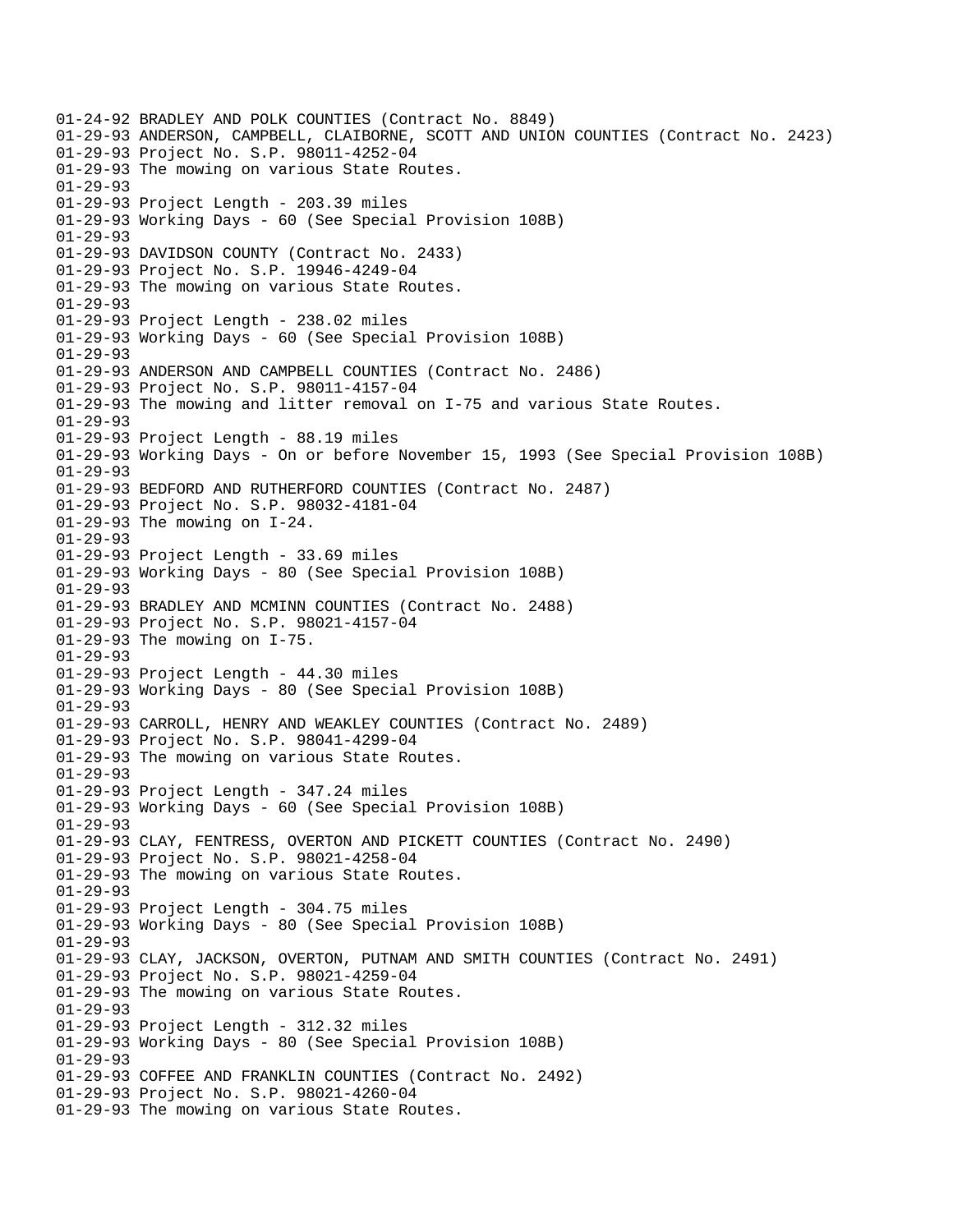01-29-93 01-29-93 Project Length - 249.62 miles 01-29-93 Working Days - 60 (See Special Provision 108B) 01-29-93 01-29-93 DEKALB AND WHITE COUNTIES (Contract No. 2493) 01-29-93 Project No. S.P. 98021-4261-04 01-29-93 The mowing on various State Routes. 01-29-93 01-29-93 Project Length - 202.07 miles 01-29-93 Working Days - 80 (See Special Provision 108B) 01-29-93 01-29-93 DICKSON AND HICKMAN COUNTIES (Contract No. 2494) 01-29-93 Project No. S.P. 98032-4282-04 01-29-93 The mowing on various State Routes. 01-29-93 01-29-93 Project Length - 285.56 miles 01-29-93 Working Days - 60 (See Special Provision 108B) 01-29-93 01-29-93 DYER, GIBSON AND OBION COUNTIES (Contract No. 2495) 01-29-93 Project No. S.P. 98042-4101-04 01-29-93 The mowing and litter removal on I-155 and various State Routes. 01-29-93 01-29-93 Project Length - 118.43 miles 01-29-93 Working Days - On or before November 15, 1993 (See Special Provision 108B) 01-29-93 01-29-93 GILES COUNTY (Contract No. 2496) 01-29-93 Project No. S.P. 28945-4261-04 01-29-93 The mowing on various State Routes. 01-29-93 01-29-93 Project Length - 150.55 miles 01-29-93 Working Days - 60 (See Special Provision 108B) 01-29-93 01-29-93 GILES, MARSHALL, MAURY AND WILLIAMSON COUNTIES (Contract No. 2497) 01-29-93 Project No. S.P. 98032-4183-04 01-29-93 The mowing on I-65 and S.R. 396. 01-29-93 01-29-93 Project Length - 78.86 miles 01-29-93 Working Days - 80 (See Special Provision 108B) 01-29-93 01-29-93 GRUNDY, HAMILTON, MARION AND COFFEE COUNTIES (Contract No. 2498) 01-29-93 Project No. S.P. 98021-4162-04 01-29-93 The mowing on I-24. 01-29-93 01-29-93 Project Length - 69.97 miles 01-29-93 Working Days - 80 (See Special Provision 108B) 01-29-93 01-29-93 HAMILTON COUNTY (Contract No. 2499) 01-29-93 Project No. S.P. 33946-4281-04 01-29-93 The mowing on various State Routes. 01-29-93 01-29-93 Project Length - 122.80 miles 01-29-93 Working Days - 60 (See Special Provision 108B) 01-29-93 01-29-93 KNOX COUNTY (Contract No. 2500) 01-29-93 Project No. S.P. 47946-4136-04 01-29-93 The mowing on various Interstate and State Routes. 01-29-93 01-29-93 Project Length - 94.32 miles 01-29-93 Working Days - 90 (See Special Provision 108B) 01-29-93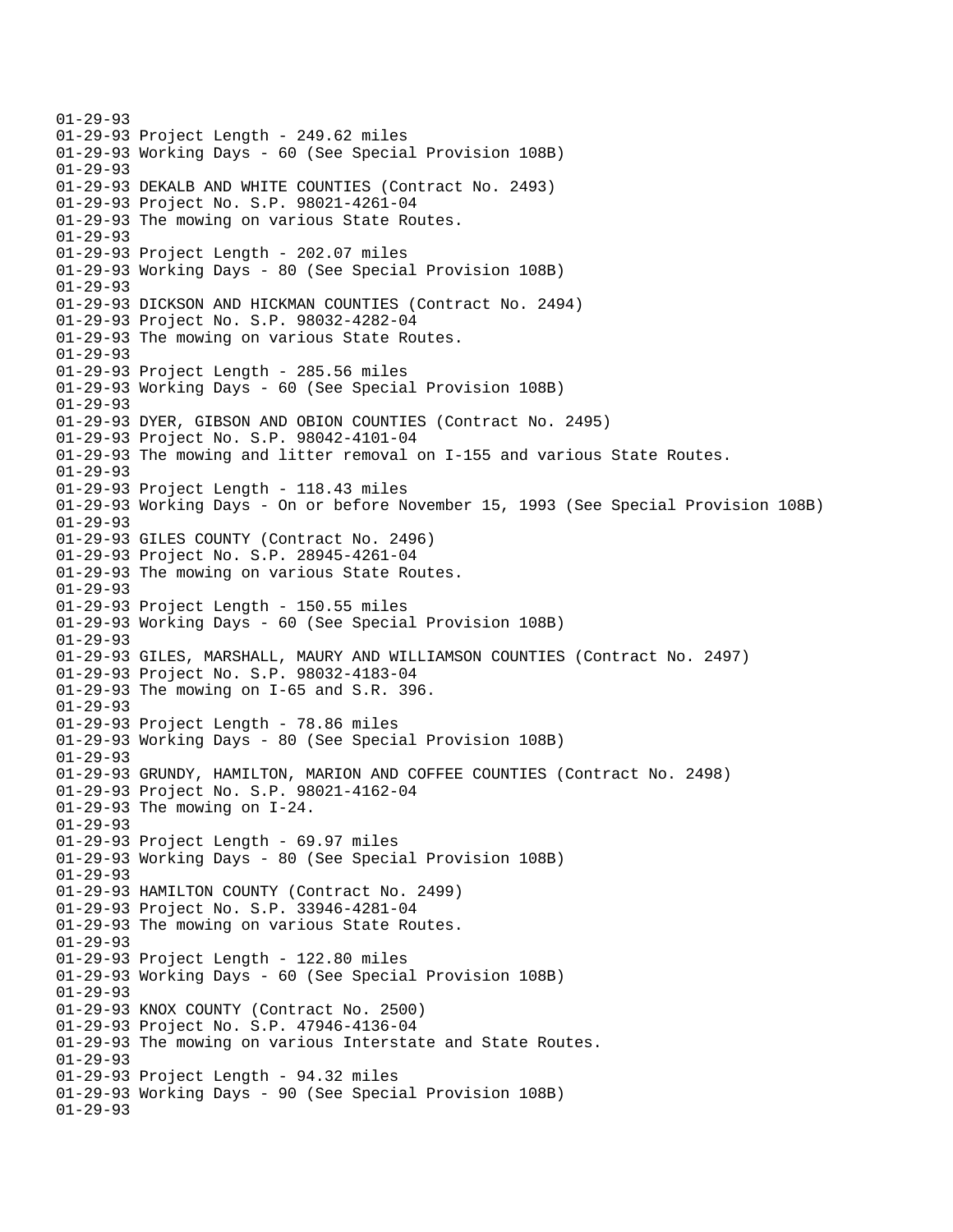01-29-93 KNOX, BLOUNT AND SEVIER COUNTIES (Contract No. 2501) 01-29-93 Project No. S.P. 98011-4258-04 01-29-93 The mowing on various State Routes. 01-29-93 01-29-93 Project Length - 164.53 miles 01-29-93 Working Days - 80 (See Special Provision 108B) 01-29-93 01-29-93 LINCOLN AND MOORE COUNTIES (Contract No. 2502) 01-29-93 Project No. S.P. 98032-4284-04 01-29-93 The mowing on various State Routes. 01-29-93 01-29-93 Project Length - 219.23 miles 01-29-93 Working Days - 60 (See Special Provision 108B) 01-29-93 01-29-93 MARION AND GRUNDY COUNTIES (Contract No. 2503) 01-29-93 Project No. S.P. 98021-4263-04 01-29-93 The mowing on various State Routes. 01-29-93 01-29-93 Project Length - 263.99 miles 01-29-93 Working Days - 60 (See Special Provision 108B) 01-29-93 01-29-93 MAURY COUNTY (Contract No. 2504) 01-29-93 Project No. S.P. 60945-4262-04 01-29-93 The mowing on various State Routes. 01-29-93 01-29-93 Project Length - 201.96 miles 01-29-93 Working Days - 60 (See Special Provision 108B) 01-29-93 01-29-93 MONTGOMERY AND STEWART COUNTIES (Contract No. 2505) 01-29-93 Project No. S.P. 98032-4285-04 01-29-93 The mowing on various State Routes. 01-29-93 01-29-93 Project Length - 249.40 miles 01-29-93 Working Days - 60 (See Special Provision 108B) 01-29-93 01-29-93 MORGAN, MONROE, LOUDON AND ROANE COUNTIES (Contract No. 2506) 01-29-93 Project No. S.P. 98011-4259-04 01-29-93 The mowing on various State Routes. 01-29-93 01-29-93 Project Length - 126.02 miles 01-29-93 Working Days - 60 (See Special Provision 108B) 01-29-93 01-29-93 SEQUATCHIE, BLEDSOE AND VAN BUREN COUNTIES (Contract No. 2507) 01-29-93 Project No. S.P. 98021-4264-04 01-29-93 The mowing on various State Routes in Region II. 01-29-93 01-29-93 Project Length - 196.45 miles 01-29-93 Working Days - 60 (See Special Provision 108B) 01-29-93 01-29-93 SHELBY, TIPTON AND LAUDERDALE COUNTIES (Contract No. 2508) 01-29-93 Project No. S.P. 98042-4102-04 01-29-93 The mowing and litter removal on I-40 and various State Routes. 01-29-93 01-29-93 Project Length - 106.05 miles 01-29-93 Working Days - On or before November 15, 1993 (See Special Provision 108B) 01-29-93 01-29-93 SMITH AND WILSON COUNTIES (Contract No. 2509) 01-29-93 Project No. S.P. 98032-4297-04 01-29-93 The mowing on various State Routes. 01-29-93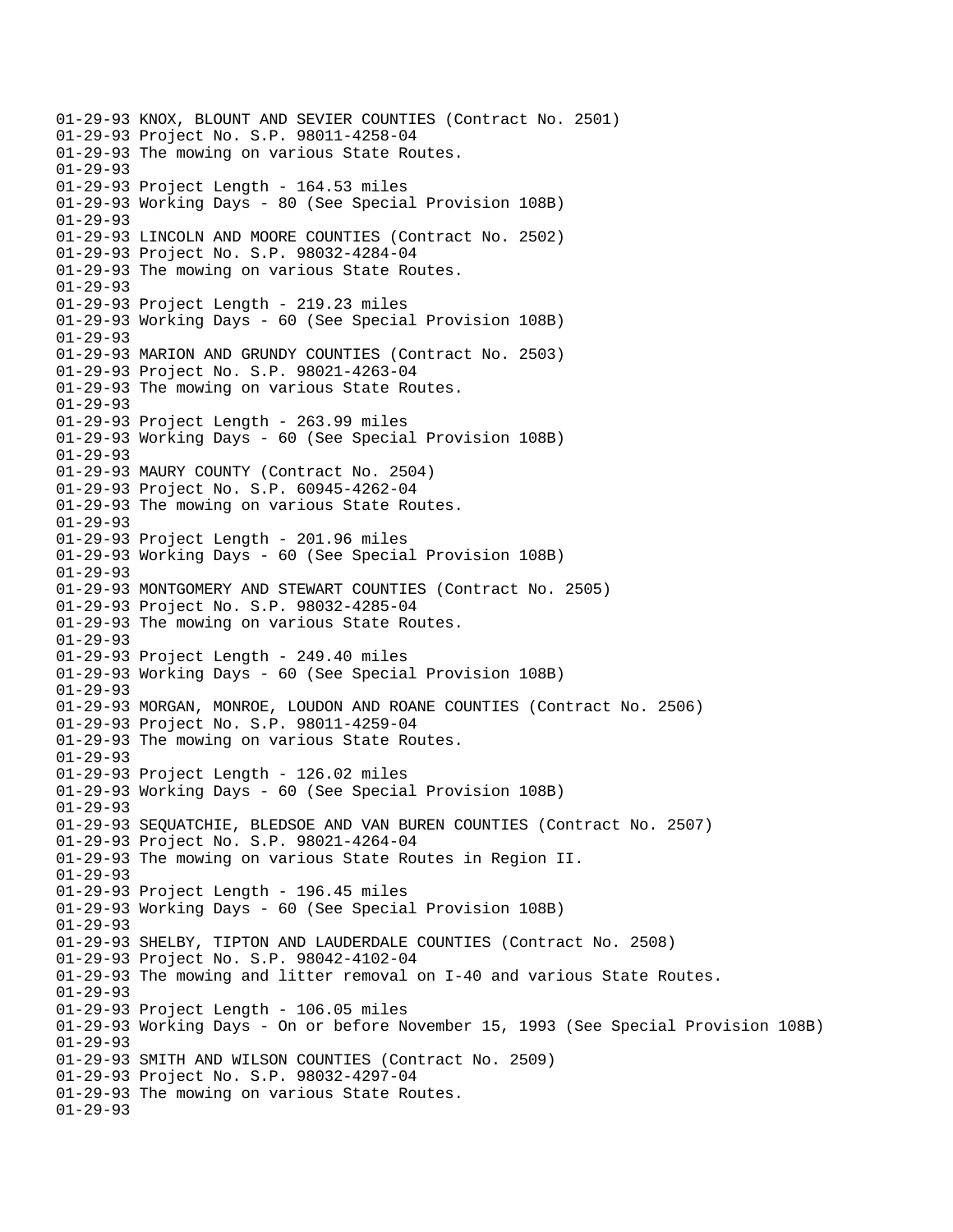01-29-93 Project Length - 264.05 miles 01-29-93 Working Days - 60 (See Special Provision 108B) 01-29-93 01-29-93 UNICOI, JOHNSON AND CARTER COUNTIES (Contract No. 2510) 01-29-93 Project No. S.P. 98011-4260-04 01-29-93 The mowing on various State Routes. 01-29-93 01-29-93 Project Length - 188.07 miles 01-29-93 Working Days - 60 (See Special Provision 108B) 01-29-93 01-29-93 WASHINGTON AND SULLIVAN COUNTIES (Contract No. 2511) 01-29-93 Project No. S.P. 98011-4261-04 01-29-93 The mowing on various State Routes. 01-29-93 01-29-93 Project Length - 177.78 miles 01-29-93 Working Days - 60 (See Special Provision 108B) ================================================================================ 02-12-93 DAVIDSON, DICKSON, GILES, HICKMAN, HUMPHREYS, MAURY, MONTGOMERY, 02-12-93 RUTHERFORD, SMITH, WILLIAMSON AND WILSON COUNTIES (Contract No. 2463) 02-12-93 Project No. IME-098-3(1), 98032-3177-44 02-12-93 The installation of snow plowable pavement markers on various Interstate 02-12-93 Routes at various locations in Region III. 02-12-93 02-12-93 Project Length - 124.39 miles 02-12-93 Working Days - On or before August 15, 1993 02-12-93 Plans Cost - \$3.00 Cross-Section Cost - NA 02-12-93 02-12-93 DICKSON COUNTY (Contract No. 2469) 02-12-93 Project No. S.P. 22004-3235-04 02-12-93 The grading and drainage on S.R. 46 including the construction of one (1) 02-12-93 prestressed concrete box beam bridge on S.R. 46 over I-40, paving with 02-12-93 bituminous materials (plant mix), permeable treated base and portland cement 02-12-93 concrete pavement on the ramps, cold planing, storm sewer construction, the 02-12-93 installation of concrete curb and gutter, guardrail, fences, underdrains, 02-12-93 signs, lighting, and pavement marking beginning south of Ravenwood Drive and 02-12-93 extending north of I-40. 02-12-93 02-12-93 Project Length - 0.818 mile 02-12-93 Working Days - 175 02-12-93 Plans Cost - \$25.00 Cross-Section Cost - \$10.00 02-12-93 The DBE goal for this contract is 1% of the contract amount. 02-12-93 02-12-93 DICKSON, AND HUMPHREYS COUNTIES (Contract No. 2470) 02-12-93 Project No. S.P. 98032-4278-04 02-12-93 The installation of signs on various State Routes. 02-12-93 02-12-93 Project Length - 232.01 miles 02-12-93 Working Days - On or before September 1, 1993 02-12-93 NO PLANS CONTRACT 02-12-93 02-12-93 DICKSON, HICKMAN, HUMPHREYS, AND PERRY COUNTIES (Contract No. 2471) 02-12-93 Project No. S.P. 98032-4298-04 02-12-93 The installation of painted pavement marking lines on various State Routes. 02-12-93 02-12-93 Project Length - 464.57 miles 02-12-93 Working Days - On or before August 1, 1993 (See Special Provision 108B) 02-12-93 NO PLANS CONTRACT 02-12-93 02-12-93 ANDERSON COUNTY (Contract No. 2512) 02-12-93 Project No. HES-61(6), 01004-3236-94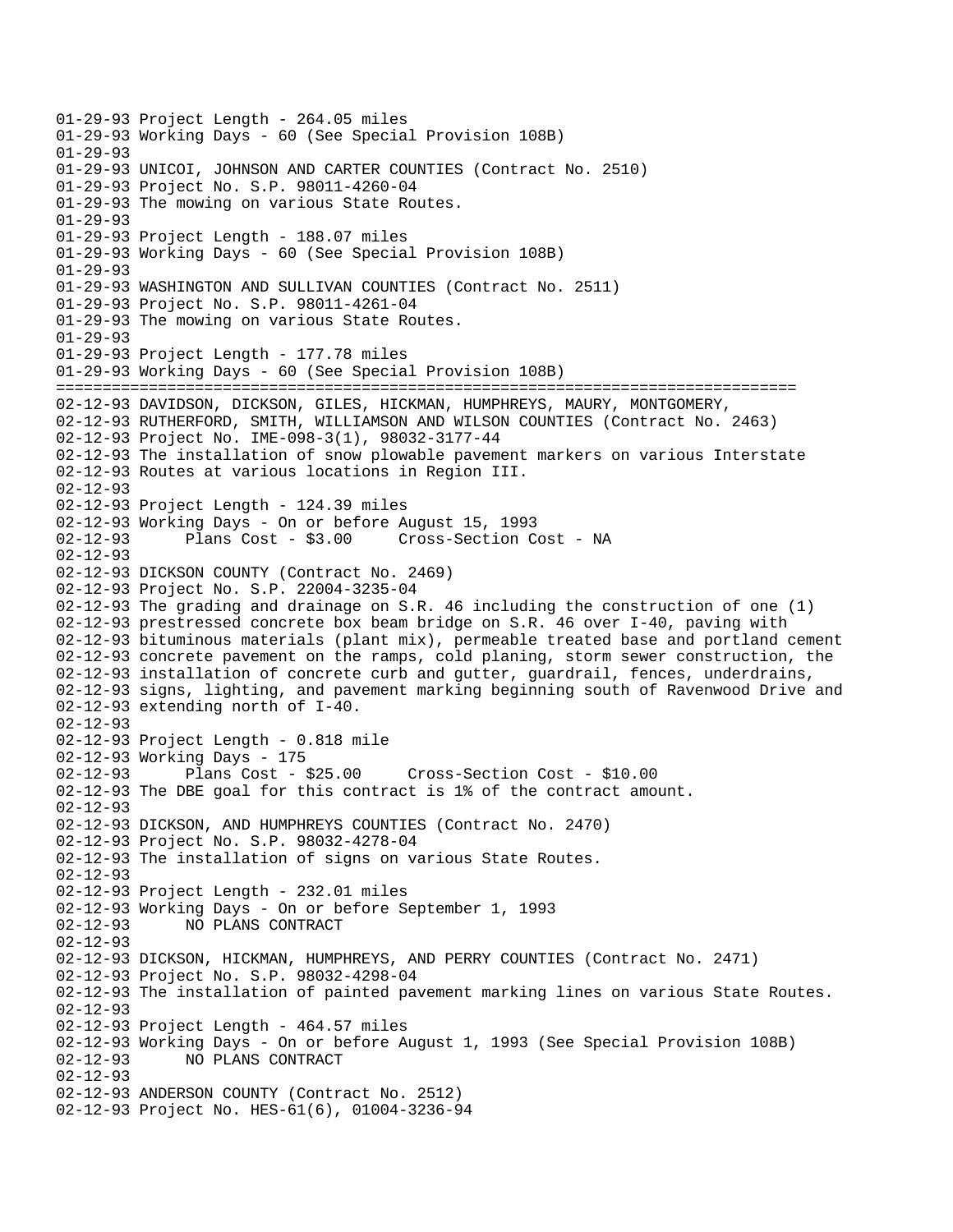02-12-93 The intersection improvement at S.R. 61 with S.R. 62 including grading and 02-12-93 drainage, paving with bituminous materials (plant mix), installation of 02-12-93 concrete curb and gutter, guardrail, signs, signals, and pavement marking. 02-12-93 02-12-93 Project Length - 0.322 mile 02-12-93 Working Days - On or before August 15, 1993 02-12-93 Plans Cost - \$10.00 Cross-Section Cost - \$0.00 02-12-93 02-12-93 BEDFORD COUNTY (Contract No. 2513) 02-12-93 Project No. S.P. 02002-4219-04 02-12-93 The resurfacing on S.R. 10 with bituminous materials (plant mix), cold 02-12-93 planing, and pavement marking beginning at Snell Road (L.M. 5.33) and 02-12-93 extending to the new pavement (L.M. 9.75). 02-12-93 02-12-93 Project Length - 4.420 miles 02-12-93 Working Days - 35 02-12-93 Plans Cost - \$3.00 (8-1/2" X 11") 02-12-93 02-12-93 BEDFORD, LINCOLN, MARSHALL, MOORE AND RUTHERFORD COUNTIES 02-12-93 (Contract No. 2514) 02-12-93 Project No. S.P. 98033-4202-04 02-12-93 The installation of painted pavement marking lines on various State Routes. 02-12-93 02-12-93 Project Length - 584.41 miles 02-12-93 Working Days - On or before August 1, 1993 (See Special Provision 108B) 02-12-93 NO PLANS CONTRACT 02-12-93 02-12-93 BRADLEY AND MCMINN COUNTIES (Contract No. 2515) 02-12-93 Project No. BR-STP-2(17), 06004-3230-94 02-12-93 The construction of one (1) continuous steel welded plate girder bridge on 02-12-93 U.S. 11 (S.R. 2) over the Hiwassee River (L.M. 20.95), one (1) concrete box 02-12-93 culvert, including grading and drainage, paving with bituminous materials 02-12-93 (plant mix), storm sewer construction, the installation of concrete curb and 02-12-93 gutter, sidewalk, guardrail, underdrains, and pavement marking. 02-12-93 02-12-93 Project Length - 0.577 mile 02-12-93 Working Days - 450 02-12-93 Plans Cost - \$25.00 Cross-Section Cost - \$10.00 02-12-93 The DBE goal for this contract is 6% of the contract amount. 02-12-93 02-12-93 CAMPBELL AND CLAIBORNE COUNTIES (Contract No. 2516) 02-12-93 Project No. S.P. 07012-4223-04, 13006-4213-04 02-12-93 The slide repairs on S.R. 90 at L.M. 0.70, L.M. 1.00, L.M. 4.70 in Campbell 02-12-93 County and L.M. 5.40 in Claiborne County including grading and drainage, the 02-12-93 construction of one (1) concrete box culvert, paving with bituminous 02-12-93 materials (plant mix), storm sewer construction, installation of guardrail, 02-12-93 and pavement marking. 02-12-93 02-12-93 Project Length - 0.660 mile 02-12-93 Working Days - 90<br>02-12-93 Plans Cost -Plans Cost - \$10.00 Cross-Section Cost - \$10.00 02-12-93 02-12-93 CARROLL COUNTY (Contract No. 2517) 02-12-93 Project No. S.P. 09107-3210-04 02-12-93 The wetland mitigation at Crooked Creek on S.R. 22 including grading and 02-12-93 drainage, and landscaping. 02-12-93 02-12-93 Project Length - 0.000 mile 02-12-93 Working Days - On or before March 1, 1994 02-12-93 Plans Cost - \$3.00 Cross-Section Cost - NA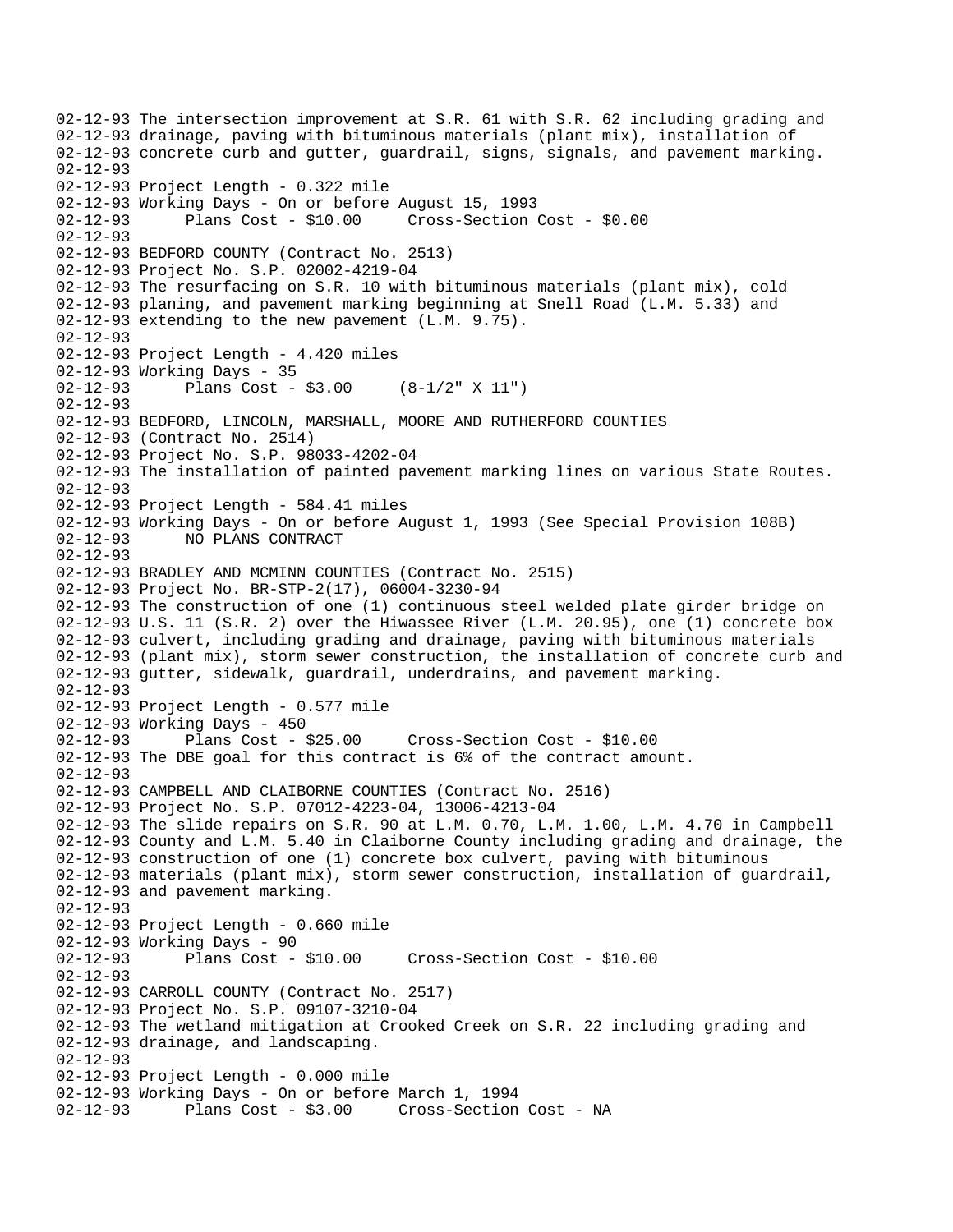02-12-93 02-12-93 CARTER, GREENE, HAMBLEN, HANCOCK, HAWKINS, JOHNSON, SULLIVAN AND UNICOI 02-12-93 COUNTIES (Contract No. 2518) 02-12-93 Project No. S.P. 98011-4264-04 02-12-93 The installation of painted pavement marking lines on various State Routes. 02-12-93 02-12-93 Project Length - 579.12 miles 02-12-93 Working Days - On or before August 1, 1993 (See Special Provision 108B) 02-12-93 NO PLANS CONTRACT 02-12-93 02-12-93 CLAY, JACKSON AND PUTNAM COUNTIES (Contract No. 2519) 02-12-93 Project No. S.P. 98021-4267-04 02-12-93 The installation of painted pavement marking lines on various State Routes. 02-12-93 02-12-93 Project Length - 360.68 miles 02-12-93 Working Days - On or before August 1, 1993 (See Special Provision 108B) 02-12-93 NO PLANS CONTRACT 02-12-93 02-12-93 COFFEE COUNTY (Contract No. 2520) 02-12-93 Project No. S.P. 16005-4215-04 02-12-93 The resurfacing on S.R. 16 with bituminous materials (plant mix), cold 02-12-93 planing, and pavement marking beginning at the Moore County Line (L.M. 0.00) 02-12-93 and extending to the Franklin County Line (L.M. 5.59). 02-12-93 02-12-93 Project Length - 5.590 miles 02-12-93 Working Days - 45 02-12-93 Plans Cost - \$3.00 (8-1/2" X 11") 02-12-93 02-12-93 CROCKETT, HAYWOOD, HENDERSON, LAUDERDALE, SHELBY AND TIPTON COUNTIES 02-12-93 (Contract No. 2521) 02-12-93 Project No. S.P. 98042-4204-04 02-12-93 The installation of painted pavement marking lines on various State Routes. 02-12-93 02-12-93 Project Length - 679.22 miles 02-12-93 Working Days - On or before August 1, 1993 (See Special Provision 108B) 02-12-93 NO PLANS CONTRACT 02-12-93 02-12-93 CUMBERLAND COUNTY (Contract No. 2522) 02-12-93 Project No. S.P. 18004-4308-04 02-12-93 The resurfacing on S.R. 24 with bituminous materials (plant mix), and pavement 02-12-93 marking beginning at the Putnam County Line (L.M. 0.00) and extending to 02-12-93 Randolph Road (L.M. 5.67). 02-12-93 02-12-93 Project Length - 5.67 miles 02-12-93 Working Days - 30 02-12-93 Plans Cost - \$3.00 (8-1/2" X 11") 02-12-93 02-12-93 CUMBERLAND, FENTRESS, OVERTON AND PICKETT COUNTIES (Contract No. 2523) 02-12-93 Project No. S.P. 98021-4268-04 02-12-93 The installation of painted pavement marking lines on various State Routes. 02-12-93 02-12-93 Project Length - 479.82 miles 02-12-93 Working Days - On or before August 1, 1993 (See Special Provision 108B) 02-12-93 NO PLANS CONTRACT 02-12-93 02-12-93 DAVIDSON COUNTY (Contract No. 2524) 02-12-93 Project No. NH-155(5), 19074-3239-14 02-12-93 The paving on S.R. 155 (Briley Parkway) with bituminous materials (plant mix), 02-12-93 a treated permeable base and portland cement concrete pavement on the ramps, 02-12-93 catchbasin adjustments, the installation of guardrail, concrete median barrier,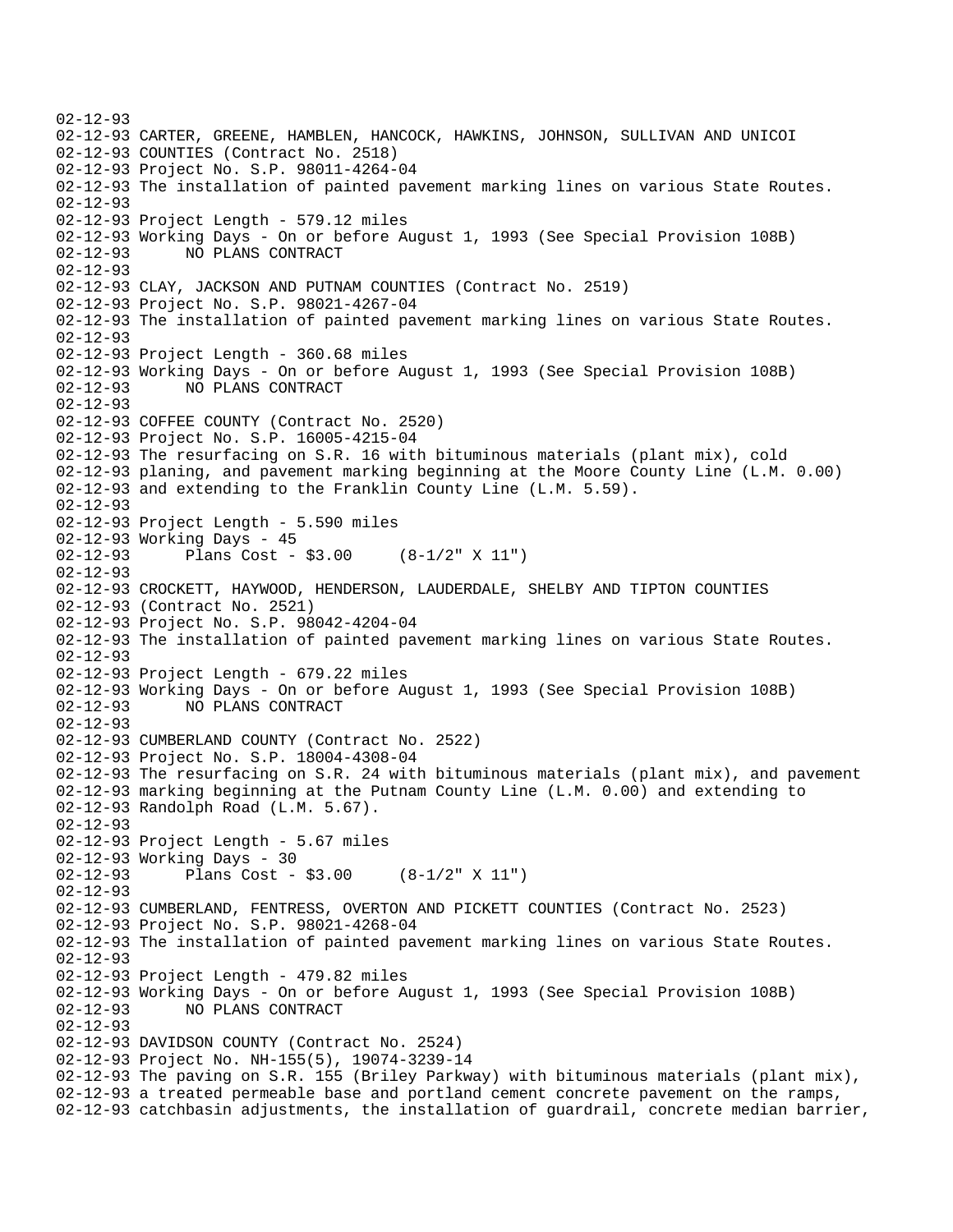02-12-93 underdrains, signs, and pavement marking beginning at S.R 12 and extending to 02-12-93 S.R. 65. 02-12-93 02-12-93 Project Length - 4.232 miles 02-12-93 Working Days - On or before October 15, 1993 02-12-93 Plans Cost - \$10.00 Cross-Section Cost - NA 02-12-93 The DBE goal for this contract is 10% of the contract amount. 02-12-93 02-12-93 DAVIDSON COUNTY (Contract No. 2525) 02-12-93 Project No. S.P. 19021-4228-04 02-12-93 The resurfacing on S.R. 1 with bituminous materials (plant mix), cold planing, 02-12-93 and pavement marking beginning at 8th Avenue (L.M. 17.84) and extending to west 02-12-93 of I-24 (L.M. 20.89). 02-12-93 02-12-93 Project Length - 3.050 miles 02-12-93 Working Days - 30 02-12-93 Plans Cost - \$3.00 (8-1/2" X 11") 02-12-93 02-12-93 DICKSON COUNTY (Contract No. 2526) 02-12-93 Project No. S.P. 22012-4219-04 02-12-93 The resurfacing on S.R. 96 with bituminous materials (plant mix), and pavement 02-12-93 marking beginning at the bridge over Gentry Branch (L.M. 4.91) and extending to 02-12-93 the Williamson County line (L.M. 10.21). 02-12-93 02-12-93 Project Length - 5.010 miles 02-12-93 Working Days - 30 02-12-93 Plans Cost - \$3.00 (8-1/2" X 11") 02-12-93 02-12-93 FAYETTE COUNTY (Contract No. 2527) 02-12-93 Project No. S.P. 24006-4520-04 02-12-93 The resurfacing on S.R. 57 with bituminous materials (plant mix), and pavement 02-12-93 marking beginning at Cowan Drive (L.M. 20.14) and extending to Jct. with S.R. 02-12-93 18 (L.M. 25.15). 02-12-93 02-12-93 Project Length - 5.010 miles 02-12-93 Working Days - 35 02-12-93 Plans Cost - \$3.00 (8-1/2" X 11") 02-12-93 02-12-93 FRANKLIN COUNTY (Contract No. 2528) 02-12-93 Project No. S.P. 26006-4232-04 02-12-93 The resurfacing on S.R. 50 with bituminous materials (plant mix), and pavement 02-12-93 marking beginning at the Decherd City limits (L.M. 13.84) and extending to 02-12-93 Greenhaw Road (L.M. 17.82). 02-12-93 02-12-93 Project Length - 3.65 miles 02-12-93 Working Days - 30 02-12-93 Plans Cost - \$3.00 (8-1/2" X 11")  $02 - 12 - 93$ 02-12-93 GIBSON COUNTY (Contract No. 2529) 02-12-93 Project No. S.P. 27033-4316-04 02-12-93 The resurfacing on S.R. 186 with bituminous materials (plant mix), and pavement 02-12-93 marking beginning at the Jct. with S.R. 76 in Gibson (L.M. 6.39) and extending 02-12-93 to near the bridge (L.M. 11.23). 02-12-93 02-12-93 Project Length - 4.840 miles 02-12-93 Working Days - 30 02-12-93 Plans Cost - \$3.00 (8-1/2" X 11") 02-12-93 02-12-93 GILES, LAWRENCE, LEWIS, MAURY AND WAYNE COUNTIES (Contract No. 2530) 02-12-93 Project No. S.P. 98033-4203-04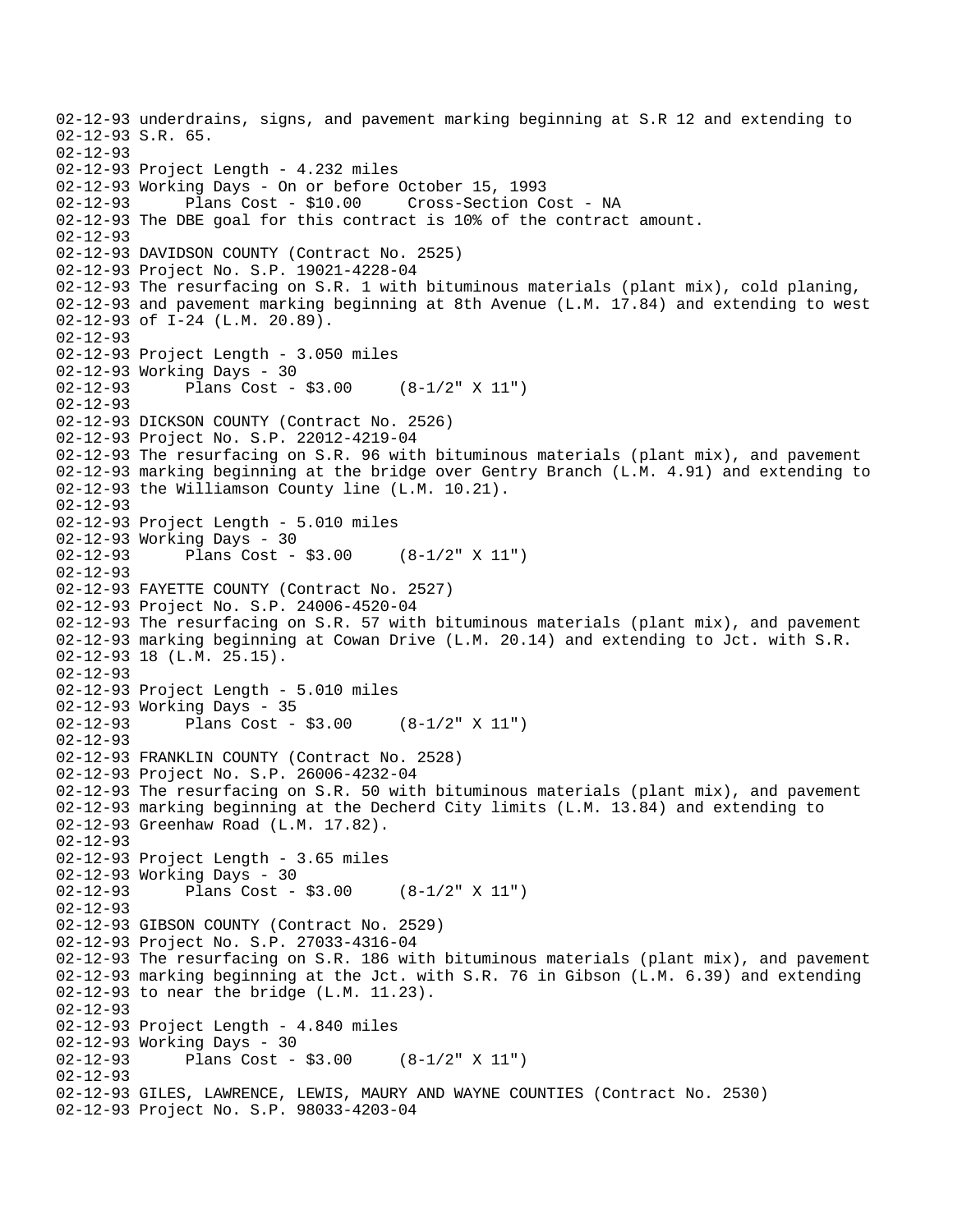02-12-93 The installation of painted pavement marking lines on various State Routes. 02-12-93 02-12-93 Project Length - 709.64 miles 02-12-93 Working Days - On or before August 1, 1993 (See Special Provision 108B) 02-12-93 NO PLANS CONTRACT 02-12-93 02-12-93 GREENE COUNTY (Contract No. 2531) 02-12-93 Project No. S.P. 30007-3228-04 02-12-93 The grading and drainage on S.R. 70 at L.M. 30.15 and L.M. 31.05, including the 02-12-93 construction of one (1) concrete box culvert over Gap Creek, paving with 02-12-93 bituminous materials (plant mix), installation of concrete curb and gutter, 02-12-93 guardrail, and pavement marking. 02-12-93 02-12-93 Project Length - 0.236 mile 02-12-93 Working Days - 75 02-12-93 Plans Cost - \$10.00 Cross-Section Cost - \$0.00 02-12-93 02-12-93 HAMBLEN COUNTY (Contract No. 2532) 02-12-93 Project No. STP-F-160(3), 32006-3216-14 02-12-93 The paving of S.R. 160 with bi tuminous materials (plant mix), installation of 02-12-93 guardrail, underdrains, signs, and pavement marking beginning west of S.R. 66 02-12-93 and extending to 1900 feet east of S.R. 343 overpass (South Cumberland). 02-12-93 02-12-93 Project Length - 2.918 miles 02-12-93 Working Days - 90<br>02-12-93 Plans Cost - \$10.00 02-12-93 Plans Cost - \$10.00 Cross-Section Cost - NA 02-12-93 The DBE goal for this contract is 4% of the contract amount. 02-12-93 02-12-93 HAMBLEN COUNTY (Contract No. 2533) 02-12-93 Project No. S.P. 32005-4225-04 02-12-93 The resurfacing on S.R. 34 with bituminous materials (plant mix), and pavement 02-12-93 marking beginning 375 feet east of S.R. 32 (L.M. 11.20) and extending to the 02-12-93 Hawkins County line (L.M. 21.00). 02-12-93 02-12-93 Project Length - 9.800 miles 02-12-93 Working Days - 35<br>02-12-93 Plans Cost -Plans Cost -  $$3.00$  (8-1/2" X 11") 02-12-93 02-12-93 HAMBLEN COUNTY (Contract No. 2534) 02-12-93 Project No. 32950-3549-04 02-12-93 The paving on a S.I.A. Route (Superior Drive) serving Morrill Press in 02-12-93 Morristown with bituminous materials (plant mix) and pavement marking beginning 02-12-93 at Commerce Boulevard and extending to the end of existing pavement. 02-12-93 02-12-93 Project Length - 0.721 mile 02-12-93 Working Days - 30 02-12-93 Plans Cost - \$3.00 Cross-Section Cost - NA 02-12-93 02-12-93 HAMILTON COUNTY (Contract No. 2535) 02-12-93 Project No. HES-58(4), 33044-3223-94 02-12-93 The improvement of the intersection of S.R. 58 with S.R. 60 including grading 02-12-93 and drainage, paving with bituminous materials (plant mix), storm sewer 02-12-93 construction, the installation of concrete curb and gutter, signs, signals, and 02-12-93 pavement marking. 02-12-93 02-12-93 Project Length - 0.350 mile 02-12-93 Working Days - 100 02-12-93 Plans Cost - \$10.00 Cross-Section Cost - \$10.00 02-12-93 The DBE goal for this contract is 10% of the contract amount. 02-12-93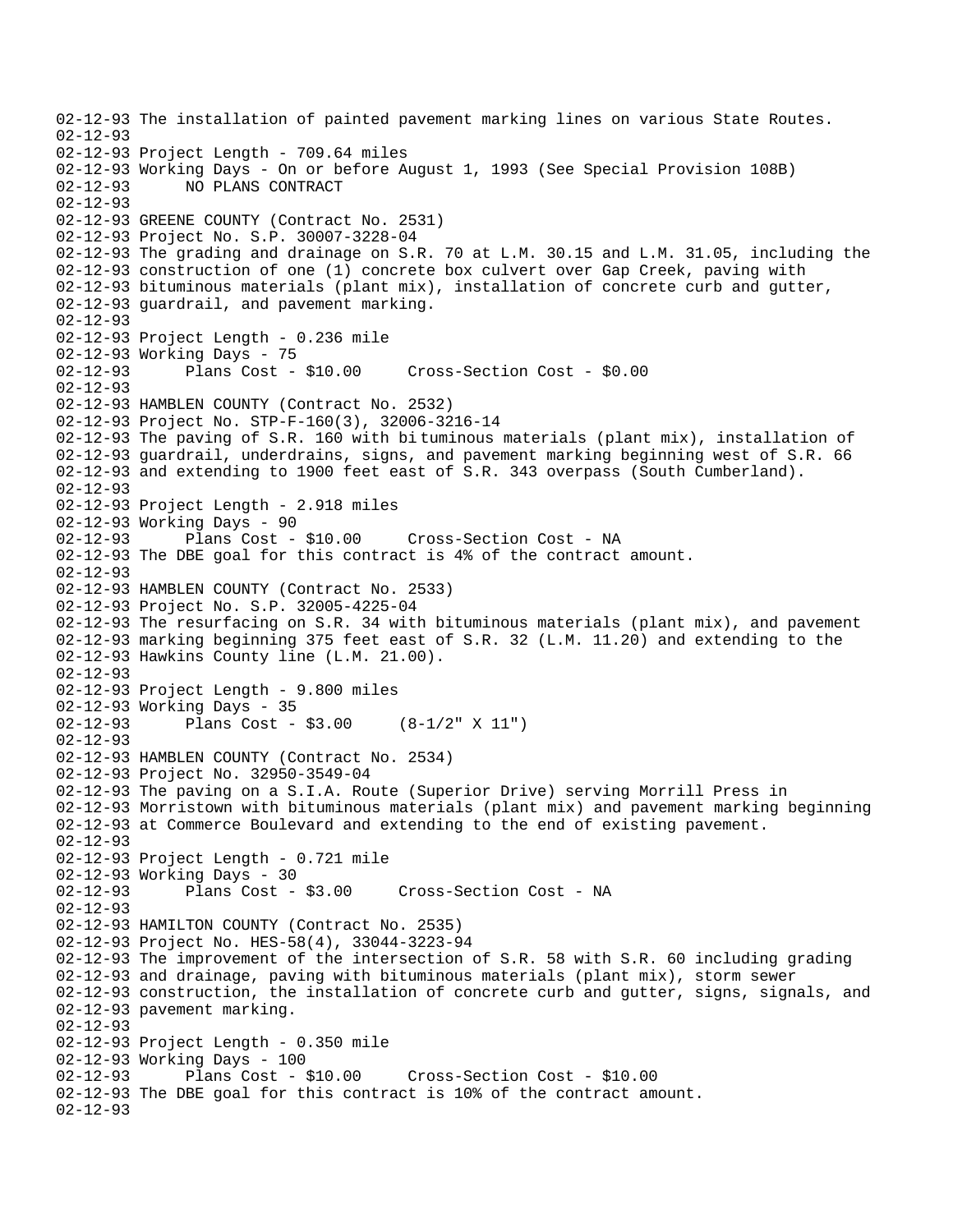```
02-12-93 HAMILTON COUNTY (Contract No. 2536) 
02-12-93 Project No. M-8(28), 33015-3238-54 
02-12-93 The signalization at the intersection of Ringgold Road (S.R. 8) with Maxwell 
02-12-93 Road in Chattanooga including signals and pavement marking. 
02-12-93 
02-12-93 Project Length - 0.000 mile 
02-12-93 Working Days - On or before June 1, 1993 
02-12-93 Plans Cost - $3.00 Cross-Section Cost - NA 
02-12-93 
02-12-93 HAMILTON COUNTY (Contract No. 2537) 
02-12-93 Project No. S.P. 33044-4227-04 
02-12-93 The resurfacing on S.R. 58 with bituminous materials (plant mix), and pavement 
02-12-93 marking beginning 211 feet east of S.R. 153 (L.M. 14.50) and extending to 0.6 
02-12-93 mile south of Chattanooga city limits (L.M. 16.36). 
02-12-93 
02-12-93 Project Length - 1.860 miles 
02-12-93 Working Days - 30 
02-12-93 Plans Cost - $3.00 (8-1/2" X 11") 
02-12-93 
02-12-93 HARDEMAN COUNTY (Contract No. 2538) 
02-12-93 Project No. S.P. 35002-4505-04 
02-12-93 The resurfacing on S.R. 18 with bituminous materials (plant mix), and pavement 
02-12-93 marking beginning at L.M. 8.75 and extending to Jct. with S.R. 15 (L.M. 17.40). 
02-12-93 
02-12-93 Project Length - 8.650 miles 
02-12-93 Working Days - 40 
02-12-93 Plans Cost - $3.00 (8-1/2" X 11") 
02-12-93 
02-12-93 HAYWOOD COUNTY (Contract No. 2539) 
02-12-93 Project No. IME-40-1(251)56, 38001-3166-44 
02-12-93 The installation of interchange lighting on I-40 at S.R. 76. 
02-12-93 
02-12-93 Project Length - 0.000 mile 
02-12-93 Working Days - On or before August 1, 1993 
              Plans Cost - $3.00 Cross-Section Cost - NA
02-12-93 
02-12-93 HAYWOOD COUNTY (Contract No. 2540) 
02-12-93 Project No. MG-1(34), 38002-3209-54 
02-12-93 The signal upgrade in Brownsville at the intersection of U.S. 70 (S.R. 1, Grand 
02-12-93 Avenue) with S.R. 19 (Main Street) including grading and drainage, paving with 
02-12-93 bituminous materials (plant mix), installation of concrete curb and gutter, 
02-12-93 sidewalk, signals, and pavement marking. 
02-12-93 
02-12-93 Project Length - 0.000 mile 
02-12-93 Working Days - On or before June 15, 1993 
02-12-93 Plans Cost - $3.00 Cross-Section Cost - NA 
02-12-93 
02-12-93 HICKMAN COUNTY (Contract No. 2541) 
02-12-93 Project No. S.P. 41017-4306-04 
02-12-93 The resurfacing on S.R. 230 with bituminous materials (plant mix), and pavement 
02-12-93 marking beginning at L.M. 3.32 and extending to S.R. 100 (L.M. 9.32). 
02-12-93 
02-12-93 Project Length - 6.000 miles 
02-12-93 Working Days - 35 
02-12-93 Plans Cost - $3.00 (8-1/2" X 11") 
02-12-93 
02-12-93 HUMPHREYS COUNTY (Contract No. 2542) 
02-12-93 Project No. S.P. 43006-4212-04 
02-12-93 The resurfacing on S.R. 13 with bituminous materials (plant mix),and pavement 
02-12-93 marking beginning at West Main Street (L.M. 19.14) and extending to East Big
```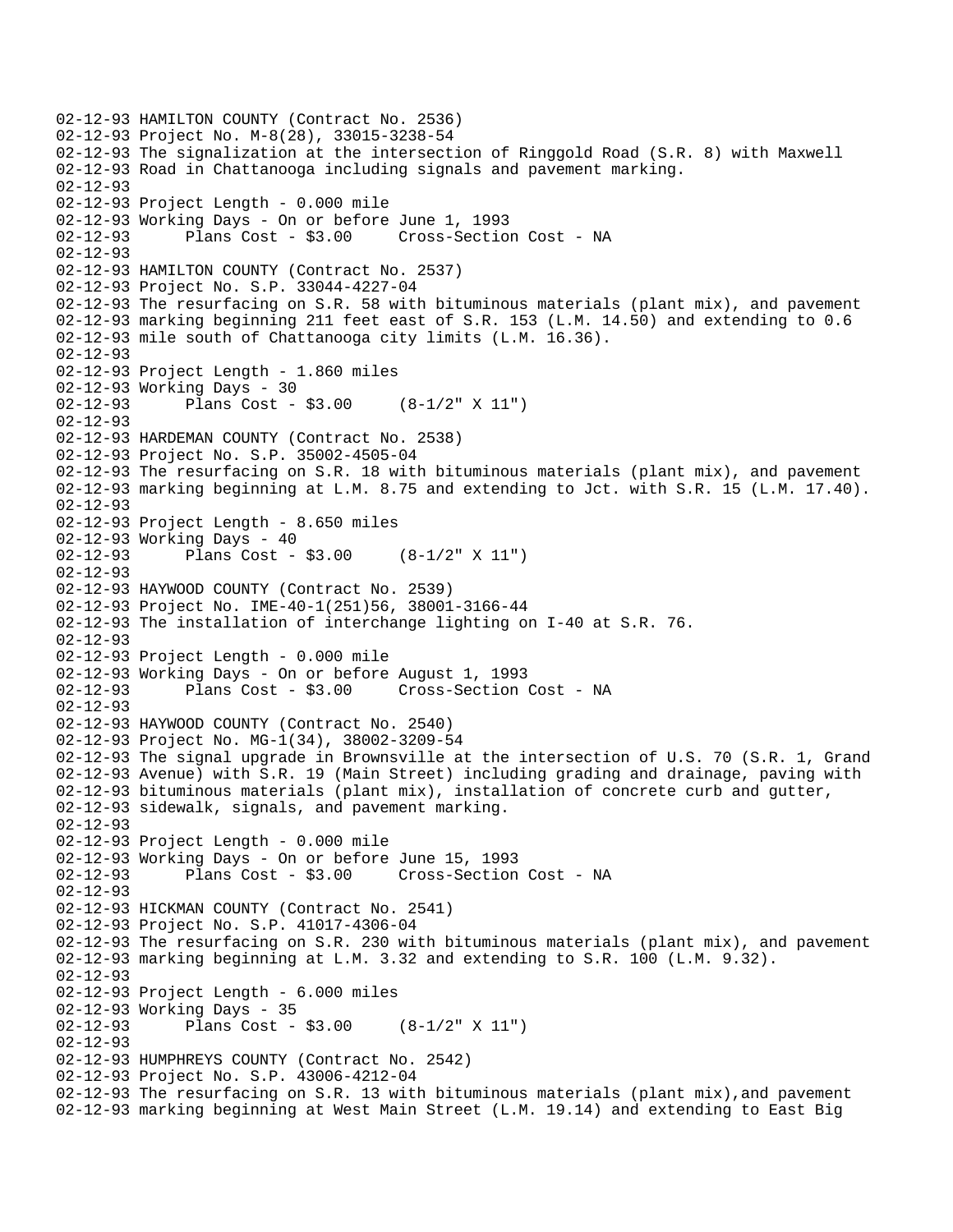```
02-12-93 Richland Creek Road (L.M. 25.80). 
02-12-93 
02-12-93 Project Length - 6.470 miles 
02-12-93 Working Days - 30<br>02-12-93 Plans Cost -
              Plans Cost - $3.00 (8-1/2" X 11")
02-12-93 
02-12-93 JEFFERSON COUNTY (Contract No. 2543) 
02-12-93 Project No. S.P. 45019-4303-04 
02-12-93 The resurfacing on S.R. 139 with bituminous materials (plant mix), and pavement 
02-12-93 marking beginning at the Jct. with S.R. 34 (L.M. 0.00) and extending to the 
02-12-93 Jct. with S.R. 9 (L.M. 5.44). 
02-12-93 
02-12-93 Project Length - 5.440 miles 
02-12-93 Working Days - 30 
02-12-93 Plans Cost - $3.00 (8-1/2" X 11") 
02 - 12 - 9302-12-93 KNOX COUNTY (Contract No. 2544) 
02-12-93 Project No. S.P. 47003-4146-04 
02-12-93 The installation of concrete glare screen on I-40 beginning at the underpass 
02-12-93 under Forest Heights Drive (L.M. 14.97) and extending to the ramp from I-275 
02-12-93 left (L.M. 18.69). 
02-12-93 
02-12-93 Project Length - 3.720 miles 
02-12-93 Working Days - 60<br>02-12-93 Plans Cost - $3.00
                                     Cross-Section Cost - NA
02 - 12 - 9302-12-93 KNOX COUNTY (Contract No. 2545) 
02-12-93 Project No. S.P. 47023-4245-04 
02-12-93 The resurfacing on S.R. 62 with bituminous materials (plant mix), cold planing, 
02-12-93 and pavement marking beginning 530 feet east of Weaver Road (L.M. 8.25) and 
02-12-93 extending to 105 feet west of Sanderson Road (L.M. 13.35). 
02-12-93 
02-12-93 Project Length - 5.100 miles 
02-12-93 Working Days - 30<br>02-12-93 Plans Cost -
              Plans Cost - $3.00 (8-1/2" x 11")
02-12-93 
02-12-93 LINCOLN COUNTY (Contract No. 2546) 
02-12-93 Project No. S.P. 52021-4314-04 
02-12-93 The resurfacing on S.R. 275 with bituminous materials (plant mix), bridge deck 
02-12-93 sealant, and pavement marking beginning at Vanntown Road (L.M. 7.15) and 
02-12-93 extending to S.R. 15 (L.M. 14.18). 
02-12-93 
02-12-93 Project Length - 7.030 miles 
02-12-93 Working Days - 35 
02-12-93 Plans Cost - $3.00 (8-1/2" X 11") 
02-12-93 
02-12-93 LOUDON COUNTY (Contract No. 2547) 
02-12-93 Project No. S.P. 53012-4519-04 
02-12-93 The resurfacing on S.R. 73 with bituminous materials (plant mix), and pavement 
02-12-93 marking beginning 50 feet south of White Wing Road (L.M. 3.00) and extending to 
02-12-93 475 feet south of McGee Boulevard (L.M. 7.00). 
02-12-93 
02-12-93 Project Length - 4.000 miles 
02-12-93 Working Days - 30<br>02-12-93 Plans Cost -
              Plans Cost - $3.00 (8-1/2" X 11")
02-12-93 
02-12-93 MADISON COUNTY (Contract No. 2548) 
02-12-93 Project No. S.P. 57001-4184-04 
02-12-93 The repair of the bridge on McCleish Road over I-40 including concrete, 
02-12-93 prestressed concrete I-beam, and paving with bituminous materials.
```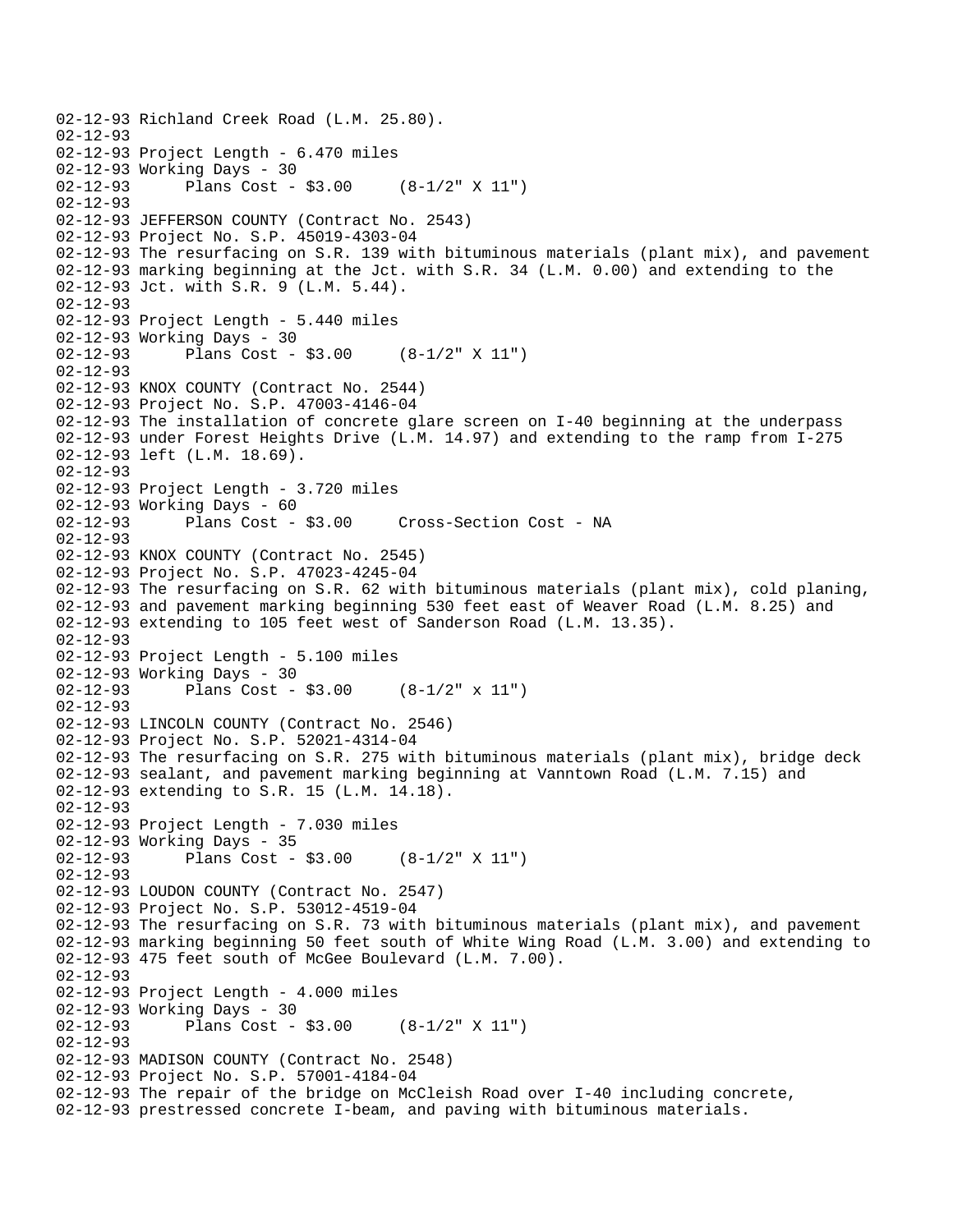```
02-12-93 
02-12-93 Project Length - 0.015 mile 
02-12-93 Working Days - 60 
02-12-93 Plans Cost - $10.00 Cross-Section Cost - NA 
02-12-93 
02-12-93 MARION COUNTY (Contract No. 2549) 
02-12-93 Project No. APD-NH-27(34), 58061-3206-64 
02-12-93 The grading and drainage on U.S. 72 (S.R. 27) including the construction of two 
02-12-93 (2) prestressed concrete I-beam bridges, four (4) concrete box bridges: (1 - 2 
02-12-93 @ 18' X 18', 1 - 2 @ 10' X 5', 2 - 2 @ 10' X 6'), seven (7) concrete box 
02-12-93 culverts, subgrade treatment with hydrated lime and mineral aggregate base on 
02-12-93 the mainline, paving on the crossroads with bituminous materials (plant mix), 
02-12-93 storm sewer construction, the installation of concrete curb and gutter, 
02-12-93 guardrail, fence, underdrains, signs, and pavement marking beginning at the 
02-12-93 Alabama State line and extending to north of S.R. 156. 
02 - 12 - 9302-12-93 Project Length - 3.192 miles 
02-12-93 Working Days - 325 
02-12-93 Plans Cost - $50.00 Cross-Section Cost - $50.00 
02-12-93 The DBE goal for this contract is 11% of the contract amount. 
02-12-93 
02-12-93 MAURY COUNTY (Contract No. 2550) 
02-12-93 Project No. MG-243(7), 60002-3262-54 
02-12-93 The signalization at the intersection of S.R. 243 with S.R. 50 in Columbia. 
02-12-93 
02-12-93 Project Length - 0.000 mile 
02-12-93 Working Days - On or before August 1, 1993 
              Plans Cost - $3.00 Cross-Section Cost - NA
02-12-93 
02-12-93 MAURY COUNTY (Contract No. 2551) 
02-12-93 Project No. S.P. 60945-4263-04 
02-12-93 The resurfacing on S.R. 166 and S.R. 243 with bituminous materials (plant mix), 
02-12-93 cold planing, and pavement marking beginning on S.R. 243 at S.R. 6 (L.M. 0.00) 
02-12-93 and extending to S.R. 166 (L.M. 1.16), on S.R. 166 beginning at S.R. 243 (7.60) 
02-12-93 and extending to S.R. 243 (L.M. 8.60), and on S.R. 243 beginning at S.R. 166 
02-12-93 (L.M. 1.16) and extending to Mt. Pleasant city limits (L.M. 5.77). 
02-12-93 
02-12-93 Project Length - 6.760 miles 
02-12-93 Working Days - 35 
02-12-93 Plans Cost - $3.00 (8-1/2" X 11") 
02-12-93 
02-12-93 MONTGOMERY COUNTY (Contract No. 2552) 
02-12-93 Project No. S.P. 63110-4203-04 
02-12-93 The resurfacing on S.R. 76 with bituminous materials (plant mix), and pavement 
02-12-93 marking beginning south of I-24 (L.M. 17.49) and extending to the Robertson 
02-12-93 County line (L.M. 24.22). 
02-12-93 
02-12-93 Project Length - 6.730 miles 
02-12-93 Working Days - 40 
02-12-93 Plans Cost - $3.00 (8-1/2" X 11") 
02-12-93 
02-12-93 OBION COUNTY (Contract No. 2553) 
02-12-93 Project No. S.P. 66004-4224-04 
02-12-93 The resurfacing on S.R. 3 with bituminous materials (plant mix), and pavement 
02-12-93 marking beginning north of Bethlehem Road (L.M. 22.30) and extending to the 
02-12-93 Kentucky State line (L.M. 30.82). 
02-12-93 
02-12-93 Project Length - 8.520 miles 
02-12-93 Working Days - 65 
02-12-93 Plans Cost - $3.00 (8-1/2" X 11")
```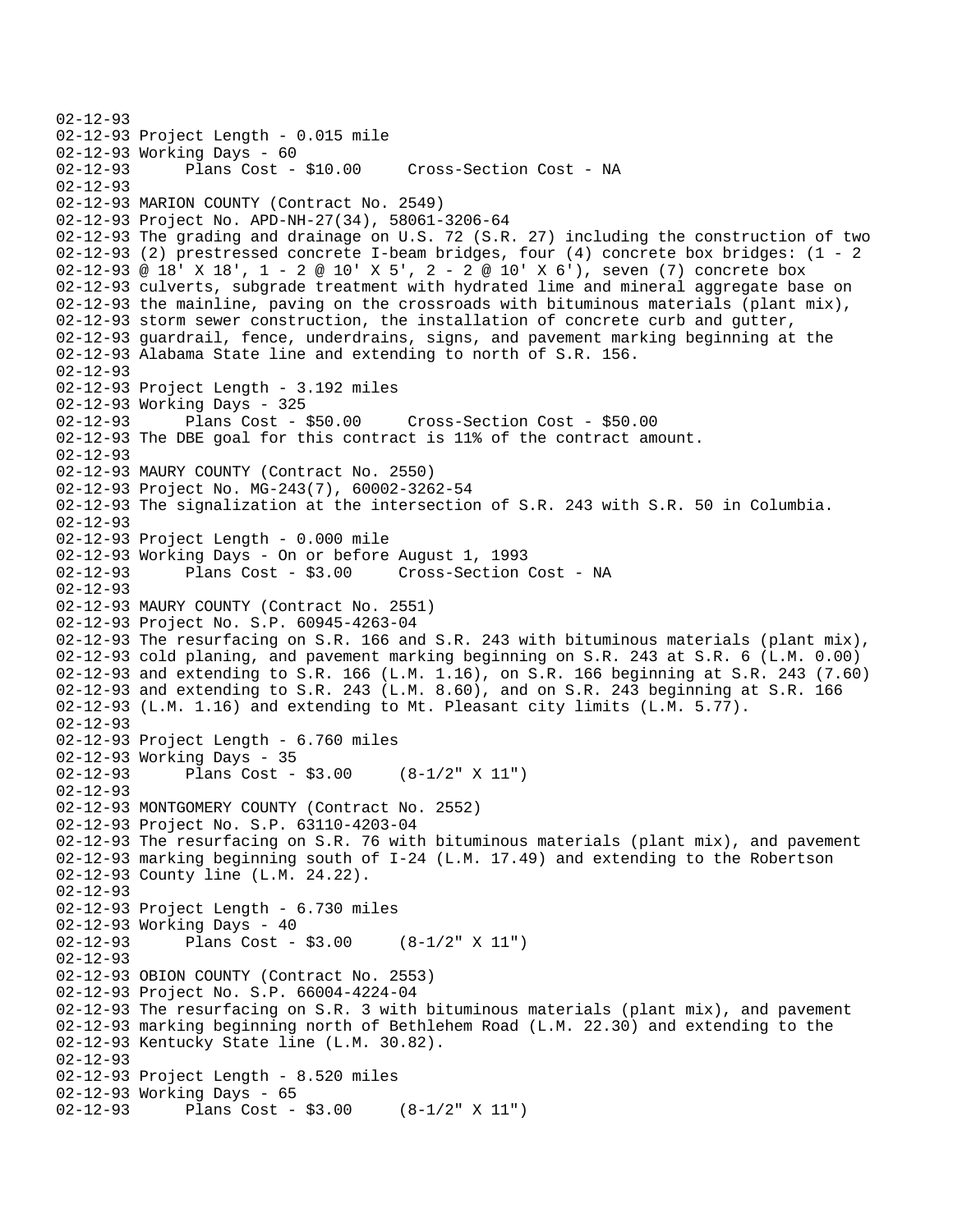```
02-12-93 
02-12-93 POLK COUNTY (Contract No. 2554) 
02-12-93 Project No. S.P. 70004-4567-04 
02-12-93 The resurfacing on S.R. 40 with bituminous materials (plant mix), and pavement 
02-12-93 marking beginning 0.5 mile east of the Jct. with S.R. 33 (L.M. 0.84) and 
02-12-93 extending to the Jct. with S.R. 314 at Parksville (L.M. 4.76). 
02-12-93 
02-12-93 Project Length - 3.92 miles 
02-12-93 Working Days - 30 
02-12-93 Plans Cost - $3.00 (8-1/2" X 11") 
02-12-93 
02-12-93 PUTNAM COUNTY (Contract No. 2555) 
02-12-93 Project No. S.P. 71007-4516-04 
02-12-93 The repair of the bridge on S.R. 56 over I-40 including concrete and repainting 
02-12-93 existing steel structure. 
02-12-93 
02-12-93 Project Length - 0.000 mile 
02-12-93 Working Days - 35 
02-12-93 Plans Cost - $3.00 Cross-Section Cost - NA 
02-12-93 
02-12-93 PUTNAM COUNTY (Contract No. 2556) 
02-12-93 Project No. S.P. 71067-4228-04 
02-12-93 The resurfacing on S.R. 111 with bituminous materials (plant mix), cold 
02-12-93 planing, and pavement marking beginning 0.5 mile north of the bridge over S.R. 
02-12-93 136 (L.M. 1.966) and extending to 0.1 mile north of S.R. 24 ramp (L.M. 5.177). 
02-12-93 
02-12-93 Project Length - 3.211 miles 
02-12-93 Working Days - 40 
02-12-93 Plans Cost - $3.00 (8-1/2" X 11") 
02-12-93 
02-12-93 ROANE COUNTY (Contract No. 2557) 
02-12-93 Project No. S.P. 73053-4301-04 
02-12-93 The resurfacing on S.R. 327 with bituminous materials (plant mix), and pavement 
02-12-93 marking beginning at the Jct. with S.R. 58 (L.M. 0.00) and extending to the 
02-12-93 Jct. with S.R. 61 (L.M. 5.71). 
02-12-93 
02-12-93 Project Length - 5.710 miles 
02-12-93 Working Days - 30 
02-12-93 Plans Cost - $3.00 (8-1/2" X 11") 
02-12-93 
02-12-93 SCOTT COUNTY (Contract No. 2558) 
02-12-93 Project No. S.P. 76010-4323-04 
02-12-93 The resurfacing on S.R. 297 with bituminous materials (plant mix), and pavement 
02-12-93 marking beginning at the Jct. with S.R. 29 (L.M. 13.84) and extending to the 
02-12-93 beginning of Anadell Road (L.M. 21.22). 
02-12-93 
02-12-93 Project Length - 7.380 miles 
02-12-93 Working Days - 35<br>02-12-93 Plans Cost -
              Plans Cost - $3.00 (8-1/2" X 11")
02-12-93 
02-12-93 SEVIER COUNTY (Contract No. 2559) 
02-12-93 Project No. S.P. 78008-4232-04 
02-12-93 The resurfacing on S.R. 71 with bituminous materials (plant mix), cold planing, 
02-12-93 and pavement marking beginning 1050 feet north of Caney Creek Road left (L.M. 
02-12-93 20.73) and extending to 200 feet south of the bridge over Little Pigeon River 
02-12-93 (L.M. 24.26). 
02-12-93 
02-12-93 Project Length - 3.530 miles 
02-12-93 Working Days - On or before June 10, 1993 
02-12-93 Plans Cost - $3.00 (8-1/2" X 11")
```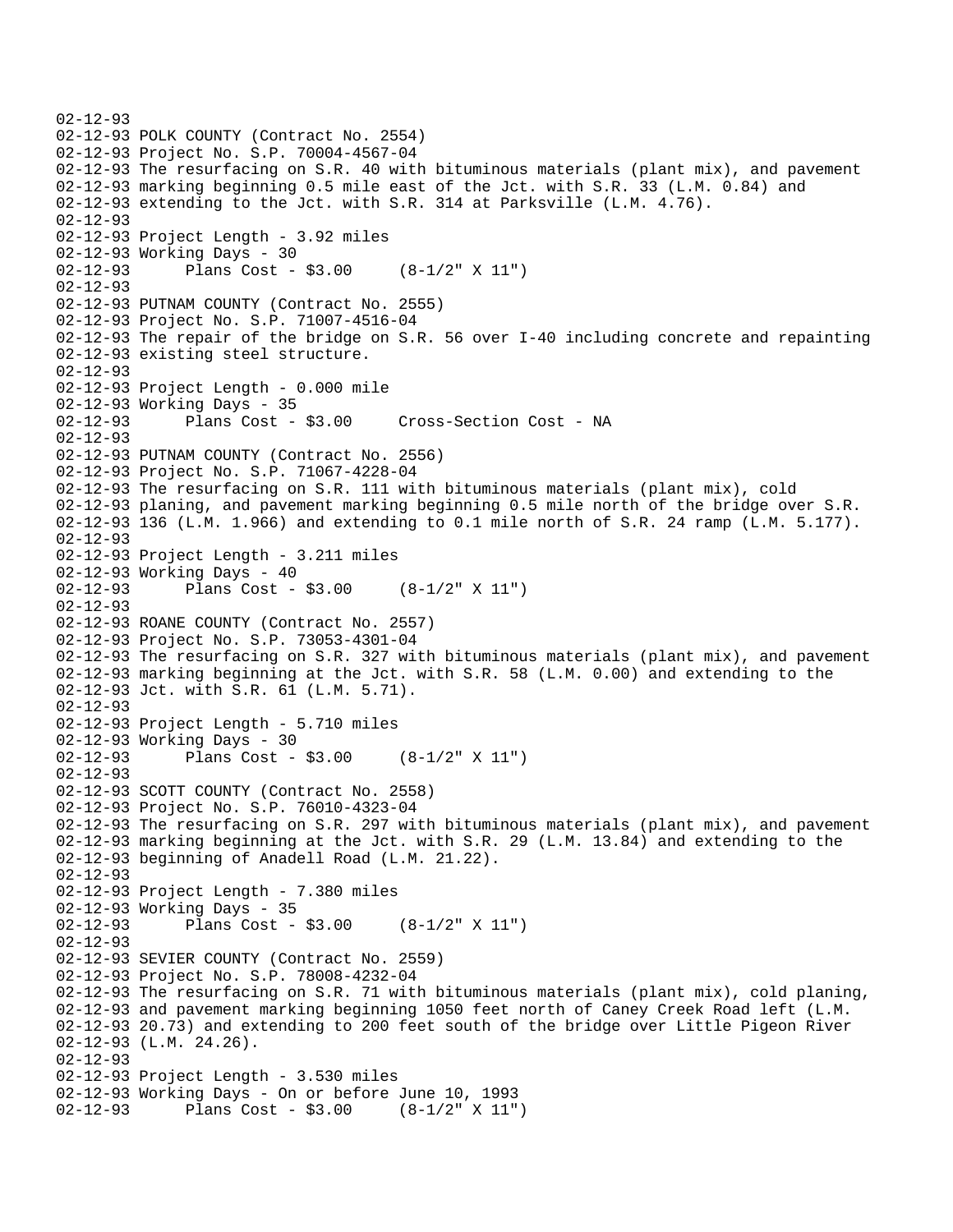```
02-12-93 
02-12-93 SEVIER COUNTY (Contract No. 2560) 
02-12-93 Project No. S.P. 78013-4518-04 
02-12-93 The resurfacing on U.S. 321 (S.R. 73) with bituminous materials (plant mix), 
02-12-93 cold planing, installation of concrete curb and gutter, sidewalk, and pavement 
02-12-93 marking beginning at the Jct. with S.R. 71 in Gatlinburg (L.M. 11.12) and 
02-12-93 extending to near Mills Park Road (L.M. 15.70). 
02-12-93 
02-12-93 Project Length - 2.520 miles 
02-12-93 Working Days - On or before May 27, 1993 
02-12-93 Plans Cost - $10.00 Cross-Section Cost - NA 
02-12-93 
02-12-93 SHELBY COUNTY (Contract No. 2561) 
02-12-93 Project No. S.P. 79024-4277-04 
02-12-93 The resurfacing on S.R. 14 with bituminous materials (plant mix), cold planing, 
02-12-93 and pavement marking beginning at Trezevant Street (L.M. 15.67) and extending 
02-12-93 to Fairhaven Road (L.M. 21.08). 
02-12-93 
02-12-93 Project Length - 4.440 miles 
02-12-93 Working Days - 45 
02-12-93 Plans Cost - $3.00 (8-1/2" X 11") 
02-12-93 
02-12-93 SMITH COUNTY (Contract No. 2562) 
02-12-93 Project No. S.P. 80004-4338-04 
02-12-93 The resurfacing on S.R. 53 with bituminous materials (plant mix), cold planing, 
02-12-93 and pavement marking beginning at the railroad crossing (L.M. 2.46) and 
02-12-93 extending to S.R. 141 (L.M. 11.03). 
02-12-93 
02-12-93 Project Length - 8.500 miles 
02-12-93 Working Days - 35 
02-12-93 Plans Cost - $3.00 (8-1/2" X 11") 
02-12-93 
02-12-93 SULLIVAN COUNTY (Contract No. 2563) 
02-12-93 Project No. S.P. 82027-4302-04 
                     S.P. 82007-4317-04
02-12-93 
02-12-93 Project No. S.P. 82027-4302-04 
02-12-93 The resurfacing on S.R. 44 with bituminous materials (plant mix), and pavement 
02-12-93 marking beginning at the Jct. with S.R. 37 (L.M. 0.48) and extending to the 
02-12-93 Jct. with S.R. 390 (L.M. 2.11). 
02-12-93 Project Length - 1.630 miles 
02-12-93 
02-12-93 Project No. S.P. 82007-4317-04 
02-12-93 The resurfacing on S.R. 390 with bituminous materials (plant mix), and pavement 
02-12-93 marking beginning at the Jct. with S.R. 44 (L.M. 0.00) and extending to the 
02-12-93 Jct. with S.R. 34 (L.M. 2.30). 
02-12-93 Project Length - 2.300 miles 
02-12-93 
02-12-93 Total Project Length - 3.930 miles 
02-12-93 Working Days - 30<br>02-12-93 Plans Cost -
              Plans Cost - $3.00 (8-1/2" X 11")
02-12-93 
02-12-93 SUMNER COUNTY (Contract No. 2564) 
02-12-93 Project No. S.P. 83008-4210-04 
02-12-93 The resurfacing on S.R. 41 with bituminous materials (plant mix),and pavement 
02-12-93 marking beginning at S.R. 25 (L.M. 14.38) and extending to the Kentucky State 
02-12-93 line (L.M. 22.80). 
02-12-93 
02-12-93 Project Length - 8.420 miles 
02-12-93 Working Days - 35
```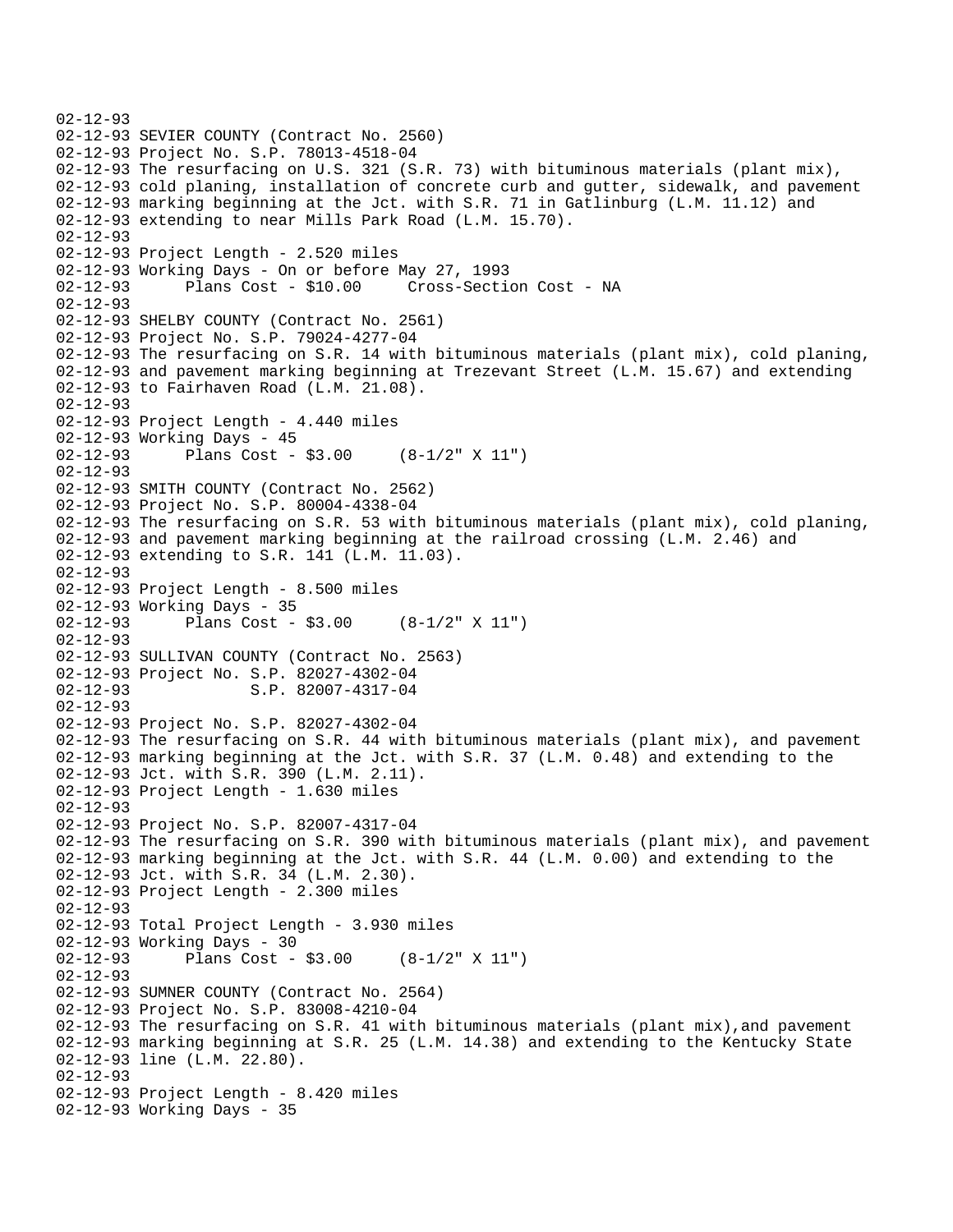02-12-93 Plans Cost - \$3.00 (8-1/2" X 11") 02-12-93 02-12-93 WASHINGTON COUNTY (Contract No. 2565) 02-12-93 Project No. S.P. 90027-3207-04 02-12-93 The grading and drainage on S.R. 67 (University Parkway) including paving with 02-12-93 bituminous materials (plant mix), treated permeable base and portland cement 02-12-93 concrete pavement on the ramps, cold planing, storm sewer construction, 02-12-93 installation of concrete curb and gutter, sidewalk, fence, underdrains, signs, 02-12-93 and pavement marking beginning 700 feet west of South Roan Street and extending 02-12-93 to 1300 feet east of South Roan Street. 02-12-93 02-12-93 Project Length - 0.391 mile 02-12-93 Working Days - 85 02-12-93 Plans Cost - \$10.00 Cross-Section Cost - \$10.00 02-12-93 02-12-93 WEAKLEY COUNTY (Contract No. 2566) 02-12-93 Project No. S.P. 92003-4350-04 02-12-93 The repair of the bridge on S.R. 372 over Cane Creek including concrete, bridge 02-12-93 deck sealant, concrete parapet, overlay with bituminous materials (plant mix), 02-12-93 cold planing, installation of guardrail, and pavement marking. 02-12-93 02-12-93 Project Length - 0.000 mile 02-12-93 Working Days - 80 02-12-93 Plans Cost - \$10.00 Cross-Section Cost - NA 02-12-93 02-12-93 WEAKLEY COUNTY (Contract No. 2567) 02-12-93 Project No. S.P. 92945-4254-04 02-12-93 The resurfacing on S.R. 431 and S.R. 372 with bituminous materials (plant mix), 02-12-93 and pavement marking beginning on S.R. 431 at the CSX railroad (L.M. 2.96) and 02-12-93 extending to near S.R. 43 (L.M. 4.35) and beginning on S.R. 372 at the Jct. 02-12-93 with S.R. 431 (L.M. 2.12) and extending to Gardner-Hyndsver Road (L.M. 3.01). 02-12-93 02-12-93 Project Length - 2.320 miles 02-12-93 Working Days - 35<br>02-12-93 Plans Cost -Plans Cost -  $$3.00$  (8-1/2" X 11") 02-12-93 02-12-93 WILLIAMSON COUNTY (Contract No. 2568) 02-12-93 Project No. S.P. 94011-4235-04 02-12-93 The resurfacing on S.R. 96 with bituminous materials (plant mix), and pavement 02-12-93 marking beginning west of Eddy Lane (L.M. 10.85) and extending to L.M. 15.90. 02-12-93 02-12-93 Project Length - 5.050 miles 02-12-93 Working Days - 35 02-12-93 Plans Cost - \$3.00 (8-1/2" X 11") ================================================================================ 03-05-93 BRADLEY, MCMINN, HAMILTON, POLK, AND MARION COUNTIES (Contract No. 2485) 03-05-93 Project No. IM-75-1(92)25, 06001-3151-44, 54001-3145-44 03-05-93 03-05-93 The construction of a fog detection and warning system on I-75 near Charleston, 03-05-93 extending from near milepost 25 and to near milepost 44, including but not 03-05-93 limited to: the furnishing and installation of speed/flow traffic detectors; 03-05-93 fixed, changeable speed limit and variable message signs; automatic swing 03-05-93 gates, highway advisory radio; fiber optic and power cable, radio and microwave 03-05-93 communications systems; computers, controllers and other supporting hardware 03-05-93 and software; and all necessary infrastructure such as normal and emergency 03-05-93 power systems and minor buildings. All equipment will be required to interface 03-05-93 with visual range sensors and weather systems. After initial start-up and 03-05-93 personnel training, it is expected the contractor will be required to provide 03-05-93 system maintenance for a minimum one (1) year period after acceptance of the 03-05-93 system by the Department.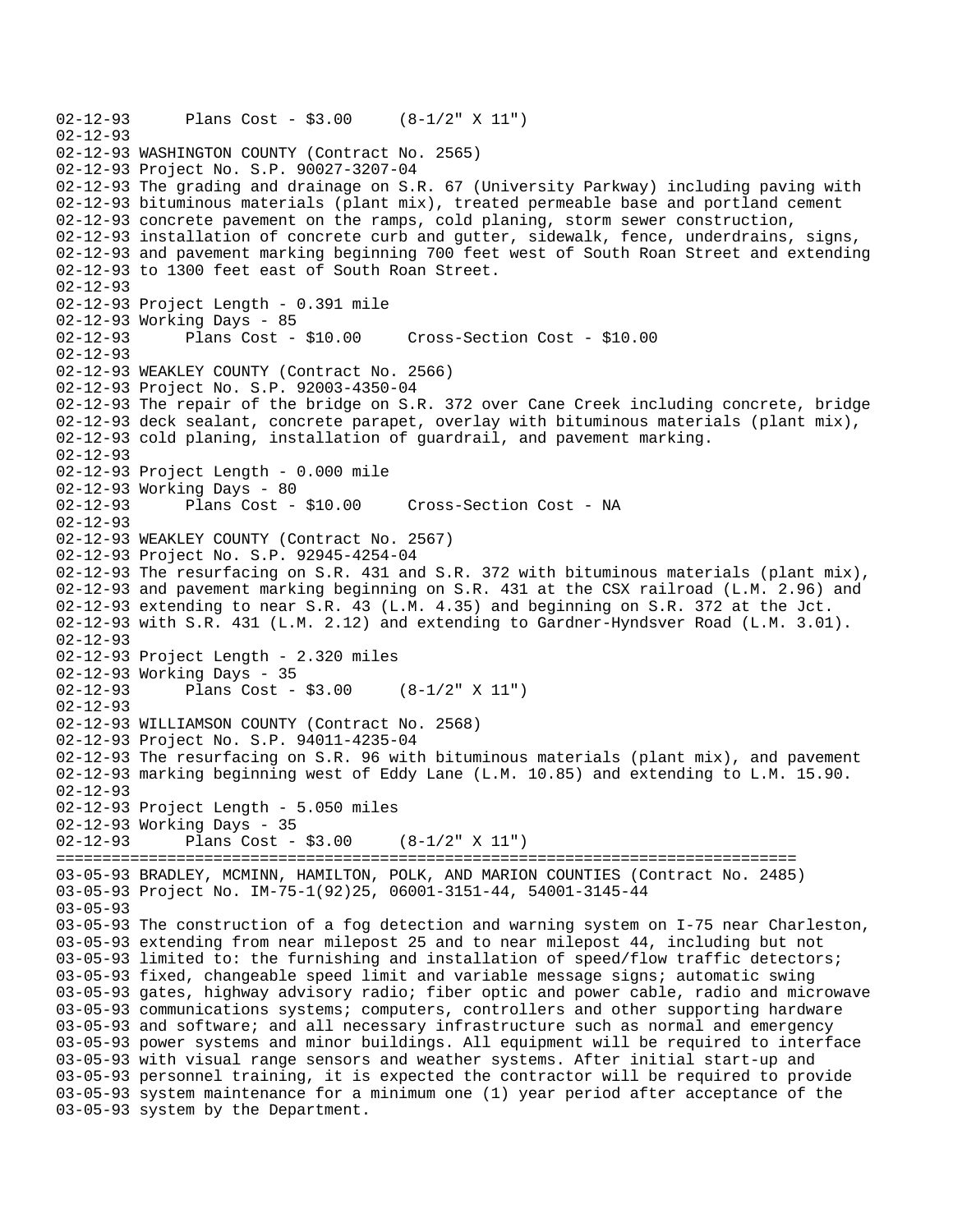03-05-93 03-05-93 Project Length - 19.000 miles 03-05-93 Working Days - On or before October 1, 1993 03-05-93 Plans and Tentative Proposal Cost - \$35.00 ================================================================================ 04-02-93 ANDERSON, CAMPBELL, CLAIBORNE, SCOTT AND UNION COUNTIES (Contract No. 2423) 04-02-93 Project No. S.P. 98011-4252-04 04-02-93 The mowing on various State Routes. 04-02-93 04-02-93 Project Length - 203.39 miles 04-02-93 Working Days - 60 (See Special Provision 108B) 04-02-93 04-02-93 HAMILTON COUNTY (Contract No. 2499) 04-02-93 Project No. S.P. 33946-4281-04 04-02-93 The mowing on various State Routes. 04-02-93 04-02-93 Project Length - 122.80 miles 04-02-93 Working Days - 60 (See Special Provision 108B) 04-02-93 04-02-93 KNOX, BLOUNT AND SEVIER COUNTIES (Contract No. 2501) 04-02-93 Project No. S.P. 98011-4258-04 04-02-93 The mowing on various State Routes. 04-02-93 04-02-93 Project Length - 164.53 miles 04-02-93 Working Days - 80 (See Special Provision 108B) 04-02-93 04-02-93 MARION AND GRUNDY COUNTIES (Contract No. 2503) 04-02-93 Project No. S.P. 98021-4263-04 04-02-93 The mowing on various State Routes. 04-02-93 04-02-93 Project Length - 263.99 miles 04-02-93 Working Days - 60 (See Special Provision 108B) 04-02-93 04-02-93 UNICOI, JOHNSON AND CARTER COUNTIES (Contract No. 2510) 04-02-93 Project No. S.P. 98011-4260-04 04-02-93 The mowing on various State Routes. 04-02-93 04-02-93 Project Length - 188.07 miles 04-02-93 Working Days - 60 (See Special Provision 108B) ================================================================================ 04-02-93 CARROLL COUNTY (Contract No. 2517) 04-02-93 Project No. S.P. 09107-3210-04 04-02-93 The wetland mitigation at Crooked Creek on S.R. 22 including grading and 04-02-93 drainage, and landscaping. 04-02-93 04-02-93 Project Length - 0.000 mile 04-02-93 Working Days - On or before March 1, 1994<br>04-02-93 Plans Cost - \$3.00 Cross-Section 04-02-93 Plans Cost - \$3.00 Cross-Section Cost - NA 04-02-93 04-02-93 GREENE COUNTY (Contract No. 2531) 04-02-93 Project No. S.P. 30007-3228-04 04-02-93 The grading and drainage on S.R. 70 at L.M. 30.15 and L.M. 31.05, including the 04-02-93 construction of one (1) concrete box culvert over Gap Creek, paving with 04-02-93 bituminous materials (plant mix), installation of concrete curb and gutter, 04-02-93 guardrail, and pavement marking. 04-02-93 04-02-93 Project Length - 0.236 mile 04-02-93 Working Days - 75 04-02-93 Plans Cost - \$10.00 Cross-Section Cost - \$0.00 04-02-93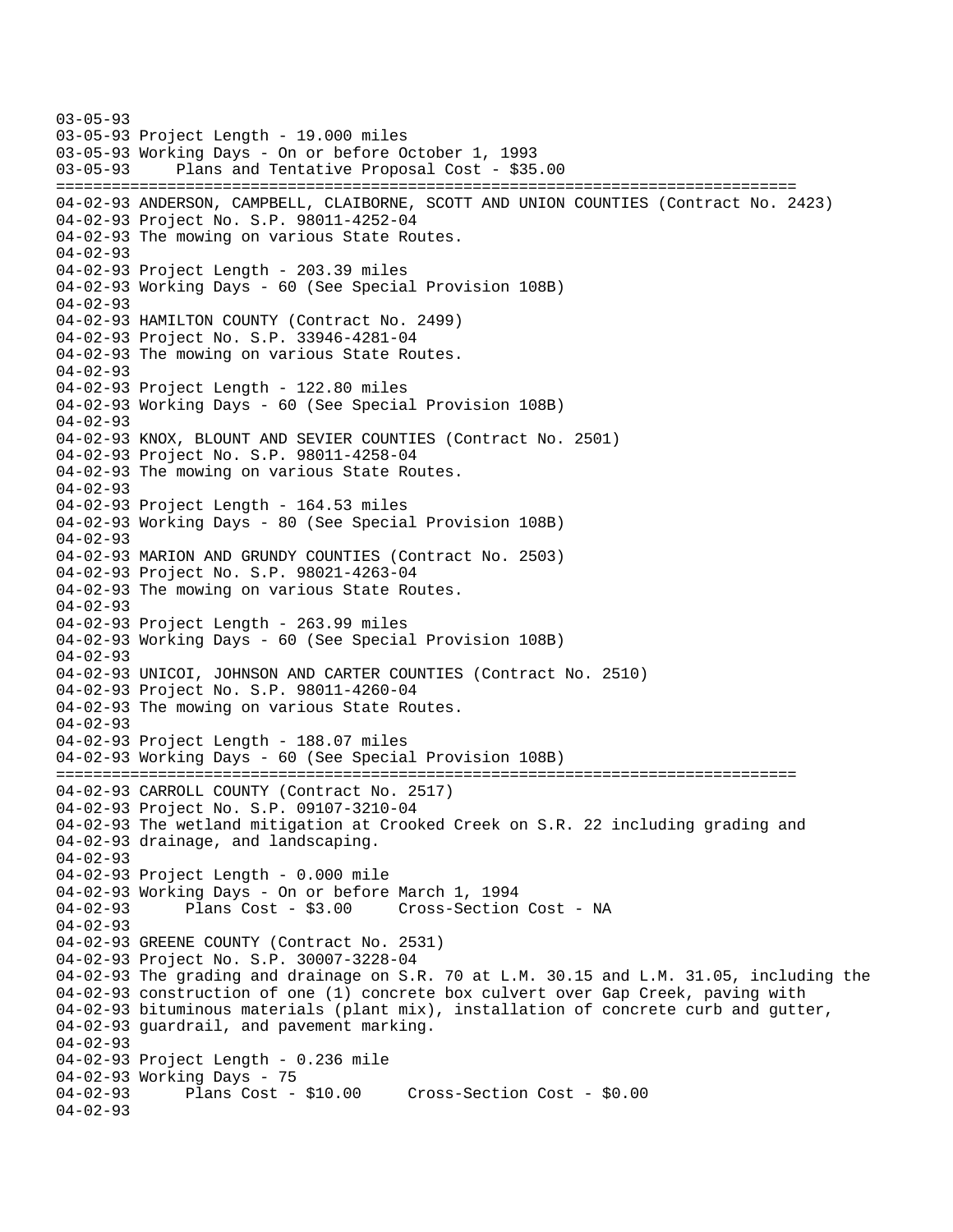```
04-02-93 HAMILTON COUNTY (Contract No. 2537) 
04-02-93 Project No. S.P. 33044-4227-04 
04-02-93 The resurfacing on S.R. 58 with bituminous materials (plant mix), and pavement 
04-02-93 marking beginning 211 feet east of S.R. 153 (L.M. 14.50) and extending to 0.6 
04-02-93 mile south of Chattanooga city limits (L.M. 16.36). 
04-02-93 
04-02-93 Project Length - 1.860 miles 
04-02-93 Working Days - 30 
04-02-93 Plans Cost - $3.00 (8-1/2" X 11") 
04-02-93 
04-02-93 BEDFORD COUNTY (Contract No. 2569) 
04-02-93 Project No. S.P. 02011-3216-04 
04-02-93 The bridge widening of six (6) concrete slab bridges and culvert rehabilitation 
04-02-93 at six (6) sites on S.R. 82 including concrete, grading and drainage, paving 
04-02-93 with bituminous materials (plant mix), installation of guardrail, fence, and 
04-02-93 pavement marking. 
04-02-93 
04-02-93 Project Length - 0.229 mile 
04-02-93 Working Days - On or before December 15, 1993 
04-02-93 Plans Cost - $10.00 Cross-Section Cost - NA 
04-02-93 
04-02-93 BLOUNT COUNTY (Contract No. 2570) 
04-02-93 Project No. S.P. 05001-4555-04 
04-02-93 The resurfacing on S.R. 33 with bituminous materials (plant mix), cold planing, 
04-02-93 and pavement marking beginning at the ramp from S.R. 115 left (L.M. 10.24) and 
04-02-93 extending to S.R. 335 left (L.M. 15.54). 
04-02-93 
04-02-93 Project Length - 2.530 miles
04-02-93 Working Days - 35 
04-02-93 Plans Cost - $3.00 (8-1/2"X11") 
04-02-93 
04-02-93 BRADLEY COUNTY (Contract No. 2571) 
04-02-93 Project No. S.P. 06007-4532-04 
04-02-93 The resurfacing on S.R. 311 with bituminous materials (plant mix), and pavement 
04-02-93 marking beginning at the Jct. of I-75 (L.M. 0.05) and extending to Blackburn 
04-02-93 Road (L.M. 4.30, W.B.L. and L.M. 4.00 E.B.L.) 
04-02-93 
04-02-93 Project Length - 4.190 miles 
04-02-93 Working Days - 35 
04-02-93 Plans Cost - $3.00 (8-1/2"X11") 
04 - 02 - 9304-02-93 CAMPBELL COUNTY (Contract No. 2572) 
04-02-93 Project No. S.P. 07002-3232-04 
04-02-93 The signalization at the intersection of S.R. 9 (5th Street) and S.R. 297 (Main 
04-02-93 Street) with U.S. 25W (S.R. 9) in Jellico including grading and drainage, 
04-02-93 paving with bituminous materials (plant mix), installation of concrete curb, 
04-02-93 sidewalk, signs, signals, and pavement marking. 
04-02-93 
04-02-93 Project Length - 0.000 mile 
04-02-93 Working Days - On or before November 15, 1993 
04-02-93 Plans Cost - $3.00 Cross-Section Cost - NA 
04-02-93 
04-02-93 CARTER COUNTY (Contract No. 2573) 
04-02-93 Project No. S.P. 10011-4317-04 
04-02-93 The resurfacing on S.R. 91 with bituminous materials (plant mix), and pavement 
04-02-93 marking beginning 475 feet east of Earl Graham Road right (L.M. 17.00) and 
04-02-93 extending to the Johnson County line (L.M. 20.96). 
04-02-93 
04-02-93 Project Length - 3.960 miles 
04-02-93 Working Days - 30
```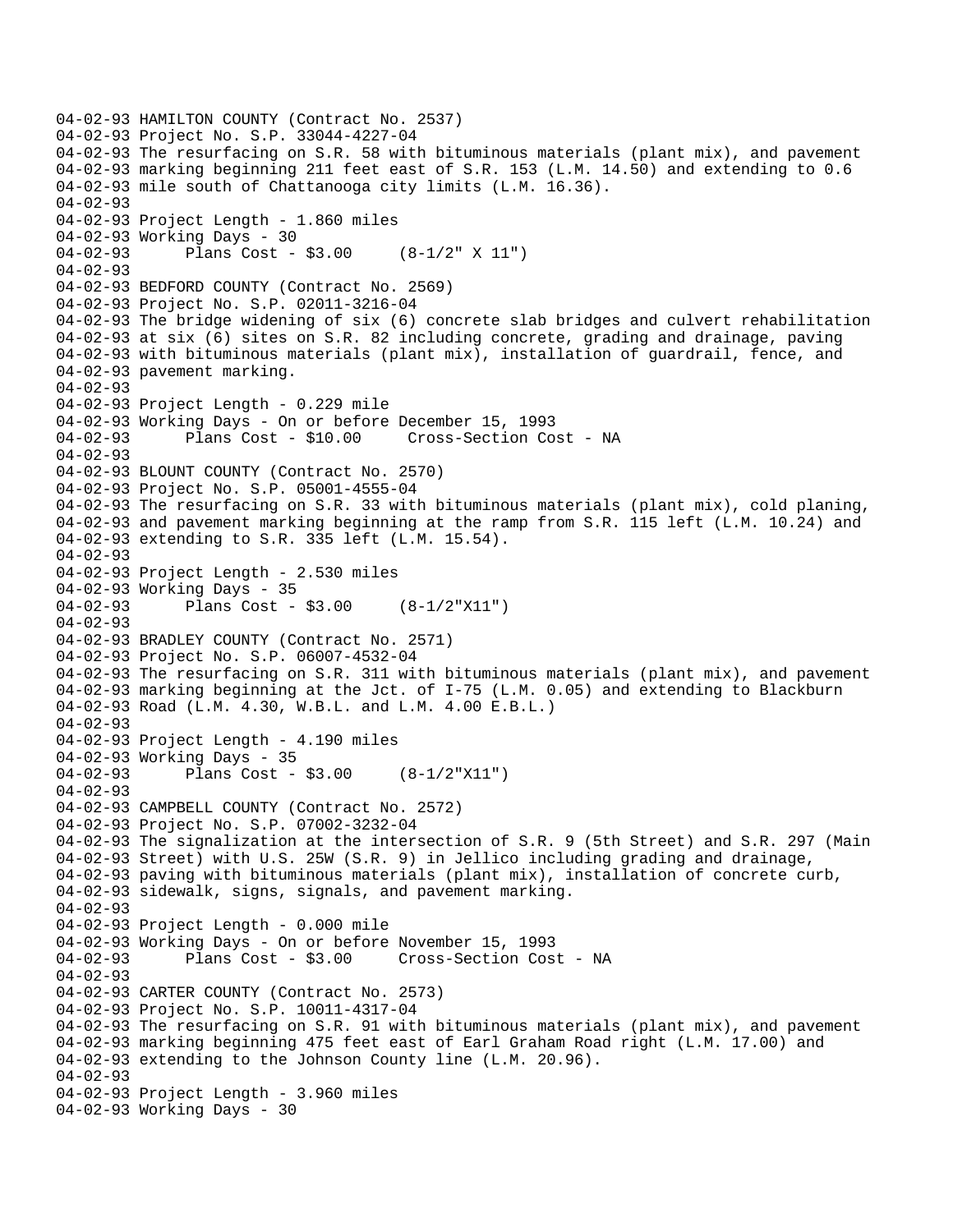```
04-02-93 Plans Cost - $3.00 (8-1/2"X11") 
04-02-93 
04-02-93 CHEATHAM COUNTY (Contract No. 2574) 
04-02-93 Project No. S.P. 11005-4512-04 
04-02-93 The resurfacing on S.R. 12 with bituminous materials (plant mix), and pavement 
04-02-93 marking beginning at the County Road right (L.M. 12.50) and extending to the 
04-02-93 Montgomery County Line (L.M. 20.34). 
04-02-93 
04-02-93 Project Length - 7.840 miles 
04-02-93 Working Days - 35 
04-02-93 Plans Cost - $3.00 (8-1/2"X11") 
04-02-93 
04-02-93 CHEATHAM COUNTY (Contract No. 2575) 
04-02-93 Project No. S.P. 11007-4222-04 
04-02-93 The repair of the bridge on S.R. 49 over the Harpeth River including concrete, 
04-02-93 repainting existing steel structure, non-penetrating concrete seal, expansion 
04-02-93 joint and bridge deck repairs, bridge deck sealant, overlay with bituminous 
04-02-93 materials (plant mix), cold planing, installation of guardrail, signs, and 
04-02-93 pavement marking. 
04-02-93 
04-02-93 Project Length - 0.000 mile 
04-02-93 Working Days - 100<br>04-02-93 Plans Cost - $10.00
04-02-93 Plans Cost - $10.00 Cross-Section Cost - NA 
04-02-93 
04-02-93 CLAIBORNE COUNTY (Contract No. 2576) 
04-02-93 Project No. S.P. 13001-4516-04 
04-02-93 The resurfacing on S.R. 32 with bituminous materials (plant mix), and pavement 
04-02-93 marking beginning at the end of the bridge over the Clinch River (L.M. 0.05) 
04-02-93 and extending to the Jct. with S.R. 33 (L.M. 3.06). 
04-02-93 
04-02-93 Project Length - 3.010 miles 
04-02-93 Working Days - 30<br>04-02-93 Plans Cost -
              Plans Cost - $3.00 (8-1/2"X11")
04-02-93 
04-02-93 CLAY AND JACKSON COUNTIES (Contract No. 2577) 
04-02-93 Project No. S.P. 98992-3603-04 
04-02-93 The construction of covered salt bins at the Moss and Gainesboro county lots. 
04 - 02 - 9304-02-93 Project Length - 0.000 mile 
04-02-93 Working Days - On or before October 31, 1993 
04-02-93 NO PLANS CONTRACT 
04-02-93 
04-02-93 COCKE COUNTY (Contract No. 2578) 
04-02-93 Project No. S.P. 15002-4511-04 
04-02-93 The resurfacing on S.R. 9 with bituminous materials (plant mix), cold planing, 
04-02-93 and pavement marking beginning at the Jct. with S.R. 35 right (L.M. 1.46) and 
04-02-93 extending to 370 feet east of S.R. 32 (L.M. 5.70). 
04-02-93 
04-02-93 Project Length - 4.240 miles
04-02-93 Working Days - 35 
04-02-93 Plans Cost - $3.00 (8-1/2"X11") 
04-02-93 
04-02-93 COFFEE COUNTY (Contract No. 2579) 
04-02-93 Project No. S.P. 16002-4307-04 
04-02-93 The resurfacing on S.R. 2 with bituminous materials (plant mix), and pavement 
04-02-93 marking beginning at General Markam Road (L.M. 25.86) and extending to the 
04-02-93 Grundy County line (L.M. 29.78). 
04-02-93 
04-02-93 Project Length - 3.92 miles 
04-02-93 Working Days - 35
```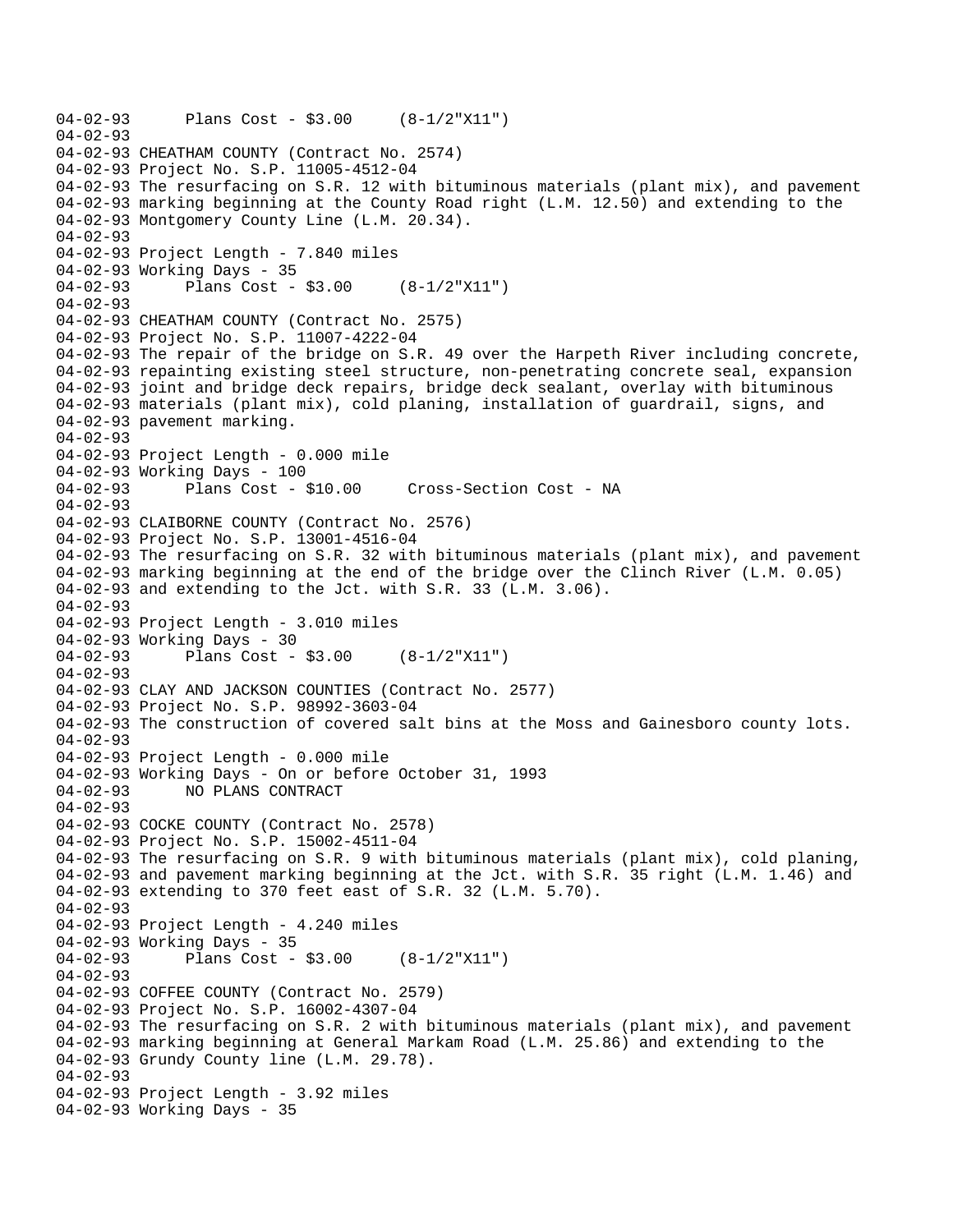```
04-02-93 Plans Cost - $3.00 (8-1/2"X11") 
04-02-93 
04-02-93 CUMBERLAND AND RHEA COUNTIES (Contract No. 2580) 
04-02-93 Project No. S.P. 18009-4518-04, 72007-4526-04 
04-02-93 The resurfacing on S.R. 68 with either bituminous materials (plant mix) or 
04-02-93 recycle in place, and pavement marking beginning at Alloway Road left (L.M. 
04-02-93 10.39) and extending to the Rhea County line (L.M. 12.55) in Cumberland County, 
04-02-93 beginning at the Cumberland County line (L.M. 0.0) and extending to the bridge 
04-02-93 over Little Piney River (L.M. 3.43) in Rhea County. 
04-02-93 
04-02-93 Project Length - 5.590 miles 
04-02-93 Working Days - 40 
04-02-93 Plans Cost - $3.00 (8-1/2"X11") 
04-02-93 
04-02-93 DAVIDSON COUNTY (Contract No. 2581) 
04-02-93 Project No. S.P. 19022-4312-04 
04-02-93 The resurfacing on S.R. 6 with bituminous materials (plant mix), and pavement 
04-02-93 marking beginning at the Jct. with S.R. 255 (L.M. 3.69) and extending to 
04-02-93 Douglas Avenue (L.M. 6.85). 
04-02-93 
04-02-93 Project Length - 2.100 miles 
04-02-93 Working Days - 35 
04-02-93 Plans Cost - $3.00 (8-1/2"X11") 
04-02-93 
04-02-93 DAVIDSON COUNTY (Contract No. 2582) 
04-02-93 Project No. S.P. 19041-4259-04 
04-02-93 The repair of the bridge on S.R 24 over the Stones River including structural 
04-02-93 steel, concrete, non-penetrating concrete seal, bridge deck and expansion joint 
04-02-93 repairs, bridge deck sealant, overlay with bituminous materials (plant mix), 
04-02-93 cold planing, installation of guardrail, repainting existing steel structure, 
04-02-93 and pavement marking. 
04-02-93 
04-02-93 Project Length - 0.000 mile 
04-02-93 Working Days - 110 
                                      Cross-Section Cost - NA
04 - 02 - 9304-02-93 DEKALB, WHITE, AND CUMBERLAND COUNTIES (Contract No. 2583) 
04-02-93 Project No. S.P. 98992-3604-04 
04-02-93 The construction of covered salt bins at the Smithville and Sparta county lots 
04-02-93 and at the I-40 parking area in Cumberland County. 
04-02-93 
04-02-93 Project Length - 0.000 mile 
04-02-93 Working Days - On or before October 31, 1993 
04-02-93 NO PLANS CONTRACT 
04-02-93 
04-02-93 DICKSON AND BEDFORD COUNTIES (Contract No. 2584) 
04-02-93 Project No. S.P. 98993-3606-04 
04-02-93 The construction of covered salt bins at the Dickson and Shelbyville county 
04-02-93 lots. 
04-02-93 
04-02-93 Project Length - 0.000 mile 
04-02-93 Working Days - On or before October 31, 1993 
04-02-93 NO PLANS CONTRACT 
04-02-93 
04-02-93 DYER COUNTY (Contract No. 2585) 
04-02-93 Project No. S.P. 23006-4328-04 
04-02-93 The resurfacing on S.R. 104 with bituminous materials (plant mix), and pavement 
04-02-93 marking beginning at the Jct. with S.R. 182 (L.M. 10.31) and extending to the 
04-02-93 the Jct. with S.R. 3 (L.M. 15.26). 
04-02-93
```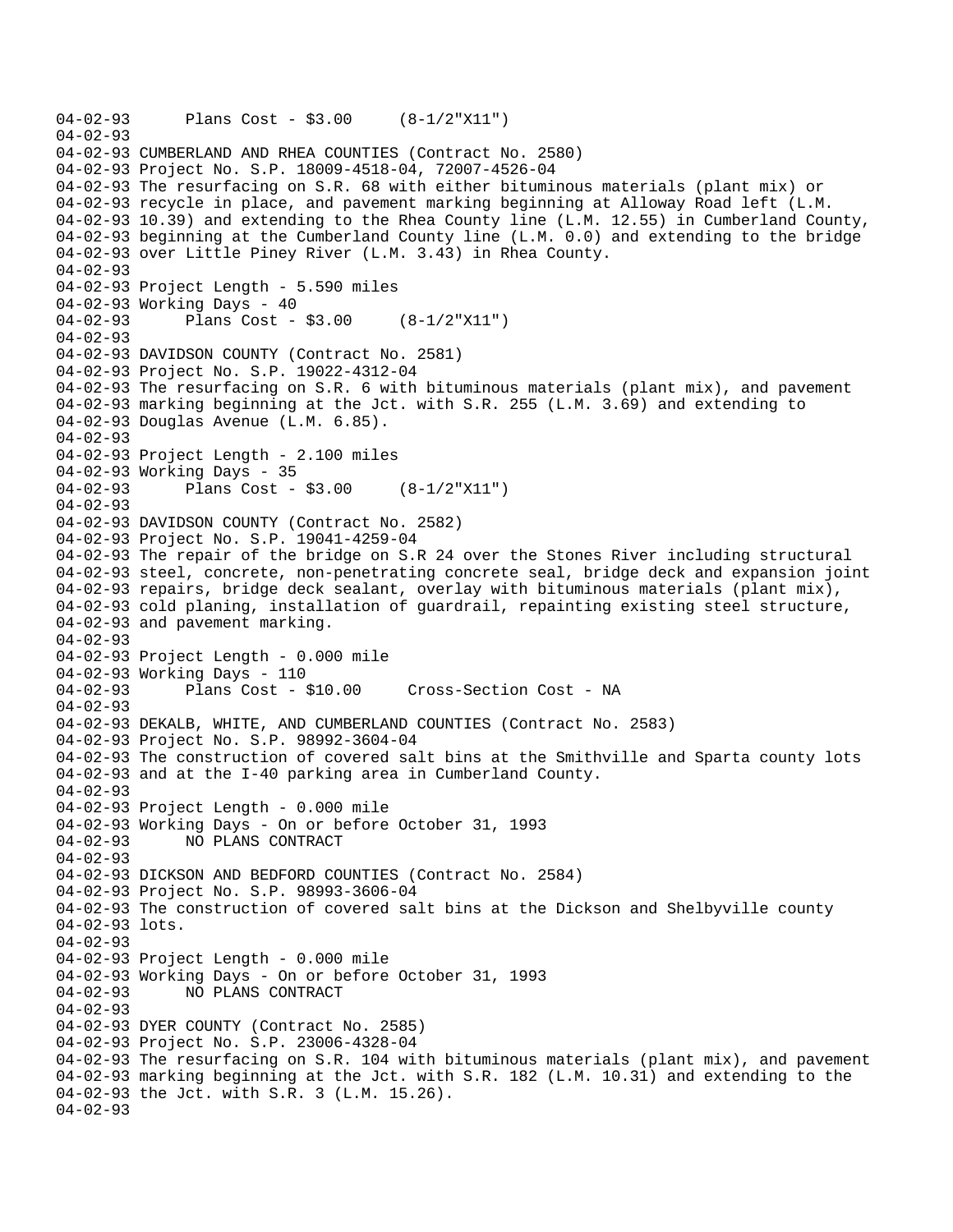```
04-02-93 Project Length - 4.950 miles 
04-02-93 Working Days - 35<br>04-02-93 Plans Cost -
              Plans Cost - $3.00 (8-1/2"X11")
04-02-93 
04-02-93 DYER AND CARROLL COUNTIES (Contract No. 2586) 
04-02-93 Project No. S.P. 98994-3607-04 
04-02-93 The construction of covered salt bins at the Newbern and McKenzie maintenance 
04-02-93 shops. 
04-02-93 
04-02-93 Project Length - 0.000 mile 
04-02-93 Working Days - On or before October 31, 1993 
04-02-93 NO PLANS CONTRACT 
04 - 02 - 9304-02-93 FAYETTE, SHELBY AND MCNAIRY COUNTIES (Contract No. 2587) 
04-02-93 Project No. S.P. 98994-3608-04 
04-02-93 The construction of covered salt bins at the Braden, Memphis Hernando Road and 
04-02-93 Arlington, and Bethel Springs maintenance shops. 
04-02-93 
04-02-93 Project Length - 0.000 mile 
04-02-93 Working Days - On or before October 31, 1993 
04-02-93 NO PLANS CONTRACT 
04-02-93 
04-02-93 FENTRESS COUNTY (Contract No. 2588) 
04-02-93 Project No. S.P. 25001-4268-04 
04-02-93 The resurfacing on S.R. 28 with bituminous materials (plant mix), cold planing, 
04-02-93 and pavement marking beginning 0.12 mile north of Kilby Road (L.M. 4.87) and 
04-02-93 extending to 3.9 miles north of Grimsley (L.M. 10.37). 
04-02-93 
04-02-93 Project Length - 5.500 miles 
04-02-93 Working Days - 40 
04-02-93 Plans Cost - $3.00 (8-1/2"X11") 
04-02-93 
04-02-93 GREENE COUNTY (Contract No. 2589) 
04-02-93 Project No. S.P. 30009-4224-04 
04-02-93 The resurfacing on S.R. 93 with bituminous materials (plant mix), and pavement 
04-02-93 marking beginning at the Jct. with S.R. 34 right (L.M. 0.00) and extending to 
04-02-93 the Jct. with S.R. 351 (L.M. 8.04). 
04-02-93 
04-02-93 Project Length - 8.040 miles 
04-02-93 Working Days - 35 
04-02-93 Plans Cost - $3.00 (8-1/2"X11") 
04-02-93 
04-02-93 HAMBLEN COUNTY (Contract No. 2590) 
04-02-93 Project No. S.P. 32010-4315-04 
04-02-93 The resurfacing on S.R. 340 with bituminous materials (plant mix), and pavement 
04-02-93 marking beginning at the Greene County line (L.M. 0.00) and extending to 50 
04-02-93 feet west of Union Grove Road (L.M. 1.11). 
04-02-93 
04-02-93 Project Length - 1.110 miles 
04-02-93 Working Days - 30 
04-02-93 Plans Cost - $3.00 (8-1/2"X11") 
04-02-93 
04-02-93 HANCOCK COUNTY (Contract No. 2591) 
04-02-93 Project No. S.P. 34001-4231-04 
04-02-93 The resurfacing on S.R. 33 with bituminous materials (plant mix), and pavement 
04-02-93 marking beginning 210 feet east of Swan Creek Road right (L.M. 5.38) and 
04-02-93 extending to S.R. 66 right (L.M. 10.93). 
04-02-93 
04-02-93 Project Length - 5.550 miles 
04-02-93 Working Days - 30
```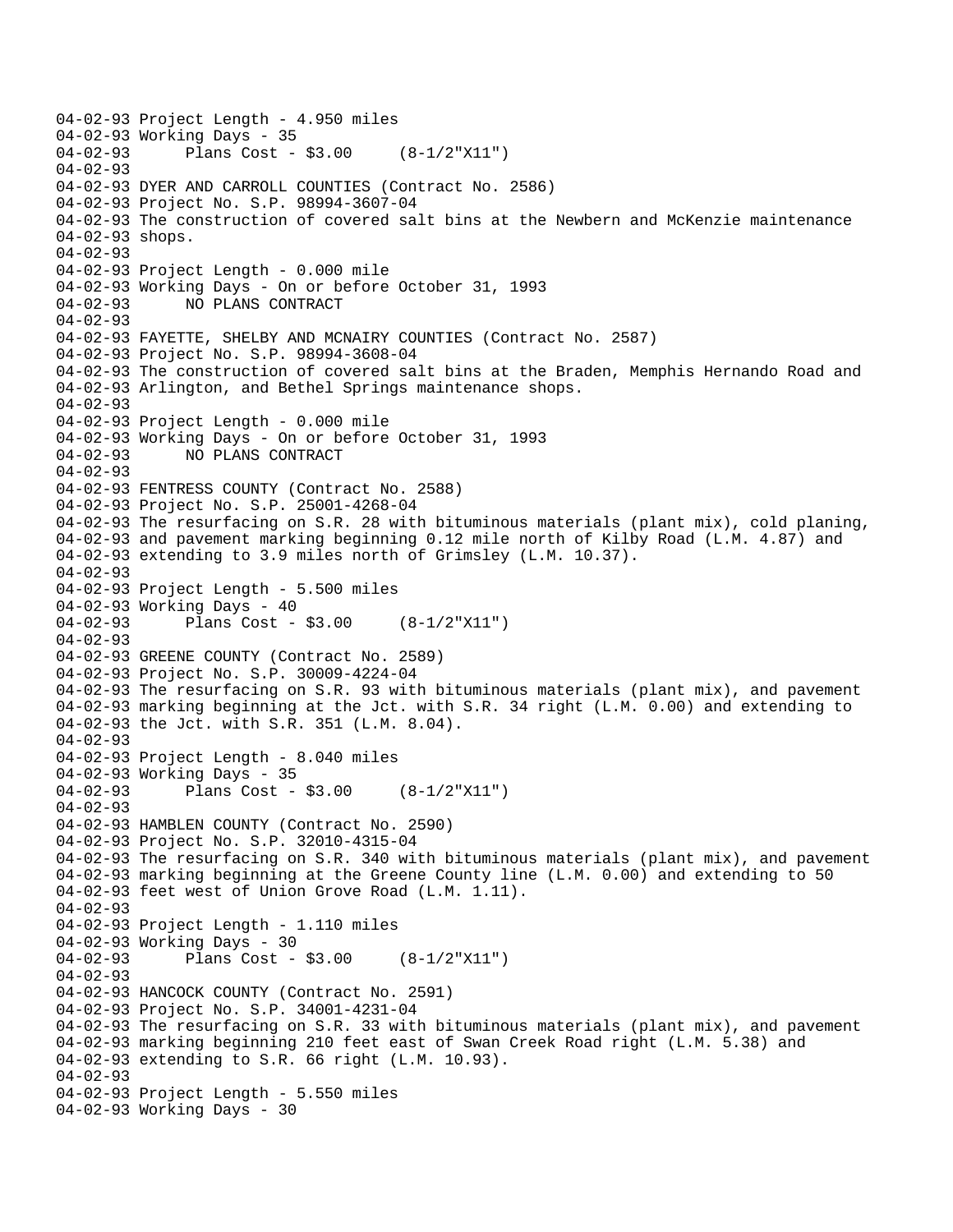```
04-02-93 Plans Cost - $3.00 (8-1/2"X11") 
04-02-93 
04-02-93 HARDIN COUNTY (Contract No. 2592) 
04-02-93 Project No. S.P. 36005-4228-04 
04-02-93 The resurfacing on S.R. 69 with bituminous materials (plant mix), and pavement 
04-02-93 marking beginning at the Jct. with S.R. 226 (L.M. 18.00) and extending to the 
04-02-93 Jct. with U.S. 64 (L.M. 22.80). 
04-02-93 
04-02-93 Project Length - 4.800 miles 
04-02-93 Working Days - 35 
04-02-93 Plans Cost - $3.00 (8-1/2"X11") 
04-02-93 
04-02-93 HAWKINS COUNTY (Contract No. 2593) 
04-02-93 Project No. S.P. 37070-4205-04 
04-02-93 The resurfacing on S.R. 1 with bituminous materials (plant mix), and pavement 
04-02-93 marking beginning at Futuristic Road (L.M. 1.20) and extending to the bridge 
04-02-93 over Poor Valley Creek (L.M. 3.53). 
04-02-93 
04-02-93 Project Length - 2.330 miles 
04-02-93 Working Days - 50 
04-02-93 Plans Cost - $3.00 (8-1/2"X11") 
04-02-93 
04-02-93 HAYWOOD COUNTY (Contract No. 2594) 
04-02-93 Project No. IME-40-1(244)56, 38001-3162-44 
04-02-93 The resurfacing on I-40 with bituminous materials (plant mix) including the 
04-02-93 widening of five (5) bridges with prestressed concrete I-beams and prestressed 
04-02-93 concrete box beams, structural steel repairs, concrete, bridge joint 
04-02-93 modification, bridge deck repair, cold planing, installation of guardrail, 
04-02-93 underdrains, and pavement marking beginning west of S.R. 76 (L.M. 53.30) and 
04-02-93 extending to S.R. 19 (L.M. 60.19). 
04-02-93 
04-02-93 Project Length - 6.890 miles 
04-02-93 Working Days - 200 
04-02-93 Plans Cost - $50.00 Cross-Section Cost - NA 
04-02-93 The DBE goal for this contract is 10% of the contract amount. 
04 - 02 - 9304-02-93 HAYWOOD COUNTY (Contract No. 2595) 
04-02-93 Project No. S.P. 38007-4215-04 
04-02-93 The resurfacing on S.R. 76 with bituminous materials (plant mix), and pavement 
04-02-93 marking beginning at the Hatchie River (L.M. 9.05) and extending to the Jct. 
04-02-93 with new S.R. 76 and Anderson Avenue (L.M. 12.70). 
04-02-93 
04-02-93 Project Length - 3.650 miles 
04-02-93 Working Days - 30 
04-02-93 Plans Cost - $3.00 (8-1/2"X11") 
04-02-93 
04-02-93 HENRY COUNTY (Contract No. 2596) 
04-02-93 Project No. S.P. 40010-4218-04 
04-02-93 The repair of the bridge on S.R. 76 over Caledonia Creek (L.M. 0.85) and over 
04-02-93 K.W.T. Railroad (L.M. 13.1) including concrete, bridge deck repairs, paving 
04-02-93 with bituminous materials (plant mix), cold planing, installation of guardrail, 
04-02-93 repaint existing steel structure, and pavement marking. 
04-02-93 
04-02-93 Project Length - 0.300 mile 
04-02-93 Working Days - 110 
04-02-93 Plans Cost - $10.00 Cross-Section Cost - NA 
04-02-93 
04-02-93 HOUSTON AND STEWART COUNTIES (Contract No. 2597) 
04-02-93 Project No. S.P. 42010-4309-04, 81016-4312-04 
04-02-93 The resurfacing on S.R. 232 with bituminous materials (plant mix), and pavement
```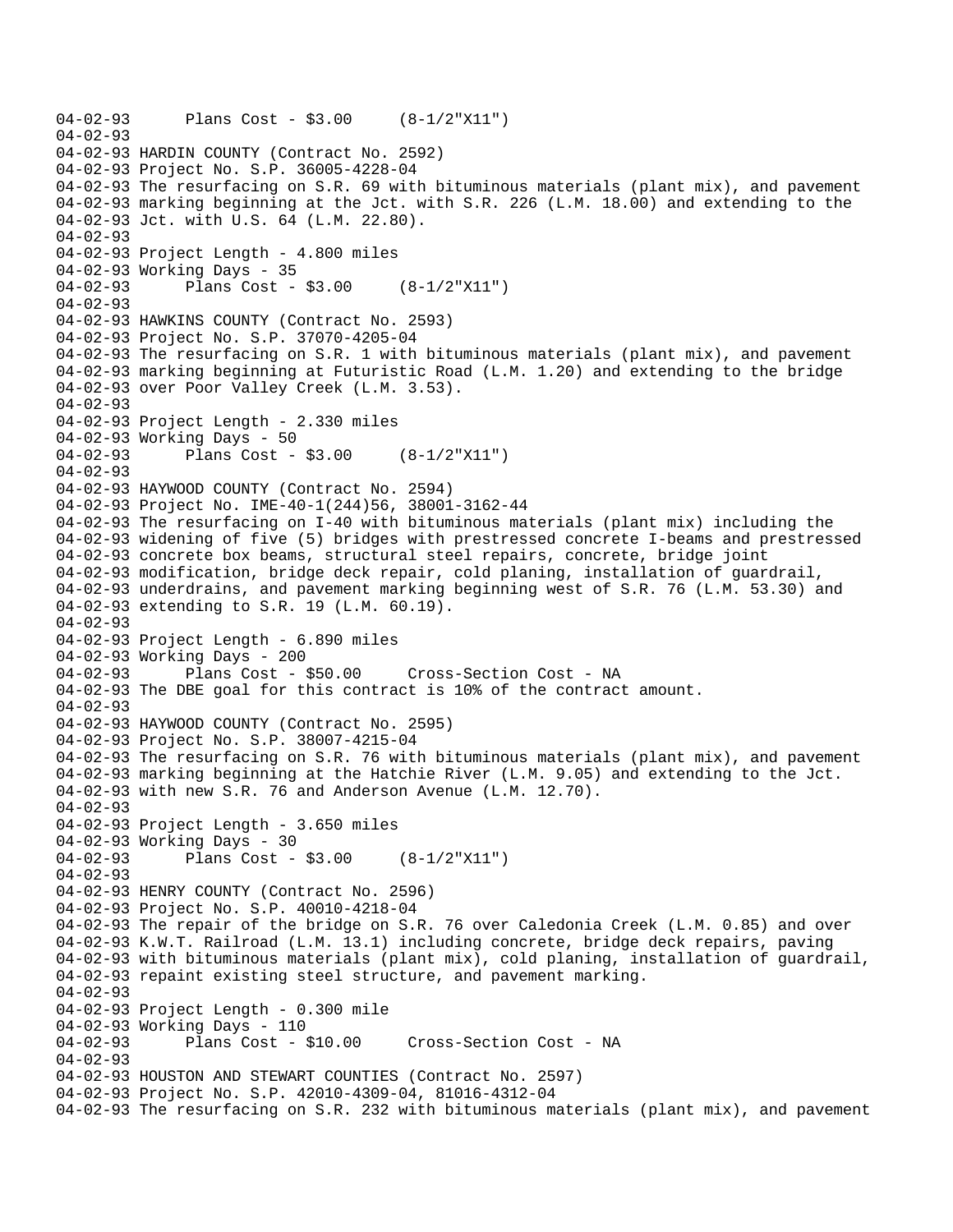04-02-93 marking beginning in Houston County at the Jct. with S.R. 147 (L.M. 0.00) and 04-02-93 extending to the Stewart County line (L.M. 2.35), beginning in Stewart County 04-02-93 at the Houston County line (L.M. 0.00) and extending to the new pavement (L.M. 04-02-93 3.63). 04-02-93 04-02-93 Project Length - 5.980 miles 04-02-93 Working Days - 35 04-02-93 Plans Cost - \$3.00 (8-1/2"X11") 04-02-93 04-02-93 JOHNSON COUNTY (Contract No. 2598) 04-02-93 Project No. S.P. 46945-3441-04 04-02-93 The grading and drainage on a S.I.A. Route serving Craftline Wood Products 04-02-93 including the construction of one (1) concrete box bridge (2  $@ 12' X 4'$ ), 04-02-93 paving with bituminous materials (plant mix), installation of guardrail, and 04-02-93 pavement marking.  $04 - 02 - 93$ 04-02-93 Project Length - 0.061 mile 04-02-93 Working Days - 80 04-02-93 Plans Cost - \$10.00 Cross-Section Cost - \$0.00 04-02-93 04-02-93 KNOX COUNTY (Contract No. 2599) 04-02-93 Project No. S.P. 47014-4231-04 04-02-93 The resurfacing on S.R. 9 with bituminous materials (plant mix), and pavement 04-02-93 marking beginning at the east end of parallel bridges over the Holston River 04-02-93 (L.M. 8.02) and extending to S.R. 34 left (L.M. 13.24). 04-02-93 04-02-93 Project Length - 4.210 miles 04-02-93 Working Days - 35 04-02-93 Plans Cost - \$3.00 (8-1/2"X11") 04-02-93 04-02-93 LAWRENCE COUNTY (Contract No. 2600) 04-02-93 Project No. S.P. 50011-4308-04 04-02-93 The resurfacing on S.R. 227 with bituminous materials (plant mix), and pavement 04-02-93 marking beginning at the Jct. with S.R. 6 (L.M. 6.70) and extending to the 04-02-93 Alabama State line (L.M. 14.24).  $04 - 02 - 93$ 04-02-93 Project Length - 7.500 miles 04-02-93 Working Days - 40 04-02-93 Plans Cost - \$3.00 (8-1/2"X11")  $04 - 02 - 93$ 04-02-93 MCMINN COUNTY (Contract No. 2601) 04-02-93 Project No. S.P. 54005-4222-04 04-02-93 The resurfacing on S.R. 30 with bituminous materials (plant mix), installation 04-02-93 of guardrail, and pavement marking beginning 2.0 miles east of Meigs County 04-02-93 line (L.M. 2.00) and extending to 0.4 mile west of I-75 (L.M. 6.90). 04-02-93 04-02-93 Project Length - 4.89 miles 04-02-93 Working Days - 30<br>04-02-93 Plans Cost -Plans Cost -  $$3.00$  (8-1/2"X11") 04-02-93 04-02-93 MACON COUNTY (Contract No. 2602) 04-02-93 Project No. S.P. 56007-4203-04, 56005-4225-04 04-02-93 The resurfacing on S.R. 80 and S.R. 56 with bituminous materials (plant mix), 04-02-93 and pavement marking beginning on S.R. 80 at the Smith County line (L.M. 0.00) 04-02-93 and extending to S.R. 56 (L.M. 3.31), beginning on S.R. 56 at S.R. 80 (L.M. 04-02-93 5.18) and extending to S.R. 52 (L.M. 10.51). 04-02-93 04-02-93 Project Length - 8.640 miles 04-02-93 Working Days - 35 04-02-93 Plans Cost - \$3.00 (8-1/2"X11")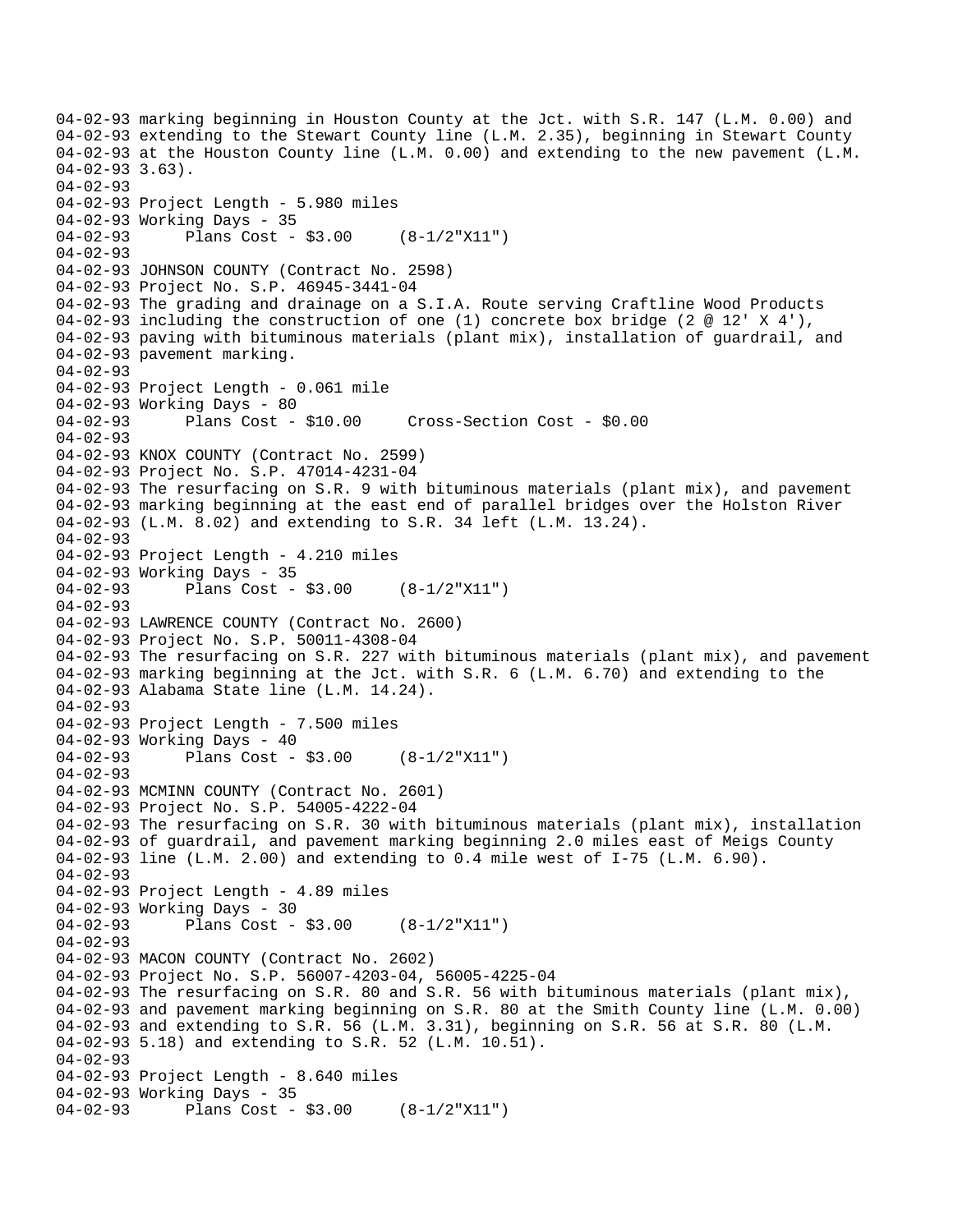```
04-02-93 
04-02-93 MADISON COUNTY (Contract No. 2603) 
04-02-93 Project No. S.P. 57058-4326-04 
04-02-93 The resurfacing on S.R. 223 with bituminous materials (plant mix), and pavement 
04-02-93 marking beginning at Mac Hart Road (L.M. 8.03) and extending to the Westover 
04-02-93 Road (L.M. 12.63). 
04-02-93 
04-02-93 Project Length - 4.600 miles 
04-02-93 Working Days - 30 
04-02-93 Plans Cost - $3.00 (8-1/2"X11") 
04-02-93 
04-02-93 MARION COUNTY (Contract No. 2604) 
04-02-93 Project No. S.P. 58015-4505-04 
04-02-93 The resurfacing on S.R. 150 with bituminous materials (plant mix), and pavement 
04-02-93 marking beginning at Sequatchie Mountain Road (L.M. 5.74) and extending to the 
04-02-93 Grundy County line (L.M. 13.81). 
04-02-93 
04-02-93 Project Length - 8.070 miles 
04-02-93 Working Days - 40 
04-02-93 Plans Cost - $3.00 (8-1/2"X11") 
04-02-93 
04-02-93 MAURY AND MARSHALL COUNTIES (Contract No. 2605) 
04-02-93 Project No. S.P. 59009-4506-04 
04-02-93 The resurfacing on S.R. 99 with bituminous materials (plant mix), bridge deck 
04-02-93 repair and sealant, and pavement marking beginning in Maury County at S.R. 106 
04-02-93 (L.M. 30.26) and extending to the Marshall County line (L.M. 30.43), beginning 
04-02-93 in Marshall County at the Maury County line (L.M. 0.00) and extending to S.R. 
04-02-93 272 (L.M. 3.65). 
04-02-93 
04-02-93 Project Length - 3.820 miles 
04-02-93 Working Days - 45 
04-02-93 Plans Cost - $3.00 (8-1/2"X11") 
04-02-93 
04-02-93 MONROE COUNTY (Contract No. 2606) 
04-02-93 Project No. S.P. 62011-4316-04 
04-02-93 The resurfacing on S.R. 360 with bituminous materials (plant mix), and pavement 
04-02-93 marking beginning at Mt. Zion Road (L.M. 14.93) and extending to the Jct. with 
04-02-93 S.R. 33 (L.M. 22.13). 
04-02-93 
04-02-93 Project Length - 7.200 miles
04-02-93 Working Days - 45 
04-02-93 Plans Cost - $3.00 (8-1/2"X11") 
04 - 02 - 9304-02-93 MONTGOMERY COUNTY (Contract No. 2607) 
04-02-93 Project No. NH-12(26), 63005-3237-14 
04-02-93 The grading and drainage on S.R. 12 including the construction of one (1) 
04-02-93 continuous steel rolled beam and prestressed concrete I-beam bridge on S.R. 12 
04-02-93 southbound lane over Ringgold Creek, one (1) continuous steel rolled beam 
04-02-93 bridge on S.R. 12 northbound lane over Ringgold Creek, one (1) continuous steel 
04-02-93 welded plate girder railroad bridge over S.R. 12, three (3) concrete box 
04-02-93 culverts, paving with bituminous materials (plant mix), cold planing, storm 
04-02-93 sewer construction, installation of concrete curb and gutter, sidewalk, 
04-02-93 guardrail, fence, underdrains, signs, signals, railroad trackwork, and pavement 
04-02-93 marking beginning at North Parkway and extending to the Kentucky State line. 
04-02-93 
04-02-93 Project Length - 4.053 miles 
04-02-93 Working Days - 300 
                                       04-02-93 Plans Cost - $50.00 Cross-Section Cost - $100.00 
04-02-93 The DBE goal for this contract is 10% of the contract amount. 
04-02-93
```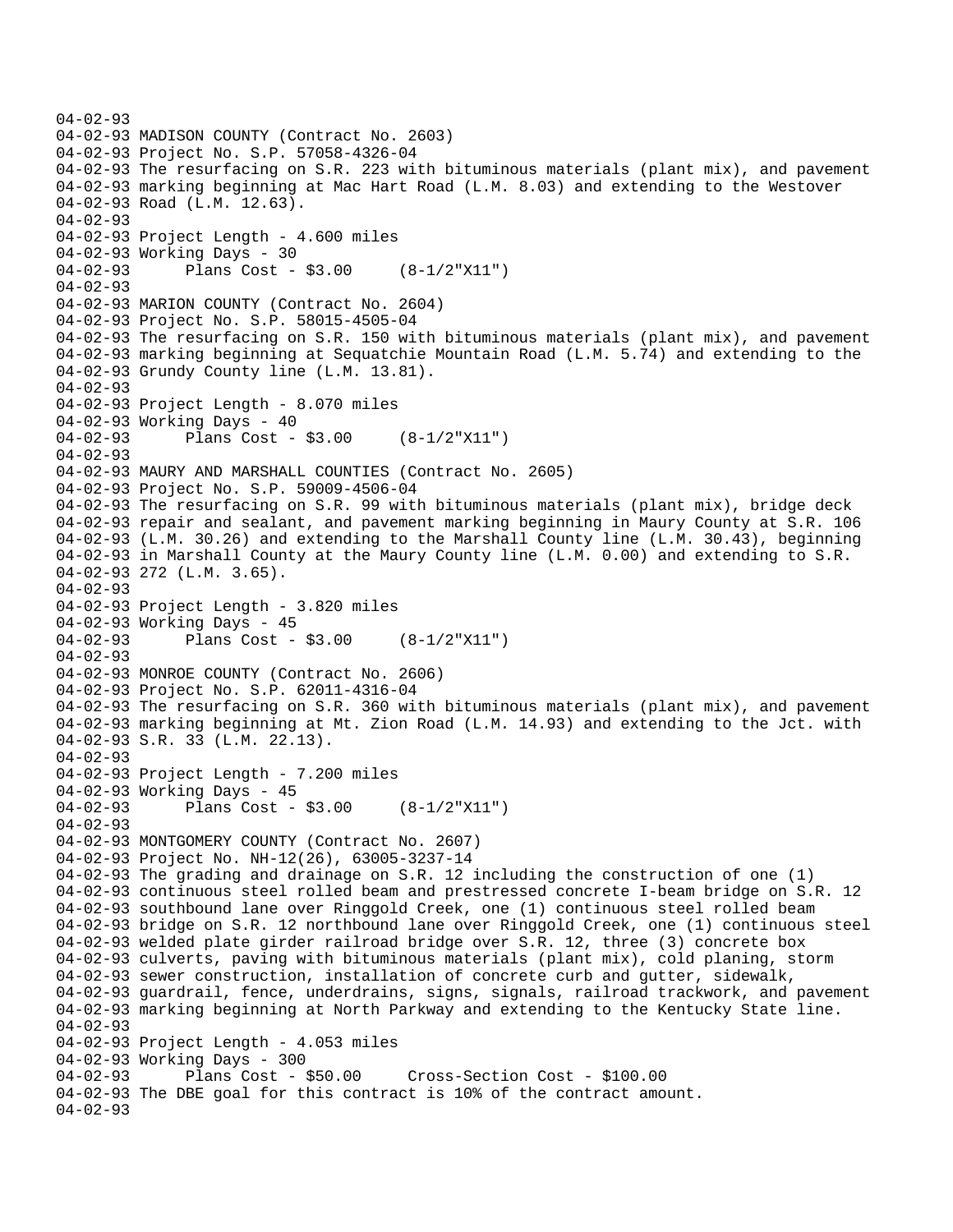04-02-93 MONTGOMERY COUNTY (Contract No. 2608) 04-02-93 Project No. S.P. 63004-4508-04 04-02-93 The resurfacing on S.R. 12 with bituminous materials (plant mix), and pavement 04-02-93 marking beginning at Chesterfield Drive (L.M. 8.73) and extending to the Jct. 04-02-93 with S.R. 13 and S.R. 112 (L.M. 15.22). 04-02-93 04-02-93 Project Length - 6.490 miles 04-02-93 Working Days - 35 04-02-93 Plans Cost - \$3.00 (8-1/2"X11") 04-02-93 04-02-93 OBION AND LAKE COUNTIES (Contract No. 2609) 04-02-93 Project No. S.P. 66014-4208-04, 48004-4512-04 04-02-93 The resurfacing on S.R. 78 with bituminous materials (plant mix), and pavement 04-02-93 marking beginning at the Dyer County line (L.M. 0.00) and extending to the 04-02-93 bridge (L.M. 0.98) in Obion County, beginning at the Obion County line and 04-02-93 extending to Ridgely city limits (L.M. 3.40) in Lake County. 04-02-93 04-02-93 Project Length - 4.380 miles 04-02-93 Working Days - 35 04-02-93 Plans Cost - \$3.00 (8-1/2"X11") 04-02-93 04-02-93 PERRY COUNTY (Contract No. 2610) 04-02-93 Project No. S.P. 68945-4259-04 04-02-93 The repair of the bridge on S.R. 20 over Coon Creek and on S.R. 13 over the 04-02-93 Buffalo River including concrete, structural steel, bridge deck sealant, 04-02-93 expansion joint and bridge deck repairs, concrete parapet, overlay with 04-02-93 bituminous materials (plant mix), cold planing, repainting existing steel 04-02-93 structure, installation of guardrail, and pavement marking. 04-02-93 04-02-93 Project Length - 0.000 mile 04-02-93 Working Days - 120 04-02-93 Plans Cost - \$10.00 Cross-Section Cost - NA 04-02-93 04-02-93 ROANE COUNTY (Contract No. 2611) 04-02-93 Project No. M-9105(9), 73950-3724-54 04-02-93 The resurfacing on three (3) streets in Harriman; Cumberland Street (L.M. 0.00 04-02-93 to L.M. 0.72), Morgan Avenue (L.M. 0.00 to L.M. 0.12), and Crescent Avenue 04-02-93 (L.M. 0.00 to L.M. 0.23), with bituminous materials (plant mix), cold planing, 04-02-93 and pavement marking. 04-02-93 04-02-93 Project Length - 1.070 miles 04-02-93 Working Days - 30 04-02-93 Plans Cost - \$3.00 (8-1/2"X11") 04-02-93 04-02-93 RUTHERFORD COUNTY (Contract No. 2612) 04-02-93 Project No. S.P. 75004-4308-04 04-02-93 The resurfacing on S.R. 2 with bituminous materials (plant mix), and pavement 04-02-93 marking beginning south of Rutherford Boulevard (L.M. 1.98) and extending to 04-02-93 Epps Mill Road (L.M. 8.58). 04-02-93 04-02-93 Project Length - 6.600 miles 04-02-93 Working Days - 45 04-02-93 Plans Cost - \$3.00 (8-1/2"X11") 04-02-93 04-02-93 SCOTT COUNTY (Contract No. 2613) 04-02-93 Project No. 76001-4256-04 04-02-93 The resurfacing on S.R. 29 with bituminous materials (plant mix), and pavement 04-02-93 marking beginning 700 feet south of Carson Cemetery Lane right (L.M. 17.00) and 04-02-93 extending to 160 feet north of Matthews Road left (L.M. 20.25). 04-02-93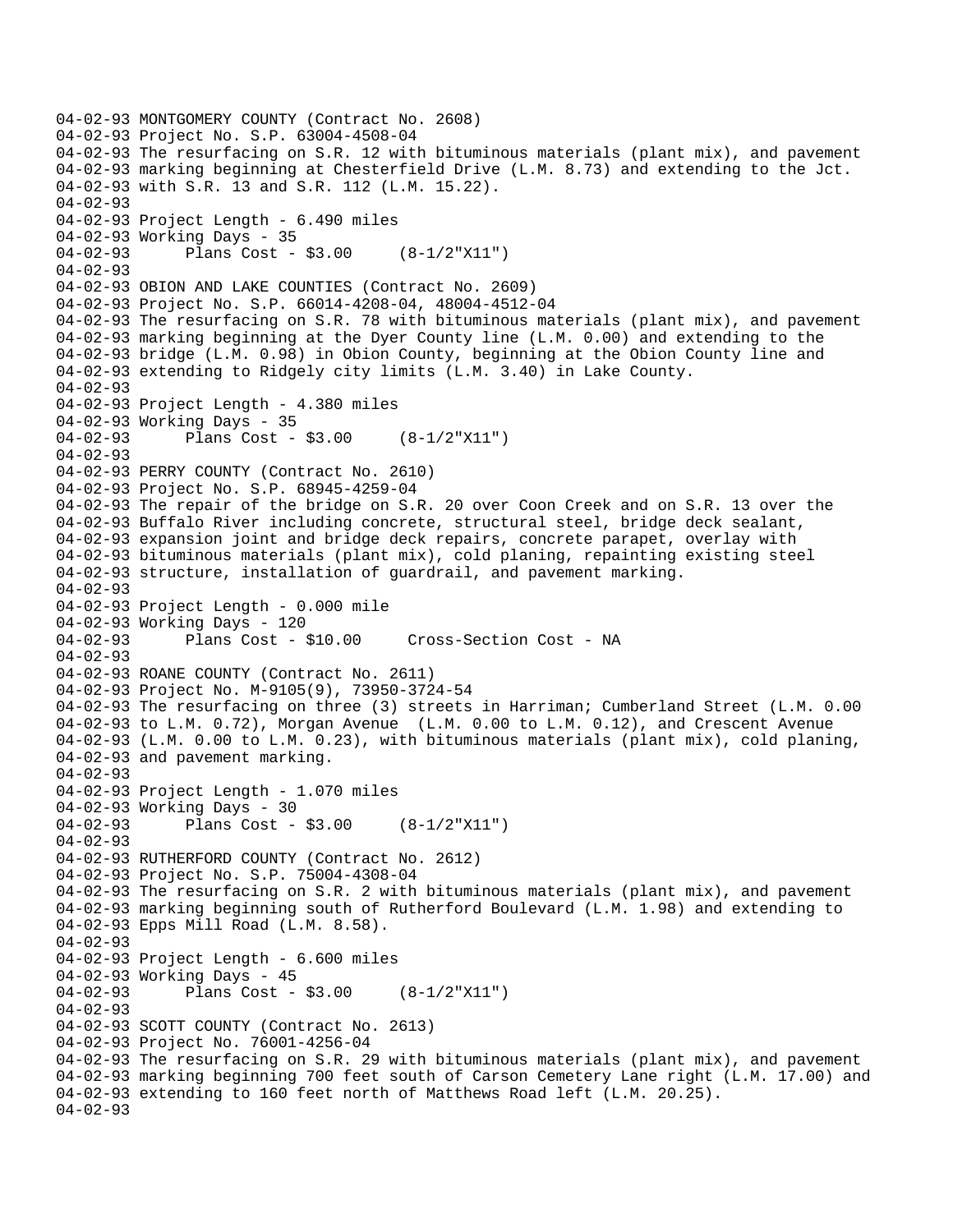```
04-02-93 Project Length - 3.250 miles 
04-02-93 Working Days - 35<br>04-02-93 Plans Cost -
              Plans Cost - $3.00 (8-1/2"X11")
04-02-93 
04-02-93 SEVIER COUNTY (Contract No. 2614) 
04-02-93 Project No. S.P. 78005-4231-04 
04-02-93 The resurfacing on S.R. 35 with bituminous materials (plant mix), and pavement 
04-02-93 marking beginning at old S.R. 35 right (L.M. 24.55) and extending to the 
04-02-93 Jefferson County line (L.M. 27.62). 
04-02-93 
04-02-93 Project Length - 3.070 miles 
04-02-93 Working Days - 30 
04-02-93 Plans Cost - $3.00 (8-1/2"X11") 
04-02-93 
04-02-93 SHELBY COUNTY (Contract No. 2615) 
04-02-93 Project No. NH-I-40-1(254)0, 79001-3153-44 
04-02-93 The construction of the I-40 Welcome Center in Memphis including grading and 
04-02-93 drainage, paving with portland cement treated aggregate base and bituminous 
04-02-93 materials (plant mix), storm sewer and sanitary sewer construction, the 
04-02-93 installation of concrete curb and gutter, sidewalks, fence, signs, lighting, 
04-02-93 landscaping, and pavement marking. 
04-02-93 
04-02-93 Project Length - 0.000 mile 
04-02-93 Working Days - 90 
04-02-93 Plans Cost - $10.00 Cross-Section Cost - $0.00 
04-02-93 The DBE goal for this contract is 10% of the contract amount. 
04-02-93 
04-02-93 SHELBY COUNTY (Contract No. 2616) 
04-02-93 Project No. S.P. 79011-4239-04 
04-02-93 The resurfacing on S.R. 1 with bituminous materials (plant mix), and pavement 
04-02-93 marking beginning at White Station Road (L.M. 12.04) and extending to the Jct. 
04-02-93 with U.S. 64 (L.M. 16.70). 
04-02-93 
04-02-93 Project Length - 4.660 miles 
04-02-93 Working Days - 40 
04-02-93 Plans Cost - $3.00 (8-1/2"X11") 
04-02-93 
04-02-93 SHELBY COUNTY (Contract No. 2617) 
04-02-93 Project No. S.P. 79021-4218-04 
04-02-93 The resurfacing on S.R. 4 with bituminous materials (plant mix), cold planing, 
04-02-93 and pavement marking beginning at Nonconnah Creek (L.M. 7.18) and extending to 
04-02-93 the Jct. with S.R. 3 (L.M. 12.50). 
04 - 02 - 9304-02-93 Project Length - 5.320 miles 
04-02-93 Working Days - 50 
04-02-93 Plans Cost - $3.00 (8-1/2"X11") 
04-02-93 
04-02-93 SHELBY COUNTY (Contract No. 2618) 
04-02-93 Project No. S.P. 79027-4315-04 
04-02-93 The repair of the bridge on S.R. 57 over Illinois Central, Union Pacific, and 
04-02-93 CSX Railroads including concrete and expansion joint repairs. 
04-02-93 
04-02-93 Project Length - 0.000 miles 
04-02-93 Working Days - 110<br>04-02-93 Plans Cost -
              Plans Cost - $10.00 Cross-Section Cost - NA
04-02-93 
04-02-93 SULLIVAN COUNTY (Contract No. 2619) 
04-02-93 Project No. S.P. 82011-4228-04 
04-02-93 The repair of the bridge on S.R. 93 over C.S.X. Railroad including concrete, 
04-02-93 bearing repair, bridge deck repair, repaint existing steel structure, paving on
```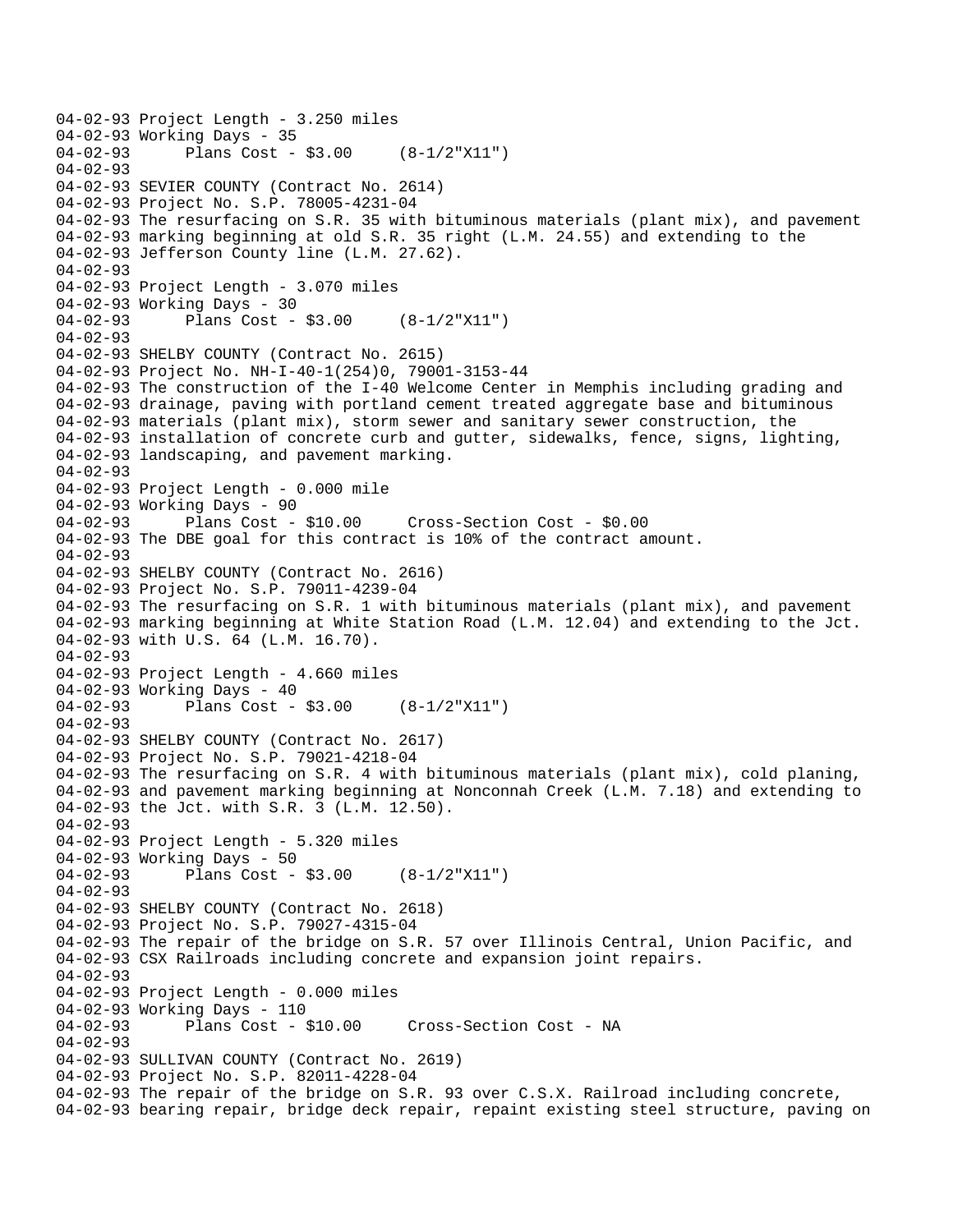04-02-93 the approaches with bituminous materials (plant mix), installation of 04-02-93 guardrail, and pavement marking.  $04 - 02 - 93$ 04-02-93 Project Length - 0.000 mile 04-02-93 Working Days - 90 04-02-93 Plans Cost - \$10.00 Cross-Section Cost - NA 04-02-93 04-02-93 SUMNER COUNTY (Contract No. 2620) 04-02-93 Project No. STP-M-4599(1), 83952-8721-54 04-02-93 The resurfacing on Kirby Road with bituminous materials (plant mix), cold 04-02-93 planing, and pavement marking beginning at S.R. 109 (L.M. 0.00) and extending 04-02-93 to a point 640 feet east of the C.S.X. railroad crossing (L.M. 0.62).  $04 - 02 - 93$ 04-02-93 Project Length - 0.620 mile 04-02-93 Working Days - 30 04-02-93 Plans Cost - \$3.00 (8-1/2"X11") 04-02-93 04-02-93 TIPTON COUNTY (Contract No. 2621) 04-02-93 Project No. S.P. 84003-4206-04 04-02-93 The resurfacing on S.R. 14 with either bituminous materials (plant mix) or 04-02-93 recycle in place, and pavement marking beginning at the Jct. with S.R. 384 04-02-93 (L.M. 4.49) and extending to the Jct. with S.R. 179 (L.M. 11.88). 04-02-93 04-02-93 Project Length - 7.39 miles 04-02-93 Working Days - 45 04-02-93 Plans Cost - \$3.00 (8-1/2"X11") 04-02-93 04-02-93 TIPTON COUNTY (Contract No. 262 2) 04-02-93 Project No. S.P. 84950-3532-04 04-02-93 The grading and drainage on a S.I.A. Route serving Turner Dairy in Covington 04-02-93 including construction of one (1) concrete box beam bridge over Town Creek, 04-02-93 paving with bituminous material (plant mix), installation of guardrail, signs, 04-02-93 and pavement marking beginning at Turner Dairy Road and extending to Flat Iron 04-02-93 Road. 04-02-93 04-02-93 Project Length - 0.478 miles 04-02-93 Working Days - 90 04-02-93 Plans Cost - \$10.00 Cross-Section Cost - \$3.00 04-02-93 The DBE goal for this contract is 2% of the contract amount. 04-02-93 04-02-93 UNICOI COUNTY (Contract No. 2623) 04-02-93 Project No. BRZE-8600(16), 86945-3451-94 04-02-93 The construction of one (1) prestressed concrete box beam bridge over the 04-02-93 Nolichucky River (L.M. 0.15) on Jackson Love Highway including grading and 04-02-93 drainage, paving with bituminous materials (plant mix), installation of 04-02-93 guardrail, fence, signs, and pavement marking. 04-02-93 04-02-93 Project Length - 0.194 mile 04-02-93 Working Days - 125 04-02-93 Plans Cost - \$10.00 Cross-Section Cost - \$0.00 04-02-93 04-02-93 UNICOI COUNTY (Contract No. 2624) 04-02-93 Project No. NH-81(6), 86004-3227-14 04-02-93 The construction of three (3) continuous steel welded plate girder bridges, one 04-02-93 (1) prestressed concrete Bulb-Tee beam bridge, and one (1) prestressed concrete 04-02-93 I-beam bridge on U.S. 23 (S.R. 81, I-181 extension) beginning at the North 04-02-93 Carolina State line and extending to 0.6 mile north of the Flag Pond School. 04-02-93 04-02-93 Project Length - 0.620 mile 04-02-93 Working Days - On or before August 1, 1994 (See Special Provision 108B)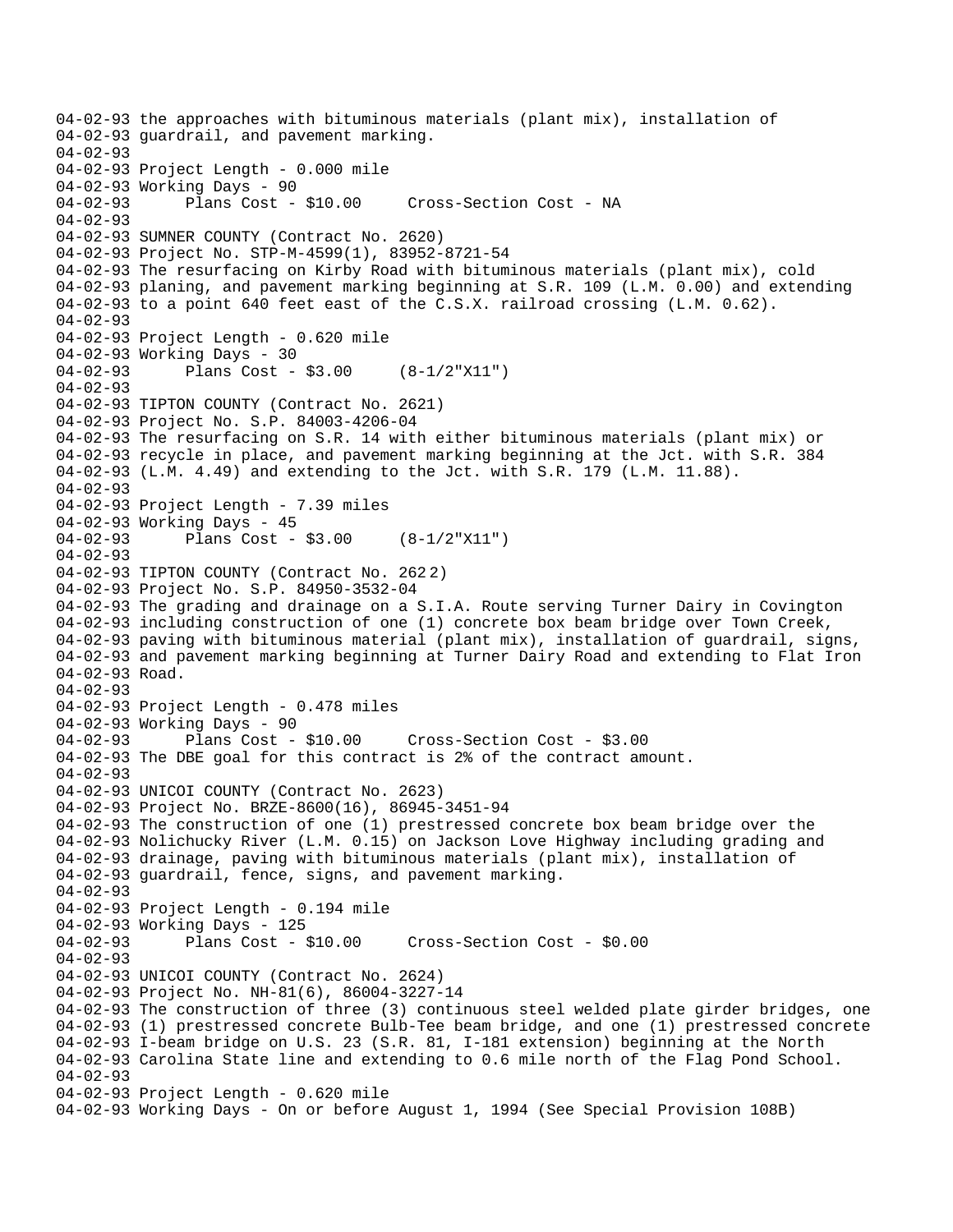04-02-93 Plans Cost - \$50.00 Cross-Section Cost - NA 04-02-93 The DBE goal for this contract is 4% of the contract amount.  $04 - 02 - 93$ 04-02-93 UNION COUNTY (Contract No. 2625) 04-02-93 Project No. S.P. 87006-4311-04 04-02-93 The resurfacing on S.R. 144 with bituminous materials (plant mix), and pavement 04-02-93 marking beginning at the Jct. with S.R. 131 (L.M. 0.00) and extending to the 04-02-93 Jct. with S.R. 33 (L.M. 5.03). 04-02-93 04-02-93 Project Length - 5.030 miles 04-02-93 Working Days - 30 04-02-93 Plans Cost - \$3.00 (8-1/2"X11")  $04 - 02 - 93$ 04-02-93 WARREN COUNTY (Contract No. 2626) 04-02-93 Project No. S.P. 89012-4313-04 04-02-93 The resurfacing on S.R. 287 with bituminous materials (plant mix), and pavement 04-02-93 marking beginning at S.R. 1 (L.M. 14.38) and extending to 1530 feet south of 04-02-93 Goff Mill Road (L.M. 21.14). 04-02-93 04-02-93 Project Length - 6.760 miles 04-02-93 Working Days - 35 04-02-93 Plans Cost - \$3.00 (8-1/2"X11") 04-02-93 04-02-93 WASHINGTON COUNTY (Contract No. 2627) 04-02-93 Project No. MG-9107(1), 90952-3517-54 04-02-93 The signal upgrade in Johnson City at twenty nine (29) locations along U.S. 11 04-02-93 (S.R. 34) and U.S. 321 (S.R. 67 and S.R. 381). 04-02-93 04-02-93 Project Length - 0.000 mile 04-02-93 Working Days - On or before October 15, 1993 04-02-93 Plans Cost - \$10.00 Cross-Section Cost - NA 04-02-93 04-02-93 WASHINGTON COUNTY (Contract No. 2628) 04-02-93 Project No. S.P. 90014-4215-04 04-02-93 The resurfacing on S.R. 107 with bituminous materials (plant mix), and pavement 04-02-93 marking beginning 635 feet north of Jackson Lane (L.M. 5.37) and extending to 04-02-93 the Jct. with S.R. 81 (L.M. 11.34). 04-02-93 04-02-93 Project Length - 5.970 miles 04-02-93 Working Days - 35 04-02-93 Plans Cost - \$3.00 (8-1/2"X11") 04-02-93 04-02-93 WAYNE COUNTY (Contract No. 2629) 04-02-93 Project No. S.P. 91001-4221-04 04-02-93 The resurfacing on S.R. 13 with either bituminous materials (plant mix) or 04-02-93 recycle in place, and pavement marking beginning at Chalk Creek Road (L.M. 04-02-93 21.59) and extending to S.R. 15 (L.M. 26.72). 04-02-93 04-02-93 Project Length - 5.130 miles 04-02-93 Working Days - 40 04-02-93 Plans Cost - \$3.00 (8-1/2"X11") 04-02-93 04-02-93 WHITE COUNTY (Contract No. 2630) 04-02-93 Project No. S.P. 93079-4302-04 04-02-93 The resurfacing on S.R. 289 with bituminous materials (plant mix), and pavement 04-02-93 marking beginning at S.R. 1 (L.M. 0.00) and extending to 0.31 mile south of the 04-02-93 bridge over S.R. 111 (L.M. 2.29). 04-02-93 04-02-93 Project Length - 2.290 miles 04-02-93 Working Days - 30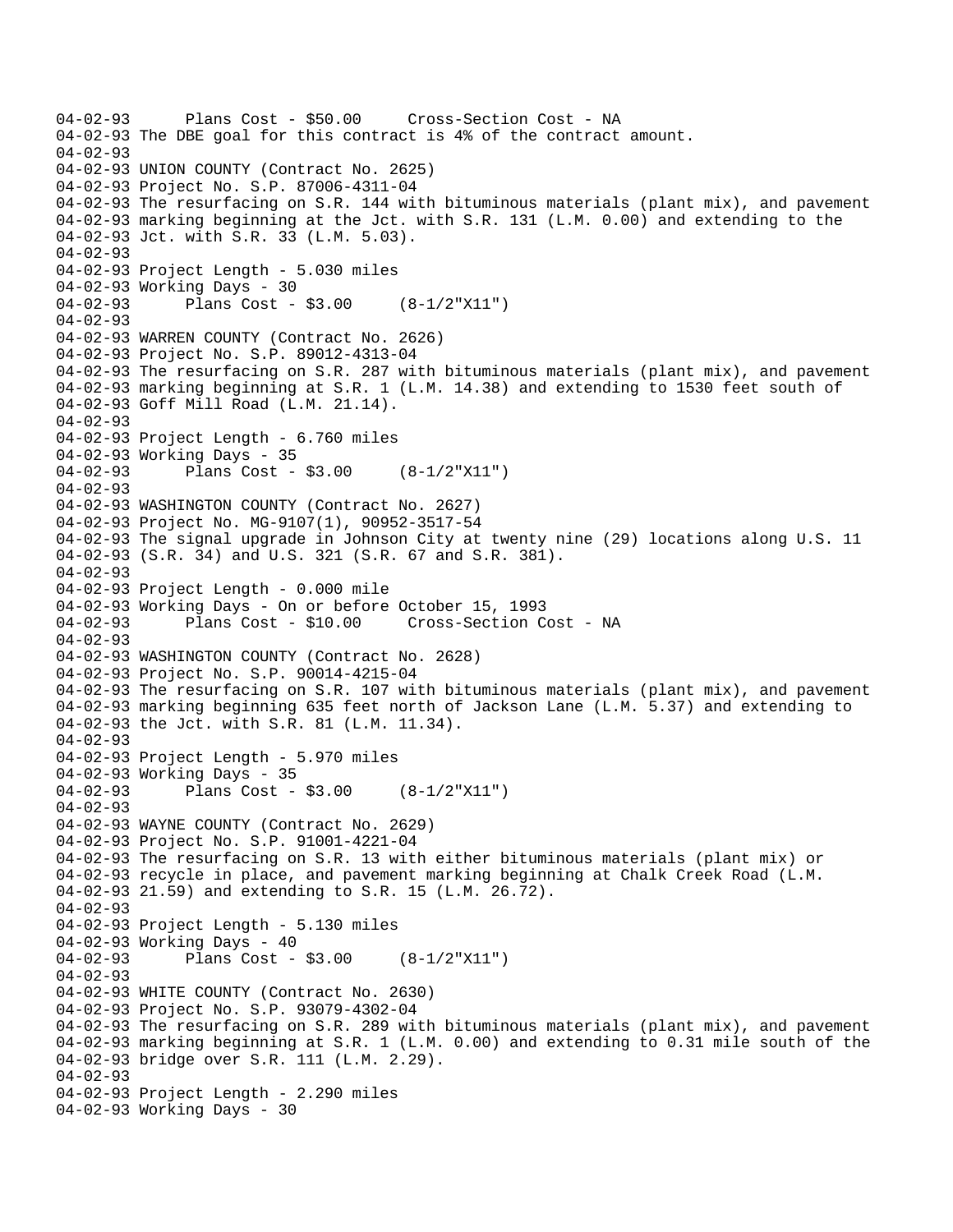```
04-02-93 Plans Cost - $3.00 (8-1/2"X11") 
04-02-93 
04-02-93 WILLIAMSON COUNTY (Contract No. 2631) 
04-02-93 Project No. MG-6(23), 94003-3222-54 
04-02-93 The signalization at the intersection of U.S. 31 (S.R. 6) with S.R. 397 (Mack 
04-02-93 Hatcher Bypass) including installation of signs, and pavement marking. 
04-02-93 
04-02-93 Project Length - 0.000 mile 
04-02-93 Working Days - On or before August 1, 1993 
04-02-93 Plans Cost - $30.00 Cross-Section Cost - NA 
04-02-93 
04-02-93 WILLIAMSON COUNTY (Contract No. 2632) 
04-02-93 Project No. S.P. 94004-4520-04 
04-02-93 The resurfacing on S.R. 6 with bituminous materials (plant mix), and pavement 
04-02-93 marking beginning near the Harpeth River bridge (L.M. 12.71) and extending to 
04-02-93 near S.R. 253 (Concord Road) (L.M. 18.71). 
04-02-93 
04-02-93 Project Length - 5.560 miles 
04-02-93 Working Days - 35 
04-02-93 Plans Cost - $3.00 (8-1/2"X11") 
04-02-93 
04-02-93 WILSON COUNTY (Contract No. 2633) 
04-02-93 Project No. S.P. 95003-4513-04, 95010-4203-04 
04-02-93 The resurfacing on S.R. 10 and S.R. 96 with bituminous materials (plant mix), 
04-02-93 and pavement marking beginning on S.R. 10 at the new pavement (L.M. 15.80) and 
04-02-93 extending to Cedar Grove Road (L.M. 18.50), beginning on S.R. 96 at the Cannon 
04-02-93 County line (L.M. 0.00) and extending to the Dekalb County line (L.M. 3.94). 
04-02-93 
04-02-93 Project Length - 6.600 miles 
04-02-93 Working Days - 35 
04-02-93 Plans Cost - $3.00 (8-1/2"X11") 
04-02-93 
04-02-93 ANDERSON, CAMPBELL, CLAIBORNE, SCOTT AND UNION COUNTIES (Contract No. 2423) 
04-02-93 Project No. S.P. 98011-4252-04 
04-02-93 The mowing on various State Routes. 
04 - 02 - 9304-02-93 Project Length - 203.39 miles 
04-02-93 Working Days - 60 (See Special Provision 108B) 
04-02-93 
04-02-93 HAMILTON COUNTY (Contract No. 2499) 
04-02-93 Project No. S.P. 33946-4281-04 
04-02-93 The mowing on various State Routes. 
04 - 02 - 9304-02-93 Project Length - 122.80 miles 
04-02-93 Working Days - 60 (See Special Provision 108B) 
04-02-93 
04-02-93 KNOX, BLOUNT AND SEVIER COUNTIES (Contract No. 2501) 
04-02-93 Project No. S.P. 98011-4258-04 
04-02-93 The mowing on various State Routes. 
04-02-93 
04-02-93 Project Length - 164.53 miles 
04-02-93 Working Days - 80 (See Special Provision 108B) 
04-02-93 
04-02-93 MARION AND GRUNDY COUNTIES (Contract No. 2503) 
04-02-93 Project No. S.P. 98021-4263-04 
04-02-93 The mowing on various State Routes. 
04-02-93 
04-02-93 Project Length - 263.99 miles
04-02-93 Working Days - 60 (See Special Provision 108B) 
04-02-93
```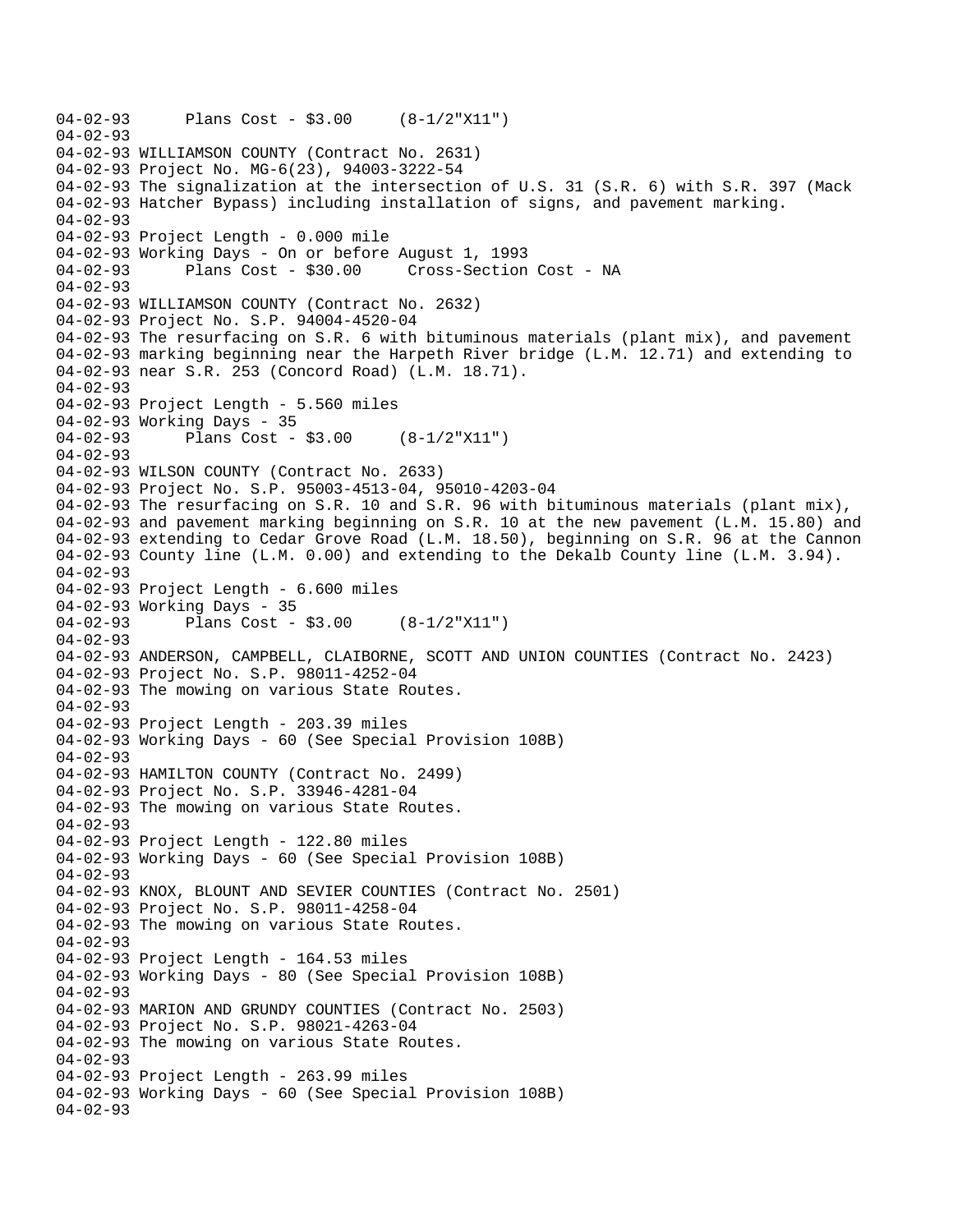04-02-93 UNICOI, JOHNSON AND CARTER COUNTIES (Contract No. 2510) 04-02-93 Project No. S.P. 98011-4260-04 04-02-93 The mowing on various State Routes. 04-02-93 04-02-93 Project Length - 188.07 miles 04-02-93 Working Days - 60 (See Special Provision 108B) 04-02-93 ================================================================================ 05-07-93 ANDERSON, CAMPBELL, WASHINGTON, KNOX, GRAINGER, SULLIVAN, ROANE, COCKE AND 05-07-93 CARTER COUNTIES (Contract No. 2634) 05-07-93 Project No. S.P. 98011-4166-04 05-07-93 The attenuator repair on various Interstate and State Routes in Region I. 05-07-93 05-07-93 Project Length - 0.000 mile 05-07-93 Working Days - June 30, 1994 (See Special Provision 705C) 05-07-93 NO PLANS CONTRACT 05-07-93 05-07-93 BEDFORD COUNTY (Contract No. 2635) 05-07-93 Project No. S.P. 02005-4235-04 05-07-93 The resurfacing on S.R. 16 with bituminous materials (plant mix), and pavement 05-07-93 marking beginning at the Rutherford County line (L.M. 0.00) and extending to 05-07-93 the new pavement (L.M. 5.16). 05-07-93 05-07-93 Project Length - 5.140 miles 05-07-93 Working Days - 40 05-07-93 Plans Cost - \$3.00 (8-1/2"X11") 05-07-93 05-07-93 BLOUNT, KNOX AND LOUDON COUNTIES (Contract No. 2636) 05-07-93 Project No. S.P. 98011-4167-04 05-07-93 The sweeping and litter removal on various Interstate Routes. 05-07-93 05-07-93 Project Length - 132.99 miles 05-07-93 Working Days - On or before June 30, 1994 (See Special Provision 108B) 05-07-93 NO PLANS CONTRACT 05-07-93 05-07-93 CARROLL COUNTY (Contract No. 2637) 05-07-93 Project No. S.P. 09011-4222-04 05-07-93 The resurfacing on S.R. 77 with bituminous materials (plant mix), and pavement 05-07-93 marking beginning near the bridge (L.M. 7.00) and extending to the Jct. with 05-07-93 S.R. 364 (L.M. 13.66). 05-07-93 05-07-93 Project Length - 6.660 miles 05-07-93 Working Days - 40 05-07-93 Plans Cost - \$3.00 (8-1/2"X11") 05-07-93 05-07-93 CHEATHAM COUNTY (Contract No. 2638) 05-07-93 Project No. BH-STP-1(40), 11004-3210-94 05-07-93 The construction of one (1) concrete I-beam bridge over the Harpeth River 05-07-93 (L.M. 4.77) on S.R. 1 including grading and drainage, paving with bituminous 05-07-93 materials (plant mix), the installation of guardrail, signs, and pavement 05-07-93 marking. 05-07-93 05-07-93 Project Length - 0.492 mile 05-07-93 Working Days - 190 05-07-93 Plans Cost - \$10.00 Cross-Section Cost - \$10.00 05-07-93 The DBE goal for this contract is 10% of the contract amount. 05-07-93 05-07-93 CHEATHAM COUNTY (Contract No. 2639) 05-07-93 Project No. S.P. 11007-4228-04 05-07-93 The repair of the bridge on S.R. 49 over the Cumberland River including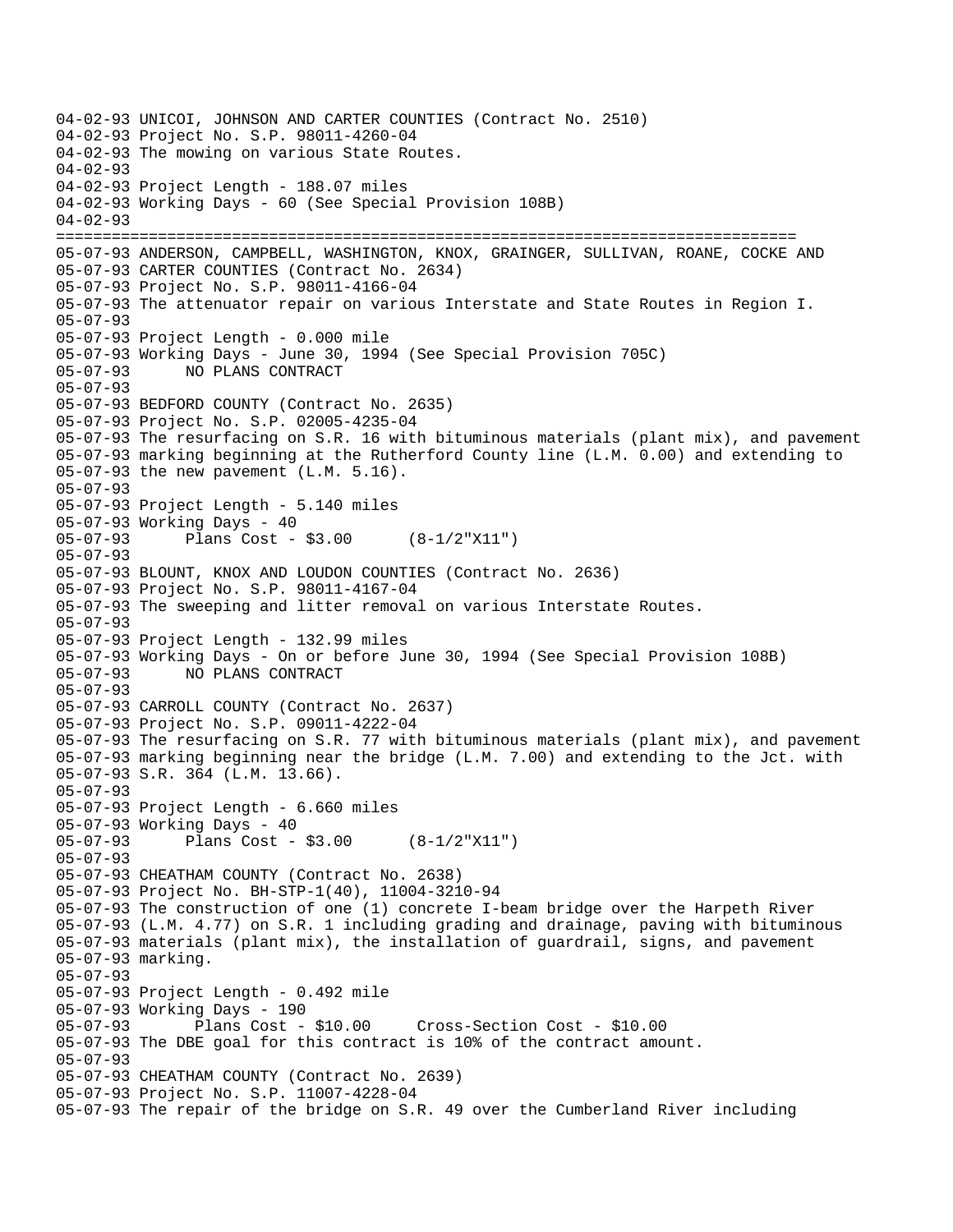05-07-93 structural steel, and repainting existing steel structure. 05-07-93 05-07-93 Project Length - 0.000 mile 05-07-93 Working Days - 75<br>05-07-93 Plans Cost - \$10.00 05-07-93 Plans Cost - \$10.00 Cross-Section Cost - NA 05-07-93 05-07-93 DAVIDSON COUNTY (Contract No. 2640) 05-07-93 Project No. S.P. 19044-4208-04 05-07-93 The resurfacing on S.R. 100 with bituminous materials (plant mix), and pavement 05-07-93 marking beginning at the new pavement at Old Hickory Boulevard (L.M. 8.10) and 05-07-93 extending to the Jct. with S.R. 1 (L.M. 12.17). 05-07-93 05-07-93 Project Length - 4.070 miles 05-07-93 Working Days - 35 05-07-93 Plans Cost - \$3.00 (8-1/2"X11") 05-07-93 05-07-93 DAVIDSON, DICKSON, HUMPHREYS, ROBERTSON, RUTHERFORD, SMITH, WAYNE, WILLIAMSON, 05-07-93 MAURY, STEWART AND SUMNER COUNTIES (Contract No. 2641) 05-07-93 Project No. S.P. 98033-4108-04 05-07-93 The attenuator repair on various Interstate and State Routes in Region III. 05-07-93 05-07-93 Project Length - 0.000 mile 05-07-93 Working Days - June 30, 1994 (See Special Provision 705E) 05-07-93 NO PLANS CONTRACT 05-07-93 05-07-93 DAVIDSON AND SUMNER COUNTIES (Contract No. 2642) 05-07-93 Project No. S.P. 98033-4109-04 05-07-93 The urban sweeping on various Interstate and State Routes. 05-07-93 05-07-93 Project Length - 149.97 miles 05-07-93 Working Days - On or before June 30, 1994 (See Special Provision 108B) 05-07-93 NO PLANS CONTRACT 05-07-93 05-07-93 FAYETTE COUNTY (Contract No. 2643) 05-07-93 Project No. S.P. 24006-4519-04 05-07-93 The scour repair with the installation of rip-rap at four (4) bridges on S.R. 05-07-93 57 at various locations. 05-07-93 05-07-93 Project Length - 0.000 mile 05-07-93 Working Days - 45 05-07-93 NO PLANS CONTRACT 05-07-93 05-07-93 FAYETTE COUNTY (Contract No. 2644) 05-07-93 Project No. S.P. 24008-4210-04 05-07-93 The scour repair with the installation of rip-rap at four (4) bridges on S.R. 05-07-93 59 at various locations. 05-07-93 05-07-93 Project Length - 0.000 mile 05-07-93 Working Days - 40 05-07-93 NO PLANS CONTRACT 05-07-93 05-07-93 FRANKLIN COUNTY (Contract No. 2645) 05-07-93 Project No. MG-919(4), 26002-3726-54 05-07-93 The signalization at the intersection of U.S. 41A/64 (S.R. 15, Cowan Highway) 05-07-93 with By-Pass Road in Winchester 05-07-93 05-07-93 Project Length - 0.000 mile 05-07-93 Working Days - On or before November 30, 1993 05-07-93 Plans Cost - \$3.00 Cross-Section Cost - NA 05-07-93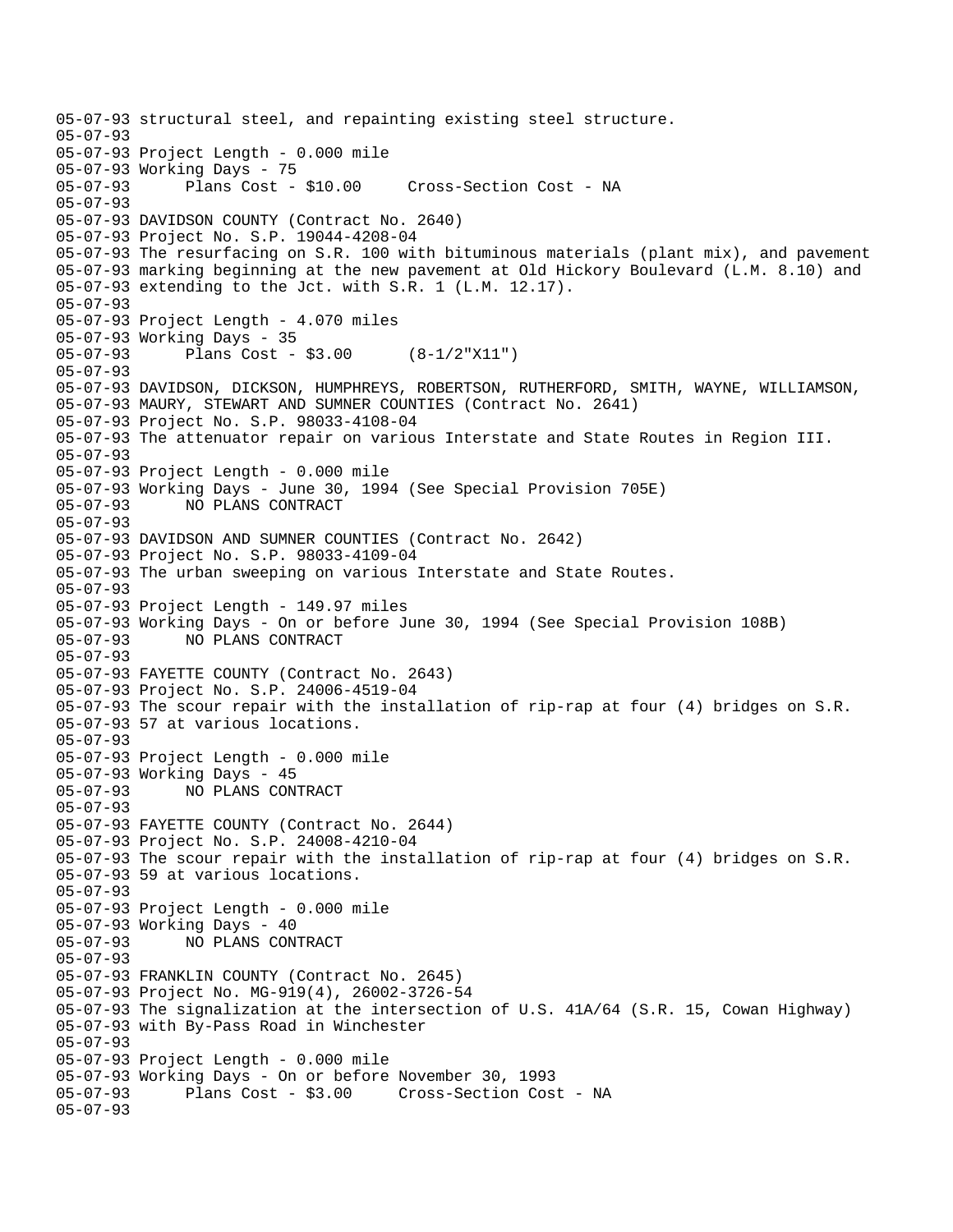```
05-07-93 GILES COUNTY (Contract No. 2646) 
05-07-93 Project No. S.P. 28004-4244-04 
05-07-93 The resurfacing on S.R. 11 with bituminous materials (plant mix), and pavement 
05-07-93 marking beginning at the Alabama State line (L.M. 0.00) and extending to Hulsey 
05-07-93 Branch Road (L.M. 3.40). 
05-07-93 
05-07-93 Project Length - 3.280 miles 
05-07-93 Working Days - 30 
05-07-93 Plans Cost - $3.00 (8-1/2"X11") 
05-07-93 
05-07-93 GREENE COUNTY (Contract No. 2647) 
05-07-93 Project No. S.P. 30021-4308-04 
05-07-93 The resurfacing on S.R. 351 with bituminous materials (plant mix) and pavement 
05-07-93 marking beginning near the Jct. with S.R. 34 (L.M. 18.10) and extending to the 
05-07-93 Jct. with S.R. 93 (L.M. 23.18). 
05-07-93 
05-07-93 Project Length - 5.080 miles 
05-07-93 Working Days - 30 
05-07-93 Plans Cost - $3.00 (8-1/2"X11") 
05-07-93 
05-07-93 HAMILTON COUNTY (Contract No. 2648) 
05-07-93 Project No. S.P. 33052-3239-04 
05-07-93 The grading and drainage on S.R. 153 including paving with bituminous materials 
05-07-93 (plant mix), cold planing, installation of guardrail, concrete median barrier, 
05-07-93 signals, and pavement marking beginning at Dupont Parkway and extending north 
05-07-93 of Hixson Pike. 
05-07-93 
05-07-93 Project Length - 1.018 miles 
05-07-93 Working Days - 75 
05-07-93 Plans Cost - $10.00 Cross-Section Cost - $10.00 
05-07-93 
05-07-93 HAMILTON COUNTY (Contract No. 2649) 
05-07-93 Project No. S.P. 33946-4183-04 
05-07-93 The sweeping on various Interstate and State Routes. 
05-07-93 
05-07-93 Project Length - 116.60 miles 
05-07-93 Working Days - On or before June 30, 1994 (See Special Provision 108B) 
05-07-93 NO PLANS CONTRACT 
05-07-93 
05-07-93 HENDERSON COUNTY (Contract No. 2650) 
05-07-93 Project No. S.P. 39001-4153-04 
05-07-93 The resurfacing on I-40 with an emulsified asphalt slurry seal, and pavement 
05-07-93 marking beginning 0.4 mile east of S.R. 104 (L.M. 101.09) and extending to 
05-07-93 near Todd Branch (L.M. 115.33). 
05-07-93 
05-07-93 Project Length - 14.240 miles 
05-07-93 Working Days - 40 
05-07-93 Plans Cost - $3.00 (8-1/2"X11") 
05-07-93 
05-07-93 HENDERSON COUNTY (Contract No. 2651) 
05-07-93 Project No. S.P. 39006-4508-04 
05-07-93 The resurfacing on S.R. 22A with bituminous materials (plant mix), and pavement 
05-07-93 marking beginning at Pollock Road (L.M. 4.39) and extending to the Jct. with 
05-07-93 S.R. 22 (L.M. 10.49). 
05-07-93 
05-07-93 Project Length - 6.100 miles 
05-07-93 Working Days - 35<br>05-07-93 Plans Cost -
              Plans Cost - $3.00 (8-1/2"X11")
05-07-93 
05-07-93 HICKMAN COUNTY (Contract No. 2652)
```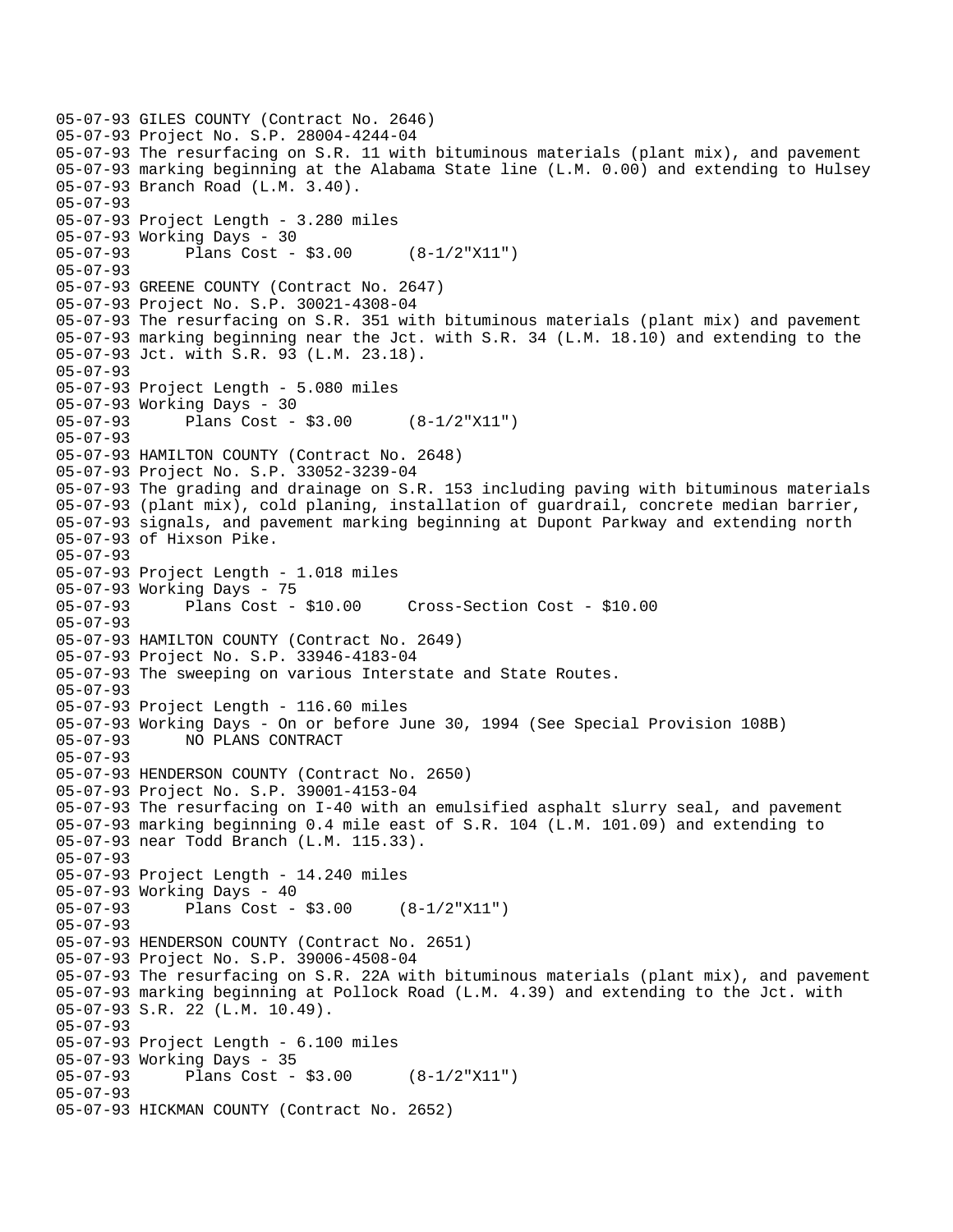05-07-93 Project No. S.P. 41017-4307-04 05-07-93 The repair of the bridge on S.R. 230 over the Duck River (L.M. 2.23) including 05-07-93 concrete, non-penetrating concrete seal, bridge deck and expansion joint 05-07-93 repairs, concrete bridgerail replacement, installation of guardrail, and 05-07-93 pavement marking. 05-07-93 05-07-93 Project Length - 0.000 mile 05-07-93 Working Days - 110 05-07-93 Plans Cost - \$10.00 Cross-Section Cost - NA 05-07-93 05-07-93 HOUSTON AND STEWART COUNTIES (Contract No. 2653) 05-07-93 Project No. S.P. 98032-4280-04 05-07-93 The scour repair with the installation of rip-rap at four (4) bridges on S.R. 05-07-93 46 and S.R. 76 at various locations. 05-07-93 05-07-93 Project Length - 0.000 mile 05-07-93 Working Days - 45 05-07-93 NO PLANS CONTRACT 05-07-93 05-07-93 HUMPHREYS COUNTY (Contract No. 2654) 05-07-93 Project No. S.P. 43945-4289-04 05-07-93 The repair of the two (2) bridges on S.R. 13 over Big Richland Creek and over 05-07-93 Watered Hollow Branch, and one (1) bridge on S.R. 1 over Trace Creek, including 05-07-93 structural steel, concrete, non-penetrating concrete seal, bridge deck and 05-07-93 expansion joint repairs, epoxy injection repairs, bridge deck sealant, overlay 05-07-93 and paving on the approaches with bituminous materials (plant mix), cold 05-07-93 planing, installation of guardrail, repainting existing steel structure and 05-07-93 pavement marking. 05-07-93 05-07-93 Project Length - 0.000 mile 05-07-93 Working Days - 120 05-07-93 Plans Cost - \$10.00 Cross-Section Cost - NA 05-07-93 05-07-93 JEFFERSON COUNTY (Contract No. 2655) 05-07-93 Project No. S.P. 45002-4128-04 05-07-93 The repair of the bridge on I-40 over the French Broad River including 05-07-93 structural steel repairs and repainting existing steel structure. 05-07-93 05-07-93 Project Length - 0.000 mile 05-07-93 Working Days - 120 05-07-93 Plans Cost - \$10.00 Cross-Section Cost - NA 05-07-93 05-07-93 JOHNSON COUNTY (Contract No. 2656) 05-07-93 Project No. S.P. 46009-4311-04 05-07-93 The resurfacing on S.R. 167 with bituminous materials (plant mix) and pavement 05-07-93 marking beginning 0.83 mile north of Little Dry Run Road right (L.M. 7.17) and 05-07-93 extending to 0.42 mile north of Fire Tower Road left (L.M. 10.03). 05-07-93 05-07-93 Project Length - 2.860 miles 05-07-93 Working Days - 30 05-07-93 Plans Cost - \$3.00 (8-1/2"X11") 05-07-93 05-07-93 KNOX COUNTY (Contract No. 2657) 05-07-93 Project No. S.P. 47004-4147-04 05-07-93 The repair of the bridge on I-40 over the Holston River including structural 05-07-93 and expansion joint repairs, and pavement marking. 05-07-93 05-07-93 Project Length - 0.000 mile 05-07-93 Working Days - 75 05-07-93 Plans Cost - \$10.00 Cross-Section Cost - NA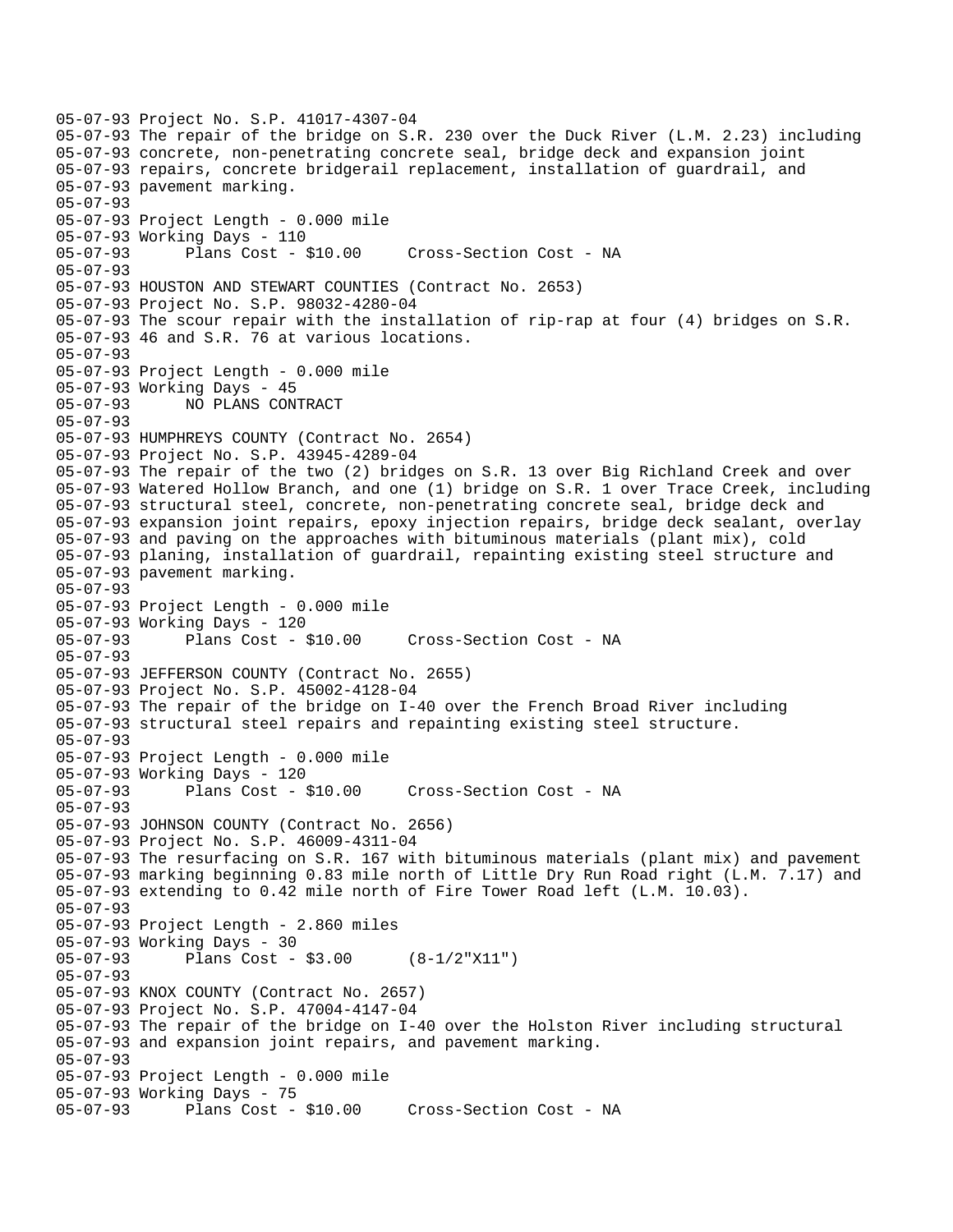```
05-07-93 
05-07-93 KNOX COUNTY (Contract No. 2658) 
05-07-93 Project No. S.P. 47026-4258-04 
05-07-93 The resurfacing on S.R. 115 with bituminous materials (plant mix), cold planing 
05-07-93 and pavement marking beginning at the Blount County line (L.M. 0.00) and 
05-07-93 extending to 160 feet north of the ramp to Cherokee Trail left (L.M. 4.89). 
05-07-93 
05-07-93 Project Length - 4.890 miles 
05-07-93 Working Days - 40 
05-07-93 Plans Cost - $3.00 (8-1/2"X11") 
05-07-93 
05-07-93 LEWIS COUNTY (Contract No. 2659) 
05-07-93 Project No. S.P. 51013-4302-04, 51005-4214-04 
05-07-93 The resurfacing on S.R. 99 with bituminous materials (plant mix), and pavement 
05-07-93 marking beginning at the new pavement (L.M. 11.49) and extending to the Jct. 
05-07-93 with S.R. 20 (L.M. 14.47) and beginning at old S.R. 99 (L.M. 16.45) and 
05-07-93 extending to 1000 feet east of Claude Carrol Road (L.M. 19.00). 
05-07-93 
05-07-93 Project Length - 5.530 miles 
05-07-93 Working Days - 30 
05-07-93 Plans Cost - $3.00 (8-1/2"X11") 
05-07-93 
05-07-93 MARION COUNTY (Contract No. 2660) 
05-07-93 Project No. S.P. 58100-4107-04 
05-07-93 The repair of two (2) bridges on S.R. 15 and one (1) bridge on Trussell Road 
05-07-93 over I-24 including concrete, non-penetrating concrete seal, bridge deck 
05-07-93 repairs, concrete deck overlay, concrete parapet, paving with bituminous 
05-07-93 materials (plant mix) on the approaches, cold planing, installation of 
05-07-93 guardrail, and pavement marking. 
05-07-93 
05-07-93 Project Length - 0.000 mile 
05-07-93 Working Days - 130 
                                      Cross-Section Cost - NA
05-07-93 
05-07-93 MARION, HAMILTON, PUTNAM, DEKALB AND RHEA COUNTIES (Contract No. 2661) 
05-07-93 Project No. S.P. 98021-4171-04 
05-07-93 The attenuator repair on various Interstate and State Routes in Region II. 
05-07-93 
05-07-93 Project Length - 0.000 mile 
05-07-93 Working Days - June 30, 1994 (See Special Provision 705D) 
05-07-93 NO PLANS CONTRACT 
05-07-93 
05-07-93 MORGAN COUNTY (Contract No. 2662) 
05-07-93 Project No. S.P. 65006-4315-04 
05-07-93 The resurfacing on S.R. 116 with bituminous materials (plant mix) and pavement 
05-07-93 marking beginning at the Jct. with S.R. 62 (L.M. 0.00) and extending to the 
05-07-93 Anderson County line (L.M. 6.17). 
05-07-93 
05-07-93 Project Length - 5.020 miles 
05-07-93 Working Days - 30 
05-07-93 Plans Cost - $3.00 (8-1/2"X11") 
05-07-93 
05-07-93 PERRY COUNTY (Contract No. 2663) 
05-07-93 Project No. S.P. 68001-4529-04 
05-07-93 The resurfacing on S.R. 13 with bituminous materials (plant mix), and pavement 
05-07-93 marking beginning at a point 400 feet south of old state highway 13 (L.M. 6.74) 
05-07-93 and extending to the Jct. with S.R. 20 (L.M. 12.57). 
05-07-93 
05-07-93 Project Length - 5.830 miles 
05-07-93 Working Days - 30
```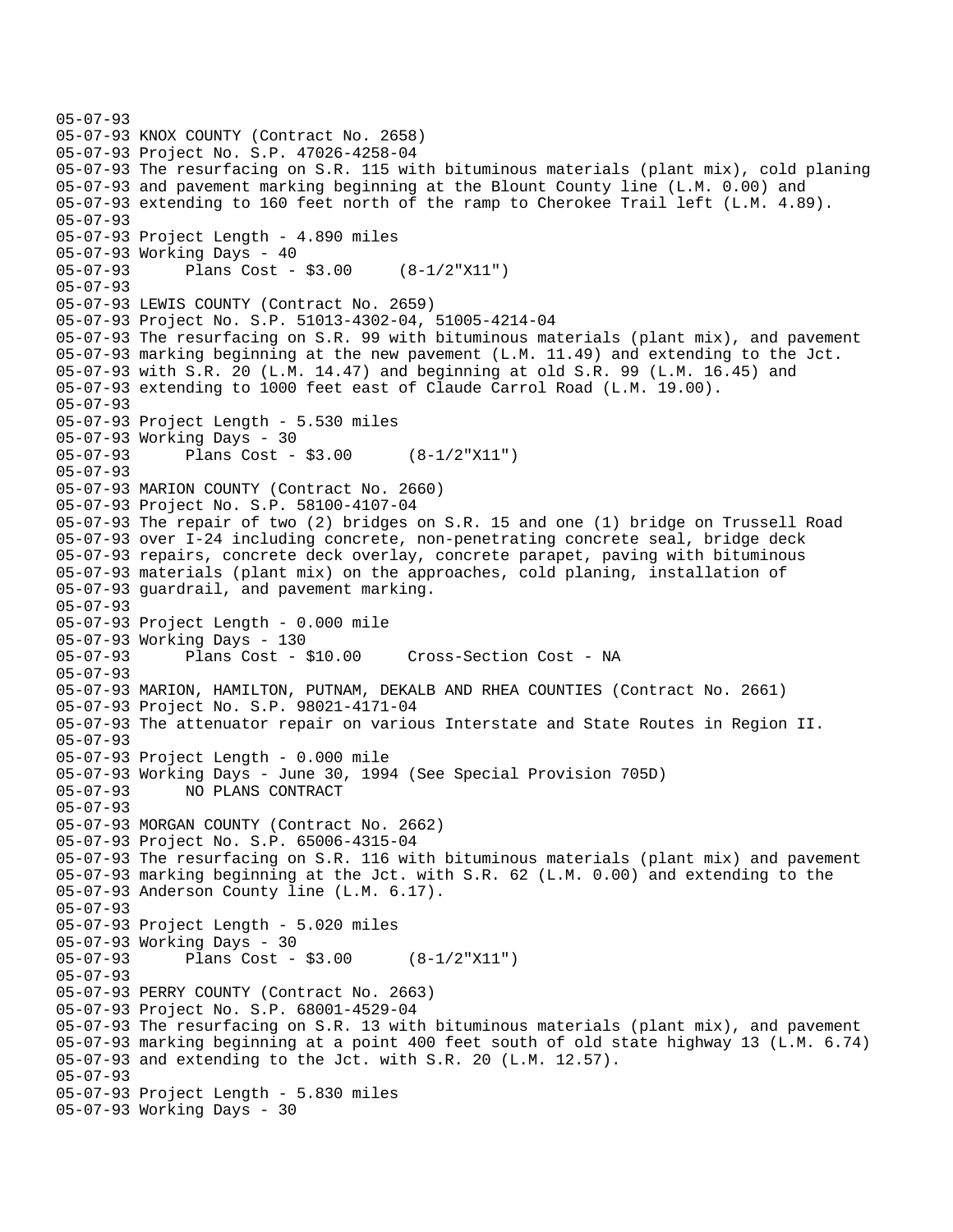```
05-07-93 Plans Cost - $3.00 (8-1/2"X11") 
05-07-93 
05-07-93 POLK COUNTY (Contract No. 2664) 
05-07-93 Project No. BRZE-7000(10), 70011-3325-94 
05-07-93 The construction of one (1) concrete Bulb-Tee bridge over the Hiwassee River 
05-07-93 (L.M. 3.53) on Dentville Road including grading and drainage, paving with 
05-07-93 bituminous materials (plant mix), installation of guardrail, and pavement 
05-07-93 marking. 
05-07-93 
05-07-93 Project Length - 0.386 mile 
05-07-93 Working Days - 150 
05-07-93 Plans Cost - $10.00 Cross-Section Cost - $10.00 
05-07-93 The DBE goal for this contract is 8% of the contract amount. 
05-07-93 
05-07-93 POLK COUNTY (Contract No. 2665) 
05-07-93 Project No. S.P. 70003-4223-04 
05-07-93 The resurfacing on S.R. 33 with bituminous materials (plant mix)(crumb rubber 
05-07-93 modified), installation of guardrail, and pavement marking beginning 1.5 miles 
05-07-93 north of the Jct. with S.R. 313 (L.M. 4.61) and extending to 0.8 mile south of 
05-07-93 the Jct. with S.R. 40 (L.M. 9.08). 
05-07-93 
05-07-93 Project Length - 4.460 miles 
05-07-93 Working Days - On or before September 1, 1993 
05-07-93 Plans Cost - $3.00 (8-1/2"X11") 
05-07-93 
05-07-93 ROANE COUNTY (Contract No. 2666) 
05-07-93 Project No. S.P. 73008-4233-04 
05-07-93 The repair of the bridge on S.R. 29 over the Emory River including concrete, 
05-07-93 bearing replacement, bracing, foundation and expansion joint repairs, 
05-07-93 repainting existing steel structure, and pavement marking. 
05-07-93 
05-07-93 Project Length - 0.000 mile 
05-07-93 Working Days - 90 
05-07-93 Plans Cost - $10.00 Cross-Section Cost - NA 
05-07-93 
05-07-93 ROBERTSON COUNTY (Contract No. 2667) 
05-07-93 Project No. S.P. 74005-4522-04 
05-07-93 The resurfacing on S.R. 11 with bituminous materials (plant mix), and pavement 
05-07-93 marking beginning at the new pavement (L.M. 16.96) and extending to L.M. 25.04. 
05-07-93 
05-07-93 Project Length - 8.030 miles 
05-07-93 Working Days - 35 
05-07-93 Plans Cost - $3.00 (8-1/2"X11") 
05-07-93 
05-07-93 SEQUATCHIE COUNTY (Contract No. 2668) 
05-07-93 Project No. S.P. 77001-4336-04 
05-07-93 The resurfacing on S.R. 8 with bituminous materials (plant mix) and pavement 
05-07-93 marking beginning at the fire tower (L.M. 5.18) and extending to the Jct. with 
05-07-93 S.R. 28 (L.M. 14.80). 
05-07-93 
05-07-93 Project Length - 9.565 miles 
05-07-93 Working Days - 40 
05-07-93 Plans Cost - $3.00 (8-1/2"X11") 
05-07-93 
05-07-93 SHELBY COUNTY (Contract No. 2669) 
05-07-93 Project No. HES-14(18), 79023-3215-94 
05-07-93 HES-15(45), 79045-3217-94 
05-07-93 
05-07-93 Project No. HES-14(18), 79023-3215-94 
05-07-93 The signal upgrade in Memphis at the intersection of U.S. 61 (S.R. 14, South
```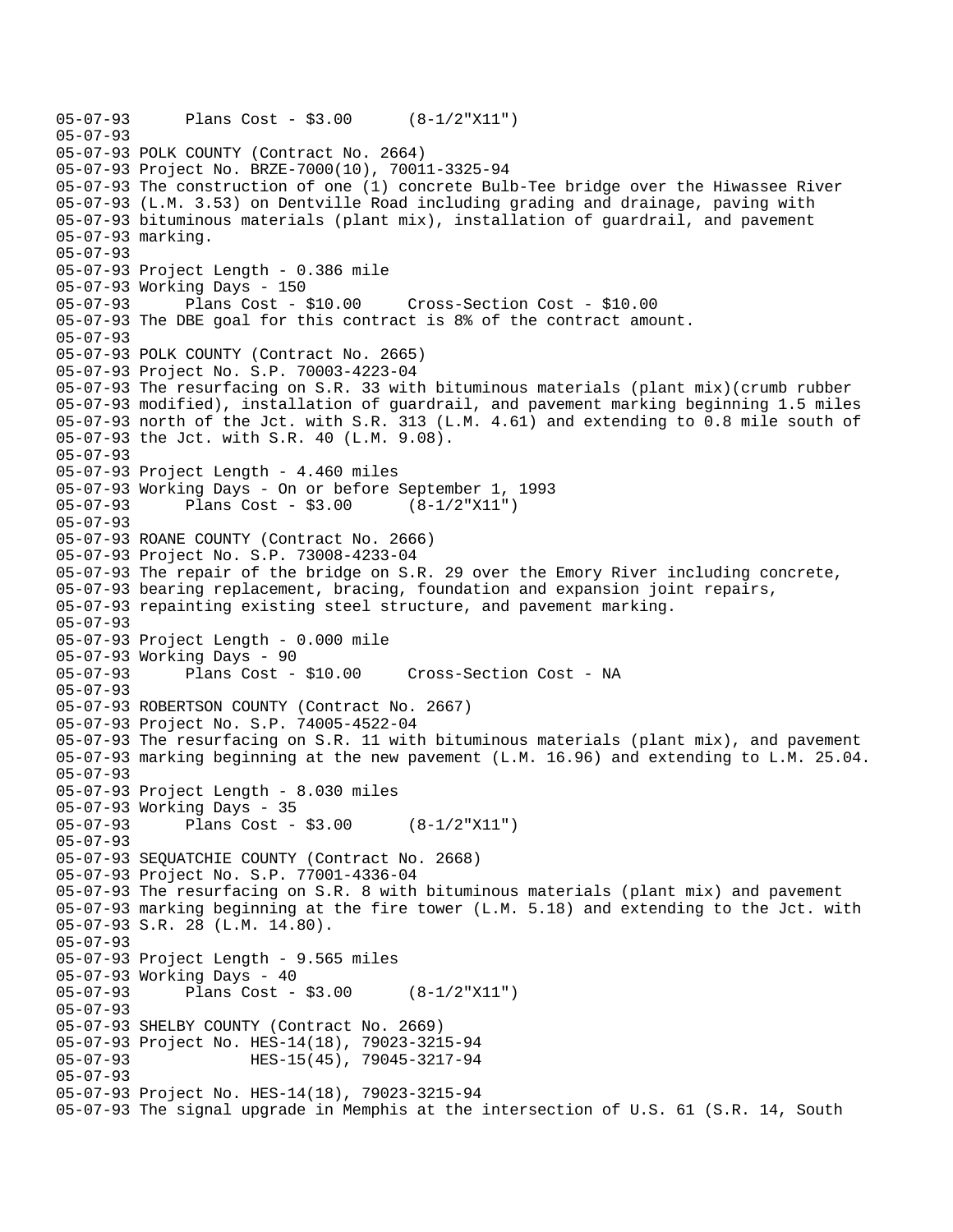05-07-93 Third Street) with Belz Boulevard. 05-07-93 Project Length - 0.000 mile 05-07-93 05-07-93 Project No. HES-15(45), 79045-3217-94 05-07-93 The signal upgrade in Memphis at the intersection of S.R. 15 (Stage Road) with 05-07-93 S.R. 204 (Covington Pike). 05-07-93 Project Length - 0.000 mile 05-07-93 05-07-93 Total Project Length - 0.000 mile 05-07-93 Working Days - On or before November 1, 1993 05-07-93 Plans Cost - \$10.00 Cross-Section Cost - NA 05-07-93 05-07-93 SHELBY, MADISON, HARDIN, BENTON AND HARDEMAN COUNTIES (Contract No. 2670) 05-07-93 Project No. S.P. 98042-4110-04 05-07-93 The attenuator repair on various Interstate and State Routes in Region IV. 05-07-93 05-07-93 Project Length - 0.000 mile 05-07-93 Working Days - June 30, 1994 (See Special Provision 705F) 05-07-93 NO PLANS CONTRACT 05-07-93 05-07-93 STEWART COUNTY (Contract No. 2671) 05-07-93 Project No. S.P. 81015-4328-04 05-07-93 The resurfacing on S.R. 46 with bituminous materials (plant mix), and pavement 05-07-93 marking beginning at the new pavement (L.M. 7.00) and extending to the county 05-07-93 road (L.M. 11.80). 05-07-93 05-07-93 Project Length - 4.800 miles 05-07-93 Working Days - 30 05-07-93 Plans Cost - \$3.00 (8-1/2"X11") 05-07-93 05-07-93 SUMNER COUNTY (Contract No. 2672) 05-07-93 Project No. S.P. 83008-4311-04 05-07-93 The resurfacing on S.R. 41 with bituminous materials (plant mix)(crumb rubber 05-07-93 modified), and pavement marking beginning at S.R. 257 (L.M. 5.11) and extending 05-07-93 to S.R. 25 (L.M. 14.38). 05-07-93 05-07-93 Project Length - 9.270 miles 05-07-93 Working Days - On or before September 1, 1993 05-07-93 Plans Cost - \$3.00 (8-1/2"X11") 05-07-93 05-07-93 WASHINGTON COUNTY (Contract No. 2673) 05-07-93 Project No. HES-34(10), 90002-3239-94 05-07-93 The signalization and intersection improvements at the intersection of U.S. 05-07-93 11E/321 (S.R. 34, Jackson Boulevard) and S.R. 354 (Boones Creek Road) and Boone 05-07-93 Street including grading and drainage, paving with bituminous materials (plant 05-07-93 mix), installation of signs, signals, and pavement marking. 05-07-93 05-07-93 Project Length - 0.000 mile 05-07-93 Working Days - On or before December 15, 1993 05-07-93 Plans Cost - \$10.00 Cross-Section Cost - \$0.00 05-07-93 05-07-93 WEAKLEY COUNTY (Contract No. 2674) 05-07-93 Project No. NH-43(12), 92003-3251-14 05-07-93 The grading and drainage on U.S. 45E (S.R. 43 Sharon By-Pass) including the 05-07-93 construction of one (1) concrete prestressed I-beam bridge, three (3) concrete 05-07-93 box culverts, paving with either a mineral aggregate base or a portland cement 05-07-93 treated aggregate base and bituminous materials (plant mix), permeable treated 05-07-93 base and portland cement concrete pavement on the ramps, storm sewer 05-07-93 construction, installation of concrete curb and gutter, guardrail, fence, 05-07-93 underdrains, signs, and pavement marking beginning 0.3 mile south of Rock Hill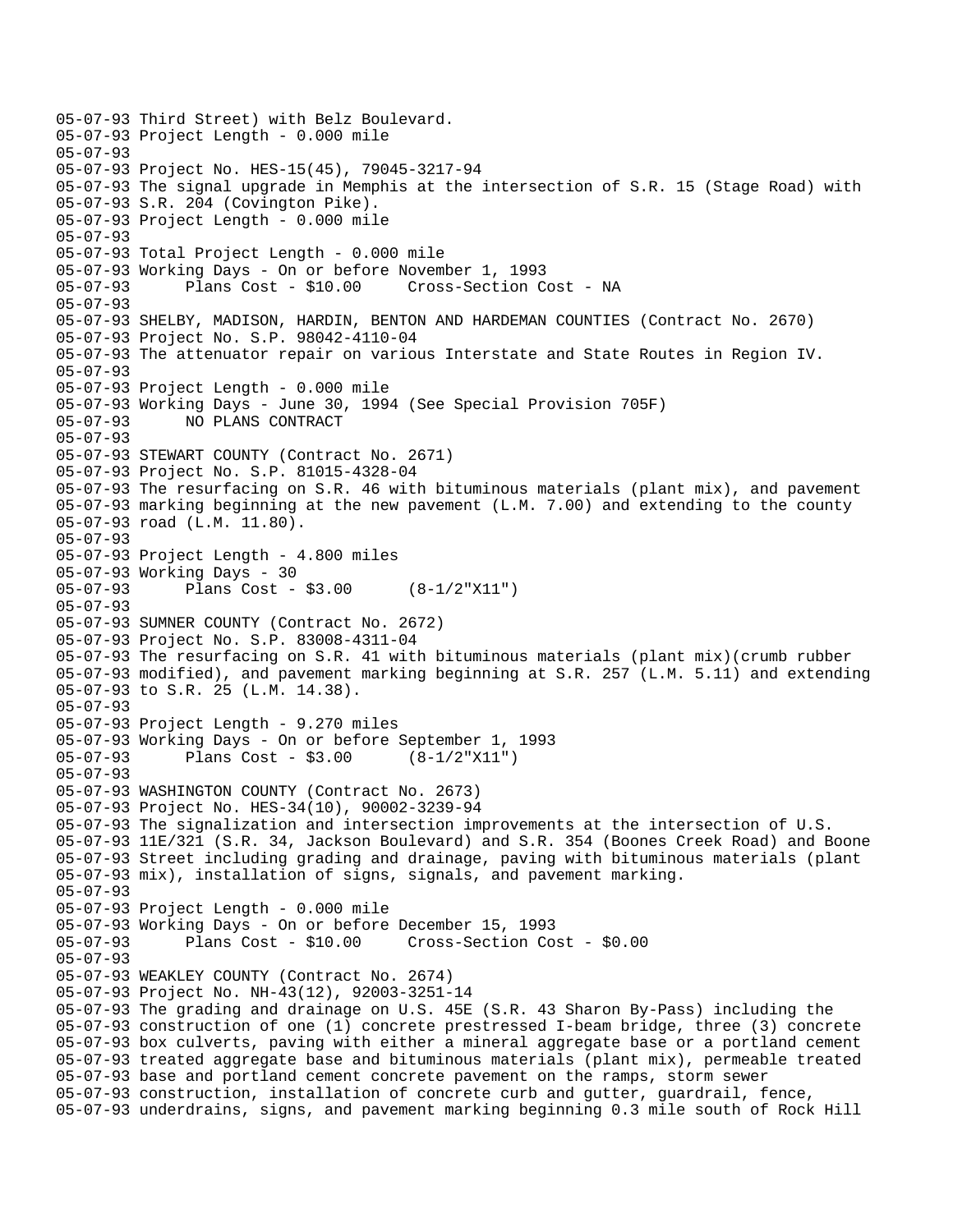```
05-07-93 Road and extending to 0.2 mile south of Mt. Vernon Road. 
05-07-93 
05-07-93 Project Length - 3.457 miles 
05-07-93 Working Days - 300 
05-07-93 Plans Cost - $50.00 Cross-Section Cost - $50.00 
05-07-93 The DBE goal for this contract is 11% of the contract amount. 
05-07-93 
================================================================================ 
06-18-93 GREENE COUNTY (Contract No. 2248) 
06-18-93 Project No. NH-I-81-1(88)20, 30001-3152-44 
06-18-93 The construction of a truck weigh and inspection station on the south bound 
06-18-93 lanes of I-81 including the construction of one (1) precast concrete I-beam 
06-18-93 bridge over Norfolk Southern Railroad, one (1) concrete box bridge (3 @ 8' X 
06-18-93 6'), grading and drainage, paving with portland cement concrete pavement, 
06-18-93 storm sewer construction, the installation of concrete curb and gutter, 
06-18-93 sidewalk, guardrail, fence, signs, lighting, landscaping, and pavement marking 
06-18-93 beginning at Mountain Valley Road (L.M. 3.35) and extending to Sam Riley Road 
06-18-93 (L.M. 4.06). 
06-18-93 
06-18-93 Project Length - 0.900 mile 
06-18-93 Working Days - 175 
06-18-93 Plans Cost - $25.00 Cross-Section Cost - $25.00 
06-18-93 The DBE goal for this contract is 4% of the contract amount. 
06-18-93 
06-18-93 POLK COUNTY (Contract No. 2665) 
06-18-93 Project No. S.P. 70003-4223-04 
06-18-93 The resurfacing on S.R. 33 with bituminous materials (plant mix), installation 
06-18-93 of guardrail, and pavement marking beginning 1.5 miles north of the Jct. with 
06-18-93 S.R. 313 (L.M. 4.61) and extending to 0.8 mile south of the Jct. with S.R. 40 
06-18-93 (L.M. 9.08). 
06-18-93 
06-18-93 Project Length - 4.460 miles 
06-18-93 Working Days - 30 
06-18-93 Plans Cost - $3.00 (8-1/2"X11") 
06-18-93 
06-18-93 ANDERSON, BLOUNT, CAMPBELL, CARTER, CLAIBORNE, COCKE, GRAINGER, GREENE, 
06-18-93 HAMBLEN, HANCOCK, HAWKINS, JEFFERSON, JOHNSON, KNOX, LOUDON, MONROE, MORGAN, 
06-18-93 ROANE, SCOTT, SEVIER, SULLIVAN, UNICOI, UNION AND WASHINGTON COUNTIES 
06-18-93 (Contract No. 2675) 
06-18-93 Project No. S.P. 98011-4168-04 
06-18-93 The random on call signing on various routes in Region I. 
06-18-93 
06-18-93 Project Length - 0.000 mile 
06-18-93 Working Days - June 30, 1994 (See Special Provision 108B) 
06-18-93 NO PLANS CONTRACT 
06-18-93 
06-18-93 BEDFORD COUNTY (Contract No. 2676) 
06-18-93 Project No. NH-10(10), 02003-3219-14 
06-18-93 The grading and drainage on S.R. 10 including the construction of three (3) 
06-18-93 concrete box bridges: (1 - 3 @ 15' X 8', 1 - 3 @ 10' X 6' and 1 - 2 @ 12' X 
06-18-93 7'), two (2) concrete box culverts, paving with either a mineral aggregate 
06-18-93 base, a portland cement treated aggregate base, or a fly-ash treated aggregate 
06-18-93 base, and bituminous materials (plant mix), cold planing, storm sewer 
06-18-93 construction, installation of guardrail, concrete curb and gutter, underdrains, 
06-18-93 signs, and pavement marking beginning at S.R. 82 and extending to 1813 feet 
06-18-93 north of Squire Hall Road. 
06-18-93 
06-18-93 Project Length - 4.039 miles 
06-18-93 Working Days - 250 
06-18-93 Plans Cost - $25.00 Cross-Section Cost - $50.00
```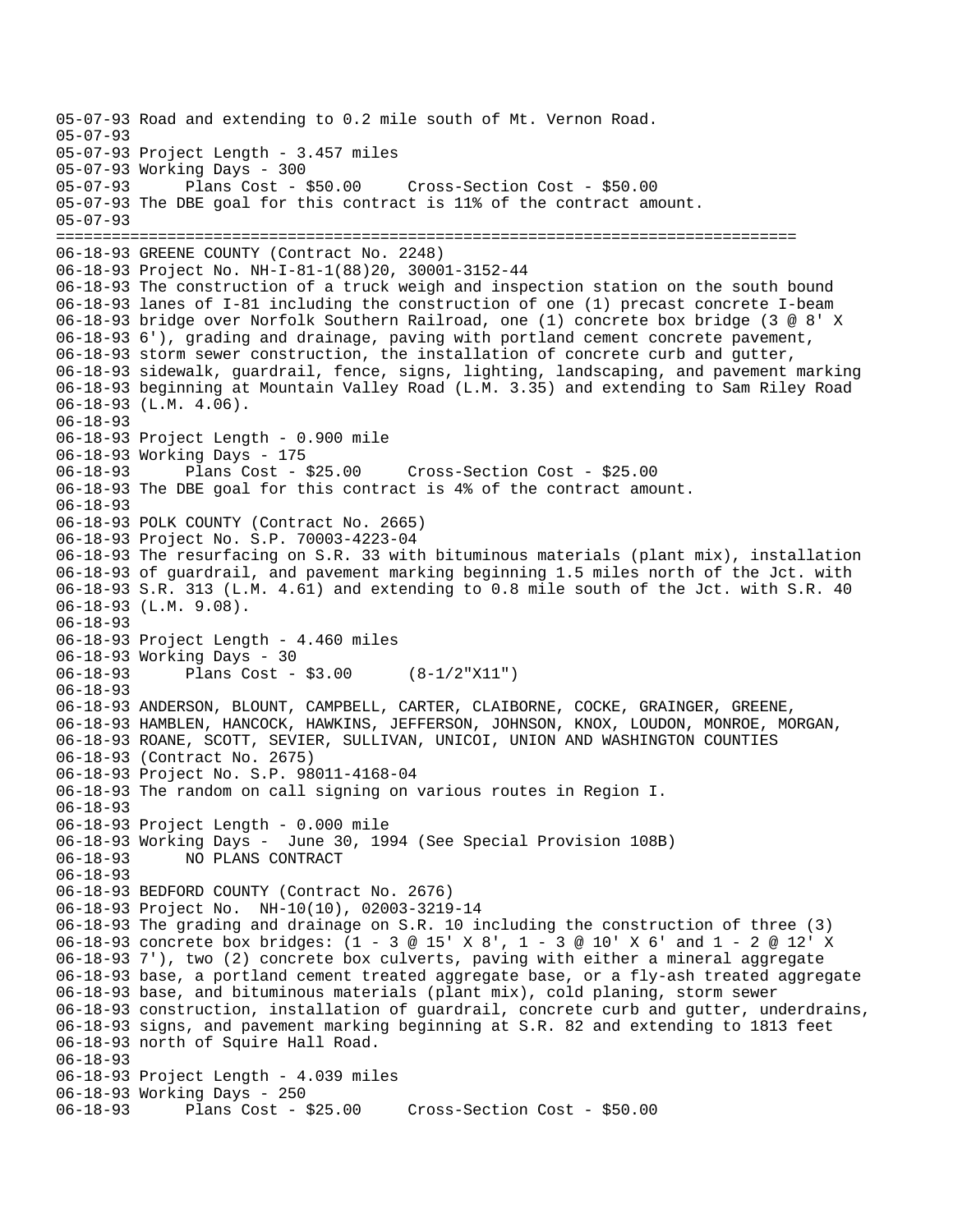06-18-93 The DBE goal for this contract is 12% of the contract amount. 06-18-93 06-18-93 BEDFORD, CHEATHAM, DAVIDSON, DICKSON, GILES, HICKMAN, HOUSTON, HUMPHREYS, 06-18-93 LAWRENCE, LEWIS, LINCOLN, MACON, MARSHALL, MAURY, MONTGOMERY, MOORE, PERRY, 06-18-93 ROBERTSON, RUTHERFORD, SMITH, STEWART, SUMNER, TROUSDALE, WAYNE, WILLIAMSON 06-18-93 AND WILSON COUNTIES (Contract No. 2677) 06-18-93 Project No. S.P. 98033-4110-04 06-18-93 The random on call signing on various Interstate and State Routes in Region 06-18-93 III. 06-18-93 06-18-93 Project Length - 0.000 mile 06-18-93 Working Days - June 30, 1994 (See Special Provision 108B) 06-18-93 NO PLANS CONTRACT 06-18-93 06-18-93 BENTON COUNTY (Contract No. 2678) 06-18-93 Project No. S.P. 03007-4314-04, 03002-4316-04 06-18-93 The resurfacing on S.R. 69A and S.R. 391 with bituminous materials (plant mix), 06-18-93 cold planing, and pavement marking on S.R. 69A beginning at the Jct. with S.R. 06-18-93 391/191 (L.M. 0.00) and extending to near Rushing Chapel Road (L.M. 3.32) and 06-18-93 on S.R. 391 beginning near Industrial Road (L.M. 2.00) and extending to the 06-18-93 Jct. with S.R. 69A (L.M. 2.72). 06-18-93 06-18-93 Project Length - 4.040 miles 06-18-93 Working Days - 45<br>06-18-93 Plans Cost -Plans Cost -  $$3.00$   $(8-1/2"x11")$ 06-18-93 06-18-93 BENTON, CARROLL, CHESTER, CROCKETT, DECATUR, DYER, FAYETTE, GIBSON, HARDEMAN, 06-18-93 HARDIN, HAYWOOD, HENDERSON, HENRY, LAKE, LAUDERDALE, MCNAIRY, MADISON, OBION, 06-18-93 SHELBY, TIPTON AND WEAKLEY COUNTIES (Contract No. 2679) 06-18-93 Project No. S.P. 98042-4111-04 06-18-93 The random on call signing on various Routes in Region IV. 06-18-93 06-18-93 Project Length - 0.000 mile 06-18-93 Working Days - June 30, 1994 (See special Provision 108B) 06-18-93 NO PLANS CONTRACT 06-18-93 06-18-93 BLEDSOE AND CUMBERLAND COUNTIES (Contract No. 2680) 06-18-93 Project No. S.P. 04001-4224-04, 18005-4209-04 06-18-93 The resurfacing on S.R. 28 with bituminous materials (plant mix), and pavement 06-18-93 marking beginning at Low Gap Road (L.M. 27.00) in Bledsoe County and extending 06-18-93 to L.M. 0.63 in Cumberland County. 06-18-93 06-18-93 Project Length - 2.600 miles 06-18-93 Working Days - 30 06-18-93 Plans Cost - \$ 3.00 (8-1/2"X11") 06-18-93 06-18-93 BLEDSOE, BRADLEY, CANNON, CLAY, COFFEE, CUMBERLAND, DEKALB, FENTRESS, FRANKLIN, 06-18-93 GRUNDY, HAMILTON, JACKSON, MCMINN, MARION, MEIGS, OVERTON, PICKETT, 06-18-93 POLK, PUTNAM, RHEA, SEQUATCHIE, VAN BUREN, WARREN AND WHITE COUNTIES 06-18-93 (Contract No. 2681) 06-18-93 Project No. S.P. 98021-4173-04 06-18-93 The random on call signing on various routes in Region II. 06-18-93 06-18-93 Project Length - 0.000 mile 06-18-93 Working Days - June 30, 1994 (See Special Provision 108B) 06-18-93 NO PLANS CONTRACT 06-18-93 06-18-93 BLOUNT COUNTY (Contract No. 2682) 06-18-93 Project No. 05004-4209-04 06-18-93 The slip lining of culverts at various locations on S.R. 115.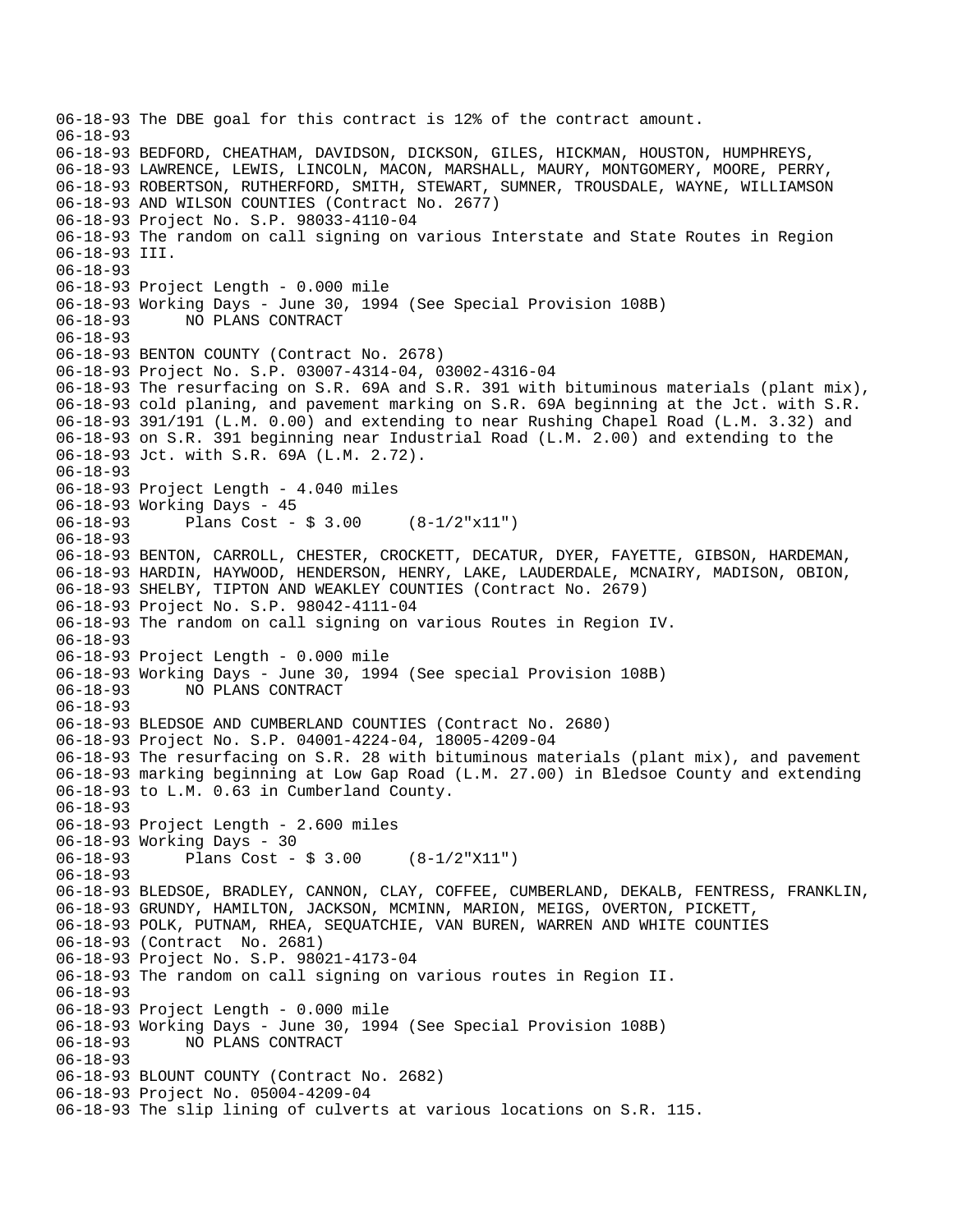```
06-18-93 
06-18-93 Project Length - 10.600 miles 
06-18-93 Working Days - On or before January 31, 1994 
06-18-93 NO PLANS CONTRACT 
06-18-93 
06-18-93 BLOUNT COUNTY (Contract No. 2683) 
06-18-93 Project No. S.P. 05004-4210-04 
06-18-93 The resurfacing on S.R. 33 and S.R. 115 with bituminous materials (plant mix), 
06-18-93 cold planing, and pavement marking on S.R. 33 beginning 50 feet south of Harper 
06-18-93 Avenue left (L.M. 11.77) and extending to S.R. 35 (L.M. 12.41) and on S.R. 115 
06-18-93 beginning 2640 feet east of Tallassee Road (L.M. 17.10) and extending to the 
06-18-93 Monroe County line (L.M. 20.53). 
06-18-93 
06-18-93 Project Length - 3.970 miles 
06-18-93 Working Days - 30 
06-18-93 Plans Cost - $ 3.00 (8-1/2"x11") 
06-18-93 
06-18-93 BRADLEY COUNTY (Contract No. 2684) 
06-18-93 Project No. IME-75-1(94)18, 06001-8153-44 
06-18-93 The resurfacing on I-75 with bituminous materials (plant mix) including cold 
06-18-93 planing, drainage adjustments, bridge deck sealant, installation of guardrail, 
06-18-93 fence, and pavement marking beginning at 0.5 mile east of White Oak Road and 
06-18-93 extending to 0.4 mile east of S.R. 60. 
06-18-93 
06-18-93 Project Length - 6.750 miles 
06-18-93 Working Days - 160 
06-18-93 Plans Cost - $10.00 Cross-Section Cost - NA 
06-18-93 The DBE goal for this contract is 6% of the contract amount. 
06-18-93 
06-18-93 BRADLEY COUNTY (Contract No. 2685) 
06-18-93 Project No. S.P. 06005-4214-04 
06-18-93 The resurfacing on S.R. 2 with bituminous materials (plant mix) and pavement 
06-18-93 marking beginning at the Jct. with S.R. 60 (L.M. 10.76) and extending to Paul 
06-18-93 Huff Parkway (L.M. 12.82). 
06-18-93 
06-18-93 Project Length - 2.060 miles 
06-18-93 Working Days - 30 
06-18-93 Plans Cost - $ 3.00 (8-1/2"x11") 
06-18-93 
06-18-93 BRADLEY COUNTY (Contract No. 2686) 
06-18-93 Project No. S.P. 06012-4311-04 
06-18-93 The resurfacing on S.R. 312 with bituminous materials (plant mix), and pavement 
06-18-93 marking beginning at the Hamilton County Line (L.M. 0.00) and extending to 
06-18-93 White Oak Road (L.M. 4.77). 
06-18-93 
06-18-93 Project Length - 4.770 miles 
06-18-93 Working Days - 30 
06-18-93 Plans Cost - $ 3.00 (8-1/2"X11") 
06-18-93 
06-18-93 CAMPBELL COUNTY (Contract No. 2687) 
06-18-93 Project No. S.P. 07002-4333-04 
06-18-93 The resurfacing on S.R. 9 with bituminous materials (plant mix), and pavement 
06-18-93 marking beginning 475 feet northeast of the ramp to I-75 left (L.M. 1.70) and 
06-18-93 extending to beginning of the bridge over Hickory Creek (L.M. 13.46). 
06-18-93 
06-18-93 Project Length - 11.760 miles 
06-18-93 Working Days - 35 
              Plans Cost - $3.00 (8-1/2"x11")06-18-93 
06-18-93 CHESTER AND HENDERSON COUNTIES (Contract No. 2688)
```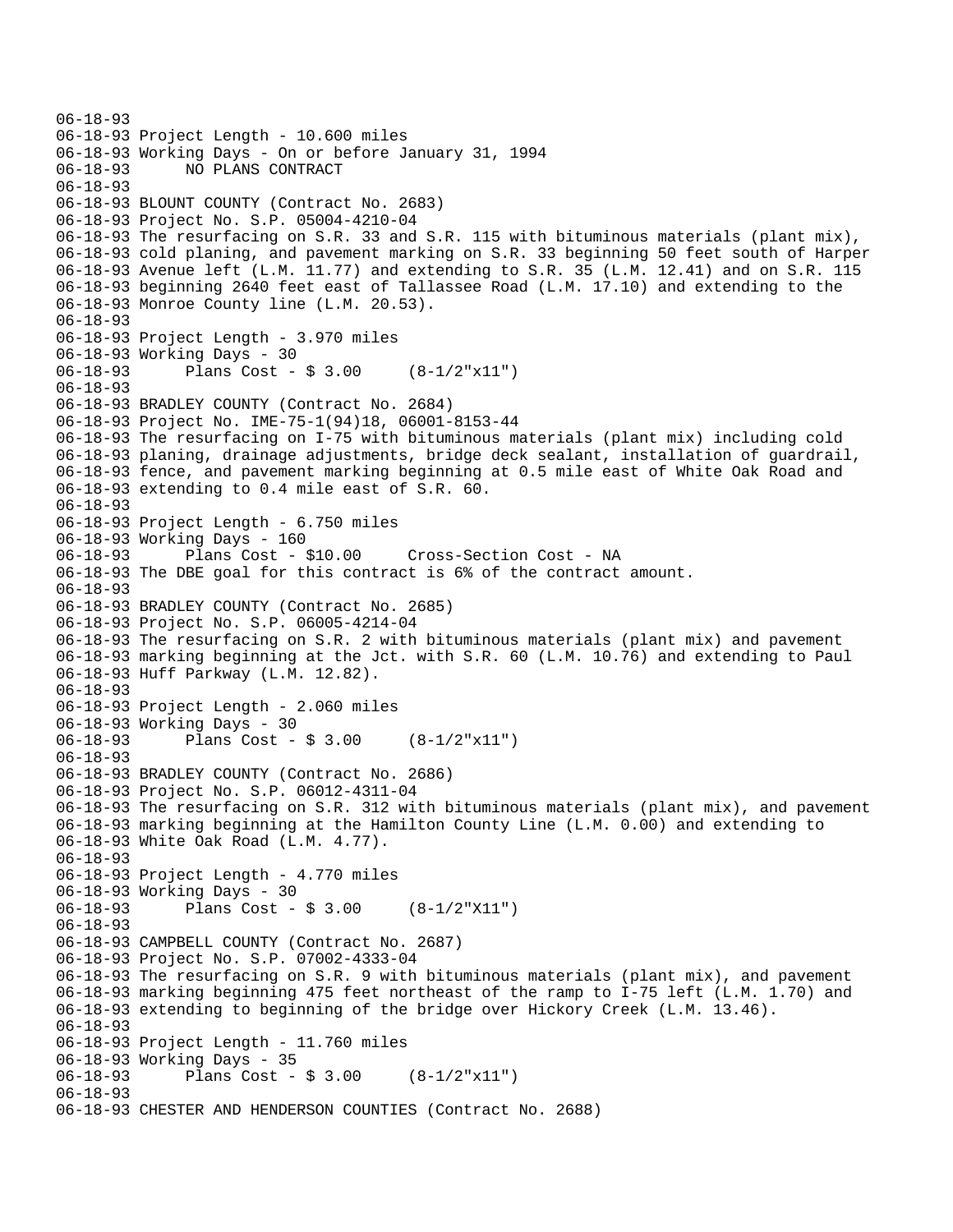```
06-18-93 Project No. S.P. 12005-4508-04, 39006-4509-04 
06-18-93 The resurfacing on S.R. 22A with bituminous materials (plant mix), and pavement 
06-18-93 marking beginning in Chester County at the Jct. with S.R. 100 (L.M. 11.85) and 
06-18-93 extending to Pollock Road (L.M. 4.39) in Henderson County. 
06-18-93 
06-18-93 Project Length - 7.490 miles 
06-18-93 Working Days - 30 
06-18-93 Plans Cost - $ 3.00 (8-1/2"X11") 
06-18-93 
06-18-93 COCKE COUNTY (Contract No. 2689) 
06-18-93 Project No. IME-40-8(112)429, 15001-3160-44 
06-18-93 The resurfacing on I-40 with bituminous materials (plant mix) including the 
06-18-93 widening of six (6) bridges: five (5) with prestressed concrete T-beams, and 
06-18-93 one (1) with prestressed concrete I-beams, repainting existing steel 
06-18-93 structures, concrete and expansion joint repairs, structural steel, grading and 
06-18-93 drainage, cold planing, bridge deck sealant, installation of guardrail, and 
06-18-93 pavement marking beginning at the Jefferson County line (L.M. 0.00) and 
06-18-93 extending to 0.4 mile east of S.R. 32 (L.M. 5.95). 
06-18-93 
06-18-93 Project Length - 5.950 miles 
06-18-93 Working Days - 160 
06-18-93 Plans Cost - $50.00 Cross-Section Cost - NA 
06-18-93 The DBE goal for this contract is 10% of the contract amount. 
06-18-93 
06-18-93 CROCKETT COUNTY (Contract No. 2690) 
06-18-93 Project No. S.P. 17004-4306-04 
06-18-93 The resurfacing on S.R. 54 with bituminous materials (plant mix), and pavement 
06-18-93 marking beginning at the Jct. with S.R. 221 (L.M. 7.68) and extending to the 
06-18-93 Gibson County line (L.M. 13.08). 
06-18-93 
06-18-93 Project Length - 5.400 miles 
06-18-93 Working Days - 35<br>06-18-93 Plans Cost -
              Plans Cost - $3.00 (8-1/2"X11")06-18-93 
06-18-93 CUMBERLAND COUNTY (Contract No. 2691) 
06-18-93 Project No. S.P. 18007-4227-04 
06-18-93 The resurfacing on S.R. 28 with bituminous materials (plant mix) including 
06-18-93 bridge deck sealant, installation of guardrail, and pavement marking beginning 
06-18-93 at North Main Street right (L.M. 15.07) and extending to the parallel bridge 
06-18-93 over the Obed River (L.M. 17.48). 
06-18-93 
06-18-93 Project Length - 2.410 miles 
06-18-93 Working Days - 40 
06-18-93 Plans Cost - $ 3.00 (8-1/2"x11") 
06-18-93 
06-18-93 DAVIDSON COUNTY (Contract No. 2692) 
06-18-93 Project No. S.P. 19027-4215-04, 19075-4204-04 
06-18-93 The resurfacing on S.R. 6 (Ellington Parkway) and on S.R. 155 (Briley Parkway) 
06-18-93 with bituminous materials (plant mix), cold planing, and pavement marking 
06-18-93 beginning on S.R. 6 at Trinity Lane (L.M. 12.99) and extending to 0.35 mile 
06-18-93 north of Briley Parkway (L.M. 15.62) and beginning on S.R. 155 at the 
06-18-93 Cumberland River bridge (L.M. 13.97) and extending to west of the Gallatin Road 
06-18-93 bridges (L.M. 14.53). 
06-18-93 
06-18-93 Project Length - 3.190 miles 
06-18-93 Working Days - 35 
06-18-93 Plans Cost - $10.00 Cross-Section Cost - NA 
06-18-93 
06-18-93 DECATUR COUNTY (Contract No. 2693) 
06-18-93 Project No. S.P. 20004-4204-04
```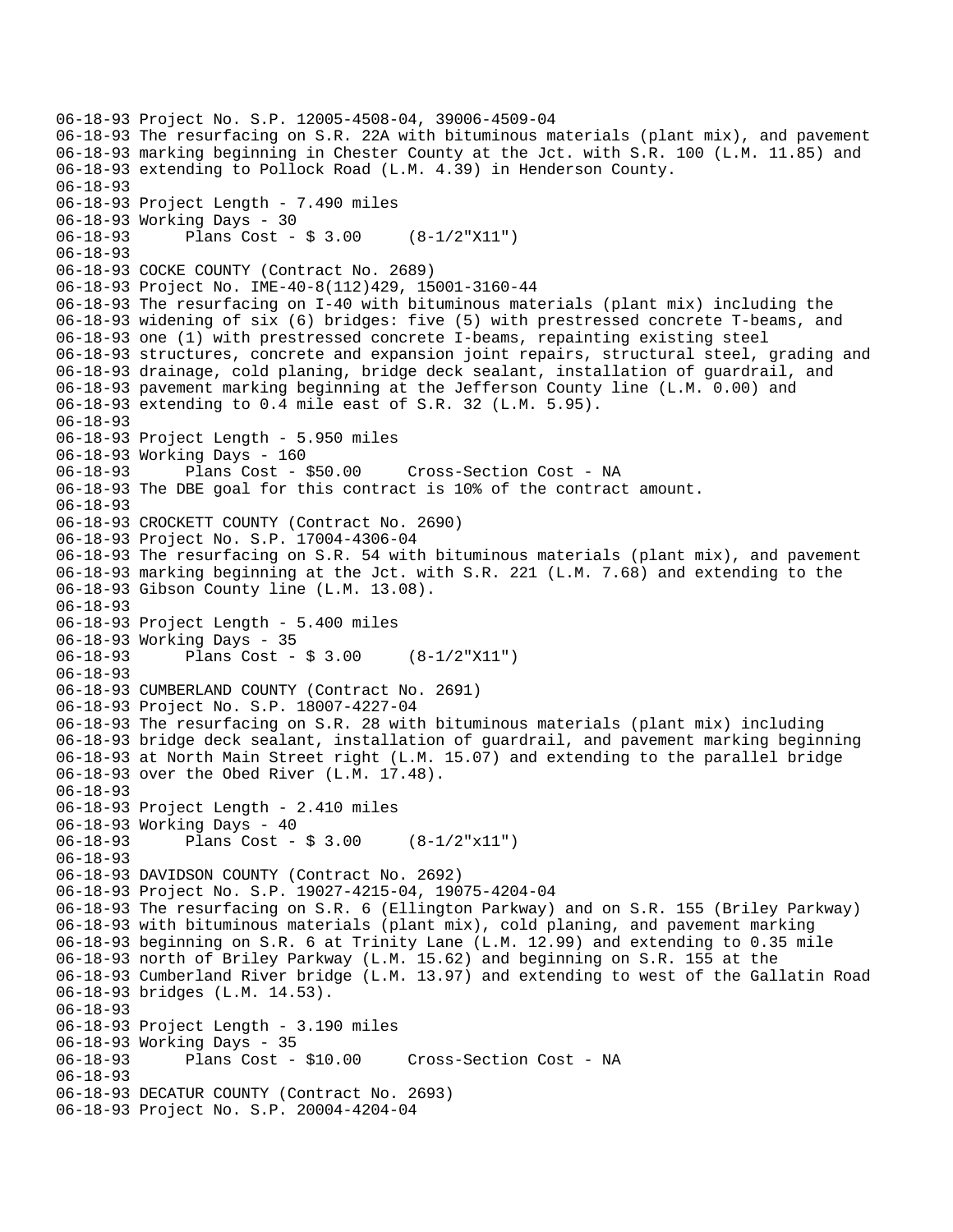06-18-93 The resurfacing on S.R. 69 with bituminous materials (plant mix), and pavement 06-18-93 marking beginning 800 feet north of the Jct. with S.R. 202 (L.M. 19.52) and 06-18-93 extending to the beginning of the bridge over Beech River (L.M. 22.31). 06-18-93 06-18-93 Project Length - 2.790 miles 06-18-93 Working Days - 35 06-18-93 Plans Cost - \$ 3.00 (8-1/2"X11") 06-18-93 06-18-93 DEKALB COUNTY (Contract No. 2694) 06-18-93 Project No. S.P. 21001-4548-04 06-18-93 The resurfacing on S.R. 26 and S.R. 146 with bituminous materials (plant mix), 06-18-93 cold planing, and pavement marking on S.R. 26 beginning 0.23 mile west of S.R. 06-18-93 83 left (L.M. 15.75) and extending to S.R. 56 (L.M. 18.60) and on S.R. 146 06-18-93 beginning west of Bryant Street right (L.M. 7.69) and extending to 0.04 mile 06-18-93 south of S.R. 26 (L.M. 7.91). 06-18-93 06-18-93 Project Length - 2.970 miles 06-18-93 Working Days - 35 06-18-93 Plans Cost - \$ 3.00 (8-1/2"X11") 06-18-93 06-18-93 DICKSON COUNTY (Contract No. 2695) 06-18-93 Project No. S.P. 22015-4310-04 06-18-93 The resurfacing on S.R. 46 with bituminous materials (plant mix), and pavement 06-18-93 marking beginning at S.R. 235 (L.M. 11.22) and extending to the bridge near 06-18-93 Union Road (L.M. 17.55). 06-18-93 06-18-93 Project Length - 6.310 miles 06-18-93 Working Days - 35 06-18-93 Plans Cost - \$ 3.00 (8-1/2"x11") 06-18-93 06-18-93 DYER COUNTY (Contract No. 2696) 06-18-93 Project No. S.P. 23011-4529-04 06-18-93 The repair of the bridge on S.R. 78 over a drainage ditch (L.M. 10.76) and over 06-18-93 a drainage canal (L.M. 12.55) including concrete, bridge deck repairs, precast 06-18-93 box beam, concrete parapet, paving with bituminous materials (plant mix), cold 06-18-93 planing, bridge deck sealant, installation of guardrail, and pavement marking. 06-18-93 06-18-93 Project Length - 0.100 mile 06-18-93 Working Days - 110 06-18-93 Plans Cost - \$10.00 Cross-Section Cost - NA 06-18-93 06-18-93 DYER COUNTY (Contract No. 2697) 06-18-93 Project No. S.P. 23011-4530-04 06-18-93 The resurfacing on S.R. 78 with either bituminous materials (plant mix) or 06-18-93 recycle in place, and pavement marking beginning at the end of the four lane 06-18-93 section (L.M. 2.75) and extending to 0.56 mile south of the Obion River (L.M. 06-18-93 7.37). 06-18-93 06-18-93 Project Length - 4.570 miles 06-18-93 Working Days - 35 Plans Cost -  $$3.00$   $(8-1/2"x11")$ 06-18-93 06-18-93 DYER AND GIBSON COUNTIES (Contract No. 2698) 06-18-93 Project No. S.P. 98042-4209-04 06-18-93 The installation of signs on various state routes. 06-18-93 06-18-93 Project Length - 376.880 miles 06-18-93 Working Days - On or before December 1, 1993 06-18-93 NO PLANS CONTRACT 06-18-93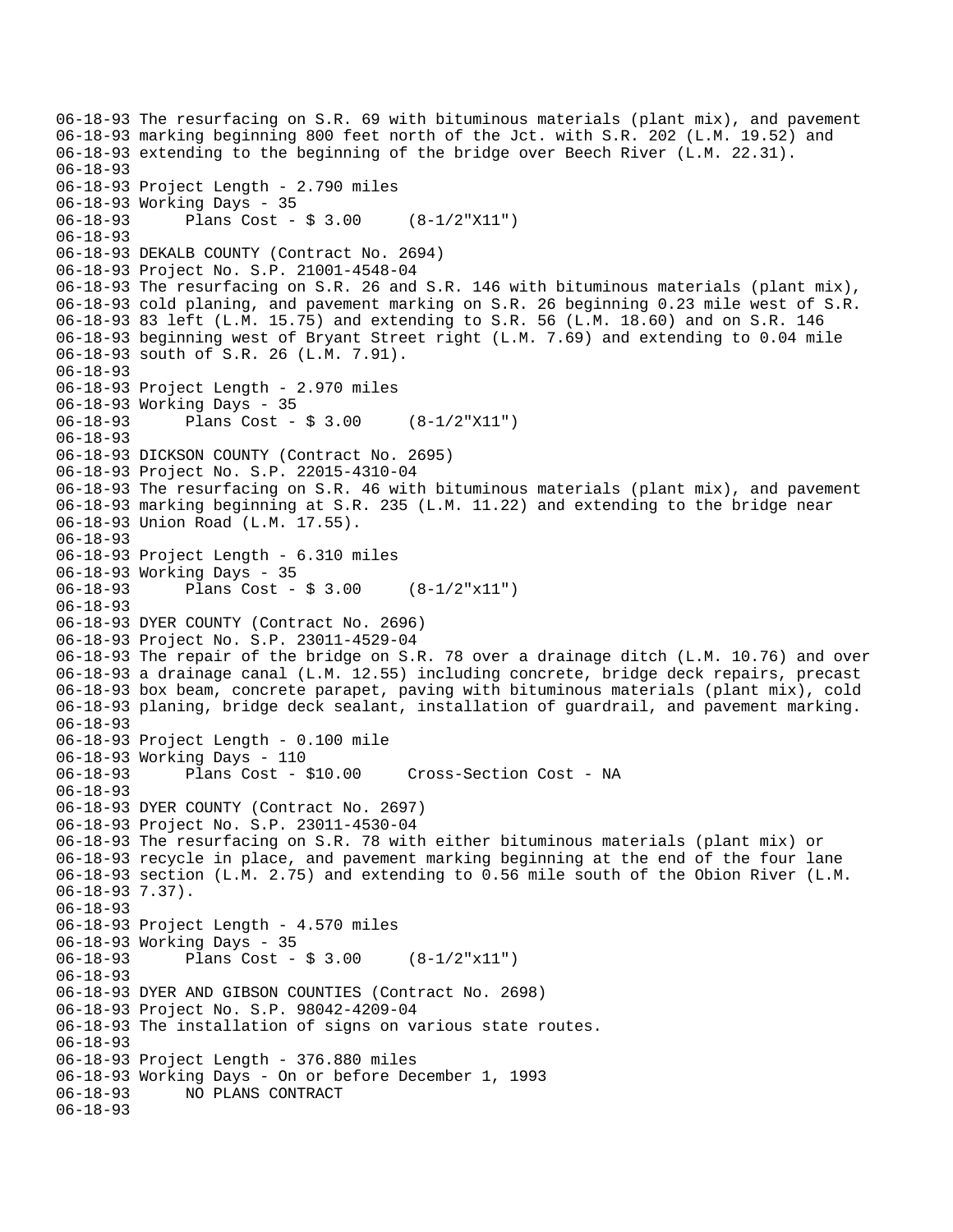```
06-18-93 FRANKLIN COUNTY (Contract No. 2699) 
06-18-93 Project No. S.P. 26002-4527-04 
06-18-93 The resurfacing on S.R. 15 with bituminous materials (plant mix), and pavement 
06-18-93 marking beginning at McAmis Lane left (L.M. 22.00) and extending to 0.3 mile 
06-18-93 north of S.R. 56 (L.M. 27.32). 
06-18-93 
06-18-93 Project Length - 5.320 miles 
06-18-93 Working Days - 35 
06-18-93 Plans Cost - $ 3.00 (8-1/2"X11") 
06-18-93 
06-18-93 FRANKLIN COUNTY (Contract No. 2700) 
06-18-93 Project No. S.P. 26002-4528-04 
06-18-93 The resurfacing on S.R. 15 with bituminous materials (plant mix), and pavement 
06-18-93 marking beginning 0.3 mile north of S.R. 56 (L.M. 27.32) and extending to the 
06-18-93 Grundy County line (L.M. 30.78). 
06-18-93 
06-18-93 Project Length - 3.460 miles 
06-18-93 Working Days - 30 
06-18-93 Plans Cost - $ 3.00 (8-1/2"x11") 
06-18-93 
06-18-93 GIBSON COUNTY (Contract No. 2701) 
06-18-93 Project No. STP-M-4742(2), 27950-8738-54 
06-18-93 The resurfacing on Garmany Street with bituminous materials (plant mix), and 
06-18-93 pavement marking beginning at S.R. 76 (Vanhook Street)(L.M. 0.00) and extending 
06-18-93 to Harris Street (L.M. 0.74). 
06-18-93 
06-18-93 Project Length - 0.740 mile 
06-18-93 Working Days - 30 
06-18-93 Plans Cost - $ 3.00 (8-1/2"X11") 
06-18-93 
06-18-93 HAMBLEN COUNTY (Contract No. 2702) 
06-18-93 Project No. S.P. 32002-4521-04 
06-18-93 The resurfacing on S.R. 32 with bituminous materials (plant mix), cold planing, 
06-18-93 and pavement marking beginning at the Jefferson County line (L.M. 0.00) and 
06-18-93 extending to 1055 feet south of College Park Drive right (L.M. 5.85). 
06-18-93 
06-18-93 Project Length - 5.850 miles 
06-18-93 Working Days - 40 
06-18-93 Plans Cost - $ 3.00 (8-1/2"x11") 
06-18-93 
06-18-93 HARDEMAN COUNTY (Contract No. 2703) 
06-18-93 Project No. S.P. 35011-4309-04 
06-18-93 The resurfacing on S.R. 138 with bituminous materials (plant mix), and pavement 
06-18-93 marking beginning at the Jct. with S.R. 100 (L.M. 3.30) and extending to the 
06-18-93 Madison County line (L.M. 9.63). 
06-18-93 
06-18-93 Project Length - 6.330 miles 
06-18-93 Working Days - 35 
06-18-93 Plans Cost - $ 3.00 (8-1/2"x11") 
06-18-93 
06-18-93 HAWKINS COUNTY (Contract No. 2704) 
06-18-93 Project No. S.P. 37019-4312-04 
06-18-93 The resurfacing on S.R. 347 with bituminous materials (plant mix) including 
06-18-93 bridge deck repairs and sealant, and pavement marking beginning 425 feet south 
06-18-93 of Goshen Valley Road (L.M. 10.00) and extending to the Sullivan County line 
06-18-93 (L.M. 20.92). 
06-18-93 
06-18-93 Project Length - 10.920 miles 
06-18-93 Working Days - 40 
06-18-93 Plans Cost - $ 3.00 (8-1/2"x11")
```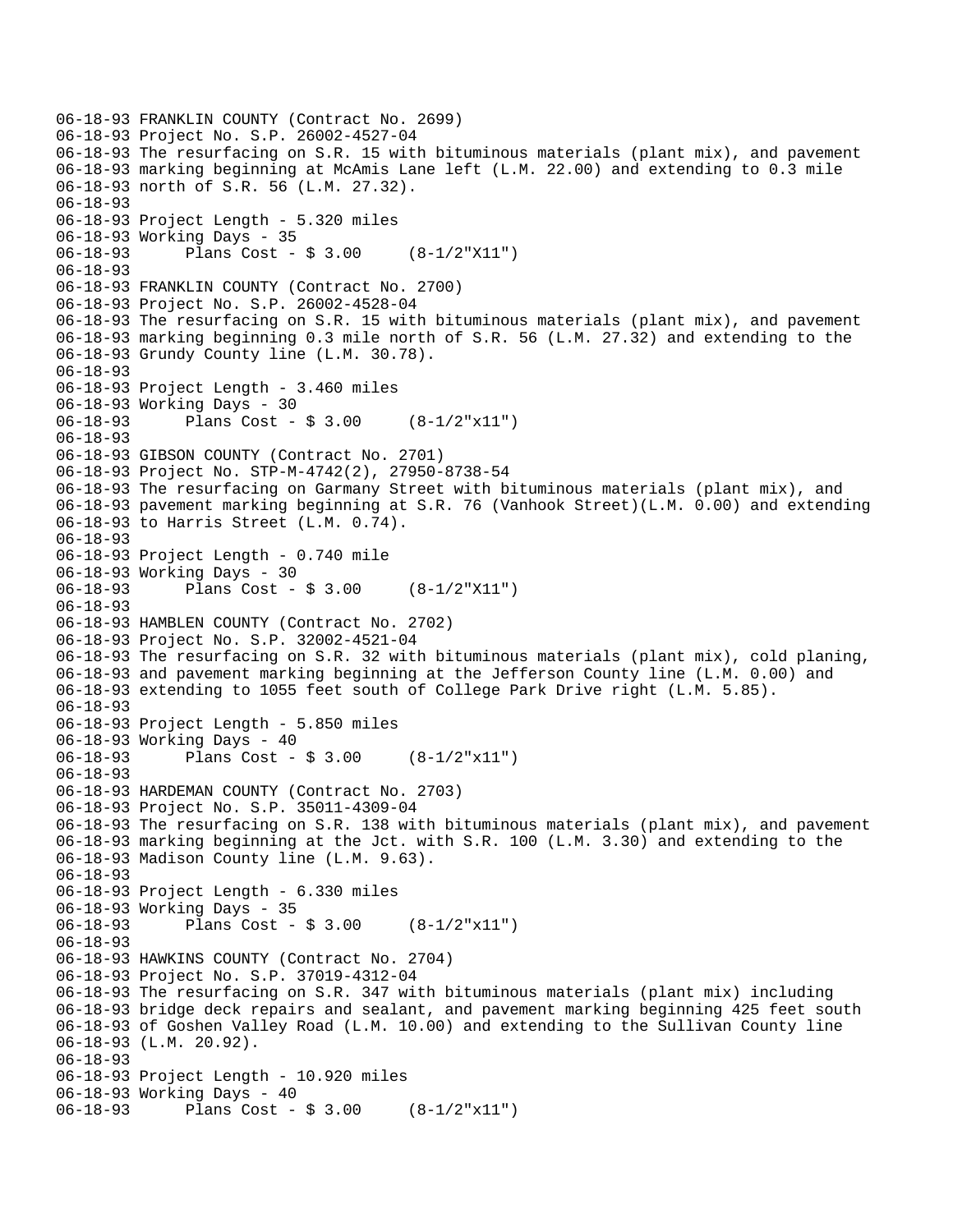06-18-93 06-18-93 HAYWOOD COUNTY (Contract No. 2705) 06-18-93 Project No. IM-40-1(253)49, 38001-3167-44 06-18-93 S.P. 38001-4168-04 06-18-93 06-18-93 Project No. IM-40-1(253)49, 38001-3167-44 06-18-93 The improvements to the east and west bound lane weigh stations on I-40 (L.M. 06-18-93 53.05 and L.M. 53.53) including the construction of one (1) concrete box bridge 06-18-93 (3 @ 10' X 6'), grading and drainage, paving with a permeable treated base and 06-18-93 portland cement concrete pavement, storm sewer construction, installation of 06-18-93 weigh-in-motion scale system with signals and lighting, concrete curb, 06-18-93 guardrail, fence, underdrains, signs, and pavement marking. 06-18-93 Project Length - 0.961 mile 06-18-93 06-18-93 Project No. S.P. 38001-4168-04 06-18-93 The building renovation of the east and west bound lane weigh stations on 06-18-93 I-40. 06-18-93 Project Length - 0.000 mile 06-18-93 06-18-93 Total Project Length - 0.961 mile 06-18-93 Working Days - On or before December 31, 1993 06-18-93 Plans Cost - \$10.00 Cross-Section Cost - \$10.00 06-18-93 The DBE goal for this contract is 8% of the contract amount. 06-18-93 06-18-93 HAYWOOD COUNTY (Contract No. 2706) 06-18-93 Project No. IME-40-1(246)60, 38001-8164-44 06-18-93 The resurfacing on I-40 with bituminous materials (plant mix)(polymer 06-18-93 modified), cold planing, cracking and seating concrete pavement, drainage 06-18-93 adjustments, installation of guardrail, and pavement marking beginning at S.R. 06-18-93 19 (L.M. 17.08) and extending to the Madison County line (L.M. 23.89). 06-18-93 06-18-93 Project Length - 6.810 miles 06-18-93 Working Days - 150 06-18-93 Plans Cost - \$ 3.00 Cross-Section Cost - NA 06-18-93 The DBE goal for this contract is 10% of the contract amount. 06-18-93 06-18-93 HENRY COUNTY (Contract No. 2707) 06-18-93 Project No. S.P. 40011-4555-04 06-18-93 The resurfacing on S.R. 76 with bituminous materials (plant mix)(crumb rubber 06-18-93 modified), and pavement marking beginning at the end of the curb and gutter 06-18-93 section (L.M. 18.32) and extending to the beginning of the four lane section 06-18-93 (L.M. 20.85). 06-18-93 06-18-93 Project Length - 2.530 miles 06-18-93 Working Days - On or before October 1, 1993 06-18-93 Plans Cost - \$ 3.00 (8-1/2"x11") 06-18-93 06-18-93 HICKMAN COUNTY (Contract No. 2708) 06-18-93 Project No. S.P. 41010-4207-04 06-18-93 The resurfacing on S.R. 100 with bituminous materials (plant mix), and pavement 06-18-93 marking beginning at the county road (L.M. 21.32) and extending the Jct. with 06-18-93 S.R. 7 and S.R. 46 (L.M. 27.32). 06-18-93 06-18-93 Project Length - 5.980 miles 06-18-93 Working Days - 30 06-18-93 Plans Cost - \$ 3.00 (8-1/2"x11") 06-18-93 06-18-93 HICKMAN AND PERRY COUNTIES (Contract No. 2709) 06-18-93 Project No. S.P. 98033-4207-04 06-18-93 The installation of signs on various state routes.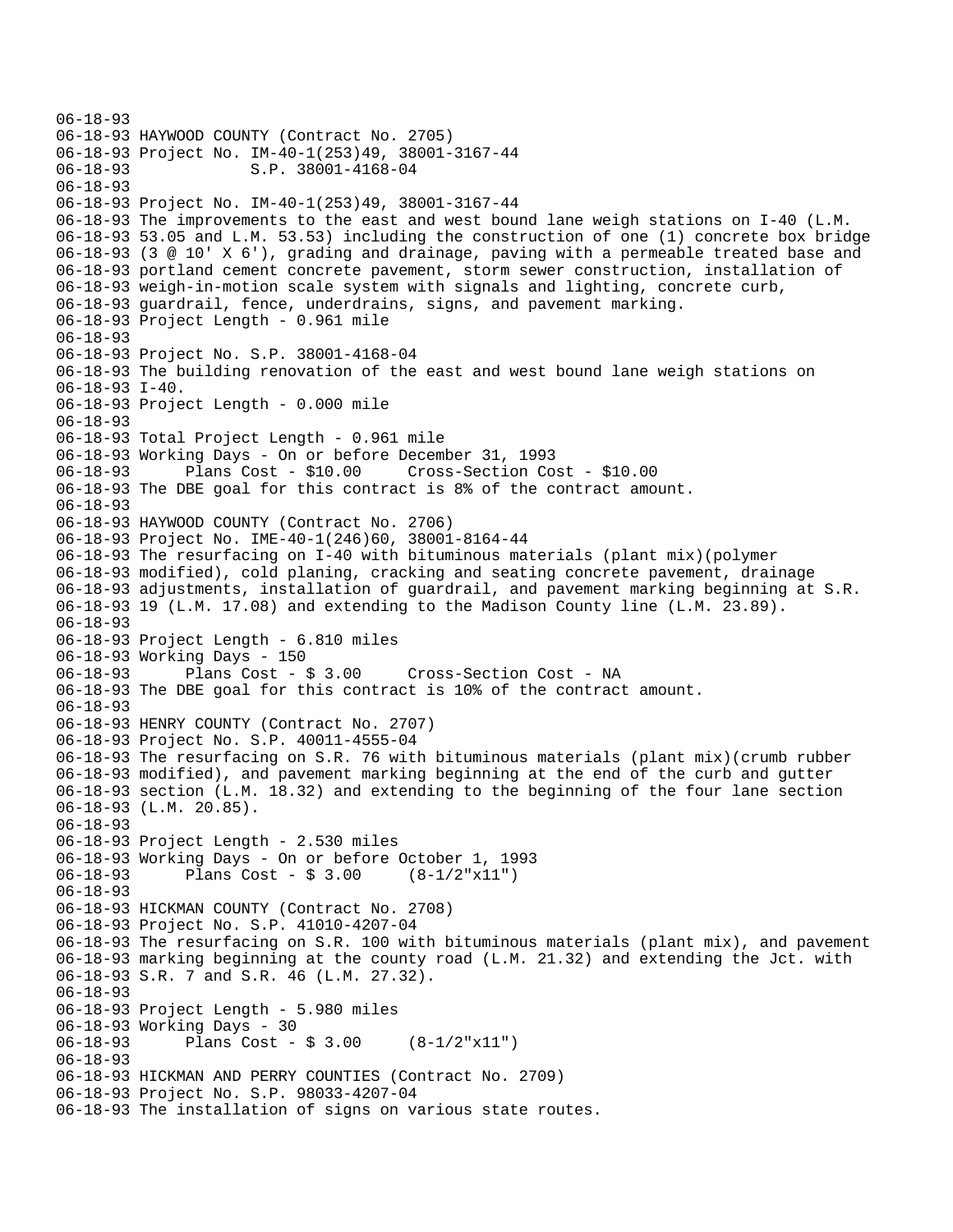```
06-18-93 
06-18-93 Project Length - 224.910 miles 
06-18-93 Working Days - On or before December 1, 1993 
06-18-93 NO PLANS CONTRACT 
06-18-93 
06-18-93 HOUSTON COUNTY (Contract No. 2710) 
06-18-93 Project No. S.P. 42003-4219-04 
06-18-93 The resurfacing on S.R. 49 with bituminous materials (plant mix), and pavement 
06-18-93 marking beginning 375 feet east of Salmon Creek (L.M. 13.56) and extending to 
06-18-93 200 feet east of Williamson Branch Road (L.M. 15.86). 
06-18-93 
06-18-93 Project Length - 2.270 miles 
06-18-93 Working Days - 30 
06-18-93 Plans Cost - $ 3.00 (8-1/2"x11") 
06-18-93 
06-18-93 HUMPHREYS COUNTY (Contract No. 2711) 
06-18-93 Project No. S.P 43006-4213-04 
06-18-93 The resurfacing on S.R. 13 with bituminous materials (plant mix), and pavement 
06-18-93 marking beginning at L.M. 25.80 and extending to the Houston County line (L.M. 
06-18-93 31.38). 
06-18-93 
06-18-93 Project Length - 5.580 miles 
06-18-93 Working Days - 30 
06-18-93 Plans Cost - $ 3.00 (8-1/2"x11") 
06-18-93 
06-18-93 JACKSON COUNTY (Contract No. 2712) 
06-18-93 Project No. S.P. 44003-4529-04 
06-18-93 The resurfacing on S.R. 56 with bituminous materials (plant mix), installation 
06-18-93 of guardrail, and pavement marking beginning at S.R. 290 right (L.M. 2.26) and 
06-18-93 extending to 4.04 miles south of S.R. 53 left (L.M. 6.88). 
06-18-93 
06-18-93 Project Length - 4.620 miles 
06-18-93 Working Days - 35 
06-18-93 Plans Cost - $ 3.00 (8-1/2"X11") 
06-18-93 
06-18-93 JEFFERSON COUNTY (Contract No. 2713) 
06-18-93 Project No. IME-40-8(113)410, 45001-8134-44 
06-18-93 The resurfacing on I-40 with bituminous materials (plant mix)(polymer 
06-18-93 modified), cold planing, drainage adjustments, and pavement marking beginning 
06-18-93 at the Sevier County line (L.M. 0.00) and extending to east of S.R. 9 (L.M. 
06-18-93 6.14). 
06-18-93 
06-18-93 Project Length - 6.147 miles 
06-18-93 Working Days - 75 
06-18-93 Plans Cost - $10.00 Cross-Section Cost - NA 
06-18-93 The DBE goal for this contract is 6% of the contract amount. 
06-18-93 
06-18-93 JOHNSON COUNTY (Contract No. 2714) 
06-18-93 Project No. S.P. 46003-3213-04 
06-18-93 The construction of passing lanes on S.R. 67 including grading and drainage, 
06-18-93 the construction of four (4) concrete box culverts, paving with bituminous 
06-18-93 materials (plant mix)(polymer modified), cold planing, crack sealing, 
06-18-93 installation of guardrail, signs, and pavement marking beginning west of Swift 
06-18-93 Hollow Road (L.M. 13.63) and extending to east of Harbin Hill Road (L.M. 
06-18-93 15.54). 
06-18-93 
06-18-93 Project Length - 1.914 miles 
06-18-93 Working Days - 125 
                                     06-18-93 Plans Cost - $25.00 Cross -Section Cost - $25.00 
06-18-93
```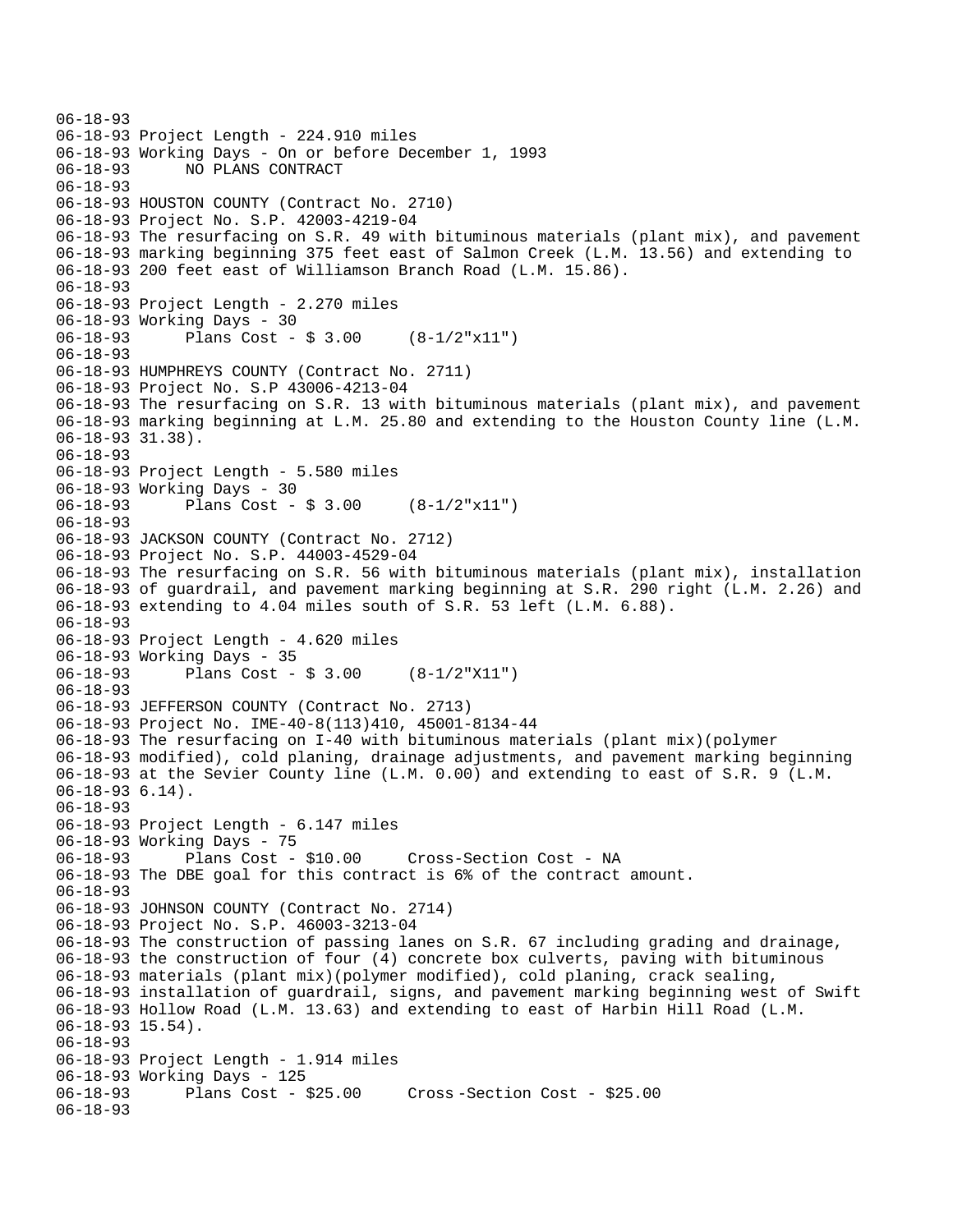06-18-93 KNOX COUNTY (Contract No. 2715) 06-18-93 Project No. IR-40-7(135)377, 47001-3181-44, 47050-3233-04 06-18-93 The grading and drainage on S.R. 162 including the construction of one (1) 06-18-93 prestressed concrete I-beam bridge on S.R. 162 over Truckers Lane, one (1) 06-18-93 prestressed concrete Bulb-Tee bridge on S.R. 162 over S.R. 1, partial 06-18-93 construction of one (1) bridge on ramp over Truckers Lane, one (1) concrete box 06-18-93 culvert, subgrade treatment with hydrated lime and a lime fly-ash treated 06-18-93 aggregate base on a portion of the mainline, paving with bituminous materials 06-18-93 (plant mix) and permeable treated base with portland cement concrete pavement 06-18-93 on the auxiliary lanes and ramps, storm sewer construction, installation of 06-18-93 concrete curb and gutter, guardrail, median barrier, fence, underdrains,signs, 06-18-93 signals and pavement marking beginning 650 feet south of I-40 and extending to 06-18-93 565 feet south of S.R. 1 (Kingston Pike). 06-18-93 06-18-93 Project Length - 0.563 mile 06-18-93 Working Days - 150 06-18-93 Plans Cost - \$50.00 Cross-Section Cost - \$25.00 06-18-93 The DBE goal for this contract is 12% of the contract amount. 06-18-93 06-18-93 KNOX COUNTY (Contract No. 2716) 06-18-93 Project No. S.P. 47005-4148-04 06-18-93 The repair of the bridge on Heiskell Avenue over I-275 in Knoxville including 06-18-93 concrete, structural steel and bridge deck repairs, bridge deck sealant, paving 06-18-93 with bituminous materials (plant mix), and pavement marking. 06-18-93 06-18-93 Project Length - 0.000 mile 06-18-93 Working Days - On or before October 15, 1993 (See Special Provision 108B) 06-18-93 Plans Cost - \$10.00 Cross-Section Cost - NA 06-18-93 06-18-93 KNOX COUNTY (Contract No. 2717) 06-18-93 Project No. S.P. 47028-4239-04 06-18-93 The resurfacing on S.R. 158 with bituminous materials (plant mix)(crumb rubber 06-18-93 modified), cold planing, and pavement marking beginning at the Jct. with S.R. 1 06-18-93 (L.M. 0.00) and extending to 300 feet east of Walnut Street left (L.M. 2.64). 06-18-93 06-18-93 Project Length - 2.290 miles 06-18-93 Working Days - On or before October 15, 1993 06-18-93 Plans Cost - \$ 3.00 Cross-Section Cost - NA 06-18-93 06-18-93 LAWRENCE, LEWIS AND MAURY COUNTIES (Contract No. 2718) 06-18-93 Project No. S.P. 98033-4511-04 06-18-93 The resurfacing on S.R. 20 with bituminous materials (plant mix), and pavement 06-18-93 marking beginning in Lawrence County at the Lewis County line (L.M. 0.00) and 06-18-93 extending to S.R. 6 (L.M. 0.61) in Maury County. 06-18-93 06-18-93 Project Length - 5.490 miles 06-18-93 Working Days - 30 Plans Cost -  $$3.00$   $(8-1/2"x11")$ 06-18-93 06-18-93 LOUDON COUNTY (Contract No. 2719) 06-18-93 Project No. IME-75-2(33)67, 53002-8148-44 06-18-93 The resurfacing on I-75 with bituminous materials (plant mix), cold planing, 06-18-93 cleaning and sealing pavement joints, drainage adjustments, expansion joint 06-18-93 repairs, the installation of guardrail, and pavement marking beginning at the 06-18-93 Monroe County line (L.M. 0.00) and extending to the Tennessee River bridge (L.M. 06-18-93 7.55). 06-18-93 06-18-93 Project Length - 7.547 miles 06-18-93 Working Days - 65 06-18-93 Plans Cost - \$10.00 Cross-Section Cost - NA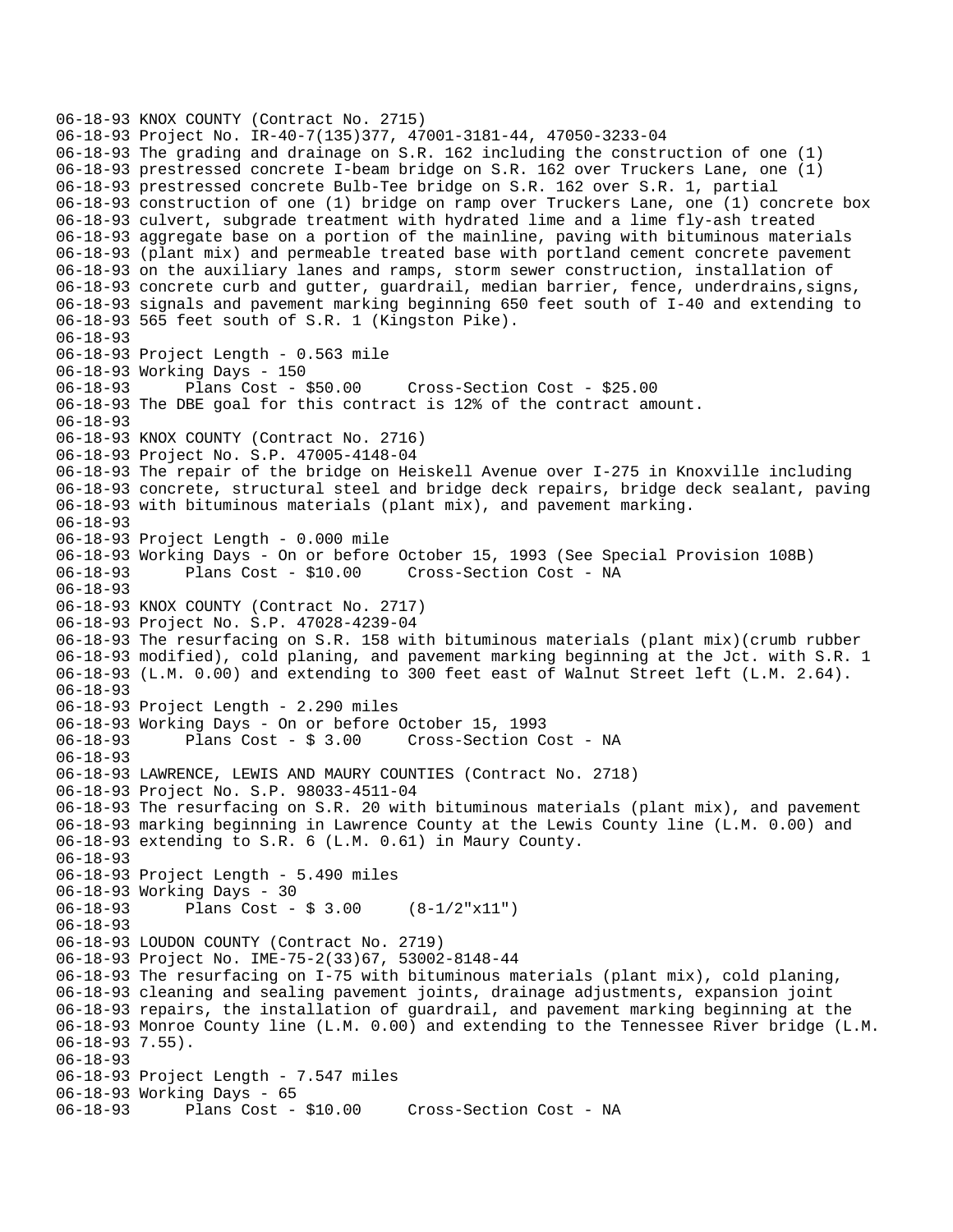```
06-18-93 The DBE goal for this contract is 10% of the contract amount. 
06-18-93 
06-18-93 LOUDON, ROANE AND MONROE COUNTIES (Contract No. 2720) 
06-18-93 Project No. S.P. 53027-4306-04, 62016-4304-04 
06-18-93 The resurfacing on S.R. 322 with bituminous materials (plant mix), and pavement 
06-18-93 marking beginning at the Roane County line in Loudon County (L.M. 0.00) and 
06-18-93 extending to the ramps at I-75 (L.M. 0.50) in Monroe County. 
06-18-93 
06-18-93 Project Length - 5.360 miles 
06-18-93 Working Days - 30 
06-18-93 Plans Cost - $ 3.00 (8-1/2"x11") 
06-18-93 
06-18-93 MCNAIRY COUNTY (Contract No. 2721) 
06-18-93 Project No. NH-5(33), 55001-3230-14 
06-18-93 The grading and drainage on U.S. 45 (S.R. 5) including the construction of two 
06-18-93 (2) prestressed concrete I-beam bridges on S.R. 5 over Roland Creek, over 
06-18-93 Oxford Creek, two (2) concrete box bridges, twelve (12) concrete box culverts, 
06-18-93 paving with either a mineral aggregate base, or a portland cement treated 
06-18-93 aggregate base, and bituminous materials (plant mix), storm sewer construction, 
06-18-93 the installation of concrete curb and gutter, guardrail, underdrains, signs, 
06-18-93 signals, and pavement marking beginning 0.21 mile south of relocated S.R. 57 
06-18-93 and extending to S.R. 5 Bypass in Selmer. 
06-18-93 
06-18-93 Project Length - 6.097 miles 
06-18-93 Working Days - 250<br>06-18-93 Plans Cost - $125.00
06-18-93 Plans Cost - $125.00 Cross-Section Cost - $100.00 
06-18-93 The DBE goal for this contract is 13% of the contract amount. 
06-18-93 
06-18-93 MCNAIRY COUNTY (Contract No. 2722) 
06-18-93 Project No. S.P. 55013-4309-04 
06-18-93 The resurfacing on S.R. 199 with bituminous materials (plant mix), and pavement 
06-18-93 marking beginning at the railroad crossing (L.M. 2.51) and extending to the 
06-18-93 Jct. with S.R. 224 (L.M. 12.30). 
06-18-93 
06-18-93 Project Length - 9.790 miles 
06-18-93 Working Days - 35 
06-18-93 Plans Cost - $ 3.00 (8-1/2"x11") 
06-18-93 
06-18-93 MACON COUNTY (Contract No. 2723) 
06-18-93 Project No. S.P. 56003-4245-04 
06-18-93 The resurfacing on S.R. 52 with bituminous materials (plant mix), and pavement 
06-18-93 marking beginning at old S.R. 52 (L.M. 6.37) and extending to the curb and 
06-18-93 gutter section (L.M. 10.94). 
06-18-93 
06-18-93 Project Length - 4.570 miles 
06-18-93 Working Days - 35 
06-18-93 Plans Cost - $ 3.00 (8-1/2"x11") 
06-18-93 
06-18-93 MADISON COUNTY (Contract No. 2724) 
06-18-93 Project No. S.P. 57034-4302-04 
06-18-93 The resurfacing on S.R. 197 with bituminous materials (plant mix), and pavement 
06-18-93 marking beginning at the Jct. with U.S. 45 (L.M. 0.00) and extending to the 
06-18-93 Jct. with Mifflin Road (L.M. 7.94). 
06-18-93 
06-18-93 Project Length - 7.940 miles 
06-18-93 Working Days - 35 
06-18-93 Plans Cost - $ 3.00 (8-1/2"x11") 
06-18-93 
06-18-93 MARSHALL COUNTY (Contract No. 2725) 
06-18-93 Project No. S.P. 59006-4212-04
```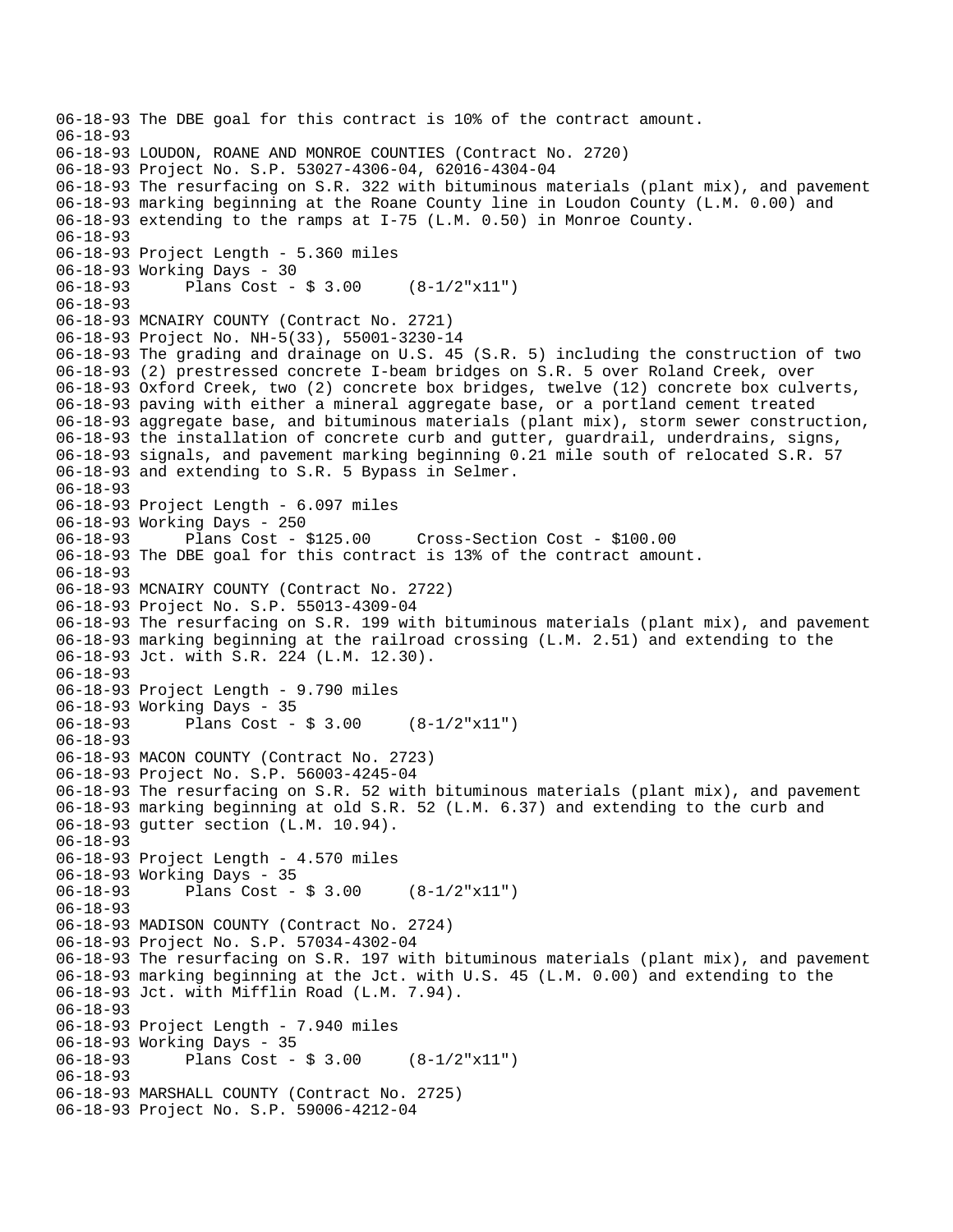06-18-93 The resurfacing on S.R. 50 with bituminous materials (plant mix), and pavement 06-18-93 marking beginning at the Jct. with S.R. 271 (L.M. 11.69) and extending to the 06-18-93 Lincoln County line (L.M. 19.96). 06-18-93 06-18-93 Project Length - 8.220 miles 06-18-93 Working Days - 40 06-18-93 Plans Cost - \$ 3.00 (8-1/2"x11") 06-18-93 06-18-93 MAURY COUNTY (Contract No. 2726) 06-18-93 Project No. IME-65-2(72)46, 60001-8145-44 06-18-93 The resurfacing on I-65 with bituminous materials (plant mix), cold planing, 06-18-93 installation of guardrail, and pavement marking beginning north of S.R. 99 06-18-93 (L.M. 10.91) and extending to north of Port Royal Road (L.M. 17.41). 06-18-93 06-18-93 Project Length - 6.496 miles 06-18-93 Working Days - 90 06-18-93 Plans Cost - \$3.00 Cross-Section Cost - NA 06-18-93 The DBE goal for this contract is 6% of the contract amount. 06-18-93 06-18-93 MEIGS AND MCMINN COUNTIES (Contract No. 2727) 06-18-93 Project No. S.P. 61002-4205-04, 54005-4223-04 06-18-93 The resurfacing on S.R. 30 with bituminous materials (plant mix), cold planing, 06-18-93 and pavement marking beginning the Jct. S.R. 58 in Decatur (L.M. 6.09) in Meigs 06-18-93 County and extending to 2.0 miles East of the Meigs County line (L.M. 2.00) in 06-18-93 McMinn County. 06-18-93 06-18-93 Project Length - 4.640 miles 06-18-93 Working Days - 30 06-18-93 Plans Cost - \$ 3.00 (8-1/2"X11") 06-18-93 06-18-93 MONROE COUNTY (Contract No. 2728) 06-18-93 Project No. STP-M-9118(1), 62950-3511-54 06-18-93 The resurfacing on two (2) streets in Sweetwater: McCaslin Avenue and Broad 06-18-93 Street, with bituminous materials (plant mix), and pavement marking beginning 06-18-93 at Mayes Street and extending to Lenoir Street. 06-18-93 06-18-93 Project Length - 0.990 mile 06-18-93 Working Days - 30 06-18-93 Plans Cost - \$3.00 (8-1/2"X11") 06-18-93 06-18-93 MONROE COUNTY (Contract No. 2729) 06-18-93 Project No. S.P. 62004-4533-04 06-18-93 The resurfacing on S.R. 33 with bituminous materials (plant mix), and pavement 06-18-93 marking beginning 320 feet north of Warren Street left (L.M. 7.05) and 06-18-93 extending to 580 feet north of S.R. 72 left (L.M. 13.00). 06-18-93 06-18-93 Project Length - 5.950 miles 06-18-93 Working Days - 30<br>06-18-93 Plans Cost -Plans Cost -  $$3.00$   $(8-1/2"x11")$ 06-18-93 06-18-93 MONTGOMERY COUNTY (Contract No. 2730) 06-18-93 Project No. NH-12(27), 63005-3238-14 06-18-93 The grading and drainage on S.R. 12 including the construction of three (3) box 06-18-93 culvert extensions, paving with bituminous materials (plant mix), cold planing, 06-18-93 storm sewer construction, installation of concrete curb and gutter, sidewalks, 06-18-93 underdrains, signs, signals, and pavement marking beginning at U.S. 79 (S.R. 06-18-93 76) and extending to the North Parkway. 06-18-93 06-18-93 Project Length - 3.019 miles 06-18-93 Working Days - 250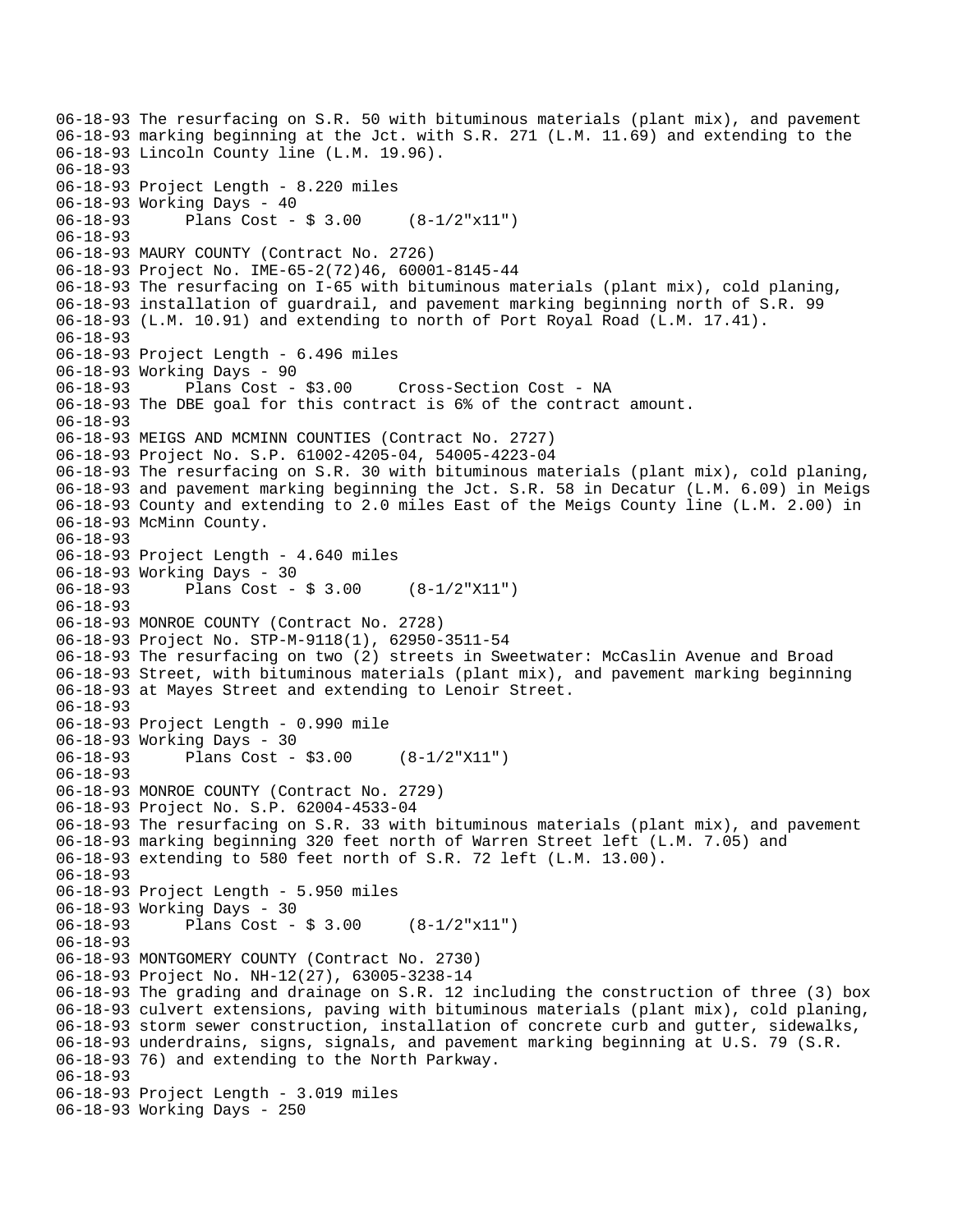```
06-18-93 Plans Cost - $50.00 Cross-Section Cost - $50.00 
06-18-93 The DBE goal for this contract is 13% of the contract amount. 
06-18-93 
06-18-93 MONTGOMERY COUNTY (Contract No. 2731) 
06-18-93 Project No. S.P. 63023-4229-04 
06-18-93 The resurfacing on S.R. 149 with bituminous materials (plant mix), and pavement 
06-18-93 marking beginning at the county road (L.M. 6.50) and extending to S.R. 13 (L.M. 
06-18-93 13.90). 
06-18-93 
06-18-93 Project Length - 7.400 miles 
06-18-93 Working Days - 35 
06-18-93 Plans Cost - $ 3.00 (8-1/2"x11") 
06-18-93 
06-18-93 MOORE COUNTY (Contract No. 2732) 
06-18-93 Project No. BH-STP-129(4), 64012-3208-94 
06-18-93 The widening of one (1) prestressed concrete box beam bridge on S.R. 129 over 
06-18-93 Mulberry Creek (L.M. 6.12) northwest of Booneville including concrete repairs, 
06-18-93 grading and drainage, paving with bituminous materials (plant mix), 
06-18-93 installation of guardrail, and pavement marking 
06-18-93 
06-18-93 Project Length - 0.262 mile 
06-18-93 Working Days - 125 
06-18-93 Plans Cost - $10.00 Cross-Section Cost - $0.00 
06-18-93 
06-18-93 OVERTON COUNTY (Contract No. 2733) 
06-18-93 Project No. S.P. 67005-4205-04 
06-18-93 The resurfacing on S.R. 85 with bituminous materials (plant mix), and pavement 
06-18-93 marking beginning the Jackson County Line (L.M. 0.00) and extending to Davis 
06-18-93 Road right (L.M. 5.63). 
06-18-93 
06-18-93 Project Length - 5.630 miles 
06-18-93 Working Days - 30<br>06-18-93 Plans Cost -
              Plans Cost - $3.00 (8-1/2"X11")
06-18-93 
06-18-93 PUTNAM AND CUMBERLAND COUNTIES (Contract No. 2734) 
06-18-93 Project No. IME-40-6(109)303, 71001-8180-44, 18001-8179-44 
06-18-93 The resurfacing on I-40 including bituminous materials (plant mix), cold 
06-18-93 planing, drainage, installation of guardrail, fence, underdrains, signs, and 
06-18-93 pavement marking beginning at the U.S. 70N interchange at Monterey and 
06-18-93 extending to the Plateau Road Interchange. 
06-18-93 
06-18-93 Project Length - 9.408 miles 
06-18-93 Working Days - 150 
06-18-93 Plans Cost - $10.00 Cross-Section Cost - $0.00 
06-18-93 The DBE goal for this contract is 6% of the contract amount. 
06-18-93 
06-18-93 PUTNAM COUNTY (Contract No. 2735) 
06-18-93 Project No. IME-40-6(111)292, 71001-8183-44 
06-18-93 The resurfacing on I-40 with bituminous materials (plant mix)(polymer 
06-18-93 modified), cold planing, installation of guardrail, concrete median barrier, 
06-18-93 fence, underdrains, storm sewer construction, and pavement marking beginning 
06-18-93 at Falling Water River and extending to near S.R. 24 at Monterey. 
06-18-93 
06-18-93 Project Length - 8.803 miles 
06-18-93 Working Days - 260 
06-18-93 Plans Cost - $10.00 Cross-Section Cost - NA 
06-18-93 The DBE goal for this contract is 6% of the contract amount. 
06-18-93 
06-18-93 PUTNAM COUNTY (Contract No. 2736) 
06-18-93 Project No. S.P. 71010-4209-04
```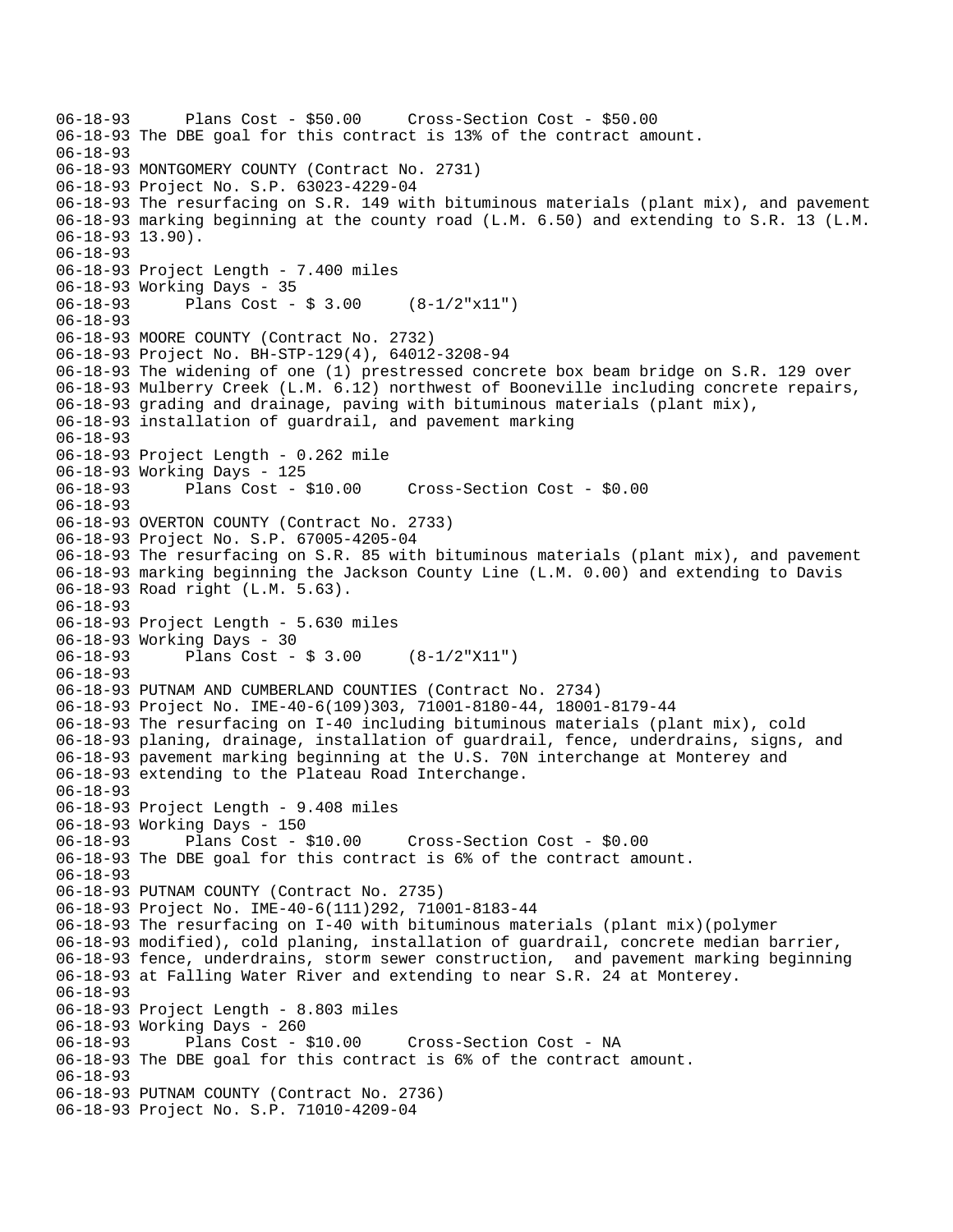06-18-93 The resurfacing on S.R. 84 with bituminous materials (plant mix), installation 06-18-93 of guardrail, and pavement marking beginning at Poplar Street (L.M. 9.75) and 06-18-93 extending to the Overton County line (L.M. 13.38). 06-18-93 06-18-93 Project Length - 3.630 miles 06-18-93 Working Days - 35 06-18-93 Plans Cost - \$ 3.00 (8-1/2"x11") 06-18-93 06-18-93 RUTHERFORD COUNTY (Contract No. 2737) 06-18-93 Project No. IME-24-1(69)77, 75001-8160-44 06-18-93 The resurfacing on I-24 with bituminous materials (plant mix), portland cement 06-18-93 concrete pavement replacement, cold planing, cleaning and sealing pavement 06-18-93 joints, expansion joint repairs, bridge deck sealant, installation of 06-18-93 guardrail, and pavement marking beginning at Stones River (L.M. 15.43) and 06-18-93 extending to Epps Mill Road (L.M. 25.95). 06-18-93 06-18-93 Project Length - 10.520 miles 06-18-93 Working Days - 75 06-18-93 Plans Cost - \$10.00 Cross-Section Cost - NA 06-18-93 The DBE goal for this contract is 11% of the contract amount. 06-18-93 06-18-93 RUTHERFORD AND BEDFORD COUNTIES (Contract No. 2738) 06-18-93 Project No. IME-24-1(70)87, 75001-8161-44 06-18-93 The resurfacing on I-24 with bituminous materials (plant mix), cold planing, 06-18-93 sealing pavement joints, installation of guardrail, and pavement marking 06-18-93 beginning at Epps Mill Road (L.M. 25.95) and extending to the Coffee County 06-18-93 line (L.M. 0.46). 06-18-93 06-18-93 Project Length - 7.800 miles 06-18-93 Working Days - 60 06-18-93 Plans Cost - \$10.00 Cross-Section Cost - NA 06-18-93 The DBE goal for this contract is 11% of the contract amount. 06-18-93 06-18-93 SHELBY COUNTY (Contract No. 2739) 06-18-93 Project No. IXA-STP-14(19), 79024-3270-44 06-18-93 The grading and drainage on S.R. 14 (Austin Peay Highway) including the 06-18-93 construction of one (1) prestressed concrete I-beam bridge, one (1) prestressed 06-18-93 concrete I-beam and continuous steel welded plate girder bridge, one (1) 06-18-93 prestressed concrete Bulb-Tee bridge, three (3) continuous steel welded plate 06-18-93 girder bridges, retaining walls, paving with either a mineral aggregate base, 06-18-93 or a portland cement treated aggregate base, bituminous materials (plant mix), 06-18-93 a permeable treated base and portland cement concrete pavement on the ramps, 06-18-93 cold planing, storm sewer construction, installation of concrete curb and 06-18-93 gutter, sidewalk, guardrail, fence, underdrains, concrete median barrier, 06-18-93 signs, lighting, signals, and pavement marking beginning at the I-40/240 06-18-93 interchange and extending to Jones Road/Raleigh-Millington Highway. 06-18-93 06-18-93 Project Length - 1.208 miles 06-18-93 Working Days - 350 06-18-93 Plans Cost - \$125.00 Cross-Section Cost - \$25.00 06-18-93 The DBE goal for this contract is 13% of the contract amount. 06-18-93 06-18-93 SHELBY COUNTY (Contract No. 2740) 06-18-93 Project No. IXA-STP-2840(2), 79144-3504-44 06-18-93 The installation of lighting on Airways Boulevard beginning at the Mississippi 06-18-93 State line to Holmes Road in Memphis. 06-18-93 06-18-93 Project Length - 0.787 mile 06-18-93 Working Days - On or before December 31, 1993 06-18-93 Plans Cost - \$ 3.00 Cross-Section Cost - NA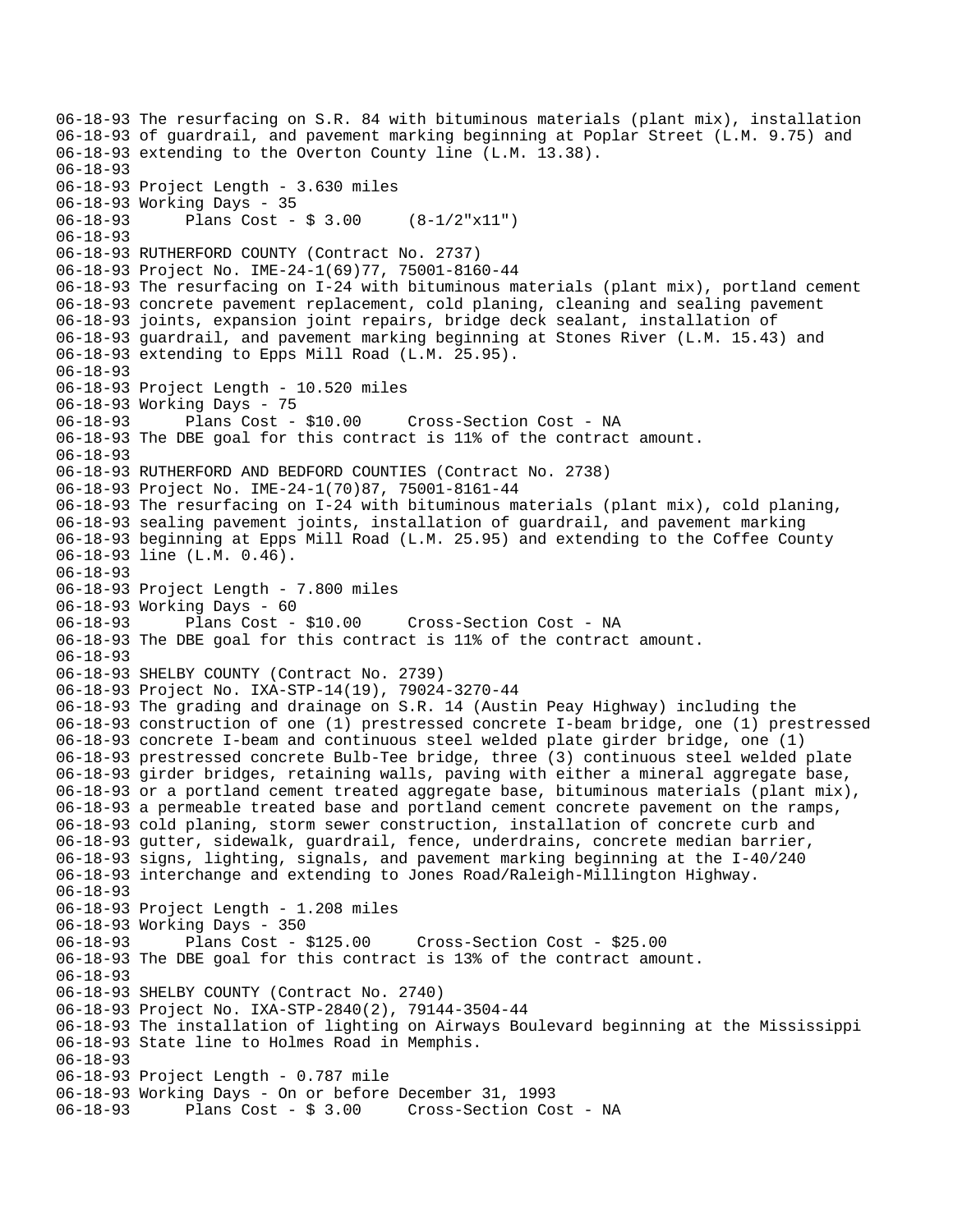```
06-18-93 
06-18-93 SHELBY COUNTY (Contract No. 2741) 
06-18-93 Project No. STP-F-57(12), 79027-8214-14 
06-18-93 The resurfacing on S.R. 57 (Poplar Avenue) with bituminous materials (plant 
06-18-93 mix), and pavement marking beginning at East Parkway (L.M. 1.26) and extending 
06-18-93 to Mendenhall Road (L.M. 6.54). 
06-18-93 
06-18-93 Project Length - 5.280 miles 
06-18-93 Working Days - 45 
06-18-93 Plans Cost - $ 3.00 (8-1/2"X11") 
06-18-93 
06-18-93 SHELBY COUNTY (Contract No. 2742) 
06-18-93 Project No. STP-M-2830(4), 79152-3706-54 
06-18-93 The construction of one (1) prestressed concrete I-beam bridge over Nonconnah 
06-18-93 Creek on Winchester Road including grading and drainage, paving with bituminous 
06-18-93 materials (plant mix), storm sewer construction, installation of concrete curb 
06-18-93 and gutter, sidewalk, guardrail, signs, signals, and pavement marking. 
06-18-93 
06-18-93 Project Length - 0.484 mile 
06-18-93 Working Days - 175 
06-18-93 Plans Cost - $10.00 Cross-Section Cost - $10.00 
06-18-93 The DBE goal for this contract is 12% of the contract amount. 
06-18-93 
06-18-93 SHELBY COUNTY (Contract No. 2743) 
06-18-93 Project No. S.P. 79028-3236-04 
06-18-93 The signalization at the intersection of U.S. 72 (S.R. 57, Poplar Avenue) with 
06-18-93 Poplar View Parkway in Collierville. 
06-18-93 
06-18-93 Project Length - 0.000 mile 
06-18-93 Working Days - On or before November 1, 1993 
06-18-93 Plans Cost - $3.00 Cross-Section Cost - NA 
06-18-93 
06-18-93 SHELBY COUNTY (Contract No. 2744) 
06-18-93 Project No. S.P. 79028-4540-04 
06-18-93 The resurfacing on S.R. 57 with bituminous materials (plant mix)(polymer 
06-18-93 modified), and pavement marking beginning at Old Poplar Pike (L.M. 16.04) and 
06-18-93 extending to Byhalia Road (L.M. 19.44). 
06-18-93 
06-18-93 Project Length - 3.400 miles 
06-18-93 Working Days - 45 
06-18-93 Plans Cost - $ 3.00 (8-1/2"x11") 
06-18-93 
06-18-93 SMITH COUNTY (Contract No. 2745) 
06-18-93 Project No. S.P. 80008-4316-04 
06-18-93 The resurfacing on S.R. 141 with bituminous materials (plant mix), and pavement 
06-18-93 marking beginning at the Wilson County line (L.M. 0.00) and extending to the 
06-18-93 Jct. with S.R. 53 (L.M. 5.86). 
06-18-93 
06-18-93 Project Length - 5.740 miles 
06-18-93 Working Days - 30<br>06-18-93 Plans Cost -
              Plans Cost - $3.00 (8-1/2"x11")
06-18-93 
06-18-93 STEWART COUNTY (Contract No. 2746) 
06-18-93 Project No. S.P. 81004-4528-04 
06-18-93 The resurfacing on S.R. 76 with bituminous materials (plant mix), and pavement 
06-18-93 marking beginning at Bumpus Mills Road (L.M. 14.60) and extending to the Jct. 
06-18-93 with S.R. 120 (L.M. 22.17). 
06-18-93 
06-18-93 Project Length - 7.530 miles 
06-18-93 Working Days - 35
```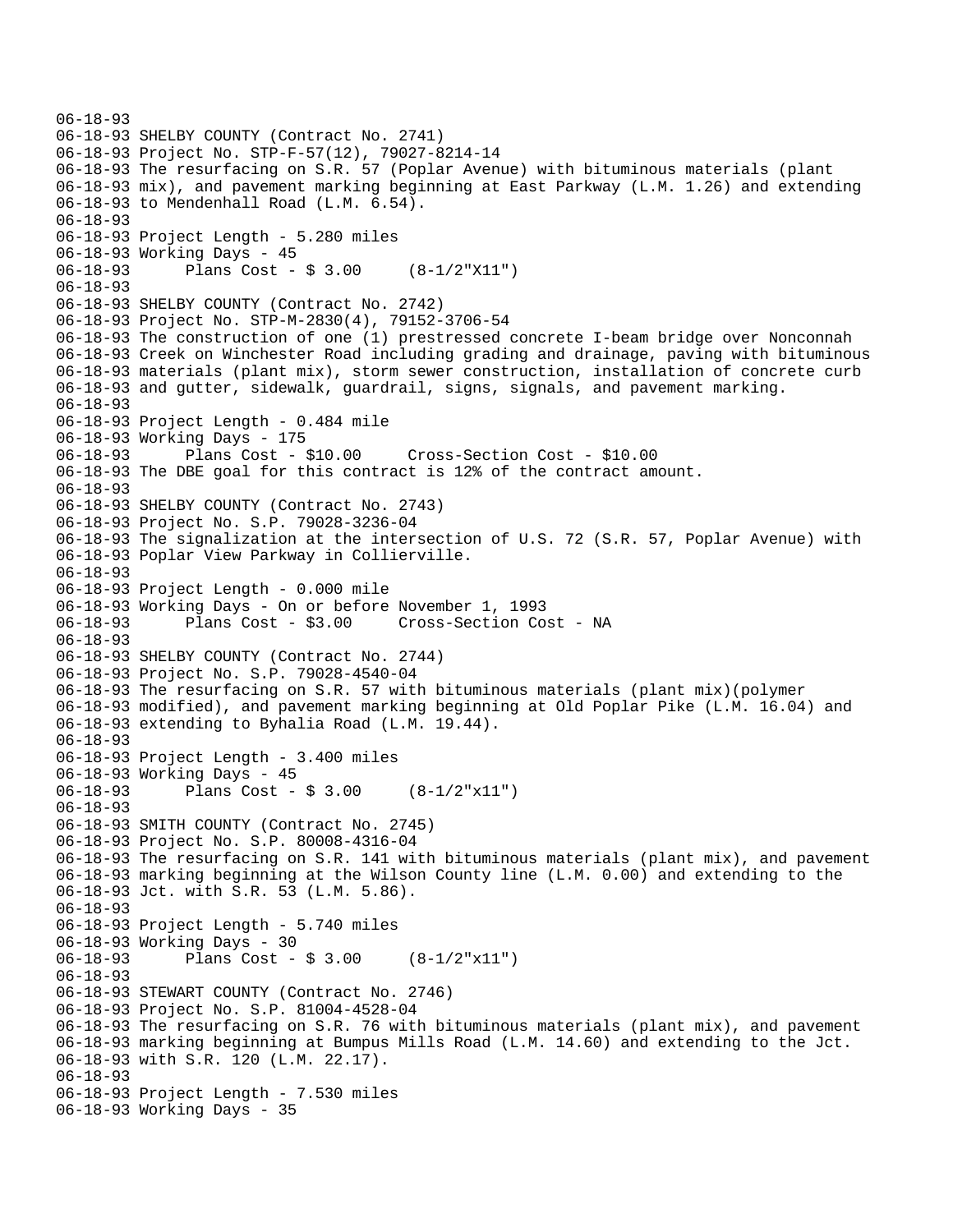```
06-18-93 Plans Cost - $ 3.00 (8-1/2"x11") 
06-18-93 
06-18-93 SUMNER COUNTY (Contract No. 2747) 
06-18-93 Project No. MG-9306(5), 83950-3739-54 
06-18-93 The signalization at three (3) intersections: S.R. 109 with Maple Street, U.S. 
06-18-93 31E (S.R. 6) with Maple Street, and S.R. 25 with South Westland including 
06-18-93 pavement marking. 
06-18-93 
06-18-93 Project Length - 0.000 mile 
06-18-93 Working Days - On or before December 31, 1993 
06-18-93 Plans Cost - $10.00 Cross-Section Cost - NA 
06-18-93 
06-18-93 SUMNER AND TROUSDALE COUNTIES (Contract No. 2748) 
06-18-93 Project No. S.P. 83007-4503-04, 85004-4202-04 
06-18-93 The resurfacing on S.R. 25 with bituminous materials (plant mix), and pavement 
06-18-93 marking beginning in Sumner County 211 feet east of Hollerman Lane (L.M. 17.80) 
06-18-93 and extending to the Jct. with S.R. 10 in Trousdale County (L.M. 0.53). 
06-18-93 
06-18-93 Project Length - 7.900 miles 
06-18-93 Working Days - 35 
06-18-93 Plans Cost - $ 3.00 (8-1/2"x11") 
06-18-93 
06-18-93 SUMNER COUNTY (Contract No. 2749) 
06-18-93 Project No. S.P. 83009-3284-04 
06-18-93 The grading and drainage on S.R. 52 including the construction of four (4) 
06-18-93 concrete box bridges, four (4) concrete box culverts, paving with either a 
06-18-93 mineral aggregate base, a portland cement treated aggregate base, or a lime 
06-18-93 fly-ash treated aggregate base, and bituminous materials (plant mix), storm 
06-18-93 sewer construction, the installation of concrete curb and gutter, sidewalk, 
06-18-93 guardrail, underdrains, signs, signals, and pavement marking beginning east of 
06-18-93 U.S. 31W (S.R. 41) and extending to east of S.R. 109 in Portland. 
06-18-93 
06-18-93 Project Length - 4.399 miles 
06-18-93 Working Days - 250 
                                     06-18-93 Plans Cost - $50.00 Cross-Section Cost - $50.00 
06-18-93 
06-18-93 TIPTON COUNTY (Contract No. 2750) 
06-18-93 Project No. S.P. 84014-4311-04 
06-18-93 The resurfacing on S.R. 206 with bituminous materials (plant mix), and pavement 
06-18-93 marking beginning near McCree Lake Road (L.M. 2.53) and extending to the Jct. 
06-18-93 with S.R. 14 (L.M. 7.56). 
06-18-93 
06-18-93 Project Length - 5.030 miles 
06-18-93 Working Days - 35 
06-18-93 Plans Cost - $ 3.00 (8-1/2"X11") 
06-18-93 
06-18-93 UNION COUNTY (Contract No. 2751) 
06-18-93 Project No. S.P. 87003-4313-04 
06-18-93 The resurfacing on S.R. 61 with bituminous materials (plant mix), and pavement 
06-18-93 marking beginning 100 feet south of Big Ridge Road left (L.M. 5.40) and 
06-18-93 extending to the Jct. with S.R. 33 (L.M. 10.73). 
06-18-93 
06-18-93 Project Length - 5.330 miles 
06-18-93 Working Days - 30 
              Plans Cost - $3.00 (8-1/2"x11")06-18-93 
06-18-93 VAN BUREN COUNTY (Contract No. 2752) 
06-18-93 Project No. STP-NH-111(21), 88027-8223-14 
06-18-93 The resurfacing on S.R. 111 with bituminous materials (plant mix), cold 
06-18-93 planing, and pavement marking beginning at S.R. 284 right (L.M. 5.80) and
```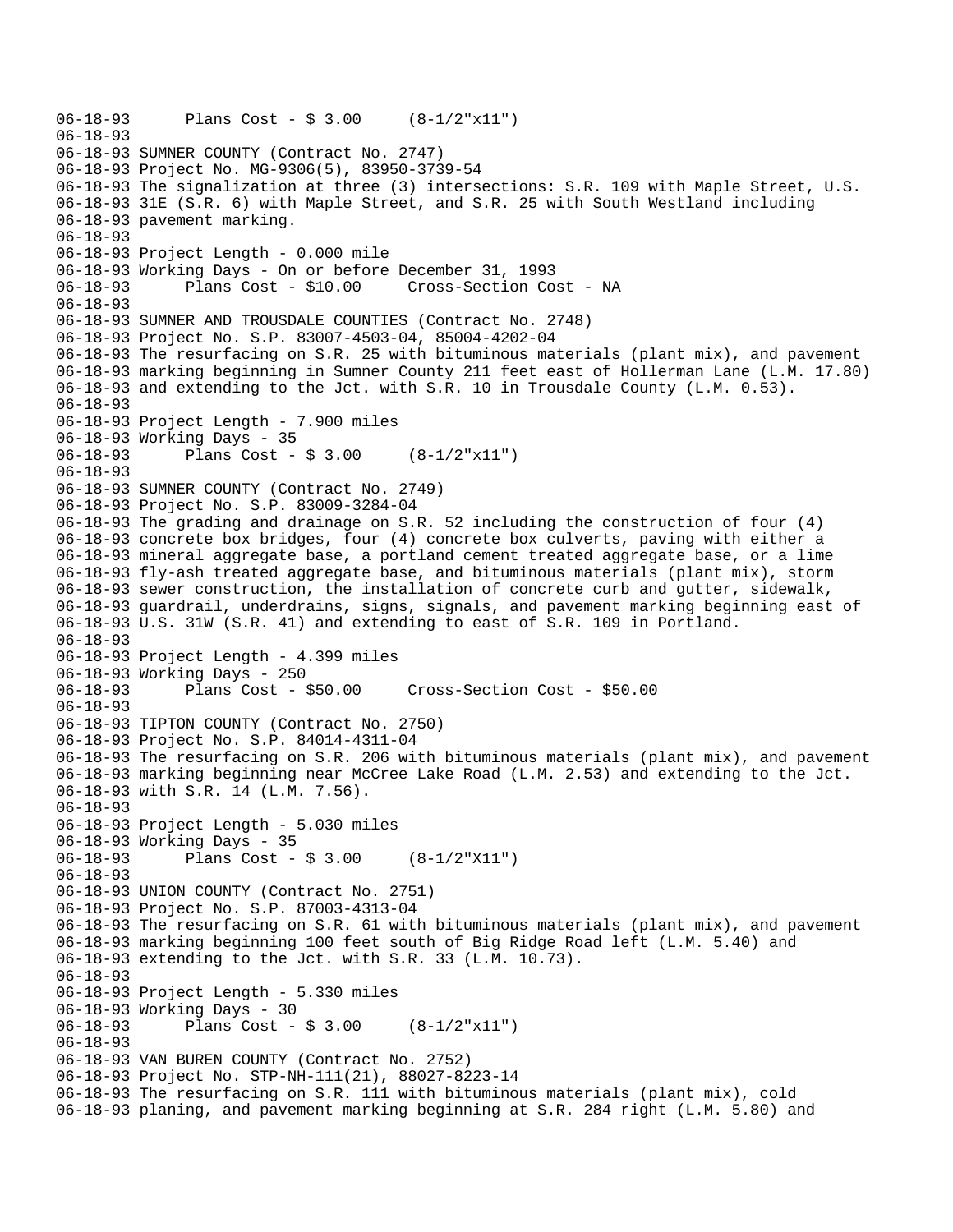```
06-18-93 extending to Spinlon Drive right (L.M. 12.83). 
06-18-93 
06-18-93 Project Length - 7.030 miles 
06-18-93 Working Days - 40<br>06-18-93 Plans Cost -
              Plans Cost - $ 3.00 (8-1/2"X11")
06-18-93 
06-18-93 WARREN COUNTY (Contract No. 2753) 
06-18-93 Project No. M-3403(4), 89951-3530-54 
06-18-93 The resurfacing on Cadillac Lane in McMinnville with bituminous materials 
06-18-93 (plant mix), and pavement marking beginning at U.S. 70S (Sparta Street) 
06-18-93 and extending to Red Road. 
06-18-93 
06-18-93 Project Length - 0.880 mile 
06-18-93 Working Days - 30 
06-18-93 Plans Cost - $ 3.00 (8-1/2"X11") 
06-18-93 
06-18-93 WASHINGTON COUNTY (Contract No. 2754) 
06-18-93 Project No. S.P. 90023-4311-04 
06-18-93 The resurfacing on S.R. 353 with bituminous materials (plant mix), and pavement 
06-18-93 marking beginning at the Jct. with S.R. 107 (L.M. 0.00) and extending to the 
06-18-93 Jct. with S.R. 81 (L.M. 13.30). 
06-18-93 
06-18-93 Project Length - 13.130 miles 
06-18-93 Working Days - 50 
              Plans Cost - $3.00 (8-1/2"x11")06-18-93 
06-18-93 WASHINGTON COUNTY (Contract No. 2755) 
06-18-93 Project No. S.P. 90105-3209-04 
06-18-93 The grading and drainage on S.R. 381 (State of Franklin Road) including the 
06-18-93 construction of two (2) concrete box culverts, paving with bituminous materials 
06-18-93 (plant mix), cold planing, storm sewer construction, bike trail construction, 
06-18-93 installation of concrete curb and gutter, sidewalk, guardrail, fence, 
06-18-93 underdrains, signs, and pavement marking beginning at Sunset Drive and 
06-18-93 extending to Oakland Avenue exit at I-181. 
06-18-93 
06-18-93 Project Length - 2.346 miles 
06-18-93 Working Days - 175 (See Special Provision 108B) 
06-18-93 Plans Cost - $100.00 Cross-Section Cost - $25.00 
06-18-93 
06-18-93 WAYNE COUNTY (Contract No. 2756) 
06-18-93 Project No. S.P. 91014-4310-04 
06-18-93 The resurfacing on S.R. 228 with bituminous materials (plant mix), and pavement 
06-18-93 marking beginning at Beech Creek Road (L.M. 5.02) and extending to the Jct. 
06-18-93 with S.R. 13 (L.M. 11.08). 
06-18-93 
06-18-93 Project Length - 6.060 miles 
06-18-93 Working Days - 35<br>06-18-93 Plans Cost -
              Plans Cost - $3.00 (8-1/2"x11")06-18-93 
06-18-93 
06-18-93 WEAKLEY COUNTY (Contract No. 2757) 
06-18-93 Project No. S.P. 92008-4306-04 
06-18-93 The resurfacing on S.R. 118 with bituminous materials (plant mix), and pavement 
06-18-93 marking beginning at the Jct. with S.R. 54 (L.M. 0.04) and extending to near 
06-18-93 Hornsby Cemetery (L.M. 5.00). 
06-18-93 
06-18-93 Project Length - 4.960 miles 
06-18-93 Working Days - 35 
              Plans Cost - $3.00 (8-1/2"x11")06-18-93
```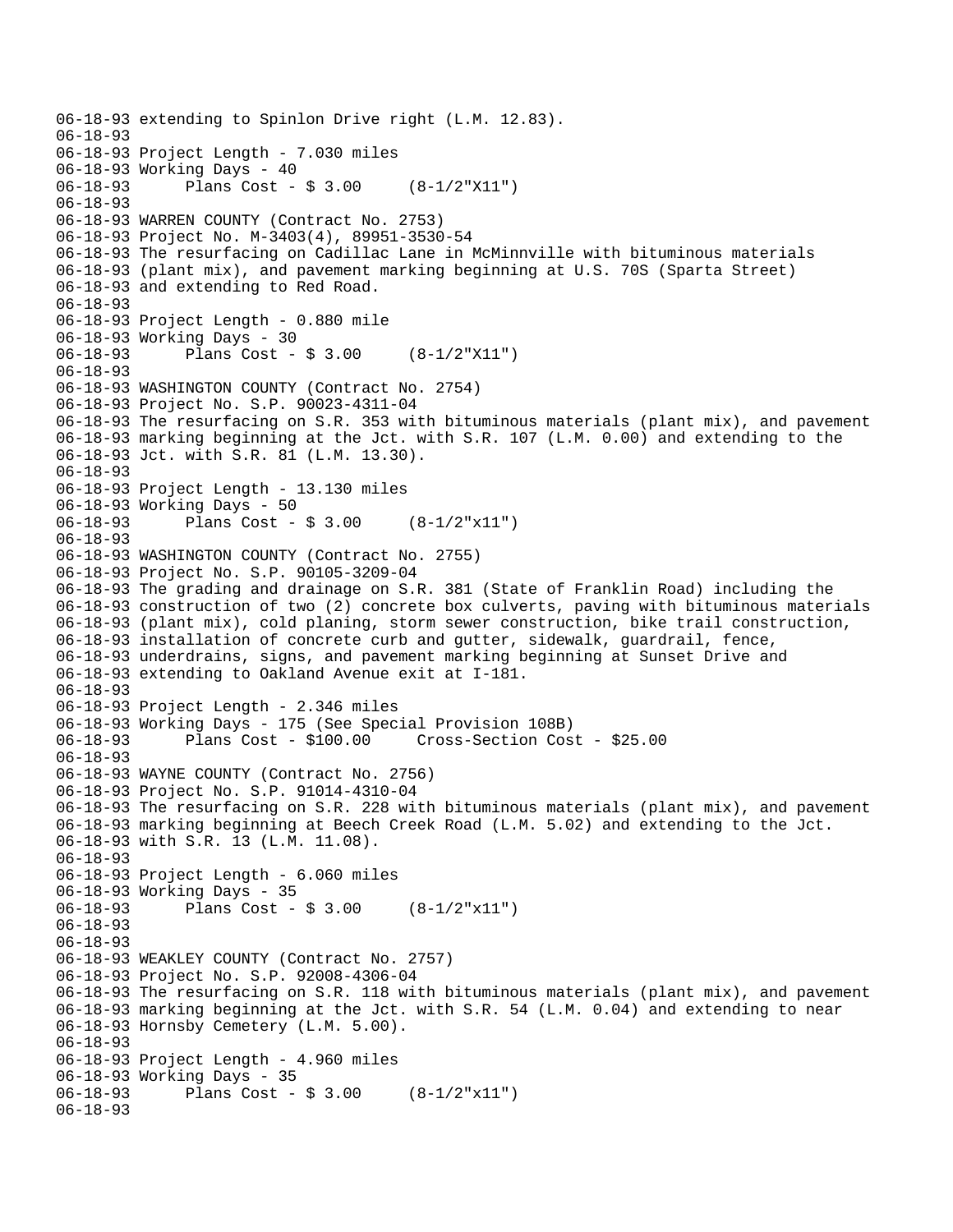```
06-18-93 WILLIAMSON COUNTY (Contract No. 2758) 
06-18-93 Project No. S.P. 94011-4236-04 
06-18-93 The resurfacing on S.R. 96 with bituminous materials (plant mix), and pavement 
06-18-93 marking beginning at the Jct. with S.R. 252 (L.M. 20.17) and extending the 
06-18-93 Rutherford County line (L.M. 26.62). 
06-18-93 
06-18-93 Project Length - 6.420 miles 
06-18-93 Working Days - 35 
06-18-93 Plans Cost - $ 3.00 (8-1/2"x11") 
06-18-93 
06-18-93 WILLIAMSON COUNTY (Contract No. 2759) 
06-18-93 Project No. S.P. 94015-4214-04 
06-18-93 The repair of the bridge on S.R. 106 over the Harpeth River including concrete, 
06-18-93 steel, pin, deck, and expansion joint repairs, non-penetrating concrete seal, 
06-18-93 bridge deck sealant, overlay with bituminous materials (plant mix), cold 
06-18-93 planing, repainting existing steel structure, and pavement marking. 
06-18-93 
06-18-93 Project Length - 0.000 mile 
06-18-93 Working Days - 115 
06-18-93 Plans Cost - $10.00 Cross-Section Cost - NA 
06-18-93 
06-18-93 
06-18-93 WILSON COUNTY (Contract No. 2760) 
06-18-93 Project No. S.P. 95014-4312-04 
06-18-93 The resurfacing on S.R. 141 with bituminous materials (plant mix), and pavement 
06-18-93 marking beginning at S.R. 26 (L.M. 10.56) and extending east of Big Springs 
06-18-93 Road (L.M. 16.56). 
06-18-93 
06-18-93 Project Length - 5.970 miles 
06-18-93 Working Days - 30 
06-18-93 Plans Cost - $ 3.00 (8-1/2"x11") 
06-18-93 
================================================================================ 
07-30-93 FAYETTE COUNTY (Contract No. 2644) 
07-30-93 Project No. S.P. 24008-4210-04 
07-30-93 The scour repair with the installation of rip-rap at one (1) bridge on S.R. 59 
07-30-93 (L.M. 4.94) over a branch. 
07-30-93 
07-30-93 Project Length - 0.000 mile 
07-30-93 Working Days - 40 
07-30-93 NO PLANS CONTRACT 
07-30-93 
07-30-93 HOUSTON AND STEWART COUNTIES (Contract No. 2653) 
07-30-93 Project No. S.P. 98032-4280-04 
07-30-93 The scour repair with the installation of rip-rap at four (4) bridges on S.R. 
07-30-93 46 and S.R. 76 at various locations. 
07-30-93 
07-30-93 Project Length - 0.000 mile 
07-30-93 Working Days - 45<br>07-30-93 NO PLANS CON
              NO PLANS CONTRACT
07-30-93 
07-30-93 BEDFORD, CHEATHAM, DAVIDSON, DICKSON, GILES, HICKMAN, HOUSTON, HUMPHREYS, 
07-30-93 LAWRENCE, LEWIS, LINCOLN, MACON, MARSHALL, MAURY, MONTGOMERY, MOORE, PERRY, 
07-30-93 ROBERTSON, RUTHERFORD, SMITH, STEWART, SUMNER, TROUSDALE, WAYNE, WILLIAMSON AND 
07-30-93 WILSON COUNTIES (Contract No. 2677) 
07-30-93 Project No. S.P. 98033-4110-04 
07-30-93 The random on call signing on various Interstate and State Routes in Region 
07-30-93 III. 
07-30-93 
07-30-93 Project Length - 0.000 mile
```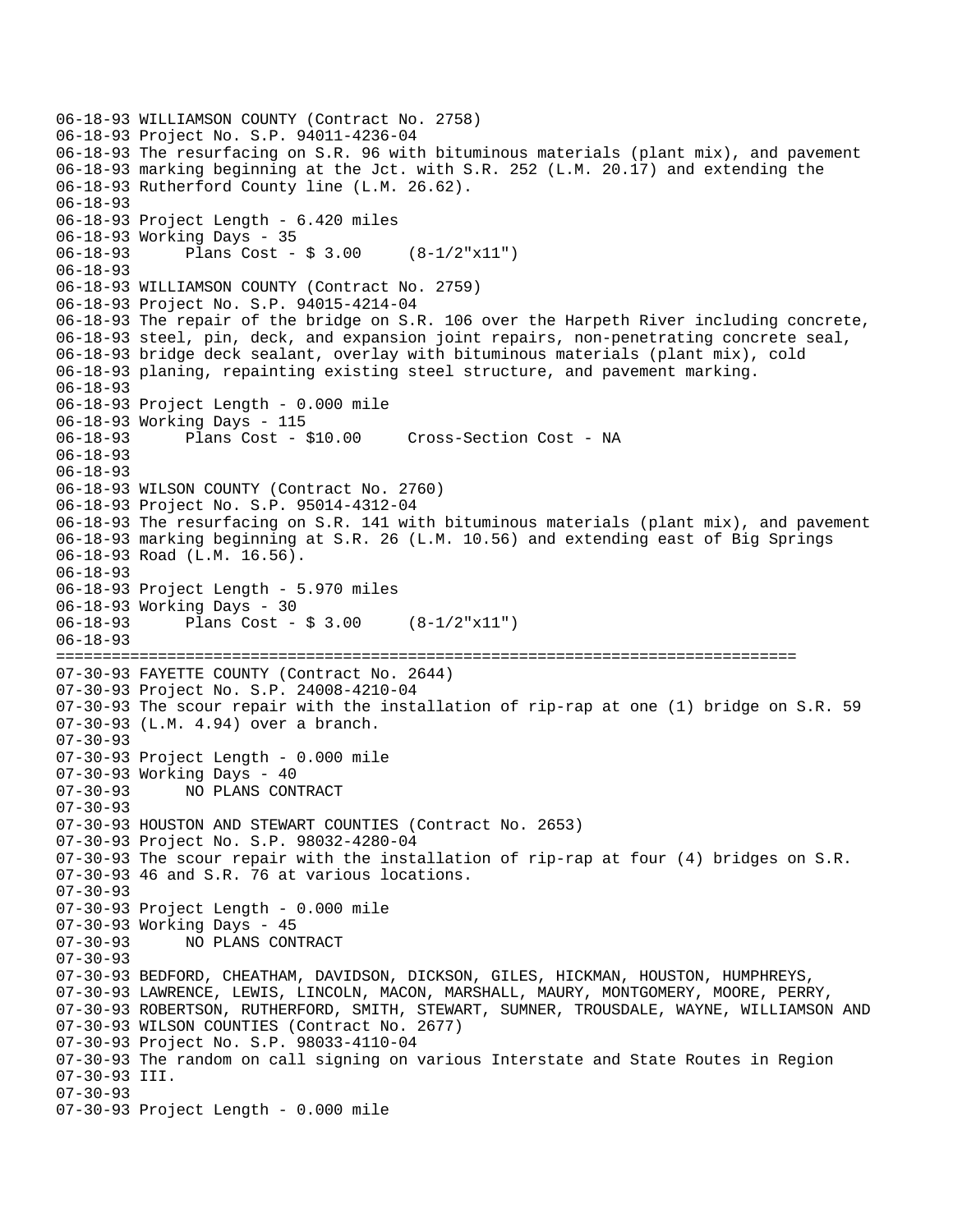07-30-93 Working Days - June 30, 1994 (See Special Provision 108B) NO PLANS CONTRACT 07-30-93 07-30-93 BENTON, CARROLL, CHESTER, CROCKETT, DECATUR, DYER, FAYETTE, GIBSON, HARDEMAN, 07-30-93 HARDIN, HAYWOOD, HENDERSON, HENRY, LAKE, LAUDERDALE, MCNAIRY, MADISON, OBION, 07-30-93 SHELBY, TIPTON AND WEAKLEY COUNTIES (Contract No. 2679) 07-30-93 Project No. S.P. 98042-4111-04 07-30-93 The random on call signing on various Routes in Region IV. 07-30-93 07-30-93 Project Length - 0.000 mile 07-30-93 Working Days - June 30, 1994 (See special Provision 108B) 07-30-93 NO PLANS CONTRACT  $07 - 30 - 93$ 07-30-93 BRADLEY COUNTY (Contract No. 2684) 07-30-93 Project No. IME-75-1(94)18, 06001-8153-44 07-30-93 The resurfacing on I-75 with bituminous materials (plant mix) including cold 07-30-93 planing, drainage adjustments, bridge deck sealant, installation of guardrail, 07-30-93 fence, and pavement marking beginning at 0.5 mile east of White Oak Road and 07-30-93 extending to 0.4 mile east of S.R. 60. 07-30-93 07-30-93 Project Length - 6.750 miles 07-30-93 Working Days - 160<br>07-30-93 Plans Cost - \$10.00 07-30-93 Plans Cost - \$10.00 Cross-Section Cost - NA 07-30-93 The DBE goal for this contract is 6% of the contract amount. 07-30-93 07-30-93 BRADLEY COUNTY (Contract No. 2686) 07-30-93 Project No. S.P. 06012-4311-04 07-30-93 The overlay on S.R. 312 with an emulsified asphalt micro-surfacing and pavement 07-30-93 marking beginning at the Hamilton County Line (L.M. 0.00) and extending to 07-30-93 White Oak Road (L.M. 4.77). 07-30-93 07-30-93 Project Length - 4.770 miles 07-30-93 Working Days - 30 07-30-93 Plans Cost - \$ 3.00 (8-1/2"X11") 07-30-93 07-30-93 DYER COUNTY (Contract No. 2696) 07-30-93 Project No. S.P. 23011-4529-04 07-30-93 The repair of the bridge on S.R. 78 over a drainage ditch (L.M. 10.76) and over 07-30-93 a drainage canal (L.M. 12.55) including concrete, bridge deck repairs, precast 07-30-93 box beam, concrete parapet, paving with bituminous materials (plant mix), cold 07-30-93 planing, bridge deck sealant, installation of guardrail, and pavement marking. 07-30-93 07-30-93 Project Length - 0.100 mile 07-30-93 Working Days - 110 07-30-93 Plans Cost - \$10.00 Cross-Section Cost - NA 07-30-93 07-30-93 DYER COUNTY (Contract No. 2697) 07-30-93 Project No. S.P. 23011-4530-04 07-30-93 The resurfacing on S.R. 78 with either bituminous materials (plant mix) or 07-30-93 recycle in place, and pavement marking beginning at the end of the four lane 07-30-93 section (L.M. 2.75) and extending to 0.56 mile south of the Obion River (L.M. 07-30-93 7.37). 07-30-93 07-30-93 Project Length - 4.570 miles 07-30-93 Working Days - 35 07-30-93 Plans Cost - \$ 3.00 (8-1/2"x11") 07-30-93 07-30-93 DYER AND GIBSON COUNTIES (Contract No. 2698) 07-30-93 Project No. S.P. 98042-4209-04 07-30-93 The installation of signs on various state routes.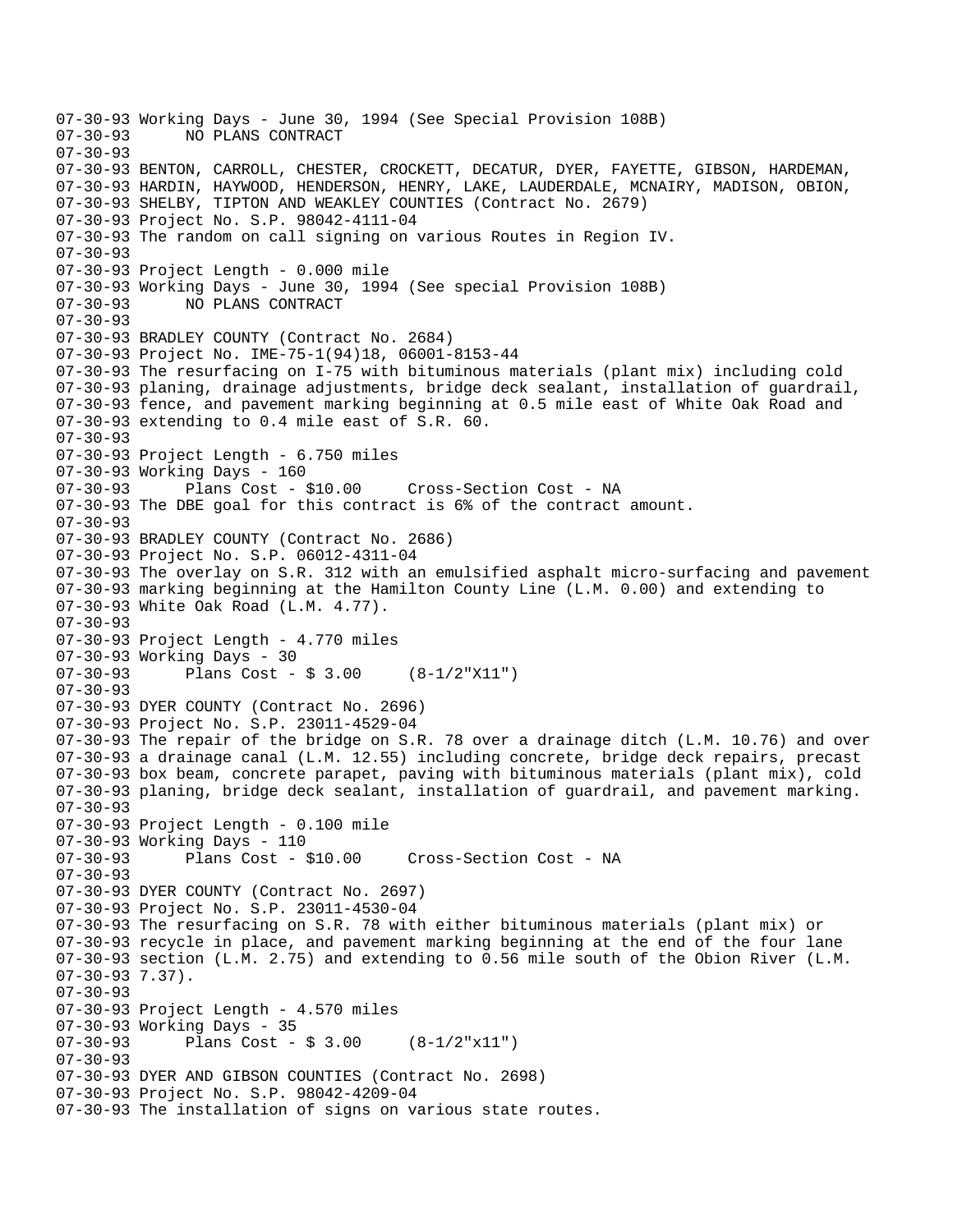```
07-30-93 
07-30-93 Project Length - 376.880 miles 
07-30-93 Working Days - On or before December 1, 1993 
07-30-93 NO PLANS CONTRACT 
07-30-93 
07-30-93 MEIGS AND MCMINN COUNTIES (Contract No. 2727) 
07-30-93 Project No. S.P. 61002-4205-04, 54005-4223-04 
07-30-93 The resurfacing on S.R. 30 with bituminous materials (plant mix), cold planing, 
07-30-93 and pavement marking beginning the Jct. S.R. 58 in Decatur (L.M. 6.09) in Meigs 
07-30-93 County and extending to 2.0 miles East of the Meigs County line (L.M. 2.00) in 
07-30-93 McMinn County. 
07-30-93 
07-30-93 Project Length - 4.640 miles 
07-30-93 Working Days - 30 
07-30-93 Plans Cost - $ 3.00 (8-1/2"X11") 
07-30-93 
07-30-93 SHELBY COUNTY (Contract No. 2739) 
07-30-93 Project No. IXA-STP-14(19), 79024-3270-44 
07-30-93 The grading and drainage on S.R. 14 (Austin Peay Highway) including the 
07-30-93 construction of one (1) prestressed concrete I-beam bridge, one (1) prestressed 
07-30-93 concrete I-beam and continuous steel welded plate girder bridge, one (1) 
07-30-93 prestressed concrete Bulb-Tee bridge, three (3) continuous steel welded plate 
07-30-93 girder bridges, retaining walls, paving with either a mineral aggregate base, 
07-30-93 or a portland cement treated aggregate base, bituminous materials (plant mix), 
07-30-93 a permeable treated base and portland cement concrete pavement on the ramps, 
07-30-93 cold planing, storm sewer construction, installation of concrete curb and 
07-30-93 gutter, sidewalk, guardrail, fence, underdrains, concrete median barrier, 
07-30-93 signs, lighting, signals, and pavement marking beginning at the I-40/240 
07-30-93 interchange and extending to Jones Road/Raleigh-Millington Highway. 
07-30-93 
07-30-93 Project Length - 1.208 miles 
07-30-93 Working Days - 350<br>07-30-93 Plans Cost - $125.00
                                        07-30-93 Plans Cost - $125.00 Cross-Section Cost - $25.00 
07-30-93 The DBE goal for this contract is 13% of the contract amount. 
07-30-93 
07-30-93 SHELBY COUNTY (Contract No. 2743) 
07-30-93 Project No. S.P. 79028-3236-04 
07-30-93 The signalization at the intersection of U.S. 72 (S.R. 57, Poplar Avenue) with 
07-30-93 Poplar View Parkway in Collierville. 
07-30-93 
07-30-93 Project Length - 0.000 mile 
07-30-93 Working Days - On or before November 1, 1993 
07-30-93 Plans Cost - $3.00 Cross-Section Cost - NA 
07-30-93 
07-30-93 SUMNER AND TROUSDALE COUNTIES (Contract No. 2748) 
07-30-93 Project No. S.P. 83007-4503-04, 85004-4202-04 
07-30-93 The resurfacing on S.R. 25 with bituminous materials (plant mix), and pavement 
07-30-93 marking beginning in Sumner County 211 feet east of Hollerman Lane (L.M. 17.80) 
07-30-93 and extending to the Jct. with S.R. 10 in Trousdale County (L.M. 0.53). 
07-30-93 
07-30-93 Project Length - 7.900 miles 
07-30-93 Working Days - 35 
07-30-93 Plans Cost - $ 3.00 (8-1/2"x11") 
07-30-93 
07-30-93 ANDERSON COUNTY (Contract No. 2761) 
07-30-93 Project No. STP-F-9(21), 01003-8223-14 
07-30-93 The resurfacing on S.R. 9 with bituminous materials (plant mix), cold planing, 
07-30-93 and pavement marking beginning at the Jct. with S.R. 61 (L.M. 10.63) and 
07-30-93 extending to 105 feet south of S.R. 170 (L.M. 15.12). 
07-30-93
```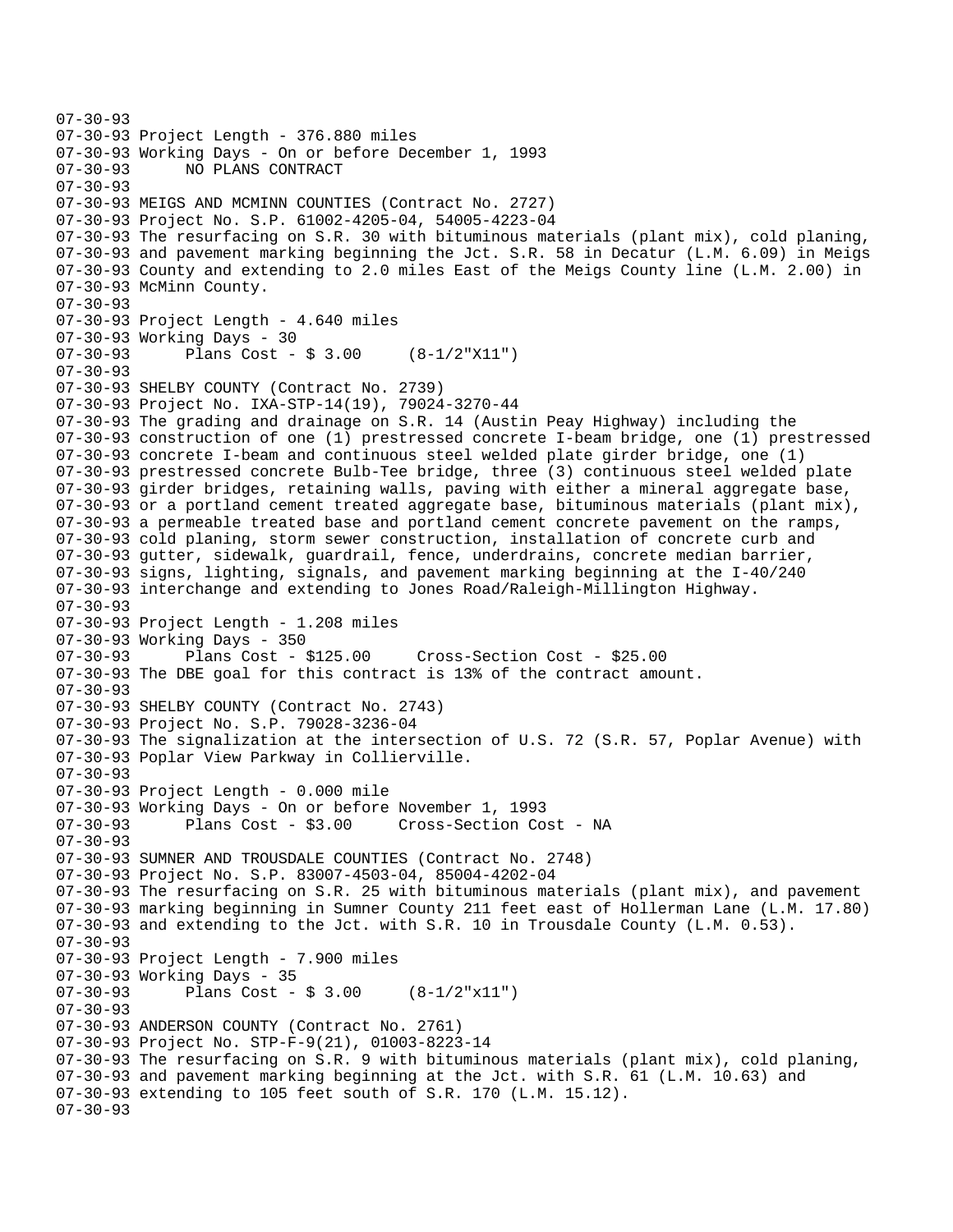```
07-30-93 Project Length - 4.490 miles 
07-30-93 Working Days - 30<br>07-30-93 Plans Cost -
              Plans Cost - $3.00 (8-1/2" X 11")
07-30-93 
07-30-93 BLEDSOE COUNTY (Contract No. 2762) 
07-30-93 Project No. S.P. 04002-4508-04 
07-30-93 The resurfacing on S.R. 30 with bituminous materials (plant mix), and pavement 
07-30-93 marking beginning at the Van Buren County line (L.M. 0.00) and extending to the 
07-30-93 top of the mountain near Bob Sapp Road (L.M. 5.60). 
07-30-93 
07-30-93 Project Length - 5.589 miles 
07-30-93 Working Days - 30 
07-30-93 Plans Cost - $ 3.00 (8-1/2" X 11") 
07-30-93 
07-30-93 BLOUNT COUNTY (Contract No. 2763) 
07-30-93 Project No. S.P. 05334-4301-04, 05022-4324-04 
07-30-93 The resurfacing on S.R. 334 and S.R. 335 with bituminous materials (plant mix) 
07-30-93 and pavement marking on S.R. 334 beginning at the Jct. with S.R. 335 (L.M. 
07-30-93 0.00) and extending to the Jct. with S.R. 333 (L.M. 2.53) and on S.R. 335 
07-30-93 beginning at the Jct. with S.R. 334 (L.M. 6.33) and extending to 315 feet south 
07-30-93 of Wright Road (L.M. 8.51). 
07-30-93 
07-30-93 Project Length - 4.710 miles 
07-30-93 Working Days - 35<br>07-30-93 Plans Cost -
              Plans Cost - $3.00 (8-1/2" X 11")
07-30-93 
07-30-93 CHEATHAM COUNTY (Contract No. 2764) 
07-30-93 Project No. S.P. 11005-4513-04 
07-30-93 The resurfacing on S.R. 12 with bituminous materials (plant mix), and pavement 
07-30-93 marking beginning at East McQuarry Street (L.M. 5.40) and extending to Bruce 
07-30-93 Bradley Road (L.M. 12.50). 
07-30-93 
07-30-93 Project Length - 7.100 miles 
07-30-93 Working Days - 30<br>07-30-93 Plans Cost -
              Plans Cost - $3.00 (8-1/2" X 11")
07 - 30 - 9307-30-93 CLAY COUNTY (Contract No. 2765) 
07-30-93 Project No. S.P. 14004-4511-04 
07-30-93 The resurfacing on S.R. 52 with bituminous materials (plant mix), installation 
07-30-93 of guardrail, and pavement marking beginning at S.R. 53 right (L.M. 21.65) and 
07-30-93 extending 2.0 miles east of the Jct. with S.R. 53 (L.M. 23.67). 
07-30-93 
07-30-93 Project Length - 2.020 miles 
07-30-93 Working Days - 30 
07-30-93 Plans Cost - $ 3.00 (8-1/2" X 11") 
07-30-93 
07-30-93 COCKE COUNTY (Contract No. 2766) 
07-30-93 Project No. S.P. 15002-4512-04 
07-30-93 The resurfacing on S.R. 9 with bituminous materials (plant mix), cold planing, 
07-30-93 and pavement marking beginning at White Oak Avenue right (L.M. 5.69) and 
07-30-93 extending to 150 feet south of the bridge over the Pigeon River (L.M. 6.93). 
07-30-93 
07-30-93 Project Length - 1.240 miles 
07-30-93 Working Days - 30 
              Plans Cost - $3.00 (8-1/2" X 11")07-30-93 
07-30-93 COCKE COUNTY (Contract No. 2767) 
07-30-93 Project No. S.P. 15003-4226-04 
07-30-93 The repair of the bridge on S.R. 9 over the French Broad River and Southern 
07-30-93 Railroad including concrete, slab and bridge deck repairs, bridge deck sealant,
```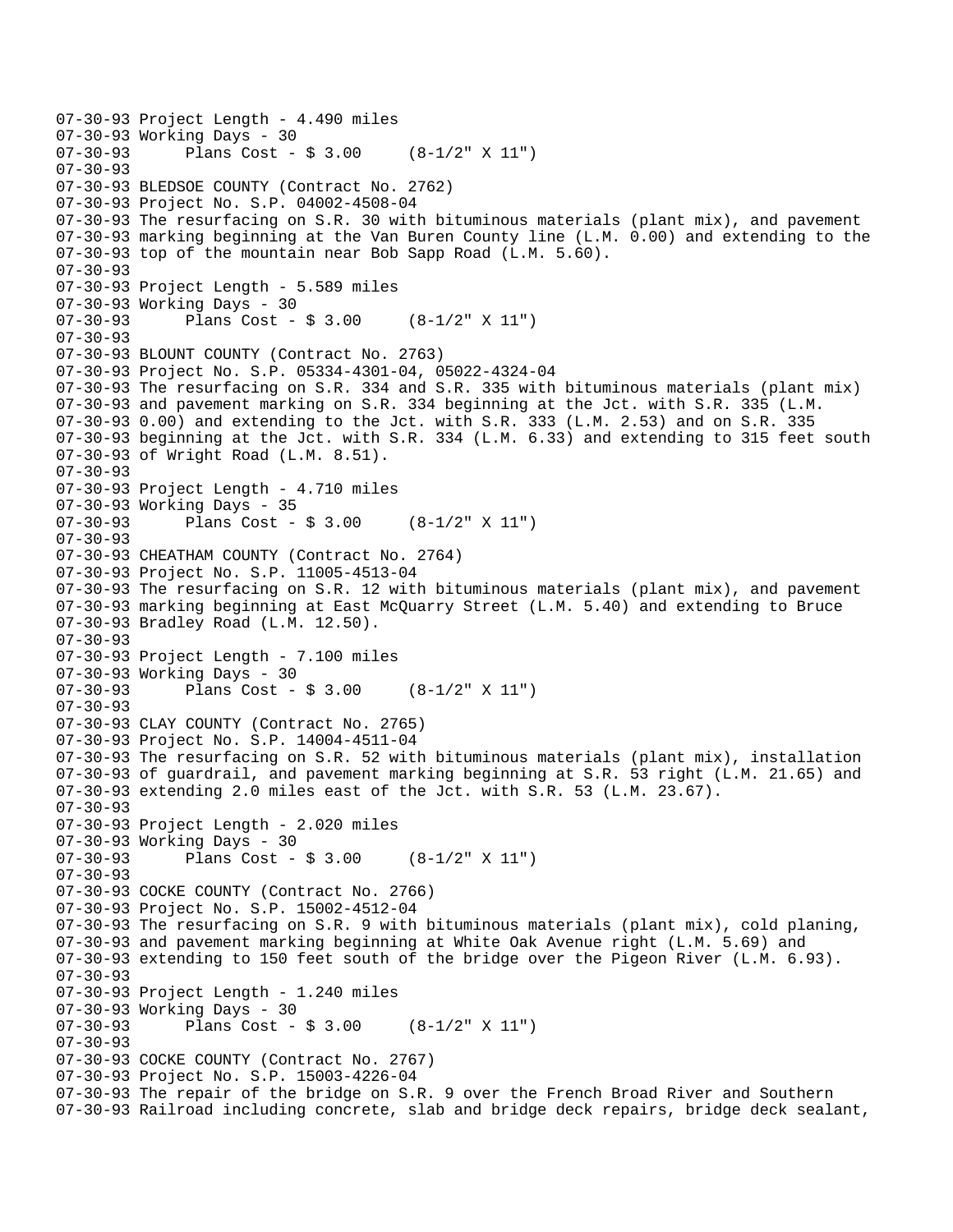07-30-93 overlay with bituminous materials (plant mix), cold planing, and pavement 07-30-93 marking. 07-30-93 07-30-93 Project Length - 0.000 mile 07-30-93 Working Days - 80 07-30-93 Plans Cost - \$10.00 Cross-Section Cost - NA 07-30-93 07-30-93 COCKE AND JEFFERSON COUNTIES (Contract No. 2768) 07-30-93 Project No. S.P. 98011-4171-04 07-30-93 The crack sealing on I-40. 07-30-93 07-30-93 Project Length - 25.470 miles 07-30-93 Working Days - On or before December 31, 1993 (See Special Provision 411F 07-30-93 and 501N)<br>07-30-93 NO PLANS CONTRACT 07-30-93 NO PLANS CONTRACT 07-30-93 07-30-93 CUMBERLAND COUNTY (Contract No. 2769) 07-30-93 Project No. S.P. 18003-4518-04 07-30-93 The resurfacing on S.R. 1 with bituminous materials (plant mix), and pavement 07-30-93 marking beginning east of the Crossville City limits (L.M. 16.29) and extending 07-30-93 to Bowling Road left (L.M. 20.06). 07-30-93 07-30-93 Project Length - 3.770 miles 07-30-93 Working Days - 30<br>07-30-93 Plans Cost -Plans Cost -  $$3.00$  (8-1/2" X 11") 07-30-93 07-30-93 DAVIDSON COUNTY (Contract No. 2770) 07-30-93 Project No. STP-M-174(7), 19049-3210-54 07-30-93 The construction of concrete sidewalks on S.R. 174 (Long Hollow Pike) beginning 07-30-93 at the I-65 north bound off ramp and extending to the Mansker Creek bridge in 07-30-93 Goodlettsville. 07-30-93 07-30-93 Project Length - 0.350 mile 07-30-93 Working Days - 40 Cross-Section Cost - NA  $07 - 30 - 93$ 07-30-93 DAVIDSON COUNTY (Contract No. 2771) 07-30-93 Project No. S.P. 19014-4125-04 07-30-93 The painting of sign supports on I-440 in Nashville. 07-30-93 07-30-93 Project Length - 0.000 mile 07-30-93 Working Days - On or before November 30, 1993 07-30-93 Plans Cost - \$25.00 Cross-Section Cost - NA 07-30-93 07-30-93 DAVIDSON COUNTY (Contract No. 2772) 07-30-93 Project No. S.P. 19025-4224-04 07-30-93 The resurfacing on S.R. 6 with bituminous materials (plant mix), and pavement 07-30-93 marking beginning at the Jct. with Briley Parkway (L.M. 16.64) and extending to 07-30-93 the Jct. with S.R. 45 (L.M. 18.59). 07-30-93 07-30-93 Project Length - 1.950 miles 07-30-93 Working Days - 30 07-30-93 Plans Cost - \$ 3.00 (8-1/2" X 11") 07-30-93 07-30-93 DAVIDSON COUNTY (Contract No. 2773) 07-30-93 Project No. S.P. 19043-4321-04 07-30-93 The resurfacing on S.R. 65 with bituminous materials (plant mix), and pavement 07-30-93 marking beginning at the Jct. with S.R. 45 (L.M. 6.08) and extending to near 07-30-93 I-24 (L.M. 11.40). 07-30-93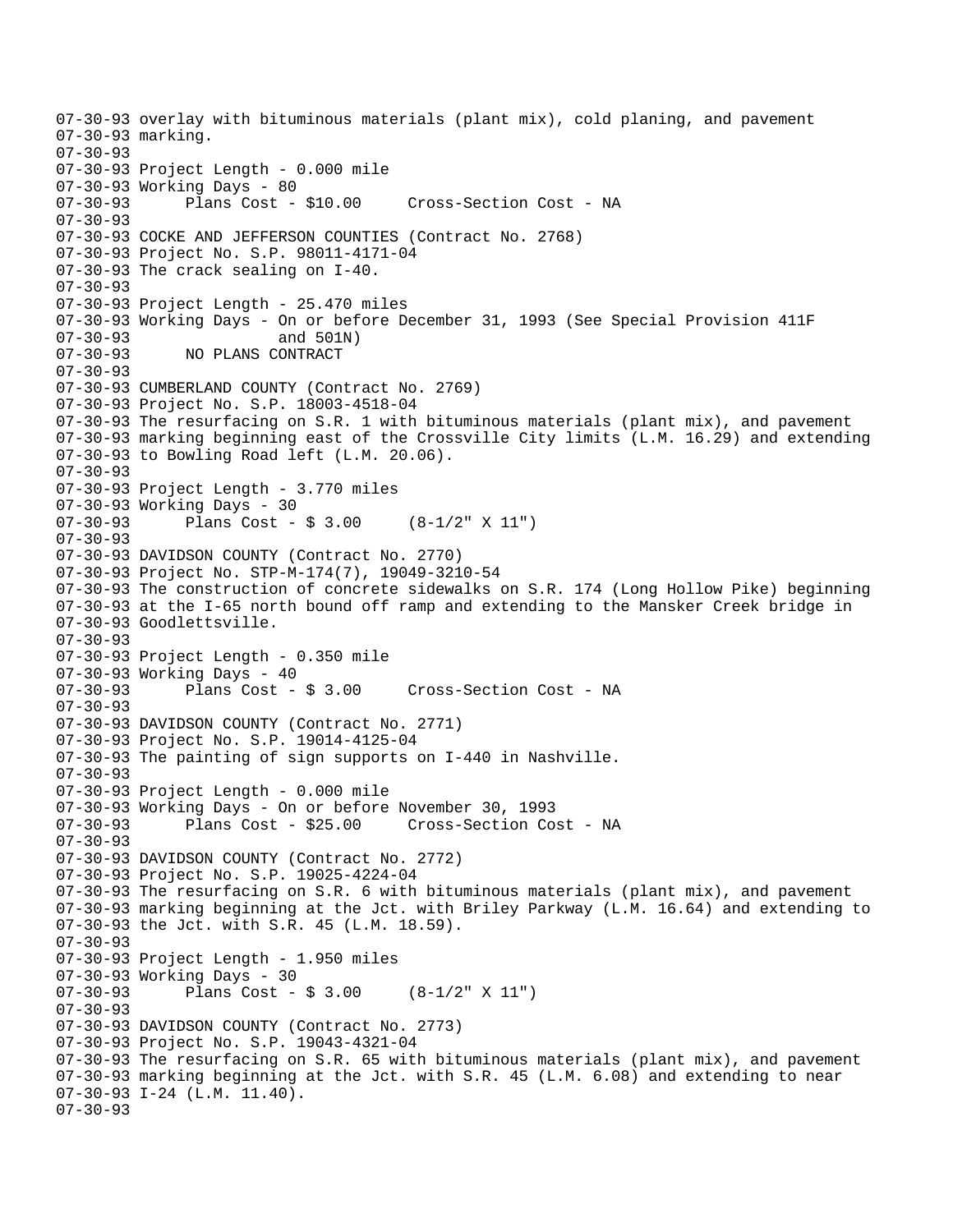```
07-30-93 Project Length - 5.320 miles 
07-30-93 Working Days - 35<br>07-30-93 Plans Cost -
              Plans Cost - $3.00 (8-1/2" X 11")
07-30-93 
07-30-93 DAVIDSON COUNTY (Contract No. 2774) 
07-30-93 Project No. S.P. 19150-4207-04 
07-30-93 The repair of the bridge on S.R. 96 over the South Harpeth River including 
07-30-93 concrete, bridge deck repairs, bridge deck sealant, repainting existing steel 
07-30-93 structure, paving with bituminous materials (plant mix), cold planing, 
07-30-93 installation of guardrail, and pavement marking. 
07-30-93 
07-30-93 Project Length - 0.000 mile 
07-30-93 Working Days - 95 
07-30-93 Plans Cost - $10.00 Cross-Section Cost - NA 
07-30-93 
07-30-93 DICKSON COUNTY (Contract No. 2775) 
07-30-93 Project No. S.P. 22017-4314-04 
07-30-93 The resurfacing on S.R. 235 with bituminous materials (plant mix), and pavement 
07-30-93 marking beginning at S.R. 46 (L.M. 2.14) and extending to S.R. 49 (L.M. 10.31). 
07-30-93 
07-30-93 Project Length - 8.170 miles 
07-30-93 Working Days - 30<br>07-30-93 Plans Cost -
              Plans Cost - $3.00 (8-1/2" X 11")
07-30-93 
07-30-93 DICKSON COUNTY (Contract No. 2776) 
07-30-93 Project No. S.P. 22945-3471-04 
07-30-93 The grading and drainage on a S.I.A. Route (Pomona Road / Old S.R. 46) 
07-30-93 including paving with bituminous materials (plant mix) and pavement marking 
07-30-93 beginning at S.R. 46 and extending to existing S.I.A. 
07-30-93 
07-30-93 Project Length - 0.909 mile 
07-30-93 Working Days - 90<br>07-30-93 Plans Cost - $10.00
                                        07-30-93 Plans Cost - $10.00 Cross-Section Cost - $10.00 
07-30-93 
07-30-93 FAYETTE COUNTY (Contract No. 2777) 
07-30-93 Project No. STP-F-15(50), 24003-8231-14 
07-30-93 The resurfacing on S.R. 15 with bituminous materials (plant mix), and pavement 
07-30-93 marking beginning west of Somerville (L.M. 16.06) and extending to east of 
07-30-93 Somerville (L.M. 18.07). 
07-30-93 
07-30-93 Project Length - 2.010 miles 
07-30-93 Working Days - 30 
07-30-93 Plans Cost - $ 3.00 (8-1/2"X11") 
07-30-93 
07-30-93 FAYETTE COUNTY (Contract No. 2778) 
07-30-93 Project No. STP-F-59(10), 24008-8212-14 
07-30-93 The resurfacing on S.R. 59 with bituminous materials (plant mix), and pavement 
07-30-93 marking beginning at the Jct. with S.R. 194 (L.M. 6.09) and extending to the 
07-30-93 Jct. with S.R. 76 (L.M. 14.40). 
07-30-93 
07-30-93 Project Length - 8.310 miles 
07-30-93 Working Days - 40 
07-30-93 Plans Cost - $ 3.00 (8-1/2"X11") 
07-30-93 
07-30-93 FENTRESS COUNTY (Contract No. 2779) 
07-30-93 Project No. S.P. 25006-4318-04 
07-30-93 The resurfacing on S.R. 154 with bituminous materials (plant mix), installation 
07-30-93 of guardrail, and pavement marking beginning at S.R. 52 (L.M. 0.00) and 
07-30-93 extending 3.0 miles west of Laurel Creek (L.M. 6.25). 
07-30-93
```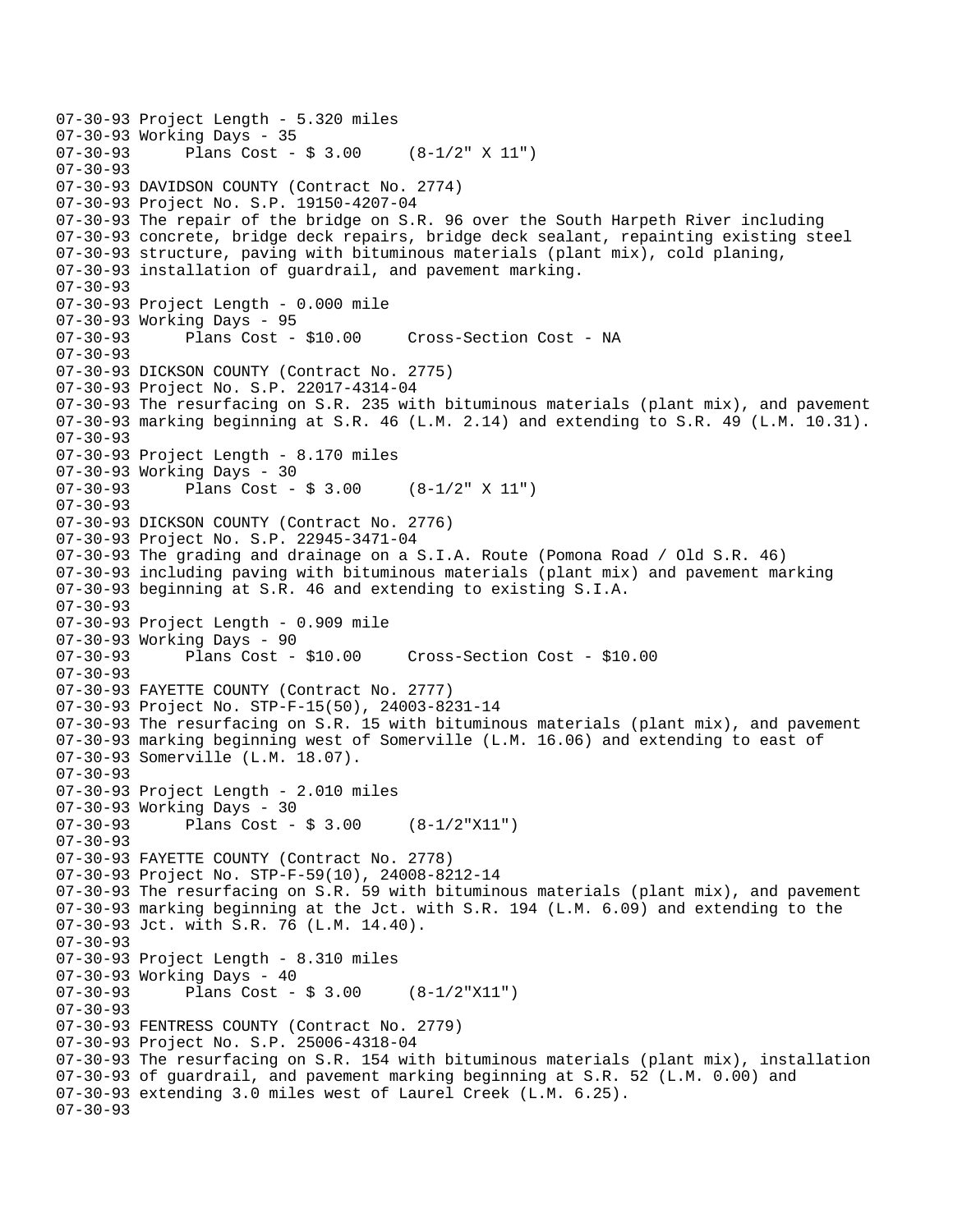```
07-30-93 Project Length - 5.340 miles 
07-30-93 Working Days - 35<br>07-30-93 Plans Cost -
              Plans Cost - $3.00 (8-1/2" X 11")
07-30-93 
07-30-93 GIBSON COUNTY (Contract No. 2780) 
07-30-93 Project No. DS-STP-366(1), 27003-3216-14 
07-30-93 The grading and drainage on U.S. 45W (S.R. 366, Humboldt Southeast Bypass) 
07-30-93 including the construction of one (1) prestressed concrete I-beam bridge over 
07-30-93 Little Sugar Creek, paving with either a mineral aggregate base or a portland 
07-30-93 cement treated aggregate base and bituminous materials (plant mix), storm sewer 
07-30-93 construction, installation of guardrail, fence, underdrains, signs, signals, 
07-30-93 and pavement marking beginning at S.R. 5 and extending to the four lane section 
07-30-93 0.2 mile west of Bledsoe Lane. 
07-30-93 
07-30-93 Project Length - 1.948 miles 
07-30-93 Working Days - 190<br>07-30-93 Plans Cost -
              07-30-93 Plans Cost - $25.00 Cross-Section Cost - $ 25.00 
07-30-93 The DBE goal for this contract is 12% of the contract amount. 
07-30-93 
07-30-93 GILES COUNTY (Contract No. 2781) 
07-30-93 Project No. STP-F-15(53), 28068-3209-14 
07-30-93 The paving on U.S. 64 (S.R. 15, Pulaski By Pass) with either a mineral 
07-30-93 aggregate base, a portland cement treated aggregate base, or a lime fly-ash 
07-30-93 treated aggregate base, and bituminous materials (plant mix), including grading 
07-30-93 and drainage, installation of concrete curb, guardrail, fence, underdrains, 
07-30-93 signs, signals, and pavement marking beginning at Bennett Drive west of Pulaski 
07-30-93 and extending to S.R. 7 (Elkton Highway). 
07-30-93 
07-30-93 Project Length - 4.342 miles 
07-30-93 Working Days - 175 
07-30-93 Plans Cost - $10.00 Cross-Section Cost - $ 0.00 
07-30-93 The DBE goal for this contract is 8% of the contract amount. 
07-30-93 
07-30-93 GILES COUNTY (Contract No. 2782) 
07-30-93 Project No. S.P. 28009-4202-04 
07-30-93 The repair of the bridge on S.R. 129 over the East Fork Lynn Creek including 
07-30-93 concrete, bridge deck sealant, non-penetrating concrete seal, concrete 
07-30-93 bridgerail replacement, paving with bituminous materials (plant mix), cold 
07-30-93 planing, installation of guardrail, and pavement marking. 
07-30-93 
07-30-93 Project Length - 0.000 mile 
07-30-93 Working Days - 60 
07-30-93 Plans Cost - $ 3.00 Cross-Section Cost - NA 
07-30-93 
07-30-93 GREENE COUNTY (Contract No. 2783) 
07-30-93 Project No. S.P. 30025-4333-04 
07-30-93 The resurfacing on S.R. 348 with bituminous materials (plant mix) and pavement 
07-30-93 marking beginning at the Jct. with S.R. 340 (L.M. 0.00) and extending to Bible 
07-30-93 Chapel Road right (L.M. 7.84). 
07-30-93 
07-30-93 Project Length - 7.740 miles 
07-30-93 Working Days - 35 
07-30-93 Plans Cost - $ 3.00 (8-1/2" X 11") 
07-30-93 
07-30-93 HAMBLEN COUNTY (Contract No. 2784) 
07-30-93 Project No. S.P. 32012-4304-04 
07-30-93 The resurfacing on S.R. 113 with bituminous materials (plant mix) and pavement 
07-30-93 marking beginning 50 feet north of S.R. 340 right (L.M. 5.80) and extending to 
07-30-93 50 feet north of S.R. 34 (L.M. 11.95). 
07-30-93
```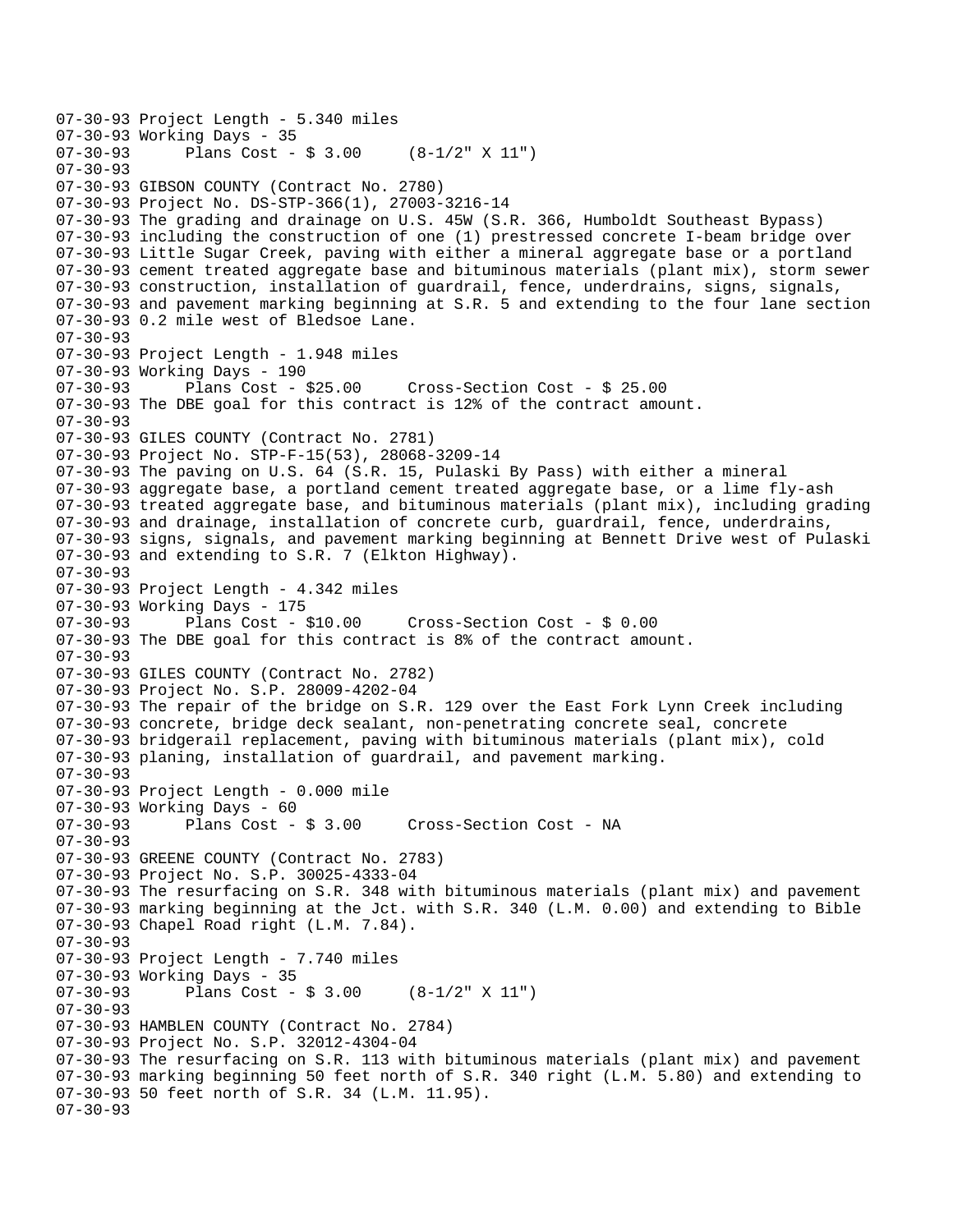```
07-30-93 Project Length - 6.150 miles 
07-30-93 Working Days - 35<br>07-30-93 Plans Cost -
              Plans Cost - $3.00 (8-1/2" X 11")
07-30-93 
07-30-93 HAMILTON COUNTY (Contract No. 2785) 
07-30-93 Project No. STP-S-9202(28), 33025-8204-24, 33008-8209-24, 33039-8211-24 
07-30-93 The resurfacing on S.R. 17, S.R. 2, and S.R. 58 with bituminous materials 
07-30-93 (plant mix), cold planing, installation of guardrail, and pavement marking 
07-30-93 beginning on S.R. 17 at the Georgia State line (L.M. 0.00) and extending to the 
07-30-93 Jct. with S.R. 2 (L.M. 2.21), beginning on S.R. 2 at the Jct. with S.R. 38 
07-30-93 (L.M. 2.35) and extending to the Southern Railroad overpass (L.M. 5.74), and 
07-30-93 beginning on S.R. 58 at the Georgia State line (L.M. 0.00) and extending to the 
07-30-93 Jct. with S.R. 17 (L.M. 2.16). 
07-30-93 
07-30-93 Project Length - 7.720 miles 
07-30-93 Working Days - 65 
07-30-93 Plans Cost - $ 3.00 (8-1/2"X11") 
07-30-93 The DBE goal for this contract is 12% of the contract amount. 
07-30-93 
07-30-93 HAWKINS COUNTY (Contract No. 2786) 
07-30-93 Project No. S.P. 37006-4335-04 
07-30-93 The resurfacing on S.R. 66 with bituminous materials (plant mix) and pavement 
07-30-93 marking beginning 50 feet east of the bridge over Renfroe Creek (L.M. 17.45) 
07-30-93 and extending to the Hancock County line (L.M. 29.92). 
07-30-93 
07-30-93 Project Length - 12.320 miles 
07-30-93 Working Days - 40<br>07-30-93 Plans Cost -
              Plans Cost - $3.00 (8-1/2" X 11")
07-30-93 
07-30-93 HENDERSON COUNTY (Contract No. 2787) 
07-30-93 Project No. S.P. 39007-4209-04 
07-30-93 The repair of the bridge on S.R. 100 over a branch of Middleton Creek including 
07-30-93 concrete, steel, prestressed concrete box beams, structural steel, concrete 
07-30-93 slab and bridge deck repairs, bridge deck sealant, overlay with bituminous 
07-30-93 materials (plant mix), cold planing, installation of guardrail, and pavement 
07-30-93 marking. 
07-30-93 
07-30-93 Project Length - 0.000 mile 
07-30-93 Working Days - 90 
07-30-93 Plans Cost - $10.00 Cross-Section Cost - NA 
07-30-93 
07-30-93 HENRY COUNTY (Contract No. 2788) 
07-30-93 Project No. STP-F-69(18), 40004-8219-14 
07-30-93 The resurfacing on S.R. 69 with bituminous materials (plant mix), and pavement 
07-30-93 marking beginning at the end of the bridge over West Sandy Creek (L.M. 6.10) 
07-30-93 and extending to the Jct. with S.R. 69A (L.M. 10.59). 
07-30-93 
07-30-93 Project Length - 4.490 miles 
07-30-93 Working Days - 35<br>07-30-93 Plans Cost -
              Plans Cost - $3.00 (8-1/2"X11")07-30-93 
07-30-93 HICKMAN COUNTY (Contract No. 2789) 
07-30-93 Project No. S.P. 41050-4209-04, 41010-4208-04 
07-30-93 The resurfacing on S.R. 46 and on S.R. 100 with bituminous materials (plant 
07-30-93 mix), and pavement marking on S.R. 46 beginning at S.R. 100 (L.M. 0.00) and 
07-30-93 extending to the Dickson County line (L.M. 2.75) and on S.R. 100 beginning at 
07-30-93 S.R. 46 (L.M. 27.50) and extending to the Williamson County line (L.M. 32.70). 
07-30-93 
07-30-93 Project Length - 7.950 miles 
07-30-93 Working Days - 35
```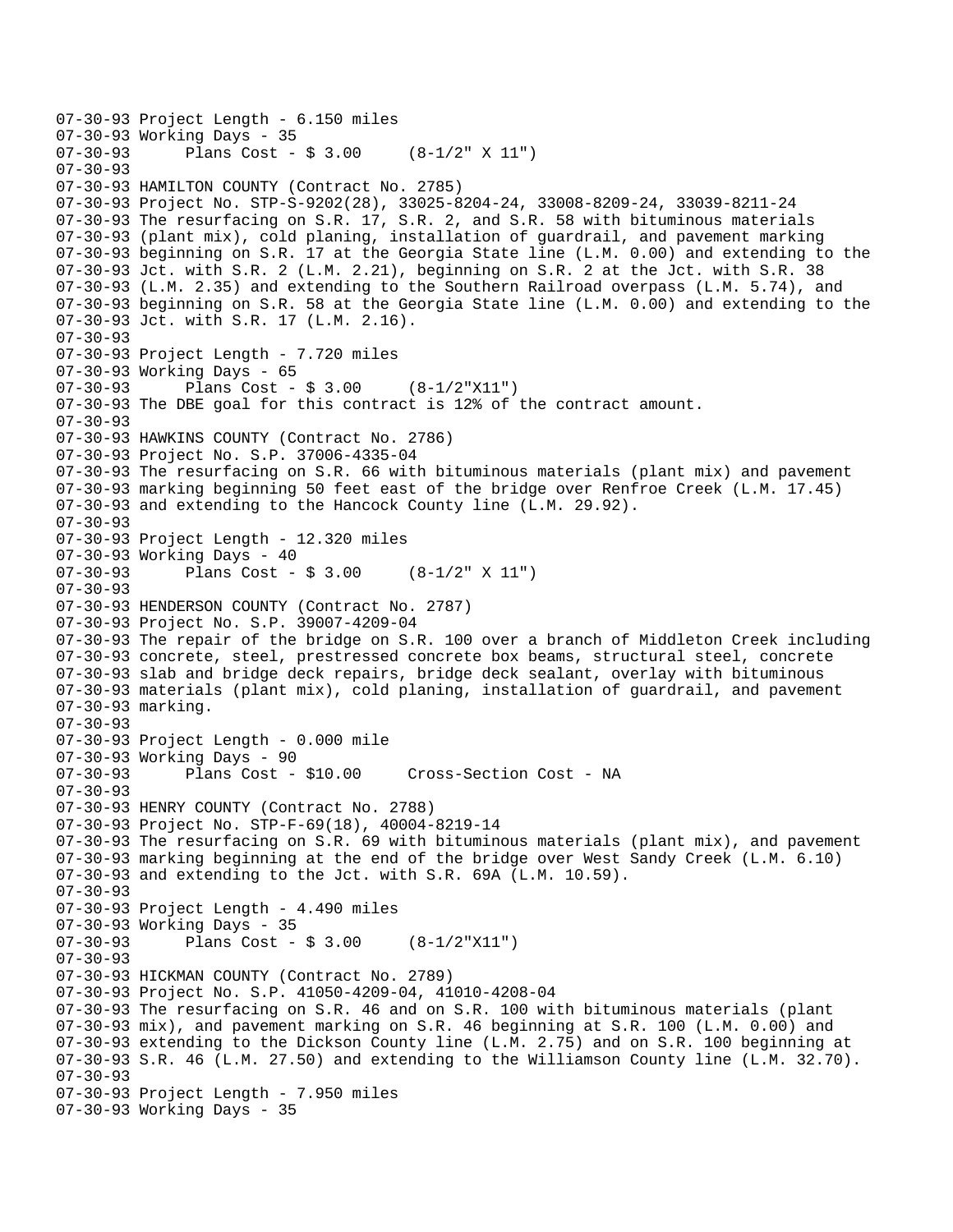```
07-30-93 Plans Cost - $ 3.00 (8-1/2" X 11") 
07-30-93 
07-30-93 JEFFERSON COUNTY (Contract No. 2790) 
07-30-93 Project No. STP-S-9(20), 45004-8222-24 
07-30-93 The resurfacing on S.R. 9 with bituminous materials (plant mix), and pavement 
07-30-93 marking beginning 1000 feet north of S.R. 92 (L.M. 11.50) and extending to the 
07-30-93 bridge over the French Broad River (L.M. 16.61). 
07-30-93 
07-30-93 Project Length - 5.110 miles 
07-30-93 Working Days - 30 
07-30-93 Plans Cost - $ 3.00 (8-1/2" X 11") 
07-30-93 
07-30-93 JOHNSON COUNTY (Contract No. 2791) 
07-30-93 Project No. STP-F-34(11), 46002-8211-14 
07-30-93 The resurfacing on S.R. 34 with bituminous materials (plant mix), cold planing, 
07-30-93 and pavement marking beginning 650 feet north of the Jct. with S.R. 67 right 
07-30-93 and S.R. 91 left (L.M. 13.54) and extending to 50 feet north of the bridge over 
07-30-93 Roan Creek (L.M. 17.75). 
07-30-93 
07-30-93 Project Length - 4.210 miles 
07-30-93 Working Days - 35 
07-30-93 Plans Cost - $ 3.00 (8-1/2" X 11") 
07-30-93 
07-30-93 KNOX COUNTY (Contract No. 2792) 
07-30-93 Project No. IME-40-7(136)370, 47001-8182-44 
07-30-93 The overlay on I-40 with an emulsified asphalt micro-surfacing, and pavement 
07-30-93 marking beginning at the Loudon County line (L.M. 0.00) and extending to 3650 
07-30-93 feet west of the Mabry Hood Road bridge over I-40 (L.M. 6.47). 
07-30-93 
07-30-93 Project Length - 6.477 miles 
07-30-93 Working Days - 45 
07-30-93 Plans Cost - $ 3.00 (8-1/2"X11") 
07-30-93 
07-30-93 KNOX COUNTY (Contract No. 2793) 
07-30-93 Project No. IM-75-3(120)91, 47006-3134-44 
07-30-93 The resurfacing on I-75 with bituminous materials (plant mix)(polymer modified) 
07-30-93 including construction of retaining walls, grading and drainage, slope 
07-30-93 stabilization, bridge deck repairs, bridge deck sealant, cold planing, 
07-30-93 installation of guardrail, concrete median barrier, underdrains, and pavement 
07-30-93 marking beginning at S.R. 131 (Emory Road) and extending to the Anderson County 
07-30-93 line. 
07-30-93 
07-30-93 Project Length - 5.440 miles 
07-30-93 Working Days - On or before October 1, 1995 (See Special Provision 108B) 
07-30-93 Plans Cost - $10.00 Cross-Section Cost - $10.00 
07-30-93 The DBE goal for this contract is 12% of the contract amount. 
07-30-93 
07-30-93 LAUDERDALE COUNTY (Contract No. 2794) 
07-30-93 Project No. STP-NHE-3(42), 49001-8253-14 
07-30-93 The resurfacing on S.R. 3 with bituminous materials (plant mix)(polymer 
07-30-93 modified), cold planing, and pavement marking beginning at Edith Central Road 
07-30-93 (L.M. 9.70) and extending to Nankipoo Road (L.M. 14.48). 
07-30-93 
07-30-93 Project Length - 4.780 miles 
07-30-93 Working Days - 50 
07-30-93 Plans Cost - $ 3.00 (8-1/2"X11") 
07-30-93 
07-30-93 LAWRENCE COUNTY (Contract No. 2795) 
07-30-93 Project No. BH-STP-240(2), 50016-3210-94 
07-30-93 The construction of one (1) prestressed concrete box beam bridge on S.R. 240
```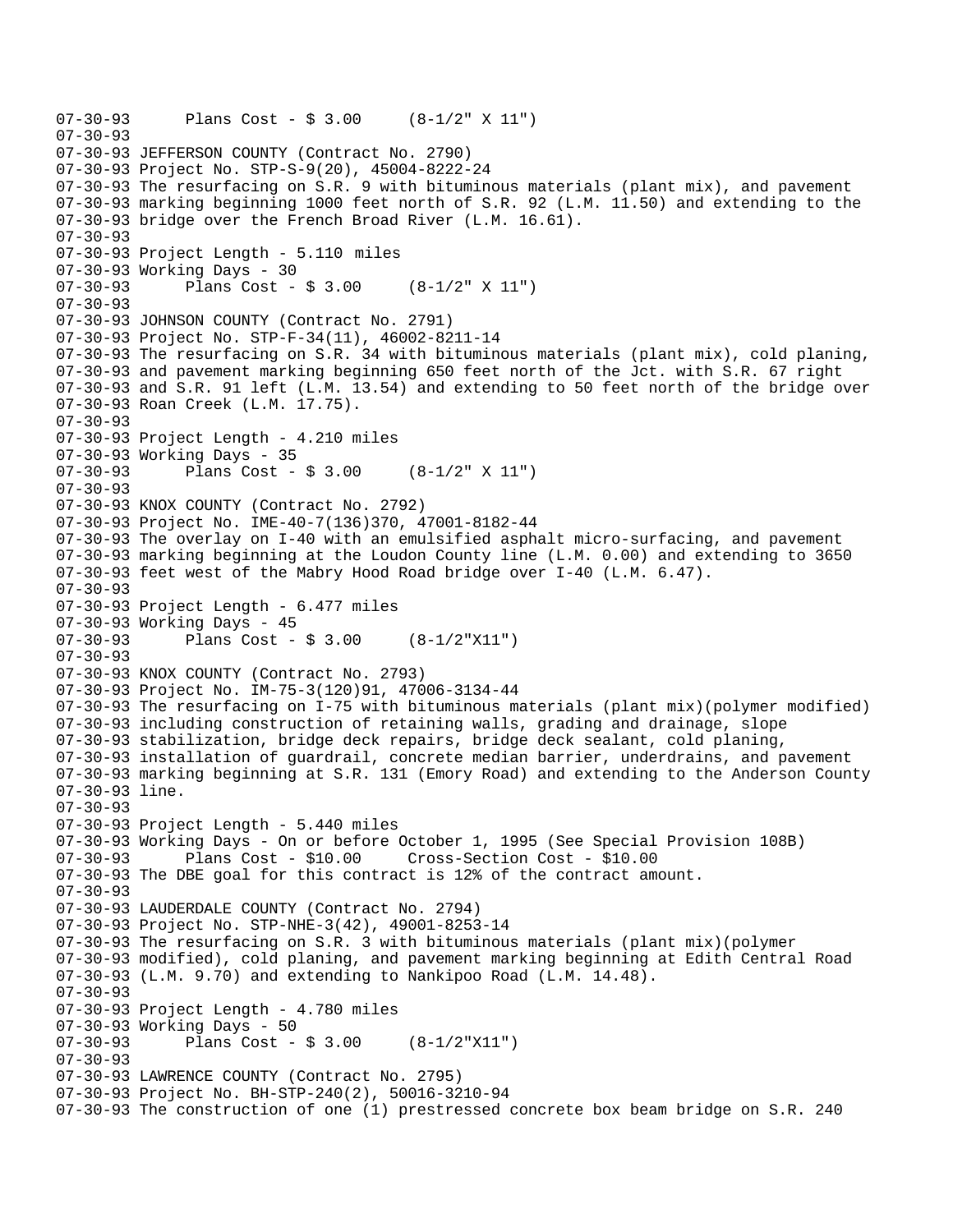07-30-93 over the Buffalo River (L.M. 10.06) northeast of Henryville including grading 07-30-93 and drainage, paving with bituminous materials (plant mix), installation of 07-30-93 guardrail, and pavement marking. 07-30-93 07-30-93 Project Length - 0.146 mile 07-30-93 Working Days - 160 07-30-93 Plans Cost - \$10.00 Cross-Section Cost - \$ 0.00 07-30-93 The DBE goal for this contract is 7% of the contract amount. 07-30-93 07-30-93 LEWIS COUNTY (Contract No. 2796) 07-30-93 Project No. S.P. 51005-4215-04 07-30-93 The repair of the bridge on S.R. 99 over Swan Creek including concrete, 07-30-93 non-penetrating concrete seal, bridge deck, expansion joint and epoxy injection 07-30-93 repairs, concrete parapet, paving on the approaches with bituminous materials 07-30-93 (plant mix), cold planing, repainting existing steel structure, installation of 07-30-93 guardrail, and pavement marking.. 07-30-93 07-30-93 Project Length - 0.000 miles 07-30-93 Working Days - 65 07-30-93 Plans Cost - \$10.00 Cross-Section Cost - NA 07-30-93 07-30-93 LINCOLN COUNTY (Contract No. 2797) 07-30-93 Project No. S.P. 52016-4327-04 07-30-93 The resurfacing on S.R. 274 with bituminous materials (plant mix) and pavement 07-30-93 marking beginning at the Alabama State Line (L.M. 0.00) and extending to the 07-30-93 Cold Water Creek bridge (L.M. 6.82). 07-30-93 07-30-93 Project Length - 6.820 miles 07-30-93 Working Days - 30 07-30-93 Plans Cost - \$ 3.00 (8-1/2" X 11") 07-30-93 07-30-93 LOUDON AND MONROE COUNTIES (Contract No. 2798) 07-30-93 Project No. S.P. 98011-4272-04 07-30-93 The brush removal on various State routes at various locations. 07-30-93 07-30-93 Project Length - 0.000 miles 07-30-93 Working Days - On or before March 15, 1994 07-30-93 NO PLANS CONTRACT 07-30-93 07-30-93 MCMINN COUNTY (Contract No. 2799) 07-30-93 Project No. S.P. 54010-4310-04 07-30-93 The resurfacing on S.R. 39 with bituminous materials (plant mix), and pavement 07-30-93 marking beginning at the Jct. with S.R. 30 in Athens (L.M. 9.31) and extending 07-30-93 to the Jct. with S.R. 33 in Englewood (L.M. 15.17). 07-30-93 07-30-93 Project Length - 5.760 miles 07-30-93 Working Days - 30<br>07-30-93 Plans Cost -Plans Cost -  $$3.00$  (8-1/2" X 11") 07-30-93 07-30-93 MARION COUNTY (Contract No. 2800) 07-30-93 Project No. STP-S-156(1), 58016-8227-24 07-30-93 The resurfacing on S.R. 156 with bituminous materials (plant mix), and pavement 07-30-93 marking beginning at the railroad grade crossing (L.M. 19.07) and extending to 07-30-93 the ramps to I-24 (L.M. 25.56). 07-30-93 07-30-93 Project Length - 6.460 miles 07-30-93 Working Days - 35<br>07-30-93 Plans Cost -Plans Cost -  $$3.00$   $(8-1/2"X11")$ 07-30-93 07-30-93 MAURY COUNTY (Contract No. 2801)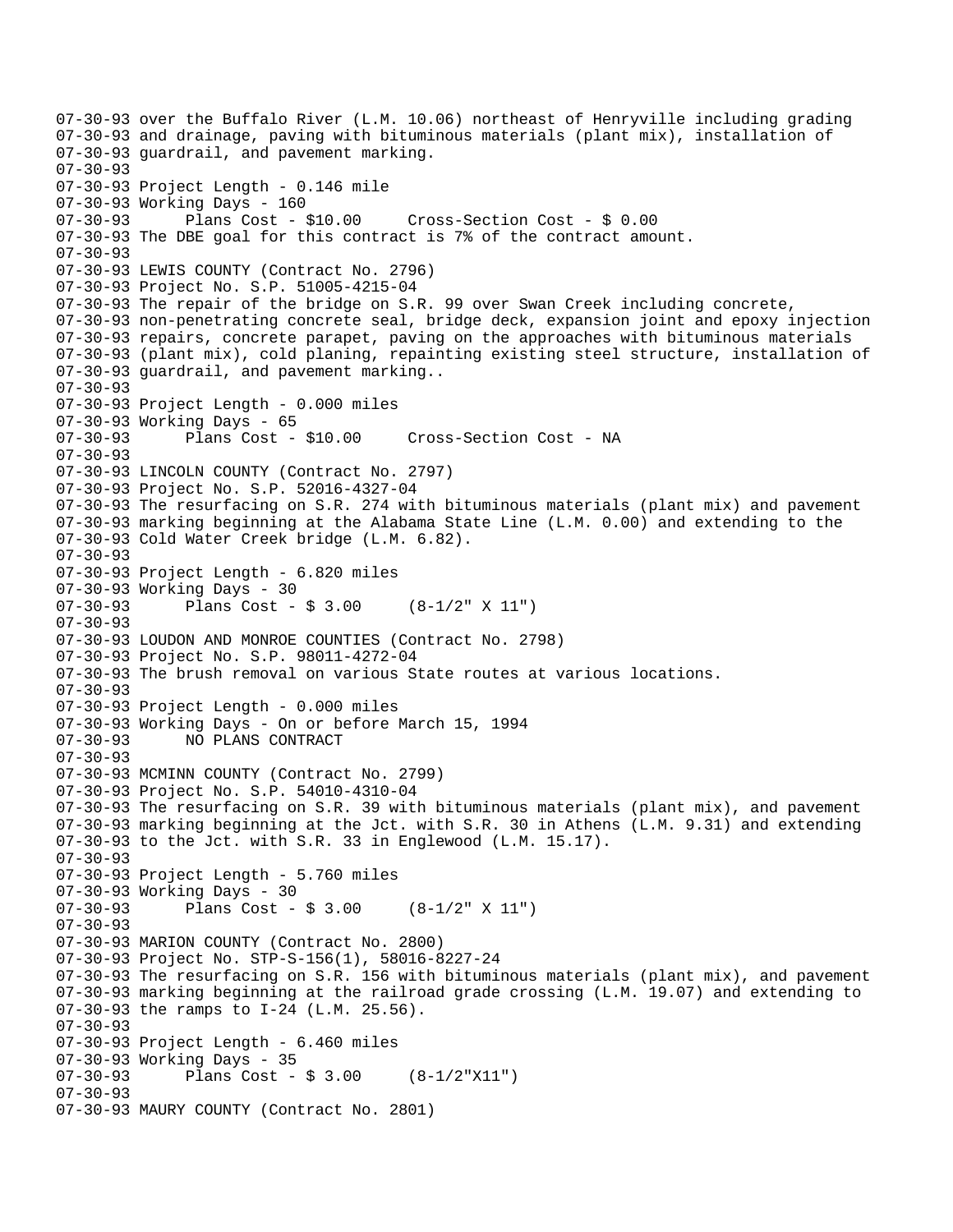```
07-30-93 Project No. STP-F-7(15), 60003-8220-14 
07-30-93 The resurfacing on S.R. 7 with bituminous materials (plant mix), and pavement 
07-30-93 marking beginning at the Giles County line (L.M. 0.00) and extending to 
07-30-93 Hopewell Road (L.M. 5.40). 
07-30-93 
07-30-93 Project Length - 5.400 miles 
07-30-93 Working Days - 35 
07-30-93 Plans Cost - $ 3.00 (8-1/2"X11") 
07-30-93 
07-30-93 MEIGS AND RHEA COUNTIES (Contract No. 2802) 
07-30-93 Project No. S.P. 61004-3208-04 
07-30-93 The construction of one (1) continuous steel welded plate girder and 
07-30-93 prestressed concrete Bulb-Tee beam bridge over the Tennessee River on S.R. 60 
07-30-93 west of Blythe's Ferry Road including road and drainage excavation, mineral 
07-30-93 aggregate base and installation of fence. 
07 - 30 - 9307-30-93 Project Length - 0.726 miles 
07-30-93 Working Days - On or before March 1, 1995 
07-30-93 Plans Cost - $25.00 Cross-Section Cost - $0.00 
07-30-93 The DBE goal for this contract is 1% of the contract amount. 
07-30-93 
07-30-93 MONROE COUNTY (Contract No. 2803) 
07-30-93 Project No. IME-75-2(32)60, 62001-8110-44 
07-30-93 The resurfacing on I-75 with bituminous materials (plant mix)(polymer modified) 
07-30-93 including cold planing, resealing joints, storm sewer construction, 
07-30-93 installation of guardrail, fence, and pavement marking beginning at the McMinn 
07-30-93 County line (L.M. 0.00) and extending to the Loudon County line (L.M. 6.47). 
07-30-93 
07-30-93 Project Length - 6.470 miles 
07-30-93 Working Days - 60 
07-30-93 Plans Cost - $ 10.00 Cross-Section Cost - NA 
07-30-93 The DBE goal for this contract is 6% of the contract amount. 
07-30-93 
07-30-93 MONROE COUNTY (Contract No. 2804) 
07-30-93 Project No. STP-F-68(12), 62007-3237-14 
07-30-93 The paving of S.R. 68 with bituminous materials (plant mix) including 
07-30-93 installation of guardrail, underdrains, signs, and pavement marking beginning 
07-30-93 south of Madisonville and extending to Ragan Valley Road. 
07-30-93 
07-30-93 Project Length - 3.481 miles 
07-30-93 Working Days - 100 
07-30-93 Plans Cost - $10.00 Cross-Section Cost - $10.00 
07-30-93 The DBE goal for this contract is 6% of the contract amount. 
07-30-93 
07-30-93 OVERTON, PUTNAM AND WHITE COUNTIES (Contract No. 2805) 
07-30-93 Project No. S.P. 98021-4274-04 
07-30-93 The crack sealing on various State routes. 
07-30-93 
07-30-93 Project Length - 44.870 miles 
07-30-93 Working Days - On or before December 31, 1993 (See Special Provision 411F<br>07-30-93 and 501N)
                        and 501N)
07-30-93 NO PLANS CONTRACT 
07-30-93 
07-30-93 PERRY COUNTY (Contract No. 2806) 
07-30-93 Project No. S.P. 68001-4530-04 
07-30-93 The resurfacing on S.R. 13 with bituminous materials (plant mix), and pavement 
07-30-93 marking beginning at the Wayne County line (L.M. 0.00) and extending to 0.08 
07-30-93 mile south of old S.R. 13 (L.M. 6.74). 
07-30-93 
07-30-93 Project Length - 6.740 miles
```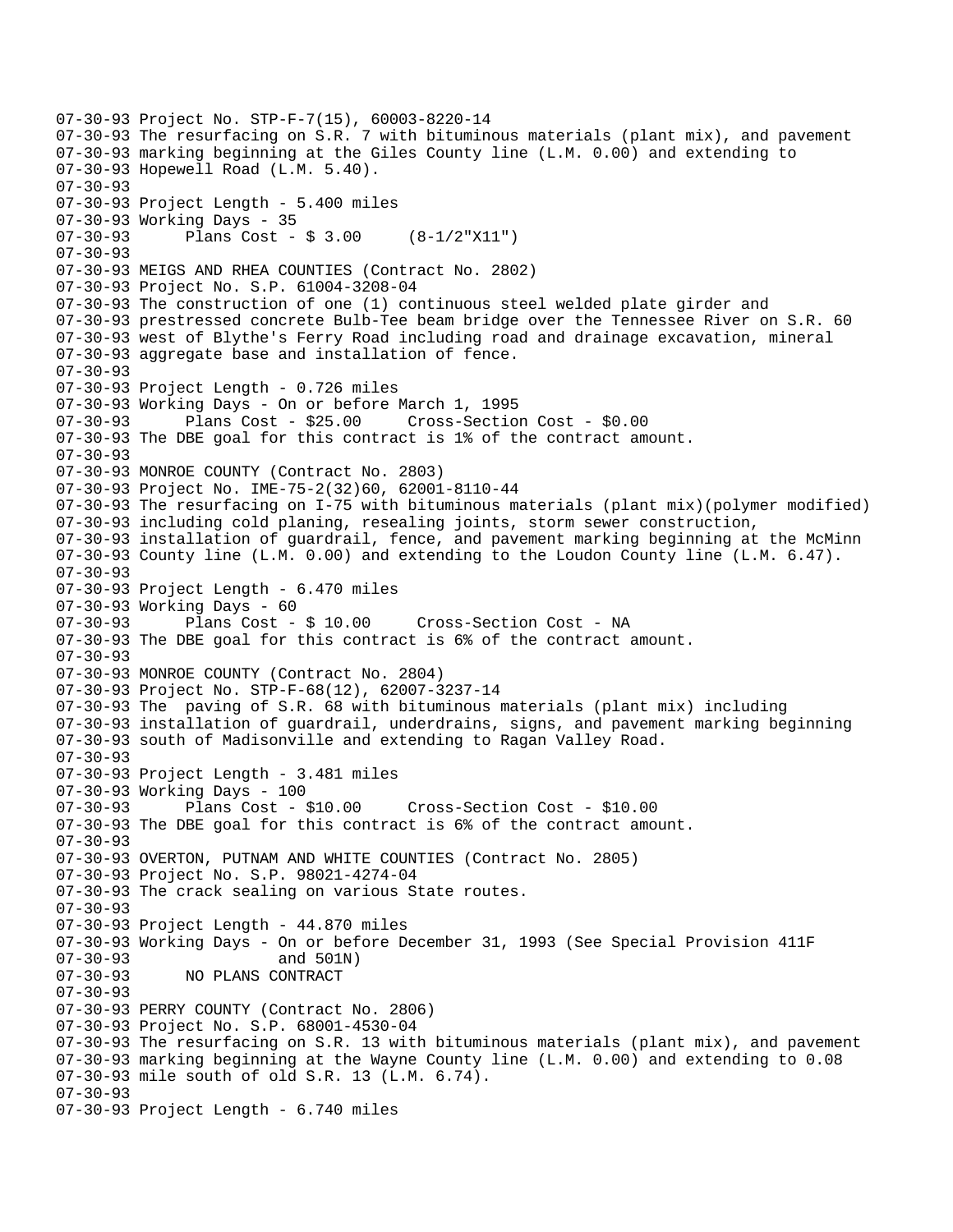```
07-30-93 Working Days - 30 
              Plans Cost - $3.00 (8-1/2" X 11")
07-30-93 
07-30-93 POLK COUNTY (Contract No. 2807) 
07-30-93 Project No. S.P. 70945-4257-04 
07-30-93 The brush removal on various State routes at various locations. 
07-30-93 
07-30-93 Project Length - 36.430 miles 
07-30-93 Working Days - On or before March 15, 1994 
07-30-93 NO PLANS CONTRACT 
07-30-93 
07-30-93 PUTNAM AND OVERTON COUNTIES (Contract No. 2808) 
07-30-93 Project No. STP-F-111(20), 67001-3271-14 
07-30-93 The grading and drainage on S.R. 111 including the construction of one (1) 
07-30-93 concrete box bridge, four (4) concrete box culverts, paving with either a 
07-30-93 mineral aggregate base, a portland cement treated aggregate base, or a lime 
07-30-93 fly-ash treated aggregate base and bituminous materials (plant mix), storm 
07-30-93 sewer construction, installation of guardrail, underdrains, signs, and pavement 
07-30-93 marking beginning 0.379 mile south of the Putnam County line and extending to 
07-30-93 north of S.R. 293. 
07-30-93 
07-30-93 Project Length - 3.923 miles 
07-30-93 Working Days - 200 
07-30-93 Plans Cost - $25.00 Cross-Section Cost - $50.00 
07-30-93 The DBE goal for this contract is 12% of the contract amount. 
07-30-93 
07-30-93 PUTNAM COUNTY (Contract No. 2809) 
07-30-93 Project No. S.P. 71011-3219-04 
07-30-93 The signalization at the intersection of S.R. 135 (Willow Avenue) with the I-40 
07-30-93 interchange ramps in Cookeville. 
07-30-93 
07-30-93 Project Length - 0.000 mile 
07-30-93 Working Days - On or before January 1, 1994 
07-30-93 Plans Cost - $ 3.00 Cross-Section Cost - NA 
07-30-93 
07-30-93 ROBERTSON COUNTY (Contract No. 2810) 
07-30-93 Project No. S.P. 74020-4306-04 
07-30-93 The resurfacing on S.R. 257 with bituminous materials (plant mix) and pavement 
07-30-93 marking beginning at S.R. 49 (L.M. 0.00) and extending to S.R. 65 (L.M. 3.84). 
07-30-93 
07-30-93 Project Length - 3.840 miles 
07-30-93 Working Days - 30 
07-30-93 Plans Cost - \frac{1}{2} 3.00 (8-1/2" X 11")
07-30-93 
07-30-93 RUTHERFORD COUNTY (Contract No. 2811) 
07-30-93 Project No. S.P. 75006-4513-04 
07-30-93 The resurfacing on S.R. 10 with bituminous materials (plant mix), cold planing, 
07-30-93 and pavement marking beginning at Westgate Boulevard (L.M. 10.90) and extending 
07-30-93 to Broad Street (L.M. 13.23). 
07-30-93 
07-30-93 Project Length - 2.270 miles 
07-30-93 Working Days - 50 
07-30-93 Plans Cost - $ 3.00 (8-1/2"x11") 
07-30-93 
07-30-93 SCOTT COUNTY (Contract No. 2812) 
07-30-93 Project No. S.P. 76001-3257-04 
07-30-93 The construction of one (1) continuous steel welded plate girder bridge on S.R. 
07-30-93 29 over Southern Railroad and Niggs Creek Road, two (2) reinforced concrete 
07-30-93 retaining walls, four (4) concrete box bridges, and three (3) concrete box 
07-30-93 culverts, including grading and drainage, paving with bituminous materials
```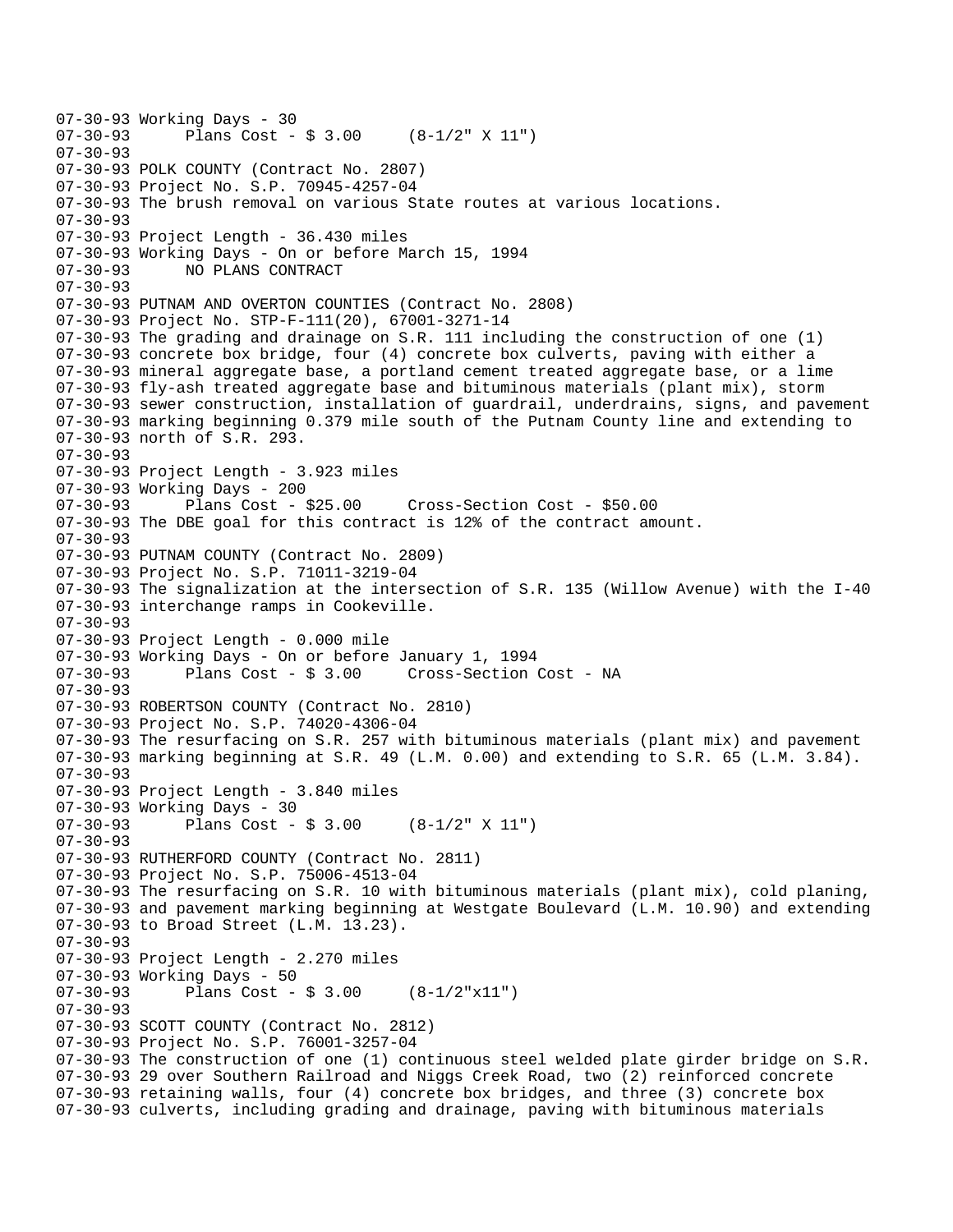07-30-93 (plant mix), storm sewer construction, installation of concrete curb and 07-30-93 gutter, guardrail, underdrains, signs, and pavement marking beginning near 07-30-93 Paint Rock Road in Helenwood and extending to 450 feet south of Vernon Road in 07-30-93 Oneida. 07-30-93 07-30-93 Project Length - 4.076 miles 07-30-93 Working Days - 375 07-30-93 Plans Cost - \$100.00 Cross-Section Cost - \$100.00 07-30-93 07-30-93 SCOTT COUNTY (Contract No. 2813) 07-30-93 Project No. S.P. 76003-4546-04 07-30-93 The resurfacing on S.R. 63 with bituminous materials (plant mix) and pavement 07-30-93 marking beginning 740 feet east of S.R. 29 (L.M. 0.14) and extending to 1320 07-30-93 feet west of Paint Rock Road left (L.M. 2.45). 07-30-93 07-30-93 Project Length - 2.310 miles 07-30-93 Working Days - 30 07-30-93 Plans Cost - \$ 3.00 (8-1/2" X 11") 07-30-93 07-30-93 SEQUATCHIE AND VAN BUREN COUNTIES (Contract No. 2814) 07-30-93 Project No. STP-NHE-111(22), 77005-8211-14, 88027-8224-14 07-30-93 The resurfacing on S.R. 111 with bituminous materials (plant mix), cold 07-30-93 planing, and pavement marking beginning at the Jct. with S.R. 8 (L.M. 9.40) in 07-30-93 Sequatchie County and extending to S.R. 284 right (L.M. 5.80) in Van Buren 07-30-93 County. 07-30-93 07-30-93 Project Length - 6.880 miles 07-30-93 Working Days - 45 07-30-93 Plans Cost - \$ 3.00 (8-1/2"X11") 07-30-93 07-30-93 SEVIER COUNTY (Contract No. 2815) 07-30-93 Project No. IME-40-8(114)405, 78001-8110-44 07-30-93 The resurfacing on I-40 with bituminous materials (plant mix)(polymer modified) 07-30-93 including cold planing, storm sewer construction, installation of guardrail, 07-30-93 fence, and pavement marking beginning at the Knox County line (L.M. 0.00) and 07-30-93 extending to the Jefferson County line (L.M. 4.76). 07-30-93 07-30-93 Project Length - 4.760 miles 07-30-93 Working Days - 60 07-30-93 Plans Cost - \$ 10.00 Cross-Section Cost - NA 07-30-93 The DBE goal for this contract is 6% of the contract amount. 07-30-93 07-30-93 SHELBY COUNTY (Contract No. 2816) 07-30-93 Project No. IME-240-1(255)29, 79008-8141-44 07-30-93 The resurfacing on I-240 with bituminous materials (plant mix)(polymer 07-30-93 modified), including cold planing, bridge deck repairs and sealant, resealing 07-30-93 pavement joints, cracking and seating existing concrete pavement, storm sewer 07-30-93 construction, installation of sidewalk, guardrail, underdrains, concrete median 07-30-93 barrier, signs, lighting, and pavement marking beginning at the beginning of 07-30-93 the bridge over Cane Creek (L.M. 4.14) and extending to the end of the bridge 07-30-93 over Central Avenue (L.M. 1.56). 07-30-93 07-30-93 Project Length - 2.479 miles 07-30-93 Working Days - 100 07-30-93 Plans Cost - \$25.00 Cross-Section Cost - NA 07-30-93 The DBE goal for this contract is 13% of the contract amount. 07-30-93 07-30-93 SHELBY COUNTY (Contract No. 2817) 07-30-93 Project No. STP-F-1(48), 79010-8223-14 07-30-93 The resurfacing on S.R. 1 (Summer Avenue) with bituminous materials (plant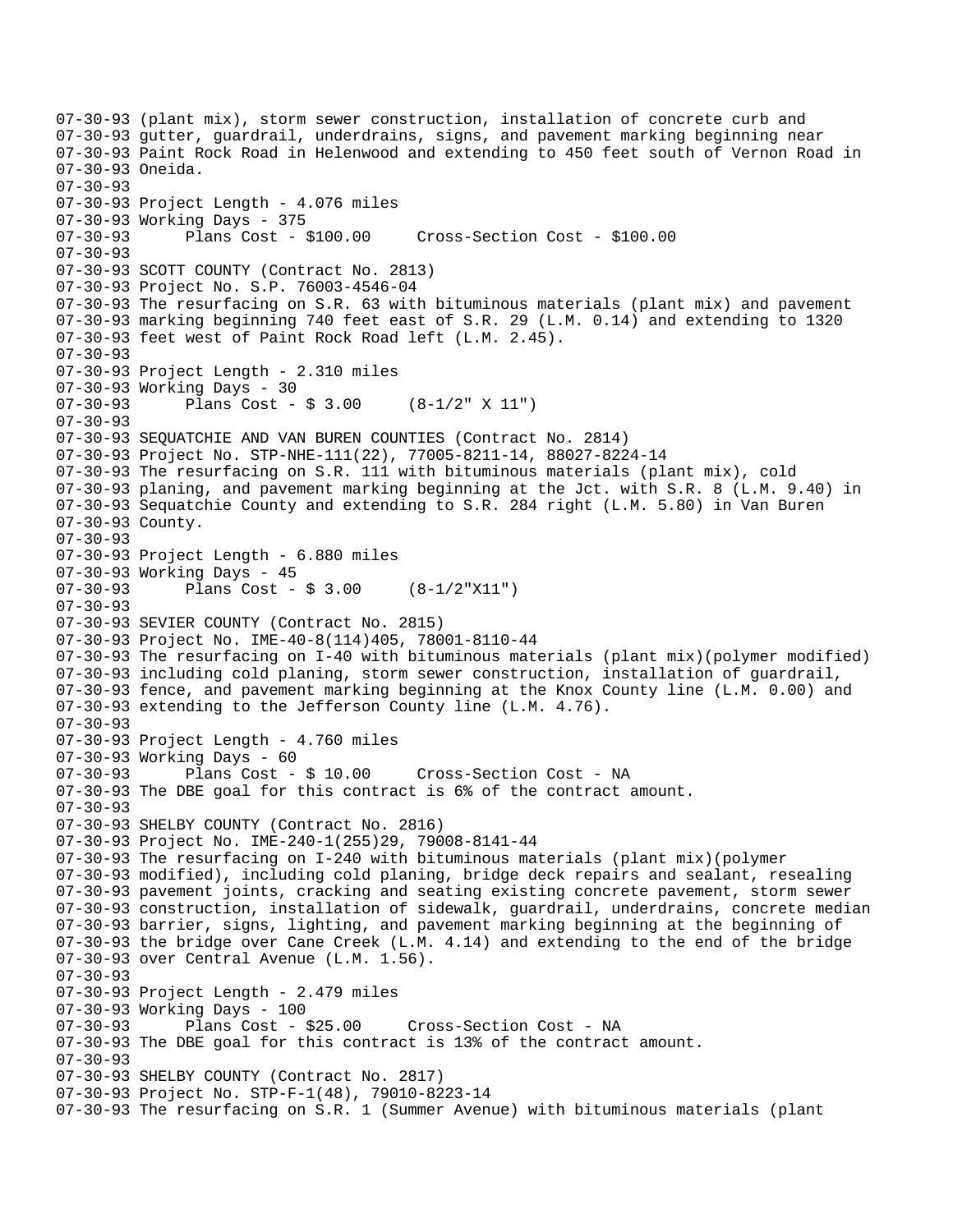07-30-93 mix), and pavement marking beginning at East Parkway (L.M. 6.70) and extending 07-30-93 to White Station Road (L.M. 12.05). 07-30-93 07-30-93 Project Length - 5.350 miles 07-30-93 Working Days - 45 07-30-93 Plans Cost - \$ 3.00 (8-1/2"X11") 07-30-93 07-30-93 SHELBY COUNTY (Contract No. 2818) 07-30-93 Project No. S.P. 79024-4276-04 07-30-93 The repair of the bridge on S.R. 14 over the Wolf River (L.M. 20.35) including 07-30-93 concrete, bearing replacement, expansion joint repairs, bridge deck sealant, 07-30-93 overlay with bituminous materials (plant mix), and pavement marking.  $07 - 30 - 93$ 07-30-93 Project Length - 0.000 mile 07-30-93 Working Days - On or before December 31, 1993 (See Special Provision 108B) 07-30-93 Plans Cost - \$10.00 Cross-Section Cost - NA 07-30-93 07-30-93 SHELBY COUNTY (Contract No. 2819) 07-30-93 Project No. S.P. 79955-3521-04 07-30-93 The grading and drainage on a S.I.A. Route, Frank Ryburn Cove including 07-30-93 bituminous materials (plant mix), storm sewer construction and installation of 07-30-93 concrete curb and gutter beginning at Ryburn Drive and extending 700 feet east 07-30-93 of Ryburn Drive. 07-30-93 07-30-93 Project Length - 0.150 mile 07-30-93 Working Days - 60 07-30-93 Plans Cost - \$10.00 Cross-Section Cost - \$0.00 07-30-93 07-30-93 SMITH COUNTY (Contract No. 2820) 07-30-93 Project No. S.P. 80007-4319-04 07-30-93 The resurfacing on S.R. 263 with bituminous materials (plant mix) and pavement 07-30-93 marking beginning at the Carthage By-Pass (L.M. 0.30) and extending to S.R. 85 07-30-93 (L.M. 5.26). 07-30-93 07-30-93 Project Length - 4.960 miles 07-30-93 Working Days - 30 07-30-93 Plans Cost - \$ 3.00 (8-1/2" X 11") 07-30-93 07-30-93 STEWART COUNTY (Contract No. 2821) 07-30-93 Project No. S.P. 81005-4309-04 07-30-93 The resurfacing on S.R. 120 with bituminous materials (plant mix) and pavement 07-30-93 marking beginning 1800 feet north of Laine Williams Road (L.M. 6.83) and 07-30-93 extending to the Kentucky State line (L.M. 12.13). 07-30-93 07-30-93 Project Length - 5.300 miles 07-30-93 Working Days - 30 07-30-93 Plans Cost - \$ 3.00 (8-1/2" X 11") 07-30-93 07-30-93 SUMNER COUNTY (Contract No. 2822) 07-30-93 Project No. DS-NH-109(4), 83074-3211-14 07-30-93 The paving of S.R. 109 By-pass with either a mineral aggregate base or a 07-30-93 portland cement treated aggregate base and bituminous materials (plant mix), 07-30-93 including subgrade treatment with hydrated lime, portland cement concrete 07-30-93 pavement on the ramps, installation of guardrail, underdrains, signs, signals, 07-30-93 and pavement marking beginning 0.086 mile north of S.R. 6 and extending to S.R. 07-30-93 25. 07-30-93 07-30-93 Project Length - 1.388 miles 07-30-93 Working Days - On or before December 31, 1993 07-30-93 Plans Cost - \$10.00 Cross-Section Cost - NA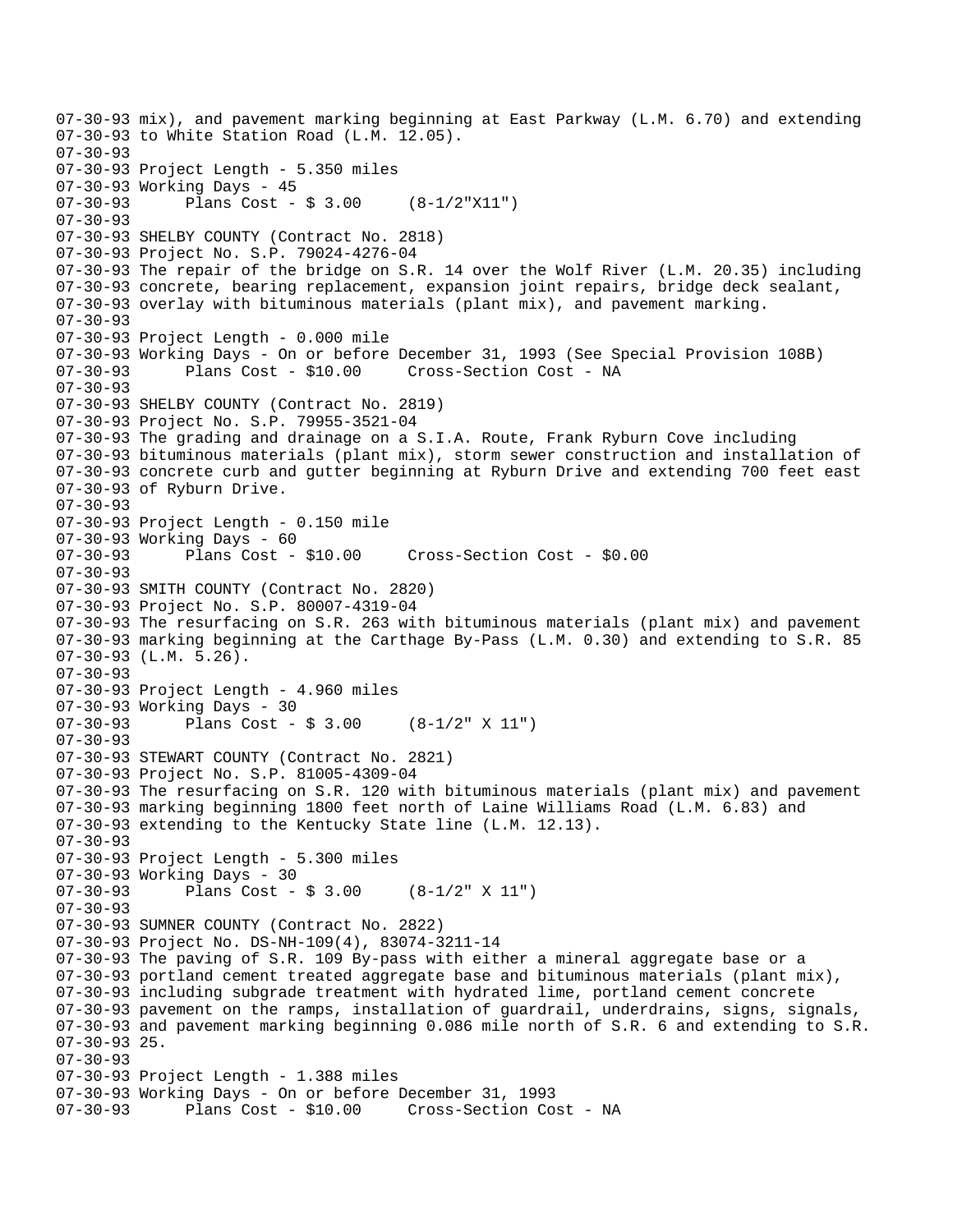```
07-30-93 
07-30-93 SUMNER COUNTY (Contract No. 2823) 
07-30-93 Project No. S.P. 83002-4273-04, 83010-4214-04 
07-30-93 The resurfacing on S.R. 6 and S.R. 109 with bituminous materials (plant mix), 
07-30-93 and pavement marking on S.R. 6 beginning at the end of the four lane section 
07-30-93 (L.M. 15.00) and extending to 0.28 mile north of Gallatin city limits (L.M. 
07-30-93 18.00) and on S.R. 109 beginning at the end of the Cumberland River bridge 
07-30-93 (L.M. 0.07) and extending to the Jct. with S.R. 109 By-Pass (L.M. 1.47). 
07-30-93 
07-30-93 Project Length - 4.400 miles 
07-30-93 Working Days - 35 
07-30-93 Plans Cost - $ 3.00 (8-1/2" X 11") 
07 - 30 - 9307-30-93 UNION, KNOX, AND GRAINGER COUNTIES (Contract No. 2824) 
07-30-93 Project No. S.P. 87002-4325-04, 47022-4303-04, 29005-4303-04 
07-30-93 The resurfacing on S.R. 61 with bituminous materials (plant mix) and pavement 
07-30-93 marking in Union County beginning at S.R. 131 right (L.M. 16.63) and extending 
07-30-93 to the Jct. with S.R. 1 (L.M. 1.24) in Grainger County. 
07-30-93 
07-30-93 Project Length - 6.120 miles 
07-30-93 Working Days - 35<br>07-30-93 Plans Cost -
              Plans Cost - $3.00 (8-1/2" X 11")
07-30-93 
07-30-93 WEAKLEY COUNTY (Contract No. 2825) 
07-30-93 Project No. NH-43(11), 92003-3252-14 
07-30-93 The grading and drainage on S.R. 43 including the construction of one (1) 
07-30-93 prestressed concrete I-beam bridge over Mud Creek, five (5) concrete box 
07-30-93 culverts, paving with either a mineral aggregate base or a portland cement 
07-30-93 treated aggregate base and bituminous materials (plant mix), storm sewer 
07-30-93 construction, installation of concrete curb and gutter, guardrail, fence, 
07-30-93 underdrains, signs, and pavement marking beginning 0.2 mile south of Mount 
07-30-93 Vernon Road and and extending to 0.19 mile north of S.R. 216 (Martin By-Pass). 
07-30-93 
07-30-93 Project Length - 4.310 miles 
07-30-93 Working Days - 250 
07-30-93 Plans Cost - $50.00 Cross-Section Cost - $50.00 
07-30-93 The DBE goal for this contract is 11% of the contract amount. 
07-30-93 
07-30-93 WHITE COUNTY (Contract No. 2826) 
07-30-93 Project No. S.P. 93001-4549-04 
07-30-93 The resurfacing on S.R. 1 with bituminous materials (plant mix), installation 
07-30-93 of guardrail, and pavement marking beginning at old S.R. 1 right (L.M. 17.60) 
07-30-93 and extending to Bon Air Spur Road right (L.M. 20.56). 
07-30-93 
07-30-93 Project Length - 2.960 miles 
07-30-93 Working Days - 35 
07-30-93 Plans Cost - $ 3.00 (8-1/2" X 11") 
07-30-93 
07-30-93 WILLIAMSON COUNTY (Contract No. 2827) 
07-30-93 Project No. IME-65-2(71)55, 94002-8158-44 
07-30-93 The resurfacing on I-65 with bituminous materials (plant mix)(polymer 
07-30-93 modified), cold planing, installation of guardrail, and pavement marking 
07-30-93 beginning 1.10 miles north of S.R. 247 (L.M. 1.92) and extending to north of 
07-30-93 S.R. 96 (L.M. 12.74). 
07-30-93 
07-30-93 Project Length - 10.820 miles 
07-30-93 Working Days - 125<br>07-30-93 Plans Cost -
              Plans Cost - $3.00 (8-1/2"x11")07-30-93 The DBE goal for this contract is 8% of the contract amount. 
07-30-93
```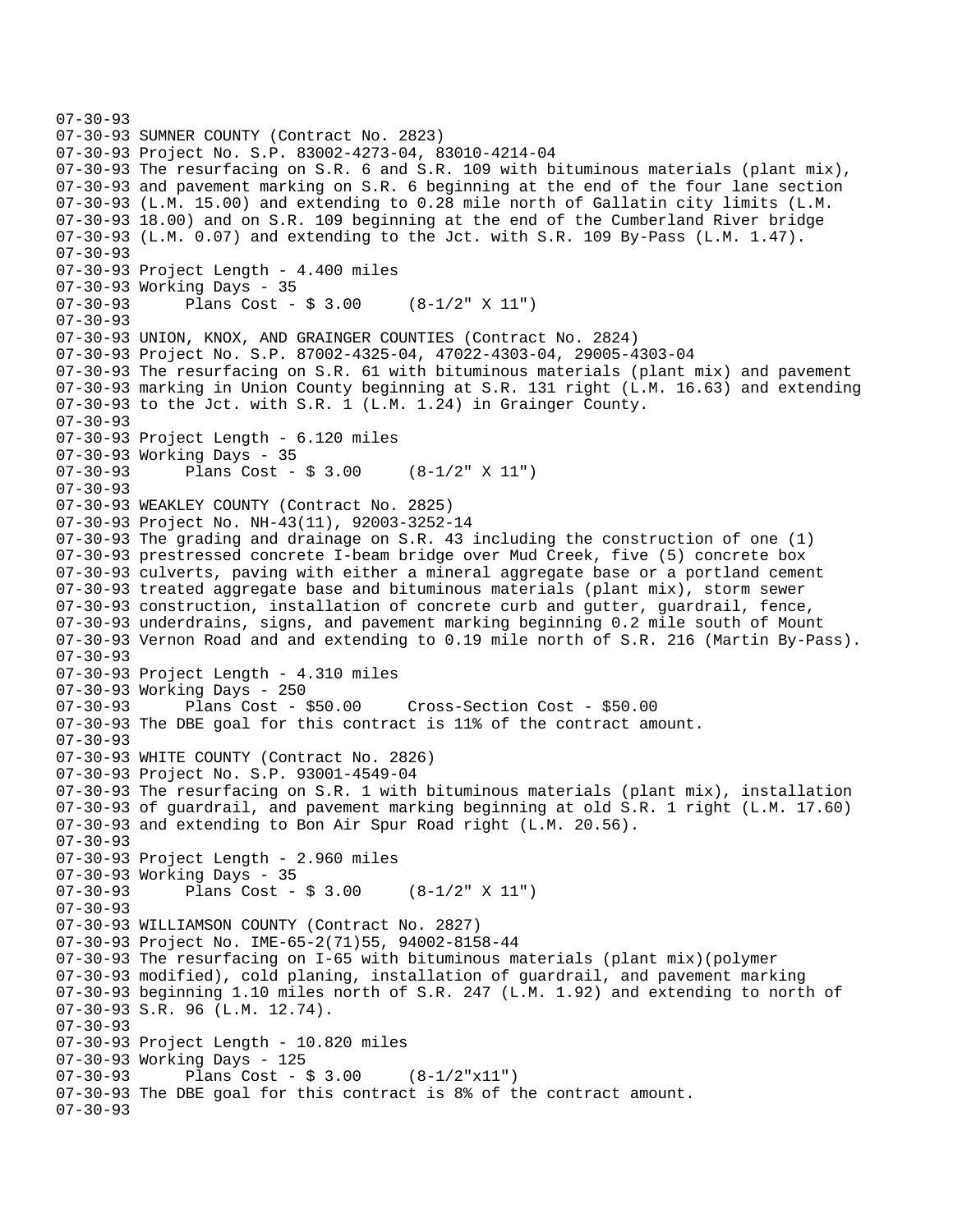```
07-30-93 WILLIAMSON COUNTY (Contract No. 2828) 
07-30-93 Project No. S.P. 94013-4206-04 
07-30-93 The resurfacing on S.R. 100 with bituminous materials (plant mix) and pavement 
07-30-93 marking beginning at the Hickman County line (L.M. 0.00) and extending to L.M. 
07-30-93 5.00. 
07-30-93 
07-30-93 Project Length - 4.970 miles 
07-30-93 Working Days - 30 
07-30-93 Plans Cost - $ 3.00 (8-1/2" X 11") 
07-30-93 
07-30-93 WILLIAMSON COUNTY (Contract No. 2829) 
07-30-93 Project No. S.P. 94017-4310-04 
07-30-93 The resurfacing on S.R. 46 with bituminous materials (plant mix) and pavement 
07-30-93 marking beginning at S.R. 96 (L.M. 5.64) and extending to near the Natchez 
07-30-93 Trace Parkway (L.M. 11.83). 
07-30-93 
07-30-93 Project Length - 6.170 miles 
07-30-93 Working Days - 30 
07-30-93 Plans Cost - $ 3.00 (8-1/2" X 11") 
07-30-93 
07-30-93 WILSON COUNTY (Contract No. 2830) 
07-30-93 Project No. S.P. 95009-4204-04 
07-30-93 The resurfacing on S.R. 26 with bituminous materials (plant mix), and pavement 
07-30-93 marking beginning at Phelan Drive (L.M. 5.23) and extending to Taylor Road 
07-30-93 (L.M. 13.00). 
07-30-93 
07-30-93 Project Length - 7.720 miles
07-30-93 Working Days - 35 
07-30-93 Plans Cost - $ 3.00 (8-1/2" X 11") 
07-30-93 
================================================================================ 
09-03-93 KNOX COUNTY (Contract No. 2793) 
09-03-93 Project No. IM-75-3(120)91, 47006-3134-44 
09-03-93 The resurfacing on I-75 with bituminous materials (plant mix)(polymer modified) 
09-03-93 including construction of retaining walls, grading and drainage, slope 
09-03-93 stabilization, bridge deck repairs, bridge deck sealant, cold planing, 
09-03-93 installation of guardrail, concrete median barrier, underdrains, and pavement 
09-03-93 marking beginning at S.R. 131 (Emory Road) and extending to the Anderson County 
09-03-93 line. 
09-03-93 
09-03-93 Project Length - 5.440 miles 
09-03-93 Working Days - On or before October 1, 1995 (See Special Provision 108B) 
09-03-93 Plans Cost - $10.00 Cross-Section Cost - $10.00 
09-03-93 The DBE goal for this contract is 12% of the contract amount. 
09-03-93 
09-03-93 ANDERSON COUNTY (Contract No. 2831) 
09-03-93 Project No. STP-M-NH-61(7), 01005-3221-14 
09-03-93 The signalization at the intersections of S.R. 61 (Charles G. Seivers 
09-03-93 Boulevard) with Weaver Street (L.M. 9.83) and S.R. 61 (Charles G. Seivers 
09-03-93 Boulevard) with East Broad Street (L.M. 10.35) in Clinton including grading and 
09-03-93 drainage, paving with bituminous materials (plant mix), installation of 
09-03-93 concrete curb and gutter,sidewalk, and pavement marking. 
09-03-93 
09-03-93 Project Length - 0.000 mile 
09-03-93 Working Days - On or before March 15, 1994 
09-03-93 Plans Cost - $3.00 Cross-Section Cost - NA 
09-03-93 
09-03-93 ANDERSON COUNTY (Contract No. 2832) 
09-03-93 Project No. S.P. 01015-4236-04 
09-03-93 The slide repairs on S.R.116 at five (5) locations beginning near the Morgan
```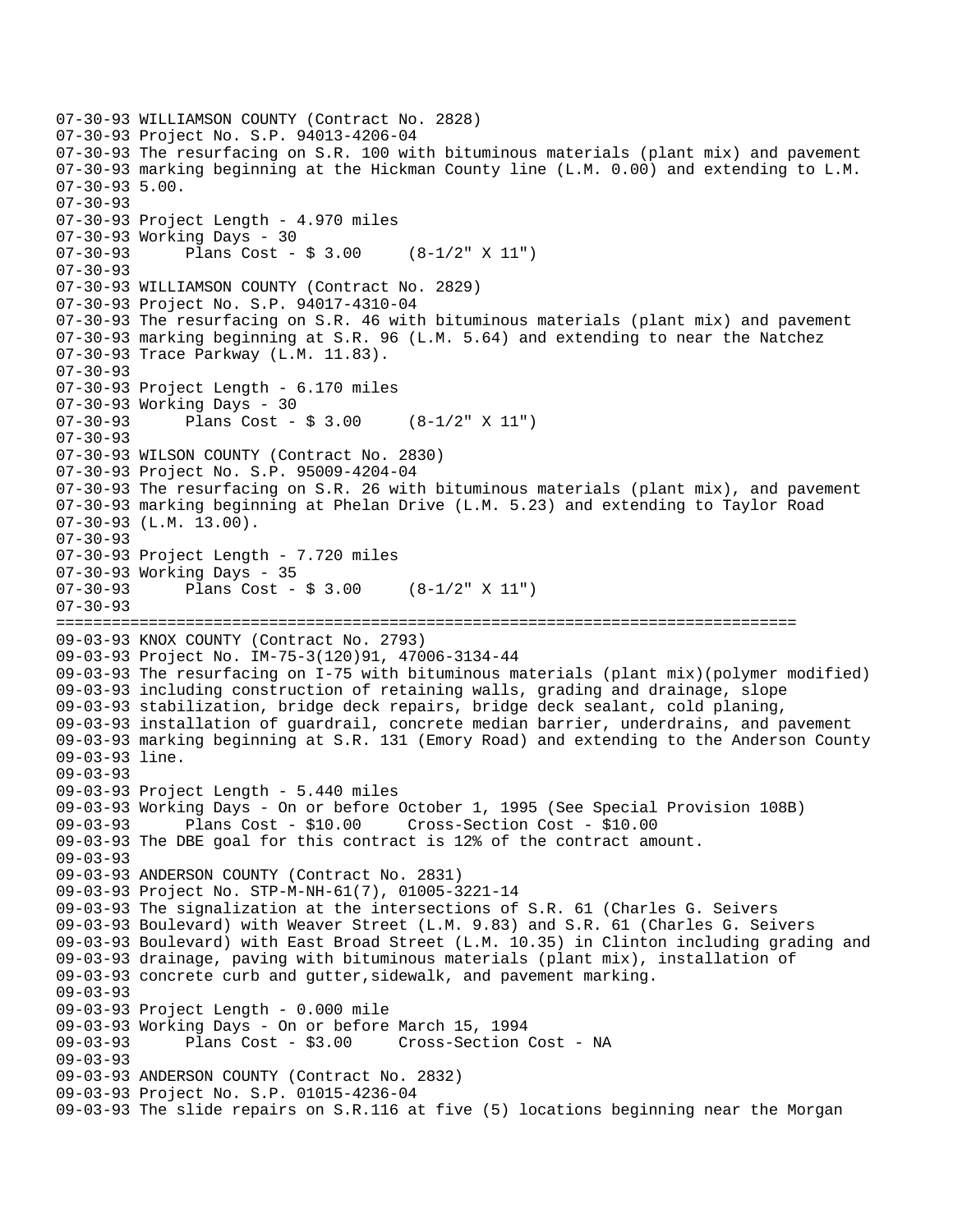09-03-93 County line (L.M. 0.55) and extending to S.R. 330 (L.M. 6.90), including 09-03-93 grading and drainage, paving with bituminous materials (plant mix), 09-03-93 installation of guardrail, and pavement marking. 09-03-93 09-03-93 Project Length - 0.673 mile 09-03-93 Working Days - 100 09-03-93 Plans Cost - \$10.00 Cross-Section Cost - \$25.00 09-03-93 09-03-93 ANDERSON COUNTY (Contract No. 2833) 09-03-93 Project No. S.P. 01945-4280-04 09-03-93 The slip lining of culverts at various locations on S.R. 330. 09-03-93 09-03-93 Project Length - 8.040 miles 09-03-93 Working Days - On or before February 28, 1994 09-03-93 NO PLANS CONTRACT 09-03-93 09-03-93 BLOUNT COUNTY (Contract No. 2834) 09-03-93 Project No. HES-333(2), 05032-3207-94 09-03-93 The grading and drainage on S.R. 333 at the curve between First Street and 09-03-93 Morgan Street in Friendsville (L.M. 1.08) including paving with bituminous 09-03-93 materials (plant mix), and pavement marking. 09-03-93 09-03-93 Project Length - 0.091 mile 09-03-93 Working Days - On or before January 1, 1994 09-03-93 Plans Cost - \$10.00 Cross-Section Cost - \$0.00 09-03-93 09-03-93 BRADLEY COUNTY (Contract No. 2835) 09-03-93 Project No. BR-STP-317(5), 06011-3215-94 09-03-93 The construction of two (2) concrete slab bridges (2 @ 10' X 5' and 3 @ 10' X 09-03-93 7') over Maroon Branch (L.M. 1.83 and L.M. 1.84) on S.R. 317 including grading 09-03-93 and drainage, paving with bituminous materials (plant mix), installation of 09-03-93 guardrail, and pavement marking . 09-03-93 09-03-93 Project Length - 0.196 mile 09-03-93 Working Days - 65 09-03-93 Plans Cost - \$10.00 Cross-Section Cost - \$0.00 09-03-93 Bids on this contract will only be accepted from Disadvantaged Business 09-03-93 Enterprises certified by the Tennessee Department of Transportation. 09-03-93 09-03-93 CARROLL COUNTY (Contract No. 2836) 09-03-93 Project No. STP-F-77(33), 09099-3212-14 09-03-93 The grading and drainage on S.R. 77/364 (Huntingdon Bypass) including paving 09-03-93 with either a mineral aggregate base, a portland cement treated aggregate base, 09-03-93 or a lime fly-ash treated aggregate base and bituminous materials (plant mix), 09-03-93 storm sewer construction, installation of guardrail, underdrains, fence, signs, 09-03-93 signals, and pavement marking beginning at S.R. 22 and extending to U.S. 70 09-03-93 (S.R. 1). 09-03-93 09-03-93 Project Length - 3.151 miles 09-03-93 Working Days - 175 09-03-93 Plans Cost - \$10.00 Cross-Section Cost - \$25.00 09-03-93 The DBE goal for this contract is 10% of the contract amount. 09-03-93 09-03-93 CHEATHAM COUNTY (Contract No. 2837) 09-03-93 Project No. BR-STP-249(5), 11024-3217-94 09-03-93 The construction of one prestressed concrete I-beam bridge over the 09-03-93 Harpeth River (L.M. 2.57) on S.R. 249, three (3) concrete box culverts, and 09-03-93 improvements at the intersection of S.R. 249 with S.R. 1, including grading and 09-03-93 drainage, paving with bituminous materials (plant mix), installation of 09-03-93 guardrail, fence, signs, and pavement marking.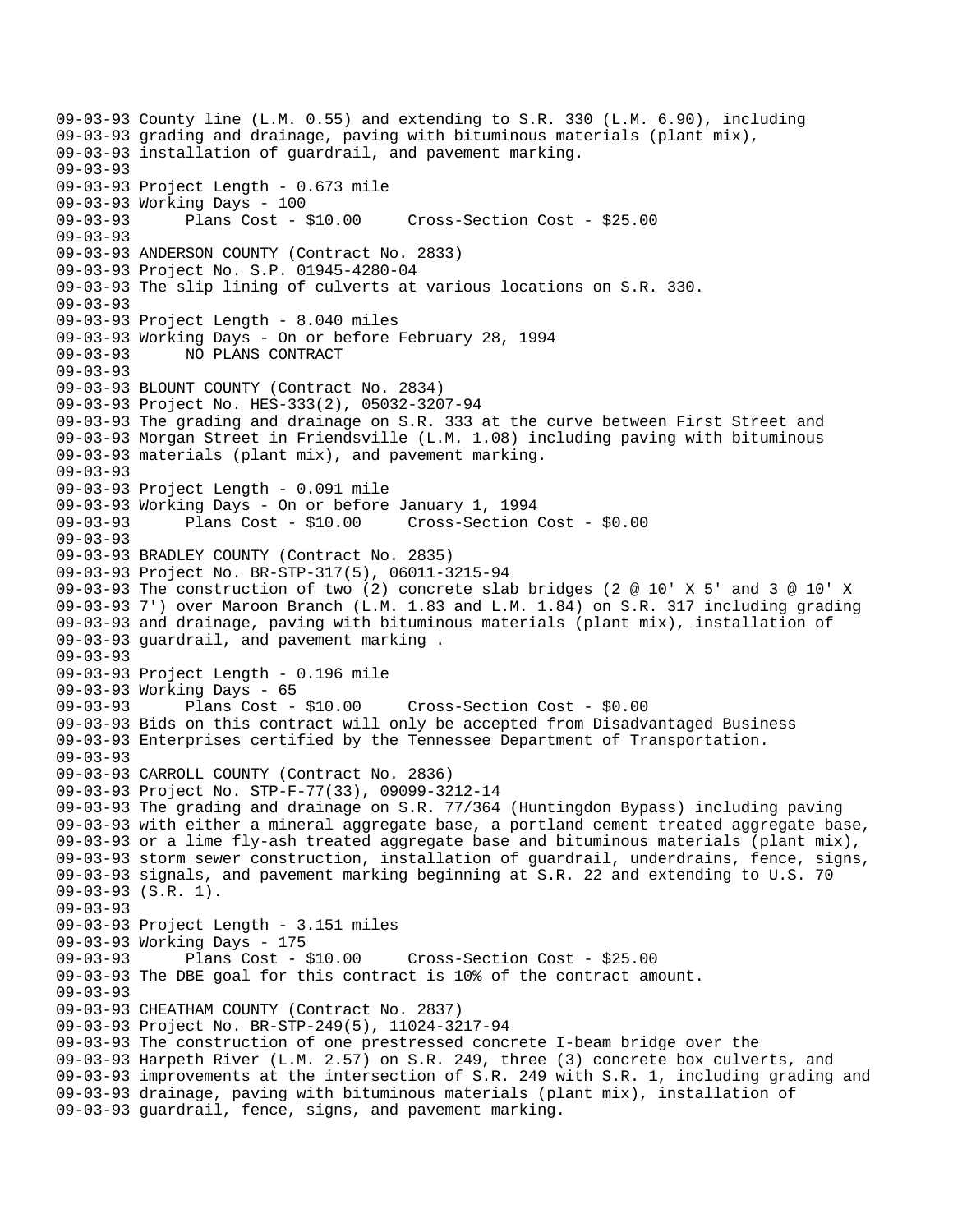09-03-93 09-03-93 Project Length - 0.663 mile 09-03-93 Working Days - 165 09-03-93 Plans Cost - \$25.00 Cross-Section Cost - \$10.00 09-03-93 The DBE goal for this contract is 10% of the contract amount. 09-03-93 09-03-93 CHESTER COUNTY (Contract No. 2838) 09-03-93 Project No. S.P. 12007-4510-04 09-03-93 The repair of the bridge on S.R. 100 over the South Fork Forked Deer River 09-03-93 including concrete, concrete slab repairs, prestressed concrete box beam, 09-03-93 bridge deck sealant, concrete parapet, paving with bituminous materials (plant 09-03-93 mix), cold planing, installation of guardrail, and pavement marking. 09-03-93 09-03-93 Project Length - 0.000 mile 09-03-93 Working Days - On or before September 1, 1994 09-03-93 Plans Cost - \$10.00 Cross-Section Cost - NA 09-03-93 09-03-93 COCKE COUNTY (Contract No. 2839) 09-03-93 Project No. S.P. 15006-4210-04 09-03-93 The repair of the bridge on S.R. 32 over the French Broad River including 09-03-93 concrete, structural steel, expansion joint and bridge deck repairs, bridge 09-03-93 deck sealant, overlay with bituminous materials (plant mix), repainting 09-03-93 existing steel structure, and pavement marking. 09-03-93 09-03-93 Project Length - 0.000 mile 09-03-93 Working Days - 100 09-03-93 Plans Cost - \$10.00 Cross-Section Cost - NA 09-03-93 09-03-93 COFFEE COUNTY (Contract No. 2840) 09-03-93 Project No. STP-M-9207(5), 16951-8528-54 09-03-93 The resurfacing on various streets in Manchester with bituminous materials 09-03-93 (plant mix), cold planing, and pavement marking on Woodland Street beginning at 09-03-93 U.S. 41 (Hillsboro Road) and extending to S.R. 53 (Woodbury Highway),on Jackson 09-03-93 Street beginning at Emerson Street and extending to Park Street, on Park Street 09-03-93 beginning at Jackson Street and extending to South Spring Street, on Lowry 09-03-93 Street beginning at S.R. 55 (McArthur Street) and extending to Oak Drive, and 09-03-93 on Madison Street beginning at S.R. 55 (McArthur Street) and extending to U.S. 09-03-93 41 (Hillsboro Road). 09-03-93 09-03-93 Project Length - 2.850 miles 09-03-93 Working Days - 40 09-03-93 Plans Cost - \$3.00 (8-1/2"X11") 09-03-93 09-03-93 COFFEE AND MARION COUNTIES (Contract No. 2841) 09-03-93 Project No. S.P. 98021-4170-04 09-03-93 The scour repair with the installation of rip-rap at two (2) bridges on I-24 09-03-93 over Big Fiery Gizzard Creek (L.M. 11.43), and over Wolf Creek (L.M. 15.31), 09-03-93 and one (1) bridge on S.R. 127 over Bradley Creek (L.M. 10.15). 09-03-93 09-03-93 Project Length - 0.000 mile 09-03-93 Working Days - 40 09-03-93 NO PLANS CONTRACT 09-03-93 09-03-93 DECATUR AND HARDIN COUNTIES (Contract No. 2842) 09-03-93 Project No. S.P. 20009-3218-04 09-03-93 The construction of one (1) continuous steel welded plate girder and 09-03-93 prestressed concrete Bulb-Tee beam bridge on S.R. 69 over the Tennessee River. 09-03-93 09-03-93 Project Length - 0.567 mile 09-03-93 Working Days - On or before July 1, 1995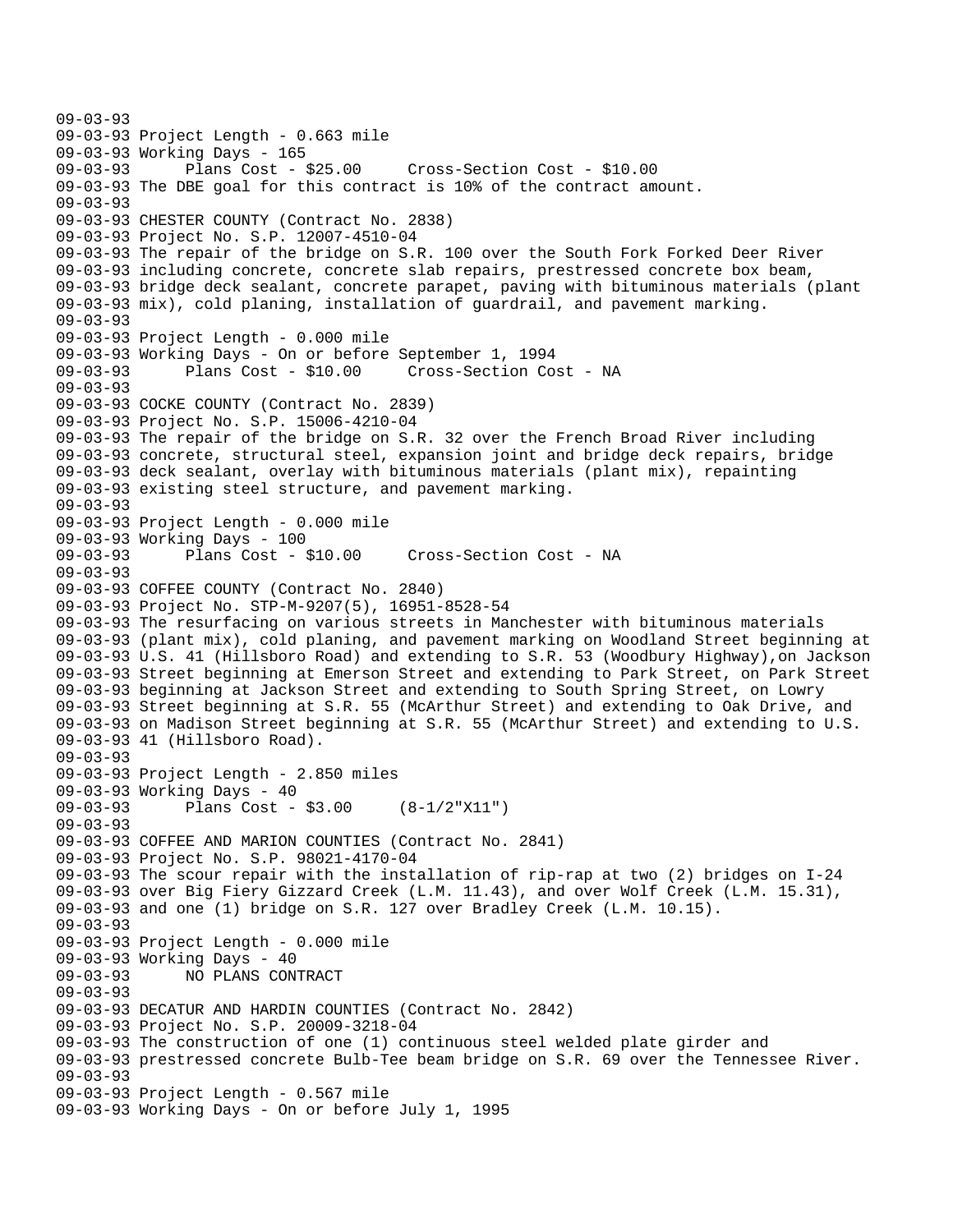```
09-03-93 Plans Cost - $25.00 Cross-Section Cost - NA 
09-03-93 The DBE goal for this contract is 1% of the contract amount. 
09-03-93 
09-03-93 HAMILTON COUNTY (Contract No. 2843) 
09-03-93 Project No. S.P. 33946-4279-04 
09-03-93 The tunnel cleaning of three (3) tunnels: S.R. 2 (McCallie Avenue Tunnel), S.R. 
09-03-93 8 (Bachman Tunnel) and S.R. 8 (Stringers Ridge Tunnel). 
09-03-93 
09-03-93 Project Length - 0.798 mile 
09-03-93 Working Days - On or before September 30, 1994 
09-03-93 Plans Cost - $3.00 (8-1/2"X11") 
09-03-93 
09-03-93 HARDEMAN COUNTY (Contract No. 2844) 
09-03-93 Project No. STP-M-9401(3), 35950-8518-54 
09-03-93 The resurfacing on Stevens Road and on Water Street in Bolivar with bituminous 
09-03-93 materials (plant mix), and pavement marking on Stevens Road beginning at 
09-03-93 Westover Drive and extending to Nuckolls Road and on Water Street beginning at 
09-03-93 Main Street and extending to Market Street. 
09-03-93 
09-03-93 Project Length - 1.485 miles 
09-03-93 Working Days - 30<br>09-03-93 Plans Cost -
              Plans Cost - $3.00 (8-1/2"X11")09-03-93 
09-03-93 HAYWOOD COUNTY (Contract No. 2845) 
09-03-93 Project No. STP-M-9402(5), 38950-8743-54 
09-03-93 The resurfacing on Anderson Avenue in Brownsville with bituminous materials 
09-03-93 (plant mix) and pavement marking beginning at Jefferson Street and extending to 
09-03-93 the S.R. 76 bypass. 
09-03-93 
09-03-93 Project Length - 1.135 miles 
09-03-93 Working Days - 30 
09-03-93 Plans Cost - $3.00 (8-1/2"X11") 
09-03-93 
09-03-93 HENRY COUNTY (Contract No. 2846) 
09-03-93 Project No. STP-M-9412(4), 40952-8721-54 
09-03-93 The resurfacing on three (3) streets in Paris with bituminous materials (plant 
09-03-93 mix), cold planing, and pavement marking on Harris Street beginning at Dunlap 
09-03-93 Street (L.M. 0.00) and extending to Riggins Street (L.M. 0.687), on Valleywood 
09-03-93 Drive beginning at Lone Oak Road (L.M. 0.00) and extending to Wilson Street 
09-03-93 (L.M. 0.51), and on Walnut Street beginning at Dunlap Street (L.M. 0.00) and 
09-03-93 extending to Ogborn Street (L.M. 0.41). 
09-03-93 
09-03-93 Project Length - 1.607 miles 
09-03-93 Working Days - 30 
09-03-93 Plans Cost - $3.00 (8-1/2"X11") 
09-03-93 
09-03-93 HICKMAN COUNTY (Contract No. 2847) 
09-03-93 Project No. S.P. 41007-4231-04 
09-03-93 The repair of the bridge on S.R. 50 over the Duck River including concrete, 
09-03-93 portal, sway frame, expansion joint and bridge deck repairs, non-penetrating 
09-03-93 concrete seal, concrete bridgerail replacement, installation of guardrail, 
09-03-93 repainting existing steel structure, and pavement marking. 
09-03-93 
09-03-93 Project Length - 0.000 mile 
09-03-93 Working Days - 110 
                                      Cross-Section Cost - NA
09-03-93 
09-03-93 KNOX AND BLOUNT COUNTIES (Contract No. 2848) 
09-03-93 Project No. NH-I-40-7(133)377, 47001-3180-44, 47050-3234-04 
09-03-93 The grading and drainage on S.R. 162 (Pellissippi Parkway) including the
```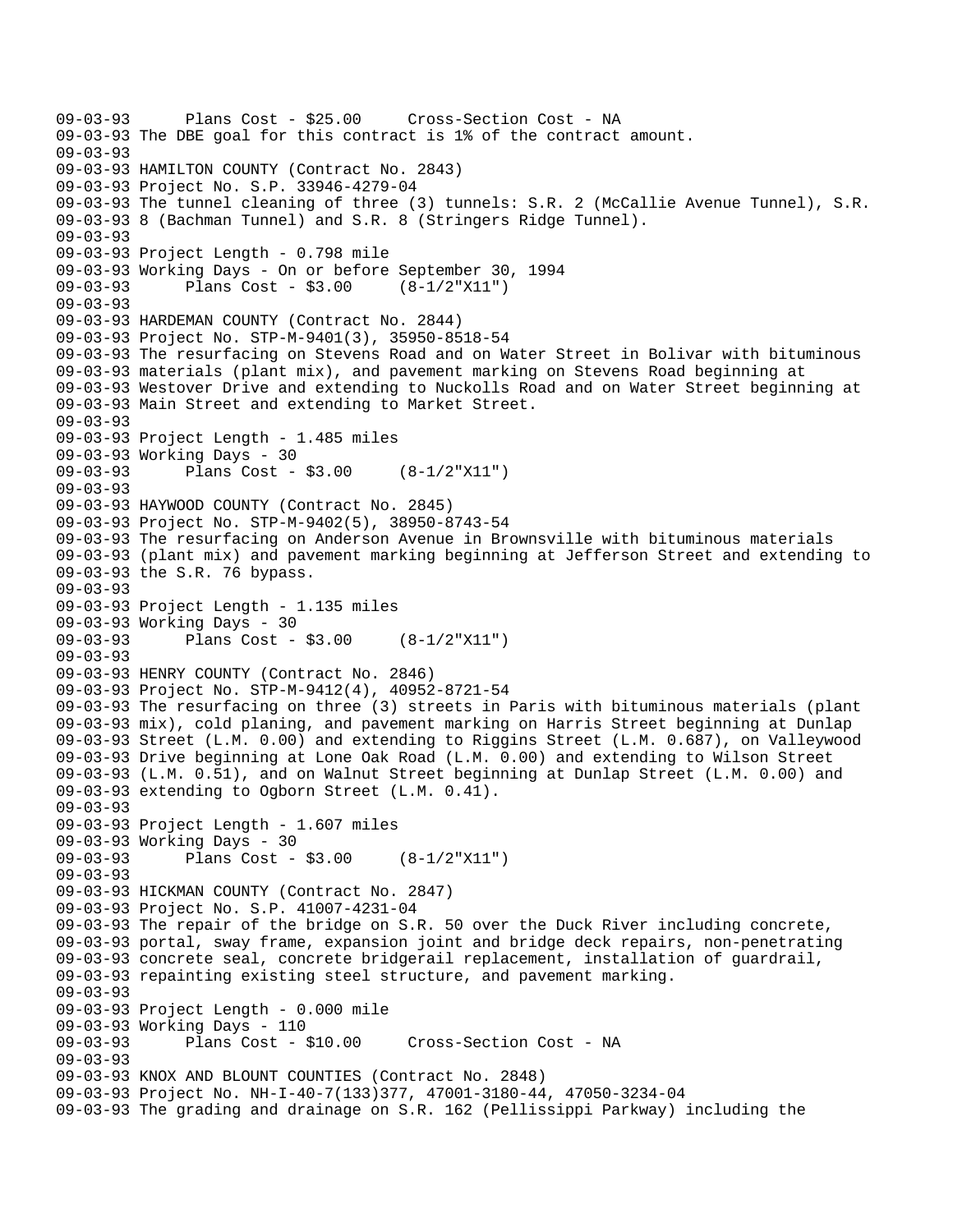09-03-93 construction of one (1) continuous steel welded plate girder bridge on S.R. 162 09-03-93 over I-40, one (1) prestressed concrete Bulb-Tee beam bridge on ramp over 09-03-93 Truckers Lane, one (1) retaining wall, two (2) concrete box culverts, subgrade 09-03-93 treatment with hydrated lime, paving with bituminous materials (plant mix), 09-03-93 bituminous materials (plant mix)(polymer modified) on I-40, and permeable 09-03-93 treated base and portland cement concrete pavement on the ramps, storm sewer 09-03-93 construction, installation of concrete curb and gutter, sidewalk, guardrail, 09-03-93 fence, underdrains, concrete median barrier, signs, signals, landscaping and 09-03-93 pavement marking beginning 599 feet north of I-40 and extending to 347 feet 09-03-93 north of S.R. 1 (Kingston Pike). 09-03-93 09-03-93 Project Length - 0.627 mile 09-03-93 Working Days - 300 09-03-93 Plans Cost - \$125.00 Cross-Section Cost - \$100.00 09-03-93 The DBE goal for this contract is 10% of the contract amount. 09-03-93 09-03-93 KNOX COUNTY (Contract No. 2849) 09-03-93 Project No. STP-M-1277(4), 47956-3505-54 09-03-93 The signalization at the intersection of Campbell Station Road with Grigsby 09-03-93 Chapel Road in Farragut. 09-03-93 09-03-93 Project Length - 0.000 mile 09-03-93 Working Days - On or before March 1, 1994 09-03-93 Plans Cost - \$3.00 Cross-Section Cost - NA 09-03-93 09-03-93 KNOX COUNTY (Contract No. 2850) 09-03-93 Project No. S.P. 47006-4136-04 09-03-93 The repair of the bridge on I-75 over Merchant Road in Knoxville, including 09-03-93 bridge deck repairs, bridge deck sealant, overlay with bituminous materials 09-03-93 (plant mix), and pavement marking. 09-03-93 09-03-93 Project Length - 0.000 mile 09-03-93 Working Days - On or before December 1, 1993(See Special Provision 108B) 09-03-93 Plans Cost - \$3.00 Cross-Section Cost - NA 09-03-93 09-03-93 LAWRENCE COUNTY (Contract No. 2851) 09-03-93 Project No. S.P. 50951-3641-04 09-03-93 The paving on a S.I.A. Route serving Crockett Tool and Die with bituminous 09-03-93 materials (plant mix) and pavement marking beginning at Motivation Drive (L.M. 09-03-93 0.00) and extending to Tripp Road (L.M. 0.69). 09-03-93 09-03-93 Project Length - 0.690 mile 09-03-93 Working Days - 75 09-03-93 Plans Cost - \$3.00 (8-1/2"X11") 09-03-93 09-03-93 MONTGOMERY COUNTY (Contract No. 2852) 09-03-93 Project No. STP-H-NH-12(29), 63005-3239-14 09-03-93 The widening of one (1) prestressed concrete box beam and continuous steel 09-03-93 welded plate girder bridge on U.S. 41A (S.R. 12, Providence Boulevard) over the 09-03-93 Red River (L.M. 15.40) including concrete, steel, prestressed concrete box 09-03-93 beam, structural steel and epoxy injection repairs, concrete parapet, 09-03-93 repainting existing steel structure, grading and drainage, paving with 09-03-93 bituminous materials (plant mix), storm sewer construction, installation of 09-03-93 concrete curb and gutter, sidewalk, guardrail, and pavement marking. 09-03-93 09-03-93 Project Length - 0.257 mile 09-03-93 Working Days - 225 (See Special Provision 108B) 09-03-93 Plans Cost - \$25.00 Cross-Section Cost - \$0.00 09-03-93 The DBE goal for this contract is 10% of the contract amount. 09-03-93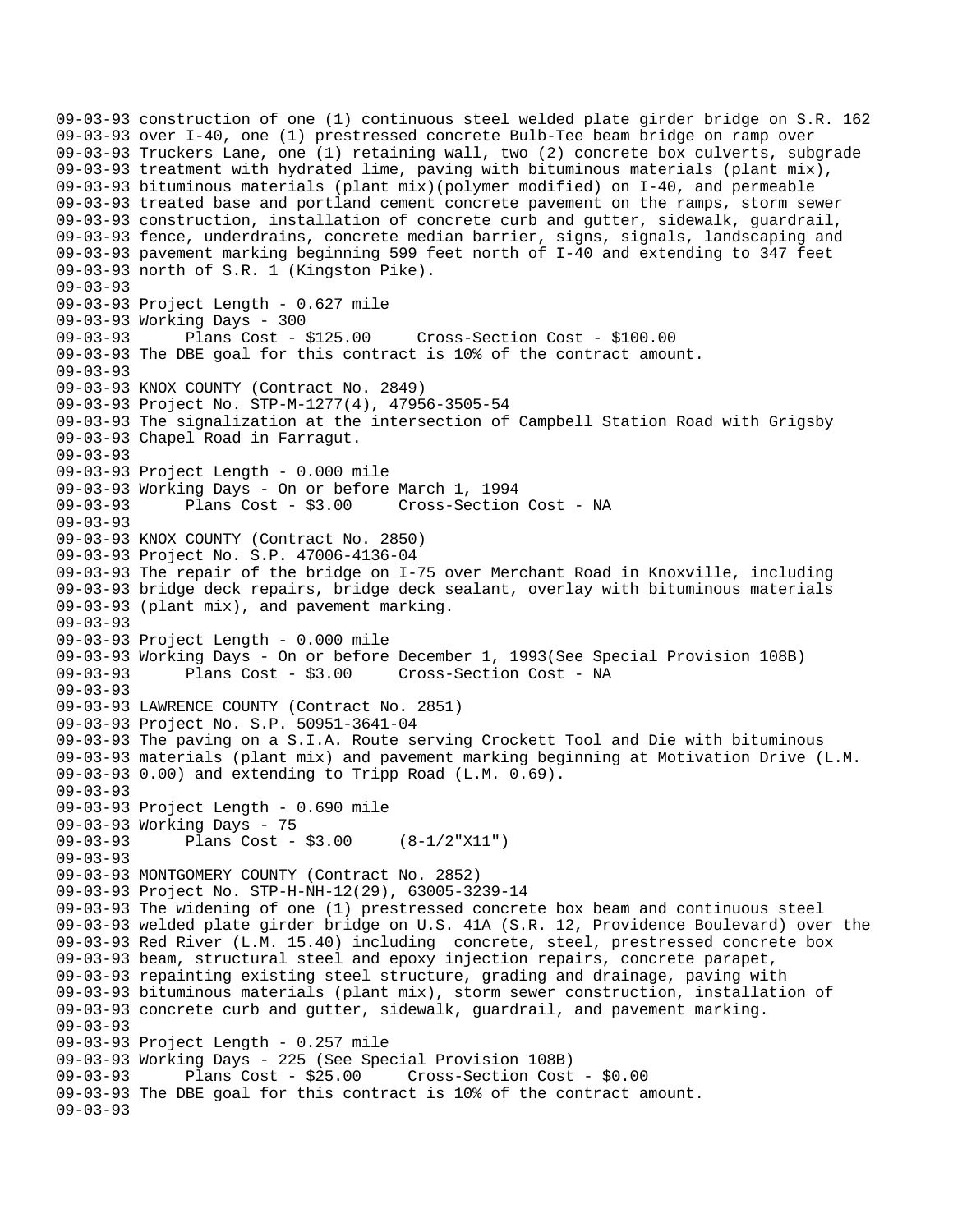```
09-03-93 MORGAN AND SCOTT COUNTIES (Contract No. 2853) 
09-03-93 Project No. S.P. 98011-4270-04 
09-03-93 The repair of the bridge in Morgan County on S.R. 29 over the Southern Railroad 
09-03-93 and in Scott County on S.R. 63 over the Buffalo Creek including bearing 
09-03-93 replacement, expansion joint repairs, and pavement marking. 
09-03-93 
09-03-93 Project Length - 0.000 mile 
09-03-93 Working Days - 60 
09-03-93 Plans Cost - $10.00 Cross-Section Cost - NA 
09-03-93 
09-03-93 RUTHERFORD COUNTY (Contract No. 2854) 
09-03-93 Project No. S.P. 75953-3514-04 
09-03-93 The grading and drainage on a S.I.A. Route serving Heil Quaker including 
09-03-93 the extension of one (1) concrete slab bridge, paving with bituminous materials 
09-03-93 (plant mix), storm sewer construction, installation of concrete curb and 
09-03-93 gutter, guardrail, utility adjustments, and pavement marking beginning at 
09-03-93 Waldron Road and extending to Mason Road. 
09-03-93 
09-03-93 Project Length - 0.612 mile 
09-03-93 Working Days - 145 
09-03-93 Plans Cost - $10.00 Cross-Section Cost - $10.00 
09-03-93 
09-03-93 SUMNER COUNTY (Contract No. 2855) 
09-03-93 Project No. RS-174(5), 83017-3230-24 
09-03-93 The grading and drainage on S.R. 174 (Long Hollow Pike) including the 
09-03-93 construction of four (4) concrete box bridges, two (2) concrete slab bridges, 
09-03-93 three (3) concrete box culverts, paving with bituminous materials (plant mix), 
09-03-93 cold planing, storm sewer construction, installation of concrete curb and 
09-03-93 gutter, sidewalks, guardrail, underdrains, signs, signals, and pavement 
09-03-93 markings beginning at Mansker Creek at the Davidson County line and extending 
09-03-93 to a point 1,360 feet north of Madison Creek Road. 
09-03-93 
09-03-93 Project Length - 1.806 miles 
09-03-93 Working Days - 175 
                                   09-03-93 Plans Cost - $25.00 Cross-Section Cost - $25.00 
09-03-93 The DBE goal for this contract is 10% of the contract amount. 
09-03-93 
09-03-93 SUMNER COUNTY (Contract No. 2856) 
09-03-93 Project No. S.P. 83954-3522-04 
09-03-93 The grading and drainage on a S.I.A. Route (Freehill Road) serving 
09-03-93 International Supply Company and MGM Industries in Hendersonville including 
09-03-93 paving with bituminous materials (plant mix), storm sewer construction, 
09-03-93 installation of concrete curb and gutter, and pavement marking. 
09-03-93 
09-03-93 Project Length - 0.217 mile 
09-03-93 Working Days - 100 
09-03-93 Plans Cost - $10.00 Cross-Section Cost - $0.00 
09-03-93 
09-03-93 UNICOI COUNTY (Contract No. 2857) 
09-03-93 Project No. NH-81(9), 86004-3232-14 
09-03-93 The paving on U.S. 23 (S.R. 81) with either a mineral aggregate base, a 
09-03-93 portland cement treated aggregate base, or a lime fly-ash treated aggregate 
09-03-93 base and bituminous materials (plant mix), treated permeable base and portland 
09-03-93 cement concrete pavement on the ramps, installation of concrete gutter, 
09-03-93 guardrail, rock fall fence, underdrains, concrete median barrier, signs, and 
09-03-93 pavement marking beginning 0.6 mile south of Flag Pond School and extending to 
09-03-93 the Temple Hill connector. 
09-03-93 
09-03-93 Project Length - 5.626 miles 
09-03-93 Working Days - On or before September 1, 1994 (See Special Provision 108B)
```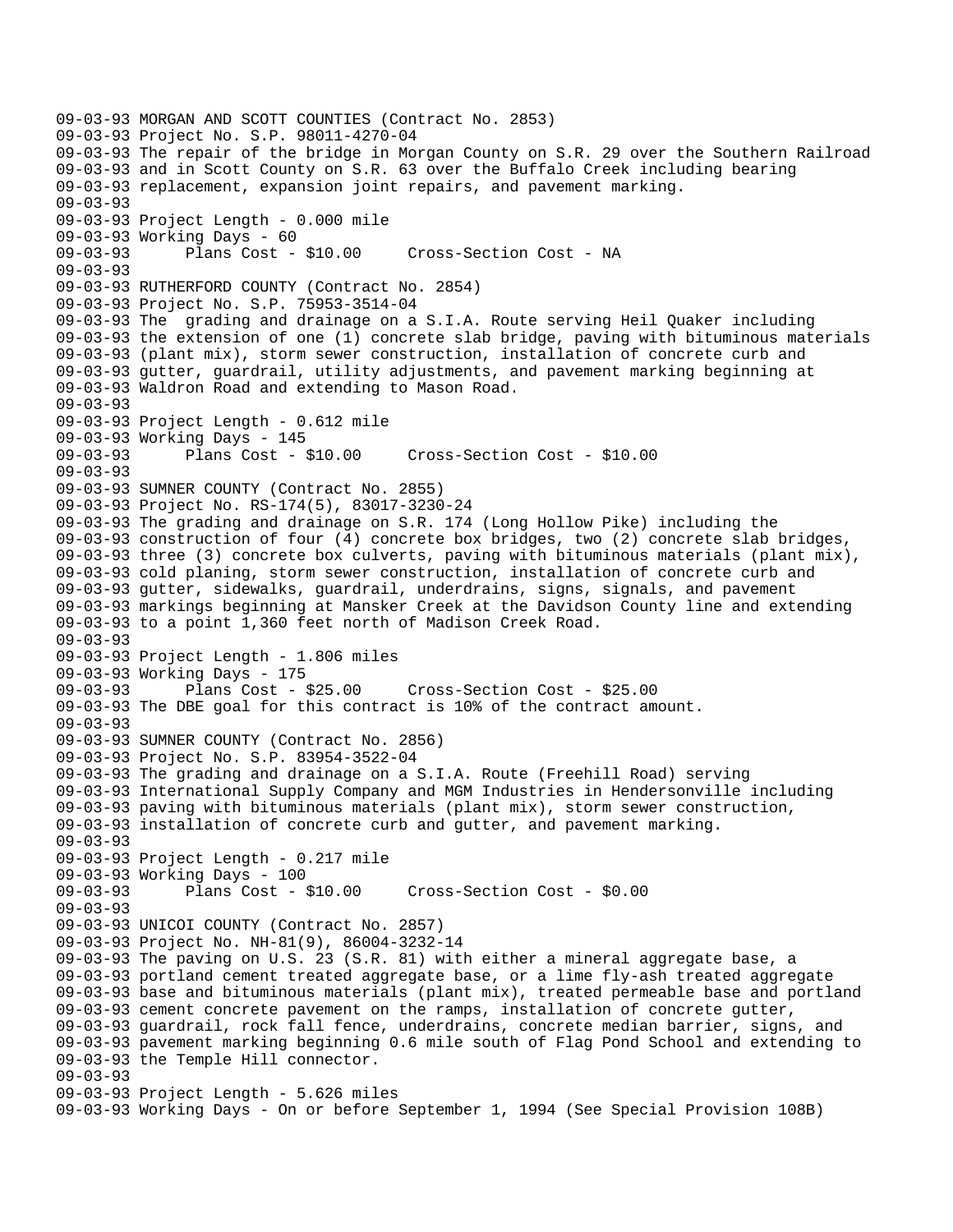09-03-93 Plans Cost - \$25.00 Cross-Section Cost - NA 09-03-93 The DBE goal for this contract is 5% of the contract amount. 09-03-93 09-03-93 WASHINGTON COUNTY (Contract No. 2858) 09-03-93 Project No. STP-H-36(34), 90006-3208-94 09-03-93 The intersection improvement at S.R. 36 with S.R. 75 including grading and 09-03-93 drainage, paving with bituminous materials (plant mix), installation of 09-03-93 concrete curb and gutter, guardrail, signs, signals, pavement marking 09-03-93 09-03-93 Project Length - 0.217 mile 09-03-93 Working Days - On or before May 1, 1994 09-03-93 Plans Cost - \$10.00 Cross-Section Cost - \$10.00 09-03-93 09-03-93 WHITE COUNTY (Contract No. 2859) 09-03-93 Project No. NH-1(37), 93078-3209-14 09-03-93 The grading and drainage on S.R. 1 including the construction of one (1) 09-03-93 prestressed concrete Bulb-Tee beam bridge on S.R. 1 over Calfkiller River, one 09-03-93 (1) continuous steel welded plate girder bridge on S.R. 111 over S.R. 1, two 09-03-93 (2) concrete box culverts, limited paving on the mainline with bituminous 09-03-93 materials (plant mix), with partial mineral aggregate base on the remainder, 09-03-93 storm sewer construction, installation of guardrail, concrete median barrier, 09-03-93 fence, underdrains, signs, landscaping, and pavement marking beginning north of 09-03-93 Cole Road and extending to S.R. 111 south of Sparta. 09-03-93 09-03-93 Project Length - 6.119 miles 09-03-93 Working Days - 360 09-03-93 Plans Cost - \$100.00 Cross-Section Cost - \$150.00 09-03-93 The DBE goal for this contract is 9% of the contract amount. 09-03-93 09-03-93 WILSON COUNTY (Contract No. 2860) 09-03-93 Project No. S.P. 95840-3210-04 09-03-93 The paving on I-840 with either a mineral aggregate base, a portland cement 09-03-93 treated aggregate base, or a lime fly-ash treated aggregate base, bituminous 09-03-93 materials (plant mix)(polymer modified), treated permeable base and portland 09-03-93 cement concrete on the ramps, partial grading and drainage of the interchange 09-03-93 ramps, installation of guardrail, underdrains, signs, and pavement marking 09-03-93 beginning at Stewarts Ferry Pike and extending to I-40. 09-03-93 09-03-93 Project Length - 6.416 miles 09-03-93 Working Days - 215 09-03-93 Plans Cost - \$25.00 Cross-Section Cost - \$10.00 09-03-93 The DBE goal for this contract is 2% of the contract amount. ================================================================================ 10-22-93 LOUDON AND MONROE COUNTIES (Contract No. 2798) 10-22-93 Project No. S.P. 98011-4272-04 10-22-93 The brush removal on various State routes at various locations. 10-22-93 10-22-93 Project Length - 0.000 mile 10-22-93 Working Days - On or before March 15, 1994 10-22-93 NO PLANS CONTRACT 10-22-93 10-22-93 WILLIAMSON COUNTY (Contract No. 2827) 10-22-93 Project No. IME-65-2(71)55, 94002-8158-44 10-22-93 The resurfacing on I-65 with bituminous materials (plant mix)(polymer 10-22-93 modified), cold planing, installation of guardrail, and pavement marking 10-22-93 beginning 1.10 miles north of S.R. 247 (L.M. 1.92) and extending to north of 10-22-93 S.R. 96 (L.M. 12.74). 10-22-93 10-22-93 Project Length - 10.820 miles 10-22-93 Working Days - 125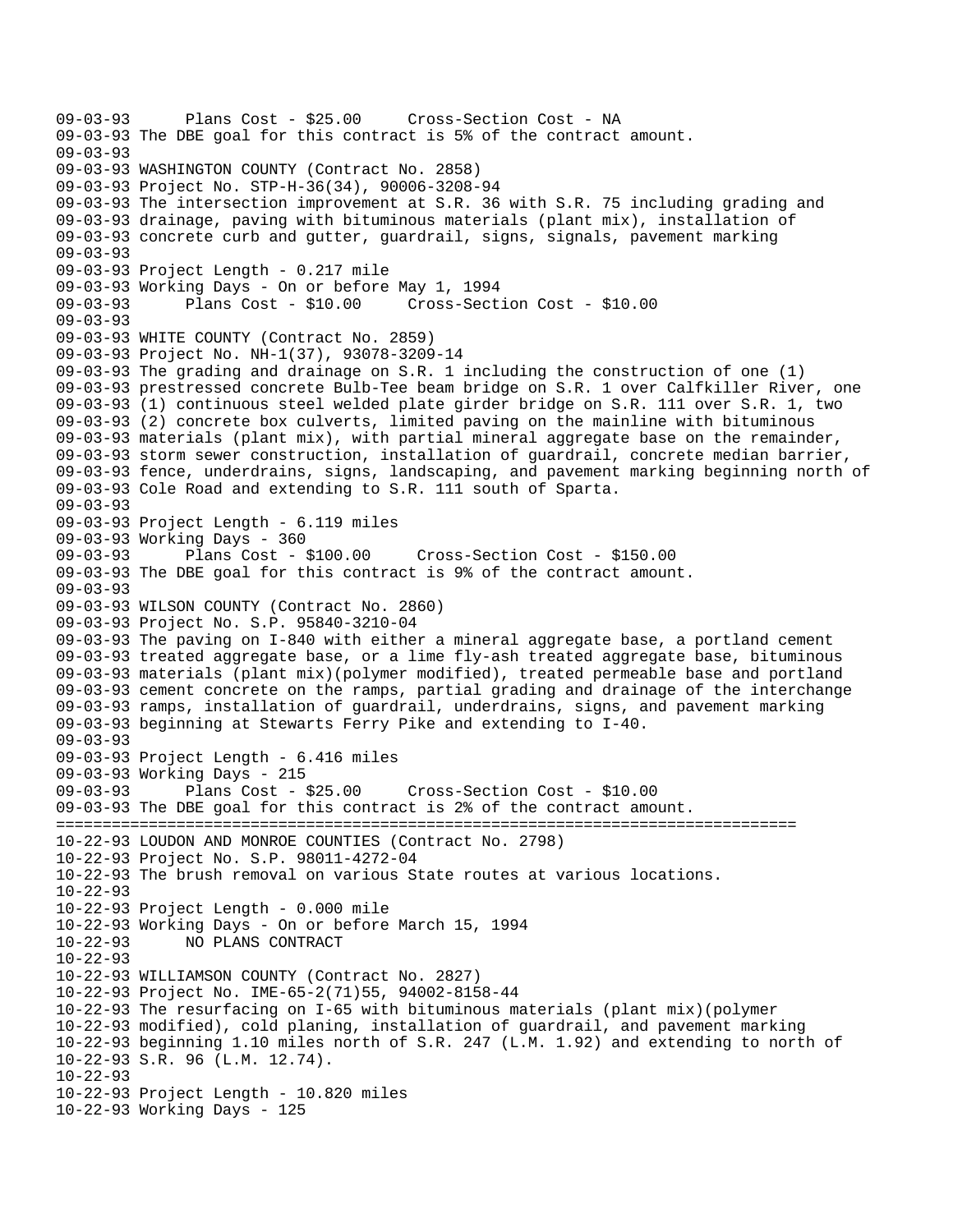```
10-22-93 Plans Cost - $3.00 (8-1/2"x11")<br>10-22-93 The DBE goal for this contract is 8% of
           The DBE goal for this contract is 8% of the contract amount.
10 - 22 - 9310-22-93 BLOUNT COUNTY (Contract No. 2861) 
10-22-93 Project No. MG-9101(3), 05950-3221-54 
10-22-93 The signalization at the intersection of S.R. 115 with Louisville Road and 
10-22-93 Calderwood Street and at the intersection of S.R. 35 (Hall Road) with Lincoln 
10-22-93 Road in Alcoa. 
10-22-93 
10-22-93 Project Length - 0.000 mile 
10-22-93 Working Days - On or before June 1, 1994 
10-22-93 Plans Cost - $3.00 Cross-Section Cost - NA 
10 - 22 - 9310-22-93 CROCKETT COUNTY (Contract No. 2862) 
10-22-93 Project No. BR-STP-88(6), 17006-3221-94 
10-22-93 The construction of one (1) prestressed concrete box beam bridge on S.R. 88 
10-22-93 over South Forked Deer Overflow (L.M. 0.13) including grading and drainage, 
10-22-93 paving with bituminous materials (plant mix), installation of guardrail, and 
10-22-93 pavement marking. 
10-22-93 
10-22-93 Project Length - 0.189 mile 
10-22-93 Working Days - 185 
10-22-93 Plans Cost - $10.00 Cross-Section Cost - $0.00 
10-22-93 The DBE goal for this contract is 10% of the contract amount. 
10-22-93 
10-22-93 CUMBERLAND COUNTY (Contract No. 2863) 
10-22-93 Project No. IME-40-6(114)317, 18001-3185-44 
10-22-93 The installation of interchange lighting on I-40 at U.S. 127 (S.R. 28) in 
10-22-93 Crossville. 
10-22-93 
10-22-93 Project Length - 0.000 mile 
10-22-93 Working Days - On or before April 30, 1994 
                                     Cross-Section Cost - NA
10-22-93 
10-22-93 DECATUR COUNTY (Contract No. 2864) 
10-22-93 Project No. S.P. 20009-3219-04 
10-22-93 The grading and drainage on S.R. 114 including paving with either a mineral 
10-22-93 aggregate base or a portland cement treated aggregate base, and bituminous 
10-22-93 materials (plant mix), installation of guardrail, signs, and pavement marking 
10-22-93 beginning at the Tennessee River and extending to existing S.R. 114 at a point 
10-22-93 1.19 miles east of Bath Springs. 
10-22-93 
10-22-93 Project Length - 1.646 miles 
10-22-93 Working Days - On or before June 1, 1995 (See Special Provision 108B) 
10-22-93 Plans Cost - $25.00 Cross-Section Cost - $50.00 
10-22-93 The DBE goal for this contract is 1% of the contract amount. 
10-22-93 
10-22-93 DICKSON COUNTY (Contract No. 2865) 
10-22-93 Project No. S.P. 22953-3647-04 
10-22-93 The grading and drainage on a S.I.A. Route (Porcelain Drive) including paving 
10-22-93 with bituminous materials (plant mix), and pavement marking beginning at 
10-22-93 existing Porcelain Drive and extending to A.G. Simpson property line. 
10-22-93 
10-22-93 Project Length - 0.147 mile 
10-22-93 Working Days - On or before May 31, 1994 
10-22-93 Plans Cost - $10.00 Cross-Section Cost - $0.00 
10-22-93 
10-22-93 DYER COUNTY (Contract No. 2866) 
10-22-93 Project No. S.P. 23002-4518-04 
10-22-93 The repair of the bridge on S.R. 3 over the South Fork Forked Deer River and
```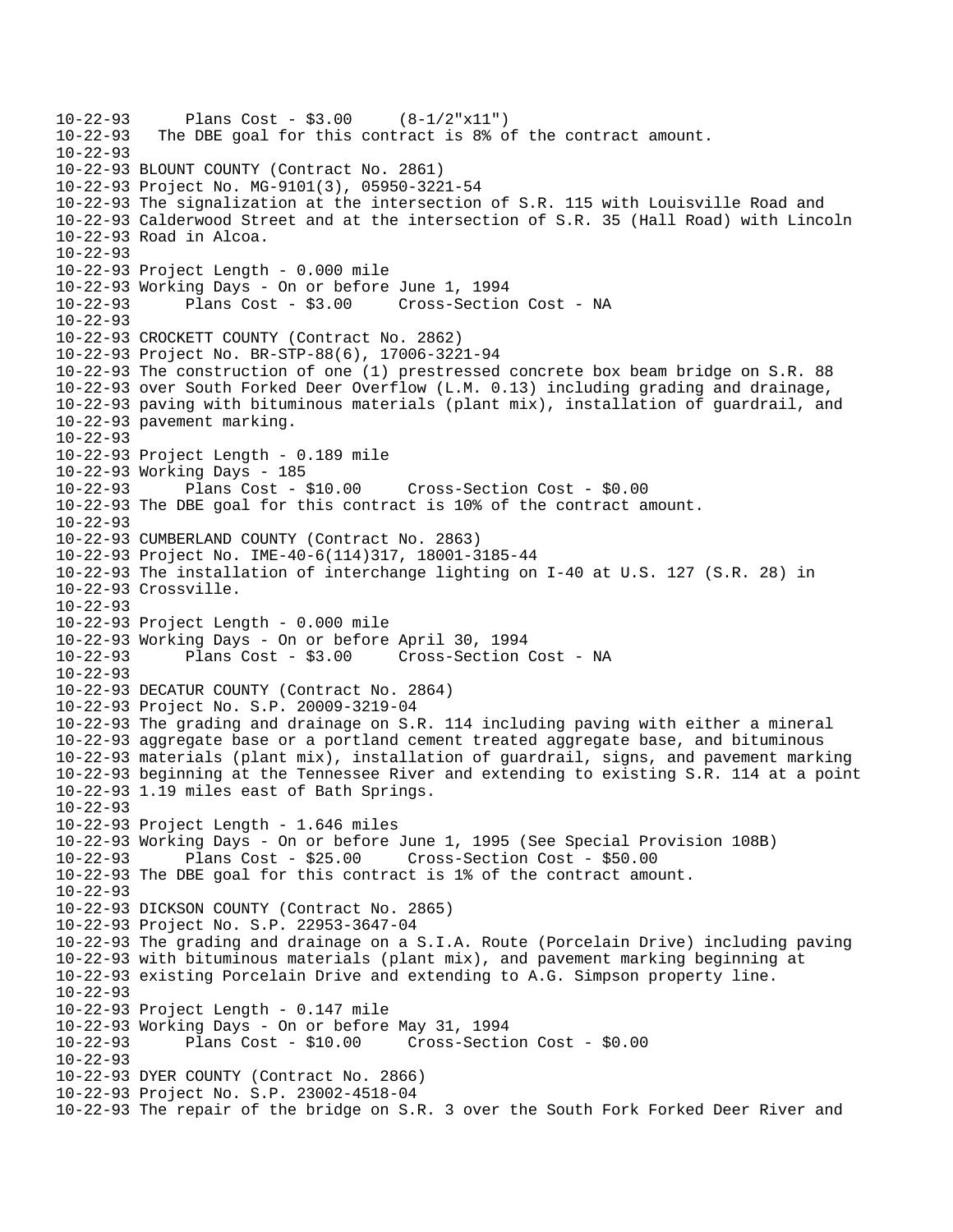10-22-93 overflow, including concrete, bracing, structure and bridge deck repairs, 10-22-93 bridge joint modifications, bridgerail replacement, bridge deck sealant, 10-22-93 overlay with bituminous materials (plant mix), installation of guardrail, and 10-22-93 pavement marking. 10-22-93 10-22-93 Project Length - 0.000 mile 10-22-93 Working Days - 150 10-22-93 Plans Cost - \$10.00 Cross-Section Cost - NA 10-22-93 10-22-93 10-22-93 HAMILTON AND SEQUATCHIE COUNTIES (Contract No. 2867) 10-22-93 Project No. APD-NH-111(23), 33156-3211-64 10-22-93 APD-NH-111(24), 77041-3215-64, 33156-3212-64 10-22-93 10-22-93 Project No. APD-NH-111(23), 33156-3211-64 10-22-93 The paving on S.R. 111 with either a mineral aggregate base, a portland cement 10-22-93 treated aggregate base, or a lime fly-ash treated aggregate base and bituminous 10-22-93 materials (plant mix), or a treated permeable base and portland cement concrete 10-22-93 pavement on the mainline, construction of an escape ramp, slide repairs, 10-22-93 drainage, installation of concrete median barrier, guardrail, underdrains, 10-22-93 signs, and pavement marking beginning 0.33 mile west of Jones Gap Road and 10-22-93 extending to the existing bridge over Back Valley Road. 10-22-93 Project Length - 3.788 miles 10-22-93 10-22-93 Project No. APD-NH-111(24), 77041-3215-64, 33156-3212-64 10-22-93 The paving of S.R. 111 corridor "J" with either a mineral aggregate base, a 10-22-93 portland cement treated aggregate base, or a lime fly-ash treated aggregate 10-22-93 base and bituminous materials (plant mix), or a treated permeable base and 10-22-93 portland cement concrete pavement on the mainline, including installation of 10-22-93 guardrail, underdrains, signs, and pavement marking beginning at Lewis Chapel 10-22-93 Road and extending to 0.33 mile west of Jones Gap Road. 10-22-93 Project Length - 6.352 miles 10-22-93 10-22-93 Total Project Length - 10.140 miles 10-22-93 Working Days - 225 10-22-93 Plans Cost - \$50.00 Cross-Section Cost - NA 10-22-93 The DBE goal for this contract is 10% of the contract amount. 10-22-93 10-22-93 HAMILTON COUNTY (Contract No. 2868) 10-22-93 Project No. BR-NH-2(18), 33010-3220-94 10-22-93 The construction of one (1) prestressed concrete box beam bridge on S.R. 2 10-22-93 (McCallie Avenue) over Norfolk Southern and CSX railroads (L.M. 1.36), four 10-22-93 (4) reinforced concrete retaining walls, including grading and drainage, 10-22-93 paving with bituminous materials (plant mix), storm sewer construction, 10-22-93 installation of concrete curb and gutter, sidewalks, guardrail, fence, signs, 10-22-93 and pavement marking. 10-22-93 10-22-93 Project Length - 0.284 mile 10-22-93 Working Days - 400 10-22-93 Plans Cost - \$25.00 Cross-Section Cost - \$0.00 10-22-93 The DBE goal for this contract is 10% of the contract amount. 10-22-93 10-22-93 HARDIN COUNTY (Contract No. 2869) 10-22-93 Project No. S.P. 36123-3202-04 10-22-93 The grading and drainage on S.R. 114 including the construction of two (2) 10-22-93 concrete box bridges, one (1) concrete box culvert, paving with either a 10-22-93 mineral aggregate base or a portland cement treated aggregate base, and 10-22-93 bituminous materials (plant mix), installation of guardrail, signs, and 10-22-93 pavement marking beginning at county road B621, 1.7 miles west of Clifton and 10-22-93 extending to the Tennessee River.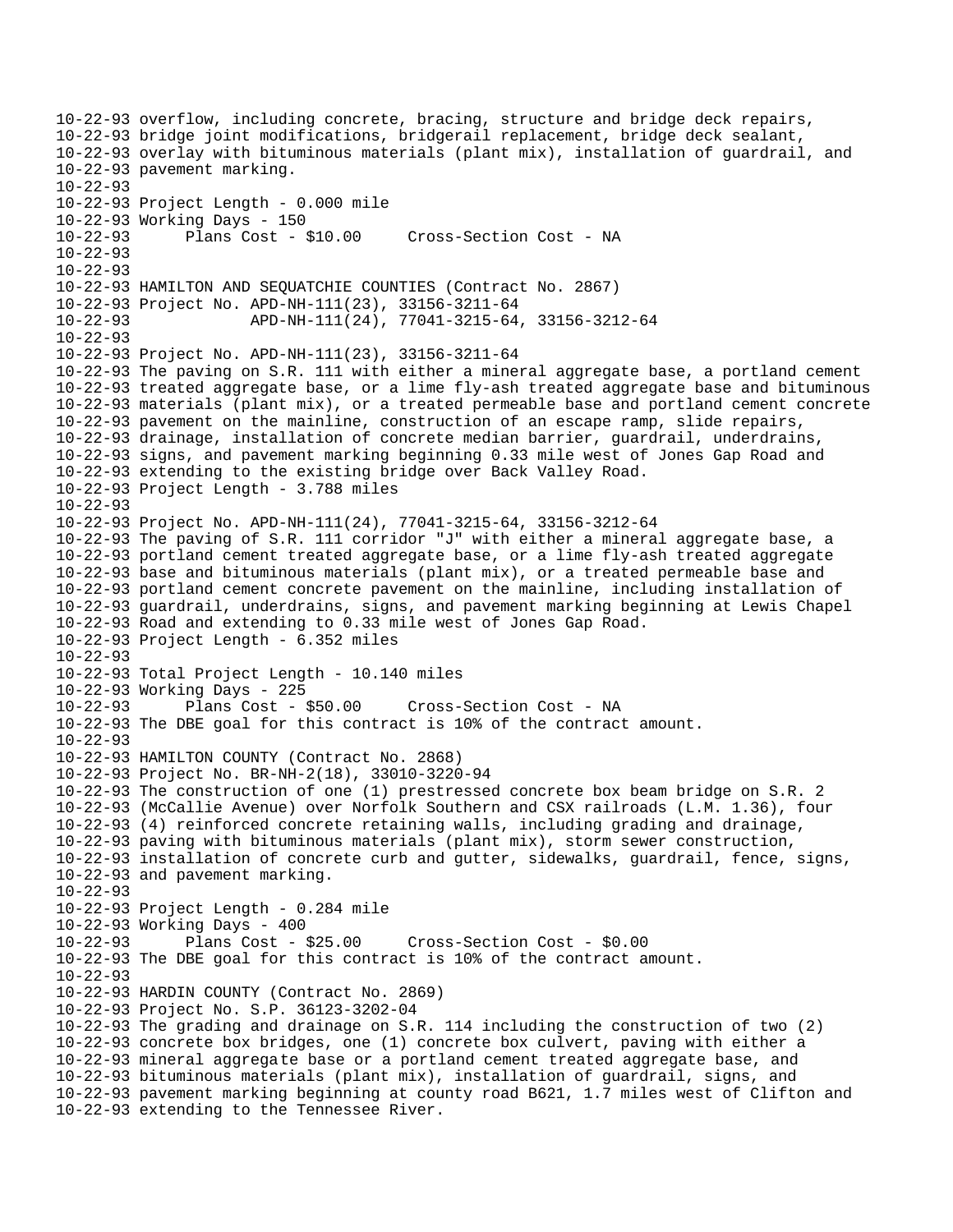```
10-22-93 
10-22-93 Project Length - 3.148 miles 
10-22-93 Working Days - On or before June 1, 1995 (See Special Provision 108B) 
10-22-93 Plans Cost - $25.00 Cross-Section Cost - $50.00 
10-22-93 
10-22-93 HENRY COUNTY (Contract No. 2870) 
10-22-93 Project No. BR-STP-77(31), 40012-3221-94 
10-22-93 The construction of one (1) concrete box bridge (3 @ 12' X 11') on S.R. 77 over 
10-22-93 Barnes Fork Creek (L.M. 6.31) and one (1) concrete box culvert over an overflow 
10-22-93 (L.M. 6.34), including grading and drainage, paving with bituminous materials 
10-22-93 (plant mix), installation of guardrail, and pavement marking. 
10-22-93 
10-22-93 Project Length - 0.156 mile 
10-22-93 Working Days - 100 
10-22-93 Plans Cost - $10.00 Cross-Section Cost - $0.00 
10-22-93 Bids on this contract will only be accepted from Disadvantaged Business 
10-22-93 Enterprises certified by the Tennessee Department of Transportation. 
10-22-93 
10-22-93 HENRY COUNTY (Contract No. 2871) 
10-22-93 Project No. S.P. 40120-3203-04 
10-22-93 The grading and drainage on S.R. 218 including the construction of two (2) 
10-22-93 concrete box bridges, seven (7) concrete box culverts, paving with either a 
10-22-93 mineral aggregate base or a portland cement treated aggregate base, and 
10-22-93 bituminous materials (plant mix), storm sewer construction, installation of 
10-22-93 guardrail, signs, and pavement marking beginning at U.S. 79 (S.R. 76, old Paris 
10-22-93 McKenzie Highway) and extending to U.S. 641 (S.R. 69) at existing S.R. 218. 
10-22-93 
10-22-93 Project Length - 2.813 miles 
10-22-93 Working Days - 225 
10-22-93 Plans Cost - $25.00 Cross-Section Cost - $50.00 
10-22-93 
10-22-93 JOHNSON COUNTY (Contract No. 2872) 
10-22-93 Project No. BRZE-4600(4), 46945-3421-94 
10-22-93 The construction of one (1) prestressed concrete box beam bridge on Old Stage 
10-22-93 Road over Doe Creek (L.M. 1.15) including grading and drainage, paving with 
10-22-93 bituminous materials (plant mix), installation of concrete curb, guardrail, and 
10-22-93 pavement marking. 
10-22-93 
10-22-93 Project Length - 0.130 mile 
10-22-93 Working Days - 120 
10-22-93 Plans Cost - $10.00 Cross-Section Cost - $0.00 
10-22-93 
10-22-93 KNOX COUNTY (Contract No. 2873) 
10-22-93 Project No. BRZE-4700(18), 47951-3598-94 
10-22-93 The construction of one (1) prestressed concrete box beam bridge on Walker 
10-22-93 Boulevard over First Creek (L.M. 0.18) in Knoxville including grading and 
10-22-93 drainage, paving with bituminous materials (plant mix), installation of 
10-22-93 guardrail, concrete curb, sidewalks, and pavement marking. 
10-22-93 
10-22-93 Project Length - 0.060 mile 
10-22-93 Working Days - 120 
10-22-93 Plans Cost - $10.00 Cross-Section Cost - NA 
10-22-93 
10-22-93 KNOX COUNTY (Contract No. 2874) 
10-22-93 Project No. S.P. 47009-3270-04 
10-22-93 The grading and drainage on S.R. 1 (Kingston Pike) including the construction 
10-22-93 of one (1) cast-in-place concrete arch bridge and one (1) prestressed concrete 
10-22-93 box beam bridge on S.R. 1 over Turkey Creek, retaining wall, paving with 
10-22-93 bituminous materials (plant mix), cold planing, crack sealant, storm sewer 
10-22-93 construction, installation of concrete curb and gutter, sidewalks, guardrail,
```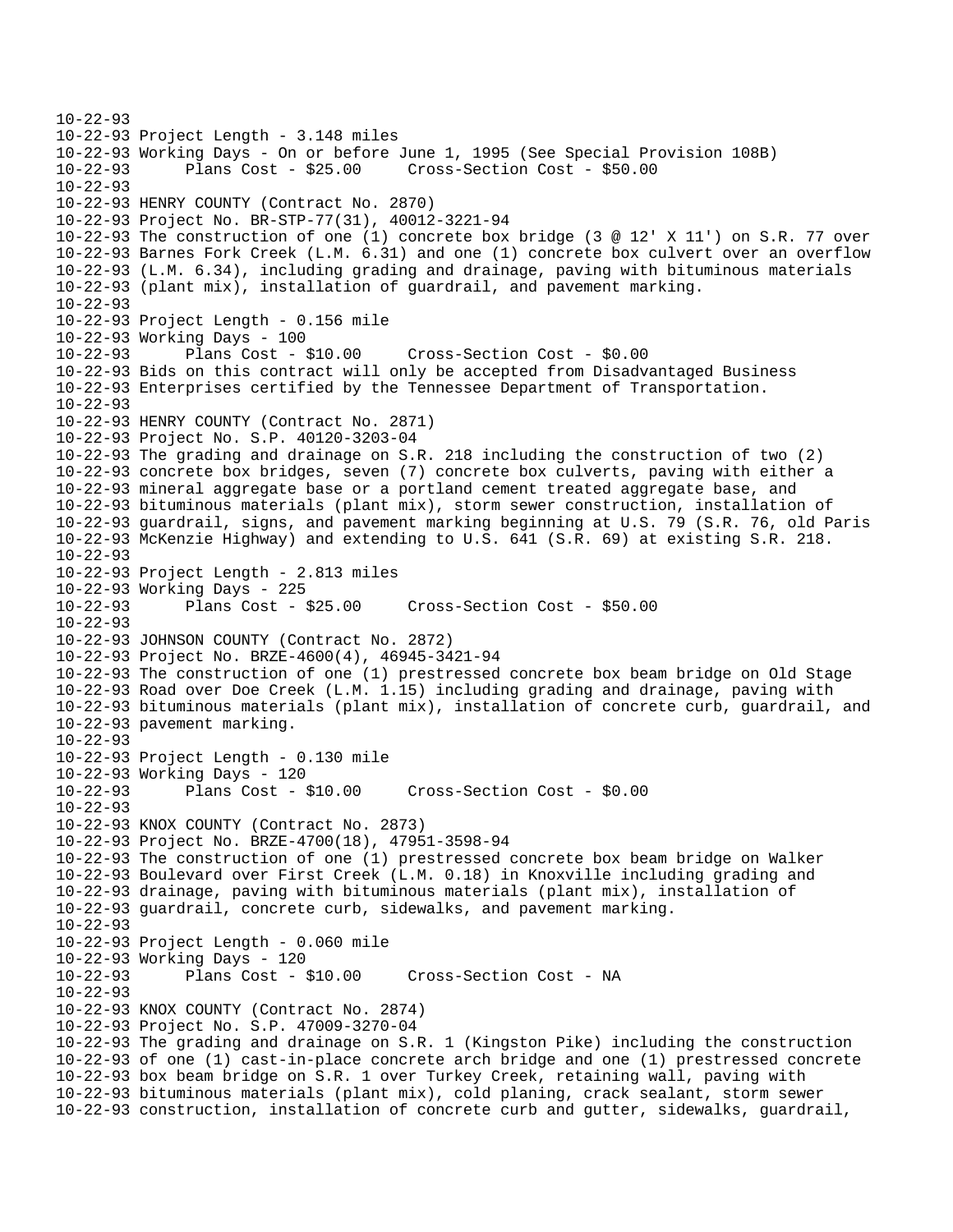10-22-93 underdrains, signs, signals, and pavement marking beginning 300 feet west of 10-22-93 Jamestown Boulevard and extending to 275 feet east of S.R. 332 (Concord Road).  $10 - 22 - 93$ 10-22-93 Project Length - 0.879 mile 10-22-93 Working Days - 180 10-22-93 Plans Cost - \$25.00 Cross-Section Cost - \$10.00 10-22-93 The DBE goal for this contract is 1% of the contract amount. 10-22-93 10-22-93 LAWRENCE COUNTY (Contract No. 2875) 10-22-93 Project No. BH-STP-227(5), 50011-3209-94 10-22-93 The construction of one (1) prestressed concrete box beam bridge on S.R. 227 10-22-93 over Blue Water Creek (L.M. 8.20) including grading and drainage, paving with 10-22-93 bituminous materials (plant mix), installation of guardrail, signs, and 10-22-93 pavement marking. 10-22-93 10-22-93 Project Length - 0.236 mile 10-22-93 Working Days - 150 10-22-93 Plans Cost - \$10.00 Cross-Section Cost - \$0.00 10-22-93 The DBE goal for this contract is 4% of the contract amount. 10-22-93 10-22-93 MCNAIRY COUNTY (Contract No. 2876) 10-22-93 Project No. NH-5(30), 55001-3231-14 10-22-93 The grading and drainage on U.S. 45 (S.R. 5) including the construction of one 10-22-93 (1) prestressed concrete I-beam bridge on S.R. 5 over Muddy Creek, two (2) 10-22-93 concrete box bridges, three (3) concrete box culverts, paving with either a 10-22-93 mineral aggregate or portland cement treated aggregate base and bituminous 10-22-93 materials (plant mix)(latex modified), cold planing, storm sewer construction, 10-22-93 installation of concrete curb and gutter, guardrail, underdrains, signs, and 10-22-93 pavement marking beginning 1.5 miles north of the Mississippi state line and 10-22-93 extending to 0.3 mile south of S.R. 57 in Eastview. 10-22-93 10-22-93 Project Length - 4.233 miles 10-22-93 Working Days - 325 10-22-93 Plans Cost - \$50.00 Cross-Section Cost - \$50.00 10-22-93 The DBE goal for this contract is 10% of the contract amount.  $10 - 22 - 93$ 10-22-93 MEIGS AND RHEA COUNTIES (Contract No. 2877) 10-22-93 Project No. 61004-3209-04, 72006-3210-04 10-22-93 The grading and drainage on S.R. 60 including the construction of three (3) 10-22-93 concrete box culverts, paving with either a mineral aggregate base, a portland 10-22-93 cement treated base, or a lime fly-ash treated aggregate base and bituminous 10-22-93 materials (plant mix), installation of guardrail, signs, and pavement 10-22-93 marking beginning at Hamilton county line (near the McInturff cemetery) 10-22-93 and extending to Five Points in Rhea county. 10-22-93 10-22-93 Project Length - 4.663 miles 10-22-93 Working Days - On or before July 1, 1995 10-22-93 Plans Cost - \$50.00 Cross-Section Cost - \$50.00 10-22-93 10-22-93 PICKETT COUNTY (Contract No. 2878) 10-22-93 Project No. S.P. 69002-3245-04 10-22-93 The construction of one (1) continuous steel welded plate girder bridge on S.R. 10-22-93 111 over the Obey River (Dale Hollow Lake) including grading and drainage, 10-22-93 paving with bituminous materials (plant mix), storm sewer construction, 10-22-93 installation of concrete curb, guardrail, fence, signs, and pavement marking 10-22-93 beginning 0.86 mile south of the Obey River and extending to 0.16 mile north of 10-22-93 S.R. 325. 10-22-93 10-22-93 Project Length - 3.582 miles 10-22-93 Working Days - 400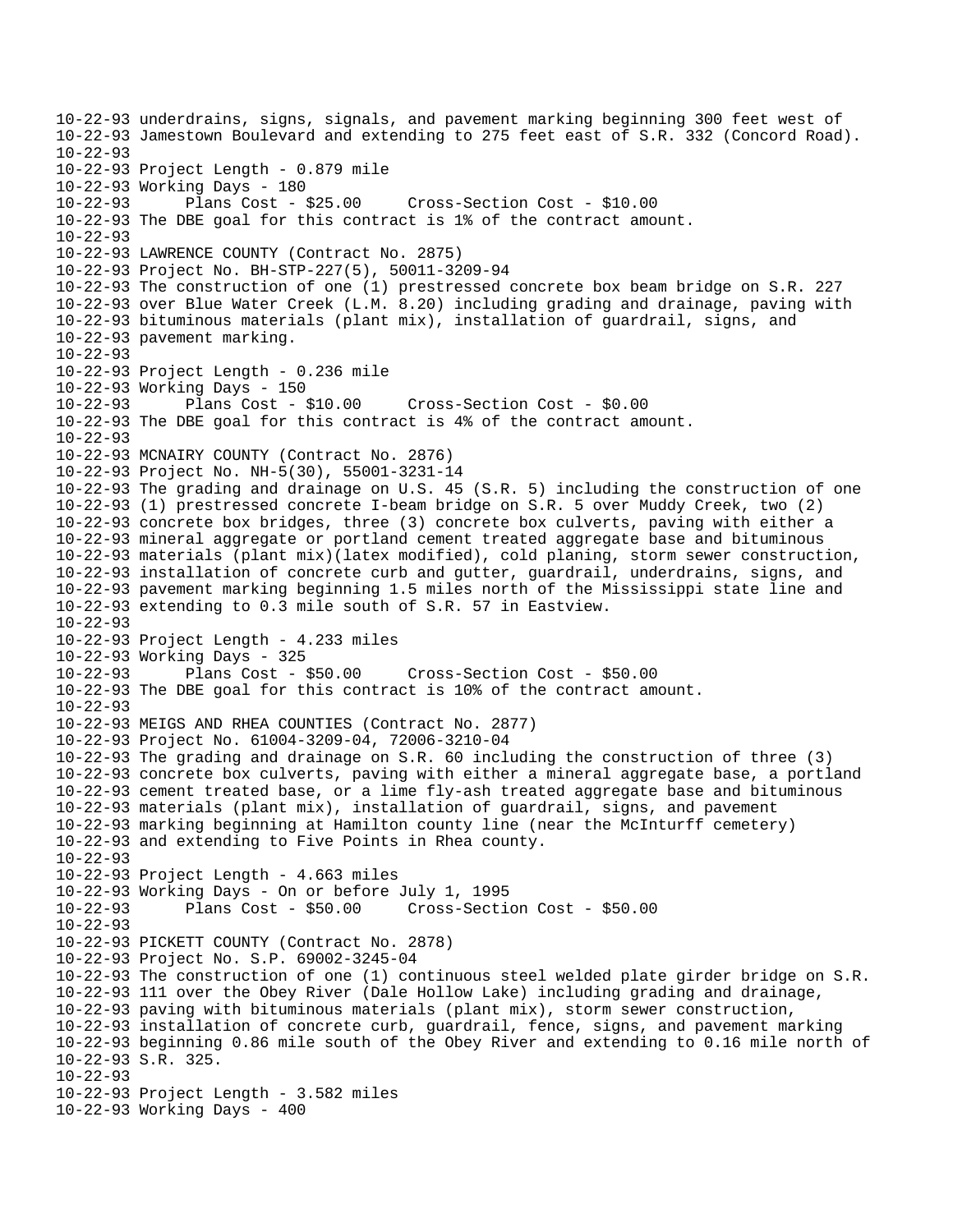```
10-22-93 Plans Cost - $100.00 Cross-Section Cost - $100.00 
10-22-93 The DBE goal for this contract is 1% of the contract amount. 
10 - 22 - 9310-22-93 SCOTT COUNTY (Contract No. 2879) 
10-22-93 Project No. 76001-3255-04 
10-22-93 The signalization at intersection of S.R. 29 (Alberta Avenue) with Claude Terry 
10-22-93 Drive in Oneida. 
10-22-93 
10-22-93 Project Length - 0.000 mile 
10-22-93 Working Days - On or before June 1, 1994 
10-22-93 Plans Cost - $3.00 Cross-Section Cost - $0.00 
10-22-93 
10-22-93 SHELBY COUNTY (Contract No. 2880) 
10-22-93 Project No. BR-STP-3(40), 79016-3223-94 
10-22-93 The construction of one (1) either a prestressed concrete I-beam bridge or a 
10-22-93 continuous steel welded plate girder bridge on U.S. 51 (S.R. 3, Elvis Presley 
10-22-93 Boulevard) over Nonconnah Creek (L.M. 4.88) including grading and drainage, 
10-22-93 paving with bituminous materials (plant mix), installation of guardrail, and 
10-22-93 pavement marking. 
10-22-93 
10-22-93 Project Length - 0.127 mile 
10-22-93 Working Days - 215 
10-22-93 Plans Cost - $10.00 Cross-Section Cost - $0.00 
10-22-93 The DBE goal for this contract is 10% of the contract amount. 
10-22-93 
10-22-93 SHELBY COUNTY (Contract No. 2881) 
10-22-93 Project No. S.P. 79022-4220-04 
10-22-93 The repair of the bridge on S.R. 14 over I-55 including concrete, structural 
10-22-93 steel, prestressed concrete I-beam, seismic modifications, concrete parapet and 
10-22-93 bridge deck repairs, bridge deck sealant, overlay with bituminous materials 
10-22-93 (plant mix), cold planing, and pavement marking. 
10-22-93 
10-22-93 Project Length - 0.000 mile 
10-22-93 Working Days - 95 
                                    Cross-Section Cost - NA
10 - 22 - 9310-22-93 SHELBY COUNTY (Contract No. 2882) 
10-22-93 Project No. S.P. 79059-4315-04 
10-22-93 The repair of the bridge on S.R. 176 over S.R. 4 including concrete, splicing 
10-22-93 and tensioning prestressing strands, expansion joint repairs, concrete 
10-22-93 bridgerail replacement, and installation of guardrail. 
10-22-93 
10-22-93 Project Length - 0.000 mile 
10-22-93 Working Days - 65 
10-22-93 Plans Cost - $3.00 Cross-Section Cost - NA 
10-22-93 
10-22-93 SULLIVAN COUNTY (Contract No. 2883) 
10-22-93 Project No. STP-M-126(5), 82086-3711-54 
10-22-93 The intersection improvement at S.R. 126 with S.R. 1 in Bristol including 
10-22-93 grading and drainage, paving with bituminous materials (plant mix), storm sewer 
10-22-93 construction, installation of concrete curb and gutter, signs, signals, and 
10-22-93 pavement marking. 
10-22-93 
10-22-93 Project Length - 0.543 mile 
10-22-93 Working Days - 120 
10-22-93 Plans Cost - $10.00 Cross-Section Cost - $10.00 
10-22-93 The DBE goal for this contract is 5% of the contract amount. 
10-22-93 
10-22-93 WILLIAMSON COUNTY (Contract No. 2884) 
10-22-93 Project No. IME-65-2(29)66, 94002-3155-44
```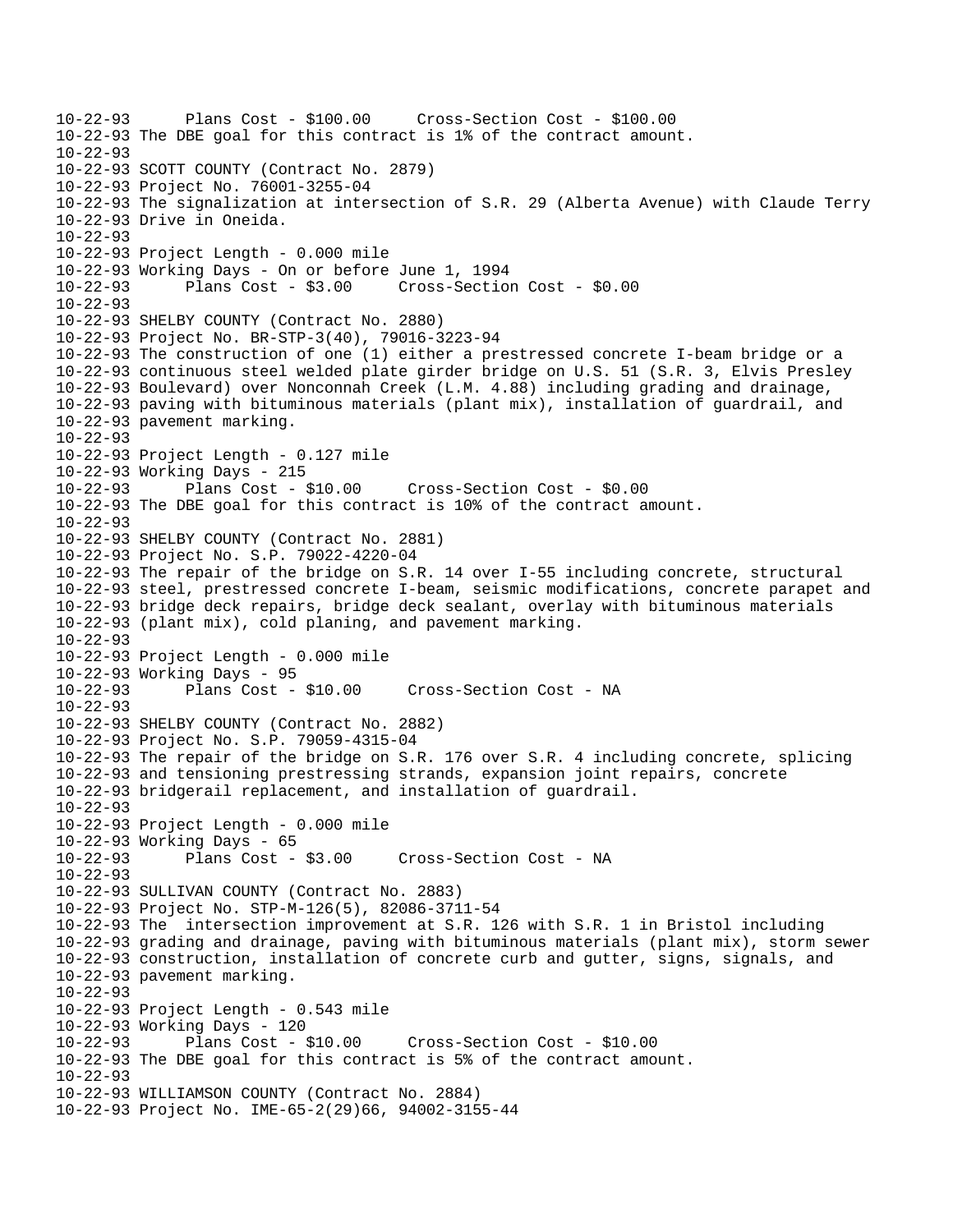10-22-93 The installation of interchange lighting on I-65 at S.R. 96 in Franklin.  $10 - 22 - 93$ 10-22-93 Project Length - 0.000 mile 10-22-93 Working Days - On or before June 15, 1994 10-22-93 Plans Cost - \$3.00 Cross-Section Cost - NA 10-22-93 10-22-93 WILSON COUNTY (Contract No. 2885) 10-22-93 Project No. BH-NHE-109(3), 95012-3215-94 10-22-93 The construction of one (1) prestressed concrete box beam bridge on S.R. 109 10-22-93 over Dry Fork Creek (Old Hickory Lake) (L.M. 7.38) including grading and 10-22-93 drainage, paving with bituminous materials (plant mix), installation of 10-22-93 guardrail, and pavement marking.  $10 - 22 - 93$ 10-22-93 Project Length - 0.170 mile 10-22-93 Working Days - 115 10-22-93 Plans Cost - \$10.00 Cross-Section Cost - \$0.00 10-22-93 ================================================================================ 11-19-93 ANDERSON, CAMPBELL, CLAIBORNE, SCOTT AND UNION COUNTIES (Contract No. 2886) 11-19-93 Project No. S.P. 98011-4273-04 11-19-93 The mowing on various State Routes. 11-19-93 11-19-93 Project Length - 203.39 miles 11-19-93 Working Days - 60 (See Special Provision 108B) 11-19-93 11-19-93 BEDFORD, MARSHALL AND MAURY COUNTIES (Contract No. 2887) 11-19-93 Project No. S.P. 98033-4217-04 11-19-93 The mowing on various State Routes. 11-19-93 11-19-93 Project Length - 296.29 miles 11-19-93 Working Days - 60 (See Special Provision 108B) 11-19-93 11-19-93 BENTON AND DECATUR COUNTIES (Contract No. 2888) 11-19-93 Project No. S.P. 98042-4212-04 11-19-93 The mowing on various State Routes. 11-19-93 11-19-93 Project Length - 112.56 miles 11-19-93 Working Days - 60 (See Special Provision 108B) 11-19-93 11-19-93 BRADLEY AND MCMINN COUNTIES (Contract No. 2889) 11-19-93 Project No. S.P. 98021-4275-04 11-19-93 The mowing on various State Routes. 11-19-93 11-19-93 Project Length - 234.91 miles 11-19-93 Working Days - 80 (See Special Provision 108B) 11-19-93 11-19-93 CANNON AND WARREN COUNTIES (Contract No. 2890) 11-19-93 Project No. S.P. 98021-4276-04 11-19-93 The mowing on various State Routes. 11-19-93 11-19-93 Project Length - 244.05 miles 11-19-93 Working Days - 60 (See Special Provision 108B) 11-19-93 11-19-93 CARROLL, DECATUR, BENTON, FAYETTE, HAYWOOD, MADISON AND HENDERSON COUNTIES 11-19-93 (Contract No. 2891) 11-19-93 Project No. S.P. 98042-4113-04 11-19-93 The mowing and litter removal on I-40. 11-19-93 11-19-93 Project Length - 110.83 miles 11-19-93 Working Days - On or before November 15, 1994 (See Special Provision 108B)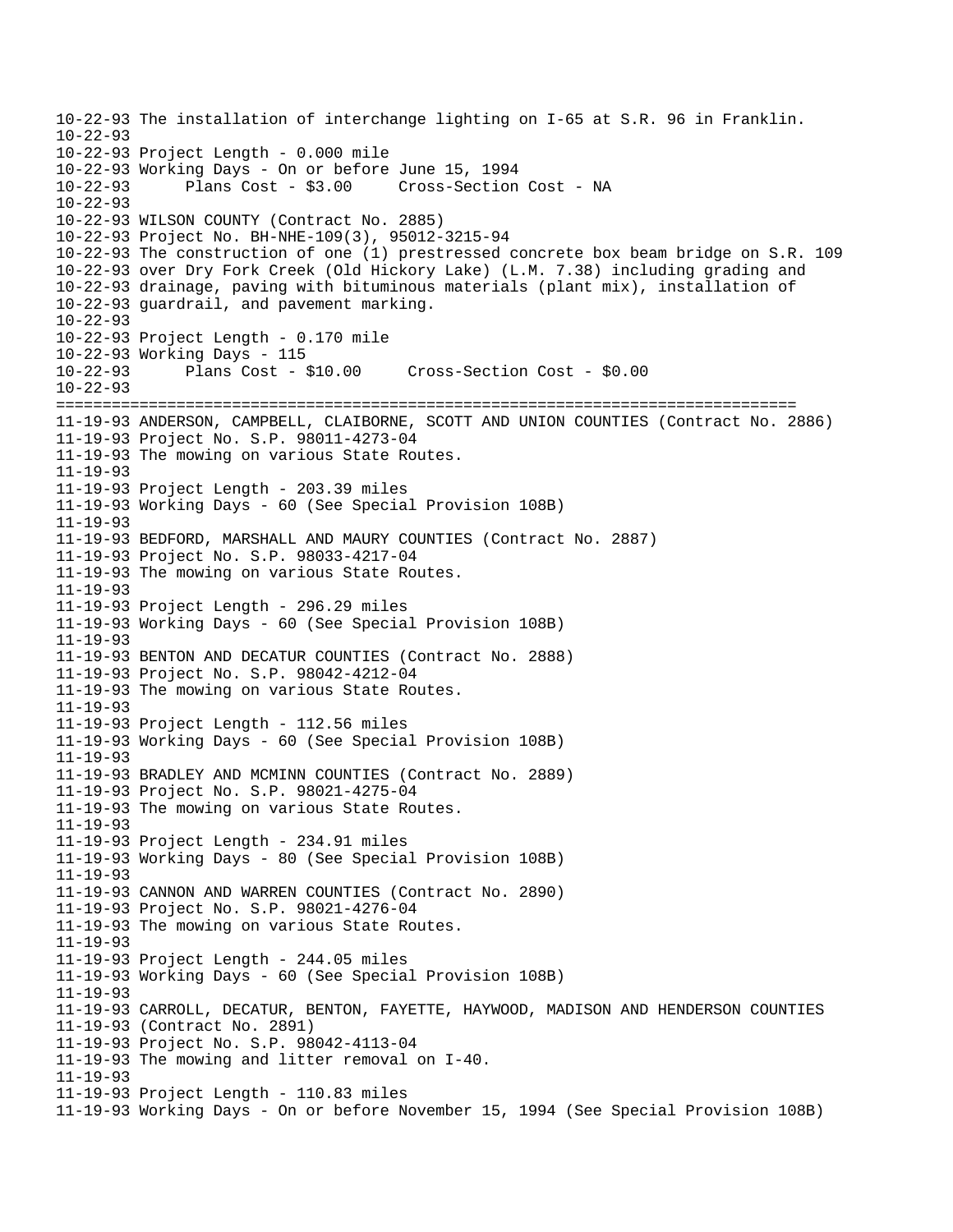11-19-93 11-19-93 CHEATHAM AND ROBERTSON COUNTIES (Contract No. 2892) 11-19-93 Project No. S.P. 98033-4218-04 11-19-93 The mowing on various State Routes. 11-19-93 11-19-93 Project Length - 239.30 miles 11-19-93 Working Days - 60 (See Special Provision 108B) 11-19-93 11-19-93 CROCKETT, HAYWOOD, MADISON, CHESTER AND HENDERSON COUNTIES 11-19-93 (Contract No. 2893) 11-19-93 Project No. S.P. 98042-4214-04 11-19-93 The mowing on various State Routes. 11-19-93 11-19-93 Project Length - 217.40 miles 11-19-93 Working Days - 80 (See Special Provision 108B) 11-19-93 11-19-93 CUMBERLAND AND RHEA COUNTIES (Contract No. 2894) 11-19-93 Project No. S.P. 98021-4277-04 11-19-93 The mowing on various State Routes. 11-19-93 11-19-93 Project Length - 234.68 miles 11-19-93 Working Days - 80 (See Special Provision 108B) 11-19-93 11-19-93 DAVIDSON AND WILLIAMSON COUNTIES (Contract No. 2895) 11-19-93 Project No. S.P. 98033-4119-04 11-19-93 The mowing and litter removal on various Interstate and State 11-19-93 Routes. 11-19-93 11-19-93 Project Length - 110.37 miles 11-19-93 Working Days - On or before March 31, 1995 (See Special Provision 108B) 11-19-93 11-19-93 DAVIDSON COUNTY (Contract No. 2896) 11-19-93 Project No. S.P. 19946-4258-04 11-19-93 The mowing on various State Routes. 11-19-93 11-19-93 Project Length - 240.04 miles 11-19-93 Working Days - 60 (See Special Provision 108B) 11-19-93 11-19-93 DYER, GIBSON AND OBION COUNTIES (Contract No. 2897) 11-19-93 Project No. S.P. 98042-4215-04 11-19-93 The mowing on various State Routes. 11-19-93 11-19-93 Project Length - 205.15 miles 11-19-93 Working Days - 60 (See Special Provision 108B) 11-19-93 11-19-93 HAMILTON COUNTY (Contract No. 2898) 11-19-93 Project No. S.P. 33947-4105-04 11-19-93 The mowing on various Interstate and State Routes. 11-19-93 11-19-93 Project Length - 76.57 miles 11-19-93 Working Days - 90 (See Special Provision 108B) 11-19-93 11-19-93 HARDIN, FAYETTE, MCNAIRY, HARDEMAN, CHESTER AND WAYNE COUNTIES 11-19-93 (Contract No. 2899) 11-19-93 Project No. S.P. 98042-4216-04 11-19-93 The mowing on various State Routes. 11-19-93 11-19-93 Project Length - 367.78 miles 11-19-93 Working Days - 60 (See Special Provision 108B) 11-19-93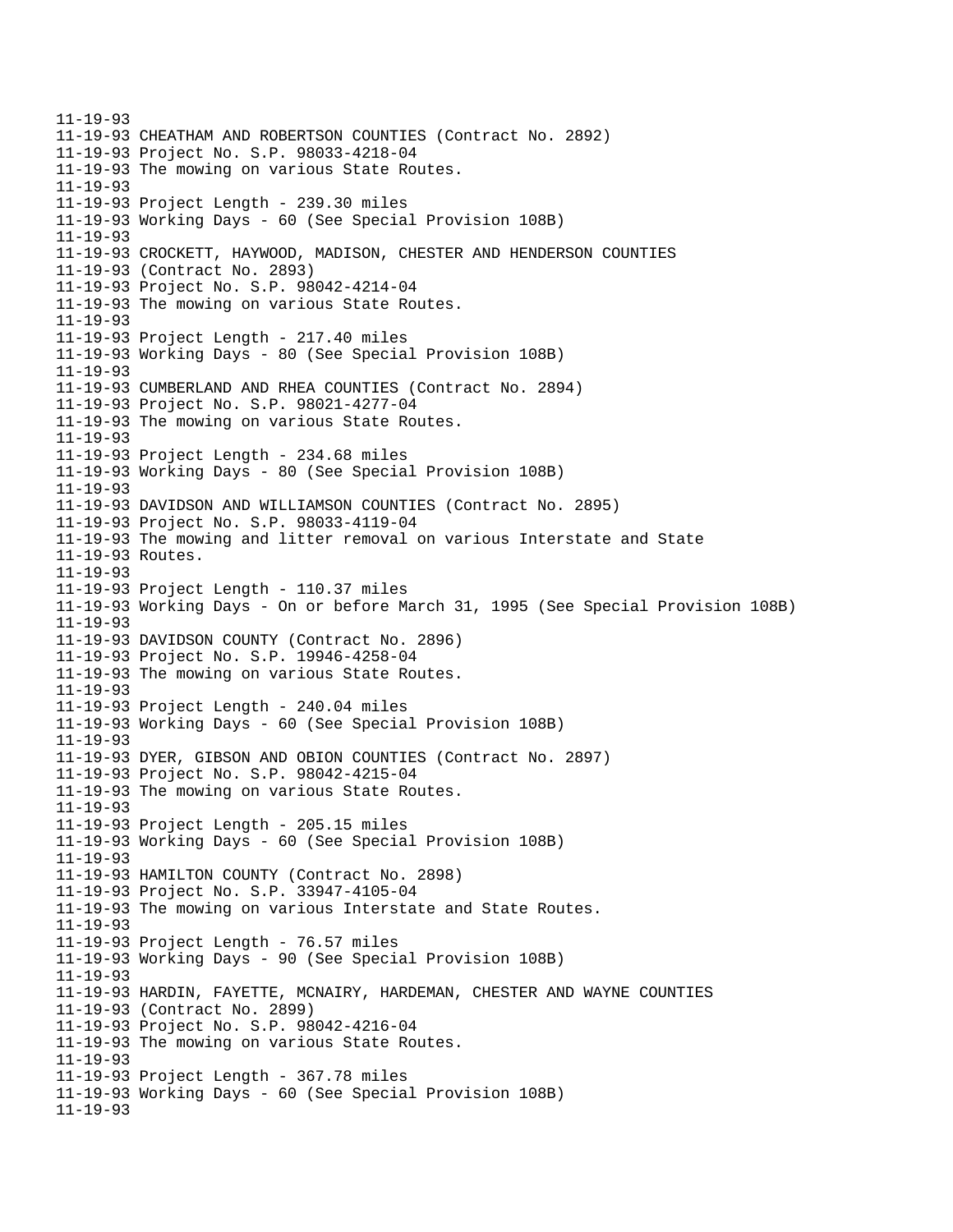11-19-93 HOUSTON, HUMPHREYS AND PERRY COUNTIES (Contract No. 2900) 11-19-93 Project No. S.P. 98033-4220-04 11-19-93 The mowing on various State Routes. 11-19-93 11-19-93 Project Length - 237.93 miles 11-19-93 Working Days - 60 (See Special Provision 108B) 11-19-93 11-19-93 HUMPHREYS, HICKMAN, DICKSON, WILLIAMSON AND CHEATHAM COUNTIES 11-19-93 (Contract No. 2901) 11-19-93 Project No. S.P. 98033-4121-04 11-19-93 The mowing on I-40. 11-19-93 11-19-93 Project Length - 56.65 miles 11-19-93 Working Days - 80 (See Special Provision 108B) 11-19-93 11-19-93 JEFFERSON, SEVIER AND COCKE COUNTIES (Contract No. 2902) 11-19-93 Project No. S.P. 98011-4174-04 11-19-93 The mowing on various Interstate and State Routes. 11-19-93 11-19-93 Project Length - 75.89 miles 11-19-93 Working Days - 80 (See Special Provision 108B) 11-19-93 11-19-93 LAWRENCE, WAYNE AND LEWIS COUNTIES (Contract No. 2903) 11-19-93 Project No. S.P. 98033-4222-04 11-19-93 The mowing on various State Routes. 11-19-93 11-19-93 Project Length - 147.15 miles 11-19-93 Working Days - 60 (See Special Provision 108B) 11-19-93 11-19-93 LEWIS, WAYNE AND PERRY COUNTIES (Contract No. 2904) 11-19-93 Project No. S.P. 98033-4223-04 11-19-93 The mowing on various State Routes. 11-19-93 11-19-93 Project Length - 206.82 miles 11-19-93 Working Days - 60 (See Special Provision 108B) 11-19-93 11-19-93 MONROE, LOUDON AND ROANE COUNTIES (Contract No. 2905) 11-19-93 Project No. S.P. 98011-4175-04 11-19-93 The mowing and litter removal on various Interstate and State Routes. 11-19-93 11-19-93 Project Length - 89.77 miles 11-19-93 Working Days - On or before November 15, 1994 (See Special Provision 108B) 11-19-93 11-19-93 PUTNAM AND CUMBERLAND COUNTIES (Contract No. 2906) 11-19-93 Project No. S.P. 98021-4178-04 11-19-93 The mowing and litter removal on various Interstate and State Routes. 11-19-93 11-19-93 Project Length - 94.75 miles 11-19-93 Working Days - On or before November 15, 1994 (See Special Provision 108B) 11-19-93 11-19-93 RUTHERFORD AND WILLIAMSON COUNTIES (Contract No. 2907) 11-19-93 Project No. S.P. 98033-4224-04 11-19-93 The mowing on various State Routes. 11-19-93 11-19-93 Project Length - 200.63 miles 11-19-93 Working Days - 80 (See Special Provision 108B) 11-19-93 11-19-93 SHELBY, TIPTON AND LAUDERDALE COUNTIES (Contract No. 2908) 11-19-93 Project No. S.P. 98042-4217-04 11-19-93 The mowing on various State Routes.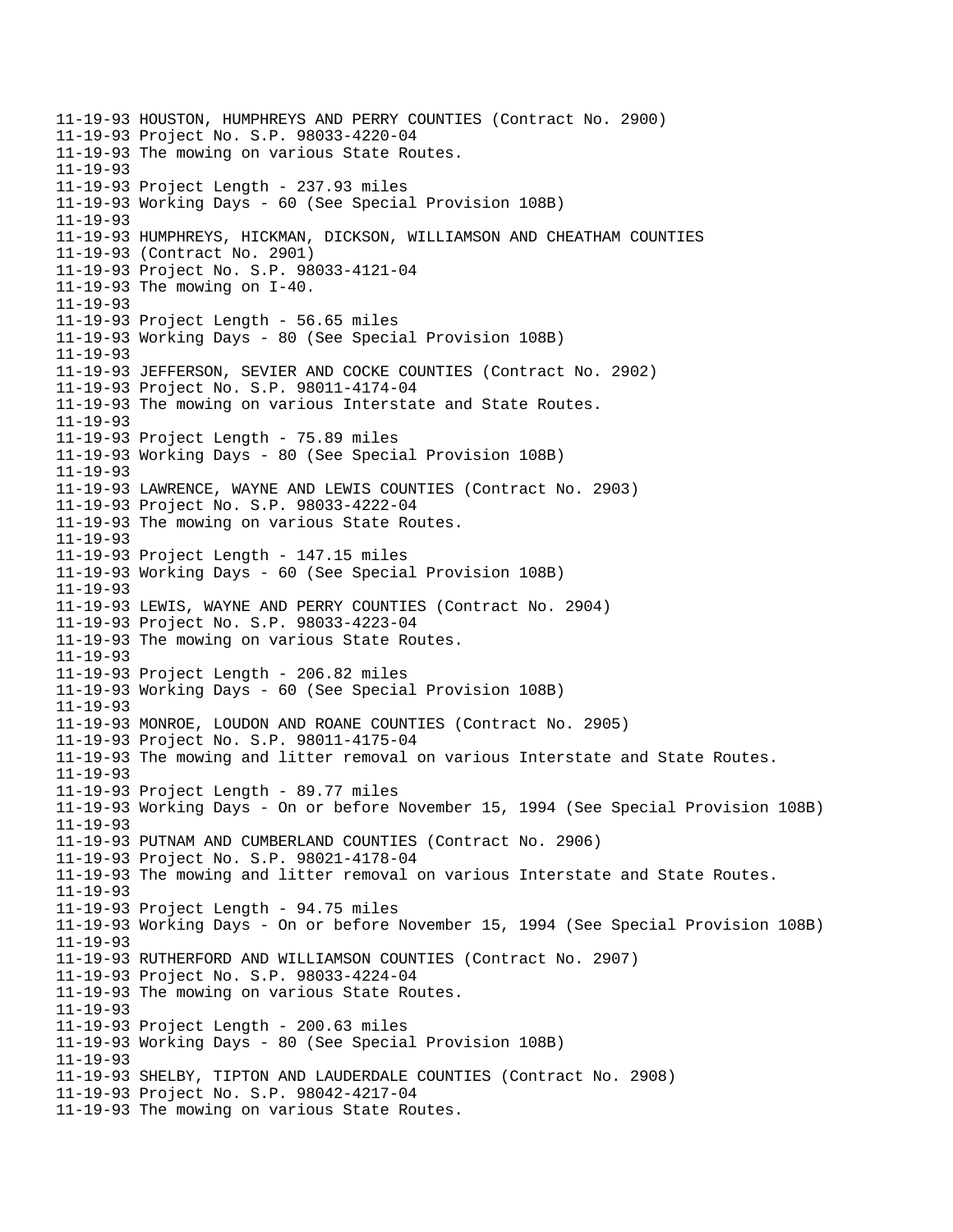11-19-93 11-19-93 Project Length - 129.73 miles 11-19-93 Working Days - 100 (See Special Provision 108B) 11-19-93 11-19-93 SMITH AND WILSON COUNTIES (Contract No. 2909) 11-19-93 Project No. S.P. 98033-4125-04 11-19-93 The mowing on I-40. 11-19-93 11-19-93 Project Length - 44.52 miles 11-19-93 Working Days - 80 (See Special Provision 108B) 11-19-93 11-19-93 SULLIVAN AND HAWKINS COUNTIES (Contract No. 2910) 11-19-93 Project No. S.P. 98011-4176-04 11-19-93 The mowing on various Interstate and State Routes. 11-19-93 11-19-93 Project Length - 89.44 miles 11-19-93 Working Days - 80 (See Special Provision 108B) 11-19-93 11-19-93 SUMNER, MACON AND TROUSDALE COUNTIES (Contract No. 2911) 11-19-93 Project No. S.P. 98033-4226-04 11-19-93 The mowing on various State Routes. 11-19-93 11-19-93 Project Length - 360.09 miles 11-19-93 Working Days - 60 (See Special Provision 108B) 11-19-93 11-19-93 SUMNER, ROBERTSON, CHEATHAM, AND MONTGOMERY COUNTIES (Contract No. 2912) 11-19-93 Project No. S.P. 98033-4127-04 11-19-93 The mowing on I-24 and I-65. 11-19-93 11-19-93 Project Length - 55.48 miles 11-19-93 Working Days - 80 (See Special Provision 108B) 11-19-93 11-19-93 WASHINGTON, GREENE, HAMBLEN, CARTER AND UNICOI COUNTIES 11-19-93 (Contract No. 2913) 11-19-93 Project No. S.P. 98011-4177-04 11-19-93 The mowing on various Interstate and State Routes. 11-19-93 11-19-93 Project Length - 94.47 miles 11-19-93 Working Days - 80 (See Special Provision 108B) 11-19-93 11-19-93 WILLIAMSON COUNTY (Contract No. 2914) 11-19-93 Project No. S.P. 94945-4254-04 11-19-93 The mowing on various State Routes. 11-19-93 11-19-93 Project Length - 176.17 miles 11-19-93 Working Days - 60 (See Special Provision 108B) ================================================================================ 12-03-93 PUTNAM AND CUMBERLAND COUNTIES (Contract No. 2734) 12-03-93 Project No. IME-40-6(109)303, 71001-8180-44, 18001-8179-44 12-03-93 The resurfacing on I-40 including bituminous materials (plant mix), cold 12-03-93 planing, drainage, installation of guardrail, fence, underdrains, signs, and 12-03-93 pavement marking beginning at the U.S. 70N interchange at Monterey and 12-03-93 extending to the Plateau Road Interchange. 12-03-93 12-03-93 Project Length - 9.408 miles 12-03-93 Working Days - 200 12-03-93 Plans Cost - \$10.00 Cross-Section Cost - \$0.00 The DBE goal for this contract is 6% of the contract amount. 12-03-93 12-03-93 COFFEE AND MARION COUNTIES (Contract No. 2841)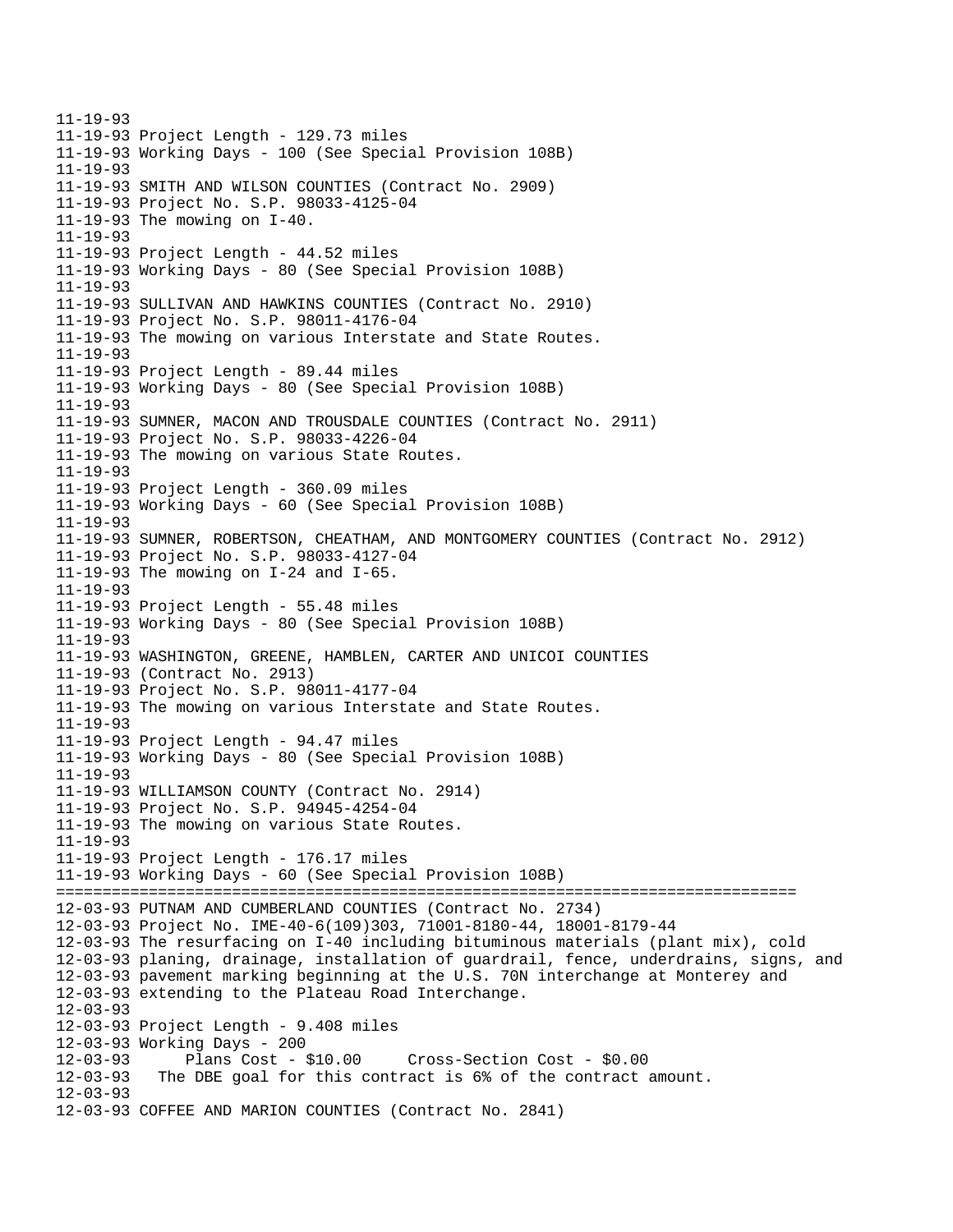12-03-93 Project No. S.P. 98021-4170-04 12-03-93 The scour repair with the installation of rip-rap at two (2) bridges on I-24 12-03-93 over Big Fiery Gizzard Creek (L.M. 11.43), and over Wolf Creek (L.M. 15.31), 12-03-93 and one (1) bridge on S.R. 127 over Bradley Creek (L.M. 10.15). 12-03-93 12-03-93 Project Length - 0.000 mile 12-03-93 Working Days - 45 12-03-93 NO PLANS CONTRACT 12-03-93 12-03-93 HAMILTON COUNTY (Contract No. 2843) 12-03-93 Project No. S.P. 33946-4279-04 12-03-93 The tunnel cleaning of three (3) tunnels: S.R. 2 (McCallie Avenue Tunnel), S.R. 12-03-93 8 (Bachman Tunnel) and S.R. 8 (Stringers Ridge Tunnel). 12-03-93 12-03-93 Project Length - 0.798 mile 12-03-93 Working Days - On or before December 31, 1994 12-03-93 Plans Cost - \$3.00 (8-1/2"X11") 12-03-93 12-03-93 HAMILTON AND SEQUATCHIE COUNTIES (Contract No. 2867) 12-03-93 Project No. APD-NH-111(23), 33156-3211-64 12-03-93 APD-NH-111(24), 77041-3215-64, 33156-3212-64 12-03-93 12-03-93 Project No. APD-NH-111(23), 33156-3211-64 12-03-93 The paving on S.R. 111 with either a mineral aggregate base, a portland cement 12-03-93 treated aggregate base, or a lime fly-ash treated aggregate base and bituminous 12-03-93 materials (plant mix), or a treated permeable base and portland cement concrete 12-03-93 pavement on the mainline, construction of an escape ramp, slide repairs, 12-03-93 drainage, installation of concrete median barrier, guardrail, underdrains, 12-03-93 signs, and pavement marking beginning 0.33 mile west of Jones Gap Road and 12-03-93 extending to the existing bridge over Back Valley Road. 12-03-93 Project Length - 3.788 miles 12-03-93 12-03-93 Project No. APD-NH-111(24), 77041-3215-64, 33156-3212-64 12-03-93 The paving of S.R. 111 (Corridor "J") with either a mineral aggregate base, a 12-03-93 portland cement treated aggregate base, or a lime fly-ash treated aggregate 12-03-93 base and bituminous materials (plant mix), or a treated permeable base and 12-03-93 portland cement concrete pavement on the mainline, including installation of 12-03-93 guardrail, underdrains, signs, and pavement marking beginning at Lewis Chapel 12-03-93 Road and extending to 0.33 mile west of Jones Gap Road. 12-03-93 Project Length - 6.352 miles 12-03-93 12-03-93 Total Project Length - 10.140 miles 12-03-93 Working Days - 225 12-03-93 Plans Cost - \$50.00 Cross-Section Cost - NA 12-03-93 The DBE goal for this contract is 10% of the contract amount. 12-03-93 12-03-93 SHELBY COUNTY (Contract No. 2881) 12-03-93 Project No. S.P. 79022-4220-04 12-03-93 The repair of the bridge on S.R. 14 over I-55 including concrete, structural 12-03-93 steel, prestressed concrete I-beam, seismic modifications, concrete parapet and 12-03-93 bridge deck repairs, bridge deck sealant, overlay with bituminous materials 12-03-93 (plant mix), cold planing, and pavement marking. 12-03-93 12-03-93 Project Length - 0.000 mile 12-03-93 Working Days - 95<br>12-03-93 Plans Cost - \$10.00 12-03-93 Plans Cost - \$10.00 Cross-Section Cost - NA 12-03-93 12-03-93 ANDERSON COUNTY (Contract No. 2915) 12-03-93 Project No. HES-9(19), 01003-3229-94 12-03-93 The intersection improvement at U.S. 25W (S.R. 9)(L.M. 15.10) with S.R. 170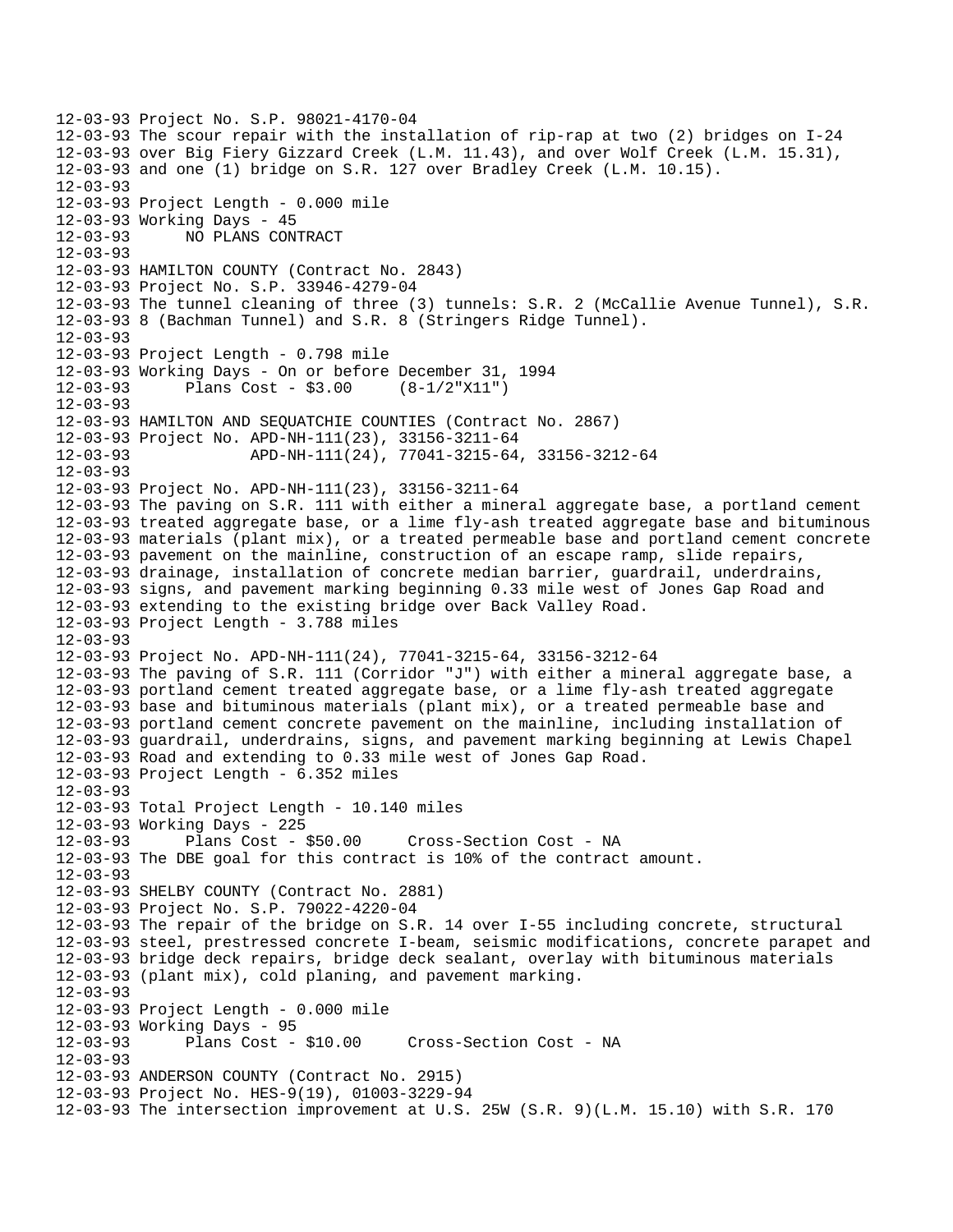12-03-93 (L.M. 6.18) (Edgemoor Road and Raccoon Valley Road) including grading and 12-03-93 drainage, paving with bituminous materials (plant mix), signal modification, 12-03-93 and pavement marking. 12-03-93 12-03-93 Project Length - 0.000 mile 12-03-93 Working Days - On or before August 1, 1994 12-03-93 Plans Cost - \$10.00 Cross-Section Cost - \$0.00 12-03-93 12-03-93 ANDERSON, CAMPBELL, CLAIBORNE, LOUDON, MONROE, ROANE, SCOTT AND UNION COUNTIES 12-03-93 (Contract No. 2916) 12-03-93 Project No. S.P. 98011-4283-04 12-03-93 The installation of painted pavement marking lines on various State Routes.  $12 - 03 - 93$ 12-03-93 Project Length - 408.62 miles 12-03-93 Working Days - On or before July 1, 1994 (See Special Provision 108B) 12-03-93 NO PLANS CONTRACT 12-03-93 12-03-93 BENTON, CARROLL, DECATUR, HENRY AND WEAKLEY COUNTIES (Contract No. 2917) 12-03-93 Project No. S.P. 98042-4221-04 12-03-93 The installation of painted pavement marking lines on various State Routes. 12-03-93 12-03-93 Project Length - 757.280 miles 12-03-93 Working Days - On or before July 1, 1994 (See Special Provision 108B) 12-03-93 NO PLANS CONTRACT 12-03-93 12-03-93 BLEDSOE, CANNON, GRUNDY, MARION, SEQUATCHIE, VAN BUREN AND WARREN COUNTIES 12-03-93 (Contract No. 2918) 12-03-93 Project No. S.P. 98021-4289-04 12-03-93 The installation of painted pavement marking lines on various State Routes. 12-03-93 12-03-93 Project Length - 661.620 miles 12-03-93 Working Days - On or before July 1, 1994 (See Special Provision 108B) 12-03-93 NO PLANS CONTRACT 12-03-93 12-03-93 BLOUNT COUNTY (Contract No. 2919) 12-03-93 Project No. MG-9112(8), 05952-3240-54 12-03-93 The signalization and signal system improvements at various intersections on 12-03-93 U.S. 321 (S.R. 73, Lamar Alexander Parkway), S.R. 35 (Washington Street), and 12-03-93 Foothills Mall Drive in Maryville. 12-03-93 12-03-93 Project Length - 0.000 mile 12-03-93 Working Days - On or before October 1, 1994 12-03-93 Plans Cost - \$10.00 Cross-Section Cost - NA 12-03-93 12-03-93 BRADLEY, HAMILTON, MCMINN, MEIGS AND POLK COUNTIES (Contract No. 2920) 12-03-93 Project No. S.P. 98021-4288-04 12-03-93 The installation of painted pavement marking lines on various State Routes. 12-03-93 12-03-93 Project Length - 414.90 miles 12-03-93 Working Days - On or before July 1, 1994 (See Special Provision 108B) 12-03-93 NO PLANS CONTRACT 12-03-93 12-03-93 CANNON COUNTY (Contract No. 2921) 12-03-93 Project No. BR-STP-53(12), 08002-3223-94 12-03-93 The construction of one (1) prestressed concrete box beam bridge over Duke 12-03-93 Creek (L.M. 1.45) on S.R. 53 including grading and drainage, paving with 12-03-93 bituminous materials (plant mix), installation of guardrail, and pavement 12-03-93 marking. 12-03-93 12-03-93 Project Length - 0.217 mile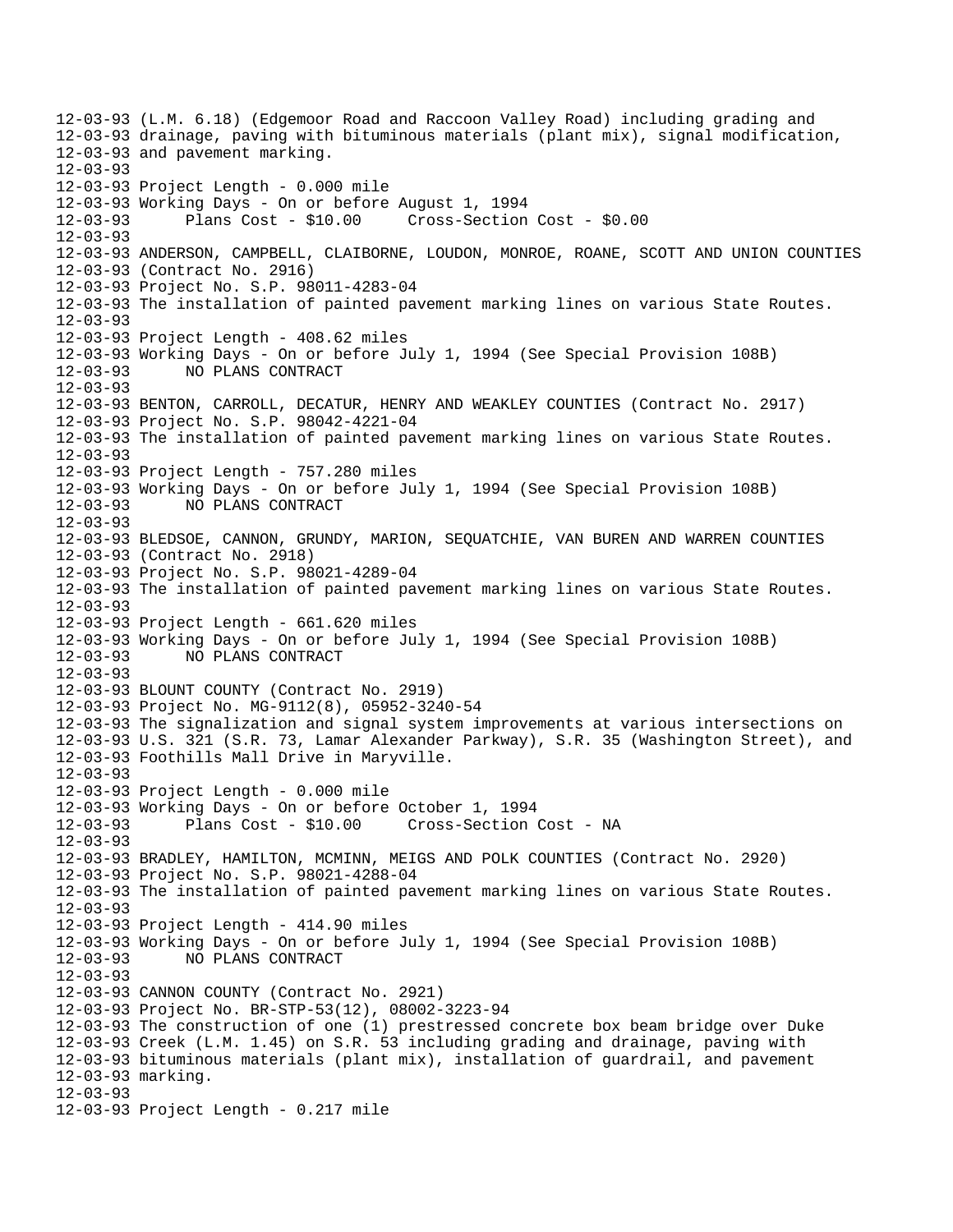12-03-93 Working Days - 140 Plans Cost - \$10.00 Cross-Section Cost - \$0.00 12-03-93 12-03-93 CARROLL COUNTY (Contract No. 2922) 12-03-93 Project No. S.P. 09084-4210-04 12-03-93 The repair of three (3) bridges on S.R. 22 Bypass over Brier Creek, Beaver 12-03-93 Creek and CSX Railroad including concrete, bridge deck repairs, paving on the 12-03-93 approaches with bituminous materials (plant mix), and pavement marking. 12-03-93 12-03-93 Project Length - 0.000 mile 12-03-93 Working Days - 90 12-03-93 Plans Cost - \$10.00 Cross-Section Cost - NA  $12 - 03 - 93$ 12-03-93 CHEATHAM, HOUSTON, MONTGOMERY, ROBERTSON AND STEWART COUNTIES 12-03-93 (Contract No. 2923) 12-03-93 Project No. S.P. 98033-4236-04 12-03-93 The installation of painted pavement marking lines on various State Routes. 12-03-93 12-03-93 Project Length - 566.65 miles 12-03-93 Working Days - On or before July 1, 1994 (See Special Provision 108B) 12-03-93 NO PLANS CONTRACT 12-03-93 12-03-93 COCKE, KNOX, JEFFERSON, BLOUNT, SEVIER AND GRAINGER COUNTIES 12-03-93 (Contract No. 2924) 12-03-93 Project No. S.P. 98011-4185-04 12-03-93 The guardrail repair on various Interstate and State Routes. 12-03-93 12-03-93 Project Length - 667.11 miles 12-03-93 Working Days - On or before December 31, 1994 (See Special Provision 108B) 12-03-93 NO PLANS CONTRACT 12-03-93 12-03-93 COCKE, GRAINGER, JEFFERSON, KNOX AND SEVIER COUNTIES (Contract No. 2925) 12-03-93 Project No. S.P. 98011-4284-04 12-03-93 The installation of painted pavement marking lines on various State Routes. 12-03-93 12-03-93 Project Length - 247.88 miles 12-03-93 Working Days - On or before July 1, 1994 (See Special Provision 108B) 12-03-93 NO PLANS CONTRACT 12-03-93 12-03-93 COFFEE COUNTY (Contract No. 2926) 12-03-93 Project No. BR-STP-1111(2), 16951-3526-94 12-03-93 The construction of one (1) concrete slab bridge (2 @ 12' X 10') on South 12-03-93 Spring Street over Grindstone Creek (L.M. 12.27) in Manchester including 12-03-93 grading and drainage, paving with bituminous materials (plant mix), 12-03-93 installation of concrete curb and gutter, sidewalks, and pavement marking. 12-03-93 12-03-93 Project Length - 0.021 mile 12-03-93 Working Days - 80 12-03-93 Plans Cost - \$10.00 Cross-Section Cost - \$0.00 12-03-93 12-03-93 CUMBERLAND COUNTY (Contract No. 2927) 12-03-93 Project No. IME-40-6(112)311, 18001-8183-44 12-03-93 The resurfacing on I-40 with bituminous materials (plant mix)(polymer 12-03-93 modified), cold planing, crack sealing, installation of guardrail, fence, and 12-03-93 pavement marking beginning at Plateau Road and extending to the Obed River east 12-03-93 of S.R. 28. 12-03-93 12-03-93 Project Length - 6.788 miles 12-03-93 Working Days - 130 12-03-93 Plans Cost - \$10.00 Cross-Section Cost - NA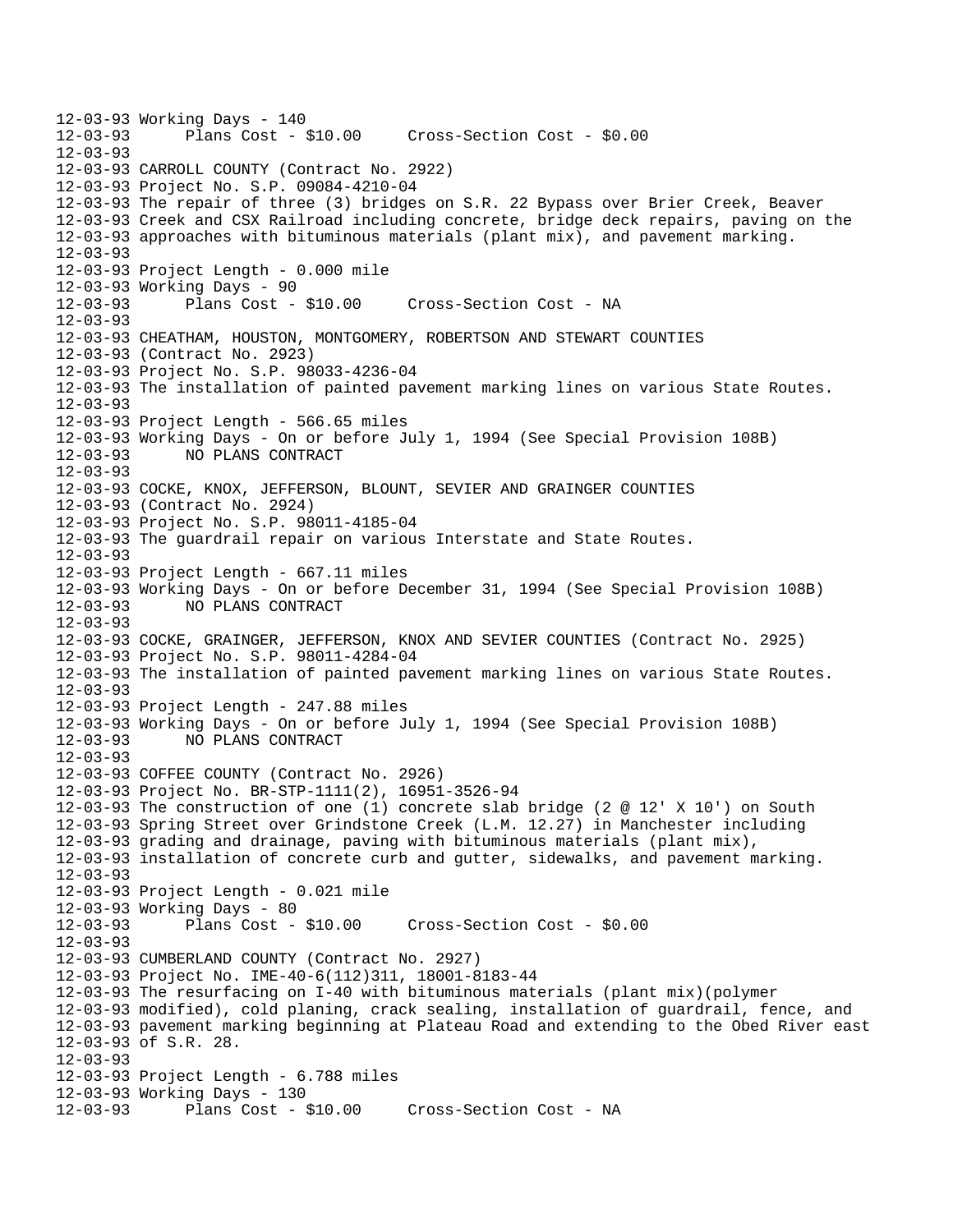12-03-93 The DBE goal for this contract is 7% of the contract amount.  $12 - 03 - 93$ 12-03-93 DAVIDSON COUNTY (Contract No. 2928) 12-03-93 Project No. BR-STP-65(3), 19043-3222-94 12-03-93 BR-STP-65(4), 19043-3223-94 12-03-93 12-03-93 Project No. BR-STP-65(3), 19043-3222-94 12-03-93 The construction of one (1) prestressed concrete box beam bridge over Whites 12-03-93 Creek (L.M. 5.04) on U.S. 431 (S.R. 65, Whites Creek Pike) including grading 12-03-93 and drainage, paving with bituminous materials (plant mix), installation of 12-03-93 guardrail, and pavement marking. 12-03-93 Project Length - 0.208 mile  $12 - 03 - 93$ 12-03-93 Project No. BR-STP-65(4), 19043-3223-94 12-03-93 The construction of one (1) prestressed concrete box beam bridge over Ewing 12-03-93 Creek (L.M. 3.35) on U.S. 431 (S.R. 65, Whites Creek Pike) including grading 12-03-93 and drainage, paving with bituminous materials (plant mix), installation of 12-03-93 guardrail, and pavement marking. 12-03-93 Project Length - 0.265 mile 12-03-93 12-03-93 Total Project Length - 0.464 mile 12-03-93 Working Days - 125 12-03-93 Plans Cost - \$25.00 Cross-Section Cost - \$0.00 12-03-93 The DBE goal for this contract is 10% of the contract amount. 12-03-93 12-03-93 DAVIDSON COUNTY (Contract No. 2929) 12-03-93 Project No. S.P. 19946-4161-04 12-03-93 The guardrail repair on various Interstate and State Routes. 12-03-93 12-03-93 Project Length - 349.09 miles 12-03-93 Working Days - On or before December 31, 1994 (See Special Provision 108B) 12-03-93 NO PLANS CONTRACT 12-03-93 12-03-93 DAVIDSON, WILLIAMSON AND WILSON COUNTIES (Contract No. 2930) 12-03-93 Project No. S.P. 98033-4237-04 12-03-93 The installation of painted pavement marking lines on various State Routes. 12-03-93 12-03-93 Project Length - 454.73 miles 12-03-93 Working Days - On or before July 1, 1994 (See Special Provision 108B) 12-03-93 NO PLANS CONTRACT 12-03-93 12-03-93 DICKSON COUNTY (Contract No. 2931) 12-03-93 Project No. S.P. 22001-4150-04 12-03-93 The renovation of Rest Area lighting on I-40 east and west bound lanes 2.5 12-03-93 miles west of S.R. 46. 12-03-93 12-03-93 Project Length - 0.000 mile 12-03-93 Working Days - 75 12-03-93 Plans Cost - \$3.00 Cross-Section Cost - NA 12-03-93 12-03-93 DICKSON, HICKMAN, HUMPHREYS AND PERRY COUNTIES (Contract No. 2932) 12-03-93 Project No. S.P. 98033-4235-04 12-03-93 The installation of painted pavement marking lines on various State Routes. 12-03-93 12-03-93 Project Length - 445.22 miles 12-03-93 Working Days - On or before July 1, 1994 (See Special Provision 108B) 12-03-93 NO PLANS CONTRACT 12-03-93 12-03-93 GILES COUNTY (Contract No. 2933) 12-03-93 Project No. S.P. 28005-3209-04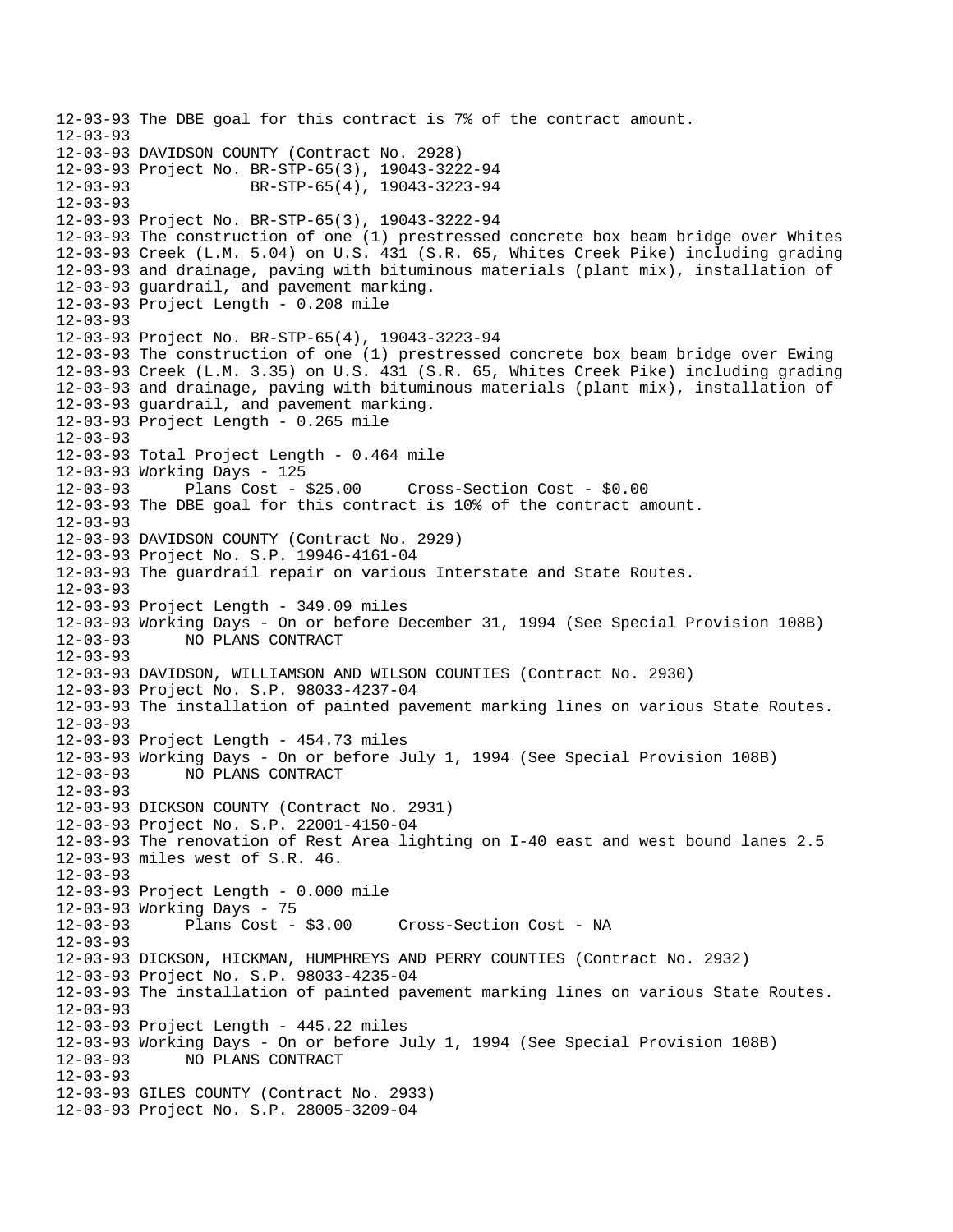12-03-93 The construction of truck climbing lanes at six (6) sites on S.R. 11 including 12-03-93 the construction of seven (7) concrete box culverts, grading and drainage, 12-03-93 paving with bituminous materials (plant mix), installation of guardrail, signs, 12-03-93 and pavement marking beginning at S.R. 7 in Pulaski and extending to near I-65. 12-03-93 12-03-93 Project Length - 0.000 mile 12-03-93 Working Days - 150 12-03-93 Plans Cost - \$50.00 Cross-Section Cost - \$50.00 12-03-93 12-03-93 GILES AND LINCOLN COUNTIES(Contract No. 2934) 12-03-93 Project No. S.P. 28007-3221-04, 52004-3221-04 12-03-93 The paving on U.S. 64 (S.R. 15) with either a mineral aggregate base, a portland 12-03-93 cement treated aggregate base, or a lime fly-ash treated aggregate base, and 12-03-93 bituminous materials (plant mix), including grading, installation of concrete 12-03-93 curb and gutter, guardrail, signs, and pavement marking beginning at I-65 and 12-03-93 extending east of McBurg/Dellrose Road. 12-03-93 12-03-93 Project Length - 4.222 miles 12-03-93 Working Days - 75 (See Special Provision 108B) 12-03-93 Plans Cost - \$25.00 Cross-Section Cost - \$0.00 12-03-93 12-03-93 GRUNDY COUNTY (Contract No. 2935) 12-03-93 Project No. RS-108(12), 31006-3222-24 12-03-93 The paving of S.R. 108 with bituminous materials (plant mix), installation of 12-03-93 guardrail, signs, and pavement marking beginning at S.R. 50 and extending to 12-03-93 S.R. 56. 12-03-93 12-03-93 Project Length - 5.778 miles 12-03-93 Working Days - 100 12-03-93 Plans Cost - \$10.00 Cross-Section Cost - NA 12-03-93 The DBE goal for this contract is 9% of the contract amount. 12-03-93 12-03-93 HAMILTON COUNTY (Contract No. 2936) 12-03-93 Project No. BR-STP-312(3), 33053-3211-94 12-03-93 The construction of one (1) concrete box bridge over Penny Creek (L.M. 1.89) on 12-03-93 S.R. 312 (Birchwood Pike), including grading and drainage, paving with 12-03-93 bituminous materials (plant mix), installation of guardrail, and pavement 12-03-93 marking. 12-03-93 12-03-93 Project Length - 0.113 mile 12-03-93 Working Days - 60 12-03-93 Plans Cost - \$10.00 Cross-Section Cost - \$0.00 12-03-93 12-03-93 HAMILTON COUNTY (Contract No. 2937) 12-03-93 Project No. S.P. 33947-4109-04 12-03-93 The guardrail repair on various Interstate and State Routes. 12-03-93 12-03-93 Project Length - 191.29 miles 12-03-93 Working Days - On or before December 31, 1994 (See Special Provision 108B) 12-03-93 NO PLANS CONTRACT 12-03-93 12-03-93 HARDIN COUNTY (Contract No. 2938) 12-03-93 Project No. S.P. 36001-4565-04 12-03-93 The repair of the bridge on S.R. 15 over Big Bee Creek (L.M. 20.86) including 12-03-93 concrete, epoxy injection and bridge deck repairs, bridge rail replacement, 12-03-93 paving on the approaches with bituminous materials (plant mix), cold planing, 12-03-93 and pavement marking. 12-03-93 12-03-93 Project Length - 0.000 mile 12-03-93 Working Days - 90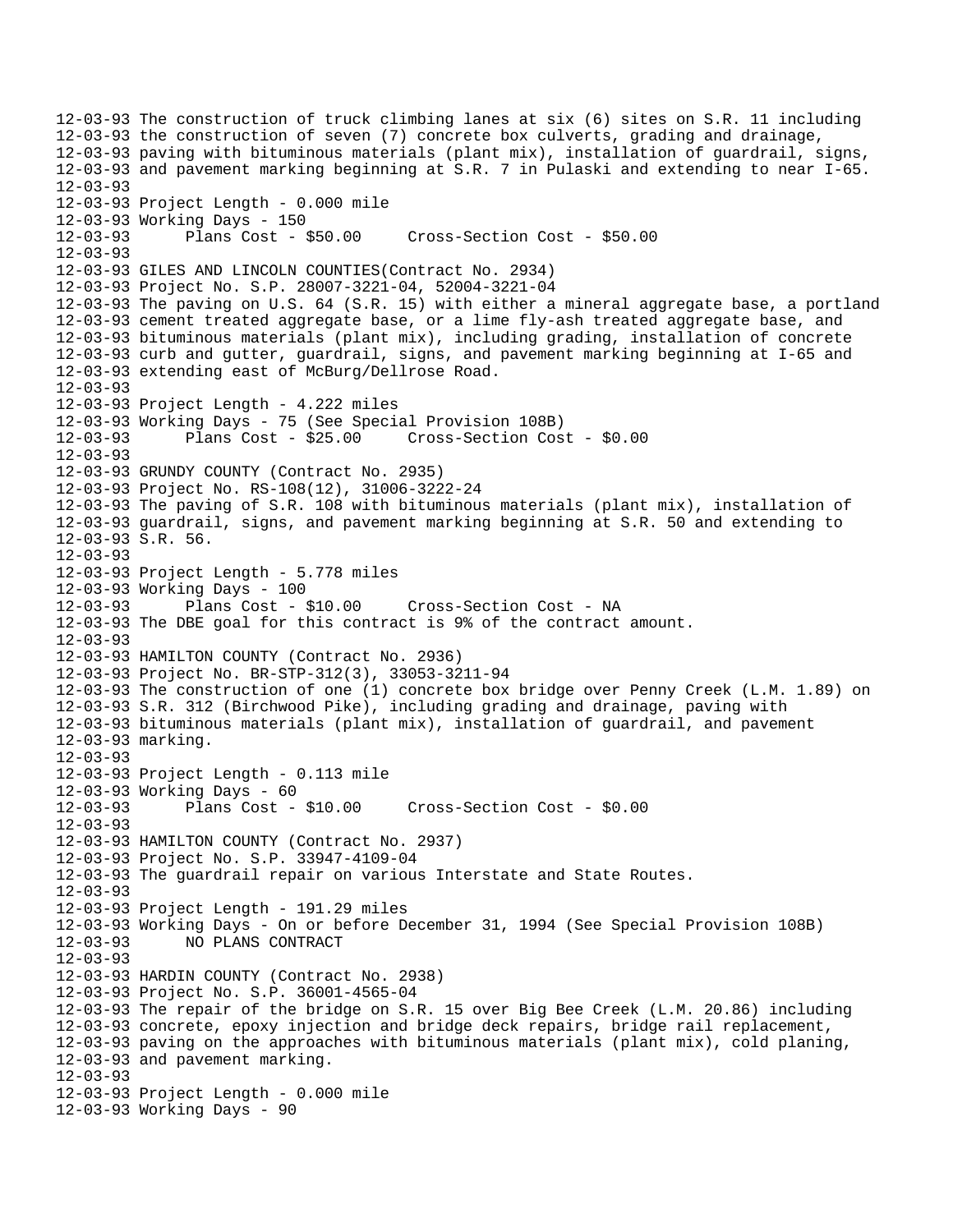```
12-03-93 Plans Cost - $10.00 Cross-Section Cost - NA 
12-03-93 
12-03-93 HARDIN COUNTY (Contract No. 2939) 
12-03-93 Project No. S.P. 36006-4506-04 
12-03-93 The repair of the bridge on S.R. 69 over Beason Creek (L.M. 23.41) including 
12-03-93 concrete, prestressed concrete box beam, paving on the approaches with 
12-03-93 bituminous materials (plant mix), cold planing, installation of guardrail, and 
12-03-93 pavement marking. 
12-03-93 
12-03-93 Project Length - 0.000 mile 
12-03-93 Working Days - 90 
12-03-93 Plans Cost - $10.00 Cross-Section Cost - NA 
12 - 03 - 9312-03-93 HENDERSON COUNTY (Contract No. 2940) 
12-03-93 Project No. STP-M-104(10), 39009-3220-54 
12-03-93 The installation of sidewalks on S.R. 104 beginning near Fielder Street and 
12-03-93 extending to near Holly Street. 
12-03-93 
12-03-93 Project Length - 0.233 mile 
12-03-93 Working Days - 45 
12-03-93 Plans Cost - $10.00 Cross-Section Cost - $0.00 
12-03-93 
12-03-93 HICKMAN COUNTY (Contract No. 2941) 
12-03-93 Project No. IM-40-3(117)149, 41001-3132-44 
12-03-93 The widening of one (1) bridge with prestressed concrete I-beams on I-40 over 
12-03-93 Sugar Creek (L.M. 156.25) and three (3) bridges with prestressed concrete 
12-03-93 I-beams and Bulb-Tee beams on I-40 over the Duck River (L.M. 152.51), including 
12-03-93 paving bituminous materials (plant mix)(polymer modified), cold planing, 
12-03-93 drainage adjustments, installation of guardrail, fence, signs, and pavement 
12-03-93 marking. 
12-03-93 
12-03-93 Project Length - 0.773 mile 
12-03-93 Working Days - On or before December 31, 1995 (See Special Provision 108B) 
12-03-93 Plans Cost - $50.00 Cross-Section Cost - $0.00 
12-03-93 The DBE goal for this contract is 10% of the contract amount. 
12 - 03 - 9312-03-93 HICKMAN COUNTY (Contract No. 2942) 
12-03-93 Project No. S.P. 41056-3214-04 
12-03-93 The grading and drainage on S.R. 50 including the construction of one (1) 
12-03-93 prestressed concrete Bulb-Tee bridge over the Duck River, two (2) prestressed 
12-03-93 concrete I-beam bridges over the Duck River overflow and Beaver Dam Creek on 
12-03-93 S.R. 50, two (2) concrete box bridges, two (2) concrete box culverts, limited 
12-03-93 paving on the mainline with a portland cement treated aggregate base and 
12-03-93 bituminous materials (plant mix), with partial mineral aggregate base on the 
12-03-93 remainder, paving on crossroads with mineral aggregate base and bituminous 
12-03-93 materials (plant mix), installation of fence, signs, and pavement marking 
12-03-93 beginning 0.98 mile west of Duck River and extending to Nickell Valley Road. 
12-03-93 
12-03-93 Project Length - 4.354 miles 
12-03-93 Working Days - 250 
12-03-93 Plans Cost - $50.00 Cross-Section Cost - $100.00 
12-03-93 
12-03-93 JEFFERSON COUNTY (Contract No. 2943) 
12-03-93 Project No. S.P. 45945-4146-04 
12-03-93 The renovation and modification of Rest Areas on I-40 east and west bound lanes 
12-03-93 and on I-81 southbound lanes including building renovations and landscaping. 
12-03-93 
12-03-93 Project Length - 0.000 mile 
12-03-93 Working Days - On or before May 1, 1994 
12-03-93 Plans Cost - $25.00 Cross-Section Cost - NA
```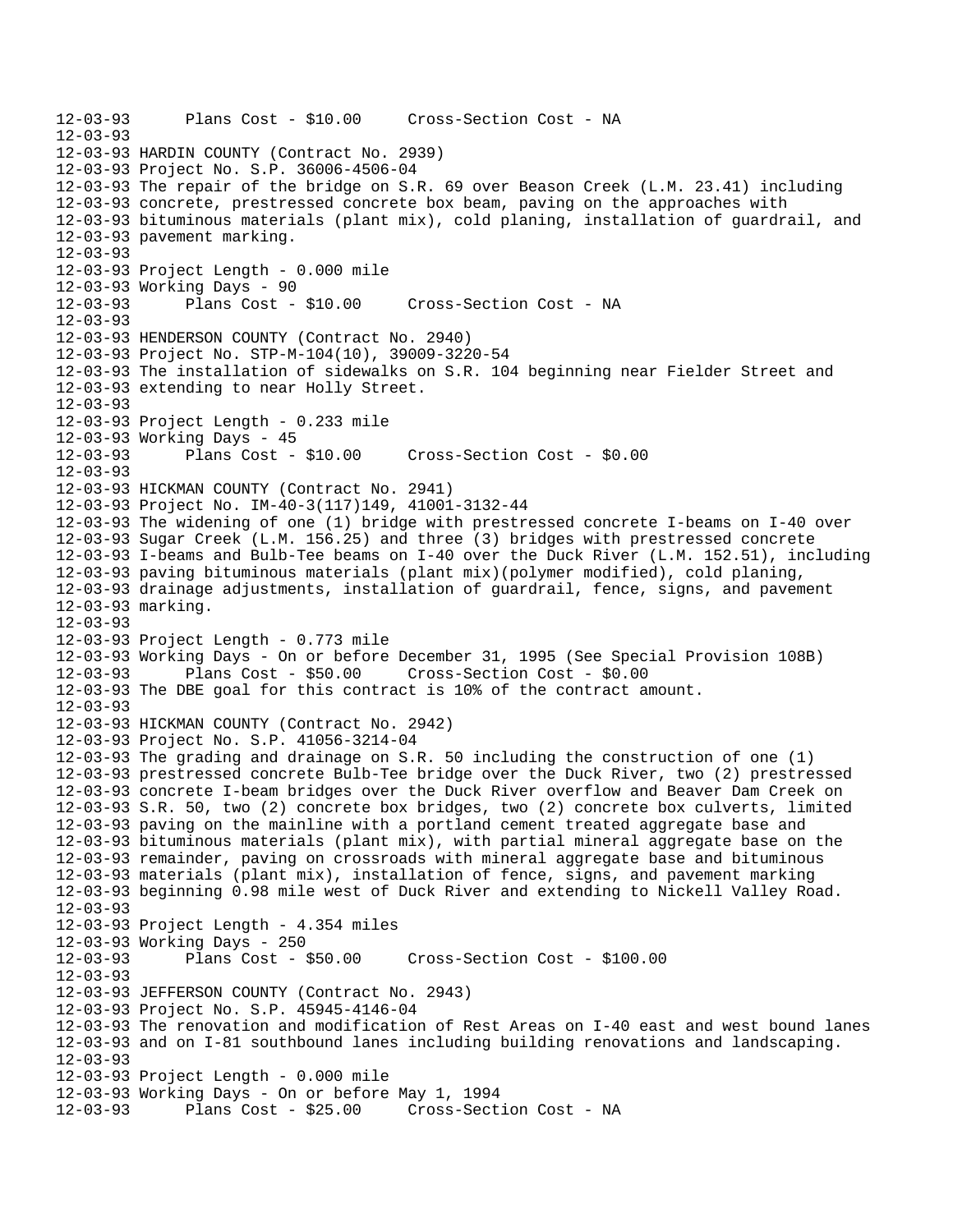```
12-03-93 
12-03-93 KNOX COUNTY (Contract No. 2944) 
12-03-93 Project No. I/NH-I-40-7(137)380, 47001-3184-44, 47001-3185-44 
12-03-93 The construction of an interchange at I-40/I-75 and Gallaher View Road 
12-03-93 including the construction of one (1) continuous steel welded plate girder 
12-03-93 bridge over I-40/I-75 on Gallaher View Road, grading and drainage, paving with 
12-03-93 bituminous materials (plant mix), permeable treated base and portland cement 
12-03-93 concrete pavement on the ramps, storm sewer construction, installation of 
12-03-93 concrete curb and gutter, sidewalks, guardrail, fence, concrete median barrier, 
12-03-93 signs, signals, and pavement marking beginning 1425 feet east of Walker Springs 
12-03-93 Road and extending to 1938 feet west of North Winston Road. 
12-03-93 
12-03-93 Project Length - 0.523 mile 
12-03-93 Working Days - 175 
12-03-93 Plans Cost - $50.00 Cross-Section Cost - $25.00 
12-03-93 The DBE goal for this contract is 11% of the contract amount. 
12-03-93 
12-03-93 KNOX COUNTY (Contract No. 2945) 
12-03-93 Project No. IME-40-8(117)395, 47004-8148-44 
12-03-93 The resurfacing on I-40 with bituminous materials (plant 
12-03-93 mix)(polymer modified) including bridge deck repairs, cold planing, cleaning 
12-03-93 and sealing joints, installation of guardrail, and pavement marking beginning 
12-03-93 at S.R. 168 and extending to the Sevier County line. 
12-03-93 
12-03-93 Project Length - 10.742 miles 
12-03-93 Working Days - 100 
12-03-93 Plans Cost - $10.00 Cross-Section Cost - NA 
12-03-93 The DBE goal for this contract is 10% of the contract amount. 
12-03-93 
12-03-93 MCMINN AND MONROE COUNTIES (Contract No. 2946) 
12-03-93 Project No. 54001-4147-04 
12-03-93 The brush removal and wildflower planting on I-75 beginning at S.R. 30 and 
12-03-93 extending to S.R. 68. 
12-03-93 
12-03-93 Project Length - 11.220 miles 
12-03-93 Working Days - On or before June 1, 1994 
                                     Cross-Section Cost - NA
12-03-93 
12-03-93 MADISON COUNTY (Contract No. 2947) 
12-03-93 Project No. DS-STP-5(32), 57007-3228-54 
12-03-93 The grading and drainage on U.S. 45 (S.R. 5, Highland Avenue) including the 
12-03-93 construction of four (4) concrete box culverts, paving with bituminous 
12-03-93 materials (plant mix)(latex modified), permeable treated base and portland 
12-03-93 cement concrete pavement on the ramps, storm sewer construction, installation 
12-03-93 of curb and gutter, sidewalk, signs, signals, and pavement marking beginning 
12-03-93 north of I-40 and extending to north of Volunteer Boulevard in Jackson. 
12-03-93 
12-03-93 Project Length - 2.225 miles 
12-03-93 Working Days - 175 
12-03-93 Plans Cost - $25.00 Cross-Section Cost - $25.00 
12-03-93 The DBE goal for this contract is 12% of the contract amount. 
12-03-93 
12-03-93 MADISON COUNTY (Contract No. 2948) 
12-03-93 Project No. S.P. 57105-3219-04 
12-03-93 The grading and drainage on U.S. 412 (S.R. 20, North Parkway) including paving 
12-03-93 with a portland cement treated aggregate base and bituminous materials (plant 
12-03-93 mix), cold planing, storm sewer construction, installation of concrete curb and 
12-03-93 gutter, sidewalk, guardrail, signs, signals, and pavement marking beginning at 
12-03-93 Campbell Street and extending to North Royal Street. 
12-03-93
```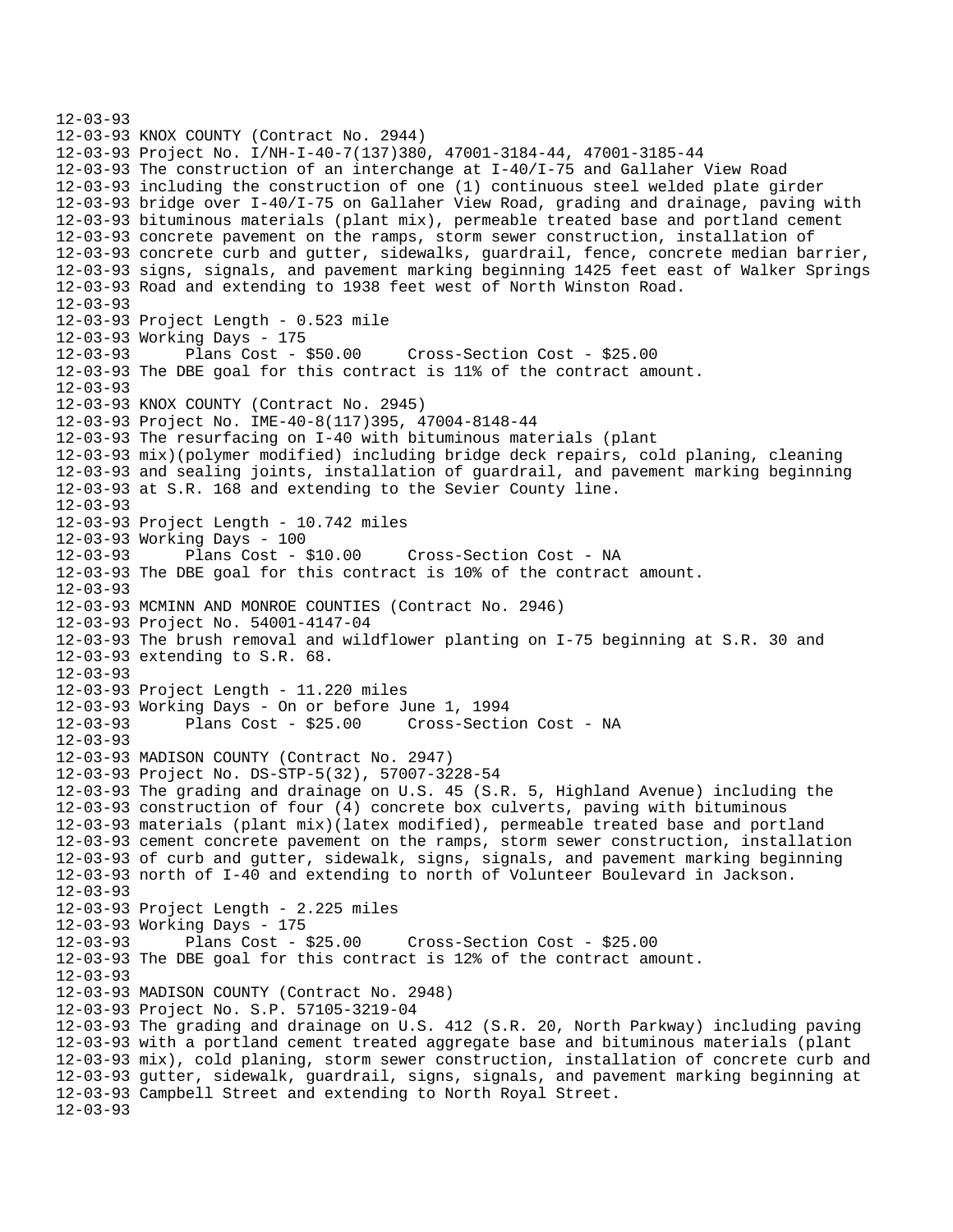12-03-93 Project Length - 1.251 miles 12-03-93 Working Days - 125 12-03-93 Plans Cost - \$10.00 Cross-Section Cost - \$10.00 12-03-93 12-03-93 MARION COUNTY (Contract No. 2949) 12-03-93 Project No. S.P. 58100-4109-04 12-03-93 The removal and replacement of existing fence on sections of I-24. 12-03-93 12-03-93 Project Length - 0.000 mile 12-03-93 Working Days - On or before March 31, 1994 12-03-93 NO PLANS CONTRACT 12-03-93  $12 - 03 - 93$ 12-03-93 MAURY COUNTY (Contract No. 2950) 12-03-93 Project No. STP-M-3203(2), 60002-3266-54 12-03-93 MA-NHE-6(26), 60092-3228-14 12-03-93 12-03-93 Project No. STP-M-3203(2), 60002-3266-54 12-03-93 The intersection improvement at U.S. 31 (S.R. 99) with Theta Pike and 8th 12-03-93 Avenue in Columbia including the construction of one (1) retaining wall, 12-03-93 grading and drainage, paving with bituminous materials (plant mix), storm sewer 12-03-93 construction, installation of concrete curb and gutter, signs, signals, and 12-03-93 pavement marking. 12-03-93 Project Length - 0.114 mile 12-03-93 12-03-93 Project No. MA-NHE-6(26), 60092-3228-14 12-03-93 The signalization at the intersection of S.R. 6 and Theta Pike in Columbia. 12-03-93 Project Length - 0.000 mile 12-03-93 12-03-93 Total Project Length - 0.114 mile 12-03-93 Working Days - On or before August 1, 1994 (See Special Provision 108B) 12-03-93 Plans Cost - \$10.00 Cross-Section Cost - \$0.00 12-03-93 12-03-93 OVERTON COUNTY (Contract No. 2951) 12-03-93 Project No. BR-STP-85(7), 67006-3222-94 12-03-93 The construction of one (1) prestressed concrete I-beam bridge on S.R. 85 over 12-03-93 Puncheon Camp Creek (L.M. 16.75) including grading and drainage, paving with 12-03-93 bituminous materials (plant mix), installation of guardrail, and pavement 12-03-93 marking. 12-03-93 12-03-93 Project Length - 0.179 mile 12-03-93 Working Days - 125 12-03-93 Plans Cost - \$10.00 Cross-Section Cost - \$0.00 12-03-93 12-03-93 RHEA COUNTY (Contract No. 2952) 12-03-93 Project No. S.P. 72001-4266-04 12-03-93 The removal and replacement of existing fence on sections of S.R. 29 (Dayton 12-03-93 Bypass). 12-03-93 12-03-93 Project Length - 0.000 mile 12-03-93 Working Days - On or before March 31, 1994 12-03-93 NO PLANS CONTRACT 12-03-93 12-03-93 SHELBY COUNTY (Contract No. 2953) 12-03-93 Project No. STP-H-NH-4(4), 79020-3239-14 12-03-93 The intersection improvement at U.S. 78 (S.R. 4, Lamar Avenue) with Holmes Road 12-03-93 including grading and drainage, paving with bituminous materials (plant mix), 12-03-93 signs, signals, and pavement marking. 12-03-93 12-03-93 Project Length - 0.000 mile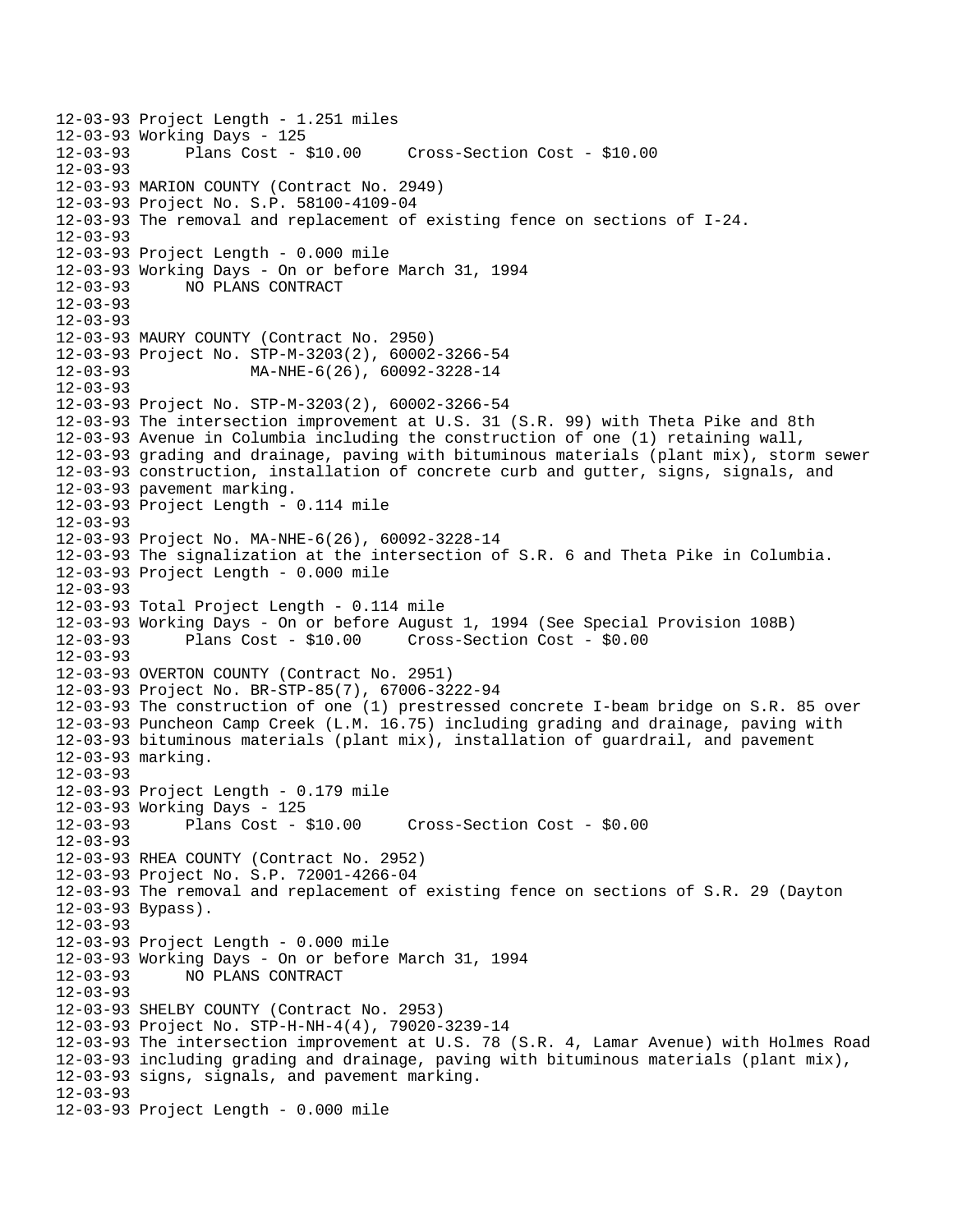```
12-03-93 Working Days - 40<br>12-03-93 Plans Cost -
              Plans Cost - $10.00 Cross-Section Cost - $0.00
12 - 03 - 9312-03-93 SHELBY COUNTY (Contract No. 2954) 
12-03-93 Project No. S.P. 79029-4204-04 
12-03-93 The repair of the bridge on S.R. 86 over Southern Railroad and South Rowlett 
12-03-93 (L.M. 3.04) including concrete, bridge joint modifications, bridge deck and 
12-03-93 expansion joint repairs, bridge deck sealant, concrete parapet replacement, 
12-03-93 overlay with bituminous materials (plant mix), cold planing, installation of 
12-03-93 guardrail, and pavement marking. 
12-03-93 
12-03-93 Project Length - 0.000 mile 
12-03-93 Working Days - 90 
12-03-93 Plans Cost - $10.00 Cross-Section Cost - NA 
12-03-93 
12-03-93 SHELBY COUNTY (Contract No. 2955) 
12-03-93 Project No. S.P. 79946-4105-04 
12-03-93 The guardrail repair on various Interstate and State Routes. 
12-03-93 
12-03-93 Project Length - 251.12 miles 
12-03-93 Working Days - On or before December 31, 1994 (See Special Provision 108B) 
              12-03-93 NO PLANS CONTRACT 
12-03-93 
12-03-93 SMITH COUNTY (Contract No. 2956) 
12-03-93 Project No. RS-264(4), 80016-3212-24 
12-03-93 The grading and drainage on S.R. 264 including the construction of four (4) 
12-03-93 concrete box bridges, one (1) concrete box culvert, paving with bituminous 
12-03-93 materials (plant mix), installation of guardrail, signs, signals, and pavement 
12-03-93 marking beginning at existing S.R. 264 near Agee Branch and extending to I-40. 
12-03-93 
12-03-93 Project Length - 1.306 miles 
12-03-93 Working Days - 190 
                                   12-03-93 Plans Cost - $10.00 Cross-Section Cost - $25.00 
12-03-93 The DBE goal for this contract is 10% of the contract amount. 
12-03-93 
12-03-93 SMITH COUNTY (Contract No. 2957) 
12-03-93 Project No. STP-F-25(26), 80003-3241-14 
12-03-93 The grading and drainage on S.R. 25 (Carthage By-Pass) including the 
12-03-93 construction of three (3) concrete box culverts, limited paving with bituminous 
12-03-93 materials (plant mix), cold planing, storm sewer construction, installation of 
12-03-93 concrete curb and gutter, sidewalks, guardrail, fence, signs, signals, and 
12-03-93 pavement marking beginning east of Industrial Drive and extending to Upper 
12-03-93 Ferry Road. 
12-03-93 
12-03-93 Project Length - 2.765 miles 
12-03-93 Working Days - 235 
12-03-93 Plans Cost - $50.00 Cross-Section Cost - $100.00 
12-03-93 The DBE goal for this contract is 11% of the contract amount. 
12-03-93 
12-03-93 SULLIVAN COUNTY (Contract No. 2958) 
12-03-93 Project No. S.P. 82006-4354-04 
12-03-93 The repair of the bridge on S.R. 36 over the South Fork Holston River including 
12-03-93 concrete, bearing, foundation, bridge deck and expansion joint repairs, 
12-03-93 non-penetrating concrete seal, repainting existing steel structure, overlay 
12-03-93 with bituminous materials (plant mix), and pavement marking. 
12-03-93 
12-03-93 Project Length - 0.000 mile 
12-03-93 Working Days - On or before July 1, 1994 
                                   Cross-Section Cost - NA
12-03-93
```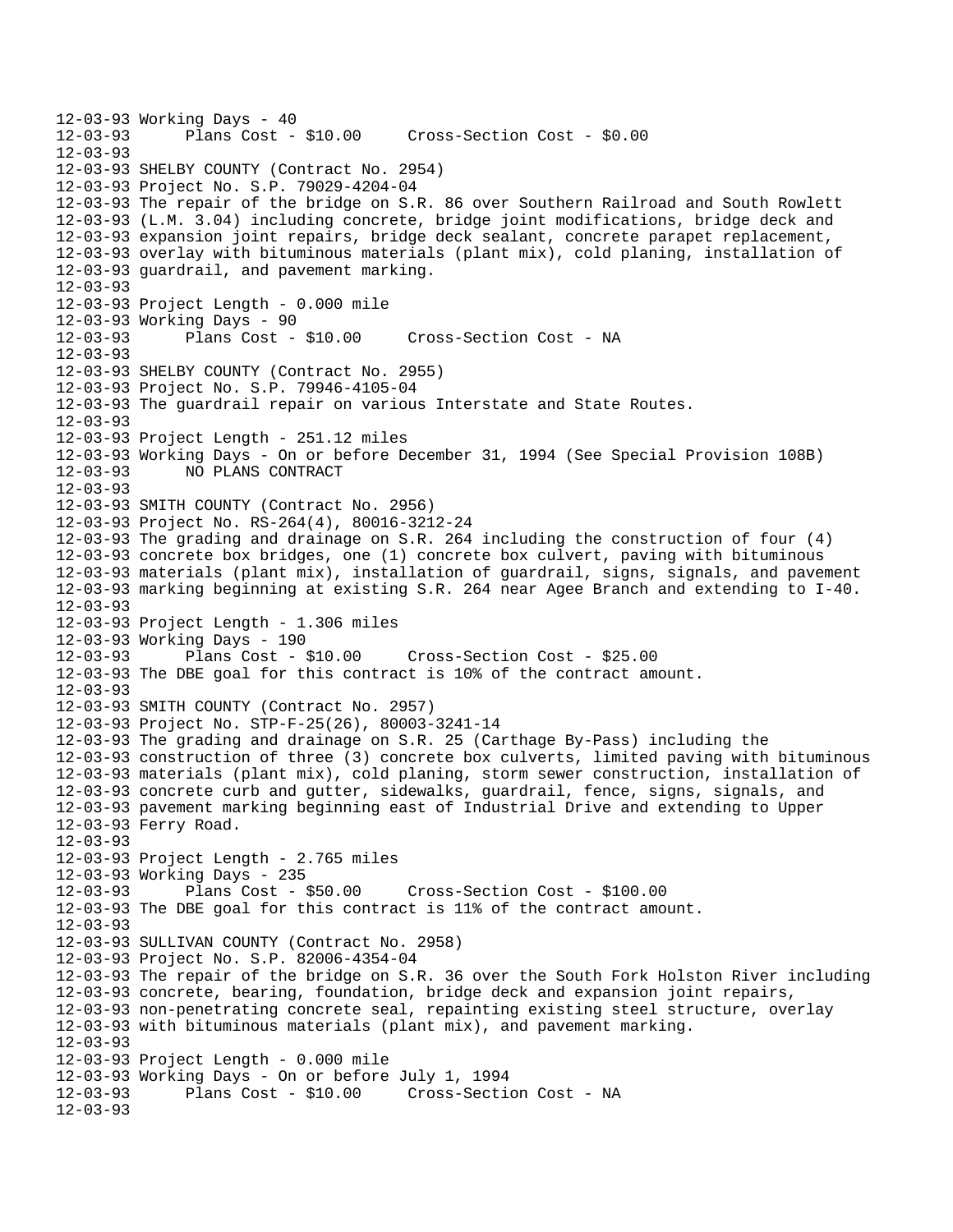12-03-93 SULLIVAN COUNTY (Contract No. 2959) 12-03-93 Project No. S.P. 82015-4309-04 12-03-93 The repair of the bridge on S.R. 75 over the South Fork Holston River including 12-03-93 concrete, structural steel, bridge deck and expansion joint repairs, bridge 12-03-93 deck seal, repainting existing steel structure, overlay with bituminous 12-03-93 materials (plant mix), and pavement marking. 12-03-93 12-03-93 Project Length - 0.000 mile 12-03-93 Working Days - On or before July 1, 1994 (See Special Provision 108B) Plans Cost - \$10.00 Cross-Section Cost - NA 12-03-93 12-03-93 SUMNER AND ROBERTSON COUNTIES (Contract No. 2960) 12-03-93 Project No. IME-65-3(87)98, 83001-8128-44, 74003-8143-44 12-03-93 The resurfacing on I-65 with bituminous materials (plant mix)(polymer 12-03-93 modified)including cold planing, bridge deck repairs, installation of 12-03-93 guardrail, underdrains, and pavement marking beginning at S.R. 41 and 12-03-93 extending to 0.839 mile north of the Robertson County line. 12-03-93 12-03-93 Project Length - 5.670 miles 12-03-93 Working Days - 115 12-03-93 Plans Cost - \$10.00 Cross-Section Cost - NA 12-03-93 The DBE goal for this contract is 7% of the contract amount. 12-03-93 12-03-93 SUMNER COUNTY (Contract No. 2961) 12-03-93 Project No. S.P. 83001-4134-04 12-03-93 The repair of the bridge on I-65 over S.R. 41 including structural steel, and 12-03-93 structural steel repairs. 12-03-93 12-03-93 Project Length - 0.000 mile 12-03-93 Working Days - 45 12-03-93 Plans Cost - \$3.00 Cross-Section Cost - NA 12-03-93 12-03-93 UNICOI COUNTY (Contract No. 2962) 12-03-93 Project No. NH-81(10), 86004-3233-14, 86004-3234-04 12-03-93 The paving on U.S. 23 (S.R. 81, Interstate 181 extension) with either a mineral 12-03-93 aggregate base, a portland cement treated aggregate base, or a lime fly-ash 12-03-93 treated aggregate base and bituminous materials (plant mix)(polymer modified), 12-03-93 a permeable treated base and portland cement concrete pavement on the ramps, 12-03-93 storm sewer construction, installation of guardrail, concrete median barrie r, 12-03-93 signs, and pavement marking beginning 0.20 mile south of the North Carolina 12-03-93 State line and extending to 0.6 mile south of Flag Pond School. 12-03-93 12-03-93 Project Length - 5.022 miles 12-03-93 Working Days - On or before February 1, 1995 (See Special Provision 108B) 12-03-93 Plans Cost - \$25.00 Cross-Section Cost - NA 12-03-93 The DBE goal for this contract is 8% of the contract amount. 12-03-93 12-03-93 UNICOI COUNTY (Contract No. 2963) 12-03-93 Project No. BR-STP-36(32), 86001-3215-94 12-03-93 The construction of one (1) prestressed concrete box beam bridge over Spivey 12-03-93 Creek (L.M. 4.97) on U.S. 19W (S.R. 36) including grading and drainage, paving 12-03-93 with bituminous materials (plant mix), installation of guardrail, rock anchors, 12-03-93 and pavement marking. 12-03-93 12-03-93 Project Length - 0.115 mile 12-03-93 Working Days - 130 12-03-93 Plans Cost - \$10.00 Cross-Section Cost - \$0.00 12-03-93 12-03-93 WARREN, VAN BUREN AND WHITE COUNTIES (Contract No. 2964) 12-03-93 Project No. NH-1(47), 89073-3207-14, 88040-3207-14, 93078-3208-14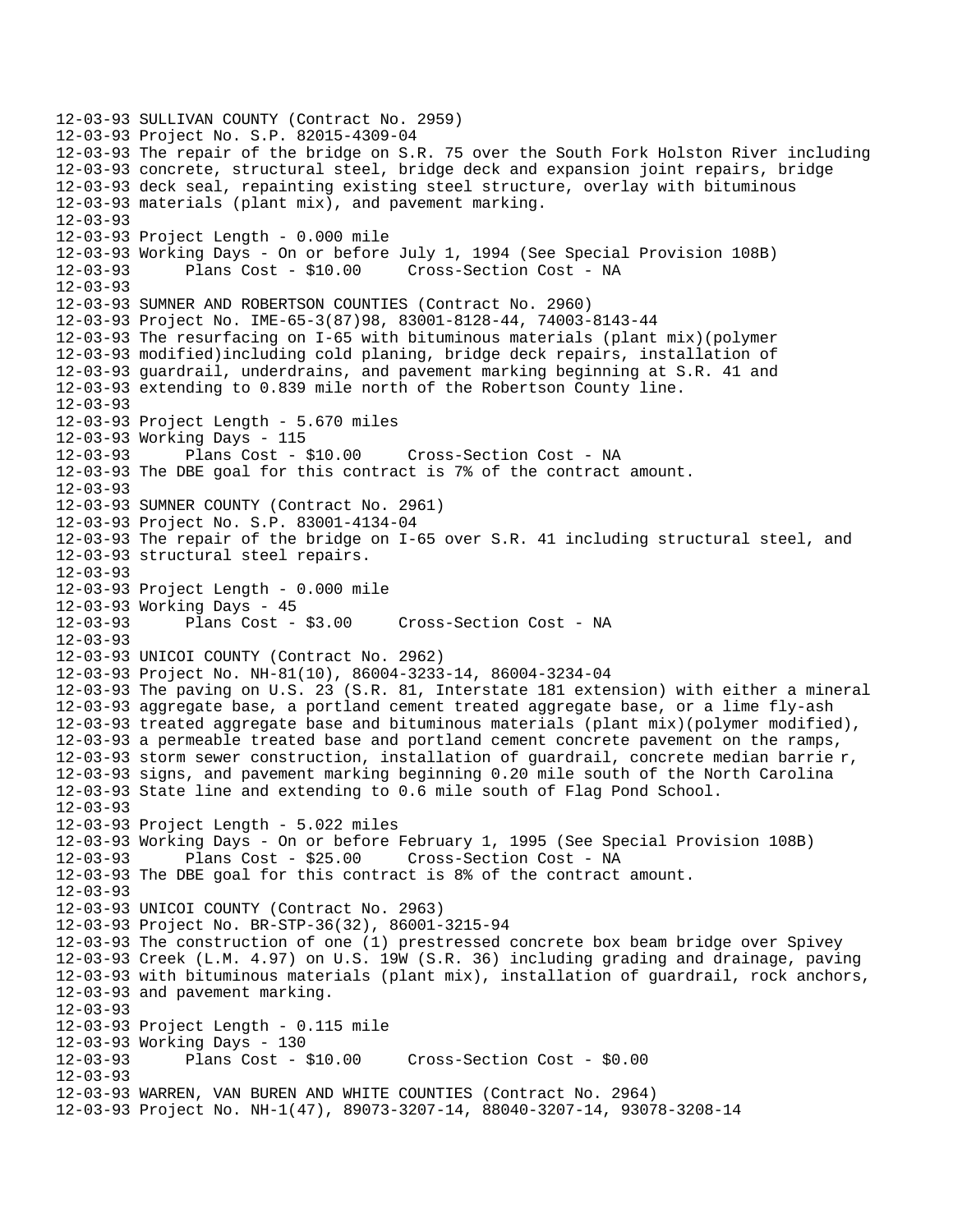12-03-93 The paving on S.R. 1 with either a mineral aggregate base, a portland cement 12-03-93 treated aggregate base, or a lime fly-ash treated aggregate base, installation 12-03-93 of guardrail, signs and pavement marking beginning 0.09 mile south of Victor 12-03-93 J. Young Road in Campaign and extending to Cole Road. 12-03-93 12-03-93 Project Length - 5.732 miles 12-03-93 Working Days - 160 12-03-93 Plans Cost - \$10.00 Cross-Section Cost - \$0.00 12-03-93 The DBE goal for this contract is 7% of the contract amount. 12-03-93 12-03-93 WASHINGTON COUNTY (Contract No. 2965) 12-03-93 Project No. S.P. 90009-4528-04 12-03-93 The repair of the bridge on S.R. 81 over the Nolichucky River including 12-03-93 bridge deck and expansion joint repairs, bridge deck sealant, overlay with 12-03-93 bituminous materials (plant mix), and pavement marking.  $12 - 03 - 93$ 12-03-93 Project Length 0.000 mile 12-03-93 Working Days - On or before July 1, 1994 12-03-93 Plans Cost - \$10.00 Cross-Section Cost - NA 12-03-93 12-03-93 WASHINGTON COUNTY (Contract No. 2966) 12-03-93 Project No. S.P. 90105-3210-04 12-03-93 The signalization at the intersection of S.R. 381 (State of Franklin Road) with 12-03-93 Sunset Drive. 12-03-93 12-03-93 Project Length - 0.000 mile 12-03-93 Working Days - On or before August 1, 1994 12-03-93 Plans Cost - \$3.00 Cross-Section Cost - NA 12-03-93 12-03-93 WEAKLEY COUNTY (Contract No. 2967) 12-03-93 Project No. S.P. 92139-3206-04 12-03-93 The paving on S.R. 216 extension with either a mineral aggregate base or a 12-03-93 portland cement treated aggregate base and bituminous materials (plant mix), 12-03-93 and a permeable treated base and portland cement concrete pavement on the 12-03-93 ramps, including grading and drainage, installation of guardrail, fence, 12-03-93 underdrains, signs, and pavement marking beginning at S.R. 43/372 south of 12-03-93 Martin and extending to S.R. 22 east of Martin. 12-03-93 12-03-93 Project Length - 3.933 miles 12-03-93 Working Days - 190 (See Special Provision 108B) 12-03-93 Plans Cost - \$25.00 Cross-Section Cost - \$10.00 12-03-93 12-03-93 WILLIAMSON COUNTY (Contract No. 2968) 12-03-93 Project No. S.P. 94014-3211-04 12-03-93 The intersection improvement at U.S. 431 (S.R. 106, Lewisburg Pike) with 12-03-93 S.R. 397 (Franklin Bypass, Mack Hatcher Memorial Parkway) including grading 12-03-93 and drainage, paving with bituminous materials (plant mix), installation of 12-03-93 concrete curb and gutter, guardrail, fence, signs, signals, and pavement 12-03-93 marking. 12-03-93 12-03-93 Project Length - 0.236 mile 12-03-93 Working Days - 75 12-03-93 Plans Cost - \$10.00 Cross-Section Cost - \$10.00 12-03-93 12-03-93 WILSON COUNTY (Contract No. 2969) 12-03-93 Project No. S.P. 95012-4211-04 12-03-93 The repair of the bridge on S.R. 109 over the Cumberland River including 12-03-93 structural steel, concrete, non-penetrating concrete seal, expansion joint, 12-03-93 bridge deck, and foundation repairs, overlay with bituminous materials (plant 12-03-93 mix), cold planing, installation of guardrail, repainting existing steel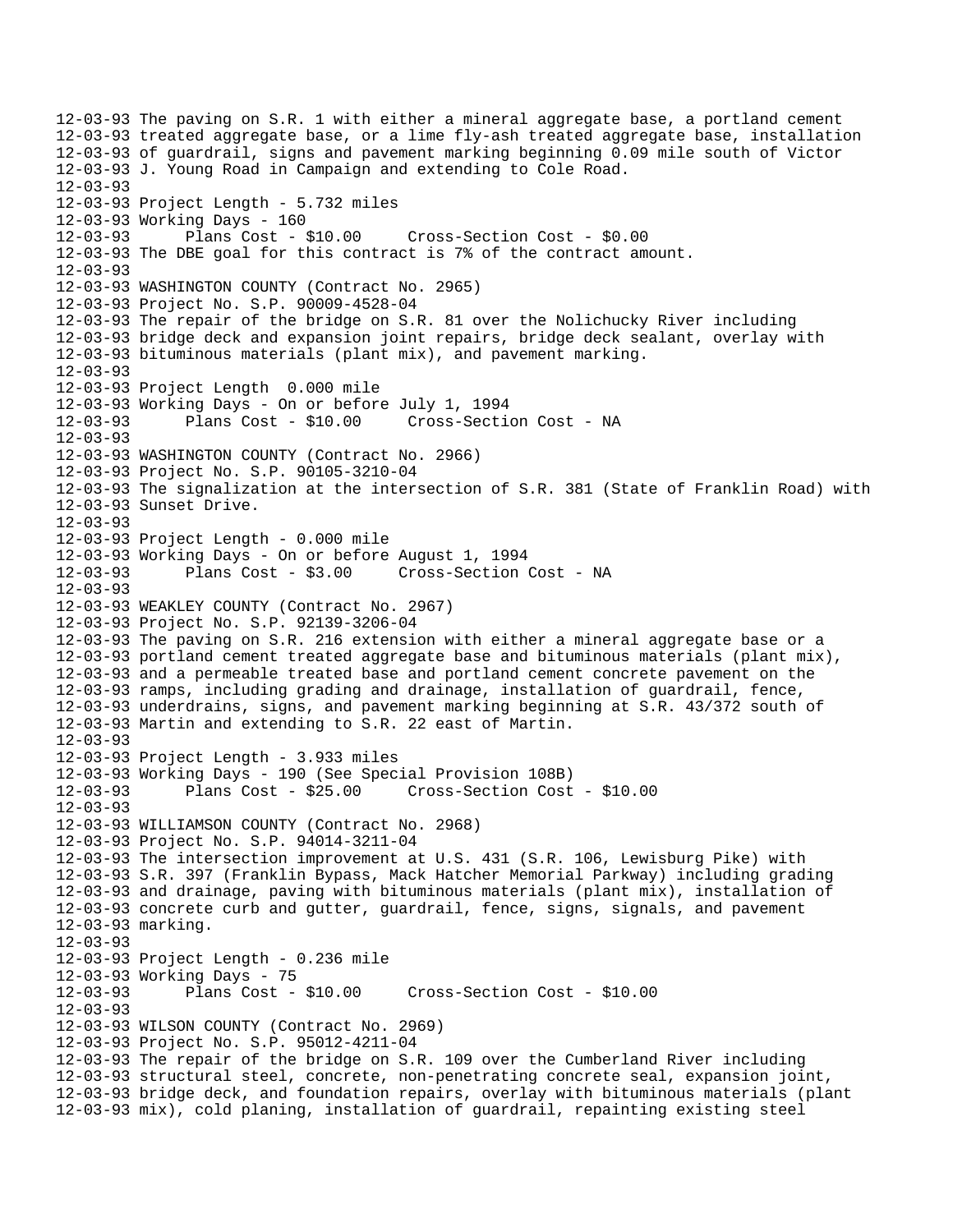12-03-93 structure, and pavement marking.  $12 - 03 - 93$ 12-03-93 Project Length - 0.000 mile 12-03-93 Working Days - 125 12-03-93 Plans Cost - \$10.00 Cross-Section Cost - NA 12-03-93 ================================================================================ ================================================================================ 01-28-94 ANDERSON AND CAMPBELL COUNTIES (Contract No. 2971) 01-28-94 Project No. S.P. 98011-4178-04 01-28-94 The mowing and litter removal on I-75 and various State Routes. 01-28-94 01-28-94 Project Length - 88.19 miles 01-28-94 Working Days - On or before November 15, 1994 (See Special Provision 108B) 01-28-94 01-28-94 BEDFORD AND RUTHERFORD COUNTIES (Contract No. 2972) 01-28-94 Project No. S.P. 98033-4128-04 01-28-94 The mowing on I-24. 01-28-94 01-28-94 Project Length - 33.69 miles 01-28-94 Working Days - 80 (See Special Provision 108B) 01-28-94 01-28-94 BRADLEY AND MCMINN COUNTIES (Contract No. 2973) 01-28-94 Project No. S.P. 98021-4180-04 01-28-94 The mowing on I-75. 01-28-94 01-28-94 Project Length - 44.30 miles 01-28-94 Working Days - 80 (See Special Provision 108B) 01-28-94 01-28-94 CARROLL, HENRY, OBION AND WEAKLEY COUNTIES (Contract No. 2974) 01-28-94 Project No. S.P. 98042-4218-04 01-28-94 The mowing on various State Routes. 01-28-94 01-28-94 Project Length - 360.64 miles 01-28-94 Working Days - 60 (See Special Provision 108B) 01-28-94 01-28-94 CLAY, FENTRESS, OVERTON AND PICKETT COUNTIES (Contract No. 2975) 01-28-94 Project No. S.P. 98021-4281-04 01-28-94 The mowing on various State Routes. 01-28-94 01-28-94 Project Length - 304.75 miles 01-28-94 Working Days - 80 (See Special Provision 108B) 01-28-94 01-28-94 CLAY, JACKSON, OVERTON, PUTNAM AND SMITH COUNTIES (Contract No. 2976) 01-28-94 Project No. S.P. 98021-4282-04 01-28-94 The mowing on various State Routes. 01-28-94 01-28-94 Project Length - 312.32 miles 01-28-94 Working Days - 80 (See Special Provision 108B) 01-28-94 01-28-94 COFFEE AND FRANKLIN COUNTIES (Contract No. 2977) 01-28-94 Project No. S.P. 98021-4283-04 01-28-94 The mowing on various State Routes. 01-28-94 01-28-94 Project Length - 255.30 miles 01-28-94 Working Days - 60 (See Special Provision 108B) 01-28-94 01-28-94 DEKALB AND WHITE COUNTIES (Contract No. 2978) 01-28-94 Project No. S.P. 98021-4284-04 01-28-94 The mowing on various State Routes.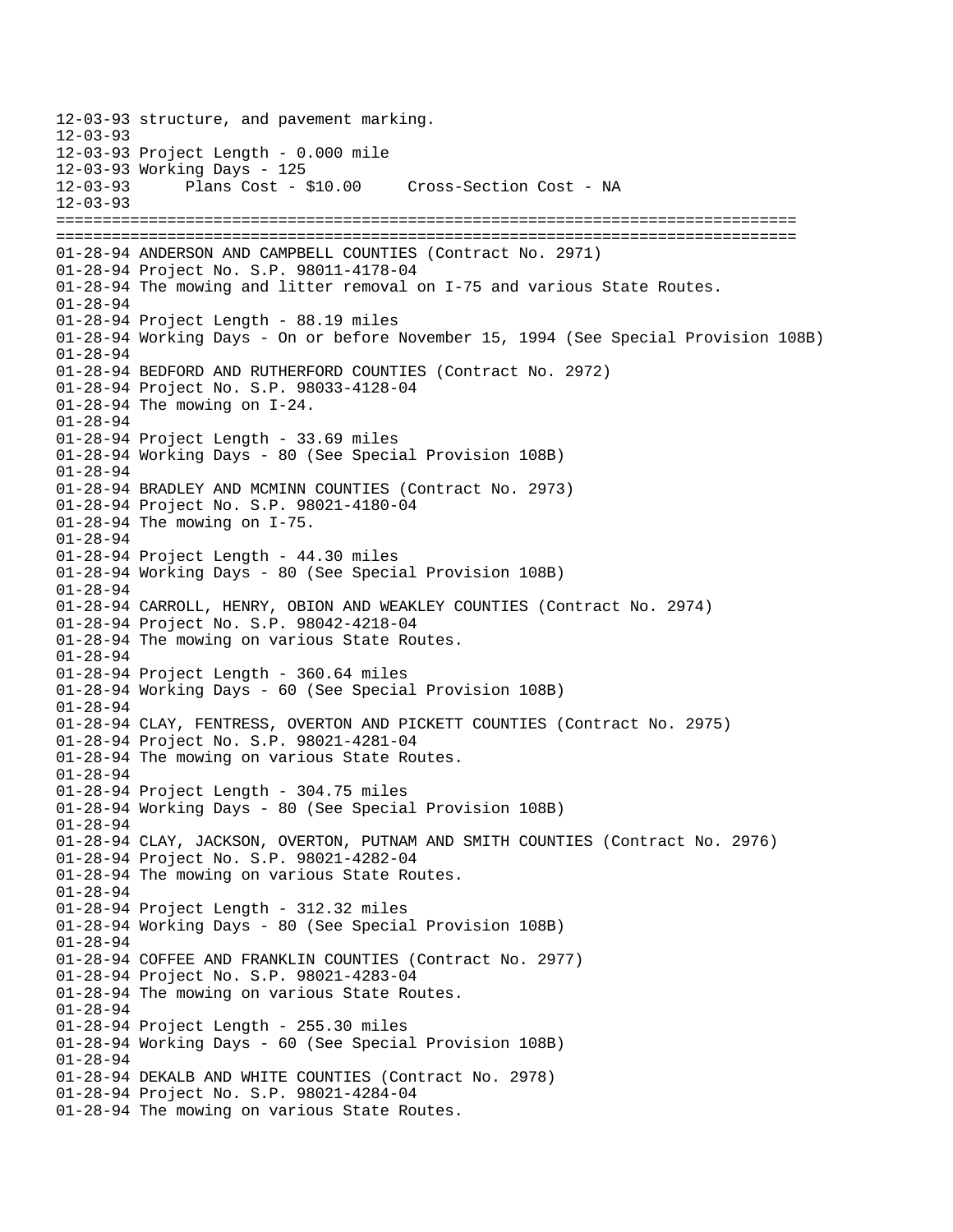01-28-94 01-28-94 Project Length - 202.96 miles 01-28-94 Working Days - 80 (See Special Provision 108B) 01-28-94 01-28-94 DICKSON AND HICKMAN COUNTIES (Contract No. 2979) 01-28-94 Project No. S.P. 98033-4229-04 01-28-94 The mowing on various State Routes. 01-28-94 01-28-94 Project Length - 290.88 miles 01-28-94 Working Days - 60 (See Special Provision 108B) 01-28-94 01-28-94 DYER, GIBSON AND OBION COUNTIES (Contract No. 2980) 01-28-94 Project No. S.P. 98042-4119-04 01-28-94 The mowing and litter removal on I-155 and various State Routes. 01-28-94 01-28-94 Project Length - 115.03 miles 01-28-94 Working Days - On or before November 15, 1994 (See Special Provision 01-28-94 108B) 01-28-94 01-28-94 GILES COUNTY (Contract No. 2981) 01-28-94 Project No. S.P. 28945-4266-04 01-28-94 The mowing on various State Routes. 01-28-94 01-28-94 Project Length - 150.55 miles 01-28-94 Working Days - 60 (See Special Provision 108B) 01-28-94 01-28-94 GILES, MARSHALL, MAURY AND WILLIAMSON COUNTIES (Contract No. 2982) 01-28-94 Project No. S.P. 98033-4130-04 01-28-94 The mowing on I-65 and S.R. 396. 01-28-94 01-28-94 Project Length - 70.25 miles 01-28-94 Working Days - 80 (See Special Provision 108B) 01-28-94 01-28-94 GRUNDY, HAMILTON, MARION AND COFFEE COUNTIES (Contract No. 2983) 01-28-94 Project No. S.P. 98021-4185-04 01-28-94 The mowing on I-24. 01-28-94 01-28-94 Project Length - 69.97 miles 01-28-94 Working Days - 80 (See Special Provision 108B)  $01 - 28 - 94$ 01-28-94 HAMILTON COUNTY (Contract No. 2984) 01-28-94 Project No. S.P. 33947-4206-04 01-28-94 The mowing on various State Routes. 01-28-94 01-28-94 Project Length - 119.57 miles 01-28-94 Working Days - 60 (See Special Provision 108B) 01-28-94 01-28-94 KNOX AND BLOUNT COUNTIES (Contract No. 2985) 01-28-94 Project No. S.P. 47946-4144-04 01-28-94 The mowing on various Interstate and State Routes. 01-28-94 01-28-94 Project Length - 97.76 miles 01-28-94 Working Days - 90 (See Special Provision 108B) 01-28-94 01-28-94 KNOX, BLOUNT AND SEVIER COUNTIES (Contract No. 2986) 01-28-94 Project No. S.P. 98011-4279-04 01-28-94 The mowing on various State Routes. 01-28-94 01-28-94 Project Length - 110.23 miles 01-28-94 Working Days - 80 (See Special Provision 108B)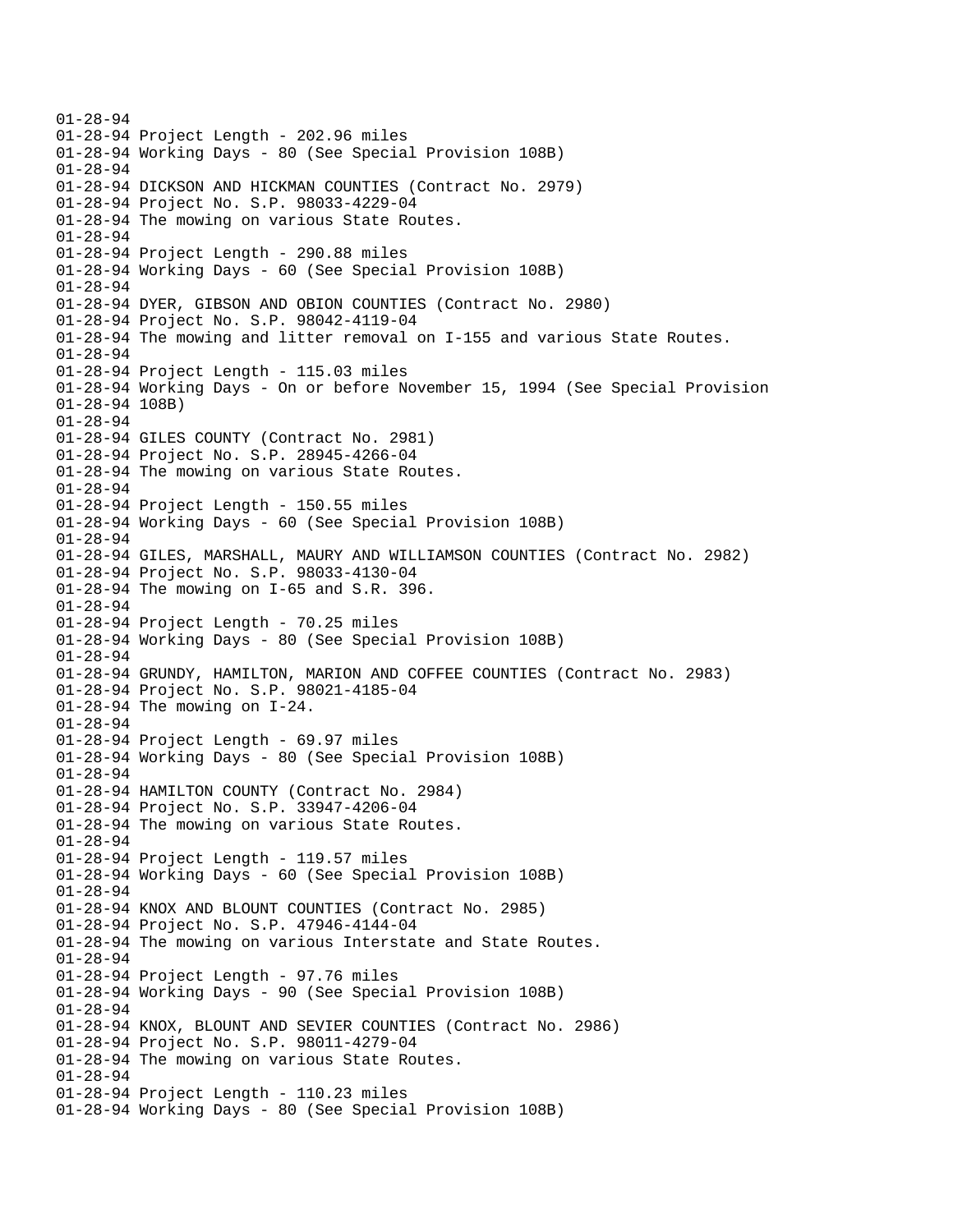01-28-94 01-28-94 LINCOLN AND MOORE COUNTIES (Contract No. 2987) 01-28-94 Project No. S.P. 98033-4231-04 01-28-94 The mowing on various State Routes. 01-28-94 01-28-94 Project Length - 219.23 miles 01-28-94 Working Days - 60 (See Special Provision 108B) 01-28-94 01-28-94 MARION AND GRUNDY COUNTIES (Contract No. 2988) 01-28-94 Project No. S.P. 98021-4286-04 01-28-94 The mowing on various State Routes. 01-28-94 01-28-94 Project Length - 263.99 miles 01-28-94 Working Days - 60 (See Special Provision 108B) 01-28-94 01-28-94 MAURY COUNTY (Contract No. 2989) 01-28-94 Project No. S.P. 60945-4266-04 01-28-94 The mowing on various State Routes. 01-28-94 01-28-94 Project Length - 211.13 miles 01-28-94 Working Days - 60 (See Special Provision 108B) 01-28-94 01-28-94 MONTGOMERY AND STEWART COUNTIES (Contract No. 2990) 01-28-94 Project No. S.P. 98033-4232-04 01-28-94 The mowing on various State Routes. 01-28-94 01-28-94 Project Length - 253.77 miles 01-28-94 Working Days - 60 (See Special Provision 108B) 01-28-94 01-28-94 MORGAN, MONROE, LOUDON AND ROANE COUNTIES (Contract No. 2991) 01-28-94 Project No. S.P. 98011-4280-04 01-28-94 The mowing on various State Routes. 01-28-94 01-28-94 Project Length - 126.02 miles 01-28-94 Working Days - 60 (See Special Provision 108B) 01-28-94 01-28-94 SEQUATCHIE, BLEDSOE AND VAN BUREN COUNTIES (Contract No. 2992) 01-28-94 Project No. S.P. 98021-4287-04 01-28-94 The mowing on various State Routes in Region II. 01-28-94 01-28-94 Project Length - 194.45 miles 01-28-94 Working Days - 60 (See Special Provision 108B) 01-28-94 01-28-94 SHELBY, TIPTON AND LAUDERDALE COUNTIES (Contract No. 2993) 01-28-94 Project No. S.P. 98042-4120-04 01-28-94 The mowing and litter removal on I-40 and various State Routes. 01-28-94 01-28-94 Project Length - 106.14 miles 01-28-94 Working Days - On or before November 15, 1994 (See Special Provision 01-28-94 108B) 01-28-94 01-28-94 SMITH AND WILSON COUNTIES (Contract No. 2994) 01-28-94 Project No. S.P. 98033-4233-04 01-28-94 The mowing on various State Routes. 01-28-94 01-28-94 Project Length - 264.05 miles 01-28-94 Working Days - 60 (See Special Provision 108B) 01-28-94 01-28-94 UNICOI, JOHNSON AND CARTER COUNTIES (Contract No. 2995) 01-28-94 Project No. S.P. 98011-4281-04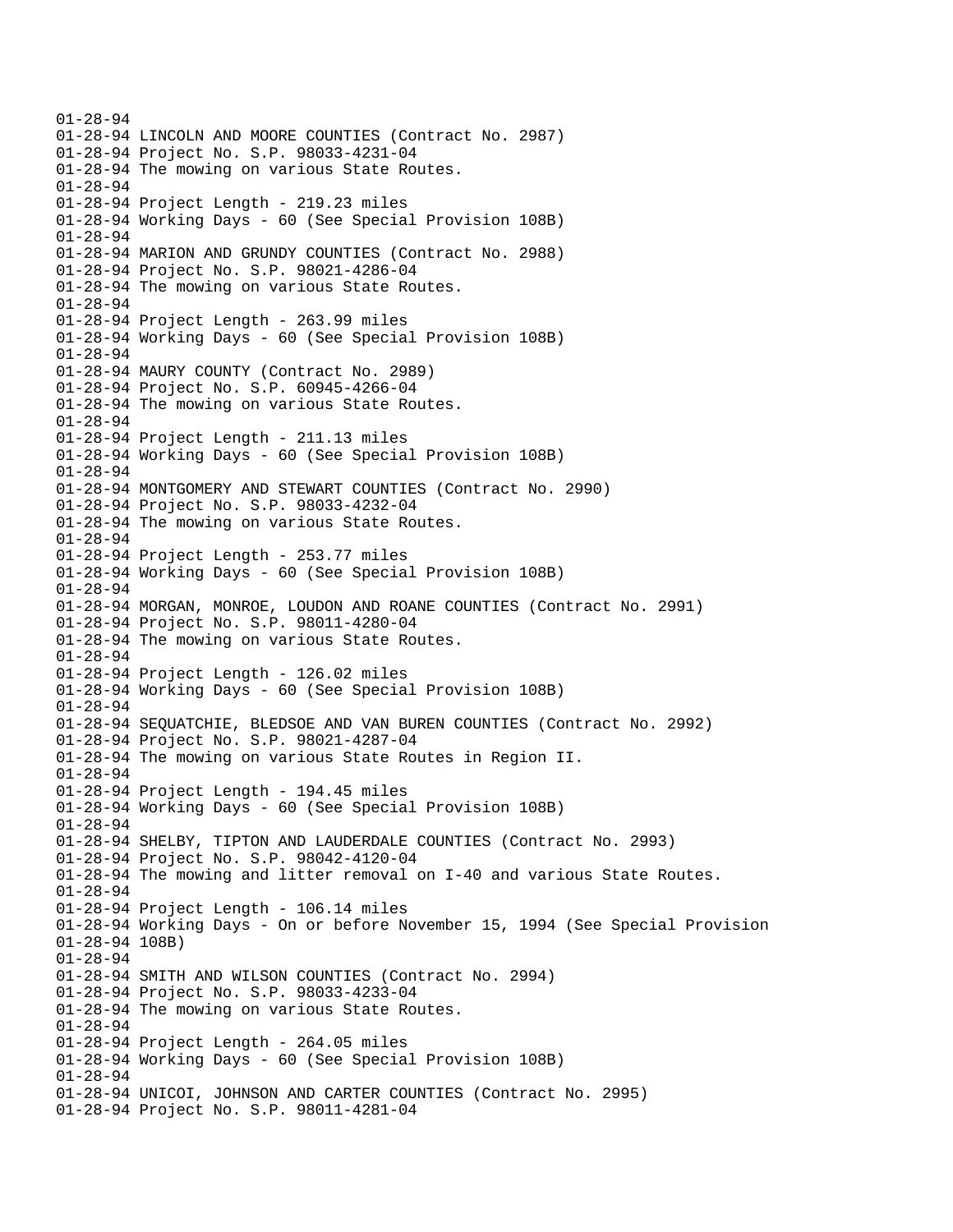01-28-94 The mowing on various State Routes. 01-28-94 01-28-94 Project Length - 188.07 miles 01-28-94 Working Days - 60 (See Special Provision 108B) 01-28-94 01-28-94 WASHINGTON AND SULLIVAN COUNTIES (Contract No. 2996) 01-28-94 Project No. S.P. 98011-4282-04 01-28-94 The mowing on various State Routes. 01-28-94 01-28-94 Project Length - 177.78 miles 01-28-94 Working Days - 60 (See Special Provision 108B) ================================================================================ 02-11-94 BENTON, CARROLL, DECATUR, HENRY AND WEAKLEY COUNTIES (Contract No. 2917) 02-11-94 Project No. S.P. 98042-4221-04 02-11-94 The installation of painted pavement marking lines on various State Routes. 02-11-94 02-11-94 Project Length - 757.280 miles 02-11-94 Working Days - On or before July 1, 1994 (See Special Provision 108B) 02-11-94 NO PLANS CONTRACT 02-11-94 02-11-94 HICKMAN COUNTY (Contract No. 2941) 02-11-94 Project No. IM-40-3(117)149, 41001-3132-44 02-11-94 The widening of one (1) bridge with prestressed concrete I-beams on I-40 over 02-11-94 Sugar Creek (L.M. 156.25) and three (3) bridges with prestressed concrete 02-11-94 I-beams and Bulb-Tee beams on I-40 over the Duck River (L.M. 152.51), including 02-11-94 paving with bituminous materials (plant mix)(polymer modified), cold planing, 02-11-94 drainage adjustments, installation of guardrail, fence, signs, and pavement 02-11-94 marking. 02-11-94 02-11-94 Project Length - 0.773 mile 02-11-94 Working Days - On or before December 31, 1995 (See Special Provision 108B) 02-11-94 Plans Cost - \$50.00 Cross-Section Cost - \$0.00 02-11-94 The DBE goal for this contract is 11% of the contract amount. 02-11-94 02-11-94 JEFFERSON COUNTY (Contract No. 2943) 02-11-94 Project No. S.P. 45945-4146-04 02-11-94 The renovation and modification of Rest Areas on I-40 east and west bound lanes 02-11-94 and on I-81 southbound lanes including building renovations and landscaping. 02-11-94 02-11-94 Project Length - 0.000 mile 02-11-94 Working Days - On or before July 1, 1994 (See Special Provision 108B) 02-11-94 Plans Cost - \$25.00 Cross-Section Cost - NA 02-11-94 02-11-94 MAURY COUNTY (Contract No. 2950) 02-11-94 Project No. STP-M-3203(2), 60002-3266-54 02-11-94 MA-NHE-6(26), 60092-3228-14 02-11-94 02-11-94 Project No. STP-M-3203(2), 60002-3266-54 02-11-94 The intersection improvement at U.S. 31 (S.R. 99) with Theta Pike and 8th 02-11-94 Avenue in Columbia including the construction of one (1) retaining wall, 02-11-94 grading and drainage, paving with bituminous materials (plant mix), storm sewer 02-11-94 construction, installation of concrete curb and gutter, signs, signals, and 02-11-94 pavement marking. 02-11-94 Project Length - 0.114 mile 02-11-94 02-11-94 Project No. MA-NHE-6(26), 60092-3228-14 02-11-94 The signalization at the intersection of S.R. 6 and Theta Pike in Columbia. 02-11-94 Project Length - 0.000 mile 02-11-94 02-11-94 Total Project Length - 0.114 mile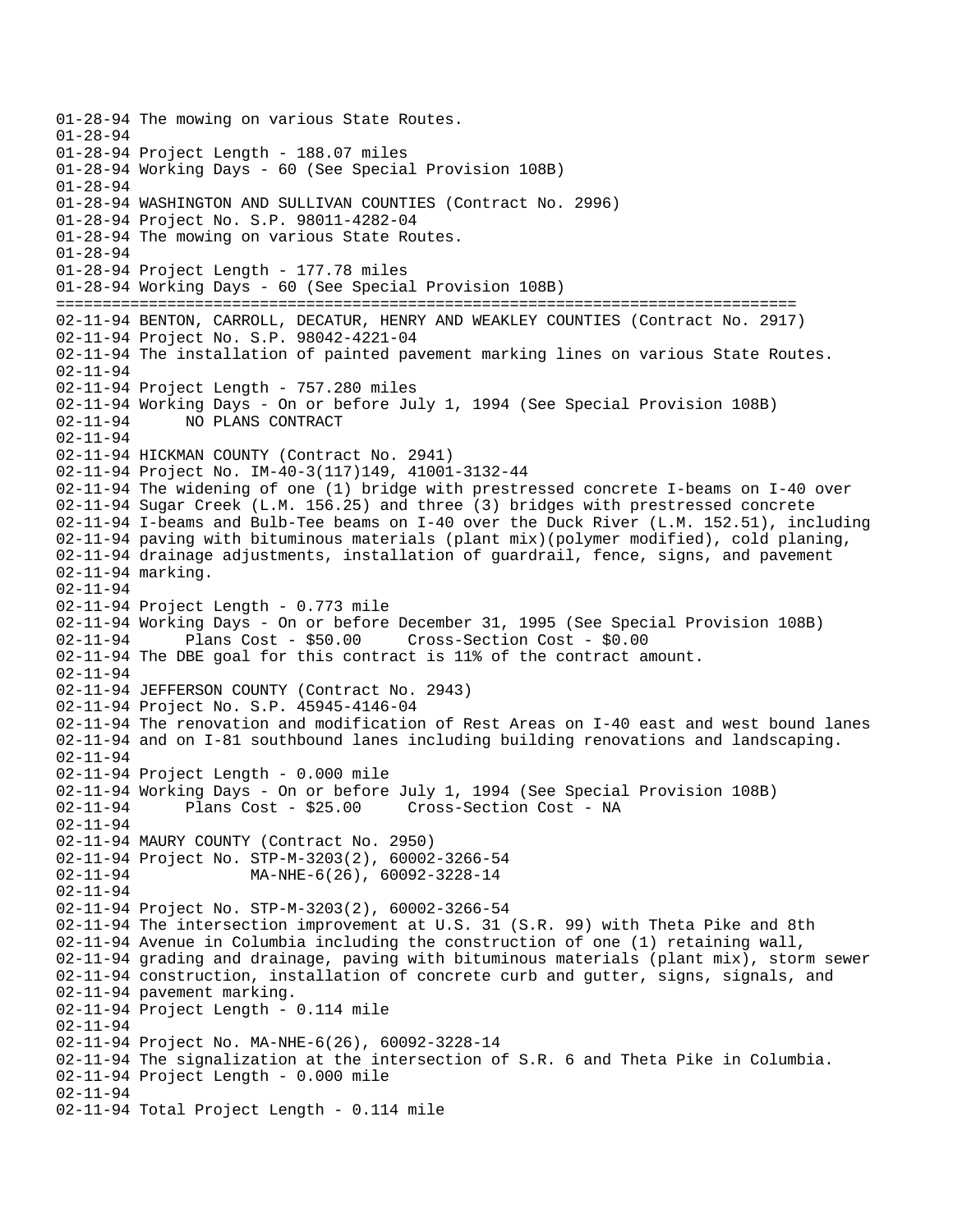02-11-94 Working Days - On or before August 15, 1994 (See Special Provision 108B)<br>02-11-94 Plans Cost - \$10.00 Cross-Section Cost - \$0.00 02-11-94 Plans Cost - \$10.00 Cross-Section Cost - \$0.00 02-11-94 02-11-94 UNICOI COUNTY (Contract No. 2962) 02-11-94 Project No. NH-81(10), 86004-3233-14, 86004-3234-04 02-11-94 The paving on U.S. 23 (S.R. 81, Interstate 181 extension) with either a mineral 02-11-94 aggregate base, a portland cement treated aggregate base, or a lime fly-ash 02-11-94 treated aggregate base and bituminous materials (plant mix)(polymer modified), 02-11-94 a permeable treated base and portland cement concrete pavement on the ramps, 02-11-94 storm sewer construction, installation of guardrail, concrete median barrier, 02-11-94 signs, and pavement marking beginning 0.20 mile south of the North Carolina 02-11-94 State line and extending to 0.6 mile south of Flag Pond School. 02-11-94 02-11-94 Project Length - 5.022 miles 02-11-94 Working Days - On or before January 1, 1995 (See Special Provision 108B)<br>02-11-94 Plans Cost - \$25.00 Cross-Section Cost - NA 02-11-94 Plans Cost - \$25.00 Cross-Section Cost - NA 02-11-94 The DBE goal for this contract is 8% of the contract amount. 02-11-94 02-11-94 BEDFORD COUNTY (Contract No. 2997) 02-11-94 Project No. S.P. 02009-4237-04 02-11-94 The resurfacing on S.R. 64 with bituminous materials (plant mix) and pavement 02-11-94 marking beginning at the Jct. with S.R. 16 (L.M. 15.98) and extending to 300 02-11-94 feet north of West Road (L.M. 21.20). 02-11-94 02-11-94 Project Length - 5.220 miles 02-11-94 Working Days - 35 02-11-94 Plans Cost - \$3.00 (8-1/2" X 11") 02-11-94 02-11-94 BEDFORD, LINCOLN, MARSHALL, MOORE AND RUTHERFORD COUNTIES (Contract No. 2998) 02-11-94 Project No. S.P. 98033-4239-04 02-11-94 The installation of painted pavement marking lines on various State Routes. 02-11-94 02-11-94 Project Length - 720.17 miles 02-11-94 Working Days - On or before August 1, 1994 (See Special Provision 108B)<br>02-11-94 NO PLANS CONTRACT NO PLANS CONTRACT 02-11-94 02-11-94 BLEDSOE, BRADLEY, CANNON, CLAY, COFFEE, CUMBERLAND, DEKALB, FENTRESS, FRANKLIN, 02-11-94 GRUNDY, HAMILTON, JACKSON, MCMINN, MARION, MEIGS, OVERTON, PICKETT, 02-11-94 POLK, PUTNAM, RHEA, SEQUATCHIE, VAN BUREN, WARREN AND WHITE COUNTIES 02-11-94 (Contract No. 2999) 02-11-94 Project No. S.P. 98021-4190-04 02-11-94 The sign refurbishment on various Interstate and State Routes at various 02-11-94 locations in Region II. 02-11-94 02-11-94 Project Length - 0.000 mile 02-11-94 Working Days - On or before October 1, 1994 02-11-94 Plans Cost - \$50.00 Cross-Section Cost - NA 02-11-94 02-11-94 CAMPBELL COUNTY (Contract No. 3000) 02-11-94 Project No. S.P. 07002-4334-04 02-11-94 The repair of the bridge on S.R. 9 over Hickory Creek including concrete, 02-11-94 bridge deck repairs, bridge deck sealant, overlay with bituminous materials 02-11-94 (plant mix), cold planing, and pavement marking. 02-11-94 02-11-94 Project Length - 0.000 mile 02-11-94 Working Days - On or before September 1, 1994 02-11-94 Plans Cost - \$10.00 Cross-Section Cost - NA 02-11-94 02-11-94 CARROLL COUNTY (Contract No. 3001) 02-11-94 Project No. S.P. 09004-4220-04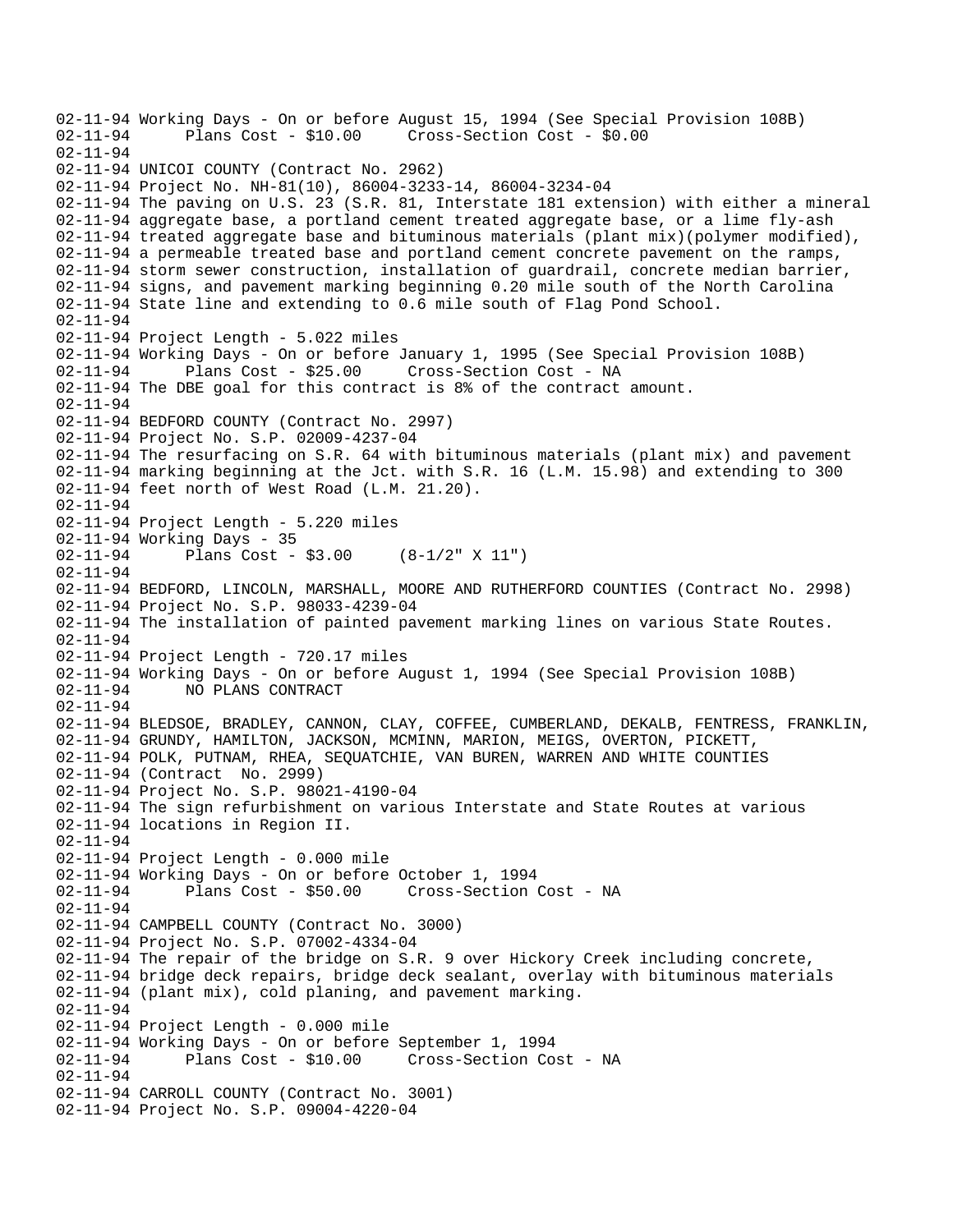02-11-94 The resurfacing on S.R. 1 with bituminous materials (plant mix) and pavement 02-11-94 marking beginning at S.R. 22 Bypass (L.M. 19.07) and extending to near S.R. 364 02-11-94 East (L.M. 21.43). 02-11-94 02-11-94 Project Length - 2.360 miles 02-11-94 Working Days - 35 02-11-94 Plans Cost - \$3.00 (8-1/2" X 11") 02-11-94 02-11-94 CARTER,GREENE, HAMBLEN, HANCOCK, HAWKINS, JOHNSON, SULLIVAN AND UNICOI COUNTIES 02-11-94 (Contract No. 3002) 02-11-94 Project No. S.P. 98011-4286-04 02-11-94 The installation of painted pavement marking lines on various State Routes. 02-11-94 02-11-94 Project Length - 612.88 miles 02-11-94 Working Days - On or before August 1, 1994 (See Special Provision 108B) 02-11-94 NO PLANS CONTRACT 02-11-94 02-11-94 CLAY, DEKALB, JACKSON, PUTNAM AND WHITE COUNTIES (Contract No. 3003) 02-11-94 Project No. S.P. 98021-4291-04 02-11-94 The installation of painted pavement marking lines on various State Routes. 02-11-94 02-11-94 Project Length - 472.90 miles 02-11-94 Working Days - On or before August 1, 1994 (See Special Provision 108B) 02-11-94 NO PLANS CONTRACT 02-11-94 02-11-94 CUMBERLAND COUNTY (Contract No. 3004) 02-11-94 Project No. MG-392(1), 18083-3206-54 02-11-94 The signalization at the intersection of S.R. 392 (Miller Avenue) with Fourth 02-11-94 Street in Crossville. 02-11-94 02-11-94 Project Length - 0.000 mile 02-11-94 Working Days - On or before September 1, 1994<br>02-11-94 Plans Cost - \$3.00 Cross-Section Cost Cross-Section Cost - NA 02-11-94 02-11-94 CUMBERLAND COUNTY (Contract No. 3005) 02-11-94 Project No. S.P. 18004-4311-04 02-11-94 The repair of the bridge on S.R. 24 over Meadow Creek (L.M. 14.07) and over 02-11-94 Obed River (L.M. 15.36) including structural steel, repainting existing steel 02-11-94 structure, concrete, non-penetrating concrete seal, bridge deck repairs, 02-11-94 concrete bridgerail replacement, bridge deck sealant, overlay with bituminous 02-11-94 materials (plant mix), cold planing, installation of guardrail, and pavement 02-11-94 marking. 02-11-94 02-11-94 Project Length - 0.000 mile 02-11-94 Working Days - 130 02-11-94 Plans Cost - \$10.00 Cross-Section Cost - NA 02-11-94 02-11-94 CUMBERLAND COUNTY (Contract No. 3006) 02-11-94 Project No. S.P. 18010-4309-04 02-11-94 The resurfacing on S.R. 299 with bituminous materials (plant mix), including 02-11-94 expansion joint repairs, bridge deck sealant, and pavement marking beginning at 02-11-94 S.R. 1 (L.M. 0.00) and extending to I-40 (L.M. 2.82). 02-11-94 02-11-94 Project Length - 2.820 miles 02-11-94 Working Days - 35 02-11-94 Plans Cost - \$3.00 (8-1/2" X 11") 02-11-94 02-11-94 CUMBERLAND COUNTY (Contract No. 3007) 02-11-94 Project No. S.P. 18945-4552-04 02-11-94 The repair of the bridge on S.R. 101 over Laurel Creek (L.M. 5.69) and on S.R.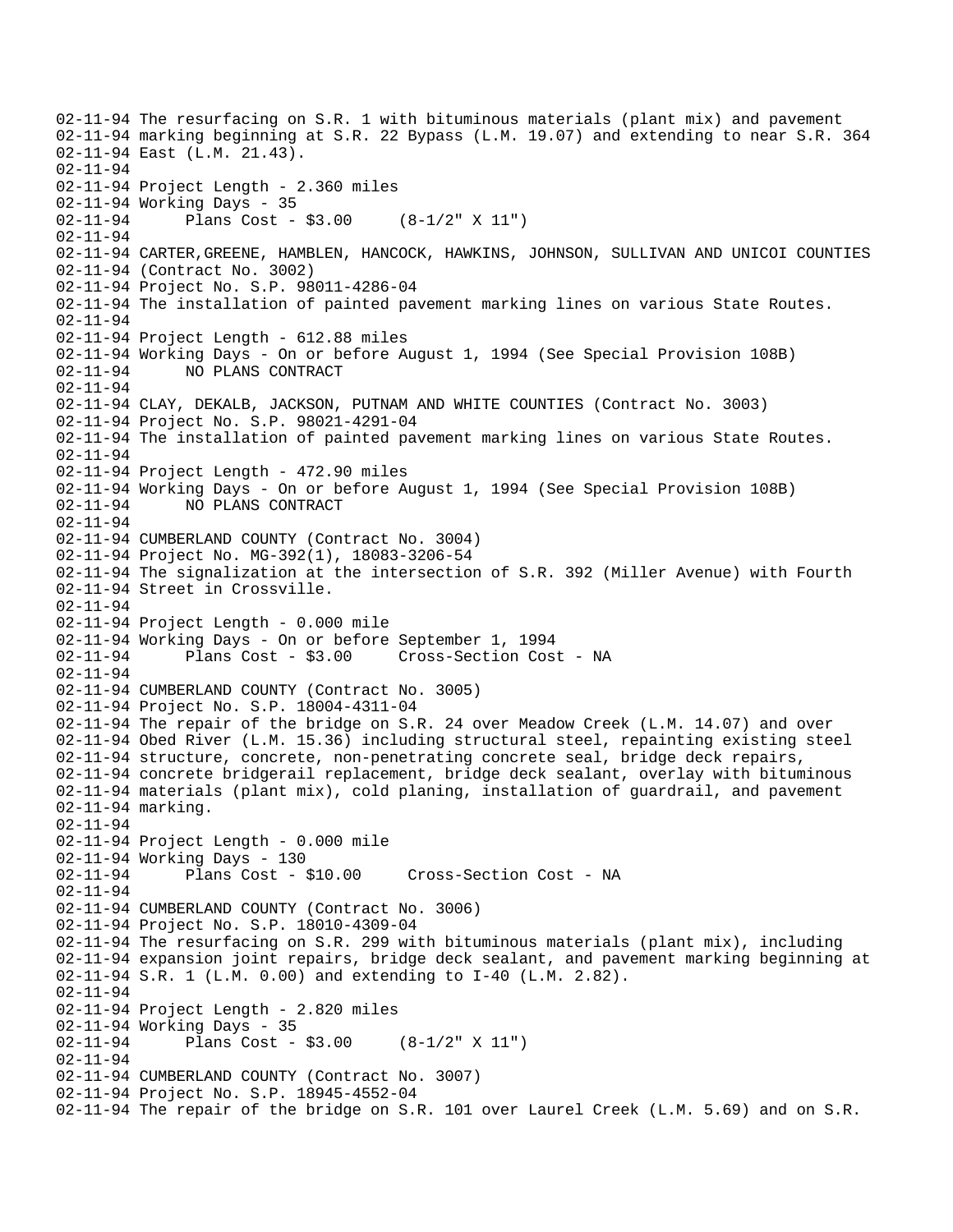02-11-94 1 over Caney Fork River (L.M. 6.34) including structural steel, concrete, 02-11-94 concrete slab removal, non-penetrating concrete seal, bridge deck and expansion 02-11-94 joint repairs, concrete bridgerail replacement, paving with bituminous 02-11-94 materials (plant mix), cold planing, installation of guardrail, and pavement 02-11-94 marking. 02-11-94 02-11-94 Project Length - 0.000 mile 02-11-94 Working Days - 140 02-11-94 Plans Cost - \$10.00 Cross-Section Cost - NA 02-11-94 02-11-94 CUMBERLAND, FENTRESS, OVERTON, PICKETT AND RHEA COUNTIES (Contract No. 3008) 02-11-94 Project No. S.P. 98021-4292-04 02-11-94 The installation of painted pavement marking lines on various State Routes. 02-11-94 02-11-94 Project Length - 520.44 miles 02-11-94 Working Days - On or before August 1, 1994 (See Special Provision 108B) 02-11-94 NO PLANS CONTRACT 02-11-94 02-11-94 DEKALB COUNTY (Contract No. 3009) 02-11-94 Project No. S.P. 21004-4539-04 02-11-94 The resurfacing on S.R. 56 with bituminous materials (plant mix), and pavement 02-11-94 marking beginning at the Warren County line (L.M. 0.00) and extending to Pine 02-11-94 Creek Bridge (L.M. 4.42). 02-11-94 02-11-94 Project Length - 4.390 miles 02-11-94 Working Days - 30 02-11-94 Plans Cost - \$3.00 (8-1/2" X 11") 02-11-94 02-11-94 DYER COUNTY (Contract No. 3010) 02-11-94 Project No. NH-20(12), 23083-3217-14 02-11-94 The paving on S.R. 20 (Dyersburg East Bypass) with either a mineral aggregate 02-11-94 base or a portland cement treated aggregate base and bituminous materials 02-11-94 (plant mix)(latex modified), installation of guardrail, signs, and pavement 02-11-94 marking beginning north of S.R. 210 near Bonicord and extending south of S.R. 02-11-94 211. 02-11-94 02-11-94 Project Length - 5.668 miles 02-11-94 Working Days - On or before October 15, 1994 02-11-94 Plans Cost - \$10.00 Cross-Section Cost - NA 02-11-94 The DBE goal for this contract is 8% of the contract amount. 02-11-94 02-11-94 DYER, GIBSON, LAKE AND OBION COUNTIES (Contract No. 3011) 02-11-94 Project No. S.P. 98042-4222-04 02-11-94 The installation of painted pavement marking lines on various State Routes. 02-11-94 02-11-94 Project Length - 528.53 miles 02-11-94 Working Days - On or before August 1, 1994 (See Special Provision 108B) 02-11-94 NO PLANS CONTRACT 02-11-94 02-11-94 FAYETTE COUNTY (Contract No. 3012) 02-11-94 Project No. S.P. 24009-4208-04 02-11-94 The resurfacing on S.R. 76 with bituminous materials (plant mix) and pavement 02-11-94 marking beginning at S.R. 193 (L.M. 6.91) and extending to Robertson Drive 02-11-94 (L.M. 12.18). 02-11-94 02-11-94 Project Length - 5.266 miles 02-11-94 Working Days - 35<br>02-11-94 Plans Cost -Plans Cost -  $$3.00$  (8-1/2" X 11") 02-11-94 02-11-94 FRANKLIN COUNTY (Contract No. 3013)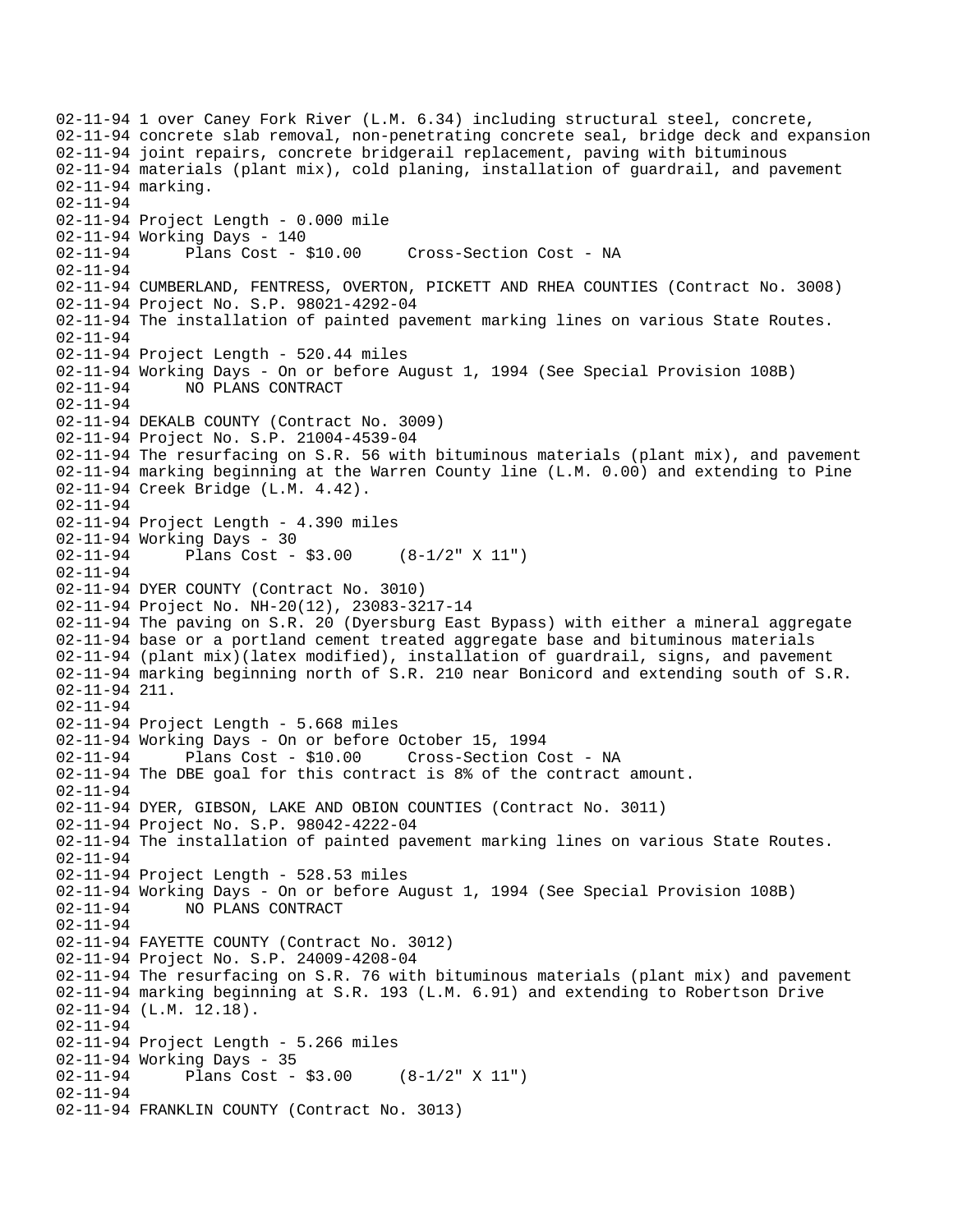```
02-11-94 Project No. S.P. 26004-4222-04 
02-11-94 The resurfacing on S.R. 16 with bituminous materials (plant mix), cold planing, 
02-11-94 and pavement marking beginning at S.R. 50 left (L.M. 11.24) and extending to 
02-11-94 S.R. 15 (L.M. 12.96). 
02-11-94 
02-11-94 Project Length - 1.720 miles 
02-11-94 Working Days - 35 
02-11-94 Plans Cost - $3.00 (8-1/2" X 11") 
02-11-94 
02-11-94 GIBSON COUNTY (Contract No. 3014) 
02-11-94 Project No. NH-43(13), 27004-3263-14 
02-11-94 The grading and drainage on U.S. 45E (S.R. 43) including the construction of 
02-11-94 three (3) prestressed concrete I-beam bridges, one (1) prestressed concrete box 
02-11-94 beam bridge, one (1) concrete box bridge, eight (8) concrete box culverts, 
02-11-94 paving with bituminous materials (plant mix)(polymer modified), storm sewer 
02-11-94 construction, installation of concrete curb and gutter, sidewalk, guardrail, 
02-11-94 signs, and pavement marking beginning at the existing four lane section north 
02-11-94 of Milan and extending to south of Reynolds Road. 
02-11-94 
02-11-94 Project Length - 5.480 miles 
02-11-94 Working Days - 350 
02-11-94 Plans Cost - $50.00 Cross-Section Cost - $50.00 
02-11-94 The DBE goal for this contract is 13% of the contract amount. 
02-11-94 
02-11-94 GIBSON COUNTY (Contract No. 3015) 
02-11-94 Project No. S.P. 27002-4217-04 
02-11-94 The resurfacing on S.R. 5 with bituminous materials (plant mix) and pavement 
02-11-94 marking beginning at the bridge over Sand Creek in Dyer (L.M. 22.41) and 
02-11-94 extending to S.R. 105 in Rutherford (L.M. 26.36). 
02-11-94 
02-11-94 Project Length - 3.950 miles 
02-11-94 Working Days - 35<br>02-11-94 Plans Cost -
              Plans Cost - $3.00 (8-1/2" X 11")
02-11-94 
02-11-94 GILES COUNTY (Contract No. 3016) 
02-11-94 Project No. STP-M-9313(5), 28953-8728-54 
02-11-94 The resurfacing with bituminous materials (plant mix), cold planing and 
02-11-94 pavement marking on West Madison Street beginning at 8th Street (L.M. 1.09) and 
02-11-94 extending to 5th Street (L.M. 1.47), on West Flower Street beginning at 4th 
02-11-94 Street (L.M. 0.22) and extending to 8th Street (L.M. 0.62), on West Poplar 
02-11-94 Street beginning at Mill Street (L.M. 0.65) and extending to 1st Street (L.M. 
02-11-94 1.08) and on Sheila Frost Drive beginning at Magazine Road (L.M. 0.00) and 
02-11-94 extending to S.R. 7 (L.M. 0.38) in Pulaski. 
02-11-94 
02-11-94 Project Length - 1.590 miles 
02-11-94 Working Days - 30 
02-11-94 Plans Cost - $3.00 Cross-Section Cost - NA 
02-11-94 
02-11-94 GILES COUNTY (Contract No. 3017) 
02-11-94 Project No. 28002-4315-04 
02-11-94 The repair of the bridge on S.R. 7 over I-65 including concrete, concrete slab 
02-11-94 removal, non-penetrating concrete seal, bridge deck and expansion joint 
02-11-94 repairs, bridgerail replacement, paving on the approaches with bituminous 
02-11-94 materials (plant mix), installation of guardrail and pavement marking. 
02-11-94 
02-11-94 Project Length - 0.000 mile 
02-11-94 Working Days - 110<br>02-11-94 Plans Cost -
              Plans Cost - $10.00 Cross-Section Cost - NA
02-11-94 
02-11-94 GILES COUNTY (Contract No. 3018)
```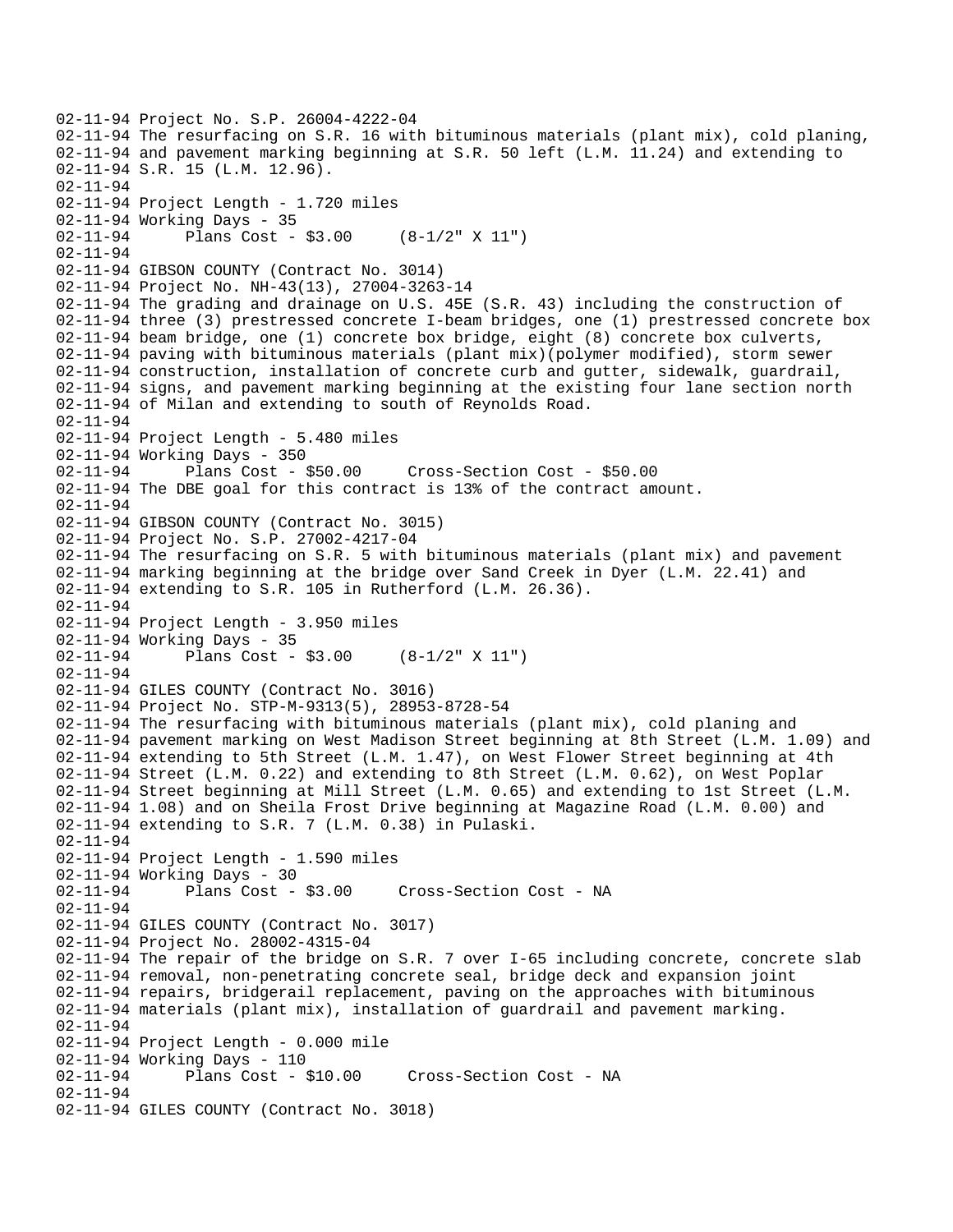02-11-94 Project No. S.P. 28006-3219-04 02-11-94 The widening on S.R. 15 including drainage, paving with bituminous materials 02-11-94 (plant mix), cold planing, installation of signs, and pavement marking 02-11-94 beginning 600 feet west of Sunset Drive and extending to 8th Street in Pulaski. 02-11-94 02-11-94 Project Length - 0.574 mile 02-11-94 Working Days - 60 02-11-94 Plans Cost - \$10.00 Cross-Section Cost - \$0.00 02-11-94 02-11-94 GILES, LAWRENCE, LEWIS, MAURY AND WAYNE COUNTIES (Contract No. 3019) 02-11-94 Project No. S.P. 98033-4240-04 02-11-94 The installation of painted pavement marking lines on various State Routes. 02-11-94 02-11-94 Project Length - 697.05 miles 02-11-94 Working Days - On or before August 1, 1994 (See Special Provision 108B) 02-11-94 NO PLANS CONTRACT 02-11-94 02-11-94 GRAINGER COUNTY (Contract No. 3020) 02-11-94 Project No. S.P. 29008-3406-04 02-11-94 The grading and drainage on S.R. 131 (Thorn Hill Road) including paving with 02-11-94 either a mineral aggregate base, a portland cement treated aggregate base, or a 02-11-94 lime fly-ash treated aggregate base and bituminous materials (plant mix), storm 02-11-94 sewer construction, installation of guardrail, concrete curb, signs, and 02-11-94 pavement marking beginning at U.S. 25E (S.R. 32) and extending to 0.1 mile east 02-11-94 of old S.R. 32 in Thorn Hill. 02-11-94 02-11-94 Project Length - 1.202 miles 02-11-94 Working Days - 125 02-11-94 Plans Cost - \$25.00 Cross-Section Cost - \$25.00 02-11-94 GREENE COUNTY (Contract No. 3021) 02-11-94 Project No. S.P. 30024-4307-04 02-11-94 The resurfacing on S.R. 340 with bituminous materials (plant mix), and pavement 02-11-94 marking beginning at S.R. 349 right (L.M. 3.06) and extending to the Hamblen 02-11-94 County line (L.M. 11.24). 02-11-94 02-11-94 Project Length - 8.180 miles 02-11-94 Working Days - 50 02-11-94 Plans Cost - \$3.00 (8-1/2" X 11") 02-11-94 02-11-94 HAMILTON COUNTY (Contract No. 3022) 02-11-94 Project No. STP-H-2(22), 33010-3223-94 02-11-94 The widening on U.S. 11/64 (S.R. 2, Lee Highway) over S.R. 153 including one 02-11-94 (1) bridge with prestressed concrete T-beams, grading and drainage, paving with 02-11-94 bituminous materials (plant mix), storm sewer construction, installation of 02-11-94 concrete curb and qutter, sidewalk, quardrail, concrete median barrier, signs, 02-11-94 signals, and pavement marking. 02-11-94 02-11-94 Project Length - 0.314 mile 02-11-94 Working Days - 190 02-11-94 Plans Cost - \$25.00 Cross-Section Cost - \$10.00 02-11-94 02-11-94 HAMILTON COUNTY (Contract No. 3023) 02-11-94 Project No. S.P. 33026-4317-04, 33010-4324-04 02-11-94 The resurfacing on S.R. 17 and S.R. 2 with bituminous materials (plant mix), 02-11-94 cold planing, and pavement marking on S.R. 17 beginning at the Jct. of S.R. 8 02-11-94 (Main Street)(L.M. 2.21) and extending to the Jct. of S.R. 2 (McCallie 02-11-94 Avenue)(L.M. 3.04) including the Bailey Avenue Connector east bound, and on 02-11-94 S.R. 2 beginning 0.2 mile east of Central Avenue (L.M. 9.63) and extending to 02-11-94 McCallie Tunnel (L.M. 11.52). 02-11-94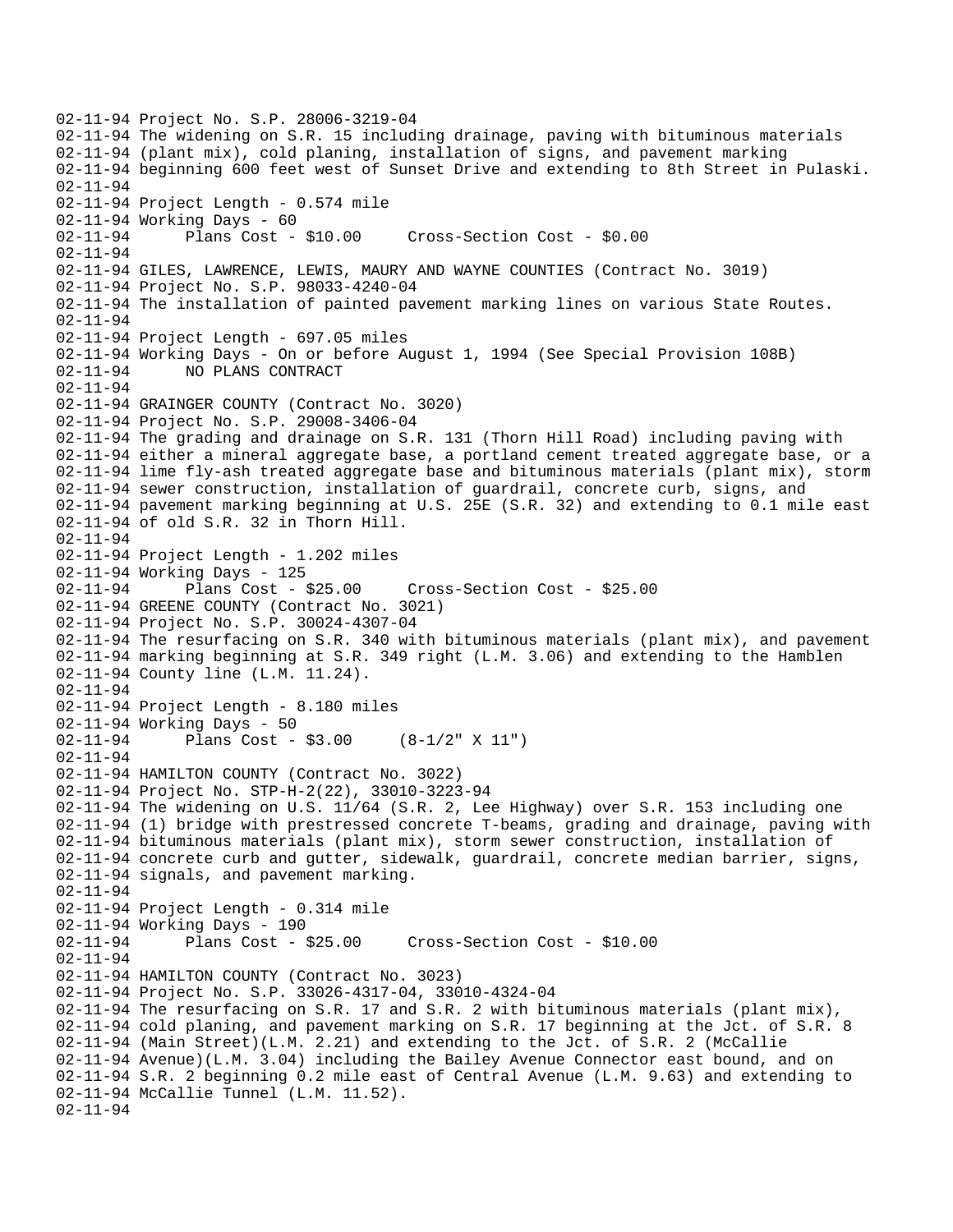```
02-11-94 Project Length - 2.660 miles 
02-11-94 Working Days - 40<br>02-11-94 Plans Cost -
              Plans Cost - $3.00 (8-1/2" X 11")
02-11-94 
02-11-94 HARDEMAN COUNTY (Contract No. 3024) 
02-11-94 Project No. S.P. 35005-4230-04 
02-11-94 The resurfacing on S.R. 57 with bituminous materials (plant mix) and pavement 
02-11-94 marking beginning at the east end of Southern Railroad bridge (L.M. 11.34) and 
02-11-94 extending to S.R. 125 (L.M. 17.58). 
02-11-94 
02-11-94 Project Length - 6.240 miles 
02-11-94 Working Days - 35 
02-11-94 Plans Cost - $3.00 (8-1/2" X 11") 
02-11-94 
02-11-94 HARDIN COUNTY (Contract No. 3025) 
02-11-94 Project No. BR-STP-69(15), 36007-3216-94 
02-11-94 The construction of one (1) prestressed concrete I-beam bridge over Miles Creek 
02-11-94 (L.M. 7.78) on S.R. 69 including grading and drainage, paving with bituminous 
02-11-94 materials (plant mix), installation of guardrail, and pavement marking. 
02-11-94 
02-11-94 Project Length - 0.202 mile 
02-11-94 Working Days - 100 
02-11-94 Plans Cost - $10.00 Cross-Section Cost - $0.00 
02-11-94 
02-11-94 HARDIN COUNTY (Contract No. 3026) 
02-11-94 Project No. S.P. 36005-4229-04 
02-11-94 The repair of the bridge on S.R. 69 over Doe Creek (L.M. 10.06) including 
02-11-94 portal repairs, bridge deck and expansion joint repairs, bridge deck sealant, 
02-11-94 repainting existing steel, paving with bituminous materials (plant mix), cold 
02-11-94 planing, installation of guardrail, and pavement marking. 
02-11-94 
02-11-94 Project Length - 0.000 mile 
02-11-94 Working Days - 75 
02-11-94 Plans Cost - $10.00 Cross-Section Cost - NA 
02-11-94 
02-11-94 HENDERSON COUNTY (Contract No. 3027) 
02-11-94 Project No. BR-STP-200(3), 39015-3213-94 
02-11-94 The construction of one (1) prestressed concrete I-beam bridge over Wolf Creek 
02-11-94 (L.M. 10.80) on S.R. 200 including grading and drainage, paving with bituminous 
02-11-94 materials (plant mix), installation of guardrail, and pavement marking. 
02-11-94 
02-11-94 Project Length - 0.201 mile 
02-11-94 Working Days - 100 
02-11-94 Plans Cost - $10.00 Cross-Section Cost - $0.00 
02-11-94 
02-11-94 HICKMAN COUNTY (Contract No. 3028) 
02-11-94 Project No. S.P. 41007-4232-04 
02-11-94 The resurfacing on S.R. 50 with bituminous materials (plant mix) and pavement 
02-11-94 marking beginning at Charles Thompson Bridge (L.M. 16.30) and extending to S.R. 
02-11-94 48 (L.M. 19.70). 
02-11-94 
02-11-94 Project Length - 3.400 miles 
02-11-94 Working Days - 60 
02-11-94 Plans Cost - $3.00 (8-1/2" X 11") 
02-11-94 
02-11-94 HOUSTON AND STEWART COUNTIES (Contract No. 3029) 
02-11-94 Project No. S.P. 42010-4309-04, 81016-4312-04 
02-11-94 The resurfacing on S.R. 232 with bituminous materials (plant mix) and pavement 
02-11-94 marking beginning in Houston County at the Jct. of S.R. 147 (L.M. 0.00) and 
02-11-94 extending to near Johnson Hollow Road (L.M. 3.63) in Stewart County.
```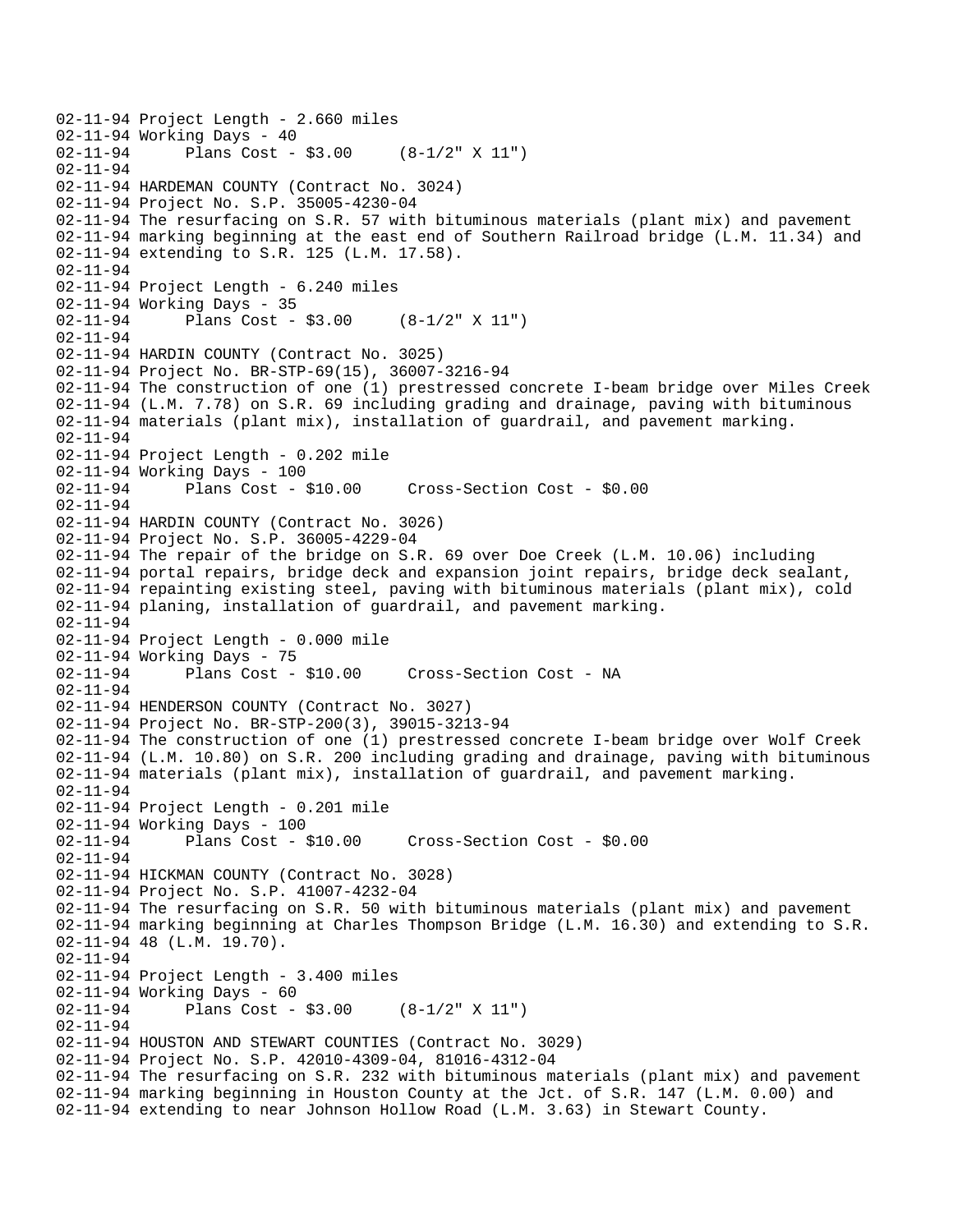```
02-11-94 
02-11-94 Project Length - 5.980 miles 
02-11-94 Working Days - 30 
02-11-94 Plans Cost - $3.00 (8-1/2" X 11") 
02-11-94 
02-11-94 KNOX COUNTY (Contract No. 3030) 
02-11-94 Project No. S.P. 47033-4213-04 
02-11-94 The resurfacing on S.R. 332 with bituminous materials (plant mix), cold 
02-11-94 planing, and pavement marking beginning 55 feet north of the bridge over 
02-11-94 Southern Railroad (L.M. 1.70) and extending to 55 feet south of Papermill Road 
02-11-94 (L.M. 14.05). 
02-11-94 
02-11-94 Project Length - 11.750 miles 
02-11-94 Working Days - On or before July 1, 1994 
02-11-94 Plans Cost - $3.00 (8-1/2" X 11") 
02-11-94 
02-11-94 LAUDERDALE COUNTY (Contract No. 3031) 
02-11-94 Project No. STP-M-9418(3), 49951-8518-54 
02-11-94 The resurfacing on Nelson Lane/Kellar Street with bituminous materials (plant 
02-11-94 mix) and pavement marking beginning at U.S. 51 and extending to west of South 
02-11-94 Washington Street. 
02-11-94 
02-11-94 Project Length - 0.897 mile 
02-11-94 Working Days - 45<br>02-11-94 Plans Cost -
              Plans Cost - $3.00 (8-1/2" X 11")
02-11-94 
02-11-94 LAUDERDALE, SHELBY, AND TIPTON COUNTIES (Contract No. 3032) 
02-11-94 Project No. S.P. 98042-4223-04 
02-11-94 The installation of painted pavement marking lines on various State Routes. 
02-11-94 
02-11-94 Project Length - 361.79 miles 
02-11-94 Working Days - On or before August 1, 1994 (See Special Provision 108B)<br>02-11-94 MO PLANS CONTRACT
              NO PLANS CONTRACT
02-11-94 
02-11-94 LAWRENCE COUNTY (Contract No. 3033) 
02-11-94 Project No. S.P. 50001-4245-04 
02-11-94 The resurfacing on S.R. 6 with bituminous materials (plant mix) and pavement 
02-11-94 marking beginning at the Alabama State line (L.M. 0.00) and extending to 0.3 
02-11-94 mile south of S.R. 98 (L.M. 14.39). 
02-11-94 
02-11-94 Project Length - 14.390 miles 
02-11-94 Working Days - 35 
02-11-94 Plans Cost - $3.00 (8-1/2" X 11") 
02-11-94 
02-11-94 LINCOLN COUNTY (Contract No. 3034) 
02-11-94 Project No. STP-M-9304(3), 52951-8526-54 
02-11-94 The resurfacing with bituminous materials (plant mix) and pavement marking on 
02-11-94 Eagle Drive beginning at Fayetteville City limits (L.M. 0.00) and extending to 
02-11-94 S.R. 15 (L.M. 0.94), on East Washington Street beginning at Mulberry Avenue 
02-11-94 (L.M. 0.00) and extending to Elk Street (L.M. 0.23) and beginning at Lincoln 
02-11-94 Street (L.M. 0.38) and extending to Magnolia Street (L.M. 0.72), on North Elk 
02-11-94 Avenue beginning at Washington Street (L.M. 0.18) and extending to College 
02-11-94 Street (L.M. 0.29), on Monroe Street beginning at S.R. 50 (L.M. 0.00) and 
02-11-94 extending to North Elk Avenue (L.M. 0.08), on Swanson Boulevard beginning at 
02-11-94 1st Street (L.M. 0.35) and extending to 9th Street (L.M. 0.94), on 9th Avenue 
02-11-94 beginning at Swanson Boulevard (L.M. 0.94) and extending to S.R. 15 (L.M. 
02-11-94 1.08), on Jones Boulevard beginning at S.R. 15 (L.M. 0.00) and extending to 
02-11-94 S.R. 15 Bypass (L.M. 0.79), and on Adams Street beginning at S.R. 15 (L.M. 
02-11-94 0.00) and extending to Oak Street (L.M. 0.25) in Fayetteville. 
02-11-94
```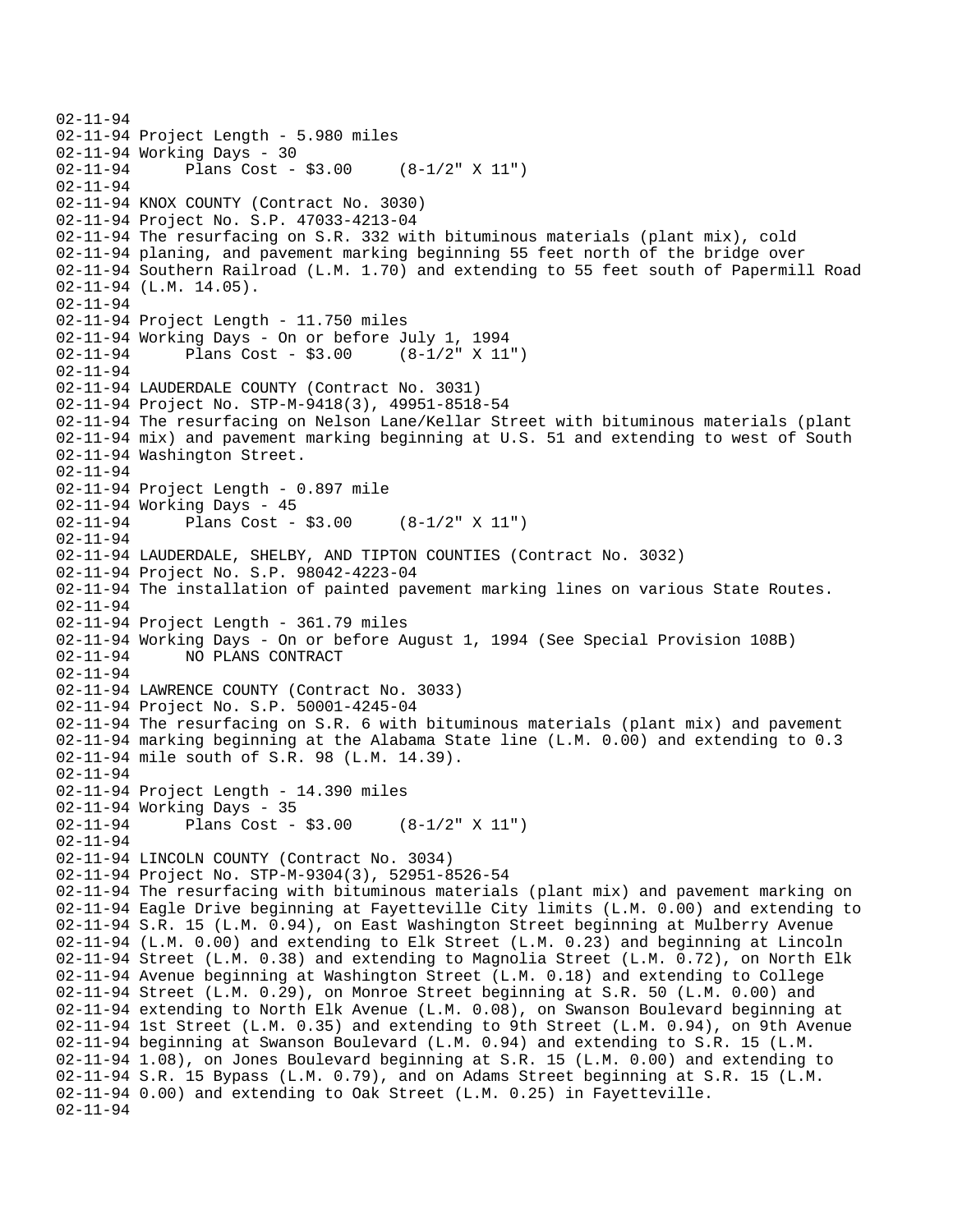```
02-11-94 Project Length - 3.470 miles 
02-11-94 Working Days - 30<br>02-11-94 Plans Cost - $3.00
                                    Cross-Section Cost - NA
02-11-94 
02-11-94 MCMINN COUNTY (Contract No. 3035) 
02-11-94 Project No. S.P. 54002-4222-04 
02-11-94 The resurfacing on S.R. 2 with bituminous materials (plant mix) and pavement 
02-11-94 marking beginning at the north end of the Athens Bypass (L.M. 17.53) and 
02-11-94 extending to 1.8 miles north of the Jct. of S.R. 309 (L.M. 21.93). 
02-11-94 
02-11-94 Project Length - 4.400 miles 
02-11-94 Working Days - 35 
02-11-94 Plans Cost - $3.00 (8-1/2" X 11") 
02-11-94 
02-11-94 MCNAIRY COUNTY (Contract No. 3036) 
02-11-94 Project No. S.P. 55022-4310-04 
02-11-94 The resurfacing on S.R. 117 with bituminous materials (plant mix) and pavement 
02-11-94 marking beginning near the curb and gutter section (L.M. 5.21) and extending to 
02-11-94 S.R. 15 (L.M. 6.38). 
02-11-94 
02-11-94 Project Length - 1.169 miles 
02-11-94 Working Days - 30 
02-11-94 Plans Cost - $3.00 (8-1/2" X 11") 
02-11-94 
02-11-94 MACON, SMITH, SUMNER AND TROUSDALE COUNTIES (Contract No. 3037) 
02-11-94 Project No. S.P. 98033-4238-04 
02-11-94 The installation of painted pavement marking lines on various State Routes. 
02-11-94 
02-11-94 Project Length - 417.55 miles 
02-11-94 Working Days - On or before August 1, 1994 (See Special Provision 108B) 
02-11-94 NO PLANS CONTRACT 
02-11-94 
02-11-94 MADISON COUNTY (Contract No. 3038) 
02-11-94 Project No. 57002-4312-04 
02-11-94 The repair of the bridge on S.R. 1 over Johnson Creek (L.M. 10.64) and over 
02-11-94 branch (L.M. 10.84) including concrete, bridge joint seismic modification, 
02-11-94 non-penetrating concrete seal, bracing, bridge deck and expansion joint repairs, 
02-11-94 prestressed concrete box beam, bridgerail replacement, paving on the approaches 
02-11-94 with bituminous materials (plant mix), cold planing, installation of guardrail, 
02-11-94 and pavement marking. 
02-11-94 
02-11-94 Project Length - 0.000 mile 
02-11-94 Working Days - 125 
02-11-94 Plans Cost - $10.00 Cross-Section Cost - NA 
02-11-94 
02-11-94 MARION COUNTY (Contract No. 3039) 
02-11-94 Project No. S.P. 58016-4328-04, 58065-4302-04 
02-11-94 The resurfacing on S.R. 156 and S.R. 422 with bituminous materials (plant mix),
02-11-94 and pavement marking on S.R. 156 beginning east end of Tennessee River bridge 
02-11-94 (L.M. 15.75) and extending to the railroad crossing (L.M. 19.02) and on S.R. 
02-11-94 422 beginning at the Alabama State line (L.M 0.00) and extending to the Jct. 
02-11-94 of S.R. 156 (L.M. 2.38). 
02-11-94 
02-11-94 Project Length - 5.650 miles 
02-11-94 Working Days - 35 
02-11-94 Plans Cost - $3.00 (8-1/2" X 11") 
02-11-94 
02-11-94 MAURY COUNTY (Contract No. 3040) 
02-11-94 Project No. S.P. 60010-4209-04 
02-11-94 The resurfacing on S.R. 99 with bituminous materials (plant mix) and pavement
```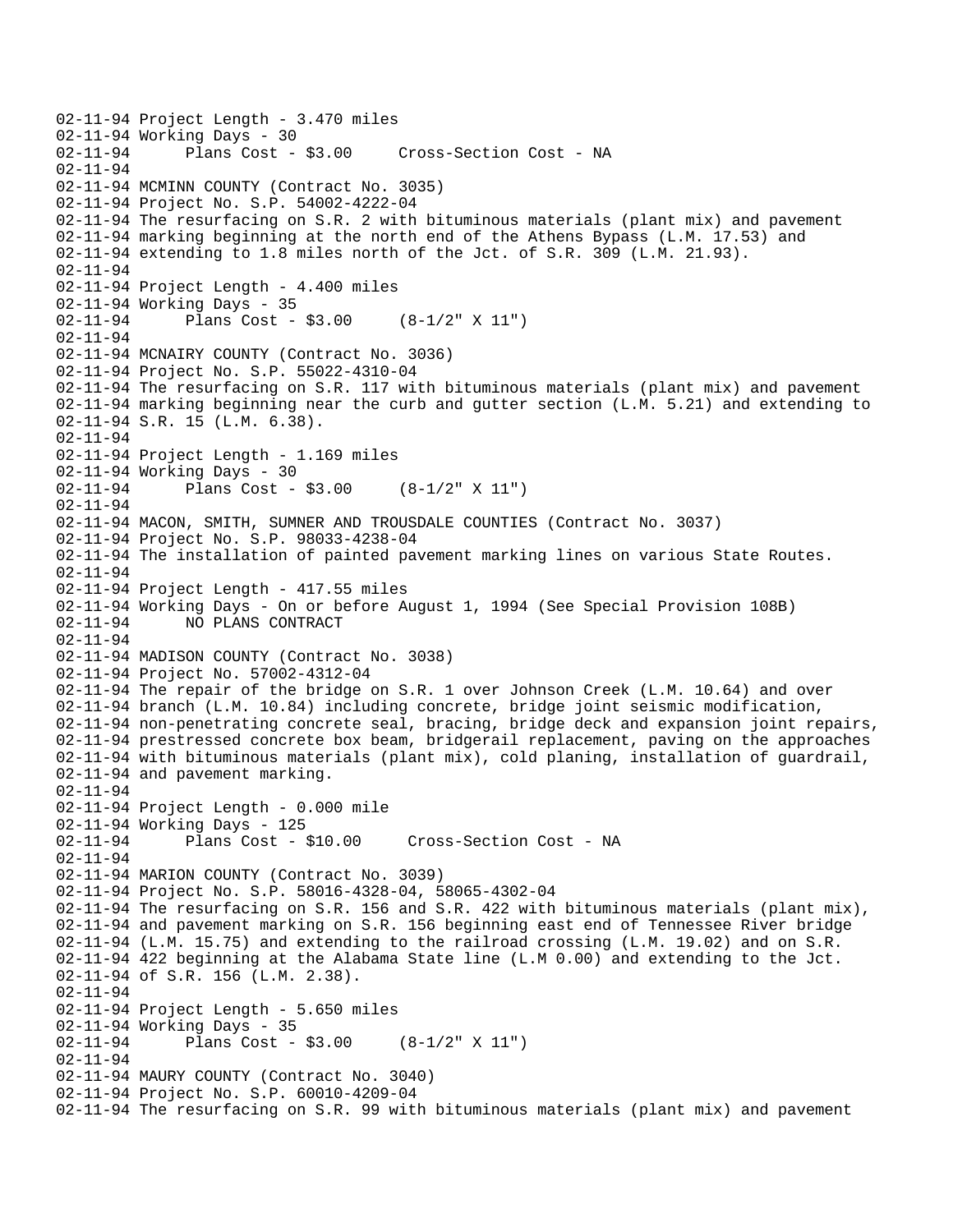```
02-11-94 marking beginning at Columbia Bypass (L.M. 18.51) and extending to Columbia 
02-11-94 City limits (L.M. 25.91). 
02-11-94 
02-11-94 Project Length - 7.400 miles 
02-11-94 Working Days - 40 (See Special Provision 108B) 
02-11-94 Plans Cost - $3.00 (8-1/2" X 11") 
02-11-94 
02-11-94 MONROE COUNTY (Contract No. 3041) 
02-11-94 Project No. S.P. 62003-4216-04 
02-11-94 The resurfacing on S.R. 2 with bituminous materials (plant mix), cold planing, 
02-11-94 and pavement marking beginning 0.10 mile northeast of S.R. 68 (L.M. 2.09) and 
02-11-94 extending to Fairlane Road left (L.M. 5.00). 
02-11-94 
02-11-94 Project Length - 2.910 miles 
02-11-94 Working Days - 45 
02-11-94 Plans Cost - $3.00 (8-1/2" X 11") 
02-11-94 
02-11-94 OBION COUNTY (Contract No. 3042) 
02-11-94 Project No. S.P. 66009-4314-04 
02-11-94 The repair of the bridge on S.R. 21 over Mill Creek (L.M. 12.64) including 
02-11-94 concrete, concrete slab removal, bridge deck repairs, epoxy injection, 
02-11-94 prestressed concrete box beam, concrete bridgerail replacement, overlay with 
02-11-94 bituminous materials (plant mix), cold planing, installation of guardrail, and 
02-11-94 pavement marking. 
02-11-94 
02-11-94 Project Length - 0.000 mile 
02-11-94 Working Days - 90<br>02-11-94 Plans Cost - $10.00
02-11-94 Plans Cost - $10.00 Cross-Section Cost - NA 
02-11-94 
02-11-94 OBION COUNTY (Contract No. 3043) 
02-11-94 Project No. S.P. 66214-4201-04 
02-11-94 The resurfacing on S.R. 214 with bituminous materials (plant mix) and pavement 
02-11-94 marking beginning at Section Line Road (L.M. 0.86) and extending to S.R. 3 
02-11-94 (L.M. 7.89). 
02-11-94 
02-11-94 Project Length - 7.030 miles 
02-11-94 Working Days - 40 
02-11-94 Plans Cost - $3.00 (8-1/2" X 11") 
02-11-94 
02-11-94 OVERTON COUNTY (Contract No. 3044) 
02-11-94 Project No. BRZE-6700(13), 67046-3406-94 
02-11-94 The construction of one (1) prestressed concrete I-beam bridge over East Fork 
02-11-94 Obey River (L.M. 0.32) on Muddy Pond Road including grading and drainage, 
02-11-94 paving with bituminous materials (plant mix), installation of guardrail, signs, 
02-11-94 and pavement marking. 
02-11-94 
02-11-94 Project Length - 0.070 mile 
02-11-94 Working Days - 150 
                                      Cross-Section Cost - $0.00
02-11-94 
02-11-94 OVERTON COUNTY (Contract No. 3045) 
02-11-94 Project No. S.P. 67001-4572-04 
02-11-94 The resurfacing on S.R. 85 and S.R. 111 with bituminous materials (plant mix), 
02-11-94 cold planing, and pavement marking on S.R. 85 beginning at S.R. 111 (L.M. 
02-11-94 11.17) and extending to S.R. 85 westbound (L.M. 11.47) and on S.R. 111 
02-11-94 beginning 0.15 mile south of S.R. 85 left (L.M. 10.54) and extending to S.R. 
02-11-94 294 right (L.M. 13.96). 
02-11-94 
02-11-94 Project Length - 3.720 miles 
02-11-94 Working Days - 40
```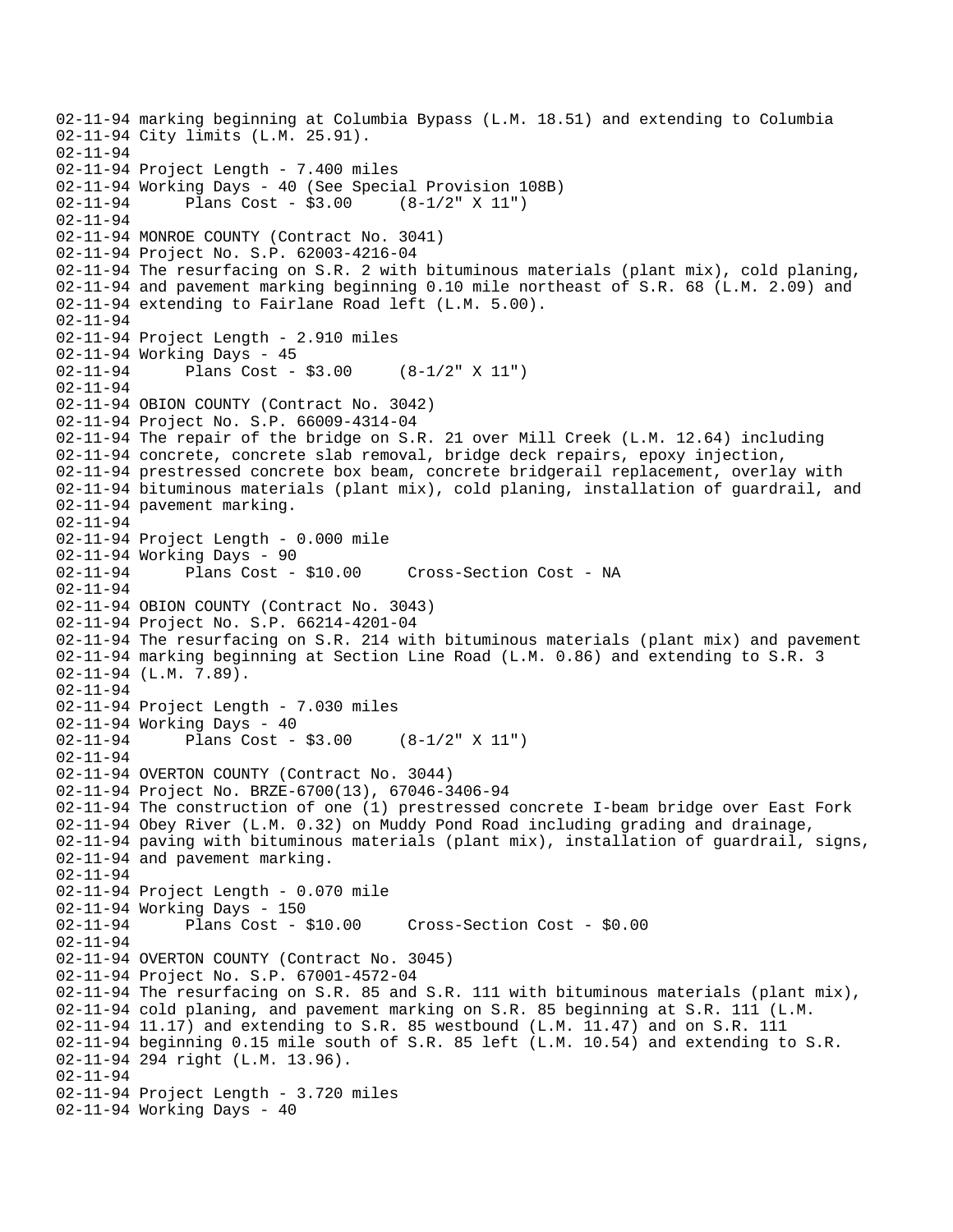```
02-11-94 Plans Cost - $3.00 (8-1/2" X 11") 
02-11-94 
02-11-94 PERRY COUNTY (Contract No. 3046) 
02-11-94 Project No. S.P. 68001-4530-04 
02-11-94 The resurfacing on S.R. 13 with bituminous materials (plant mix) and pavement 
02-11-94 marking beginning at the Wayne County line (L.M. 0.00) and extending to 400 
02-11-94 feet south of old S.R. 13 (L.M. 6.74). 
02-11-94 
02-11-94 Project Length - 6.570 miles 
02-11-94 Working Days - 30 
02-11-94 Plans Cost - $3.00 (8-1/2" X 11") 
02-11-94 
02-11-94 ROANE COUNTY (Contract No. 3047) 
02-11-94 Project No. S.P. 73008-4234-04 
02-11-94 The resurfacing on S.R. 29 with bituminous materials (plant mix), and pavement 
02-11-94 marking beginning 0.31 mile north of S.R. 328 (L.M. 9.48) and extending to the 
02-11-94 Morgan County line. 
02-11-94 
02-11-94 Project Length - 4.770 miles 
02-11-94 Working Days - 50 
02-11-94 Plans Cost - $3.00 (8-1/2" X 11") 
02-11-94 
02-11-94 SEVIER AND COCKE COUNTIES (Contract No. 3048) 
02-11-94 Project No. S.P. 78013-4519-04, 15010-4503-04 
02-11-94 The resurfacing on S.R. 73 with bituminous materials (plant mix), and pavement 
02-11-94 marking beginning in Sevier County 315 feet east of Webb Creek Road (L.M. 
02-11-94 20.05) and extending to the Jct. with S.R. 32 (L.M. 3.10) in Cocke County. 
02-11-94 
02-11-94 
02-11-94 Project Length - 9.270 miles 
02-11-94 Working Days - 50 
02-11-94 Plans Cost - $3.00 (8-1/2" X 11") 
02-11-94 
02-11-94 SHELBY COUNTY (Contract No. 3049) 
02-11-94 Project No. STP-M-15(54), 79045-3221-54 
02-11-94 The intersection improvement at U.S. 64 (S.R. 15, Stage Road) with Appling Road 
02-11-94 including grading and drainage, paving with bituminous materials (plant mix), 
02-11-94 installation of concrete curb and gutter, sidewalks, signs, signals, and 
02-11-94 pavement marking. 
02-11-94 
02-11-94 Project Length - 0.232 mile 
02-11-94 Working Days - On or before September 15, 1994 
02-11-94 Plans Cost - $10.00 Cross-Section Cost - $0.00 
02-11-94 The DBE goal for this contract is 12% of the contract amount. 
02-11-94 
02-11-94 SHELBY COUNTY (Contract No. 3050) 
02-11-94 Project No. S.P. 79024-4278-04, 79023-4216-04 
02-11-94 The resurfacing on S.R. 14 and S.R. 3 with bituminous materials (plant mix) 
02-11-94 and pavement marking on S.R. 14 beginning at Auction Avenue (L.M. 11.88) and 
02-11-94 extending to Thomas Avenue (L.M. 12.35), on S.R. 14 northbound lane beginning 
02-11-94 at Calhoun Avenue (L.M. 11.15) and extending to Union Avenue (L.M. 11.89), on 
02-11-94 S.R. 3 northbound lane beginning at L.M. 11.66 and extending to L.M. 12.68, on 
02-11-94 S.R. 3 southbound lane beginning at Auction Avenue (L.M. 0.58) and extending to 
02-11-94 Union Avenue (L.M. 1.59), and on S.R. 14 (South Third Street) beginning at L.M. 
02-11-94 0.00 and extending to L.M. 0.93. 
02-11-94 
02-11-94 Project Length - 3.747 miles
02-11-94 Working Days - 40<br>02-11-94 Plans Cost -
             Plans Cost - $3.00 (8-1/2" X 11")
02-11-94
```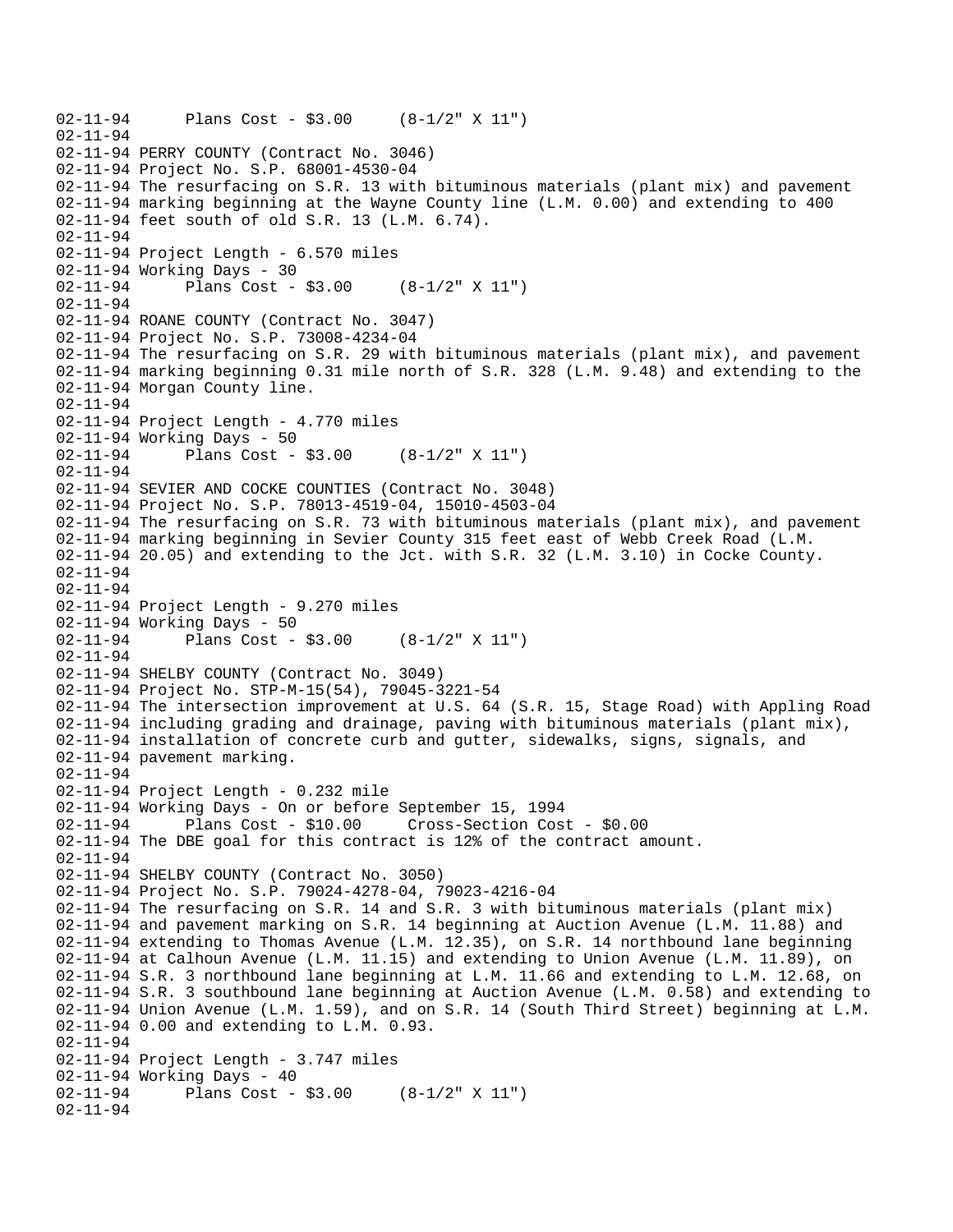```
02-11-94 SHELBY COUNTY (Contract No. 3051) 
02-11-94 Project No. S.P. 79009-4205-04 
02-11-94 The resurfacing on S.R. 1 with bituminous materials (plant mix) and pavement 
02-11-94 marking beginning at the railroad grade crossing (L.M. 0.10) and extending to 
02-11-94 Danny Thomas Boulevard left and Wellington Street right (L.M. 1.16). 
02-11-94 
02-11-94 Project Length - 1.060 miles 
02-11-94 Working Days - 40 
02-11-94 Plans Cost - $3.00 (8-1/2" X 11") 
02-11-94 
02-11-94 SMITH COUNTY (Contract No. 3052) 
02-11-94 Project No. S.P. 80005-4206-04 
02-11-94 The resurfacing on S.R. 53 with bituminous materials (plant mix) and pavement 
02-11-94 marking beginning at S.R. 24 (L.M. 15.65) and extending to Jackson County line 
02-11-94 (L.M. 19.86). 
02-11-94 
02-11-94 Project Length - 4.210 miles 
02-11-94 Working Days - 30 
02-11-94 Plans Cost - $3.00 (8-1/2" X 11") 
02-11-94 
02-11-94 SUMNER COUNTY (Contract No. 3053) 
02-11-94 Project No. STP-M-9307(4), 83954-8731-54 
02-11-94 The resurfacing on Cherokee Road and Luna Lane with bituminous materials (plant 
02-11-94 mix) and pavement marking on Cherokee Road beginning at Gallatin Road (L.M. 
02-11-94 0.00) and extending to East Drive (L.M. 1.69) and on Luna Lane beginning at 
02-11-94 Saunders Ferry Road (L.M. 0.00) and extending to Walton Ferry Road (L.M. 0.94). 
02-11-94 
02-11-94 Project Length - 2.630 miles 
02-11-94 Working Days - 30 
02-11-94 Plans Cost - $3.00 (8-1/2"X11") 
02-11-94 
02-11-94 SUMNER COUNTY (Contract No. 3054) 
02-11-94 Project No. S.P. 83005-4240-04 
02-11-94 The resurfacing on S.R. 25 with bituminous materials (plant mix) and pavement 
02-11-94 marking beginning near Dusty Hester Road (L.M. 5.10) and extending to S.R. 109 
02-11-94 Bypass (L.M. 12.90). 
02-11-94 
02-11-94 Project Length - 7.350 miles 
02-11-94 Working Days - 35 
02-11-94 Plans Cost - $3.00 (8-1/2" X 11") 
02-11-94 
02-11-94 SUMNER COUNTY (Contract No. 3055) 
02-11-94 Project No. S.P. 83007-4504-04 
02-11-94 The repair of the bridge on S.R. 25 over Bledsoe Creek (L.M. 20.99) including 
02-11-94 concrete, concrete slab removal, bridge deck and epoxy injection repairs, 
02-11-94 prestressed concrete box beam, concrete bridgerail replacement, paving with 
02-11-94 bituminous materials (plant mix), cold planing, installation of guardrail, and 
02-11-94 pavement marking. 
02-11-94 
02-11-94 Project Length - 0.000 mile 
02-11-94 Working Days - 110 
02-11-94 Plans Cost - $10.00 Cross-Section Cost - NA 
02-11-94 
02-11-94 WARREN COUNTY (Contract No. 3056) 
02-11-94 Project No. STP-M-9206(5), 89951-8532-54 
02-11-94 The resurfacing on West Clark Boulevard, Clark Boulevard, Sunset Drive, and Old 
02-11-94 Shelbyville Road in McMinnville with bituminous materials (plant mix) and 
02-11-94 pavement marking on West Clark Boulevard beginning at Clark Boulevard and 
02-11-94 extending to Sunset Drive, on Clark Boulevard beginning at Old Post Road and 
02-11-94 extending to North Chancery Street, on Sunset Drive beginning at Gentry Street
```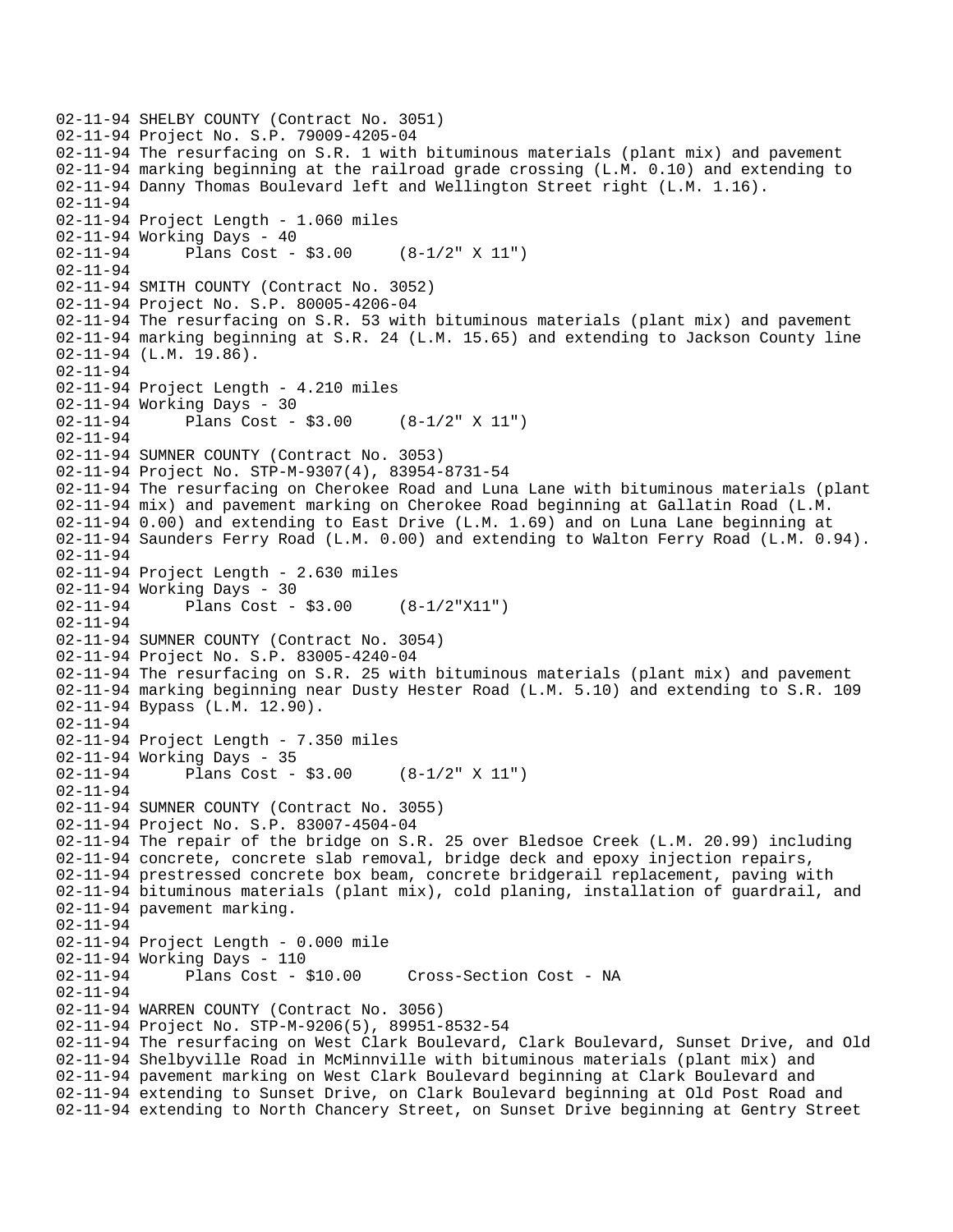02-11-94 and extending to S.R. 1, and on Old Shelbyville Road beginning at S.R. 55 02-11-94 Bypass and extending to West Main Street. 02-11-94 02-11-94 Project Length - 2.000 miles 02-11-94 Working Days - 30 02-11-94 Plans Cost - \$3.00 (8-1/2" X 11") 02-11-94 02-11-94 WASHINGTON COUNTY (Contract No. 3057) 02-11-94 Project No. S.P. 90096-4511-04 02-11-94 The resurfacing on S.R. 81 with bituminous materials (plant mix), and pavement 02-11-94 marking beginning 0.22 mile south of the S.R. 34 underpass (L.M. 12.43) and 02-11-94 extending to S.R. 93 (L.M. 23.43) 02-11-94 02-11-94 Project Length - 11.000 miles 02-11-94 Working Days - On or before July 1, 1994 02-11-94 Plans Cost - \$3.00 (8-1/2" X 11") 02-11-94 02-11-94 WAYNE AND HARDIN COUNTIES (Contract No. 3058) 02-11-94 Project No. S.P. 91006-4207-04, 36005-4230-04 02-11-94 The resurfacing on S.R. 69 with bituminous materials (plant mix) and pavement 02-11-94 marking beginning in Wayne County at the Alabama State line (L.M. 0.00) and 02-11-94 extending to L.M. 4.00 in Hardin County. 02-11-94 02-11-94 Project Length - 7.038 miles 02-11-94 Working Days - 35 02-11-94 Plans Cost - \$3.00 (8-1/2" X 11") 02-11-94 02-11-94 WILLIAMSON COUNTY (Contract No. 3059) 02-11-94 Project No. BRZE-9400(10), 94038-3406-94 02-11-94 The construction of one (1) prestressed concrete I-beam bridge over Lick Creek 02-11-94 on Lick Creek Road including grading and drainage, paving with bituminous 02-11-94 materials (plant mix), ins tallation of guardrail, and pavement marking. 02-11-94 02-11-94 Project Length - 0.160 mile 02-11-94 Working Days - 110 02-11-94 Plans Cost - \$10.00 Cross-Section Cost - \$0.00 02-11-94 02-11-94 WILLIAMSON AND DAVIDSON COUNTIES (Contract No. 3060) 02-11-94 Project No. S.P. 94007-4213-04, 19028-4226-04 02-11-94 The resurfacing on S.R. 11 with bituminous materials (plant mix) and pavement 02-11-94 marking beginning in Williamson County at Rocky Fork Road (L.M. 14.00) and 02-11-94 extending to near Cotton Lane (L.M. 2.10) in Davidson County. 02-11-94 02-11-94 Project Length - 5.740 miles 02-11-94 Working Days - 30 02-11-94 Plans Cost - \$3.00 (8-1/2" X 11") 02-11-94 02-11-94 WILLIAMSON COUNTY (Contract No. 3061) 02-11-94 Project No. S.P. 94017-4311-04 02-11-94 The resurfacing on S.R. 46 with bituminous materials (plant mix) and pavement 02-11-94 marking beginning near Pewitt Road (L.M. 19.00) and extending to S.R. 100 02-11-94 (24.79). 02-11-94 02-11-94 Project Length - 5.790 miles 02-11-94 Working Days - 30 02-11-94 Plans Cost - \$3.00 (8-1/2" X 11") 02-11-94 02-11-94 WILSON COUNTY (Contract No. 3062) 02-11-94 Project No. S.P. 95014-4313-04 02-11-94 The resurfacing on S.R. 141 with bituminous materials (plant mix) and pavement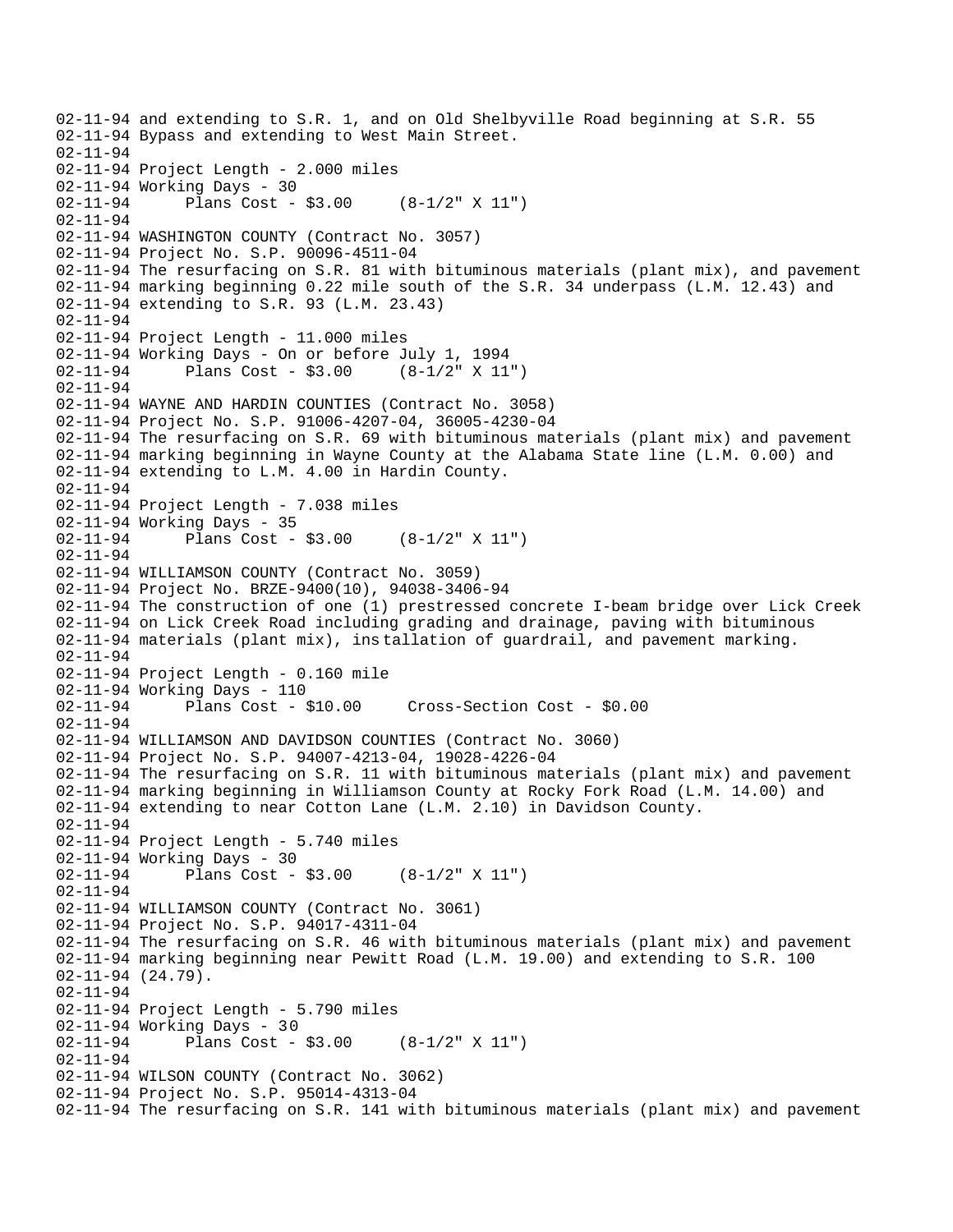02-11-94 marking beginning at Big Springs Road (L.M. 16.56) and extending to the Smith 02-11-94 County line (L.M. 21.11). 02-11-94 02-11-94 Project Length - 4.550 miles 02-11-94 Working Days - 30 02-11-94 Plans Cost - \$3.00 (8-1/2" X 11") ================================================================================ 03-04-94 ANDERSON AND CAMPBELL COUNTIES (Contract No. 2971) 03-04-94 Project No. S.P. 98011-4178-04 03-04-94 The mowing and litter removal on I-75 and various State Routes. 03-04-94 03-04-94 Project Length - 88.19 miles 03-04-94 Working Days - On or before November 15, 1994 (See Special Provision 108B) 03-04-94 03-04-94 HAMILTON COUNTY (Contract No. 2984) 03-04-94 Project No. S.P. 33947-4206-04 03-04-94 The mowing on various State Routes. 03-04-94 03-04-94 Project Length - 119.57 miles 03-04-94 Working Days - 60 (See Special Provision 108B) 03-04-94 03-04-94 KNOX, BLOUNT AND SEVIER COUNTIES (Contract No. 2986) 03-04-94 Project No. S.P. 98011-4279-04 03-04-94 The mowing on various State Routes. 03-04-94 03-04-94 Project Length - 110.23 miles 03-04-94 Working Days - 60 (See Special Provision 108B) 03-04-94 03-04-94 LINCOLN AND MOORE COUNTIES (Contract No. 2987) 03-04-94 Project No. S.P. 98033-4231-04 03-04-94 The mowing on various State Routes. 03-04-94 03-04-94 Project Length - 219.23 miles 03-04-94 Working Days - 60 (See Special Provision 108B) 03-04-94 03-04-94 MORGAN, MONROE, LOUDON AND ROANE COUNTIES (Contract No. 2991) 03-04-94 Project No. S.P. 98011-4280-04 03-04-94 The mowing on various State Routes. 03-04-94 03-04-94 Project Length - 126.02 miles 03-04-94 Working Days - 60 (See Special Provision 108B)  $03 - 04 - 94$ 03-04-94 UNICOI, JOHNSON AND CARTER COUNTIES (Contract No. 2995) 03-04-94 Project No. S.P. 98011-4281-04 03-04-94 The mowing on various State Routes. 03-04-94 03-04-94 Project Length - 188.07 miles 03-04-94 Working Days - 60 (See Special Provision 108B) 03-04-94 ================================================================================ 03-25-94 HARDIN COUNTY (Contract No. 3026) 03-25-94 Project No. S.P. 36005-4229-04 03-25-94 The repair of the bridge on S.R. 69 over Doe Creek (L.M. 10.06) including 03-25-94 portal repairs, bridge deck and expansion joint repairs, bridge deck sealant, 03-25-94 repainting existing steel, paving with bituminous materials (plant mix), cold 03-25-94 planing, installation of guardrail, and pavement marking. 03-25-94 03-25-94 Project Length - 0.000 mile 03-25-94 Working Days - 75<br>03-25-94 Plans Cost -Plans Cost - \$ 10.00 Cross-Section Cost - NA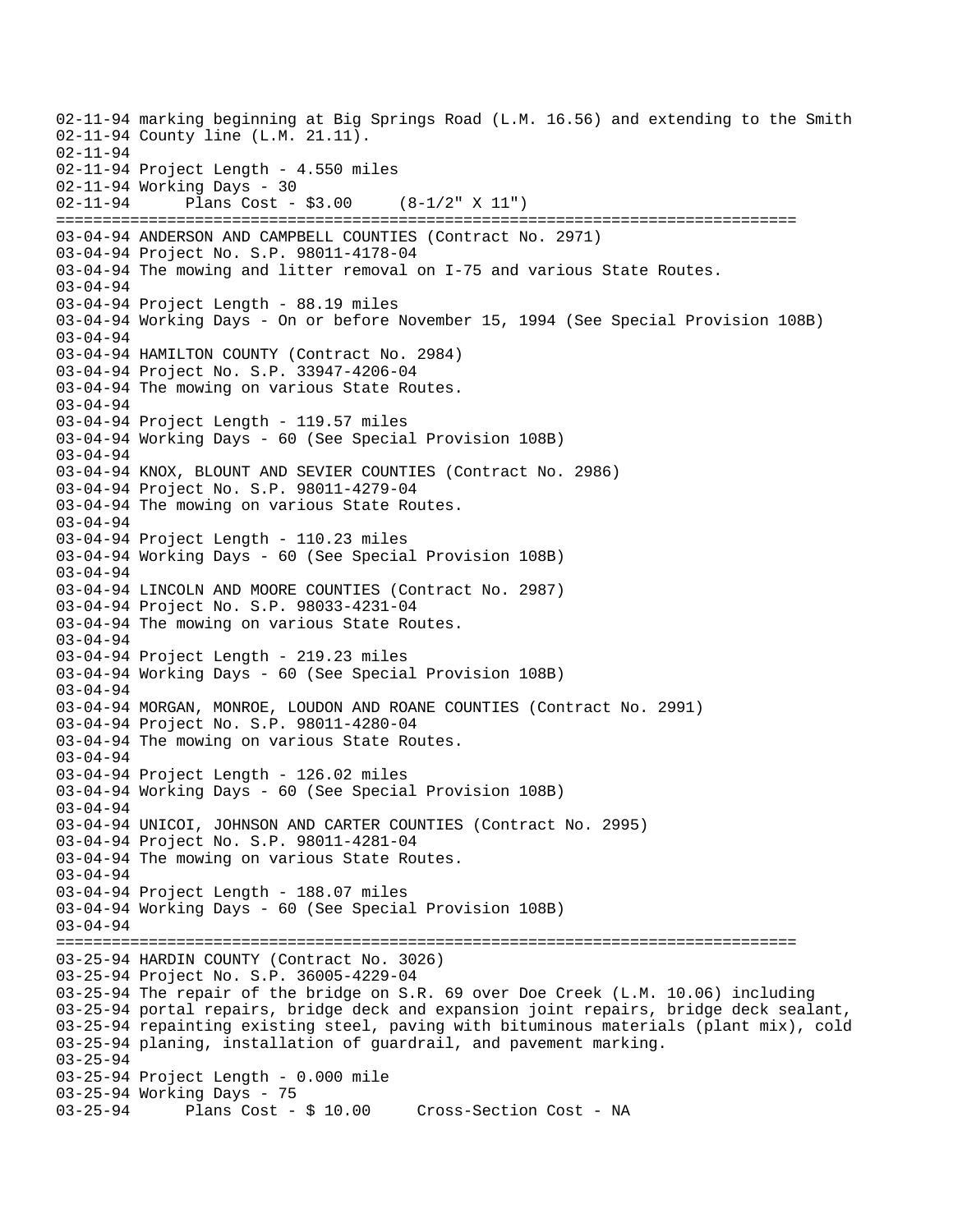```
03-25-94 
03-25-94 ANDERSON COUNTY (Contract No. 3063) 
03-25-94 Project No. BRZE-0100(14), 01020-3417-94 
03-25-94 The construction of one (1) concrete slab bridge (2 @ 15' X 7') over Brushy 
03-25-94 Creek (L.M. 1.37) on Brushy Valley Road including grading and drainage, paving 
03-25-94 with bituminous materials (plant mix), installation of concrete curb and 
03-25-94 gutter, guardrail, and painted pavement marking. 
03-25-94 
03-25-94 Project Length - 0.132 mile 
03-25-94 Working Days - 90 
03-25-94 Plans Cost - $ 10.00 Cross-Section Cost - $ 0.00 
03-25-94 
03-25-94 BEDFORD, DAVIDSON, MAURY, RUTHERFORD, SUMNER AND WILLIAMSON COUNTIES 
03-25-94 (Contract No. 3064) 
03-25-94 Project No. IME-098-3(2), 98033-3145-44, 98033-3246-04 
03-25-94 The installation of snow plowable pavement markers on various Interstate and 
03-25-94 State Routes at various locations in Region III. 
03-25-94 
03-25-94 Project Length - 72.920 miles 
03-25-94 Working Days - 45<br>03-25-94 Plans Cost - $ 3.00
03-25-94 Plans Cost - $ 3.00 Cross-Section Cost - NA 
03-25-94 
03-25-94 BLOUNT COUNTY (Contract No. 3065) 
03-25-94 Project No. S.P. 05004-4511-04 
03-25-94 The resurfacing on S.R. 115 with bituminous materials (plant mix) and pavement 
03-25-94 marking beginning at S.R. 33 (L.M. 10.45) and extending to the beginning of the 
03-25-94 parallel bridges over the Little River (L.M. 20.38). 
03-25-94 
03-25-94 Project Length - 9.110 miles 
03-25-94 Working Days - 50 
03-25-94 Plans Cost - $ 3.00 (8-1/2" X 11") 
03-25-94 
03-25-94 BLOUNT COUNTY (Contract No. 3066) 
03-25-94 Project No. S.P. 05005-4524-04 
03-25-94 The removal and replacement of existing fence on sections of S.R. 115. 
03-25-94 
03-25-94 Project Length - 0.000 mile 
03-25-94 Working Days - On or before July 31, 1994 
03-25-94 NO PLANS CONTRACT 
03-25-94 
03-25-94 BRADLEY, HAMILTON, PUTNAM AND WHITE COUNTIES (Contract No. 3067) 
03-25-94 Project No. IME-098-2(2), 98022-3101-44, 98022-3202-04 
03-25-94 The installation of snow plowable pavement markers on various Interstate and 
03-25-94 State Routes at various locations in Region II. 
03-25-94 
03-25-94 Project Length - 46.600 miles 
03-25-94 Working Days - On or before November 15, 1994 
                                        Cross-Section Cost - NA
03-25-94 
03-25-94 CAMPBELL COUNTY (Contract No. 3068) 
03-25-94 Project No. IME-75-3(124)134, 07001-8194-44 
03-25-94 The resurfacing on I-75 with bituminous materials (plant mix)(polymer 
03-25-94 modified), cold planing, installation of guardrail and pavement marking 
03-25-94 beginning 6.0 miles south of S.R. 9 (L.M. 154.3) and extending to the Kentucky 
03-25-94 State line (L.M. 161.39). 
03-25-94 
03-25-94 Project Length - 7.055 miles 
03-25-94 Working Days - On or before December 1, 1994<br>03-25-94 Plans Cost - $ 10.00 Cross-Section
              Plans Cost - $ 10.00 Cross-Section Cost - NA
03-25-94 The DBE goal for this contract is 10% of the contract amount.
```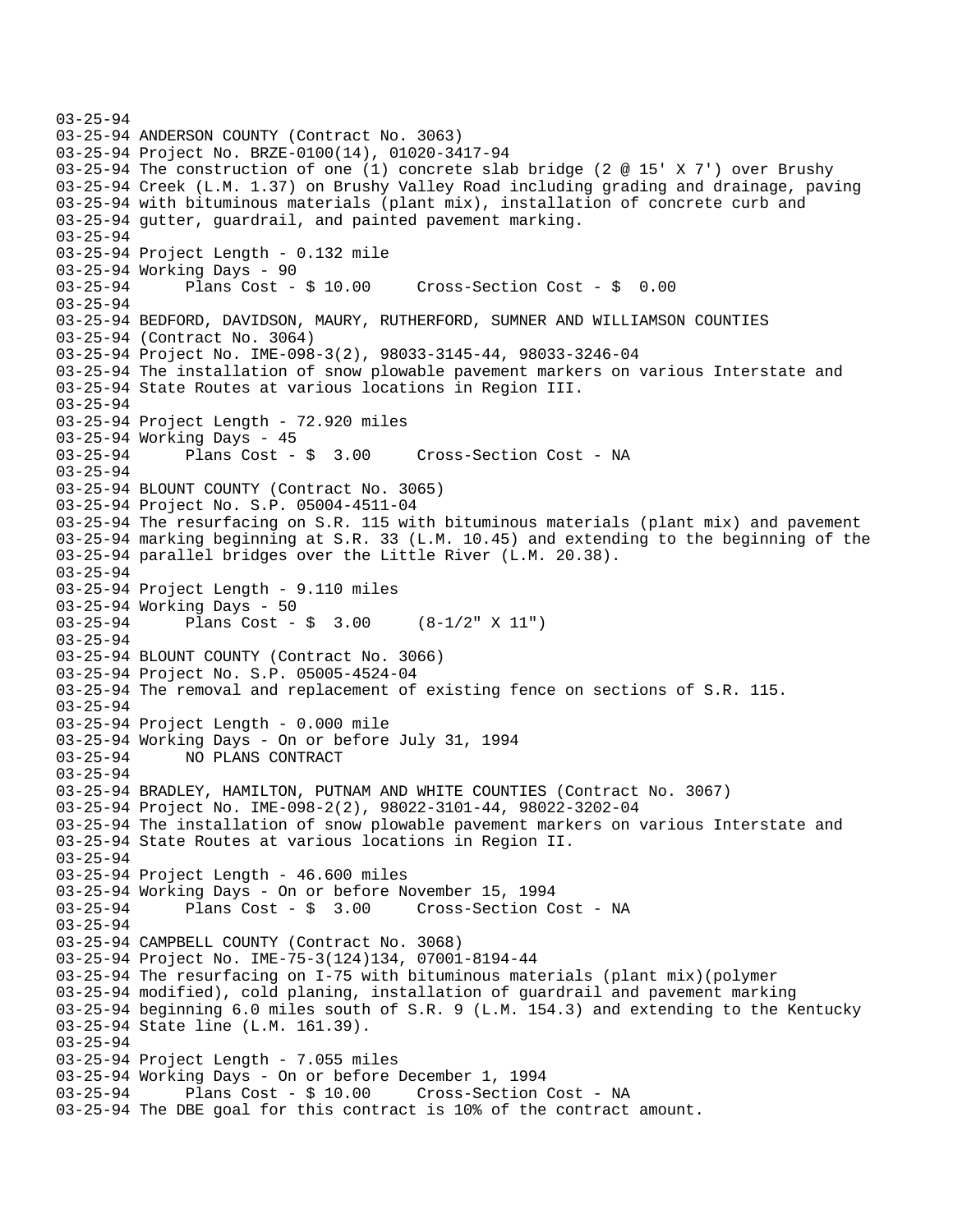03-25-94 03-25-94 CARTER COUNTY (Contract No. 3069) 03-25-94 Project No. F-MAF-37(9), 10003-3250-14 03-25-94 The installation of rockfall catchment on S.R. 37 including guardrail and 03-25-94 concrete median barrier beginning 600 feet north of S.R. 67 and extending 0.94 03-25-94 mile north. 03-25-94 03-25-94 Project Length - 0.941 mile 03-25-94 Working Days - On or before September 1, 1994 Plans Cost - \$ 10.00 Cross-Section Cost - NA 03-25-94 03-25-94 CARTER, COCKE, JEFFERSON, KNOX, LOUDON, MONROE, ROANE, SEVIER, SULLIVAN, UNICOI 03-25-94 AND WASHINGTON COUNTIES (Contract No. 3070) 03-25-94 Project No. IME-098-1(2), 98011-3191-44, 98011-3292-04 03-25-94 The installation of snow plowable pavement markers on various Interstate and 03-25-94 State Routes at various locations in Region I. 03-25-94 03-25-94 Project Length - 93.240 miles 03-25-94 Working Days - On or before January 1, 1995 03-25-94 Plans Cost - \$ 3.00 Cross-Section Cost - NA 03-25-94 03-25-94 CARTER COUNTY (Contract No. 3071) 03-25-94 Project No. STP-R-000S(678), 10951-3719-94 03-25-94 The signal modification for railroad preempt at the intersection of S.R. 67 03-25-94 (Elk Avenue) with Hudson Drive in Elizabethton. 03-25-94 03-25-94 Project Length - 0.000 mile 03-25-94 Working Days - On or before July 1, 1994 03-25-94 Plans Cost - \$ 3.00 (8-1/2" x 11") 03-25-94 03-25-94 CHEATHAM COUNTY (Contract No. 3072) 03-25-94 Project No. S.P. 11014-4308-04, 11024-4318-04 03-25-94 The resurfacing on S.R. 251 and on S.R. 249 with bituminous materials (plant 03-25-94 mix) and pavement marking on S.R. 251 beginning at S.R. 249 (L.M. 0.00) and 03-25-94 extending to the Davidson County line (L.M. 4.01), and on S.R. 249 beginning at 03-25-94 S.R. 251 (L.M. 12.71) and extending to S.R. 49 (L.M. 16.49). 03-25-94 03-25-94 Project Length - 7.750 miles 03-25-94 Working Days - 35 03-25-94 Plans Cost - \$ 3.00 (8-1/2" X 11") 03-25-94 03-25-94 CHESTER, FAYETTE, HARDEMAN AND MCNAIRY COUNTIES (Contract No. 3073) 03-25-94 Project No. S.P. 98042-4226-04 03-25-94 The slip lining of culverts at various locations on various State Routes. 03-25-94 03-25-94 Project Length - 0.000 mile 03-25-94 Working Days - On or before September 30, 1994 03-25-94 NO PLANS CONTRACT 03-25-94 03-25-94 CHESTER, DECATUR, HARDIN AND HENDERSON COUNTIES (Contract No. 3074) 03-25-94 Project No. S.P. 98042-4232-04 03-25-94 The brush removal on various State routes at various locations. 03-25-94 03-25-94 Project Length - 25.810 miles 03-25-94 Working Days - On or before July 31, 1994 03-25-94 NO PLANS CONTRACT 03-25-94 03-25-94 COFFEE COUNTY (Contract No. 3075) 03-25-94 Project No. S.P. 16018-4304-04 03-25-94 The resurfacing on S.R. 280 with bituminous materials (plant mix) and pavement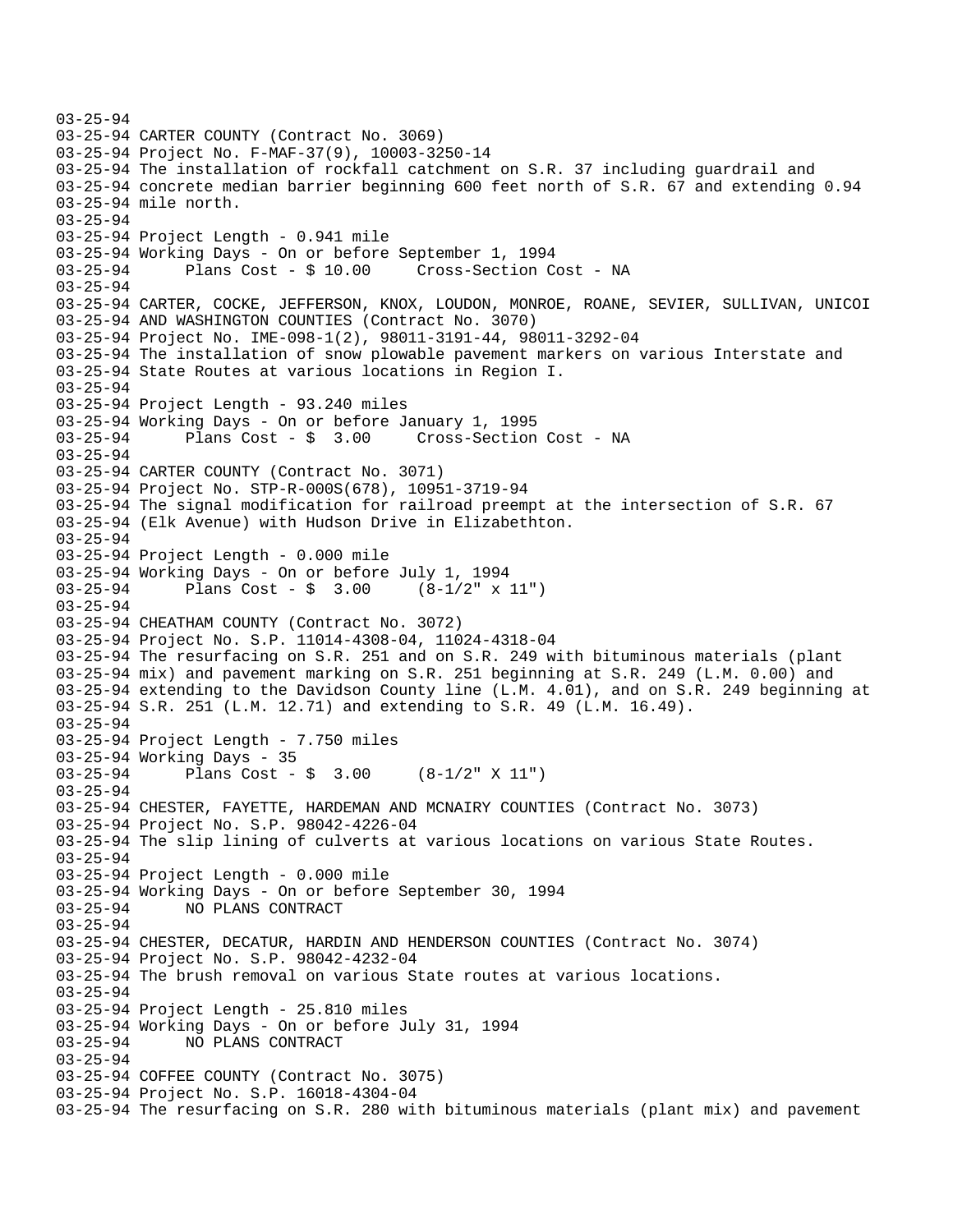03-25-94 marking beginning 264 feet east of Fredonia Road (L.M. 6.10) and extending to 03-25-94 S.R. 53 (L.M. 10.59). 03-25-94 03-25-94 Project Length - 4.490 miles 03-25-94 Working Days - 35 03-25-94 Plans Cost - \$ 3.00 (8-1/2" X 11") 03-25-94 03-25-94 COFFEE AND WARREN COUNTIES (Contract No. 3076) 03-25-94 Project No. S.P. 98021-4299-04 03-25-94 The installation of plastic pavement marking lines on S.R. 55. 03-25-94 03-25-94 Project Length - 19.350 miles 03-25-94 Working Days - On or before August 1, 1994 (See Special Provision 108B) 03-25-94 NO PLANS CONTRACT 03-25-94 03-25-94 CUMBERLAND COUNTY (Contract No. 3077) 03-25-94 Project No. S.P. 18945-4253-04 03-25-94 The repair of the bridge on S.R. 28 over Basses Creek (L.M. 5.86) and on S.R. 03-25-94 68 over Daddy's Creek (L.M. 3.23) including structural steel, concrete, and 03-25-94 non-penetrating concrete seal. 03-25-94 03-25-94 Project Length - 0.000 mile 03-25-94 Working Days - 130 03-25-94 Plans Cost - \$ 10.00 Cross-Section Cost - NA 03-25-94 03-25-94 CUMBERLAND COUNTY (Contract No. 3078) 03-25-94 Project No. S.P. 18945-4254-04 03-25-94 The repair of the bridge on S.R. 28 over Clear Creek (L.M. 30.47) and on S.R. 03-25-94 298 over the Obed River (L.M. 9.11) including structural steel, non-penetrating 03-25-94 concrete sealant, bridge deck and expansion joint repairs, concrete bridgerail 03-25-94 replacement, paving on the approaches with bituminous materials (plant mix), 03-25-94 cold planing, repainting existing steel structure, installation of guardrail, 03-25-94 and pavement marking. 03-25-94 03-25-94 Project Length - 0.000 mile 03-25-94 Working Days - 130 03-25-94 Plans Cost - \$ 10.00 Cross-Section Cost - NA 03-25-94 03-25-94 DAVIDSON COUNTY (Contract No. 3079) 03-25-94 Project No. S.P. 19003-4177-04 03-25-94 The repair of the bridge on Demonbreun Street over I-40 in Nashville including 03-25-94 structural steel and structural steel repairs. 03-25-94 03-25-94 Project Length - 0.000 mile 03-25-94 Working Days - On or before June 15, 1994 03-25-94 Plans Cost - \$ 10.00 Cross-Section Cost - NA 03-25-94 03-25-94 DAVIDSON COUNTY (Contract No. 3080) 03-25-94 Project No. S.P. 19047-4214-04 03-25-94 The resurfacing on S.R. 155 (Thompson Lane) with bituminous materials (plant 03-25-94 mix), cold planing, and pavement marking beginning near the ramps at S.R. 6 03-25-94 (Franklin Pike) (L.M. 0.13) and extending to the Jct. with S.R. 11 (Nolensville 03-25-94 Road)(L.M. 1.63). 03-25-94 03-25-94 Project Length - 1.560 miles 03-25-94 Working Days - 30 03-25-94 Plans Cost - \$ 3.00 (8-1/2" X 11") 03-25-94 03-25-94 DEKALB COUNTY (Contract No. 3081) 03-25-94 Project No. 21001-4549-04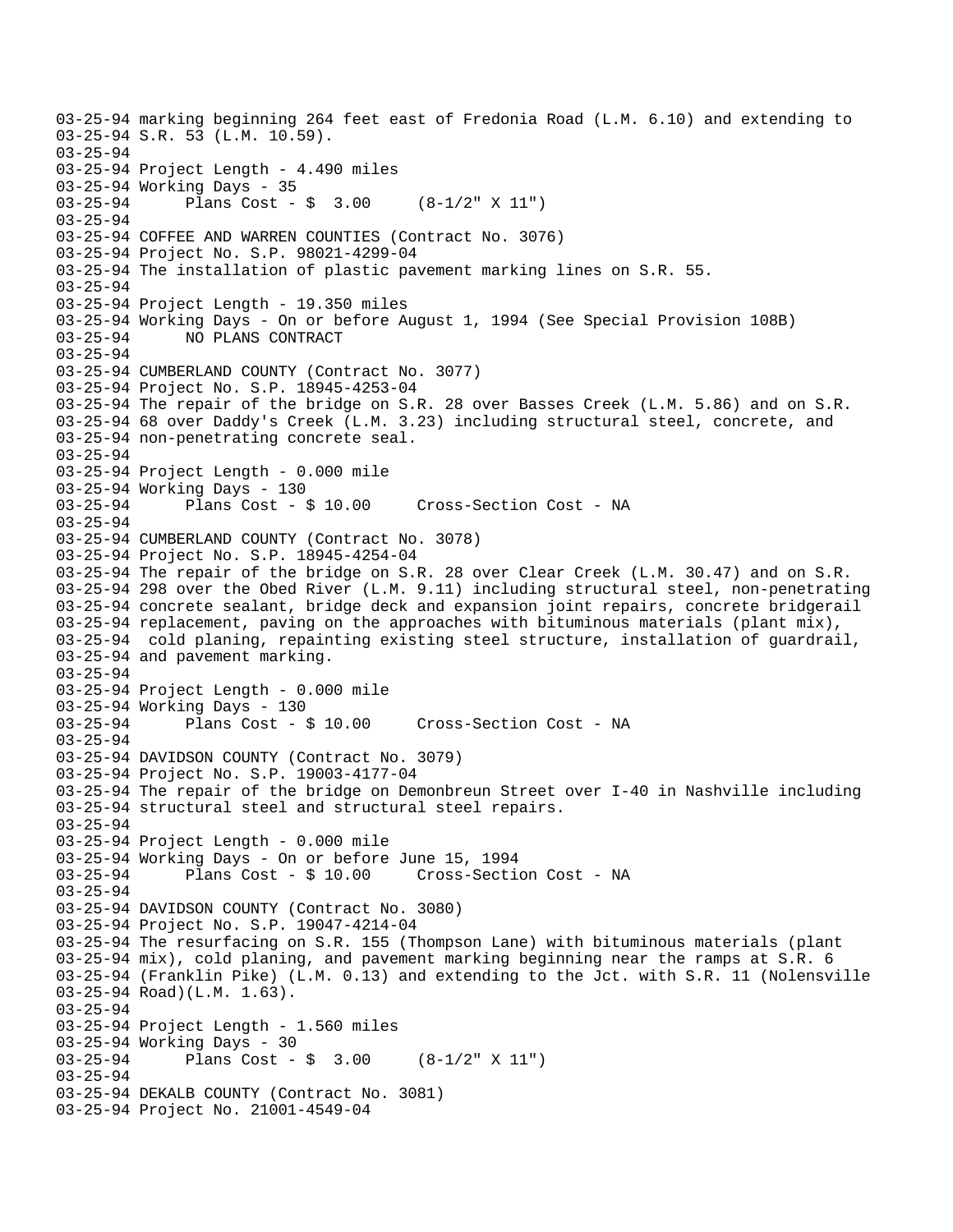03-25-94 The repair of the bridge on College Street over S.R. 26 (L.M. 0.35) in 03-25-94 Smithville including concrete, expansion joint and bridge deck repairs, bridge 03-25-94 deck sealant, concrete bridgerail replacement, overlay with bituminous 03-25-94 materials (plant mix), cold planing, repainting existing steel structure, and 03-25-94 pavement marking. 03-25-94 03-25-94 Project Length - 0.000 mile 03-25-94 Working Days - 120 03-25-94 Plans Cost - \$ 10.00 Cross-Section Cost - NA 03-25-94 03-25-94 DEKALB COUNTY (Contract No. 3082) 03-25-94 Project No. S.P. 21945-4272-04 03-25-94 The cleaning and painting of two (2) bridges on S.R. 56 over Caney Fork River 03-25-94 and on S.R. 26 over Caney Fork River. 03-25-94 03-25-94 Project Length - 0.000 mile 03-25-94 Working Days - On or before August 31, 1995 03-25-94 NO PLANS CONTRACT 03-25-94 03-25-94 DICKSON COUNTY (Contract No. 3083) 03-25-94 Project No. S.P. 22003-4305-04, 22015-4311-04 03-25-94 The resurfacing on S.R. 235 and S.R. 46 with bituminous materials (plant mix), 03-25-94 cold planing, and pavement marking on S.R. 235 beginning at the Jct. with 03-25-94 S.R. 1 (L.M. 0.00) and extending to the Jct. with S.R. 1 (L.M. 2.14) and on 03-25-94 S.R. 46 beginning at the Jct. with S.R. 1 (L.M. 8.65) and extending to the Jct. 03-25-94 with S.R. 235 (L.M. 11.25). 03-25-94 03-25-94 Project Length - 4.740 miles 03-25-94 Working Days - 40 03-25-94 Plans Cost - \$ 3.00 (8-1/2" X 11") 03-25-94 03-25-94 DICKSON, MAURY, PERRY AND WILLIAMSON COUNTIES (Contract No. 3084) 03-25-94 Project No. S.P. 98033-4244-04 03-25-94 The cleaning and painting of seven (7) bridges on various State Routes at 03-25-94 various locations. 03-25-94 03-25-94 Project Length - 0.000 mile 03-25-94 Working Days - 75 03-25-94 NO PLANS CONTRACT 03-25-94 03-25-94 DYER COUNTY (Contract No. 3085) 03-25-94 Project No. S.P. 23211-4306-04 03-25-94 The resurfacing on S.R. 211 with bituminous materials (plant mix) and pavement 03-25-94 marking beginning at U.S. 412 (L.M. 4.25) and extending to S.R. 105 (L.M. 03-25-94 16.93). 03-25-94 03-25-94 Project Length - 11.220 miles 03-25-94 Working Days - 45<br>03-25-94 Plans Cost -Plans Cost -  $\frac{1}{5}$  3.00 (8-1/2" X 11") 03-25-94 03-25-94 DYER, OBION, SHELBY AND WEAKLEY COUNTIES (Contract No. 3086) 03-25-94 Project No. S.P. 98042-3228-04 03-25-94 The installation of snow plowable pavement markers on various State Routes at 03-25-94 various locations in Region IV. 03-25-94 03-25-94 Project Length - 36.250 miles 03-25-94 Working Days - 45<br>03-25-94 Plans Cost -Plans Cost - \$ 3.00 Cross-Section Cost - NA 03-25-94 03-25-94 FAYETTE COUNTY (Contract No. 3087)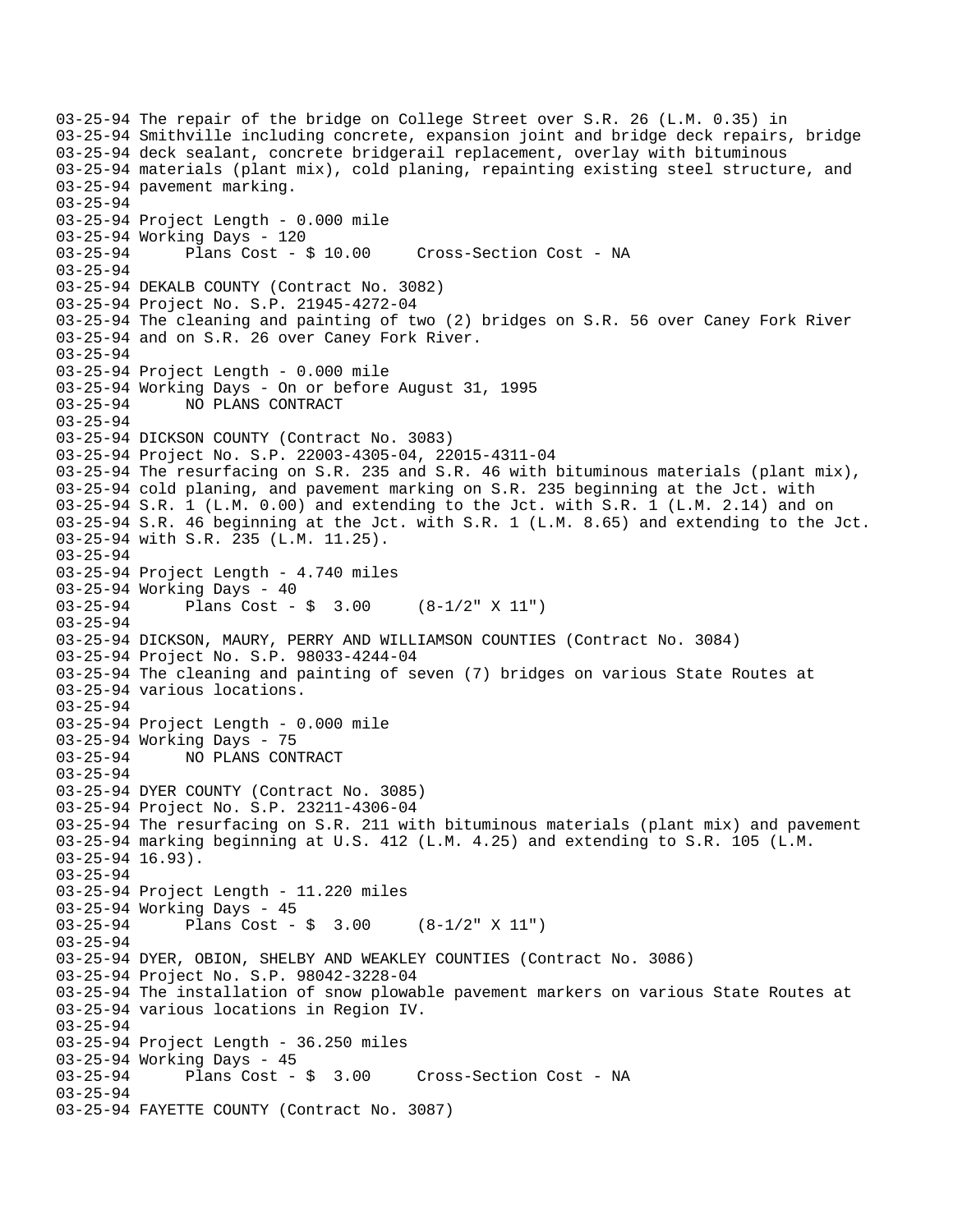```
03-25-94 Project No. IME-40-1(257)35, 24001-8138-44 
03-25-94 The resurfacing on I-40 with bituminous materials (plant mix)(polymer 
03-25-94 modified), cracking and seating existing concrete pavement, installation of 
03-25-94 guardrail, and pavement marking beginning west of S.R. 59 (L.M. 34.96) and 
03-25-94 extending to the Haywood County line (L.M. 43.12). 
03-25-94 
03-25-94 Project Length - 8.160 miles 
03-25-94 Working Days - On or before December 15, 1994 (See Special Provision 108B) 
03-25-94 Plans Cost - $ 3.00 Cross-Section Cost - NA 
03-25-94 The DBE goal for this contract is 12% of the contract amount. 
03-25-94 
03-25-94 GIBSON COUNTY (Contract No. 3088) 
03-25-94 Project No. S.P. 27012-4514-04, 27104-4303-04 
03-25-94 The resurfacing on S.R. 104 and S.R. 367 with bituminous materials (plant mix), 
03-25-94 cold planing, and pavement marking on S.R. 104 beginning at Old Eaton road 
03-25-94 (L.M. 11.82) and extending to S.R. 5 (L.M. 14.37) and on S.R. 367 beginning at 
03-25-94 S.R. 104 (L.M. 2.88) and extending to S.R. 5 (L.M. 4.78). 
03-25-94 
03-25-94 Project Length - 4.450 miles 
03-25-94 Working Days - 35 
03-25-94 Plans Cost - $ 3.00 (8-1/2" X 11") 
03-25-94 
03-25-94 GIBSON COUNTY (Contract No. 3089) 
03-25-94 Project No. S.P. 27033-3218-04 
03-25-94 The grading and drainage on S.R. 186 at L.M. 7.10, including paving with 
03-25-94 bituminous materials (plant mix), and pavement marking. 
03-25-94 
03-25-94 Project Length - 0.246 mile 
03-25-94 Working Days - 45<br>03-25-94 Plans Cost - $ 10.00
03-25-94 Plans Cost - $ 10.00 Cross-Section Cost - $ 0.00 
03-25-94 
03-25-94 GILES COUNTY (Contract No. 3090) 
03-25-94 Project No. S.P. 28004-4245-04 
03-25-94 The resurfacing on S.R. 11 with bituminous materials (plant mix) and pavement 
03-25-94 marking beginning north of Cobb Subdivision Road (L.M. 14.73) and extending to 
03-25-94 S.R. 15 (L.M. 18.30). 
03-25-94 
03-25-94 Project Length - 3.570 miles 
03-25-94 Working Days - 30 
03-25-94 Plans Cost - $ 3.00 (8-1/2" X 11") 
03-25-94 
03-25-94 GRAINGER COUNTY (Contract No. 3091) 
03-25-94 Project No. S.P. 29006-4205-04 
03-25-94 The resurfacing on S.R. 92 with bituminous materials (plant mix) and pavement 
03-25-94 marking beginning at the end of the bridge over the Holston River (L.M. 0.05) 
03-25-94 and extending to the Jct. with S.R. 1 (L.M. 9.24). 
03-25-94 
03-25-94 Project Length - 9.190 miles 
03-25-94 Working Days - 45 
03-25-94 Plans Cost - $ 3.00 (8-1/2" X 11") 
03-25-94 
03-25-94 GREENE COUNTY (Contract No. 3092) 
03-25-94 Project No. S.P. 30005-4532-04 
03-25-94 The resurfacing on S.R. 35 with bituminous materials (plant mix), cold planing, 
03-25-94 and pavement marking beginning 370 feet northeast of S.R. 70 (L.M. 12.24) and 
03-25-94 extending to S.R. 34 (L.M. 14.62). 
03-25-94 
03-25-94 Project Length - 2.380 miles 
03-25-94 Working Days - 40 
03-25-94 Plans Cost - $ 3.00 (8-1/2" X 11")
```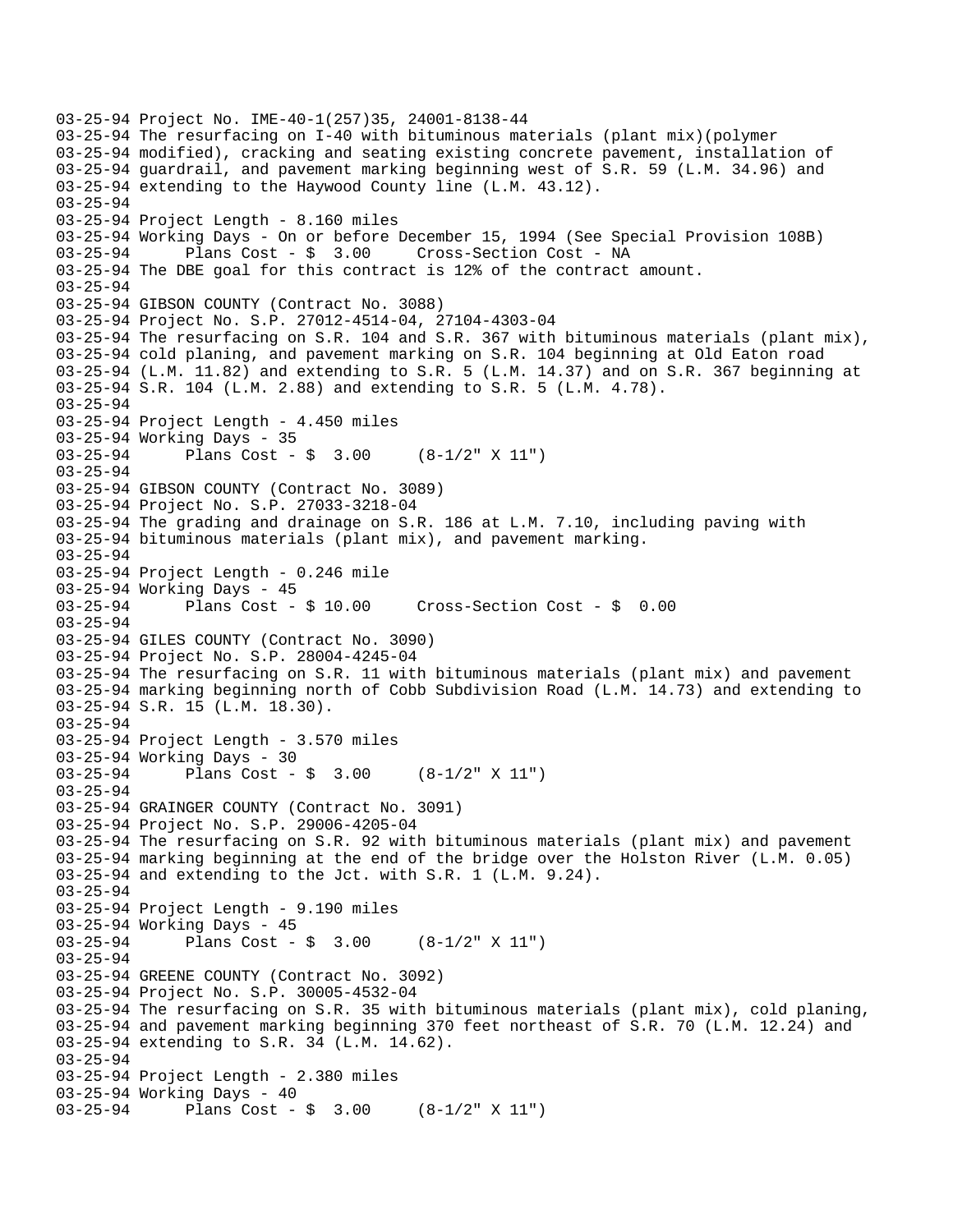```
03-25-94 
03-25-94 GRUNDY COUNTY (Contract No. 3093) 
03-25-94 Project No. S.P. 31005-4551-04 
03-25-94 The resurfacing on S.R. 56 with bituminous materials (plant mix) and pavement 
03-25-94 marking beginning north of the Collins River bridge (L.M. 28.96) and extending 
03-25-94 to the Warren County line (L.M. 33.85). 
03-25-94 
03-25-94 Project Length - 4.800 miles 
03-25-94 Working Days - 30 
03-25-94 Plans Cost - $ 3.00 (8-1/2" X 11") 
03-25-94 
03-25-94 HAMBLEN COUNTY (Contract No. 3094) 
03-25-94 Project No. S.P. 32008-4310-04 
03-25-94 The resurfacing on S.R. 160 with bituminous materials (plant mix) and pavement 
03-25-94 marking beginning at the north end of the bridge over the Nolichucky River 
03-25-94 (L.M. 0.03) and extending to 0.33 mile north of Grigsby Road right (L.M. 2.20). 
03-25-94 
03-25-94 Project Length - 2.170 miles 
03-25-94 Working Days - 35 
03-25-94 Plans Cost - $ 3.00 (8-1/2" X 11") 
03-25-94 
03-25-94 HAMILTON COUNTY (Contract No. 3095) 
03-25-94 Project No. S.P. 33070-4314-04 
03-25-94 The resurfacing on S.R. 317 with bituminous materials (plant mix) and pavement 
03-25-94 marking beginning at the Jct. of I-75 (L.M. 5.02) and extending to the railroad 
03-25-94 crossing (L.M. 10.34) in Collegedale. 
03-25-94 
03-25-94 Project Length - 5.320 miles 
03-25-94 Working Days - 40 
03-25-94 Plans Cost - $ 3.00 (8-1/2" X 11") 
03-25-94 
03-25-94 HAMILTON AND RHEA COUNTIES (Contract No. 3096) 
03-25-94 Project No. S.P. 98021-4298-04 
03-25-94 The installation of plastic pavement marking lines on S.R. 27. 
03-25-94 
03-25-94 Project Length - 13.900 miles 
03-25-94 Working Days - On or before August 1, 1994 (See Special Provision 108B) 
03-25-94 NO PLANS CONTRACT 
03-25-94 
03-25-94 HAWKINS COUNTY (Contract No. 3097) 
03-25-94 Project No. BRZE-3700(13), 37953-3508-94 
03-25-94 The construction of one (1) concrete slab bridge (2 @ 12' X 6') over Crockett 
03-25-94 Creek (L.M. 0.14) on South Depot Street in Rogersville including grading and 
03-25-94 drainage, paving with bituminous materials (plant mix), storm sewer 
03-25-94 construction, installation of concrete curb and gutter, sidewalk, guardrail on 
03-25-94 the approaches, and pavement marking. 
03-25-94 
03-25-94 Project Length - 0.028 mile 
03-25-94 Working Days - 130<br>03-25-94 Plans Cost - $ --10.00
03-25-94 Plans Cost - $ --10.00 Cross-Section Cost - $ 0.00 
03-25-94 
03-25-94 HAYWOOD COUNTY (Contract No. 3098) 
03-25-94 Project No. S.P. 38083-3204-04 
03-25-94 The grading and drainage on Brownsville South-West Bypass including the 
03-25-94 construction of one (1) prestressed concrete I-beam bridge, paving with a 
03-25-94 either a mineral aggregate base, or a portland cement treated aggregate base 
03-25-94 and bituminous materials (plant mix)(latex modified), installation of concrete 
03-25-94 curb and gutter, guardrail, fence, signs, signals, and pavement marking 
03-25-94 beginning at S.R. 19 and extending to S.R. 76. 
03-25-94
```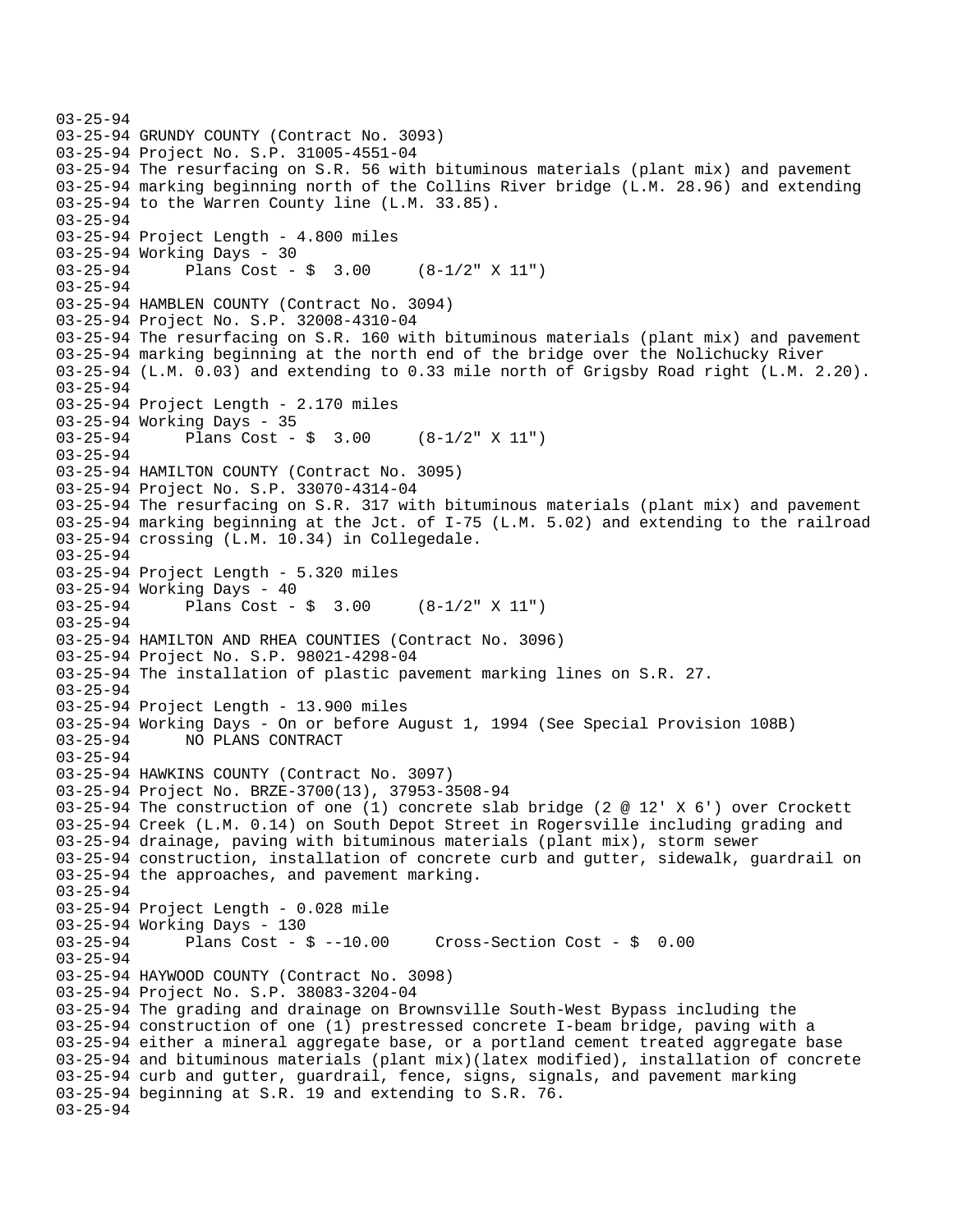```
03-25-94 Project Length - 3.728 miles 
03-25-94 Working Days - 175<br>03-25-94 Plans Cost - $ 50.00
                                       Cross-Section Cost - $ 25.00 03-25-94 The DBE goal for this contract is 2% of the contract amount. 
03-25-94 
03-25-94 HENDERSON COUNTY (Contract No. 3099) 
03-25-94 Project No. S.P. 39003-4256-04 
03-25-94 The resurfacing on S.R. 20 with bituminous materials (plant mix), cold planing, 
03-25-94 and pavement marking beginning at the four lane section (L.M. 10.91) and 
03-25-94 extending L.M. 13.50. 
03-25-94 
03-25-94 Project Length - 2.590 miles 
03-25-94 Working Days - 35 
03-25-94 Plans Cost - $ 3.00 (8-1/2" X 11") 
03-25-94 
03-25-94 HENRY COUNTY (Contract No. 3100) 
03-25-94 Project No. S.P. 40009-4303-04 
03-25-94 The resurfacing on S.R. 69A with bituminous materials (plant mix) and pavement 
03-25-94 marking beginning at the Benton County line (L.M. 0.00) and extending to the 
03-25-94 county road left (L.M. 6.21). 
03-25-94 
03-25-94 Project Length - 6.210 miles 
03-25-94 Working Days - 40 
03-25-94 Plans Cost - $ 3.00 (8-1/2" X 11") 
03-25-94 
03-25-94 HICKMAN COUNTY (Contract No. 3101) 
03-25-94 Project No. S.P. 41005-4226-04 
03-25-94 The resurfacing on S.R. 48 with bituminous materials (plant mix) and pavement 
03-25-94 marking beginning at Centerville south city limits (L.M. 11.57) and extending 
03-25-94 to S.R. 100 (L.M. 17.97). 
03-25-94 
03-25-94 Project Length - 6.160 miles 
03-25-94 Working Days - 35 
03-25-94 Plans Cost - $ 3.00 (8-1/2" X 11") 
03-25-94 
03-25-94 JOHNSON COUNTY (Contract No. 3102) 
03-25-94 Project No. S.P. 46006-4326-04 
03-25-94 The resurfacing on S.R. 91 with bituminous materials (plant mix) and pavement 
03-25-94 marking beginning 475 feet south of Atchison Creek Road (L.M. 10.02) and 
03-25-94 extending to the Virginia State line (L.M. 15.31). 
03-25-94 
03-25-94 Project Length - 5.290 miles 
03-25-94 Working Days - 45 
03-25-94 Plans Cost - $ 3.00 (8-1/2" X 11") 
03-25-94 
03-25-94 KNOX COUNTY (Contract No. 3103) 
03-25-94 Project No. S.P. 47044-3706-04 
03-25-94 The grading and drainage on S.R. 1 (Kingston Pike) and Cedar Bluff Road 
03-25-94 including construction of one (1) precast concrete box culvert, paving with 
03-25-94 bituminous materials (plant mix), storm sewer construction, concrete curb and 
03-25-94 gutter, sidewalk, signs, signals, and pavement marking on S.R. 1 beginning at 
03-25-94 Market Place Boulevard and extending to Peters Road and on Cedar Bluff Road 
03-25-94 beginning at Peters Road south of I-40 and extending south of Kingston Pike. 
03-25-94 
03-25-94 Project Length - 0.580 mile 
03-25-94 Working Days - On or before May 1, 1995 
03-25-94 Plans Cost - $ 10.00 Cross-Section Cost - $ 10.00 
03-25-94 The DBE goal for this contract is 2% of the contract amount. 
03-25-94 
03-25-94 KNOX AND BLOUNT COUNTIES (Contract No. 3104)
```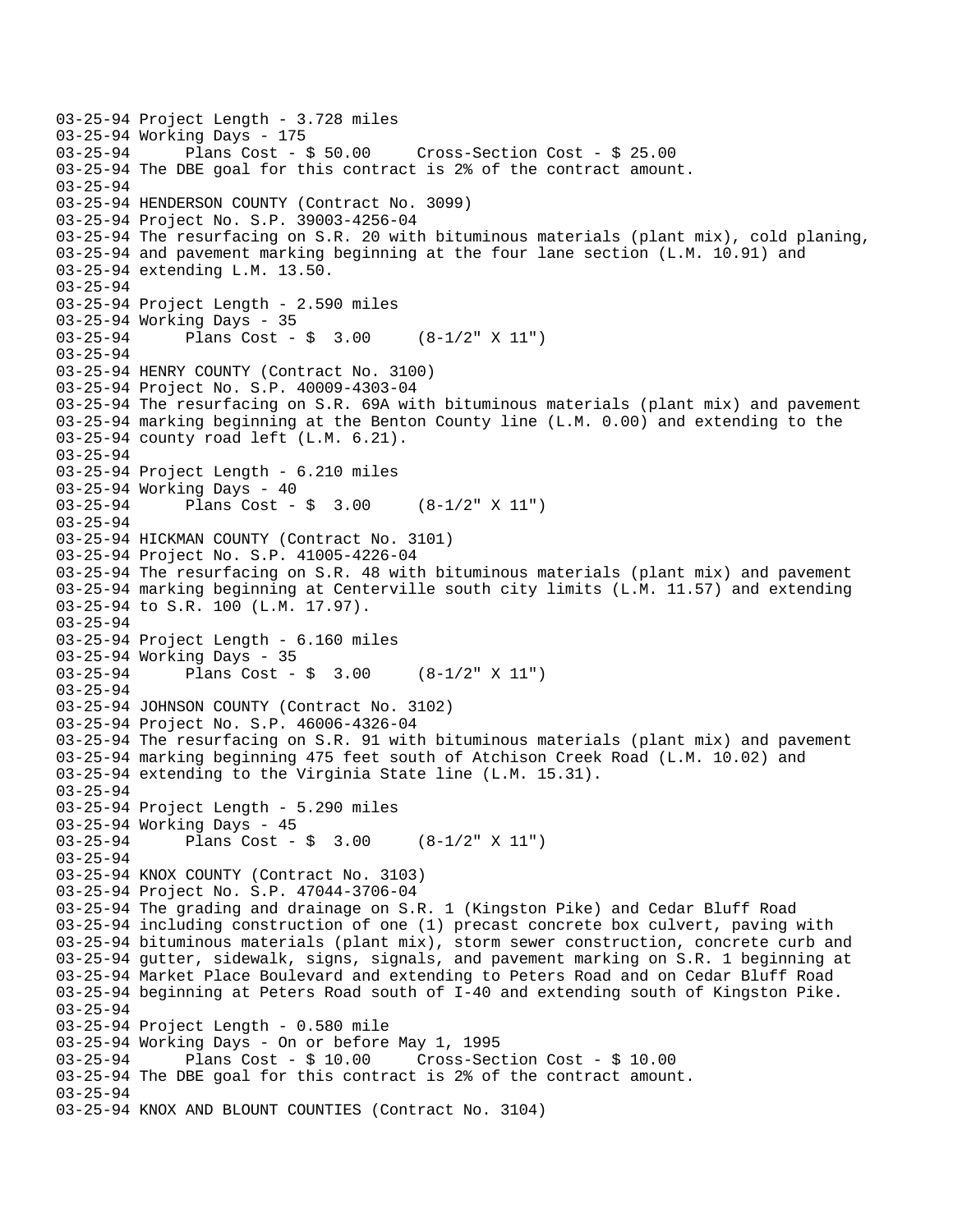```
03-25-94 Project No. S.P. 98011-4190-04 
03-25-94 The removal and replacement of existing fence on various Interstate and State 
03-25-94 Routes. 
03-25-94 
03-25-94 Project Length - 0.000 mile 
03-25-94 Working Days - On or before December 1, 1994 
03-25-94 NO PLANS CONTRACT 
03-25-94 
03-25-94 LAKE COUNTY (Contract No. 3105) 
03-25-94 Project No. S.P. 48005-4212-04 
03-25-94 The resurfacing on S.R. 78 with bituminous materials (plant mix), cold planing, 
03-25-94 and pavement marking beginning at the county road left (L.M. 15.57) and 
03-25-94 extending to the Kentucky State line (L.M. 21.25). 
03-25-94 
03-25-94 Project Length - 5.680 miles 
03-25-94 Working Days - 30 
03-25-94 Plans Cost - $ 3.00 (8-1/2" X 11") 
03-25-94 
03-25-94 LAUDERDALE COUNTY (Contract No. 3106) 
03-25-94 Project No. S.P. 49002-4205-04, 49003-4312-04 
03-25-94 The resurfacing on S.R. 209 with bituminous materials (plant mix), cold planing 
03-25-94 and pavement marking beginning near Jefferson Street left (L.M. 4.57) and 
03-25-94 extending to S.R. 208 left (Lake Drive)(L.M. 7.05) and beginning at Cane Creek 
03-25-94 (L.M. 8.02) and extending to near Bluebird Hill Drive (L.M. 11.25). 
03-25-94 
03-25-94 Project Length - 5.710 miles 
03-25-94 Working Days - 40 
03-25-94 Plans Cost - $ 3.00 (8-1/2" X 11") 
03-25-94 
03-25-94 LAUDERDALE AND OBION COUNTIES (Contract No. 3107) 
03-25-94 Project No. S.P. 98042-4227-04 
03-25-94 The installation of plastic pavement marking lines on S.R. 3. 
03-25-94 
03-25-94 Project Length - 18.180 miles 
03-25-94 Working Days - On or before August 1, 1994 (See Special Provision 108B) 
03-25-94 NO PLANS CONTRACT 
03-25-94 
03-25-94 LINCOLN COUNTY (Contract No. 3108) 
03-25-94 Project No. S.P. 52008-4311-04 
03-25-94 The resurfacing on S.R. 110 with bituminous materials (plant mix) and pavement 
03-25-94 marking beginning at Washburn Creek (L.M. 17.12) and extending to S.R. 10 (L.M. 
03-25-94 22.16). 
03-25-94 
03-25-94 Project Length - 5.040 miles 
03-25-94 Working Days - 35 
03-25-94 Plans Cost - $ 3.00 (8-1/2" X 11") 
03-25-94 
03-25-94 LOUDON AND ROANE COUNTIES (Contract No. 3109) 
03-25-94 Project No. S.P. 53011-4207-04, 73017-4213-04 
03-25-94 The resurfacing on S.R. 95 with bituminous materials (plant mix) and pavement 
03-25-94 marking in Loudon County beginning at the Jct. with I-40 (L.M. 9.93) and 
03-25-94 extending to 0.43 mile east of the bridge over Bear Creek (L.M. 5.00) in Roane 
03-25-94 County. 
03-25-94 
03-25-94 Project Length - 5.860 miles 
03-25-94 Working Days - 45 
03-25-94 Plans Cost - $ 3.00 (8-1/2" X 11") 
03-25-94 
03-25-94 MCNAIRY COUNTY (Contract No. 3110) 
03-25-94 Project No. S.P. 55005-4206-04
```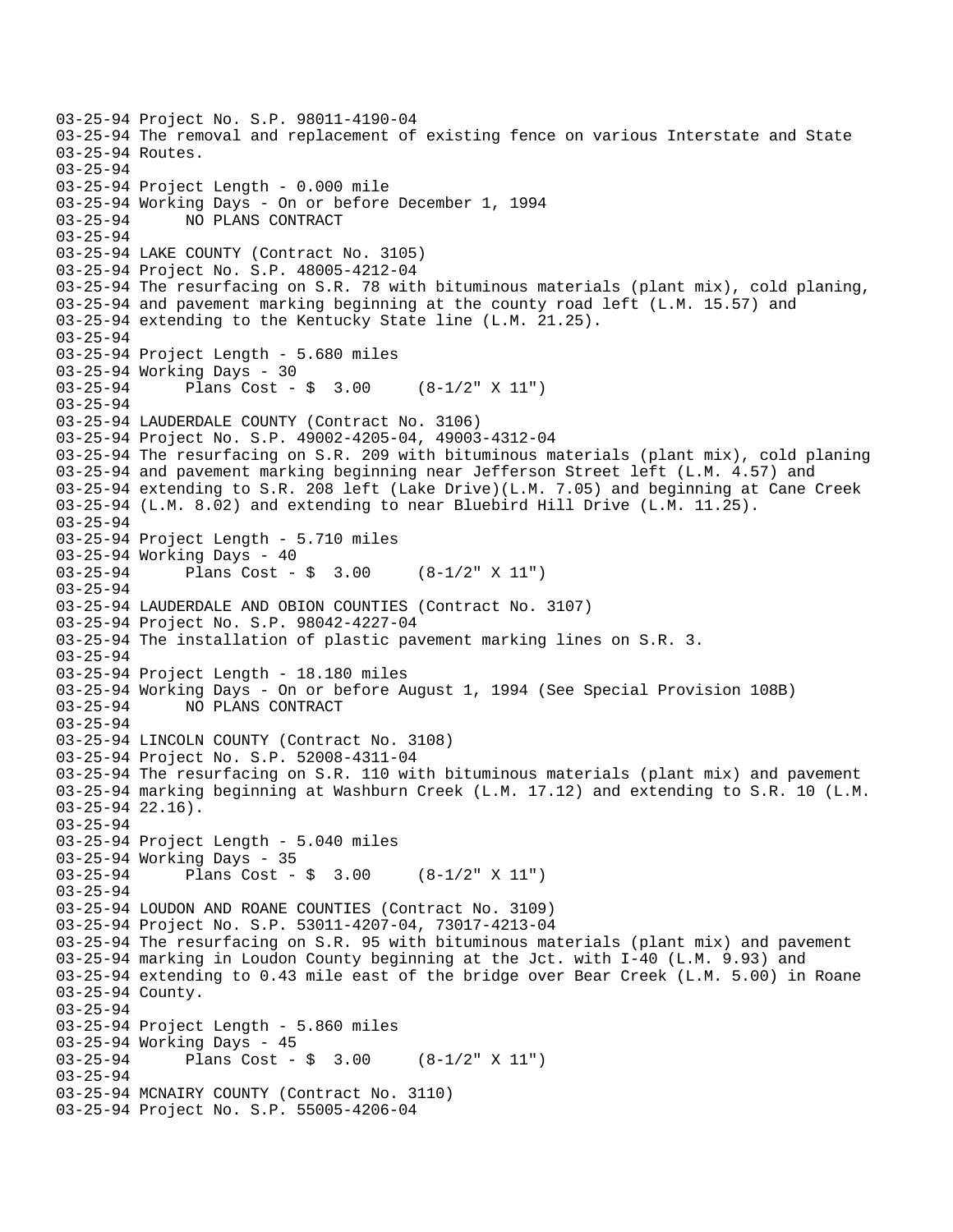03-25-94 The repair of the bridge on S.R. 22 over Sam Bishop Ditch (L.M. 8.87) including 03-25-94 concrete, bridge deck repairs, concrete bridgerail replacement, concrete deck 03-25-94 overlay, paving on the approaches with bituminous materials (plant mix), cold 03-25-94 planing, installation of guardrail and pavement marking. 03-25-94 03-25-94 Project Length - 0.000 mile 03-25-94 Working Days - 80 03-25-94 Plans Cost - \$ 3.00 Cross-Section Cost - NA 03-25-94 03-25-94 MCNAIRY AND HARDIN COUNTIES (Contract No. 3111) 03-25-94 Project No. S.P. 55011-4309-04, 36012-4310-04 03-25-94 The resurfacing on S.R. 142 with bituminous materials (plant mix) and pavement 03-25-94 marking beginning in McNairy County at the Owl Creek bridge (L.M. 6.50) and 03-25-94 extending S.R. 22 (L.M. 0.87) in Hardin County. 03-25-94 03-25-94 Project Length - 6.120 miles 03-25-94 Working Days - 35 03-25-94 Plans Cost - \$ 3.00 (8-1/2" X 11") 03-25-94 03-25-94 MACON COUNTY (Contract No. 3112) 03-25-94 Project No. BRZE-5600(20), 56945-3499-94 03-25-94 The construction of one (1) prestressed concrete I-beam bridge over Long Fork 03-25-94 Creek (L.M. 1.12) on Bohanan Road including grading and drainage, paving with 03-25-94 aggregate base and double bituminous surface treatment, and guardrail on the 03-25-94 approaches. 03-25-94 03-25-94 Project Length - 0.104 mile 03-25-94 Working Days - 120 03-25-94 Plans Cost - \$ 10.00 Cross-Section Cost - \$ 0.00 03-25-94 03-25-94 MACON COUNTY (Contract No. 3113) 03-25-94 Project No. S.P. 56006-4309-04 03-25-94 The resurfacing on S.R. 56 with bituminous materials (plant mix) and pavement 03-25-94 marking beginning at the Jct. with S.R. 52 (L.M. 10.50) and extending to the 03-25-94 Kentucky State line (L.M. 17.50). 03-25-94 03-25-94 Project Length - 7.000 miles 03-25-94 Working Days - 30 03-25-94 Plans Cost - \$ 3.00 (8-1/2" X 11") 03-25-94 03-25-94 MARSHALL AND RUTHERFORD COUNTIES (Contract No. 3114) 03-25-94 Project No. S.P. 59010-4313-04, 75012-4303-04 03-25-94 The resurfacing on S.R. 99 with bituminous materials (plant mix) and pavement 03-25-94 marking beginning in Marshall County at S.R. 11 (L.M. 7.28) and extending to 03-25-94 S.R. 16 (L.M. 2.33) in Rutherford County. 03-25-94 03-25-94 Project Length - 6.450 miles 03-25-94 Working Days - 35<br>03-25-94 Plans Cost -Plans Cost -  $\frac{1}{2}$  3.00 (8-1/2" X 11") 03-25-94 03-25-94 OBION COUNTY (Contract No. 3115) 03-25-94 Project No. S.P. 66007-4215-04 03-25-94 The resurfacing on S.R. 5 with bituminous materials (plant mix) and pavement 03-25-94 marking beginning at I.C. Railroad bridge (L.M. 10.45) and extending to 03-25-94 S.R. 22 (Reelfoot Avenue)(L.M. 15.58). 03-25-94 03-25-94 Project Length - 5.130 miles 03-25-94 Working Days - 35<br>03-25-94 Plans Cost -Plans Cost -  $\frac{1}{2}$  3.00 (8-1/2" X 11") 03-25-94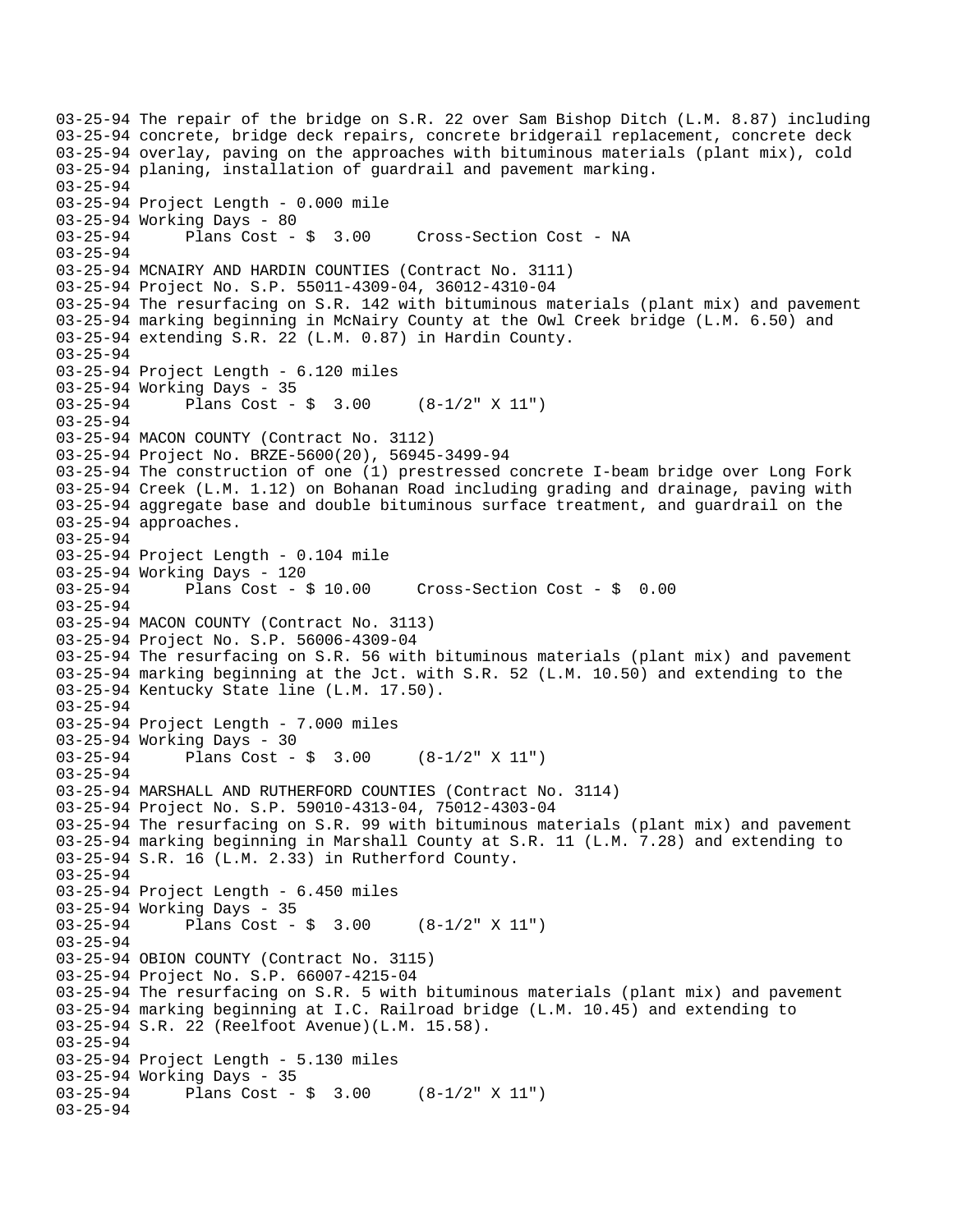```
03-25-94 PICKETT COUNTY (Contract No. 3116) 
03-25-94 Project No. S.P. 69013-4306-04 
03-25-94 The resurfacing on S.R. 325 with bituminous materials (plant mix) and pavement 
03-25-94 marking beginning at Van's Branch Road (L.M. 0.00) and extending to S.R. 111 
03-25-94 (L.M. 4.17). 
03-25-94 
03-25-94 Project Length - 4.170 miles 
03-25-94 Working Days - 35 
03-25-94 Plans Cost - $ 3.00 (8-1/2" X 11") 
03-25-94 
03-25-94 POLK COUNTY (Contract No. 3117) 
03-25-94 Project No. S.P. 70004-3269-04 
03-25-94 The installation of concrete median barrier and guardrail for lane closure on 
03-25-94 U.S. 64 (S.R. 40) including paving on the shoulders with bituminous materials 
03-25-94 (plant mix) beginning 1.0 mile east of the Ocoee Power house No. 3 entrance 
03-25-94 (L.M. 19.61) and extending to 0.1 mile east of Rock Creek (L.M. 20.14). 
03-25-94 
03-25-94 Project Length - 0.530 mile 
03-25-94 Working Days - On or before June 16, 1994 (See Special Provision 108B) 
03-25-94 Plans Cost - $ 3.00 (8-1/2" X 11") 
03-25-94 
03-25-94 POLK COUNTY (Contract No. 3118) 
03-25-94 Project No. S.P. 70011-4327-04 
03-25-94 The resurfacing on S.R. 314 with bituminous materials (plant mix) or recycle in 
03-25-94 place, and pavement marking beginning at the Jct. of S.R. 40 (L.M. 0.00) in 
03-25-94 Parksville and extending to the Jct. of S.R. 33 (L.M. 6.15) in Benton. 
03-25-94 
03-25-94 Project Length - 6.150 miles 
03-25-94 Working Days - On or before July 1, 1994 
03-25-94 Plans Cost - $ 3.00 (8-1/2" X 11") 
03-25-94 
03-25-94 PUTNAM COUNTY (Contract No. 3119) 
03-25-94 Project No. 71001-4212-04 
03-25-94 The repair of the bridge on S.R. 24 over the Nashville and Eastern Railroad 
03-25-94 (L.M. 18.30) in Cookeville including concrete, bearing device and bridge deck 
03-25-94 repairs, concrete bridgerail replacement, paving on the approaches with 
03-25-94 bituminous materials (plant mix), cold planing, and pavement marking. 
03-25-94 
03-25-94 Project Length - 0.000 mile 
03-25-94 Working Days - 130 
03-25-94 Plans Cost - $ 10.00 Cross-Section Cost - NA 
03-25-94 
03-25-94 PUTNAM COUNTY (Contract No. 3120) 
03-25-94 Project No. S.P. 71012-4313-04 
03-25-94 The resurfacing on S.R. 136 with bituminous materials (plant mix), cold 
03-25-94 planing, and pavement marking beginning at S.R. 24 (L.M. 4.15) and extending to 
03-25-94 0.1 mile north of 10th Street (L.M. 5.19). 
03-25-94 
03-25-94 Project Length - 1.040 miles 
03-25-94 Working Days - 30<br>03-25-94 Plans Cost -
              Plans Cost - $ 3.00 (8-1/2" X 11")03-25-94 
03-25-94 SEVIER COUNTY (Contract No. 3121) 
03-25-94 Project No. RS-416(6), 78018-3222-24 
03-25-94 The grading and drainage on S.R. 416 including paving with bituminous materials 
03-25-94 (plant mix), storm sewer construction, installation of concrete curb and 
03-25-94 gutter, guardrail, signs, and pavement marking beginning at Bird Creek Road and 
03-25-94 extending to 0.45 mile north of Bird Creek. 
03-25-94 
03-25-94 Project Length - 0.923 mile
```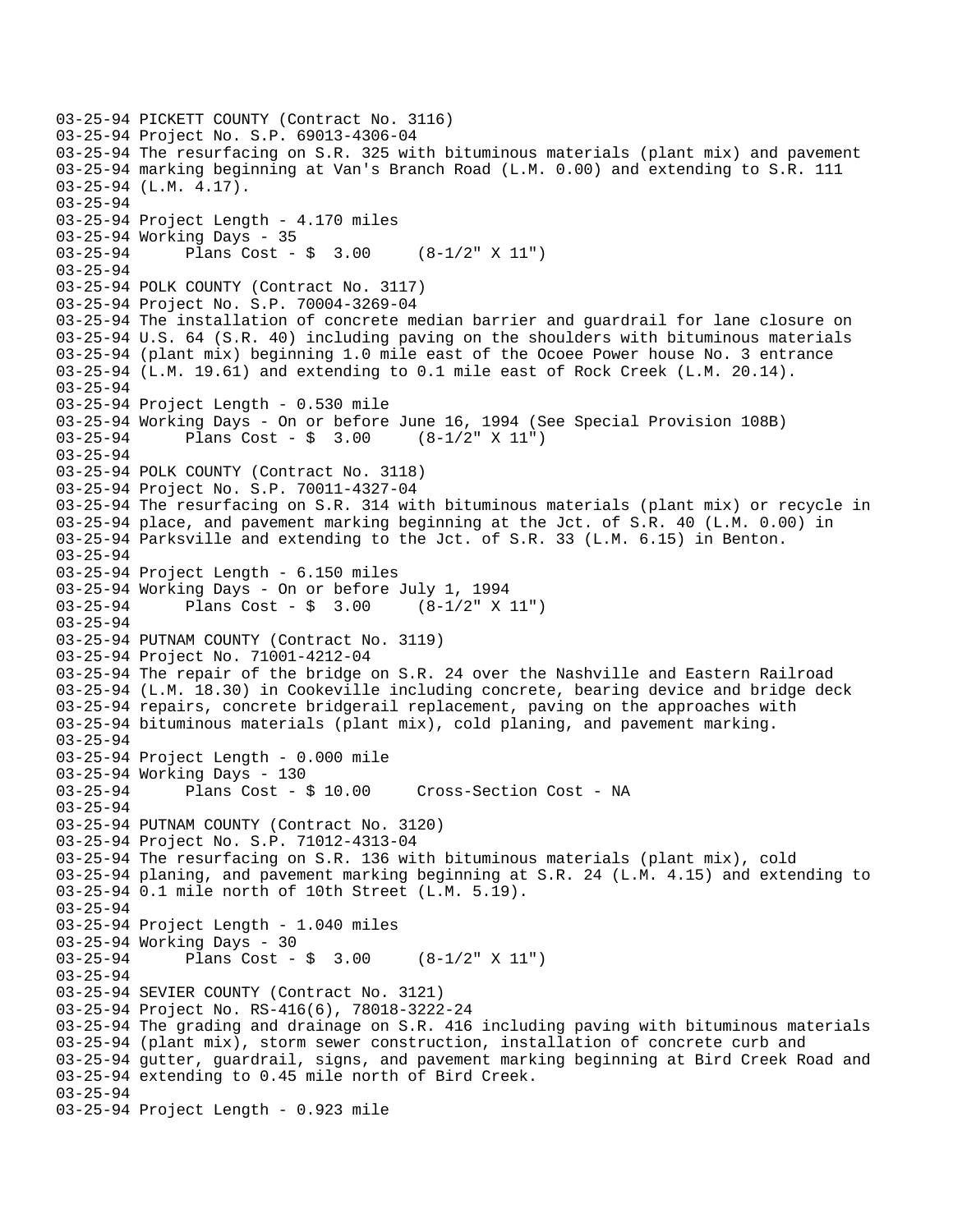03-25-94 Working Days - 125<br>03-25-94 Plans Cost - \$ 10.00 03-25-94 Plans Cost - \$ 10.00 Cross-Section Cost - \$ 25.00 03-25-94 The DBE goal for this contract is 10% of the contract amount. 03-25-94 03-25-94 SHELBY COUNTY (Contract No. 3122) 03-25-94 Project No. S.P. 79026-4313-04 03-25-94 The resurfacing on S.R. 23 with bituminous materials (plant mix), cold planing, 03-25-94 and pavement marking beginning at East Parkway (L.M. 2.10) and extending to 03-25-94 I-240 (L.M. 9.03). 03-25-94 03-25-94 Project Length - 6.930 miles 03-25-94 Working Days - 45 03-25-94 Plans Cost - \$ 3.00 (8-1/2" X 11") 03-25-94 03-25-94 STEWART COUNTY (Contract No. 3123) 03-25-94 Project No. S.P. 81004-4531-04 03-25-94 The repair of the bridge on S.R. 76 over the Cumberland River (L.M. 13.32) 03-25-94 including concrete, expansion joint and beam end repairs. 03-25-94 03-25-94 Project Length - 0.000 mile 03-25-94 Working Days - 45 03-25-94 NO PLANS CONTRACT 03-25-94 03-25-94 STEWART COUNTY (Contract No. 3124) 03-25-94 Project No. S.P. 81005-4310-04 03-25-94 The resurfacing on S.R. 120 with bituminous materials (plant mix) and pavement 03-25-94 marking beginning at S.R. 76 (L.M. 0.00) and extending to north of Hayes Fork 03-25-94 Road (L.M. 6.83). 03-25-94 03-25-94 Project Length - 6.830 miles 03-25-94 Working Days - 35 03-25-94 Plans Cost - \$ 3.00 (8-1/2" X 11") 03-25-94 03-25-94 TIPTON COUNTY (Contract No. 3125) 03-25-94 Project No. S.P. 84001-4203-04 03-25-94 The repair of the bridge on S.R. 1 over a branch (L.M. 1.68) and over an 03-25-94 overflow (L.M. 1.86) including concrete, bridge joint seismic modifications, 03-25-94 bridge deck and epoxy injection repairs, precast concrete box beam, concrete 03-25-94 bridgerail replacement, paving on the approaches with bituminous materials 03-25-94 (plant mix), cold planing, installation of guardrail, and pavement marking. 03-25-94 03-25-94 Project Length - 0.194 mile 03-25-94 Working Days - 120 03-25-94 Plans Cost - \$ 10.00 Cross-Section Cost - NA 03-25-94 03-25-94 WARREN COUNTY (Contract No. 3126) 03-25-94 Project No. S.P. 89074-4205-04 03-25-94 The cleaning and painting of two (2) bridges on S.R. 286 over Big Hickory Creek 03-25-94 and over Barren Fork Creek. 03-25-94 03-25-94 Project Length - 0.000 mile 03-25-94 Working Days - On or before October 31, 1994 03-25-94 NO PLANS CONTRACT 03-25-94 03-25-94 WASHINGTON COUNTY (Contract No. 3127) 03-25-94 Project No. BR-STP-3982(3), 90952-3525-94 03-25-94 The construction of one (1) concrete slab bridge (3 @ 12' X 10') over Brush 03-25-94 Creek (L.M. 0.37) on Elm Street in Johnson City, including grading and 03-25-94 drainage, paving with bituminous materials (plant mix), cold planing, storm 03-25-94 sewer construction, installation of concrete curb and gutter, guardrail, signs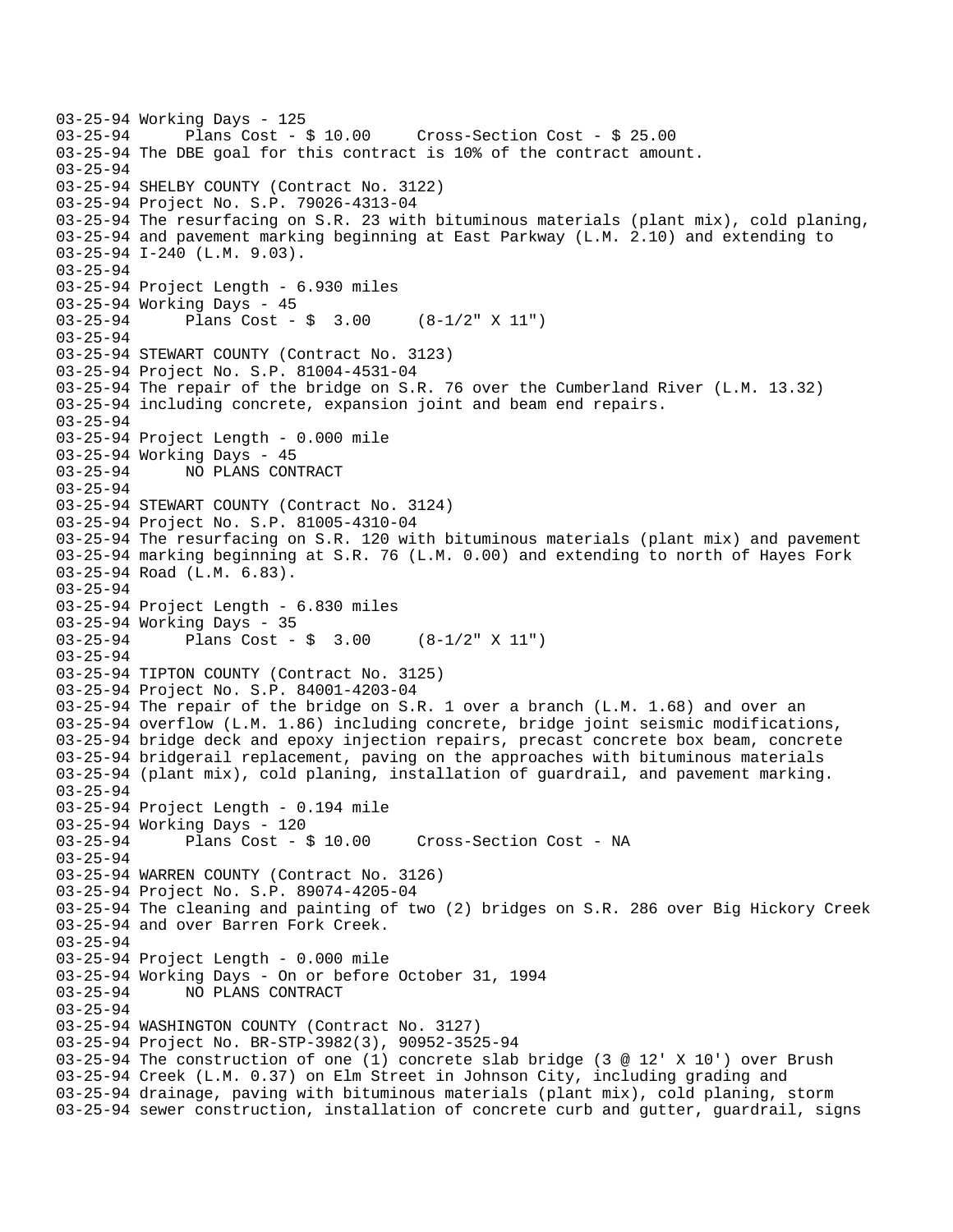03-25-94 and pavement marking. 03-25-94 03-25-94 Project Length - 0.054 mile 03-25-94 Working Days - 80<br>03-25-94 Plans Cost - \$ 10.00  $Cross-Section Cost - $ 0.00$ 03-25-94 03-25-94 WASHINGTON COUNTY (Contract No. 3128) 03-25-94 Project No. BRZE-9000(26), 90066-3409-94 03-25-94 The construction of one (1) concrete slab bridge (2 @ 18' X 11') over Boones 03-25-94 Creek (L.M. 0.23) on Gray Station Road, including grading and drainage, paving 03-25-94 with bituminous materials (plant mix), installation of guardrail, and pavement 03-25-94 marking. 03-25-94 03-25-94 Project Length - 0.109 mile 03-25-94 Working Days - On or before January 1, 1995 03-25-94 Plans Cost - \$ 10.00 Cross-Section Cost - \$ 0.00 03-25-94 03-25-94 WAYNE COUNTY (Contract No. 3129) 03-25-94 Project No. S.P. 91001-4222-04 03-25-94 The resurfacing on S.R. 13 with bituminous materials (plant mix) and pavement 03-25-94 marking beginning at Iron City Road (L.M. 14.51) and extending to Chalk Creek 03-25-94 Road (L.M. 21.54). 03-25-94 03-25-94 Project Length - 7.030 miles 03-25-94 Working Days - 45 03-25-94 Plans Cost - \$ 3.00 (8-1/2" X 11") 03-25-94 03-25-94 WILLIAMSON COUNTY (Contract No. 3130) 03-25-94 Project No. S.P. 94005-4306-04, 94011-4240-04 03-25-94 The resurfacing on S.R. 248 and on S.R. 96 with bituminous materials (plant 03-25-94 mix) and pavement marking on S.R. 248 beginning 500 feet west of S.R. 106 (L.M. 03-25-94 2.80) and extending to the I-65 ramps (L.M. 3.76) and on S.R. 96 beginning near 03-25-94 North Chapel Road (L.M. 15.90) and extending to near S.R. 252 (L.M. 20.17). 03-25-94 03-25-94 03-25-94 Project Length - 5.110 miles 03-25-94 Working Days - 35 03-25-94 Plans Cost - \$ 3.00 (8-1/2" X 11") 03-25-94 ================================================================================ 04-08-94 DICKSON, HICKMAN AND HUMPHREYS COUNTIES (Contract No. 3131) 04-08-94 Project No. S.P. 98033-4157-04 04-08-94 The brush removal on I-40 at various locations beginning at the Tennessee River 04-08-94 and extending to S.R. 48. 04-08-94 04-08-94 Project Length - 42.360 miles 04-08-94 Working Days - On or before June 1, 1994 04-08-94 NO PLANS CONTRACT 04-08-94 04-08-94 DICKSON, WILLIAMSON AND CHEATHAM COUNTIES (Contract No. 3132) 04-08-94 Project No. S.P. 98033-4158-04 04-08-94 The brush removal on I-40 at various locations beginning at S.R. 48 and 04-08-94 extending to the Davidson County line. 04-08-94 04-08-94 Project Length - 28.100 miles 04-08-94 Working Days - On or before June 1, 1994 04-08-94 NO PLANS CONTRACT 04-08-94 04-08-94 SUMNER AND ROBERTSON COUNTIES (Contract No. 3133) 04-08-94 Project No. S.P. 98033-4159-04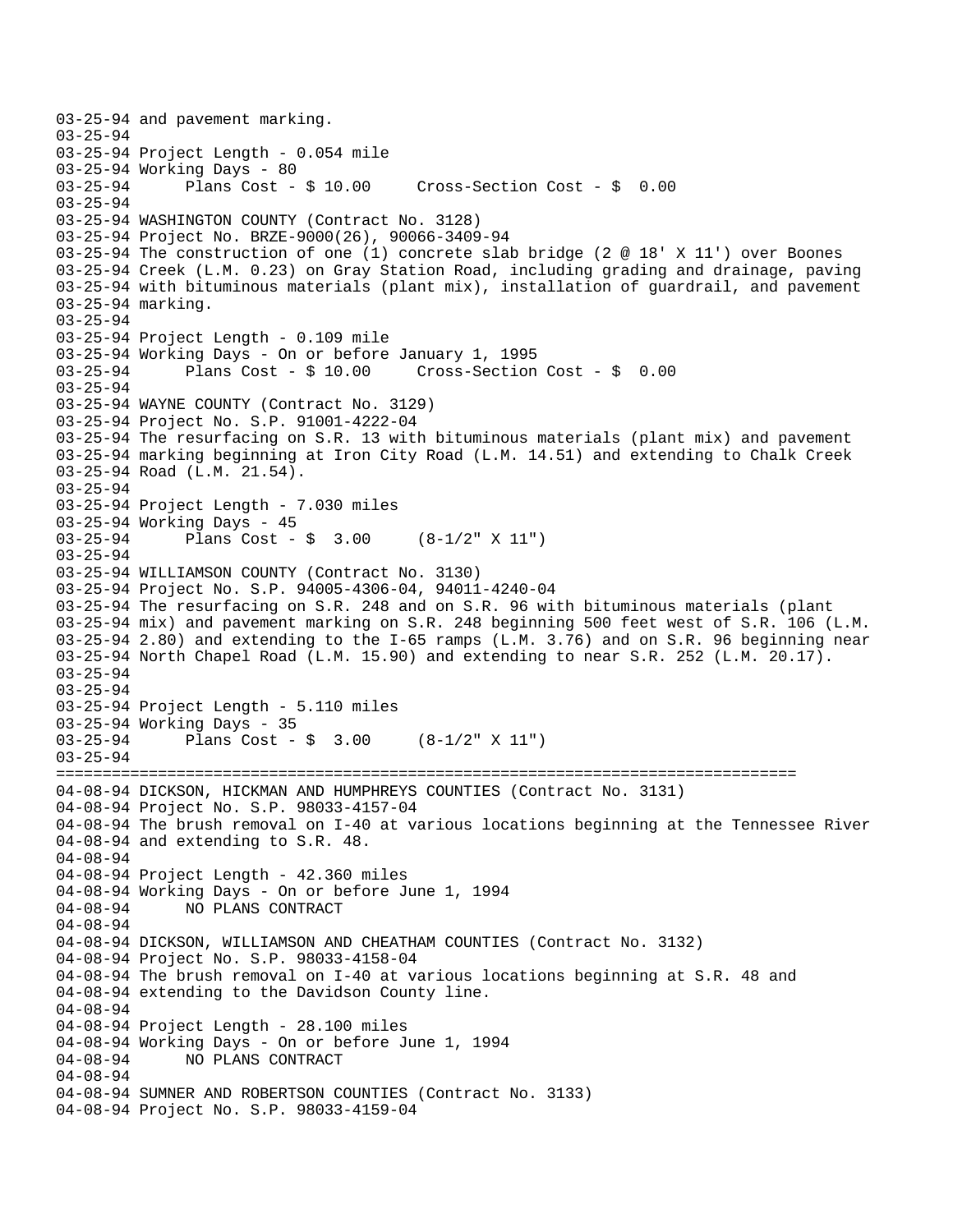04-08-94 The brush removal on I-65 at various locations beginning at the Bethel Road 04-08-94 interchange and extending to the Kentucky State line. 04-08-94 04-08-94 Project Length - 17.740 miles 04-08-94 Working Days - On or before June 1, 1994 04-08-94 NO PLANS CONTRACT 04-08-94 04-08-94 BENTON, CARROLL, DECATUR AND HENDERSON COUNTIES (Contract No. 3134) 04-08-94 Project No. S.P. 98042-4135-04 04-08-94 The brush removal on I-40 at various locations beginning at S.R. 22 and 04-08-94 extending to the Tennessee River bridge. 04-08-94 04-08-94 Project Length - 25.860 miles 04-08-94 Working Days - On or before June 1, 1994 04-08-94 NO PLANS CONTRACT 04-08-94 ================================================================================ 04-29-94 MAINTENANCE LETTING 04-29-94 CAMPBELL COUNTY (Contract No. 3199) 04-29-94 Project No. IM-75-3(125)128, 07001-3197-44 04-29-94 The slide repairs on I-75 north bound lanes at L.M. 148 including grading and 04-29-94 drainage, paving with bituminous materials (plant mix)(polymer modified), 04-29-94 installation of guardrail, fence, and pavement marking. 04-29-94 04-29-94 Project Length - 0.189 mile 04-29-94 Working Days 04-29-94 Plans Cost - \$ 10.00 Cross-Section Cost - \$0.00 ================================================================================ 05-06-94 HICKMAN COUNTY (Contract No. 2942) 05-06-94 Project No. S.P. 41056-3214-04 05-06-94 The grading and drainage on S.R. 50 including the construction of one (1) 05-06-94 prestressed concrete Bulb-Tee bridge over the Duck River, two (2) prestressed 05-06-94 concrete I-beam bridges over the Duck River overflow and Beaver Dam Creek on 05-06-94 S.R. 50, two (2) concrete box bridges, two (2) concrete box culverts, limited 05-06-94 paving on the mainline with a portland cement treated aggregate base and 05-06-94 bituminous materials (plant mix), with partial mineral aggregate base on the 05-06-94 remainder, paving on crossroads with mineral aggregate base and bituminous 05-06-94 materials (plant mix), installation of fence, signs, and pavement marking 05-06-94 beginning 0.98 mile west of Duck River and extending to Nickell Valley Road. 05-06-94 05-06-94 Project Length - 4.354 miles 05-06-94 Working Days - 285 05-06-94 Plans Cost - \$ 50.00 Cross-Section Cost - \$100.00 05-06-94 The DBE goal for this contract is 2% of the contract amount. 05-06-94 05-06-94 WEAKLEY COUNTY (Contract No. 2967) 05-06-94 Project No. S.P. 92139-3206-04 05-06-94 The paving on S.R. 216 extension with either a mineral aggregate base or a 05-06-94 portland cement treated aggregate base and bituminous materials (plant mix), 05-06-94 and a permeable treated base and portland cement concrete pavement on the 05-06-94 ramps, including grading and drainage, installation of guardrail, fence, 05-06-94 underdrains, signs, and pavement marking beginning at S.R. 43/372 south of 05-06-94 Martin and extending to S.R. 22 east of Martin. 05-06-94 05-06-94 Project Length - 3.933 miles 05-06-94 Working Days - On or before June 1, 1995 05-06-94 Plans Cost - \$ 25.00 Cross-Section Cost - \$ 10.00 05-06-94 The DBE goal for this contract is 2% of the contract amount. 05-06-94 05-06-94 OBION COUNTY (Contract No. 3042)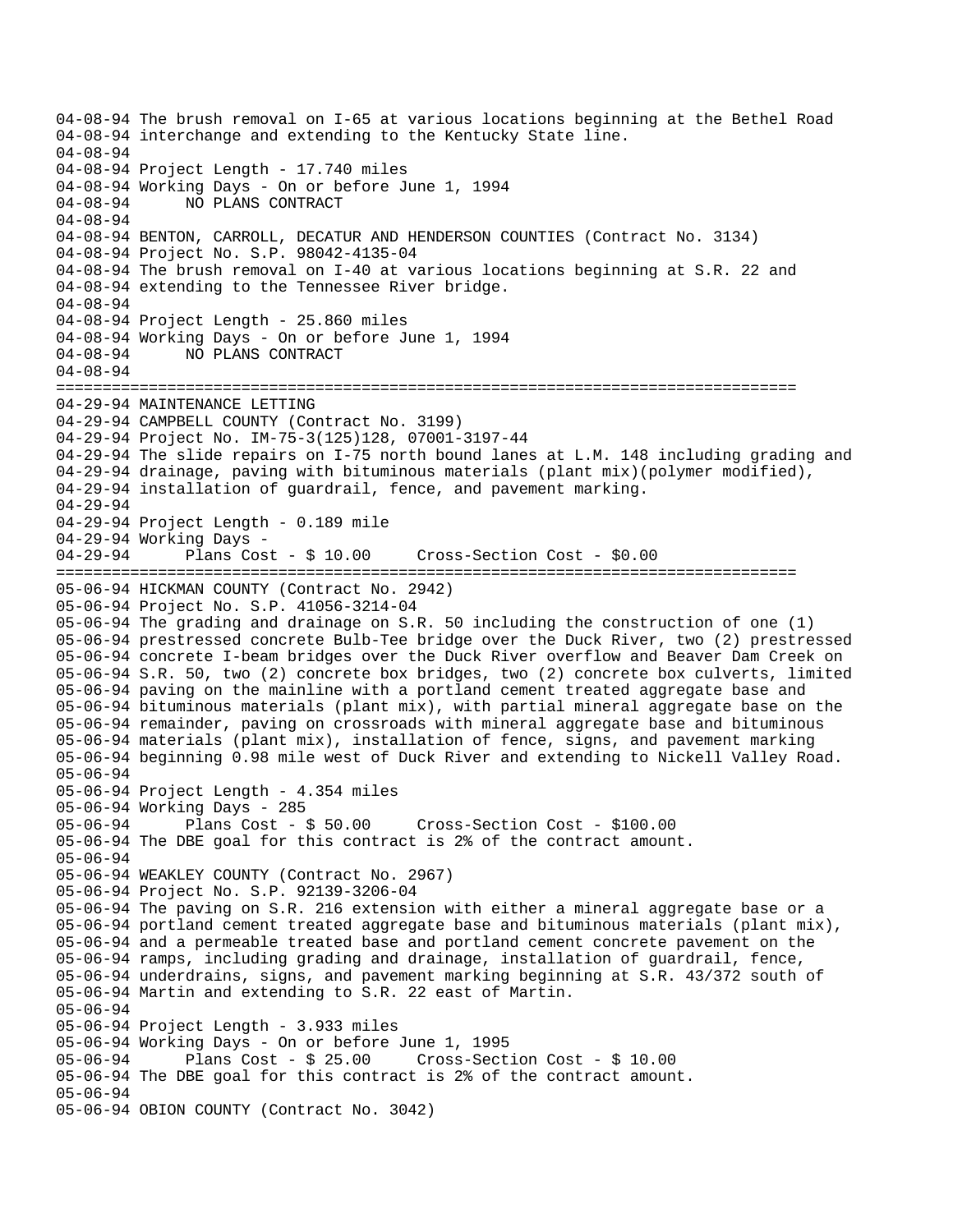```
05-06-94 Project No. S.P. 66009-4314-04 
05-06-94 The repair of the bridge on S.R. 21 over Mill Creek (L.M. 12.64) including 
05-06-94 concrete, concrete slab removal, bridge deck repairs, epoxy injection, 
05-06-94 prestressed concrete box beam, concrete bridgerail replacement, overlay with 
05-06-94 bituminous materials (plant mix), cold planing, installation of guardrail, and 
05-06-94 pavement marking. 
05-06-94 
05-06-94 Project Length - 0.000 mile 
05-06-94 Working Days - 90 
05-06-94 Plans Cost - $ 10.00 Cross-Section Cost - NA 
05-06-94 
05-06-94 HAMILTON COUNTY (Contract No. 3095) 
05-06-94 Project No. S.P. 33070-4314-04 
05-06-94 The resurfacing on S.R. 317 with bituminous materials (plant mix) and pavement 
05-06-94 marking beginning at the Jct. of I-75 (L.M. 5.02) and extending to the railroad 
05-06-94 crossing (L.M. 10.34) in Collegedale. 
05-06-94 
05-06-94 Project Length - 5.320 miles 
05-06-94 Working Days - 40 
05-06-94 Plans Cost - $ 3.00 (8-1/2" X 11") 
05-06-94 
05-06-94 POLK COUNTY (Contract No. 3118) 
05-06-94 Project No. S.P. 70011-4327-04 
05-06-94 The resurfacing on S.R. 314 with bituminous materials (plant mix) or recycle in 
05-06-94 place, and pavement marking beginning at the Jct. of S.R. 40 (L.M. 0.00) in 
05-06-94 Parksville and extending to the Jct. of S.R. 33 (L.M. 6.15) in Benton. 
05-06-94 
05-06-94 Project Length - 6.150 miles 
05-06-94 Working Days - On or before July 1, 1994 
05-06-94 Plans Cost - $ 3.00 (8-1/2" X 11") 
05-06-94 
05-06-94 ANDERSON COUNTY (Contract No. 3135) 
05-06-94 Project No. S.P. 01003-4525-04 
05-06-94 The repair of the bridge on S.R. 9 over the Clinch River (L.M. 10.71) including 
05-06-94 concrete, structural steel repairs, bridge deck and expansion joint repairs, 
05-06-94 bridge deck sealant, concrete bridgerail replacement, overlay with bituminous 
05-06-94 materials (plant mix), cold planing, repainting existing steel structure, 
05-06-94 installation of guardrail and pavement marking. 
05-06-94 
05-06-94 Project Length - 0.000 mile 
05-06-94 Working Days - On or before January 1, 1995 
05-06-94 Plans Cost - $ 10.00 Cross-Section Cost - NA 
05-06-94 
05-06-94 ANDERSON, CAMPBELL, WASHINGTON, KNOX, GRAINGER, SULLIVAN, ROANE, COCKE, AND 
05-06-94 CARTER COUNTIES (Contract No. 3136) 
05-06-94 Project No. S.P. 98011-4196-04 
05-06-94 The attenuator repair on various Interstate and State routes in Region I. 
05-06-94 
05-06-94 Project Length - 0.000 mile 
05-06-94 Working Days - June 30, 1995 (See Special Provision 705C) 
              05-06-94 NO PLANS CONTRACT 
05-06-94 
05-06-94 BEDFORD COUNTY (Contract No. 3137) 
05-06-94 Project No. NH-10(11), 02003-3220-14 
05-06-94 The grading and drainage on U.S. 231 (S.R. 10) including the construction of 
05-06-94 two (2) prestressed concrete I-beam bridges over overflow of Hurricane Creek 
05-06-94 and over Hurricane Creek, three (3) concrete box bridges, one (1) concrete box 
05-06-94 culvert, paving with bituminous materials (plant mix), cold planing, storm 
05-06-94 sewer construction, installation of concrete curb and gutter, sidewalk, 
05-06-94 guardrail, signs, and pavement marking beginning at the curb and gutter section
```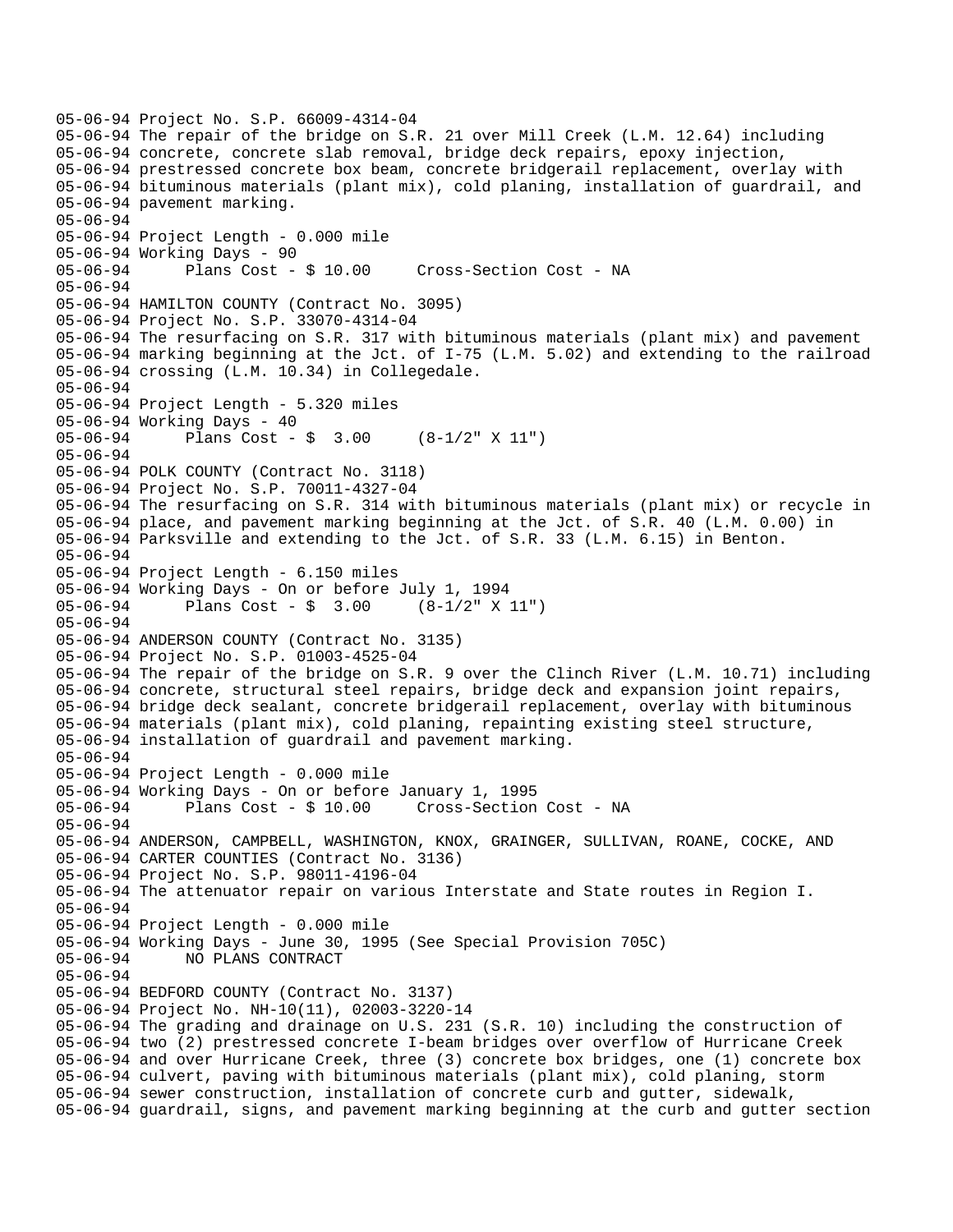```
05-06-94 in Shelbyville and extending to S.R. 82. 
05-06-94 
05-06-94 Project Length - 5.603 miles 
05-06-94 Working Days - 275 
05-06-94 Plans Cost - $ 50.00 Cross-Section Cost - $ 100.00 
05-06-94 The DBE goal for this contract is 11% of the contract amount. 
05-06-94 
05-06-94 BEDFORD AND MOORE COUNTIES (Contract No. 3138) 
05-06-94 Project No. S.P. 02005-4236-04, 64002-4203-04 
05-06-94 The resurfacing on S.R. 16 with bituminous materials (plant mix) and pavement 
05-06-94 marking in Bedford County beginning east of Thompson Road (L.M. 26.80) and 
05-06-94 extending to the Coffee County line (L.M. 0.91) in Moore County. 
05-06-94 
05-06-94 Project Length - 4.770 miles 
05-06-94 Working Days - 35<br>05-06-94 Plans Cost -
              Plans Cost - \sin 3.00 (8-1/2" X 11")
05-06-94 
05-06-94 BENTON AND MADISON COUNTIES (Contract No. 3139) 
05-06-94 Project No. S.P. 03001-4158-04, 57001-4186-04 
05-06-94 The renovation of Rest Area lighting on I-40 east and west bound lanes. 
05-06-94 
05-06-94 Project Length - 0.000 mile 
05-06-94 Working Days - On or before October 31, 1994 
05-06-94 Plans Cost - $ 3.00 Cross-Section Cost - NA 
05-06-94 
05-06-94 BENTON, CARROLL, DECATUR, HENRY AND WEAKLEY COUNTIES (Contract No. 3140) 
05-06-94 Project No. S.P. 98042-4230-04 
05-06-94 The slip lining of culverts on various State Routes at various locations. 
05-06-94 
05-06-94 Project Length - 0.000 mile 
05-06-94 Working Days - On or before September 30, 1994 
05-06-94 NO PLANS CONTRACT 
05-06-94 
05-06-94 BLOUNT COUNTY (Contract No. 3141) 
05-06-94 Project No. S.P. 05952-3544-04 
05-06-94 The grading and drainage on a S.I.A. Route serving Fawn Industries (Ross Drive 
05-06-94 extension) including paving with bituminous materials (plant mix), installation 
05-06-94 of concrete curb and gutter, storm sewer construction, and pavement marking. 
05-06-94 
05-06-94 Project Length - 0.212 mile 
05-06-94 Working Days - 70 
05-06-94 Plans Cost - $ 10.00 Cross-Section Cost - $0.00 
05-06-94 
05-06-94 BLOUNT, JEFFERSON, KNOX, LOUDON AND SEVIER COUNTIES (Contract No. 3142) 
05-06-94 Project No. S.P. 98011-4197-04 
05-06-94 The sweeping and litter removal on various Interstate Routes. 
05-06-94 
05-06-94 Project Length - 147.83 miles 
05-06-94 Working Days - On or before June 30 1995 (See Special Provision 108B) 
05-06-94 NO PLANS CONTRACT 
05-06-94 
05-06-94 CAMPBELL COUNTY (Contract No. 3143) 
05-06-94 Project No. STP-M-NHE-9(22), 07003-3226-54 
05-06-94 The signalization at the intersection of U.S. 25W (S.R. 9) with Towe String 
05-06-94 Road (L.M. 27.15) in LaFollette. 
05-06-94 
05-06-94 Project Length - 0.000 mile 
05-06-94 Working Days - On or before February 1, 1995 
             Plans Cost - $ 10.00 Cross-Section Cost - NA
05-06-94
```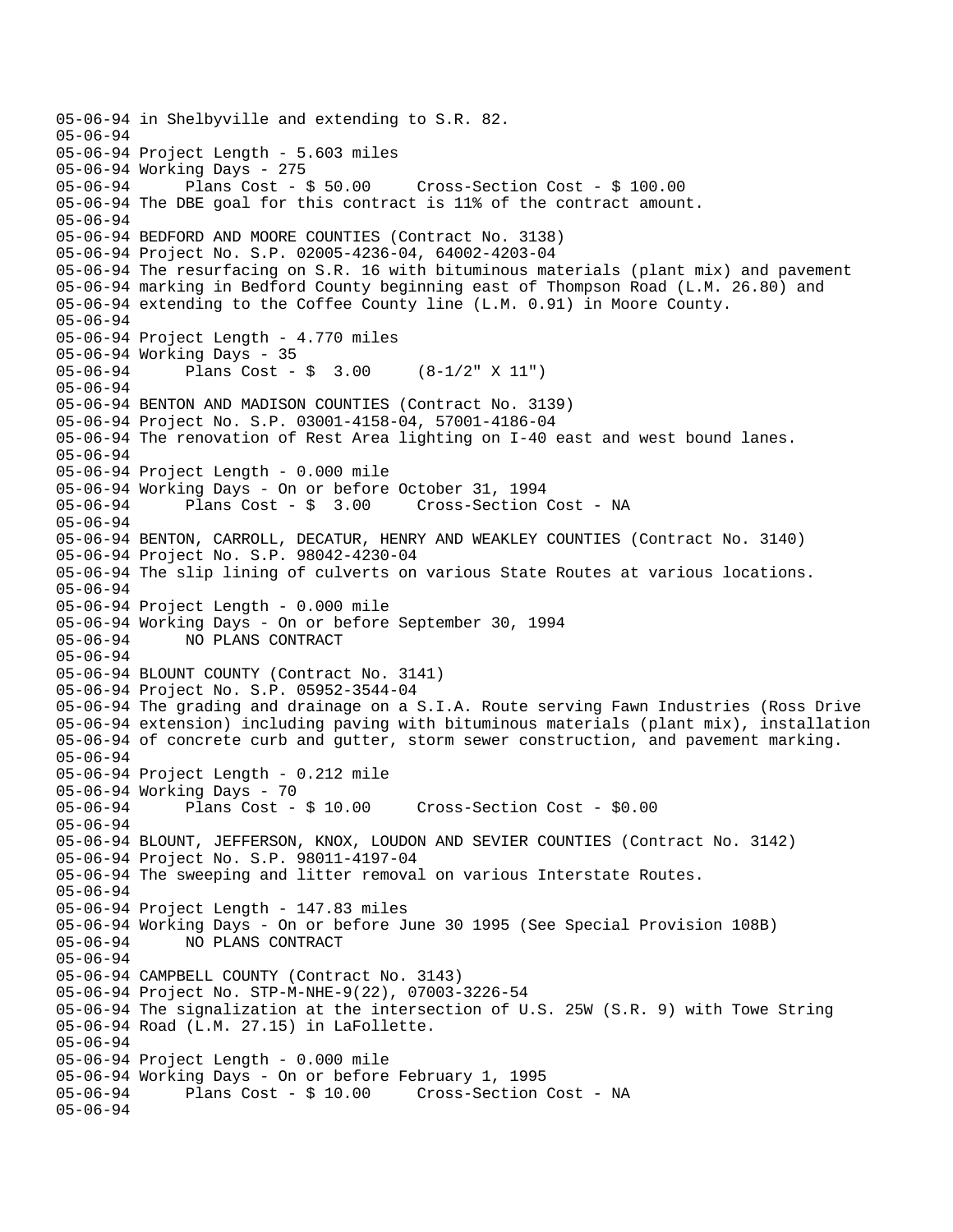```
05-06-94 CANNON COUNTY (Contract No. 3144) 
05-06-94 Project No. S.P. 08005-4320-04, 08031-4305-04 
05-06-94 The resurfacing on S.R. 145 and S.R. 281 with bituminous materials (plant mix) 
05-06-94 and pavement marking on S.R. 145 beginning at S.R. 1 (L.M. 0.00) and extending 
05-06-94 to 3643 feet south of Witty Road left (L.M. 3.71) and on S.R. 281 beginning at 
05-06-94 S.R. 53 (L.M. 0.00) and extending to S.R. 1 (L.M. 4.18) 
05-06-94 
05-06-94 Project Length - 7.883 miles 
05-06-94 Working Days - 40 
05-06-94 Plans Cost - $ 3.00 (8-1/2" X 11") 
05-06-94 
05-06-94 CARROLL, HENRY AND WEAKLEY COUNTIES (Contract No. 3145) 
05-06-94 Project No. MA-NH-22(26), 09008-3205-14, 40001-3205-14, 92002-3218-14 
05-06-94 The grading and drainage on S.R. 22 including the construction of one (1) 
05-06-94 prestressed concrete Bulb-Tee bridge on S.R. 22 over S.R. 76, one (1) 
05-06-94 prestressed concrete Box Beam bridge on S.R. 22 over Spring Creek, four (4) 
05-06-94 concrete box bridges, one (1) concrete box culvert, paving with bituminous 
05-06-94 materials (plant mix)(latex modified), permeable treated base and portland 
05-06-94 cement concrete pavement on the ramps, storm sewer construction, installation 
05-06-94 of concrete curb and gutter, sidewalk, guardrail, fence, signs, and pavement 
05-06-94 marking beginning 0.50 mile south of S.R. 76 in McKenzie and extending to S.R. 
05-06-94 190 in Gleason. 
05-06-94 
05-06-94 Project Length - 8.188 miles 
05-06-94 Working Days - 350<br>05-06-94 Plans Cost - $ 50.00
05-06-94 Plans Cost - $ 50.00 Cross-Section Co st - $ 50.00 
05-06-94 The DBE goal for this contract is 12% of the contract amount. 
05-06-94 
05-06-94 CARROLL COUNTY (Contract No. 3146) 
05-06-94 Project No. S.P. 09004-4221-04 
05-06-94 The repair of the bridge on S.R. 1 over Beaver Creek (L.M. 19.24) including 
05-06-94 concrete, bearing replacement, bridge joint seismic modifications, bridge deck 
05-06-94 and expansion joint repairs, prestressed concrete box beams, paving on the 
05-06-94 approaches with bituminous materials (plant mix), cold planing, installation of 
05-06-94 guardrail, and pavement marking. 
05-06-94 
05-06-94 Project Length - 0.000 mile 
05-06-94 Working Days - 90 
05-06-94 Plans Cost - $ 10.00 Cross-Section Cost - NA 
05-06-94 
05-06-94 CARROLL COUNTY (Contract No. 3147) 
05-06-94 Project No. S.P. 09011-4227-04 
05-06-94 The resurfacing on S.R. 77 with bituminous materials (plant mix) and pavement 
05-06-94 marking beginning at S.R. 76 (L.M. 0.00) and extending to near the bridge at 
05-06-94 L.M. 7.00. 
05-06-94 
05-06-94 Project Length - 7.000 miles 
05-06-94 Working Days - 35<br>05-06-94 Plans Cost -
              Plans Cost - \sin 3.00 (8-1/2" X 11")
05-06-94 
05-06-94 CARTER COUNTY (Contract No. 3148) 
05-06-94 Project No. S.P. 10021-4308-04 
05-06-94 The resurfacing on S.R. 361 with bituminous materials (plant mix) including 
05-06-94 bridge deck repair, bridge deck sealant, and pavement marking beginning at the 
05-06-94 Jct. with S.R. 359 (L.M. 0.00) and extending to the Jct. with S.R. 37 (L.M. 
05-06-94 8.87). 
05-06-94 
05-06-94 Project Length - 8.870 miles 
05-06-94 Working Days - 60 
05-06-94 Plans Cost - $ 3.00 (8-1/2" X 11")
```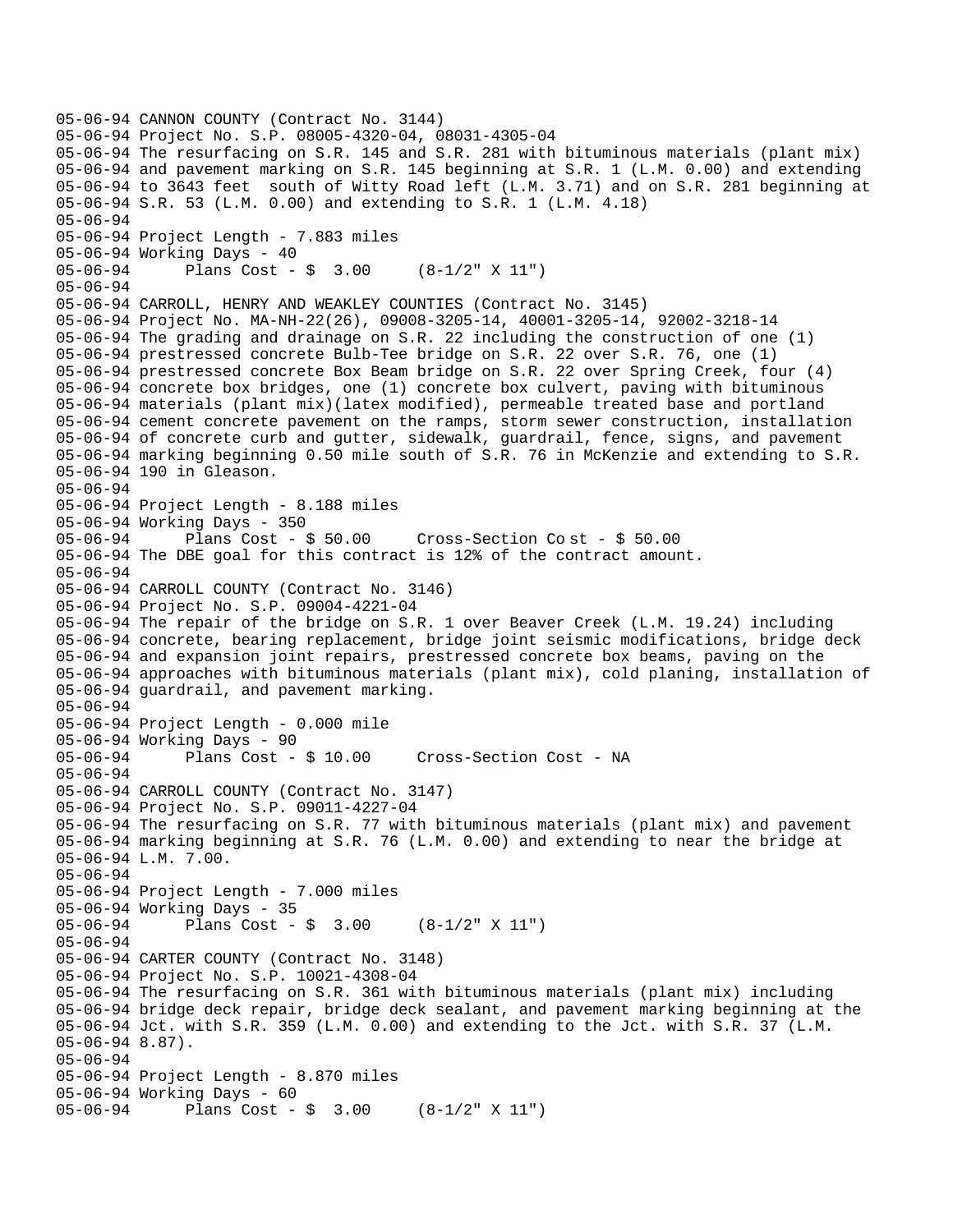```
05-06-94 
05-06-94 CHEATHAM, MONTGOMERY, MOORE, RUTHERFORD, SMITH AND STEWART COUNTIES 
05-06-94 (Contract No. 3149) 
05-06-94 Project No. S.P. 98033-4256-04, 98033-4248-04 
05-06-94 
05-06-94 The cleaning and repainting of twelve (12) bridges on various State Routes at 
05-06-94 various locations. 
05-06-94 
05-06-94 Project Length - 0.000 mile 
05-06-94 Working Days - 75 
05-06-94 NO PLANS CONTRACT 
05-06-94 
05-06-94 DAVIDSON COUNTY (Contract No. 3150) 
05-06-94 Project No. IME-40-4(64)212, 19007-8138-44, IME-65-3(90)83, 19010-8138-44 
05-06-94 The resurfacing on I-40 and I-65 with bituminous materials (plant mix)(polymer 
05-06-94 modified), including cold planing, cracking and seating concrete pavement, 
05-06-94 bridge deck and expansion joint repairs, bridge deck sealant, installation of 
05-06-94 guardrail, signs, and pavement marking on I-40 beginning at Browns Creek (L.M. 
05-06-94 20.17) and extending to I-24/I-40 interchange (L.M. 21.90) and on I-65 
05-06-94 beginning at I-40 (L.M. 8.55) and extending to Shelby Avenue (L.M. 9.50). 
05-06-94 
05-06-94 Project Length - 2.680 miles 
05-06-94 Working Days - On or before November 30, 1994 (See Special Provision 108B) 
05-06-94 Plans Cost - $ 10.00 Cross-Section Cost - NA 
05-06-94 The DBE goal for this contract is 6% of the contract amount. 
05-06-94 
05-06-94 DAVIDSON COUNTY (Contract No. 3151) 
05-06-94 Project No. S.P. 19041-4260-04 
05-06-94 The resurfacing on S.R. 24 (Lebanon Pike) with bituminous materials (plant 
05-06-94 mix), cold planing and pavement marking beginning 0.17 mile west of S.R. 155 
05-06-94 (Briley Parkway) (L.M. 18.00) and extending to 0.06 mile east of S.R. 45 (Old 
05-06-94 Hickory Boulevard) (L.M. 23.06). 
05-06-94 
05-06-94 Project Length - 4.830 miles 
05-06-94 Working Days - 40 
05-06-94 Plans Cost - $ 3.00 Cross-Section Cost - NA 
05-06-94 
05-06-94 DAVIDSON, DICKSON, HUMPHREYS, ROBERTSON, RUTHERFORD, SMITH, WAYNE, WILLIAMSON, 
05-06-94 MAURY, STEWART AND SUMNER COUNTIES (Contract No. 3152) 
05-06-94 Project No. S.P. 98033-4152-04 
05-06-94 The attenuator repair on various Interstate and State routes in Region III. 
05-06-94 
05-06-94 Project Length - 0.000 mile 
05-06-94 Working Days - June 30, 1995 (See Special Provision 705E) 
              05-06-94 NO PLANS CONTRACT 
05-06-94 
05-06-94 DAVIDSON AND SUMNER COUNTIES (Contract No. 3153) 
05-06-94 Project No. S.P. 98033-4153-04 
05-06-94 The urban sweeping on various Interstate and State Routes. 
05-06-94 
05-06-94 Project Length - 149.97 miles 
05-06-94 Working Days - On or before June 30 1995 (See Special Provision 108B) 
05-06-94 NO PLANS CONTRACT 
05-06-94 
05-06-94 FAYETTE, LAUDERDALE, AND WEAKLEY COUNTIES (Contract No. 3154) 
05-06-94 Project No. S.P. 98042-4234-04 
05-06-94 The cleaning and painting of four (4) bridges on various State Routes at 
05-06-94 various locations. 
05-06-94 
05-06-94 Project Length - 0.000 mile
```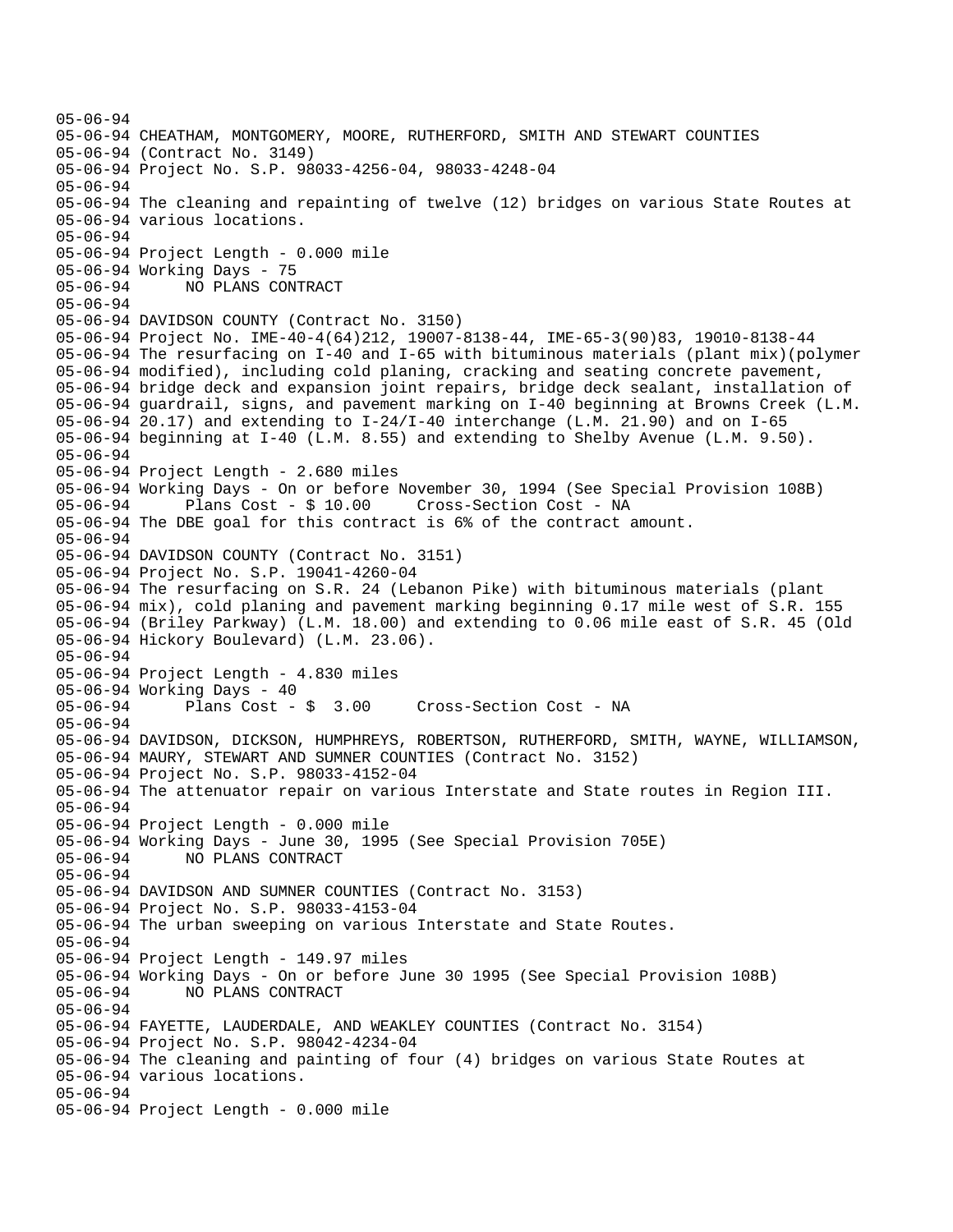```
05-06-94 Working Days - 45 
             05-06-94 NO PLANS CONTRACT 
05-06-94 
05-06-94 GIBSON COUNTY (Contract No. 3155) 
05-06-94 Project No. S.P. 27005-4228-04 
05-06-94 The resurfacing on S.R. 54 with bituminous materials (plant mix) and pavement 
05-06-94 marking beginning at the Crockett County line (L.M. 0.00) and extending to Frog 
05-06-94 Jump-Brazil Road left (L.M. 5.45). 
05-06-94 
05-06-94 Project Length - 5.450 miles 
05-06-94 Working Days - 35 
05-06-94 Plans Cost - $ 3.00 (8-1/2" X 11") 
05-06-94 
05-06-94 GILES COUNTY (Contract No. 3156) 
05-06-94 Project No. BRZE-2800(16), 28945-3465-94 
05-06-94 The construction of one (1) prestressed concrete Bulb-Tee beam bridge over Elk 
05-06-94 River (L.M. 1.58) on Baugh Station Road including grading and drainage, paving 
05-06-94 with bituminous materials (plant mix), installation of guardrail, and pavement 
05-06-94 marking. 
05-06-94 
05-06-94 Project Length - 0.335 mile 
05-06-94 Working Days - 150 
05-06-94 Plans Cost - $ 10.00 Cross-Section Cost - $0.00 
05-06-94 
05-06-94 GREENE COUNTY (Contract No. 3157) 
05-06-94 Project No. BR-STP-3874(2), 30950-3734-94 
05-06-94 The construction of one (1) concrete box bridge (19' X 5') over Richland Creek 
05-06-94 (L.M. 0.44) on North College Street in Greeneville, including grading and 
05-06-94 drainage, paving with bituminous materials (plant mix), storm sewer 
05-06-94 construction, installation of concrete curb and gutter, sidewalk, signs, 
05-06-94 signals, and pavement marking. 
05-06-94 
05-06-94 Project Length - 0.038 mile 
05-06-94 Working Days - On or before December 1, 1994 
                                       Cross-Section Cost - NA
05-06-94 
05-06-94 HAMILTON COUNTY (Contract No. 3158) 
05-06-94 Project No. STP-M-317(6), 33070-3213-54 
05-06-94 The signalization at the intersection of S.R. 317 (Apison Pike) with S.R. 321 
05-06-94 (Ooltewah-Ringgold Road) in Collegedale. 
05-06-94 
05-06-94 Project Length - 0.000 mile 
05-06-94 Working Days - On or before December 1, 1994 
05-06-94 Plans Cost - $ 3.00 Cross-Section Cost - NA 
05-06-94 
05-06-94 HAMILTON COUNTY (Contract No. 3159) 
05-06-94 Project No. S.P. 33012-4207-04 
05-06-94 The resurfacing on S.R. 2 with bituminous materials (plant mix) and pavement 
05-06-94 marking beginning at the Jct. with I-75 at Ooltewah (L.M. 20.42) and extending 
05-06-94 to the Bradley County line (L.M. 24.28). 
05-06-94 
05-06-94 Project Length - 3.840 miles 
05-06-94 Working Days - 30 
05-06-94 Plans Cost - $ 3.00 (8-1/2" X 11") 
05-06-94 
05-06-94 HAMILTON COUNTY (Contract No. 3160) 
05-06-94 Project No. S.P. 33958-4135-04 
05-06-94 The urban sweeping on various Interstate and State Routes. 
05-06-94 
05-06-94 Project Length - 116.60 miles
```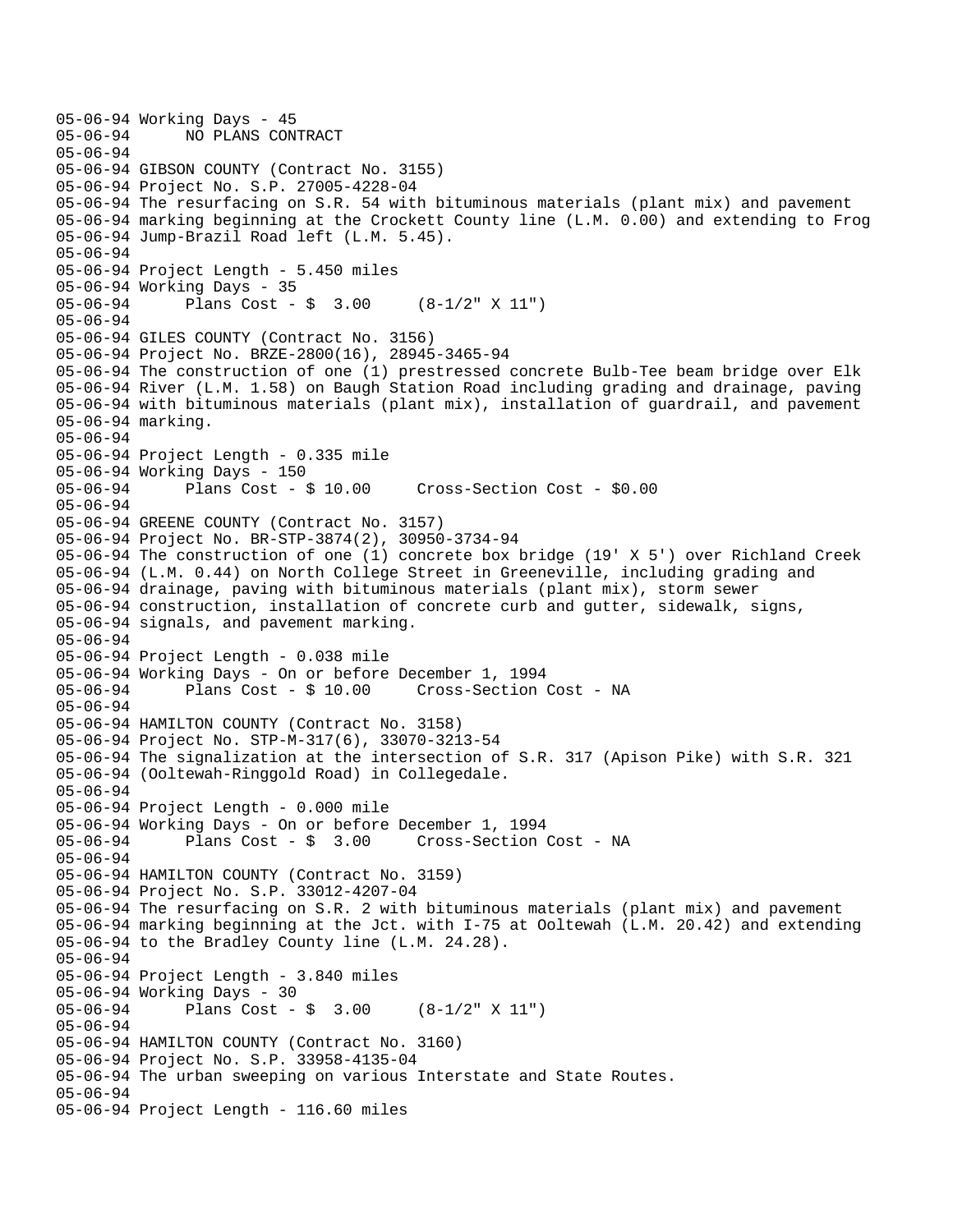```
05-06-94 Working Days - On or before June 30 1995 (See Special Provision 108B) 
              05-06-94 NO PLANS CONTRACT 
05-06-94 
05-06-94 HANCOCK COUNTY (Contract No. 3161) 
05-06-94 Project No. S.P. 34023-4303-04 
05-06-94 The resurfacing on S.R. 33 with bituminous materials (plant mix) and pavement 
05-06-94 marking beginning at S.R. 70 right (L.M. 23.51) and extending to the Virginia 
05-06-94 State line (L.M. 27.02). 
05-06-94 
05-06-94 Project Length - 3.510 miles 
05-06-94 Working Days - 40 
05-06-94 Plans Cost - $ 3.00 (8-1/2" X 11") 
05-06-94 
05-06-94 HANCOCK, JEFFERSON, MORGAN AND ROANE COUNTIES (Contract No. 3162) 
05-06-94 Project No. S.P. 98011-4295-04 
05-06-94 The cleaning and painting of six (6) bridges on various State Routes at various 
05-06-94 locations. 
05-06-94 
05-06-94 Project Length - 0.000 mile 
05-06-94 Working Days - On or before April 1, 1995 
05-06-94 NO PLANS CONTRACT 
05-06-94 
05-06-94 HARDIN COUNTY (Contract No. 3163) 
05-06-94 Project No. S.P. 36001-4566-04 
05-06-94 The resurfacing on S.R. 15 with bituminous materials (plant mix) and pavement 
05-06-94 marking beginning near Rocky Branch (L.M. 15.46) and extending to the Wayne 
05-06-94 County line (L.M. 23.61). 
05-06-94 
05-06-94 Project Length - 8.150 miles 
05-06-94 Working Days - 40 
05-06-94 Plans Cost - $ 3.00 (8-1/2" X 11") 
05-06-94 
05-06-94 HAWKINS COUNTY (Contract No. 3164) 
05-06-94 Project No. STP-M-NHE-1(50), 37070-3207-54 
05-06-94 The construction of a median opening with turn lanes on U.S. 11W (S.R. 1) in 
05-06-94 Church Hill including grading and drainage, paving with bituminous materials 
05-06-94 (plant mix) and pavement marking. 
05-06-94 
05-06-94 Project Length - 0.155 mile 
05-06-94 Working Days - 30 
05-06-94 Plans Cost - $ 3.00 Cross-Section Cost - $0.00 
05-06-94 
05-06-94 HAYWOOD COUNTY (Contract No. 3165) 
05-06-94 Project No. S.P. 38016-4205-04 
05-06-94 The resurfacing on S.R. 222 with bituminous materials (plant mix) and pavement 
05-06-94 marking beginning at the Fayette County line (L.M. 0.00) and extending to S.R. 
05-06-94 1 (L.M. 5.30). 
05-06-94 
05-06-94 Project Length - 5.300 miles 
05-06-94 Working Days - 30 
05-06-94 Plans Cost - $ 3.00 (8-1/2" X 11") 
05-06-94 
05-06-94 HENRY COUNTY (Contract No. 3166) 
05-06-94 Project No. S.P. 40030-4307-04 
05-06-94 The resurfacing on S.R. 140 with bituminous materials (plant mix) and pavement 
05-06-94 marking beginning at S.R. 69 (L.M. 19.69) and extending to S.R. 54 (L.M. 
05-06-94 28.23). 
05-06-94 
05-06-94 Project Length - 8.540 miles 
05-06-94 Working Days - 35
```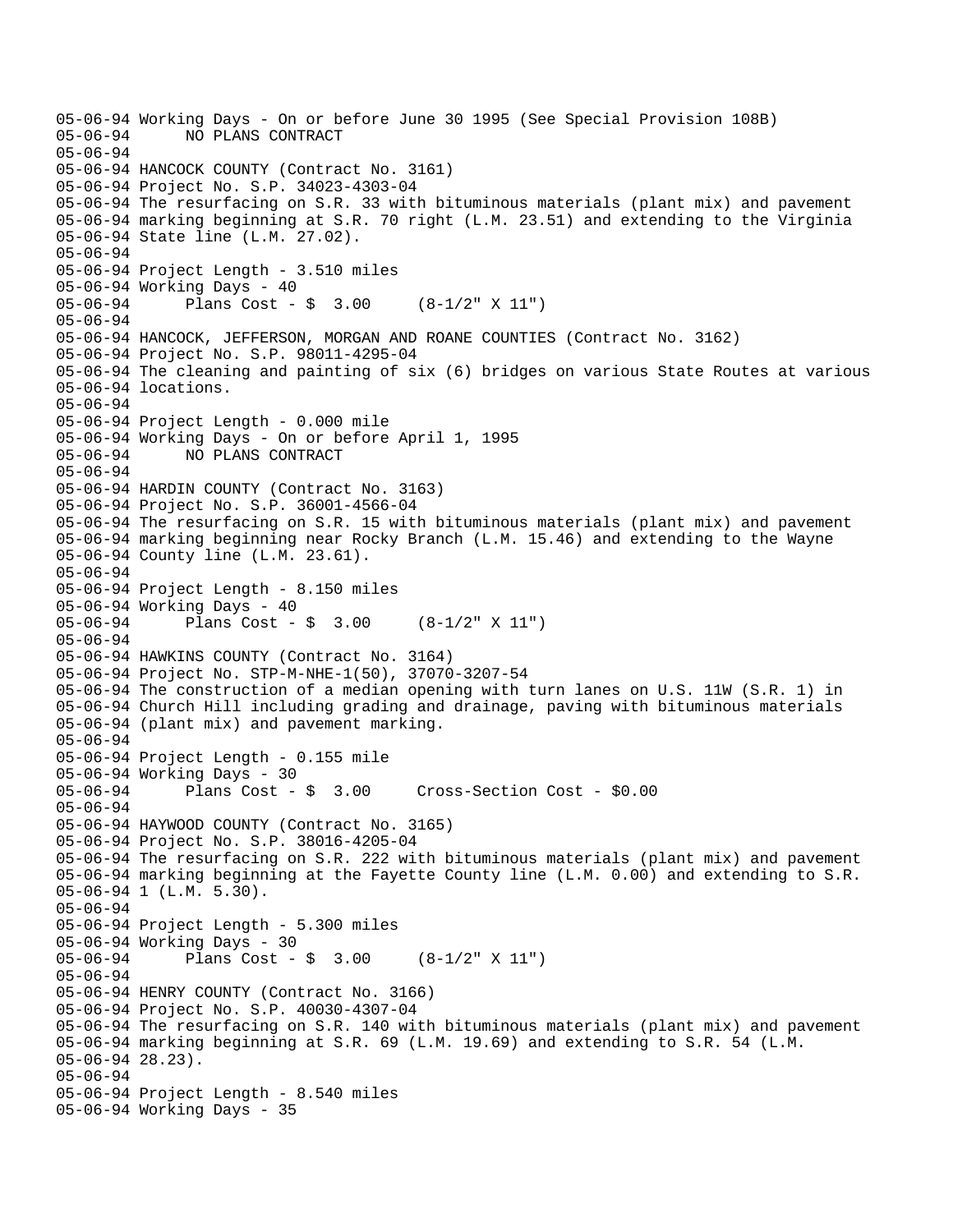05-06-94 Plans Cost - \$ 3.00 (8-1/2" X 11") 05-06-94 05-06-94 HICKMAN COUNTY (Contract No. 3167) 05-06-94 Project No. S.P. 41007-4232-04, 41007-4234-04 05-06-94 The resurfacing on S.R. 50 with bituminous materials (plant mix) including 05-06-94 concrete, bridge deck and expansion joint repairs, bridge deck sealant, and 05-06-94 pavement marking beginning at Charles Thompson Bridge (L.M. 16.30) and 05-06-94 extending to S.R. 48 (L.M. 19.70). 05-06-94 05-06-94 Project Length - 3.400 miles 05-06-94 Working Days - 80 05-06-94 Plans Cost - \$ 10.00 Cross-Section Cost - NA 05-06-94 05-06-94 JACKSON COUNTY (Contract No. 3168) 05-06-94 Project No. S.P. 44001-4525-04, 44003-4530-04 05-06-94 The resurfacing on S.R. 53 and S.R. 56 with bituminous materials (plant mix) 05-06-94 and pavement marking on S.R. 53 beginning at S.R. 56 right (L.M. 14.22) and 05-06-94 extending to 0.24 mile north of S.R. 85 (L.M. 16.47) and on S.R. 56 beginning 05-06-94 at the old field drive left (L.M. 9.98) and extending to S.R. 53 (L.M. 10.92). 05-06-94 05-06-94 Project Length - 2.760 miles 05-06-94 Working Days - 35 05-06-94 Plans Cost - \$ 3.00 (8-1/2" X 11") 05-06-94 05-06-94 JEFFERSON COUNTY (Contract No. 3169) 05-06-94 Project No. S.P. 45006-4223-04 05-06-94 The resurfacing on S.R. 34 with bituminous materials (plant mix), cold planing 05-06-94 and pavement marking beginning 0.33 mile east of the Southern Railroad grade 05-06-94 crossing (L.M. 4.67) and extending to 0.20 mile east of Chucky Road (L.M. 05-06-94 13.69). 05-06-94 05-06-94 Project Length - 9.020 miles 05-06-94 Working Days - 75 05-06-94 Plans Cost - \$ 3.00 (8-1/2" X 11") 05-06-94 05-06-94 KNOX COUNTY (Contract No. 3170) 05-06-94 Project No. S.P. 47039-4313-04 05-06-94 The resurfacing on S.R. 131 with bituminous materials (plant mix), cold planing 05-06-94 and pavement marking beginning 105 feet north of Byington-Solway Road (L.M. 05-06-94 6.10) and extending to Emory Road (L.M. 7.44) and beginning at Heiskell Road 05-06-94 (L.M. 14.86) and extending to 105 feet north of Dry Gap Pike (L.M. 17.20). 05-06-94 05-06-94 Project Length - 3.680 miles 05-06-94 Working Days - 45 05-06-94 Plans Cost - \$ 3.00 (8-1/2" X 11") 05-06-94 05-06-94 LOUDON COUNTY (Contract No. 3171) 05-06-94 Project No. S.P. 53081-4302-04 05-06-94 The resurfacing on S.R. 324 with bituminous materials (plant mix) and pavement 05-06-94 marking beginning 1400 feet west of I-75 (L.M. 0.00) and extending to the Jct. 05-06-94 with S.R. 2 (L.M. 2.17). 05-06-94 05-06-94 Project Length - 2.440 miles 05-06-94 Working Days - 40<br>05-06-94 Plans Cost -Plans Cost -  $\sin 3.00$  (8-1/2" X 11") 05-06-94 05-06-94 MCNAIRY AND CHESTER COUNTIES (Contract No. 3172) 05-06-94 Project No. S.P. 55021-4206-04 05-06-94 The resurfacing on S.R. 224 with bituminous materials (plant mix) and pavement 05-06-94 marking in McNairy County beginning at S.R. 199 (L.M. 19.05) and extending to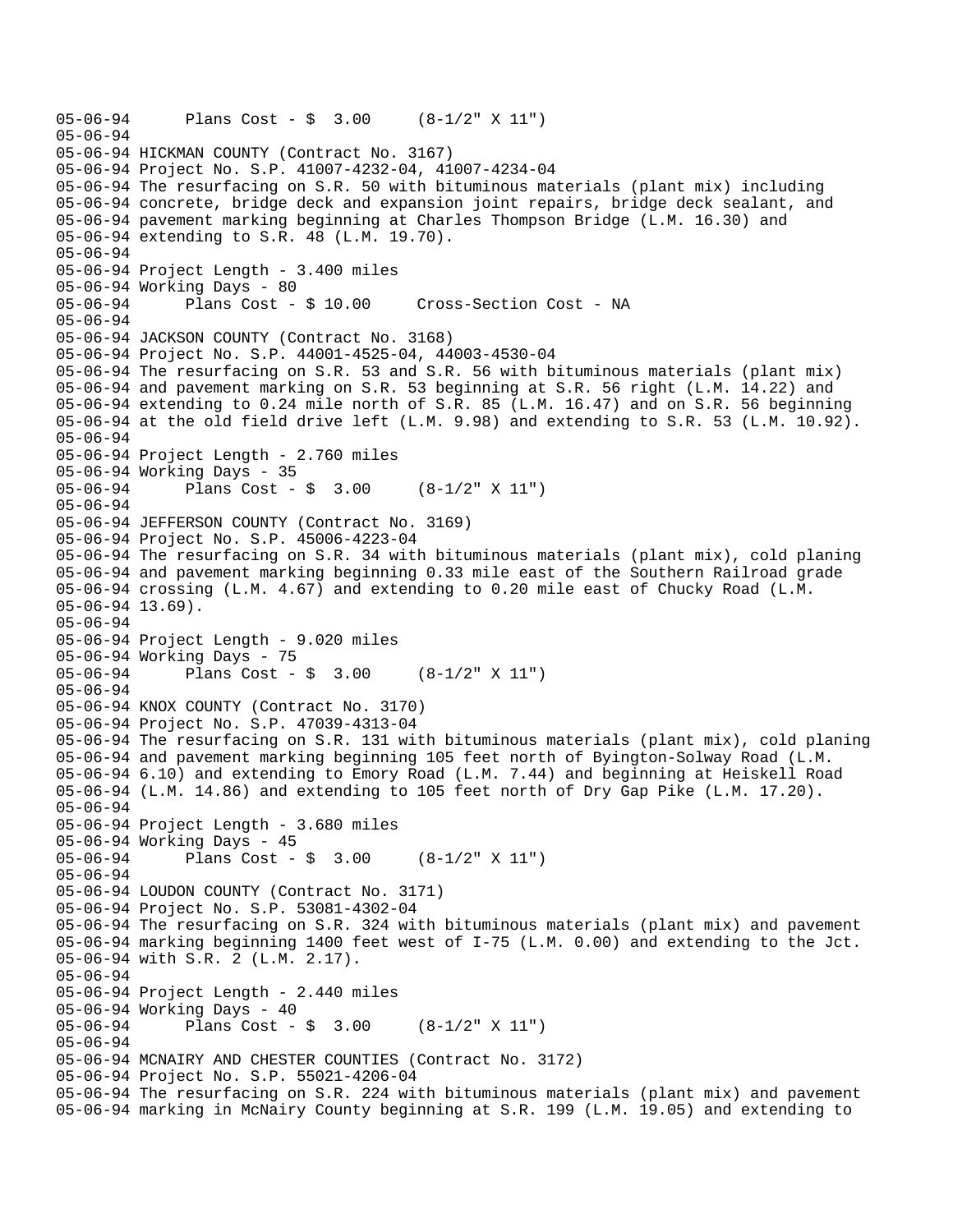```
05-06-94 S.R. 22A (L.M. 0.29) in Chester County. 
05-06-94 
05-06-94 Project Length - 6.350 miles 
05-06-94 Working Days - 35 
05-06-94 Plans Cost - $ 3.00 (8-1/2" X 11") 
05-06-94 
05-06-94 MADISON COUNTY (Contract No. 3173) 
05-06-94 Project No. S.P. 57002-4313-04 
05-06-94 The repair of the bridges on S.R. 1 over Cypress Creek (L.M. 3.29), over branch 
05-06-94 (L.M. 3.44), over branch (L.M. 5.47) and over Cub Creek (L.M. 8.32) including 
05-06-94 concrete, bridge deck and epoxy injection repairs, prestressed concrete box 
05-06-94 beams, bridgerail replacement, paving with bituminous materials (plant mix), 
05-06-94 cold planing, installation of guardrail, and pavement marking. 
05-06-94 
05-06-94 Project Length - 0.000 mile 
05-06-94 Working Days - 60 
05-06-94 Plans Cost - $ 10.00 Cross-Section Cost - NA 
05-06-94 
05-06-94 MADISON COUNTY (Contract No. 3174) 
05-06-94 Project No. S.P. 57951-3719-04 
05-06-94 The grading and drainage on a S.I.A. Route serving Allsteel including paving 
05-06-94 with bituminous materials (plant mix), installation of signs, and pavement 
05-06-94 marking beginning at U.S. 70 (S.R. 1) and extending to the Allsteel truck 
05-06-94 entrance. 
05-06-94 
05-06-94 Project Length - 0.162 mile 
05-06-94 Working Days - 35<br>05-06-94 Plans Cost - $ 10.00
05-06-94 Plans Cost - $ 10.00 Cross-Section Cost - $0.00 
05-06-94 
05-06-94 MARION, HAMILTON, PUTNAM, DEKALB AND RHEA COUNTIES (Contract No. 3175) 
05-06-94 Project No. S.P. 98022-4106-04 
05-06-94 The attenuator repair on various Interstate and State routes in Region II. 
05-06-94 
05-06-94 Project Length - 0.000 mile 
05-06-94 Working Days - June 30, 1995 (See Special Provision 705D) 
05-06-94 NO PLANS CONTRACT 
05-06-94 
05-06-94 MARION AND GRUNDY COUNTIES (Contract No. 3176) 
05-06-94 Project No. S.P. 98022-4204-04 
05-06-94 The cleaning and painting of two (2) bridges on various State Routes at various 
05-06-94 locations. 
05-06-94 
05-06-94 Project Length - 0.000 mile 
05-06-94 Working Days - On or before December 1, 1994 
05-06-94 NO PLANS CONTRACT 
05-06-94 
05-06-94 MAURY COUNTY (Contract No. 3177) 
05-06-94 Project No. S.P. 60009-4207-04 
05-06-94 The resurfacing on S.R. 373 with bituminous materials (plant mix) and pavement 
05-06-94 marking beginning at S.R. 50 (L.M. 0.00) and extending to the Marshall County 
05-06-94 line (L.M. 8.21). 
05-06-94 
05-06-94 Project Length - 8.160 miles 
05-06-94 Working Days - 35 
05-06-94 Plans Cost - $ 3.00 (8-1/2" X 11") 
05-06-94 
05-06-94 MEIGS COUNTY (Contract No. 3178) 
05-06-94 Project No. S.P. 61003-4235-04 
05-06-94 The resurfacing on S.R. 58 with bituminous materials (plant mix), installation 
05-06-94 of guardrail, and pavement marking beginning 0.1 mile north of the Hamilton
```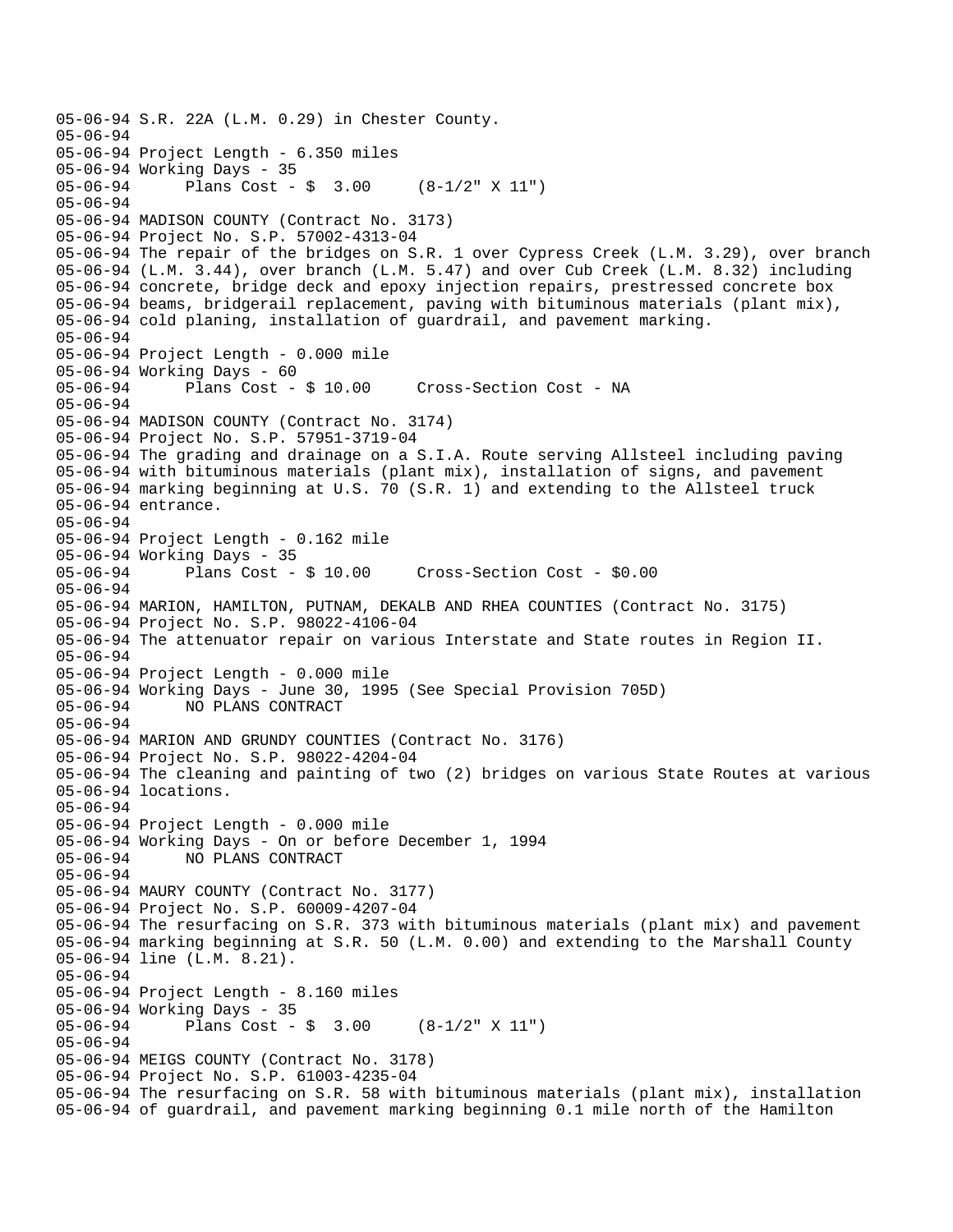05-06-94 County line (L.M. 0.10) and extending to the Hiwassee River bridge (L.M. 5.22). 05-06-94 05-06-94 Project Length - 5.120 miles 05-06-94 Working Days - 40 05-06-94 Plans Cost - \$ 3.00 (8-1/2" X 11") 05-06-94 05-06-94 MONTGOMERY COUNTY (Contract No. 3179) 05-06-94 Project No. S.P. 63021-4212-04 05-06-94 The resurfacing on S.R. 112 with bituminous materials (plant mix), cold 05-06-94 planing, and pavement marking beginning at Maxwell Drive (L.M. 10.30) and 05-06-94 extending to S.R. 48 (L.M. 14.23). 05-06-94 05-06-94 Project Length - 3.930 miles 05-06-94 Working Days - 45 05-06-94 Plans Cost - \$ 3.00 (8-1/2" X 11") 05-06-94 05-06-94 OBION COUNTY (Contract No. 3180) 05-06-94 Project No. S.P. 66013-4218-04 05-06-94 The resurfacing on S.R. 43 with bituminous materials (plant mix) and pavement 05-06-94 marking beginning at the Weakley County line (L.M. 0.00) and extending to S.R. 05-06-94 215 (L.M. 5.38). 05-06-94 05-06-94 Project Length - 5.380 miles 05-06-94 Working Days - 35<br>05-06-94 Plans Cost -Plans Cost -  $\frac{1}{9}$  3.00 (8-1/2" X 11") 05-06-94 05-06-94 RHEA COUNTY (Contract No. 3181) 05-06-94 Project No. S.P. 72004-4223-04, 72002-4205-04 05-06-94 The resurfacing on S.R. 30 and S.R. 378 with bituminous materials (plant mix), 05-06-94 cold planing, and pavement marking on S.R. 30 beginning at S.R. 378 left (L.M. 05-06-94 8.74) and extending to S.R. 29 (L.M. 9.18) and on S.R. 378 beginning at S.R. 29 05-06-94 (L.M. 0.00) and extending to S.R. 29 (L.M. 1.96). 05-06-94 05-06-94 Project Length - 2.400 miles 05-06-94 Working Days - 35 05-06-94 Plans Cost - \$ 3.00 (8-1/2" X 11") 05-06-94 05-06-94 ROANE COUNTY (Contract No. 3182) 05-06-94 Project No. S.P. 73010-4231-04 05-06-94 The resurfacing on S.R. 58 with bituminous materials (plant mix), cold planing, 05-06-94 and pavement marking beginning 370 feet north of S.R. 72 right (L.M. 7.15) and 05-06-94 extending to 265 feet south of the I-40 ramp left (L.M. 13.56). 05-06-94 05-06-94 Project Length - 4.190 miles 05-06-94 Working Days - 40 05-06-94 Plans Cost - \$ 3.00 (8-1/2" X 11") 05-06-94 05-06-94 RUTHERFORD COUNTY (Contract No. 3183) 05-06-94 Project No. S.P. 75013-4230-04 05-06-94 The resurfacing on S.R. 99 with bituminous materials (plant mix) and pavement 05-06-94 marking beginning at Rutherford Boulevard (L.M. 21.96) and extending to 05-06-94 Welchance Road (L.M. 27.51). 05-06-94 05-06-94 Project Length - 5.550 miles 05-06-94 Working Days - 35<br>05-06-94 Plans Cost - \$ 3.00 05-06-94 Plans Cost - \$ 3.00 Cross-Section Cost - NA 05-06-94 05-06-94 SCOTT COUNTY (Contract No. 3184) 05-06-94 Project No. BRZE-7600(5), 76039-3406-94 05-06-94 The construction of one (1) prestressed concrete I-beam bridge over Buffalo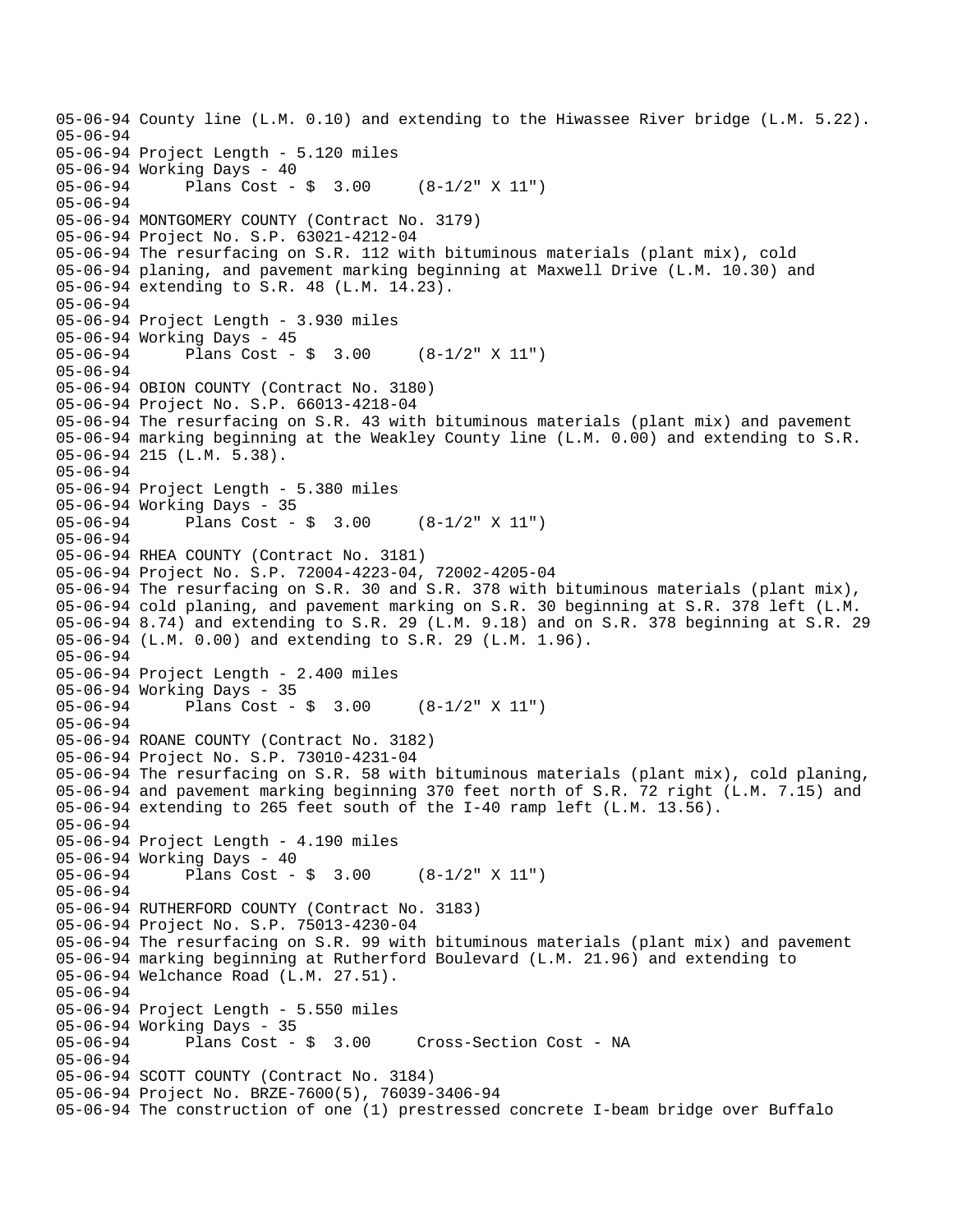05-06-94 Creek (L.M. 0.40) on Cordell Winona Road including grading and drainage, paving 05-06-94 with aggregate base and double bituminous surface treatment, and guardrail on 05-06-94 the approaches. 05-06-94 05-06-94 Project Length - 0.085 mile 05-06-94 Working Days - 100 05-06-94 Plans Cost - \$- 10.00 Cross-Section Cost - \$0.00 05-06-94 05-06-94 SEQUATCHIE COUNTY (Contract No. 3185) 05-06-94 Project No. S.P. 77002-4237-04 05-06-94 The resurfacing on S.R. 8 with bituminous materials (plant mix), cold planing, 05-06-94 and pavement marking beginning at Whitlow Road right and Dennis Road left (L.M. 05-06-94 23.28) and extending to the Jct. with S.R. 111 (L.M. 30.06). 05-06-94 05-06-94 Project Length - 6.780 miles 05-06-94 Working Days - 55 Plans Cost -  $\sin 3.00$  (8-1/2" X 11") 05-06-94 05-06-94 SEVIER COUNTY (Contract No. 3186) 05-06-94 Project No. STP-M-NHE-66(22), 78072-3233-54 05-06-94 The signalization at the intersection of S.R. 66 with S.R. 139 (Henry's Cross 05-06-94 Road) in Sevierville. 05-06-94 05-06-94 Project Length - 0.000 mile 05-06-94 Working Days - On or before February 1, 1995 05-06-94 Plans Cost - \$ 3.00 Cross-Section Cost - NA 05-06-94 05-06-94 SHELBY COUNTY (Contract No. 3187) 05-06-94 Project No. STP-F-385(9), 79187-3220-14 05-06-94 The grading and drainage on S.R. 385 (Paul Barrett Parkway) including the 05-06-94 construction of two (2) prestressed concrete Bulb-Tee bridges, seven (7) 05-06-94 prestressed concrete I-beam bridges, one (1) prestressed concrete Bulb-Tee and 05-06-94 I-beam bridge on S.R. 385, one (1) concrete box bridge (2 @ 15' X 12'), eight 05-06-94 (8) concrete box culverts, limited paving with either mineral aggregate base or 05-06-94 a portland cement treated base and bituminous materials (plant mix), permeable 05-06-94 treated base and portland cement concrete pavement on the ramps, storm sewer 05-06-94 construction, installation of concrete curb, sidewalks, guardrail, fence, 05-06-94 signs, and pavement marking beginning 0.3 mile east of Salem Road and extending 05-06-94 to 0.2 mile south of U.S. 70 (S.R.1, Memphis-Arlington Road). 05-06-94 05-06-94 Project Length - 4.699 miles 05-06-94 Working Days - 400 05-06-94 Plans Cost - \$150.00 Cross-Section Cost - \$150.00 05-06-94 The DBE goal for this contract is 11% of the contract amount. 05-06-94 05-06-94 SHELBY COUNTY (Contract No. 3188) 05-06-94 Project No. S.P. 79040-4210-04 05-06-94 The resurfacing on S.R. 175 with bituminous materials (plant mix), cold 05-06-94 planing, and pavement marking beginning at Mill Branch Road (L.M. 5.75) and 05-06-94 extending to Hickory Hill Road (L.M. 13.73). 05-06-94 05-06-94 Project Length - 2.290 miles 05-06-94 Working Days - 35 05-06-94 Plans Cost - \$ 3.00 (8-1/2" X 11") 05-06-94 05-06-94 SHELBY, MADISON, HARDIN, BENTON AND HARDEMAN COUNTIES (Contract No. 3189) 05-06-94 Project No. S.P. 98042-4131-04 05-06-94 The attenuator repair on various Interstate and State routes in Region IV. 05-06-94 05-06-94 Project Length - 0.000 mile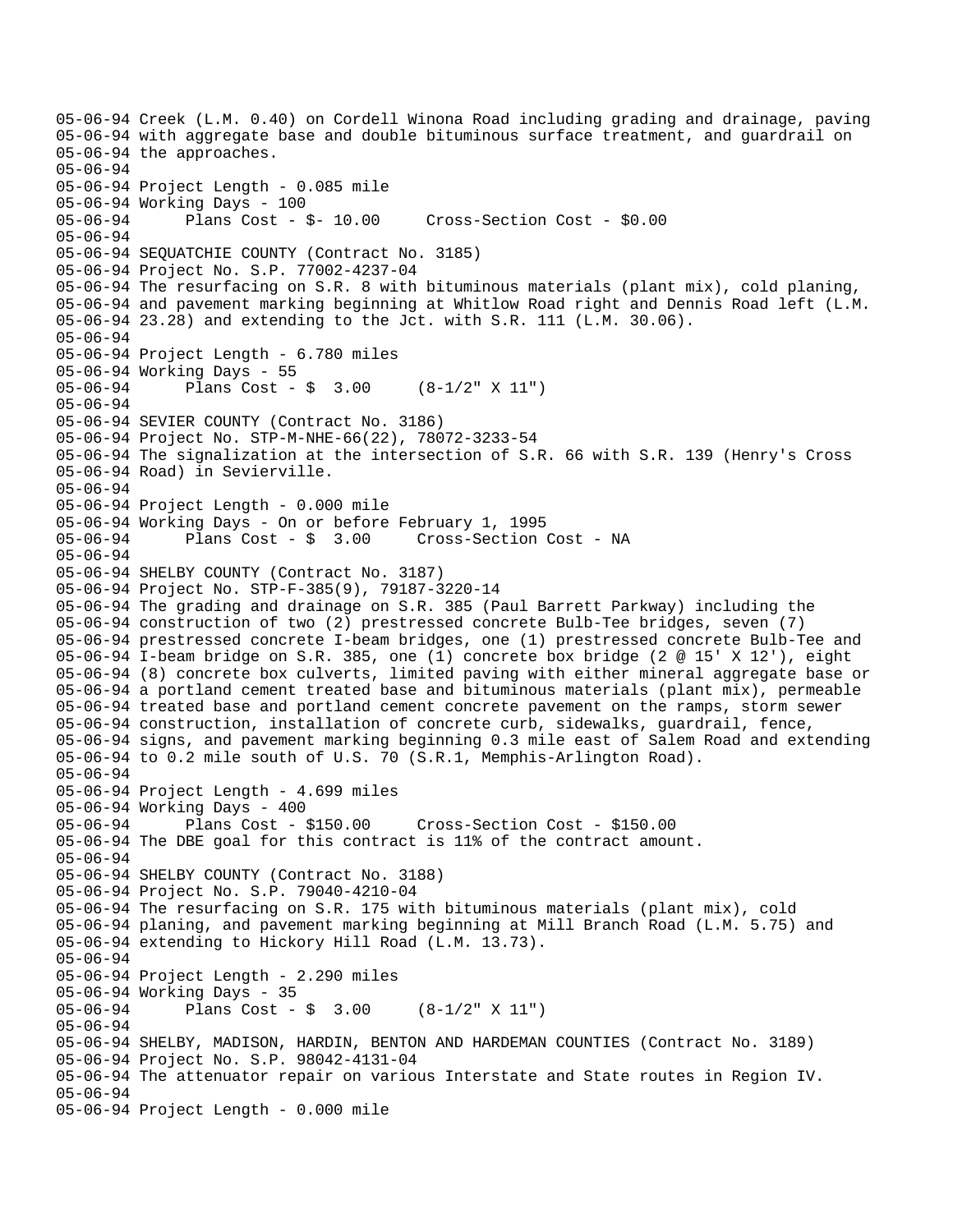```
05-06-94 Working Days - June 30, 1995 (See Special Provision 705F) 
              05-06-94 NO PLANS CONTRACT 
05-06-94 
05-06-94 STEWART COUNTY (Contract No. 3190) 
05-06-94 Project No. S.P. 81016-4213-04 
05-06-94 The resurfacing on S.R. 232 with bituminous materials (plant mix), bridge deck 
05-06-94 sealant, bridge deck repair and pavement marking beginning north of Leatherwood 
05-06-94 Road (L.M. 3.88) and extending to U.S. 79 (S.R. 76) (L.M. 11.24). 
05-06-94 
05-06-94 Project Length - 7.360 miles 
05-06-94 Working Days - 40 
05-06-94 Plans Cost - $ 3.00 Cross-Section Cost - NA 
05-06-94 
05-06-94 SULLIVAN COUNTY (Contract No. 3191) 
05-06-94 Project No. S.P. 82006-4355-04 
05-06-94 The resurfacing on S.R. 36 and S.R. 355 with bituminous materials (plant mix), 
05-06-94 cold planing, and pavement marking on S.R. 36 beginning 0.16 mile south of 
05-06-94 I-81 ramps (L.M. 2.70) and extending to 0.20 mile south of Rock Springs Road 
05-06-94 left (L.M. 4.80) and on S.R. 355 beginning 0.14 mile north of the underpass 
05-06-94 under Clinchfield Railroad (L.M. 2.23) and extending to the Jct. with S.R. 36 
05-06-94 (L.M. 2.58). 
05-06-94 
05-06-94 Project Length - 2.450 miles 
05-06-94 Working Days - 45<br>05-06-94 Plans Cost -
              Plans Cost - \frac{1}{9} 3.00 (8-1/2" X 11")
05-06-94 
05-06-94 SULLIVAN COUNTY (Contract No. 3192) 
05-06-94 Project No. S.P. 82099-3210-04 
05-06-94 The paving on S.R. 394 (Bristol Bypass) with either a mineral aggregate base, a 
05-06-94 portland cement treated aggregate base, or a lime fly-ash treated aggregate 
05-06-94 base, and bituminous materials (plant mix), including installation of 
05-06-94 guardrail, signs, signals, and pavement marking beginning at U.S. 11E (S.R. 34) 
05-06-94 and extending to S.R. 358 (Weaver Pike). 
05-06-94 
05-06-94 Project Length - 5.715 miles 
05-06-94 Working Days - On or before May 1, 1995 
              Plans Cost - $ 10.00 Cross-Section Cost - NA
05-06-94 
05-06-94 SUMNER COUNTY (Contract No. 3193) 
05-06-94 Project No. S.P. 83027-4213-04 
05-06-94 The resurfacing on S.R. 174 with bituminous materials (plant mix) and pavement 
05-06-94 marking beginning at Middle Fork Drake Creek (L.M. 33.93) and extending to the 
05-06-94 Kentucky State line (L.M. 38.86). 
05-06-94 
05-06-94 Project Length - 4.930 miles 
05-06-94 Working Days - 30 
05-06-94 Plans Cost - $ 3.00 (8-1/2" X 11") 
05-06-94 
05-06-94 TIPTON COUNTY (Contract No. 3194) 
05-06-94 Project No. S.P. 84002-4268-04 
05-06-94 The resurfacing on S.R. 3 with bituminous materials (plant mix), cold planing,
05-06-94 modification of signals, and pavement marking beginning Ripley Avenue (L.M. 
05-06-94 17.03) and extending to the end of the curb and gutter section (L.M. 18.40) in 
05-06-94 Covington. 
05-06-94 
05-06-94 Project Length - 1.370 miles 
05-06-94 Working Days - 35<br>05-06-94 Plans Cost -
              Plans Cost - \frac{1}{9} 3.00 (8-1/2" X 11")
05-06-94 
05-06-94 WAYNE COUNTY (Contract No. 3195)
```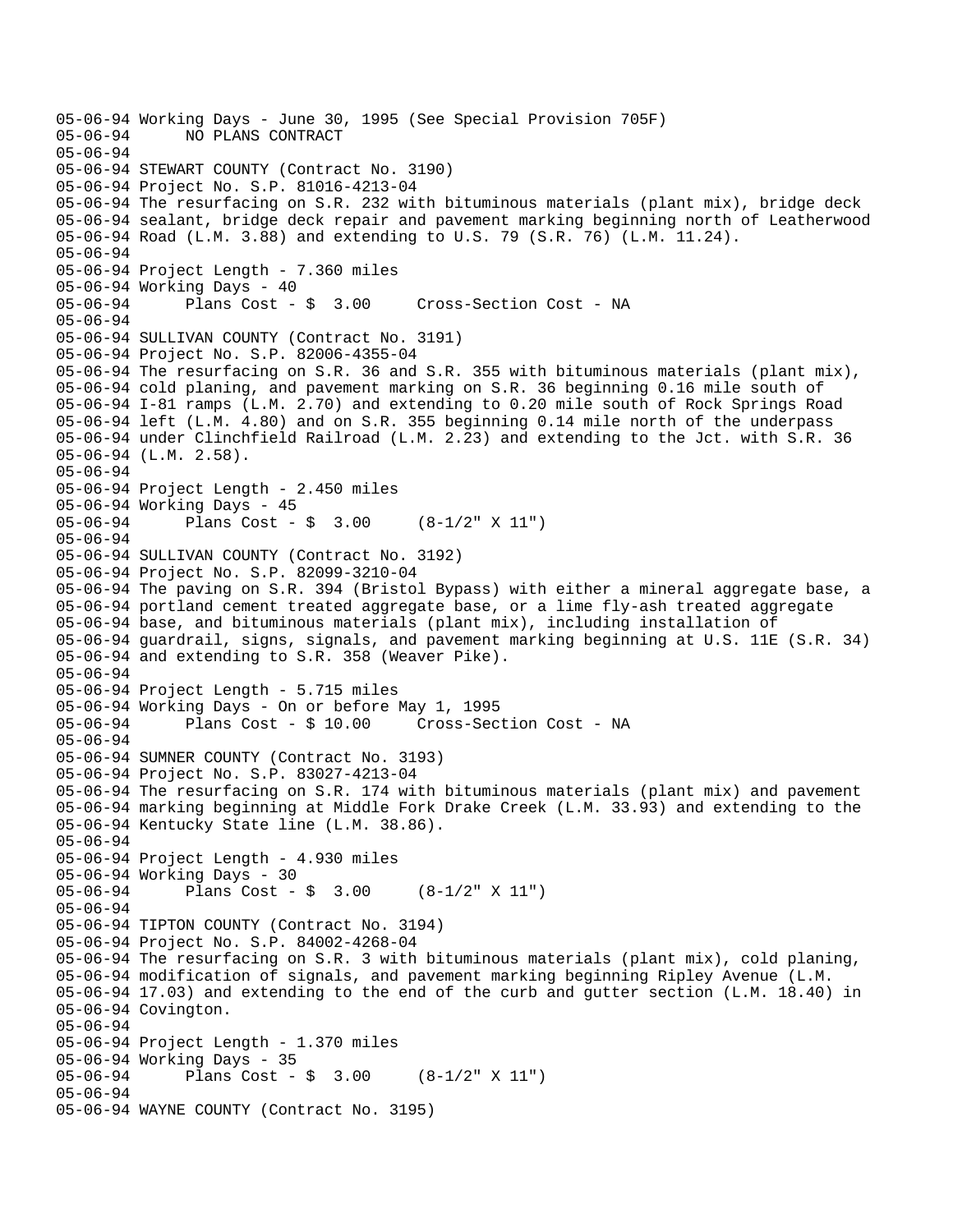```
05-06-94 Project No. BRZE-9100(18), 91945-3470-94 
05-06-94 The construction of one (1) prestressed concrete box beam bridge over Hurricane 
05-06-94 Creek (L.M. 0.08) on Hurricane Meadows Drive in Waynesboro including grading 
05-06-94 and drainage, paving with bituminous materials (plant mix), installation of 
05-06-94 guardrail, and pavement marking. 
05-06-94 
05-06-94 Project Length - 0.108 mile 
05-06-94 Working Days - 110 
05-06-94 Plans Cost - $ 10.00 Cross-Section Cost - $0.00 
05-06-94 
05-06-94 WHITE COUNTY (Contract No. 3196) 
05-06-94 Project No. APD-NH-1(53), 93035-3204-64 
05-06-94 The grading and drainage on U.S. 70S (S.R. 1 and S.R. 111) including the 
05-06-94 construction of one (1) continuous steel welded plate girder bridge over 
05-06-94 Calfkiller River, one (1) prestressed concrete box beam bridge over S.R. 1, one 
05-06-94 (1) retaining wall with either concrete crib walls or gabion, paving with 
05-06-94 either a mineral aggregate base, a portland cement treated aggregate base, or a 
05-06-94 lime fly-ash treated aggregate base, and bituminous materials (plant mix), cold 
05-06-94 planing, storm sewer construction, installation of concrete curb and gutter, 
05-06-94 guardrail, concrete median barrier, signs, and pavement marking beginning at 
05-06-94 the proposed S.R. 1 and S.R. 111 interchange south of Sparta and extending to 
05-06-94 Fred Hill Road in Sparta. 
05-06-94 
05-06-94 Project Length - 3.170 miles 
05-06-94 Working Days - 240<br>05-06-94 Plans Cost - $ 50.00
05-06-94 Plans Cost - $ 50.00 Cross-Section Cost - $ 50.00 
05-06-94 The DBE goal for this contract is 11% of the contract amount. 
05-06-94 
05-06-94 WILLIAMSON AND RUTHERFORD COUNTIES (Contract No. 3197) 
05-06-94 Project No. S.P. 94011-3233-04, 75009-3227-04 
05-06-94 The intersection improvement at S.R. 96 with Clovercroft Road, Arno Road, and 
05-06-94 S.R. 102 (Almaville Road) including grading and drainage, the construction of 
05-06-94 one (1) concrete slab bridge (2 @ 18' X 11'), paving with bituminous materials 
05-06-94 (plant mix), installation of signals, guardrail, signs, and pavement marking. 
05-06-94 
05-06-94 Project Length - 0.628 mile 
05-06-94 Working Days - 75<br>05-06-94 Plans Cost - $ 10.00
05-06-94 Plans Cost - $ 10.00 Cross-Section Cost - $ 10.00 
05-06-94 
05-06-94 WILSON COUNTY (Contract No. 3198) 
05-06-94 Project No. S.P. 95023-4307-04 
05-06-94 The resurfacing on S.R. 266 with bituminous materials (plant mix) and pavement 
05-06-94 marking beginning at Jug Creek Road (L.M. 4.28) and extending to S.R. 265 (L.M. 
05-06-94 10.24). 
05-06-94 
05-06-94 Project Length - 5.960 miles 
05-06-94 Working Days - 35 
05-06-94 Plans Cost - $ 3.00 Cross-Section Cost - NA 
05-06-94 
================================================================================ 
06-17-94 DICKSON COUNTY (Contract No. 3083) 
06-17-94 Project No. S.P. 22003-4305-04, 22015-4311-04 
06-17-94 The resurfacing on S.R. 235 and S.R. 46 with bituminous materials (plant mix), 
06-17-94 cold planing, and pavement marking on S.R. 235 beginning at the Jct. with 
06-17-94 S.R. 1 (L.M. 0.00) and extending to the Jct. with S.R. 1 (L.M. 2.14) and on 
06-17-94 S.R. 46 beginning at the Jct. with S.R. 1 (L.M. 8.65) and extending to the Jct. 
06-17-94 with S.R. 235 (L.M. 11.25). 
06-17-94 
06-17-94 Project Length - 4.740 miles 
06-17-94 Working Days - 40
```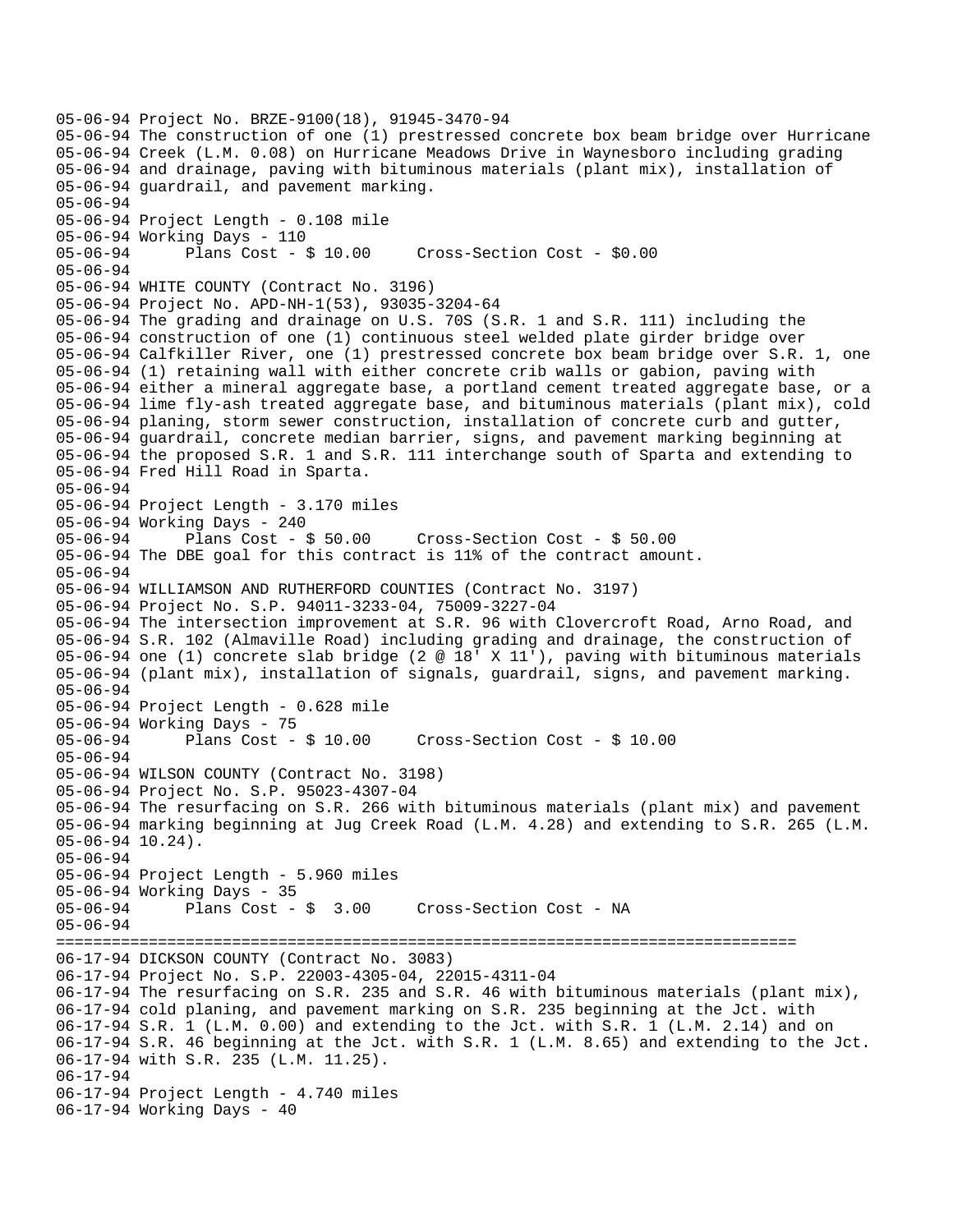```
06-17-94 Plans Cost - $ 3.00 (8-1/2" X 11") 
06-17-94 
06-17-94 GREENE COUNTY (Contract No. 3092) 
06-17-94 Project No. S.P. 30005-4532-04 
06-17-94 The resurfacing on S.R. 35 with bituminous materials (plant mix), cold planing, 
06-17-94 and pavement marking beginning 370 feet northeast of S.R. 70 (L.M. 12.24) and 
06-17-94 extending to S.R. 34 (L.M. 14.62). 
06-17-94 
06-17-94 Project Length - 2.380 miles 
06-17-94 Working Days - 40 
06-17-94 Plans Cost - $ 3.00 (8-1/2" X 11") 
06-17-94 
06-17-94 PUTNAM COUNTY (Contract No. 3120) 
06-17-94 Project No. S.P. 71012-4313-04 
06-17-94 The resurfacing on S.R. 136 with bituminous materials (plant mix), cold 
06-17-94 planing, and pavement marking beginning at S.R. 24 (L.M. 4.15) and extending to 
06-17-94 0.1 mile north of 10th Street (L.M. 5.19). 
06-17-94 
06-17-94 Project Length - 1.040 miles 
06-17-94 Working Days - 30 
06-17-94 Plans Cost - $ 3.00 (8-1/2" X 11") 
06-17-94 
06-17-94 SEVIER COUNTY (Contract No. 3121) 
06-17-94 Project No. RS-416(6), 78018-3222-24 
06-17-94 The grading and drainage on S.R. 416 including paving with bituminous materials 
06-17-94 (plant mix), storm sewer construction, installation of concrete curb and 
06-17-94 gutter, guardrail, signs, and pavement marking beginning at Bird Creek Road and 
06-17-94 extending to 0.45 mile north of Bird Creek. 
06-17-94 
06-17-94 Project Length - 0.923 mile 
06-17-94 Working Days - 140 
06-17-94 Plans Cost - $ 10.00 Cross-Section Cost - $ 25.00 
06-17-94 The DBE goal for this contract is 10% of the contract amount. 
06-17-94 
06-17-94 CAMPBELL COUNTY (Contract No. 3143) 
06-17-94 Project No. STP-M-NHE-9(22), 07003-3226-54 
06-17-94 The signalization at the intersection of U.S. 25W (S.R. 9) with Towe String 
06-17-94 Road (L.M. 27.15) in LaFollette. 
06-17-94 
06-17-94 Project Length - 0.000 mile 
06-17-94 Working Days - On or before March 1, 1995 
06-17-94 Plans Cost - $ 10.00 Cross-Section Cost - NA 
06-17-94 
06-17-94 GILES COUNTY (Contract No. 3156) 
06-17-94 Project No. BRZE-2800(16), 28945-3465-94 
06-17-94 The construction of one (1) prestressed concrete Bulb-Tee beam bridge over Elk 
06-17-94 River (L.M. 1.58) on Baugh Station Road including grading and drainage, paving 
06-17-94 with bituminous materials (plant mix), installation of guardrail, and pavement 
06-17-94 marking. 
06-17-94 
06-17-94 Project Length - 0.335 mile 
06-17-94 Working Days - 150 
06-17-94 Plans Cost - $ 10.00 Cross-Section Cost - $0.00 
06-17-94 
06-17-94 HAMILTON COUNTY (Contract No. 3159) 
06-17-94 Project No. S.P. 33012-4207-04 
06-17-94 The resurfacing on S.R. 2 with bituminous materials (plant mix) and pavement 
06-17-94 marking beginning at the Jct. with I-75 at Ooltewah (L.M. 20.42) and extending 
06-17-94 to the Bradley County line (L.M. 24.28). 
06-17-94
```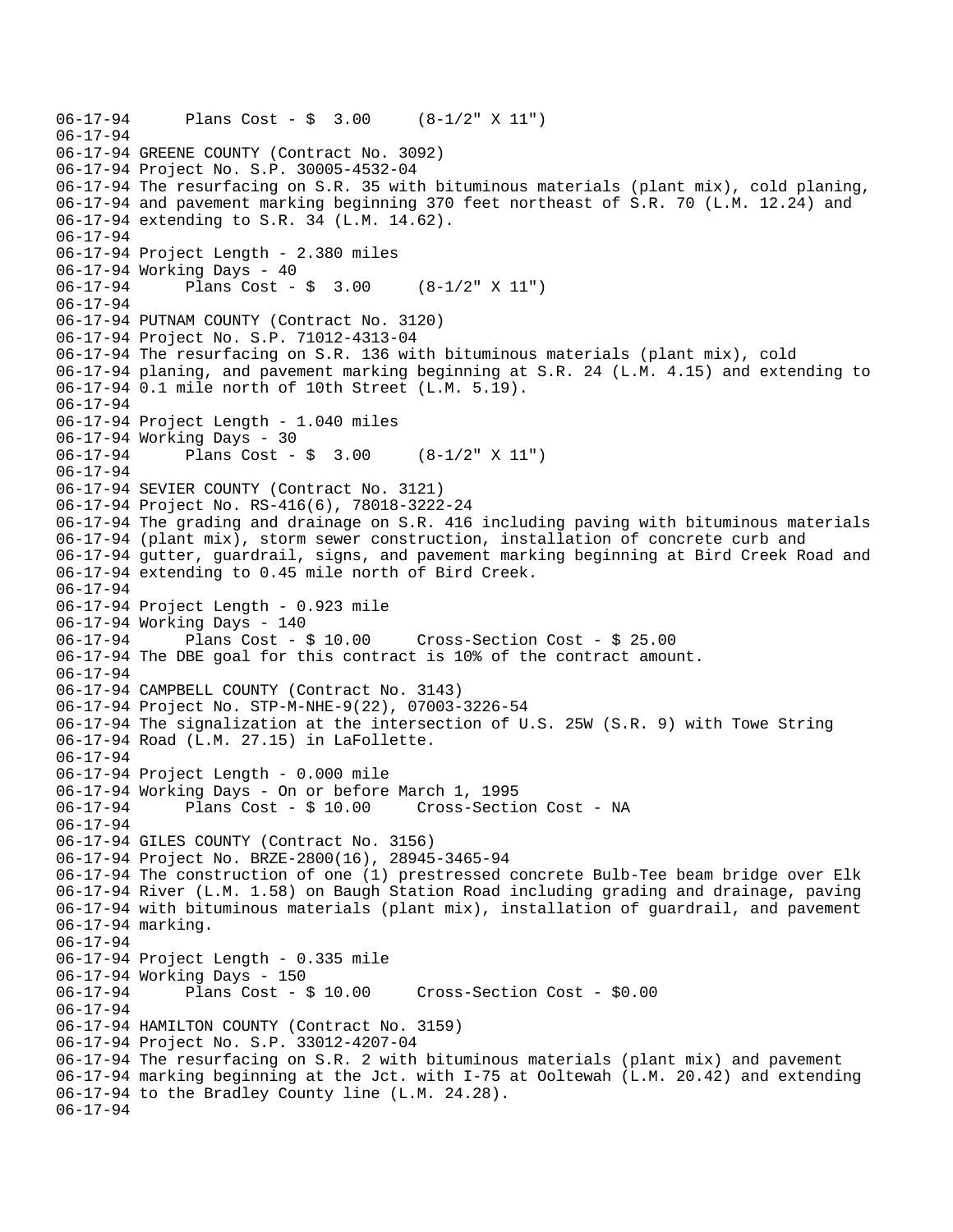```
06-17-94 Project Length - 3.840 miles 
06-17-94 Working Days - 30<br>06-17-94 Plans Cost -
              Plans Cost - \sin 3.00 (8-1/2" X 11")
06-17-94 
06-17-94 HAMILTON COUNTY (Contract No. 3160) 
06-17-94 Project No. S.P. 33958-4135-04 
06-17-94 The urban sweeping on various Interstate and State Routes. 
06-17-94 
06-17-94 Project Length - 116.60 miles 
06-17-94 Working Days - On or before June 30, 1995 (See Special Provision 108B) 
06-17-94 NO PLANS CONTRACT 
06-17-94 
06-17-94 HAWKINS COUNTY (Contract No. 3164) 
06-17-94 Project No. STP-M-NHE-1(50), 37070-3207-54 
06-17-94 The construction of a median opening with turn lanes on U.S. 11W (S.R. 1) in 
06-17-94 Church Hill including grading and drainage, paving with bituminous materials 
06-17-94 (plant mix) and pavement marking. 
06-17-94 
06-17-94 Project Length - 0.155 mile 
06-17-94 Working Days - 30<br>06-17-94 Plans Cost - $ 3.00
06-17-94 Plans Cost - $ 3.00 Cross-Section Cost - $0.00 
06-17-94 
06-17-94 ANDERSON COUNTY (Contract No. 3200) 
06-17-94 Project No. S.P. 01005-4522-04 
06-17-94 The resurfacing on S.R. 61 with bituminous materials (plant mix), cold planing, 
06-17-94 and pavement marking beginning at the north end of the bridge over the Clinch 
06-17-94 River (L.M. 17.36) and extending to I-75 ramps (L.M. 21.01). 
06-17-94 
06-17-94 Project Length - 3.650 miles 
06-17-94 Working Days - 45 
06-17-94 Plans Cost - $ 3.00 (8-1/2" X 11") 
06-17-94 
06-17-94 ANDERSON COUNTY (Contract No. 3201) 
06-17-94 Project No. S.P. 01945-3481-04 
06-17-94 The grading and drainage on a S.I.A. Route (Mountain Road) serving Clayton 
06-17-94 Homes including paving with bituminous materials (plant mix), installation of 
06-17-94 guardrail, and pavement marking. 
06-17-94 
06-17-94 Project Length - 0.262 mile 
06-17-94 Working Days - On or before January 1, 1995 
06-17-94 Plans Cost - $ 10.00 Cross-Section Cost - $ 10.00 
06-17-94 
06-17-94 ANDERSON, BLOUNT, CAMPBELL, CARTER, CLAIBORNE, COCKE, GRAINGER, GREENE, 
06-17-94 HAMBLEN, HANCOCK, HAWKINS, JEFFERSON, JOHNSON, KNOX, LOUDON, MONROE, MORGAN, 
06-17-94 ROANE, SCOTT, SEVIER, SULLIVAN, UNICOI, UNION AND WASHINGTON COUNTIES 
06-17-94 (Contract No. 3202) 
06-17-94 Project No. S.P. 98012-4101-04 
06-17-94 The random on call signing on various routes in Region I. 
06-17-94 
06-17-94 Project Length - 0.000 mile 
06-17-94 Working Days - June 30, 1995 (See Special Provision 108B) 
06-17-94 NO PLANS CONTRACT 
06-17-94 
06-17-94 BEDFORD, CHEATHAM, DAVIDSON, DICKSON, GILES, HICKMAN, HOUSTON, HUMPHREYS, 
06-17-94 LAWRENCE, LEWIS, LINCOLN, MACON, MARSHALL, MAURY, MONTGOMERY, MOORE, PERRY, 
06-17-94 ROBERTSON, RUTHERFORD, SMITH, STEWART, SUMNER, TROUSDALE, WAYNE, WILLIAMSON 
06-17-94 AND WILSON COUNTIES (Contract No. 3203) 
06-17-94 Project No. S.P. 98033-4163-04 
06-17-94 The random on call signing on various routes in Region III. 
06-17-94
```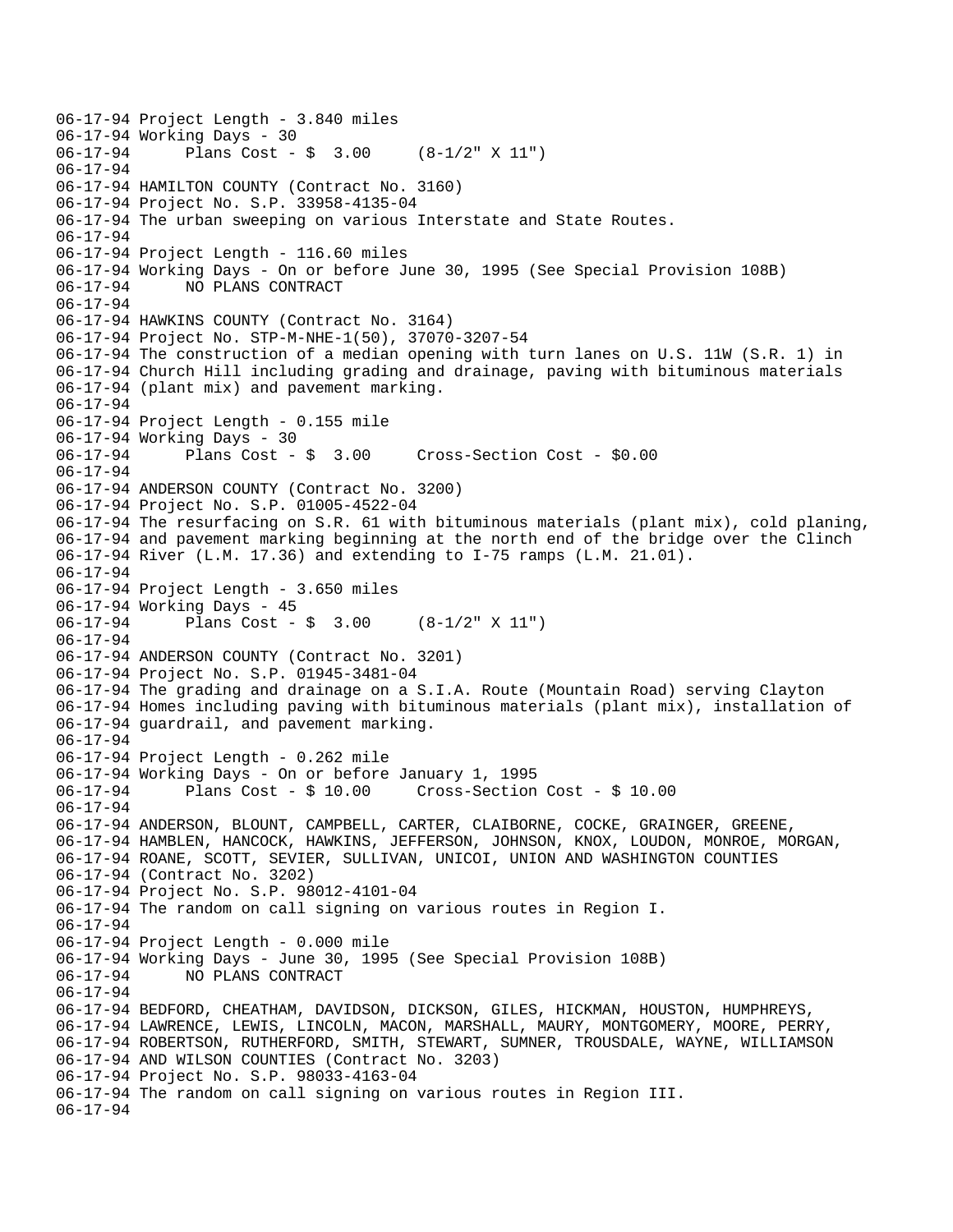06-17-94 Project Length - 0.000 mile 06-17-94 Working Days - June 30, 1995 (See Special Provision 108B) 06-17-94 NO PLANS CONTRACT 06-17-94 06-17-94 BENTON COUNTY (Contract No. 3204) 06-17-94 Project No. S.P. 03192-4309-04 06-17-94 The resurfacing on S.R. 192 with bituminous materials (plant mix), and pavement 06-17-94 marking beginning at S.R. 69 (L.M. 0.00) and extending to near Holladay (L.M. 06-17-94 5.00). 06-17-94 06-17-94 Project Length - 5.000 miles 06-17-94 Working Days - 30 06-17-94 Plans Cost - \$ 3.00 (8-1/2" X 11") 06-17-94 06-17-94 BENTON, CARROLL, CHESTER, CROCKETT, DECATUR, DYER, FAYETTE, GIBSON, HARDEMAN, 06-17-94 HARDIN, HAYWOOD, HENDERSON, HENRY, LAKE, LAUDERDALE, MCNAIRY, MADISON, OBION, 06-17-94 SHELBY, TIPTON AND WEAKLEY COUNTIES (Contract No. 3205) 06-17-94 Project No. S.P. 98042-4139-04 06-17-94 The random on call signing on various routes in Region IV. 06-17-94 06-17-94 Project Length - 0.000 mile 06-17-94 Working Days - June 30, 1995 (See Special Provision 108B) 06-17-94 NO PLANS CONTRACT 06-17-94 06-17-94 BLEDSOE, BRADLEY, CLAY, COFFEE, CUMBERLAND, FENTRESS, FRANKLIN, HAMILTON, 06-17-94 MCMINN, MARION, OVERTON, PUTNAM, RHEA, SEQUATCHIE, VAN BUREN, AND WARREN 06-17-94 COUNTIES (Contract No. 3206) 06-17-94 Project No. S.P. 98022-3213-04 06-17-94 The bridge expansion joint repairs on fifty-two (52) bridges on various State 06-17-94 Routes. 06-17-94 06-17-94 Project Length - 0.000 mile 06-17-94 Working Days - 45 06-17-94 NO PLANS CONTRACT 06-17-94 06-17-94 BLEDSOE, BRADLEY, CANNON, CLAY, COFFEE, CUMBERLAND, DEKALB, FENTRESS, FRANKLIN, 06-17-94 GRUNDY, HAMILTON, JACKSON, MCMINN, MARION, MEIGS, OVERTON, PICKETT, 06-17-94 POLK, PUTNAM, RHEA, SEQUATCHIE, VAN BUREN, WARREN AND WHITE COUNTIES 06-17-94 (Contract No. 3207) 06-17-94 Project No. S.P. 98022-4114-04 06-17-94 The random on call signing on various routes in Region II. 06-17-94 06-17-94 Project Length - 0.000 mile 06-17-94 Working Days - June 30, 1995 (See Special Provision 108B) 06-17-94 NO PLANS CONTRACT 06-17-94 06-17-94 BLOUNT COUNTY (Contract No. 3208) 06-17-94 Project No. S.P. 05025-4308-04 06-17-94 The resurfacing on S.R. 336 with bituminous materials (plant mix) and pavement 06-17-94 marking beginning 55 feet northeast of Bryant Hollow Road right (L.M. 5.05) and 06-17-94 extending to 160 feet north of Old Piney Road right (L.M. 12.75). 06-17-94 06-17-94 Project Length - 7.700 miles 06-17-94 Working Days - 50 06-17-94 Plans Cost - \$ 3.00 (8-1/2" X 11") 06-17-94 06-17-94 BRADLEY COUNTY (Contract No. 3209) 06-17-94 Project No. S.P. 06017-4306-04 06-17-94 The resurfacing on S.R. 308 with bituminous materials (plant mix), expansion 06-17-94 joint and bridge deck repairs, bridge deck sealant, and pavement marking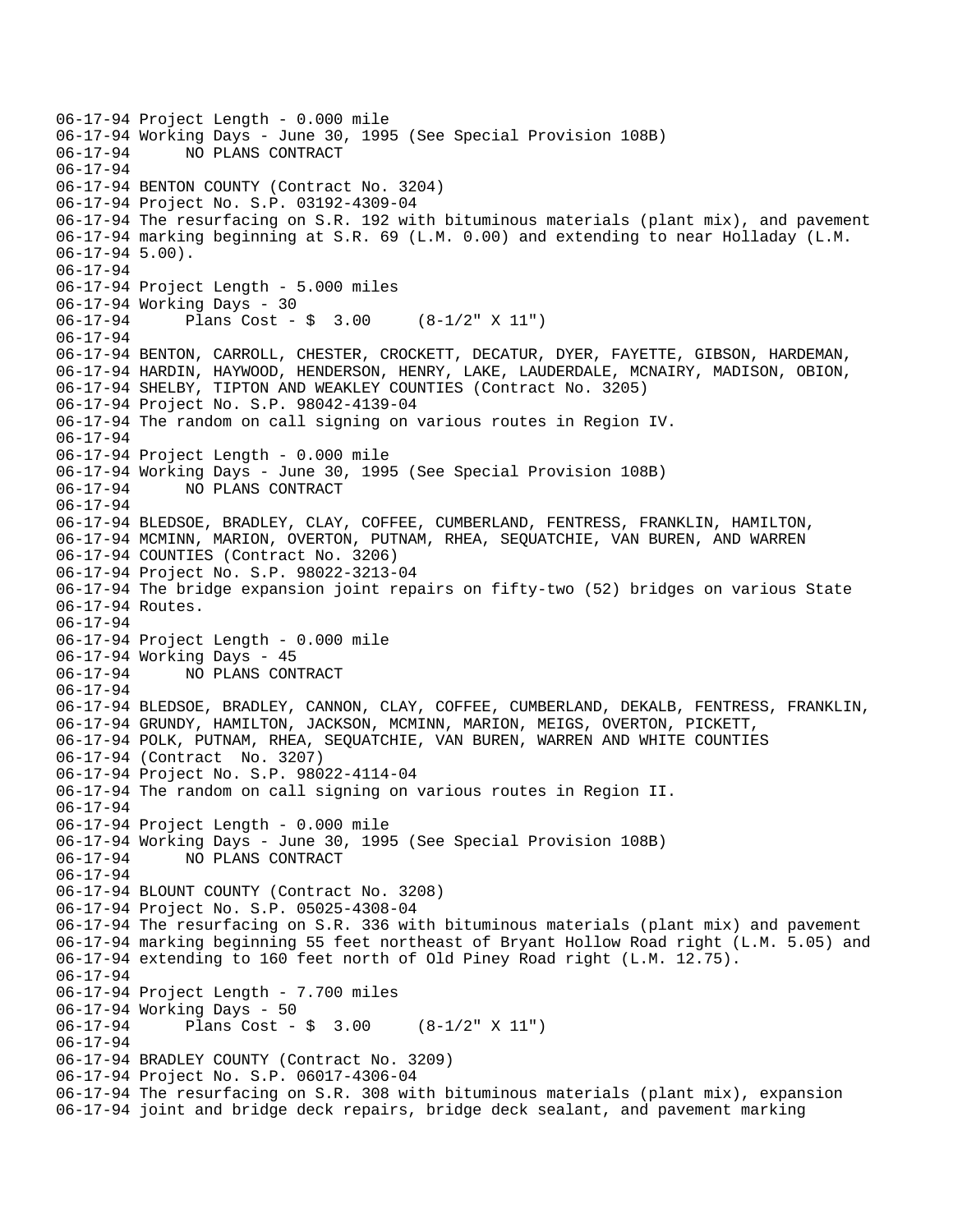06-17-94 beginning at the Jct. with I-75 (L.M. 4.27) and extending to the Jct. with S.R. 06-17-94 2 (L.M. 7.49). 06-17-94 06-17-94 Project Length - 3.220 miles 06-17-94 Working Days - 35 06-17-94 Plans Cost - \$ 3.00 Cross-Section Cost - NA 06-17-94 06-17-94 CAMPBELL COUNTY (Contract No. 3210) 06-17-94 Project No. BRZE-0700(13), 07945-3482-94 06-17-94 The grading and drainage on Rock Creek Road including the construction of one 06-17-94 (1) prestressed concrete I-beam bridge over Hickory Creek (L.M. 0.01), paving 06-17-94 with bituminous materials (plant mix), installation of guardrail, and pavement 06-17-94 marking. 06-17-94 06-17-94 Project Length - 0.112 mile 06-17-94 Working Days - 100 06-17-94 Plans Cost - \$ 10.00 Cross-Section Cost - \$0.00 06-17-94 06-17-94 CARROLL, CHESTER, CROCKETT, FAYETTE, HARDEMAN, HAYWOOD, HENDERSON, LAKE, 06-17-94 MCNAIRY, MADISON, OBION, TIPTON AND WEAKLEY COUNTIES (Contract No. 3211) 06-17-94 Project No. S.P. 98042-3238-04 06-17-94 The bridge repair of fifty-one (51) treated timber bridges on various State 06-17-94 Routes. 06-17-94 06-17-94 Project Length - 0.000 mile 06-17-94 Working Days - On or before December 1, 1994 06-17-94 NO PLANS CONTRACT 06-17-94 06-17-94 CHEATHAM, DICKSON AND WILLIAMSON COUNTIES (Contract No. 3212) 06-17-94 Project No. S.P. 98033-4162-04 06-17-94 The cleaning and painting of nine (9) bridges on various State Routes over 06-17-94 I-40. 06-17-94 06-17-94 Project Length - 0.000 mile 06-17-94 Working Days - 75 06-17-94 NO PLANS CONTRACT 06-17-94 06-17-94 CHESTER COUNTY (Contract No. 3213) 06-17-94 Project No. S.P. 12004-4520-04 06-17-94 The resurfacing on S.R. 22A with bituminous materials (plant mix) and pavement 06-17-94 marking beginning at the McNairy County line (L.M. 0.00) and extending to the 06-17-94 county road right (L.M 6.17). 06-17-94 06-17-94 Project Length - 5.970 miles 06-17-94 Working Days - 35 06-17-94 Plans Cost - \$ 3.00 (8-1/2" X 11") 06-17-94 06-17-94 CLAY, DEKALB, OVERTON, PICKETT AND PUTNAM COUNTIES (Contract No. 3214) 06-17-94 Project No. S.P. 98022-4211-04 06-17-94 The overlay on S.R. 51, S.R. 53, S.R. 96, S.R. 52, and S.R. 111 with an 06-17-94 emulsified asphalt micro-surfacing including pavement marking in Clay County on 06-17-94 S.R. 51 beginning at S.R. 52 (L.M. 0.00) and extending to the Kentucky State 06-17-94 line (L.M. 1.94), on S.R. 53 beginning at the Jackson County line (L.M. 0.00) 06-17-94 and extending to Dry Fork Creek (L.M. 1.41), in Dekalb County on S.R. 96 06-17-94 beginning at the Wilson County line (L.M. 0.00) and extending to S.R. 141 right 06-17-94 (L.M. 13.61), in Overton County on S.R. 52 beginning at old S.R. 52 (L.M. 3.37) 06-17-94 and extending to Tar Hill Road (L.M. 6.86), in Pickett County on S.R. 111 06-17-94 beginning at the Overton County line (L.M. 0.00) and extending to Jake Smith 06-17-94 Road left (L.M. 1.92), in Putnam County on S.R. 111 beginning 0.1 mile north of 06-17-94 S.R. 24 (L.M. 5.14) and extending to the ramp from route 1016 right (L.M.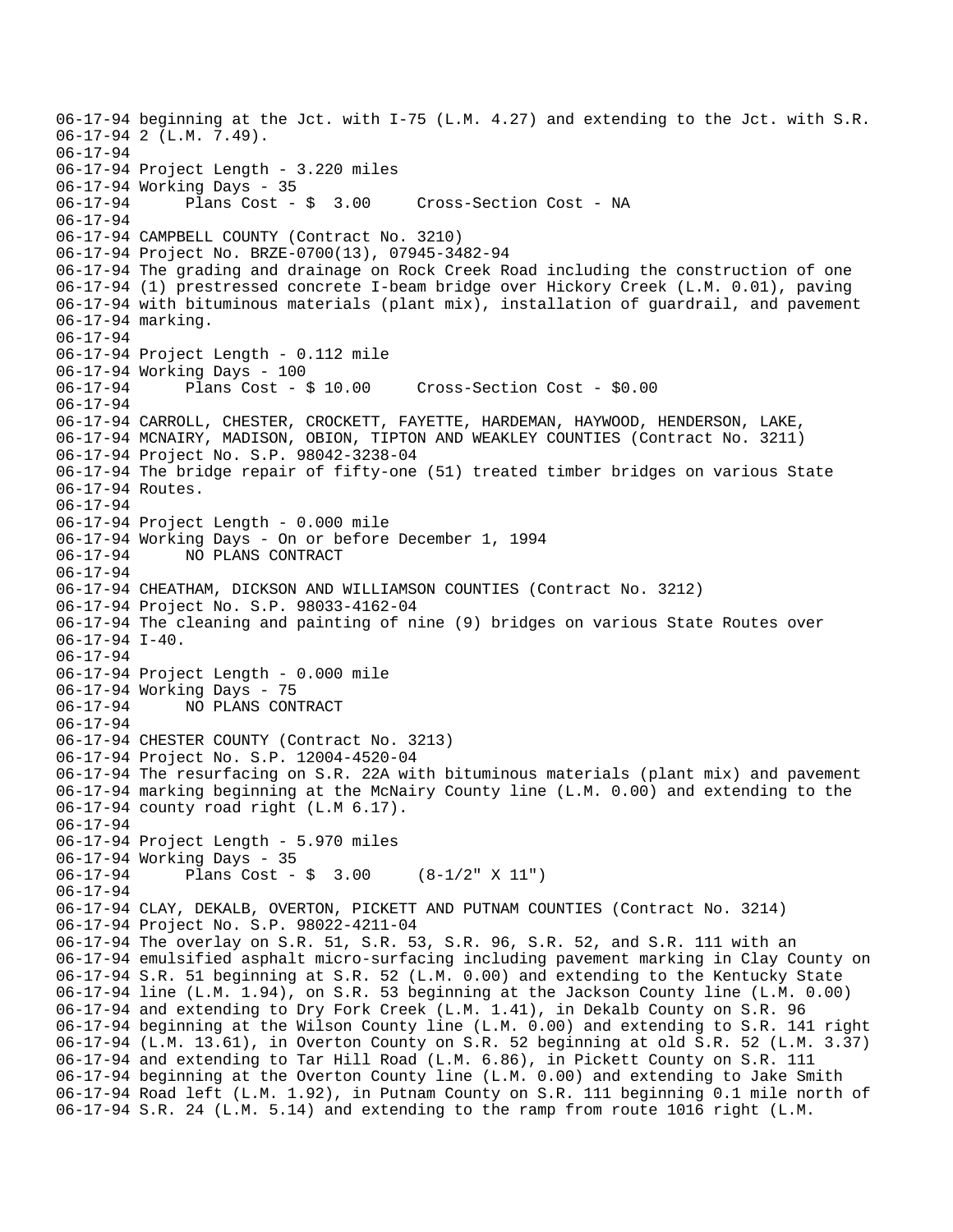```
06-17-94 7.78). 
06-17-94 
06-17-94 Project Length - 24.750 miles 
06-17-94 Working Days - 40<br>06-17-94 Plans Cost -
              Plans Cost - \sin 3.00 (8-1/2" X 11")
06-17-94 
06-17-94 COCKE COUNTY (Contract No. 3215) 
06-17-94 Project No. S.P. 15950-3416-04 
06-17-94 The grading and drainage on a S.I.A. Route serving the Lisega Plant including 
06-17-94 paving with bituminous materials (plant mix), storm sewer construction, 
06-17-94 installation of signs, and pavement marking beginning 0.6 mile southwest of 
06-17-94 Chemwood Drive and extending to Chemwood Drive. 
06-17-94 
06-17-94 Project Length - 0.571 mile 
06-17-94 Working Days - On or before February 1, 1995 
06-17-94 Plans Cost - $ 10.00 Cross-Section Cost - $0.00 
06-17-94 
06-17-94 COFFEE COUNTY (Contract No. 3216) 
06-17-94 Project No. S.P. 16007-4216-04 
06-17-94 The resurfacing on S.R. 53 with bituminous materials (plant mix), cold planing, 
06-17-94 and pavement marking beginning at S.R. 2 (L.M. 0.00) and extending to 5.87 
06-17-94 miles north of S.R. 2 (L.M. 5.87). 
06-17-94 
06-17-94 Project Length - 5.870 miles 
06-17-94 Working Days - 40 
06-17-94 Plans Cost - $ 3.00 (8-1/2" X 11") 
06-17-94 
06-17-94 CROCKETT COUNTY (Contract No. 3217) 
06-17-94 Project No. S.P. 17132-4308-04 
06-17-94 The resurfacing on S.R. 189 with bituminous materials (plant mix) and pavement 
06-17-94 marking beginning at S.R. 88 (L.M. 0.00) and extending to the new construction 
06-17-94 north of Little Pond Creek (L.M. 5.10). 
06-17-94 
06-17-94 Project Length - 5.100 miles 
06-17-94 Working Days - 30 
06-17-94 Plans Cost - $ 3.00 (8-1/2" X 11") 
06-17-94 
06-17-94 DAVIDSON COUNTY (Contract No. 3218) 
06-17-94 Project No. M-3257(3), 19958-3715-54, 19958-3717-54, 19958-3718-54 
06-17-94 The grading and drainage on relocated John A. Merritt Boulevard including the 
06-17-94 construction of three (3) concrete box bridges ( 1 - 2 @ 10' X 10', 1 - 3 @ 12' 
06-17-94 \times 12', 1 - 3 \text{ } \textcircled{}10' X 10'), three (3) concrete box culverts, paving with
06-17-94 bituminous materials (plant mix), storm sewer construction, installation of 
06-17-94 concrete curb and gutter, sidewalk, guardrail, signs, signals, and pavement 
06-17-94 marking beginning at 40th Avenue north and extending to Ed Temple Boulevard 
06-17-94 (28th Avenue Connector). 
06-17-94 
06-17-94 Project Length - 1.244 miles 
06-17-94 Working Days - 175<br>06-17-94 Plans Cost - $ 25.00
06-17-94 Plans Cost - $ 25.00 Cross-Section Cost - $ 25.00 
06-17-94 The DBE goal for this contract is 13% of the contract amount. 
06-17-94 
06-17-94 DAVIDSON COUNTY (Contract No. 3219) 
06-17-94 Project No. S.P. 19039-4219-04 
06-17-94 The resurfacing on S.R. 24 with bituminous materials (plant mix), cold planing, 
06-17-94 and pavement marking beginning at S.R. 155 (White Bridge Road)(L.M. 8.12) and 
06-17-94 extending to S.R. 1 (Broadway)(L.M. 12.22). 
06-17-94 
06-17-94 Project Length - 4.450 miles 
06-17-94 Working Days - 35
```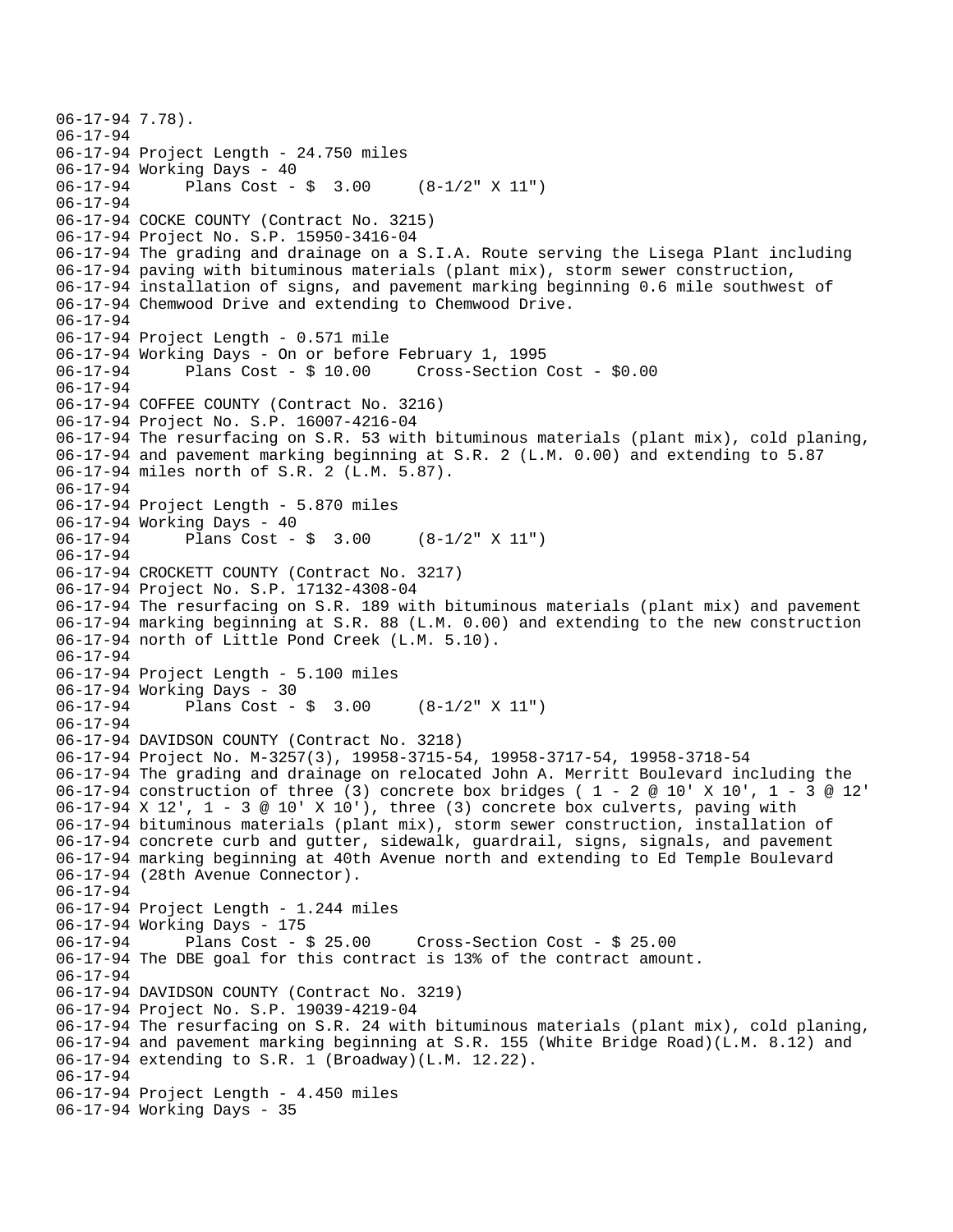```
06-17-94 Plans Cost - $ 3.00 (8-1/2" X 11") 
06-17-94 
06-17-94 DAVIDSON COUNTY (Contract No. 3220) 
06-17-94 Project No. S.P. 19042-3248-04 
06-17-94 The cleaning and painting of two (2) bridges on S.R. 45 over the Cumberland 
06-17-94 River (L.M. 9.26 N.B.L. & S.B.L.). 
06-17-94 
06-17-94 Project Length - 0.000 mile 
06-17-94 Working Days - On or before November 1, 1994 
06-17-94 NO PLANS CONTRACT 
06-17-94 
06-17-94 DAVIDSON COUNTY (Contract No. 3221) 
06-17-94 Project No. S.P. 19100-4208-04 
06-17-94 The resurfacing on S.R. 45 with bituminous materials (plant mix) and pavement 
06-17-94 marking beginning west of I-65 (L.M. 5.67) and extending to S.R. 6 (L.M. 7.21). 
06-17-94 
06-17-94 Project Length - 1.540 miles 
06-17-94 Working Days - 30 
06-17-94 Plans Cost - $ 3.00 (8-1/2" X 11") 
06-17-94 
06-17-94 DECATUR COUNTY (Contract No. 3222) 
06-17-94 Project No. S.P. 20019-4322-04 
06-17-94 The resurfacing on S.R. 100 with bituminous materials (plant mix) and pavement 
06-17-94 marking beginning east of Luna Street (L.M. 8.29) and extending to the 
06-17-94 beginning of the Beech River Bridge (L.M. 14.39). 
06-17-94 
06-17-94 Project Length - 6.100 miles 
06-17-94 Working Days - 35 
06-17-94 Plans Cost - $ 3.00 (8-1/2" X 11") 
06-17-94 
06-17-94 DEKALB COUNTY (Contract No. 3223) 
06-17-94 Project No. S.P. 21004-4540-04 
06-17-94 The repair of the bridge on S.R. 56 over Sink Creek (L.M. 0.49) including 
06-17-94 concrete, bridge deck repair, bridgerail replacement, paving on the approaches 
06-17-94 with bituminous materials (plant mix), installation of guardrail, and pavement 
06-17-94 marking. 
06-17-94 
06-17-94 Project Length - 0.000 mile 
06-17-94 Working Days - 120 
06-17-94 Plans Cost - $ 10.00 Cross-Section Cost - NA 
06-17-94 
06-17-94 DICKSON COUNTY (Contract No. 3224) 
06-17-94 Project No. S.P. 22008-4213-04 
06-17-94 The resurfacing on S.R. 48 with bituminous materials (plant mix) and pavement 
06-17-94 marking beginning at S.R. 49 (L.M. 17.56) and extending to the Montgomery 
06-17-94 County line (L.M. 27.89). 
06-17-94 
06-17-94 Project Length - 10.330 miles 
06-17-94 Working Days - 35 
06-17-94 Plans Cost - $ 3.00 (8-1/2" X 11") 
06-17-94 
06-17-94 FAYETTE COUNTY (Contract No. 3225) 
06-17-94 Project No. S.P. 24017-4329-04 
06-17-94 The resurfacing on S.R. 196 with bituminous materials (plant mix) and pavement 
06-17-94 marking beginning at S.R. 57 (L.M. 3.75) and extending to S.R. 193 (L.M. 
06-17-94 11.93). 
06-17-94 
06-17-94 Project Length - 8.180 miles 
06-17-94 Working Days - 40 
06-17-94 Plans Cost - $ 3.00 (8-1/2" X 11")
```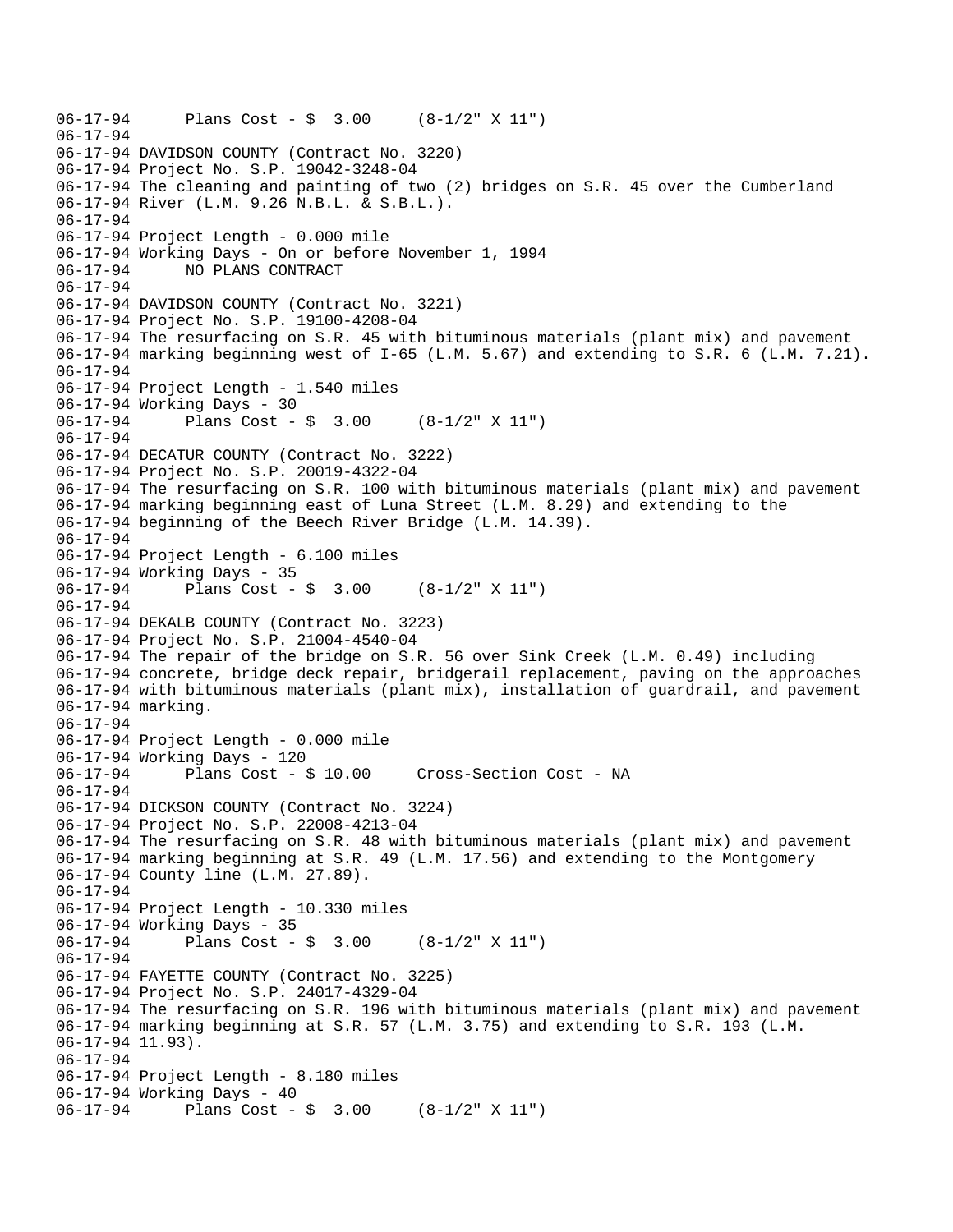```
06-17-94 
06-17-94 FENTRESS COUNTY (Contract No. 3226) 
06-17-94 Project No. S.P. 25005-4320-04 
06-17-94 The resurfacing on S.R. 85 with bituminous materials (plant mix) and pavement 
06-17-94 marking beginning 0.1 mile east of the bridge over the East Fork Obey River 
06-17-94 (L.M. 5.77) and extending to S.R. 28 (L.M. 11.00). 
06-17-94 
06-17-94 Project Length - 5.230 miles 
06-17-94 Working Days - 40 
06-17-94 Plans Cost - $ 3.00 (8-1/2" X 11") 
06-17-94 
06-17-94 FRANKLIN COUNTY (Contract No. 3227) 
06-17-94 Project No. S.P. 26006-3233-04 
06-17-94 The paving on S.R. 50 with either a mineral aggregate base, a portland cement 
06-17-94 treated aggregate base, or a lime fly-ash treated aggregate base, and 
06-17-94 bituminous materials (plant mix), permeable treated base and portland cement 
06-17-94 concrete pavement on the ramps, installation of guardrail, signs, and pavement 
06-17-94 marking beginning at S.R. 15 southwest of Winchester and extending to southwest 
06-17-94 of Gum Creek Road. 
06-17-94 
06-17-94 Project Length - 9.477 miles 
06-17-94 Working Days - 210 
06-17-94 Plans Cost - $ 10.00 Cross-Section Cost - NA 
06-17-94 The DBE goal for this contract is 2% of the contract amount. 
06-17-94 
06-17-94 GIBSON COUNTY (Contract No. 3228) 
06-17-94 Project No. S.P. 27008-4223-04 
06-17-94 The resurfacing on S.R. 76 with bituminous materials (plant mix), and pavement 
06-17-94 marking beginning near Gibson County Memorial Garden (L.M. 8.00) and extending 
06-17-94 to Kefauver Drive (L.M. 11.34). 
06-17-94 
06-17-94 Project Length - 3.340 miles 
06-17-94 Working Days - 30 
06-17-94 Plans Cost - $ 3.00 (8-1/2" X 11") 
06-17-94 
06-17-94 GILES COUNTY (Contract No. 3229) 
06-17-94 Project No. STP-EN-IE-65-1(57)00, 28001-3159-44 
06-17-94 The landscaping on I-65 beginning at the Alabama State line (L.M. 0.00) and 
06-17-94 extending to north of Bryson Road (L.M. 6.34). 
06-17-94 
06-17-94 Project Length - 6.340 miles 
06-17-94 Working Days - On or before June 1, 1995 
06-17-94 Plans Cost - $ 10.00 Cross-Section Cost - NA 
06-17-94 
06-17-94 GILES COUNTY (Contract No. 3230) 
06-17-94 Project No. S.P. 28007-4223-04 
06-17-94 The resurfacing on S.R. 15 with bituminous materials (plant mix) and pavement 
06-17-94 marking beginning at 2nd Street (L.M. 11.15) and extending to S.R. 15 Bypass 
06-17-94 (L.M. 14.58). 
06-17-94 
06-17-94 Project Length - 3.430 miles 
06-17-94 Working Days - 30 
06-17-94 Plans Cost - $ 3.00 (8-1/2" X 11") 
06-17-94 
06-17-94 GRAINGER COUNTY (Contract No. 3231) 
06-17-94 Project No. S.P. 29004-4529-04 
06-17-94 The resurfacing on S.R. 32 with bituminous materials (plant mix) and pavement 
06-17-94 marking beginning 0.26 mile east of Old Mountain Road right (L.M. 10.80) and 
06-17-94 extending to the Claiborne County line (L.M. 17.40). 
06-17-94
```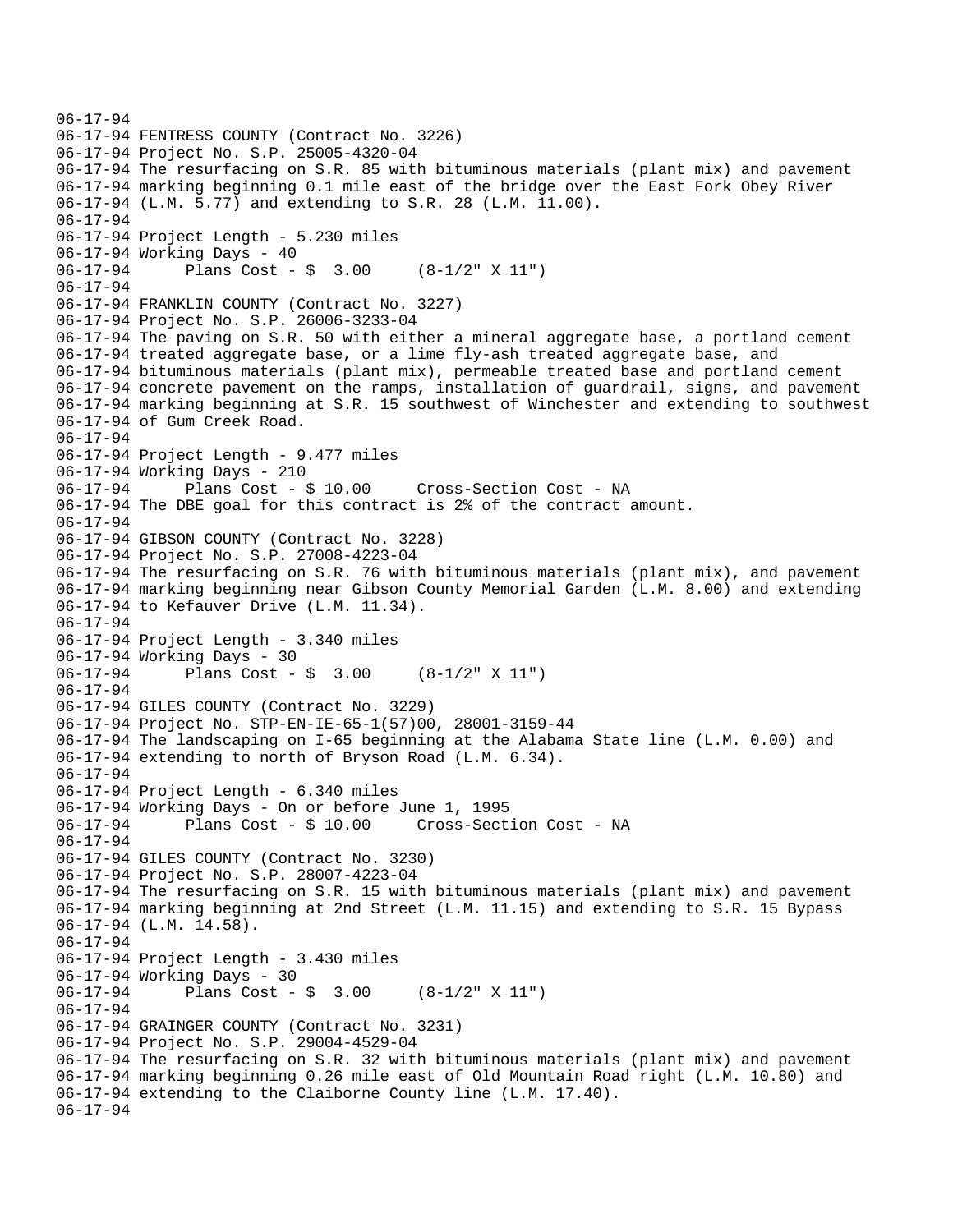```
06-17-94 Project Length - 6.600 miles 
06-17-94 Working Days - 50<br>06-17-94 Plans Cost -
              Plans Cost - \sin 3.00 (8-1/2" X 11")
06-17-94 
06-17-94 GRUNDY COUNTY (Contract No. 3232) 
06-17-94 Project No. S.P. 31007-4325-04 
06-17-94 The resurfacing on S.R. 108 with bituminous materials (plant mix), installation 
06-17-94 of guardrail, and pavement marking beginning 0.4 mile east of Boy Scout Road 
06-17-94 (L.M. 16.80) and extending to the bridge at L.M. 20.20. 
06-17-94 
06-17-94 Project Length - 3.400 miles 
06-17-94 Working Days - 40 
06-17-94 Plans Cost - $ 3.00 (8-1/2" X 11") 
06-17-94 
06-17-94 HAMBLEN COUNTY (Contract No. 3233) 
06-17-94 Project No. S.P. 32002-4523-04 
06-17-94 The resurfacing on S.R. 32 with bituminous materials (plant mix), cold planing, 
06-17-94 and pavement marking beginning 0.25 mile south of College Park Drive right 
06-17-94 (L.M. 5.80) and extending to the north end of the bridge over the 
06-17-94 Norfolk-Southern Railroad (L.M. 7.08). 
06-17-94 
06-17-94 Project Length - 1.280 miles 
06-17-94 Working Days - 35 
06-17-94 Plans Cost - $ 3.00 (8-1/2" X 11") 
06-17-94 
06-17-94 HAMILTON COUNTY (Contract No. 3234) 
06-17-94 Project No. STP-H-17(10), 33026-3216-94 
06-17-94 The intersection improvement at S.R. 17 (Dodson Avenue) with Wilcox Boulevard 
06-17-94 including grading and drainage, paving with bituminous materials (plant mix), 
06-17-94 cold planing, installation of concrete curb and gutter, sidewalk, signals, and 
06-17-94 pavement marking. 
06-17-94 
06-17-94 Project Length - 0.183 mile 
06-17-94 Working Days - On or before March 1, 1995 
              Plans Cost - $ 10.00 Cross-Section Cost - $0.0006-17-94 
06-17-94 HAMILTON COUNTY (Contract No. 3235) 
06-17-94 Project No. STP-M-9202(38), 33951-3534-54 
06-17-94 The signalization at the intersections of John Ross Road with Greenslake Road 
06-17-94 and with Bennett Road. 
06-17-94 
06-17-94 Project Length - 0.000 mile 
06-17-94 Working Days - On or before February 1, 1995 
06-17-94 Plans Cost - $ 3.00 Cross-Section Cost - N A 
06-17-94 
06-17-94 HARDEMAN COUNTY (Contract No. 3236) 
06-17-94 Project No. S.P. 35005-4239-04 
06-17-94 The resurfacing on S.R. 57 with bituminous materials (plant mix), cold planing, 
06-17-94 and pavement marking beginning at S.R. 125 (L.M. 17.58) and extending to the 
06-17-94 McNairy County line (L.M. 24.08). 
06-17-94 
06-17-94 Project Length - 6.500 miles 
06-17-94 Working Days - 35 
06-17-94 Plans Cost - $ 3.00 (8-1/2" X 11") 
06-17-94 
06-17-94 HARDIN COUNTY (Contract No. 3237) 
06-17-94 Project No. STP-M-9413(5), 36951-8732-54 
06-17-94 The resurfacing on Cravens Road and Church Street in Savannah with bituminous 
06-17-94 materials (plant mix) and pavement marking on Cravens Road beginning at 
06-17-94 Cumberland Street and extending to Bowen Drive and on Church Street beginning
```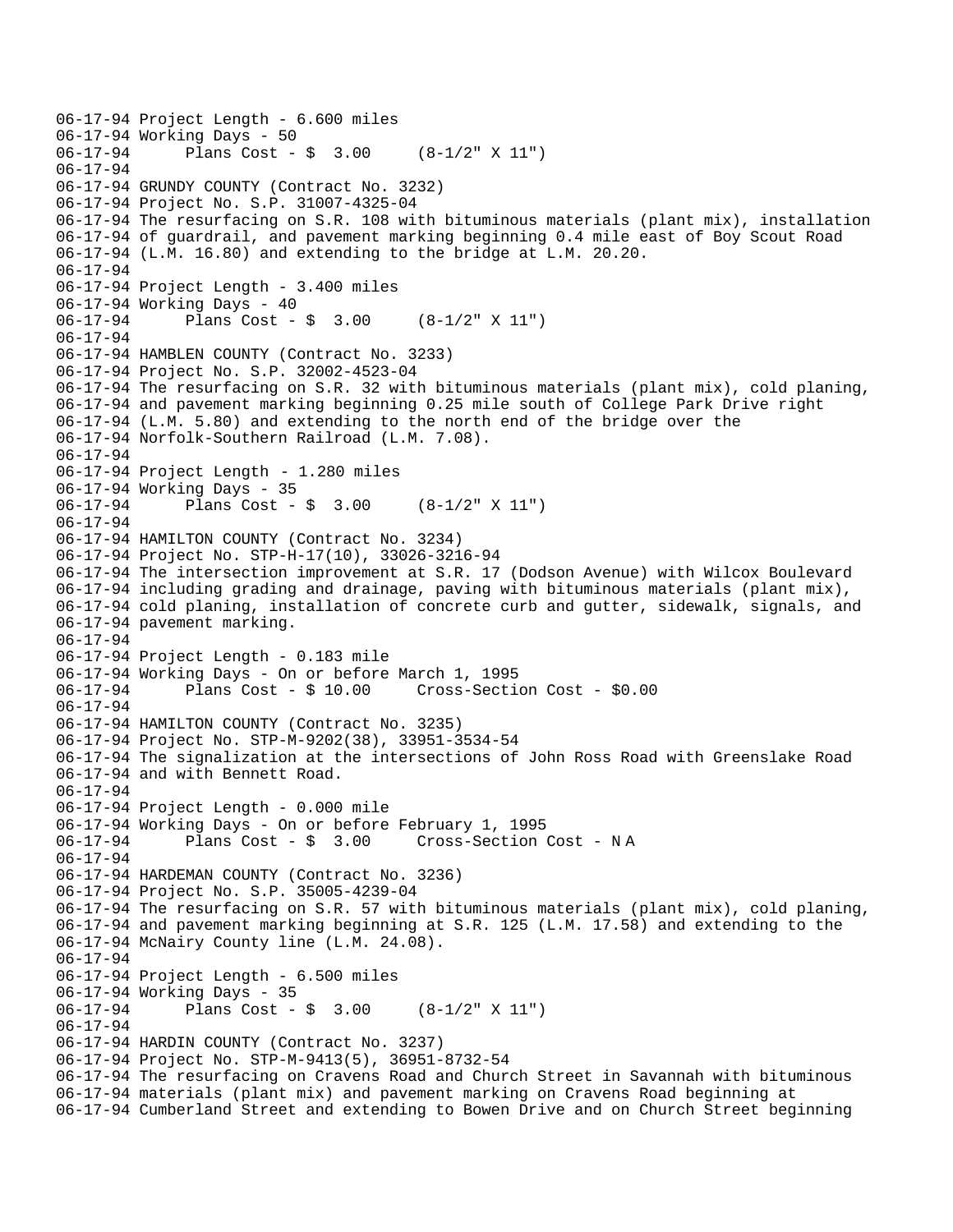06-17-94 at Main Street and extending to Oak Street. 06-17-94 06-17-94 Project Length - 0.610 miles 06-17-94 Working Days - 30 06-17-94 Plans Cost - \$ 3.00 (8-1/2" X 11") 06-17-94 06-17-94 HAYWOOD COUNTY (Contract No. 3238) 06-17-94 Project No. S.P. 38002-4211-04 06-17-94 The repair of the bridge on S.R. 1 over overflow (L.M. 6.94) and over the 06-17-94 Hatchie River (L.M. 9.42) including concrete, bridge deck repair, seismic 06-17-94 modifications, prestressed concrete box beams, bridgerail replacement, paving 06-17-94 on the approaches with bituminous materials (plant mix), cold planing, 06-17-94 installation of guardrail and pavement marking. 06-17-94 06-17-94 Project Length - 0.000 mile 06-17-94 Working Days - 125 06-17-94 Plans Cost - \$ 10.00 Cross-Section Cost - NA 06-17-94 06-17-94 HAYWOOD COUNTY (Contract No. 3239) 06-17-94 Project No. S.P. 38002-4212-04 06-17-94 The resurfacing on S.R. 1 with bituminous materials (plant mix) and pavement 06-17-94 marking beginning at the bridge (L.M. 5.58) and extending to Shaw Chapel Road 06-17-94 (L.M. 10.08). 06-17-94 06-17-94 Project Length - 4.500 miles 06-17-94 Working Days - 35 06-17-94 Plans Cost - \$ 3.00 (8-1/2" X 11") 06-17-94 06-17-94 HAYWOOD COUNTY (Contract No. 3240) 06-17-94 Project No. S.P. 38003-4317-04 06-17-94 The repair of the bridge on S.R. 1 over Mud Creek (L.M. 23.64) including 06-17-94 concrete, seismic modifications, bridge deck sealant, overlay with bituminous 06-17-94 materials (plant mix), cold planing, repainting existing steel structure, 06-17-94 installation of guardrail and pavement marking. 06-17-94 06-17-94 Project Length - 0.000 mile 06-17-94 Working Days - 75 06-17-94 Plans Cost - \$ 10.00 Cross-Section Cost - NA 06-17-94 06-17-94 HENDERSON COUNTY (Contract No. 3241) 06-17-94 Project No. S.P. 39008-4305-04 06-17-94 The resurfacing on S.R. 104 with bituminous materials (plant mix), cold 06-17-94 planing, and pavement marking beginning at S.R. 100 (L.M. 29.50) and extending 06-17-94 to the Hardin County line (L.M. 37.41). 06-17-94 06-17-94 Project Length - 7.910 miles 06-17-94 Working Days - 30 06-17-94 Plans Cost - \$ 3.00 (8-1/2" X 11") 06-17-94 06-17-94 HICKMAN COUNTY (Contract No. 3242) 06-17-94 Project No. S.P. 41007-4233-04 06-17-94 The resurfacing on S.R. 50 with bituminous materials (plant mix) and pavement 06-17-94 marking beginning at the Perry County line (L.M. 0.00) and extending to 0.78 mile 06-17-94 west of J.T. Wright Road (L.M. 7.00). 06-17-94 06-17-94 Project Length - 7.000 miles 06-17-94 Working Days - 35<br>06-17-94 Plans Cost -Plans Cost -  $\frac{1}{2}$  3.00 (8-1/2" X 11") 06-17-94 06-17-94 HUMPHREYS COUNTY (Contract No. 3243)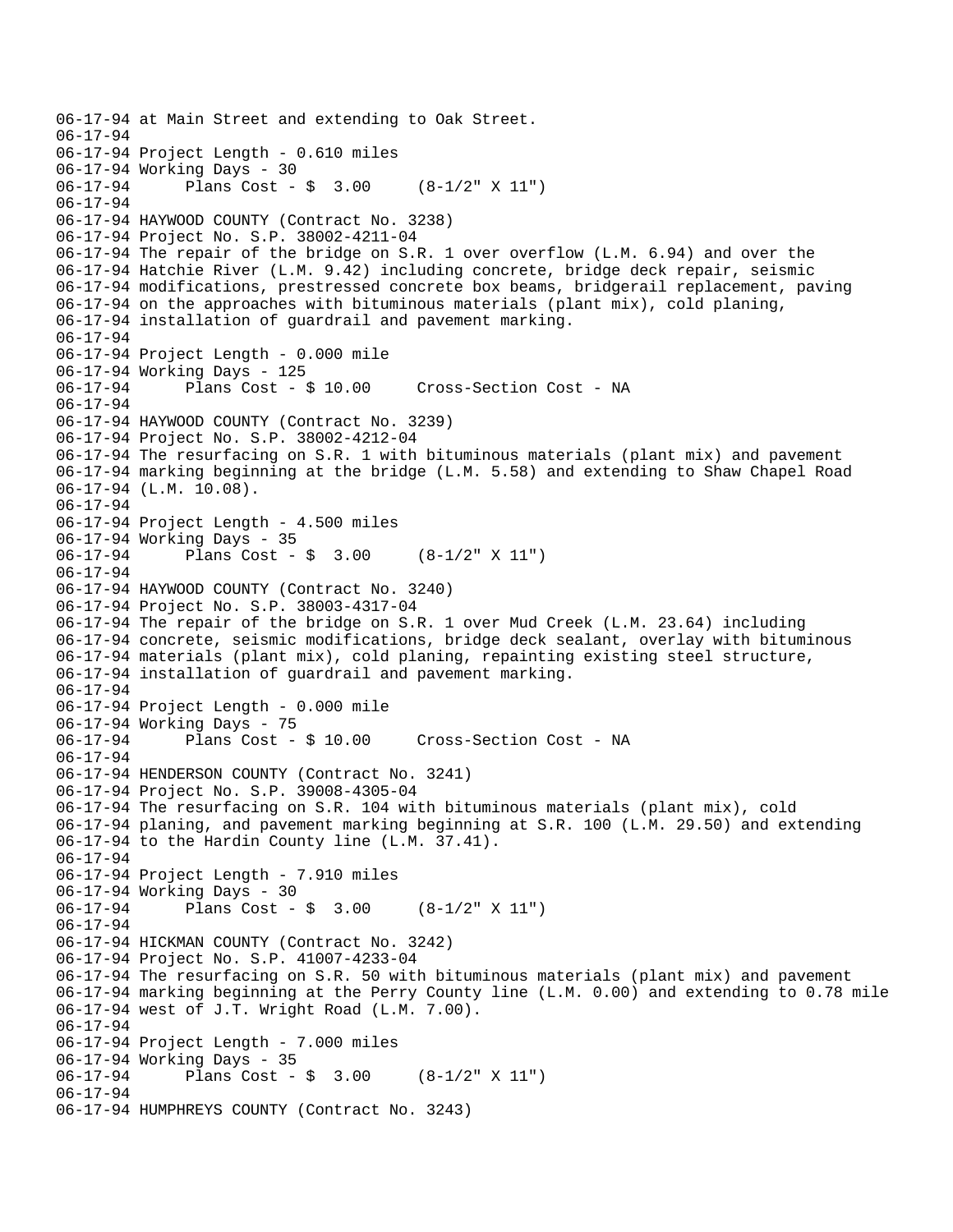```
06-17-94 Project No. S.P. 43945-3688-04 
06-17-94 The paving on Pittle Warren Road including the grading, drainage, and paving on 
06-17-94 the S.I.A. Route serving Aqua Glass with bituminous materials (plant mix) and 
06-17-94 pavement marking. 
06-17-94 
06-17-94 Project Length - 1.210 miles 
06-17-94 Working Days - On or before August 1, 1994 
06-17-94 Plans Cost - $ 10.00 Cross-Section Cost - $ 10.00 
06-17-94 
06-17-94 JEFFERSON COUNTY (Contract No. 3244) 
06-17-94 Project No. S.P. 45028-4302-04 
06-17-94 The resurfacing on S.R. 363 with bituminous materials (plant mix) and pavement 
06-17-94 marking beginning at the Jct. with S.R. 92 (L.M. 0.00) and extending to the 
06-17-94 Cocke County line (L.M. 6.02). 
06-17-94 
06-17-94 Project Length - 6.020 miles 
06-17-94 Working Days - 45 
06-17-94 Plans Cost - $ 3.00 (8-1/2" X 11") 
06-17-94 
06-17-94 JEFFERSON COUNTY (Contract No. 3245) 
06-17-94 Project No. S.P. 45011-4212-04 
06-17-94 The slide repairs on S.R. 92 (L.M. 8.00) including grading and drainage, paving 
06-17-94 with bituminous materials (plant mix), installation of guardrail, and pavement 
06-17-94 marking. 
06-17-94 
06-17-94 Project Length - 0.303 mile 
06-17-94 Working Days - 90<br>06-17-94 Plans Cost - $ 10.00
06-17-94 Plans Cost - $ 10.00 Cross-Section Cost - $ 10.00 
06-17-94 
06-17-94 KNOX COUNTY (Contract No. 3246) 
06-17-94 Project No. CM-NHE-1(52), 47009-3272-54 
06-17-94 The signalization at the intersection of S.R. 1 (Kingston Pike) with Smith Road 
06-17-94 in Farragut. 
06-17-94 
06-17-94 Project Length - 0.000 mile 
06-17-94 Working Days - On or before January 1, 1995 
06-17-94 Plans Cost - $ 3.00 Cross-Section Cost - NA 
06-17-94 
06-17-94 KNOX COUNTY (Contract No. 3247) 
06-17-94 Project No. S.P. 47012-4243-04 
06-17-94 The resurfacing on S.R. 1 with bituminous materials (plant mix), cold planing, 
06-17-94 and pavement marking beginning 55 feet north of the ramp from S.R. 168 (L.M. 
06-17-94 23.16) and extending to 110 feet north of Three Points Road left (L.M. 31.10). 
06-17-94 
06-17-94 Project Length - 7.940 miles 
06-17-94 Working Days - 50 
06-17-94 Plans Cost - $ 3.00 (8-1/2" X 11") 
06-17-94 
06-17-94 KNOX COUNTY (Contract No. 3248) 
06-17-94 Project No. S.P. 47028-4241-04 
06-17-94 The repair of the bridge on S.R. 158 over S.R. 1 (L.M. 3.82) including 
06-17-94 concrete, non-penetrating concrete seal, expansion joint repairs, bridgerail 
06-17-94 replacement, paving on the approaches with bituminous materials (plant mix), 
06-17-94 cold planing, repainting existing steel structure, installation of guardrail, 
06-17-94 lights, and pavement marking. 
06-17-94 
06-17-94 Project Length - 0.000 mile 
06-17-94 Working Days - On or before May 1, 1995 
                                    Cross-Section Cost - NA
06-17-94
```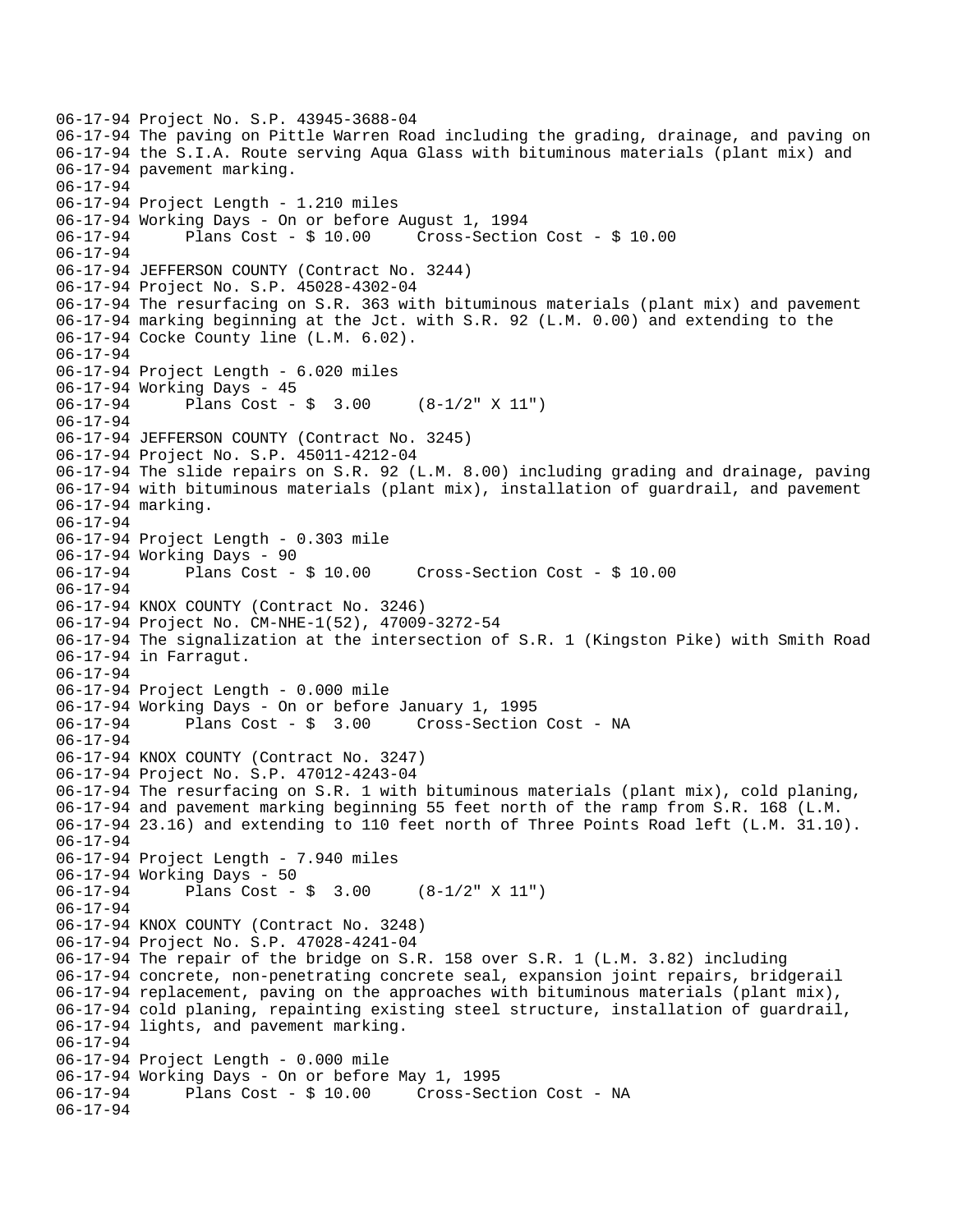06-17-94 KNOX COUNTY (Contract No. 3249) 06-17-94 Project No. S.P. 47205-4302-04 06-17-94 The repair of the bridge on S.R. 168 over S.R. 1 (L.M. 17.98) including 06-17-94 concrete, bridge deck and expansion joint repairs, non-penetrating concrete 06-17-94 seal, bridge deck sealant, overlay with bituminous materials (plant mix), cold 06-17-94 planing, repainting existing steel structure, and pavement marking. 06-17-94 06-17-94 Project Length - 0.000 mile 06-17-94 Working Days - On or before December 1, 1994 06-17-94 Plans Cost - \$ 10.00 Cross-Section Cost - NA 06-17-94 06-17-94 LAUDERDALE COUNTY (Contract No. 3250) 06-17-94 Project No. S.P. 49951-3520-04 06-17-94 The intersection improvement at S.R. 209 with S.I.A. Route (Marvin Road) 06-17-94 serving Marvin Window in Ripley including grading and drainage, paving with 06-17-94 bituminous materials (plant mix), and pavement marking. 06-17-94 06-17-94 Project Length - 0.0147 mile 06-17-94 Working Days - 45 06-17-94 Plans Cost - \$ 10.00 Cross-Section Cost - \$0.00 06-17-94 06-17-94 LINCOLN COUNTY (Contract No. 3251) 06-17-94 Project No. S.P. 52005-4214-04 06-17-94 The resurfacing on S.R. 15 with bituminous materials (plant mix) and pavement 06-17-94 marking beginning 0.7 mile east of S.R. 275 (L.M. 28.80) and extending to the 06-17-94 Franklin County line (L.M. 34.34). 06-17-94 06-17-94 Project Length - 5.540 miles 06-17-94 Working Days - 30 06-17-94 Plans Cost - \$ 3.00 (8-1/2" X 11") 06-17-94 06-17-94 MCMINN COUNTY (Contract No. 3252) 06-17-94 Project No. DS-NH-33(14), 54009-3217-14 06-17-94 The grading and drainage on S.R. 33 including the widening of two (2) 06-17-94 prestressed concrete I-beam bridges, the extension of one (1) concrete box 06-17-94 bridge, one (1) precast concrete box culvert, and three (3) concrete box 06-17-94 culverts, paving with bituminous materials (plant mix), cold planing, storm 06-17-94 sewer construction, installation of concrete curb and gutter, sidewalk, 06-17-94 guardrail, signs, and pavement marking beginning 0.2 mile north of S.R. 30 in 06-17-94 Etowah and extending to the Englewood City limits. 06-17-94 06-17-94 Project Length - 4.765 miles 06-17-94 Working Days - 300 06-17-94 Plans Cost - \$ 25.00 Cross-Section Cost - \$ 50.00 06-17-94 The DBE goal for this contract is 11% of the contract amount. 06-17-94 06-17-94 MCMINN COUNTY (Contract No. 3253) 06-17-94 Project No. S.P. 54014-4218-04, 54017-4310-04 06-17-94 The resurfacing on S.R. 310 and S.R. 39 with bituminous materials (plant mix), 06-17-94 installation of guardrail, and pavement marking on S.R. 310 beginning 3.0 miles 06-17-94 east of the Jct. with S.R. 33 (L.M. 3.05) and extending to the Jct. with S.R. 06-17-94 39 (L.M. 6.41) and on S.R. 39 beginning at the Jct. with S.R. 310 (L.M. 22.54) 06-17-94 and extending to the Monroe County line (L.M. 23.36). 06-17-94 06-17-94 Project Length - 4.180 miles 06-17-94 Working Days - 40 06-17-94 Plans Cost - \$ 3.00 (8-1/2" X 11") 06-17-94 06-17-94 MACON COUNTY (Contract No. 3254) 06-17-94 Project No. S.P. 56003-4247-04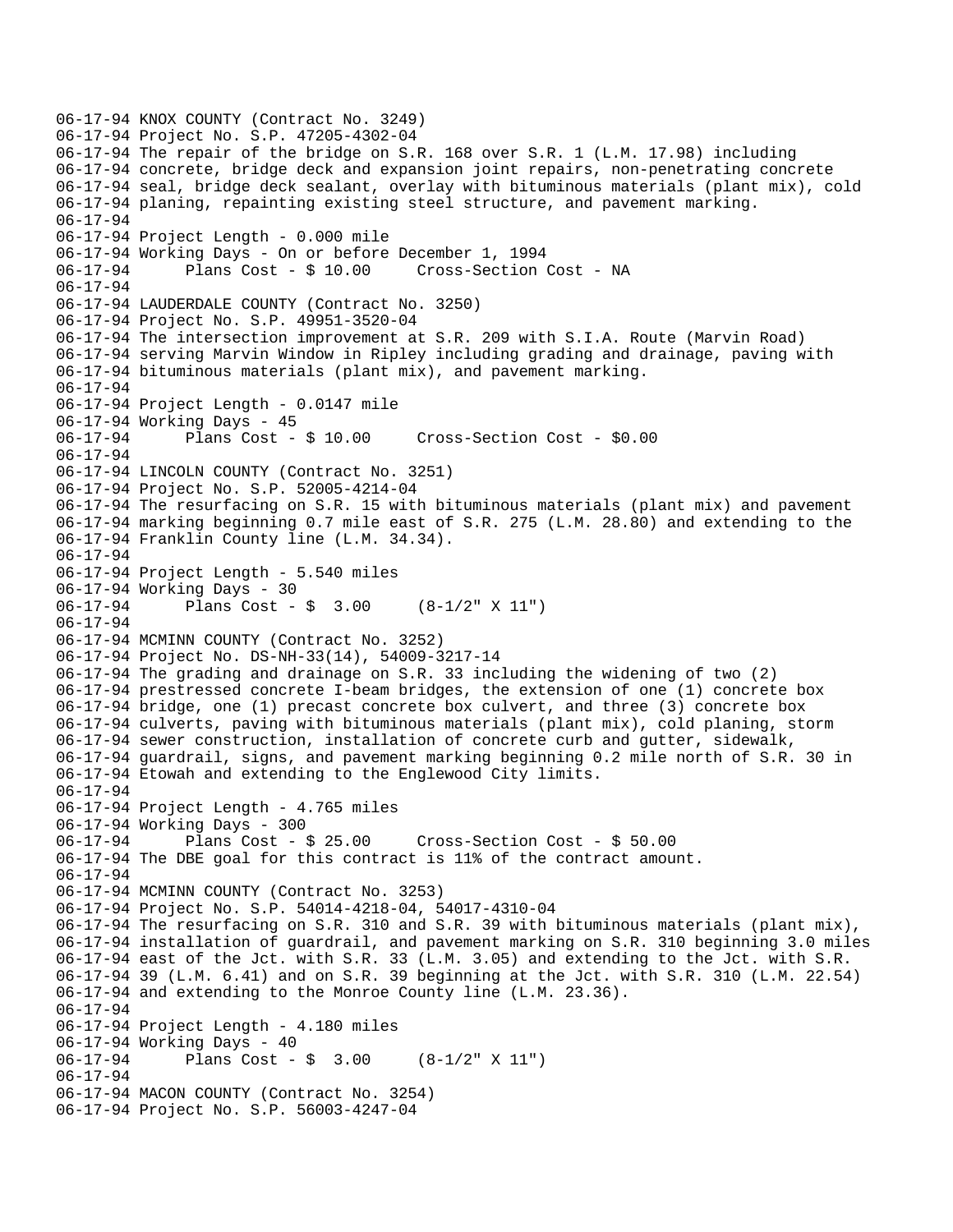06-17-94 The resurfacing on S.R. 52 with bituminous materials (plant mix) and pavement 06-17-94 marking beginning near Long Hungry Creek (L.M. 22.10) and extending to the Clay 06-17-94 County line (L.M. 28.80). 06-17-94 06-17-94 Project Length - 6.690 miles 06-17-94 Working Days - 35 06-17-94 Plans Cost - \$ 3.00 (8-1/2" X 11") 06-17-94 06-17-94 MADISON COUNTY (Contract No. 3255) 06-17-94 Project No. S.P. 57107-4220-04 06-17-94 The resurfacing on S.R. 1 with bituminous materials (plant mix), cold planing, 06-17-94 and pavement marking beginning at the end of the overhead bridge over Royal 06-17-94 Street (L.M. 15.94) and extending to near Quaker Oats Drive (L.M. 18.64). 06-17-94 06-17-94 Project Length - 2.700 miles 06-17-94 Working Days - 35 06-17-94 Plans Cost - \$ 3.00 (8-1/2" X 11") 06-17-94 06-17-94 MARION COUNTY (Contract No. 3256) 06-17-94 Project No. S.P. 58002-4519-04 06-17-94 The resurfacing on S.R. 2 with bituminous materials (plant mix) and pavement 06-17-94 marking beginning at McBrien Road (L.M. 27.44) and extending to the Hamilton 06-17-94 County line (L.M. 33.91). 06-17-94 06-17-94 Project Length - 6.470 miles 06-17-94 Working Days - 45 06-17-94 Plans Cost - \$ 3.00 (8-1/2" X 11") 06-17-94 06-17-94 MARION COUNTY (Contract No. 3257) 06-17-94 Project No. S.P. 58951-3502-04 06-17-94 The grading and drainage on a S.I.A. Route (Industrial Boulevard) serving 06-17-94 Rock-Tenn Converting Company in Kimball, including paving with bituminous 06-17-94 materials (plant mix) and pavement marking. 06-17-94 06-17-94 Project Length - 0.816 mile 06-17-94 Working Days - 80 06-17-94 Plans Cost - \$ 10.00 Cross-Section Cost - \$ 10.00 06-17-94 06-17-94 MARSHALL AND MAURY COUNTIES (Contract No. 3258) 06-17-94 Project No. S.P. 59011-4214-04 06-17-94 The resurfacing on S.R. 106 with bituminous materials (plant mix) and pavement 06-17-94 marking in Marshall County beginning at S.R. 50 (L.M. 3.49) and extending 06-17-94 through Maury County to the Duck River bridge (L.M. 1.91) in Marshall County. 06-17-94 06-17-94 Project Length - 9.490 miles 06-17-94 Working Days - 35 06-17-94 Plans Cost - \$ 3.00 (8-1/2" X 11") 06-17-94 06-17-94 MAURY COUNTY (Contract No. 3259) 06-17-94 Project No. S.P. 60004-4260-04 06-17-94 The resurfacing on S.R. 7 with bituminous materials (plant mix) and pavement 06-17-94 marking beginning at Wayne Street (L.M. 11.83) and extending to Chapman Lane 06-17-94 (L.M. 14.39). 06-17-94 06-17-94 Project Length - 2.120 miles 06-17-94 Working Days - 35 06-17-94 Plans Cost - \$ 3.00 (8-1/2" X 11") 06-17-94 06-17-94 MONTGOMERY COUNTY (Contract No. 3260) 06-17-94 Project No. S.P. IME-24-9(46)11, 63001-8139-44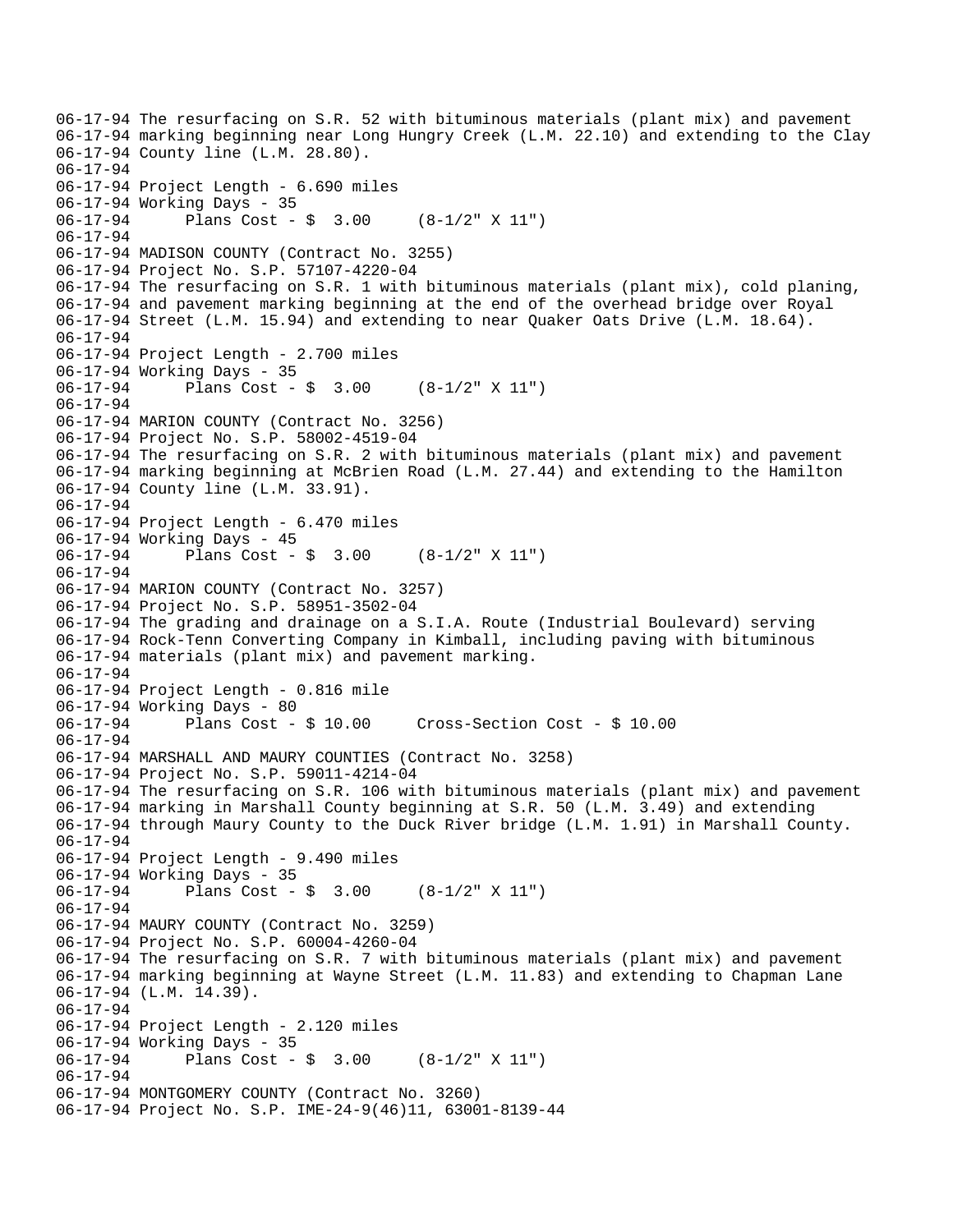```
06-17-94 The resurfacing on I-24 with bituminous materials (plant mix)(polymer 
06-17-94 modified), cold planing, installation of guardrail, and pavement marking 
06-17-94 beginning near S.R. 76 (L.M. 11.12) and extending to the Robertson County line 
06-17-94 (L.M. 17.20). 
06-17-94 
06-17-94 Project Length - 6.080 miles 
06-17-94 Working Days - 90 
06-17-94 Plans Cost - $ 10.00 Cross-Section Cost - NA 
06-17-94 The DBE goal for this contract is 6% of the contract amount. 
06-17-94 
06-17-94 MONTGOMERY COUNTY (Contract No. 3261) 
06-17-94 Project No. S.P. 63016-4202-04 
06-17-94 The resurfacing on S.R. 12 and S.R. 76 with bituminous materials (plant mix) 
06-17-94 and pavement marking on S.R. 12 beginning at Chesterfield Drive (L.M. 8.76) and 
06-17-94 extending to the Jct. with S.R. 76 (L.M. 8.44) and on S.R. 76 beginning at the 
06-17-94 Jct. with S.R. 12 (L.M. 13.38) and extending to near the Clarksville city 
06-17-94 limits (L.M. 17.44). 
06-17-94 
06-17-94 Project Length - 4.380 miles 
06-17-94 Working Days - 35 
06-17-94 Plans Cost - $ 3.00 (8-1/2" X 11") 
06-17-94 
06-17-94 MORGAN COUNTY (Contract No. 3262) 
06-17-94 Project No. S.P. 65001-4250-04 
06-17-94 The resurfacing on S.R. 29 with bituminous materials (plant mix) and pavement 
06-17-94 marking beginning at the Roane County line (L.M. 0.00) and extending to 50 feet 
06-17-94 south of Petit Lane (L.M. 7.35). 
06-17-94 
06-17-94 Project Length - 6.800 miles 
06-17-94 Working Days - 45 
06-17-94 Plans Cost - $ 3.00 (8-1/2" X 11") 
06-17-94 
06-17-94 OBION COUNTY (Contract No. 3263) 
06-17-94 Project No. S.P. 66012-4507-04 
06-17-94 The resurfacing on S.R. 22 with bituminous materials (plant mix) and pavement 
06-17-94 marking beginning at the bridge over Reelfoot Creek (L.M. 20.20) and extending 
06-17-94 to S.R. 21 (L.M. 28.36). 
06-17-94 
06-17-94 Project Length - 8.160 miles 
06-17-94 Working Days - 40 
06-17-94 Plans Cost - $ 3.00 (8-1/2" X 11") 
06-17-94 
06-17-94 PERRY COUNTY (Contract No. 3264) 
06-17-94 Project No. S.P. 68009-4235-04 
06-17-94 The resurfacing on S.R. 50 with bituminous materials (plant mix) and pavement 
06-17-94 marking beginning at S.R. 20 (L.M. 0.00) and extending to Linden-Pineview Road 
06-17-94 (L.M. 9.42). 
06-17-94 
06-17-94 Project Length - 9.380 miles 
06-17-94 Working Days - 35<br>06-17-94 Plans Cost -
              Plans Cost - \frac{1}{2} 3.00 (8-1/2" X 11")
06-17-94 
06-17-94 RHEA AND MEIGS COUNTIES (Contract No. 3265) 
06-17-94 Project No. S.P. 72005-3211-04, 61001-3206-04 
06-17-94 The construction of one (1) prestressed concrete Bulb-Tee beam and steel welded 
06-17-94 plate girder bridge on S.R. 30 over the Tennessee River near Washington Ferry 
06-17-94 including grading and drainage, paving with bituminous materials (plant mix), 
06-17-94 installation of guardrail, fence, signs, and pavement marking. 
06-17-94 
06-17-94 Project Length - 1.296 miles
```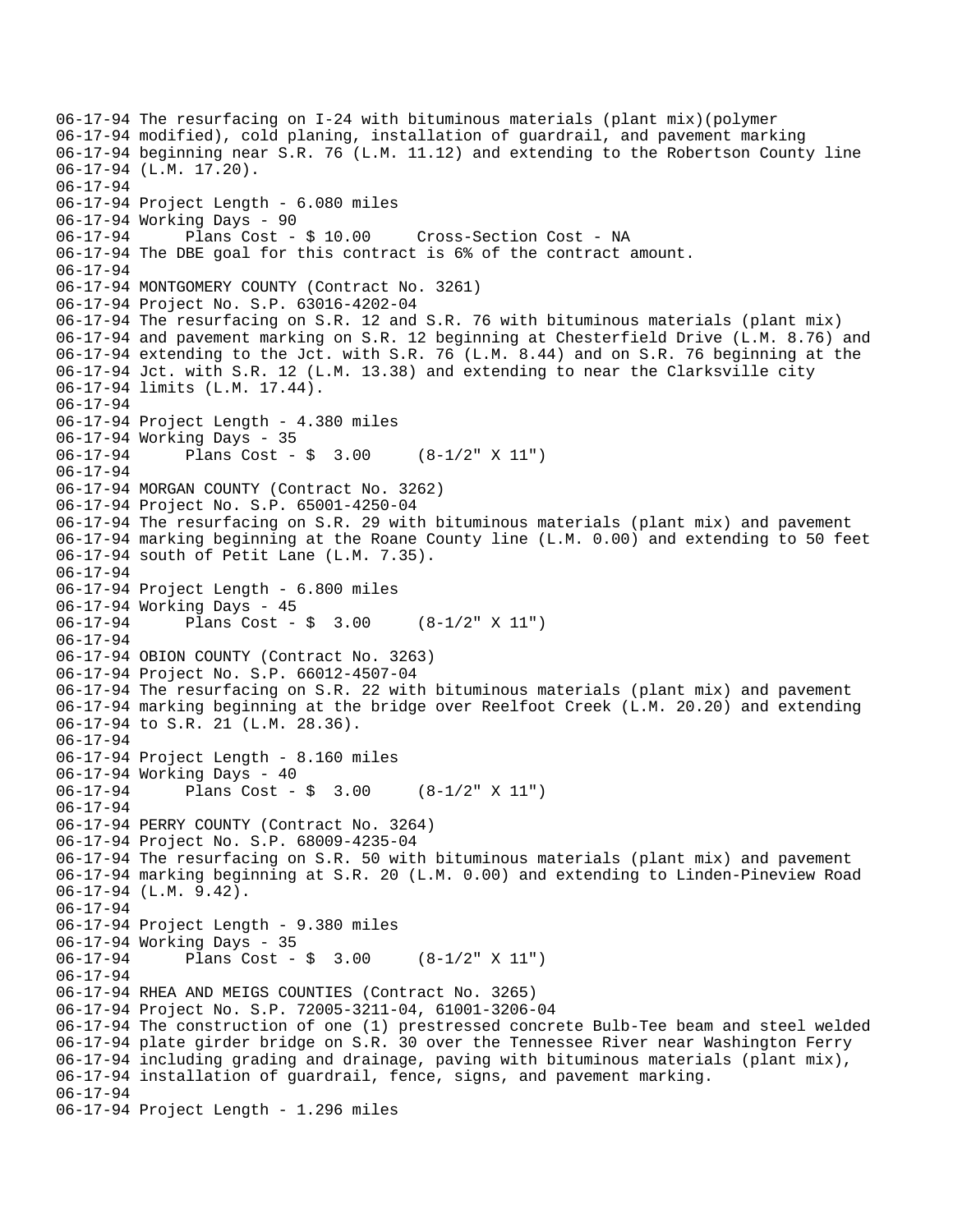```
06-17-94 Working Days - 375<br>06-17-94 Plans Cost - $ 25.00
06-17-94 Plans Cost - $ 25.00 Cross-Section Cost - $ 10.00 
06-17-94 The DBE goal for this contract is 1% of the contract amount. 
06-17-94 
06-17-94 ROANE COUNTY (Contract No. 3266) 
06-17-94 Project No. S.P. 73030-4307-04 
06-17-94 The resurfacing on S.R. 322 with bituminous materials (plant mix) and pavement 
06-17-94 marking beginning at S.R. 72 (L.M. 0.00) and extending to the Loudon County 
06-17-94 line (L.M. 5.65). 
06-17-94 
06-17-94 Project Length - 5.650 miles 
06-17-94 Working Days - 45 
06-17-94 Plans Cost - $ 3.00 (8-1/2" X 11") 
06-17-94 
06-17-94 SHELBY COUNTY (Contract No. 3267) 
06-17-94 Project No. S.P. 79011-4241-04 
06-17-94 The repair of the bridge on S.R. 1 over the Wolf River (L.M. 12.53) including 
06-17-94 concrete, seismic modifications, expansion joint repairs, bridge deck sealant, 
06-17-94 overlay with bituminous materials (plant mix), cold planing, and pavement 
06-17-94 marking. 
06-17-94 
06-17-94 Project Length - 0.000 mile 
06-17-94 Working Days - 115 
06-17-94 Plans Cost - $ 10.00 Cross-Section Cost - NA 
06-17-94 
06-17-94 SHELBY COUNTY (Contract No. 3268) 
06-17-94 Project No. S.P. 79022-4221-04 
06-17-94 The repair of the bridge on S.R. 14 over Nonconnah Creek and railroad (L.M. 
06-17-94 7.11) including concrete, structural steel, expansion joint, epoxy injection, 
06-17-94 and bridge deck repairs, seismic modifications, bridge deck sealant, overlay 
06-17-94 with bituminous materials (plant mix), cold planing, repainting existing steel 
06-17-94 structure, and pavement marking. 
06-17-94 
06-17-94 Project Length - 0.000 mile 
06-17-94 Working Days - 125 
06-17-94 Plans Cost - $ 10.00 Cross-Section Cost - NA 
06-17-94 
06-17-94 STEWART COUNTY (Contract No. 3269) 
06-17-94 Project No. S.P. 81003-4218-04 
06-17-94 The resurfacing on S.R. 76 with bituminous materials (plant mix) and pavement 
06-17-94 marking beginning 1.6 miles east of S.R. 232 (L.M. 6.02) and extending to near 
06-17-94 Trace Road (L.M. 10.04). 
06-17-94 
06-17-94 Project Length - 4.020 miles 
06-17-94 Working Days - 35 
06-17-94 Plans Cost - $ 3.00 (8-1/2" X 11") 
06-17-94 
06-17-94 STEWART COUNTY (Contract No. 3270) 
06-17-94 Project No. S.P. 81015-4229-04 
06-17-94 The resurfacing on S.R. 46 with bituminous materials (plant mix), bridge deck 
06-17-94 sealant, and pavement marking beginning near Lower Cross Creek (L.M. 11.82) and 
06-17-94 extending to S.R. 76 (L.M. 16.13). 
06-17-94 
06-17-94 Project Length - 4.310 miles 
06-17-94 Working Days - 30 
06-17-94 Plans Cost - $ 3.00 (8-1/2" X 11") 
06-17-94 
06-17-94 SULLIVAN COUNTY (Contract No. 3271) 
06-17-94 Project No. S.P. 82005-4531-04, 82014-4306-04 
06-17-94 The resurfacing on S.R. 34 and S.R. 44 with bituminous materials (plant mix)
```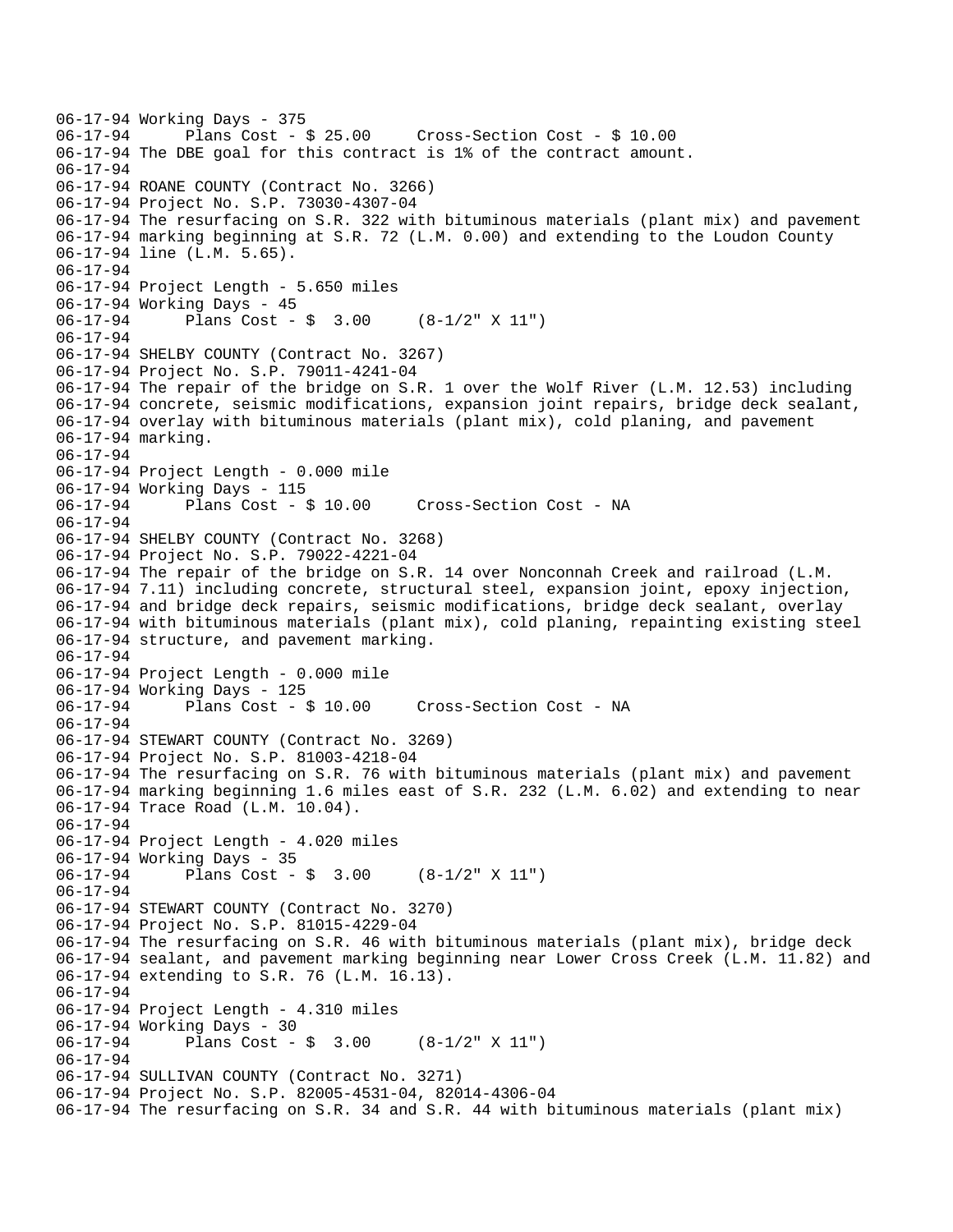```
06-17-94 and pavement marking on S.R. 34 beginning at the end of the Carl R. Moore 
06-17-94 Parkway (L.M. 25.41) and extending to the bridge over the South Fork Holston 
06-17-94 River (L.M. 28.04) and on S.R. 44 beginning at the Jct. with S.R. 34 (L.M. 
06-17-94 14.62) and extending to the Virginia State line (L.M. 17.14). 
06-17-94 
06-17-94 Project Length - 5.150 miles 
06-17-94 Working Days - 45 
06-17-94 Plans Cost - $ 3.00 (8-1/2" X 11") 
06-17-94 
06-17-94 SUMNER COUNTY (Contract No. 3272) 
06-17-94 Project No. S.P. 83954-3533-04 
06-17-94 The grading and drainage on a S.I.A. Route Freehill Road and Molly Walton Road 
06-17-94 in Hendersonville including paving with bituminous materials (plant mix), 
06-17-94 storm sewer construction, installation of concrete curb and gutter, and 
06-17-94 pavement marking. 
06-17-94 
06-17-94 Project Length - 0.534 mile 
06-17-94 Working Days - 75 
06-17-94 Plans Cost - $ 10.00 Cross-Section Cost - $ 10.00 
06-17-94 
06-17-94 TROUSDALE COUNTY (Contract No. 3273) 
06-17-94 Project No. S.P. 85005-4211-04 
06-17-94 The resurfacing on S.R. 25 with bituminous materials (plant mix), cold planing, 
06-17-94 and pavement marking beginning east of the Jct. with S.R. 10 (L.M. 0.60) and 
06-17-94 extending to the Smith County line (L.M. 3.63). 
06-17-94 
06-17-94 Project Length - 3.030 miles 
06-17-94 Working Days - 30 
06-17-94 Plans Cost - $ 3.00 (8-1/2" X 11") 
06-17-94 
06-17-94 UNION COUNTY (Contract No. 3274) 
06-17-94 Project No. S.P. 87035-4303-04 
06-17-94 The resurfacing on S.R. 144 with bituminous materials (plant mix) and pavement 
06-17-94 marking beginning at S.R. 33 (L.M. 5.03) and extending to S.R. 170 (L.M. 7.66). 
06-17-94 
06-17-94 Project Length - 2.630 miles 
06-17-94 Working Days - 40 
06-17-94 Plans Cost - $ 3.00 (8-1/2" X 11") 
06-17-94 
06-17-94 WARREN COUNTY (Contract No. 3275) 
06-17-94 Project No. S.P. 89028-4306-04 
06-17-94 The resurfacing on S.R. 127 with bituminous materials (plant mix) and pavement 
06-17-94 marking beginning at S.R. 108 (L.M. 1.08) and extending to Shellsford Road 
06-17-94 (L.M. 6.26). 
06-17-94 
06-17-94 Project Length - 5.180 miles 
06-17-94 Working Days - 40 
06-17-94 Plans Cost - $ 3.00 (8-1/2" X 11") 
06-17-94 
06-17-94 WASHINGTON COUNTY (Contract No. 3276) 
06-17-94 Project No. S.P. 90006-4309-04 
06-17-94 The resurfacing on S.R. 36 with bituminous materials (plant mix) and pavement 
06-17-94 marking beginning at Mountainview Road (L.M. 2.05) and extending to the south 
06-17-94 end of the bridge over Cedar Creek (L.M. 8.17). 
06-17-94 
06-17-94 Project Length - 6.120 miles 
06-17-94 Working Days - 45<br>06-17-94 Plans Cost -
              Plans Cost - \frac{1}{9} 3.00 (8-1/2" X 11")
06-17-94 
06-17-94 WAYNE COUNTY (Contract No. 3277)
```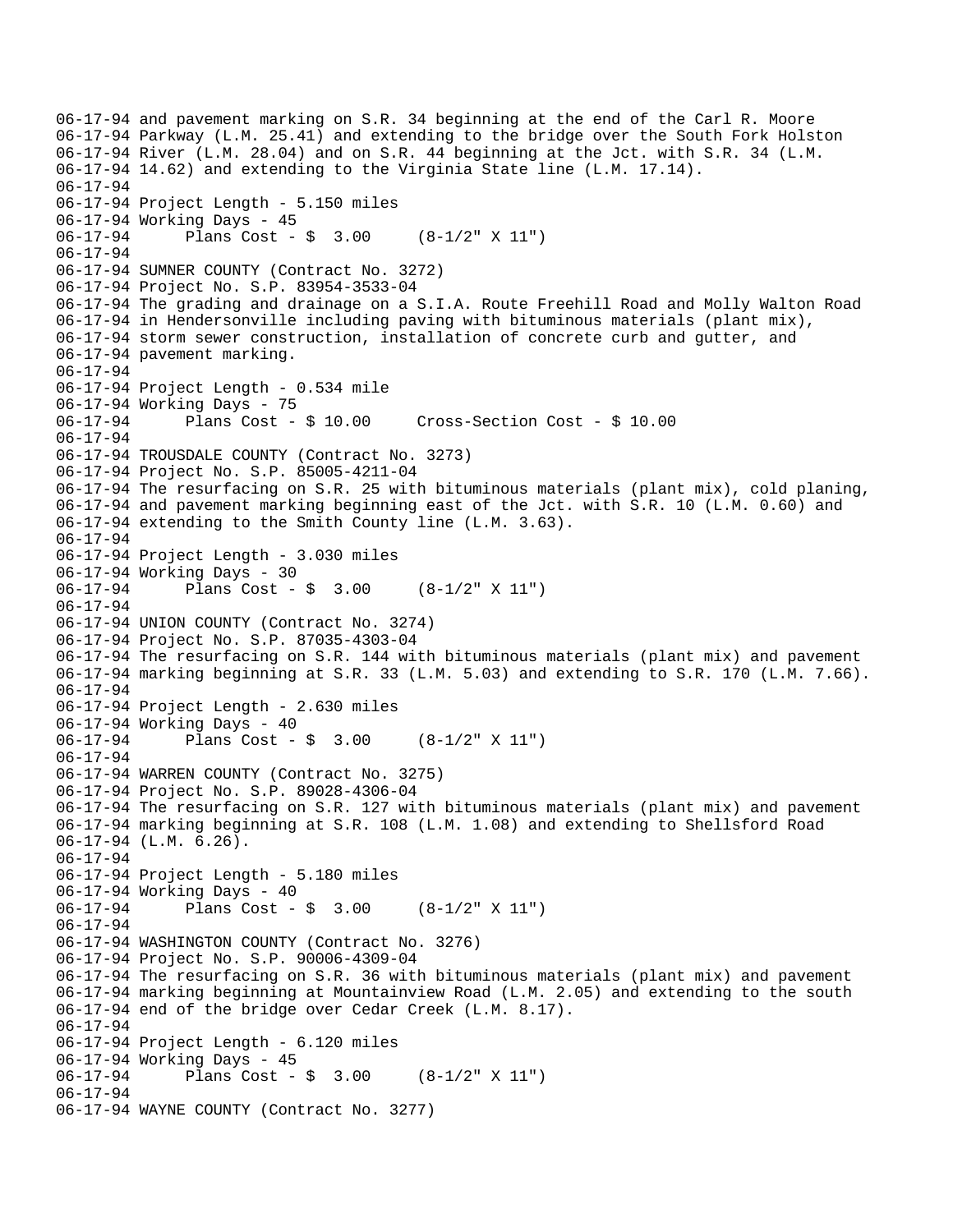```
06-17-94 Project No. S.P. 91002-4224-04 
06-17-94 The resurfacing on S.R. 13 with bituminous materials (plant mix) and pavement 
06-17-94 marking beginning near Carlow Road (L.M. 38.80) and extending to the Perry 
06-17-94 County line (L.M. 43.47). 
06-17-94 
06-17-94 Project Length - 4.670 miles 
06-17-94 Working Days - 30 
06-17-94 Plans Cost - $ 3.00 (8-1/2" X 11") 
06-17-94 
06-17-94 WAYNE COUNTY (Contract No. 3278) 
06-17-94 Project No. S.P. 91004-4228-04 
06-17-94 The repair of the bridges on S.R. 15 over Fortyeight Creek (L.M. 20.64) and 
06-17-94 over the Green River (L.M. 14.24) including concrete, non-penetrating concrete 
06-17-94 seal, bridge deck, epoxy injection and expansion joint repairs, prestressed 
06-17-94 concrete box beams, bridgerail replacement, paving on the approaches with 
06-17-94 bituminous materials (plant mix), cold planing, installation of guardrail, and 
06-17-94 pavement marking. 
06-17-94 
06-17-94 Project Length - 0.000 mile 
06-17-94 Working Days - 125 
06-17-94 Plans Cost - $ 10.00 Cross-Section Cost - NA 
06-17-94 
06-17-94 WEAKLEY COUNTY (Contract No. 3279) 
06-17-94 Project No. S.P. 92019-4306-04 
06-17-94 The resurfacing on S.R. 190 with bituminous materials (plant mix), and pavement 
06-17-94 marking beginning at S.R. 22 (L.M. 12.21) and extending to S.R. 54 (L.M. 
06-17-94 18.58). 
06-17-94 
06-17-94 Project Length - 6.370 miles 
06-17-94 Working Days - 35 
06-17-94 Plans Cost - $ 3.00 (8-1/2" X 11") 
06-17-94 
06-17-94 WHITE COUNTY (Contract No. 3280) 
06-17-94 Project No. S.P. 93001-4550-04 
06-17-94 The resurfacing on S.R. 1 with bituminous materials (plant mix) and pavement 
06-17-94 marking beginning at Bon Air Spur Road (L.M. 20.56) and extending to 0.62 mile 
06-17-94 east of Doe Creek Lake Road (L.M. 24.61). 
06-17-94 
06-17-94 Project Length - 4.050 miles 
06-17-94 Working Days - 40 
06-17-94 Plans Cost - $ 3.00 (8-1/2" X 11") 
06-17-94 
06-17-94 WILLIAMSON COUNTY (Contract No. 3281) 
06-17-94 Project No. S.P. 94007-4214-04 
06-17-94 The resurfacing on S.R. 11 with bituminous materials (plant mix) and pavement 
06-17-94 marking beginning at S.R. 96 (L.M. 7.40) and extending south of Rocky Fork Road 
06-17-94 (L.M. 14.00). 
06-17-94 
06-17-94 Project Length - 6.600 miles 
06-17-94 Working Days - 30<br>06-17-94 Plans Cost -
              Plans Cost - $3.00 (8-1/2" X 11")
06-17-94 
06-17-94 WILSON COUNTY (Contract No. 3282) 
06-17-94 Project No. S.P. 95006-4208-04 
06-17-94 The resurfacing on S.R. 26 with bituminous materials (plant mix), cold planing, 
06-17-94 and pavement marking beginning at S.R. 24 (L.M. 0.00) to S.R. 24 (L.M. 3.45). 
06-17-94 
06-17-94 Project Length - 3.450 miles 
06-17-94 Working Days - 30 
06-17-94 Plans Cost - $ 3.00 (8-1/2" X 11")
```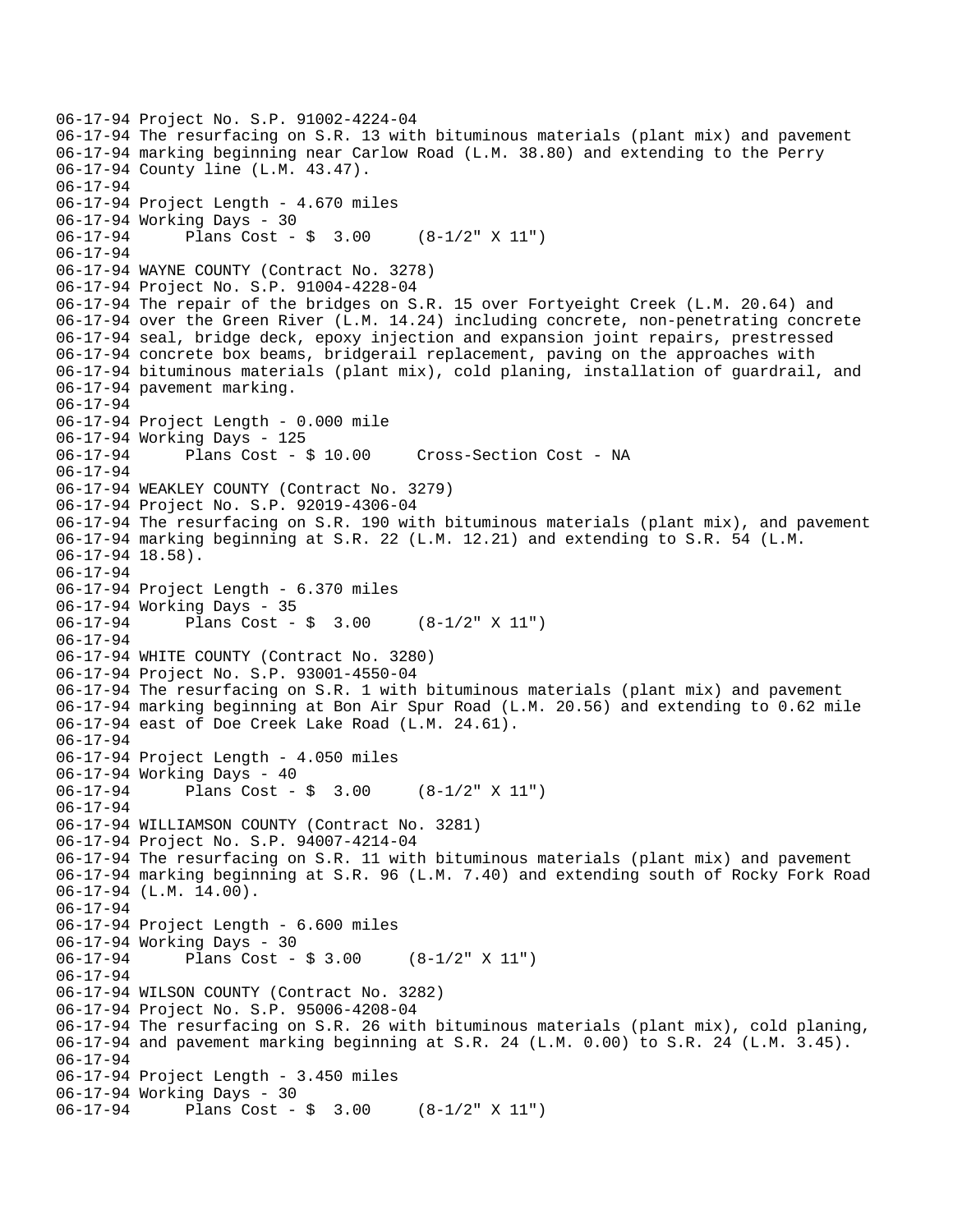================================================================================ 07-29-94 CHEATHAM, MONTGOMERY, MOORE, RUTHERFORD, SMITH AND STEWART COUNTIES 07-29-94 (Contract No. 3149) 07-29-94 Project No. S.P. 98033-4256-04, 98033-4248-04 07-29-94 The cleaning and repainting of twelve (12) bridges on various State Routes at 07-29-94 various locations. 07-29-94 07-29-94 Project Length - 0.000 mile 07-29-94 Working Days - 75 07-29-94 NO PLANS CONTRACT 07-29-94 07-29-94 HANCOCK, JEFFERSON, MORGAN AND ROANE COUNTIES (Contract No. 3162) 07-29-94 Project No. S.P. 98011-4295-04 07-29-94 The cleaning and painting of six (6) bridges on various State Routes at various 07-29-94 locations. 07-29-94 07-29-94 Project Length - 0.000 mile 07-29-94 Working Days - On or before June 1, 1995 07-29-94 NO PLANS CONTRACT 07-29-94 07-29-94 PERRY COUNTY (Contract No. 3264) 07-29-94 Project No. S.P. 68009-4235-04 07-29-94 The resurfacing on S.R. 50 with bituminous materials (plant mix) and pavement 07-29-94 marking beginning at S.R. 20 (L.M. 0.00) and extending to Linden-Pineview Road 07-29-94 (L.M. 9.42). 07-29-94 07-29-94 Project Length - 9.380 miles 07-29-94 Working Days - 35  $07-29-94$  Plans Cost - \$ 3.00 (8-1/2" X 11") 07-29-94 07-29-94 ANDERSON COUNTY (Contract No. 3283) 07-29-94 Project No. S.P. 01014-4322-04 07-29-94 The resurfacing on S.R. 116 with bituminous materials (plant mix)(latex 07-29-94 modified) and pavement marking beginning at the Morgan County line (L.M. 0.00) 07-29-94 and extending to the Campbell County line (L.M. 9.76). 07-29-94 07-29-94 Project Length - 9.320 miles 07-29-94 Working Days - 55  $07-29-94$  Plans Cost - \$ 3.00  $(8-1/2" \times 11")$ 07-29-94 07-29-94 ANDERSON, BLOUNT, CAMPBELL, CARTER, CLAIBORNE, COCKE, GRAINGER, GREENE, 07-29-94 HAMBLEN, HANCOCK, HAWKINS, JEFFERSON, JOHNSON, LOUDON, MONROE, MORGAN, ROANE, 07-29-94 SEVIER, SULLIVAN, UNICOI AND WASHINGTON COUNTIES 07-29-94 (Contract No. 3284) 07-29-94 Project No. S.P. 98012-3203-04 07-29-94 The bridge expansion joint repair on eighty-eight (88) bridges on various State 07-29-94 Routes. 07-29-94 07-29-94 Project Length - 0.000 mile 07-29-94 Working Days - 110<br>07-29-94 NO PLANS CONTR NO PLANS CONTRACT 07-29-94 07-29-94 BEDFORD COUNTY (Contract No. 3285) 07-29-94 Project No. S.P. 02945-4289-04 07-29-94 The resurfacing on S.R. 1O, S.R. 64E, S.R. 64W, S.R. 82 and S.R. 387 with 07-29-94 bituminous materials (plant mix), cold planing, and pavement marking on S.R. 10 07-29-94 beginning at S.R. 64 (L.M. 10.04) and extending to S.R. 16 (L.M. 10.60), on 07-29-94 S.R. 64E beginning at S.R. 10 (L.M. 12.27) and extending to S.R. 82 (L.M. 07-29-94 12.50), on S.R. 64W beginning at S.R. 82 (L.M. 0.00) and extending to S.R. 64 07-29-94 (L.M. 0.06), on S.R. 82 beginning at S.R. 64 (L.M. 10.70) and extending to S.R.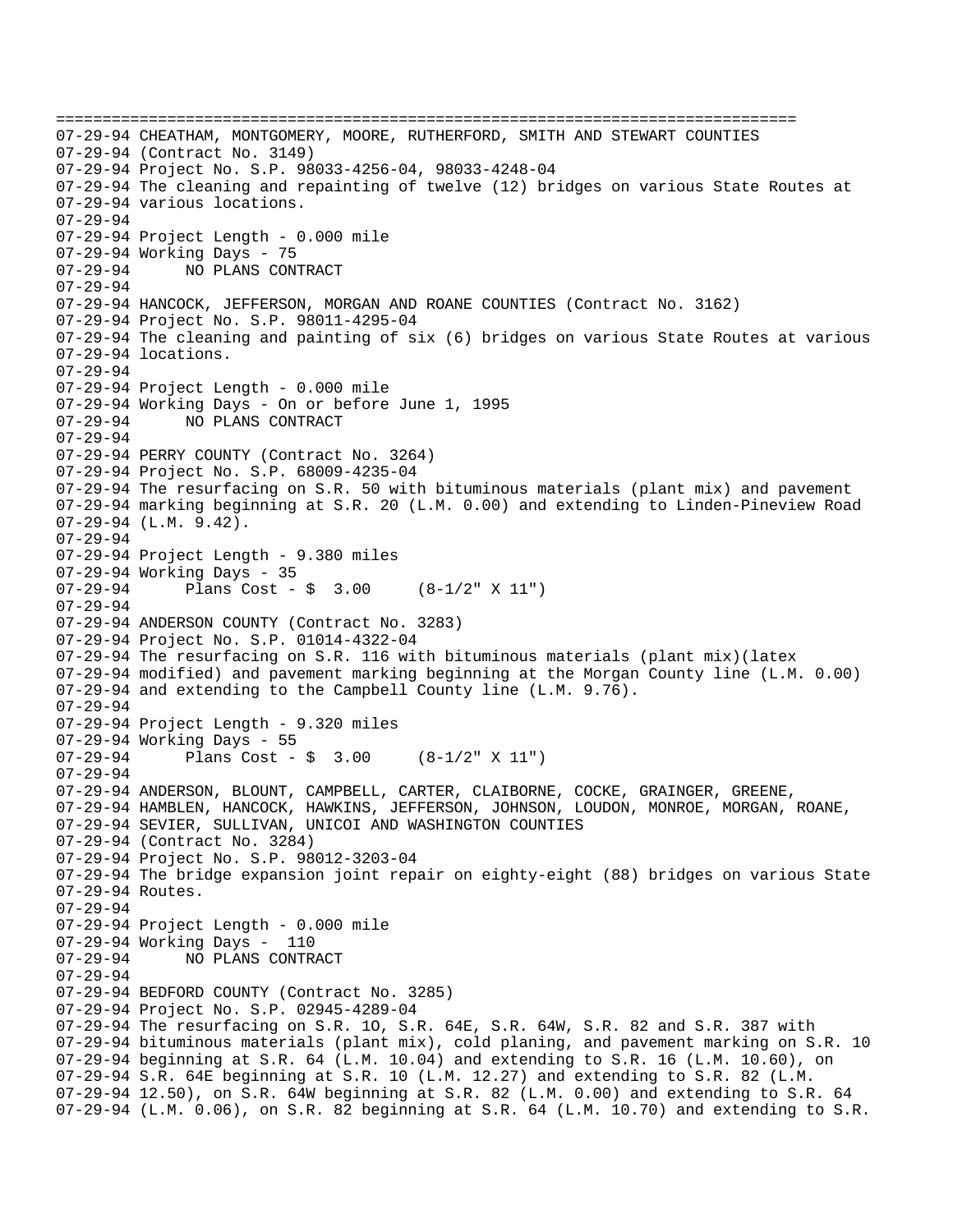07-29-94 10 (L.M. 11.05), and on S.R. 387 beginning at S.R. 10 (L.M. 0.00) and extending 07-29-94 to S.R. 16 (L.M. 0.68). 07-29-94 07-29-94 07-29-94 Project Length - 1.880 miles 07-29-94 Working Days - 35<br>07-29-94 Plans Cost - \$ 3.00 07-29-94 Plans Cost - \$ 3.00 Cross-Section Cost - NA 07-29-94 07-29-94 BEDFORD, CHEATHAM, DICKSON, GILES, HICKMAN, HOUSTON, HUMPHREYS, LAWRENCE AND 07-29-94 LEWIS COUNTIES (Contract No. 3286) 07-29-94 Project No. S.P. 98033-3268-04 07-29-94 The bridge expansion joint repairs on ninety (90) bridges on various State 07-29-94 Routes. 07-29-94 07-29-94 Project Length - 0.000 mile 07-29-94 Working Days - 90 07-29-94 NO PLANS CONTRACT 07-29-94 07-29-94 BRADLEY AND MEIGS COUNTIES (Contract No. 3287) 07-29-94 Project No. S.P. 06015-4309-04, 61016-4305-04 07-29-94 The resurfacing on S.R. 306 with bituminous materials (plant mix) and pavement 07-29-94 marking in Bradley County beginning at the Jct. with S.R. 308 (L.M. 5.56) and 07-29-94 extending to the Jct. with S.R. 58 (L.M. 2.50) in Meigs County. 07-29-94 07-29-94 Project Length - 5.510 miles 07-29-94 Working Days - 30 07-29-94 Plans Cost - \$ 3.00 (8-1/2" X 11") 07-29-94 07-29-94 CARROLL COUNTY (Contract No. 3288) 07-29-94 Project No. S.P. 09003-3209-04 07-29-94 The installation of guardrail on U.S. 70 (S.R. 1) at various locations 07-29-94 beginning at the Madison County line and extending to Huntingdon City limits. 07-29-94 07-29-94 Project Length - 17.440 miles 07-29-94 Working Days - 30  $07-29-94$  Plans Cost - \$ 3.00  $(8-1/2" \times 11")$ 07-29-94 07-29-94 CARTER COUNTY (Contract No. 3289) 07-29-94 Project No. S.P. 10007-4515-04 07-29-94 The resurfacing on S.R. 37 and S.R. 67 with bituminous materials (plant mix) 07-29-94 and pavement marking on S.R. 37 beginning 0.58 mile southeast of S.R. 143 left 07-29-94 (L.M. 4.10) and extending to  $0.42$  mile northwest of S.R. 143 left (L.M. 5.10), 07-29-94 and on S.R. 67 beginning 0.89 mile northeast of Shook Branch Road right (L.M. 07-29-94 11.42) and extending to the Johnson County line (L.M. 18.74). 07-29-94 07-29-94 Project Length - 7.720 miles 07-29-94 Working Days - 55<br>07-29-94 Plans Cost -Plans Cost -  $\sin 3.00$  (8-1/2" X 11") 07-29-94 07-29-94 CHEATHAM AND DAVIDSON COUNTIES (Contract No. 3290) 07-29-94 Project No. IM-40-3(118)187, 11003-3123-44, 19003-3178-44 07-29-94 The widening of two (2) continuous steel rolled beam bridges on I-40 over 07-29-94 McCrory Lane and over CSX Railroad, and one (1) prestressed concrete box beam 07-29-94 bridge over the Harpeth River, including concrete, steel structures, 07-29-94 prestressed concrete box beam, repainting existing steel structures, concrete 07-29-94 bridgerail, resurfacing with bituminous materials (plant mix)(polymer 07-29-94 modified), cold planing, installation of concrete median barrier, guardrail, 07-29-94 and pavement marking in Cheatham County beginning 0.12 mile east of S.R. 249 07-29-94 (L.M. 3.77) and extending to 0.71 mile west of S.R. 1 (L.M. 4.13) in Davidson 07-29-94 County.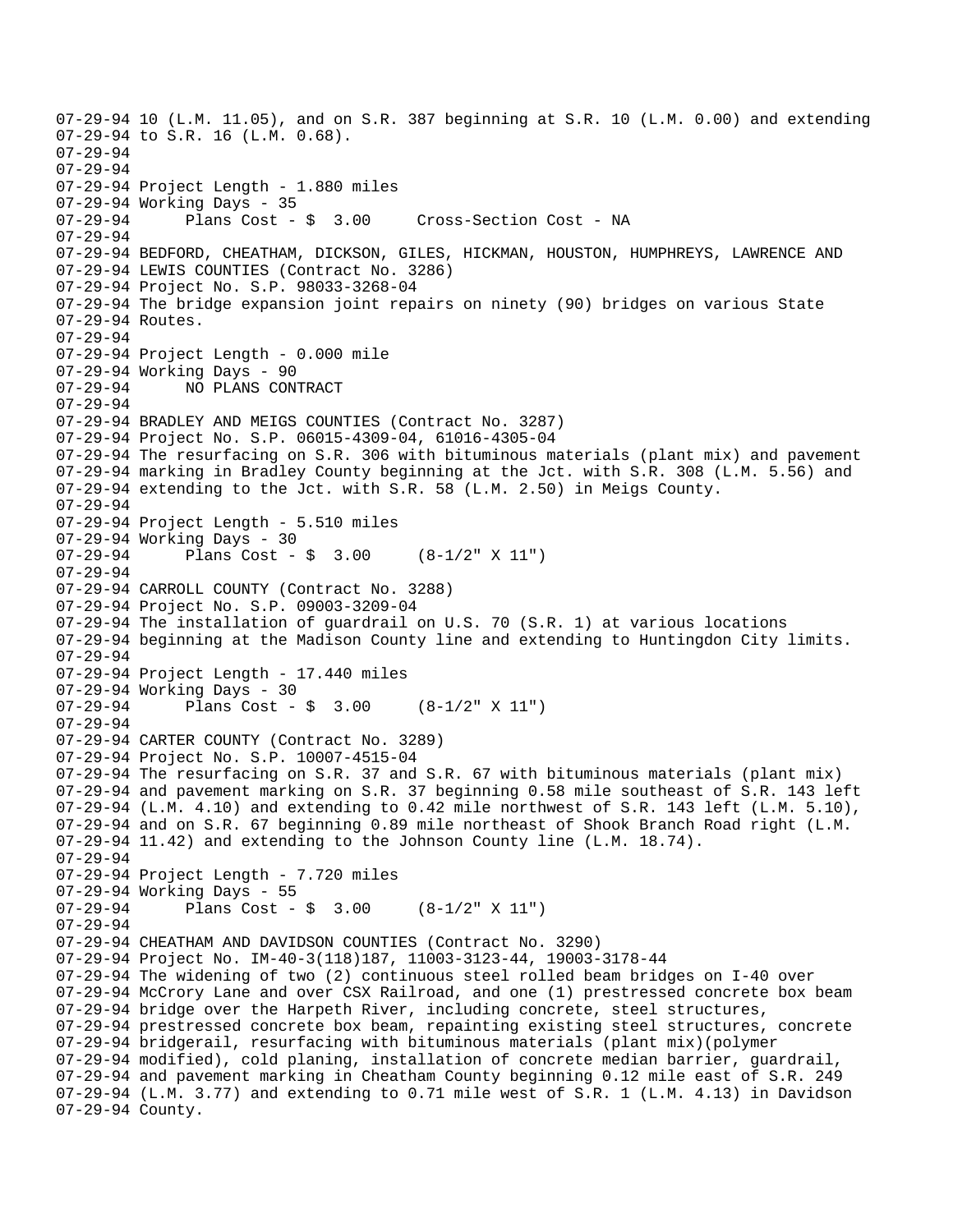```
07-29-94 
07-29-94 Project Length - 7.500 miles 
07-29-94 Working Days - 175<br>07-29-94 Plans Cost - $ 25.00
07-29-94 Plans Cost - $ 25.00 Cross-Section Cost - NA 
07-29-94 The DBE goal for this contract is 12% of the contract amount. 
07-29-94 
07-29-94 COCKE COUNTY (Contract No. 3291) 
07-29-94 Project No. S.P. 15005-4231-04 
07-29-94 The resurfacing on S.R. 32 with bituminous materials (plant mix), cold planing, 
07-29-94 and pavement marking beginning 370 feet south of the ramp from I-40 left (L.M. 
07-29-94 24.20) and extending to 105 feet south of S.R. 9 (L.M. 25.82). 
07-29-94 
07-29-94 Project Length - 1.620 miles 
07-29-94 Working Days - 40 
07-29-94 Plans Cost - $ 3.00 (8-1/2" X 11") 
07-29-94 
07-29-94 COFFEE COUNTY (Contract No. 3292) 
07-29-94 Project No. S.P. 16025-4307-04 
07-29-94 The resurfacing on S.R. 64 with bituminous materials (plant mix) and pavement 
07-29-94 marking beginning at the Bedford County line (L.M. 0.00) and extending to the 
07-29-94 new construction at L.M. 5.65. 
07-29-94 
07-29-94 Project Length - 5.644 miles 
07-29-94 Working Days - 35<br>07-29-94 Plans Cost -
              Plans Cost - \frac{1}{2} 3.00 (8-1/2" X 11")
07-29-94 
07-29-94 CUMBERLAND COUNTY (Contract No. 3293) 
07-29-94 Project No. S.P. 18007-4528-04 
07-29-94 The resurfacing on S.R. 28 with bituminous materials (plant mix), cold planing, 
07-29-94 and pavement marking in Crossville beginning 1500 feet south of the beginning 
07-29-94 of the curb and gutter section (L.M. 13.02) and extending to North Main Street 
07-29-94 right (L.M. 15.07). 
07-29-94 
07-29-94 Project Length - 2.050 miles 
07-29-94 Working Days - 35 
07-29-94 Plans Cost - $ 3.00 (8-1/2" \times 11")07-29-94 
07-29-94 DAVIDSON COUNTY (Contract No. 3294) 
07-29-94 Project No. S.P. 19016-4204-04, 19038-4207-04 
07-29-94 The resurfacing on S.R. 1 and S.R 24 with bituminous materials (plant mix) and 
07-29-94 pavement marking on S.R. 1 beginning at the Cheatham County line (L.M. 0.00) 
07-29-94 and extending to 1400 feet west of I-40 (L.M. 5.15) and on S.R. 24 beginning at 
07-29-94 S.R. 1 (L.M 0.00) and extending to 475 feet west of S.R. 251 (L.M. 3.60). 
07-29-94 
07-29-94 Project Length - 8.740 miles 
07-29-94 Working Days - 35 
07-29-94 Plans Cost - $ 3.00 (8-1/2" X 11") 
07-29-94 
07-29-94 FAYETTE COUNTY (Contract No. 3295) 
07-29-94 Project No. S.P. 24010-4218-04 
07-29-94 The repair of the bridge on S.R. 76 over the Loosahatchie River (L.M. 14.03) 
07-29-94 including concrete, bridge joint seismic modification, non-penetrating concrete 
07-29-94 seal, bridge deck and expansion joint repairs, bridgerail replacement, paving 
07-29-94 on the approaches with bituminous materials (plant mix), installation of 
07-29-94 guardrail and pavement marking. 
07-29-94 
07-29-94 Project Length - 0.000 mile 
07-29-94 Working Days - 110<br>07-29-94 Plans Cost - $ 10.00
                                        Cross-Section Cost - NA
07-29-94
```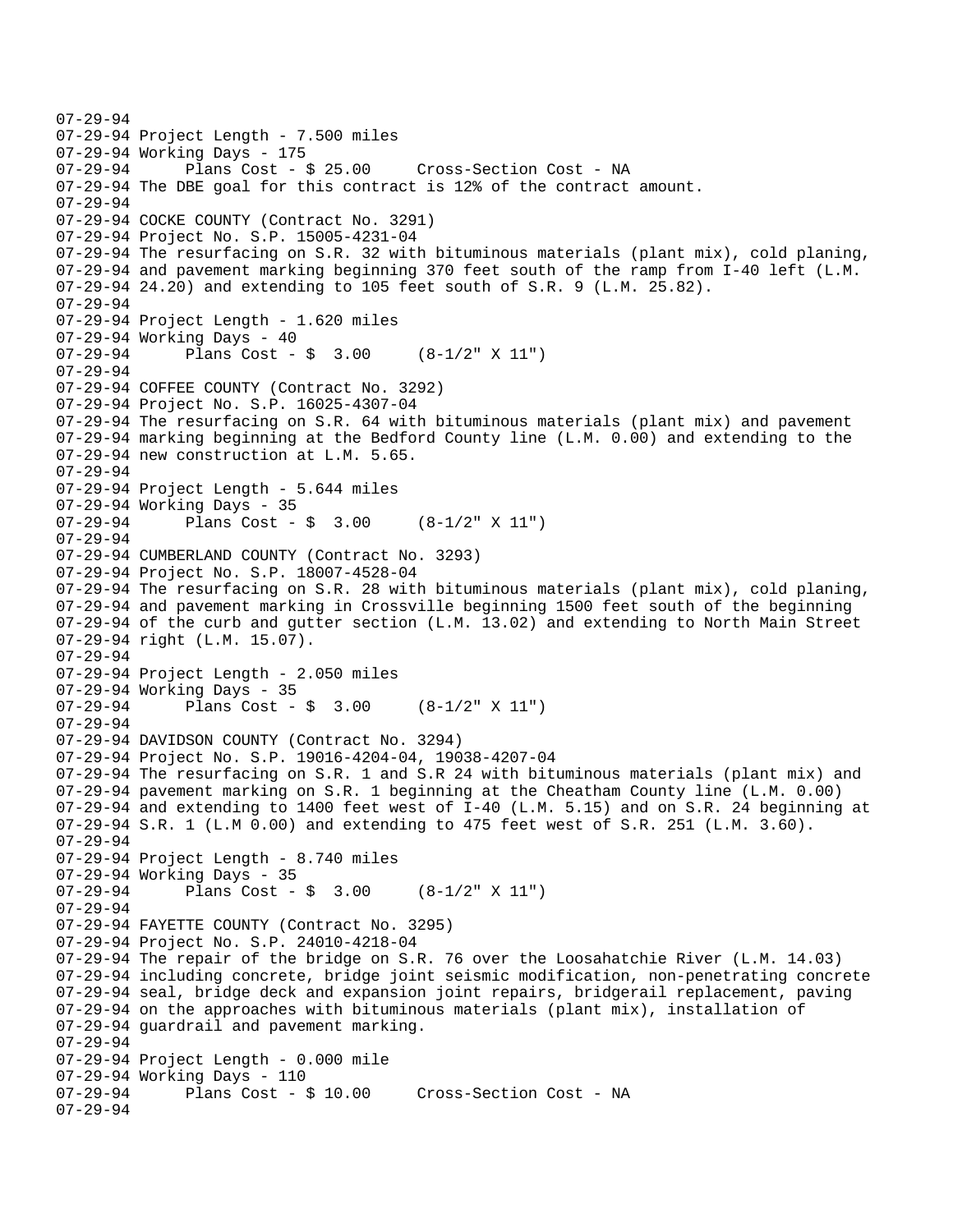07-29-94 FAYETTE AND LAUDERDALE COUNTIES (Contract No. 3296) 07-29-94 Project No. S.P. 98042-3256-04 07-29-94 The cleaning and painting of two (2) bridges on various State Routes at various 07-29-94 locations. 07-29-94 07-29-94 Project Length - 0.000 mile 07-29-94 Working Days - 30 07-29-94 NO PLANS CONTRACT 07-29-94 07-29-94 FRANKLIN COUNTY (Contract No. 3297) 07-29-94 Project No. S.P. 26004-4223-04 07-29-94 The repair of the bridge on S.R. 16 over Wagner Creek (L.M. 11.56) including 07-29-94 concrete, non-penetrating concrete seal, bridge deck and expansion joint 07-29-94 repairs, prestressed concrete beam, bridgerail replacement, paving on the 07-29-94 approaches with bituminous materials (plant mix), cold planing, installation of 07-29-94 guardrail, and pavement marking. 07-29-94 07-29-94 Project Length - 0.000 mile 07-29-94 Working Days - 120 07-29-94 Plans Cost - \$ 10.00 Cross-Section Cost - NA 07-29-94 07-29-94 FRANKLIN COUNTY (Contract No. 3298) 07-29-94 Project No. S.P. 26075-4217-04 07-29-94 The overlay on S.R. 16 with an emulsified asphalt micro-surfacing including 07-29-94 pavement marking beginning 4.66 miles east of Dry Creek (L.M. 19.87) and 07-29-94 extending to the Alabama State line (L.M. 30.42). 07-29-94 07-29-94 Project Length - 10.550 miles 07-29-94 Working Days - 30 07-29-94 Plans Cost - \$ 3.00 (8-1/2" X 11") 07-29-94 07-29-94 GIBSON COUNTY (Contract No. 3299) 07-29-94 Project No. NH-43(15), 27004-3264-14 07-29-94 The grading and drainage on U.S. 45E (S.R. 43) including construction of two 07-29-94 (2) concrete box bridges (3 @ 15' X 15'), nine (9) concrete box culverts, 07-29-94 subgrade treatment with hydrated lime, paving with either a mineral aggregate 07-29-94 base or a portland cement treated aggregate base and bituminous materials 07-29-94 (plant mix), storm sewer construction, installation of guardrail, signs, and 07-29-94 pavement marking beginning 0.10 mile south of Oliver Chapel Road and extending 07-29-94 to 0.53 mile north of S.R. 105 (Bradford Bypass). 07-29-94 07-29-94 Project Length - 5.183 miles 07-29-94 Working Days - 350 07-29-94 Plans Cost - \$ 50.00 Cross-Section Cost - \$100.00 07-29-94 The DBE goal for this contract is 12% of the contract amount. 07-29-94 07-29-94 GIBSON COUNTY (Contract No. 3300) 07-29-94 Project No. STP-M-9405(4), 27955-8735-54 07-29-94 The resurfacing of Westside Drive and Mcknight Street in Humboldt with 07-29-94 bituminous materials (plant mix) and pavement marking on Westside Drive 07-29-94 beginning at Hadley Drive and extending to Maple Street, and on McKnight Street 07-29-94 beginning at 14th Avenue and extending to 3rd Avenue. 07-29-94 07-29-94 Project Length - 0.670 mile 07-29-94 Working Days - 30<br>07-29-94 Plans Cost -Plans Cost -  $\frac{1}{9}$  3.00 (8-1/2" X 11") 07-29-94 07-29-94 GIBSON COUNTY (Contract No. 3301) 07-29-94 Project No. S.P. 27037-4303-04 07-29-94 The resurfacing on S.R. 185 with bituminous materials (plant mix) and pavement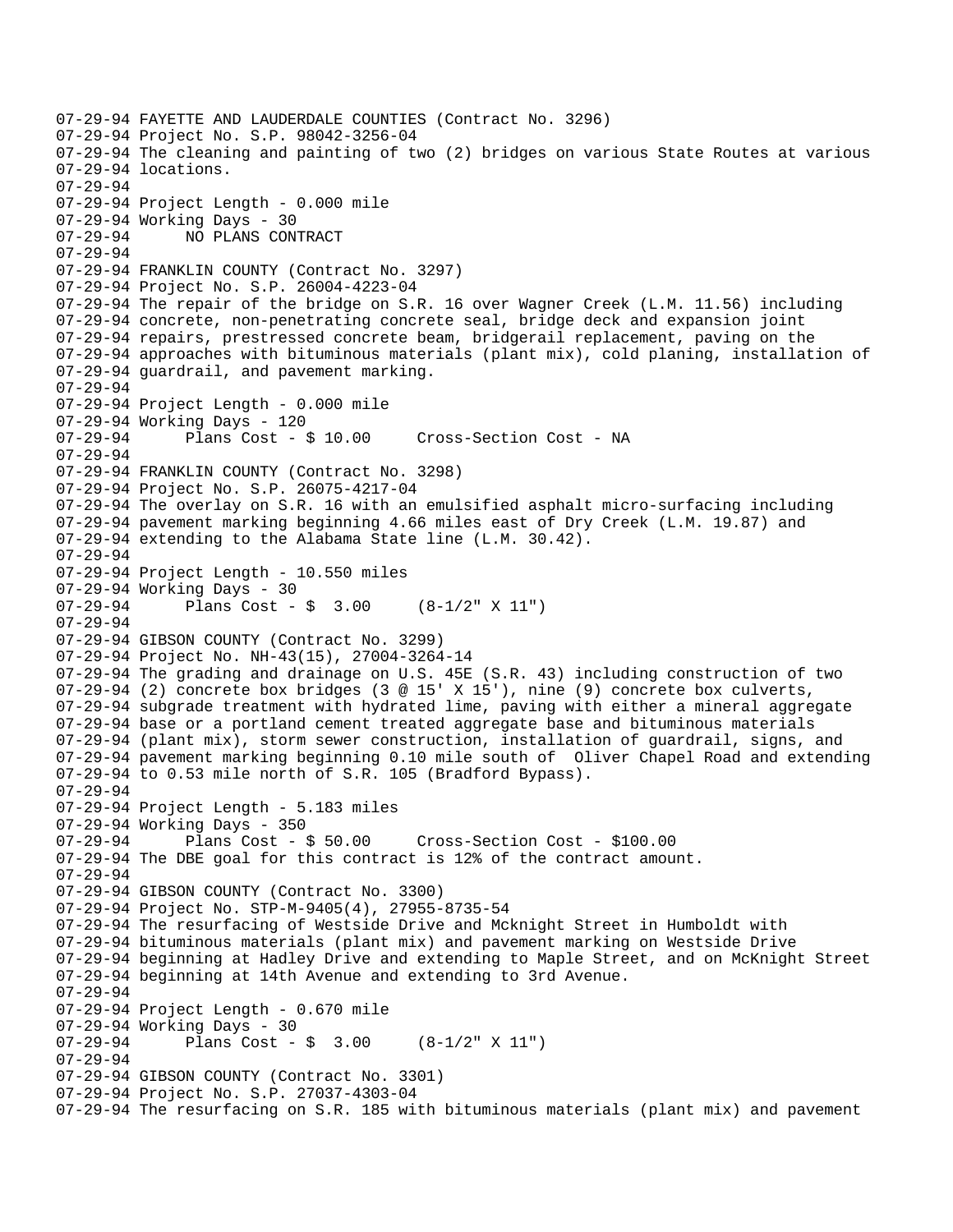```
07-29-94 marking beginning at S.R. 5 (L.M. 0.00) and extending to S.R. 54 (L.M. 6.14). 
07-29-94 
07-29-94 Project Length - 6.140 miles 
07-29-94 Working Days - 35<br>07-29-94 Plans Cost -
              Plans Cost - \sin 3.00 (8-1/2" X 11")
07-29-94 
07-29-94 GILES COUNTY (Contract No. 3302) 
07-29-94 Project No. S.P. 28006-4220-04 
07-29-94 The repair of the bridge on S.R. 15 over Choate Creek including concrete, bridge 
07-29-94 deck sealant, overlay with bituminous materials (plant mix), cold planing, 
07-29-94 concrete bridgerail replacement, installation of guardrail and pavement 
07-29-94 marking. 
07-29-94 
07-29-94 Project Length - 0.000 mile 
07-29-94 Working Days - 50<br>07-29-94    Plans Cost - $ 3.00
07-29-94 Plans Cost - $ 3.00 Cross-Section Cost - NA
07-29-94 
07-29-94 GRAINGER COUNTY (Contract No. 3303) 
07-29-94 Project No. S.P. 29030-4317-04 
07-29-94 The resurfacing on S.R. 375 with bituminous materials (plant mix) and pavement 
07-29-94 marking beginning 0.27 mile north of Greenlee Road (L.M. 4.95) and extending to 
07-29-94 0.44 mile north of Bowen Road left (L.M. 9.75). 
07-29-94 
07-29-94 Project Length - 4.800 miles 
07-29-94 Working Days - 45<br>07-29-94 Plans Cost -
              Plans Cost - \frac{1}{2} 3.00 (8-1/2" X 11")
07-29-94 
07-29-94 GREENE COUNTY (Contract No. 3304) 
07-29-94 Project No. IME-81-1(91)23, 30001-8165-44 
07-29-94 The resurfacing on I-81 with bituminous materials (plant mix)(polymer 
07-29-94 modified) including cold planing, installation of guardrail, and pavement 
07-29-94 marking beginning east of S.R. 34 and extending to west of S.R. 70. 
07-29-94 
07-29-94 Project Length - 6.358 miles 
07-29-94 Working Days - 90 
07-29-94 Plans Cost - $ 10.00 Cross-Section Cost - NA 
07-29-94 
07-29-94 GREENE COUNTY (Contract No. 3305) 
07-29-94 Project No. BR-STP-351(15), 30016-3218-94 
07-29-94 The construction of one (1) precast concrete box culvert on S.R. 351 over 
07-29-94 Rheatown Creek (L.M. 18.45) including grading and drainage, paving with 
07-29-94 bituminous materials (plant mix), installation of guardrail, and pavement 
07-29-94 marking. 
07-29-94 
07-29-94 Project Length - 0.052 mile 
07-29-94 Working Days - 40 
07-29-94 Plans Cost - $ 10.00 Cross-Section Cost - $0.00 
07-29-94 
07-29-94 HAMBLEN COUNTY (Contract No. 3306) 
07-29-94 Project No. S.P. 32002-4522-04 
07-29-94 The repair of the bridge on S.R. 32 over I-81 including concrete, bearing 
07-29-94 device and bridge deck repairs, bridgerail replacement, paving on the 
07-29-94 approaches with bituminous materials (plant mix), installation of guardrail, 
07-29-94 and pavement marking. 
07-29-94 
07-29-94 Project Length - 0.000 mile 
07-29-94 Working Days - 70<br>07-29-94 Plans Cost -
              Plans Cost - $ 10.00 Cross-Section Cost - NA
07-29-94 
07-29-94 HAMILTON COUNTY (Contract No. 3307)
```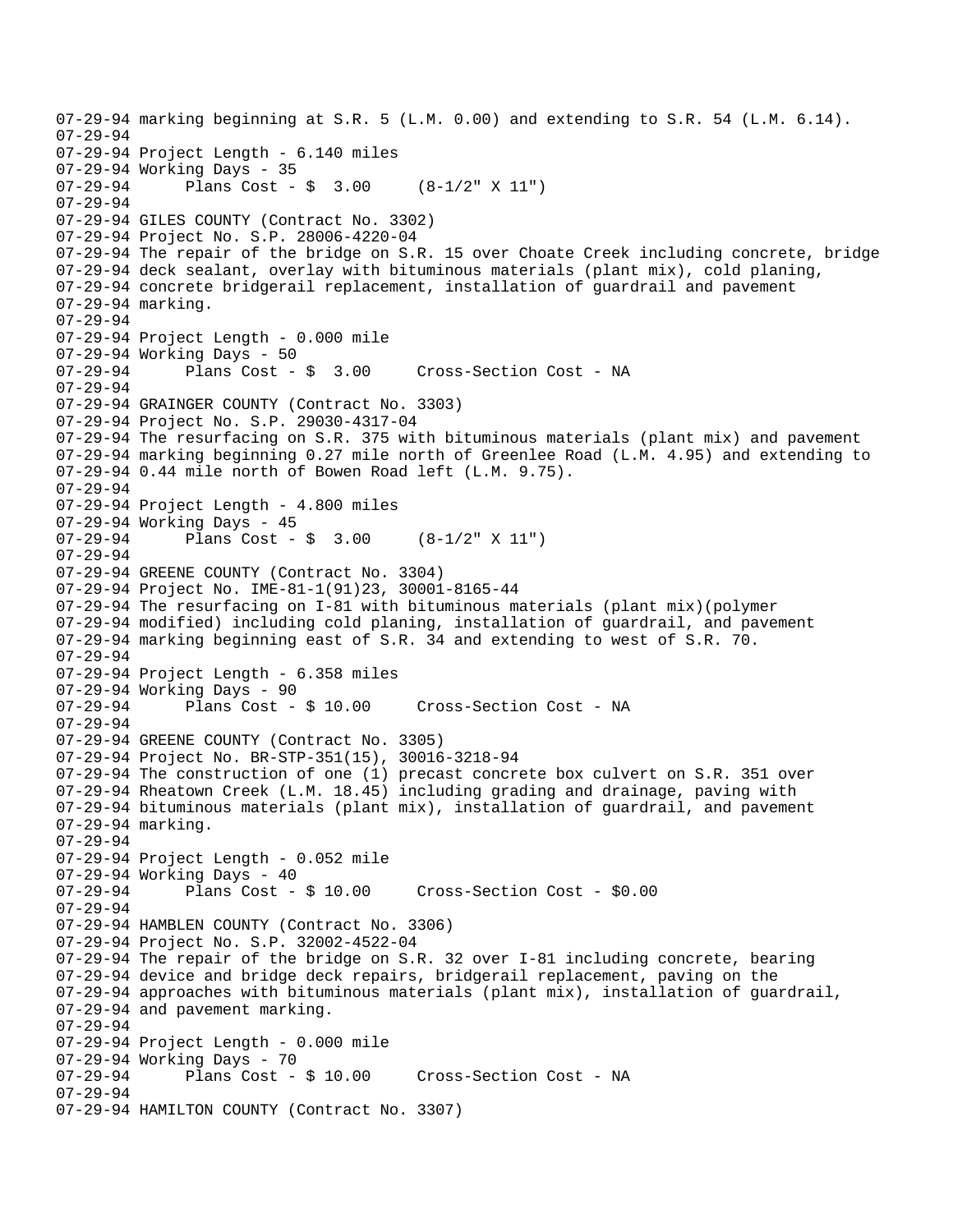```
07-29-94 Project No. S.P. 33044-4228-04 
07-29-94 The resurfacing on S.R. 58 with bituminous materials (plant mix) and pavement 
07-29-94 marking beginning at Snowhill Road (L.M. 30.58) and extending to 0.1 mile south 
07-29-94 of the Jct. with S.R. 60 (L.M. 35.90). 
07-29-94 
07-29-94 Project Length - 5.320 miles 
07-29-94 Working Days - 45 
07-29-94 Plans Cost - $ 3.00 (8-1/2" \times 11")07-29-94 
07-29-94 HAMILTON COUNTY (Contract No. 3308) 
07-29-94 Project No. S.P. 33053-4213-04 
07-29-94 The resurfacing on S.R. 312 with bituminous materials (plant mix) and pavement 
07-29-94 marking beginning 0.1 mile east of the Jct. with S.R. 58 (L.M. 14.40) and 
07-29-94 extending to the Bradley County line (L.M. 17.78). 
07-29-94 
07-29-94 Project Length - 3.360 miles 
07-29-94 Working Days - 40 
07-29-94 Plans Cost - $ 3.00 (8-1/2" X 11")
07-29-94 
07-29-94 HARDIN COUNTY (Contract No. 3309) 
07-29-94 Project No. S.P. 36004-4208-04 
07-29-94 The resurfacing on S.R. 57 with bituminous materials (plant mix) and pavement 
07-29-94 marking beginning at S.R. 128 (L.M. 8.08) and extending to the Mississippi 
07-29-94 State line (L.M. 13.13). 
07-29-94 
07-29-94 Project Length - 5.050 miles 
07-29-94 Working Days - 35<br>07-29-94 Plans Cost -
              Plans Cost - \frac{1}{2} 3.00 (8-1/2" X 11")
07-29-94 
07-29-94 HAYWOOD COUNTY (Contract No. 3310) 
07-29-94 Project No. S.P. 38007-4216-04 
07-29-94 The resurfacing on S.R. 76 with bituminous materials (plant mix) and pavement 
07-29-94 marking beginning south of S.R. 179 (L.M. 5.00) and extending to the Hatchie 
07-29-94 River (L.M. 9.07). 
07-29-94 
07-29-94 Project Length - 4.070 miles 
07-29-94 Working Days - 30<br>07-29-94 Plans Cost -
              Plans Cost - \sin 3.00 (8-1/2" X 11")
07-29-94 
07-29-94 HAYWOOD AND SHELBY COUNTIES (Contract No. 3311) 
07-29-94 Project No. S.P. 98042-3242-04 
07-29-94 The bridge expansion joint repair on one hundred and twenty one (121) bridges 
07-29-94 on various State Routes. 
07-29-94 
07-29-94 Project Length - 0.000 mile 
07-29-94 Working Days - 120 
07-29-94 NO PLANS CONTRACT 
07-29-94 
07-29-94 
07-29-94 HENDERSON COUNTY (Contract No. 3312) 
07-29-94 Project No. S.P. 39021-4314-04 
07-29-94 The resurfacing on S.R. 114 with bituminous materials (plant mix) and pavement 
07-29-94 marking beginning at S.R. 100 (L.M. 0.88) and extending to S.R. 201 (L.M. 
07-29-94 6.52). 
07-29-94 
07-29-94 Project Length - 5.640 miles 
07-29-94 Working Days - 30<br>07-29-94 Plans Cost -
              Plans Cost - \frac{1}{2} 3.00 (8-1/2" X 11")
07-29-94 
07-29-94 HENDERSON COUNTY (Contract No. 3313)
```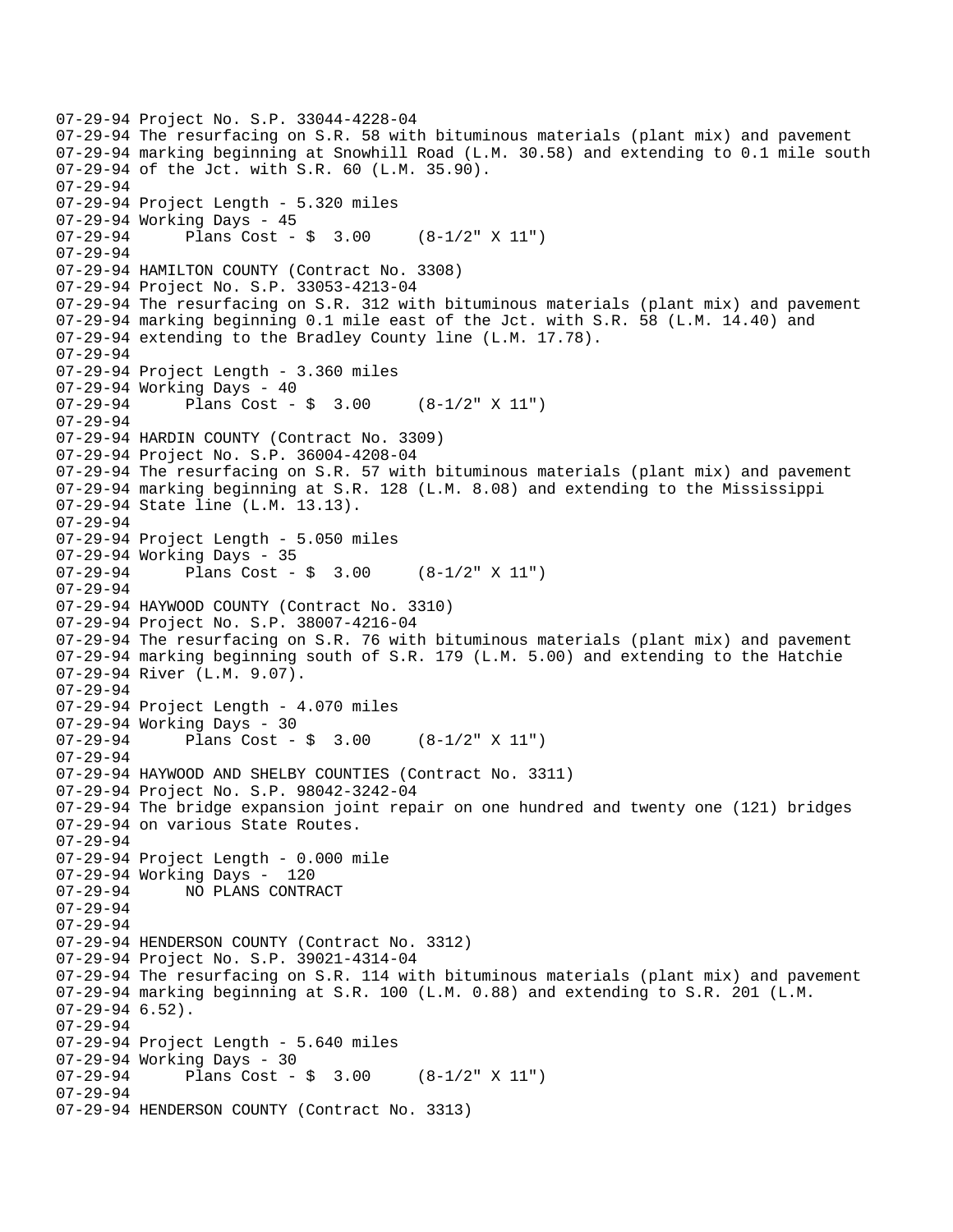```
07-29-94 Project No. S.P. 39022-4308-04 
07-29-94 The resurfacing on S.R. 114 with bituminous materials (plant mix), cold 
07-29-94 planing, and pavement marking beginning at S.R. 20 (L.M. 10.55) and extending 
07-29-94 to the Natchez Trace Parkway (L.M. 17.18). 
07-29-94 
07-29-94 Project Length - 6.630 miles 
07-29-94 Working Days - 35 
07-29-94 Plans Cost - $ 3.00 (8-1/2" X 11") 
07-29-94 
07-29-94 HENRY COUNTY (Contract No. 3314) 
07-29-94 Project No. S.P. 40004-4520-04 
07-29-94 The resurfacing on S.R. 69 with bituminous materials (plant mix) and pavement 
07-29-94 marking beginning at Cross Road (L.M. 1.19) and extending to the bridge over 
07-29-94 West Sandy Creek (L.M. 6.12). 
07-29-94 
07-29-94 Project Length - 4.930 miles 
07-29-94 Working Days - 40 
07-29-94 Plans Cost - $ 3.00 (8-1/2" X 11") 
07-29-94 
07-29-94 HICKMAN COUNTY (Contract No. 3315) 
07-29-94 Project No. S.P. 41010-4209-04 
07-29-94 The repair of the bridge on S.R. 100 over Beaverdam Creek (L.M. 14.82) 
07-29-94 including concrete, non-penetrating concrete seal, bridge deck, epoxy 
07-29-94 injection and expansion joint repairs, paving on the approaches with bituminous 
07-29-94 materials (plant mix), cold planing, installation of guardrail, and pavement 
07-29-94 marking. 
07-29-94 
07-29-94 Project Length - 0.000 mile 
07-29-94 Working Days - 90<br>07-29-94 Plans Cost - $ 10.00
07-29-94 Plans Cost - $ 10.00 Cross-Section Cost - NA 
07-29-94 
07-29-94 HICKMAN COUNTY (Contract No. 3316) 
07-29-94 Project No. S.P. 41010-4210-04 
07-29-94 The resurfacing on S.R. 100 with bituminous materials (plant mix) and pavement 
07-29-94 marking beginning at the Jct. with S.R. 48 (L.M. 14.90) and extending to Primm 
07-29-94 Springs Road (L.M. 21.30). 
07-29-94 
07-29-94 Project Length - 6.400 miles 
07-29-94 Working Days - 35 
07-29-94 Plans Cost - $ 3.00 (8-1/2" \times 11")07-29-94 
07-29-94 HUMPHREYS COUNTY (Contract No. 3317) 
07-29-94 Project No. S.P. 43004-4213-04 
07-29-94 The resurfacing on S.R. 1 with bituminous materials (plant mix) and pavement 
07-29-94 marking beginning near Windy Hills Lane (L.M. 20.22) and extending to the 
07-29-94 Dickson County line (L.M. 27.55). 
07-29-94 
07-29-94 Project Length - 7.260 miles 
07-29-94 Working Days - 35<br>07-29-94 Plans Cost -
              Plans Cost - \frac{1}{2} 3.00 (8-1/2" X 11")
07-29-94 
07-29-94 JEFFERSON COUNTY (Contract No. 3318) 
07-29-94 Project No. S.P. 45001-4138-04 
07-29-94 The repair of the bridge on I-40 over S.R. 66 east bound and west bound lanes 
07-29-94 (L.M. 10.84) including concrete, bridge deck seal, bridge deck repairs, overlay 
07-29-94 with bituminous materials (plant mix), cold planing, installation of guardrail, 
07-29-94 and pavement marking. 
07-29-94 
07-29-94 Project Length - 0.000 mile 
07-29-94 Working Days - 70
```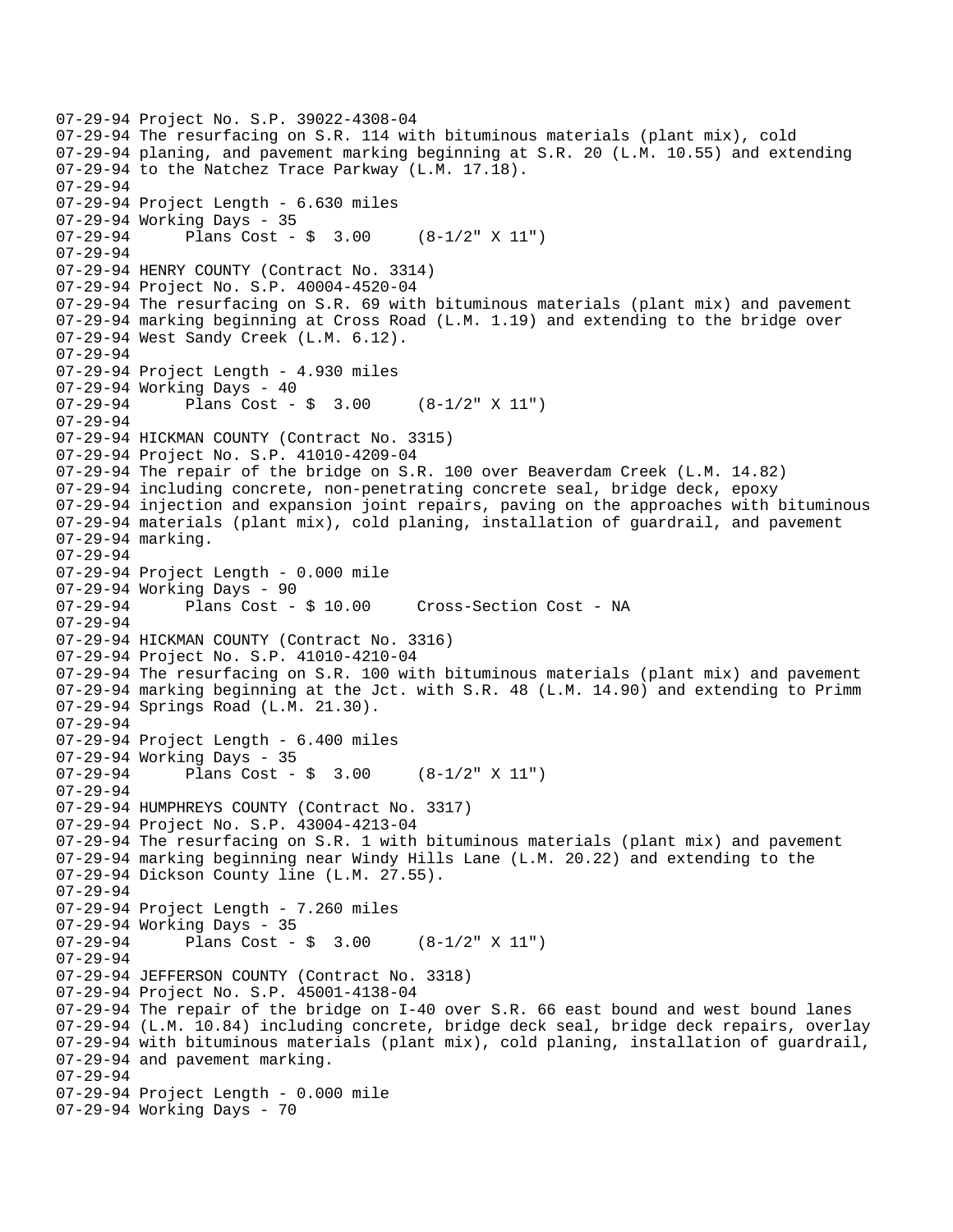07-29-94 Plans Cost - \$ 10.00 Cross-Section Cost - NA 07-29-94 07-29-94 JOHNSON COUNTY (Contract No. 3319) 07-29-94 Project No. S.P. 46007-4206-04 07-29-94 The repair of the bridge on S.R. 133 over Beaver Dam Creek (L.M. 3.14) 07-29-94 including concrete, bridge deck repairs, bridgerail replacement, paving on the 07-29-94 approaches with bituminous materials (plant mix), cold planing, installation of 07-29-94 guardrail, and pavement marking. 07-29-94 07-29-94 Project Length - 0.000 mile 07-29-94 Working Days - 60 07-29-94 Plans Cost - \$ 10.00 Cross-Section Cost - NA 07-29-94 07-29-94 KNOX COUNTY (Contract No. 3320) 07-29-94 Project No. IME-40-7(138)384, 47002-8158-44 07-29-94 The resurfacing on I-40 with bituminous materials (plant mix)(polymer 07-29-94 modified), cold planing, cracking and seating concrete pavement, installation 07-29-94 of guardrail, signs, and pavement marking beginning at the east end of the 07-29-94 bridge at Papermill Road (Milepost 383.207) and extending to the west end of 07-29-94 the bridge over Dale Avenue and Broadway (Milepost 387.857). 07-29-94 07-29-94 Project Length - 4.650 miles 07-29-94 Working Days - 85 07-29-94 Plans Cost - \$ 10.00 Cross-Section Cost - NA 07-29-94 The DBE goal for this contract is 6% of the contract amount. 07-29-94 07-29-94 KNOX COUNTY (Contract No. 3321) 07-29-94 Project No. RS-332(2), 47033-3209-24 07-29-94 The grading and drainage on S.R. 332 (Northshore Drive) in Knoxville including 07-29-94 the extension of one (1) concrete box culvert, paving with bituminous materials 07-29-94 (plant mix), storm sewer construction, installation of concrete curb and 07-29-94 gutter, sidewalk, guardrail, signs, signals, and pavement marking beginning 07-29-94 east of S.R. 162 (Pellissippi Parkway) and extending to 1000 feet east of 07-29-94 Ebenezer Road. 07-29-94 07-29-94 Project Length - 0.757 mile 07-29-94 Working Days - 120<br>07-29-94 Plans Cost - \$ 10.00 07-29-94 Plans Cost - \$ 10.00 Cross-Section Cost - \$ 10.00 07-29-94 The DBE goal for this contract is 10% of the contract amount. 07-29-94 07-29-94 KNOX COUNTY (Contract No. 3322) 07-29-94 Project No. S.P. 47057-4524-04 07-29-94 The repair of the bridge on S.R. 168 over the French Broad River (L.M. 10.91) 07-29-94 including concrete, bearing device, bridge deck and expansion joint repairs, 07-29-94 non-penetrating concrete seal, bridgerail replacement, paving on the approaches 07-29-94 with bituminous materials (plant mix), cold planing, repainting existing steel 07-29-94 structure, installation of guardrail, and pavement marking. 07-29-94 07-29-94 Project Length - 0.000 mile 07-29-94 Working Days - 90<br>07-29-94 Plans Cost -Plans Cost - \$ 10.00 Cross-Section Cost - NA 07-29-94 07-29-94 LAUDERDALE COUNTY (Contract No. 3323) 07-29-94 Project No. S.P. 49001-4556-04 07-29-94 The resurfacing on S.R. 3 with bituminous materials (plant mix)(latex 07-29-94 modified), cold planing, and pavement marking beginning at Nankipoo Road (L.M. 07-29-94 14.46) and extending to S.R. 88 (L.M. 20.19). 07-29-94 07-29-94 Project Length - 5.730 miles 07-29-94 Working Days - 50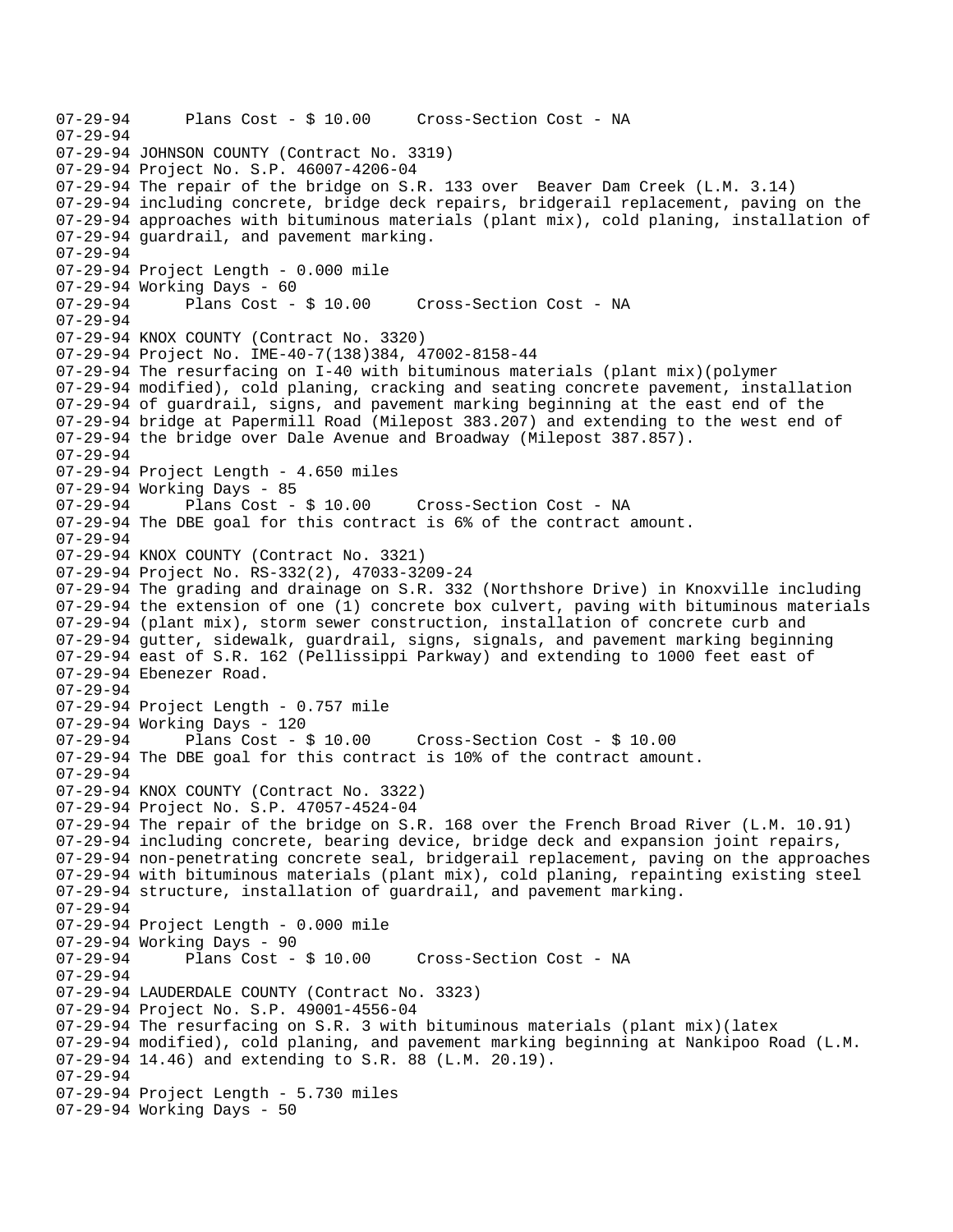```
07-29-94 Plans Cost - $ 3.00 (8-1/2" X 11") 
07-29-94 
07-29-94 LAUDERDALE COUNTY (Contract No. 3324) 
07-29-94 Project No. S.P. 49004-3327-04 
07-29-94 The construction of one (1) prestressed concrete I-beam bridge on S.R. 19 over 
07-29-94 overflow of the Lower Forked Deer River (L.M. 7.14) including grading and 
07-29-94 drainage, mineral aggregate, and installation of guardrail. 
07-29-94 
07-29-94 Project Length - 0.026 mile 
07-29-94 Working Days - 90 
07-29-94 Plans Cost - $ 10.00 Cross-Section Cost - NA 
07-29-94 
07-29-94 LAWRENCE COUNTY (Contract No. 3325) 
07-29-94 Project No. S.P. 50002-4219-04 
07-29-94 The resurfacing on S.R. 15 with bituminous materials (plant mix)(latex 
07-29-94 modified) and pavement marking beginning at west Lawrenceburg City limits (L.M. 
07-29-94 13.27) and extending to S.R. 6 (L.M. 16.07). 
07-29-94 
07-29-94 Project Length - 2.800 miles 
07-29-94 Working Days - 30 
07-29-94 Plans Cost - $ 3.00 (8-1/2" X 11") 
07-29-94 
07-29-94 LOUDON COUNTY (Contract No. 3326) 
07-29-94 Project No. S.P. 53010-4512-04 
07-29-94 The resurfacing on S.R. 73 with bituminous materials (plant mix)(latex 
07-29-94 modified) and pavement marking beginning at the south end of the I-40 
07-29-94 underpasses (L.M. 0.02) and extending to 210 feet south of White Wing Road 
07-29-94 right (L.M. 3.03). 
07-29-94 
07-29-94 Project Length - 3.010 miles 
07-29-94 Working Days - 45 
07-29-94 Plans Cost - $ 3.00 (8-1/2" X 11") 
07-29-94 
07-29-94 MCMINN COUNTY (Contract No. 3327) 
07-29-94 Project No. BRZE-5400(14), 54946-3409-94 
07-29-94 The construction of one (1) prestressed concrete I-beam bridge on East Etowah 
07-29-94 Road over CSX Railroad (L.M. 0.10) including grading and drainage, paving with 
07-29-94 bituminous materials (plant mix), installation of guardrail, signs, and 
07-29-94 pavement marking. 
07-29-94 
07-29-94 Project Length - 0.214 mile 
07-29-94 Working Days - 150 
07-29-94 Plans Cost - $ 10.00 Cross-Section Cost - $0.00 
07-29-94 
07-29-94 MCMINN COUNTY (Contract No. 3328) 
07-29-94 Project No. S.P. 54015-4206-04 
07-29-94 The resurfacing on S.R. 307 with bituminous materials (plant mix) and pavement 
07-29-94 marking beginning 0.1 mile north of Tellico Avenue in Athens (L.M. 2.00) and 
07-29-94 extending to the Monroe County line (L.M. 8.43). 
07-29-94 
07-29-94 Project Length - 6.430 miles 
07-29-94 Working Days - 35 
07-29-94 Plans Cost - $ 3.00 (8-1/2" X 11") 
07-29-94 
07-29-94 MACON COUNTY (Contract No. 3329) 
07-29-94 Project No. S.P. 56003-3246-04 
07-29-94 The grading and drainage on S.R. 52 including the construction of two (2) 
07-29-94 concrete box culverts (1 - 6' X 6', 1 - 6' X 4'), paving with either a mineral
07-29-94 aggregate base, a portland cement treated aggregate base, or a lime fly-ash 
07-29-94 treated base and bituminous materials (plant mix), installation of guardrail,
```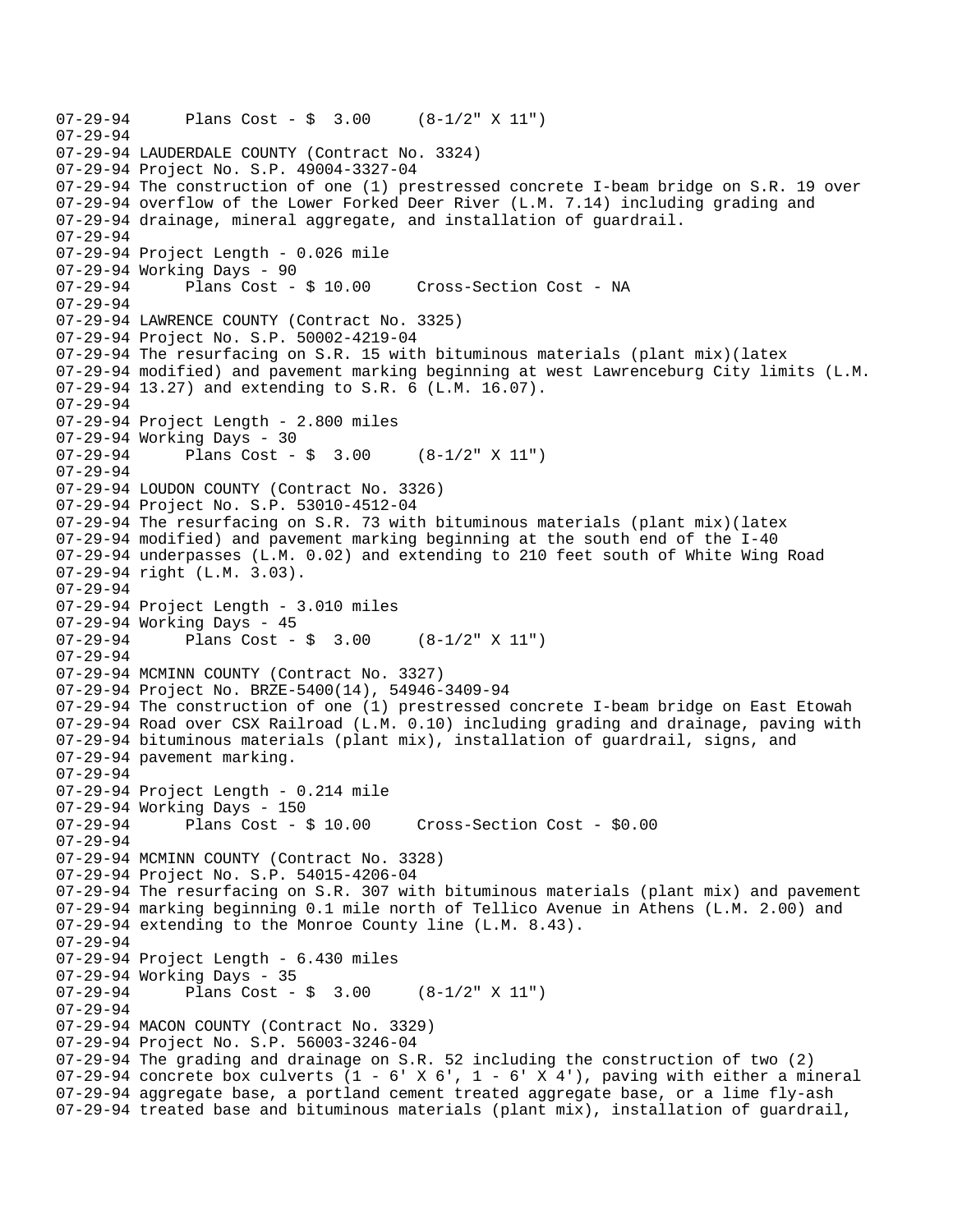07-29-94 signs, and pavement marking beginning near S.R. 141 and extending to 0.75 mile 07-29-94 west of Long Creek Road. 07-29-94 07-29-94 Project Length - 3.161 miles 07-29-94 Working Days - 150<br>07-29-94 Plans Cost - \$ 25.00 07-29-94 Plans Cost - \$ 25.00 Cross-Section Cost - \$ 50.00 07-29-94 The DBE goal for this contract is 2% of the contract amount. 07-29-94 07-29-94 MADISON COUNTY (Contract No. 3330) 07-29-94 Project No. S.P. 57006-4232-04 07-29-94 The repair of the bridge on S.R. 5 over the CSX Railroad (L.M. 11.69) including 07-29-94 concrete, bridge deck and expansion joint repairs, bridge joint seismic 07-29-94 modification, bridge deck sealant, bridgerail replacement, overlay with 07-29-94 bituminous materials (plant mix), cold planing, repainting existing steel 07-29-94 structure, installation of guardrail, and pavement marking. 07-29-94 07-29-94 Project Length - 0.000 mile 07-29-94 Working Days - 75 07-29-94 Plans Cost - \$ 10.00 Cross-Section Cost - NA 07-29-94 07-29-94 MADISON AND CHESTER COUNTIES (Contract No. 3331) 07-29-94 Project No. S.P. 57026-4311-04, 12016-4304-04 07-29-94 The resurfacing on S.R. 197 with bituminous materials (plant mix) and pavement 07-29-94 marking in Madison County beginning at Mifflin Road (L.M. 7.93) and extending 07-29-94 to S.R. 200 (L.M. 2.21) in Chester County. 07-29-94 07-29-94 Project Length - 4.550 miles 07-29-94 Working Days - 30 07-29-94 Plans Cost - \$ 3.00 (8-1/2" X 11") 07-29-94 07-29-94 MARION AND HAMILTON COUNTIES (Contract No. 3332) 07-29-94 Project No. IME-24-2(102)160, 58100-8111-44 07-29-94 The resurfacing on I-24 with bituminous materials (plant mix)(polymer 07-29-94 modified), cold planing, bridgerail replacement, installation of guardrail, and 07-29-94 pavement marking beginning at the Nickajack Bridge over the Tennessee River and 07-29-94 extending to the Georgia State line. 07-29-94 07-29-94 Project Length - 6.071 miles 07-29-94 Working Days - 100 07-29-94 Plans Cost - \$ 10.00 Cross-Section Cost - NA 07-29-94 The DBE goal for this contract is 10% of the contract amount. 07-29-94 07-29-94 MARION COUNTY (Contract No. 3333) 07-29-94 Project No. S.P. 58024-4311-04 07-29-94 The resurfacing on S.R. 156 with bituminous materials (plant mix) and pavement 07-29-94 marking beginning at the Franklin County line (L.M. 0.00) and extending to Orme 07-29-94 Road left (L.M. 9.44). 07-29-94 07-29-94 Project Length - 9.440 miles 07-29-94 Working Days - 40<br>07-29-94 Plans Cost -Plans Cost -  $\sin 3.00$  (8-1/2" X 11") 07-29-94 07-29-94 MARION AND MCMINN COUNTIES (Contract No. 3334) 07-29-94 Project No. S.P. 58100-4113-04 07-29-94 54001-4148-04 07-29-94 07-29-94 Project No. S.P. 58100-4113-04 07-29-94 The renovation and modification of Rest Areas on I-24 east bound lanes 07-29-94 including building renovations and landscaping. 07-29-94 Project Length - 0.000 mile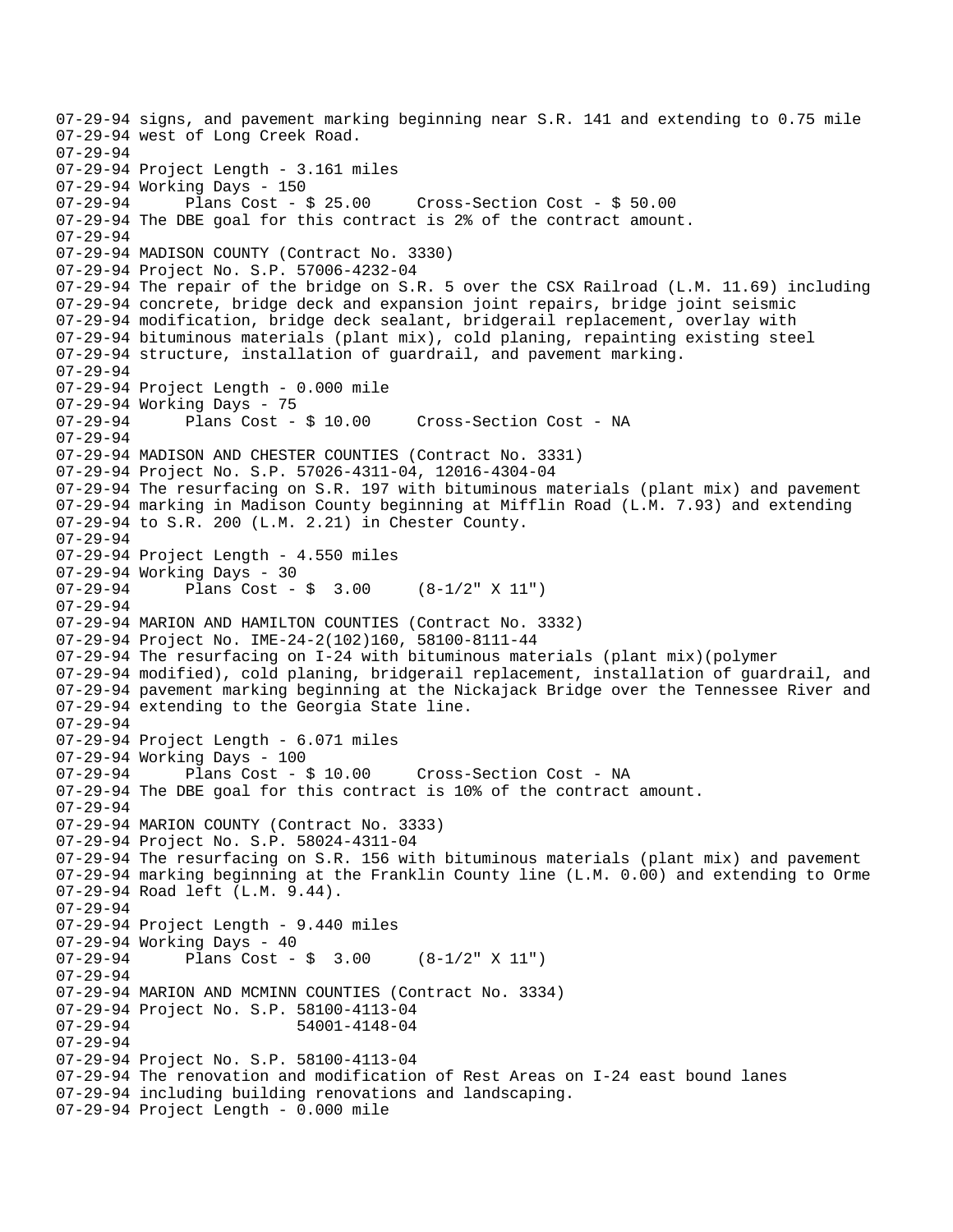```
07-29-94 Project No. S.P. 54001-4148-04 
07-29-94 The renovation and modification of Rest Areas on I-75 north and south bound 
07-29-94 lanes including building renovations and landscaping. 
07-29-94 Project Length - 0.000 mile 
07-29-94 
07-29-94 Total Project Length - 0.000 mile 
07-29-94 Working Days - On or before November 1, 1995 (See Special Provision 108B) 
07-29-94 Plans Cost - $ 25.00 Cross-Section Cost - NA 
07-29-94 
07-29-94 MARSHALL COUNTY (Contract No. 3335) 
07-29-94 Project No. S.P. 59002-4207-04 
07-29-94 The repair of the bridges on S.R. 11 over Rock Creek (L.M. 7.62) and over the 
07-29-94 CSX Railroad (L.M. 6.52) including concrete, non-penetrating concrete seal, 
07-29-94 bridge deck and expansion joint repairs, bridgerail replacement, overlay with 
07-29-94 bituminous materials (plant mix), cold planing, repainting existing steel 
07-29-94 structure, installation of guardrail, and pavement marking. 
07-29-94 
07-29-94 Project Length - 0.000 mile 
07-29-94 Working Days - 110 
07-29-94 Plans Cost - $ 10.00 Cross-Section Cost - NA 
07-29-94 
07-29-94 MONROE COUNTY (Contract No. 3336) 
07-29-94 Project No. S.P. 62007-4538-04 
07-29-94 The resurfacing on S.R. 68 with bituminous materials (plant mix) and pavement 
07-29-94 marking beginning 370 feet north of old S.R 68 left (L.M. 13.40) and extending 
07-29-94 to 210 feet north of Big Creek Road left (L.M. 19.20). 
07-29-94 
07-29-94 Project Length - 4.000 miles 
07-29-94 Working Days - 40 
07-29-94 Plans Cost - $ 3.00 (8-1/2" X 11") 
07-29-94 
07-29-94 MONTGOMERY AND ROBERTSON COUNTIES (Contract No. 3337) 
07-29-94 Project No. STP-EN-IE-24-9(47)0, 63001-3140-44<br>-07-29-94 STP-EN-IE-65-3(92)117, 74003-3149
                     07-29-94 STP-EN-IE-65-3(92)117, 74003-3149-44 
07-29-94 
07-29-94 Project No. STP-EN-IE-24-9(47)0, 63001-3140-44 
07-29-94 The landscaping on I-24 beginning at the Kentucky State line and extending to 
07-29-94 east of the U.S. 79 (S.R. 13) interchange. 
07-29-94 Project Length - 5.000 miles 
07-29-94 
07-29-94 Project No. STP-EN-IE-65-3(92)117, 74003-3149-44 
07-29-94 The landscaping on I-65 beginning south of the S.R. 52 interchange and 
07-29-94 extending to the Kentucky State line. 
07-29-94 Project Length - 5.000 miles 
07-29-94 
07-29-94 Total Project Length - 10.000 miles 
07-29-94 Working Days - On or before June 1, 1995 
                                      Cross-Section Cost - NA
07-29-94 
07-29-94 MOORE COUNTY (Contract No. 3338) 
07-29-94 Project No. S.P. 64005-4213-04 
07-29-94 The repair of the bridge on S.R. 55 over the East Fork Mulberry Creek including 
07-29-94 concrete, bridge deck and expansion joint repairs, non-penetrating concrete 
07-29-94 seal, paving on the approaches with bituminous materials (plant mix), cold 
07-29-94 planing, concrete bridgerail replacement, installation of guardrail and 
07-29-94 pavement marking. 
07-29-94 
07-29-94 Project Length - 0.000 mile 
07-29-94 Working Days - 90
```
07-29-94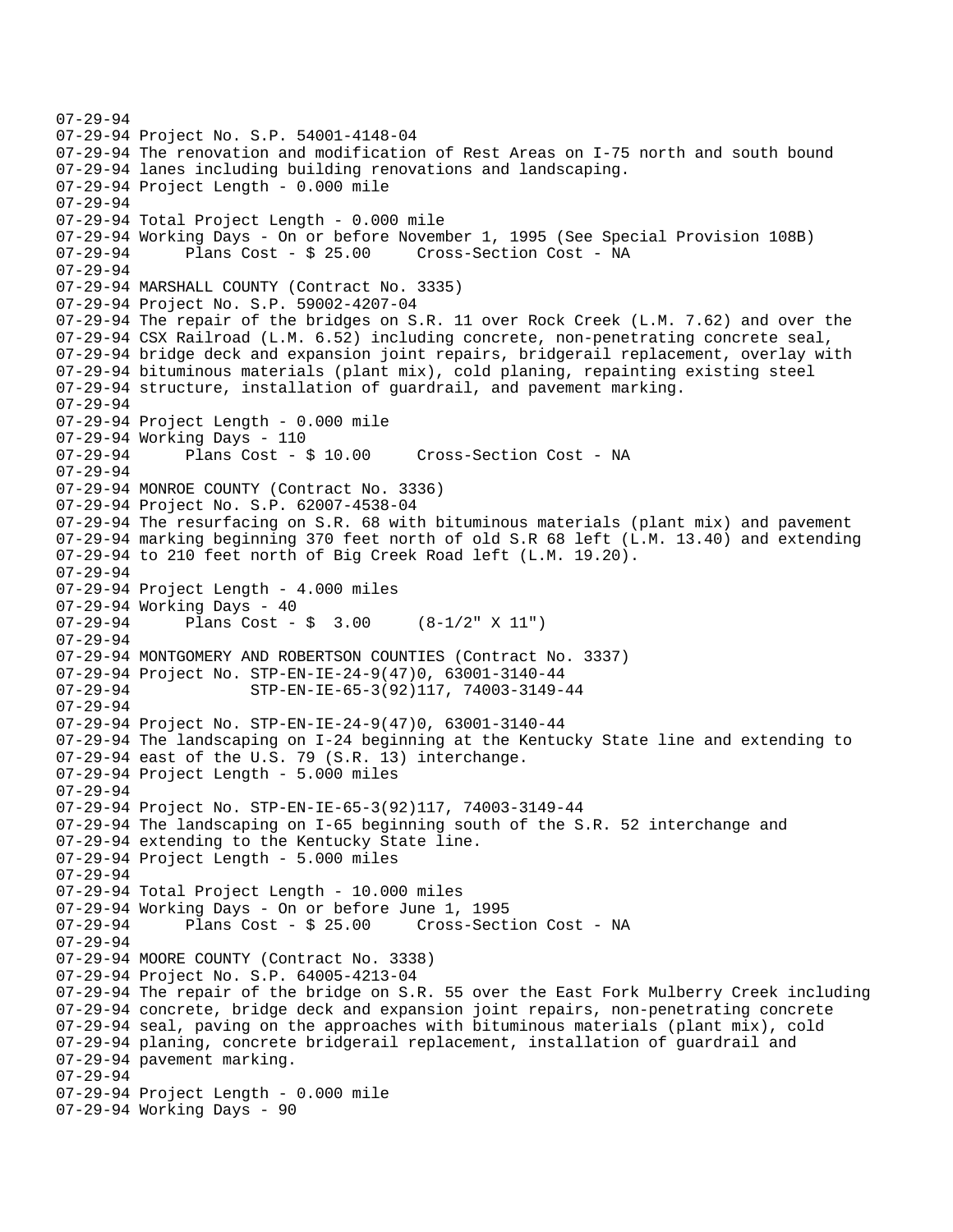```
07-29-94 Plans Cost - $ 10.00 Cross-Section Cost - NA 
07-29-94 
07-29-94 MORGAN COUNTY (Contract No. 3339) 
07-29-94 Project No. S.P. 65001-4251-04 
07-29-94 The resurfacing on S.R. 29 with bituminous materials (plant mix) and pavement 
07-29-94 marking beginning 0.24 mile north of S.R. 62 left (L.M. 14.68) and extending to 
07-29-94 S.R. 329 left (L.M. 22.98). 
07-29-94 
07-29-94 Project Length - 8.300 miles 
07-29-94 Working Days - 45 
07-29-94 Plans Cost - $ 3.00 (8-1/2" X 11") 
07-29-94 
07-29-94 MORGAN COUNTY (Contract No. 3340) 
07-29-94 Project No. S.P. 65004-4515-04 
07-29-94 The resurfacing on S.R. 52 with bituminous materials (plant mix) and pavement 
07-29-94 marking beginning at the east end of the bridge over Clear Fork River (L.M. 
07-29-94 0.00) and extending to the Scott County line (L.M. 4.10). 
07-29-94 
07-29-94 Project Length - 4.100 miles 
07-29-94 Working Days - 40 
07-29-94 Plans Cost - $ 3.00 (8-1/2" X 11") 
07-29-94 
07-29-94 PERRY COUNTY (Contract No. 3341) 
07-29-94 Project No. S.P. 68009-4236-04 
07-29-94 The resurfacing on S.R. 50 with bituminous materials (plant mix) and pavement 
07-29-94 marking beginning at the bridge over branch (L.M. 14.67) and extending to S.R. 
07-29-94 13 (L.M. 20.28). 
07-29-94 
07-29-94 Project Length - 5.610 miles 
07-29-94 Working Days - 30 
07-29-94 Plans Cost - $ 3.00 (8-1/2" X 11") 
07-29-94 
07-29-94 PUTNAM COUNTY (Contract No. 3342) 
07-29-94 Project No. S.P. 71007-4517-04 
07-29-94 The resurfacing on S.R. 56 with bituminous materials (plant mix), cold planing, 
07-29-94 installation of guardrail, and pavement marking beginning 300 feet south of 
07-29-94 I-40 (L.M. 0.54) to S.R. 24 (L.M. 2.88). 
07-29-94 
07-29-94 Project Length - 2.340 miles 
07-29-94 Working Days - 35 
07-29-94 Plans Cost - $ 3.00 (8-1/2" \times 11")07-29-94 
07-29-94 ROANE COUNTY (Contract No. 3343) 
07-29-94 Project No. IM-40-6(116)343, 73001-3188-44 
07-29-94 The slide repair on I-40 (Milepost 343) east and west bound lanes including 
07-29-94 grading and drainage, installation of guardrail, and pavement marking. 
07-29-94 
07-29-94 Project Length - 0.275 mile 
07-29-94 Working Days - 45<br>07-29-94 Plans Cost - $ 3.00
                                       Cross-Section Cost - $ 10.0007-29-94 
07-29-94 ROANE COUNTY (Contract No. 3344) 
07-29-94 Project No. IME-40-7(139)353, 73001-8186-44 
07-29-94 The resurfacing on I-40 with bituminous materials (plant mix)(polymer 
07-29-94 modified), cold planing, bridge deck repairs, bridge deck sealant, bridgerail 
07-29-94 replacement, installation of guardrail, concrete median barrier, and pavement 
07-29-94 marking beginning at the Clinch River bridge and extending to S.R. 58. 
07-29-94 
07-29-94 Project Length - 5.088 miles 
07-29-94 Working Days - 75
```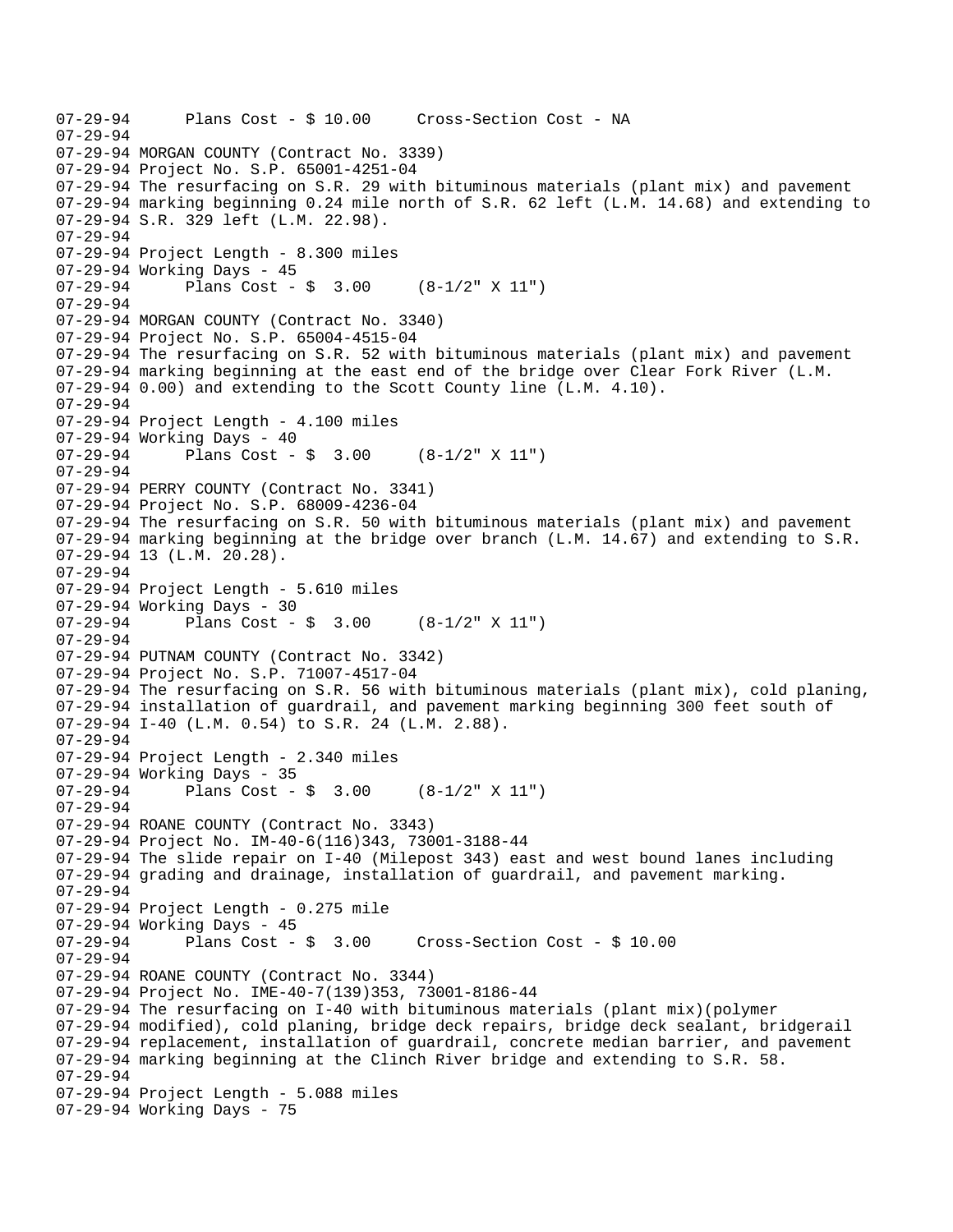```
07-29-94 Plans Cost - $ 10.00 Cross-Section Cost - NA 
07-29-94 
07-29-94 ROANE COUNTY (Contract No. 3345) 
07-29-94 Project No. BR-STP-72(3), 73016-3212-94 
07-29-94 The construction of one (1) prestressed concrete I-beam bridge on S.R. 72 over 
07-29-94 Paint Rock Creek (L.M. 1.87) including grading and drainage, paving with 
07-29-94 bituminous materials (plant mix), installation of guardrail, and pavement 
07-29-94 marking. 
07-29-94 
07-29-94 Project Length - 0.108 mile 
07-29-94 Working Days - 120 
07-29-94 Plans Cost - $ 10.00 Cross-Section Cost - $0.00 
07-29-94 
07-29-94 ROANE COUNTY (Contract No. 3346) 
07-29-94 Project No. S.P. 73010-4232-04 
07-29-94 The resurfacing on S.R. 58 with bituminous materials (plant mix) and pavement 
07-29-94 marking beginning at the Meigs County line (L.M. 0.00) and extending to 370 
07-29-94 feet north of S.R. 72 right (L.M. 7.15). 
07-29-94 
07-29-94 Project Length - 7.150 miles 
07-29-94 Working Days - 50<br>07-29-94 Plans Cost -
              Plans Cost - \sin 3.00 (8-1/2" X 11")
07-29-94 
07-29-94 RUTHERFORD COUNTY (Contract No. 3347) 
07-29-94 Project No. S.P. 75006-4217-04, 75003-4224-04 
07-29-94 The resurfacing on S.R. 10 and S.R. 1 in Murfreesboro with bituminous materials 
07-29-94 (plant mix), cold planing and pavement marking on S.R. 10 beginning at Broad 
07-29-94 Street (L.M. 13.23) and extending to near Byrd Street (L.M. 14.45) and on S.R. 
07-29-94 1 beginning at S.R. 2 (L.M. 17.62) and extending to Apollo Drive (19.00). 
07-29-94 
07-29-94 Project Length - 2.600 miles 
07-29-94 Working Days - 45<br>07-29-94 Plans Cost -
              Plans Cost - \sin 3.00 (8-1/2" X 11")
07-29-94 
07-29-94 RUTHERFORD COUNTY (Contract No. 3348) 
07-29-94 Project No. S.P. 75028-4201-04 
07-29-94 The resurfacing on S.R. 266 with bituminous materials (plant mix), installation 
07-29-94 of guardrail, and pavement marking beginning at S.R. 10 (L.M. 13.31) and 
07-29-94 extending to S.R. 96 (L.M. 18.67). 
07-29-94 
07-29-94 Project Length - 5.360 miles 
07-29-94 Working Days - 40 
07-29-94 Plans Cost - $ 3.00 (8-1/2" \times 11")07-29-94 
07-29-94 RUTHERFORD COUNTY (Contract No. 3349) 
07-29-94 Project No. S.P. 75840-3214-04 
07-29-94 The paving on I-840 with either a mineral aggregate base, a portland cement 
07-29-94 treated aggregate base, or a lime fly-ash treated aggregate base and bituminous 
07-29-94 materials (plant mix)(polymer modified), permeable treated base and portland 
07-29-94 cement concrete pavement on the ramps and auxiliary lanes on I-24, including 
07-29-94 the grading, drainage, paving and construction of one (1) continuous steel 
07-29-94 welded plate girder bridge on Florence Road over I-24, installation of 
07-29-94 guardrail, signs, and pavement marking beginning 0.13 mile southwest of I-24 
07-29-94 and extending to 0.64 mile north of U.S. 70/41 (S.R. 1). 
07-29-94 
07-29-94 Project Length - 2.559 miles 
07-29-94 Working Days - 175 
                                        Cross-Section Cost - $ 10.00 07-29-94 
07-29-94 RUTHERFORD COUNTY (Contract No. 3350)
```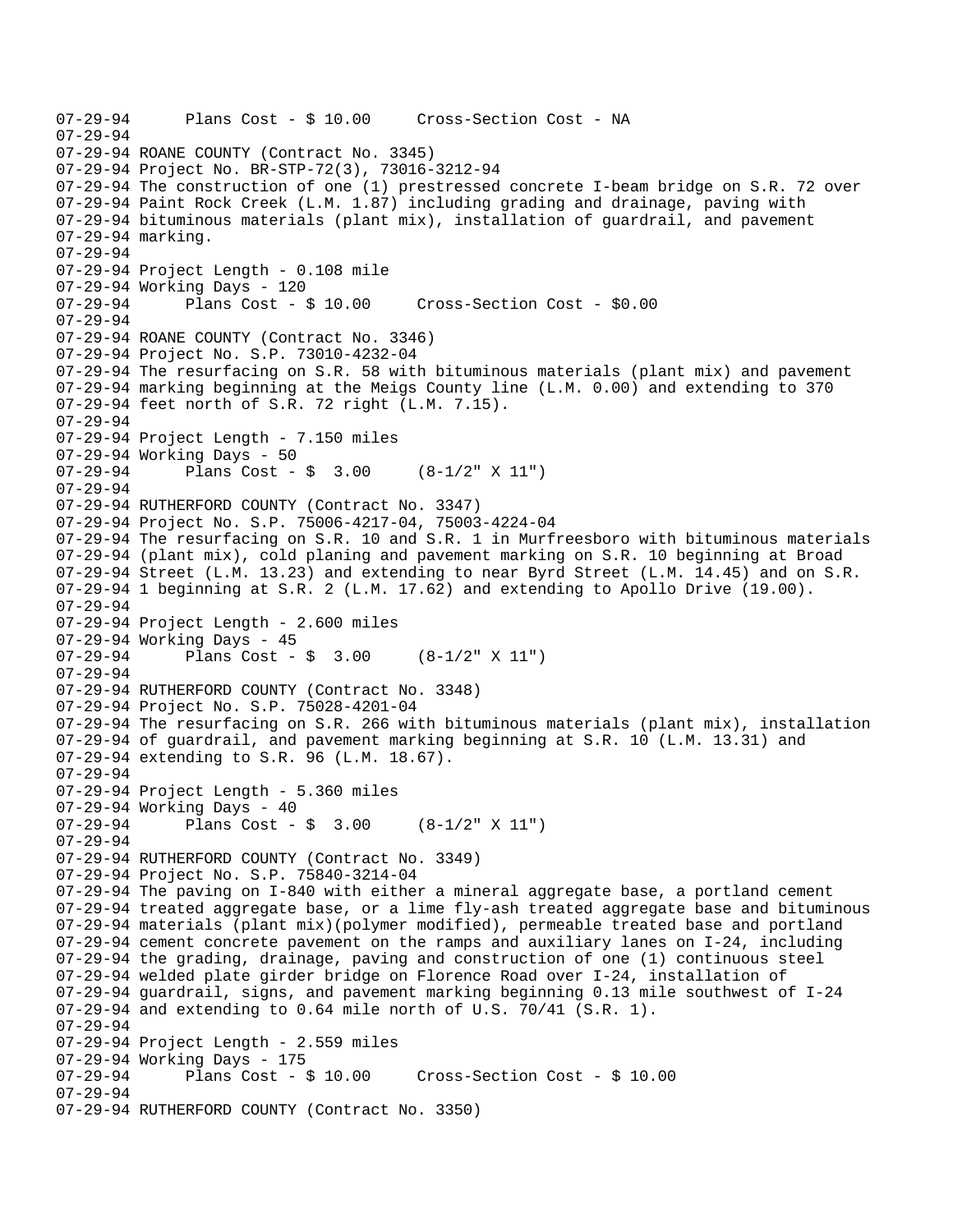```
07-29-94 Project No. S.P. 75840-3215-04 
07-29-94 The paving on I-840 with either a mineral aggregate base, a portland cement 
07-29-94 treated aggregate base, or a lime fly-ash treated aggregate base and bituminous 
07-29-94 materials (plant mix)(polymer modified), permeable treated base and portland 
07-29-94 cement concrete pavement on the ramps, installation of guardrail, signs, and 
07-29-94 pavement marking beginning 0.64 mile northeast of U.S. 70/41 (S.R. 1) and 
07-29-94 extending to 0.57 mile south of Jefferson Pike (S.R. 266). 
07-29-94 
07-29-94 Project Length - 4.974 miles 
07-29-94 Working Days - 160 
07-29-94 Plans Cost - $ 10.00 Cross-Section Cost - NA 
07-29-94 
07-29-94 RUTHERFORD AND WILSON COUNTIES (Contract No. 3351) 
07-29-94 Project No. S.P. 75840-3216-04, 95840-3211-04 
07-29-94 The paving on I-840 with either a mineral aggregate base, a portland cement 
07-29-94 treated aggregate base, or a lime fly-ash treated aggregate base and bituminous 
07-29-94 materials (plant mix)(polymer modified), permeable treated base and portland 
07-29-94 cement concrete pavement on the ramps, installation of guardrail, signs, and 
07-29-94 pavement marking beginning 0.57 mile south of Jefferson Pike (S.R. 266) and 
07-29-94 extending to 0.2 mile north of Stewarts Ferry Pike. 
07-29-94 
07-29-94 Project Length - 9.584 miles 
07-29-94 Working Days - 225 
07-29-94 Plans Cost - $ 10.00 Cross-Section Cost - NA 
07-29-94 
07-29-94 SEQUATCHIE COUNTY (Contract No. 3352) 
07-29-94 Project No. S.P. 77001-4237-04 
07-29-94 The repair of the bridges on S.R. 8 over the Sequatchie River (L.M. 12.73) and 
07-29-94 over Sequatchie River overflow (L.M. 12.60) including concrete, non-penetrating 
07-29-94 concrete seal, bridge deck and expansion joint repairs, bridgerail replacement, 
07-29-94 paving on the approaches with bituminous materials (plant mix), cold planing, 
07-29-94 installation of guardrail and pavement marking. 
07-29-94 
07-29-94 Project Length - 0.000 mile 
07-29-94 Working Days - 140 
07-29-94 Plans Cost - $ 10.00 Cross-Section Cost - NA 
07-29-94 
07-29-94 SEVIER COUNTY (Contract No. 3353) 
07-29-94 Project No. S.P. 78014-4304-04 
07-29-94 The resurfacing on S.R. 139 with bituminous materials (plant mix) and pavement 
07-29-94 marking beginning at S.R. 66 (L.M. 6.55) and extending to the Jefferson County 
07-29-94 line (L.M. 10.07). 
07-29-94 
07-29-94 Project Length - 3.520 miles 
07-29-94 Working Days - 45 
07-29-94 Plans Cost - $ 3.00 (8-1/2" X 11") 
07-29-94 
07-29-94 SHELBY COUNTY (Contract No. 3354) 
07-29-94 Project No. CM-STP-9409(37), 79958-3284-54 
07-29-94 The installation of a interconnected traffic signal system on U.S. 72 (S.R. 57, 
07-29-94 Poplar Avenue) with Poplar Estates Parkway, S.R. 177(West Street), Germantown 
07-29-94 Road, and Exeter Road, and on (Farmington Boulevard) with Germantown Road. 
07-29-94 
07-29-94 Project Length - 0.000 mile 
07-29-94 Working Days - On or before December 15, 1994 
                                       Cross-Section Cost - NA
07-29-94 
07-29-94 SMITH COUNTY (Contract No. 3355) 
07-29-94 Project No. S.P. 80006-4233-04, 80007-4222-04 
07-29-94 The resurfacing on S.R. 80 and S.R. 85 with bituminous materials (plant mix)
```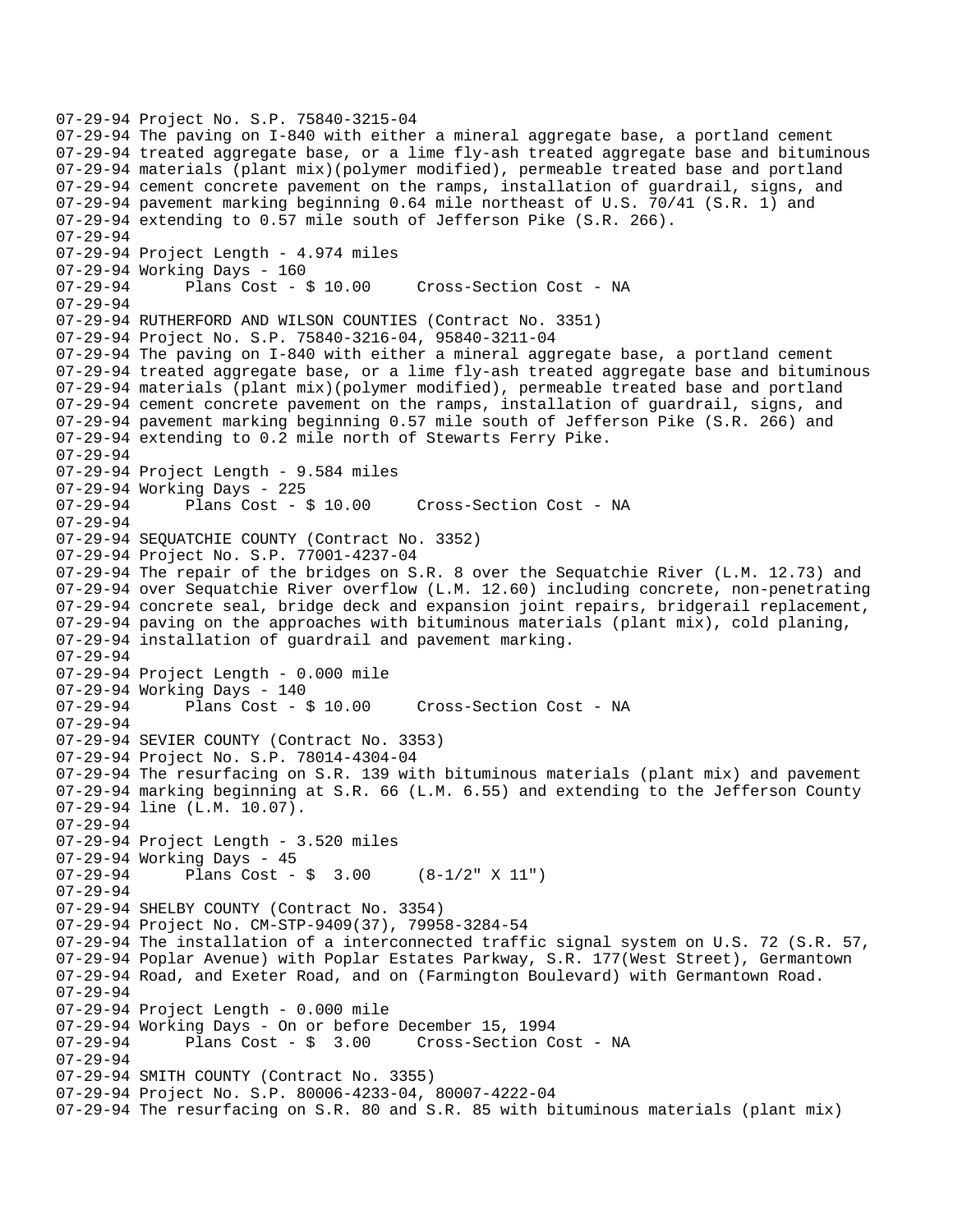07-29-94 and pavement marking on S.R. 80 beginning at S.R. 25 (L.M. 0.00) and extending 07-29-94 to S.R. 85 (L.M. 2.54) and on S.R. 85 beginning at S.R. 80 (L.M. 0.00) and 07-29-94 extending to L.M. 2.74. 07-29-94 07-29-94 Project Length - 5.280 miles 07-29-94 Working Days - 35 07-29-94 Plans Cost - \$ 3.00 (8-1/2" X 11") 07-29-94 07-29-94 STEWART COUNTY (Contract No. 3356) 07-29-94 Project No. S.P. 81003-4219-04 07-29-94 The resurfacing on S.R. 76 with bituminous materials (plant mix) and pavement 07-29-94 marking beginning 1200 feet east of Lost Creek Road (L.M. 1.25) and extending 07-29-94 to 1.6 mile east of S.R. 232 (L.M. 6.02). 07-29-94 07-29-94 Project Length - 4.770 miles 07-29-94 Working Days - 35 07-29-94 Plans Cost - \$ 3.00 (8-1/2" X 11") 07-29-94 07-29-94 STEWART COUNTY (Contract No. 3357) 07-29-94 Project No. S.P. 81010-4210-04 07-29-94 The resurfacing on S.R. 233 and S.R. 434 with bituminous materials (plant mix) 07-29-94 and pavement marking on S.R. 233 beginning at S.R. 49 (L.M. 0.00) and extending 07-29-94 to S.R. 46 (L.M. 8.37) and on S.R. 434 beginning at S.R. 46 (L.M. 0.00) and 07-29-94 extending to S.R. 149 (L.M. 0.50). 07-29-94 07-29-94 Project Length - 8.670 miles 07-29-94 Working Days - 40<br>07-29-94 Plans Cost -Plans Cost -  $\frac{1}{2}$  3.00 (8-1/2" X 11") 07-29-94 07-29-94 SULLIVAN COUNTY (Contract No. 3358) 07-29-94 Project No. IME-81-1(90)75, 82001-3150-44 07-29-94 The installation of interchange lighting on I-81 at S.R. 1. 07-29-94 07-29-94 Project Length - 1.288 miles 07-29-94 Working Days - On or before April 1, 1995 07-29-94 Plans Cost - \$ 3.00 Cross-Section Cost - NA 07-29-94 07-29-94 SULLIVAN COUNTY (Contract No. 3359) 07-29-94 Project No. S.P. 82009-4208-04 07-29-94 The resurfacing on S.R. 37 with bituminous materials (plant mix) and pavement 07-29-94 marking beginning 422 feet north of the ramps from I-81 (L.M. 9.02) and 07-29-94 extending to S.R. 1 (L.M. 11.56). 07-29-94 07-29-94 Project Length - 2.540 miles 07-29-94 Working Days - 40 07-29-94 Plans Cost - \$ 3.00 (8-1/2" X 11") 07-29-94 07-29-94 SUMNER COUNTY (Contract No. 3360) 07-29-94 Project No. CM-STP-41(3), 83008-3213-54 07-29-94 The signalization at the intersection of U.S. 31W (S.R. 41) with S.R. 258 07-29-94 (College Street) in White House. 07-29-94 07-29-94 Project Length - 0.000 mile 07-29-94 Working Days - 30<br>07-29-94 Plans Cost - \$ 10.00 Cross-Section Cost - NA 07-29-94 07-29-94 SUMNER COUNTY (Contract No. 3361) 07-29-94 Project No. S.P. 83002-4278-04, 83007-4205-04 07-29-94 The resurfacing on U.S. 31E (S.R. 6) and S.R. 25 with bituminous materials 07-29-94 (plant mix), cold planing, and pavement marking on S.R. 6 beginning at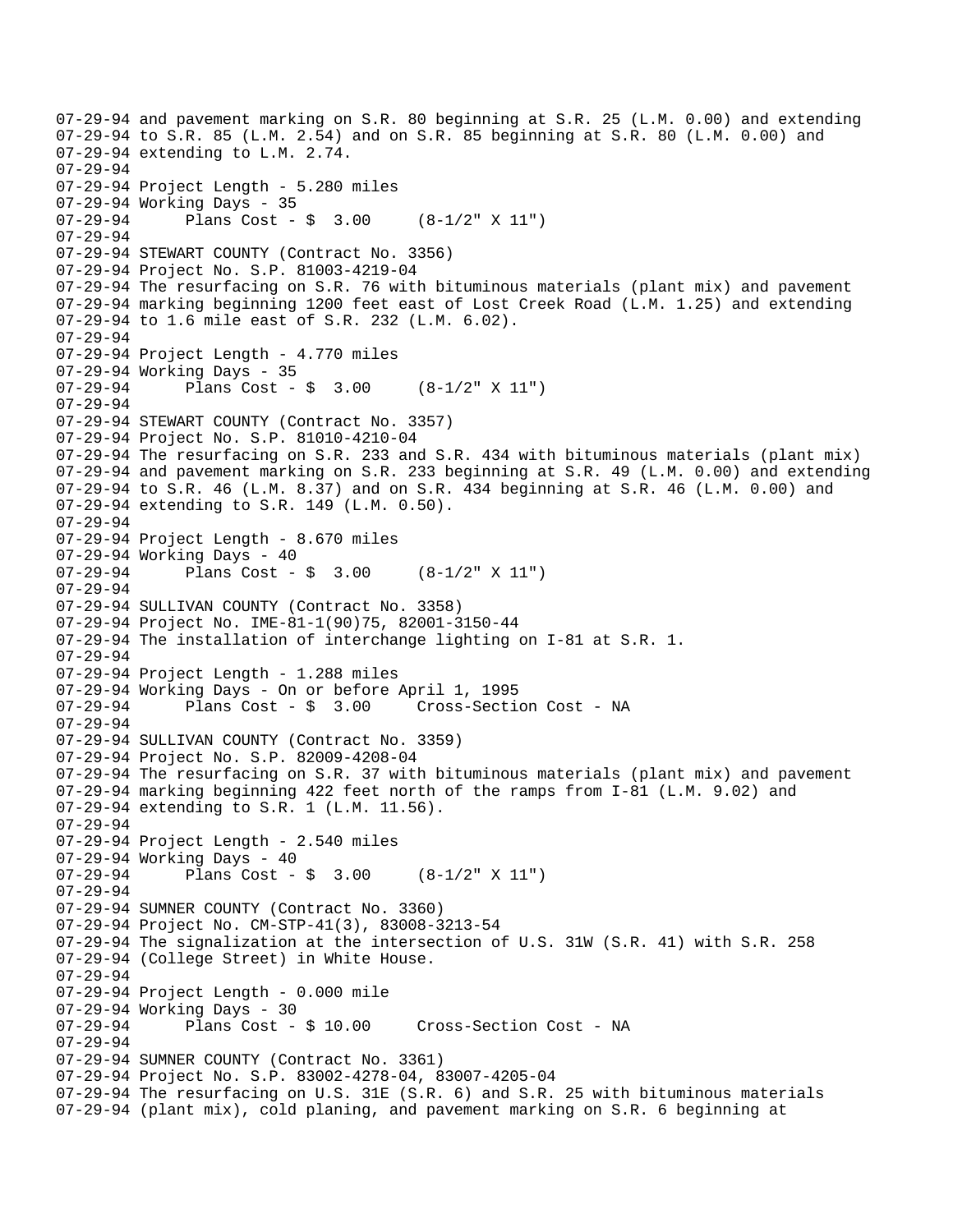07-29-94 Saundersville Road (L.M. 6.72) and extending to Shutes Lane (L.M. 7.42) and on 07-29-94 S.R. 25 beginning at East Main Street (L.M. 15.62) and extending to the curb 07-29-94 and gutter section 0.4 mile east of Center Drive (L.M. 16.81). 07-29-94 07-29-94 Project Length - 1.890 miles 07-29-94 Working Days - 30 07-29-94 Plans Cost - \$ 3.00 (8-1/2" X 11") 07-29-94 07-29-94 TROUSDALE COUNTY (Contract No. 3362) 07-29-94 Project No. S.P. 85001-4215-04 07-29-94 The repair of the bridge on S.R. 10 over Rocky Creek (L.M. 6.86) including 07-29-94 concrete, bridge deck repair, bridgerail replacement, paving on the approaches 07-29-94 with bituminous materials (plant mix), cold planing, installation of guardrail, 07-29-94 and pavement marking. 07-29-94 07-29-94 Project Length - 0.000 mile 07-29-94 Working Days - 90<br>07-29-94 Plans Cost - \$ 10.00 07-29-94 Plans Cost - \$ 10.00 Cross-Section Cost - NA 07-29-94 07-29-94 WASHINGTON COUNTY (Contract No. 3363) 07-29-94 Project No. S.P. 90014-4216-04 07-29-94 The resurfacing on S.R. 107 with bituminous materials (plant mix) and pavement 07-29-94 marking beginning at the Greene County line (L.M. 0.00) and extending to 0.15 07-29-94 mile northeast of Jackson Lane (L.M. 5.40). 07-29-94 07-29-94 Project Length - 5.400 miles 07-29-94 Working Days - 50<br>07-29-94 Plans Cost -Plans Cost -  $\frac{1}{9}$  3.00 (8-1/2" X 11") 07-29-94 07-29-94 WAYNE COUNTY (Contract No. 3364) 07-29-94 Project No. S.P. 91004-4229-04 07-29-94 The resurfacing on S.R. 15 with bituminous materials (plant mix) and pavement 07-29-94 marking beginning at the Jct. with S.R. 99 (L.M. 15.38) and extending to the 07-29-94 east end of the bridge over Fortyeight Creek (L.M. 20.64). 07-29-94 07-29-94 Project Length - 5.260 miles 07-29-94 Working Days - 35 07-29-94 Plans Cost - \$ 3.00 (8-1/2" X 11") 07-29-94 07-29-94 WAYNE AND HARDIN COUNTIES (Contract No. 3365) 07-29-94 Project No. S.P. 91114-3201-04, 36125-3201-04 07-29-94 The grading and drainage on S.R. 114 including the construction of one (1) 07-29-94 concrete box bridge (2  $@ 12' X 8'$ ), four (4) concrete box culverts, subgrade 07-29-94 treatment with hydrated lime on the mainline, paving with either a mineral 07-29-94 aggregate base, a portland cement treated aggregate base, or a lime fly-ash 07-29-94 treated aggregate base and bituminous materials (plant mix), installation of 07-29-94 guardrail, signs, and pavement marking beginning 1.2 miles south of S.R. 128 07-29-94 at existing S.R. 114 and extending to S.R. 128, 2.2 miles west of Clifton. 07-29-94 07-29-94 Project Length - 3.238 miles 07-29-94 Working Days - On or before November 15, 1995 07-29-94 Plans Cost - \$ 50.00 Cross-Section Cost - \$ 50.00 07-29-94 The DBE goal for this contract is 2% of the contract amount. 07-29-94 07-29-94 WEAKLEY COUNTY (Contract No. 3366) 07-29-94 Project No. NH-43(16), 92003-3255-14 07-29-94 The grading and drainage on U.S. 45E (S.R. 43) including the construction of 07-29-94 one (1) prestressed concrete I-beam bridge over the Middle Fork Obion River 07-29-94 (L.M. 6.30), one (1) prestressed concrete box beam bridge over the overflow of 07-29-94 the Middle Fork Obion River (L.M. 6.58), one (1) concrete box bridge (3 @ 15' X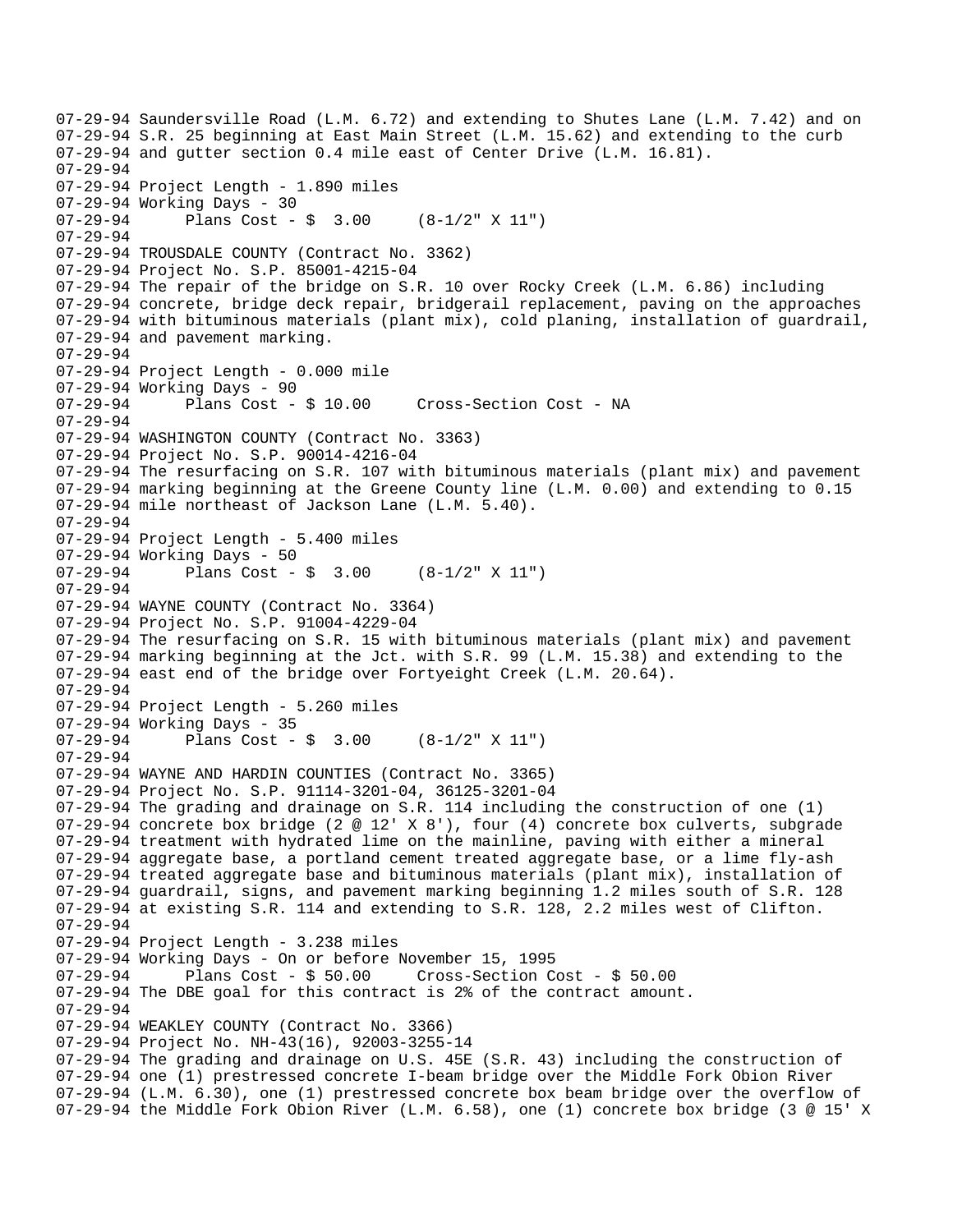```
07-29-94 13'), paving with either a mineral aggregate base or a portland cement treated 
07-29-94 aggregate base and bituminous materials (plant mix)(latex modified), storm 
07-29-94 sewer construction, installation of guardrail, signs, and pavement marking 
07-29-94 beginning north of Greenfield and extending to the bridges over the Middle Fork 
07-29-94 Obion River. 
07-29-94 
07-29-94 Project Length - 1.582 miles 
07-29-94 Working Days - 250 
07-29-94 Plans Cost - $ 25.00 Cross-Section Cost - $ 10.00 
07-29-94 
07-29-94 WEAKLEY COUNTY (Contract No. 3367) 
07-29-94 Project No. S.P. 92008-4307-04 
07-29-94 The repair of the bridge on S.R. 118 over Mud Creek (L.M. 0.26) including 
07-29-94 concrete, prestressed concrete box beam, bridgerail replacement, paving on the 
07-29-94 approaches with bituminous materials (plant mix), cold planing, installation of 
07-29-94 concrete curb and gutter, guardrail, and pavement marking. 
07-29-94 
07-29-94 Project Length - 0.000 mile 
07-29-94 Working Days - 90 
07-29-94 Plans Cost - $ 10.00 Cross-Section Cost - NA 
07-29-94 
07-29-94 WILLIAMSON COUNTY (Contract No. 3368) 
07-29-94 Project No. CM-STP-397(5), 94092-3220-54 
07-29-94 The signalization at the intersection of S.R. 397 (Mack Hatcher Memorial 
07-29-94 Parkway) with Royal Oaks Boulevard in Franklin. 
07-29-94 
07-29-94 Project Length - 0.000 mile 
07-29-94 Working Days - 30 
07-29-94 Plans Cost - $ 10.00 Cross-Section Cost - NA 
07-29-94 
07-29-94 WILLIAMSON COUNTY (Contract No. 3369) 
07-29-94 Project No. CM-STP-4526(1), 94952-3706-54 
                     CM-STP-4526(2), 94952-3710-54
07-29-94 
07-29-94 Project No. CM-STP-4526(1), 94952-3706-54 
07-29-94 The intersection improvement at Maryland Way with Eastpark Drive in Brentwood 
07-29-94 including grading and drainage, paving with bituminous materials (plant mix), 
07-29-94 storm sewer construction, installation of signals, concrete curb and gutter, 
07-29-94 and pavement marking. 
07-29-94 Project Length - 0.122 mile 
07-29-94 
07-29-94 Project No. CM-STP-4526(2), 94952-3710-54 
07-29-94 The intersection improvement at Maryland Way with Westpark Drive in Brentwood 
07-29-94 including grading and drainage, paving with bituminous materials (plant mix), 
07-29-94 installation of signals, and pavement marking. 
07-29-94 Project Length - 0.090 mile 
07-29-94 
07-29-94 Total Project Length - 0.212 mile 
07-29-94 Working Days - 65<br>07-29-94 Plans Cost - $ 10.00
                                       Cross-Section Cost - $0.00
07-29-94 
07-29-94 WILLIAMSON COUNTY (Contract No. 3370) 
07-29-94 Project No. S.P. 94029-4205-04 
07-29-94 The resurfacing on S.R. 246 with bituminous materials (plant mix), bridge deck 
07-29-94 repairs, bridge deck sealant, and pavement marking beginning at Thompson 
07-29-94 Station Road (L.M. 4.17) and extending to the Jct. with old S.R. 96 (L.M. 
07-29-94 9.66).
07-29-94 
07-29-94 Project Length - 5.490 miles 
07-29-94 Working Days - 35
```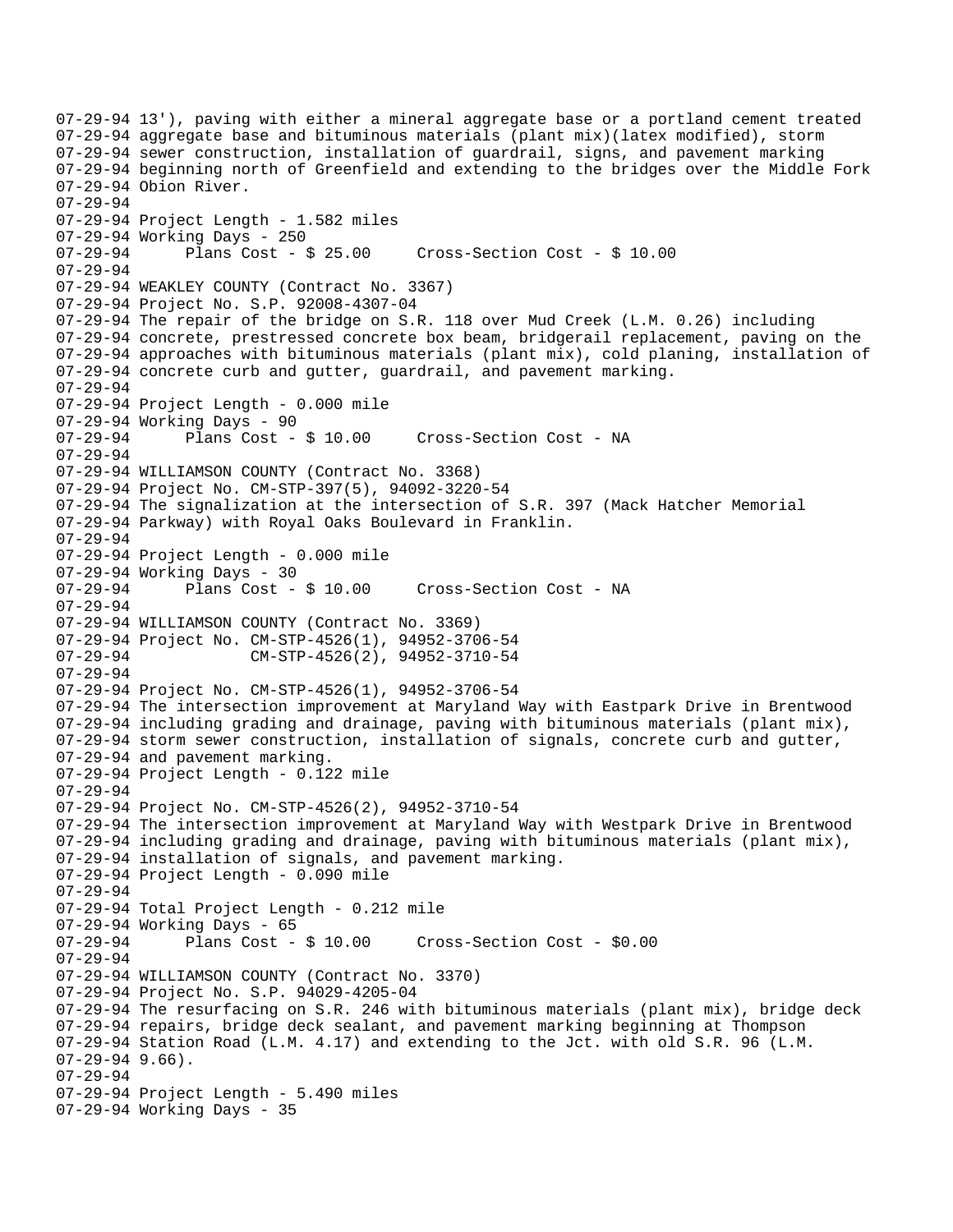```
07-29-94 Plans Cost - $ 3.00 (8-1/2" X 11") 
07-29-94 
07-29-94 WILSON COUNTY (Contract No. 3371) 
07-29-94 Project No. S.P. 95002-4521-04 
07-29-94 The overlay on S.R. 10 with an emulsified asphalt micro-surfacing, paving with 
07-29-94 portland cement concrete pavement, cleaning and sealing pavement joints, and 
07-29-94 pavement marking beginning north of Sinking Creek bridge (L.M. 13.61) and 
07-29-94 extending to the public square (L.M. 14.28). 
07-29-94 
07-29-94 Project Length - 0.670 mile 
07-29-94 Working Days - 50 
07-29-94 Plans Cost - $ 3.00 Cross-Section Cost - NA 
07-29-94 
================================================================================ 
09-16-94 MCNAIRY COUNTY (Contract No. 3110) 
09-16-94 Project No. S.P. 55005-4206-04 
09-16-94 The repair of the bridge on S.R. 22 over Sam Bishop Ditch (L.M. 8.87) including 
09-16-94 concrete, bridge deck repairs, concrete bridgerail replacement, concrete deck 
09-16-94 overlay, paving on the approaches with bituminous materials (plant mix), cold 
09-16-94 planing, installation of guardrail and pavement marking. 
09-16-94 
09-16-94 Project Length - 0.000 mile 
09-16-94 Working Days - 80 
09-16-94 Plans Cost - $ 3.00 Cross-Section Cost - NA 
09-16-94 
09-16-94 HAYWOOD AND SHELBY COUNTIES (Contract No. 3311) 
09-16-94 Project No. S.P. 98042-3242-04 
09-16-94 The bridge expansion joint repair on one hundred and twenty-one (121) bridges 
09-16-94 on various State Routes. 
09-16-94 
09-16-94 Project Length - 0.000 mile 
09-16-94 Working Days - 120<br>09-16-94 NO PLANS CONTR
              09-16-94 NO PLANS CONTRACT 
09-16-94 
09-16-94 WEAKLEY COUNTY (Contract No. 3366) 
09-16-94 Project No. NH-43(16), 92003-3255-14 
09-16-94 The grading and drainage on U.S. 45E (S.R. 43) including the construction of 
09-16-94 one (1) prestressed concrete I-beam bridge over the Middle Fork Obion River 
09-16-94 (L.M. 6.30), one (1) prestressed concrete box beam bridge over the overflow of 
09-16-94 the Middle Fork Obion River (L.M. 6.58), one (1) concrete box bridge (3 @ 15' X 
09-16-94 13'), paving with either a mineral aggregate base or a portland cement treated 
09-16-94 aggregate base and bituminous materials (plant mix)(latex modified), storm 
09-16-94 sewer construction, installation of guardrail, signs, and pavement marking 
09-16-94 beginning north of Greenfield and extending to the bridges over the Middle Fork 
09-16-94 Obion River. 
09-16-94 
09-16-94 Project Length - 1.582 miles 
09-16-94 Working Days - 250 
                                      Cross-Section Cost - $ 10.0009-16-94 The DBE goal for this contract is 11% of the contract amount. 
09-16-94 
09-16-94 SHELBY COUNTY (Contract No. 3372) 
09-16-94 Project No. NH-I-40-1(256)0, 79001-3166-44 
09-16-94 The construction of the information center building at the I-40 Rest Area in 
09-16-94 Memphis. 
09-16-94 
09-16-94 Project Length - 0.000 mile 
09-16-94 Working Days - 225<br>09-16-94 Plans Cost - $ 25.00
                                       Cross-Section Cost - NA
09-16-94 The DBE goal for this contract is 10% of the contract amount.
```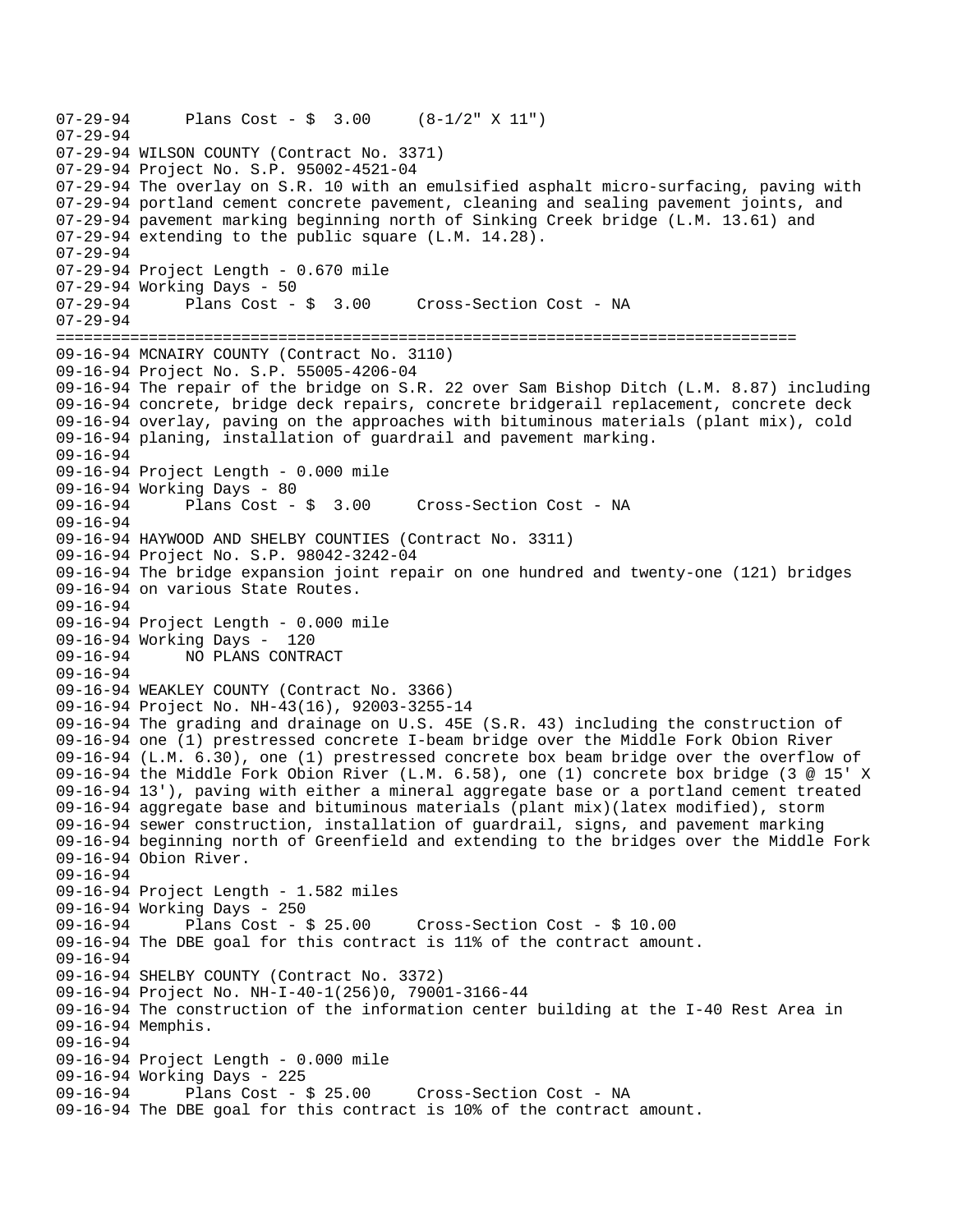```
09-16-94 
09-16-94 ANDERSON COUNTY (Contract No. 3373) 
09-16-94 Project No. S.P. 01945-4286-04 
09-16-94 The repair of the bridge on S.R. 170 over the Clinch River (L.M. 2.78) and on 
09-16-94 S.R. 61 over Poplar Creek (L.M. 2.43) including concrete, bearing device, 
09-16-94 expansion joint and bridge deck repairs, bridgerail replacement, paving on the 
09-16-94 approaches with bituminous materials (plant mix), cold planing, installation of 
09-16-94 guardrail, and pavement marking. 
09-16-94 
09-16-94 Project Length - 0.000 mile 
09-16-94 Working Days - 150 
09-16-94 Plans Cost - $ 10.00 Cross-Section Cost - NA 
09-16-94 
09-16-94 BEDFORD COUNTY (Contract No. 3374) 
09-16-94 Project No. MG-STP-9314(2), 02950-3729-54 
09-16-94 The signalization and intersection improvement at twelve (12) intersections on 
09-16-94 S.R. 10, S.R. 16, S.R. 64, S.R. 82, and S.R. 387 in Shelbyville including 
09-16-94 paving with bituminous materials (plant mix), installation of concrete curb and 
09-16-94 gutter, sidewalk, signals, and pavement marking. 
09-16-94 
09-16-94 Project Length - 0.000 mile 
09-16-94 Working Days - On or before May 15, 1995 
09-16-94 Plans Cost - $ 10.00 Cross-Section Cost - NA 
09-16-94 
09-16-94 BENTON, CARROLL, DECATUR AND HENDERSON COUNTIES (Contract No. 3375) 
09-16-94 Project No. S.P. 98042-4157-04 
09-16-94 The crack sealing at various locations on I-40. 
09-16-94 
09-16-94 Project Length - 25.750 miles 
09-16-94 Working Days - On or before December 15, 1994 
09-16-94 NO PLANS CONTRACT 
09-16-94 
09-16-94 BLOUNT COUNTY (Contract No. 3376) 
09-16-94 Project No. STP-M-9112(10), 05952-3543-54 
09-16-94 The grading and drainage on Sandy Springs Road in Maryville including the 
09-16-94 construction of one (1) concrete box bridge, subgrade treatment with hydrated 
09-16-94 lime, paving with bituminous materials (plant mix), storm sewer construction, 
09-16-94 installation of concrete curb and gutter, sidewalk, guardrail, signs, signals, 
09-16-94 and pavement marking beginning at U.S. 411 (S.R. 33) and extending to Montvale 
09-16-94 Station Road. 
09-16-94 
09-16-94 Project Length - 0.980 mile 
09-16-94 Working Days - On or before July 1, 1995 
09-16-94 Plans Cost - $ 10.00 Cross-Section Cost - $ 10.00 
09-16-94 The DBE goal for this contract is 10% of the contract amount. 
09-16-94 
09-16-94 CAMPBELL COUNTY (Contract No. 3377) 
09-16-94 Project No. STP-M-9110(8), 07951-8740-54 
09-16-94 The resurfacing on various streets in LaFollette with bituminous materials 
09-16-94 (plant mix) and pavement marking on South Avenue beginning at L.M. 0.24 and 
09-16-94 extending to L.M. 0.66, on North 19th Street beginning at L.M. 0.67 and 
09-16-94 extending to L.M. 0.87, on North Cumberland Avenue beginning at L.M. 0.00 and 
09-16-94 extending to L.M. 0.14 and on South 14th Street beginning at L.M. 0.00 and 
09-16-94 extending to L.M. 0.41. 
09-16-94 
09-16-94 Project Length - 1.170 miles 
09-16-94 Working Days - 45<br>09-16-94 Plans Cost -
              Plans Cost - \frac{1}{9} 3.00 (8-1/2" X 11")
09-16-94 
09-16-94 CARTER COUNTY (Contract No. 3378)
```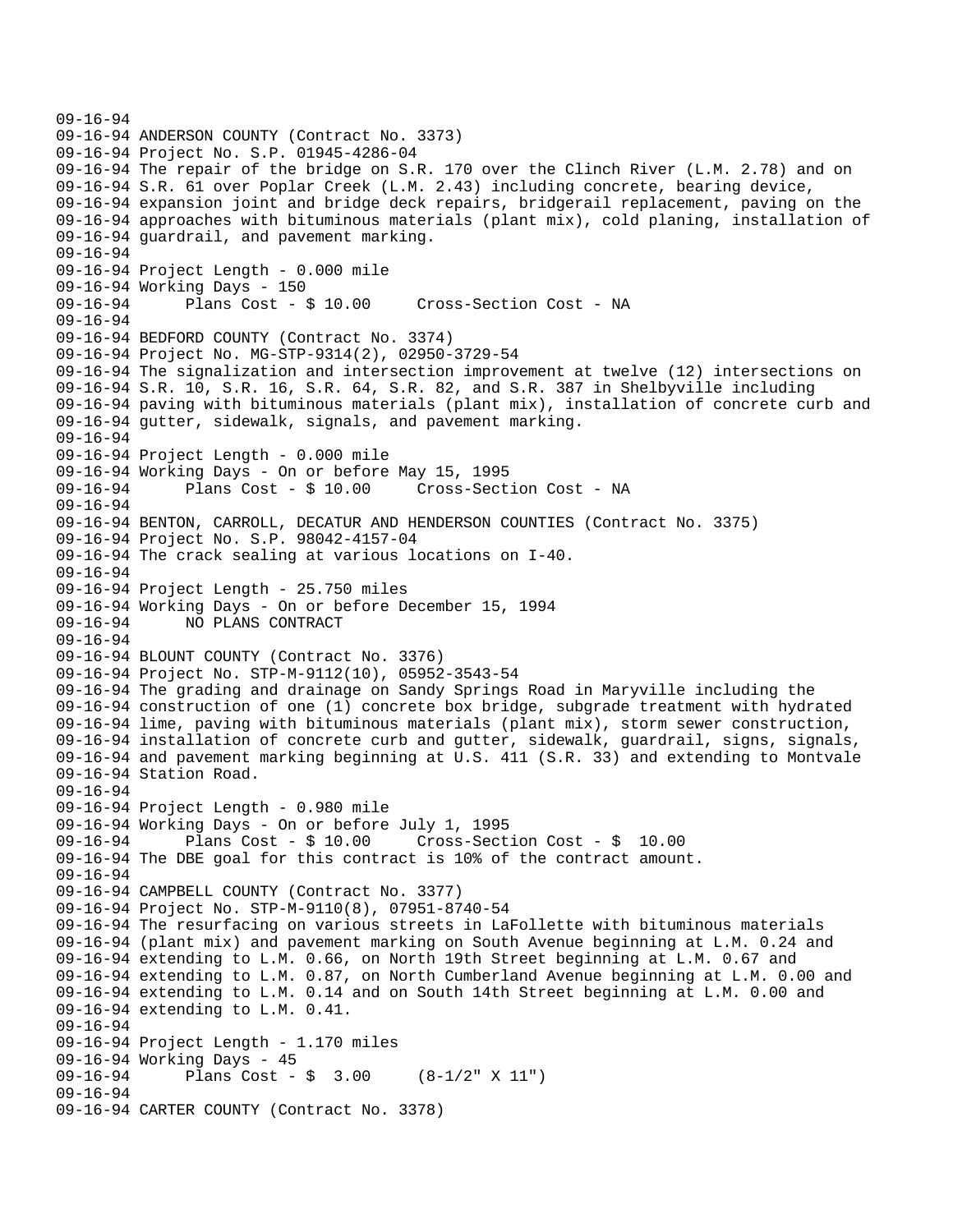09-16-94 Project No. S.P. 10003-4251-04 09-16-94 The repair of the bridge on S.R. 37 over Doe River (L.M. 6.65) including 09-16-94 repainting existing steel structure, concrete, bridge deck repairs, bridgerail 09-16-94 replacement, paving on the approaches with bituminous materials (plant mix), 09-16-94 cold planing, installation of guardrail and pavement marking. 09-16-94 09-16-94 Project Length - 0.000 mile 09-16-94 Working Days - 90 09-16-94 Plans Cost - \$ 10.00 Cross-Section Cost - NA 09-16-94 09-16-94 CARTER AND JOHNSON COUNTIES (Contract No. 3379) 09-16-94 Project No. S.P. 10007-3214-04, 46003-3214-04 09-16-94 The construction of truck climbing lanes at two locations on S.R. 67 including 09-16-94 grading and drainage, paving with bituminous materials (plant mix), 09-16-94 installation of guardrail, signs, and pavement marking in Carter County 09-16-94 beginning 733 feet east of the bridge over Stoney Creek (L.M. 14.67) and 09-16-94 extending to L.M. 15.33 and beginning 405 feet west of the Johnson County line 09-16-94 (L.M. 18.65) and extending to L.M. 0.69 in Johnson County. 09-16-94 09-16-94 Project Length - 1.426 miles 09-16-94 Working Days - 160<br>09-16-94 Plans Cost - \$ 10.00 09-16-94 Plans Cost - \$ 10.00 Cross-Section Cost - \$ 25.00 09-16-94 The DBE goal for this contract is 2% of the contract amount. 09-16-94 09-16-94 CARTER COUNTY (Contract No. 3380) 09-16-94 Project No. S.P. 10013-4210-04 09-16-94 The repair of the bridge on S.R. 159 over Elk River (L.M. 7.23) including 09-16-94 concrete, repainting existing steel structure, bridge deck and expansion joint 09-16-94 repairs, bridgerail replacement, paving on the approaches with bituminous 09-16-94 materials (plant mix), cold planing, installation of guardrail, and pavement 09-16-94 marking. 09-16-94 09-16-94 Project Length - 0.000 mile 09-16-94 Working Days - 90 Cross-Section Cost - NA 09-16-94 09-16-94 CHEATHAM, DAVIDSON, MONTGOMERY AND ROBERTSON COUNTIES (Contract No. 3381) 09-16-94 Project No. S.P. 98033-4169-04 09-16-94 The crack sealing at various locations on I-24. 09-16-94 09-16-94 Project Length - 29.700 miles 09-16-94 Working Days - On or before December 15, 1994 09-16-94 NO PLANS CONTRACT 09-16-94 09-16-94 CHESTER COUNTY (Contract No. 3382) 09-16-94 Project No. S.P. 12001-4224-04 09-16-94 The repair of the bridges on S.R. 5 over an overflow (L.M. 8.38), over Turkey 09-16-94 Creek (L.M. 8.50), and over Dry Creek (L.M. 9.35) including concrete, bridge 09-16-94 deck repairs, prestressed concrete box beams, bridgerail replacement, paving on 09-16-94 the approaches with bituminous materials (plant mix), cold planing, 09-16-94 installation of guardrail, and pavement marking. 09-16-94 09-16-94 Project Length - 0.000 mile 09-16-94 Working Days - 150<br>09-16-94 Plans Cost - \$ 10.00 09-16-94 Plans Cost - \$ 10.00 Cross-Section Cost - NA 09-16-94 09-16-94 CHESTER, CROCKETT, DECATUR, FAYETTE, HARDEMAN, HARDIN, HENDERSON, LAUDERDALE, 09-16-94 MCNAIRY, MADISON, AND TIPTON COUNTIES (Contract No. 3383) 09-16-94 Project No. S.P. 98042-3259-04 09-16-94 The bridge expansion joint repair on one hundred and twenty-two (122) bridges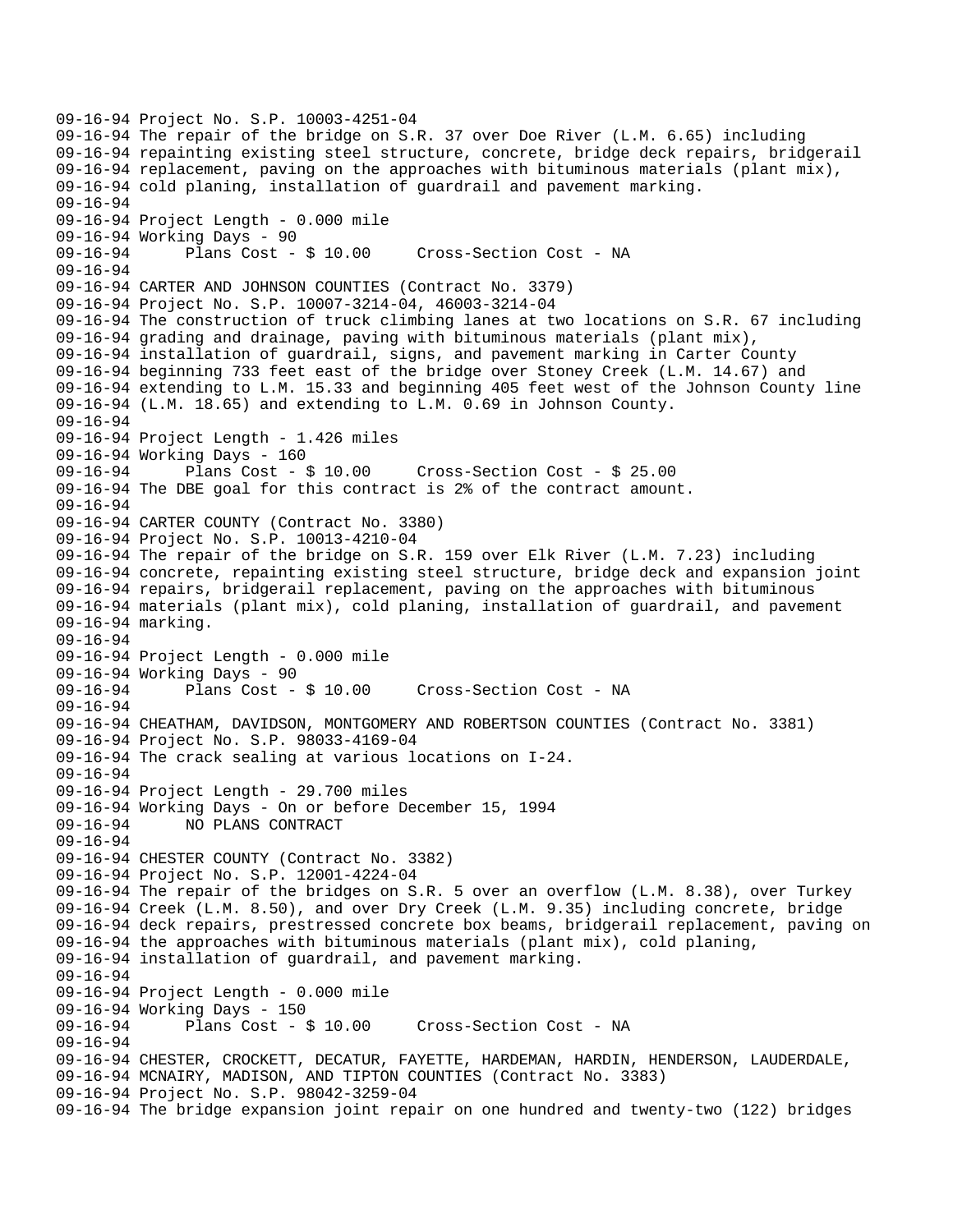09-16-94 on various State Routes. 09-16-94 09-16-94 Project Length - 0.000 mile 09-16-94 Working Days - 110<br>09-16-94 NO PLANS CONT 09-16-94 NO PLANS CONTRACT 09-16-94 09-16-94 DAVIDSON COUNTY (Contract No. 3384) 09-16-94 Project No. IM-24-1(68)50, 19002-3163-44 09-16-94 The interchange modification at I-24 and I-440 including the widening of one 09-16-94 (1) continuous steel rolled beam bridge over Murfreesboro Pike, bridge deck 09-16-94 repairs, bridge deck sealant, non-penetrating concrete seal, grading and 09-16-94 drainage, paving with bituminous materials (plant mix)(polymer modified), cold 09-16-94 planing, storm sewer construction, installation of concrete median barrier, 09-16-94 guardrail, signs, and pavement marking. 09-16-94 09-16-94 Project Length - 1.890 miles 09-16-94 Working Days - 175 09-16-94 Plans Cost - \$ 50.00 Cross-Section Cost - \$25.00 09-16-94 The DBE goal for this contract is 11% of the contract amount. 09-16-94 09-16-94 DAVIDSON COUNTY (Contract No. 3385) 09-16-94 Project No. S.P. 19005-4132-04 09-16-94 The repair of the bridge on Demonbreun Street over I-40 including structural 09-16-94 steel repairs. 09-16-94 09-16-94 Project Length - 0.000 mile 09-16-94 Working Days - On or before December 15, 1994 09-16-94 Plans Cost - \$ 10.00 Cross-Section Cost - NA 09-16-94 09-16-94 DAVIDSON COUNTY (Contract No. 3386) 09-16-94 Project No. S.P. 19044-4209-04 09-16-94 The repair of the bridge on S.R. 100 over the South Harpeth River (L.M. 1.06) 09-16-94 and over the Harpeth River (L.M. 7.63) including repainting existing steel 09-16-94 structures, concrete, non-penetrating concrete seal, bridge deck and expansion 09-16-94 joint repairs, bridge deck sealant, overlay with bituminous materials (plant 09-16-94 mix), cold planing, and pavement marking. 09-16-94 09-16-94 Project Length - 0.000 mile 09-16-94 Working Days - 150 09-16-94 Plans Cost - \$ 10.00 Cross-Section Cost - NA 09-16-94 09-16-94 DECATUR COUNTY (Contract No. 3387) 09-16-94 Project No. S.P. 20012-4524-04 09-16-94 The repair of the bridge on S.R. 69 over I-40 (L.M. 39.39) including concrete, 09-16-94 expansion joint and bridge deck repairs, bridge deck sealant, overlay with 09-16-94 bituminous materials (plant mix), cold planing, and pavement marking. 09-16-94 09-16-94 Project Length - 0.000 mile 09-16-94 Working Days - 30 (See Special Provision 108B) 09-16-94 Plans Cost - \$ 50.00 Cross-Section Cost - NA 09-16-94 09-16-94 FAYETTE COUNTY (Contract No. 3388) 09-16-94 Project No. BRZE-2400(15), 24945-3458-94 09-16-94 The construction of one (1) prestressed concrete I-beam bridge on Old Solomon 09-16-94 Mill Road over the Loosahatchie River (L.M. 2.43) including grading and 09-16-94 drainage, paving with bituminous materials (plant mix), installation of 09-16-94 guardrail, and pavement marking. 09-16-94 09-16-94 Project Length - 0.189 mile 09-16-94 Working Days - 95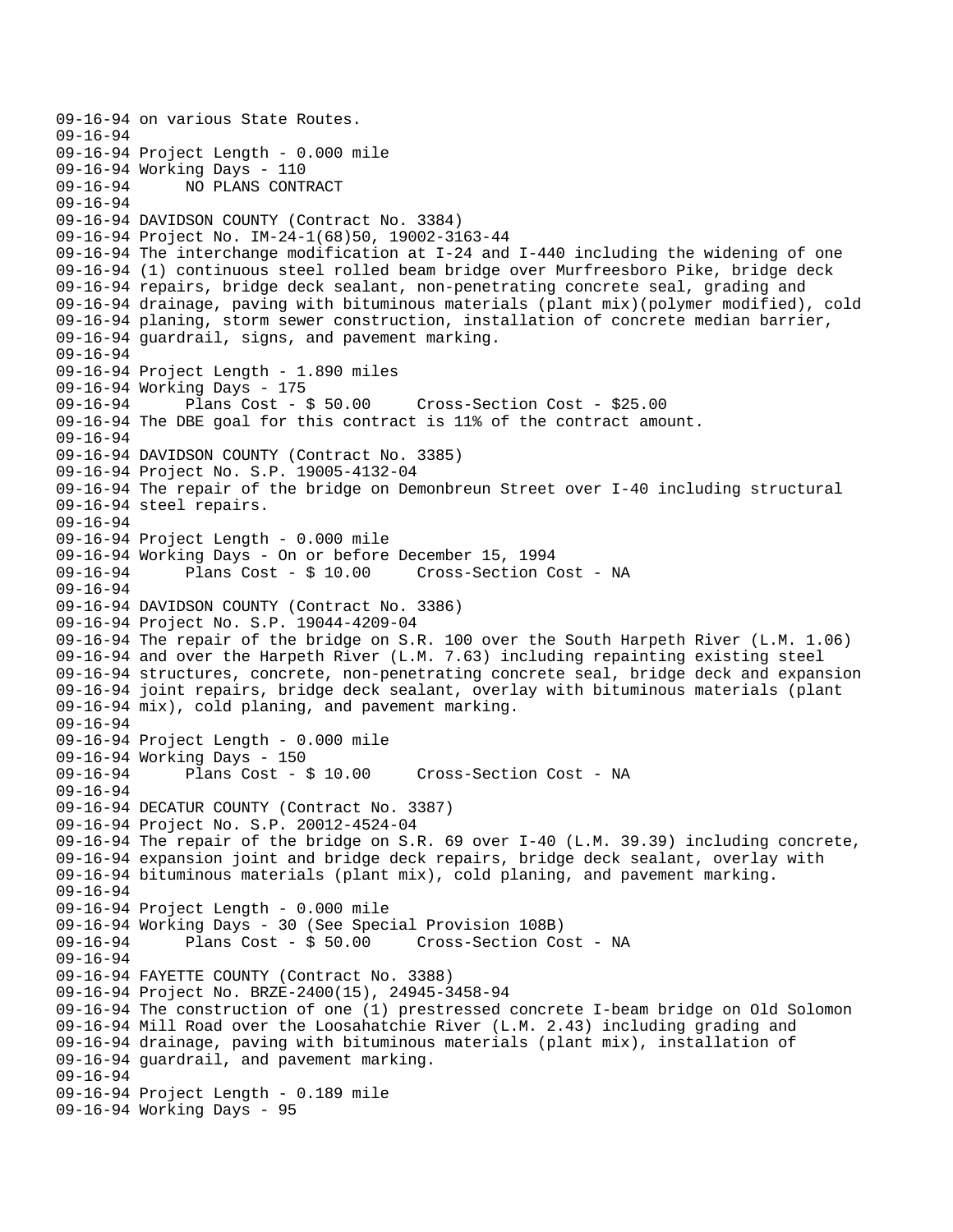```
09-16-94 Plans Cost - $ 10.00 Cross-Section Cost - $0.00 
09-16-94 
09-16-94 FAYETTE COUNTY (Contract No. 3389) 
09-16-94 Project No. BRZE-2400(17), 24091-3405-94 
09-16-94 The construction of one (1) prestressed concrete I-beam bridge on Yager Drive 
09-16-94 over Golden Creek (L.M. 0.48) including grading and drainage, paving with 
09-16-94 bituminous materials (plant mix), installation of guardrail, and pavement 
09-16-94 marking. 
09-16-94 
09-16-94 Project Length - 0.160 mile 
09-16-94 Working Days - 115 
09-16-94 Plans Cost - $ 10.00 Cross-Section Cost - $0.00 
09-16-94 
09-16-94 FAYETTE, HARDIN AND WAYNE COUNTIES (Contract No. 3390) 
09-16-94 Project No. S.P. 98042-4255-04 
09-16-94 The slip lining of culverts at various locations on various State Routes. 
09-16-94 
09-16-94 Project Length - 0.000 mile 
09-16-94 Working Days - On or before February 28, 1995 
09-16-94 NO PLANS CONTRACT 
09-16-94 
09-16-94 GIBSON COUNTY (Contract No. 3391) 
09-16-94 Project No. STP-M-9410(6), 27950-8542-54 
09-16-94 The resurfacing on various streets in Milan with bituminous materials (plant 
09-16-94 mix) and pavement marking on Park Avenue beginning at East Van Hook and 
09-16-94 extending to South First Street, on Smith Street beginning at Main Street and 
09-16-94 extending to Park Avenue, on Industrial Drive beginning at Ellington Drive and 
09-16-94 extending to 780 feet south of Van Hook Street, and on Ellis Street beginning 
09-16-94 at North Main Street and extending to the city limits of Milan. 
09-16-94 
09-16-94 Project Length - 2.638 miles 
09-16-94 Working Days - 30<br>09-16-94 Plans Cost -
              Plans Cost - \sin 3.00 (8-1/2" X 11")
09-16-94 
09-16-94 GREENE COUNTY (Contract No. 3392) 
09-16-94 Project No. S.P. 30001-4166-04 
09-16-94 The repair of the bridges on Mt. Hope Road, Mountain Valley Road, and Sam Riley 
09-16-94 Road over I-81, and I-81 over S.R. 34 including repainting existing steel 
09-16-94 structures, expansion joint and bridge deck repairs, bridge deck sealant, 
09-16-94 bridgerail replacement, overlay with bituminous materials (plant mix), cold 
09-16-94 planing, installation of guardrail, and pavement marking. 
09-16-94 
09-16-94 Project Length - 0.000 mile 
09-16-94 Working Days - 150 
09-16-94 Plans Cost - $ 25.00 Cross-Section Cost - NA 
09-16-94 
09-16-94 GREENE COUNTY (Contract No. 3393) 
09-16-94 Project No. S.P. 30003-4230-04 
09-16-94 The repair of the bridge on S.R. 34 over Snaps Ferry Road and Southern Railroad 
09-16-94 (L.M. 17.25) including concrete, expansion joint and bridge deck repairs, 
09-16-94 bridgerail replacement, paving on the approaches with bituminous materials 
09-16-94 (plant mix), cold planing, installation of guardrail and pavement marking. 
09-16-94 
09-16-94 Project Length - 0.000 mile 
09-16-94 Working Days - 110<br>09-16-94 Plans Cost - $ 50.00
09-16-94 Plans Cost - $ 50.00 Cross-Section Cost - NA 
09-16-94 
09-16-94 HAMBLEN COUNTY (Contract No. 3394) 
09-16-94 Project No. S.P. 32950-3555-04, 32950-3556-04 
09-16-94 The grading and drainage on a S.I.A. Route (Pope Road) including paving with
```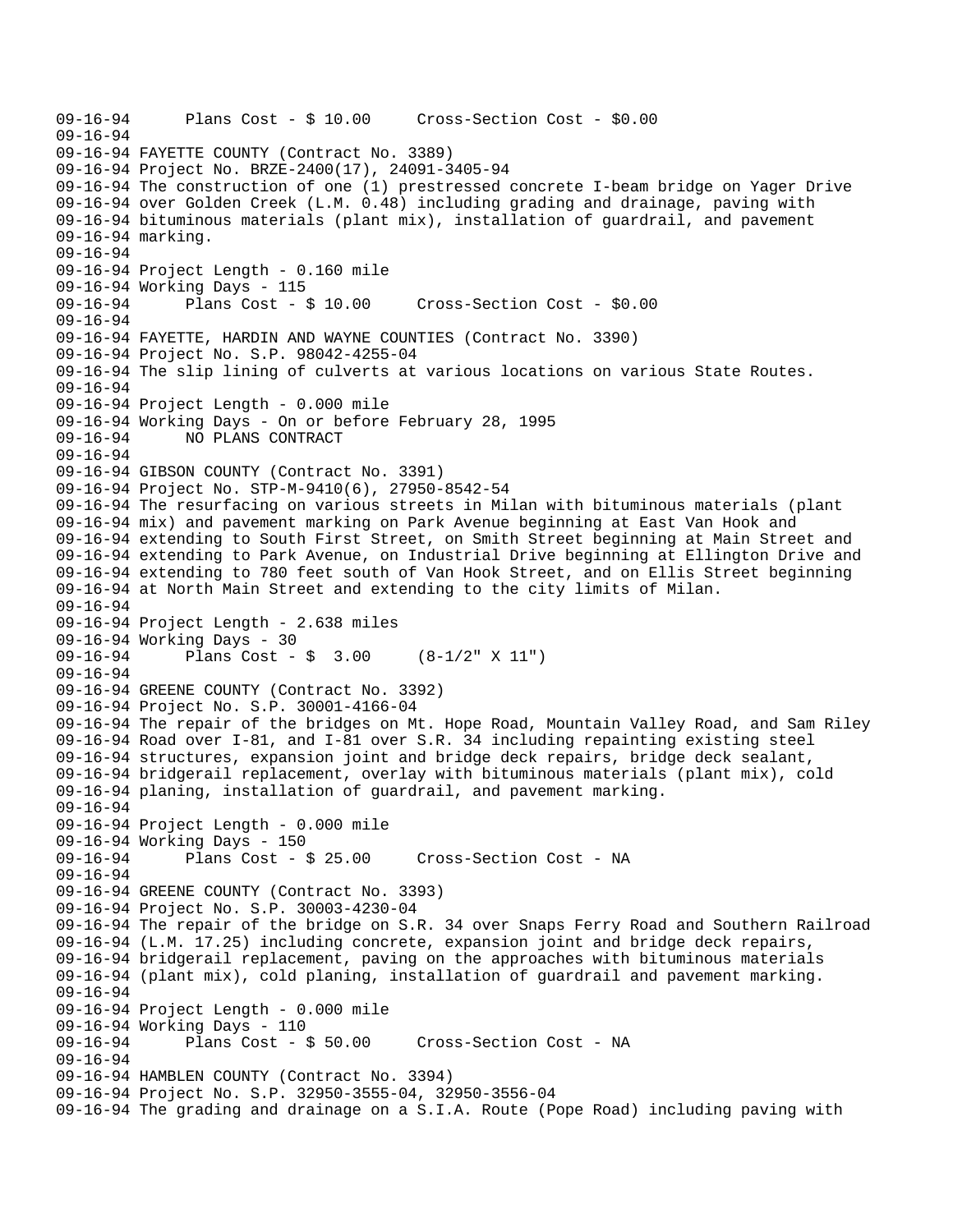```
09-16-94 bituminous materials (plant mix), storm sewer construction, installation of 
09-16-94 concrete curb and gutter, and pavement marking beginning at East Morris 
09-16-94 Boulevard and extending to the Southern Railway crossing. 
09-16-94 
09-16-94 Project Length - 0.187 mile 
09-16-94 Working Days - 90<br>09-16-94 Plans Cost - $ 10.00
09-16-94 Plans Cost - $ 10.00 Cross-Section Cost - $0.00 
09-16-94 
09-16-94 HAMILTON COUNTY (Contract No. 3395) 
09-16-94 Project No. M-2209(2), 33955-8708-54 
09-16-94 The resurfacing on Signal Mountain Boulevard including a treated permeable base 
09-16-94 and portland cement concrete pavement, bituminous materials (plant mix), 
09-16-94 resealing joints, installation of concrete curb and gutter, and pavement 
09-16-94 marking beginning at U.S. 127 (S.R. 8) and extending to Maryland Avenue in 
09-16-94 Signal Mountain. 
09-16-94 
09-16-94 Project Length - 0.151 mile 
09-16-94 Working Days - 40 
09-16-94 Plans Cost - $ 3.00 (8-1/2" X 11") 
09-16-94 
09-16-94 HAWKINS COUNTY (Contract No. 3396) 
09-16-94 Project No. STP-M-9108(13), 37951-3520-54 
09-16-94 The resurfacing on Press Road in Kingsport with bituminous materials (plant 
09-16-94 mix) including the installation of guardrail, and pavement marking beginning at 
09-16-94 the Jct. with S.R. 1 (L.M. 0.00) and extending to Riverwood Drive (L.M. 0.81). 
09-16-94 
09-16-94 Project Length - 0.810 mile 
09-16-94 Working Days - On or before December 31, 1994 
09-16-94 Plans Cost - $ 3.00 (8-1/2" X 11") 
09-16-94 
09-16-94 HUMPHREYS COUNTY (Contract No. 3397) 
09-16-94 Project No. S.P. 43004-4214-04 
09-16-94 The repair of the bridge on S.R. 1 over Hurricane Creek (L.M. 25.23) and over 
09-16-94 Yellow Bank Branch (L.M. 24.28) including concrete, non-penetrating concrete 
09-16-94 seal, bridge deck, expansion joint and epoxy injection repairs, prestressed 
09-16-94 concrete box beam, bridgerail replacement, paving on the approaches with 
09-16-94 bituminous materials (plant mix), cold planing, installation of guardrail, and 
09-16-94 pavement marking. 
09-16-94 
09-16-94 Project Length - 0.000 mile 
09-16-94 Working Days - 150 
09-16-94 Plans Cost - $ 10.00 Cross-Section Cost - NA 
09-16-94 
09-16-94 JEFFERSON COUNTY (Contract No. 3398) 
09-16-94 Project No. STP-M-9106(8), 45951-3524-54 
09-16-94 The intersection improvement at H.R. Gibson Highway and Municipal Avenue in 
09-16-94 Jefferson City including grading, drainage, paving with bituminous materials 
09-16-94 (plant mix), installation of concrete curb and gutter, and pavement marking. 
09-16-94 
09-16-94 Project Length - 0.085 mile 
09-16-94 Working Days - 45 
09-16-94 Plans Cost - $ 10.00 Cross-Section Cost - $0.00 
09-16-94 
09-16-94 KNOX COUNTY (Contract No. 3399) 
09-16-94 Project No. S.P. 47946-3251-04 
09-16-94 The bridge expansion joint repair on twenty-five (25) bridges on various State 
09-16-94 Routes. 
09-16-94 
09-16-94 Project Length - 0.000 mile 
09-16-94 Working Days - 50
```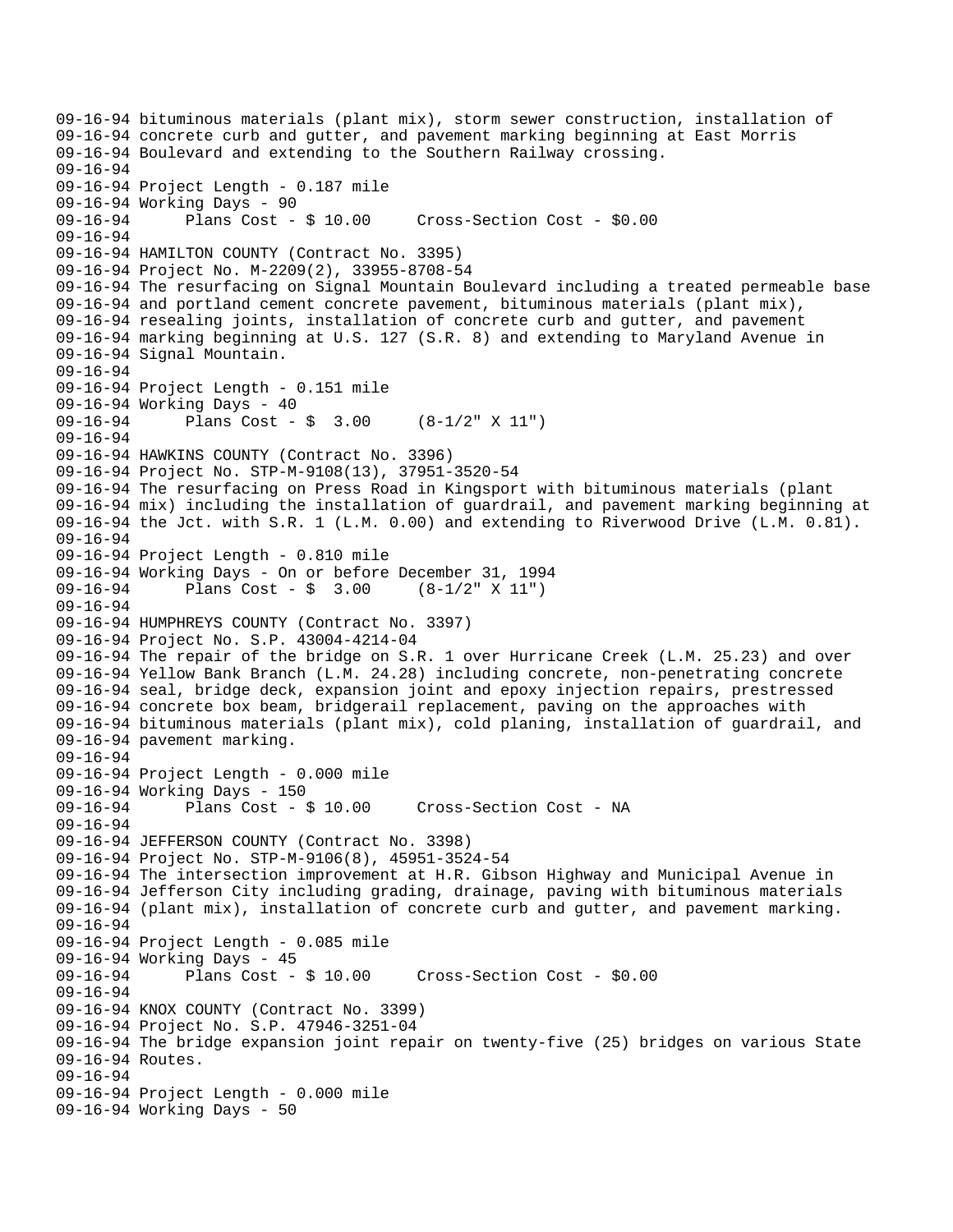```
09-16-94 NO PLANS CONTRACT 
09-16-94 
09-16-94 LINCOLN, PERRY, MARSHALL, MAURY, MONTGOMERY, MOORE AND RUTHERFORD COUNTIES 
09-16-94 (Contract No. 3400) 
09-16-94 Project No. S.P. 98033-3270-04 
09-16-94 The bridge expansion joint repair on eighty-three (83) bridges on various State 
09-16-94 Routes. 
09-16-94 
09-16-94 Project Length - 0.000 mile 
09-16-94 Working Days - 90 
09-16-94 NO PLANS CONTRACT 
09-16-94 
09-16-94 MCMINN COUNTY (Contract No. 3401) 
09-16-94 Project No. BRZE-5400(13), 54013-3409-94 
09-16-94 The construction of one (1) prestressed concrete I-beam bridge over North Mouse 
09-16-94 Creek (L.M. 5.59) on Lamontville Road including grading and drainage, paving 
09-16-94 with bituminous materials (plant mix), installation of guardrail, and pavement 
09-16-94 marking. 
09-16-94 
09-16-94 Project Length - 0.318 mile 
09-16-94 Working Days - 150<br>09-16-94 Plans Cost - $ 10.00
09-16-94 Plans Cost - $ 10.00 Cross-Section Cost - $0.00 
09-16-94 
09-16-94 MCMINN COUNTY (Contract No. 3402) 
09-16-94 Project No. STP-M-9201(5), 54951-8543-54 
09-16-94 The resurfacing on Jackson Street, Redfern Boulevard, South Matlock Avenue, 
09-16-94 Dennis Street and Rocky Mount Road in Athens with bituminous materials (plant 
09-16-94 mix) and pavement marking on Jackson Street beginning at Redfern Boulevard and 
09-16-94 extending to Eaves Street, on Redfern Boulevard beginning at the railroad 
09-16-94 crossing and extending to Jackson Street, on South Matlock Avenue beginning at 
09-16-94 Madison Avenue and extending to Cedar Springs Road, on Dennis Street beginning 
09-16-94 at U.S. 11 (Congress Parkway) and extending to the railroad crossing, and on 
09-16-94 Rocky Mount Road beginning at U.S. 11 (Congress Parkway) and extending to the 
09-16-94 railraod crossing. 
09-16-94 
09-16-94 Project Length - 2.700 miles 
09-16-94 Working Days - 30 
09-16-94 Plans Cost - $ 3.00 (8-1/2" X 11") 
09-16-94 
09-16-94 MCMINN COUNTY (Contract No. 3403) 
09-16-94 Project No. S.P. 54008-4212-04 
09-16-94 The repair of the bridge on S.R. 30 over Conasauga Creek and over the CSX 
09-16-94 Railroad including repainting existing steel structure, concrete, 
09-16-94 non-penetrating concrete seal, bridge deck and expansion joint repairs, 
09-16-94 prestressed concrete box beams, bridgerail replacement, paving on the 
09-16-94 approaches with bituminous materials (plant mix), cold planing, installation of 
09-16-94 guardrail and pavement marking. 
09-16-94 
09-16-94 Project Length - 0.000 mile 
09-16-94 Working Days - 200<br>09-16-94 Plans Cost - 8
              Plans Cost - $ 25.00 Cross-Section Cost - NA
09-16-94 
09-16-94 MADISON COUNTY (Contract No. 3404) 
09-16-94 Project No. S.P. 57001-4187-04 
09-16-94 The repair of the bridge on I-40 over the Norfolk Southern Railroad (L.M. 
09-16-94 17.03) including concrete, bridge joint seismic modifications, bridge deck 
09-16-94 sealant, overlay with bituminous materials (plant mix), cold planing, and 
09-16-94 pavement marking. 
09-16-94 
09-16-94 Project Length - 0.000 mile
```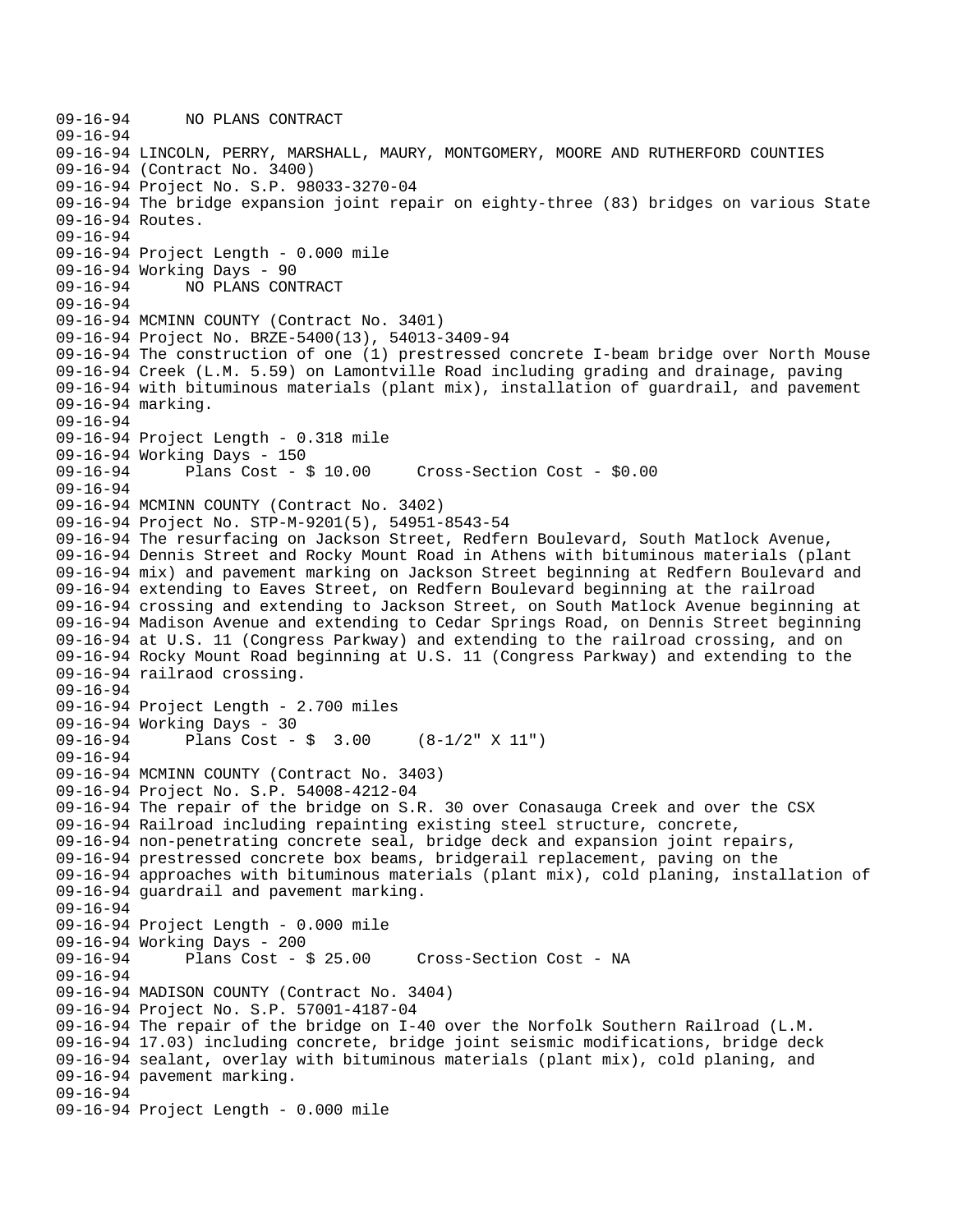09-16-94 Working Days - 30 (See Special Provision 108B) Cross-Section Cost - NA 09-16-94 09-16-94 MARSHALL COUNTY (Contract No. 3405) 09-16-94 Project No. BRZE-5900(8), 59044-3406-94 09-16-94 The construction of one (1) prestressed concrete I-beam bridge on Snell Road 09-16-94 over the CSX Railroad (L.M. 1.14) including grading and drainage, paving with 09-16-94 bituminous materials (plant mix), installation of guardrail, and pavement 09-16-94 marking. 09-16-94 09-16-94 Project Length - 0.194 mile 09-16-94 Working Days - 100<br>09-16-94 Plans Cost - \$ 10.00 09-16-94 Plans Cost - \$ 10.00 Cross-Section Cost - \$0.00 09-16-94 09-16-94 OBION COUNTY (Contract No. 3406) 09-16-94 Project No. S.P. 66011-4232-04 09-16-94 The repair of the bridge on S.R. 22 over Hoosier Creek (L.M. 6.90) including 09-16-94 bridge joint seismic modification, concrete, bridge deck repairs, bridge deck 09-16-94 sealant, bridgerail replacement, overlay with bituminous materials (plant mix), 09-16-94 cold planing, installation of guardrail and pavement marking. 09-16-94 09-16-94 Project Length - 0.000 mile 09-16-94 Working Days - 80 09-16-94 Plans Cost - \$ 10.00 Cross-Section Cost - NA 09-16-94 09-16-94 PERRY COUNTY (Contract No. 3407) 09-16-94 Project No. S.P. 68005-4202-04 09-16-94 The repair of the bridge on S.R. 100 over Brush Creek (L.M. 1.73) including 09-16-94 concrete, bridge deck and epoxy injection repairs, bridgerail replacement, 09-16-94 paving on the approaches with bituminous materials (plant mix), cold planing, 09-16-94 installation of guardrail, and pavement marking. 09-16-94 09-16-94 Project Length - 0.000 mile 09-16-94 Working Days - 100 Plans Cost - \$ 10.00 Cross-Section Cost - NA 09-16-94 09-16-94 PICKETT AND FENTRESS COUNTIES (Contract No. 3408) 09-16-94 Project No. BR-STP-325(3), 69006-3216-94 09-16-94 The construction of one (1) prestressed concrete I-beam bridge on S. R. 325 over 09-16-94 Dry Creek (L.M. 12.60) including grading and drainage, paving with bituminous 09-16-94 materials (plant mix), installation of guardrail, and pavement marking. 09-16-94 09-16-94 Project Length - 0.112 mile 09-16-94 Working Days - 150 09-16-94 Plans Cost - \$ 10.00 Cross-Section Cost - \$ 10.00 09-16-94 09-16-94 PUTNAM COUNTY (Contract No. 3409) 09-16-94 Project No. S.P. 71001-4184-04 09-16-94 The repair of the bridge on I-40 over Cane Creek (L.M. 16.29) including 09-16-94 concrete, non-penetrating concrete seal, paving on the approaches with 09-16-94 bituminous materials (plant mix), cold planing and installation of pavement 09-16-94 marking. 09-16-94 09-16-94 Project Length - 0.000 mile 09-16-94 Working Days - 50<br>09-16-94 Plans Cost - \$ 10.00 09-16-94 Plans Cost - \$ 10.00 Cross-Section Cost - NA 09-16-94 09-16-94 RHEA COUNTY (Contract No. 3410) 09-16-94 Project No. S.P. 72004-4224-04 09-16-94 The repair of the bridge on S.R. 30 over Richland Creek (L.M. 7.99) including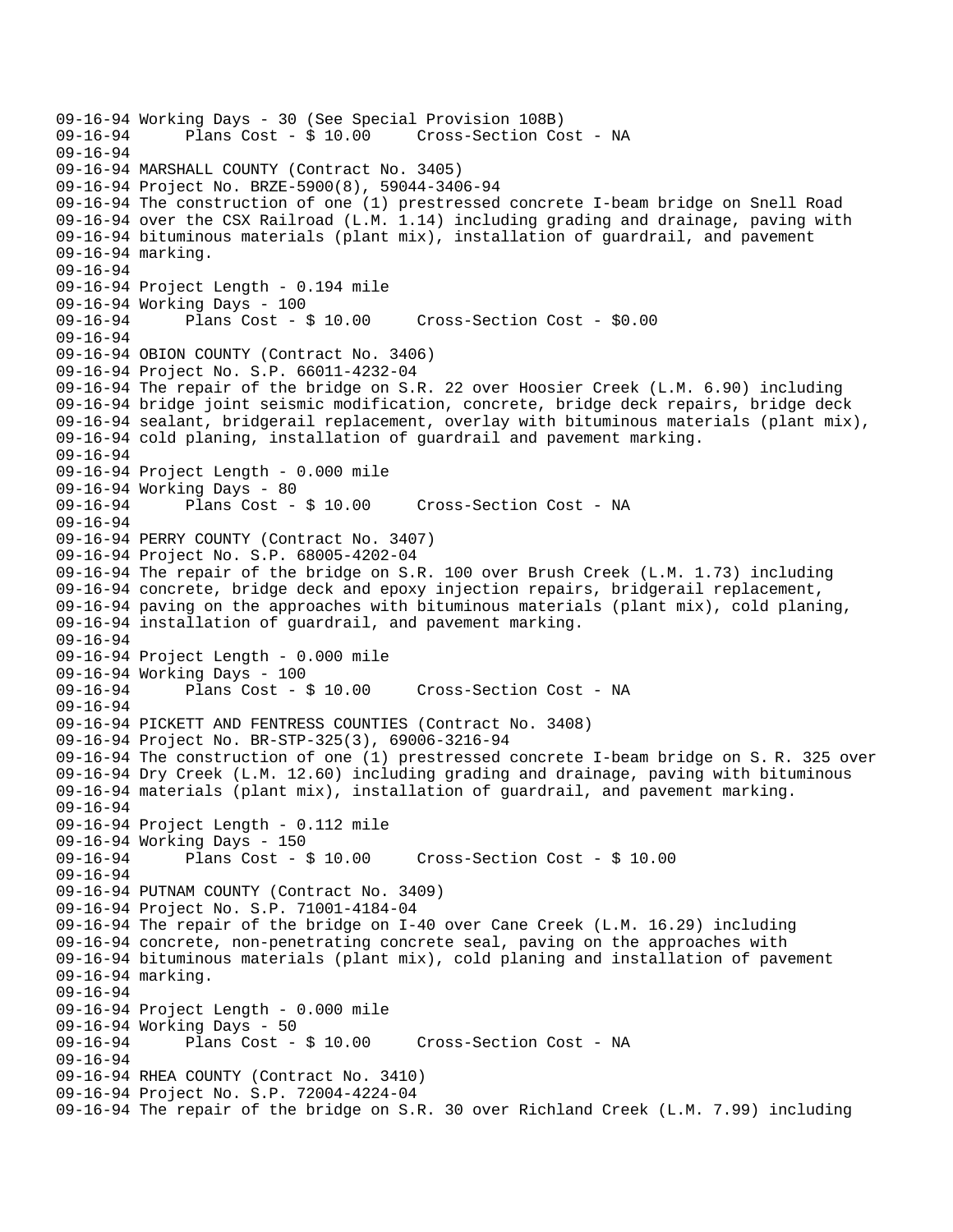09-16-94 concrete, bridge deck sealant, expan sion joint and bridge deck repairs, overlay 09-16-94 with bituminous materials (plant mix), cold planing, installation of guardrail 09-16-94 and pavement marking. 09-16-94 09-16-94 Project Length - 0.000 mile 09-16-94 Working Days - 140<br>09-16-94 Plans Cost - \$ 10.00 09-16-94 Plans Cost - \$ 10.00 Cross-Section Cost - NA 09-16-94 09-16-94 SEVIER COUNTY (Contract No. 3411) 09-16-94 Project No. S.P. 78013-4522-04 09-16-94 The slide repair on U.S. 321 (S.R. 73) at L.M. 17.70 including grading and 09-16-94 drainage, construction of a treated timber retaining wall, paving with 09-16-94 bituminous materials (plant mix), and pavement marking. 09-16-94 09-16-94 Project Length - 0.094 mile 09-16-94 Working Days - 90 09-16-94 Plans Cost - \$ 10.00 Cross-Section Cost - \$0.00 09-16-94 09-16-94 SHELBY COUNTY (Contract No. 3412) 09-16-94 Project No. STP-F-385(11), 79187-3221-14 09-16-94 The grading and drainage on S.R. 385 (Paul Barrett Parkway) including the 09-16-94 construction of one (1) prestressed concrete Bulb-Tee beam bridge, two (2) 09-16-94 continuous steel welded plate girder bridges, one (1) prestressed concrete box 09-16-94 beam bridge, eleven (11) concrete box culverts, paving with bituminous 09-16-94 materials (plant mix) on cross roads, permeable treated base and portland 09-16-94 cement concrete pavement on the ramps, double bituminous surface treatment on 09-16-94 the frontage roads, storm sewer construction, installation of guardrail, fence, 09-16-94 and pavement marking beginning at Ricks Road and extending to 0.177 mile east 09-16-94 of Salem Road. 09-16-94 09-16-94 Project Length - 4.379 miles 09-16-94 Working Days - 325<br>09-16-94 Plans Cost - \$ 50.00 09-16-94 Plans Cost - \$ 50.00 Cross-Section Cost - \$ 50.00 09-16-94 The DBE goal for this contract is 12% of the contract amount. 09-16-94 09-16-94 SHELBY COUNTY (Contract No. 3413) 09-16-94 Project No. S.P. 79004-4142-04 09-16-94 The cleaning and painting of existing overhead steel sign structures at various 09-16-94 locations on I-55 and S.R. 3. 09-16-94 09-16-94 Project Length - 0.000 mile 09-16-94 Working Days - On or before May 1, 1995 09-16-94 NO PLANS CONTRACT 09-16-94 09-16-94 SHELBY COUNTY (Contract No. 3414) 09-16-94 Project No. S.P. 79959-4209-04 09-16-94 The resurfacing of four (4) intersections on S.R. 3, S.R. 4, S.R. 57, S.R. 175 09-16-94 and S.R. 388 in Memphis with portland cement concrete pavement including cold 09-16-94 planing, and pavement marking. 09-16-94 09-16-94 Project Length - 0.637 mile 09-16-94 Working Days - 30 09-16-94 Plans Cost - \$ 10.00 Cross-Section Cost - NA 09-16-94 09-16-94 SHELBY COUNTY (Contract No. 3415) 09-16-94 Project No. S.P. 79959-4210-04 09-16-94 The resurfacing of two (2) intersections on U.S. 51 (S.R. 3, Thomas Street) in 09-16-94 Memphis with bituminous materials (plant mix)(polymer modified) including cold 09-16-94 planing, and pavement marking. 09-16-94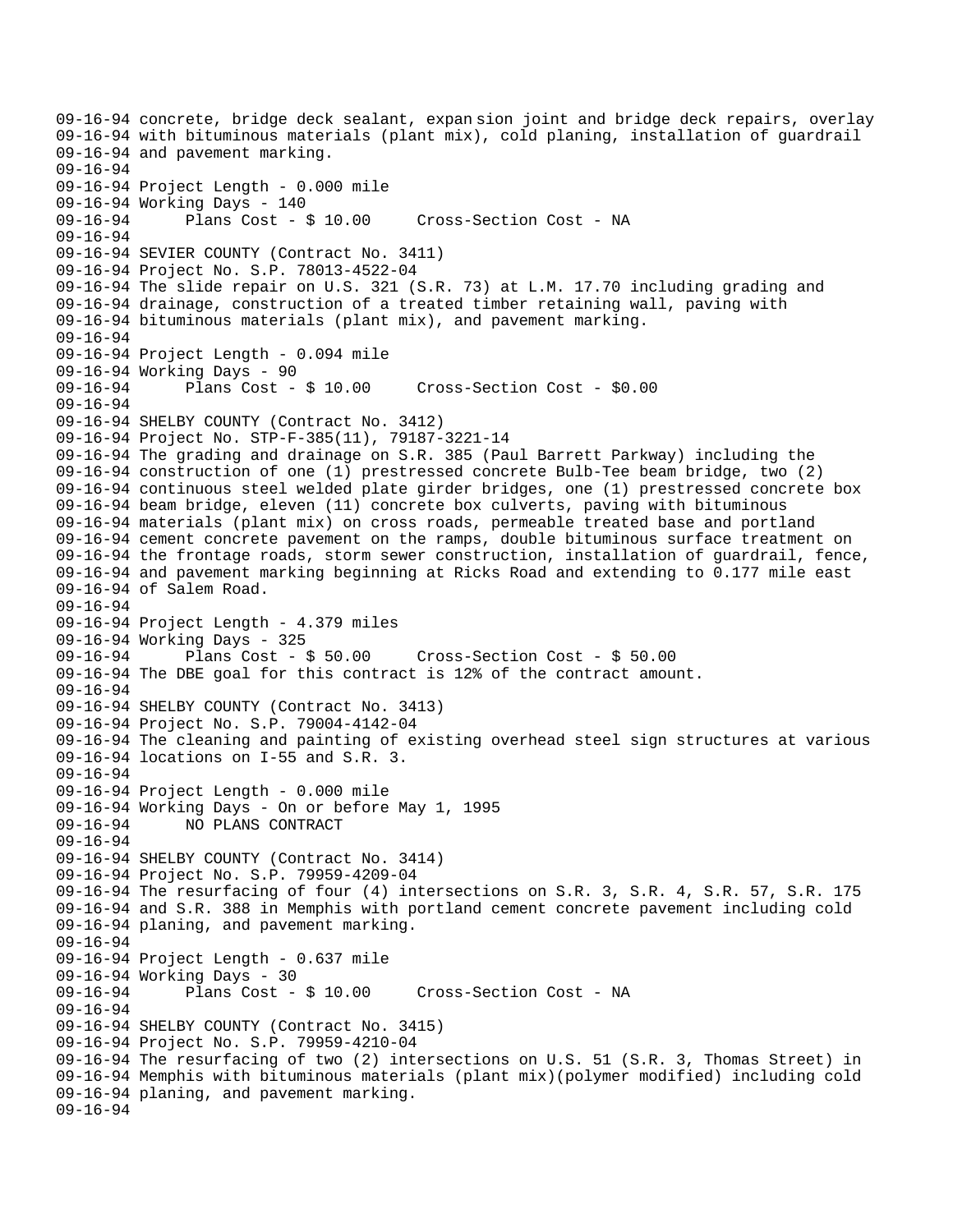09-16-94 Project Length - 0.194 mile 09-16-94 Working Days - 30<br>09-16-94 Plans Cost - \$ 3.00 Cross-Section Cost - NA 09-16-94 09-16-94 SUMNER COUNTY (Contract No. 3416) 09-16-94 Project No. CM-STP-6(25), 83002-3272-14 09-16-94 The signal upgrade at various intersections on U.S. 31E (S.R. 6, Main Street) 09-16-94 in Hendersonville beginning at Center Point Road and extending to Bonita 09-16-94 Parkway. 09-16-94 09-16-94 Project Length - 0.000 mile 09-16-94 Working Days - On or before May 1, 1995 09-16-94 Plans Cost - \$ 3.00 Cross-Section Cost - NA 09-16-94 09-16-94 SUMNER COUNTY (Contract No. 3417) 09-16-94 Project No. M/MG-4520(1), 83954-3725-54, 83954-3741-54, 83002-3277-54 09-16-94 The intersection improvement at U.S. 31E (S.R. 6, Gallatin Road) and Rockland 09-16-94 Road in Hendersonville including grading and drainage, paving with bituminous 09-16-94 materials (plant mix), installation of signs, signals, and pavement marking. 09-16-94 09-16-94 Project Length - 0.166 mile 09-16-94 Working Days - On or before June 1, 1995 09-16-94 Plans Cost - \$ 10.00 Cross-Section Cost - \$ 10.00 09-16-94 09-16-94 SUMNER COUNTY (Contract No. 3418) 09-16-94 Project No. S.P. 83009-3287-04 09-16-94 The grading and drainage on S.R. 52 including paving with bituminous materials 09-16-94 (plant mix), storm sewer construction, installation of concrete curb and 09-16-94 gutter, signs, and pavement marking beginning at the four lane section in 09-16-94 Portland and extending to Harper Road. 09-16-94 09-16-94 Project Length - 1.913 miles 09-16-94 Working Days - 180 09-16-94 Plans Cost - \$ 25.00 Cross-Section Cost - \$ 25.00 09-16-94 The DBE goal for this contract is 3% of the contract amount. 09-16-94 09-16-94 UNICOI COUNTY (Contract No. 3419) 09-16-94 Project No. NH-81(11), 86004-3239-14 09-16-94 The installation of soil bioengineering erosion control on U.S. 23 (S.R. 81, 09-16-94 I-181 extension) at two locations. 09-16-94 09-16-94 Project Length - 0.213 mile 09-16-94 Working Days - 60 09-16-94 Plans Cost - \$ 3.00 Cross-Section Cost - \$ 10.00 09-16-94 09-16-94 WEAKLEY COUNTY (Contract No. 3420) 09-16-94 Project No. S.P. 92008-4308-04 09-16-94 The repair of the bridge on S.R. 118 over Cypress Creek (L.M. 7.81) and over 09-16-94 two (2) branches (L.M. 7.66 and L.M. 8.06) including concrete, bridge deck 09-16-94 repairs, bridgerail replacement, paving on the approaches with bituminous 09-16-94 materials (plant mix), installation of guardrail and pavement marking. 09-16-94 09-16-94 Project Length - 0.000 mile 09-16-94 Working Days - 120<br>09-16-94 Plans Cost - \$ 10.00 09-16-94 Plans Cost - \$ 10.00 Cross-Section Cost - NA 09-16-94 09-16-94 WILSON COUNTY (Contract No. 3421) 09-16-94 Project No. S.P. 95010-4204-04 09-16-94 The repair of the bridge on S.R. 96 over Smith Fork Creek (L.M. 2.91) including 09-16-94 repainting existing steel structures, concrete, non-penetrating concrete seal,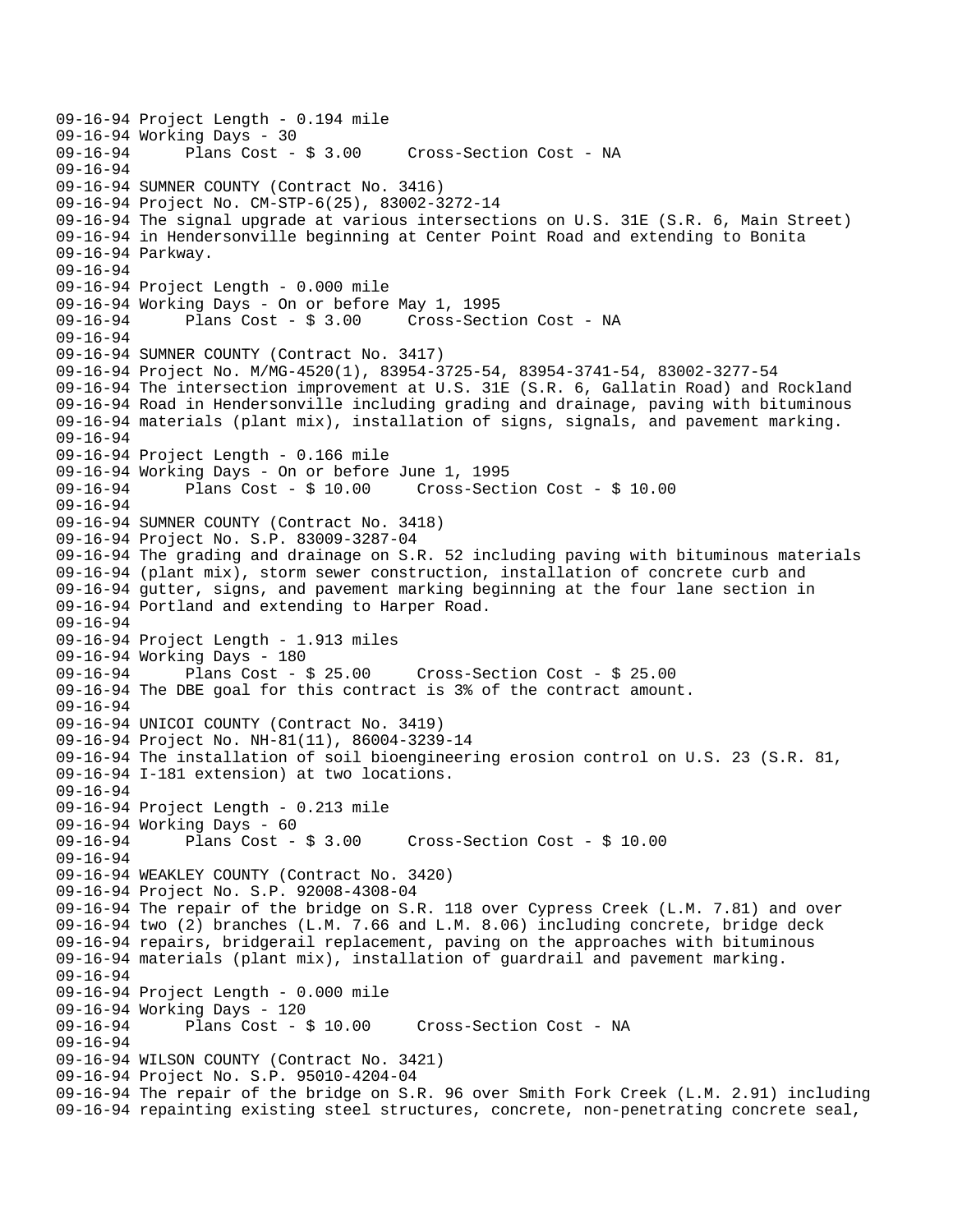09-16-94 bridge deck and expansion joint repairs, bridgerail replacement, paving on the 09-16-94 approaches with bituminous materials (plant mix), cold planing, installation of 09-16-94 guardrail and pavement marking. 09-16-94 09-16-94 Project Length - 0.000 mile 09-16-94 Working Days - 110<br>09-16-94 Plans Cost - \$ 10.00 09-16-94 Plans Cost - \$ 10.00 Cross-Section Cost - NA 09-16-94 ================================================================================ 10-07-94 SHELBY COUNTY (Contract No. 3422) 10-07-94 Project No. S.P. 79001-4169-04 10-07-94 The replacement of modular expansion joints on the I-40 bridge over the 10-07-94 Mississippi River. 10-07-94 10-07-94 Project Length - 0.000 mile 10-07-94 Working Days - On or before December 22, 1994 (See Special Provision 108B) 10-07-94 Plans Cost - \$ 3.00 Cross-Section Cost - NA ================================================================================ 10-19-94 DAVIDSON COUNTY (Contract No. 3423) 10-19-94 Project No. S.P. 19019-4214-04 10-19-94 The repair of the bridge on U.S. 70S (S.R. 1, Broadway) over the CSX Railroad 10-19-94 yard (L.M. 17.25) in Nashville including structural steel repairs, repainting 10-19-94 of repaired steel, and pavement marking. 10-19-94 10-19-94 Project Length - 0.000 mile 10-19-94 Working Days - On or before November 23, 1994 10-19-94 Plans Cost - \$ 3.00 Cross-Section Cost - NA ================================================================================ 11-04-94 SHELBY COUNTY (Contract No. 3372) 11-04-94 Project No. NH-I-40-1(256)0, 79001-3166-44 11-04-94 The construction of the information center building at the I-40 Rest Area in 11-04-94 Memphis. 11-04-94 11-04-94 Project Length - 0.000 mile 11-04-94 Working Days - 225 11-04-94 Plans Cost - \$ 25.00 Cross-Section Cost - NA 11-04-94 The DBE goal for this contract is 10% of the contract amount. 11-04-94 11-04-94 SUMNER COUNTY (Contract No. 3416) 11-04-94 Project No. CM-STP-6(25), 83002-3272-14 11-04-94 The signal upgrade at various intersections on U.S. 31E (S.R. 6, Main Street) 11-04-94 in Hendersonville beginning at Center Point Road and extending to Bonita 11-04-94 Parkway. 11-04-94 11-04-94 Project Length - 0.000 mile 11-04-94 Working Days - On or before August 1, 1995 11-04-94 Plans Cost - \$ 3.00 Cross-Section Cost - NA  $11 - 04 - 94$ 11-04-94 SUMNER COUNTY (Contract No. 3417) 11-04-94 Project No. M/MG-4520(1), 83954-3725-54, 83954-3741-54, 83002-3277-54 11-04-94 The intersection improvement at U.S. 31E (S.R. 6, Gallatin Road) and Rockland 11-04-94 Road in Hendersonville including grading and drainage, paving with bituminous 11-04-94 materials (plant mix), installation of signs, signals, and pavement marking. 11-04-94 11-04-94 Project Length - 0.166 mile 11-04-94 Working Days - On or before August 1, 1995 11-04-94 Plans Cost - \$ 10.00 Cross-Section Cost - \$ 10.00 11-04-94 11-04-94 ANDERSON COUNTY (Contract No. 3424) 11-04-94 Project No. MA-NH-62(15), 01008-3230-14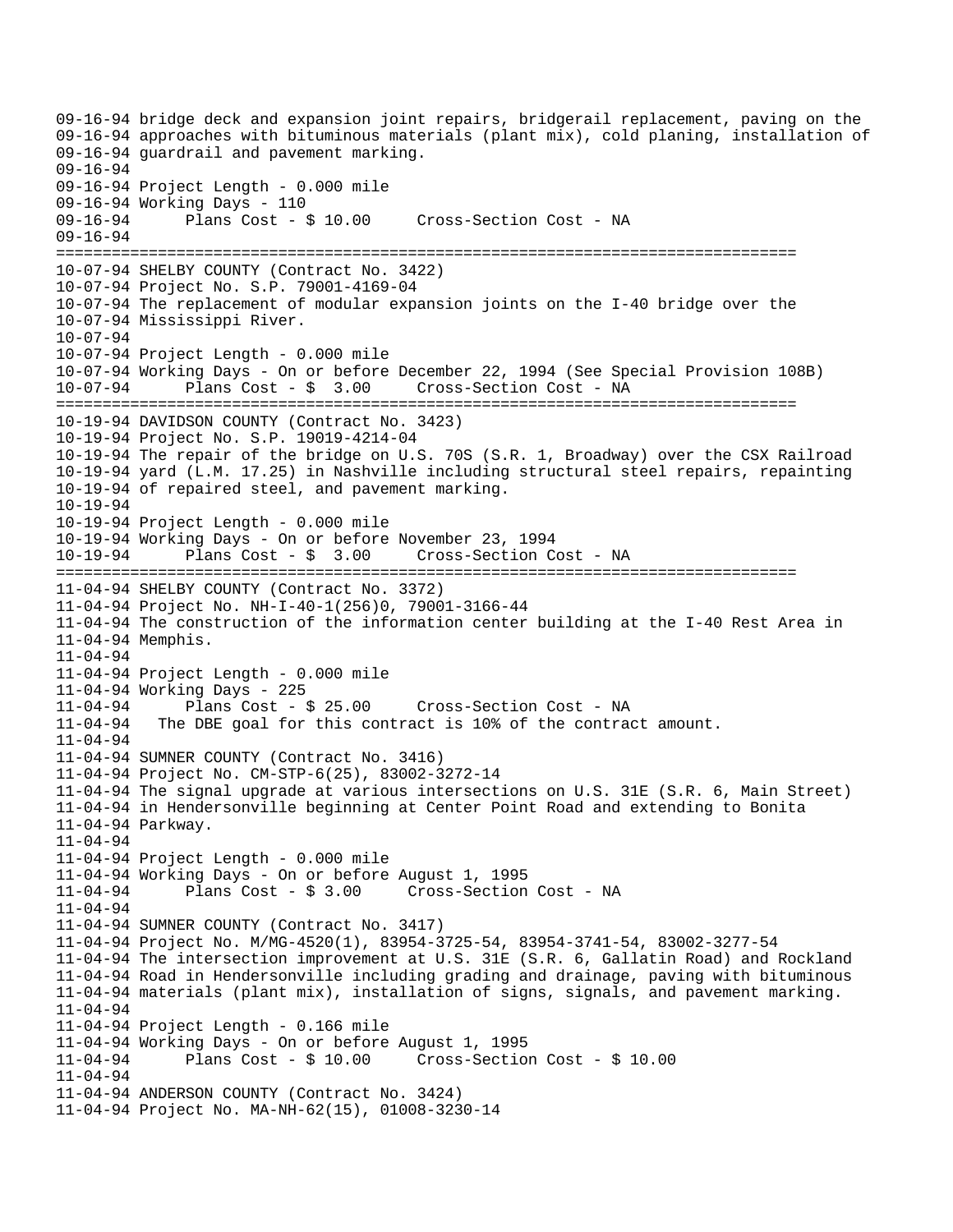11-04-94 The grading and drainage on S.R. 62 (South Illinois Avenue and Kerr Hollow 11-04-94 Road) including paving with bituminous materials (plant mix), cold planing, 11-04-94 storm sewer construction, installation of concrete curb and gutter, sidewalk, 11-04-94 guardrail, fence, signs, signals, and pavement marking beginning at Tuskegee 11-04-94 Drive and extending to north of Union Valley Road. 11-04-94 11-04-94 Project Length - 1.941 miles 11-04-94 Working Days - 270 11-04-94 Plans Cost - \$ 25.00 Cross-Section Cost - \$ 25.00 11-04-94 The DBE goal for this contract is 6% of the contract amount. 11-04-94 11-04-94 BLOUNT COUNTY (Contract No. 3425) 11-04-94 Project No. STP-M-4822(2), 05950-3422-54 11-04-94 The grading and drainage on Northpark Boulevard in Alcoa including the 11-04-94 construction of one (1) concrete box bridge (2 @ 12' x 5'), paving with 11-04-94 bituminous materials (plant mix), storm sewer construction, installation of 11-04-94 concrete curb and pavement marking beginning 2100 feet southeast of S.R. 115 11-04-94 (Alcoa Highway) and extending to 450 feet west of Cusick Road. 11-04-94 11-04-94 Project Length - 0.256 mile 11-04-94 Working Days - 120 11-04-94 Plans Cost - \$ 10.00 Cross-Section Cost - \$ 10.00 11-04-94 11-04-94 CARROLL COUNTY (Contract No. 3426) 11-04-94 Project No. BRZE-0900(19), 09022-3412-94 11-04-94 The construction of one (1) prestressed concrete box beam bridge on Old Terry 11-04-94 Road over Mill Creek (L.M. 2.33) including grading and drainage, paving with 11-04-94 bituminous materials (plant mix), installation of guardrail, and pavement 11-04-94 marking. 11-04-94 11-04-94 Project Length - 0.123 mile 11-04-94 Working Days - 110 Cross-Section Cost - \$0.00 11-04-94 11-04-94 CHEATHAM COUNTY (Contract No. 3427) 11-04-94 Project No. BRZE-1100(11), 11036-3416-94 11-04-94 BRZE-1100(12), 11036-3417-94 11-04-94 11-04-94 Project No. BRZE-1100(11), 11036-3416-94 11-04-94 The construction of one (1) concrete box bridge (2 @ 15' X 15') on Cedar Hill 11-04-94 Road over Dog Creek (L.M. 11.60) including paving with bituminous materials 11-04-94 (plant mix), installation of guardrail and pavement marking. 11-04-94 Project Length - 0.158 mile 11-04-94 11-04-94 Project No. BRZE-1100(12), 11036-3417-94 11-04-94 The construction of one (1) prestressed concrete Bulb-Tee beam bridge on Cedar 11-04-94 Hill Road over the Harpeth River (L.M. 8.55) including paving with bituminous 11-04-94 materials (plant mix), installation of guardrail and pavement marking. 11-04-94 Project Length - 0.236 mile 11-04-94 11-04-94 Total Project Length - 0.394 mile 11-04-94 Working Days - 175 11-04-94 Plans Cost - \$ 25.00 Cross-Section Cost - \$0.00 11-04-94 11-04-94 CHEATHAM AND DAVIDSON COUNTIES (Contract No. 3428) 11-04-94 Project No. STP-F-12(24), 11005-3214-14 11-04-94 The grading and drainage on S.R. 12 including the construction of two (2) 11-04-94 prestressed concrete I-beam bridges over Marrowbone Creek and over Dry Fork 11-04-94 Creek, two (2) concrete box bridges (1 - 3 @ 10' X 10', 1 - 3 @ 15' X 12'), 11-04-94 thirteen (13) concrete box culverts, paving with bituminous materials (plant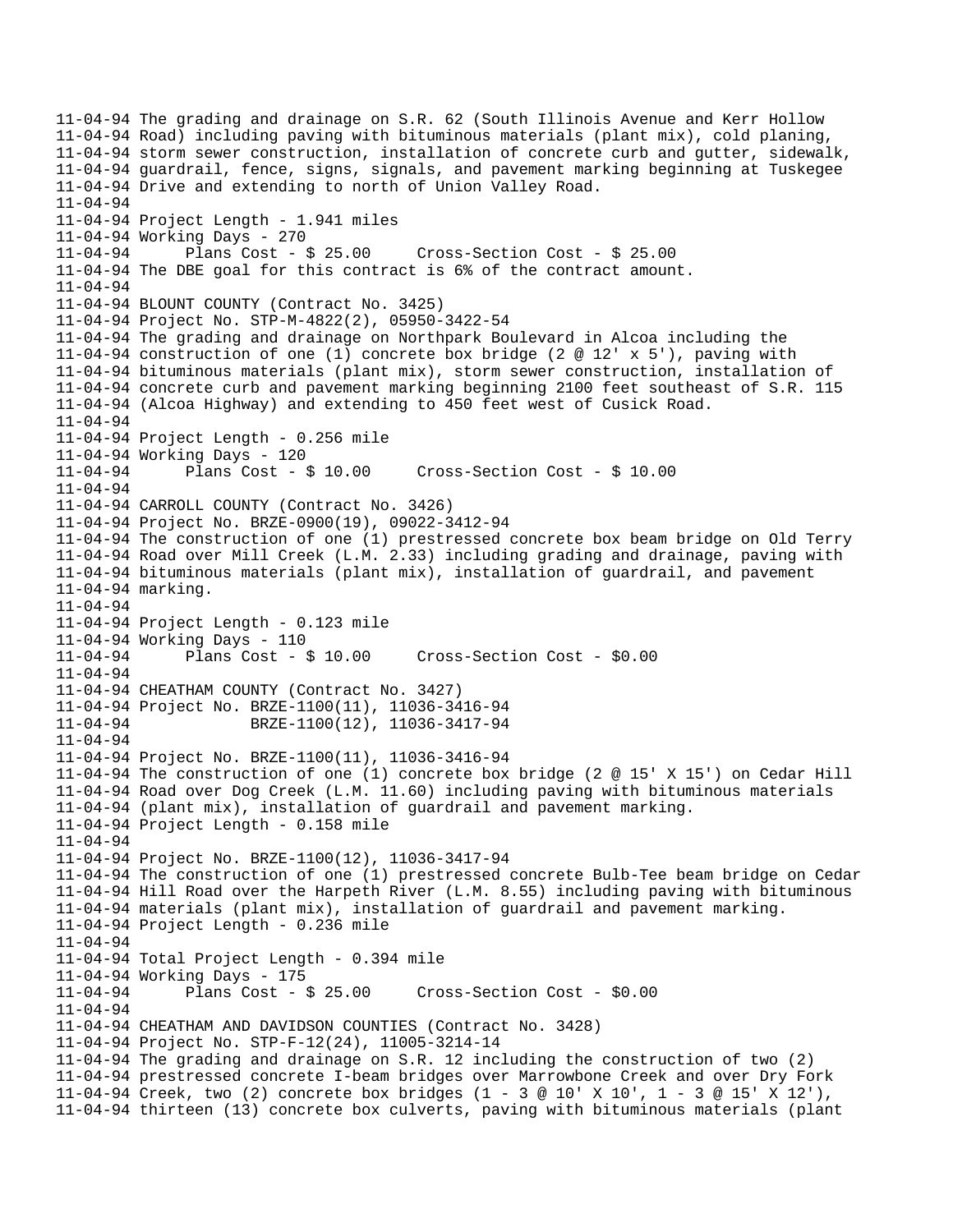```
11-04-94 mix), storm sewer construction, installation of concrete curb and gutter, 
11-04-94 guardrail, signs, and pavement marking beginning east of the Cheatham County 
11-04-94 line and extending to McQuarry Street in Ashland City. 
11-04-94 
11-04-94 Project Length - 6.147 miles 
11-04-94 Working Days - 325 
11-04-94 Plans Cost - $ 100.00 Cross-Section Cost - $150.00 
11-04-94 The DBE goal for this contract is 13% of the contract amount. 
11-04-94 
11-04-94 CLAIBORNE COUNTY (Contract No. 3429) 
11-04-94 Project No. S.P. 13001-4517-04 
11-04-94 The repair of the bridge on S.R. 32 over Big Sycamore Creek (L.M. 2.95) 
11-04-94 including concrete, non-penetrating concrete seal, bridge deck and expansion 
11-04-94 joint repairs, bridgerail replacement, paving on the approaches with bituminous 
11-04-94 materials (plant mix), cold planing, installation of guardrail, and pavement 
11-04-94 marking. 
11-04-94 
11-04-94 Project Length - 0.000 mile 
11-04-94 Working Days - 90 
11-04-94 Plans Cost - $ 10.00 Cross-Section Cost - NA 
11-04-94 
11-04-94 CROCKETT COUNTY (Contract No. 3430) 
11-04-94 Project No. S.P. 17952-3505-04 
11-04-94 The grading and drainage on a S.I.A. Route serving Advantage Manufacturing 
11-04-94 Corporation adjacent to U.S. 412 (S.R. 20) including the construction of one 
11-04-94 (1) concrete box culvert (2 @ 10' X 8') paving with bituminous materials (plant 
11-04-94 mix), installation of guardrail, and pavement marking. 
11-04-94 
11-04-94 Project Length - 0.048 miles 
11-04-94 Working Days - 35<br>11-04-94 Plans Cost - $ 10.00
11-04-94 Plans Cost - $ 10.00 Cross-Section Cost - $0.00 
11-04-94 
11-04-94 DAVIDSON AND WILSON COUNTIES (Contract No. 3431) 
11-04-94 Project No. IM-40-5(111)221, 19008-3167-44, 95001-3170-44 
11-04-94 The widening on I-40 including the construction of one (1) prestressed concrete 
11-04-94 box beam bridge over Dodson Chapel Road (L.M. 28.46), one (1) prestressed 
11-04-94 concrete I-beam bridge over Earhart Road (L.M. 30.99), grading and drainage, 
11-04-94 paving with bituminous materials (plant mix)(polymer modified), cold planing, 
11-04-94 portland cement concrete pavement on ramps, cracking and seating concrete 
11-04-94 pavement, storm sewer construction, installation of concrete sidewalk, 
11-04-94 guardrail, concrete median barrier, fence, signs, and pavement marking 
11-04-94 beginning 1.18 miles west of Old Hickory Boulevard and extending to 1.80 miles 
11-04-94 east of Mt. Juliet Road. 
11-04-94 
11-04-94 Project Length - 7.969 miles 
11-04-94 Working Days - On or before November 15, 1996 
11-04-94 Plans Cost - $125.00 Cross-Section Cost - $100.00 
11-04-94 The DBE goal for this contract is 12% of the contract amount. 
11-04-94 
11-04-94 DYER AND OBION COUNTIES (Contract No. 3432) 
11-04-94 Project No. S.P. 98042-4266-04 
11-04-94 The crack sealing at various locations on S.R. 3. 
11-04-94 
11-04-94 Project Length - 36.320 miles 
11-04-94 Working Days - On or before April 15, 1995 
11-04-94 NO PLANS CONTRACT 
11-04-94 
11-04-94 DYER AND SHELBY COUNTIES (Contract No. 3433) 
11-04-94 Project No. STP-EN-IE-155-2(27)0, 23001-3157-44 
11-04-94 STP-EN-IE-55-1(102)11, 79005-3142-44
```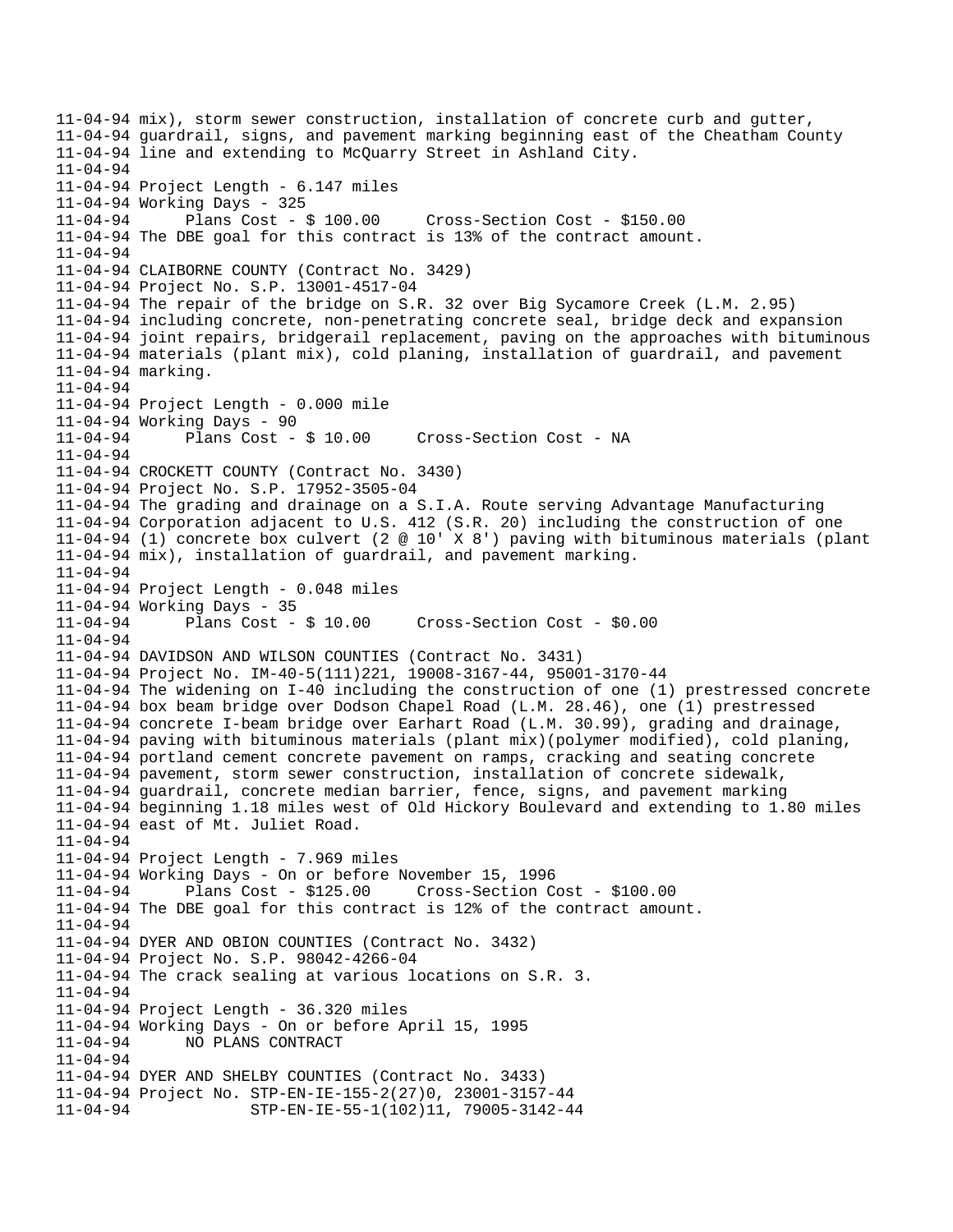```
11-04-94 STP-EN-IE-40-1(258)0, 79001-3167-44 
11-04-94 
11-04-94 Project No. STP-EN-IE-155-2(27)0, 23001-3157-44 
11-04-94 The landscaping on I-155 beginning at the Missouri State line and extending to 
11-04-94 S.R. 182 interchange. 
11-04-94 Project Length - 7.300 miles 
11-04-94 
11-04-94 Project No. STP-EN-IE-55-1(102)11, 79005-3142-44 
11-04-94 The landscaping on I-55 beginning east of the Arkansas State line and extending 
11-04-94 to the Third Avenue interchange. 
11-04-94 Project Length - 7.000 miles 
11-04-94 
11-04-94 Project No. STP-EN-IE-40-1(258)0, 79001-3167-44 
11-04-94 The landscaping on I-40 beginning at the Arkansas State line and extending to 
11-04-94 I-40/I-240 interchange. 
11-04-94 Project Length - 2.500 miles 
11-04-94 
11-04-94 Total Project Length - 16.800 miles 
11-04-94 Working Days - On or before December 31, 1995 
11-04-94 Plans Cost - $ 25.00 Cross-Section Cost - NA 
11-04-94 
11-04-94 FENTRESS COUNTY (Contract No. 3434) 
11-04-94 Project No. S.P. 25001-4270-04 
11-04-94 The repair of the bridge on S.R. 28 over the Wolf River (L.M. 29.70) including 
11-04-94 concrete, repainting existing steel structures, non-penetrating concrete seal, 
11-04-94 bridge deck and expansion joint repairs, bridgerail replacement, paving on the 
11-04-94 approaches with bituminous materials (plant mix), cold planing, and pavement 
11-04-94 marking. 
11-04-94 
11-04-94 Project Length - 0.000 mile 
11-04-94 Working Days - 145 
11-04-94 Plans Cost - $ 10.00 Cross-Section Cost - NA 
11-04-94 
11-04-94 GIBSON COUNTY (Contract No. 3435) 
11-04-94 Project No. S.P. 27950-3540-04 
11-04-94 The grading and drainage on a S.I.A. Route (Denton Fly Road) serving the 
11-04-94 Allsteel Plant, including paving with bituminous materials (plant mix), 
11-04-94 installation of concrete curb, guardrail, signs, and pavement marking beginning 
11-04-94 at the existing pavement on Denton Fly Road and extending to U.S. 45E (S.R. 
11-04-94 43).
11-04-94 
11-04-94 Project Length - 0.780 mile 
11-04-94 Working Days - On or before December 31, 1994 
11-04-94 Plans Cost - $ 10.00 Cross-Section Cost - $ 10.00 
11-04-94 
11-04-94 GILES, MARSHALL AND MAURY COUNTIES (Contract No. 3436) 
11-04-94 Project No. S.P. 98033-4184-04 
11-04-94 The crack sealing at various locations on I-65. 
11-04-94 
11-04-94 Project Length - 24.970 miles 
11-04-94 Working Days - On or before April 15, 1995 
11-04-94 NO PLANS CONTRACT 
11-04-94 
11-04-94 GREENE COUNTY (Contract No. 3437) 
11-04-94 Project No. S.P. 30002-4237-04 
11-04-94 The repair of the bridges on S.R. 34 over Lick Creek (L.M. 5.69) and over 
11-04-94 Southern Railroad (L.M. 22.16) including concrete, non-penetrating concrete 
11-04-94 seal, bridge deck and expansion joint repairs, bridge deck sealant, overlay 
11-04-94 with bituminous materials (plant mix), cold planing, installation of guardrail, 
11-04-94 and pavement marking.
```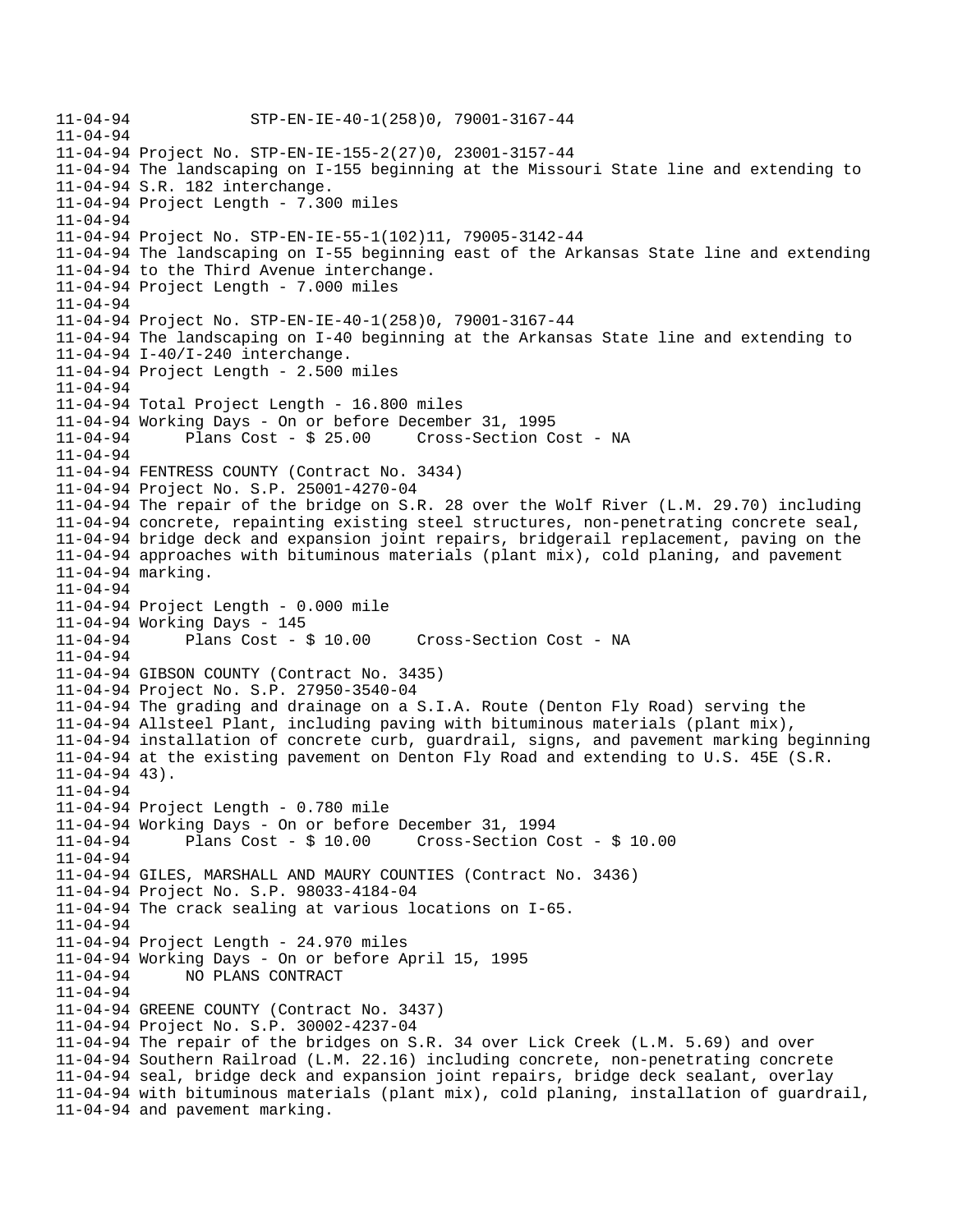```
11-04-94 
11-04-94 Project Length - 0.000 mile 
11-04-94 Working Days - 140 
11-04-94 Plans Cost - $ 10.00 Cross-Section Cost - NA 
11-04-94 
11-04-94 HAMILTON COUNTY (Contract No. 3438) 
11-04-94 Project No. BRZE-3300(13), 33946-3499-94 
11-04-94 The construction of one (1) prestressed concrete box beam bridge on Armstrong 
11-04-94 Road over Soddy Creek (L.M. 0.01) including grading and drainage, paving with 
11-04-94 bituminous materials (plant mix), installation of guardrail, and pavement 
11-04-94 marking. 
11-04-94 
11-04-94 Project Length - 0.116 mile 
11-04-94 Working Days - 120 
11-04-94 Plans Cost - $ 10.00 Cross-Section Cost - $0.00 
11 - 04 - 9411-04-94 LAUDERDALE COUNTY (Contract No. 3439) 
11-04-94 Project No. BRZE-4900(30), 49096-3406-94 
11-04-94 The construction of one (1) prestressed concrete I-beam bridge on Paris Road 
11-04-94 over Cane Creek (L.M. 0.76) including grading and drainage, paving with 
11-04-94 bituminous materials (plant mix), installation of guardrail, and pavement 
11-04-94 marking. 
11-04-94 
11-04-94 Project Length - 0.161 mile 
11-04-94 Working Days - 120 
11-04-94 Plans Cost - $ 10.00 Cross-Section Cost - $0.00 
11-04-94 
11-04-94 LAUDERDALE AND CROCKETT COUNTIES (Contract No. 3440) 
11-04-94 Project No. BRZE-4900(32), 49100-3411-94 
11-04-94 The construction of one (1) prestressed concrete I-beam bridge on Espy Park 
11-04-94 Road over the Old Bed South Fork Forked Deer River (L.M. 3.53), including 
11-04-94 grading and drainage, paving with bituminous materials (plant mix), 
11-04-94 installation of guardrail, and pavement marking. 
11-04-94 
11-04-94 Project Length - 0.189 mile 
11-04-94 Working Days - 180 
11-04-94 Plans Cost - $ 10.00 Cross-Section Cost - $0.00 
11-04-94 The DBE goal for this contract is 6% of the contract amount. 
11-04-94 
11-04-94 LINCOLN COUNTY (Contract No. 3441) 
11-04-94 Project No. MA-NH-15(62), 52004-3222-14 
11-04-94 The grading and drainage on S.R. 15 including the construction of one (1) 
11-04-94 prestressed concrete I-beam bridge over McAfee Creek (L.M. 5.02), one (1) 
11-04-94 prestressed concrete Bulb-Tee beam bridge over Swan Creeek (L.M. 6.59), three 
11-04-94 (3) concrete box bridges (1 - 2 @ 8' X 6', 2 - 2 @ 10' X 8'), six (6) concrete 
11-04-94 box culverts, paving with either a mineral aggregate base, or a lime fly-ash 
11-04-94 treated aggregate base and bituminous materials (plant mix), storm sewer 
11-04-94 construction, installation of guardrail, signs, and pavement marking beginning 
11-04-94 0.80 mile east of McBurg/Dellrose Road and extending to 0.85 mile east of S.R. 
11-04-94 244. 
11-04-94 
11-04-94 Project Length - 5.899 miles 
11-04-94 Working Days - 350 
11-04-94 Plans Cost - $ 50.00 Cross-Section Cost - $ 100.00 
11-04-94 The DBE goal for this contract is 12% of the contract amount. 
11-04-94 
11-04-94 OVERTON COUNTY (Contract No. 3442) 
11-04-94 Project No. BR-STP-293(8), 67020-3210-94 
11-04-94 The construction of one (1) prestressed concrete I-beam bridge on S.R. 293 
11-04-94 (Tommy Dodson Road) over Spring Creek (L.M. 1.23) including grading and
```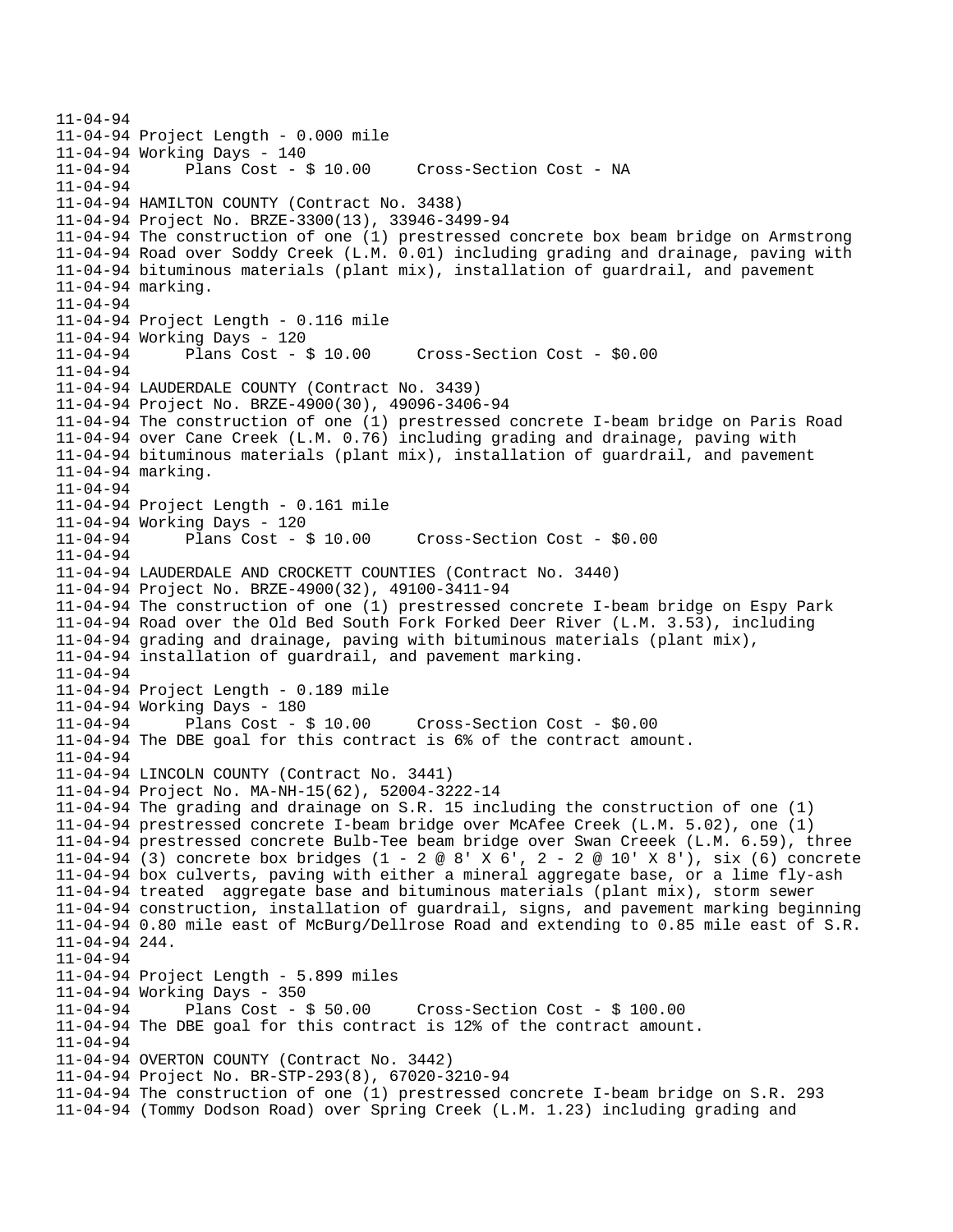11-04-94 drainage, paving with bituminous materials (plant mix), installation of 11-04-94 guardrail, and pavement marking.  $11 - 04 - 94$ 11-04-94 Project Length - 0.220 mile 11-04-94 Working Days - 150 11-04-94 Plans Cost - \$ 10.00 Cross-Section Cost - \$0.00 11-04-94 11-04-94 OVERTON COUNTY (Contract No. 3443) 11-04-94 Project No. BRZE-6700(14), 67945-3334-94 11-04-94 The construction of one (1) prestressed concrete box beam bridge on Beech Road 11-04-94 over Morgan Creek (L.M. 1.91) in Standing Stone State Park including grading 11-04-94 and drainage, paving with bituminous materials (plant mix), installation of 11-04-94 guardrail, and pavement marking. 11-04-94 11-04-94 Project Length - 0.067 mile 11-04-94 Working Days - 120 11-04-94 Plans Cost - \$ 10.00 Cross-Section Cost - \$0.00 11-04-94 11-04-94 SHELBY COUNTY (Contract No. 3444) 11-04-94 Project No. CM-NH-2830(5), 79152-3708-54 11-04-94 The installation of interconnect traffic signal system on Winchester Road in 11-04-94 Germantown beginning at Hickory Hill Road and extending to Old Germantown Road. 11-04-94 11-04-94 Project Length - 2.490 miles 11-04-94 Working Days - 30<br>11-04-94 Plans Cost - \$10.00 11-04-94 Plans Cost - \$ 10.00 Cross-Section Cost - NA 11-04-94 11-04-94 SHELBY COUNTY (Contract No. 3445) 11-04-94 Project No. S.P. 79191-3204-04 11-04-94 The grading and drainage on S.R. 385 including the construction of one (1) 11-04-94 welded plate girder bridge, four (4) concrete box bridges, seven (7) concrete 11-04-94 box culverts, limited paving with bituminous materials (plant mix), treated 11-04-94 permeable base and cement concrete pavement on the ramps, storm sewer 11-04-94 construction, installation of concrete curb and gutter, sidewalk, fence, and 11-04-94 pavement marking beginning at Hacks Cross Road and extending to 0.60 mile west 11-04-94 of Bailey Station Road. 11-04-94 11-04-94 Project Length - 3.484 miles 11-04-94 Working Days - 300 11-04-94 Plans Cost - \$ 50.00 Cross-Section Cost - \$ 50.00 11-04-94 The DBE goal for this contract is 3% of the contract amount. 11-04-94 11-04-94 SUMNER COUNTY (Contract No. 3446) 11-04-94 Project No. CM-STP-109(5), 83012-3207-54 S.P. 83952-3217-04, 83952-3218-04 11-04-94 11-04-94 Project No. CM-STP-109(5), 83012-3207-54 11-04-94 The signalization at the intersection of S.R. 109 (South Broadway) with Market 11-04-94 Street and with S.R. 52 (College Street) in Portland. 11-04-94 Project Length - 0.000 mile 11-04-94 11-04-94 Project No. S.P. 83952-3217-04, 83952-3218-04 11-04-94 The signalization at the intersection of S.R. 109 (South Broadway) with S.R. 76 11-04-94 and Fountain Head Road, and with McGlothlin Street and Wheeler Street) in 11-04-94 Portland. 11-04-94 Project Length - 0.000 mile 11-04-94 11-04-94 Total Project Length - 0.000 mile 11-04-94 Working Days - On or before August 1, 1995 11-04-94 Plans Cost - \$ 10.00 Cross-Section Cost - NA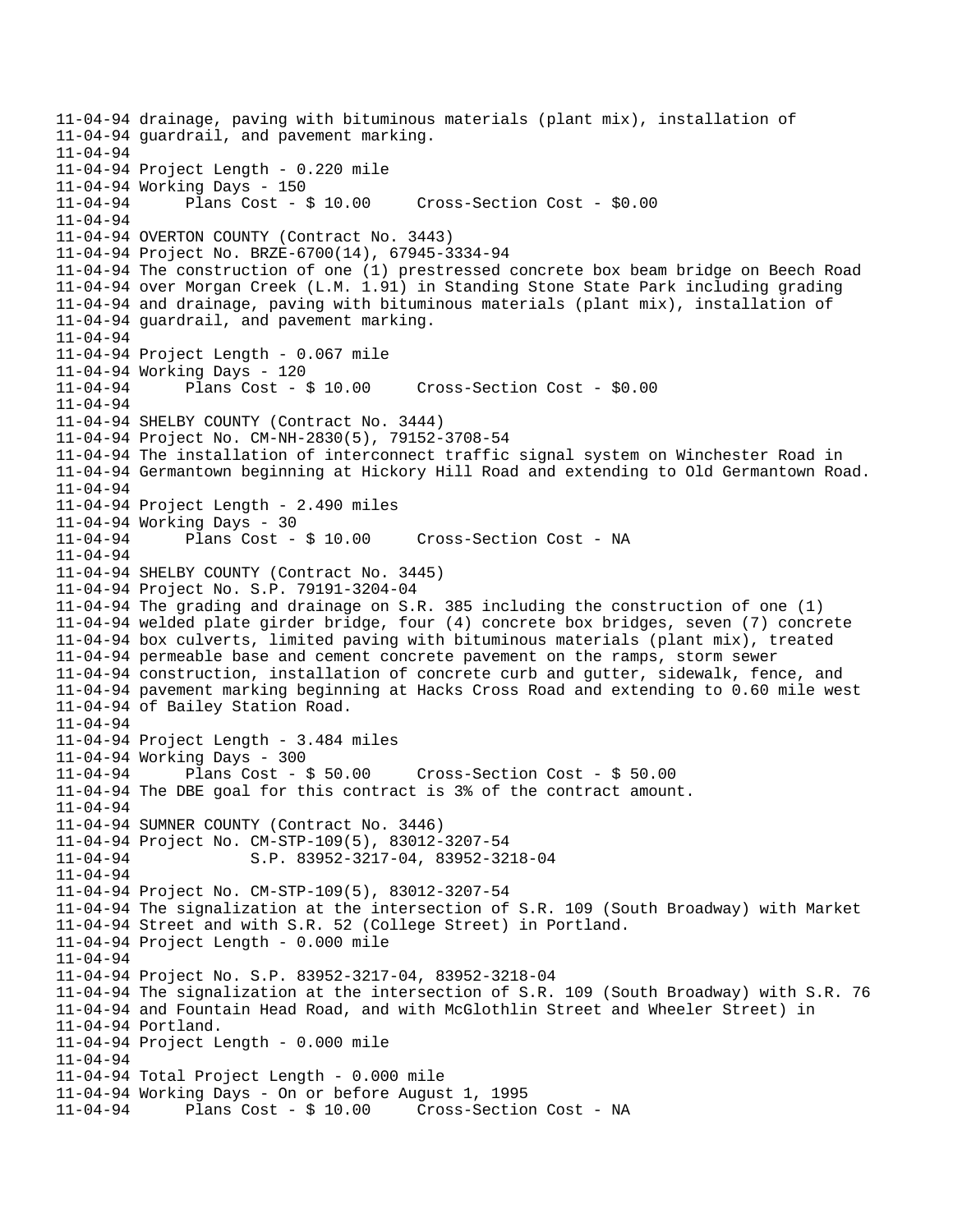11-04-94 11-04-94 SUMNER COUNTY (Contract No. 3447) 11-04-94 Project No. S.P. 83946-3455-04 11-04-94 The grading and drainage on a S.I.A. Route (True Temper Drive) including paving 11-04-94 with bituminous materials (plant mix), and pavement marking beginning at 11-04-94 Industrial Drive and extending to Challenger Drive in Portland. 11-04-94 11-04-94 Project Length - 0.263 mile 11-04-94 Working Days - 45 11-04-94 Plans Cost - \$ 10.00 Cross-Section Cost - \$0.00 11-04-94 11-04-94 SUMNER AND DAVIDSON COUNTIES (Contract No. 3448) 11-04-94 Project No. S.P. 98033-4283-04 11-04-94 The crack sealing at various locations on S.R. 11 and I-40. 11-04-94 11-04-94 Project Length - 17.830 miles 11-04-94 Working Days - On or before April 15, 1995 11-04-94 NO PLANS CONTRACT 11-04-94 11-04-94 TIPTON COUNTY (Contract No. 3449) 11-04-94 Project No. BRZE-8400(24), 84109-3409-94 11-04-94 The construction of one (1) prestressed concrete box beam bridge on Old 11-04-94 Brighton Road over Illinois Central Railroad (L.M. 0.44) including grading and 11-04-94 drainage, paving with bituminous materials (plant mix), installation of 11-04-94 guardrail, and pavement marking. 11-04-94 11-04-94 Project Length - 0.185 mile 11-04-94 Working Days - 125 11-04-94 Plans Cost - \$ 10.00 Cross-Section Cost - \$0.00 ================================================================================ 12-02-94 BEDFORD, MARSHALL AND MAURY COUNTIES (Contract No. 3450) 12-02-94 Project No. S.P. 98033-4282-04 12-02-94 The mowing on various State Routes. 12-02-94 12-02-94 Project Length - 296.29 miles 12-02-94 Working Days - 60 (See Special Provision 108B) 12-02-94 12-02-94 BENTON AND DECATUR COUNTIES (Contract No. 3451) 12-02-94 Project No. S.P. 98042-4260-04 12-02-94 The mowing on various State Routes. 12-02-94 12-02-94 Project Length - 112.56 miles 12-02-94 Working Days - 60 (See Special Provision 108B) 12-02-94 12-02-94 BRADLEY AND MCMINN COUNTIES (Contract No. 3452) 12-02-94 Project No. S.P. 98022-4215-04 12-02-94 The mowing on various State Routes. 12-02-94 12-02-94 Project Length - 234.78 miles 12-02-94 Working Days - 80 (See Special Provision 108B) 12-02-94 12-02-94 CANNON AND WARREN COUNTIES (Contract No. 3453) 12-02-94 Project No. S.P. 98022-4216-04 12-02-94 The mowing on various State Routes. 12-02-94 12-02-94 Project Length - 244.05 miles 12-02-94 Working Days - 60 (See Special Provision 108B) 12-02-94 12-02-94 CARROLL, DECATUR, BENTON, FAYETTE, HAYWOOD, MADISON AND HENDERSON COUNTIES 12-02-94 (Contract No. 3454)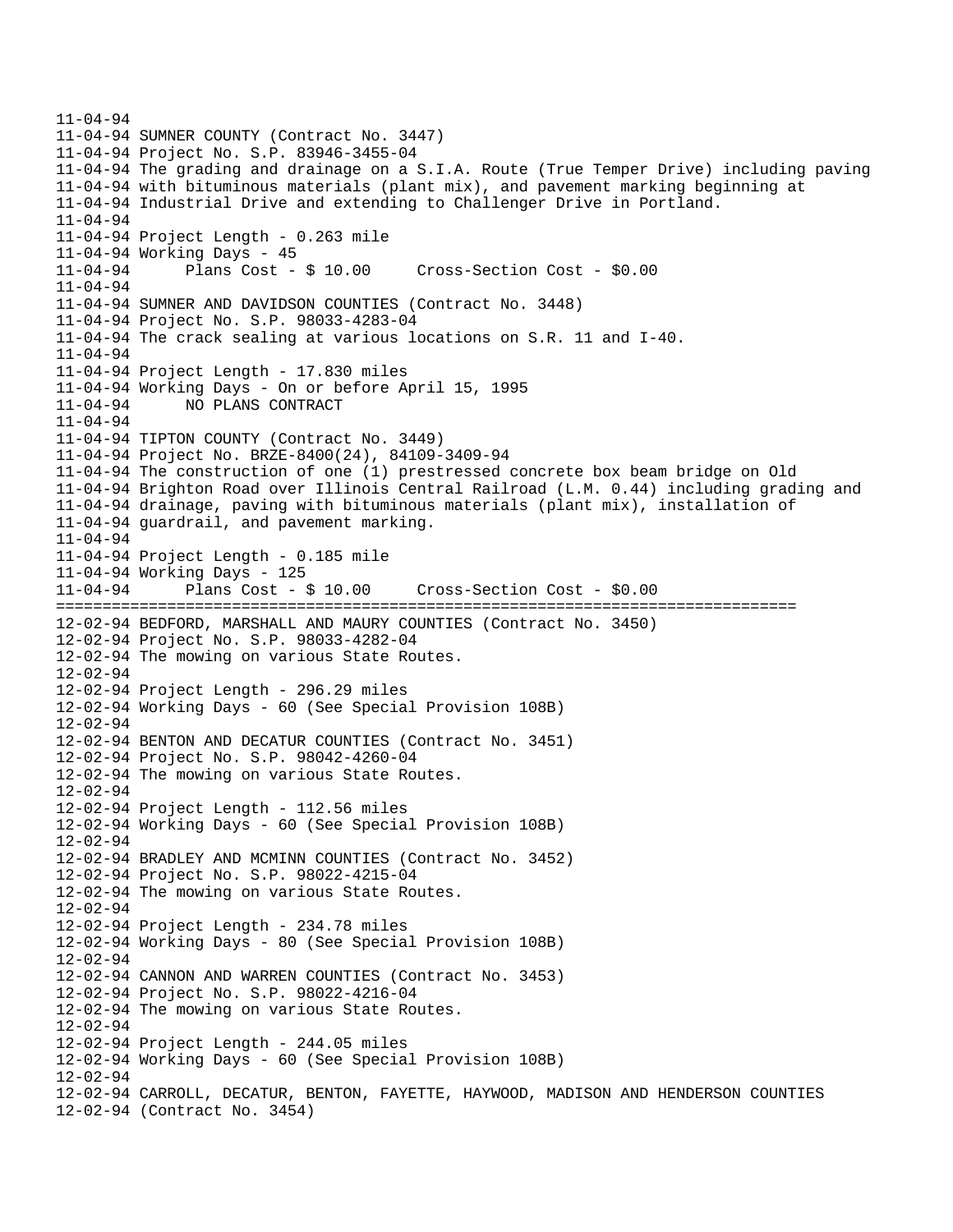12-02-94 Project No. S.P. 98042-4261-04 12-02-94 The mowing and litter removal on I-40. 12-02-94 12-02-94 Project Length - 110.83 miles 12-02-94 Working Days - On or before November 15, 1995 (See Special Provision 108B) 12-02-94 12-02-94 CHEATHAM AND ROBERTSON COUNTIES (Contract No. 3455) 12-02-94 Project No. S.P. 98033-4272-04 12-02-94 The mowing on various State Routes. 12-02-94 12-02-94 Project Length - 239.30 miles 12-02-94 Working Days - 60 (See Special Provision 108B) 12-02-94 12-02-94 CROCKETT, HAYWOOD, MADISON, CHESTER AND HENDERSON COUNTIES 12-02-94 (Contract No. 3456) 12-02-94 Project No. S.P. 98042-4262-04 12-02-94 The mowing on various State Routes. 12-02-94 12-02-94 Project Length - 217.40 miles 12-02-94 Working Days - 80 (See Special Provision 108B) 12-02-94 12-02-94 CUMBERLAND AND RHEA COUNTIES (Contract No. 3457) 12-02-94 Project No. S.P. 98022-4217-04 12-02-94 The mowing on various State Routes.  $12 - 02 - 94$ 12-02-94 Project Length - 234.68 miles 12-02-94 Working Days - 80 (See Special Provision 108B) 12-02-94 12-02-94 DAVIDSON AND WILLIAMSON COUNTIES (Contract No. 3458) 12-02-94 Project No. S.P. 98033-4173-04 12-02-94 The mowing and litter removal on various Interstate and State 12-02-94 Routes. 12-02-94 12-02-94 Project Length - 110.37 miles 12-02-94 Working Days - On or before March 15, 1996 (See Special Provision 108B) 12-02-94 12-02-94 DAVIDSON COUNTY (Contract No. 3459) 12-02-94 Project No. S.P. 19946-4264-04 12-02-94 The mowing on various State Routes. 12-02-94 12-02-94 Project Length - 240.04 miles 12-02-94 Working Days - 60 (See Special Provision 108B) 12-02-94 12-02-94 DYER, GIBSON AND OBION COUNTIES (Contract No. 3460) 12-02-94 Project No. S.P. 98042-4263-04 12-02-94 The mowing on various State Routes. 12-02-94 12-02-94 Project Length - 205.15 miles 12-02-94 Working Days - 60 (See Special Provision 108B) 12-02-94 12-02-94 HAMILTON COUNTY (Contract No. 3461) 12-02-94 Project No. S.P. 33947-4119-04 12-02-94 The mowing on various Interstate and State Routes. 12-02-94 12-02-94 Project Length - 78.48 miles 12-02-94 Working Days - 90 (See Special Provision 108B) 12-02-94 12-02-94 HARDIN, FAYETTE, MCNAIRY, HARDEMAN, CHESTER AND WAYNE COUNTIES 12-02-94 (Contract No. 3462) 12-02-94 Project No. S.P. 98042-4264-04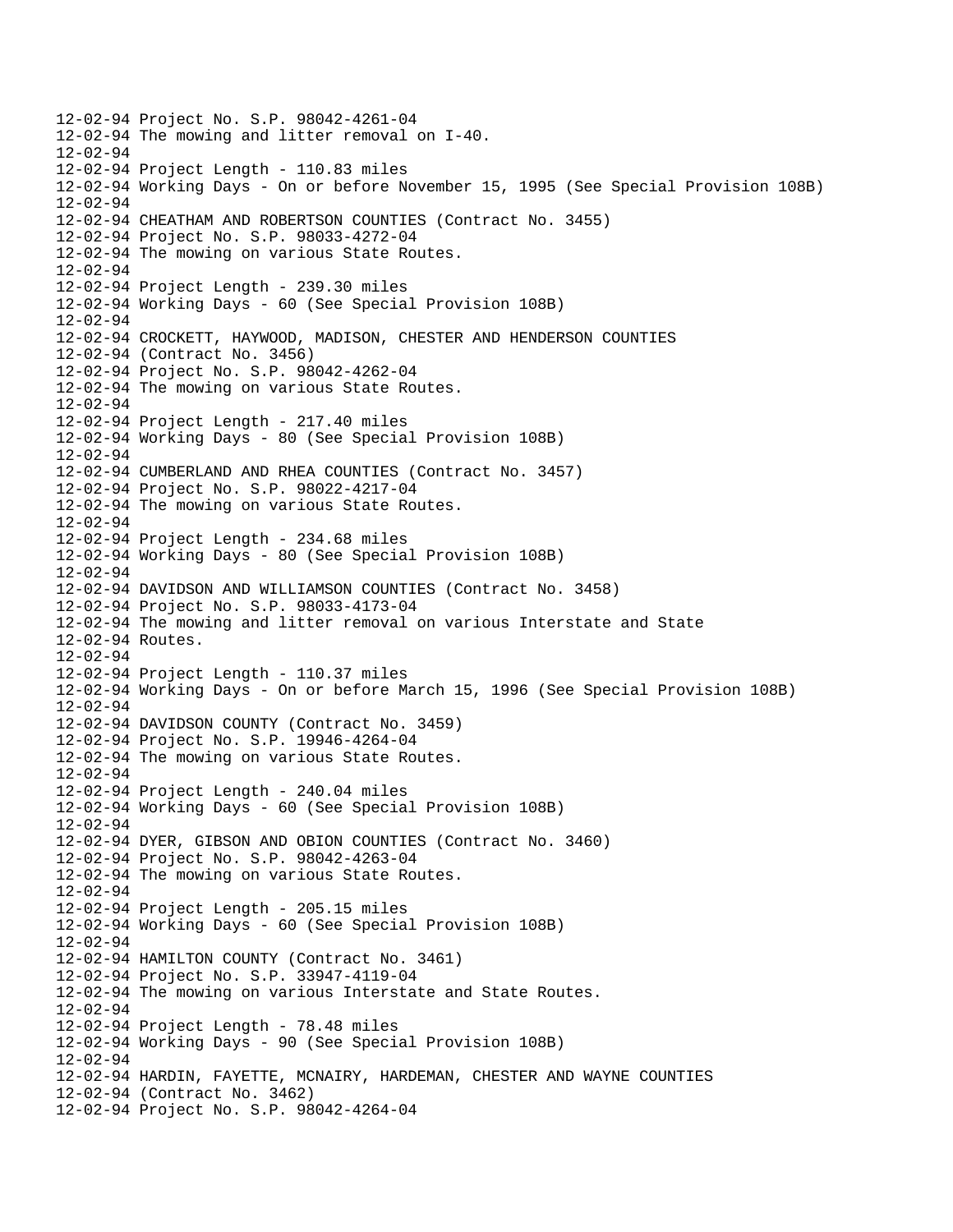12-02-94 The mowing on various State Routes.  $12 - 02 - 94$ 12-02-94 Project Length - 367.78 miles 12-02-94 Working Days - 60 (See Special Provision 108B) 12-02-94 12-02-94 HOUSTON, HUMPHREYS AND PERRY COUNTIES (Contract No. 3463) 12-02-94 Project No. S.P. 98033-4274-04 12-02-94 The mowing on various State Routes. 12-02-94 12-02-94 Project Length - 237.53 miles 12-02-94 Working Days - 60 (See Special Provision 108B) 12-02-94 12-02-94 HUMPHREYS, HICKMAN, DICKSON, WILLIAMSON AND CHEATHAM COUNTIES 12-02-94 (Contract No. 3464) 12-02-94 Project No. S.P. 98033-4175-04 12-02-94 The mowing on I-40. 12-02-94 12-02-94 Project Length - 56.65 miles 12-02-94 Working Days - 80 (See Special Provision 108B) 12-02-94 12-02-94 JEFFERSON, SEVIER AND COCKE COUNTIES (Contract No. 3465) 12-02-94 Project No. S.P. 98012-4105-04 12-02-94 The mowing on various Interstate and State Routes. 12-02-94 12-02-94 Project Length - 75.89 miles 12-02-94 Working Days - 80 (See Special Provision 108B) 12-02-94 12-02-94 LAWRENCE, WAYNE AND LEWIS COUNTIES (Contract No. 3466) 12-02-94 Project No. S.P. 98033-4276-04 12-02-94 The mowing on various State Routes. 12-02-94 12-02-94 Project Length - 147.15 miles 12-02-94 Working Days - 60 (See Special Provision 108B) 12-02-94 12-02-94 LEWIS, WAYNE AND PERRY COUNTIES (Contract No. 3467) 12-02-94 Project No. S.P. 98033-4277-04 12-02-94 The mowing on various State Routes. 12-02-94 12-02-94 Project Length - 206.82 miles 12-02-94 Working Days - 60 (See Special Provision 108B) 12-02-94 12-02-94 MONROE, LOUDON AND ROANE COUNTIES (Contract No. 3468) 12-02-94 Project No. S.P. 98012-4106-04 12-02-94 The mowing and litter removal on various Interstate and State Routes. 12-02-94 12-02-94 Project Length - 89.77 miles 12-02-94 Working Days - On or before November 15, 1995 (See Special Provision 108B)  $12 - 02 - 94$ 12-02-94 PUTNAM AND CUMBERLAND COUNTIES (Contract No. 3469) 12-02-94 Project No. S.P. 98022-4118-04 12-02-94 The mowing and litter removal on I-40 and various State Routes. 12-02-94 12-02-94 Project Length - 94.75 miles 12-02-94 Working Days - On or before November 15, 1995 (See Special Provision 108B) 12-02-94 12-02-94 RUTHERFORD AND WILLIAMSON COUNTIES (Contract No. 3470) 12-02-94 Project No. S.P. 98033-4278-04 12-02-94 The mowing on various State Routes.  $12 - 02 - 94$ 12-02-94 Project Length - 200.63 miles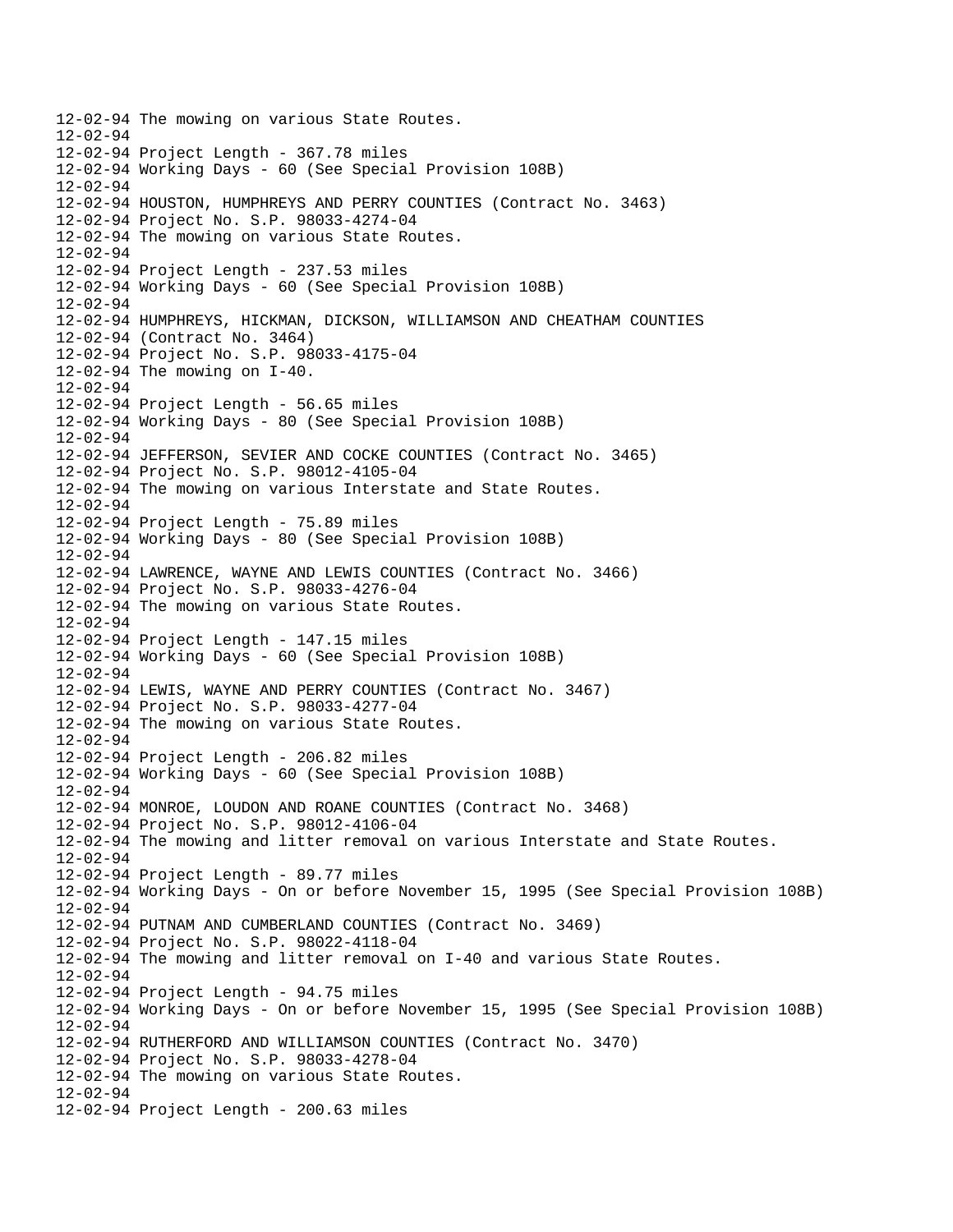12-02-94 Working Days - 80 (See Special Provision 108B)  $12 - 02 - 94$ 12-02-94 SHELBY, TIPTON AND LAUDERDALE COUNTIES (Contract No. 3471) 12-02-94 Project No. S.P. 98042-4265-04 12-02-94 The mowing on various State Routes. 12-02-94 12-02-94 Project Length - 128.43 miles 12-02-94 Working Days - 100 (See Special Provision 108B)  $12 - 02 - 94$ 12-02-94 SULLIVAN AND HAWKINS COUNTIES (Contract No. 3472) 12-02-94 Project No. S.P. 98012-4107-04 12-02-94 The mowing on various Interstate and State Routes. 12-02-94 12-02-94 Project Length - 89.44 miles 12-02-94 Working Days - 80 (See Special Provision 108B) 12-02-94 12-02-94 SUMNER, MACON AND TROUSDALE COUNTIES (Contract No. 3473) 12-02-94 Project No. S.P. 98033-4280-04 12-02-94 The mowing on various State Routes. 12-02-94 12-02-94 Project Length - 363.94 miles 12-02-94 Working Days - 60 (See Special Provision 108B) 12-02-94 12-02-94 SUMNER, ROBERTSON, CHEATHAM, AND MONTGOMERY COUNTIES (Contract No. 3474) 12-02-94 Project No. S.P. 98033-4181-04 12-02-94 The mowing on I-24 and I-65. 12-02-94 12-02-94 Project Length - 55.48 miles 12-02-94 Working Days - 80 (See Special Provision 108B) 12-02-94 12-02-94 WASHINGTON, GREENE, HAMBLEN, CARTER AND UNICOI COUNTIES (Contract No. 3475) 12-02-94 Project No. S.P. 98012-4108-04 12-02-94 The mowing on various Interstate and State Routes. 12-02-94 12-02-94 Project Length - 94.47 miles 12-02-94 Working Days - 80 (See Special Provision 108B) 12-02-94 12-02-94 WILLIAMSON COUNTY (Contract No. 3476) 12-02-94 Project No. S.P. 94945-4259-04 12-02-94 The mowing on various State Routes. 12-02-94 12-02-94 Project Length - 176.17 miles 12-02-94 Working Days - 60 (See Special Provision 108B) ================================================================================ 12-16-94 DYER AND SHELBY COUNTIES (Contract No. 3433) 12-16-94 Project No. STP-EN-IE-155-2(27)0, 23001-3157-44 12-16-94 STP-EN-IE-55-1(102)11, 79005-3142-44 12-16-94 STP-EN-IE-40-1(258)0, 79001-3167-44 12-16-94 12-16-94 Project No. STP-EN-IE-155-2(27)0, 23001-3157-44 12-16-94 The landscaping on I-155 beginning at the Missouri State line and extending to 12-16-94 S.R. 182 interchange. 12-16-94 Project Length - 7.300 miles 12-16-94 12-16-94 Project No. STP-EN-IE-55-1(102)11, 79005-3142-44 12-16-94 The landscaping on I-55 beginning east of the Arkansas State line and extending 12-16-94 to the Third Avenue interchange. 12-16-94 Project Length - 7.000 miles 12-16-94 12-16-94 Project No. STP-EN-IE-40-1(258)0, 79001-3167-44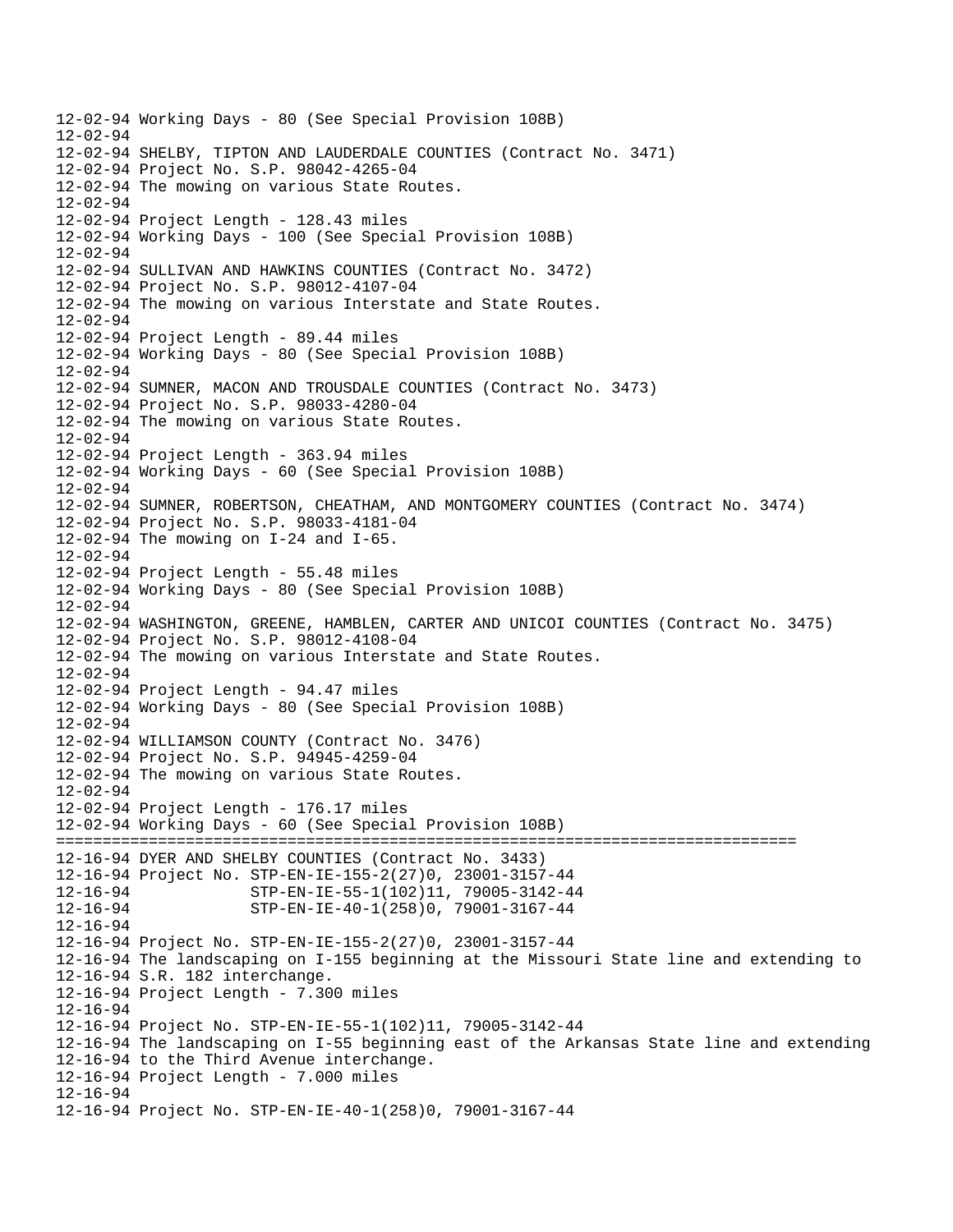12-16-94 The landscaping on I-40 beginning at the Arkansas State line and extending to 12-16-94 I-40/I-240 interchange. 12-16-94 Project Length - 2.500 miles 12-16-94 12-16-94 Total Project Length - 16.800 miles 12-16-94 Working Days - On or before December 31, 1995 12-16-94 Plans Cost - \$ 25.00 Cross-Section Cost - NA 12-16-94 12-16-94 ANDERSON, CAMPBELL, CLAIBORNE, SCOTT, AND UNION COUNTIES (Contract No. 3477) 12-16-94 Project No. 98012-4210-04 12-16-94 The installation of painted pavement marking lines on various State Routes. 12-16-94 12-16-94 Project Length - 426.760 miles 12-16-94 Working Days - On or before July 1, 1995 (See Special Provision 108B) 12-16-94 NO PLANS CONTRACT 12-16-94 12-16-94 BEDFORD, CHEATHAM, DAVIDSON, DICKSON, GILES, HICKMAN, HUMPHREYS, MARSHALL, 12-16-94 MAURY, MONTGOMERY, ROBERTSON, RUTHERFORD, SMITH, SUMNER, WILLIAMSON AND WILSON 12-16-94 COUNTIES (Contract No. 3478) 12-16-94 Project No. S.P. 98034-4101-04 12-16-94 The guardrail repair on various Interstate and State Routes. 12-16-94 12-16-94 Project Length - 629.55 miles 12-16-94 Working Days - On or before December 31, 1995 (See Special Provision 108B) 12-16-94 NO PLANS CONTRACT 12-16-94 12-16-94 BENTON, CARROLL, DECATUR AND HENDERSON COUNTIES (Contract No. 3479) 12-16-94 Project No. ER-I-40-2(99)108, 98042-3168-44 12-16-94 The brush and tree removal on I-40 at various locations. 12-16-94 12-16-94 Project Length - 25.860 miles 12-16-94 Working Days - On or before July 1, 1995 Cross-Section Cost - NA 12-16-94 12-16-94 BLEDSOE, CANNON, COFFEE, GRUNDY, MARION, SEQUATCHIE, VAN BUREN AND WARREN 12-16-94 COUNTIES (Contract No. 3480) 12-16-94 Project No. 98022-4221-04 12-16-94 The installation of painted pavement marking lines on various State Routes. 12-16-94 12-16-94 Project Length - 736.910 miles 12-16-94 Working Days - On or before July 1, 1995 (See Special Provision 108B) 12-16-94 NO PLANS CONTRACT 12-16-94 12-16-94 BRADLEY COUNTY (Contract No. 3481) 12-16-94 Project No. BRZE-0600(18), 06021-3407-94 12-16-94 The construction of one (1) concrete box bridge (2 @ 12' X 10') on White Oak 12-16-94 Valley Road over Allen Mill Fork Creek (L.M. 5.63) including grading and 12-16-94 drainage, paving with bituminous materials (plant mix), installation of 12-16-94 guardrail, and pavement marking. 12-16-94 12-16-94 Project Length - 0.123 mile 12-16-94 Working Days - 100 12-16-94 Plans Cost - \$ 10.00 Cross-Section Cost - \$0.00 12-16-94 12-16-94 BRADLEY, HAMILTON, MCMINN, MEIGS, AND POLK COUNTIES (Contract No. 3482) 12-16-94 Project No. 98022-4220-04 12-16-94 The installation of painted pavement marking lines on various State Routes. 12-16-94 12-16-94 Project Length - 423.320 miles 12-16-94 Working Days - On or before July 1, 1995 (See Special Provision 108B)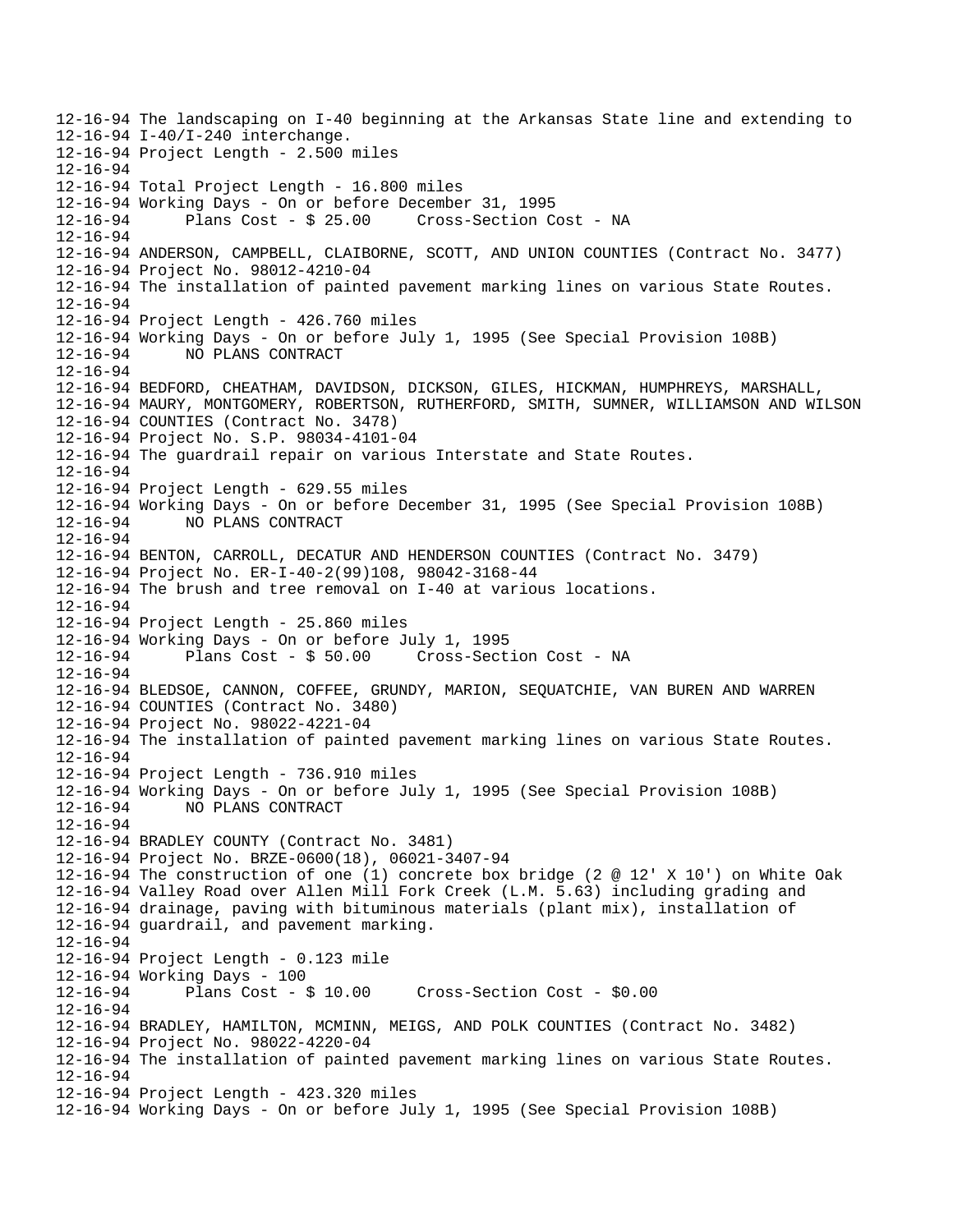12-16-94 NO PLANS CONTRACT 12-16-94 12-16-94 CAMPBELL COUNTY (Contract No. 3483) 12-16-94 Project No. STP-EN-IE-75-3(126)136, 07001-3199-44 12-16-94 The landscaping on I-75 beginning 6.0 miles south of the Kentucky State line 12-16-94 and extending to the Kentucky State line. 12-16-94 12-16-94 Project Length - 6.000 miles 12-16-94 Working Days - On or before December 31, 1995 12-16-94 Plans Cost - \$ 10.00 Cross-Section Cost - NA 12-16-94 12-16-94 CHEATHAM COUNTY (Contract No. 3484) 12-16-94 Project No. BR-STP-49(4), 11007-3226-94 12-16-94 The construction of one (1) prestressed concrete Bulb-Tee beam and steel welded 12-16-94 plate girder bridge on S.R. 49 over the Cumberland River including grading and 12-16-94 drainage, paving with bituminous materials (plant mix), installation of 12-16-94 concrete curb, guardrail, signs, signals, and pavement marking. 12-16-94 12-16-94 Project Length - 1.022 miles 12-16-94 Working Days - 375 12-16-94 Plans Cost - \$25.00 Cross-Section Cost - \$ 10.00 12-16-94 The DBE goal for this contract is 11% of the contract amount. 12-16-94 12-16-94 CHEATHAM, HOUSTON, MONTGOMERY, ROBERTSON, AND STEWART COUNTIES 12-16-94 (Contract No. 3485) 12-16-94 Project No. 98033-4288-04 12-16-94 The installation of painted pavement marking lines on various State Routes. 12-16-94 12-16-94 Project Length - 547.820 miles 12-16-94 Working Days - On or before July 1, 1995 (See Special Provision 108B) 12-16-94 NO PLANS CONTRACT 12-16-94 12-16-94 CHESTER, FAYETTE, HARDEMAN, HARDIN AND MCNAIRY COUNTIES (Contract No. 3486) 12-16-94 Project No. 98042-4270-04 12-16-94 The installation of painted pavement marking lines on various State Routes. 12-16-94 12-16-94 Project Length - 704.790 miles 12-16-94 Working Days - On or before July 1, 1995 (See Special Provision 108B) 12-16-94 NO PLANS CONTRACT 12-16-94 12-16-94 CLAY COUNTY (Contract No. 3487) 12-16-94 Project No. BR-STP-52(21), 14002-3239-94 12-16-94 The construction of one (1) prestressed concrete I-beam bridge on S.R. 52 over 12-16-94 Little Trace Creek (L.M. 4.69) including paving with bituminous materials 12-16-94 (plant mix), installation of guardrail, and pavement marking. 12-16-94 12-16-94 Project Length - 0.132 mile 12-16-94 Working Days - 145 Plans  $Cost - $ 10.00$  Cross-Section Cost -  $$0.00$ 12-16-94 12-16-94 COCKE AND SULLIVAN COUNTIES (Contract No. 3488) 12-16-94 Project No. STP-EN-IE-40-8(118)444, 15001-3163-44 12-16-94 STP-EN-IE-81-1(92)69, 82001-3151-44 12-16-94 STP-EN-IE-181(8), 82084-3118-44 12-16-94 12-16-94 Project No. STP-EN-IE-40-8(118)444, 15001-3163-44 12-16-94 The landscaping on I-40 beginning west the North Carolina State line and 12-16-94 extending to the Foothills Parkway interchange. 12-16-94 Project Length - 10.000 miles 12-16-94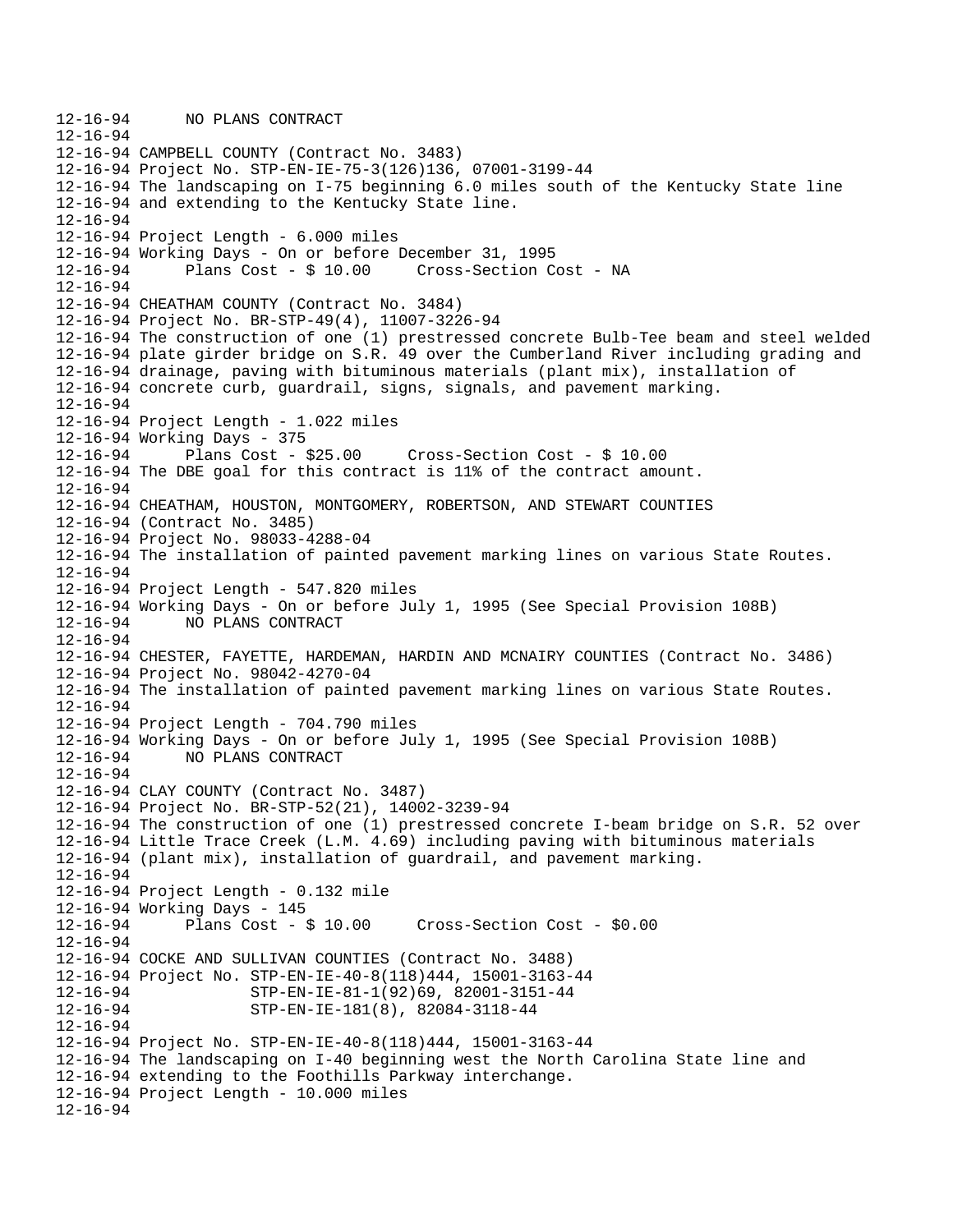12-16-94 Project No. STP-EN-IE-81-1(92)69, 82001-3151-44 12-16-94 The landscaping on I-81 beginning at the Virginia State line and extending to 12-16-94 north of S.R. 37. 12-16-94 Project Length - 5.000 miles 12-16-94 12-16-94 Project No. STP-EN-IE-181(8), 82084-3118-44 12-16-94 The landscaping on I-181 beginning at the Virginia State line and extending to 12-16-94 the S.R. 93 interchange. 12-16-94 Project Length - 6.500 miles 12-16-94 12-16-94 Total Project Length - 21.500 miles 12-16-94 Working Days - On or before December 31, 1995 12-16-94 Plans Cost - \$ 25.00 Cross-Section Cost - NA 12-16-94 12-16-94 COCKE, KNOX, JEFFERSON, BLOUNT, SEVIER, GRAINGER, WASHINGTON AND SULLIVAN 12-16-94 COUNTIES (Contract No. 3489) 12-16-94 Project No. S.P. 98012-4114-04 12-16-94 The guardrail repair on various Interstate and State Routes. 12-16-94 12-16-94 Project Length - 667.11 miles 12-16-94 Working Days - On or before December 31, 1995 (See Special Provision 108B) 12-16-94 NO PLANS CONTRACT 12-16-94 12-16-94 DAVIDSON, WILLIAMSON, AND WILSON COUNTIES (Contract No. 3490) 12-16-94 Project No. 98033-4289-04 12-16-94 The installation of painted pavement marking lines on various State Routes. 12-16-94 12-16-94 Project Length - 429.480 miles 12-16-94 Working Days - On or before July 1, 1995 (See Special Provision 108B) 12-16-94 NO PLANS CONTRACT 12-16-94 12-16-94 DAVIDSON, HAMILTON AND KNOX COUNTIES (Contract No. 3491) 12-16-94 Project No. 99103-4364-04 12-16-94 The cleaning of five (5) tunnels: S.R. 155 (Thompson Lane Underpass) in 12-16-94 Nashville, S.R. 2 (McCallie Avenue Tunnel), S.R. 8 (Bachman Tunnel) and S.R. 8 12-16-94 (Stringers Ridge Tunnel) in Chattanooga, and Henley Street in Knoxville. 12-16-94 12-16-94 Project Length - 0.000 mile 12-16-94 Working Days - On or before December 31, 1995 12-16-94 NO PLANS CONTRACT 12-16-94 12-16-94 DICKSON, HICKMAN AND HUMPHREYS COUNTIES (Contract No. 3492) 12-16-94 Project No. ER-I-40-3(97)135, 98033-3185-44 12-16-94 The brush and tree removal on I-40 at various locations. 12-16-94 12-16-94 Project Length - 28.670 miles 12-16-94 Working Days - On or before July 1, 1995 12-16-94 Plans Cost - \$ 50.00 Cross-Section Cost - NA 12-16-94 12-16-94 DICKSON, WILLIAMSON AND CHEATHAM COUNTIES (Contract No. 3493) 12-16-94 Project No. ER-I-40-3(98)163, 98033-3186-44 12-16-94 The brush and tree removal on I-40 at various locations. 12-16-94 12-16-94 Project Length - 28.100 miles 12-16-94 Working Days - On or before July 1, 1995 12-16-94 Plans Cost - \$ 50.00 Cross-Section Cost - NA 12-16-94 12-16-94 DICKSON, HICKMAN, HUMPHREYS AND PERRY COUNTIES (Contract No. 3494) 12-16-94 Project No. 98033-4287-04 12-16-94 The installation of painted pavement marking lines on various State Routes.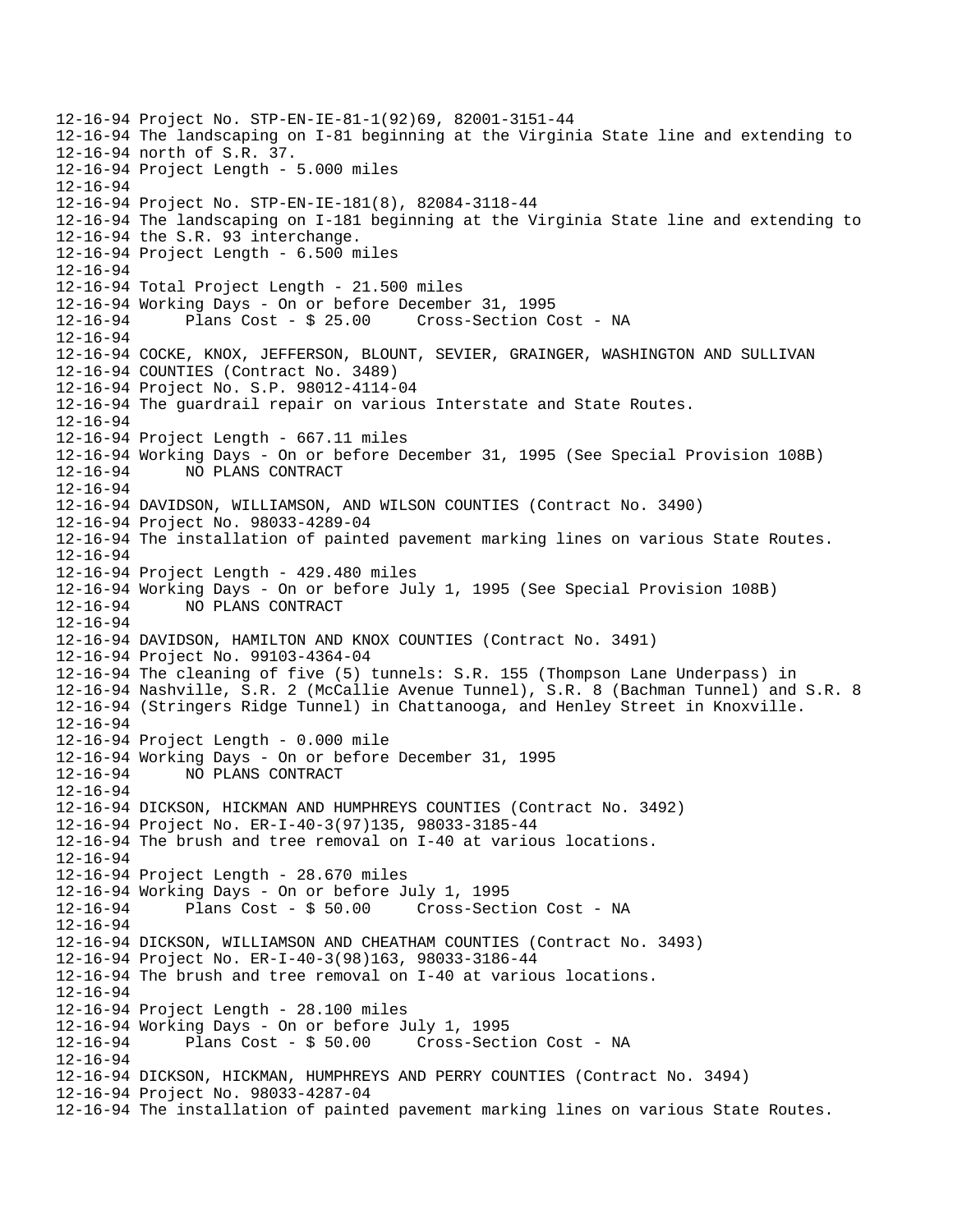```
12-16-94 
12-16-94 Project Length - 461.310 miles 
12-16-94 Working Days - On or before July 1, 1995 (See Special Provision 108B) 
12-16-94 NO PLANS CONTRACT 
12-16-94 
12-16-94 FENTRESS COUNTY (Contract No. 3495) 
12-16-94 Project No. BR-STP-325(4), 25008-3206-94 
12-16-94 The construction of one (1) concrete box bridge (2 @ 12' X 12') on S.R. 325 
12-16-94 over Holbert Creek (L.M. 2.11) including grading and drainage, paving with 
12-16-94 bituminous materials (plant mix), installation of guardrail, and pavement 
12-16-94 marking. 
12-16-94 
12-16-94 Project Length - 0.121 mile 
12-16-94 Working Days - 90<br>12-16-94 Plans Cost - $ 10.00
12-16-94 Plans Cost - $ 10.00 Cross-Section Cost - $0.00 
12-16-94 
12-16-94 GIBSON COUNTY (Contract No. 3496) 
12-16-94 Project No. BR-STP-54(20), 27005-3227-94 
12-16-94 The construction of one (1) concrete box bridge (3 @ 18' X 12') on S.R. 54 over 
12-16-94 branch (L.M. 6.42) including grading and drainage, paving with bituminous 
12-16-94 materials (plant mix), installation of guardrail, and pavement marking. 
12-16-94 
12-16-94 Project Length - 0.075 mile 
12-16-94 Working Days - 114 
12-16-94 Plans Cost - $ 10.00 Cross-Section Cost - $0.00 
12-16-94 Enterprises certified by the Tennessee Department of Transportation. 
12-16-94 The DBE goal for this contract is 100% of the contract amount. 
12-16-94 
12-16-94 GIBSON AND WEAKLEY COUNTIES (Contract No. 3497) 
12-16-94 Project No. NH-43(17), 27004-3265-14, 92003-3256-14 
12-16-94 The grading and drainage on U.S. 45E (S.R. 43) including the construction of 
12-16-94 three (3) prestressed concrete I-beam bridges over South Fork Obion River (L.M. 
12-16-94 23.85), over South Fork Obion River overflow (L.M. 24.03) and over South Fork 
12-16-94 Obion River (L.M. 0.07), the extension of one (1) concrete box bridge (2 @ 8' X 
12-16-94 5'), and two (2) concrete box culverts, paving with bituminous materials (plant 
12-16-94 mix)(latex modified), storm sewer construction, installation of guardrail, 
12-16-94 signs, and pavement marking beginning south of the South Fork Obion River and 
12-16-94 extending to south of Greenfield. 
12-16-94 
12-16-94 Project Length - 2.037 mile 
12-16-94 Working Days - 325 
12-16-94 Plans Cost - $ 50.00 Cross-Section Cost - $ 25.00 
12-16-94 The DBE goal for this contract is 12% of the contract amount. 
12-16-94 
12-16-94 HAMILTON COUNTY (Contract No. 3498) 
12-16-94 Project No. BR-STP-3627(1), 33958-3534-94 
12-16-94 The construction of one (1) prestressed concrete box beam bridge on Vine Street 
12-16-94 in Chattanooga over abandoned Beltline railroad (L.M. 0.60) including grading 
12-16-94 and drainage, paving with bituminous materials (plant mix), installation of 
12-16-94 concrete curb and gutter, sidewalk, lighting, and pavement marking. 
12-16-94 
12-16-94 Project Length - 0.069 mile 
12-16-94 Working Days - 125<br>12-16-94 Plans Cost - $ 10.00
12-16-94 Plans Cost - $ 10.00 Cross-Section Cost - $0.00 
12-16-94 
12-16-94 HAMILTON COUNTY (Contract No. 3499) 
12-16-94 Project No. S.P. 33070-4318-04 
12-16-94 The repair of the slide on S.R 317 (Apison Pike) in Collegedale including 
12-16-94 grading and drainage, paving with bituminous materials (plant mix), 
12-16-94 installation of signs and pavement marking.
```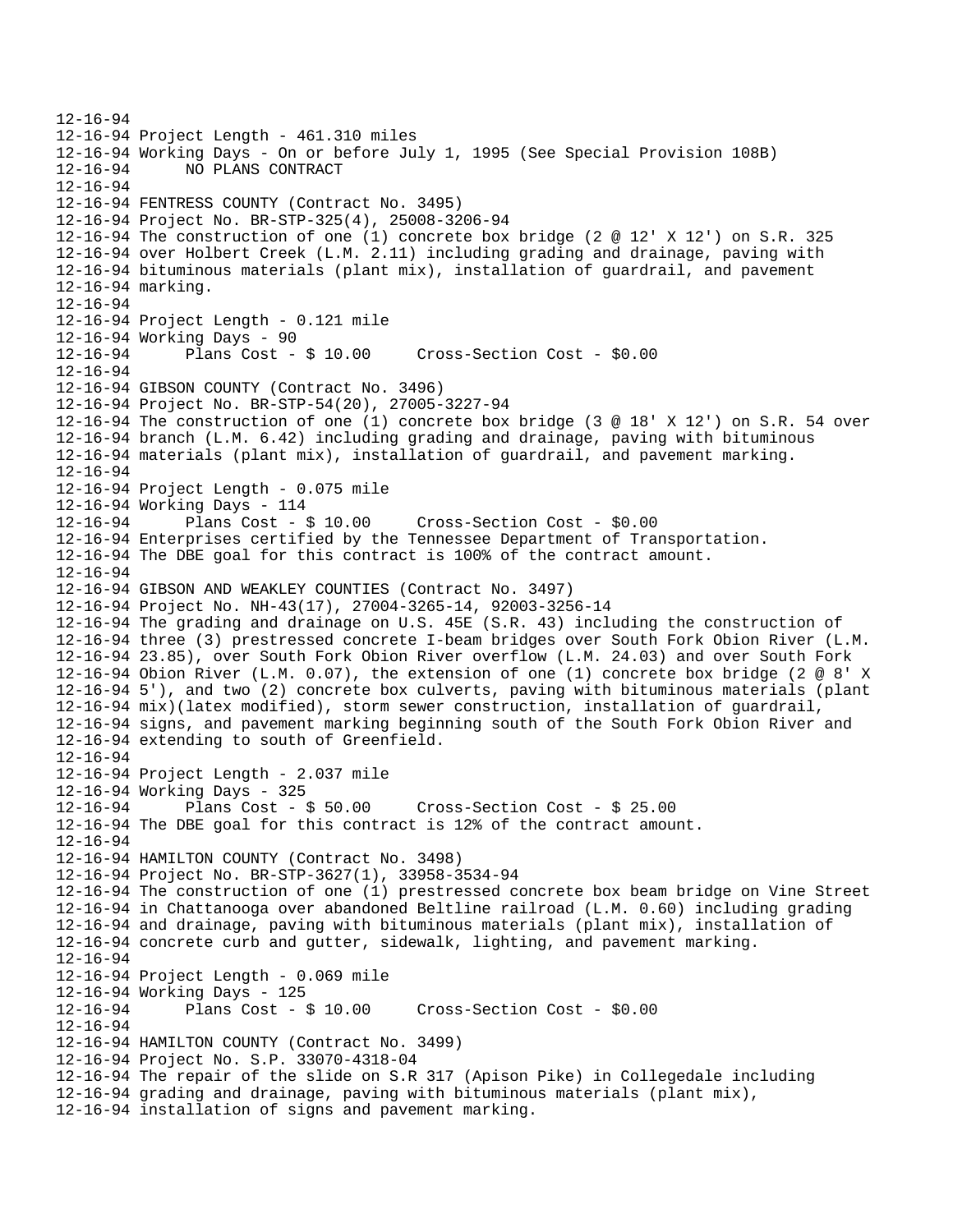12-16-94 12-16-94 Project Length - 0.170 mile 12-16-94 Working Days - 120 12-16-94 Plans Cost - \$ 10.00 Cross-Section Cost - \$ 10.00 12-16-94 12-16-94 HAMILTON COUNTY (Contract No. 3500) 12-16-94 Project No. S.P. 33947-4120-04 12-16-94 The guardrail repair on various Interstate and State Routes. 12-16-94 12-16-94 Project Length - 191.29 miles 12-16-94 Working Days - On or before December 31, 1995 (See Special Provision 108B) 12-16-94 NO PLANS CONTRACT 12-16-94 12-16-94 HARDEMAN COUNTY (Contract No. 3501) 12-16-94 Project No. BRZE-3500(18), 35015-3414-94 12-16-94 The construction of one (1) prestressed concrete I-beam bridge on Powell Chapel 12-16-94 Road over overflow Hatchie River including grading and drainage, paving with 12-16-94 bituminous materials (plant mix), installation of guardrail and pavement 12-16-94 marking. 12-16-94 12-16-94 Project Length - 0.283 mile 12-16-94 Working Days - 215 12-16-94 Plans Cost - \$ 10.00 Cross-Section Cost - \$ 10.00 12-16-94 12-16-94 HENDERSON AND CARROLL COUNTIES (Contract No. 3502) 12-16-94 Project No. MA-NH-22(27), 39005-3211-14, 09005-3215-14 12-16-94 The grading and drainage on S.R. 22 including the construction of two (2) 12-16-94 prestressed concrete I-beam bridges over Mud Creek and over Roan Creek, one (1) 12-16-94 concrete box bridge (3 @ 15' X 12'), six (6) concrete box culverts, paving with 12-16-94 bituminous materials (plant mix), storm sewer construction, installation of 12-16-94 concrete curb and gutter, guardrail, signs, and pavement marking beginning at 12-16-94 I-40 and extending to the Clarksburg north city limits. 12-16-94 12-16-94 Project Length - 6.676 miles 12-16-94 Working Days - 350 12-16-94 Plans Cost - \$100.00 Cross-Section Cost - \$100.00 12-16-94 The DBE goal for this contract is 12% of the contract amount. 12-16-94 12-16-94 KNOX, BLOUNT, JEFFERSON, COCKE AND SEVIER COUNTIES (Contract No. 3503) 12-16-94 Project No. 98012-4115-04 12-16-94 The removal and replacement of existing fence on various Interstate and State 12-16-94 Routes. 12-16-94 12-16-94 Project Length - 0.000 mile 12-16-94 Working Days - On or before December 31, 1995 12-16-94 NO PLANS CONTRACT 12-16-94 12-16-94 LAUDERDALE COUNTY (Contract No. 3504) 12-16-94 Project No. BRZE-4900(31), 49018-3407-94 12-16-94 The construction of one (1) prestressed concrete Bulb-Tee beam bridge on Glimp 12-16-94 Road over Hyde Creek (L.M. 6.96) including grading and drainage, paving with 12-16-94 bituminous materials (plant mix), installation of guardrail, and pavement 12-16-94 marking. 12-16-94 12-16-94 Project Length - 0.123 mile 12-16-94 Working Days - 90 12-16-94 Plans Cost - \$ 10.00 Cross-Section Cost - \$0.00 12-16-94 12-16-94 LEWIS COUNTY (Contract No. 3505) 12-16-94 Project No. BR-STP-99(8), 51005-3217-94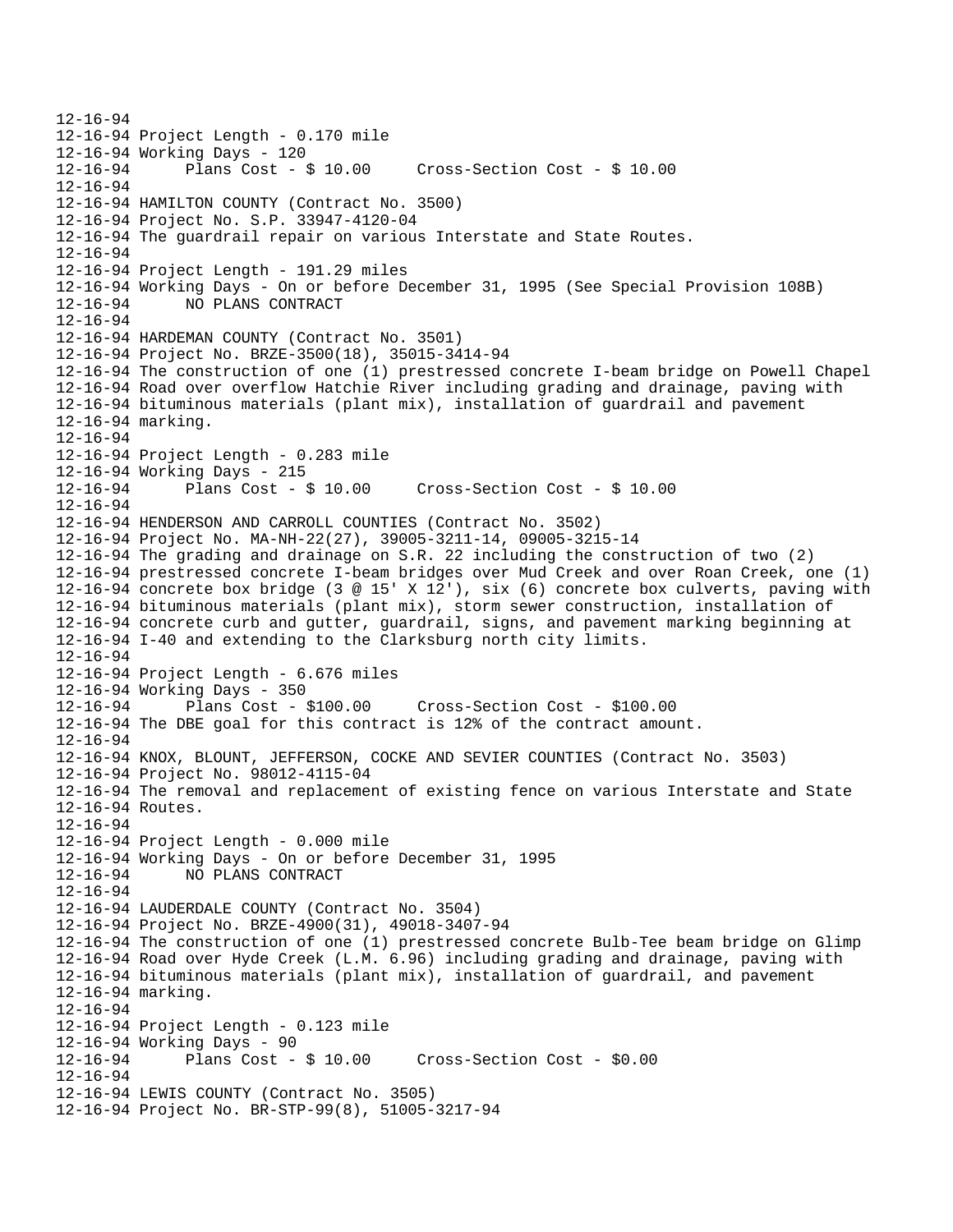12-16-94 The construction of one (1) prestressed concrete Bulb-Tee beam bridge on S.R. 12-16-94 99 over Little Swan Creek, one (1) prestressed concrete box beam bridge on S.R. 12-16-94 99 over Little Grinders Creek, and one (1) prestressed concrete I-beam bridge 12-16-94 on S.R. 99 over Big Swan Creek including grading and drainage, paving with 12-16-94 bituminous materials (plant mix), installation of guardrail, and pavement 12-16-94 marking. 12-16-94 12-16-94 Project Length - 0.699 mile 12-16-94 Working Days - 175 Plans  $Cost - $ 25.00$  Cross-Section Cost -  $$ 10.00$ 12-16-94 12-16-94 LOUDON, MONROE, MORGAN AND ROANE COUNTIES (Contract No. 3506) 12-16-94 Project No. 98012-4211-04 12-16-94 The installation of painted pavement marking lines on various State Routes. 12-16-94 12-16-94 Project Length - 464.630 miles 12-16-94 Working Days - On or before July 1, 1995 (See Special Provision 108B) 12-16-94 NO PLANS CONTRACT 12-16-94 12-16-94 MADISON COUNTY (Contract No. 3507) 12-16-94 Project No. DS-STP-5(36), 57007-3230-24 12-16-94 The grading and drainage on U.S. 45 (S.R. 5) including the construction of one 12-16-94 (1) prestressed concrete Bulb-Tee beam bridge over U.S. 45 By-pass (S.R. 186), 12-16-94 one (1) concrete box bridge (2 @ 10' X 3'), seven (7) concrete box culverts, 12-16-94 paving with bituminous materials (plant mix)(latex modified), treated permeable 12-16-94 base and portland cement concrete pavement on the ramps, storm sewer 12-16-94 construction, installation of concrete curb and gutter, guardrail, fence, 12-16-94 signs, signals, and pavement marking beginning north of Volunteer Boulevard and 12-16-94 extending to west of S.R. 186. 12-16-94 12-16-94 Project Length - 2.863 miles 12-16-94 Working Days - 200 12-16-94 Plans Cost - \$ 25.00 Cross-Section Cost - \$ 50.00 12-16-94 The DBE goal for this contract is 13% of the contract amount. 12-16-94 12-16-94 MARION COUNTY (Contract No. 3508) 12-16-94 Project No. APD-NH-27(35), 58061-3207-64 12-16-94 The paving on U.S. 72 (S.R. 27) with bituminous materials (plant mix), treated 12-16-94 permeable base and portland cement concrete pavement on the ramps, installation 12-16-94 of guardrail, concrete median barrier wall, signs, and pavement marking 12-16-94 beginning at the Alabama State line and extending to 0.4 mile north of S.R. 156 12-16-94 in South Pittsburg. 12-16-94 12-16-94 Project Length - 3.192 miles 12-16-94 Working Days - 115 12-16-94 Plans Cost - \$ 10.00 Cross-Section Cost - NA 12-16-94 The DBE goal for this contract is 6% of the contract amount. 12-16-94 12-16-94 MARION AND HAMILTON COUNTIES (Contract No. 3509) 12-16-94 Project No. STP-EN-IE-24-2(103)160, 58100-3112-44 12-16-94 STP-EN-IE-24-3(78)166, 33002-3151-44 12-16-94 12-16-94 Project No. STP-EN-IE-24-2(103)160, 58100-3112-44 12-16-94 The landscaping on I-24 beginning at S.R. 156 (Nickajack) and extending to the 12-16-94 Georgia State line. 12-16-94 Project Length - 5.000 miles 12-16-94 12-16-94 Project No. STP-EN-IE-24-3(78)166, 33002-3151-44 12-16-94 The landscaping on I-24 beginning at the Georgia State line and extending to 12-16-94 1 mile east of Browns Ferry Road.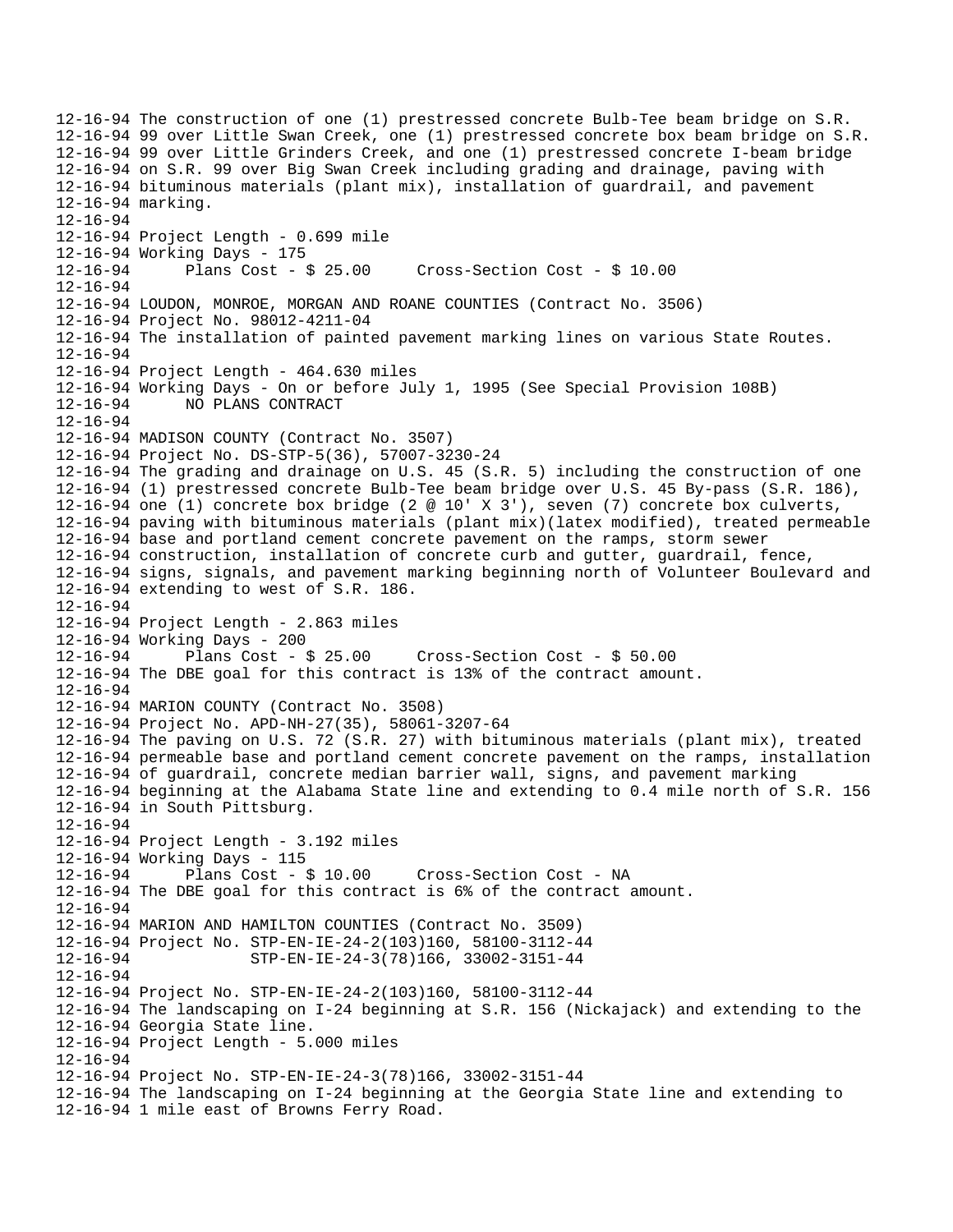```
12-16-94 Project Length - 5.000 miles 
12 - 16 - 9412-16-94 Total Project Length - 10.000 miles 
12-16-94 Working Days - On or before December 31, 1995 
12-16-94 Plans Cost - $ 25.00 Cross-Section Cost - NA 
12-16-94 
12-16-94 MONTGOMERY COUNTY (Contract No. 3510) 
12-16-94 Project No. BR-NH-76(11), 63110-3206-94 
12-16-94 The construction of one (1) prestressed concrete I-beam bridge on S.R. 76 over 
12-16-94 Passenger Creek (L.M. 19.49) including paving with bituminous materials (plant 
12-16-94 mix), installation of guardrail, and pavement marking. 
12-16-94 
12-16-94 Project Length - 0.291 mile 
12-16-94 Working Days - 125 
12-16-94 Plans Cost - $ 10.00 Cross-Section Cost - $0.00 
12-16-94 
12-16-94 OBION COUNTY (Contract No. 3511) 
12-16-94 Project No. 66001-3255-04 
12-16-94 The construction of turning lanes on S.R. 3 including grading and drainage, 
12-16-94 paving with bituminous materials (plant mix), installation of signs, and 
12-16-94 pavement marking beginning at Walker Tanner Road and extending to Rutledge 
12-16-94 Road. 
12-16-94 
12-16-94 Project Length - 1.220 miles 
12-16-94 Working Days - 35<br>12-16-94 Plans Cost - $ 3.00
12-16-94 Plans Cost - $ 3.00 Cross-Section Cost - NA 
12-16-94 
12-16-94 SHELBY COUNTY (Contract No. 3512) 
12-16-94 Project No. IXA-NH-385(13), 79185-3214-14 
12-16-94 The installation of lighting on S.R. 385 (Nonconnah Parkway) beginning at the 
12-16-94 I-240 interchange and extending to the Riverdale Road interchange. 
12-16-94 
12-16-94 Project Length - 3.451 miles 
12-16-94 Working Days - On or before December 1, 1995 
                                     Cross-Section Cost - NA
12-16-94 
12-16-94 SHELBY COUNTY (Contract No. 3513) 
12-16-94 Project No. STP-F-385(7), 79187-3216-14 
12-16-94 The grading and drainage on S.R. 385 (Paul Barrett Parkway) including the 
12-16-94 construction of two (2) prestressed concrete box beam bridges, one (1) 
12-16-94 prestressed concrete Bulb-Tee beam bridge, one (1) concrete box bridge (2 @ 10' 
12-16-94 X 4'), grading and drainage, soil cement subbase, partial paving with 
12-16-94 bituminous materials (plant mix) on the side roads, portland cement concrete 
12-16-94 pavement on the ramps, storm sewer construction, installation of concrete curb 
12-16-94 and gutter, guardrail, fence, wetland mitigation and pavement marking beginning 
12-16-94 0.25 mile east of S.R. 204 (Singleton Parkway) and extending to 0.23 mile east 
12-16-94 of S.R. 14 (Austin Peay Highway). 
12-16-94 
12-16-94 Project Length - 3.601 miles 
12-16-94 Working Days - 375 
                                       Cross-Section Cost - $ 50.0012-16-94 The DBE goal for this contract is 12% of the contract amount. 
12-16-94 
12-16-94 SHELBY COUNTY (Contract No. 3514) 
12-16-94 Project No. STP-H-1(54), 79011-3243-94 
12-16-94 The intersection improvement at U.S. 70 (S.R. 1) with S.R. 177 including 
12-16-94 grading and drainage, paving with bituminous materials (plant mix), sanitary 
12-16-94 sewer relocation, storm sewer construction, installation of concrete curb and 
12-16-94 gutter, signs, signals, and pavement marking. 
12-16-94
```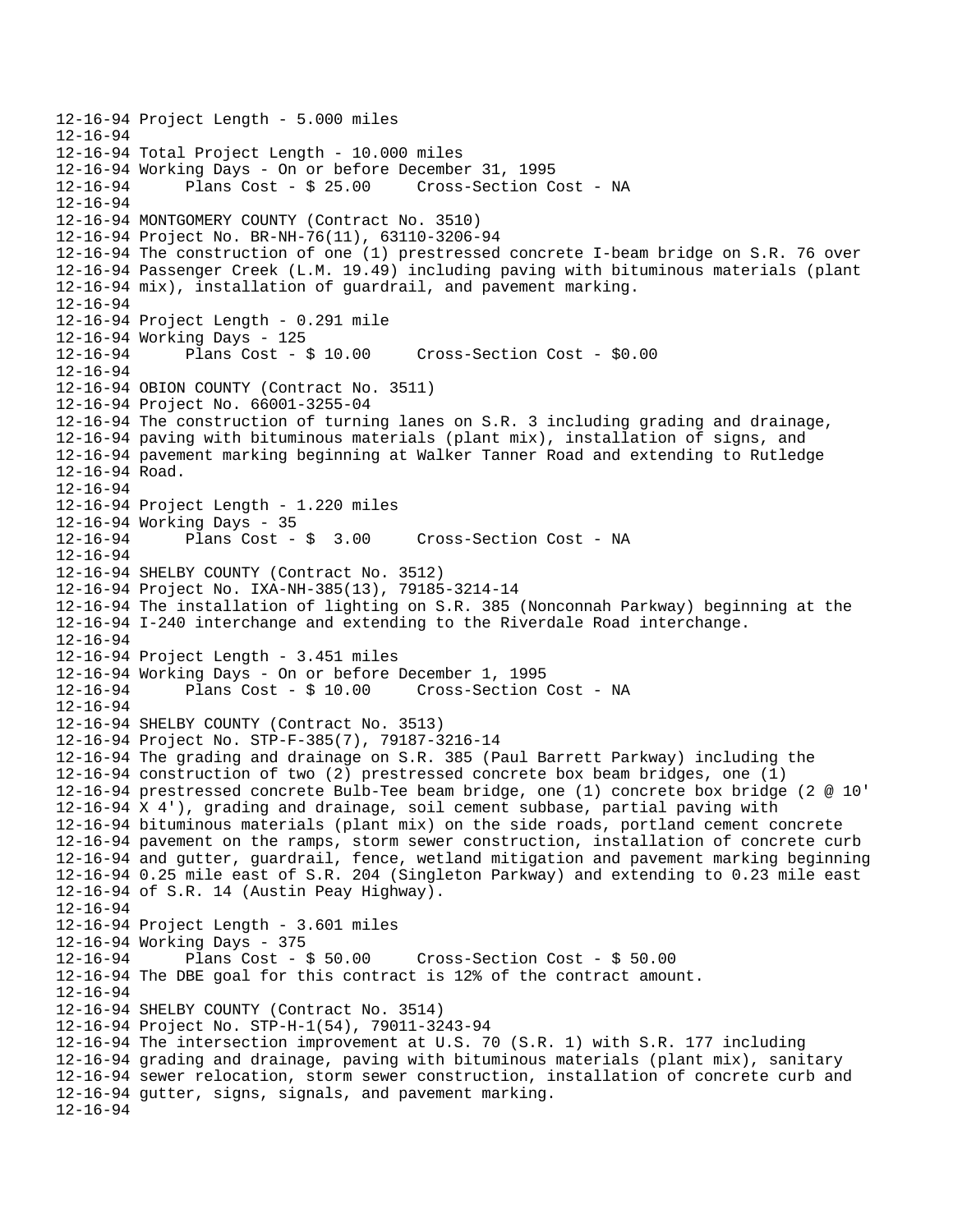```
12-16-94 Project Length - 0.251 mile 
12-16-94 Working Days - 75<br>12-16-94 Plans Cost - $ 10.00
                                       Cross-Section Cost - $0.00
12-16-94 
12-16-94 SHELBY COUNTY (Contract No. 3515) 
12-16-94 Project No. STP-M-9409(39), 79958-3791-54 
12-16-94 The intersection improvement at Raines Road with Ridgeway Road and S.R. 177 
12-16-94 (Germantown Parkway) with Rockcreek Parkway in Memphis including installation 
12-16-94 of concrete curb and gutter, sidewalk, signs, signals, and pavement marking. 
12-16-94 
12-16-94 Project Length - 0.000 mile 
12-16-94 Working Days - On or before August 1, 1995 
12-16-94 Plans Cost - $ 10.00 Cross-Section Cost - NA 
12-16-94 
12-16-94 SHELBY, FAYETTE, HAYWOOD, MADISON, DECATUR, HENDERSON, CARROLL AND BENTON 
12-16-94 COUNTIES (Contract No. 3516) 
12-16-94 Project No. S.P. 98042-4171-04 
12-16-94 The guardrail repair on various Interstate and State Routes. 
12-16-94 
12-16-94 Project Length - 362.05 miles 
12-16-94 Working Days - On or before December 31, 1995 (See Special Provision 108B) 
12-16-94 NO PLANS CONTRACT 
12-16-94 
12-16-94 TIPTON COUNTY (Contract No. 3517) Project No. BR-STP-59(15), 84007-3215-94 
12-16-94 The construction of one (1) concrete box bridge (3 @ 15' X 10') on S.R. 59 over 
12-16-94 Beaver Creek (L.M. 24.93) including grading and drainage, paving with 
12-16-94 bituminous materials (plant mix), installation of guardrail, and pavement 
12-16-94 marking. 
12-16-94 
12-16-94 Project Length - 0.085 mile 
12-16-94 Working Days - 120 
12-16-94 Plans Cost - $ 10.00 Cross-Section Cost - $0.00 
12-16-94 
12-16-94 WHITE COUNTY (Contract No. 3518) 
12-16-94 Project No. S.P. 93001-4551-04 
12-16-94 The repair of the bridge on S.R. 1 over the Calf Killer River (L.M. 13.77) 
12-16-94 including concrete, bridge deck and expansion joint repairs, bridge deck 
12-16-94 sealant, bridgerail replacement, overlay with bituminous materials (plant mix), 
12-16-94 cold planing, installation of guardrail, and pavement marking. 
12-16-94 
12-16-94 Project Length - 0.000 mile 
12-16-94 Working Days - 150 
12-16-94 Plans Cost - $ 10.00 Cross-Section Cost - NA 
12-16-94 
12-16-94 WILLIAMSON COUNTY (Contract No. 3519) 
12-16-94 Project No. STP/MG-9305(3), 94951-3716-54 
12-16-94 The signalization of S.R. 96 (Murfreesboro Road) with Carothers Road and 
12-16-94 interconnect nine (9) intersections from Eddy Lane to Carothers Road in 
12-16-94 Franklin. 
12-16-94 
12-16-94 Project Length - 2.230 miles 
12-16-94 Working Days - On or before September 15, 1995 
12-16-94 Plans Cost - $ 3.00 Cross-Section Cost - NA 
12-16-94 
12-16-94 WILSON COUNTY (Contract No. 3520) 
12-16-94 Project No. CM-STP-171(12), 95063-3213-54 
12-16-94 The signalization of the intersection of S.R. 171 (South Mt. Juliet Road) with 
12-16-94 Belinda Parkway in Mt. Juliet. 
12-16-94 
12-16-94 Project Length - 0.000 mile
```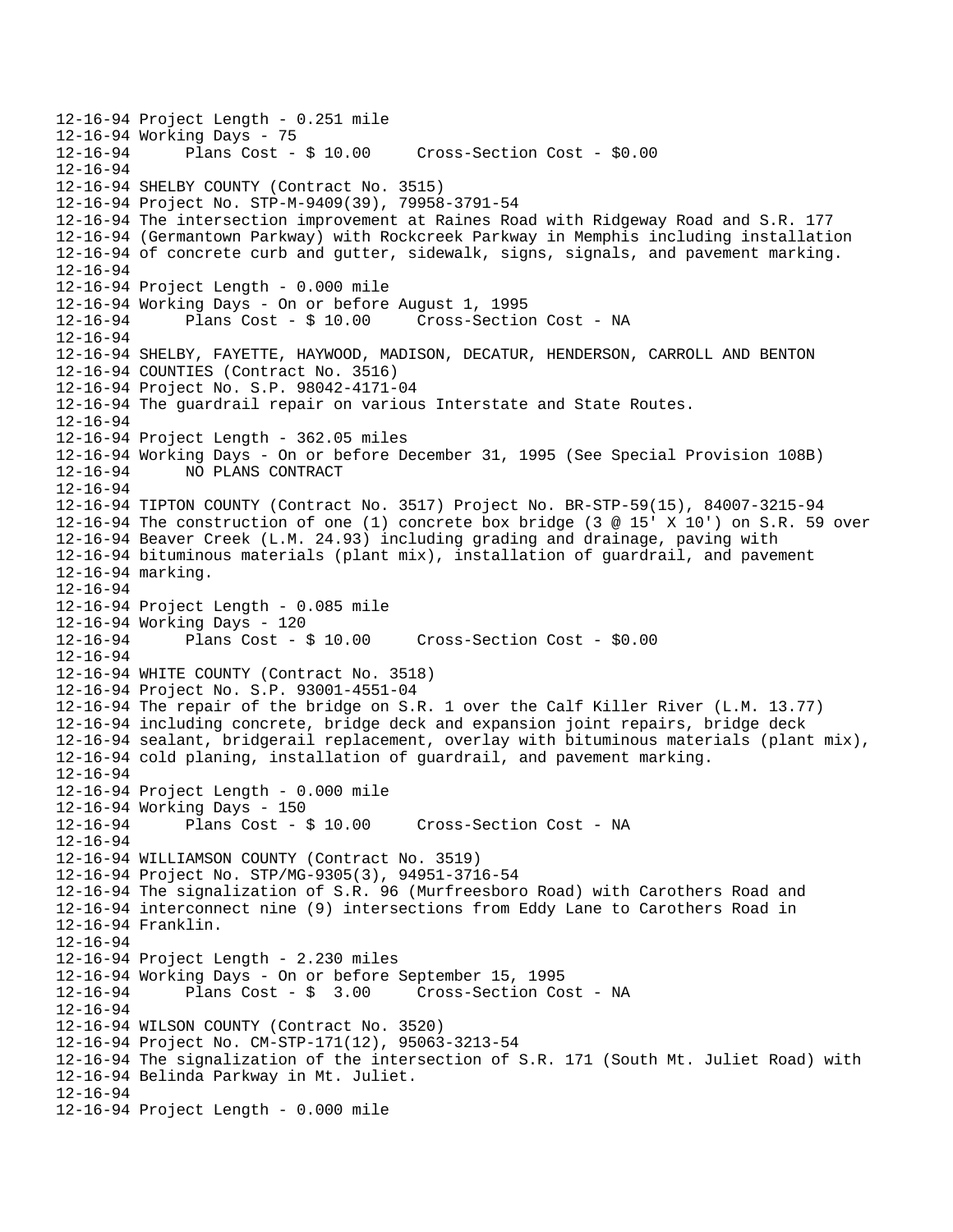12-16-94 Working Days - 50 12-16-94 Plans Cost - \$ 3.00 Cross-Section Cost - NA ================================================================================ 01-20-95 ANDERSON AND CAMPBELL COUNTIES (Contract No. 3521) 01-20-95 Project No. S.P. 98012-4116-04 01-20-95 The mowing and litter removal on I-75 and various State Routes. 01-20-95 01-20-95 Project Length - 88.19 miles 01-20-95 Working Days - On or before November 15, 1995 (See Special Provision 108B) 01-20-95 01-20-95 BEDFORD AND RUTHERFORD COUNTIES (Contract No. 3522) 01-20-95 Project No. S.P. 98033-4193-04 01-20-95 The mowing on I-24. 01-20-95 01-20-95 Project Length - 33.69 miles 01-20-95 Working Days - 80 (See Special Provision 108B) 01-20-95 01-20-95 BRADLEY AND MCMINN COUNTIES (Contract No. 3523) 01-20-95 Project No. S.P. 98022-4124-04 01-20-95 The mowing on I-75. 01-20-95 01-20-95 Project Length - 44.30 miles 01-20-95 Working Days - 80 (See Special Provision 108B) 01-20-95 01-20-95 CARROLL, HENRY, OBION AND WEAKLEY COUNTIES (Contract No. 3524) 01-20-95 Project No. S.P. 98042-4272-04 01-20-95 The mowing on various State Routes. 01-20-95 01-20-95 Project Length - 345.91 miles 01-20-95 Working Days - 60 (See Special Provision 108B) 01-20-95 01-20-95 CLAY, FENTRESS, OVERTON AND PICKETT COUNTIES (Contract No. 3525) 01-20-95 Project No. S.P. 98022-4225-04 01-20-95 The mowing on various State Routes. 01-20-95 01-20-95 Project Length - 304.75 miles 01-20-95 Working Days - 80 (See Special Provision 108B) 01-20-95 01-20-95 CLAY, JACKSON, OVERTON, PUTNAM AND SMITH COUNTIES (Contract No. 3526) 01-20-95 Project No. S.P. 98022-4226-04 01-20-95 The mowing on various State Routes.  $01 - 20 - 95$ 01-20-95 Project Length - 312.32 miles 01-20-95 Working Days - 80 (See Special Provision 108B) 01-20-95 01-20-95 COFFEE AND FRANKLIN COUNTIES (Contract No. 3527) 01-20-95 Project No. S.P. 98022-4227-04 01-20-95 The mowing on various State Routes. 01-20-95 01-20-95 Project Length - 255.30 miles 01-20-95 Working Days - 60 (See Special Provision 108B) 01-20-95 01-20-95 DEKALB AND WHITE COUNTIES (Contract No. 3528) 01-20-95 Project No. S.P. 98022-4228-04 01-20-95 The mowing on various State Routes. 01-20-95 01-20-95 Project Length - 202.96 miles 01-20-95 Working Days - 80 (See Special Provision 108B) 01-20-95 01-20-95 DICKSON AND HICKMAN COUNTIES (Contract No. 3529)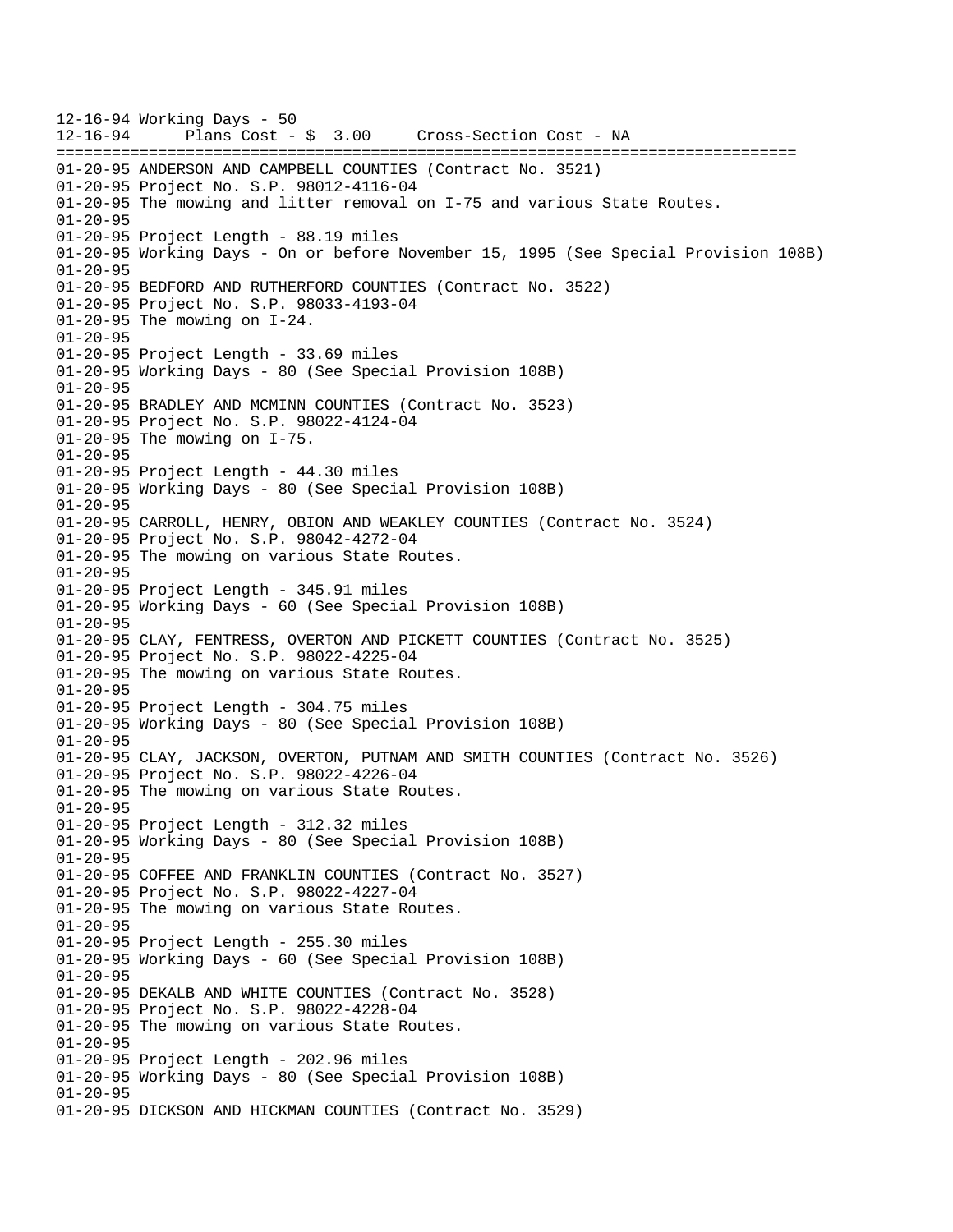01-20-95 Project No. S.P. 98033-4294-04 01-20-95 The mowing on various State Routes.  $01 - 20 - 95$ 01-20-95 Project Length - 290.88 miles 01-20-95 Working Days - 60 (See Special Provision 108B) 01-20-95 01-20-95 DYER, GIBSON AND OBION COUNTIES (Contract No. 3530) 01-20-95 Project No. S.P. 98042-4173-04 01-20-95 The mowing and litter removal on I-155 and various State Routes. 01-20-95 01-20-95 Project Length - 115.03 miles 01-20-95 Working Days - On or before November 15, 1995 (See Special Provision 108B)  $01 - 20 - 95$ 01-20-95 GILES COUNTY (Contract No. 3531) 01-20-95 Project No. S.P. 28945-4270-04 01-20-95 The mowing on various State Routes. 01-20-95 01-20-95 Project Length - 150.55 miles 01-20-95 Working Days - 60 (See Special Provision 108B) 01-20-95 01-20-95 GILES, MARSHALL, MAURY AND WILLIAMSON COUNTIES (Contract No. 3532) 01-20-95 Project No. S.P. 98033-4195-04 01-20-95 The mowing on I-65 and S.R. 396. 01-20-95 01-20-95 Project Length - 70.25 miles 01-20-95 Working Days - 80 (See Special Provision 108B) 01-20-95 01-20-95 GRUNDY, HAMILTON, MARION AND COFFEE COUNTIES (Contract No. 3533) 01-20-95 Project No. S.P. 98022-4129-04 01-20-95 The mowing on I-24. 01-20-95 01-20-95 Project Length - 69.97 miles 01-20-95 Working Days - 80 (See Special Provision 108B) 01-20-95 01-20-95 HAMILTON COUNTY (Contract No. 3534) 01-20-95 Project No. S.P. 33947-4221-04 01-20-95 The mowing on various State Routes. 01-20-95 01-20-95 Project Length - 125.92 miles 01-20-95 Working Days - 60 (See Special Provision 108B) 01-20-95 01-20-95 KNOX AND BLOUNT COUNTIES (Contract No. 3535) 01-20-95 Project No. S.P. 98012-4122-04 01-20-95 The mowing on various Interstate and State Routes. 01-20-95 01-20-95 Project Length - 97.76 miles 01-20-95 Working Days - 90 (See Special Provision 108B) 01-20-95 01-20-95 LINCOLN AND MOORE COUNTIES (Contract No. 3536) 01-20-95 Project No. S.P. 98033-4296-04 01-20-95 The mowing on various State Routes. 01-20-95 01-20-95 Project Length - 219.23 miles 01-20-95 Working Days - 60 (See Special Provision 108B) 01-20-95 01-20-95 MARION AND GRUNDY COUNTIES (Contract No. 3537) 01-20-95 Project No. S.P. 98022-4230-04 01-20-95 The mowing on various State Routes. 01-20-95 01-20-95 Project Length - 260.77 miles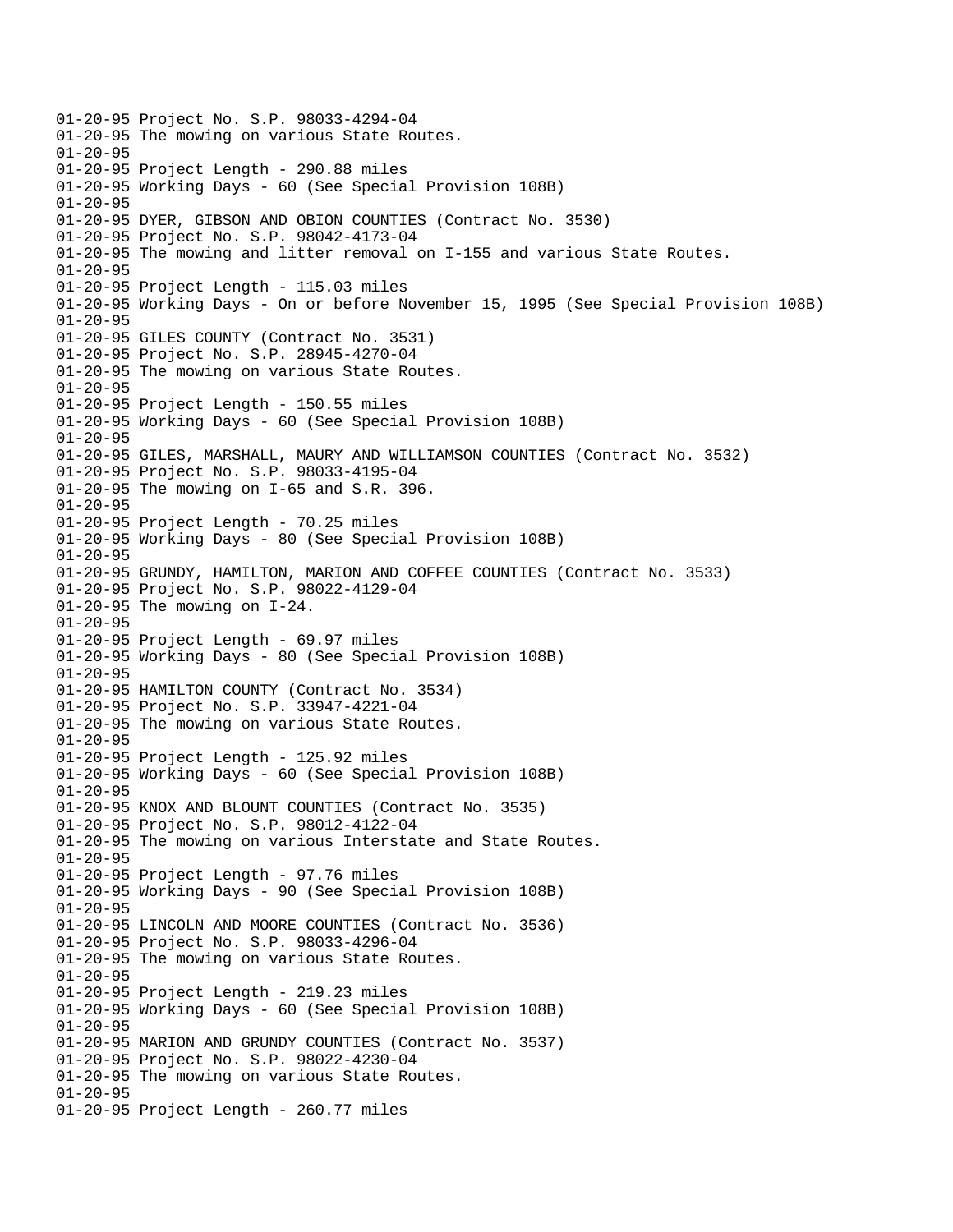01-20-95 Working Days - 60 (See Special Provision 108B) 01-20-95 01-20-95 MAURY COUNTY (Contract No. 3538) 01-20-95 Project No. S.P. 60945-4269-04 01-20-95 The mowing on various State Routes. 01-20-95 01-20-95 Project Length - 211.13 miles 01-20-95 Working Days - 60 (See Special Provision 108B) 01-20-95 01-20-95 MONTGOMERY AND STEWART COUNTIES (Contract No. 3539) 01-20-95 Project No. S.P. 98033-4297-04 01-20-95 The mowing on various State Routes. 01-20-95 01-20-95 Project Length - 253.77 miles 01-20-95 Working Days - 60 (See Special Provision 108B) 01-20-95 01-20-95 MORGAN, MONROE, LOUDON AND ROANE COUNTIES (Contract No. 3540) 01-20-95 Project No. S.P. 98012-4218-04 01-20-95 The mowing on various State Routes. 01-20-95 01-20-95 Project Length - 126.02 miles 01-20-95 Working Days - 60 (See Special Provision 108B) 01-20-95 01-20-95 SEQUATCHIE, BLEDSOE AND VAN BUREN COUNTIES (Contract No. 3541) 01-20-95 Project No. S.P. 98022-4231-04 01-20-95 The mowing on various State Routes in Region II. 01-20-95 01-20-95 Project Length - 194.45 miles 01-20-95 Working Days - 60 (See Special Provision 108B) 01-20-95 01-20-95 SHELBY, TIPTON AND LAUDERDALE COUNTIES (Contract No. 3542) 01-20-95 Project No. S.P. 98042-4174-04 01-20-95 The mowing and litter removal on I-40 and various State Routes. 01-20-95 01-20-95 Project Length - 106.14 miles 01-20-95 Working Days - On or before November 15, 1995 (See Special Provision 108B) 01-20-95 01-20-95 SMITH AND WILSON COUNTIES (Contract No. 3543) 01-20-95 Project No. S.P. 98033-4179-04 01-20-95 The mowing on I-40. 01-20-95 01-20-95 Project Length - 55.17 miles 01-20-95 Working Days - 80 (See Special Provision 108B) 01-20-95 01-20-95 SMITH AND WILSON COUNTIES (Contract No. 3544) 01-20-95 Project No. S.P. 98033-4298-04 01-20-95 The mowing on various State Routes. 01-20-95 01-20-95 Project Length - 264.05 miles 01-20-95 Working Days - 60 (See Special Provision 108B) ================================================================================ 02-03-95 SHELBY COUNTY (Contract No. 3413) 02-03-95 Project No. S.P. 79004-4142-04 02-03-95 The cleaning and painting of existing overhead steel sign structures at various 02-03-95 locations on I-55 and S.R. 3.  $02 - 03 - 95$ 02-03-95 Project Length - 0.000 mile 02-03-95 Working Days - On or before July 1, 1995 02-03-95 NO PLANS CONTRACT 02-03-95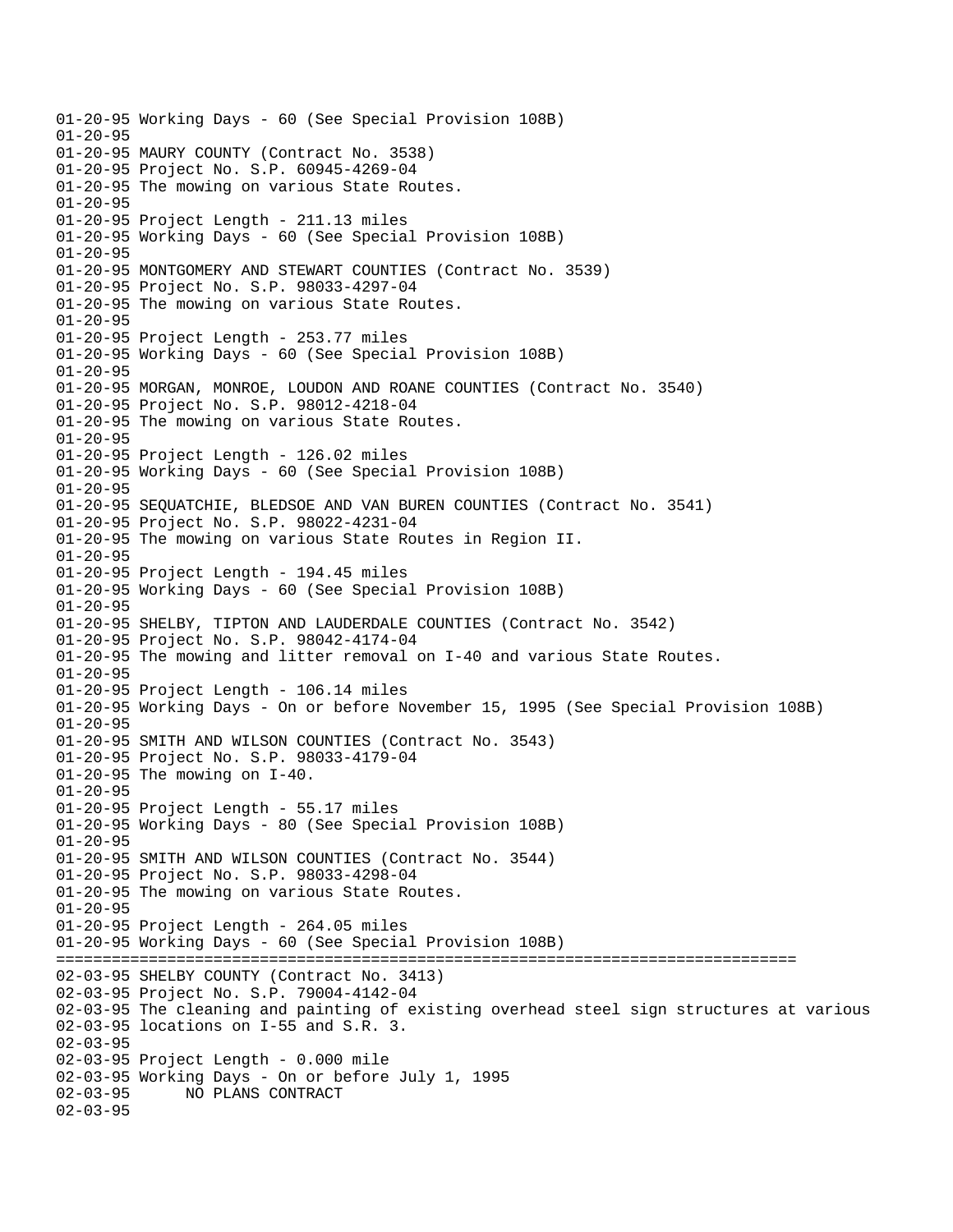02-03-95 ANDERSON COUNTY (Contract No. 3545) 02-03-95 Project No. S.P. 01002-4338-04 02-03-95 The resurfacing on S.R. 9 with bituminous materials (plant mix)(modified), cold 02-03-95 planing, and pavement marking beginning 0.13 mile south of New Clear Branch 02-03-95 Road left (L.M. 4.00) and extending to Weaver Street left (L.M. 9.83). 02-03-95 02-03-95 Project Length - 5.830 miles 02-03-95 Working Days - 50 02-03-95 Plans Cost - \$ 3.00 (8-1/2" X 11") 02-03-95 02-03-95 BEDFORD, LINCOLN, MARSHALL, MOORE, AND RUTHERFORD COUNTIES (Contract No. 3546) 02-03-95 Project No. S.P. 98033-4291-04 02-03-95 The installation of painted pavement marking lines on various State Routes.  $02 - 03 - 95$ 02-03-95 Project Length - 708.01 miles 02-03-95 Working Days - On or before August 1, 1995 (See Special Provision 108B) 02-03-95 NO PLANS CONTRACT 02-03-95 02-03-95 BRADLEY COUNTY (Contract No. 3547) 02-03-95 Project No. S.P. 06002-4213-04 02-03-95 The resurfacing on S.R. 2 with bituminous materials (plant mix), cold planing, 02-03-95 installation of guardrail, and pavement marking beginning at the Hamilton 02-03-95 County line (L.M. 0.00) and extending to 0.3 mile south of the Jct. with S.R. 02-03-95 311 (L.M. 6.27). 02-03-95 02-03-95 Project Length - 6.270 miles 02-03-95 Working Days - 40 02-03-95 Plans Cost - \$ 3.00 (8-1/2" X 11") 02-03-95 02-03-95 CAMPBELL COUNTY (Contract No. 3548) 02-03-95 Project No. BRZE-0700(14), 07945-3484-94 02-03-95 The construction of one (1) prestressed concrete I-beam bridge on Wilkens Road 02-03-95 over Elk Fork Creek (L.M. 1.63) including grading and drainage, paving with 02-03-95 aggregate base and double bituminous surface treatment, installation of 02-03-95 guardrail and signs.  $02 - 03 - 95$ 02-03-95 Project Length - 0.123 mile 02-03-95 Working Days - 120 02-03-95 Plans Cost - \$ 10.00 Cross-Section Cost - \$0.00 02-03-95 02-03-95 CAMPBELL COUNTY (Contract No. 3549) 02-03-95 Project No. S.P. 07012-4326-04 02-03-95 The resurfacing on S.R. 90 with bituminous materials (plant mix) and pavement 02-03-95 marking beginning at S.R. 9 (L.M. 0.00) and extending to the Claiborne County 02-03-95 line (L.M. 7.09). 02-03-95 02-03-95 Project Length - 6.330 miles 02-03-95 Working Days - 50<br>02-03-95 Plans Cost -Plans Cost -  $\frac{1}{2}$  3.00 (8-1/2" X 11") 02-03-95 02-03-95 CARROLL COUNTY (Contract No. 3550) 02-03-95 Project No. S.P. 09004-4222-04 02-03-95 The resurfacing on S.R. 1 with bituminous materials (plant mix) and pavement 02-03-95 marking beginning at L.M. 21.64 and extending to four lane section (L.M. 02-03-95 28.50). 02-03-95 02-03-95 Project Length - 6.860 miles 02-03-95 Working Days - 40<br>02-03-95 Plans Cost -Plans Cost -  $\frac{1}{2}$  3.00 (8-1/2" X 11") 02-03-95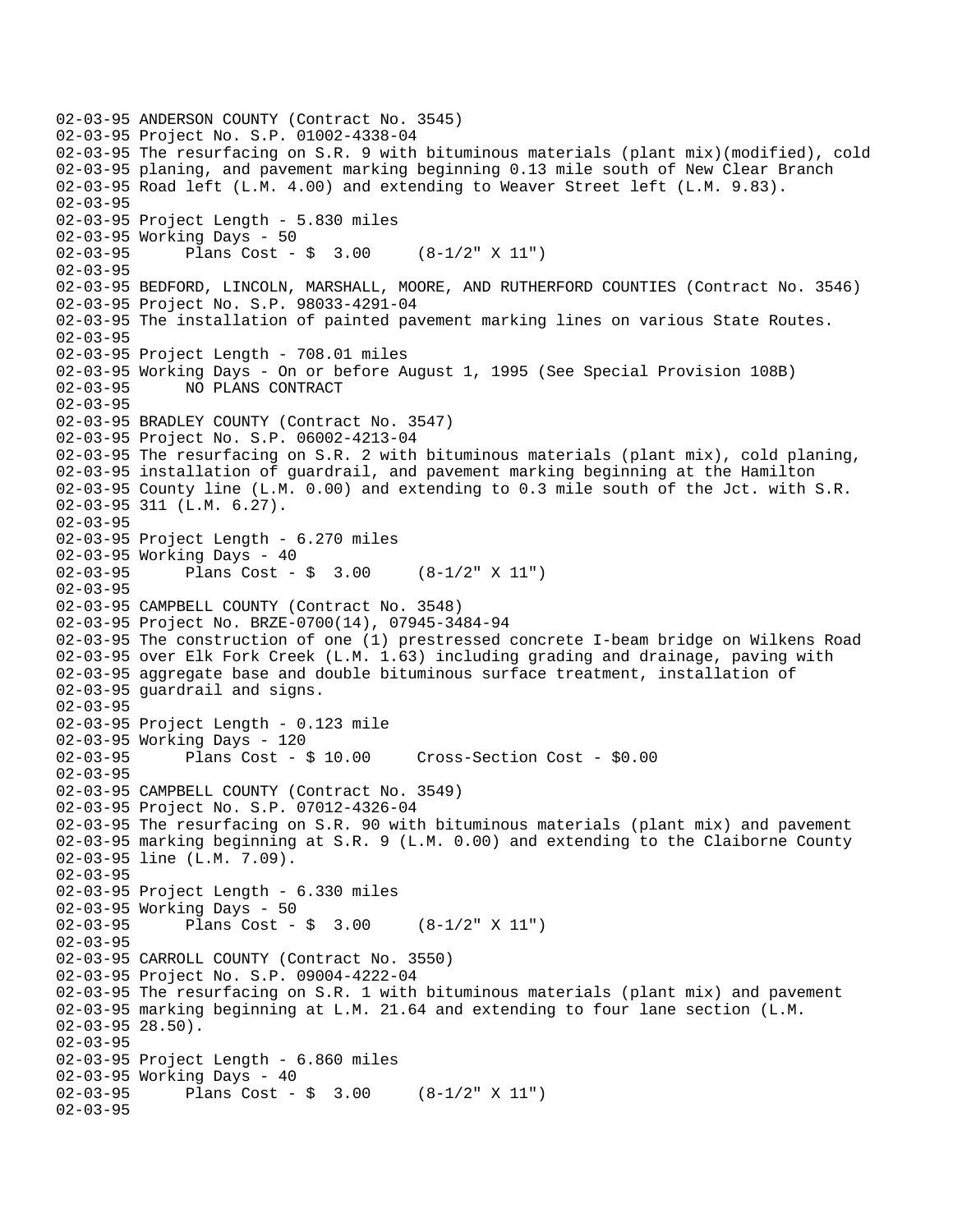02-03-95 CLAY AND OVERTON COUNTIES (Contract No. 3551) 02-03-95 Project No. S.P. 14011-4302-04, 67010-4302-04 02-03-95 The resurfacing on S.R. 292 with bituminous materials (plant mix) and pavement 02-03-95 marking in Clay County beginning at S.R. 53 (L.M. 0.00 and extending to S.R. 02-03-95 136 (L.M. 3.40) in Overton County. 02-03-95 02-03-95 Project Length - 9.880 miles 02-03-95 Working Days - 40 02-03-95 Plans Cost - \$ 3.00 (8-1/2" X 11") 02-03-95 02-03-95 CLAY, FENTRESS, JACKSON, OVERTON AND PICKETT COUNTIES (Contract No. 3552) 02-03-95 Project No. S.P. 98022-4222-04 02-03-95 The installation of painted pavement marking lines on various State Routes.  $02 - 03 - 95$ 02-03-95 Project Length - 494.87 miles 02-03-95 Working Days - On or before August 1, 1995 (See Special Provision 108B) 02-03-95 NO PLANS CONTRACT 02-03-95 02-03-95 COCKE COUNTY (Contract No. 3553) 02-03-95 Project No. S.P. 15005-3232-04 02-03-95 The grading and drainage on S.R. 32 including the construction of one (1) 02-03-95 prestressed concrete I-beam bridge over Cosby Creek, one (1) concrete slab 02-03-95 bridge (3 @ 15' X 10'), paving with either a mineral aggregate base or a lime 02-03-95 fly-ash treated aggregate base and bituminous materials (plant mix), 02-03-95 installation of guardrail, signs, and pavement marking beginning at S.R. 73 and 02-03-95 extending to 0.29 mile north of English Mountain Road. 02-03-95 02-03-95 Project Length - 3.620 miles 02-03-95 Working Days - 275<br>02-03-95 Plans Cost - \$ 25.00 02-03-95 Plans Cost - \$ 25.00 Cross-Section Cost - \$ 50.00 02-03-95 The DBE goal for this contract is 2% of the contract amount. 02-03-95 02-03-95 COCKE, GRAINGER, JEFFERSON AND SEVIER COUNTIES (Contract No. 3554) 02-03-95 Project No. S.P. 98012-4212-04 02-03-95 The installation of painted pavement marking lines on various State Routes.  $02 - 03 - 95$ 02-03-95 Project Length - 455.31 miles 02-03-95 Working Days - On or before August 1, 1995 (See Special Provision 108B) 02-03-95 NO PLANS CONTRACT 02-03-95 02-03-95 CUMBERLAND, DEKALB, PUTNAM AND RHEA COUNTIES (Contract No. 3555) 02-03-95 Project No. S.P. 98022-4223-04 02-03-95 The installation of painted pavement marking lines on various State Routes. 02-03-95 02-03-95 Project Length - 385.33 miles 02-03-95 Working Days - On or before August 1, 1995 (See Special Provision 108B) 02-03-95 NO PLANS CONTRACT 02-03-95 02-03-95 DAVIDSON COUNTY (Contract No. 3556) 02-03-95 Project No. STP-NH-12(25), 19036-3215-14 02-03-95 The grading and drainage on S.R. 12 including the construction of two (2) 02-03-95 retaining walls, one (1) concrete box bridge (3 @ 18' X 12'), thirteen (13) 02-03-95 concrete box culverts, paving with bituminous materials (plant mix)(modified), 02-03-95 storm sewer construction, water line relocation, installation of concrete curb 02-03-95 and gutter, guardrail, signs, signals, and pavement marking beginning 0.2 mile 02-03-95 west of Briley Parkway and extending to east of Pecan Valley Road. 02-03-95 02-03-95 Project Length - 3.745 miles 02-03-95 Working Days - 300 02-03-95 Plans Cost - \$ 50.00 Cross-Section Cost - \$ 50.00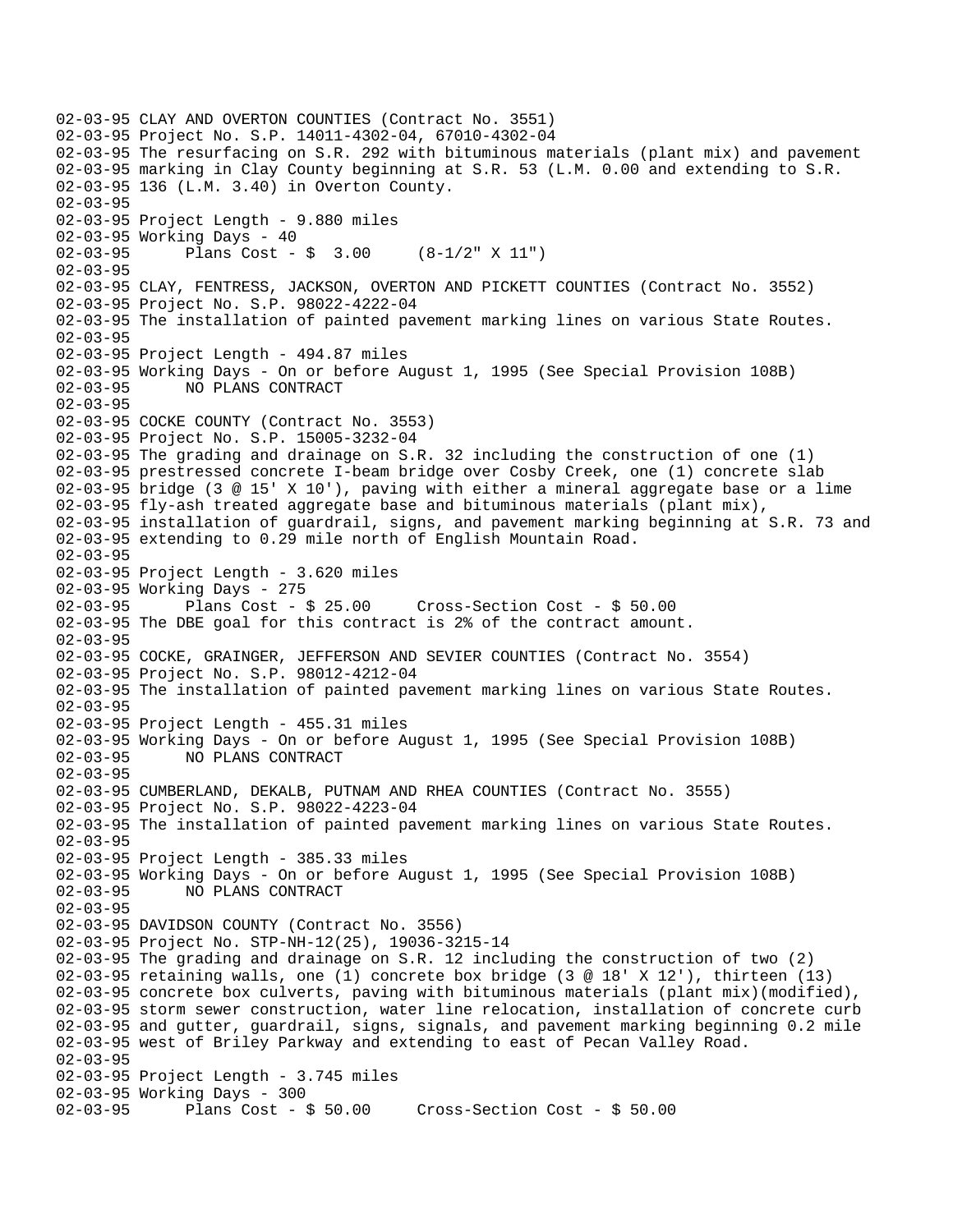```
02-03-95 The DBE goal for this contract is 13% of the contract amount. 
02-03-95 
02-03-95 DAVIDSON COUNTY (Contract No. 3557) 
02-03-95 Project No. S.P. 19005-4133-04 
02-03-95 The repair of the bridge on Demonbreun Street over I-40 in Nashville including 
02-03-95 jacking steel spans, concrete, structural steel, expansion joint and bridge 
02-03-95 deck repairs, bearing device replacement, overlay with bituminous materials 
02-03-95 (plant mix), installation of concrete curb and gutter, sidewalk, and pavement 
02-03-95 marking. 
02-03-95 
02-03-95 Project Length - 0.000 mile 
02-03-95 Working Days - On or before June 1, 1995 
02-03-95 Plans Cost - $ 10.00 Cross-Section Cost - NA 
02 - 03 - 9502-03-95 DAVIDSON COUNTY (Contract No. 3558) 
02-03-95 Project No. S.P. 19030-4310-04 
02-03-95 The resurfacing on S.R. 11 with bituminous materials (plant mix) and pavement 
02-03-95 marking beginning at Spring Street (L.M. 12.17) and extending to I-65 (L.M. 
02-03-95 16.49).
02-03-95 
02-03-95 Project Length - 4.320 miles 
02-03-95 Working Days - 35 
02-03-95 Plans Cost - $ 3.00 (8-1/2" X 11") 
02-03-95 
02-03-95 DICKSON COUNTY (Contract No. 3559) 
02-03-95 Project No. S.P. 22002-4223-04 
02-03-95 The resurfacing on S.R. 1 with bituminous materials (plant mix), cold planing, 
02-03-95 and pavement marking beginning at the four lane section (L.M. 7.00) and 
02-03-95 extending to S.R. 96 (L.M. 11.84). 
02-03-95 
02-03-95 Project Length - 4.760 miles 
02-03-95 Working Days - 35<br>02-03-95 Plans Cost -
              Plans Cost - \sin 3.00 (8-1/2" X 11")
02-03-95 
02-03-95 DYER COUNTY (Contract No. 3560) 
02-03-95 Project No. 23211-4307-04 
02-03-95 The resurfacing on S.R. 211 with bituminous materials (plant mix), cold 
02-03-95 planing, and pavement marking beginning at L.M. 8.95 and extending to the Jct. 
02-03-95 with S.R. 77 (L.M. 10.37). 
02-03-95 
02-03-95 Project Length - 1.420 miles 
02-03-95 Working Days - 30 
02-03-95 Plans Cost - $ 3.00 (8-1/2" X 11") 
02-03-95 
02-03-95 GIBSON COUNTY (Contract No. 3561) 
02-03-95 Project No. STP-M-9405(5), 27955-8737-54 
02-03-95 STP-M-9405(6), 27955-8739-54 
02-03-95 
02-03-95 The resurfacing on five (5) streets in Humboldt with bituminous materials 
02-03-95 (plant mix), including cold planing, signs, and pavement marking on Chere Carol 
02-03-95 Road beginning at Main Street West and extending to Forrest Drive, on Bledsoe 
02-03-95 Road beginning at East End Drive South and extending to Barnett Road, on 30th 
02-03-95 Avenue beginning at East End Drive and extending to Mitchell Street, on 6th 
02-03-95 Avenue beginning at Main Street and extending to McKnight Street, and on Gibson 
02-03-95 Wells Road beginning at McLin Street and extending to the city limits. 
02-03-95 
02-03-95 Project Length - 2.760 miles 
02-03-95 Working Days - 40<br>02-03-95 Plans Cost -
              Plans Cost - \frac{1}{2} 3.00 (8-1/2" X 11")
02-03-95
```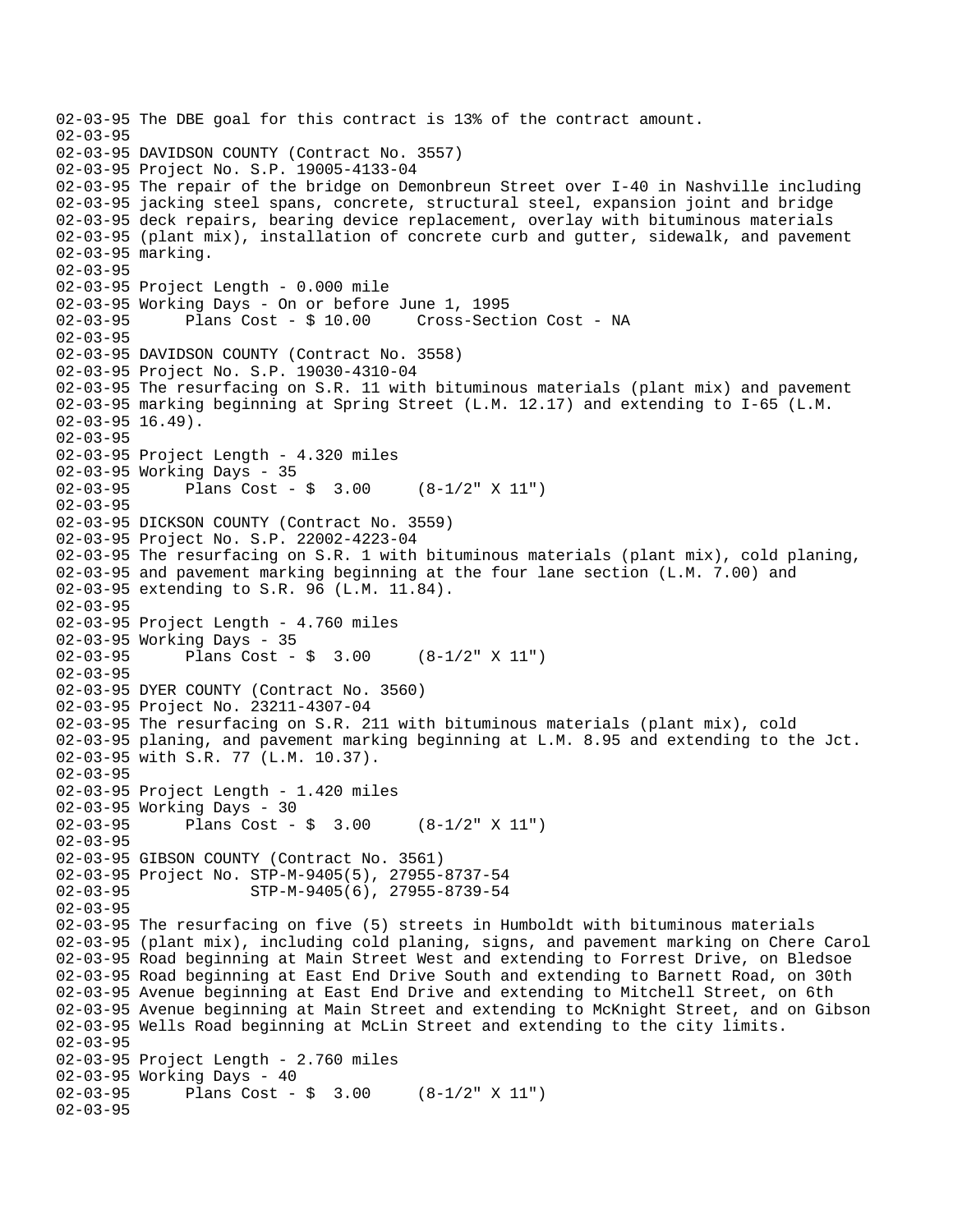02-03-95 GIBSON COUNTY (Contract No. 3562) 02-03-95 Project No. S.P. 27032-4202-04 02-03-95 The resurfacing on S.R. 420 with bituminous materials (plant mix) and pavement 02-03-95 marking beginning at the Jct. with S.R. 5 and extending to the Jct. with S.R. 02-03-95 186. 02-03-95 02-03-95 Project Length - 4.520 miles 02-03-95 Working Days - 35 02-03-95 Plans Cost - \$ 3.00 (8-1/2" X 11") 02-03-95 02-03-95 GILES, LAWRENCE, LEWIS, MAURY AND WAYNE COUNTIES (Contract No. 3563) 02-03-95 Project No. S.P. 98033-4290-04 02-03-95 The installation of painted pavement marking lines on various State Routes.  $02 - 03 - 95$ 02-03-95 Project Length - 682.42 miles 02-03-95 Working Days - On or before August 1, 1995 (See Special Provision 108B) 02-03-95 NO PLANS CONTRACT 02-03-95 02-03-95 GRAINGER COUNTY (Contract No. 3564) 02-03-95 Project No. APD-NH-32(10), 29002-3231-14 02-03-95 The grading and drainage on U.S. 11W (S.R. 1) and U.S. 25E (S.R. 32) including 02-03-95 the construction of one (1) prestressed concrete Bulb-Tee beam bridge S.R. 1/32 02-03-95 over Ramp, two (2) prestressed concrete I-beam bridges ramp over S.R. 1/32, and 02-03-95 S.R. 1 over Briar Fork Creek, paving with bituminous materials (plant mix), 02-03-95 treated permeable base and portland cement concrete pavement on the ramps, cold 02-03-95 planing, storm sewer construction, installation of sidewalk, concrete median 02-03-95 barrier, guardrail, fence, signs, signals, rock slope wire mesh, and pavement 02-03-95 marking beginning at four lane section south of Bean Station and extending 02-03-95 northwest to the four lane section near Miller Hollow Road. 02-03-95 02-03-95 Project Length - 4.712 miles 02-03-95 Working Days - 450<br>02-03-95 Plans Cost - \$175.00 02-03-95 Plans Cost - \$175.00 Cross-Section Cost - \$200.00 02-03-95 The DBE goal for this contract is 10% of the contract amount. 02-03-95 02-03-95 GREENE, HAMBLEN, HANCOCK, HAWKINS, JOHNSON AND SULLIVAN COUNTIES 02-03-95 (Contract No. 3565) 02-03-95 Project No. S.P. 98012-4213-04 02-03-95 The installation of painted pavement marking lines on various State Routes. 02-03-95 02-03-95 Project Length - 498.29 miles 02-03-95 Working Days - On or before August 1, 1995 (See Special Provision 108B) 02-03-95 NO PLANS CONTRACT 02-03-95 02-03-95 HARDEMAN COUNTY (Contract No. 3566) 02-03-95 Project No. S.P. 35005-4240-04, 35008-4204-04 02-03-95 The resurfacing on S.R. 57 and S.R. 125 with bituminous materials (plant mix) 02-03-95 and pavement marking on S.R. 57 beginning at L.M. 6.85 and extending to L.M. 02-03-95 11.31 and on S.R. 125 beginning at the Mississippi State line and extending to 02-03-95 S.R. 57. 02-03-95 02-03-95 Project Length - 7.650 miles 02-03-95 Working Days - 40 02-03-95 Plans Cost - \$ 3.00 (8-1/2" X 11") 02-03-95 02-03-95 HENRY COUNTY (Contract No. 3567) 02-03-95 Project No. M-77(26), 40012-3222-54 02-03-95 The grading and drainage on S.R. 77 including paving with bituminous materials 02-03-95 (plant mix), cold planing, storm sewer construction, installation of concrete 02-03-95 curb and gutter, sidewalk, signs, signals and pavement marking beginning at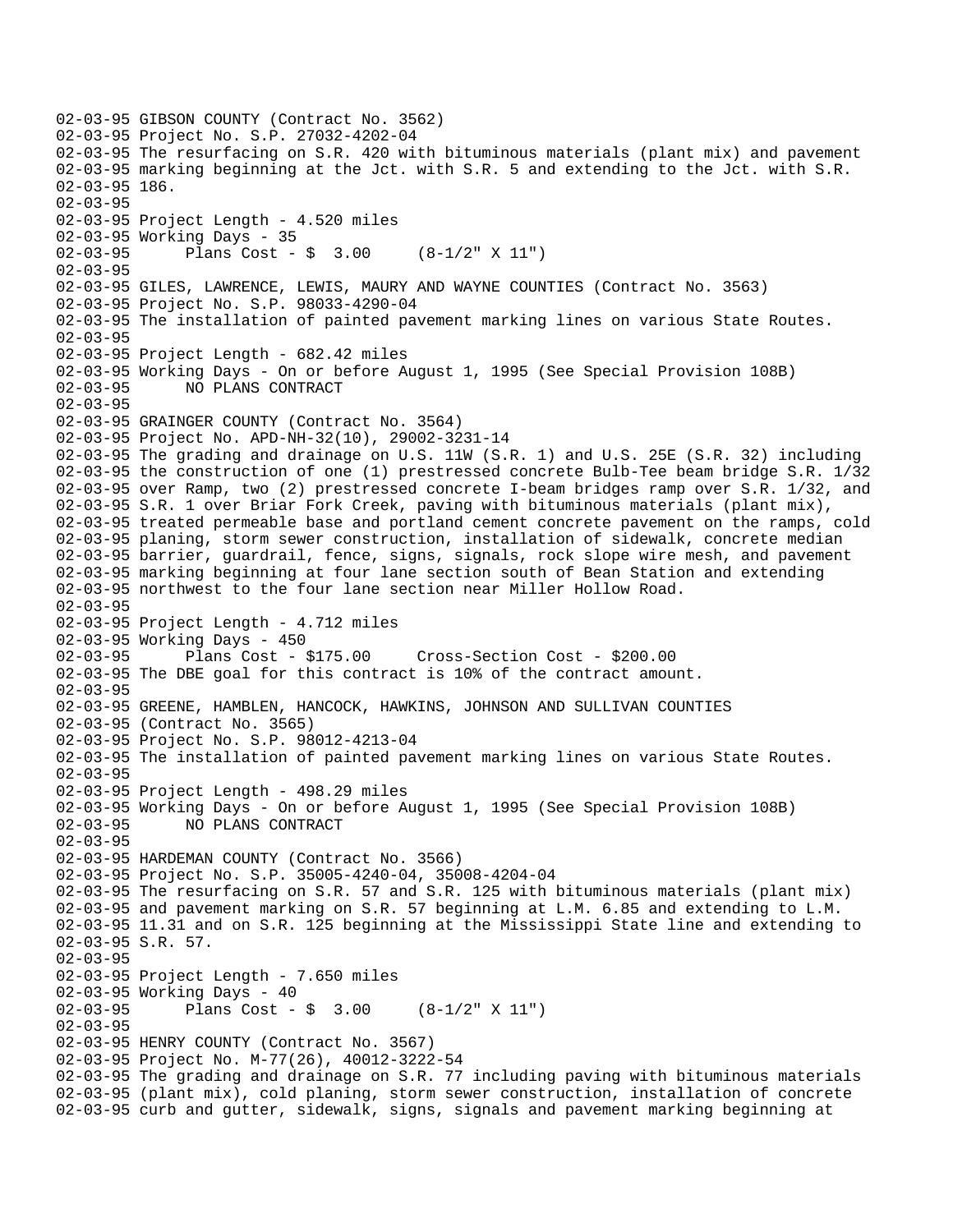```
02-03-95 Paris south city limits and extending to S.R. 69 in Paris. 
02-03-95 
02-03-95 Project Length - 0.743 mile 
02-03-95 Working Days - 115<br>02-03-95 Plans Cost - $ 10.00
02-03-95 Plans Cost - $ 10.00 Cross-Section Cost - $ 10.00 
02-03-95 The DBE goal for this contract is 13% of the contract amount. 
02-03-95 
02-03-95 JACKSON COUNTY (Contract No. 3568) 
02-03-95 Project No. S.P. 44002-4224-04 
02-03-95 The repair of the bridge on S.R. 53 over the Roaring River (L.M. 15.71) 
02-03-95 including concrete, structural steel and bridge deck repairs, expansion joint, 
02-03-95 bridge deck sealant, overlay with bituminous materials (plant mix), cold 
02-03-95 planing, installation of guardrail, and pavement marking. 
02-03-95 
02-03-95 Project Length - 0.000 mile 
02-03-95 Working Days - 100 
02-03-95 Plans Cost - $ 10.00 Cross-Section Cost - NA 
02-03-95 
02-03-95 JEFFERSON COUNTY (Contract No. 3569) 
02-03-95 Project No. S.P. 45004-4325-04 
02-03-95 The resurfacing on S.R. 9 with bituminous materials (plant mix) and pavement 
02-03-95 marking beginning 0.24 mile east of the Sevier County line (L.M. 0.24) and 
02-03-95 extending to 210 feet west of Redbud Drive left (L.M. 11.12). 
02-03-95 
02-03-95 Project Length - 10.880 miles 
02-03-95 Working Days - 70 
02-03-95 Plans Cost - $ 3.00 (8-1/2" X 11") 
02-03-95 
02-03-95 JEFFERSON COUNTY (Contract No. 3570) 
02-03-95 Project No. S.P. 45945-4150-04 
02-03-95 The improvements at the rest area waste treatment plant on I-40 0.5 mile 
02-03-95 southwest of the French Broad River. 
02-03-95 
02-03-95 Project Length - 0.000 mile 
02-03-95 Working Days - 60 
02-03-95 Plans Cost - $ 10.00 Cross-Section Cost - NA 
02-03-95 
02-03-95 KNOX COUNTY (Contract No. 3571) 
02-03-95 Project No. IM-40-7(141)377, 47001-3188-44, STP-NH-162(1), 47050-3236-14 
02-03-95 The grading and drainage on I-140 (S.R. 162, Pellissippi Parkway) including the 
02-03-95 construction of one (1) prestressed concrete Bulb-Tee beam bridge on Dutchtown 
02-03-95 Road over S.R. 162, one (1) prestressed concrete I-beam bridge on S.R. 162 over 
02-03-95 ramp, one (1) steel girder bridge on ramp over I-40, one (1) reinforced 
02-03-95 concrete or retained earth retaining wall, four (4) concrete box culverts, 
02-03-95 subgrade treatment with hydrated lime, paving with bituminous materials (plant 
02-03-95 mix)(polymer modified), treated permeable base and portland cement concrete 
02-03-95 pavement on the ramps, storm sewer construction, installation of concrete curb 
02-03-95 and gutter, guardrail, concrete median barrier, fence, signs, signals, and 
02-03-95 pavement marking beginning 2775 feet north of Dutchtown Road and extending to 
02-03-95 599 feet north of I-40. 
02-03-95 
02-03-95 Project Length - 1.586 miles 
02-03-95 Working Days - 330 
02-03-95 Plans Cost - $150.00 Cross-Section Cost - $125.00 
02-03-95 The DBE goal for this contract is 9% of the contract amount. 
02-03-95 
02-03-95 KNOX COUNTY (Contract No. 3572) 
02-03-95 Project No. CM-NHE-33(11), 47018-3238-54 
02-03-95 The signal upgrade at six (6) intersections on S.R. 33 (Maynardville Pike) at 
02-03-95 Foley Drive, Fountain Valley Lane and Stockyard, Doris and Neal Drive,
```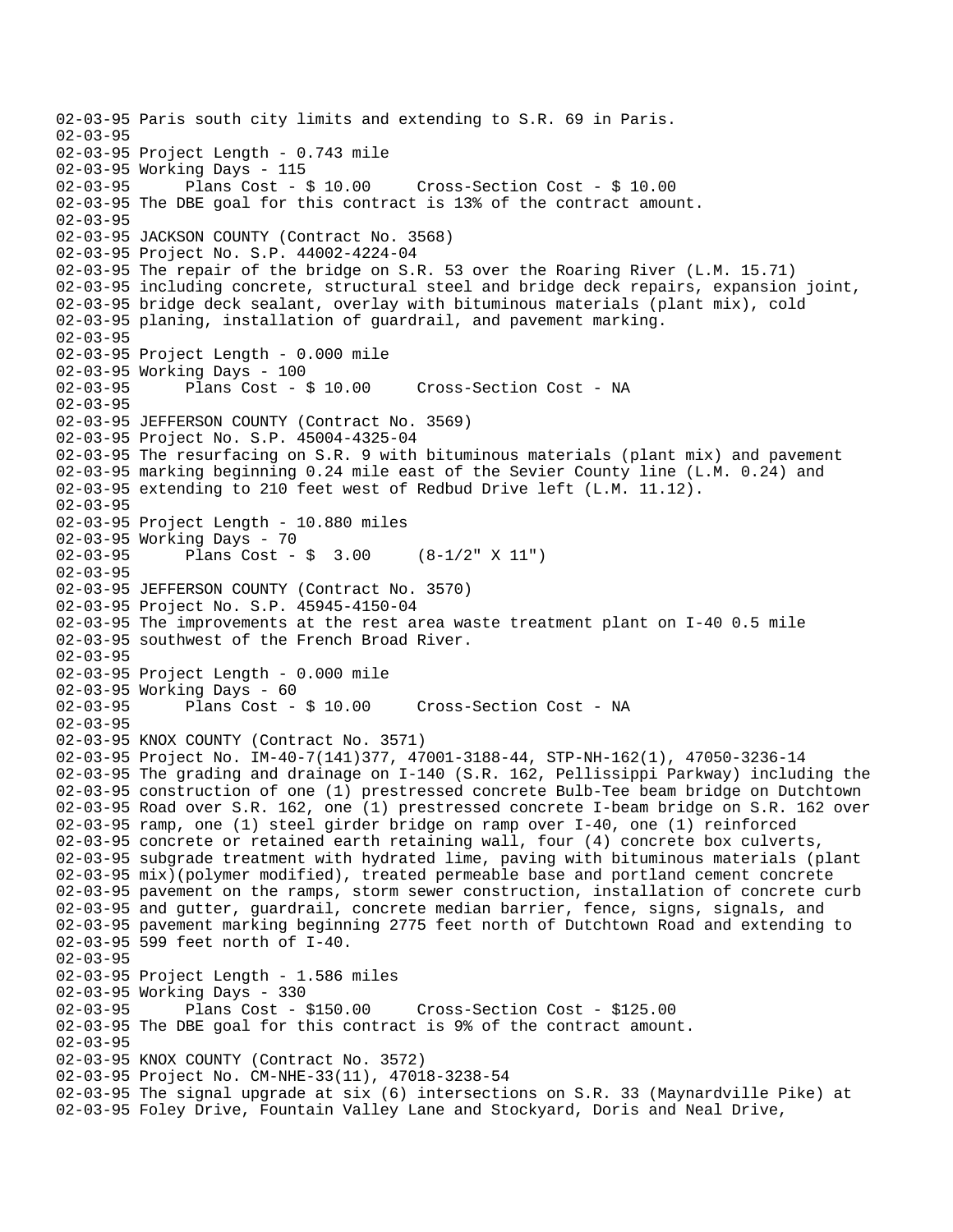02-03-95 Cunningham Drive, Afton Drive, and S.R. 131 (Emory Road). 02-03-95 02-03-95 Project Length - 1.620 miles 02-03-95 Working Days - On or before December 1, 1995 02-03-95 Plans Cost - \$ 10.00 Cross-Section Cost - NA 02-03-95 02-03-95 LAUDERDALE COUNTY (Contract No. 3573) 02-03-95 Project No. S.P. 49001-4558-04 02-03-95 The renovation of rest area lighting on U.S. 51 (S.R. 3) 1.2 miles north of the 02-03-95 Hatchie River near Henning. 02-03-95 02-03-95 Project Length - 0.000 mile 02-03-95 Working Days - On or before September 1, 1995 02-03-95 Plans Cost - \$ 3.00 Cross-Section Cost - NA 02-03-95 02-03-95 LAUDERDALE, SHELBY AND TIPTON COUNTIES (Contract No. 3574) 02-03-95 Project No. S.P. 98042-4269-04 02-03-95 The installation of painted pavement marking lines on various State Routes. 02-03-95 02-03-95 Project Length - 366.80 miles 02-03-95 Working Days - On or before August 1, 1995 (See Special Provision 108B) 02-03-95 NO PLANS CONTRACT 02-03-95 02-03-95 LOUDON COUNTY (Contract No. 3575) 02-03-95 Project No. STP-M-NHE-73(14), 53012-3221-54 02-03-95 The installation of lighting on U.S. 321 (S.R. 73) beginning at Simpson Drive 02-03-95 (L.M. 5.92) and extending to U.S. 11 (S.R. 2) in Lenoir City. 02-03-95 02-03-95 Project Length - 1.407 miles 02-03-95 Working Days - On or before November 1, 1995 02-03-95 Plans Cost - \$ 3.00 Cross-Section Cost - NA 02-03-95 02-03-95 MCNAIRY COUNTY (Contract No. 3576) 02-03-95 Project No. S.P. 55005-4207-04 02-03-95 The repair of the bridge on S.R. 22 over Lick Creek (L.M. 7.94) including 02-03-95 concrete, bridge deck repairs, bridgerail replacement, bridge deck sealant, 02-03-95 overlay with bituminous materials (plant mix), cold planing, installation of 02-03-95 guardrail, and pavement marking. 02-03-95 02-03-95 Project Length - 0.000 mile 02-03-95 Working Days - 40 02-03-95 Plans Cost - \$ 10.00 Cross-Section Cost - NA 02-03-95 02-03-95 MACON COUNTY (Contract No. 3577) 02-03-95 Project No. S.P. 56001-4516-04, 56003-4549-04, 56009-4208-04 02-03-95 The resurfacing on S.R. 10, S.R. 52 and S.R. 151 with bituminous materials 02-03-95 (plant mix) and pavement marking on S.R. 10 beginning at the Jct. with S.R. 52 02-03-95 (Lafayette By-pass)(L.M. 6.87) and extending to Ellington Drive (L.M. 8.90), on 02-03-95 S.R. 52 beginning at the new construction (L.M. 18.20) and extending to new 02-03-95 construction (L.M. 20.40), and on S.R. 151 beginning at the Clay County line 02-03-95 (L.M. 0.00) and extending to the Jct. with S.R. 52 (L.M. 2.60). 02-03-95 02-03-95 Project Length - 6.830 miles 02-03-95 Working Days - 45<br>02-03-95 Plans Cost -Plans Cost -  $\sin 3.00$  (8-1/2" X 11") 02-03-95 02-03-95 MACON, SMITH, SUMNER AND TROUSDALE COUNTIES (Contract No. 3578) 02-03-95 Project No. S.P. 98033-4292-04 02-03-95 The installation of painted pavement marking lines on various State Routes. 02-03-95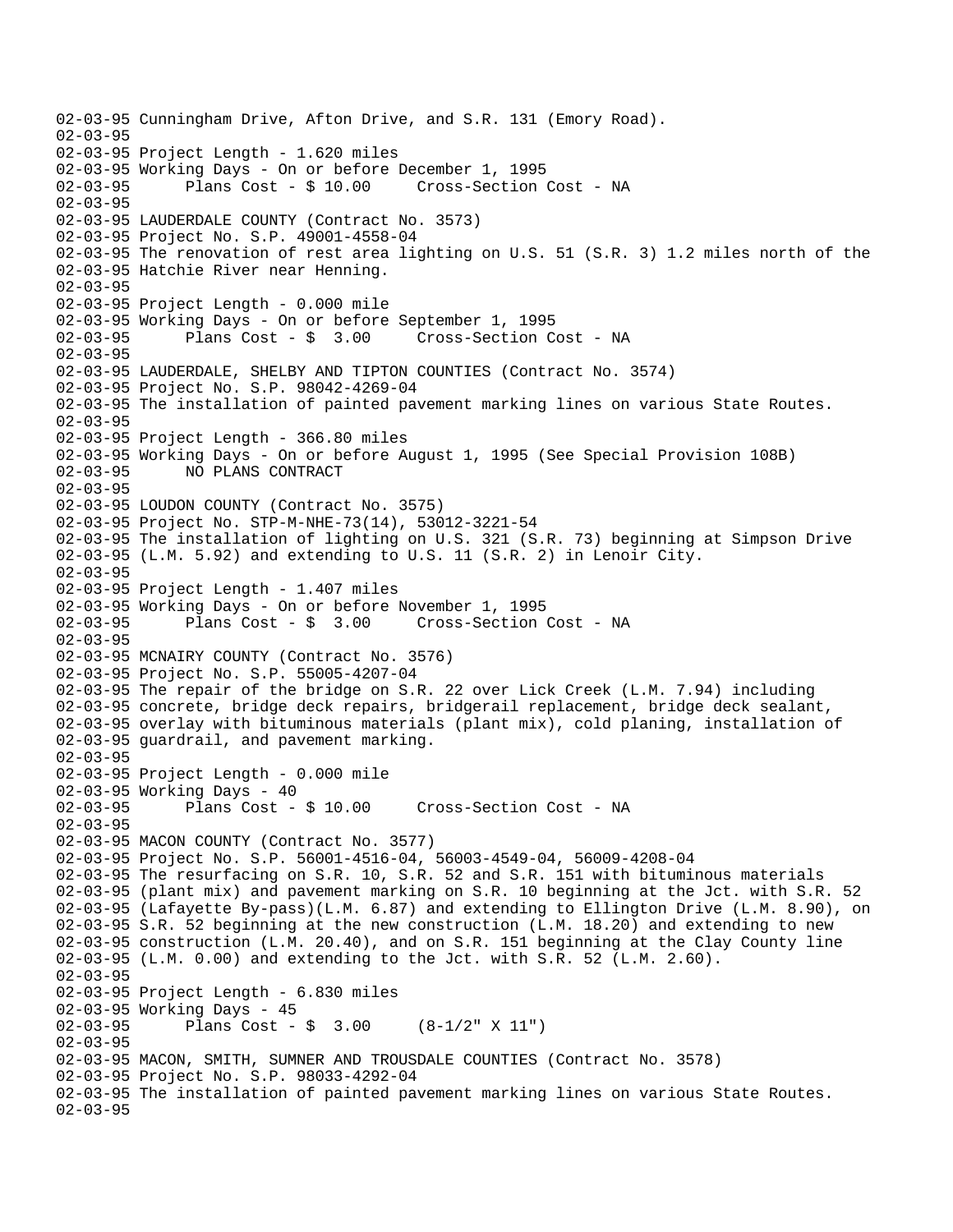02-03-95 Project Length - 416.01 miles 02-03-95 Working Days - On or before August 1, 1995 (See Special Provision 108B)<br>02-03-95 NO PLANS CONTRACT 02-03-95 NO PLANS CONTRACT 02-03-95 02-03-95 MADISON COUNTY (Contract No. 3579) 02-03-95 Project No. S.P. 57023-4225-04 02-03-95 The resurfacing on S.R. 198 with bituminous materials (plant mix), cold 02-03-95 planing, and pavement marking beginning at L.M. 0.00 and extending to L.M. 02-03-95 1.46. 02-03-95 02-03-95 Project Length - 1.460 miles 02-03-95 Working Days - 30 02-03-95 Plans Cost - \$ 3.00 (8-1/2" X 11") 02-03-95 02-03-95 MARION COUNTY (Contract No. 3580) 02-03-95 Project No. S.P. 58062-4220-04 02-03-95 The resurfacing on S.R. 28 with bituminous materials (plant mix), cold planing, 02-03-95 and pavement marking beginning at the Jct. with S.R. 108 (L.M. 11.82) in 02-03-95 Whitwell and extending to the Sequatchie County line (L.M. 18.14). 02-03-95 02-03-95 Project Length - 6.304 miles 02-03-95 Working Days - 40<br>02-03-95 Plans Cost -Plans Cost -  $\sin 3.00$  (8-1/2" X 11") 02-03-95 02-03-95 MARSHALL COUNTY (Contract No. 3581) 02-03-95 Project No. S.P. 59017-4308-04 02-03-95 The resurfacing on S.R. 272 with bituminous materials (plant mix) and pavement 02-03-95 marking beginning at the bridge over the C.S.X. Railroad (L.M. 13.50) and 02-03-95 extending to S.R. 99 (L.M. 20.38). 02-03-95 02-03-95 Project Length - 6.810 miles 02-03-95 Working Days - 40<br>02-03-95 Plans Cost -Plans Cost -  $\sin 3.00$  (8-1/2" X 11") 02-03-95 02-03-95 MAURY COUNTY (Contract No. 3582) 02-03-95 Project No. S.P. 60017-4312-04 02-03-95 The resurfacing on S.R. 166 with bituminous materials (plant mix) and pavement 02-03-95 marking beginning at the Giles County line (L.M. 0.00) and extending to Arrow 02-03-95 Lake Road (L.M. 3.98). 02-03-95 02-03-95 Project Length - 3.970 miles 02-03-95 Working Days - 30 02-03-95 Plans Cost - \$ 3.00 (8-1/2" X 11") 02-03-95 02-03-95 MONROE COUNTY (Contract No. 3583) 02-03-95 Project No. S.P. 62004-4236-04 02-03-95 The overlay on S.R. 33 with an emulsified asphalt micro-surfacing including 02-03-95 pavement marking beginning the McMinn County line (L.M. 0.00) and extending to 02-03-95 55 feet south of Lewis Street right (L.M. 7.10). 02-03-95 02-03-95 Project Length - 7.100 miles 02-03-95 Working Days - 50 02-03-95 Plans Cost - \$ 3.00 (8-1/2" X 11") 02-03-95 02-03-95 RHEA COUNTY (Contract No. 3584) 02-03-95 Project No. S.P. 72011-4211-04 02-03-95 The resurfacing on S.R. 303 with bituminous materials (plant mix), cold 02-03-95 planing, and pavement marking beginning 0.1 mile north of S.R. 29 (L.M. 0.10) 02-03-95 and extending to the bridge over Sale Creek (L.M. 2.94). 02-03-95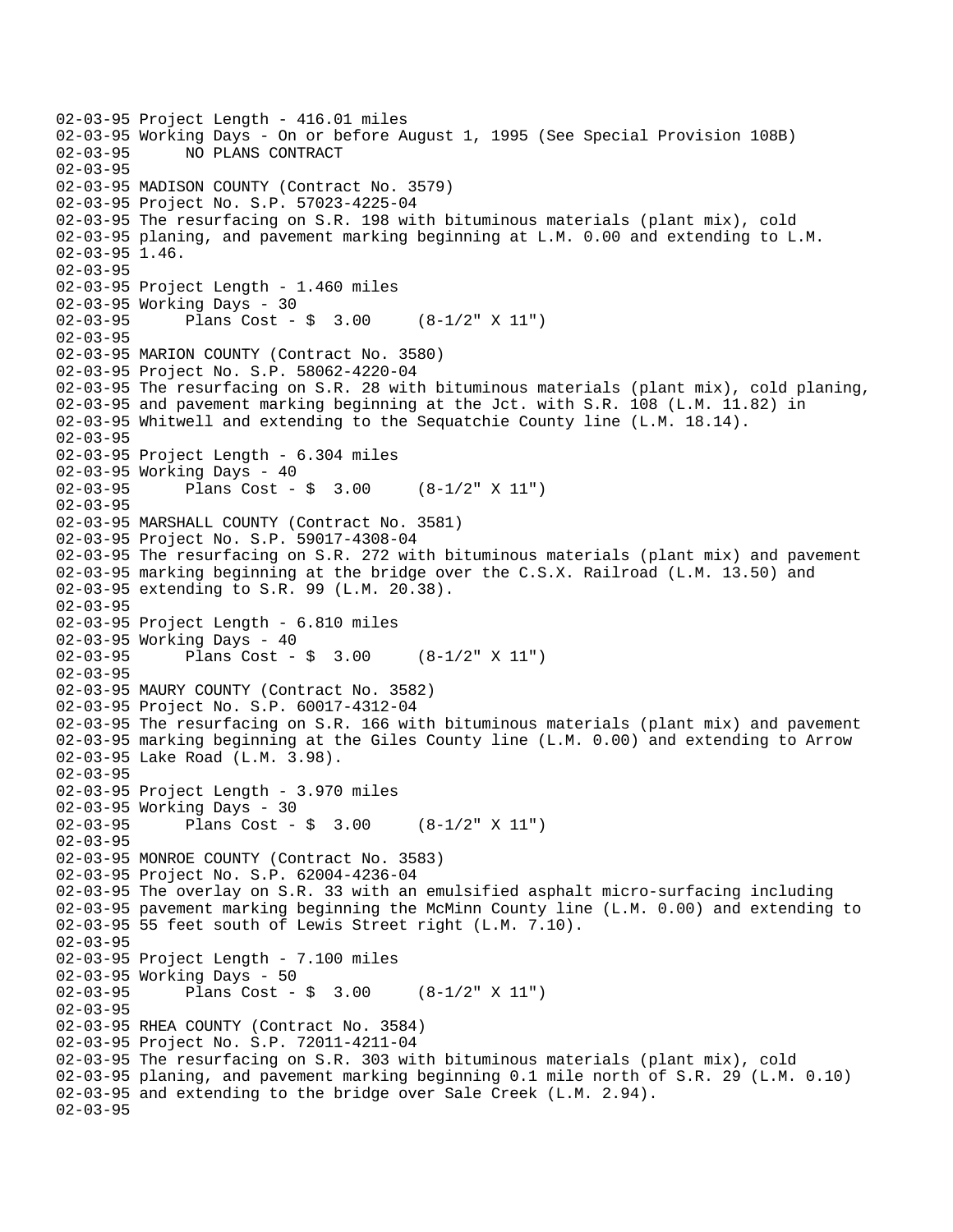```
02-03-95 Project Length - 2.820 miles 
02-03-95 Working Days - 30<br>02-03-95 Plans Cost -
              Plans Cost - \sin 3.00 (8-1/2" X 11")
02-03-95 
02-03-95 ROANE COUNTY (Contract No. 3585) 
02-03-95 Project No. S.P. 73006-3209-04 
02-03-95 The grading and drainage on S.R. 29 (U.S. 27) including the construction of two 
02-03-95 (2) reinforced concrete cantilever retaining walls, six (6) concrete box 
02-03-95 culverts, expansion joint repairs, paving with bituminous materials (plant 
02-03-95 mix)(modified), storm sewer construction, installation of guardrail, fence, 
02-03-95 signs, and pavement marking beginning at the bridge over Whites Creek and 
02-03-95 extending to 0.1 mile north of S.R. 1 near Rockwood city limits. 
02 - 03 - 9502-03-95 Project Length - 4.435 miles 
02-03-95 Working Days - 300 
                                      02-03-95 Plans Cost - $100.00 Cross-Section Cost - $ 50.00 
02-03-95 The DBE goal for this contract is 2% of the contract amount. 
02-03-95 
02-03-95 ROBERTSON COUNTY (Contract No. 3586) 
02-03-95 Project No. S.P. 74010-4223-04 
02-03-95 The resurfacing on S.R. 65 with bituminous materials (plant mix) and pavement 
02-03-95 marking beginning at the Davidson County line (L.M. 0.00) and extending to the 
02-03-95 bridge over Carr Creek (L.M. 5.45). 
02-03-95 
02-03-95 Project Length - 5.450 miles 
02-03-95 Working Days - 40 
02-03-95 Plans Cost - $ 3.00 (8-1/2" X 11") 
02-03-95 
02-03-95 RUTHERFORD COUNTY (Contract No. 3587) 
02-03-95 Project No. STP-M-99(10), 75020-3212-54 
02-03-95 The intersection improvement at S.R. 99 (Bradyville road ) with Minerva Drive 
02-03-95 including grading and drainage, paving with bituminous materials (plant mix), 
02-03-95 storm sewer construction, installation of concrete curb and gutter, signs, 
02-03-95 signals, and pavement marking. 
02-03-95 
02-03-95 Project Length - 0.160 mile 
02-03-95 Working Days - On or before August 15, 1995 
02-03-95 Plans Cost - $ 10.00 Cross-Section Cost - $0.00 
02-03-95 
02-03-95 RUTHERFORD COUNTY (Contract No. 3588) 
02-03-95 Project No. 75001-4162-04 
02-03-95 The repair of the bridge on Epps Mill Road over I-24 including concrete 
02-03-95 structural steel, expansion joint, epoxy injection and bridge deck repairs, 
02-03-95 bridge deck sealant, overlay with bituminous materials (plant mix), cold 
02-03-95 planing, installation of guardrail and pavement marking. 
02-03-95 
02-03-95 Project Length - 0.000 mile 
02-03-95 Working Days - 75<br>02-03-95 Plans Cost - $ 10.00
                                      Cross-Section Cost - NA
02-03-95 
02-03-95 SEQUATCHIE AND VAN BUREN COUNTIES (Contract No. 3589) 
02-03-95 Project No. S.P. 77002-4239-04, 88001-4213-04 
02-03-95 The resurfacing on S.R. 8 with bituminous materials (plant mix), cold planing, 
02-03-95 and pavement marking in Sequatchie County beginning at the Jct. with S.R. 111 
02-03-95 (L.M. 30.06) and extending to the Warren County line (L.M. 4.17) in Van Buren 
02-03-95 County. 
02-03-95 
02-03-95 Project Length - 7.530 miles
02-03-95 Working Days - 40 
02-03-95 Plans Cost - $ 3.00 (8-1/2" X 11")
```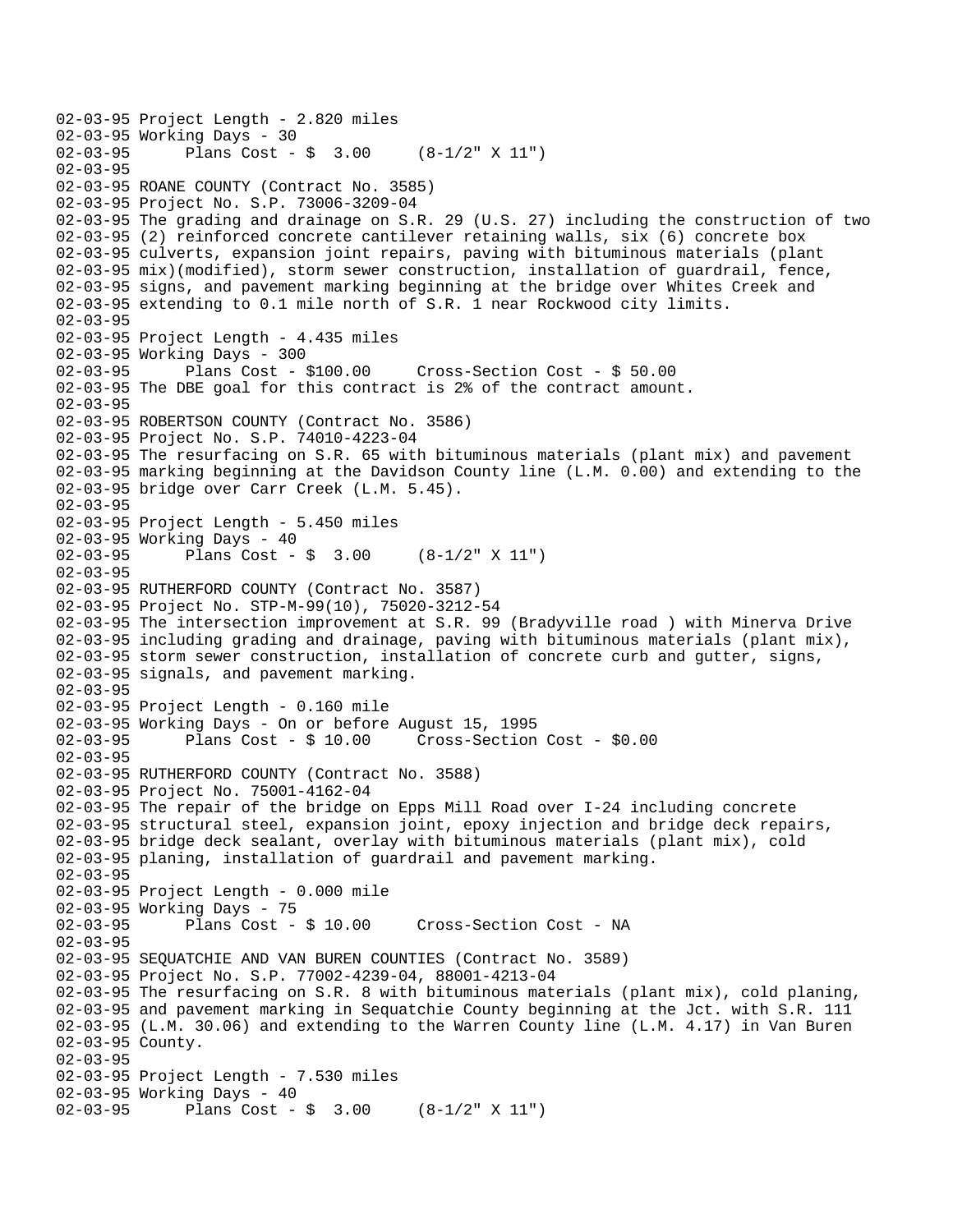```
02-03-95 
02-03-95 SEVIER COUNTY (Contract No. 3590) 
02-03-95 Project No. S.P. 78072-4535-04 
02-03-95 The resurfacing on S.R. 66 with bituminous materials (plant mix)(modified), 
02-03-95 cold planing, and pavement marking beginning at the bridge over the French 
02-03-95 Broad River (L.M. 5.04) and extending to 0.15 mile north of the bridges over 
02-03-95 I-40 (L.M. 8.75). 
02-03-95 
02-03-95 Project Length - 3.710 miles 
02-03-95 Working Days - 60 
02-03-95 Plans Cost - $ 3.00 (8-1/2" X 11") 
02-03-95 
02-03-95 SHELBY COUNTY (Contract No. 3591) 
02-03-95 Project No. CM-NH-57(23), 79028-3242-54 
02-03-95 The signal improvement and interconnection on U.S. 72 (S.R. 57) in Collierville 
02-03-95 beginning at Poplar View Parkway and extending to Main Street. 
02-03-95 
02-03-95 Project Length - 2.300 miles 
02-03-95 Working Days - On or before September 15, 1995 
02-03-95 Plans Cost - $ 10.00 Cross-Section Cost - NA 
02-03-95 
02-03-95 SHELBY COUNTY (Contract No. 3592) 
02-03-95 Project No. S.P. 79020-4240-04 
02-03-95 The repair of the bridge on S.R. 4 (Lamar) over Nonconnah Creek (L.M. 7.18) in 
02-03-95 Memphis including concrete, bridge joint seismic modifications, bridge deck and 
02-03-95 expansion joint repairs, bridgerail replacement, paving on the approaches with 
02-03-95 bituminous materials (plant mix), cold planing, installation of guardrail, and 
02-03-95 pavement marking. 
02-03-95 
02-03-95 Project Length - 0.000 mile 
02-03-95 Working Days - 150 
02-03-95 Plans Cost - $ 10.00 Cross-Section Cost - NA 
02-03-95 
02-03-95 SHELBY COUNTY (Contract No. 3593) 
02-03-95 Project No. 79040-4213-04 
02-03-95 The resurfacing on S.R. 175 with bituminous materials (plant mix)(polymer 
02-03-95 modified), cold planing, and pavement marking beginning at Swinnea Road and 
02-03-95 extending to west of S.R. 4. 
02-03-95 
02-03-95 Project Length - 3.700 miles 
02-03-95 Working Days - 45 
02-03-95 Plans Cost - $ 3.00 (8-1/2" X 11") 
02-03-95 
02-03-95 SULLIVAN COUNTY (Contract No. 3594) 
02-03-95 Project No. S.P. 82006-4356-04, 82013-4319-04, 82012-4302-04 
02-03-95 The resurfacing on S.R. 36, S.R. 126 and S.R. 355 with bituminous materials 
02-03-95 (plant mix), cold planing, and pavement marking on S.R. 36 beginning 105 feet 
02-03-95 northwest of S.R. 126 left (L.M. 8.80) and extending to 50 feet north of the 
02-03-95 bridge over Tranbarger Hollow Branch (L.M. 11.00), on S.R. 126 beginning at the 
02-03-95 bridge over the South Fork Holston River (L.M. 2.10) and extending to 0.21 mile 
02-03-95 north of S.R. 355 left (L.M. 2.40), and on S.R. 355 beginning at S.R. 126 (L.M. 
02-03-95 0.00) and extending to S.R. 36 (L.M. 2.58). 
02-03-95 
02-03-95 Project Length - 4.940 miles 
02-03-95 Working Days - 60 
02-03-95 Plans Cost - $ 3.00 (8-1/2" X 11") 
02-03-95 
02-03-95 SULLIVAN COUNTY (Contract No. 3595) 
02-03-95 Project No. S.P. 82010-3226-04 
02-03-95 The widening on S.R. 93 (Wilcox Drive) in Kingsport including grading and
```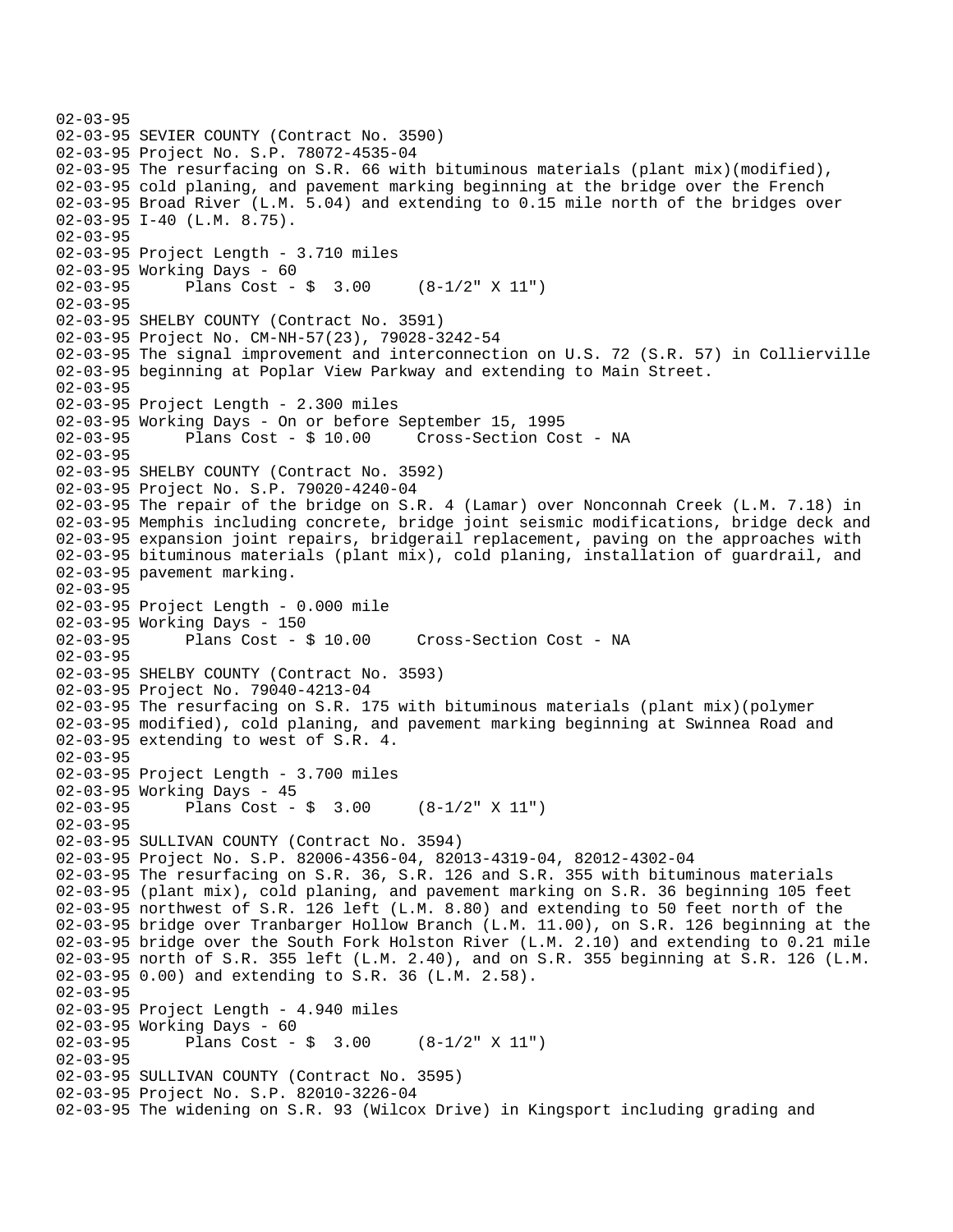02-03-95 drainage, construction of one (1) reinforced concrete retaining wall, extension 02-03-95 of one (1) concrete box bridge (3 @ 12' X 6'), paving with bituminous materials 02-03-95 (plant mix), storm sewer construction, installation of concrete curb and 02-03-95 gutter, guardrail, signs, and pavement marking beginning at South Gaylemont 02-03-95 Drive and extending to south of I-181. 02-03-95 02-03-95 Project Length - 0.901 mile 02-03-95 Working Days - 140 02-03-95 Plans Cost - \$ 10.00 Cross-Section Cost - \$ 25.00 02-03-95 02-03-95 SUMNER COUNTY (Contract No. 3596) 02-03-95 Project No. S.P. 83009-4289-04 02-03-95 The resurfacing on S.R. 52 with bituminous materials (plant mix), and pavement 02-03-95 marking beginning at the Robertson County line (U.S. 31W)(L.M. 0.00) and 02-03-95 extending to S.R. 109 (L.M. 4.38) in Portland. 02-03-95 02-03-95 Project Length - 3.980 miles 02-03-95 Working Days - 30 02-03-95 Plans Cost - \$ 3.00 (8-1/2" X 11") 02-03-95 02-03-95 TIPTON COUNTY (Contract No. 3597) 02-03-95 Project No. S.P. 84004-4221-04 02-03-95 The repair of the bridge on S.R 54 over the Hatchie River (L.M. 9.62) including 02-03-95 concrete, bearing device, repainting existing steel structure, bracing, bridge 02-03-95 deck and expansion joint repairs, penetrating concrete seal, bridge deck 02-03-95 sealant, overlay with bituminous materials (plant mix), installation of 02-03-95 guardrail, and pavement marking. 02-03-95 02-03-95 Project Length - 0.000 mile 02-03-95 Working Days - 200<br>02-03-95 Plans Cost - \$ 10.00 02-03-95 Plans Cost - \$ 10.00 Cross-Section Cost - NA 02-03-95 02-03-95 VAN BUREN COUNTY (Contract No. 3598) 02-03-95 Project No. 88011-4221-04 02-03-95 The repair of the bridge on S.R. 285 over Spring Creek (L.M. 14.73) including 02-03-95 concrete, bridge deck removal, bridgerail replacement, paving on the approaches 02-03-95 with bituminous materials (plant mix), cold planing, and pavement marking. 02-03-95 02-03-95 Project Length - 0.000 mile 02-03-95 Working Days - 120 02-03-95 Plans Cost - \$ 10.00 Cross-Section Cost - NA 02-03-95 02-03-95 WASHINGTON COUNTY (Contract No. 3599) 02-03-95 Project No. S.P. 90009-4529-04 02-03-95 The resurfacing on S.R. 81 with bituminous materials (plant mix) and pavement 02-03-95 marking beginning at the Jct. with S.R. 107 (L.M. 4.30) and extending to 55 02-03-95 feet south of Mayberry Road (L.M. 6.90). 02-03-95 02-03-95 Project Length - 2.600 miles 02-03-95 Working Days - 45 02-03-95 Plans Cost -  $\frac{1}{2}$  3.00 (8-1/2" X 11") 02-03-95 02-03-95 WEAKLEY COUNTY (Contract No. 3600) 02-03-95 Project No. S.P. 92001-4226-04 02-03-95 The resurfacing on S.R. 431 with bituminous materials (plant mix) and pavement 02-03-95 marking beginning at the five lane section (L.M. 5.37) and extending to the 02-03-95 Obion County line (L.M. 9.42). 02-03-95 02-03-95 Project Length - 4.050 miles 02-03-95 Working Days - 30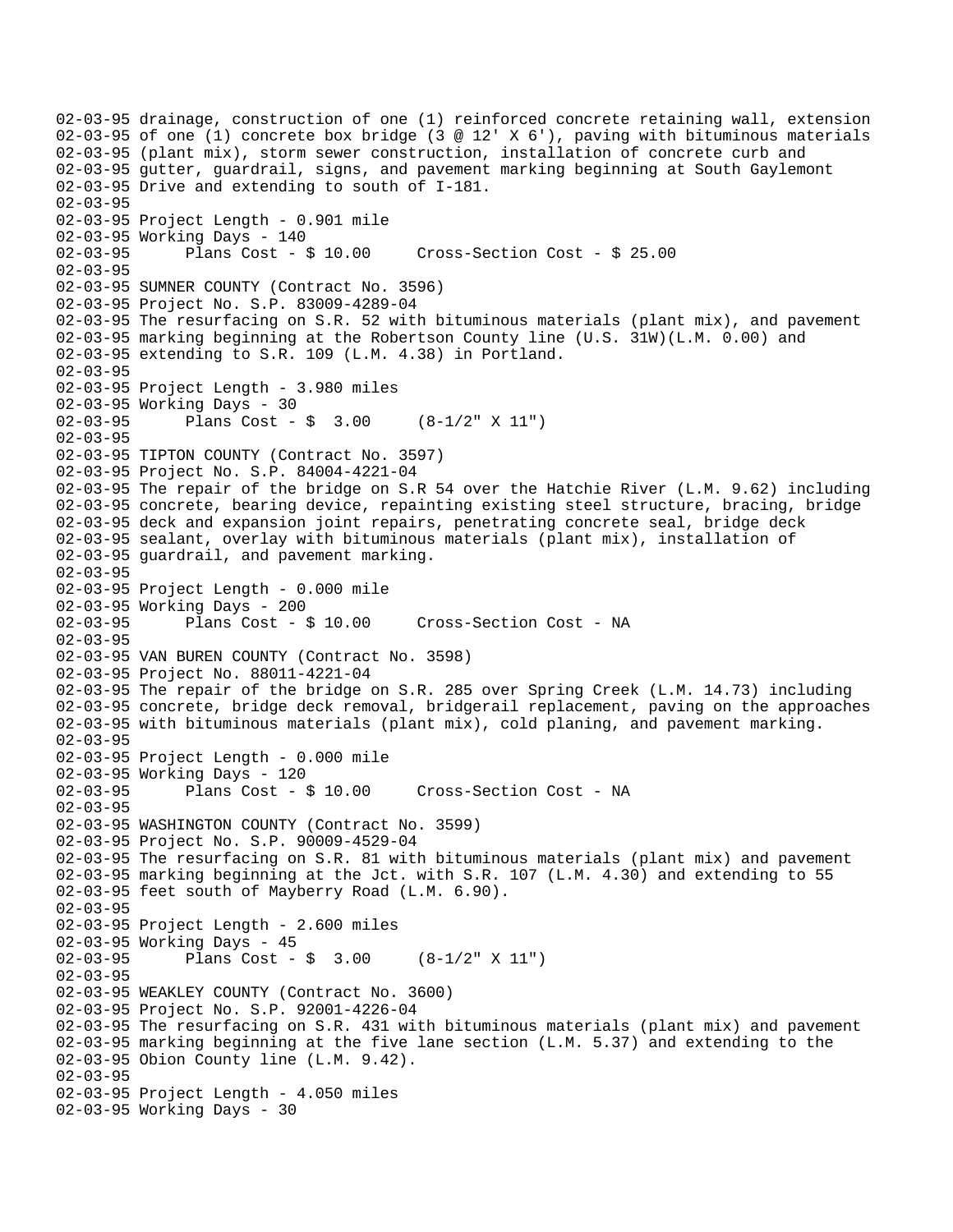02-03-95 Plans Cost - \$ 3.00 (8-1/2" X 11") 02-03-95 02-03-95 WILLIAMSON COUNTY (Contract No. 3601) 02-03-95 Project No. S.P. 94002-4167-04 02-03-95 The installation of a cantilever sign structure on I-65 southbound lanes at the 02-03-95 S.R. 253 (Concord Road). 02-03-95 02-03-95 Project Length - 0.000 mile 02-03-95 Working Days - On or before June 1, 1995 02-03-95 NO PLANS CONTRACT ================================================================================ 03-03-95 JEFFERSON COUNTY (Contract No. 3570) 03-03-95 Project No. S.P. 45945-4150-04 03-03-95 The improvements at the rest area waste treatment plant on I-40 0.5 mile 03-03-95 southwest of the French Broad River. 03-03-95 03-03-95 Project Length - 0.000 mile 03-03-95 Working Days - 60 03-03-95 Plans Cost - \$ 10.00 Cross-Section Cost - NA 03-03-95 03-03-95 KNOX COUNTY (Contract No. 3571) 03-03-95 Project No. IM-40-7(141)377, 47001-3188-44, STP-NH-162(1), 47050-3236-14 03-03-95 The grading and drainage on I-140 (S.R. 162, Pellissippi Parkway) including the 03-03-95 construction of one (1) prestressed concrete Bulb-Tee beam bridge on Dutchtown 03-03-95 Road over S.R. 162, one (1) prestressed concrete I-beam bridge on S.R. 162 over 03-03-95 ramp, one (1) steel girder bridge on ramp over I-40, one (1) reinforced 03-03-95 concrete or retained earth retaining wall, four (4) concrete box culverts, 03-03-95 subgrade treatment with hydrated lime, paving with bituminous materials (plant 03-03-95 mix)(polymer modified), treated permeable base and portland cement c oncrete 03-03-95 pavement on the ramps, storm sewer construction, installation of concrete curb 03-03-95 and gutter, guardrail, concrete median barrier, fence, signs, signals, and 03-03-95 pavement marking beginning 2775 feet north of Dutchtown Road and extending to 03-03-95 599 feet north of I-40. 03-03-95 03-03-95 Project Length - 1.586 miles 03-03-95 Working Days - 330 03-03-95 Plans Cost - \$150.00 Cross-Section Cost - \$125.00 03-03-95 The DBE goal for this contract is 11% of the contract amount. 03-03-95 03-03-95 BEDFORD COUNTY (Contract No. 3602) 03-03-95 Project No. S.P. 02017-4311-04 03-03-95 The resurfacing on S.R. 269 with bituminous materials (plant mix) and pavement 03-03-95 marking beginning near Duck River (L.M. 15.60) and extending to the Coffee 03-03-95 County line (L.M. 20.50). 03-03-95 03-03-95 Project Length - 4.900 miles 03-03-95 Working Days - 35<br>03-03-95 Plans Cost -Plans Cost -  $\sin 3.00$  (8-1/2" X 11") 03-03-95 03-03-95 BENTON AND HENRY COUNTIES (Contract No. 3603) 03-03-95 Project No. S.P. 03005-4214-04, 40004-4221-04 03-03-95 The resurfacing on S.R. 69 with bituminous materials (plant mix) and pavement 03-03-95 marking in Benton County beginning at L.M. 19.25 and extending to L.M. 1.20 in 03-03-95 Henry County. 03-03-95 03-03-95 Project Length - 6.130 miles 03-03-95 Working Days - 35<br>03-03-95 Plans Cost -Plans Cost -  $\frac{1}{2}$  3.00 (8-1/2" X 11") 03-03-95 03-03-95 BLOUNT COUNTY (Contract No. 3604)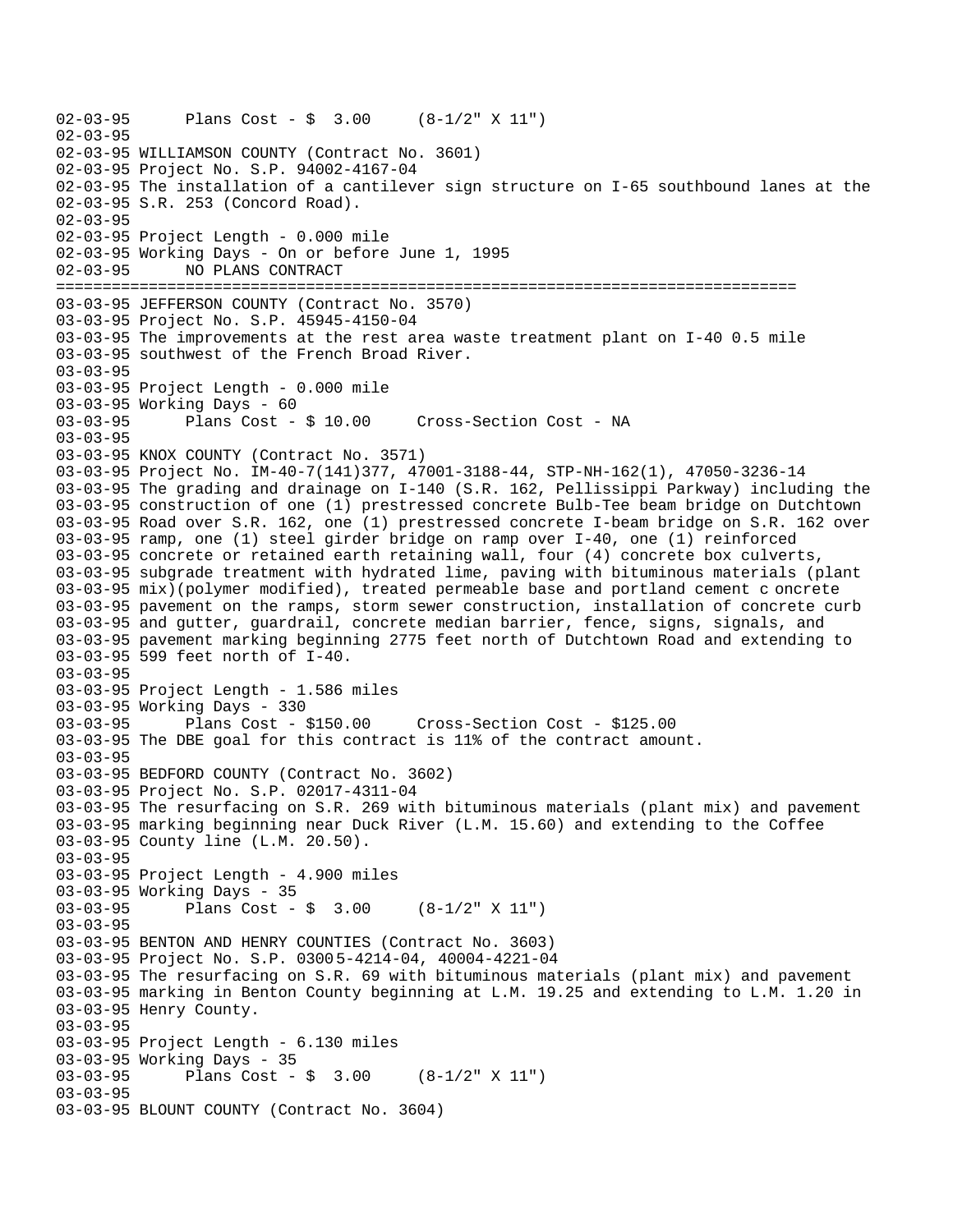```
03-03-95 Project No. STP-M-4484(3), 05088-3707-54 
03-03-95 The construction of one (1) prestressed concrete I-beam bridge on Davis Ford 
03-03-95 Road over Crooked Creek including grading and drainage, paving with bituminous 
03-03-95 materials (plant mix), installation of guardrail, and pavement marking. 
03-03-95 
03-03-95 Project Length - 0.157 mile 
03-03-95 Working Days - 120 
03-03-95 Plans Cost - $ 10.00 Cross-Section Cost - $0.00 
03-03-95 
03-03-95 CARROLL COUNTY (Contract No. 3605) 
03-03-95 Project No. BR-STP-77(34), 09012-3216-94 
03-03-95 The construction of one (1) prestressed concrete box beam bridge on S.R. 77 
03-03-95 over Crooked Creek (L.M. 18.51) including grading and drainage, paving with 
03-03-95 bituminous materials (plant mix), installation of guardrail, and pavement 
03-03-95 marking. 
03-03-95 
03-03-95 Project Length - 0.331 mile 
03-03-95 Working Days - 150 
03-03-95 Plans Cost - $ 10.00 Cross-Section Cost - $0.00 
03-03-95 
03-03-95 CARTER COUNTY (Contract No. 3606) 
03-03-95 Project No. STP-M-67(10), 10006-3236-54 
03-03-95 The intersection improvement at U.S. 321 (S.R. 67) with Roan Street and Elk 
03-03-95 Avenue in Elizabethton including grading and drainage, paving with bituminous 
03-03-95 materials (plant mix), cold planing, installation of concrete curb and gutter, 
03-03-95 sidewalk, signs, signals, and pavement marking. 
03-03-95 
03-03-95 Project Length - 0.194 mile 
03-03-95 Working Days - On or before January 1, 1996 
03-03-95 Plans Cost - $ 10.00 Cross-Section Cost - $0.00 
03-03-95 
03-03-95 CARTER COUNTY (Contract No. 3607) 
03-03-95 Project No. S.P. 10003-4553-04 
03-03-95 The resurfacing on S.R. 37 with bituminous materials (plant mix) and pavement 
03-03-95 marking beginning 264 feet north of the bridge over the Doe River (L.M. 6.70) 
03-03-95 and extending to 265 feet south of the Jct. with S.R. 173 (L.M. 12.35). 
03-03-95 
03-03-95 Project Length - 5.650 miles 
03-03-95 Working Days - 50 
03-03-95 Plans Cost - $ 3.00 (8-1/2" X 11") 
03-03-95 
03-03-95 CHEATHAM COUNTY (Contract No. 3608) 
03-03-95 Project No. S.P. 11012-4309-04 
03-03-95 The resurfacing on S.R. 250 with bituminous materials (plant mix) and pavement 
03-03-95 marking beginning at the Dickson County line (L.M. 0.00) and extending to Wiley 
03-03-95 Pardue Road (L.M. 3.50). 
03-03-95 
03-03-95 Project Length - 3.500 miles 
03-03-95 Working Days - 30 
03-03-95 Plans Cost - $ 3.00 (8-1/2" X 11") 
03-03-95 
03-03-95 COCKE COUNTY (Contract No. 3609) 
03-03-95 Project No. S.P. 15006-4511-04 
03-03-95 The resurfacing on S.R. 32 with bituminous materials (plant mix) and pavement 
03-03-95 marking beginning 0.14 mile north of S.R. 9 (L.M. 25.80) and extending to the 
03-03-95 bridge over the French Broad River (L.M. 31.71). 
03-03-95 
03-03-95 Project Length - 5.910 miles 
03-03-95 Working Days - 50 
03-03-95 Plans Cost - $ 3.00 (8-1/2" X 11")
```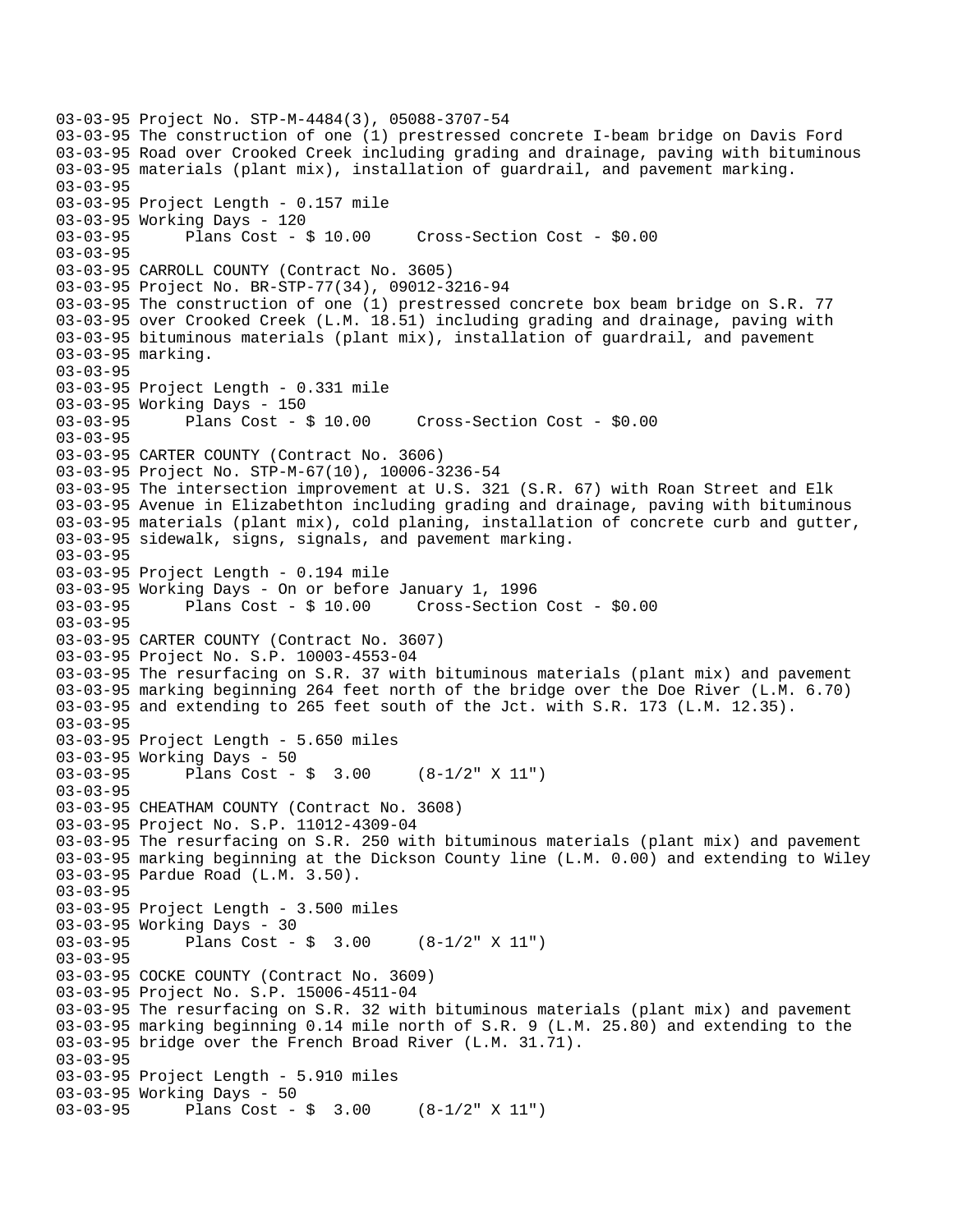```
03-03-95 
03-03-95 COFFEE AND WARREN COUNTIES (Contract No. 3610) 
03-03-95 Project No. S.P. 98022-4233-04 
03-03-95 The slip lining of culverts at various locations on various State Routes. 
03-03-95 
03-03-95 Project Length - 0.000 mile 
03-03-95 Working Days - On or before September 30, 1995 
03-03-95 NO PLANS CONTRACT 
03-03-95 
03-03-95 DAVIDSON COUNTY (Contract No. 3611) 
03-03-95 Project No. S.P. 19041-4361-04 
03-03-95 The resurfacing on S.R. 24 with bituminous materials (plant mix)(modified), 
03-03-95 cold planing, and pavement marking beginning at Fairfield Avenue (L.M. 14.00) 
03-03-95 and extending to Cottage Lane (L.M. 17.96) in Nashville. 
03-03-95 
03-03-95 Project Length - 3.960 miles 
03-03-95 Working Days - 35 
03-03-95 Plans Cost - $ 3.00 (8-1/2" X 11") 
03-03-95 
03-03-95 DECATUR COUNTY (Contract No. 3612) 
03-03-95 Project No. S.P. 20017-4305-04 
03-03-95 The resurfacing on S.R. 114 with bituminous materials (plant mix) and pavement 
03-03-95 marking beginning at S.R. 202 (L.M. 11.96) and extending to the Henderson 
03-03-95 County line (L.M. 18.48). 
03-03-95 
03-03-95 Project Length - 6.530 miles 
03-03-95 Working Days - 30 
03-03-95 Plans Cost - $ 3.00 (8-1/2" X 11") 
03-03-95 
03-03-95 DEKALB COUNTY (Contract No. 3613) 
03-03-95 Project No. S.P. 21001-4250-04 
03-03-95 The repair of the bridge on S.R. 26 over Smith Fork Creek (L.M. 8.40) including 
03-03-95 concrete, non-penetrating concrete seal, expansion joint and bridge deck 
03-03-95 repairs, bridge deck sealant, repainting existing steel structure, overlay with 
03-03-95 bituminous materials (plant mix), installation of guardrail, and pavement 
03-03-95 marking. 
03-03-95 
03-03-95 Project Length - 0.000 mile 
03-03-95 Working Days - 120 
03-03-95 Plans Cost - $ 10.00 Cross-Section Cost - NA 
03-03-95 
03-03-95 DICKSON, WILLIAMSON AND CHEATHAM COUNTIES (Contract No. 3614) 
03-03-95 Project No. IME-40-3(119)177, 22001-8152-44, 94001-8116-44, 11003-8126-44 
03-03-95 The resurfacing on I-40 with bituminous materials (plant mix)(polymer 
03-03-95 modified) including cold planing, bridge deck repairs, bridge deck sealant, 
03-03-95 installation of guardrail, and pavement marking in Dickson County beginning 
03-03-95 0.76 miles west of Nails Creek (L.M. 13.56) and extending to to S.R. 249 (L.M. 
03-03-95 3.77) in Cheatham County. 
03-03-95 
03-03-95 Project Length - 11.080 miles 
03-03-95 Working Days - 110 
03-03-95 Plans Cost - $ 10.00 Cross-Section Cost - NA 
03-03-95 The DBE goal for this contract is 6% of the contract amount. 
03-03-95 
03-03-95 FAYETTE COUNTY (Contract No. 3615) 
03-03-95 Project No. S.P. 24017-4330-04 
03-03-95 The resurfacing on S.R. 196 with bituminous materials (plant mix) and pavement 
03-03-95 marking beginning at L.M. 11.93 and extending to L.M. 17.05. 
03-03-95 
03-03-95 Project Length - 5.120 miles
```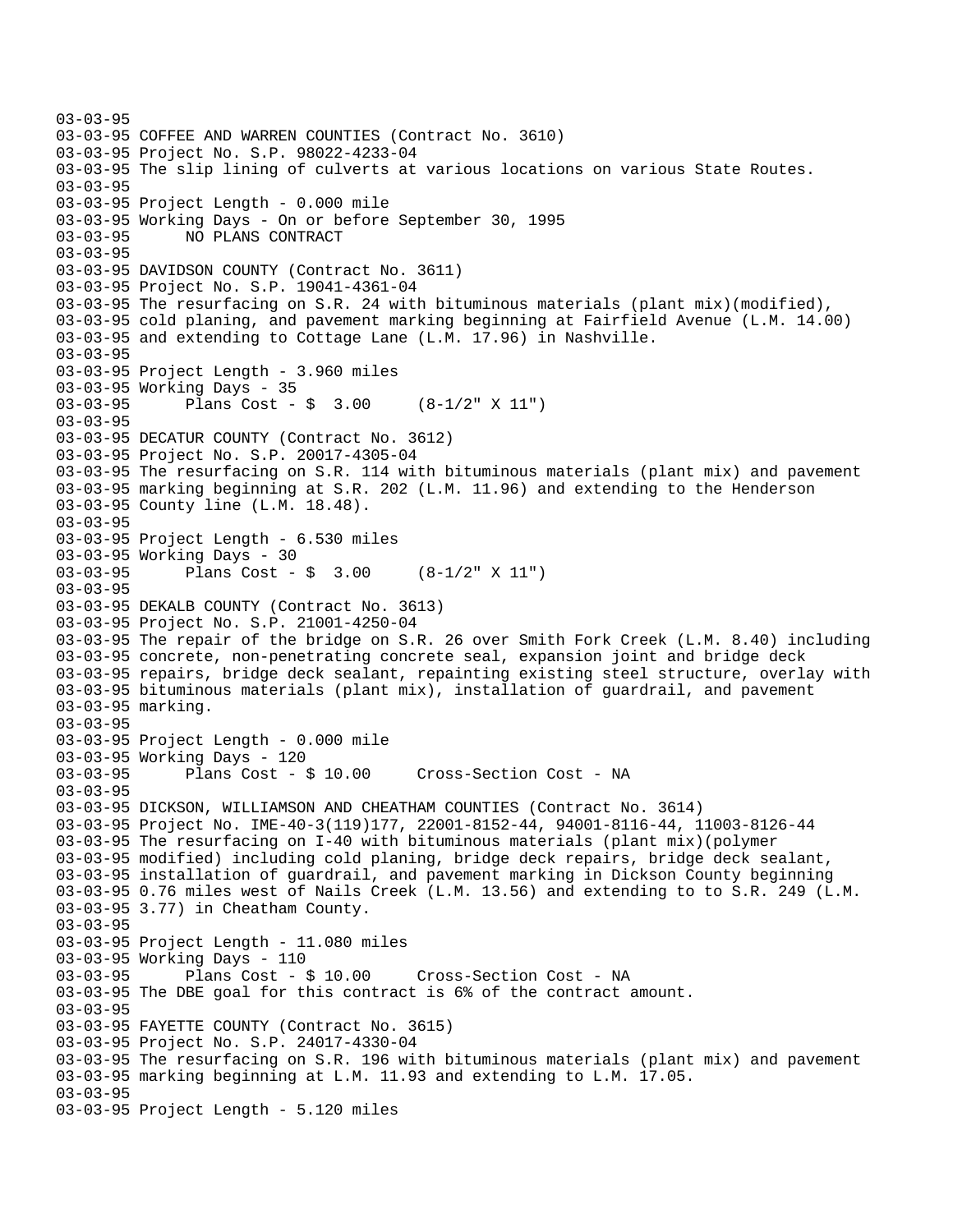```
03-03-95 Working Days - 30<br>03-03-95 Plans Cost -
              Plans Cost - \sin 3.00 (8-1/2" X 11")
03-03-95 
03-03-95 FRANKLIN COUNTY (Contract No. 3616) 
03-03-95 Project No. S.P. 26945-4454-04 
03-03-95 The resurfacing on Tims Ford State Rustic Park road with bituminous materials 
03-03-95 (plant mix) and pavement marking beginning at L.M. 0.00 and extending to 
03-03-95 L.M. 1.47. 
03-03-95 
03-03-95 Project Length - 1.470 miles 
03-03-95 Working Days - 30 
03-03-95 Plans Cost - $ 3.00 (8-1/2" X 11") 
03-03-95 
03-03-95 GIBSON COUNTY (Contract No. 3617) 
03-03-95 Project No. S.P. 27024-4316-04 
03-03-95 The resurfacing on S.R. 188 with bituminous materials (plant mix) and pavement 
03-03-95 marking beginning at S.R. 104 (L.M. 2.55) and extending to S.R. 77 (L.M. 10.22). 
03-03-95 
03-03-95 Project Length - 7.670 miles 
03-03-95 Working Days - 30 
03-03-95 Plans Cost - $ 3.00 (8-1/2" X 11") 
03-03-95 
03-03-95 GREENE COUNTY (Contract No. 3618) 
03-03-95 Project No. S.P. 30021-4309-04 
03-03-95 The resurfacing on S.R. 351 with bituminous materials (plant mix) and pavement 
03-03-95 marking beginning at S.R. 70 (L.M. 0.00) and extending to S.R. 350 left 
03-03-95 (L.M. 6.82). 
03-03-95 
03-03-95 Project Length - 6.820 miles 
03-03-95 Working Days - 60 
03-03-95 Plans Cost - $ 3.00 (8-1/2" X 11") 
03-03-95 
03-03-95 GRUNDY COUNTY (Contract No. 3619) 
03-03-95 Project No. S.P. 31010-4312-04 
03-03-95 The resurfacing on S.R. 50 with bituminous materials (plant mix) and pavement 
03-03-95 marking beginning at the Jct. with S.R. 2 (L.M. 1.79) and extending to the Elk 
03-03-95 River Bridge (L.M. 6.92). 
03-03-95 
03-03-95 Project Length - 5.130 miles 
03-03-95 Working Days - 35 
03-03-95 Plans Cost - $ 3.00 (8-1/2" X 11") 
03-03-95 
03-03-95 HAMILTON COUNTY (Contract No. 3620) 
03-03-95 Project No. BR-STP-312(4), 33053-3214-94 
03-03-95 The construction of one (1) concrete slab bridge (3 @ 15' X 9') on S.R. 312 
03-03-95 over Grasshopper Creek (L.M. 3.33) including grading and drainage, paving with 
03-03-95 bituminous materials (plant mix), installation of guardrail, and pavement 
03-03-95 marking. 
03-03-95 
03-03-95 Project Length - 0.217 mile 
03-03-95 Working Days - 100 
03-03-95 Plans Cost - $ 10.00 Cross-Section Cost - $0.00 
03-03-95 
03-03-95 HAMILTON COUNTY (Contract No. 3621) 
03-03-95 Project No. S.P. 33002-4152-04 
03-03-95 The crack sealing at various locations on I-24, S.R. 58 and S.R. 153. 
03-03-95 
03-03-95 Project Length - 16.840 miles 
03-03-95 Working Days - On or before June 15, 1995 
03-03-95 NO PLANS CONTRACT
```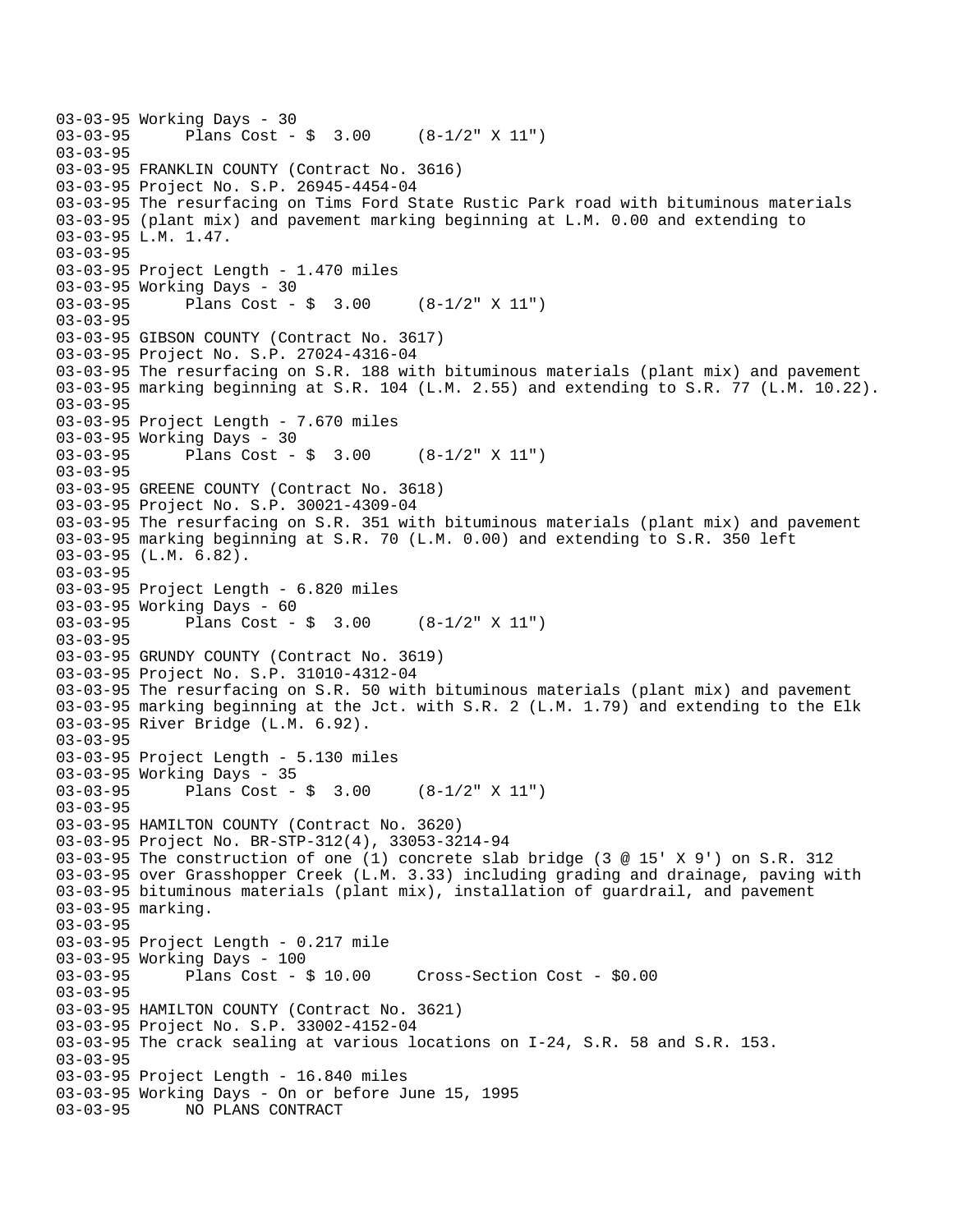```
03-03-95 
03-03-95 HAMILTON COUNTY (Contract No. 3622) 
03-03-95 Project No. S.P. 33011-4247-04 
03-03-95 The resurfacing on S.R. 2 with bituminous materials (plant mix)(modified), cold 
03-03-95 planing, and pavement marking beginning at Airport Road (L.M. 15.69) and 
03-03-95 extending to 0.2 mile north of Shallowford Road (L.M. 18.47). 
03-03-95 
03-03-95 Project Length - 2.460 miles 
03-03-95 Working Days - 40 
03-03-95 Plans Cost - $ 3.00 (8-1/2" X 11") 
03-03-95 
03-03-95 HAMILTON COUNTY (Contract No. 3623) 
03-03-95 Project No. S.P. 33049-4223-04 
03-03-95 The repair of the bridge on S.R. 148 over branch (L.M. 1.02) including 
03-03-95 concrete, bridge deck and epoxy injection repairs, paving on the approaches 
03-03-95 with bituminous materials (plant mix), cold planing, installation of guardrail, 
03-03-95 and pavement marking. 
03-03-95 
03-03-95 Project Length - 0.000 mile 
03-03-95 Working Days - 85 
03-03-95 Plans Cost - $ 10.00 Cross-Section Cost - NA 
03-03-95 
03-03-95 HAMILTON COUNTY (Contract No. 3624) 
03-03-95 Project No. S.P. 33033-4509-04 
03-03-95 The repair of the bridge on S.R. 27 over the CSX and Southern railroads (L.M. 
03-03-95 5.60) including concrete, repainting existing steel structure, non-penetrating 
03-03-95 concrete seal, bridge deck and expansion joint repairs, bridge deck sealant, 
03-03-95 overlay with bituminous materials (plant mix), and pavement marking. 
03-03-95 
03-03-95 Project Length - 0.000 mile 
03-03-95 Working Days - 75 
03-03-95 Plans Cost - $ 10.00 Cross-Section Cost - NA 
03-03-95 
03-03-95 HAMILTON COUNTY (Contract No. 3625) 
03-03-95 Project No. S.P. 33947-4222-04 
03-03-95 The repair of the bridges on S.R. 58 over South Chickamauga Creek (L.M. 11.59) 
03-03-95 and on S.R. 153 over Southern Railroad including concrete, non-penetrating 
03-03-95 concrete seal, expansion joint and bridge deck repairs, repainting existing 
03-03-95 steel structure, bridge deck sealant, overlay with bituminous materials (plant 
03-03-95 mix), cold planing, and pavement marking. 
03-03-95 
03-03-95 Project Length - 0.000 mile 
03-03-95 Working Days - 160 
03-03-95 Plans Cost - $ 10.00 Cross-Section Cost - NA 
03-03-95 
03-03-95 HARDIN COUNTY (Contract No. 3626) 
03-03-95 Project No. S.P. 36003-4211-04 
03-03-95 The resurfacing on S.R. 57 with bituminous materials (plant mix), cold planing, 
03-03-95 and pavement marking beginning at L.M. 5.40 and extending to L.M. 8.00. 
03-03-95 
03-03-95 Project Length - 2.600 miles 
03-03-95 Working Days - 30 
03-03-95 Plans Cost - $ 3.00 (8-1/2" X 11") 
03-03-95 
03-03-95 HAYWOOD COUNTY (Contract No. 3627) 
03-03-95 Project No. STP-M-9402(6), 38950-8746-54 
03-03-95 The resurfacing on Jefferson Street and Old Mercer Road in Brownsville with 
03-03-95 bituminous materials (plant mix) and pavement marking on Jefferson Street 
03-03-95 beginning at Anderson Avenue and extending to S.R. 76 and on Old Mercer Road 
03-03-95 beginning at S.R. 76 and extending to the city limits.
```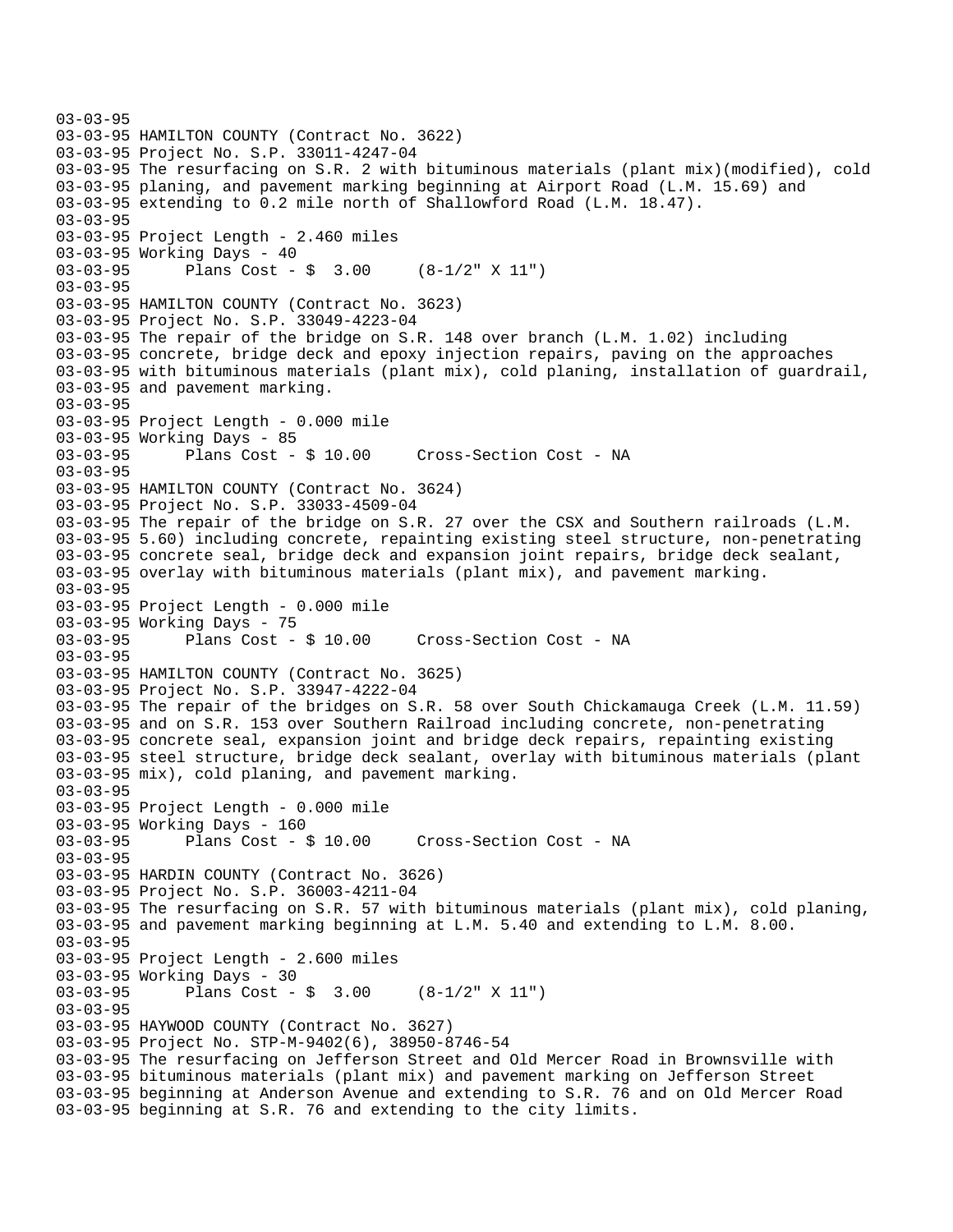```
03-03-95 
03-03-95 Project Length - 1.671 miles 
03-03-95 Working Days - 30 
03-03-95 Plans Cost - $ 3.00 (8-1/2" X 11") 
03-03-95 
03-03-95 HUMPHREYS COUNTY (Contract No. 3628) 
03-03-95 Project No. S.P. 43005-4225-04 
03-03-95 The resurfacing on S.R. 13 with bituminous materials (plant mix) and pavement 
03-03-95 marking beginning at the Perry County line (L.M. 0.00) and extending to Watered 
03-03-95 Hollow Road (L.M. 7.20). 
03-03-95 
03-03-95 Project Length - 7.200 miles 
03-03-95 Working Days - 35 
03-03-95 Plans Cost - $ 3.00 (8-1/2" X 11") 
03-03-95 
03-03-95 JEFFERSON COUNTY (Contract No. 3629) 
03-03-95 Project No. BR-STP-66(21), 45009-3208-94 
03-03-95 The construction of one (1) concrete box bridge (3 @ 10' X 6') on S.R. 66 over 
03-03-95 Long Creek (L.M. 5.18) including grading and drainage, paving with bituminous 
03-03-95 materials (plant mix), installation of guardrail, and pavement marking. 
03-03-95 
03-03-95 Project Length - 0.066 mile 
03-03-95 Working Days - 100 
03-03-95 Plans Cost - $ 10.00 Cross-Section Cost - $0.00 
03-03-95 
03-03-95 JOHNSON COUNTY (Contract No. 3630) 
03-03-95 Project No. BR-STP-91(15), 46006-3230-94 
03-03-95 BR-STP-91(16), 46006-3229-94
03-03-95 
03-03-95 Project No. BR-STP-91(15), 46006-3230-94 
03-03-95 The construction of one (1) concrete box bridge (2 @ 15' X 8') on S.R. 91 over 
03-03-95 Furnace Creek (L.M. 5.94) including grading and drainage, paving with 
03-03-95 bituminous materials (plant mix), installation of guardrail, and pavement 
03-03-95 marking. 
03-03-95 Project Length - 0.071 mile 
03-03-95 
03-03-95 Project No. BR-STP-91(16), 46006-3229-94 
03-03-95 The construction of one (1) concrete box bridge (3 @ 15' X 8') on S.R. 91 over 
03-03-95 Laurel Creek (L.M. 10.25) including grading and drainage, paving with 
03-03-95 bituminous materials (plant mix), installation of guardrail, and pavement 
03-03-95 marking. 
03-03-95 Project Length - 0.090 mile 
03-03-95 
03-03-95 Total Project Length - 0.161 mile 
03-03-95 Working Days - 120 
03-03-95 Plans Cost - $ 10.00 Cross-Section Cost - $0.00 
03-03-95 
03-03-95 KNOX COUNTY (Contract No. 3631) 
03-03-95 Project No. IME-40-7(142)381, 47001-8190-44 
03-03-95 The resurfacing on I-40 with bituminous materials (plant mix)(polymer modified) 
03-03-95 including cold planing, bridge deck repairs, bridge deck sealant, installation 
03-03-95 of guardrail, and pavement marking beginning 1934 feet west of Winston Road 
03-03-95 (Mile Marker 380.077) and extending to the west end of the bridge over 
03-03-95 Papermill Road (Mile Marker 383.117). 
03-03-95 
03-03-95 Project Length - 2.9440 miles 
03-03-95 Working Days - On or before August 15, 1995 
                                      Cross-Section Cost - NA
03-03-95 The DBE goal for this contract is 5% of the contract amount. 
03-03-95
```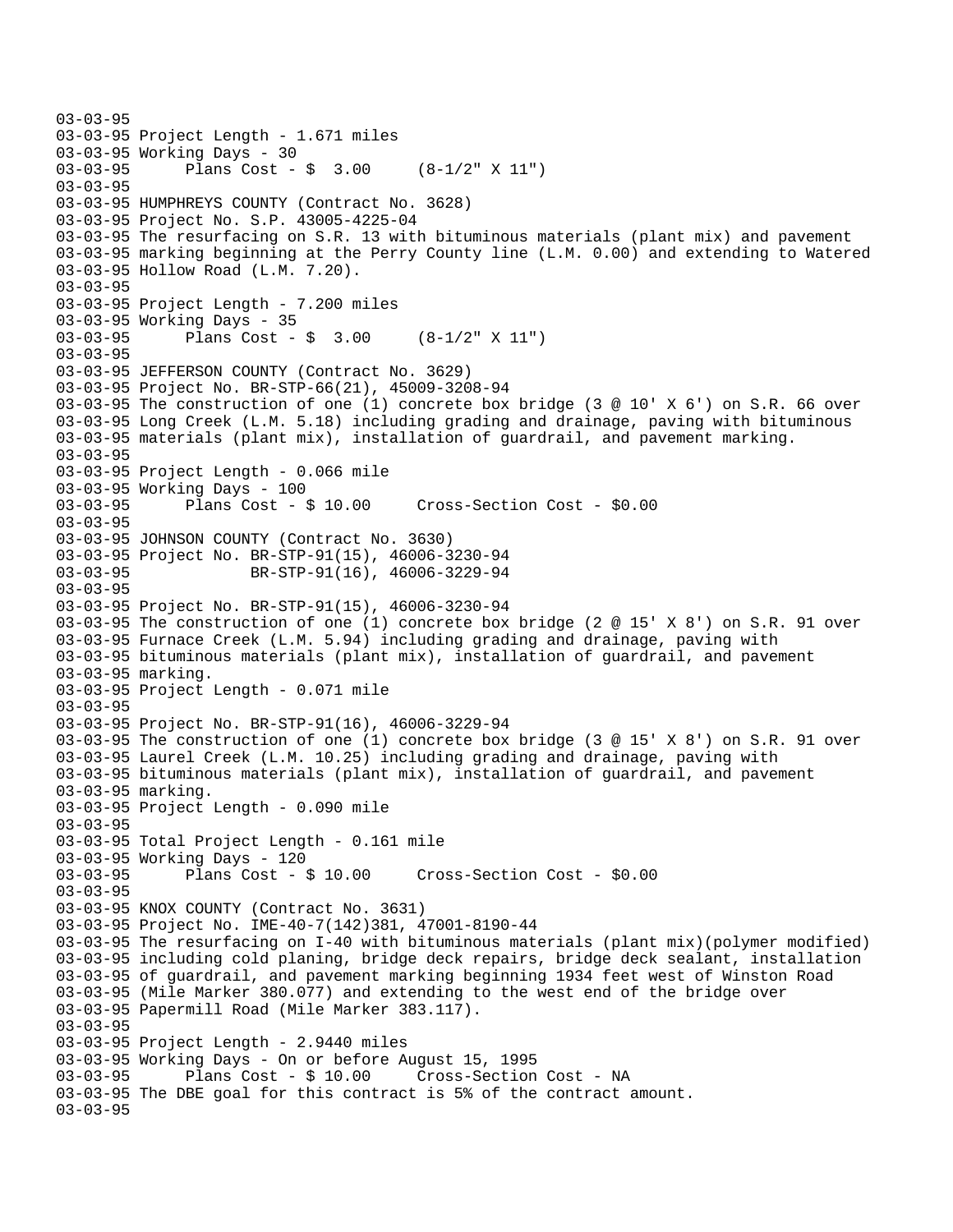```
03-03-95 KNOX COUNTY (Contract No. 3632) 
03-03-95 Project No. S.P. 47010-4330-04, 47016-4318-04 
03-03-95 The resurfacing on S.R. 1 and S.R. 33 with bituminous materials (plant 
03-03-95 mix)(modified), cold planing, and pavement marking on S.R. 1 beginning at S.R. 
03-03-95 33 right (Henley Street)(L.M. 18.92) and extending to S.R. 33 left 
03-03-95 (Broadway)(L.M. 19.68) and on S.R. 33 beginning north of the end bridge over the 
03-03-95 Tennessee River (L.M. 7.00) and extending to Foley Drive right (L.M. 13.96) in 
03-03-95 Knoxville. 
03-03-95 
03-03-95 Project Length - 6.270 miles 
03-03-95 Working Days - 60 
03-03-95 Plans Cost - $ 3.00 (8-1/2" X 11") 
03-03-95 
03-03-95 MCMINN COUNTY (Contract No. 3633) 
03-03-95 Project No. S.P. 54077-4206-04 
03-03-95 The resurfacing on S.R. 309 with bituminous materials (plant mix) and pavement 
03-03-95 marking beginning at the Jct. with S.R. 2 (L.M. 0.00) and extending to the 
03-03-95 bridge over I-75 (L.M. 2.42). 
03-03-95 
03-03-95 Project Length - 2.420 miles 
03-03-95 Working Days - 30<br>03-03-95 Plans Cost -
              Plans Cost - \sin 3.00 (8-1/2" X 11")
03-03-95 
03-03-95 MCNAIRY COUNTY (Contract No. 3634) 
03-03-95 Project No. S.P. 55011-4314-04 
03-03-95 The resurfacing on S.R. 142 with bituminous materials (plant mix) and pavement 
03-03-95 marking beginning east of S.R. 5 (L.M. 0.22) and extending to Owl Creek 
03-03-95 (L.M. 6.51). 
03-03-95 
03-03-95 Project Length - 6.270 miles 
03-03-95 Working Days - 30 
03-03-95 Plans Cost - $ 3.00 (8-1/2" X 11") 
03-03-95 
03-03-95 MADISON COUNTY (Contract No. 3635) 
03-03-95 Project No. S.P. 57951-3727-04 
03-03-95 The grading and drainage on a S.I.A. Route serving Delta Faucet in Jackson 
03-03-95 including paving with bituminous materials (plant mix) and pavement marking 
03-03-95 beginning at the end of Ridgecrest Extension, east of F.E. Wright Drive, and 
03-03-95 extending to Watson Road. 
03-03-95 
03-03-95 Project Length - 0.669 mile 
03-03-95 Working Days - On or before June 1, 1995 (See Special Provision 108B) 
03-03-95 Plans Cost - $ 10.00 Cross-Section Cost - $ 10.00 
03-03-95 
03-03-95 MARION COUNTY (Contract No. 3636) 
03-03-95 Project No. BR-STP-2(20), 58004-3207-94 
03-03-95 The construction of two (2) prestressed concrete box beam bridges on S.R. 2 
03-03-95 over I-24 westbound lanes (L.M. 1.38) and eastbound lanes (L.M. 1.40) at 
03-03-95 Monteagle including grading and drainage, paving with bituminous materials 
03-03-95 (plant mix), treated permeable base and portland cement concrete pavement, 
03-03-95 installation of guardrail, and pavement marking. 
03-03-95 
03-03-95 Project Length - 0.167 mile 
03-03-95 Working Days - 260 
03-03-95 Plans Cost - $ 25.00 Cross-Section Cost - $0.00 
03-03-95 The DBE goal for this contract is 4% of the contract amount. 
03-03-95 
03-03-95 MEIGS COUNTY (Contract No. 3637) 
03-03-95 Project No. S.P. 61945-3429-04 
03-03-95 The grading and drainage on a S.I.A. Route serving Polyform Inc.
```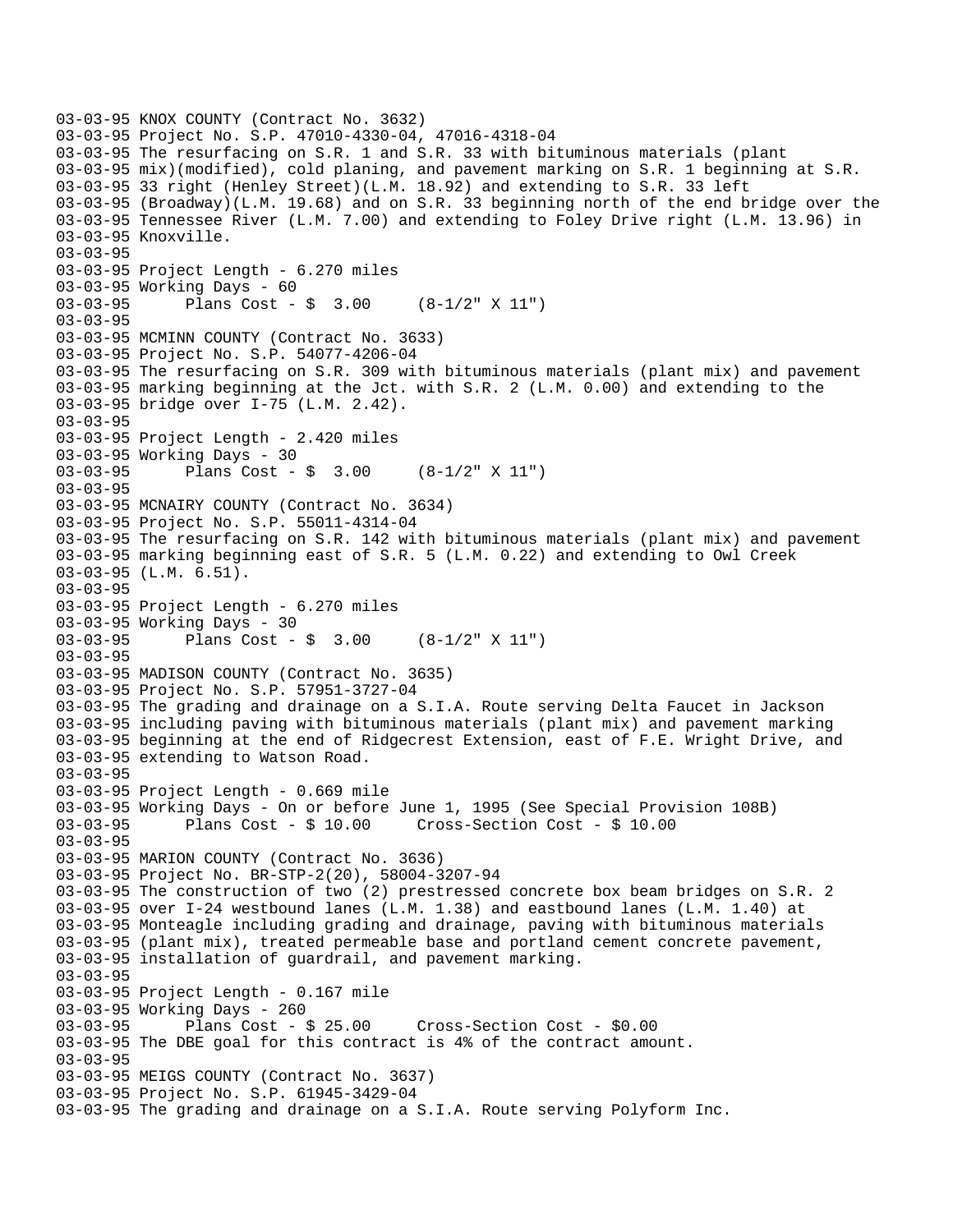03-03-95 including paving with bituminous materials (plant mix) and pavement marking 03-03-95 beginning at S.R. 58 and extending to the Polyform employee entrance. 03-03-95 03-03-95 Project Length - 0.215 mile 03-03-95 Working Days - 50 03-03-95 Plans Cost - \$ 10.00 Cross-Section Cost - \$0.00 03-03-95 03-03-95 MONROE COUNTY (Contract No. 3638) 03-03-95 Project No. DPR-14(2), 62004-3234-14 03-03-95 The grading and drainage on S.R. 33 including paving with bituminous materials 03-03-95 (plant mix)(modified), storm sewer construction, installation of concrete curb 03-03-95 and gutter, sidewalk, guardrail, signs, and pavement marking beginning south of 03-03-95 S.R. 72 and extending to the four lane section at the bridge over the Little 03-03-95 Tennessee River. 03-03-95 03-03-95 Project Length - 3.372 miles 03-03-95 Working Days - 275 03-03-95 Plans Cost - \$ 50.00 Cross-Section Cost - \$ 50.00 03-03-95 The DBE goal for this contract is 10% of the contract amount. 03-03-95 03-03-95 MONROE COUNTY (Contract No. 3639) 03-03-95 Project No. S.P. 62007-4539-04 03-03-95 The resurfacing on S.R. 68 with bituminous materials (plant mix) and pavement 03-03-95 marking beginning 0.39 mile south of Beaty's Chapel Lane (L.M. 26.60) and 03-03-95 extending to 0.19 mile north of Hot Water Road (L.M. 34.15). 03-03-95 03-03-95 Project Length - 7.550 miles 03-03-95 Working Days - 60 03-03-95 Plans Cost - \$ 3.00 (8-1/2" X 11") 03-03-95 03-03-95 MORGAN COUNTY (Contract No. 3640) 03-03-95 Project No. S.P. 65001-4252-04 03-03-95 The resurfacing on S.R. 29 with bituminous materials (plant mix) and pavement 03-03-95 marking beginning at S.R. 329 left (L.M. 22.98) and extending to the Scott 03-03-95 County line (L.M. 28.28). 03-03-95 03-03-95 Project Length - 5.300 miles 03-03-95 Working Days - 50 03-03-95 Plans Cost - \$ 3.00 (8-1/2" X 11") 03-03-95 03-03-95 OVERTON COUNTY (Contract No. 3641) 03-03-95 Project No. BR-STP-85(8), 67006-3226-94 03-03-95 The construction of one (1) concrete box bridge (2 @ 12' X 12') on S.R. 85 over 03-03-95 Scott Branch (L.M. 19.12) including grading and drainage, paving with 03-03-95 bituminous materials (plant mix), installation of guardrail, and pavement 03-03-95 marking. 03-03-95 03-03-95 Project Length - 0.104 mile 03-03-95 Working Days - 100<br>03-03-95 Plans Cost - \$ 10.00 03-03-95 Plans Cost - \$ 10.00 Cross-Section Cost - \$0.00 03-03-95 Bids on this contract will only be accepted from Disadvantaged Business 03-03-95 Enterprises certified by the Tennessee Department of Transportation. 03-03-95 03-03-95 OVERTON AND PUTNAM COUNTIES (Contract No. 3642) 03-03-95 Project No. S.P. 67004-4205-04, 67011-4314-04, 71016-4228-04 03-03-95 The overlay on S.R. 84, S.R. 164 and S.R 62 with an emulsified asphalt 03-03-95 micro-surfacing and pavement marking in Overton County on S.R. 84 beginning at 03-03-95 the Putnam County line (L.M. 0.00) and extending to 4.0 miles north of the 03-03-95 Putnam County line (L.M. 4.00), and on S.R. 164 beginning 3.25 miles north of 03-03-95 the Putnam County line (L.M. 3.25) and extending to Hanging Limb (L.M. 9.25),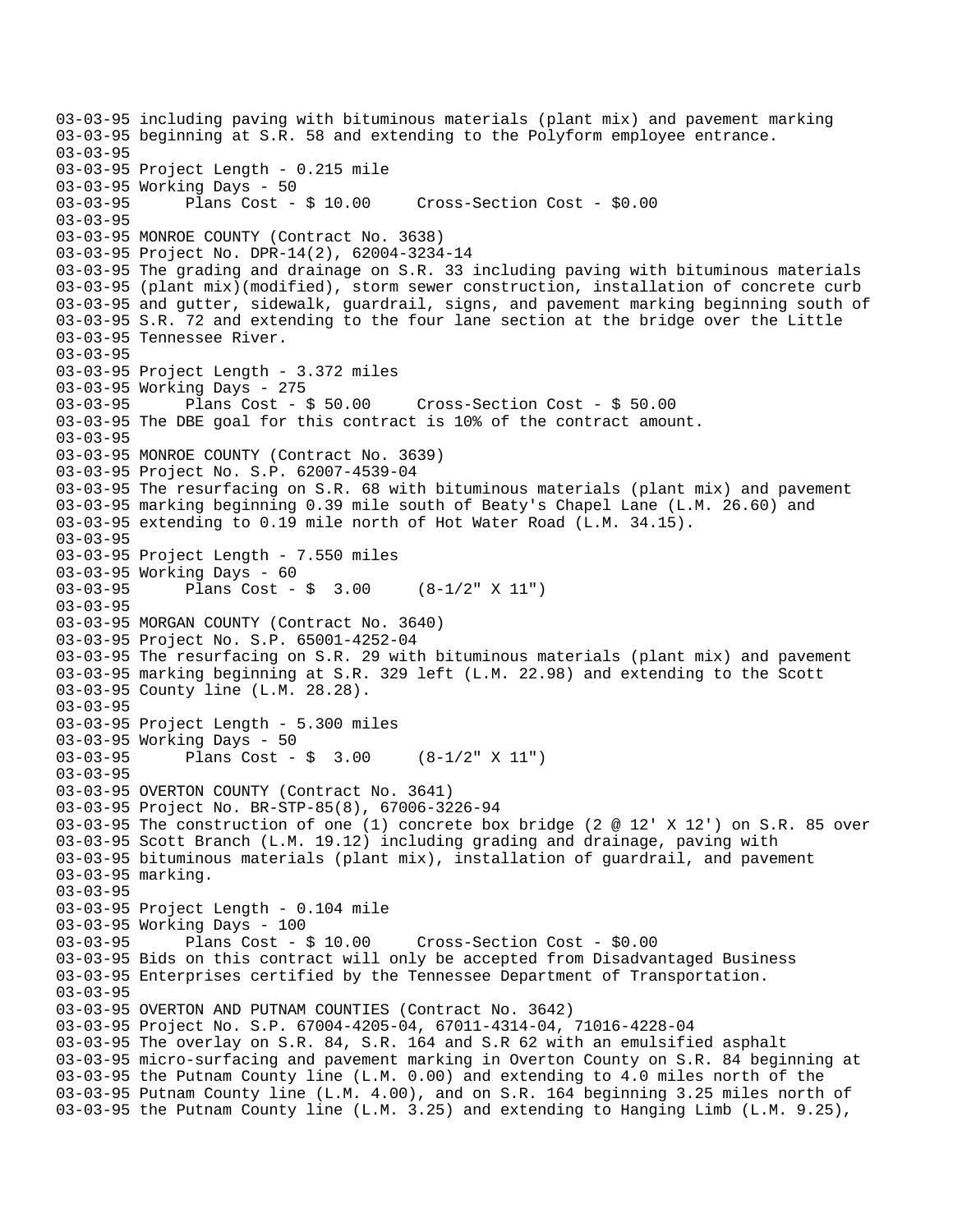03-03-95 and in Putnam County on S.R. 62 beginning at Old Walton Road left (L.M. 1.30) 03-03-95 and extending to the Fentress County line (L.M. 10.44). 03-03-95 03-03-95 Project Length - 19.140 miles 03-03-95 Working Days - 35 03-03-95 Plans Cost - \$ 3.00 (8-1/2" X 11") 03-03-95 03-03-95 PICKETT AND SCOTT COUNTIES (Contract No. 3643) 03-03-95 Project No. S.P. 69004-4203-04 03-03-95 The resurfacing on S.R. 154 with bituminous materials (plant mix) and pavement 03-03-95 marking in Pickett County beginning at the Fentress County line (L.M. 0.00) and 03-03-95 extending to the Kentucky State line (L.M. 0.30 in Scott County. 03-03-95 03-03-95 Project Length - 6.050 miles 03-03-95 Working Days - 30 03-03-95 Plans Cost - \$ 3.00 (8-1/2" X 11") 03-03-95 03-03-95 POLK COUNTY (Contract No. 3644) 03-03-95 Project No. S.P. 70002-4218-04 03-03-95 The resurfacing on S.R. 30 with bituminous materials (plant mix) and pavement 03-03-95 marking beginning at the Jct. with S.R. 33 (L.M. 2.67) and extending to the 03-03-95 Jct. with S.R. 315 (L.M. 8.40). 03-03-95 03-03-95 Project Length - 5.720 miles 03-03-95 Working Days - 35 03-03-95 Plans Cost - \$ 3.00 (8-1/2" X 11") 03-03-95 03-03-95 ROBERTSON COUNTY (Contract No. 3645) 03-03-95 Project No. S.P. 74013-3216-04 03-03-95 The intersection improvement at S.R. 76 with S.R. 49 in Springfield including 03-03-95 grading and drainage, paving with bituminous materials (plant mix), cold 03-03-95 planing, installation of guardrail, signs, signals, and pavement marking 03-03-95 beginning at S.R. 49 and extending to 0.1 mile east of the vocational school 03-03-95 entrance. 03-03-95 03-03-95 Project Length - 0.681 mile 03-03-95 Working Days - 75 03-03-95 Plans Cost - \$ 10.00 Cross-Section Cost - \$ 10.00 03-03-95 03-03-95 RUTHERFORD COUNTY (Contract No. 3646) 03-03-95 Project No. S.P. 75011-4531-04 03-03-95 The resurfacing on S.R. 96 with bituminous materials (plant mix) and pavement 03-03-95 marking beginning at S.R. 266 (L.M. 20.51) and extending to the Cannon County 03-03-95 line (L.M. 27.27). 03-03-95 03-03-95 Project Length - 6.730 miles 03-03-95 Working Days - 35<br>03-03-95 Plans Cost -Plans Cost -  $\sin 3.00$  (8-1/2" X 11") 03-03-95 03-03-95 SHELBY COUNTY (Contract No. 3647) 03-03-95 Project No. S.P. 79001-4171-04 03-03-95 The repair of the bridge on I-40 over Levee Road (L.M. 4.71) including 03-03-95 concrete, seismic modification, and pavement marking. 03-03-95 03-03-95 Project Length - 0.000 mile 03-03-95 Working Days - 45 03-03-95 Plans Cost - \$ 10.00 Cross-Section Cost - NA 03-03-95 03-03-95 SHELBY COUNTY (Contract No. 3648) 03-03-95 Project No. S.P. 79017-4271-04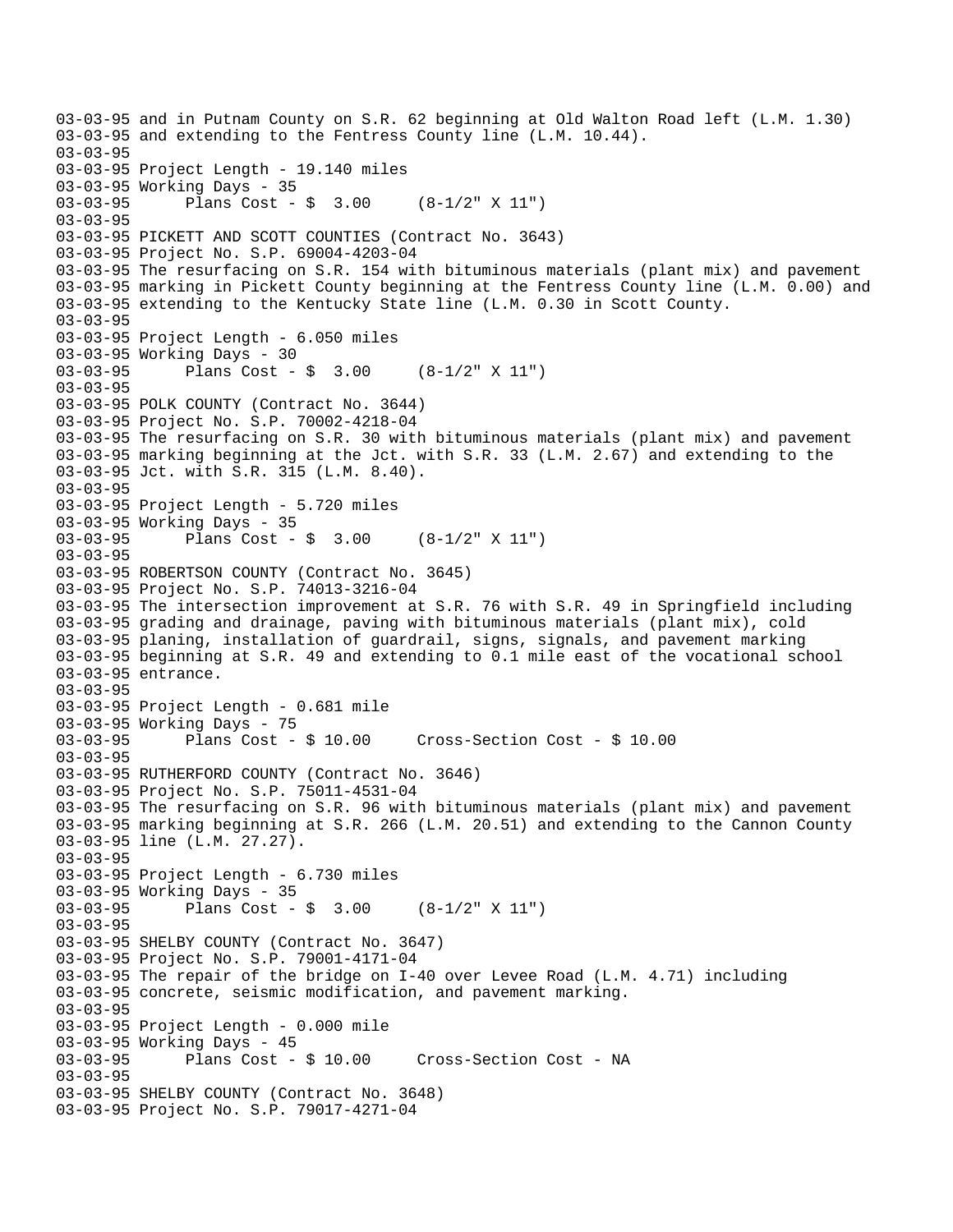```
03-03-95 The repair of the bridge on S.R. 3 over I-240 (L.M. 10.06) including the 
03-03-95 repainting existing steel structures, bridge joint seismic modifications, 
03-03-95 expansion joint repair, bridge deck sealant, overlay with bituminous materials 
03-03-95 (plant mix), cold planing, and pavement marking. 
03-03-95 
03-03-95 Project Length - 0.000 mile 
03-03-95 Working Days - On or before June 15, 1995 
03-03-95 Plans Cost - $ 10.00 Cross-Section Cost - NA 
03-03-95 
03-03-95 SHELBY COUNTY (Contract No. 3649) 
03-03-95 Project No. S.P. 79028-4243-04 
03-03-95 The repair of the bridge on S.R. 57 (E.B. Poplar Avenue) over I-240 ramp 
03-03-95 including concrete, bearing device, expansion joint and bridge deck repairs, 
03-03-95 bridge joint seismic modifications, repainting existing steel structure, bridge 
03-03-95 deck sealant, bridgerail replacement, overlay with bituminous materials (plant 
03-03-95 mix), cold planing, installation of guardrail, and pavement marking. 
03-03-95 
03-03-95 Project Length - 0.000 mile 
03-03-95 Working Days - On or before September 15, 1995 
03-03-95 Plans Cost - $ 10.00 Cross-Section Cost - NA 
03-03-95 
03-03-95 STEWART AND MONTGOMERY COUNTIES (Contract No. 3650) 
03-03-95 Project No. S.P. 81006-4218-04, 63023-4230-04 
03-03-95 The resurfacing on S.R. 149 with bituminous materials (plant mix) and pavement 
03-03-95 marking in Stewart County beginning at the Houston County line (L.M. 0.00) and 
03-03-95 extending to the bridge over Yellow Creek (L.M. 1.58) in Montgomery County. 
03-03-95 
03-03-95 Project Length - 5.370 miles 
03-03-95 Working Days - 40 
03-03-95 Plans Cost - $ 3.00 (8-1/2" X 11") 
03-03-95 
03-03-95 SULLIVAN COUNTY (Contract No. 3651) 
03-03-95 Project No. S.P. 82084-3219-04 
03-03-95 The construction of the interchange at I-181 and Reservoir Road including 
03-03-95 grading and drainage, paving with bituminous materials (plant mix), treated 
03-03-95 permeable base and portland cement concrete pavement on the ramps, storm sewer 
03-03-95 construction, installation of concrete curb and gutter, sidewalk, guardrail, 
03-03-95 fence, signs, signals, and pavement marking. 
03-03-95 
03-03-95 Project Length - 0.911 mile 
03-03-95 Working Days - On or before September 1, 1996 
03-03-95 Plans Cost - $ 25.00 Cross-Section Cost - $ 10.00 
03-03-95 The DBE goal for this contract is 2% of the contract amount. 
03-03-95 
03-03-95 SUMNER COUNTY (Contract No. 3652) 
03-03-95 Project No. M-3946(4), 83954-3729-54 
03-03-95 The grading and drainage on Freehill Road in Hendersonville including paving 
03-03-95 with bituminous materials (plant mix), storm sewer construction, installation 
03-03-95 of concrete curb and gutter, signals, and pavement marking beginning at U.S. 
03-03-95 31E (S.R. 6, West Main Street) and extending to the proposed industrial road. 
03-03-95 
03-03-95 Project Length - 0.325 mile 
03-03-95 Working Days - 75<br>03-03-95 Plans Cost - $ 10.00
03-03-95 Plans Cost - $ 10.00 Cross-Section Cost - $0.00 
03-03-95 
03-03-95 SUMNER COUNTY (Contract No. 3653) 
03-03-95 Project No. STP-H-NHE-6(29), 83002-3280-94<br>03-03-95 STP-H-NHE-6(30), 83002-3282-94
03-03-95 STP-H-NHE-6(30), 83002-3282-94<br>03-03-95 STP-H-NHE-6(32), 83002-3283-94
                     03-03-95 STP-H-NHE-6(32), 83002-3283-94 
03-03-95
```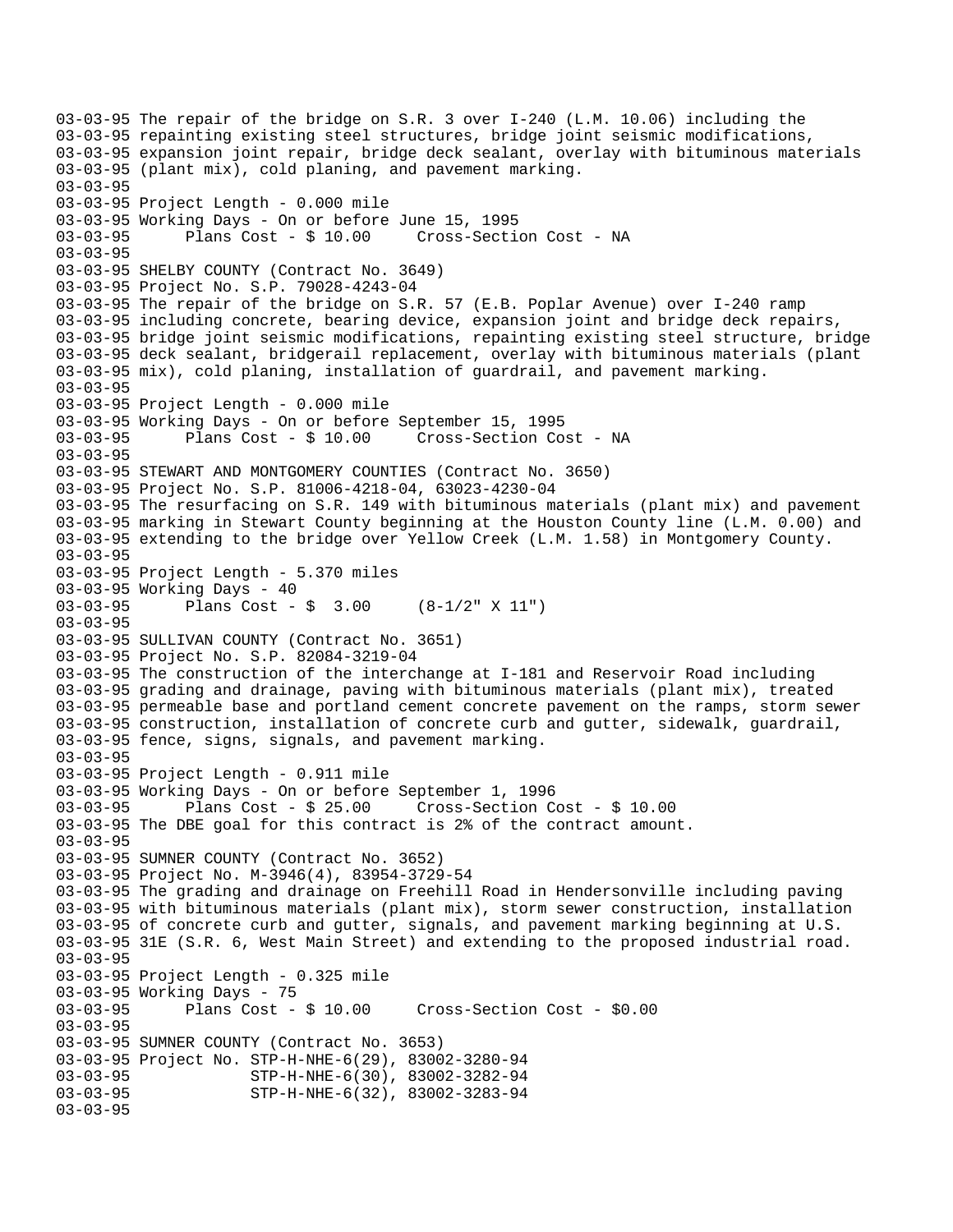03-03-95 The signalization of U.S. 31E (S.R. 6, Nashville Pike) with Cages Bend Road, 03-03-95 Douglas Bend Road, and Shute Lane in Gallatin including installation of 03-03-95 guardrail, signs, signals, and pavement marking. 03-03-95 03-03-95 Project Length - 0.000 mile 03-03-95 Working Days - On or before June 30, 1995 03-03-95 Plans Cost - \$ 10.00 Cross-Section Cost - NA 03-03-95 03-03-95 VAN BUREN COUNTY (Contract No. 3654) 03-03-95 Project No. S.P. 88025-4407-04 03-03-95 The resurfacing on S.R. 284 with bituminous materials (plant mix) and pavement 03-03-95 marking beginning at the Jct. with S.R. 111 (L.M 0.00) and extending to Fall 03-03-95 Creek Falls State Park entrance (L.M. 7.51). 03-03-95 03-03-95 Project Length - 7.510 miles 03-03-95 Working Days - 40 03-03-95 Plans Cost - \$ 3.00 (8-1/2" X 11") 03-03-95 03-03-95 WAYNE COUNTY (Contract No. 3655) 03-03-95 Project No. S.P. 91010-4308-04 03-03-95 The resurfacing on S.R. 203 with bituminous materials (plant mix) and pavement 03-03-95 marking beginning 1.5 miles west of Cromwell Road (L.M. 7.00) and extending to 03-03-95 S.R. 13 (L.M. 15.54). 03-03-95 03-03-95 Project Length - 8.540 miles 03-03-95 Working Days - 30 03-03-95 Plans Cost - \$ 3.00 (8-1/2" X 11") 03-03-95 03-03-95 WEAKLEY COUNTY (Contract No. 3656) 03-03-95 Project No. S.P. 92014-4306-04 03-03-95 The resurfacing on S.R. 190 with bituminous materials (plant mix) and pavement 03-03-95 marking beginning at S.R. 118 (L.M. 38.90) and extending to L.M. 43.13. 03-03-95 03-03-95 Project Length - 5.230 miles 03-03-95 Working Days - 30 03-03-95 Plans Cost - \$ 3.00 (8-1/2" X 11") 03-03-95 03-03-95 WHITE COUNTY (Contract No. 3657) 03-03-95 Project No. S.P. 93002-4506-04 03-03-95 The resurfacing on S.R. 26 with bituminous materials (plant mix) and pavement 03-03-95 marking beginning at the Dekalb County line (L.M. 0.00) and extending to S.R. 03-03-95 136 (L.M. 5.23). 03-03-95 03-03-95 Project Length - 5.230 miles 03-03-95 Working Days - 45 03-03-95 Plans Cost - \$ 3.00 (8-1/2" X 11") 03-03-95 03-03-95 WILLIAMSON COUNTY (Contract No. 3658) 03-03-95 Project No. S.P. 94004-4521-04 03-03-95 The resurfacing on U.S. 31 (S.R. 6) in Brentwood with bituminous materials 03-03-95 (plant mix)(modified) and pavement marking beginning at S.R. 253 (Concord Road) 03-03-95 (L.M. 18.50) and extending to the Davidson County line (L.M. 21.36). 03-03-95 03-03-95 Project Length - 2.860 miles 03-03-95 Working Days - 30 03-03-95 Plans Cost - \$ 3.00 (8-1/2" X 11") 03-03-95 03-03-95 WILLIAMSON COUNTY (Contract No. 3659) 03-03-95 Project No. S.P. 94945-3661-04 03-03-95 The grading and drainage on a S.I.A. Route (Carothers Parkway) including paving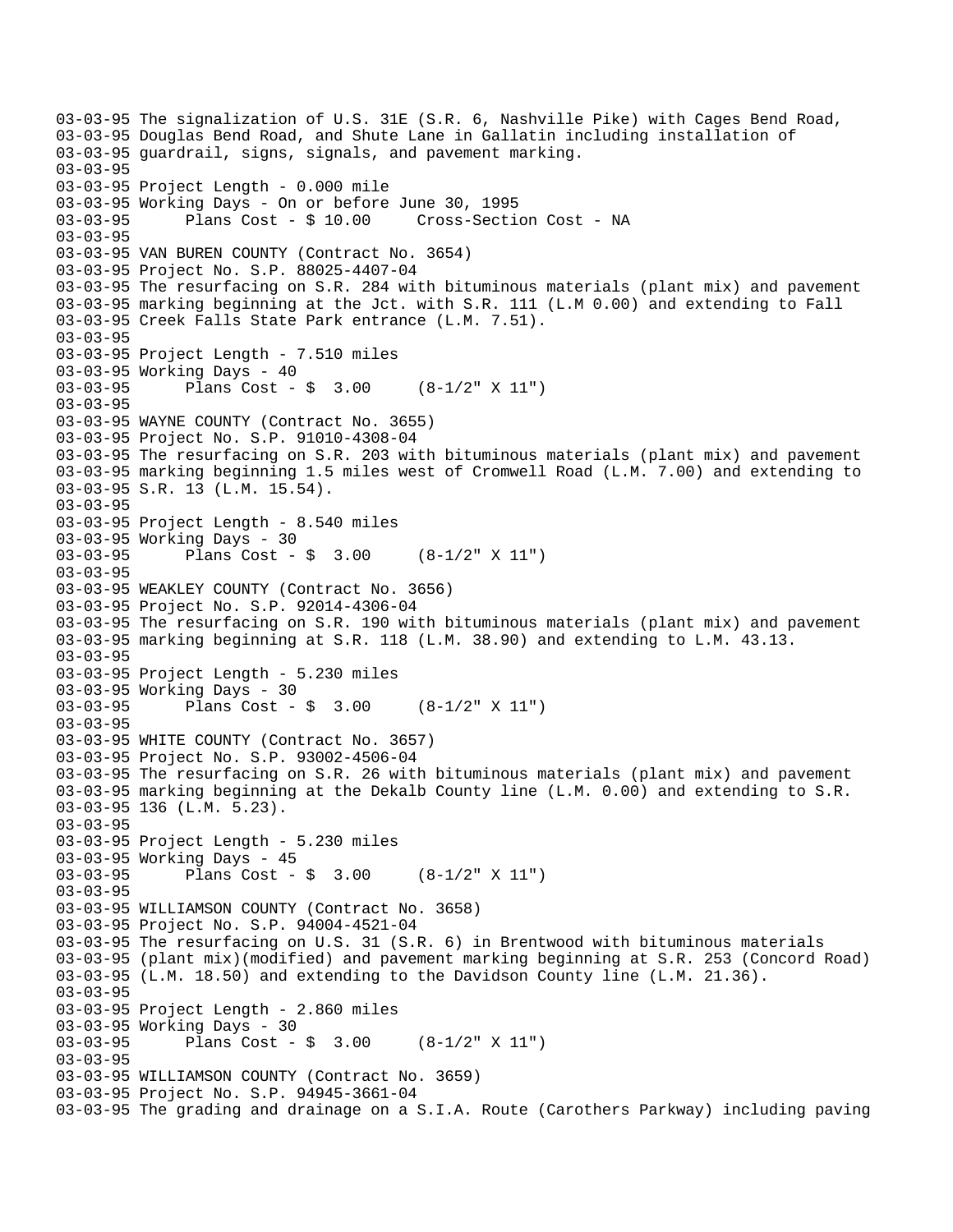03-03-95 with bituminous materials (plant mix), storm sewer construction, installation 03-03-95 of concrete curb and gutter, sidewalk, signs, signals, and pavement marking 03-03-95 beginning at the Brentwood and Franklin city limits 0.33 mile south of S.R. 441 03-03-95 (Moores Lane) and extending to S.R. 441 (Moores Lane) 1500 feet east of I-65. 03-03-95 03-03-95 Project Length - 0.499 mile 03-03-95 Working Days - On or before October 1, 1995 03-03-95 Plans Cost - \$ 10.00 Cross-Section Cost - \$ 10.00 ================================================================================ 02-21-95 SHELBY COUNTY (Contract No. 3660) 02-21-95 Project No. S.P. 79028-4244-04 02-21-95 The repair of the prestressed concrete I-beam bridge on SR-57 (Poplar Avenue) 02-21-95 eastbound lane over I-240 (L.M. 8.18) in Memphis including concrete, removal of 02-21-95 damaged concrete, and splicing and tensioning prestressing strands. 02-21-95 02-21-95 Project Length - 0.000 mile 02-21-95 Working Days - See Special Provision 108B Plans Cost - NA Cross-Section Cost - NA ================================================================================ 05-05-95 DAVIDSON COUNTY (Contract No. 3660) 05-05-95 Project No. S.P. 19013-4123-04 05-05-95 The repair of the bridge on I-265 over the Cumberland River (L.M. 1.81) 05-05-95 including expansion joint, concrete repair at the expansion joint and median 05-05-95 barrier repair. 05-05-95 05-05-95 Project Length - 0.000 mile 05-05-95 Working Days - On or before May 1, 1995 (See Special Provision 108B) 05-05-95 Plans Cost -  $\frac{1}{5}$  3.00 Cross-Section Cost - NA 05-05-95 ================================================================================ 04-28-95 SHELBY COUNTY (Contract No. 3662) 04-28-95 Project No. IME-40-1(261)0, 79001-3173-44 04-28-95 The repair of the bridge on I-40 over the Mississippi River (L.M. 0.00) 04-28-95 including concrete, expansion joint and bridge deck repair, bridge deck 04-28-95 sealing, bridge deck crack sealing, installation of guardrail, and pavement 04-28-95 marking. 04-28-95 04-28-95 Project Length - 0.000 mile 04-28-95 Working Days - On or before November 15, 1995 (See Special Provision 108B) 04-28-95 Plans Cost - \$ 10.00 Cross-Section Cost - NA 04-28-95 04-28-95 GIBSON COUNTY (Contract No. 3435) 04-28-95 Project No. S.P. 27950-3540-04 04-28-95 The grading and drainage on a S.I.A. Route (Denton Fly Road) serving the 04-28-95 Allsteel Plant, including paving with bituminous materials (plant mix), 04-28-95 installation of concrete curb, guardrail, signs, and pavement marking beginning 04-28-95 at the existing pavement on Denton Fly Road and extending to U.S. 45E 04-28-95 (S.R. 43). 04-28-95 04-28-95 Project Length - 0.780 mile 04-28-95 Working Days - On or before July 15, 1995 04-28-95 Plans Cost - \$ 10.00 Cross-Section Cost - \$ 10.00 04-28-95 04-28-95 WILLIAMSON COUNTY (Contract No. 3519) 04-28-95 Project No. STP/MG-9305(3), 94951-3716-54 04-28-95 The signalization of S.R. 96 (Murfreesboro Road) with Carothers Road and 04-28-95 interconnect nine (9) intersections from Eddy Lane to Carothers Road in 04-28-95 Franklin. 04-28-95 04-28-95 Project Length - 2.230 miles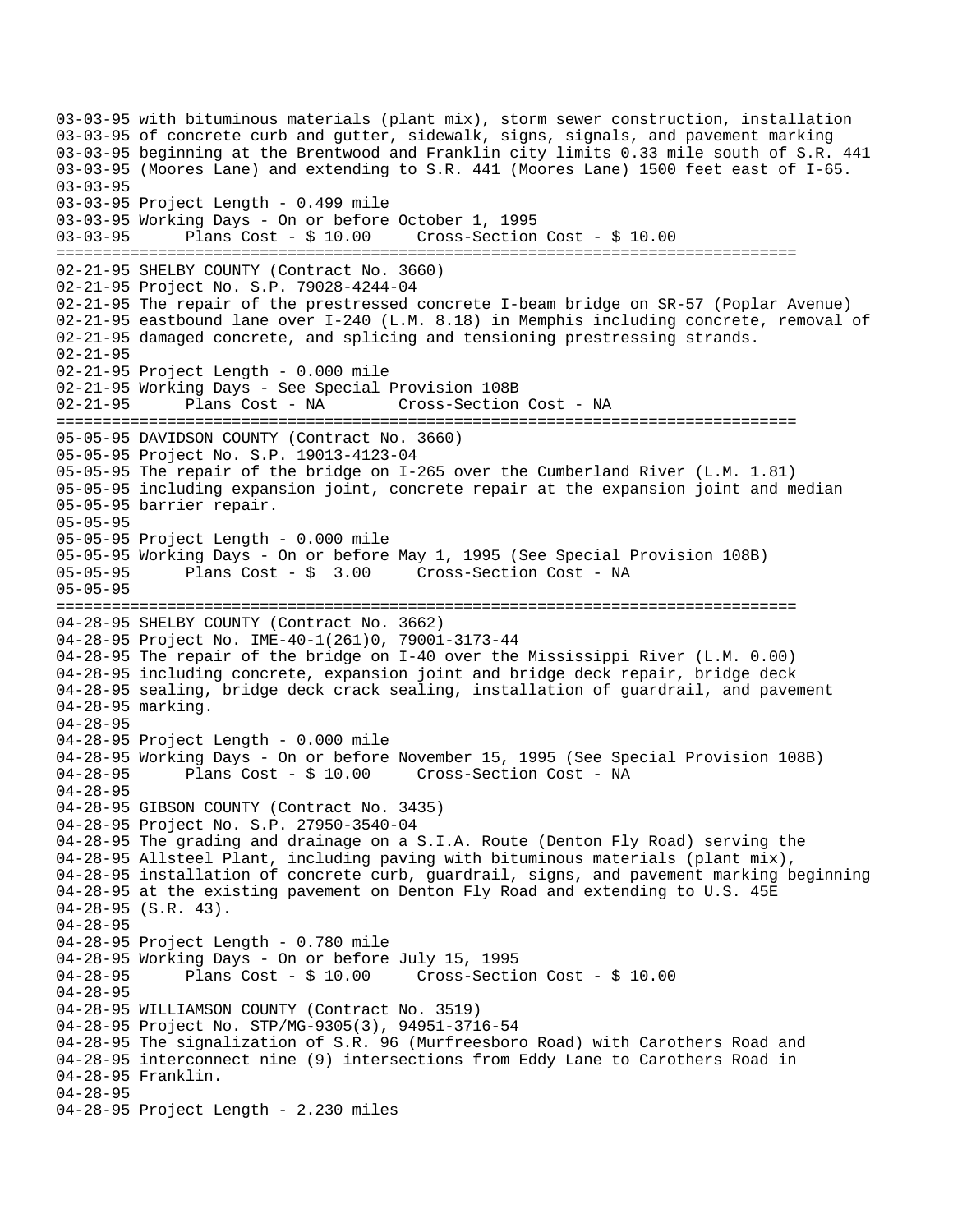```
04-28-95 Working Days - On or before March 1, 1996<br>04-28-95 Plans Cost - $ 3.00 Cross-Secti
                                      Cross-Section Cost - NA
04-28-95 
04-28-95 SHELBY COUNTY (Contract No. 3591) 
04-28-95 Project No. CM-NH-57(23), 79028-3242-54 
04-28-95 The signal improvement and interconnection on U.S. 72 (S.R. 57) in Collierville 
04-28-95 beginning at Poplar View Parkway and extending to Main Street. 
04-28-95 
04-28-95 Project Length - 2.300 miles 
04-28-95 Working Days - On or before November 15, 1995 
04-28-95 Plans Cost - $ 10.00 Cross-Section Cost - NA 
04-28-95 
04-28-95 HAMILTON COUNTY (Contract No. 3623) 
04-28-95 Project No. S.P. 33049-4223-04 
04-28-95 The repair of the bridge on S.R. 148 over branch (L.M. 1.02) including 
04-28-95 concrete, bridge deck and epoxy injection repairs, paving on the approaches 
04-28-95 with bituminous materials (plant mix), cold planing and pavement marking. 
04-28-95 
04-28-95 Project Length - 0.000 mile 
04-28-95 Working Days - 85 
04-28-95 Plans Cost - $ 10.00 Cross-Section Cost - NA 
04-28-95 
04-28-95 BENTON COUNTY (Contract No. 3663) 
04-28-95 Project No. S.P. 03192-4213-04 
04-28-95 The resurfacing on S.R. 192 with bituminous materials (plant mix) and pavement 
04-28-95 marking beginning at L.M. 5.00 and extending to L.M. 10.78. 
04-28-95 
04-28-95 Project Length - 5.780 miles 
04-28-95 Working Days - 35 
04-28-95 Plans Cost - $ 3.00 (8-1/2" X 11") 
04-28-95 
04-28-95 BLEDSOE COUNTY (Contract No. 3664) 
04-28-95 Project No. S.P. 04003-3212-04 
04-28-95 The grading and drainage on S.R. 30 including the construction of four (4) 
04-28-95 concrete box culverts, paving with bituminous materials (plant mix), 
04-28-95 installation of guardrail, signs, and pavement marking beginning at Weasley 
04-28-95 Chapel Road and extending to 0.80 mile north of Old Dayton Road. 
04-28-95 
04-28-95 Project Length - 3.349 miles 
04-28-95 Working Days - 400 
04-28-95 Plans Cost - $ 50.00 Cross-Section Cost - $100.00 
04-28-95 The DBE goal for this contract is 2% of the contract amount. 
04-28-95 
04-28-95 BLOUNT COUNTY (Contract No. 3665) 
04-28-95 Project No. S.P. 05001-4260-04 
04-28-95 The repair of the bridge on S.R. 33 over the Little River (L.M. 16.96) 
04-28-95 including concrete, retaining wall, bridge deck repair, bridgerail replacement, 
04-28-95 paving on the approaches with bituminous materials (plant mix), cold planing, 
04-28-95 installation of guardrail, and pavement marking. 
04-28-95 
04-28-95 Project Length - 0.000 mile 
04-28-95 Working Days - 110 
04-28-95 Plans Cost - $ 10.00 Cross-Section Cost - NA 
04-28-95 
04-28-95 BLOUNT COUNTY (Contract No. 3666) 
04-28-95 Project No. S.P. 05022-4325-04 
04-28-95 The resurfacing on S.R. 335 with bituminous materials (plant mix), cold 
04-28-95 planing, and pavement marking beginning at S.R. 33 (L.M. 0.00) and extending to 
04-28-95 S.R. 73 (L.M. 3.48). 
04-28-95
```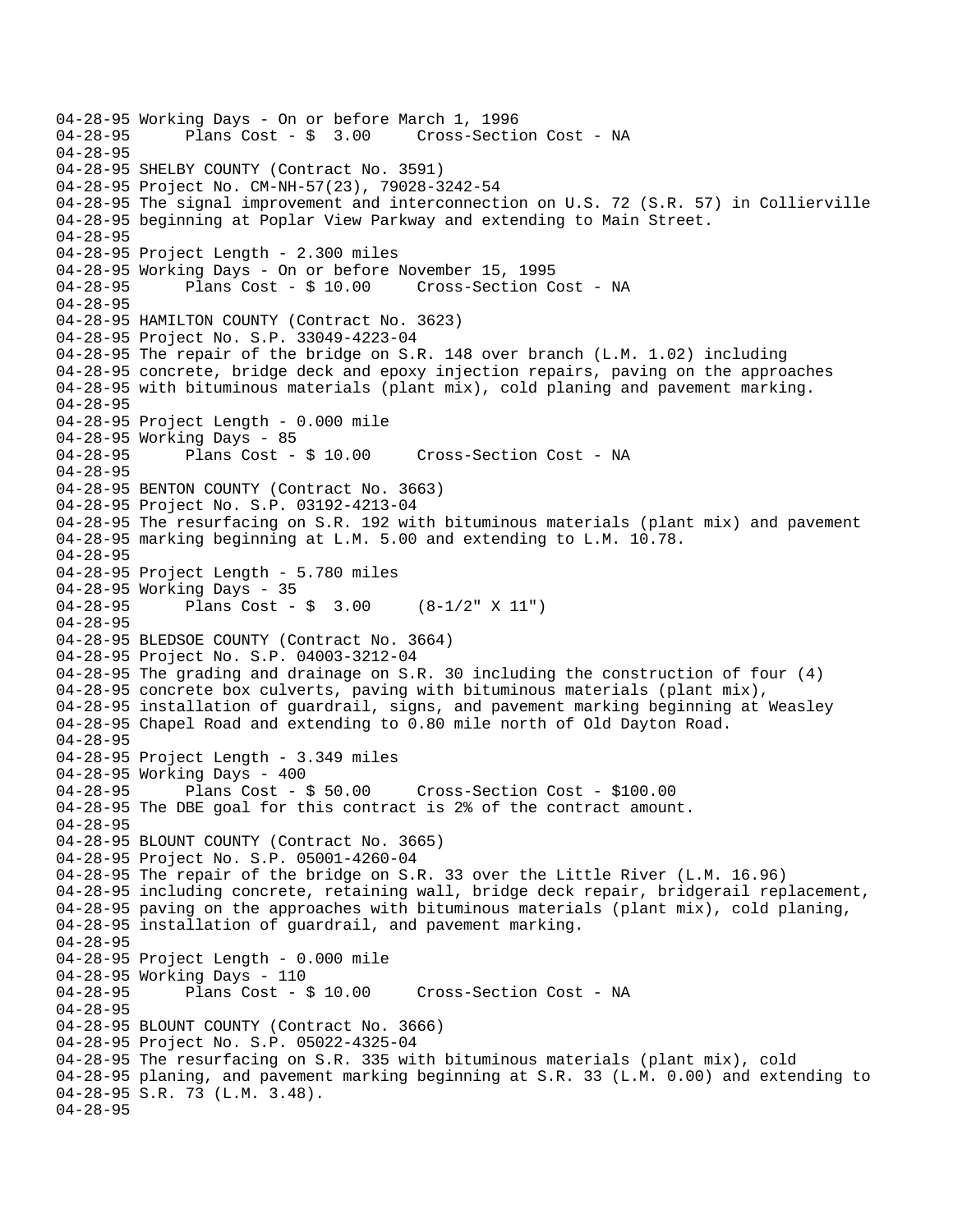```
04-28-95 Project Length - 3.480 miles 
04-28-95 Working Days - 50<br>04-28-95 Plans Cost -
              Plans Cost - \sin 3.00 (8-1/2" X 11")
04-28-95 
04-28-95 BLOUNT, CAMPBELL, CARTER, CLAIBORNE, COCKE, DYER, FAYETTE, GILES, HAMILTON, 
04-28-95 HENRY, JOHNSON, LAWRENCE, LINCOLN, MCNAIRY, MARION, MONTGOMERY, OBION, 
04-28-95 PICKETT, POLK, ROBERTSON, SCOTT, SEVIER, SHELBY, SULLIVAN, SUMNER, UNICOI 
04-28-95 COUNTIES (Contract No. 3667) 
04-28-95 Project No. 99104-4106-04 
04-28-95 The refurbishing of welcome signs on various Interstate and U.S. routes. 
04-28-95 
04-28-95 Project Length - 0.000 mile 
04-28-95 Working Days - On or before October 1, 1995 
04-28-95 Plans Cost - $ 10.00 Cross-Section Cost - NA 
04-28-95 
04-28-95 BRADLEY COUNTY (Contract No. 3668) 
04-28-95 Project No. S.P. 06003-4307-04 
04-28-95 The resurfacing on S.R. 74 with bituminous materials (plant mix), cold planing, 
04-28-95 and pavement marking beginning at the Jct. with S.R. 74 south bound lanes (L.M. 
04-28-95 14.30) and extending to the Jct. with S.R. 2 (L.M. 17.09). 
04-28-95 
04-28-95 Project Length - 2.790 miles 
04-28-95 Working Days - 35 
04-28-95 Plans Cost - $ 3.00 (8-1/2" X 11") 
04-28-95 
04-28-95 CARROLL COUNTY (Contract No. 3669) 
04-28-95 Project No. S.P. 09220-4301-04 
04-28-95 The resurfacing on S.R. 220A with bituminous materials (plant mix) and pavement 
04-28-95 marking beginning at S.R. 220 and extending to S.R. 77. 
04-28-95 
04-28-95 Project Length - 1.480 miles 
04-28-95 Working Days - 30<br>04-28-95 Plans Cost -
              Plans Cost - \sin 3.00 (8-1/2" X 11")
04-28-95 
04-28-95 CARTER COUNTY (Contract No. 3670) 
04-28-95 Project No. S.P. 10003-4554-04 
04-28-95 The resurfacing on S.R. 37 with bituminous materials (plant mix) and pavement 
04-28-95 marking beginning 370 feet south of Old Highway 19 East left (L.M. 19.52) and 
04-28-95 extending to 210 feet north of East Elk Avenue left (L.M. 21.77). 
04-28-95 
04-28-95 Project Length - 2.250 miles
04-28-95 Working Days - 50 
04-28-95 Plans Cost - $ 3.00 (8-1/2" X 11") 
04-28-95 
04-28-95 CUMBERLAND COUNTY (Contract No. 3671) 
04-28-95 Project No. IME-40-6(117)318, 18001-3190-44 
04-28-95 The resurfacing on I-40 including the widening of two (2) steel welded plate 
04-28-95 girder bridges, bridge deck repairs, bridge deck sealant, bridgerail 
04-28-95 replacement, grading and drainage, bituminous materials (plant mix)(polymer 
04-28-95 modified), treated permeable base and portland cement concrete pavement on the 
04-28-95 ramps, cold planing, cleaning and sealing pavement joints, storm sewer 
04-28-95 construction, installation of guardrail, concrete median barrier, fence, and 
04-28-95 pavement marking beginning at the Obed River east of S.R. 28 and extending to 
04-28-95 0.36 mile east of S.R. 1. 
04-28-95 
04-28-95 Project Length - 11.077 miles 
04-28-95 Working Days - 325<br>04-28-95 Plans Cost - $ 25.00
                                       Cross-Section Cost - NA
04-28-95 The DBE goal for this contract is 6% of the contract amount. 
04-28-95
```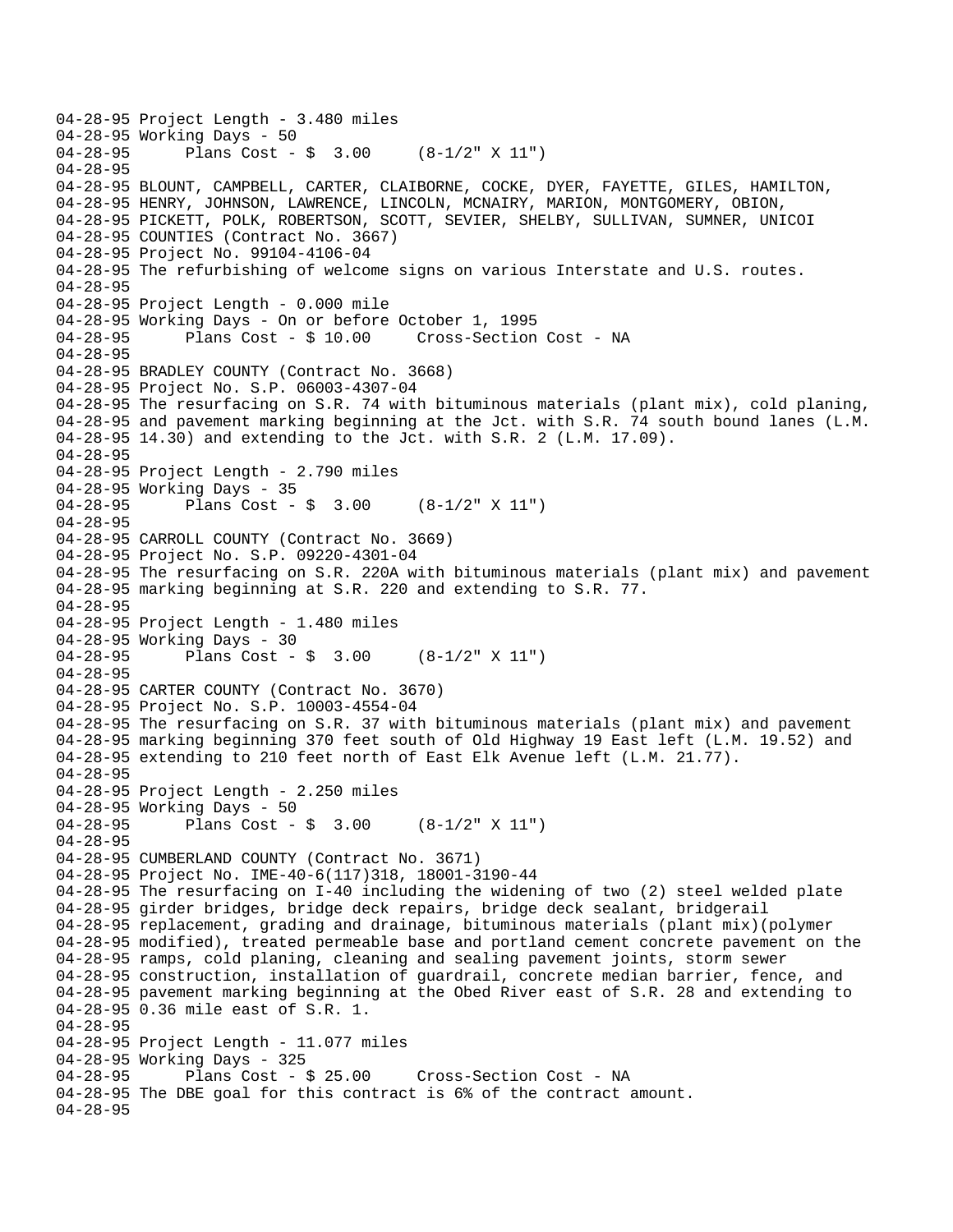04-28-95 CUMBERLAND COUNTY (Contract No. 3672) 04-28-95 Project No. S.P. 18005-4214-04 04-28-95 The resurfacing on S.R. 28 with bituminous materials (plant mix) and pavement 04-28-95 marking beginning 0.20 mile north of Winningham Road (L.M. 5.11) and extending 04-28-95 to S.R. 68 (L.M. 10.11). 04-28-95 04-28-95 Project Length - 4.960 miles 04-28-95 Working Days - 45 04-28-95 Plans Cost - \$ 3.00 (8-1/2" X 11") 04-28-95 04-28-95 CUMBERLAND, FRANKLIN, OVERTON, VAN BUREN AND WARREN COUNTIES 04-28-95 (Contract No. 3673) 04-28-95 Project No. 98022-4235-04 04-28-95 The repair of culverts on various State Routes at various locations. 04-28-95 04-28-95 Project Length - 0.000 mile 04-28-95 Working Days - On or before September 30, 1995 04-28-95 NO PLANS CONTRACT 04-28-95 04-28-95 DICKSON COUNTY (Contract No. 3674) 04-28-95 Project No. STP-M-4529(3), 22953-3744-54 04-28-95 The grading and drainage on Cowan Road including paving with bituminous 04-28-95 materials (plant mix), storm sewer construction, installation of concrete curb 04-28-95 and gutter, sidewalk, signs, and pavement marking beginning south of Beasley 04-28-95 Drive and extending to East Walnut Street in Dickson. 04-28-95 04-28-95 Project Length - 0.509 mile 04-28-95 Working Days - 60 04-28-95 Plans Cost - \$ 10.00 Cross-Section Cost - \$ 10.00 04-28-95 04-28-95 DICKSON COUNTY (Contract No. 3675) 04-28-95 Project No. S.P. 22001-4157-04 04-28-95 The renovation and modification of Rest Areas on I-40 east and west bound lanes 04-28-95 including building renovations and landscaping. 04-28-95 04-28-95 Project Length - 0.000 mile 04-28-95 Working Days - On or before November 1, 1995 (See Special Provision 108B) 04-28-95 Plans Cost - \$ 25.00 Cross-Section Cost - NA 04-28-95 04-28-95 DICKSON COUNTY (Contract No. 3676) 04-28-95 Project No. S.P. 22009-4216-04 04-28-95 The repair of the bridge on S.R. 49 over Big Bartons Creek (L.M. 12.07) 04-28-95 including concrete, bridge deck repairs, bridgerail replacement, paving on the 04-28-95 approaches with bituminous materials (plant mix), cold planing, installation of 04-28-95 guardrail, and pavement marking. 04-28-95 04-28-95 Project Length - 0.000 mile 04-28-95 Working Days - 75<br>04-28-95 Plans Cost -Plans Cost - \$ 10.00 Cross-Section Cost - NA 04-28-95 04-28-95 FAYETTE COUNTY (Contract No. 3677) 04-28-95 Project No. BR-STP-57(14), 24006-3231-94 04-28-95 The construction of three (3) prestressed concrete I-beam bridges on S.R. 57 04-28-95 over Russell Creek overflow (L.M. 2.86), over Russell Creek (L.M. 3.01), and 04-28-95 over branch (L.M. 3.19) including grading and drainage, paving with bituminous 04-28-95 materials (plant mix), installation of guardrail, and pavement marking. 04-28-95 04-28-95 Project Length - 0.596 mile 04-28-95 Working Days - 200 04-28-95 Plans Cost - \$ 10.00 Cross-Section Cost - \$ 10.00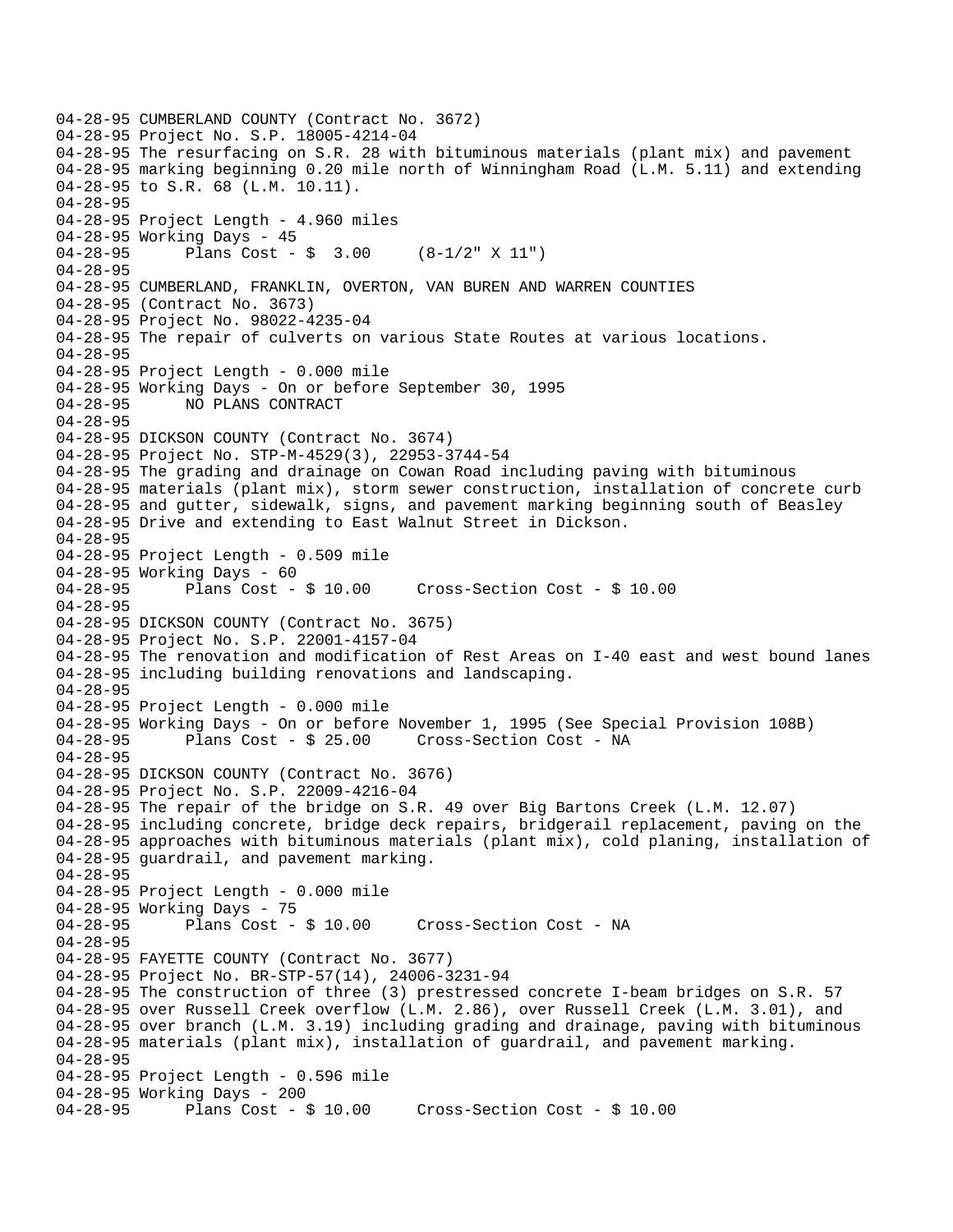```
04-28-95 The DBE goal for this contract is 6% of the contract amount. 
04-28-95 
04-28-95 FAYETTE COUNTY (Contract No. 3678) 
04-28-95 Project No. BRZE-2400(14), 24020-3408-94 
04-28-95 The construction of one (1) prestressed concrete I-beam bridge on La Grange 
04-28-95 Road over the North Fork Wolf River (L.M. 6.34) including grading and drainage, 
04-28-95 paving with bituminous materials (plant mix), cold planing, installation of 
04-28-95 guardrail, and pavement marking. 
04-28-95 
04-28-95 Project Length - 0.144 mile
04-28-95 Working Days - 200 
04-28-95 Plans Cost - $ 10.00 Cross-Section Cost - $0.00 
04-28-95 
04-28-95 FAYETTE AND HARDEMAN COUNTIES (Contract No. 3679) 
04-28-95 Project No. S.P. 24007-4202-04, 35005-4241-04 
04-28-95 The resurfacing on S.R. 57 with bituminous materials (plant mix), and pavement 
04-28-95 marking beginning at S.R. 18 (L.M. 25.17) and extending to L.M. 6.80. 
04-28-95 
04-28-95 Project Length - 7.410 miles
04-28-95 Working Days - 45 
04-28-95 Plans Cost - $ 3.00 (8-1/2" X 11") 
04-28-95 
04-28-95 FAYETTE AND TIPTON COUNTIES (Contract No. 3680) 
04-28-95 Project No. S.P. 98042-4267-04 
04-28-95 The repair of four (4) bridges on S.R. 1 over branch (L.M. 7.26), over 
04-28-95 overflows (L.M. 7.57 and L.M. 7.86) and over East Fork Beaver Creek Canal 
04-28-95 (L.M. 0.07) including concrete, bridge deck repairs, prestressed concrete box 
04-28-95 beams, bridgerail replacement, paving on the approaches with bituminous 
04-28-95 materials (plant mix), cold planing, installation of guardrail, and pavement 
04-28-95 marking. 
04-28-95 
04-28-95 Project Length - 0.000 mile 
04-28-95 Working Days - 110 
04-28-95 Plans Cost - $ 10.00 Cross-Section Cost - NA 
04-28-95 
04-28-95 FRANKLIN COUNTY (Contract No. 3681) 
04-28-95 Project No. BR-STP-56(23), 26007-3225-94 
04-28-95 The construction of one (1) concrete box bridge (2 @ 8' X 8') on S.R. 56 over 
04-28-95 branch (L.M. 1.71) including grading and drainage, paving with bituminous 
04-28-95 materials (plant mix), installation of guardrail, and pavement marking. 
04-28-95 
04-28-95 Project Length - 0.170 mile 
04-28-95 Working Days - 110 
04-28-95 Plans Cost - $ 10.00 Cross-Section Cost - $0.00 
04-28-95 Bids on this contract will only be accepted from Disadvantaged Business 
04-28-95 Enterprises certified by the Tennessee Department of Transportation. 
04-28-95 
04-28-95 FRANKLIN COUNTY (Contract No. 3682) 
04-28-95 Project No. S.P. 26026-4305-04 
04-28-95 The resurfacing on S.R. 156 with bituminous materials (plant mix) and pavement 
04-28-95 marking beginning at S.R. 15 (L.M. 0.00) and extending to the Marion County 
04-28-95 line (L.M. 3.92). 
04-28-95 
04-28-95 Project Length - 3.920 miles 
04-28-95 Working Days - 30 
04-28-95 Plans Cost - $ 3.00 (8-1/2" X 11") 
04-28-95 
04-28-95 GILES COUNTY (Contract No. 3683) 
04-28-95 Project No. S.P. 28945-3469-04 
04-28-95 The grading and drainage on a S.I.A. Route serving Oakwood Homes Corporation
```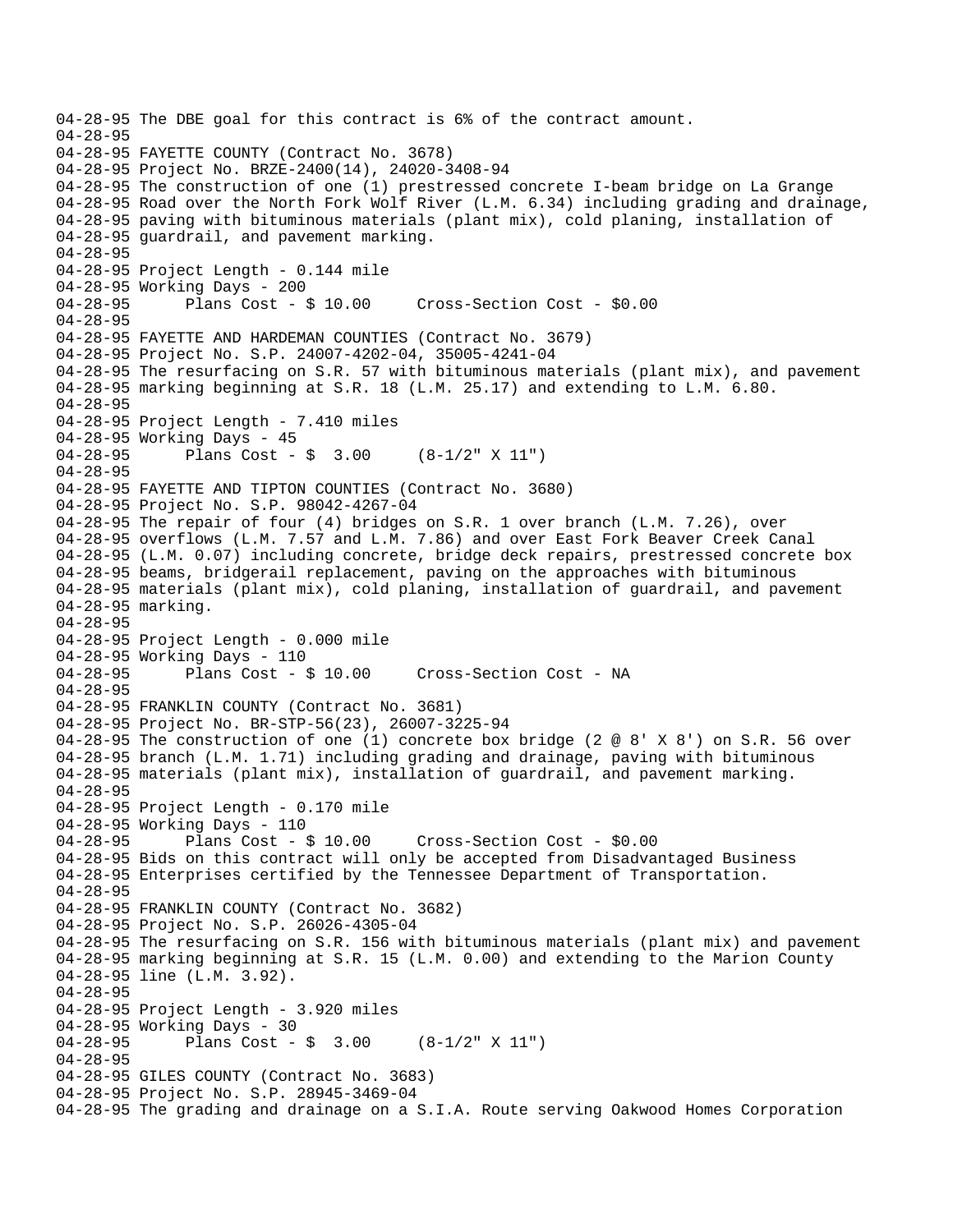04-28-95 and intersection improvement at Industrial Park Boulevard with Bennett Drive 04-28-95 including paving with bituminous materials (plant mix) and pavement marking. 04-28-95 04-28-95 Project Length - 0.519 mile 04-28-95 Working Days - 50 04-28-95 Plans Cost - \$ 10.00 Cross-Section Cost - \$ 10.00 04-28-95 04-28-95 GREENE COUNTY (Contract No. 3684) 04-28-95 Project No. S.P. 30005-4533-04 04-28-95 The resurfacing on S.R. 35 with bituminous materials (plant mix) and pavement 04-28-95 marking beginning 370 feet northeast of Bright Hope Road left (L.M. 3.90) to 04-28-95 Bird Circle left (L.M. 11.15). 04-28-95 04-28-95 Project Length - 7.250 miles 04-28-95 Working Days - 55 04-28-95 Plans Cost - \$ 3.00 (8-1/2" X 11") 04-28-95 04-28-95 HAMBLEN COUNTY (Contract No. 3685) 04-28-95 Project No. STP-M-9113(4), 32950-3259-54 04-28-95 The intersection improvement on Airport Road with S.R. 34 and S.R. 342 04-28-95 including grading and drainage, paving with bituminous materials (plant mix), 04-28-95 storm sewer construction, installation of concrete curb and gutter, guardrail, 04-28-95 signals, and pavement marking. 04-28-95 04-28-95 Project Length - 0.096 mile 04-28-95 Working Days - On or before January 1, 1996 04-28-95 Plans Cost - \$ 10.00 Cross-Section Cost - \$ 10.00 04-28-95 04-28-95 HAMILTON COUNTY (Contract No. 3686) 04-28-95 Project No. S.P. 33011-4246-04 04-28-95 The repair of the bridge on S.R. 2 over a factory, Norfolk and Southern, and 04-28-95 CSX Railroads (L.M. 9.44) including concrete , repainting existing steel 04-28-95 structure, expansion joint and bridge deck repairs, installation of guardrail, 04-28-95 and pavement marking. 04-28-95 04-28-95 Project Length - 0.000 mile 04-28-95 Working Days - 130<br>04-28-95 Plans Cost - \$ 10.00 04-28-95 Plans Cost - \$ 10.00 Cross-Section Cost - NA 04-28-95 04-28-95 HAMILTON AND MEIGS COUNTIES (Contract No. 3687) 04-28-95 Project No. S.P. 33047-4212-04, 61004-4210-04 04-28-95 The resurfacing on S.R. 60 with bituminous materials (plant mix) and pavement 04-28-95 marking in Hamilton County beginning 0.7 mile west of the Jct. with S.R. 312 04-28-95 (L.M. 6.44) and extending to the Tennessee River (L.M. 2.24) in Meigs County. 04-28-95 04-28-95 Project Length - 3.120 miles 04-28-95 Working Days - 30<br>04-28-95 Plans Cost -Plans Cost -  $\sin 3.00$  (8-1/2" X 11") 04-28-95 04-28-95 HENRY COUNTY (Contract No. 3688) 04-28-95 Project No. S.P. 40014-4214-04 04-28-95 The resurfacing on S.R. 140 with bituminous materials (plant mix) and pavement 04-28-95 marking beginning at L.M. 28.23 and extending to L.M. 33.48. 04-28-95 04-28-95 Project Length - 5.250 miles 04-28-95 Working Days - 30 04-28-95 Plans Cost - \$ 3.00 (8-1/2" X 11") 04-28-95 04-28-95 HICKMAN COUNTY (Contract No. 3689) 04-28-95 Project No. S.P. 41007-4335-04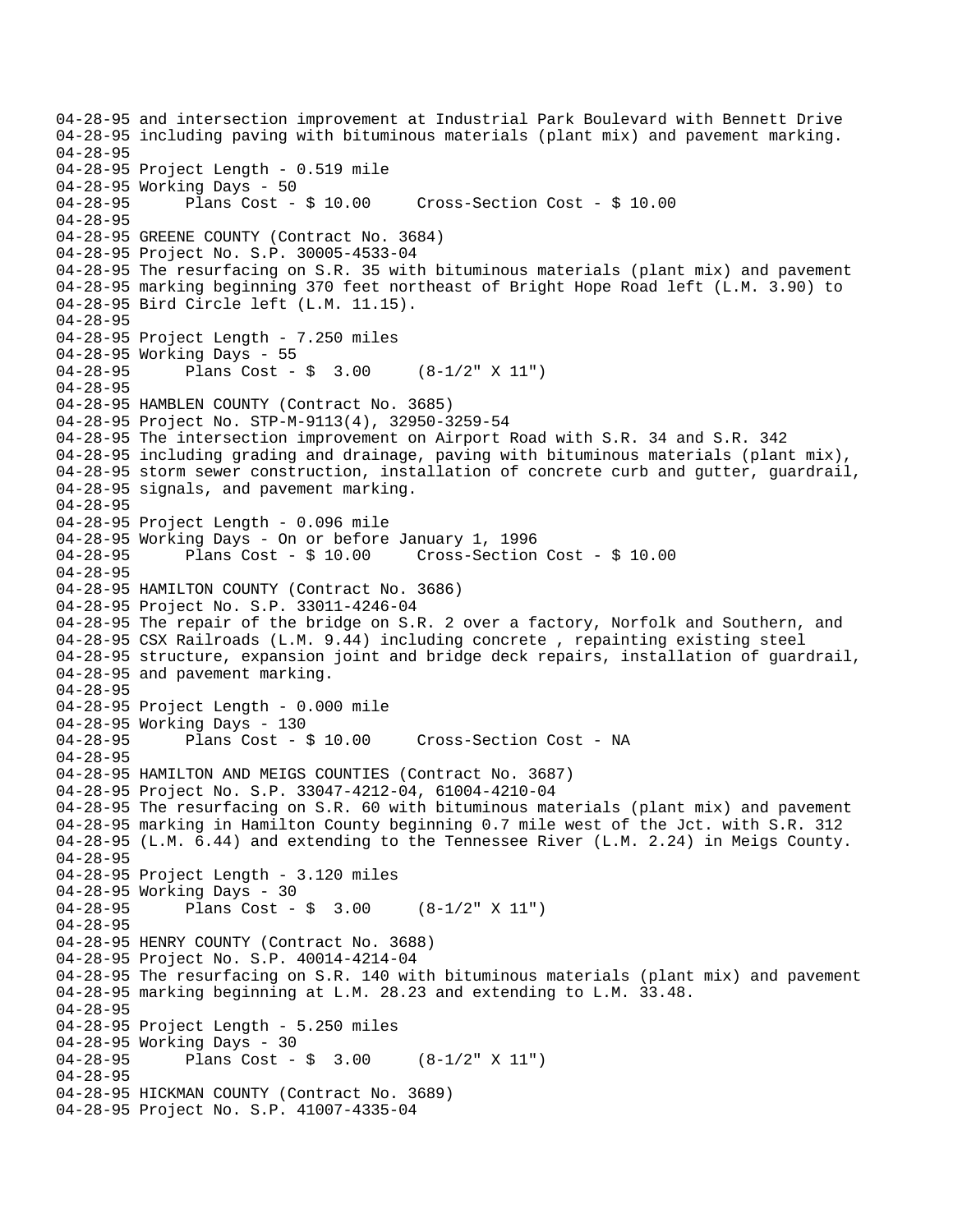04-28-95 The resurfacing on S.R. 50 with bituminous materials (plant mix) and pavement 04-28-95 marking beginning 0.8 mile east of Cow Hollow Creek (L.M. 7.00) and extending 04-28-95 to Trace Creek Road (L.M. 13.53). 04-28-95 04-28-95 Project Length - 6.530 miles 04-28-95 Working Days - 35 04-28-95 Plans Cost - \$ 3.00 (8-1/2" X 11") 04-28-95 04-28-95 HICKMAN COUNTY (Contract No. 3690) 04-28-95 Project No. S.P. 41056-3215-04 04-28-95 The grading and drainage on S.R. 50 including the construction of one (1) 04-28-95 prestressed concrete I-beam bridge, one (1) continuous steel welded plate 04-28-95 girder bridge, one (1) prestressed concrete Bulb-Tee beam bridge, one (1) 04-28-95 concrete box bridge (2 @ 10' X 10'), paving with bituminous materials (plant 04-28-95 mix), installation of guardrail, signs, and pavement marking beginning near 04-28-95 I-40 and extending to 1.0 mile west of the bridge over Duck River. 04-28-95 04-28-95 Project Length - 3.553 miles 04-28-95 Working Days - 350 04-28-95 Plans Cost - \$ 50.00 Cross-Section Cost - \$ 100.00 04-28-95 The DBE goal for this contract is 3% of the contract amount. 04-28-95 04-28-95 HOUSTON COUNTY (Contract No. 3691) 04-28-95 Project No. S.P. 42002-4206-04 04-28-95 The repair of the bridge on S.R. 49 over Wells Creek (L.M. 5.87) including 04-28-95 concrete, expansion joint repairs, and rip-rap. 04-28-95 04-28-95 Project Length - 0.000 mile 04-28-95 Working Days - 45<br>04-28-95 Plans Cost - \$ 3.00 04-28-95 Plans Cost - \$ 3.00 Cross-Section Cost - NA 04-28-95 04-28-95 JACKSON COUNTY (Contract No. 3692) 04-28-95 Project No. S.P. 44003-4231-04 04-28-95 The resurfacing on S.R. 56 with bituminous materials (plant mix), installation 04-28-95 of guardrail, and pavement marking beginning 4.04 miles south of S.R. 53 left 04-28-95 (L.M. 6.88) and extending to Old Field Drive left (L.M. 9.98). 04-28-95 04-28-95 Project Length - 3.100 miles 04-28-95 Working Days - 40 04-28-95 Plans Cost - \$ 3.00 (8-1/2" X 11") 04-28-95 04-28-95 JEFFERSON COUNTY (Contract No. 3693) 04-28-95 Project No. S.P. 45011-4214-04 04-28-95 The repair of the bridge on S.R. 92 over the French Broad River (L.M. 9.16) 04-28-95 including concrete, structural steel, bridge deck, and expansion joint repairs, 04-28-95 bridge deck sealant, overlay with bituminous materials (plant mix), cold 04-28-95 planing, installation of guardrail, and pavement marking. 04-28-95 04-28-95 Project Length - 0.000 mile 04-28-95 Working Days - On or before August 8, 1995 (See Special Provision 108B)<br>04-28-95 Plans Cost - \$ 10.00 Cross-Section Cost - NA Plans Cost - \$ 10.00 Cross-Section Cost - NA 04-28-95 04-28-95 KNOX COUNTY (Contract No. 3694) 04-28-95 Project No. BR-STP-1(46), 47011-3219-94 04-28-95 The construction of one (1) prestressed concrete box beam bridge on S.R. 1 04-28-95 (Magnolia Avenue) over the Southern Railroad and First Creek (L.M. 20.38) in 04-28-95 Knoxville including grading and drainage, paving with bituminous materials 04-28-95 (plant mix), storm sewer construction, installation of concrete curb and 04-28-95 gutter, sidewalk, guardrail, fence, and pavement marking. 04-28-95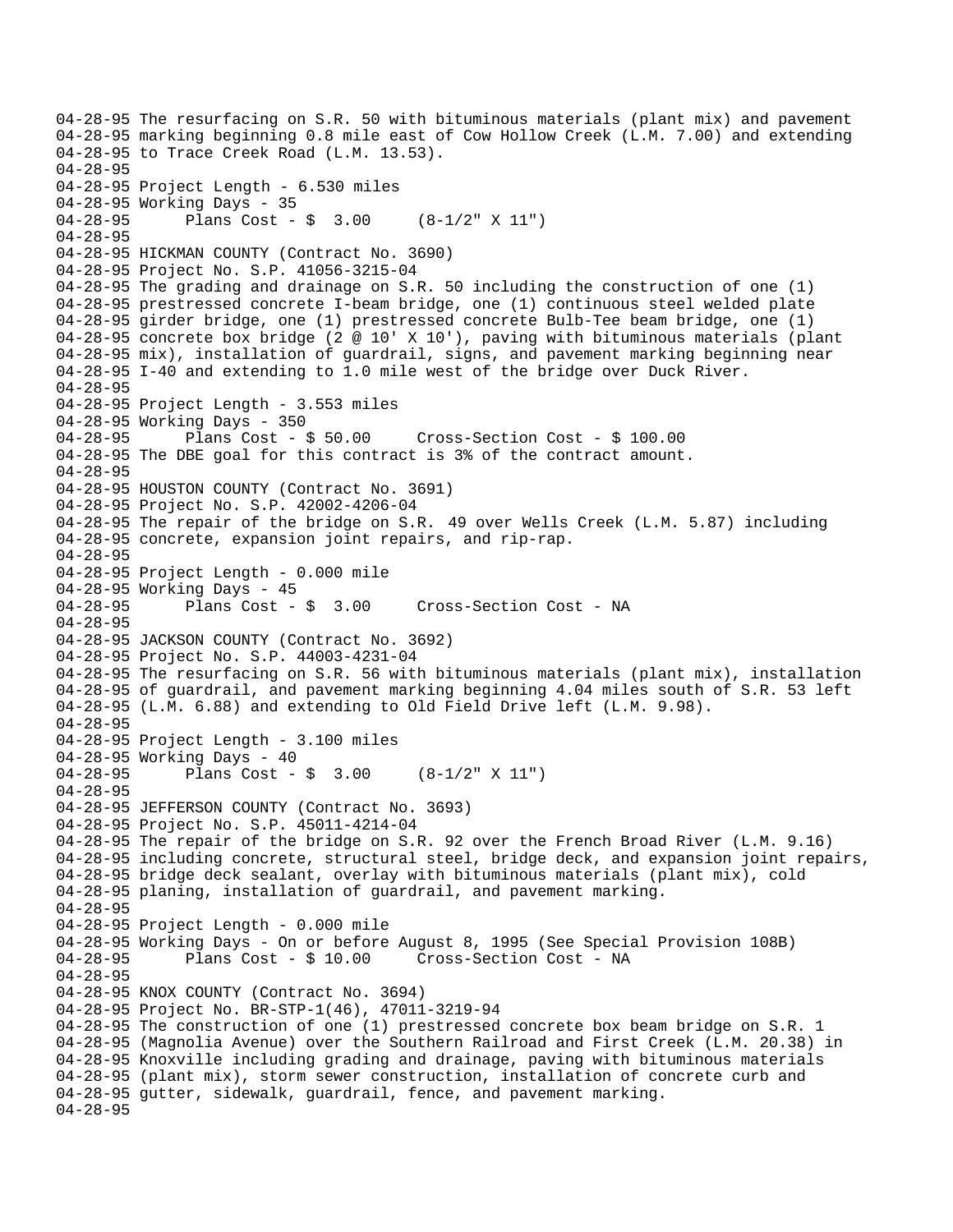```
04-28-95 Project Length - 0.165 mile 
04-28-95 Working Days - 200<br>04-28-95 Plans Cost - $ 10.00
                                      Cross-Section Cost - $0.00
04-28-95 The DBE goal for this contract is 7% of the contract amount. 
04-28-95 
04-28-95 LAUDERDALE COUNTY (Contract No. 3695) 
04-28-95 Project No. BRZE-4900(29), 49038-3413-94 
04-28-95 The construction of one (1) prestressed concrete I-beam bridge on Barr Road 
04-28-95 over the Middle Fork Forked Deer River including grading and drainage, 
04-28-95 installation of guardrail, and pavement marking. 
04-28-95 
04-28-95 Project Length - 0.165 mile 
04-28-95 Working Days - 125 
04-28-95 Plans Cost - $ 10.00 Cross-Section Cost - $0.00 
04-28-95 
04-28-95 LAUDERDALE COUNTY (Contract No. 3696) 
04-28-95 Project No. S.P. 49002-4206-04 
04-28-95 The resurfacing on S.R. 209 with bituminous materials (plant mix), cold 
04-28-95 planing, and pavement marking beginning at S.R. 3 (L.M. 0.00) and extending to 
04-28-95 L.M. 4.78. 
04-28-95 
04-28-95 Project Length - 4.780 miles 
04-28-95 Working Days - 30 
04-28-95 Plans Cost - $ 3.00 (8-1/2" X 11") 
04-28-95 
04-28-95 LAWRENCE COUNTY (Contract No. 3697) 
04-28-95 Project No. S.P. 50007-4307-04 
04-28-95 The resurfacing on S.R. 227 with bituminous materials (plant mix) and pavement 
04-28-95 marking beginning at the Wayne County line (L.M. 0.00) and extending to the 
04-28-95 intersection of S.R. 6 (L.M. 6.70). 
04-28-95 
04-28-95 Project Length - 6.620 miles 
04-28-95 Working Days - 30 
04-28-95 Plans Cost - $ 3.00 (8-1/2" X 11") 
04-28-95 
04-28-95 LINCOLN COUNTY (Contract No. 3698) 
04-28-95 Project No. S.P. 52008-4313-04 
04-28-95 The resurfacing on S.R. 110 with bituminous materials (plant mix) and pavement 
04-28-95 marking beginning at S.R. 274 (L.M. 8.61) and extending to Washburn Branch 
04-28-95 (L.M. 17.12). 
04-28-95 
04-28-95 Project Length - 8.510 miles 
04-28-95 Working Days - 35 
04-28-95 Plans Cost - $ 3.00 (8-1/2" X 11") 
04-28-95 
04-28-95 LOUDON AND MONROE COUNTIES (Contract No. 3699) 
04-28-95 Project No. S.P. 53079-4213-04 
04-28-95 The resurfacing on S.R. 72 with bituminous materials (plant mix) and pavement 
04-28-95 marking in Loudon County beginning at the Monroe County line (L.M. 0.00) and 
04-28-95 extending through Monroe County to 0.40 mile north of Get Good Hollow Road 
04-28-95 (L.M. 6.11) in Loudon County. 
04-28-95 
04-28-95 Project Length - 6.830 miles 
04-28-95 Working Days - 55<br>04-28-95 Plans Cost -
              Plans Cost - \sin 3.00 (8-1/2" X 11")
04-28-95 
04-28-95 MACON COUNTY (Contract No. 3700) 
04-28-95 Project No. BRZE-5600(21), 56946-3402-94 
04-28-95 The construction of one (1) prestressed concrete I-beam bridge on Heady Ridge 
04-28-95 Road over Long Hungry Creek (L.M. 4.13) including grading and drainage, paving
```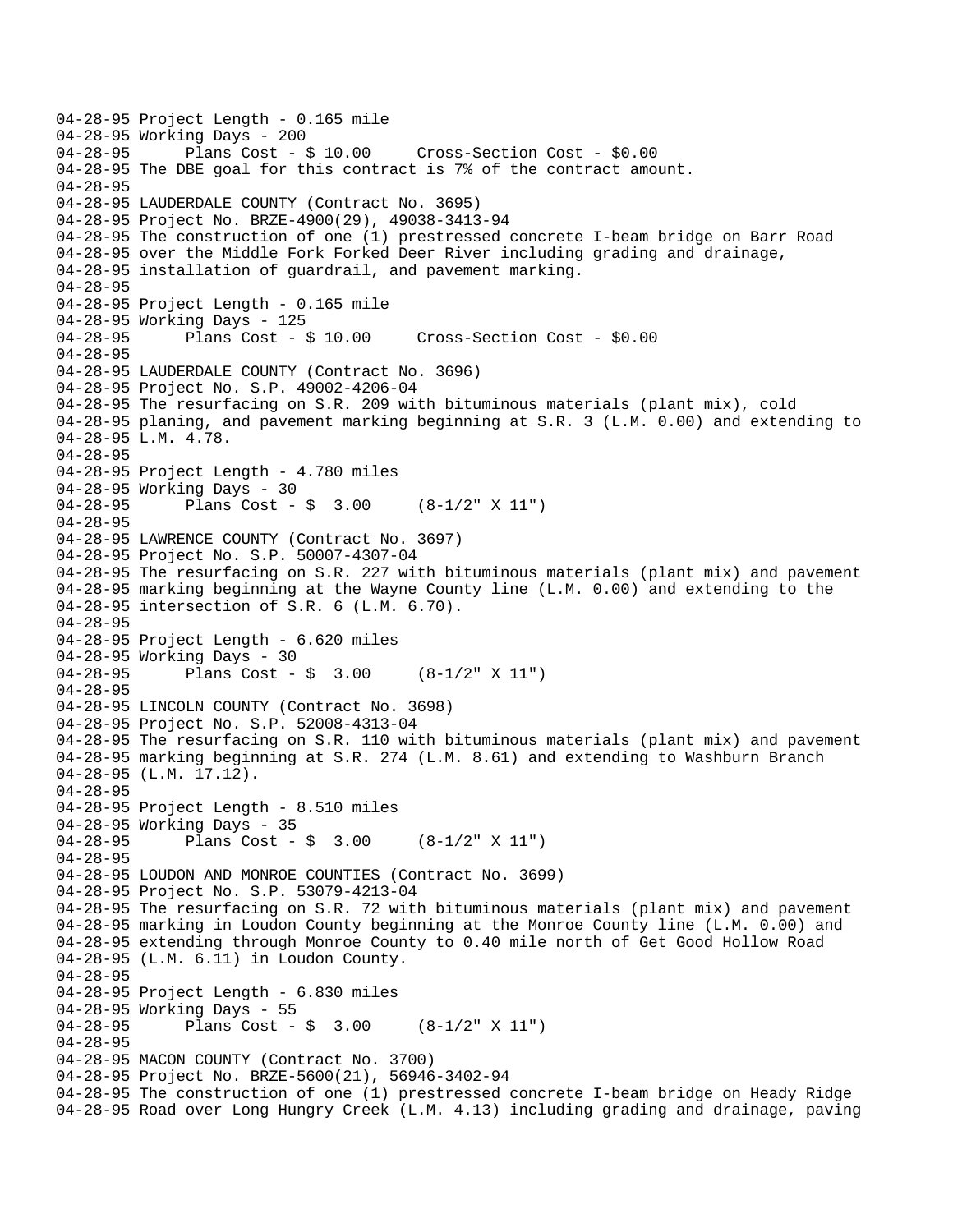04-28-95 with bituminous materials (plant mix), installation of guardrail, and pavement 04-28-95 marking. 04-28-95 04-28-95 Project Length - 0.196 mile 04-28-95 Working Days - 125 04-28-95 Plans Cost - \$ 10.00 Cross-Section Cost - \$0.00 04-28-95 04-28-95 MADISON COUNTY (Contract No. 3701) 04-28-95 Project No. S.P. 57009-3254-04 04-28-95 The construction of an interchange at U.S. 45 (S.R. 186) including grading and 04-28-95 drainage, widening of one (1) prestressed concrete I-beam bridge, widening of 04-28-95 three (3) continuous steel welded plate girder bridges, seven (7) reinforced 04-28-95 concrete retaining walls, paving with bituminous materials (plant 04-28-95 mix)(modified), treated permeable base and portland cement concrete pavement on 04-28-95 the ramps, storm sewer construction, installation of concrete curb and gutter, 04-28-95 sidewalk, guardrail, fence, concrete median barrier, signs, signals, and 04-28-95 pavement marking beginning 0.24 mile south of I-40 in Jackson and extending to 04-28-95 1.01 miles north of Country Club Lane. 04-28-95 04-28-95 Project Length - 1.861 miles 04-28-95 Working Days - On or before July 15, 1997 (See Special Provision 108B) 04-28-95 Plans Cost - \$100.00 Cross-Section Cost - \$ 50.00 04-28-95 04-28-95 MARION COUNTY (Contract No. 3702) 04-28-95 Project No. S.P. 58016-4330-04 04-28-95 The cleaning and painting of one (1) bridge on S.R. 156 over the Tennessee 04-28-95 River (L.M. 14.83). 04-28-95 04-28-95 Project Length - 0.000 mile 04-28-95 Working Days - On or before June 30, 1996 04-28-95 NO PLANS CONTRACT 04-28-95 04-28-95 MARSHALL COUNTY (Contract No. 3703) 04-28-95 Project No. M-3449(2), 59952-3536-54 04-28-95 The construction of one (1) concrete slab bridge (3 @ 18' X 9') on Fox Lane 04-28-95 over Big Rock Creek (L.M. 0.18) including grading and drainage, paving with 04-28-95 bituminous materials (plant mix), installation of guardrail, and pavement 04-28-95 marking. 04-28-95 04-28-95 Project Length - 0.057 mile 04-28-95 Working Days - 75 04-28-95 Plans Cost - \$ 10.00 Cross-Section Cost - \$0.00 04-28-95 04-28-95 OBION COUNTY (Contract No. 3704) 04-28-95 Project No. S.P. 66001-4256-04 04-28-95 The resurfacing on S.R. 3 with bituminous materials (plant mix)(modified) and 04-28-95 pavement marking beginning at L.M. 11.90 and extending to L.M. 15.00. 04-28-95 04-28-95 Project Length - 3.100 miles 04-28-95 Working Days - 35<br>04-28-95 Plans Cost -Plans Cost -  $\frac{1}{2}$  3.00 (8-1/2" X 11") 04-28-95 04-28-95 OVERTON COUNTY (Contract No. 3705) 04-28-95 Project No. STP-NH-111(26), 67001-3273-14 04-28-95 The grading and drainage on S.R. 111 including the extension of three (3) 04-28-95 concrete box bridges, seven (7) concrete box culverts, paving with either a 04-28-95 mineral aggregate base or a lime fly-ash treated aggregate base and bituminous 04-28-95 materials, storm sewer construction, installation of guardrail, signs, and 04-28-95 pavement marking beginning 0.033 mile north of S.R. 293 and extending to 0.214 04-28-95 mile south of S.R. 84 in Livingston.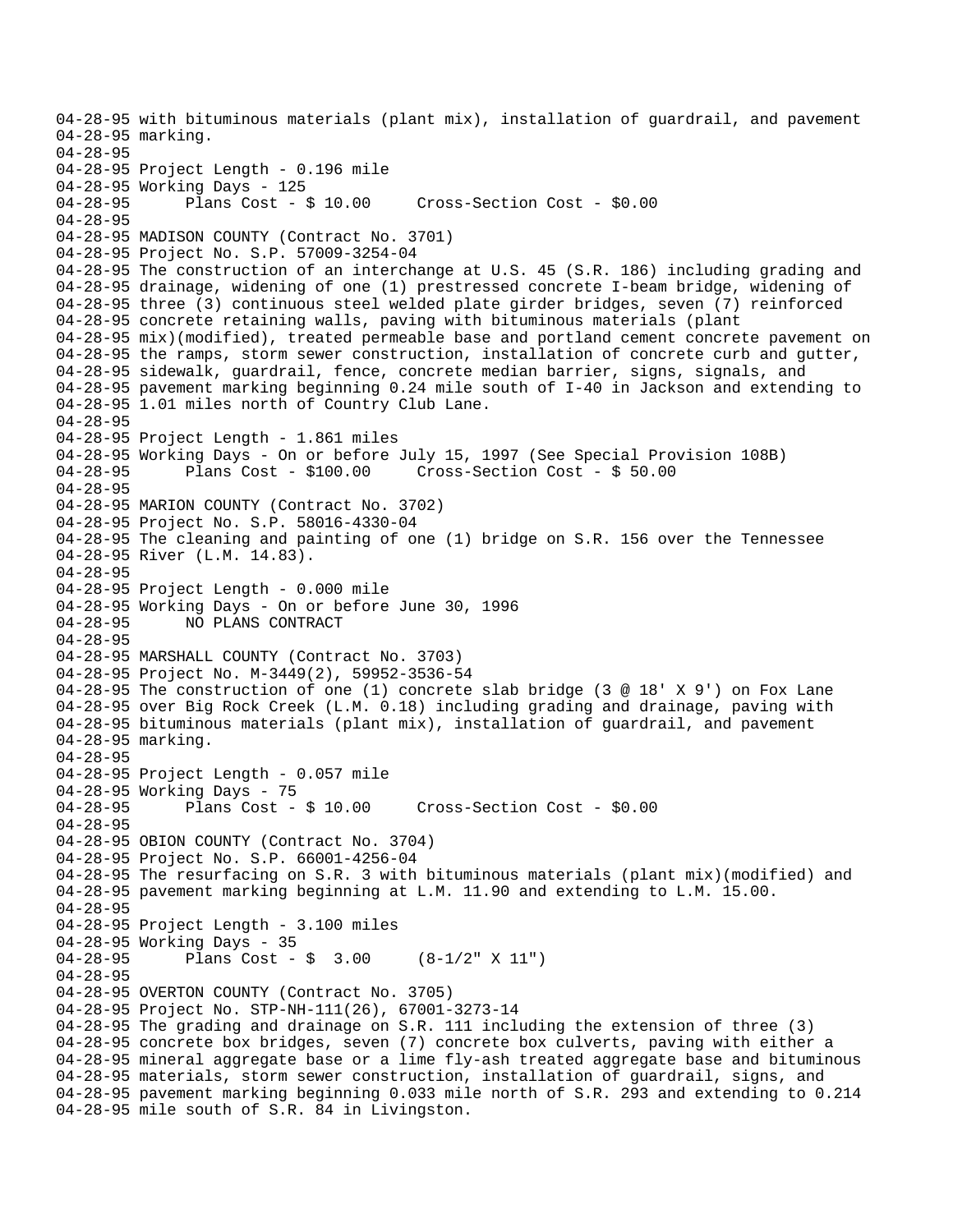04-28-95 04-28-95 Project Length - 6.659 miles 04-28-95 Working Days - 325 04-28-95 Plans Cost - \$ 50.00 Cross-Section Cost - \$ 50.00 04-28-95 The DBE goal for this contract is 12% of the contract amount. 04-28-95 04-28-95 PERRY COUNTY (Contract No. 3706) 04-28-95 Project No. S.P. 68001-4531-04 04-28-95 The repair of the bridge on S.R. 13 over Kings Branch (L.M. 18.89) including 04-28-95 concrete, bridge deck repairs, bridgerail replacement, paving on the approaches 04-28-95 with bituminous materials (plant mix), cold planing, installation of guardrail, 04-28-95 and pavement marking. 04-28-95 04-28-95 Project Length - 0.000 mile 04-28-95 Working Days - 75<br>04-28-95 Plans Cost - \$ 10.00 04-28-95 Plans Cost - \$ 10.00 Cross-Section Cost - NA 04-28-95 04-28-95 RHEA COUNTY (Contract No. 3707) 04-28-95 Project No. S.P. 72001-3268-04 04-28-95 The grading and drainage on U.S. 27 (S.R. 29) including the construction of one 04-28-95 (1) concrete box bridge (3 @ 15' X 14'), one (1) concrete box culvert, subgrade 04-28-95 treatment with hydrated lime, paving with bituminous materials (plant mix), 04-28-95 storm sewer construction, installation of guardrail, signs, and pavement 04-28-95 marking beginning south of Macedonia Road and extending to the bridge over 04-28-95 Whites Creek. 04-28-95 04-28-95 Project Length - 4.470 miles 04-28-95 Working Days - 350<br>04-28-95 Plans Cost - \$ 50.00 04-28-95 Plans Cost - \$ 50.00 Cross-Section Cost - \$ 50.00 04-28-95 The DBE goal for this contract is 3% of the contract amount. 04-28-95 04-28-95 ROANE COUNTY (Contract No. 3708) 04-28-95 Project No. S.P. 73008-4235-04 04-28-95 The repair of the bridge on S.R. 29 over the Southern Railroad (L.M. 9.43) 04-28-95 including concrete, repainting existing steel structure, non-penetrating 04-28-95 concrete seal, bridge deck and expansion joint repairs, bridge deck sealant, 04-28-95 bridgerail replacement, overlay with bituminous materials (plant mix), 04-28-95 installation of guardrail, and pavement marking. 04-28-95 04-28-95 Project Length - 0.000 mile 04-28-95 Working Days - 100 04-28-95 Plans Cost - \$ 10.00 Cross-Section Cost - NA 04-28-95 04-28-95 ROBERTSON COUNTY (Contract No. 3709) 04-28-95 Project No. BRZE-7400(4), 74945-3458-94 04-28-95 The construction of one (1) prestressed concrete I-beam bridge on Porters 04-28-95 Chapel Road over the Red River (L.M. 0.17) including paving with bituminous 04-28-95 materials (plant mix), installation of guardrail, and pavement marking. 04-28-95 04-28-95 Project Length - 0.224 mile 04-28-95 Working Days - 175 04-28-95 Plans Cost - \$ 10.00 Cross-Section Cost - \$0.00 04-28-95 04-28-95 ROBERTSON COUNTY (Contract No. 3710) 04-28-95 Project No. STP-M-4528(3), 74950-3527-54 04-28-95 The grading and drainage on Roy Pitt Road including paving with bituminous 04-28-95 materials (plant mix), installation of guardrail, fence, utility adjustments, 04-28-95 and pavement marking beginning at Industrial Drive and extending to Hillside 04-28-95 Drive in Springfield. 04-28-95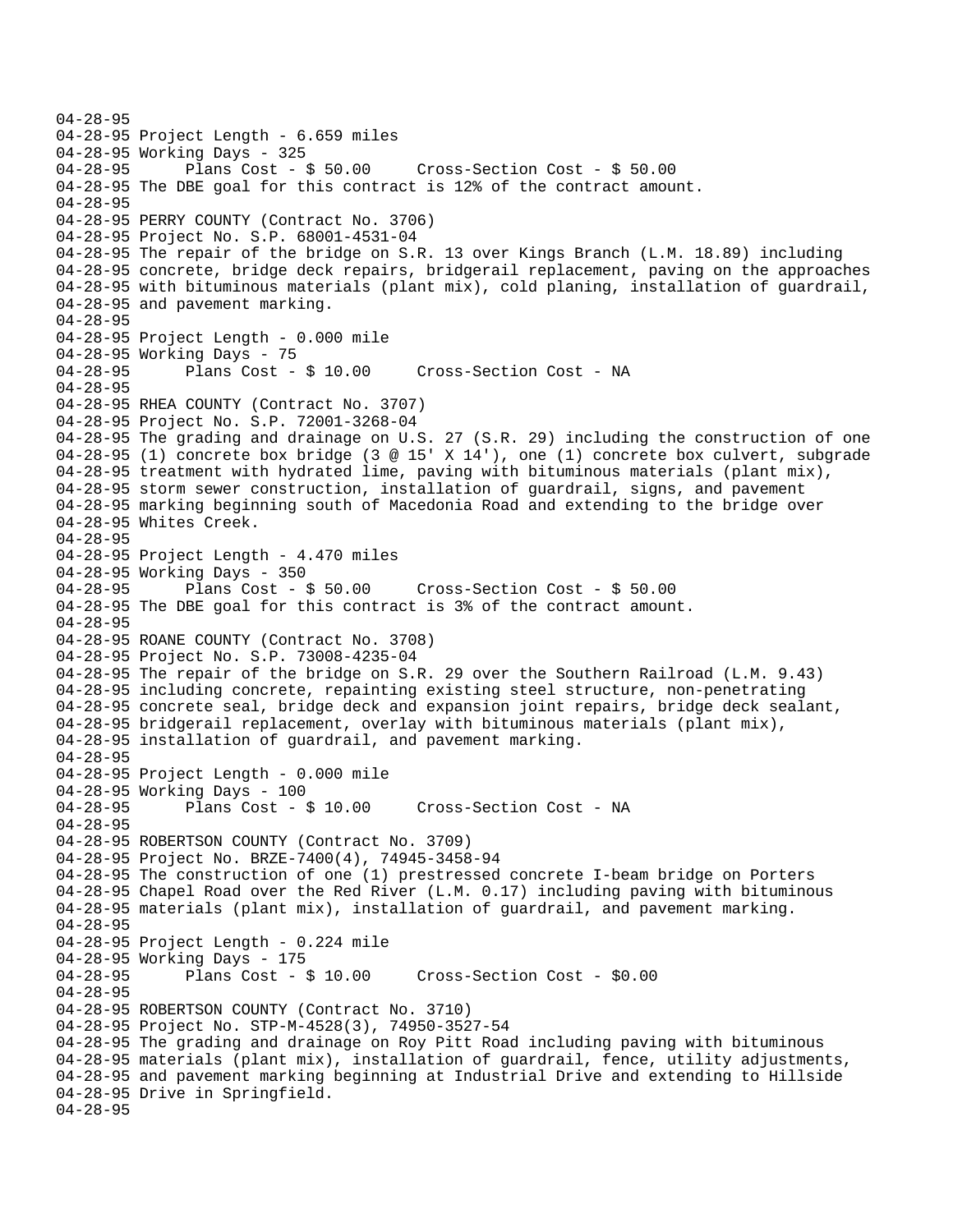```
04-28-95 Project Length - 0.695 mile 
04-28-95 Working Days - 75<br>04-28-95 Plans Cost - $ 10.00
                                        04-28-95 Plans Cost - $ 10.00 Cross-Section Cost - $ 10.00 
04-28-95 
04-28-95 ROBERTSON COUNTY (Contract No. 3711) 
04-28-95 Project No. S.P. 74006-4515-04, 74008-4512-04 
04-28-95 The resurfacing on S.R. 49 and S.R. 25 with bituminous materials (plant mix) 
04-28-95 and pavement marking on S.R. 49 beginning 580 feet east of Wilks Road (L.M. 
04-28-95 12.84) and extending to the Jct. with S.R. 25 (L.M. 16.77), and on S.R. 25 
04-28-95 beginning at the Jct. with S.R. 49 (L.M. 6.95) and extending to the Jct. with 
04-28-95 S.R. 49 (L.M. 7.56). 
04-28-95 
04-28-95 Project Length - 4.540 miles 
04-28-95 Working Days - 30 
04-28-95 Plans Cost - $ 3.00 (8-1/2" X 11") 
04-28-95 
04-28-95 RUTHERFORD COUNTY (Contract No. 3712) 
04-28-95 Project No. STP-M-NHE-10(12), 75006-3216-54 
04-28-95 The intersection improvement at U.S. 231 (S.R. 10, Memorial Boulevard) with 
04-28-95 S.R. 96 (Clark Boulevard) including paving with bituminous materials (plant 
04-28-95 mix), cold planing, installation of concrete curb and gutter, signals, signs, 
04-28-95 and pavement marking. 
04-28-95 
04-28-95 Project Length - 0.189 mile 
04-28-95 Working Days - On or before April 1, 1996 
04-28-95 Plans Cost - $ 10.00 Cross-Section Cost - NA 
04-28-95 
04-28-95 SCOTT COUNTY (Contract No. 3713) 
04-28-95 Project No. S.P. 76002-4507-04 
04-28-95 The resurfacing on S.R. 52 with bituminous materials (plant mix) and pavement 
04-28-95 marking beginning at the Morgan County line (L.M. 0.00) and extending to S.R. 
04-28-95 29 (L.M. 5.07). 
04-28-95 
04-28-95 Project Length - 5.070 miles 
04-28-95 Working Days - 50 
04-28-95 Plans Cost - $ 3.00 (8-1/2" X 11") 
04-28-95 
04-28-95 SEVIER COUNTY (Contract No. 3714) 
04-28-95 Project No. STP-M-NHE-35(13), 78005-3233-54 
04-28-95 The signalization at the intersection of S.R. 35 with Gary Wade Boulevard and 
04-28-95 Industrial Drive/High School in Sevierville. 
04-28-95 
04-28-95 Project Length - 0.000 mile 
04-28-95 Working Days - On or before February 1, 1996 
04-28-95 Plans Cost - $ 3.00 Cross-Section Cost - NA 
04-28-95 
04-28-95 SEVIER COUNTY (Contract No. 3715) 
04-28-95 Project No. S.P. 78072-4536-04 
04-28-95 The repair of the bridge on S.R. 66 over the Little Pigeon River (L.M. 0.02) 
04-28-95 including concrete, installation of guardrail, and pavement marking. 
04-28-95 
04-28-95 Project Length - 0.000 mile 
04-28-95 Working Days - 50 
04-28-95 Plans Cost - $ 10.00 Cross-Section Cost - NA 
04-28-95 
04-28-95 SHELBY COUNTY (Contract No. 3716) 
04-28-95 Project No. IM-40-1(250)11, 79003-3169-44 
04-28-95 The grading and drainage on I-40 including the widening of three (3) 
04-28-95 prestressed concrete I-beam bridges over Wolf River, over Fletcher Creek 
04-28-95 Branch, and over Fletcher Creek Lateral "B", and one (1) prestressed concrete
```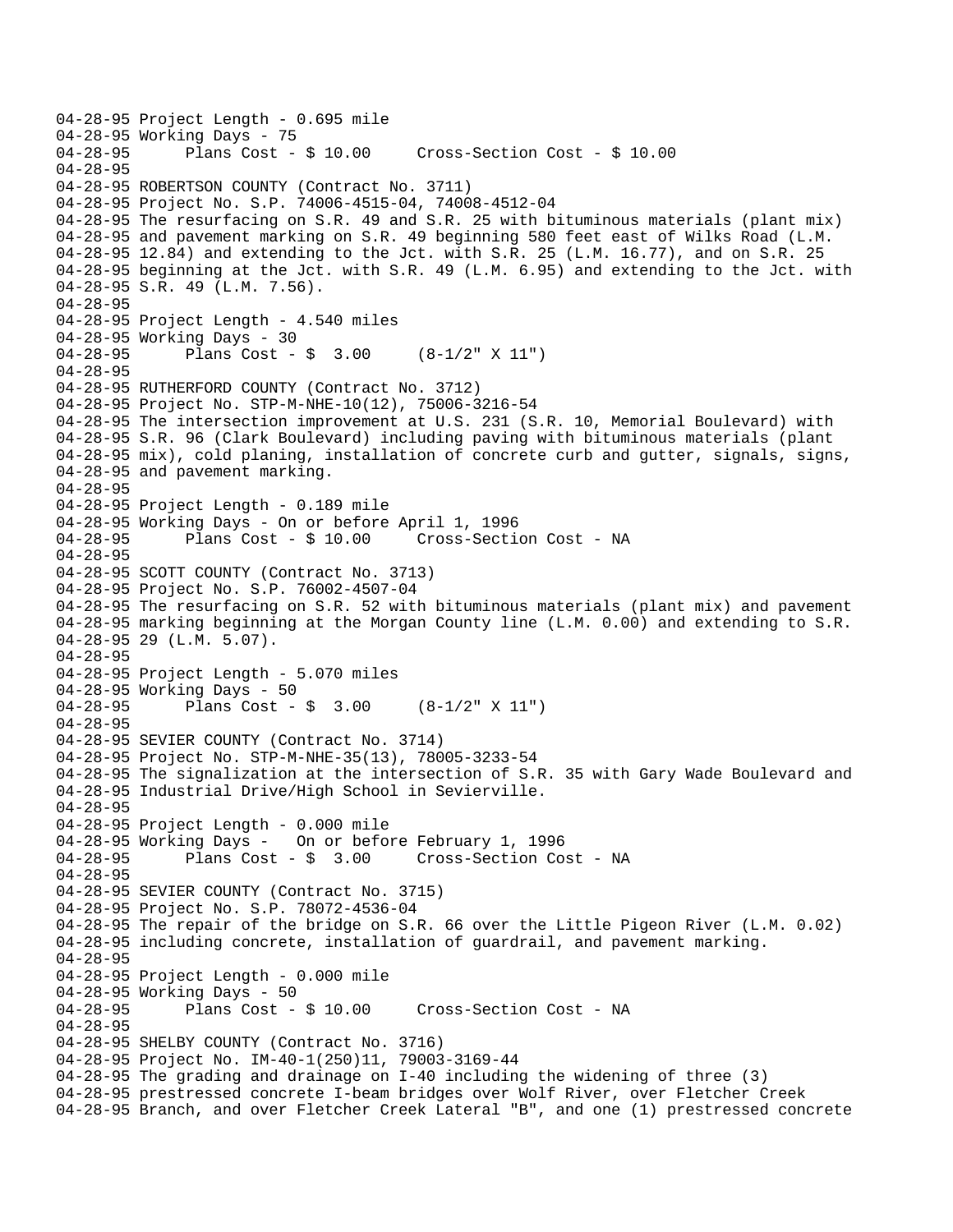04-28-95 T-beam bridge over Sycamore View Road, construction of a concrete channel, 04-28-95 extension of one (1) concrete box culverts, paving with bituminous materials 04-28-95 (plant mix)(polymer modified), treated permeable base and portland cement 04-28-95 concrete pavement on the ramps, cold planing, storm sewer construction, 04-28-95 installation of guardrail, concrete median barrier, fence, signs, lights, and 04-28-95 pavement marking beginning at the I-240 interchange and extending to 0.5 mile 04-28-95 east of Appling Road. 04-28-95 04-28-95 Project Length - 5.237 miles 04-28-95 Working Days - On or before July 15, 1997 (See Special Provision 108B) 04-28-95 Plans Cost - \$175.00 Cross-Section Cost - \$175.00 04-28-95 The DBE goal for this contract is 12% of the contract amount. 04-28-95 04-28-95 SHELBY COUNTY (Contract No. 3717) 04-28-95 Project No. M-2870(3), 79958-3787-54 04-28-95 The grading and drainage on American Way including the construction of three 04-28-95 (3) prestressed concrete Bulb-Tee beam bridges over Burlington Northern 04-28-95 Railroad and over Nonconnah Creek, one (1) prestressed concrete box beam bridge 04-28-95 over an access road, and two (2) cast in place concrete retaining walls, paving 04-28-95 with bituminous materials (plant mix)(modified), storm sewer 04-28-95 construction, installation of concrete curb and gutter, sidewalk, 04-28-95 fence, signs, signals, lights, and pavement marking, beginning 700 04-28-95 feet south of Democrat Road and extending to U.S. 78 (Lamar 04-28-95 Avenue). 04-28-95 04-28-95 Project Length - 0.763 mile 04-28-95 Working Days - 375<br>04-28-95 Plans Cost - \$ 50.00 04-28-95 Plans Cost - \$ 50.00 Cross-Section Cost - \$ 10.00 04-28-95 The DBE goal for this contract is 13% of the contract amount. 04-28-95 04-28-95 SHELBY COUNTY (Contract No. 3718) 04-28-95 Project No. STP-F-385(12), 79187-3222-14 04-28-95 The grading and drainage on S.R. 385 (Paul Barrett Parkway) including the 04-28-95 construction of three (3) prestressed concrete I-beam bridges, three (3) 04-28-95 prestressed concrete box beam bridges, one (1) prestressed concrete Bulb-Tee 04-28-95 beam bridge, partial paving with bituminous materials (plant mix)(polymer 04-28-95 modified), treated permeable base and portland cement concrete pavement on the 04-28-95 ramps, cold planing, storm sewer construction, installation of concrete curb, 04-28-95 sidewalk, guardrail, concrete median barrier, fence, signs, and pavement 04-28-95 marking beginning 0.2 mile south of Memphis-Arlington Road and extending to 04-28-95 0.14 mile south of I-40. 04-28-95 04-28-95 Project Length - 1.643 miles 04-28-95 Working Days - 400 04-28-95 Plans Cost - \$125.00 Cross-Section Cost - \$125.00 04-28-95 The DBE goal for this contract is 13% of the contract amount. 04-28-95 04-28-95 SHELBY COUNTY (Contract No. 3719) 04-28-95 Project No. S.P. 79191-3207-04 04-28-95 The grading and drainage on S.R. 385 (Nonconnah Parkway) including the 04-28-95 construction of one (1) prestressed concrete Bulb-Tee beam bridge over 04-28-95 Nonconnah Creek and one (1) welded plate girder bridge over Hacks Cross Road, 04-28-95 limited paving with bituminous materials (plant mix), treated permeable base 04-28-95 and portland cement concrete pavement on the ramps, storm sewer construction, 04-28-95 installation of concrete curb and gutter, sidewalk, fence, utility adjustment, 04-28-95 and pavement marking beginning at Winchester Road and extending to 0.05 mile 04-28-95 east of Hacks Cross Road. 04-28-95 04-28-95 Project Length - 1.278 miles 04-28-95 Working Days - 275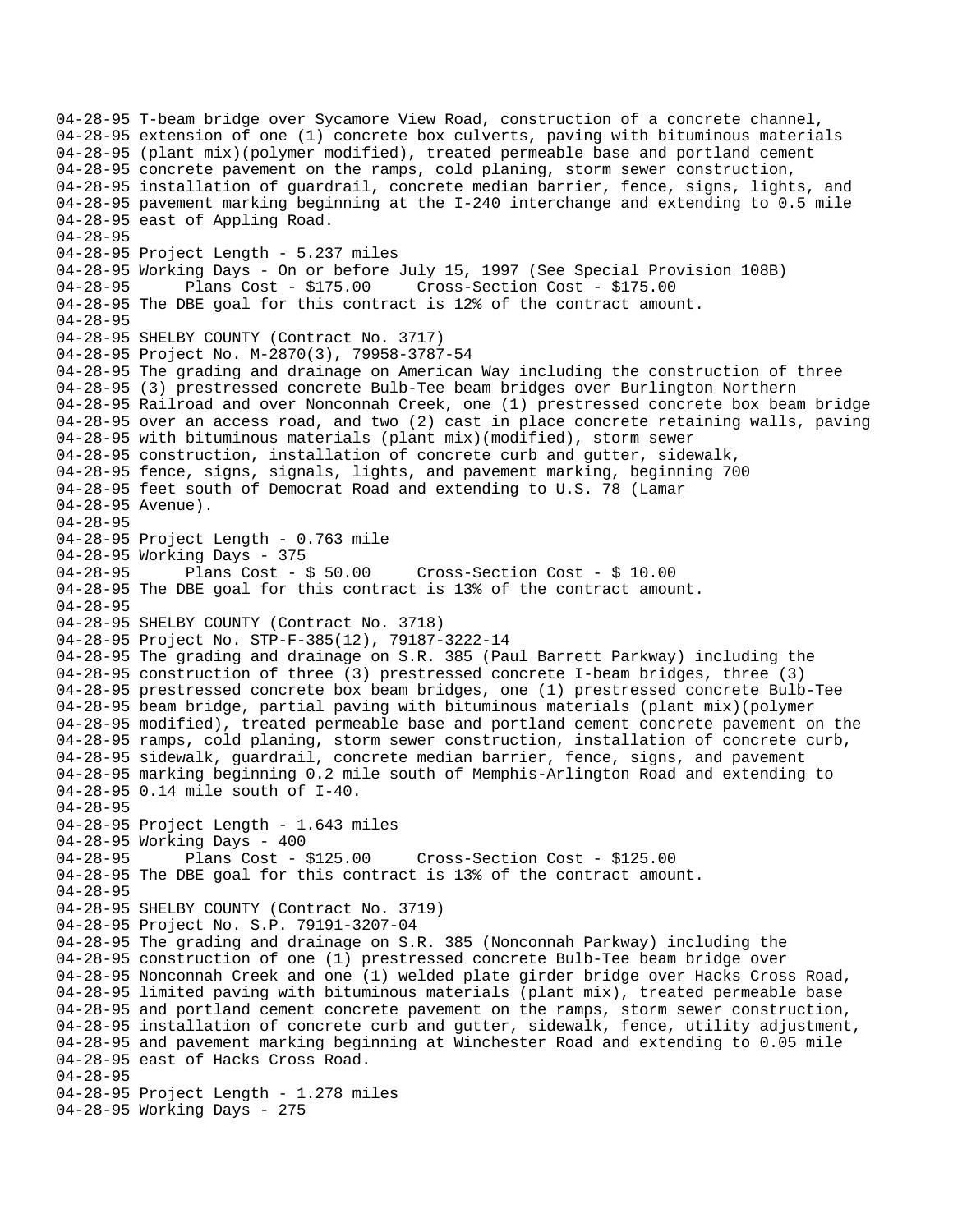```
04-28-95 Plans Cost - $ 50.00 Cross-Section Cost - $ 25.00 
04-28-95 The DBE goal for this contract is 2% of the contract amount. 
04-28-95 
04-28-95 SMITH COUNTY (Contract No. 3720) 
04-28-95 Project No. S.P. 80003-4242-04 
04-28-95 The resurfacing on S.R. 25 with bituminous materials (plant mix), cold planing, 
04-28-95 and pavement marking beginning at the Trousdale County line (L.M. 0.00) and 
04-28-95 extending to Old Highway 25 (L.M. 5.01). 
04-28-95 
04-28-95 Project Length - 4.980 miles 
04-28-95 Working Days - 45 
04-28-95 Plans Cost - $ 3.00 (8-1/2" X 11") 
04-28-95 
04-28-95 SMITH, DAVIDSON AND DICKSON COUNTIES (Contract No. 3721) 
04-28-95 Project No. S.P. 98034-3203-04 
04-28-95 The cleaning and painting of five (5) bridges on I-40 (l.m. 1.06), S.R. 11 
04-28-95 (L.M. 16.55), S.R. 155 (L.M. 15.14), I-65 (L.M. 7.27), and S.R. 48 (L.M. 0.21). 
04-28-95 
04-28-95 Project Length - 0.000 mile 
04-28-95 Working Days - On or before September 1, 1995 
04-28-95 NO PLANS CONTRACT 
04-28-95 
04-28-95 SUMNER COUNTY (Contract No. 3722) 
04-28-95 Project No. STP-M-9306(7), 83950-3541-54 
                     STP-M-109(8), 83950-3543-54
04-28-95 
04-28-95 Project No. STP-M-9306(7), 83950-3541-54 
04-28-95 The construction of concrete sidewalks on S.R. 109 beginning at the city park 
04-28-95 entrance and extending to Albert Gallatin Road and on Albert Gallatin Road 
04-28-95 beginning at S.R. 109 and extending to 2060 feet east of S.R. 109. 
04-28-95 Project Length - 0.466 mile 
04-28-95 
04-28-95 Project No. STP-M-109(8), 83950-3543-54 
04-28-95 The signalization at the intersection of S.R. 109 (Water Avenue) with S.R. 174 
04-28-95 (Dobbins Pike) and Albert Gallatin Road. 
04-28-95 Project Length - 0.000 mile 
04-28-95 
04-28-95 Project Length - 0.466 mile 
04-28-95 Working Days - On or before December 15, 1995 
04-28-95 Plans Cost - $ 3.00 Cross-Section Cost - NA 
04-28-95 
04-28-95 TROUSDALE COUNTY (Contract No. 3723) 
04-28-95 Project No. S.P. 85006-4307-04 
04-28-95 The resurfacing on S.R. 141 with bituminous materials (plant mix) and pavement 
04-28-95 marking beginning at the Macon County line (L.M. 0.00) and extending to S.R. 10 
04-28-95 (L.M. 4.26). 
04-28-95 
04-28-95 Project Length - 4.260 miles
04-28-95 Working Days - 30<br>04-28-95 Plans Cost -
              Plans Cost - \frac{1}{2} 3.00 (8-1/2" X 11")
04-28-95 
04-28-95 WARREN COUNTY (Contract No. 3724) 
04-28-95 Project No. S.P. 89009-4521-04 
04-28-95 The resurfacing on S.R. 56 with bituminous materials (plant mix), installation 
04-28-95 of guardrail, and pavement marking beginning at Grizzle Road right (L.M. 17.99) 
04-28-95 and extending to the Dekalb County line (L.M. 24.88). 
04-28-95 
04-28-95 Project Length - 6.890 miles 
04-28-95 Working Days - 45 
04-28-95 Plans Cost - $ 3.00 (8-1/2" X 11")
```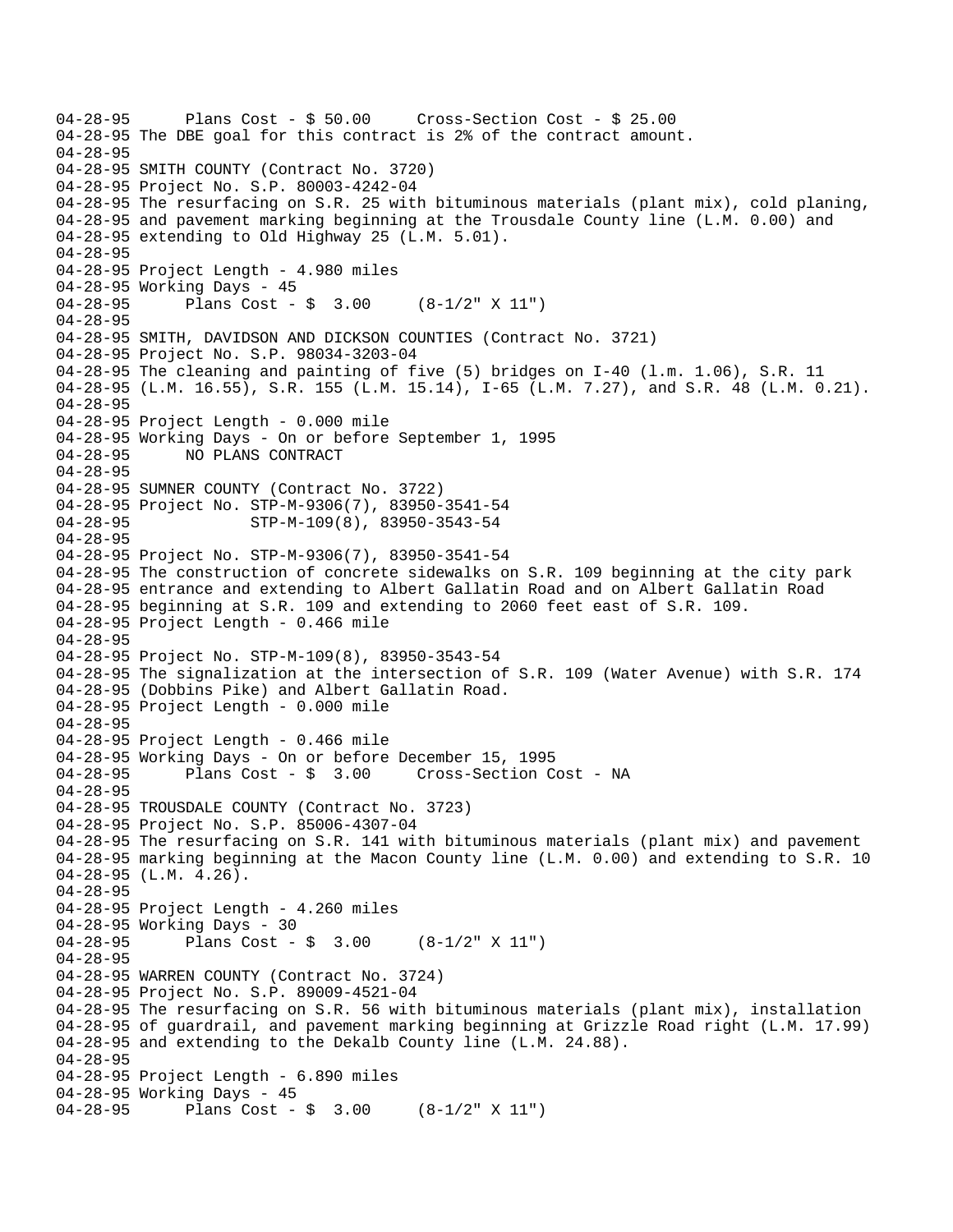04-28-95 04-28-95 WASHINGTON COUNTY (Contract No. 3725) 04-28-95 Project No. S.P. 90011-4516-04, 90012-4508-04 04-28-95 The resurfacing on S.R. 91 with bituminous materials (plant mix)(modified), 04-28-95 cold planing, and pavement marking eastbound beginning at S.R. 34 (L.M. 0.00) 04-28-95 to 55 feet east of Broadway Street (L.M. 2.04) and westbound beginning at S.R. 04-28-95 91 (East Main Street) left (L.M. 0.00) and extending to S.R. 34 (L.M. 1.33). 04-28-95 04-28-95 Project Length - 3.370 miles 04-28-95 Working Days - 50 04-28-95 Plans Cost - \$ 3.00 (8-1/2" X 11") 04-28-95 04-28-95 WILSON COUNTY (Contract No. 3726) 04-28-95 Project No. S.P. 95001-3178-04 04-28-95 The signalization at the intersections of S.R. 109 with I-40 east exit ramp and 04-28-95 S.R. 10 with I-40 exit ramps. 04-28-95 04-28-95 Project Length - 0.000 mile 04-28-95 Working Days - On or before July 1, 1995 04-28-95 Plans Cost - \$ 3.00 Cross-Section Cost - NA 04-28-95 04-28-95 WILSON COUNTY (Contract No. 3727) 04-28-95 Project No. S.P. 95012-4217-04 04-28-95 The resurfacing on S.R. 109 with bituminous materials (plant mix)(modified) and 04-28-95 pavement marking beginning at U.S. 70 (S.R. 24)(L.M. 3.60) and extending to the 04-28-95 Cumberland River bridge (L.M. 10.80). 04-28-95 04-28-95 Project Length - 7.200 miles 04-28-95 Working Days - 35 04-28-95 Plans Cost - \$ 3.00 (8-1/2" X 11") ================================================================================ 06-16-95 ANDERSON, CAMPBELL, WASHINGTON, KNOX, GRAINGER, SULLIVAN, ROANE, COCKE, AND 06-16-95 CARTER COUNTIES (Contract No. 3728) 06-16-95 Project No. S.P. 98012-4125-04 06-16-95 The attenuator repair on various Interstate and State routes in Region I. 06-16-95 06-16-95 Project Length - 0.000 mile 06-16-95 Working Days - On or before June 30, 1996 (See Special Provision 705C) 06-16-95 NO PLANS CONTRACT 06-16-95 06-16-95 ANDERSON, BLOUNT, CAMPBELL, CARTER, CLAIBORNE, COCKE, GRAINGER, GREENE, 06-16-95 HAMBLEN, HANCOCK, HAWKINS, JEFFERSON, JOHNSON, KNOX, LOUDON, MONROE, MORGAN, 06-16-95 ROANE, SCOTT, SEVIER, SULLIVAN, UNICOI, UNION AND WASHINGTON COUNTIES 06-16-95 (Contract No. 3729) 06-16-95 Project No. 98012-4128-04 06-16-95 The random on call signing on various routes in Region I. 06-16-95 06-16-95 Project Length - 0.000 mile 06-16-95 Working Days - September 30, 1996 (See Special Provision 108B) 06-16-95 NO PLANS CONTRACT 06-16-95 06-16-95 BEDFORD COUNTY (Contract No. 3730) 06-16-95 Project No. S.P. 02018-4204-04 06-16-95 The repair of the bridge on S.R. 269 over Bell Buckle Creek (L.M. 4.68) 06-16-95 including concrete, bridge deck and epoxy injection repairs, bridgerail 06-16-95 replacement, paving on the approaches with bituminous materials (plant mix), 06-16-95 cold planing, installation of guardrail, and pavement marking. 06-16-95 06-16-95 Project Length - 0.000 mile 06-16-95 Working Days - 75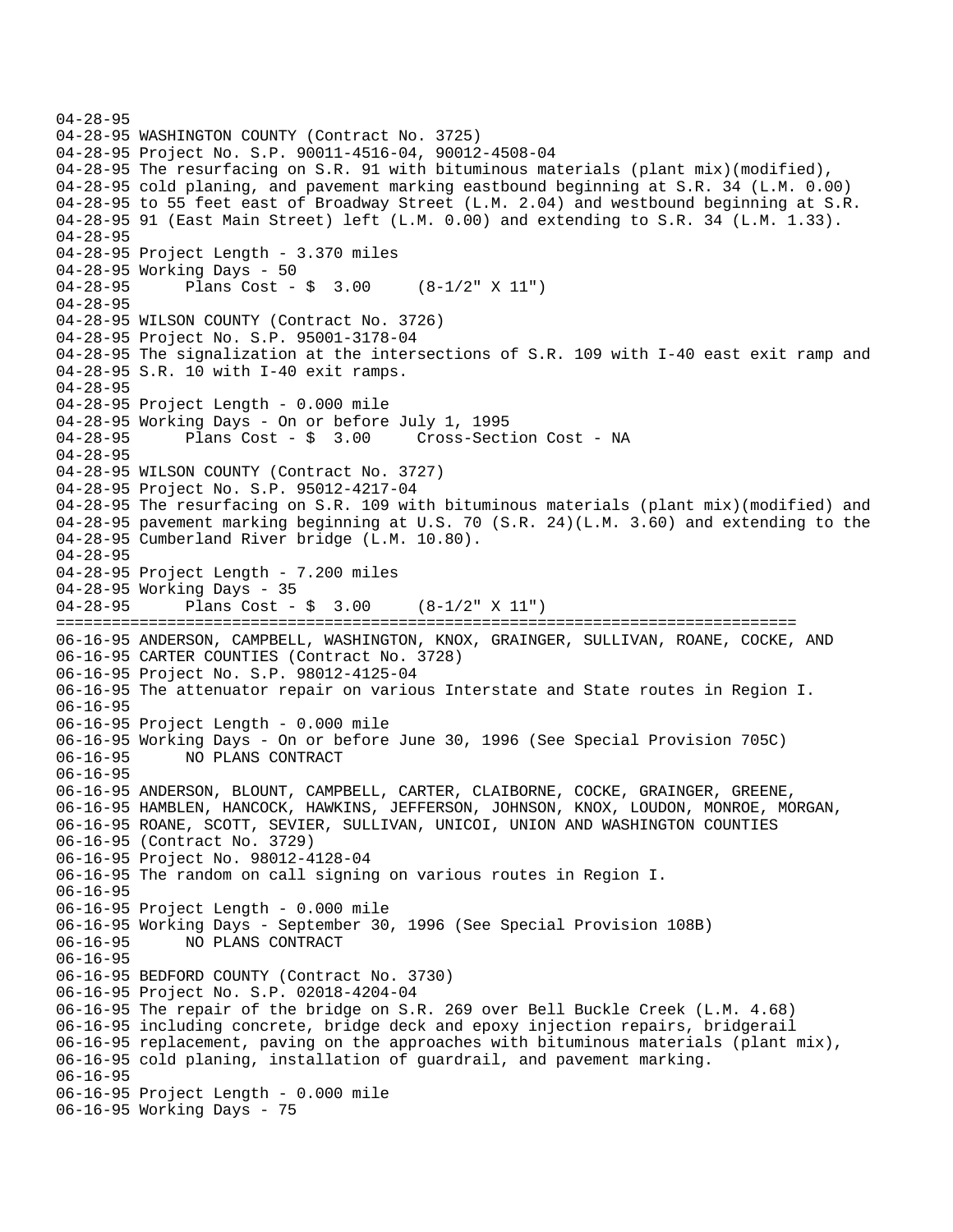```
06-16-95 Plans Cost - $ 3.00 Cross-Section Cost - NA 
06-16-95 
06-16-95 BEDFORD COUNTY (Contract No. 3731) 
06-16-95 Project No. S.P. 02042-4302-04 
06-16-95 The resurfacing on S.R. 270 with bituminous materials (plant mix) and pavement 
06-16-95 marking beginning at the Marshall County line (L.M. 0.00) and extending to the 
06-16-95 Jct. of S.R. 16 (L.M. 6.39). 
06-16-95 
06-16-95 Project Length - 6.390 miles 
06-16-95 Working Days - 40 
06-16-95 Plans Cost - $ 3.00 (8-1/2" X 11") 
06-16-95 
06-16-95 BEDFORD, CHEATHAM, DAVIDSON, DICKSON, GILES, HICKMAN, HOUSTON, HUMPHREYS, 
06-16-95 LAWRENCE, LEWIS, LINCOLN, MACON, MARSHALL, MAURY, MONTGOMERY, MOORE, PERRY, 
06-16-95 ROBERTSON, RUTHERFORD, SMITH, STEWART, SUMNER, TROUSDALE, WAYNE, WILLIAMSON AND 
06-16-95 WILSON COUNTIES (Contract No. 3732) 
06-16-95 Project No. 98034-4107-04 
06-16-95 The random on call signing on various routes in Region III. 
06-16-95 
06-16-95 Project Length - 0.000 mile 
06-16-95 Working Days - September 30, 1996 (See Special Provision 108B) 
06-16-95 NO PLANS CONTRACT 
06-16-95 
06-16-95 BENTON COUNTY (Contract No. 3733) 
06-16-95 Project No. 03002-4317-04 
06-16-95 The repair of the bridge on S.R. 1 over Hunting Creek (L.M. 0.44) and over the 
06-16-95 CSX railroad (L.M. 0.59) including concrete, structural steel, bridge deck, and 
06-16-95 expansion joint repairs, repainting existing steel structure, bridgerail 
06-16-95 replacement, paving on the approaches with bituminous materials (plant mix), 
06-16-95 cold planing, installation of guardrail, and pavement marking. 
06-16-95 
06-16-95 Project Length - 0.000 mile 
06-16-95 Working Days - 115 
06-16-95 Plans Cost - $ 10.00 Cross-Section Cost - NA 
06-16-95 
06-16-95 BENTON, HARDEMAN, HARDIN, MADISON, AND SHELBY COUNTIES (Contract No. 3734) 
06-16-95 Project No. S.P. 98042-4178-04 
06-16-95 The attenuator repair on various Interstate and State routes in Region IV. 
06-16-95 
06-16-95 Project Length - 0.000 mile 
06-16-95 Working Days - On or before June 30, 1996 (See Special Provision 705F) 
06-16-95 NO PLANS CONTRACT 
06-16-95 
06-16-95 BENTON, CARROLL, CHESTER, CROCKETT, DECATUR, DYER, FAYETTE, GIBSON, HARDEMAN, 
06-16-95 HARDIN, HAYWOOD, HENDERSON, HENRY, LAKE, LAUDERDALE, MCNAIRY, MADISON, OBION, 
06-16-95 SHELBY, TIPTON AND WEAKLEY COUNTIES (Contract No. 3735) 
06-16-95 Project No. 98042-4179-04 
06-16-95 The random on call signing on various routes in Region IV. 
06-16-95 
06-16-95 Project Length - 0.000 mile 
06-16-95 Working Days - September 30, 1996 (See Special Provision 108B) 
06-16-95 NO PLANS CONTRACT 
06-16-95 
06-16-95 BLEDSOE, BRADLEY, CANNON, CLAY, COFFEE, CUMBERLAND, DEKALB, FENTRESS, FRANKLIN, 
06-16-95 GRUNDY, HAMILTON, JACKSON, MCMINN, MARION, MEIGS, OVERTON, PICKETT, 
06-16-95 POLK, PUTNAM, RHEA, SEQUATCHIE, VAN BUREN, WARREN AND WHITE COUNTIES 
06-16-95 (Contract No. 3736) 
06-16-95 Project No. 98022-4137-04 
06-16-95 The random on call signing on various routes in Region II. 
06-16-95
```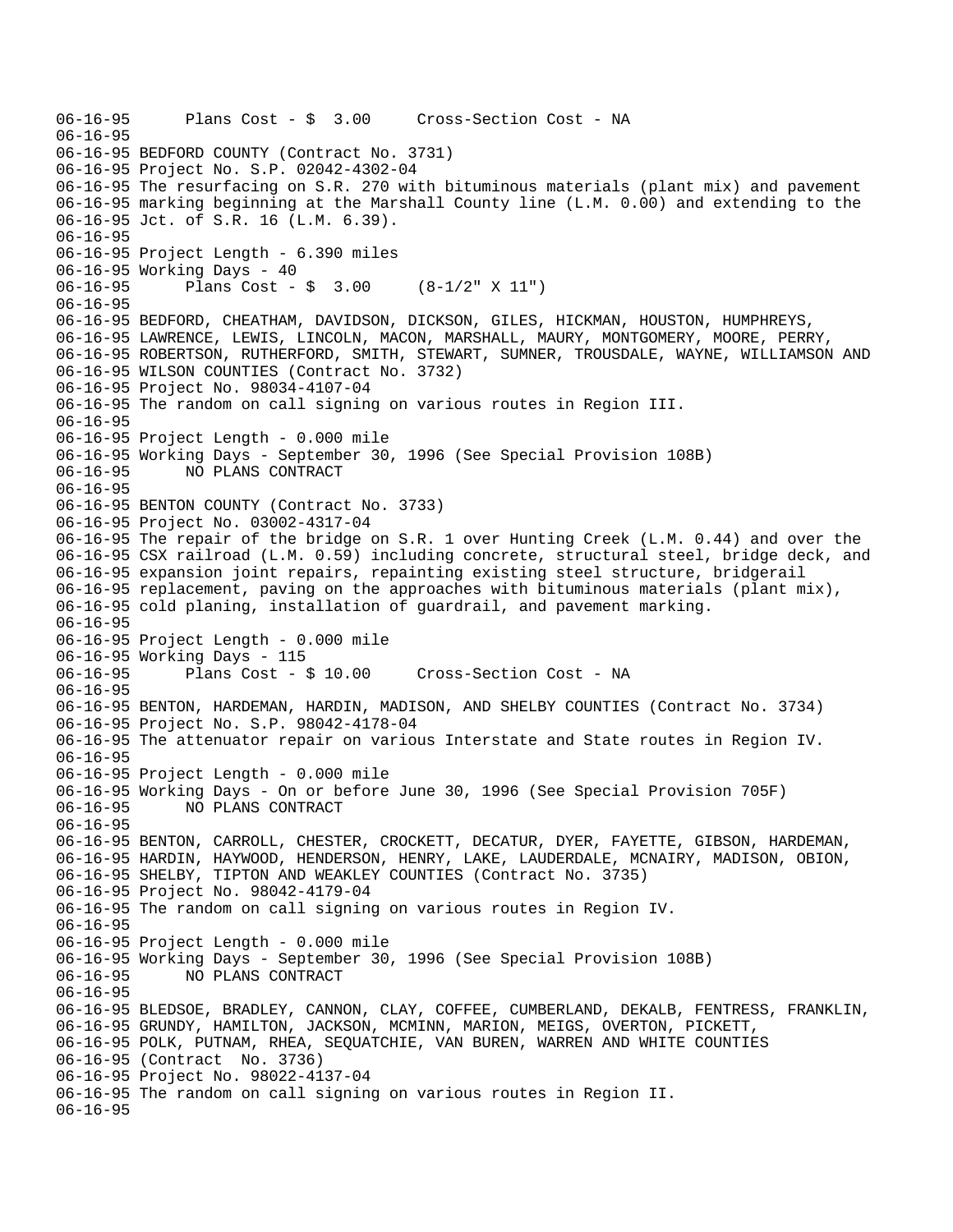06-16-95 Project Length - 0.000 mile 06-16-95 Working Days - September 30, 1996 (See Special Provision 108B)<br>06-16-95 NO PLANS CONTRACT 06-16-95 NO PLANS CONTRACT 06-16-95 06-16-95 BLOUNT, JEFFERSON, KNOX, LOUDON, AND SEVIER COUNTIES (Contract No. 3737) 06-16-95 Project No. S.P. 98012-4126-04 06-16-95 The urban sweeping on various Interstate and State Routes. 06-16-95 06-16-95 Project Length - 0.000 mile 06-16-95 Working Days - On or before June 30, 1996 (See Special Provision 108B) 06-16-95 NO PLANS CONTRACT 06-16-95 06-16-95 BRADLEY COUNTY (Contract No. 3738) 06-16-95 Project No. S.P. 06002-4214-04 06-16-95 The resurfacing on S.R. 2 with bituminous materials (plant mix) (modified), 06-16-95 cold planing, and pavement marking beginning 0.2 mile south of the Jct. S.R. 06-16-95 311 (L.M. 6.27) and extending to the Jct. S.R. 40 (L.M. 8.89). 06-16-95 06-16-95 Project Length - 2.610 miles 06-16-95 Working Days - 35 06-16-95 Plans Cost - \$ 3.00 (8-1/2" X 11") 06-16-95 06-16-95 CAMPBELL COUNTY (Contract No. 3739) 06-16-95 Project No. IME-75-3(127)114, 07100-8102-44 06-16-95 The resurfacing on I-75 with bituminous materials (plant mix)(polymer modified) 06-16-95 including cold planing, bridge deck and expansion joint repairs, bridge deck 06-16-95 sealant, installation of guardrail, and pavement marking beginning at S.R. 9 06-16-95 and extending to S.R. 63. 06-16-95 06-16-95 Project Length - 6.324 miles 06-16-95 Working Days - 150 06-16-95 Plans Cost - \$ 10.00 Cross-Section Cost - NA 06-16-95 The DBE goal for this contract is 8% of the contract amount. 06-16-95 06-16-95 CANNON COUNTY (Contract No. 3740) 06-16-95 Project No. S.P. 08004-4210-04 06-16-95 The resurfacing on S.R. 96 with bituminous materials (plant mix), cold planing, 06-16-95 and pavement marking beginning at the Rutherford County line (L.M. 0.00) and 06-16-95 extending to the Wilson County line (L.M. 4.96). 06-16-95 06-16-95 Project Length - 4.960 miles 06-16-95 Working Days - 40 06-16-95 Plans Cost - \$ 3.00 (8-1/2" X 11") 06-16-95 06-16-95 CARROLL COUNTY (Contract No. 3741) 06-16-95 Project No. S.P. 09006-4311-04, 09097-4210-04 06-16-95 The resurfacing on S.R. 22 and S.R. 364 with bituminous materials (plant mix), 06-16-95 cold planing, and pavement marking on S.R. 22 beginning L.M. 11.82 and 06-16-95 extending to L.M. 14.13 and on S.R. 364 beginning at L.M. 2.14 and extending to 06-16-95 L.M. 3.68. 06-16-95 06-16-95 Project Length - 3.850 miles 06-16-95 Working Days - 30 06-16-95 Plans Cost - \$ 3.00 (8-1/2" X 11") 06-16-95 06-16-95 CARROLL COUNTY (Contract No. 3742) 06-16-95 Project No. S.P. 09023-4313-04 06-16-95 The resurfacing on S.R. 424 with bituminous materials (plant mix) and pavement 06-16-95 marking beginning at (L.M. 5.60) and extending to S.R. 22 (L.M. 12.50). 06-16-95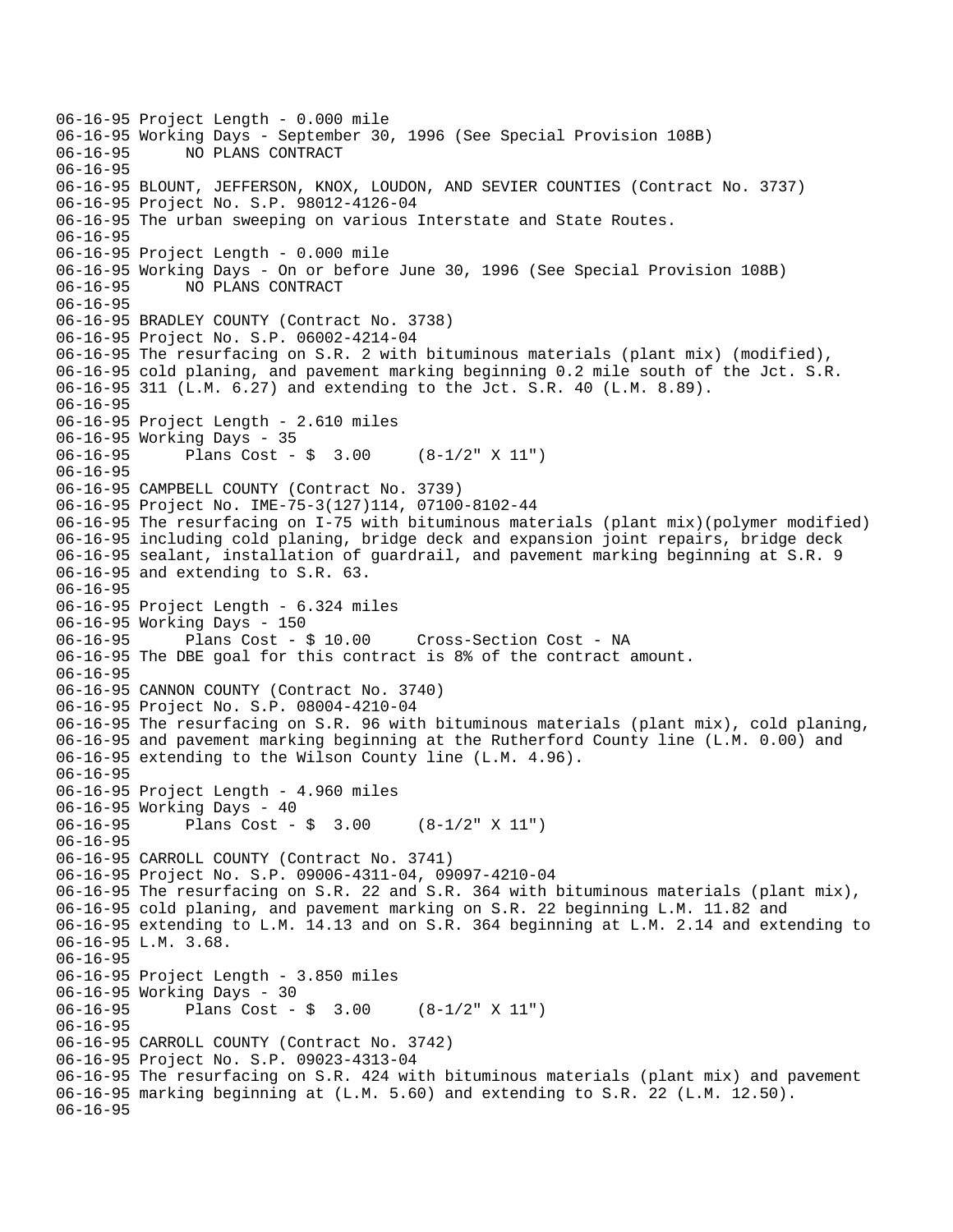```
06-16-95 Project Length - 6.900 miles 
06-16-95 Working Days - 30<br>06-16-95 Plans Cost -
              Plans Cost - \sin 3.00 (8-1/2" X 11")
06-16-95 
06-16-95 CARTER COUNTY (Contract No. 3743) 
06-16-95 Project No. BR-STP-359(1), 10008-3215-94 
06-16-95 The construction of one (1) prestressed concrete I-beam bridge on S.R. 359 over 
06-16-95 Buffalo Creek (L.M. 1.27) including grading and drainage, paving with 
06-16-95 bituminous materials (plant mix), installation of guardrail, and pavement 
06-16-95 marking. 
06-16-95 
06-16-95 Project Length - 0.151 mile 
06-16-95 Working Days - 140<br>06-16-95 Plans Cost -
              Plans Cost - $ 10.00 Cross-Section Cost - $0.0006-16-95 
06-16-95 CARTER COUNTY (Contract No. 3744) 
06-16-95 Project No. S.P. 10018-4506-04 
06-16-95 The resurfacing on S.R. 173 with bituminous materials (plant mix) and pavement 
06-16-95 marking beginning at the Unicoi County line (L.M. 0.00) and extending to 
06-16-95 S.R. 37 (L.M. 4.28). 
06-16-95 
06-16-95 Project Length - 4.280 miles 
06-16-95 Working Days - 50 
06-16-95 Plans Cost - $ 3.00 (8-1/2" X 11") 
06-16-95 
06-16-95 CHEATHAM AND ROBERTSON COUNTIES (Contract No. 3745) 
06-16-95 Project No. S.P. 11009-4311-04 
06-16-95 The resurfacing on S.R. 112 with bituminous materials (plant mix) and pavement 
06-16-95 marking in Cheatham County beginning at the Davidson County line (L.M. 0.00) 
06-16-95 and extending through Robertson County to east of S.R. 49 (L.M. 2.90) in 
06-16-95 Cheatham County. 
06-16-95 
06-16-95 Project Length - 7.800 miles 
06-16-95 Working Days - 40 
              Plans Cost - \frac{1}{5} 3.00 (8-1/2" X 11")
06-16-95 
06-16-95 CHESTER COUNTY (Contract No. 3746) 
06-16-95 Project No. S.P. 12004-4327-04 
06-16-95 The resurfacing on S.R. 22A with bituminous materials (plant mix) and pavement 
06-16-95 marking beginning at L.M. 6.17 and extending to L.M. 11.85. 
06-16-95 
06-16-95 Project Length - 5.620 miles 
06-16-95 Working Days - 30 
06-16-95 Plans Cost - $ 3.00 (8-1/2" X 11") 
06-16-95 
06-16-95 COCKE COUNTY (Contract No. 3747) 
06-16-95 Project No. S.P. 15007-4514-04 
06-16-95 The resurfacing on S.R. 35 with bituminous materials (plant mix) and pavement 
06-16-95 marking beginning at the Jefferson County line (L.M. 0.00) and extending to 
06-16-95 S.R. 9 (L.M. 1.60). 
06-16-95 
06-16-95 Project Length - 1.600 miles 
06-16-95 Working Days - 40 
06-16-95 Plans Cost - $ 3.00 (8-1/2" X 11") 
06-16-95 
06-16-95 COCKE COUNTY (Contract No. 3748) 
06-16-95 Project No. S.P. 15012-4302-04 
06-16-95 The resurfacing on S.R. 107 with bituminous materials (plant mix) and pavement 
06-16-95 marking beginning at S.R. 9 (L.M. 5.99) and extending to the Greene County line 
06-16-95 (L.M. 11.63).
```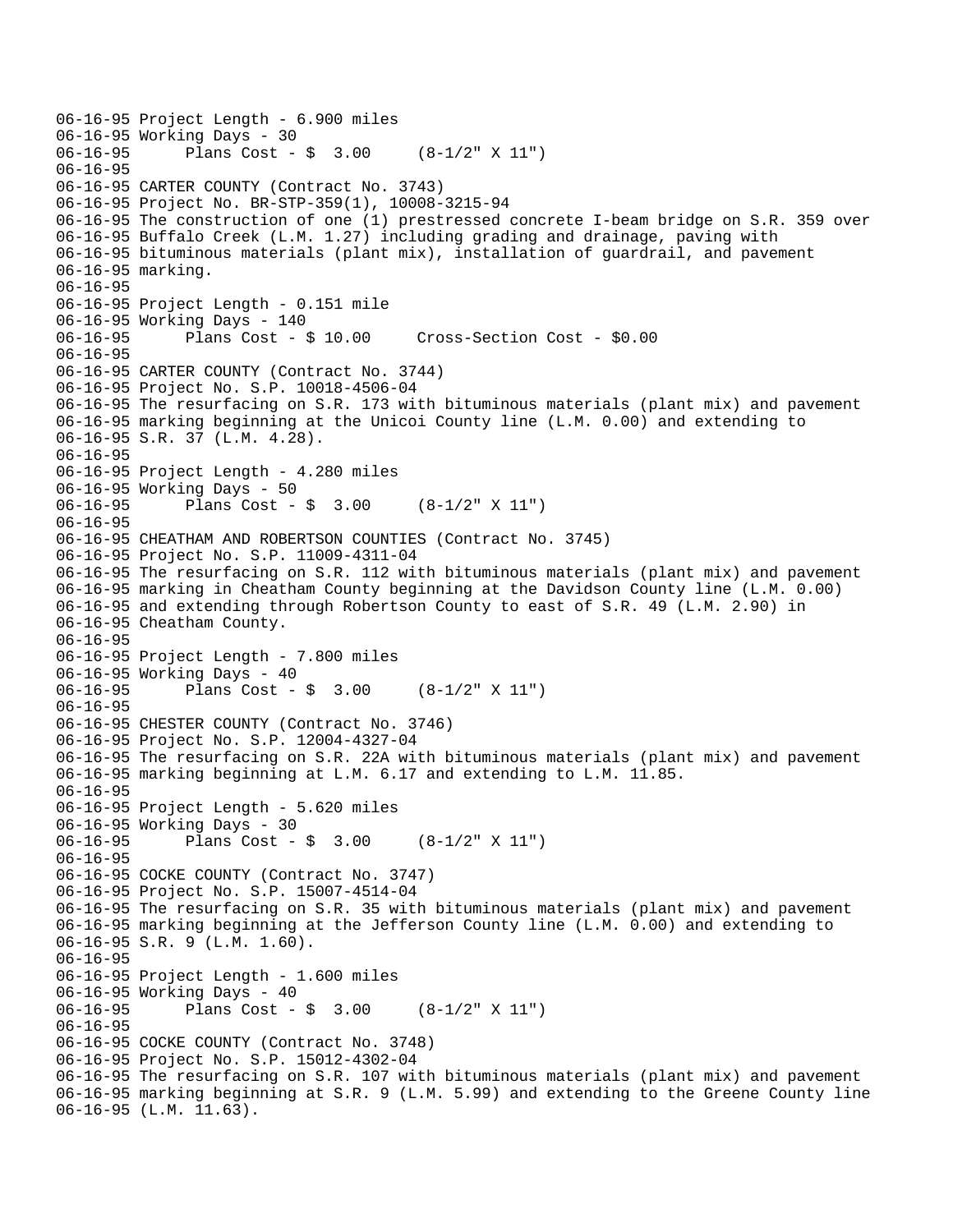```
06-16-95 
06-16-95 Project Length - 5.640 miles 
06-16-95 Working Days - 50 
06-16-95 Plans Cost - $ 3.00 (8-1/2" X 11") 
06-16-95 
06-16-95 COFFEE COUNTY (Contract No. 3749) 
06-16-95 Project No. S.P. 16945-4439-04 
06-16-95 The resurfacing on Old Stone Fork State Park road with bituminous materials 
06-16-95 (plant mix) and pavement marking beginning at L.M. 0.00 and extending to L.M. 
06-16-95 0.791. 
06-16-95 
06-16-95 Project Length - 0.791 mile 
06-16-95 Working Days - 30 
06-16-95 Plans Cost - $ 3.00 (8-1/2" X 11") 
06-16-95 
06-16-95 CUMBERLAND COUNTY (Contract No. 3750) 
06-16-95 Project No. 18011-4214-04 
06-16-95 The repair of the bridge on S.R. 298 over Toms Branch (L.M. 17.33) including 
06-16-95 concrete, and epoxy injection repairs. 
06-16-95 
06-16-95 Project Length - 0.000 mile 
06-16-95 Working Days - 40<br>06-16-95 Plans Cost - $ 3.00
06-16-95 Plans Cost - $ 3.00 Cross-Section Cost - NA 
06-16-95 
06-16-95 DAVIDSON COUNTY (Contract No. 3751) 
06-16-95 Project No. S.P. 19013-4123-04 
06-16-95 S.P. 19946-3169-04
06-16-95 
06-16-95 Project No. S.P. 19013-4123-04 
06-16-95 The repair of the bridge on I-265 over the Cumberland River (L.M. 1.81) 
06-16-95 including expansion joint, concrete repair at the expansion joint and median 
06-16-95 barrier repair. 
06-16-95 Project Length - 0.000 mile 
06-16-95 
06-16-95 Project No. S.P. 19946-3169-04 
06-16-95 The cleaning and painting of four (4) bridges on I-265 and I-265/I-65 
06-16-95 interchange. 
06-16-95 Project Length - 0.000 mile 
06-16-95 
06-16-95 Total Project Length - 0.000 mile 
06-16-95 Working Days - On or before November 1, 1995 (See Special Provision 108B) 
06-16-95 Plans Cost - $ 3.00 Cross-Section Cost - NA 
06-16-95 
06-16-95 DAVIDSON COUNTY (Contract No. 3752) 
06-16-95 Project No. S.P. 19024-4206-04 
06-16-95 S.P. 19027-3217-04
06-16-95 
06-16-95 Project No. S.P. 19024-4206-04 
06-16-95 The cleaning and texture coating of seven (7) structures on S.R. 6 (Ellington 
06-16-95 Parkway and Briley Parkway) in Nashville. 
06-16-95 Project Length - 0.000 mile 
06-16-95 
06-16-95 Project No. S.P. 19027-3217-04 
06-16-95 The cleaning and painting of five (5) bridges on Ellington Parkway in 
06-16-95 Nashville. 
06-16-95 Project Length - 0.000 mile 
06-16-95 
06-16-95 Total Project Length - 0.000 mile 
06-16-95 Working Days - On or before November 30, 1995 
06-16-95 NO PLANS CONTRACT
```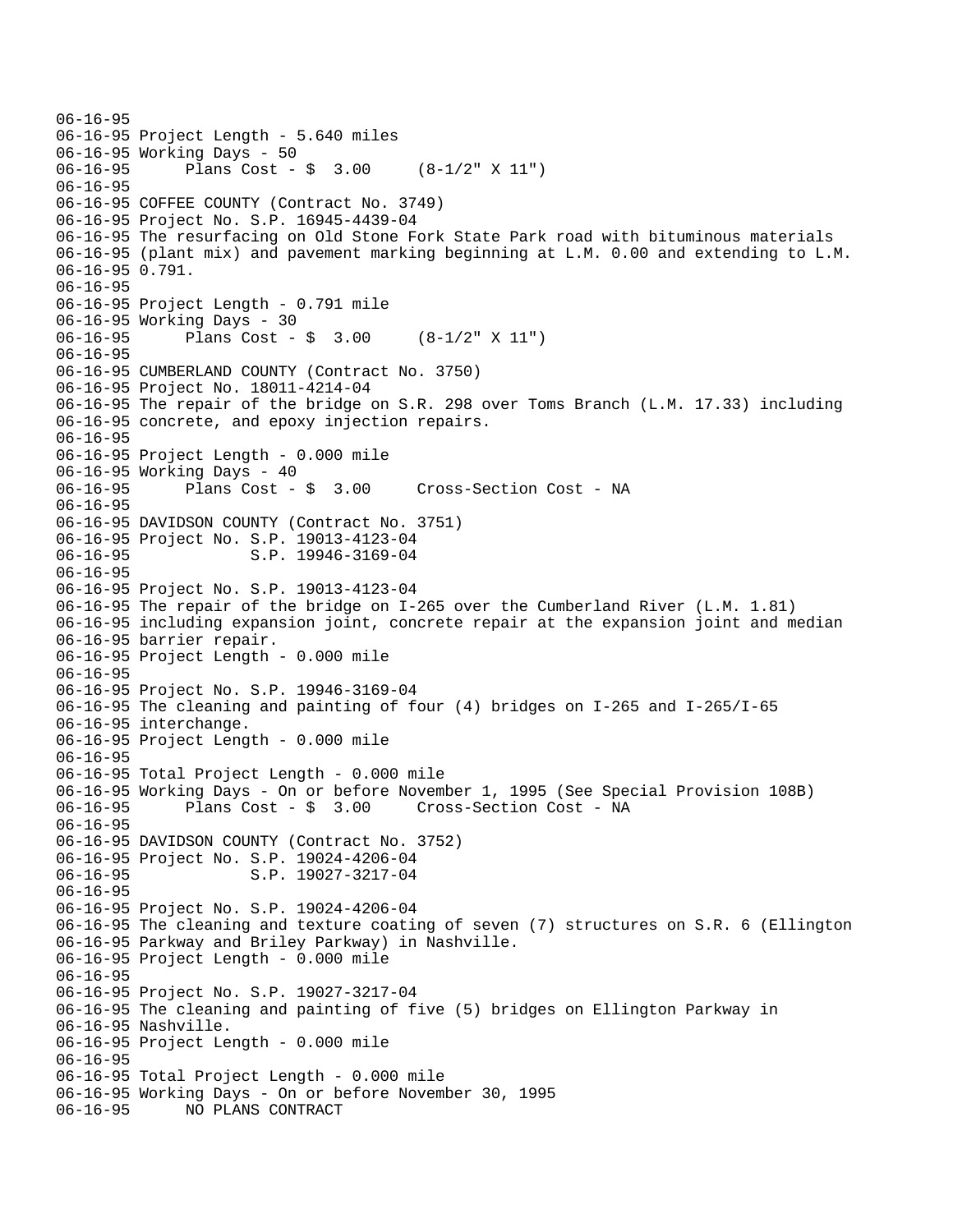```
06-16-95 
06-16-95 DAVIDSON COUNTY (Contract No. 3753) 
06-16-95 Project No. S.P. 19028-4330-04 
06-16-95 The resurfacing on S.R. 11 (2nd Avenue and 4th Avenue) with bituminous 
06-16-95 materials (plant mix) and pavement marking on 2nd Avenue northbound beginning 
06-16-95 at 4th Avenue (L.M. 10.85) and extending to Lafayette Street (L.M. 11.94) and 
06-16-95 on 4th Avenue southbound beginning at Lafayette Street (L.M. 0.00) and 
06-16-95 extending to 2nd Avenue (L.M. 1.22). 
06-16-95 
06-16-95 Project Length - 2.310 miles 
06-16-95 Working Days - 30 
06-16-95 Plans Cost - $ 3.00 (8-1/2" X 11") 
06-16-95 
06-16-95 DAVIDSON COUNTY (Contract No. 3754) 
06-16-95 Project No. S.P. 19049-4213-04 
06-16-95 The resurfacing on S.R. 174 with bituminous materials (plant mix) and pavement 
06-16-95 marking beginning at S.R. 11 (Dickerson Road) (L.M. 0.00) and extending to the 
06-16-95 Sumner County line (L.M. 0.92). 
06-16-95 
06-16-95 Project Length - 0.920 miles 
06-16-95 Working Days - 30 
06-16-95 Plans Cost - $ 3.00 (8-1/2" X 11") 
06-16-95 
06-16-95 DAVIDSON, DICKSON, HUMPHREYS, ROBERTSON, RUTHERFORD, SMITH, WAYNE, WILLIAMSON, 
06-16-95 MAURY, STEWART, AND SUMNER COUNTIES (Contract No. 3755) 
06-16-95 Project No. S.P. 98034-4106-04 
06-16-95 The attenuator repair on various Interstate and State routes in Region III. 
06-16-95 
06-16-95 Project Length - 0.000 mile 
06-16-95 Working Days - On or before June 30, 1996 (See Special Provision 705E) 
06-16-95 NO PLANS CONTRACT 
06-16-95 
06-16-95 DAVIDSON AND SUMNER COUNTIES (Contract No. 3756) 
06-16-95 Project No. 98034-4104-04 
06-16-95 The urban sweeping on various Interstate and State Routes. 
06-16-95 
06-16-95 Project Length - 0.000 mile 
06-16-95 Working Days - On or before June 30, 1996 (See Special Provision 108B) 
06-16-95 NO PLANS CONTRACT 
06-16-95 
06-16-95 DEKALB COUNTY (Contract No. 3757) 
06-16-95 Project No. S.P. 21004-4241-04 
06-16-95 The resurfacing on S.R. 56 with bituminous materials (plant mix), cold planing, 
06-16-95 installation of guardrail, and pavement marking beginning at the Pine Creek 
06-16-95 bridge (L.M. 4.42) and extending to 0.1 mile north of East Church Street left 
06-16-95 (L.M. 8.19) in Smithville. 
06-16-95 
06-16-95 Project Length - 3.700 miles 
06-16-95 Working Days - 40 
06-16-95 Plans Cost - $ 3.00 (8-1/2" X 11") 
06-16-95 
06-16-95 DEKALB, HAMILTON, MARION, PUTNAM, RHEA COUNTIES (Contract No. 3758) 
06-16-95 Project No. S.P. 98022-4136-04 
06-16-95 The attenuator repair on various Interstate and State routes in Region II. 
06-16-95 
06-16-95 Project Length - 0.000 mile 
06-16-95 Working Days - On or before June 30, 1996 (See Special Provision 705D) 
              06-16-95 NO PLANS CONTRACT 
06-16-95 
06-16-95 DICKSON COUNTY (Contract No. 3759)
```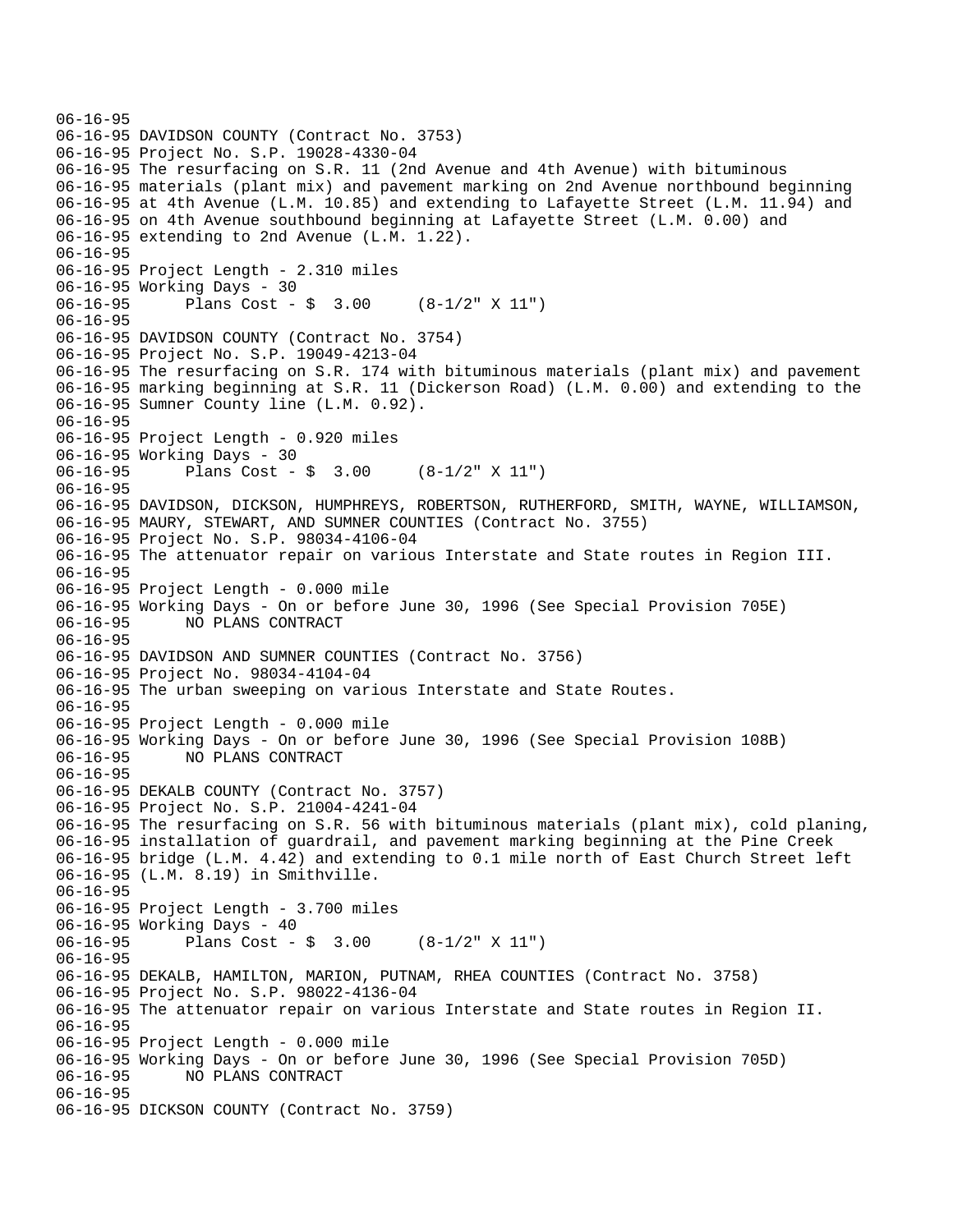```
06-16-95 Project No. S.P. 22006-4214-04 
06-16-95 The resurfacing on S.R. 47 with bituminous materials (plant mix) and pavement 
06-16-95 marking beginning at S.R. 1 (L.M. 10.19) and extending to S.R. 48 (L.M. 19.75). 
06-16-95 
06-16-95 Project Length - 9.560 miles 
06-16-95 Working Days - 45 
06-16-95 Plans Cost - $ 3.00 (8-1/2" X 11") 
06-16-95 
06-16-95 DYER COUNTY (Contract No. 3760) 
06-16-95 Project No. S.P. 23001-4161-04 
06-16-95 The repair of the bridge on Hurricane Hill Road over I-155 (L.M. 2.24) 
06-16-95 including concrete, expansion joint repairs, bridgerail replacement, paving on 
06-16-95 the approaches with bituminous materials (plant mix), cold planing, and 
06-16-95 pavement marking. 
06-16-95 
06-16-95 Project Length - 0.000 mile 
06-16-95 Working Days - 75 
06-16-95 Plans Cost - $ 10.00 Cross-Section Cost - NA 
06-16-95 
06-16-95 GIBSON COUNTY (Contract No. 3761) 
06-16-95 Project No. S.P. 27007-4306-04, 27131-4208-04 
06-16-95 The resurfacing on S.R. 76 and S.R. 366 with bituminous materials (plant mix) 
06-16-95 and pavement marking on S.R. 76 beginning at L.M. 0.00 and extending to L.M. 
06-16-95 1.06 and on S.R. 366 beginning at L.M. 3.84 and extending to L.M. 6.16. 
06-16-95 
06-16-95 Project Length - 3.380 miles 
06-16-95 Working Days - 30 
06-16-95 Plans Cost - $ 3.00 (8-1/2" X 11") 
06-16-95 
06-16-95 GIBSON COUNTY (Contract No. 3762) 
06-16-95 Project No. S.P. 27015-4312-04 
06-16-95 The resurfacing on S.R. 105 with bituminous materials (plant mix) and pavement 
06-16-95 marking beginning at L.M. 16.00 and extending to L.M. 23.65. 
06-16-95 
06-16-95 Project Length - 7.480 miles 
06-16-95 Working Days - 35 
06-16-95 Plans Cost - $ 3.00 (8-1/2" X 11") 
06-16-95 
06-16-95 GILES COUNTY (Contract No. 3763) 
06-16-95 Project No. STP-NHE-15(56), 28068-3210-14 
06-16-95 The slide repair on U.S. 64 (S.R. 15, Pulaski By-pass) including grading and 
06-16-95 drainage and installation of fence. 
06-16-95 
06-16-95 Project Length - 0.000 mile 
06-16-95 Working Days - 75<br>06-16-95 Plans Cost - $ 10.00
06-16-95 Plans Cost - $ 10.00 Cross-Section Cost - $0.00 
06-16-95 
06-16-95 GILES COUNTY (Contract No. 3764) 
06-16-95 Project No. S.P. 28006-4521-04 
06-16-95 The resurfacing on S.R. 15 with bituminous materials (plant mix) and pavement 
06-16-95 marking beginning at the Lawrence County line (L.M. 0.00) and extending to 
06-16-95 L.M. 9.65. 
06-16-95 
06-16-95 Project Length - 9.570 miles 
06-16-95 Working Days - 40 
06-16-95 Plans Cost - $ 3.00 (8-1/2" X 11") 
06-16-95 
06-16-95 GRAINGER COUNTY (Contract No. 3765) 
06-16-95 Project No. S.P. 29002-4232-04 
06-16-95 The resurfacing on S.R. 1 with bituminous materials (plant mix), cold planing,
```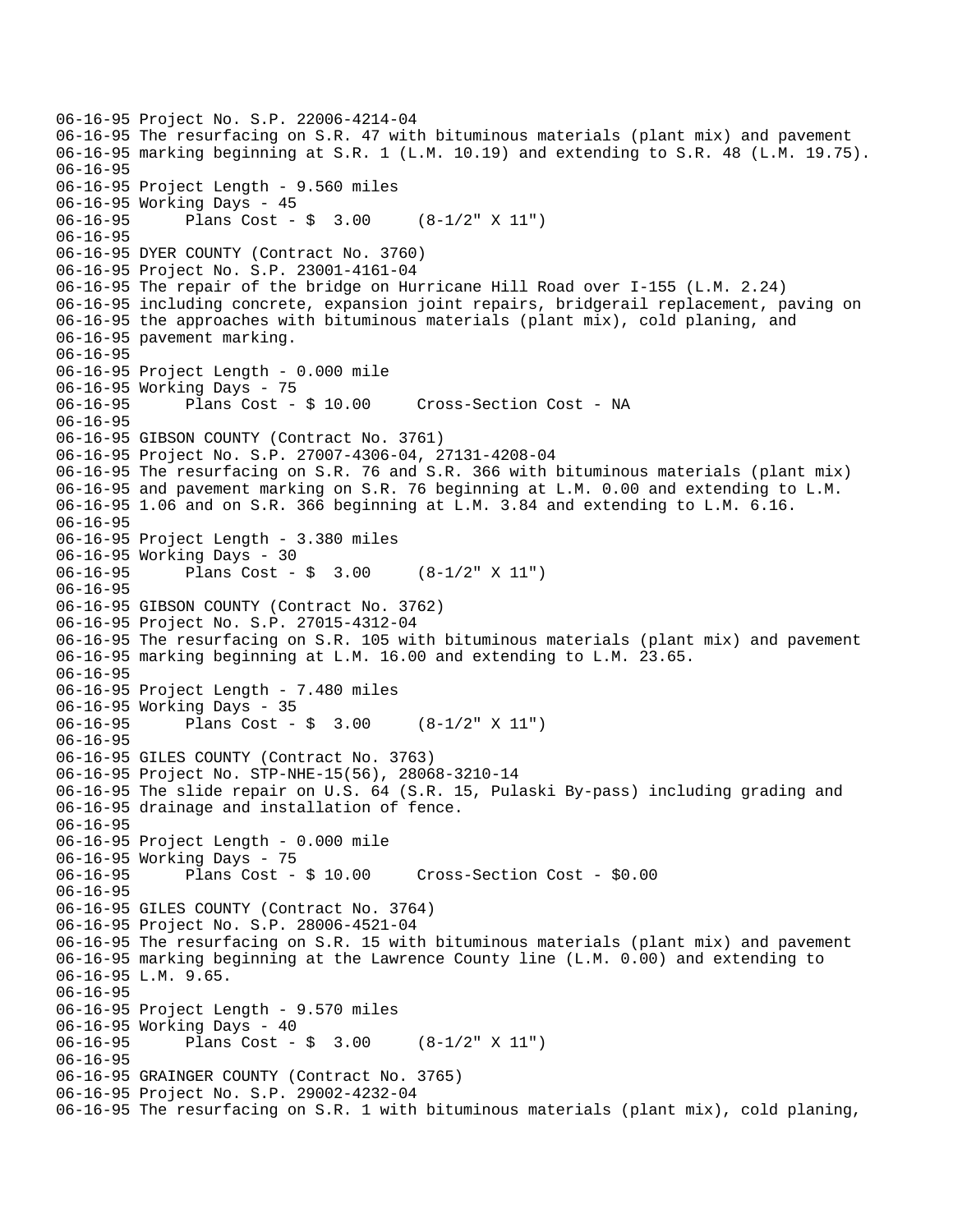06-16-95 and pavement marking beginning 0.32 mile east of Old Blue Springs Road right 06-16-95 (L.M. 14.00) and extending to 475 feet west of S.R. 32 left (L.M. 27.00). 06-16-95 06-16-95 Project Length - 13.000 miles 06-16-95 Working Days - 60 06-16-95 Plans Cost - \$ 3.00 (8-1/2" X 11") 06-16-95 06-16-95 GREENE COUNTY (Contract No. 3766) 06-16-95 Project No. S.P. 30010-4307-04 06-16-95 The resurfacing on S.R. 107 with bituminous materials (plant mix) and pavement 06-16-95 marking beginning at the Cocke County line (L.M. 0.00) and extending to S.R. 70 06-16-95 (L.M. 7.87). 06-16-95 06-16-95 Project Length - 7.870 miles 06-16-95 Working Days - 50 06-16-95 Plans Cost - \$ 3.00 (8-1/2" X 11") 06-16-95 06-16-95 GREENE COUNTY (Contract No. 3767) 06-16-95 Project No. S.P. 30075-4213-04 06-16-95 The repair of the bridge on S.R. 350 over the Nolichucky River (L.M. 0.96) 06-16-95 including concrete, bridge deck and expansion joint repairs, bridge deck 06-16-95 sealant, overlay with bituminous materials (plant mix), cold planing, 06-16-95 installation of guardrail, and pavement marking. 06-16-95 06-16-95 Project Length - 0.000 mile 06-16-95 Working Days - 100 06-16-95 Plans Cost - \$ 10.00 Cross-Section Cost - NA 06-16-95 06-16-95 GRUNDY COUNTY (Contract No. 3768) 06-16-95 Project No. IME-24-2(104)130, 31001-8140-44 06-16-95 The resurfacing on I-24 with bituminous materials (plant mix)(polymer 06-16-95 modified), cold planing, installation of guardrail, and pavement marking 06-16-95 beginning 2.4 miles east of Bell Mill Road (L.M. 4.53) and extending to the 06-16-95 rest area (L.M. 6.64). 06-16-95 06-16-95 Project Length - 2.125 miles 06-16-95 Working Days - On or before November 15, 1995 06-16-95 Plans Cost - \$ 10.00 Cross-Section Cost - NA 06-16-95 The DBE goal for this contract is 5% of the contract amount. 06-16-95 06-16-95 HAMILTON COUNTY (Contract No. 3769) 06-16-95 Project No. BR-NH-2(21), 33010-3226-94 06-16-95 The construction of one (1) concrete box culvert on U.S. 11 & U.S. 64 (S.R. 2 06-16-95 westbound, McCallie Avenue) over the Southern Railroad belt line (L.M. 2.05) 06-16-95 including grading, drainage, paving with bituminous materials (plant mix), 06-16-95 storm sewer construction, installation of concrete curb and gutter, sidewalk, 06-16-95 and pavement marking. 06-16-95 06-16-95 Project Length - 0.028 mile 06-16-95 Working Days - On or before December 1, 1995 (See Special Provision 108B)<br>06-16-95 Plans Cost - \$ 10.00 Cross-Section Cost - \$0.00 Plans  $Cost - $ 10.00$  Cross-Section Cost -  $$0.00$ 06-16-95 06-16-95 HAMILTON COUNTY (Contract No. 3770) 06-16-95 Project No. S.P. 33011-4248-04 06-16-95 The repair of the bridge on S.R. 2 over side of Lookout Mountain (L.M. 4.84) 06-16-95 including concrete, jacking concrete span, expansion joint repairs, bridgerail 06-16-95 replacement, paving with bituminous materials (plant mix) and pavement marking. 06-16-95 06-16-95 Project Length - 0.000 mile 06-16-95 Working Days - 140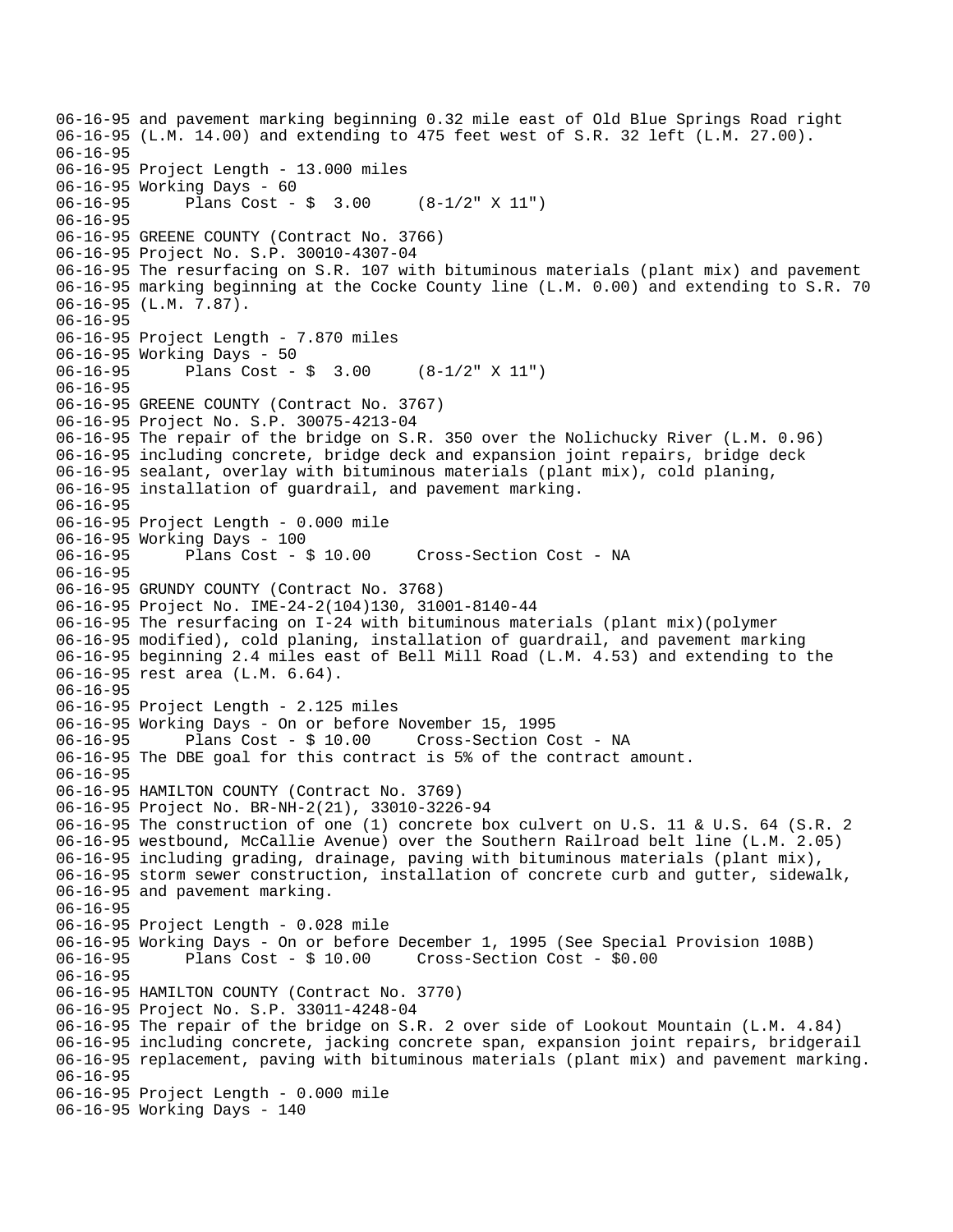```
06-16-95 Plans Cost - $ 10.00 Cross-Section Cost - NA 
06-16-95 
06-16-95 HAMILTON COUNTY (Contract No. 3771) 
06-16-95 Project No. S.P. 33053-4218-04 
06-16-95 The resurfacing on S.R. 312 with bituminous materials (plant mix) and pavement 
06-16-95 marking beginning 0.1 mile east of the Jct. with S.R. 58 (L.M. 14.40) and 
06-16-95 extending to the Bradley County line (L.M. 17.78). 
06-16-95 
06-16-95 Project Length - 3.380 mile 
06-16-95 Working Days - 30 
06-16-95 Plans Cost - $ 3.00 (8-1/2" X 11") 
06-16-95 
06-16-95 HAMILTON COUNTY (Contract No. 3772) 
06-16-95 Project No. S.P. 33958-4143-04 
06-16-95 The urban sweeping on various Interstate and State Routes. 
06-16-95 
06-16-95 Project Length - 0.000 mile 
06-16-95 Working Days - On or before June 30, 1996 (See Special Provision 108B) 
06-16-95 NO PLANS CONTRACT 
06-16-95 
06-16-95 HANCOCK COUNTY (Contract No. 3773) 
06-16-95 Project No. S.P. 34037-4317-04 
06-16-95 The slide repairs on S.R. 63 at L.M. 12.70 including grading and drainage, 
06-16-95 paving with bituminous materials (plant mix), installation of guardrail, signs 
06-16-95 and pavement marking. 
06-16-95 
06-16-95 Project Length - 0.104 mile 
06-16-95 Working Days - 70 
06-16-95 Plans Cost - $ 10.00 Cross-Section Cost - $0.00 
06-16-95 
06-16-95 HARDEMAN COUNTY (Contract No. 3774) 
06-16-95 Project No. BR-STP-57(18), 35005-3236-94<br>06-16-95 BR-STP-57(19), 35005-3238-94
                     06-16-95 BR-STP-57(19), 35005-3238-94 
06-16-95 BR-STP-57(20), 35005-3234-94 
06-16-95 
06-16-95 Project No. BR-STP-57(18), 35005-3236-94 
06-16-95 The construction of one (1) concrete box bridge (3 @ 15' X 15') on S.R. 57 over 
06-16-95 branch (L.M. 9.90) including grading and drainage, paving with bituminous 
06-16-95 materials (plant mix), installation of guardrail, and pavement marking. 
06-16-95 Project Length - 0.175 mile 
06-16-95 
06-16-95 Project No. BR-STP-57(19), 35005-3238-94 
06-16-95 The construction of one (1) prestressed concrete I-beam bridge on S.R. 57 over 
06-16-95 Porters Creek overflow (L.M. 14.60) including grading and drainage, paving with 
06-16-95 bituminous materials (plant mix), installation of guardrail, and pavement 
06-16-95 marking. 
06-16-95 Project Length - 0.132 mile 
06-16-95 
06-16-95 Project No. BR-STP-57(20), 35005-3234-94 
06-16-95 The construction of one (1) concrete box bridge (3 @ 15' X 13') on S.R. 57 over 
06-16-95 Crystal Springs branch (L.M. 17.26) including grading and drainage, paving with 
06-16-95 bituminous materials (plant mix), installation of guardrail, and pavement 
06-16-95 marking. 
06-16-95 Project Length - 0.075 mile 
06-16-95 
06-16-95 Total Project Length - 0.382 mile 
06-16-95 Working Days - 110<br>06-16-95     Plans Cost - $ 25.00
                                       Cross-Section Cost - $0.00
06-16-95 The DBE goal for this contract is 5% of the contract amount. 
06-16-95
```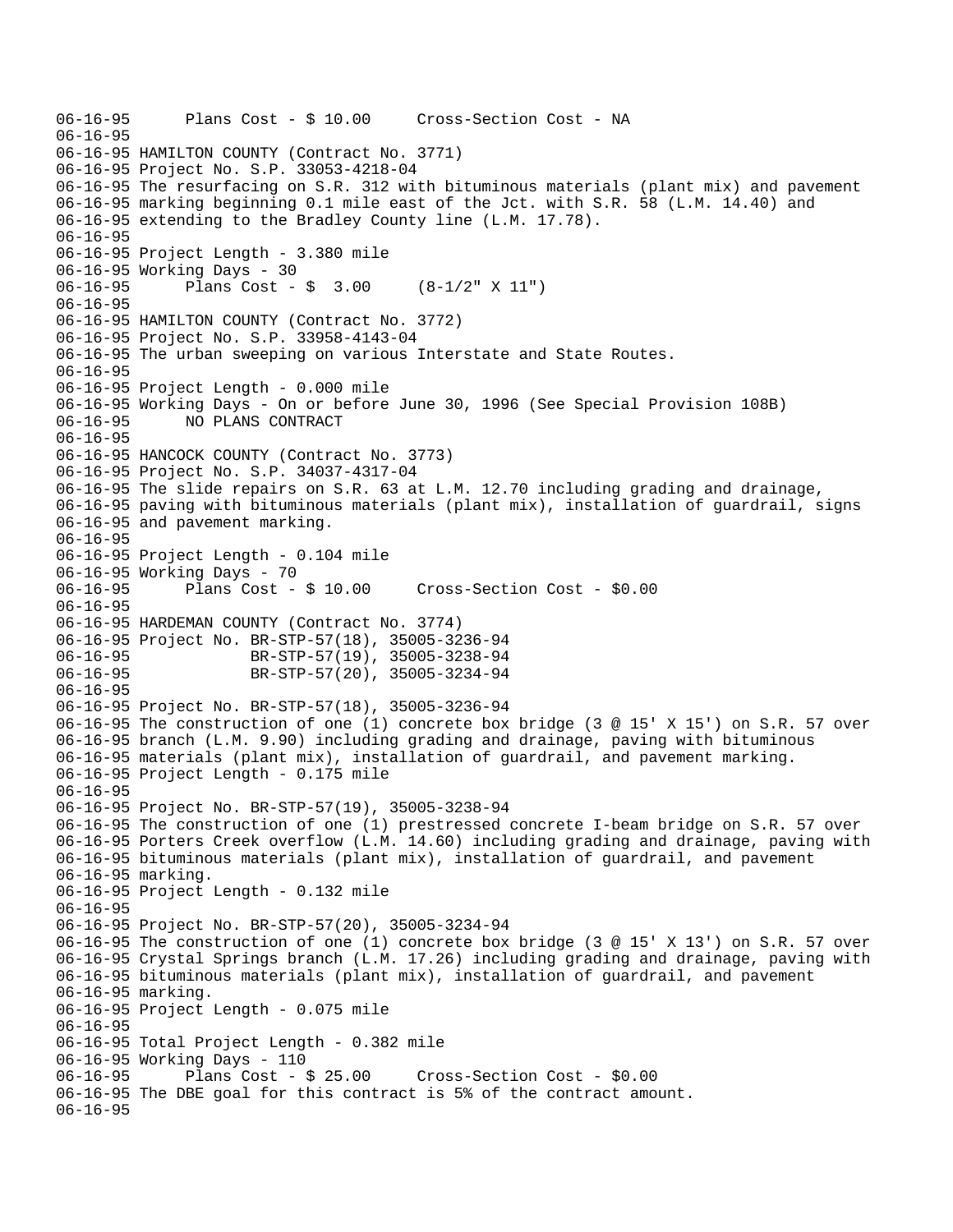```
06-16-95 HARDEMAN COUNTY (Contract No. 3775) 
06-16-95 Project No. S.P. 35014-4309-04 
06-16-95 The resurfacing on S.R. 179 with bituminous materials (plant mix) and pavement 
06-16-95 marking beginning at the Haywood County line (L.M. 0.00) and extending to 
06-16-95 S.R. 15 (L.M. 6.61). 
06-16-95 
06-16-95 Project Length - 6.610 miles 
06-16-95 Working Days - 30 
06-16-95 Plans Cost - $ 3.00 (8-1/2" X 11") 
06-16-95 
06-16-95 HARDIN AND MCNAIRY COUNTIES (Contract No. 3776) 
06-16-95 Project No. S.P. 36001-4267-04, 55008-4331-04 
06-16-95 The overlay on S.R. 15 westbound and S.R. 57 with an emulsified asphalt 
06-16-95 micro-surfacing including pavement marking on S.R. 15 beginning east of Catfish 
06-16-95 Drive (L.M. 4.21) and extending to the Tennessee River (L.M. 6.26) and on S.R. 
06-16-95 57 beginning at S.R. 5 (L.M. 14.78) and extending to south of Pleasant Sight 
06-16-95 Road. 
06-16-95 
06-16-95 Project Length - 6.950 miles 
06-16-95 Working Days - 30 
06-16-95 Plans Cost - $ 3.00 (8-1/2" X 11") 
06-16-95 
06-16-95 HARDIN AND MCNAIRY COUNTIES (Contract No. 3777) 
06-16-95 Project No. S.P. 36007-4317-04, 36013-4302-04 
06-16-95 The resurfacing on S.R. 69 and S.R. 142 with bituminous materials (plant mix) 
06-16-95 or recycle in place, and pavement marking on S.R. 69 beginning at L.M. 28.25 in 
06-16-95 Hardin County and extending to L.M. 0.26 in McNairy County, and on S.R. 142 
06-16-95 beginning at S.R. 22 (L.M. 0.96) and extending to S.R. 57 (L.M. 6.35). 
06-16-95 
06-16-95 Project Length - 10.570 miles 
06-16-95 Working Days - 50 
06-16-95 Plans Cost - $ 3.00 (8-1/2" X 11") 
06-16-95 
06-16-95 
06-16-95 HAWKINS COUNTY (Contract No. 3778) 
06-16-95 Project No. S.P. 37070-4209-04 
06-16-95 The repair of the bridge on S.R. 1 over Poor Valley Creek (L.M. 3.53) including 
06-16-95 concrete, bridge deck and expansion joint repairs, bridge deck sealant, overlay 
06-16-95 with bituminous materials (plant mix), cold planing, installation of guardrail, 
06-16-95 and pavement marking. 
06-16-95 
06-16-95 Project Length - 0.000 mile 
06-16-95 Working Days - 110 
06-16-95 Plans Cost - $ 10.00 Cross-Section Cost - NA 
06-16-95 
06-16-95 HENDERSON COUNTY (Contract No. 3779) 
06-16-95 Project No. STP-M-NHE-20(13), 39003-3255-54 
06-16-95 The intersection improvement at S.R. 20 (Church Street) with S.R. 104 and
06-16-95 Hospital Drive in Lexington including grading and drainage, paving with 
06-16-95 bituminous materials (plant mix), and pavement marking. 
06-16-95 
06-16-95 Project Length - 0.000 mile 
06-16-95 Working Days - On or before December 15, 1995 
06-16-95 Plans Cost - $ 3.00 Cross-Section Cost - NA 
06-16-95 
06-16-95 HENRY COUNTY (Contract No. 3780) 
06-16-95 Project No. RS-77(19), 40012-3223-24 
06-16-95 The grading and drainage on S.R. 77 including the construction of one (1) 
06-16-95 concrete box bridge (3 @ 18' X 11'), two (2) concrete box culverts, paving with 
06-16-95 bituminous materials (plant mix), installation of guardrail, signs, and
```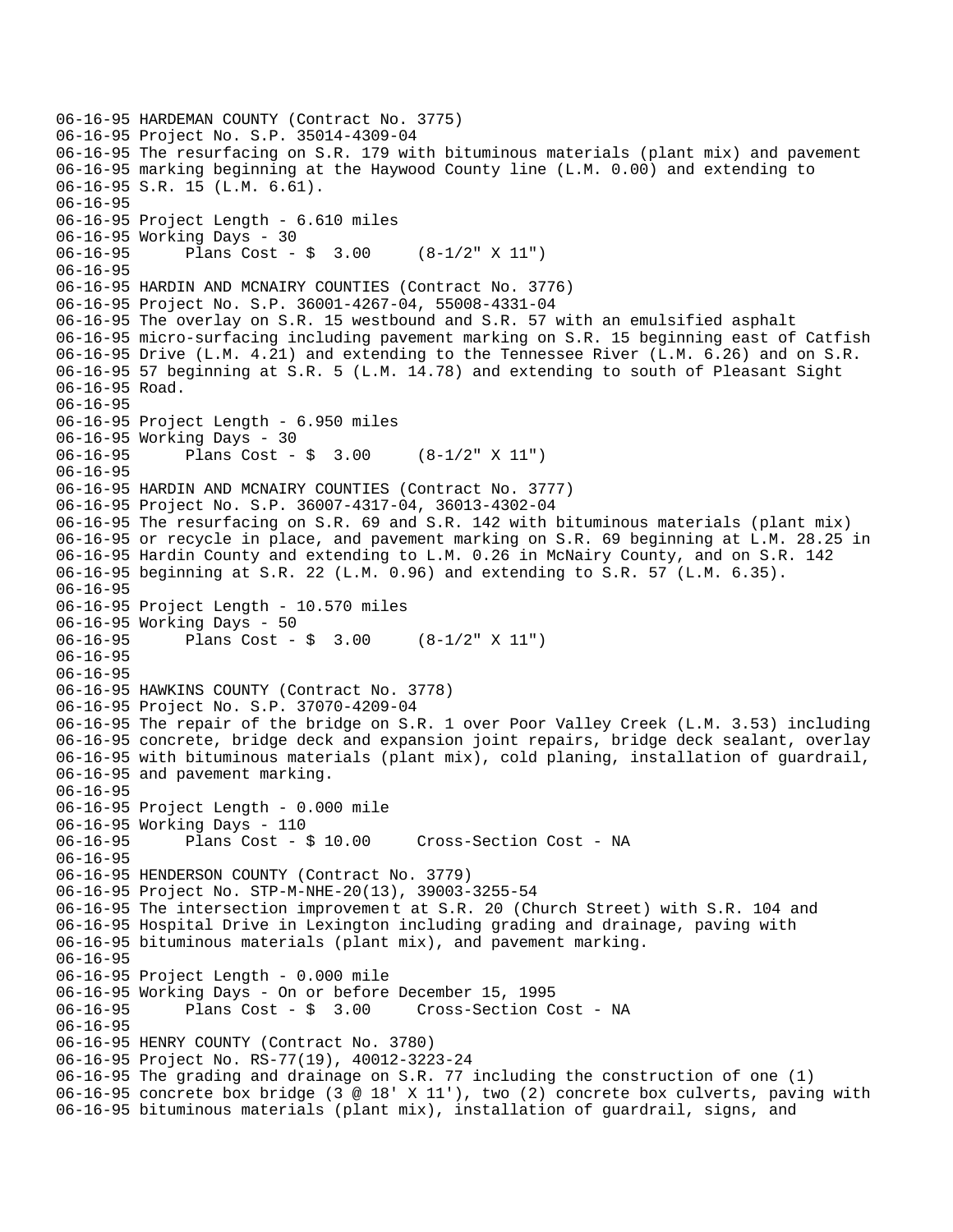06-16-95 pavement marking beginning 0.6 mile south of KWT railroad and extending to 06-16-95 north of Clifty Creek (L.M. 9.38) in Paris. 06-16-95 06-16-95 Project Length - 1.727 miles 06-16-95 Working Days - 125 06-16-95 Plans Cost - \$ 25.00 Cross-Section Cost - \$ 10.00 06-16-95 The DBE goal for this contract is 10% of the contract amount. 06-16-95 06-16-95 KNOX COUNTY (Contract No. 3781) 06-16-95 Project No. IM-40-7(140)373, 47001-3187-44, 47001-4186-04 06-16-95 The installation of weigh in motion and automated clearance system at I-40 and 06-16-95 I-75 weigh stations. 06-16-95 06-16-95 Project Length - 1.300 mile 06-16-95 Working Days - On or before September 1, 1995 (See Special Provision 108B) 06-16-95 Plans Cost - \$ 10.00 Cross-Section Cost - NA 06-16-95 06-16-95 KNOX COUNTY (Contract No. 3782) 06-16-95 Project No. S.P. 47006-4137-04 06-16-95 The repair of four (4) bridges on I-75 over Irwin Road and Southern Railroad 06-16-95 (L.M. 6.94), over Central Pike (L.M. 7.09), over Beaver Creek (L.M. 7.94), and 06-16-95 ramp over I-75, I-640 ramp and S.R. 9 (L.M. 3.50), including concrete, 06-16-95 non-penetrating concrete seal, bridge deck, foundation and expansion joint 06-16-95 repairs, bridge deck sealant, paving with bituminous materials (plant mix), 06-16-95 installation of guardrail, and pavement marking. 06-16-95 06-16-95 Project Length - 0.000 mile 06-16-95 Working Days - On or before December 1, 1995 (See Special Provision 108B) 06-16-95 Plans Cost - \$ 10.00 Cross-Section Cost - NA 06-16-95 06-16-95 KNOX COUNTY (Contract No. 3783) 06-16-95 Project No. S.P. 47023-4247-04 06-16-95 The resurfacing on S.R. 62 with bituminous materials (plant mix) (modified), 06-16-95 cold planing, and pavement marking beginning at the east end of the bridge over 06-16-95 the Clinch River (L.M. 0.10) and extending to 150 feet west of Ball Camp Pike 06-16-95 (L.M. 9.28). 06-16-95 06-16-95 Project Length - 8.370 miles 06-16-95 Working Days - 60 06-16-95 Plans Cost - \$ 3.00 (8-1/2" X 11") 06-16-95 06-16-95 LAWRENCE AND MAURY COUNTIES (Contract No. 3784) 06-16-95 Project No. S.P. 50001-3244-04, 60002-3267-04 06-16-95 The grading and drainage on U.S. 43 (S.R. 6) including the construction of one 06-16-95 (1) prestressed concrete I-beam bridge over South Fork Buffalo River, one (1) 06-16-95 prestressed concrete Bulb-Tee beam bridge over North Fork Buffalo River, eight 06-16-95 (8) concrete box bridges, seven (7) concrete box culverts, paving with either a 06-16-95 mineral aggregate base or a lime fly-ash treated aggregate base, and bituminous 06-16-95 materials (plant mix)(modified), storm sewer construction, installation of 06-16-95 concrete curb and gutter, guardrail, signs, and pavement marking beginning at 06-16-95 Three Oaks Road and extending to 0.3 mile north of S.R. 20. 06-16-95 06-16-95 Project Length - 5.678 miles 06-16-95 Working Days - 275 06-16-95 Plans Cost - \$ 50.00 Cross-Section Cost - \$ 50.00 06-16-95 The DBE goal for this contract is 3% of the contract amount. 06-16-95 06-16-95 LEWIS COUNTY (Contract No. 3785) 06-16-95 Project No. S.P. 51001-4213-04 06-16-95 The resurfacing on S.R. 20 and S.R. 99 with bituminous materials (plant mix),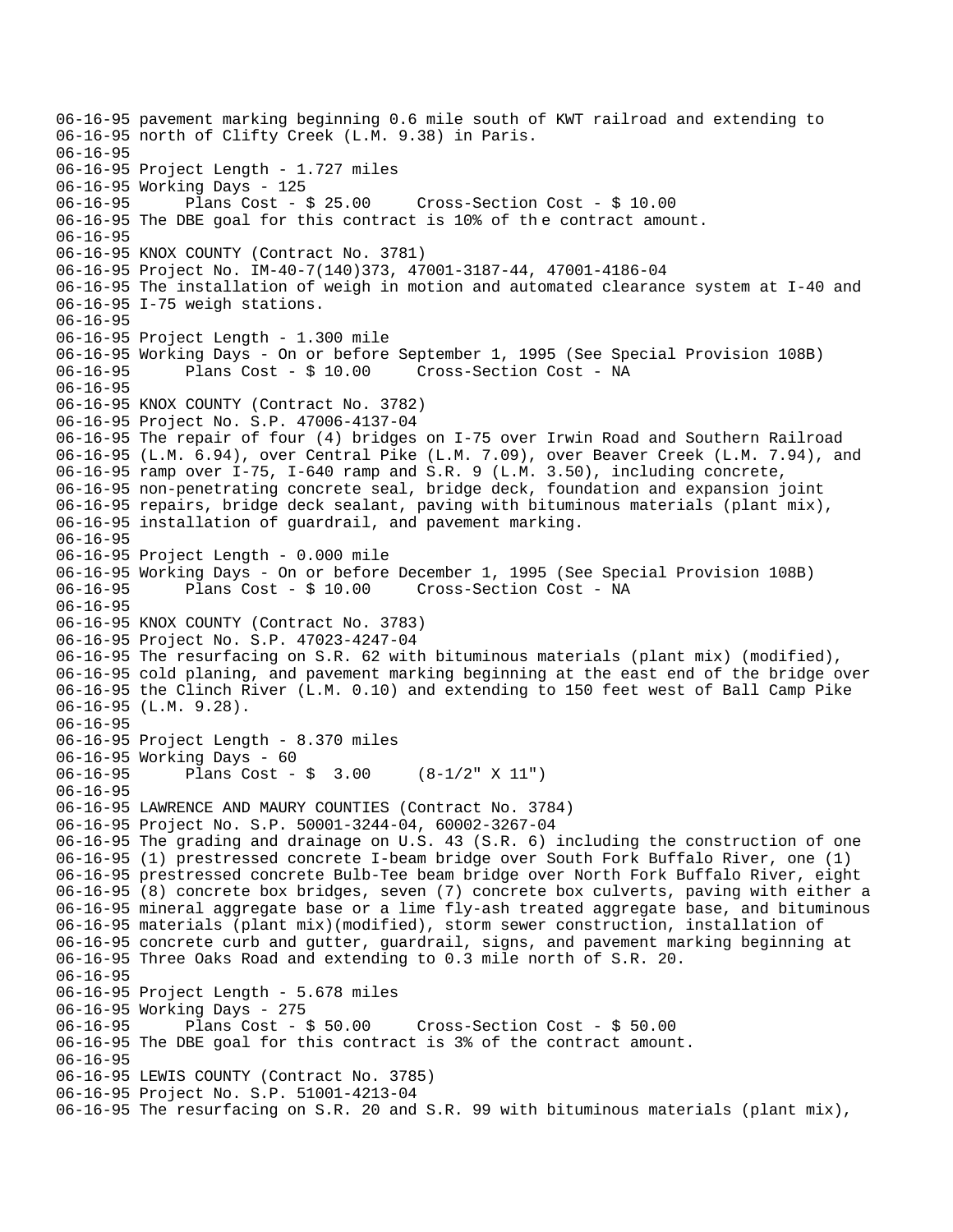```
06-16-95 cold planing, and pavement marking on S.R. 20 beginning at the Perry County 
06-16-95 line (L.M. 0.00) and extending to S.R. 48 (L.M. 6.13) and on S.R. 99 beginning 
06-16-95 at S.R. 48 (L.M. 14.47) and extending to Cedar Street (L.M. 14.59) in 
06-16-95 Hohenwald. 
06-16-95 
06-16-95 Project Length - 6.250 miles 
06-16-95 Working Days - 35 
06-16-95 Plans Cost - $ 3.00 (8-1/2" X 11") 
06-16-95 
06-16-95 LINCOLN COUNTY (Contract No. 3786) 
06-16-95 Project No. S.P. 52002-4527-04 
06-16-95 The resurfacing on S.R. 10 with bituminous materials (plant mix) (modified) and 
06-16-95 pavement marking beginning 250 feet south of S.R. 275 (L.M. 2.28) and extending 
06-16-95 to Liberty Road (L.M. 8.74). 
06-16-95 
06-16-95 Project Length - 6.460 miles 
06-16-95 Working Days - 40 
06-16-95 Plans Cost - $ 3.00 (8-1/2" X 11") 
06-16-95 
06-16-95 LOUDON COUNTY (Contract No. 3787) 
06-16-95 Project No. S.P. 53018-4307-04 
06-16-95 The resurfacing on S.R. 95 with bituminous materials (plant mix) and pavement 
06-16-95 marking beginning 0.37 mile south of Bellview Road (L.M. 5.10) and extending to 
06-16-95 55 feet south of S.R. 73 (L.M. 9.90). 
06-16-95 
06-16-95 Project Length - 4.800 miles 
06-16-95 Working Days - 50 
06-16-95 Plans Cost - $ 3.00 (8-1/2" X 11") 
06-16-95 
06-16-95 LOUDON AND KNOX COUNTIES (Contract No. 3788) 
06-16-95 Project No. 98012-4127-04 
06-16-95 The installation of a concrete glare screen on I-40 beginning at the I-40 and 
06-16-95 I-75 interchange barrier and extending to Mile Marker 373.5 in Knox County. 
06-16-95 
06-16-95 Project Length - 3.820 miles 
06-16-95 Working Days - 50 
06-16-95 NO PLANS CONTRACT 
06-16-95 
06-16-95 MCNAIRY COUNTY (Contract No. 3789) 
06-16-95 Project No. S.P. 55004-4231-04 
06-16-95 The resurfacing on S.R. 15 with bituminous materials (plant mix), cold planing, 
06-16-95 and pavement marking beginning at L.M. 10.96 and extending to L.M. 12.42. 
06-16-95 
06-16-95 Project Length - 1.460 miles 
06-16-95 Working Days - 45 
06-16-95 Plans Cost - $ 3.00 (8-1/2" X 11") 
06-16-95 
06-16-95 MADISON AND HENDERSON COUNTIES (Contract No. 3790) 
06-16-95 Project No. IM-40-2(72)87, 57001-8189-44 
06-16-95 The resurfacing on I-40 west bound lanes with bituminous materials (plant 
06-16-95 mix) (modified), cold planing, cleaning and sealing joints, cracking and 
06-16-95 seating concrete pavement, drainage, installation of weigh in motion scales, 
06-16-95 guardrail, concrete barrier wall, fence, and pavement marking beginning 0.1 
06-16-95 mile east of U.S. 70 (S.R. 1) (Mile Marker 86.88) and extending to 0.3 mile 
06-16-95 east of the Henderson County line (Mile Marker 95.00). 
06-16-95 
06-16-95 Project Length - 8.426 miles 
06-16-95 Working Days - 180<br>06-16-95 Plans Cost - $ 10.00
                                       Cross-Section Cost - NA
06-16-95 The DBE goal for this contract is 9% of the contract amount.
```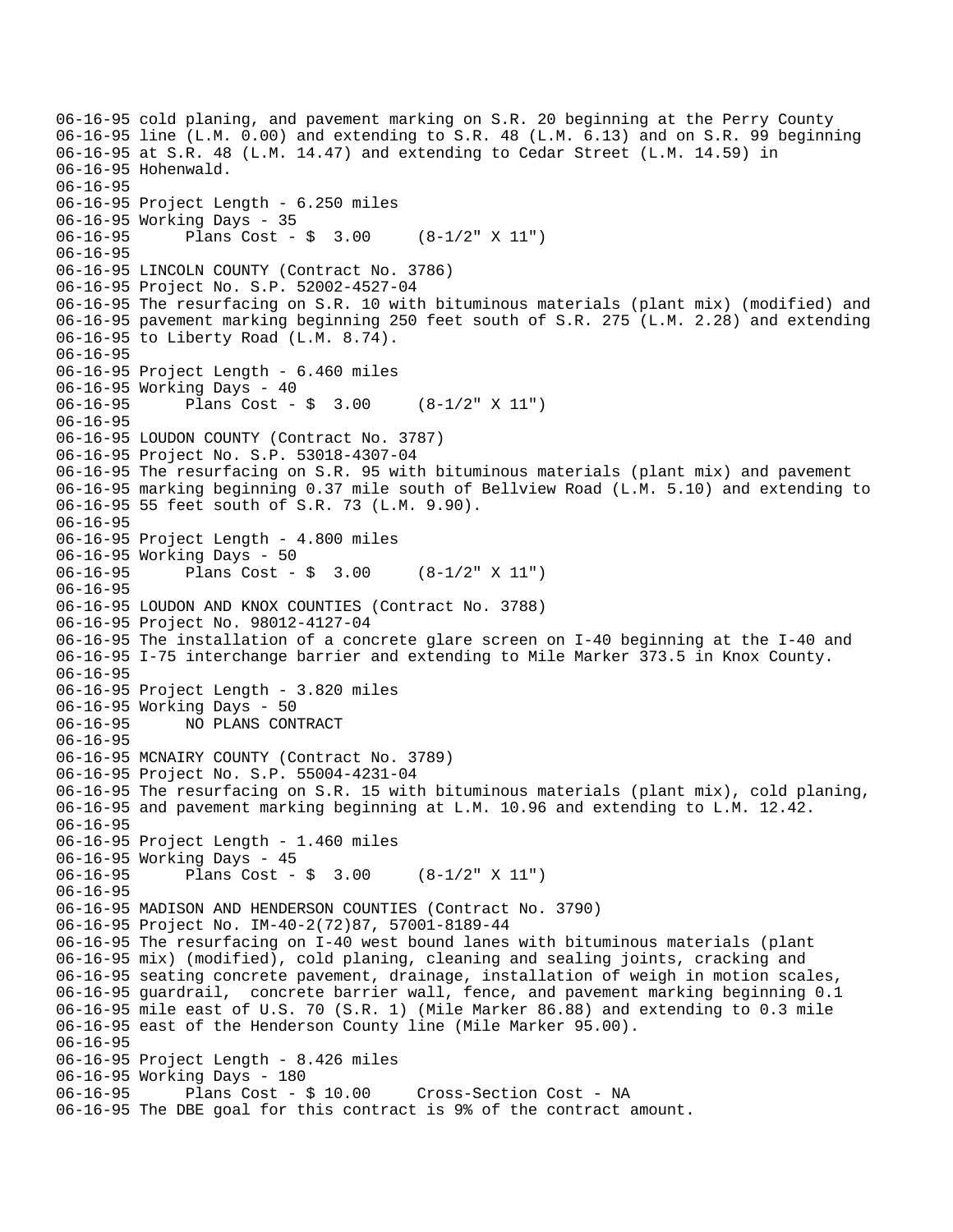```
06-16-95 
06-16-95 MADISON COUNTY (Contract No. 3791) 
06-16-95 Project No. S.P. 57010-4207-04 
06-16-95 The resurfacing on S.R. 18 with bituminous materials (plant mix) and pavement 
06-16-95 marking beginning at Meridan Creek (L.M. 4.71) and extending to S.R. 5 
06-16-95 (L.M. 9.81). 
06-16-95 
06-16-95 Project Length - 5.100 miles 
06-16-95 Working Days - 30 
06-16-95 Plans Cost - $ 3.00 (8-1/2" X 11") 
06-16-95 
06-16-95 MARION COUNTY (Contract No. 3792) 
06-16-95 Project No. S.P. 58002-4320-04 
06-16-95 The resurfacing on S.R. 2 with bituminous materials (plant mix) and pavement 
06-16-95 marking beginning at the end of the bridge over the Tennessee River (L.M. 
06-16-95 21.52) and extending to McBrien Road (L.M. 27.44). 
06-16-95 
06-16-95 Project Length - 5.920 miles 
06-16-95 Working Days - 35 
06-16-95 Plans Cost - $ 3.00 (8-1/2" X 11") 
06-16-95 
06-16-95 MARION COUNTY (Contract No. 3793) 
06-16-95 Project No. S.P. 58003-4317-04 
06-16-95 The overlay on S.R. 2 with an emulsified asphalt micro-surfacing including 
06-16-95 pavement marking beginning at Martin Springs Road (L.M. 1.45) and extending to 
06-16-95 S.R. 150 (L.M. 11.06). 
06-16-95 
06-16-95 Project Length - 9.610 miles 
06-16-95 Working Days - 30 
06-16-95 Plans Cost - $ 3.00 (8-1/2" X 11") 
06-16-95 
06-16-95 MEIGS COUNTY (Contract No. 3794) 
06-16-95 Project No. S.P. 61007-4207-04 
06-16-95 The resurfacing on S.R. 304 with bituminous materials (plant mix) and pavement 
06-16-95 marking beginning 4.0 mile south of the Roane County line (L.M. 12.87) and 
06-16-95 extending to the Roane County line (L.M. 16.87). 
06-16-95 
06-16-95 Project Length - 4.000 miles 
06-16-95 Working Days - 30 
06-16-95 Plans Cost - $ 3.00 (8-1/2" X 11") 
06-16-95 
06-16-95 MONROE COUNTY (Contract No. 3795) 
06-16-95 Project No. S.P. 62069-4523-04 
06-16-95 The resurfacing on S.R. 68 with bituminous materials (plant mix) and pavement 
06-16-95 marking beginning at the McMinn County line (L.M. 0.00) and extending to 0.21 
06-16-95 mile north of Harrison Road right (L.M. 8.70). 
06-16-95 
06-16-95 Project Length - 8.700 miles 
06-16-95 Working Days - 60 
06-16-95 Plans Cost - $ 3.00 (8-1/2" X 11") 
06-16-95 
06-16-95 MONROE COUNTY (Contract No. 3796) 
06-16-95 Project No. S.P. 62080-4206-04 
06-16-95 The resurfacing on S.R. 72 with bituminous materials (plant mix) (polymer 
06-16-95 modified), cold planing, and pavement marking beginning at S.R. 33 (L.M. 5.45) 
06-16-95 and extending to the Loudon County line (L.M. 9.45). 
06-16-95 
06-16-95 Project Length - 4.000 miles 
06-16-95 Working Days - 50 
06-16-95 Plans Cost - $ 3.00 (8-1/2" X 11")
```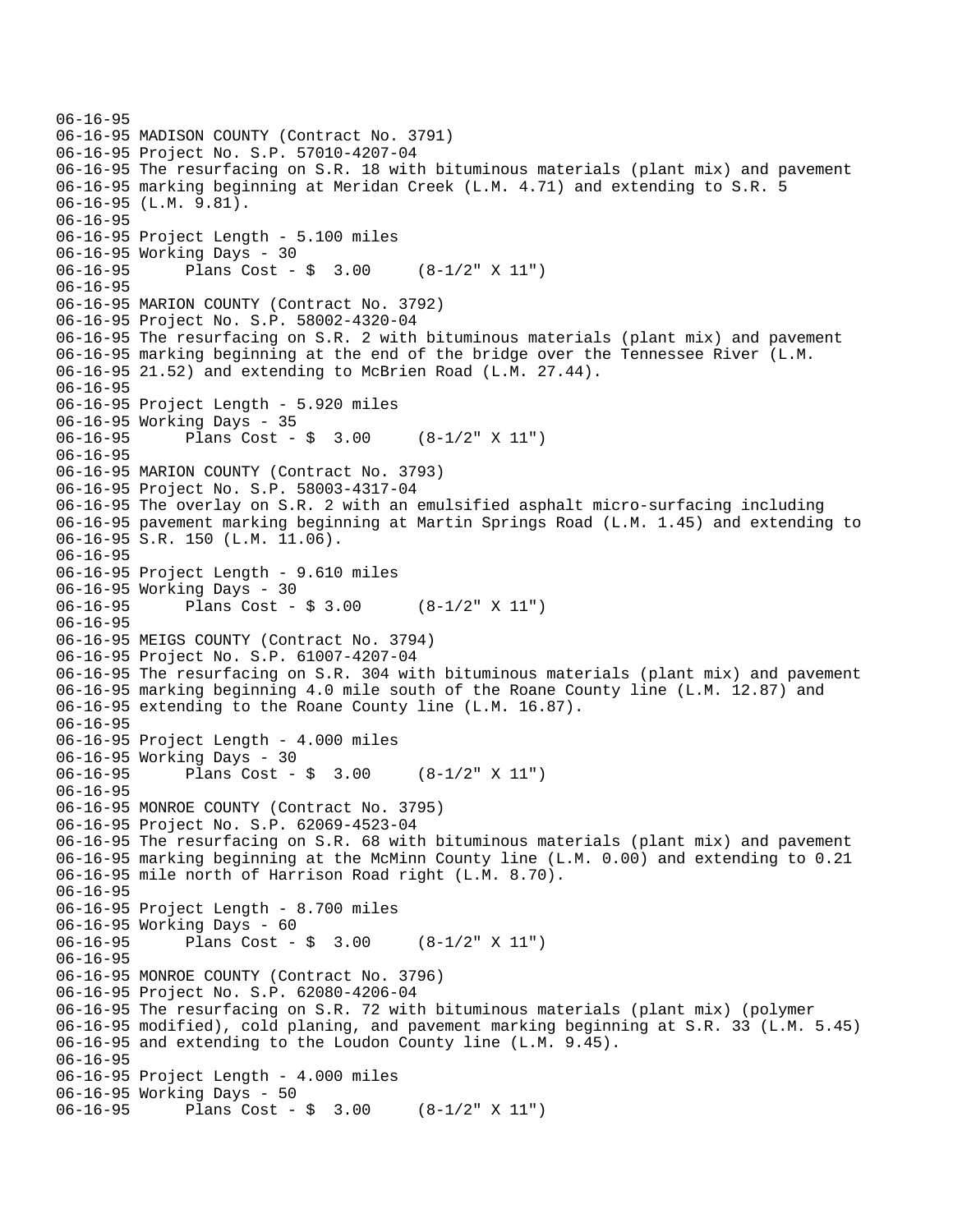```
06-16-95 
06-16-95 MONTGOMERY COUNTY (Contract No. 3797) 
06-16-95 Project No. S.P. 63015-4510-04 
06-16-95 The resurfacing on S.R. 76 with bituminous materials (plant mix) and pavement 
06-16-95 marking beginning at the Stewart County line (L.M. 0.00) and extending to east 
06-16-95 of Old Dover Road (L.M. 6.55). 
06-16-95 
06-16-95 Project Length - 6.550 miles 
06-16-95 Working Days - 40 
06-16-95 Plans Cost - $ 3.00 (8-1/2" X 11") 
06-16-95 
06-16-95 OBION COUNTY (Contract No. 3798) 
06-16-95 Project No. S.P. 66005-4306-04 
06-16-95 The resurfacing on S.R. 22 with bituminous materials (plant mix) and pavement 
06-16-95 marking beginning at L.M. 3.51 and extending to L.M. 5.28. 
06-16-95 
06-16-95 Project Length - 1.770 miles 
06-16-95 Working Days - 30 
06-16-95 Plans Cost - $ 3.00 (8-1/2" X 11") 
06-16-95 
06-16-95 OVERTON COUNTY (Contract No. 3799) 
06-16-95 Project No. 67008-4239-04 
06-16-95 The repair of the bridge on S.R. 136 over the Roaring River (L.M. 3.74) 
06-16-95 including concrete, bridge deck repairs, bridgerail replacement, paving on the 
06-16-95 approaches with bituminous materials (plant mix), cold planing, and 
06-16-95 installation of pavement marking. 
06-16-95 
06-16-95 Project Length - 0.000 mile 
06-16-95 Working Days - 110 
06-16-95 Plans Cost - $ 10.00 Cross-Section Cost - NA 
06-16-95 
06-16-95 PERRY COUNTY (Contract No. 3800) 
06-16-95 Project No. S.P. 68002-4219-04 
06-16-95 The resurfacing on S.R. 20 with bituminous materials (plant mix) and pavement 
06-16-95 marking beginning at the Jct. of S.R. 13 (L.M. 12.52) and extending 2.1 miles 
06-16-95 west of Henson Drive (L.M. 19.00). 
06-16-95 
06-16-95 Project Length - 6.240 miles 
06-16-95 Working Days - 30 
06-16-95 Plans Cost - $ 3.00 (8-1/2" X 11") 
06-16-95 
06-16-95 PICKETT COUNTY (Contract No. 3801) 
06-16-95 Project No. S.P. 69006-4217-04 
06-16-95 The resurfacing on S.R. 325 and S.R. 325 westbound in Byrdstown with bituminous 
06-16-95 materials (plant mix) and pavement marking on S.R. 325 beginning at North Main 
06-16-95 Street (L.M. 5.57) and extending to 2.0 mile east of Ringby Creek (L.M. 8.08) 
06-16-95 and on S.R. 325 westbound beginning at S.R. 325 (East Main Street) (L.M. 0.00) 
06-16-95 and extending to S.R. 325 (North Main Street) (L.M. 0.06). 
06-16-95 
06-16-95 Project Length - 2.565 miles 
06-16-95 Working Days - 30 
06-16-95 Plans Cost - $ 3.00 (8-1/2" X 11") 
06-16-95 
06-16-95 PUTNAM COUNTY (Contract No. 3802) 
06-16-95 Project No. S.P. 71001-4185-04 
06-16-95 The installation of a concrete glare screen on I-40 beginning east of S.R. 96 
06-16-95 (Buffalo Valley) and extending 5782 feet east. 
06-16-95 
06-16-95 Project Length - 1.100 miles 
06-16-95 Working Days - 50
```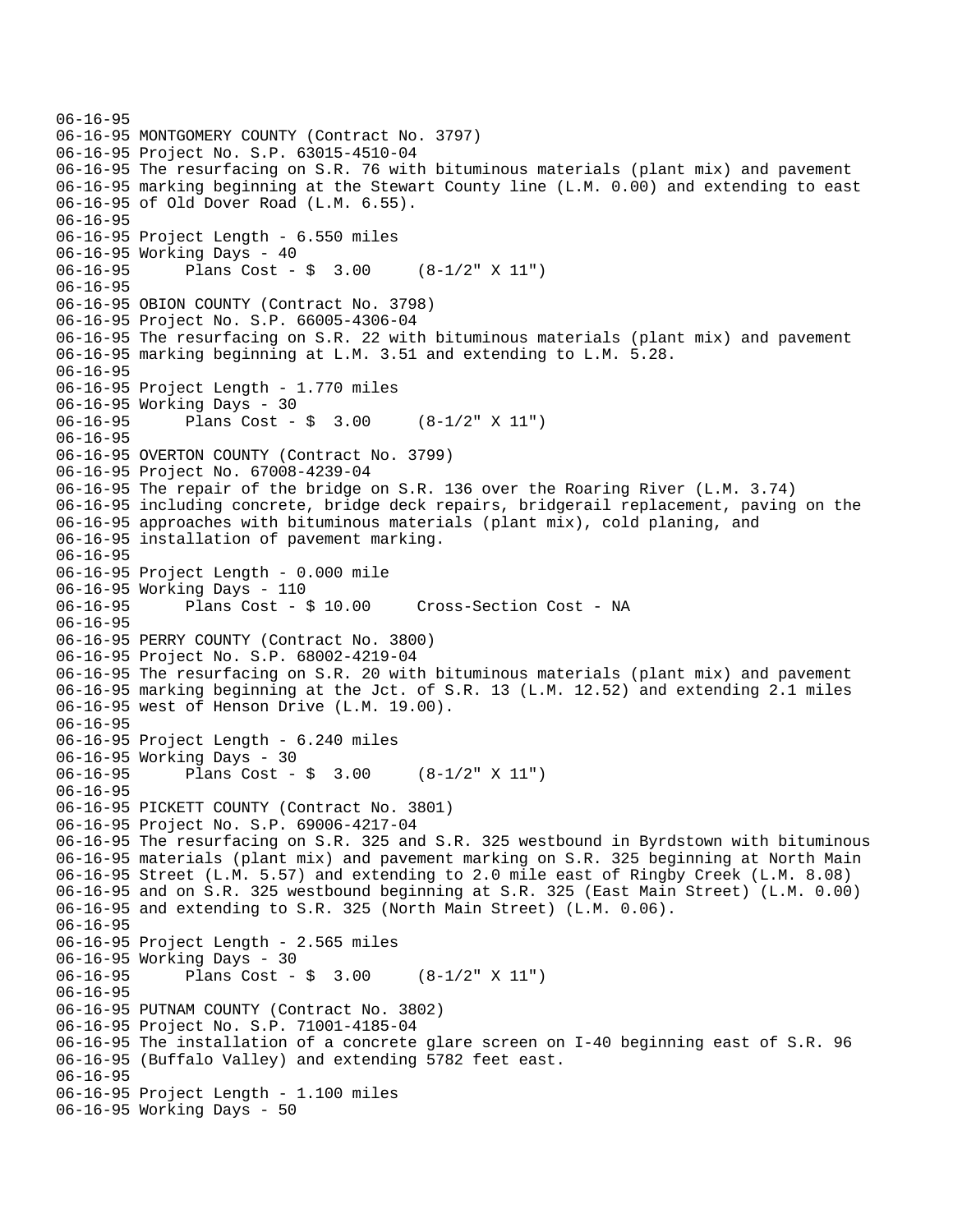```
06-16-95 NO PLANS CONTRACT 
06-16-95 
06-16-95 PUTNAM COUNTY (Contract No. 3803) 
06-16-95 Project No. S.P. 71003-4316-04 
06-16-95 The resurfacing on S.R. 24 with bituminous materials (plant mix) (modified) and 
06-16-95 pavement marking beginning at West 4th Street left (L.M. 17.93) and extending 
06-16-95 to 0.05 mile west of Old Kentucky Road (L.M. 20.77) in Cookeville. 
06-16-95 
06-16-95 Project Length - 2.820 miles 
06-16-95 Working Days - 40 
06-16-95 Plans Cost - $ 3.00 (8-1/2" X 11") 
06-16-95 
06-16-95 PUTNAM COUNTY (Contract No. 3804) 
06-16-95 Project No. S.P. 71003-4317-04, 71016-4229-04 
06-16-95 The resurfacing on S.R. 24, S.R. 84 and S.R. 62 with bituminous materials 
06-16-95 (plant mix), cold planing, installation of guardrail, and pavement marking on 
06-16-95 S.R. 24 beginning at Wilder Avenue West right (L.M. 35.53) and extending to 
06-16-95 Wilder Avenue East right (L.M. 37.01), on S.R. 62 beginning at S.R. 84 right 
06-16-95 (L.M. 0.00) and extending to Old Walton Road left (L.M. 1.30) and on S.R. 84 
06-16-95 beginning at S.R. 24 left (L.M. 9.36) in Monterey and extending to Poplar 
06-16-95 Street (L.M. 9.75). 
06-16-95 
06-16-95 Project Length - 3.170 miles 
06-16-95 Working Days - 35 
              Plans Cost - \frac{1}{9} 3.00 (8-1/2" X 11")
06-16-95 
06-16-95 ROANE COUNTY (Contract No. 3805) 
06-16-95 Project No. S.P. 73017-4514-04 
06-16-95 The resurfacing on S.R. 95 with bituminous materials (plant mix) (modified) and 
06-16-95 pavement marking beginning 0.29 mile north of S.R. 95 right (White Wing Road) 
06-16-95 (L.M. 6.50) and extending to 0.29 mile south of Wisconsin Avenue left (L.M. 
06-16-95 8.80) in Oak Ridge. 
06-16-95 
06-16-95 Project Length - 2.130 miles 
06-16-95 Working Days - 45 
06-16-95 Plans Cost - $ 3.00 (8-1/2" X 11") 
06-16-95 
06-16-95 ROBERTSON COUNTY (Contract No. 3806) 
06-16-95 Project No. S.P. 74009-4317-04 
06-16-95 The resurfacing on S.R. 52 with bituminous materials (plant mix) and pavement 
06-16-95 marking beginning at S.R. 49 (L.M. 0.00) and extending to S.R. 41 (L.M. 7.20). 
06-16-95 
06-16-95 Project Length - 7.200 miles 
06-16-95 Working Days - 35 
06-16-95 Plans Cost - $ 3.00 (8-1/2" X 11") 
06-16-95 
06-16-95 RUTHERFORD COUNTY (Contract No. 3807) 
06-16-95 Project No. S.P. 75015-4304-04 
06-16-95 The resurfacing on S.R. 269 with bituminous materials (plant mix) and pavement 
06-16-95 marking beginning at S.R. 11 (L.M. 0.00) and extending to S.R. 16 
06-16-95 (L.M. 2.64). 
06-16-95 
06-16-95 Project Length - 2.370 miles 
06-16-95 Working Days - 30<br>06-16-95 Plans Cost -
              Plans Cost - \sin 3.00 (8-1/2" X 11")
06-16-95 
06-16-95 SEQUATCHIE COUNTY (Contract No. 3808) 
06-16-95 Project No. S.P. 77002-4240-04 
06-16-95 The resurfacing on S.R. 8 with bituminous materials (plant mix) and pavement 
06-16-95 marking beginning 900 feet west of the Jct. S.R. 28 (L.M. 17.70) and extending
```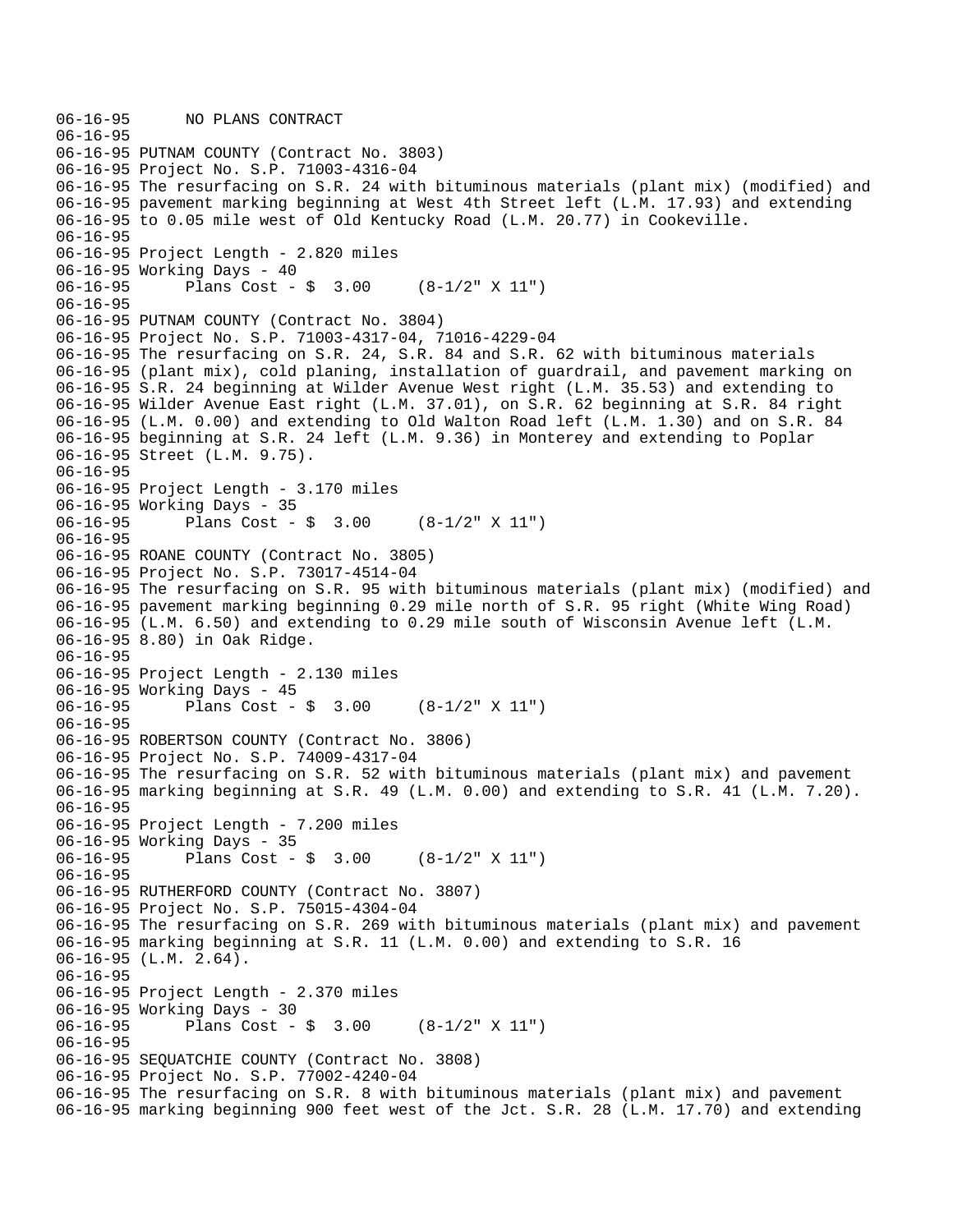```
06-16-95 to the county road (L.M. 23.28). 
06-16-95 
06-16-95 Project Length - 4.630 miles 
06-16-95 Working Days - 40<br>06-16-95 Plans Cost -
              Plans Cost - \sin 3.00 (8-1/2" X 11")
06-16-95 
06-16-95 SHELBY COUNTY (Contract No. 3809) 
06-16-95 Project No. DS-NH-385(10), 79185-3213-14 
06-16-95 The grading and drainage on S.R. 385 (Nonconnah Parkway) including the 
06-16-95 construction of two (2) prestressed concrete Bulb-tee beam bridges on S.R. 385 
06-16-95 over Nonconnah Creek and Quince Road, and over Germantown Road, one (1) 
06-16-95 continuous steel welded plate girder bridge over Winchester Road, one (1) 
06-16-95 concrete box bridge (3 @ 15' X 15'), three (3) concrete box culverts, paving 
06-16-95 with bituminous materials (plant mix), with treated permeable base and portland 
06-16-95 cement concrete pavement on the ramps, storm sewer construction, the 
06-16-95 installation of concrete curb and gutter, sidewalk, guardrail, concrete median 
06-16-95 barrier, fence, underdrains, signs, signals, lighting, sanitary sewer 
06-16-95 adjustments, and pavement marking beginning 0.09 mile east of Riverdale Road 
06-16-95 and extending to Winchester Road. 
06-16-95 
06-16-95 Project Length - 1.203 miles 
06-16-95 Working Days - 400<br>06-16-95 Plans Cost - $100.00
06-16-95 Plans Cost - $100.00 Cross-Section Cost - $ 25.00 
06-16-95 The DBE goal for this contract is 13% of the contract amount. 
06-16-95 
06-16-95 SULLIVAN COUNTY (Contract No. 3810) 
06-16-95 Project No. BR-STP-3921(1), 82950-3773-94 
06-16-95 The construction of one (1) prestressed concrete box beam bridge on Ash Street 
06-16-95 over Norfolk-Southern railroad in Bristol including paving with bituminous 
06-16-95 materials (plant mix), installation of concrete curb and gutter, sidewalk, 
06-16-95 guardrail, fence, and pavement marking. 
06-16-95 
06-16-95 Project Length - 0.118 mile 
06-16-95 Working Days - 140 
                                        Cross-Section Cost - $0.00
06-16-95 
06-16-95 SULLIVAN COUNTY (Contract No. 3811) 
06-16-95 Project No. S.P. 82014-4307-04 
06-16-95 The resurfacing on S.R. 44 with bituminous materials (plant mix) and pavement 
06-16-95 marking beginning 105 feet south of Emmett Road (L.M. 12.60) and extending to 
06-16-95 S.R. 34 (L.M. 14.62). 
06-16-95 
06-16-95 Project Length - 2.020 miles 
06-16-95 Working Days - 45 
06-16-95 Plans Cost - $ 3.00 (8-1/2" X 11") 
06-16-95 
06-16-95 SUMNER COUNTY (Contract No. 3812) 
06-16-95 Project No. S.P. 83009-4290-04 
06-16-95 The resurfacing on S.R. 52 with bituminous materials (plant mix) and pavement 
06-16-95 marking beginning at the Jct. of S.R. 174 (L.M. 12.45) and extending to Haskell 
06-16-95 Akins Road (L.M. 14.85). 
06-16-95 
06-16-95 Project Length - 2.400 miles 
06-16-95 Working Days - 30<br>06-16-95 Plans Cost -
              Plans Cost - \sin 3.00 (8-1/2" X 11")
06-16-95 
06-16-95 UNICOI COUNTY (Contract No. 3813) 
06-16-95 Project No. BR-STP-81(7), 86004-3236-94<br>06-16-95 BR-STP-81(8), 86004-3238-94
                     BR-STP-81(8), 86004-3238-94
06-16-95
```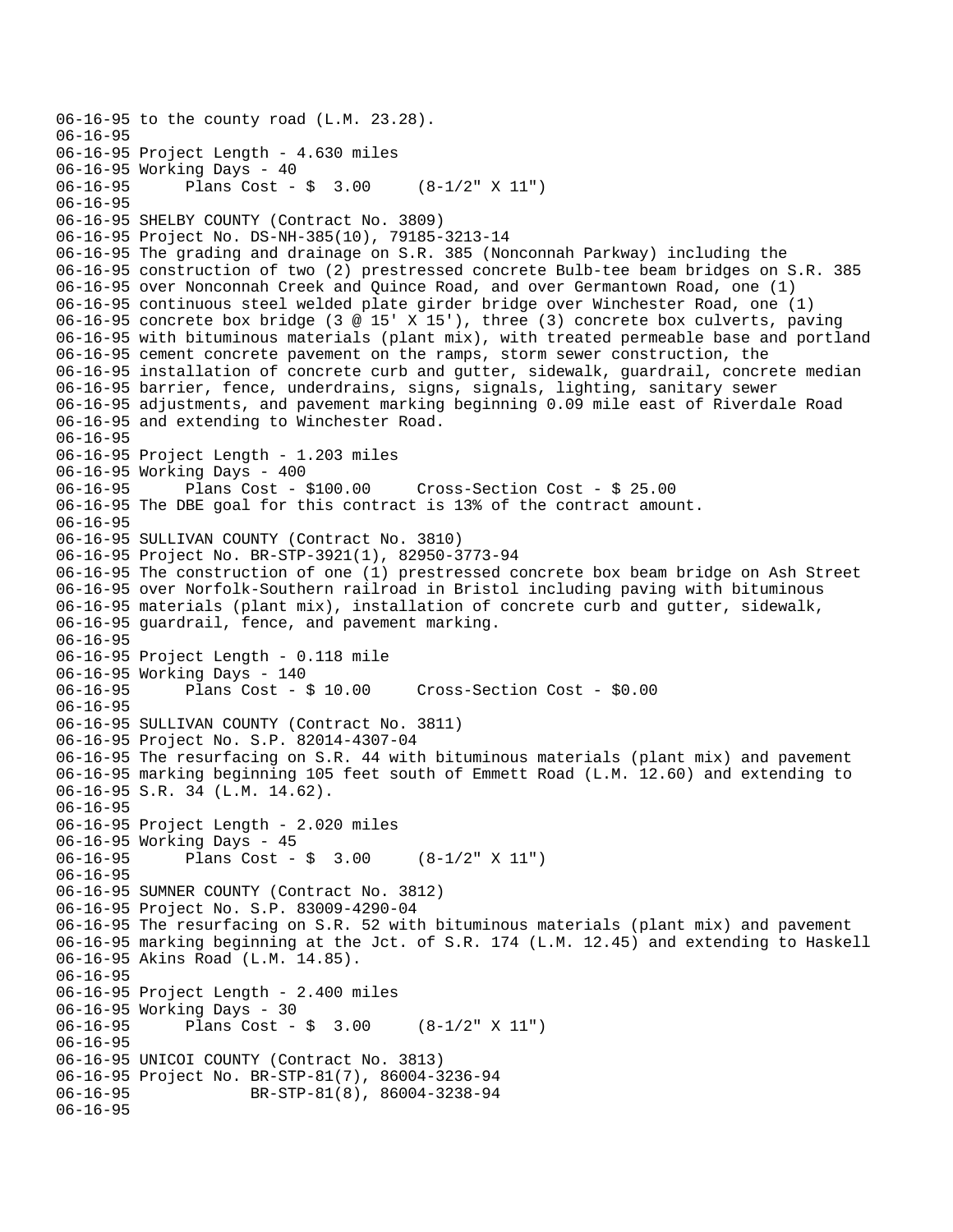06-16-95 Project No. BR-STP-81(7), 86004-3236-94 06-16-95 The construction of two (2) prestressed concrete box beam bridges on S.R. 81 06-16-95 over South Indian Creek (L.M. 7.54) and over Rocky Fork Creek (L.M. 7.67) 06-16-95 including grading and drainage, paving with bituminous materials (plant mix), 06-16-95 installation of guardrail, signs, and pavement marking. 06-16-95 Project Length - 0.250 mile 06-16-95 06-16-95 Project No. BR-STP-81(8), 86004-3238-94 06-16-95 The construction of one (1) prestressed concrete box beam bridge on S.R. 81 06-16-95 over South Indian Creek (L.M. 12.41) including grading and drainage, paving 06-16-95 with bituminous materials (plant mix), installation of guardrail, signs, and 06-16-95 pavement marking. 06-16-95 Project Length - 0.098 mile 06-16-95 06-16-95 Total Project Length - 0.348 mile 06-16-95 Working Days - 150<br>06-16-95 Plans Cost - \$ 25.00 06-16-95 Plans Cost - \$ 25.00 Cross-Section Cost - \$ 10.00 06-16-95 The DBE goal for this contract is 3% of the contract amount. 06-16-95 06-16-95 UNICOI COUNTY (Contract No. 3814) 06-16-95 Project No. NH-81(12), 86004-3241-14 06-16-95 The paving of two (2) scenic overlooks on U.S. 23 (S.R. 81) with a treated 06-16-95 permeable base and portland cement concrete pavement, including grading and 06-16-95 drainage, construction of retaining walls, installation of concrete curb and 06-16-95 gutter, pedestrian trail, sidewalk, guardrail, fence, signs, and pavement 06-16-95 marking. 06-16-95 06-16-95 Project Length - 0.000 mile 06-16-95 Working Days - 120<br>06-16-95 Plans Cost - \$ 10.00 06-16-95 Plans Cost - \$ 10.00 Cross-Section Cost - \$ 25.00 06-16-95 The DBE goal for this contract is 3% of the contract amount. 06-16-95 06-16-95 WASHINGTON COUNTY (Contract No. 3815) 06-16-95 Project No. S.P. 90027-4309-04, 90105-4211-04 06-16-95 The resurfacing on S.R. 67 and S.R. 381 with bituminous materials (plant mix) 06-16-95 (modified), cold planing, and pavement marking on S.R. 67 beginning 160 feet 06-16-95 south of S.R. 381 left (L.M. 9.40) and extending to 0.12 mile south of South 06-16-95 Roane Street (L.M. 10.05) and on S.R. 381 beginning at the Jct. with S.R. 67 06-16-95 (L.M. 0.00) and extending to West Walnut Street (L.M. 0.89). 06-16-95 06-16-95 Project Length - 1.540 miles 06-16-95 Working Days - 45 06-16-95 Plans Cost - \$ 3.00 (8-1/2" X 11") 06-16-95 06-16-95 WILLIAMSON COUNTY (Contract No. 3816) 06-16-95 Project No. S.P. 94003-4523-04 06-16-95 The resurfacing on S.R. 6 with bituminous materials (plant mix) and pavement 06-16-95 marking beginning at S.R. 248 (Goose Creek By-pass) (L.M. 6.08) and extending 06-16-95 to S.R. 397 (Mack Hatcher Parkway) (L.M. 9.98). 06-16-95 06-16-95 Project Length - 3.900 miles 06-16-95 Working Days - 30 06-16-95 Plans Cost - \$ 3.00 (8-1/2" X 11") 06-16-95 06-16-95 WILLIAMSON COUNTY (Contract No. 3817) 06-16-95 Project No. S.P. 94007-4215-04 06-16-95 The repair of the bridge on S.R. 11 over Arrington Creek (L.M. 9.90) including 06-16-95 concrete, non-penetrating concrete seal, bridge deck and epoxy injection 06-16-95 repairs, paving on the approaches with bituminous materials (plant mix), cold 06-16-95 planing, installation of guardrail, and pavement marking.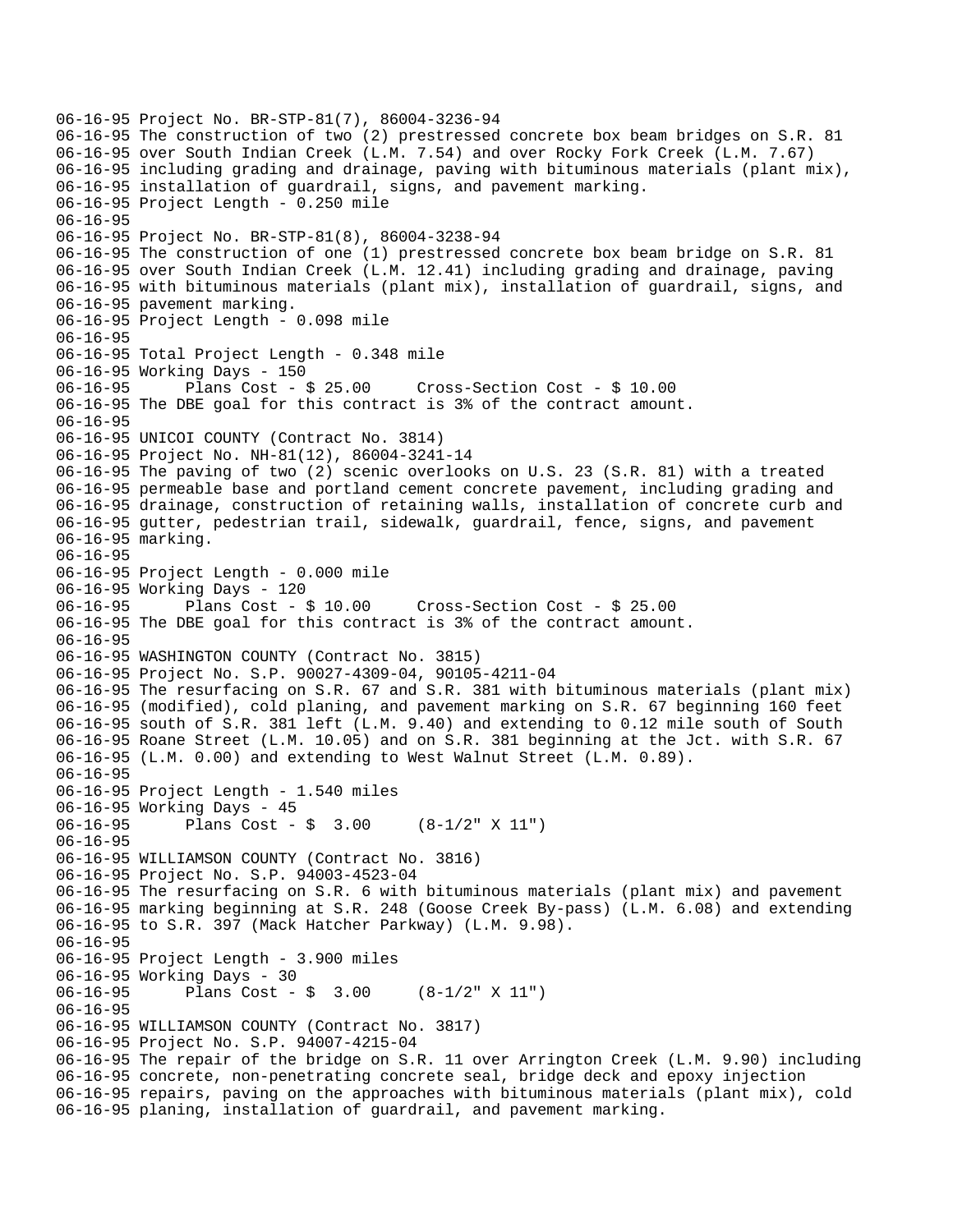06-16-95 06-16-95 Project Length - 0.000 mile 06-16-95 Working Days - 90 06-16-95 Plans Cost - \$ 10.00 Cross-Section Cost - NA 06-16-95 06-16-95 WILLIAMSON COUNTY (Contract No. 3818) 06-16-95 Project No. S.P. 94011-4241-04 06-16-95 The repair of the bridge on S.R. 96 over the Harpeth River (L.M. 10.75) 06-16-95 including concrete, non-penetrating concrete seal, bridge deck, expansion joint 06-16-95 and epoxy injection repairs, bridge deck sealant, overlay with bituminous 06-16-95 materials (plant mix), cold planing, and pavement marking. 06-16-95 06-16-95 Project Length - 0.000 mile 06-16-95 Working Days - 75<br>06-16-95 Plans Cost - \$ 10.00 Cross-Section Cost - NA 06-16-95 06-16-95 WILSON COUNTY (Contract No. 3819) 06-16-95 Project No. S.P. 95009-4205-04 06-16-95 The resurfacing on S.R. 26 with bituminous materials (plant mix) and pavement 06-16-95 marking beginning 700 feet east of Taylor Road (L.M. 13.00) and extending to 06-16-95 the Dekalb County line (L.M. 20.32). 06-16-95 06-16-95 Project Length - 7.280 miles 06-16-95 Working Days - 35 Plans Cost -  $\frac{1}{9}$  3.00 (8-1/2" X 11") 06-16-95 06-16-95 KNOX COUNTY (Contract No. 3820) 06-16-95 Project No. S.P. 47946-4157-04 06-16-95 The litter removal on various Interstate routes. 06-16-95 06-16-95 Project Length - 78.980 miles 06-16-95 Working Days - On or before December 31, 1996 (See Special Provision 108B) 06-16-95 NO PLANS CONTRACT 06-16-95 ================================================================================ 07-28-95 KNOX COUNTY (Contract No. 3321) 07-28-95 Project No. RS-332(2), 47033-3209-24 07-28-95 The grading and drainage on S.R. 332 (Northshore Drive) in Knoxville including 07-28-95 the extension of one (1) concrete box culvert, paving with bituminous materials 07-28-95 (plant mix), storm sewer construction, installation of concrete curb and 07-28-95 gutter, sidewalk, guardrail, signs, signals, and pavement marking beginning 07-28-95 east of S.R. 162 (Pellissippi Parkway) and extending to 1000 feet east of 07-28-95 Ebenezer Road. 07-28-95 07-28-95 Project Length - 0.757 mile 07-28-95 Working Days - 120  $07-28-95$  Plans Cost - \$ 10.00 Cross-Section Cost - \$ 10.00<br> $07-28-95$  The DBE goal for this contract is 10% of the contract am The DBE goal for this contract is 10% of the contract amount. 07-28-95 07-28-95 CUMBERLAND COUNTY (Contract No. 3671) 07-28-95 Project No. IME-40-6(117)318, 18001-3190-44 07-28-95 The resurfacing on I-40 including bridge deck repairs, bridge deck sealant, 07-28-95 bridgerail replacement, grading and drainage, bituminous materials (plant 07-28-95 mix)(polymer modified), treated permeable base and portland cement concrete 07-28-95 pavement on the ramps, cold planing, cleaning and sealing pavement joints, 07-28-95 storm sewer construction, installation of guardrail, concrete median barrier, 07-28-95 fence, and pavement marking beginning at the Obed River east of S.R. 28 and 07-28-95 extending to 0.36 mile east of S.R. 1. 07-28-95 07-28-95 Project Length - 10.795 miles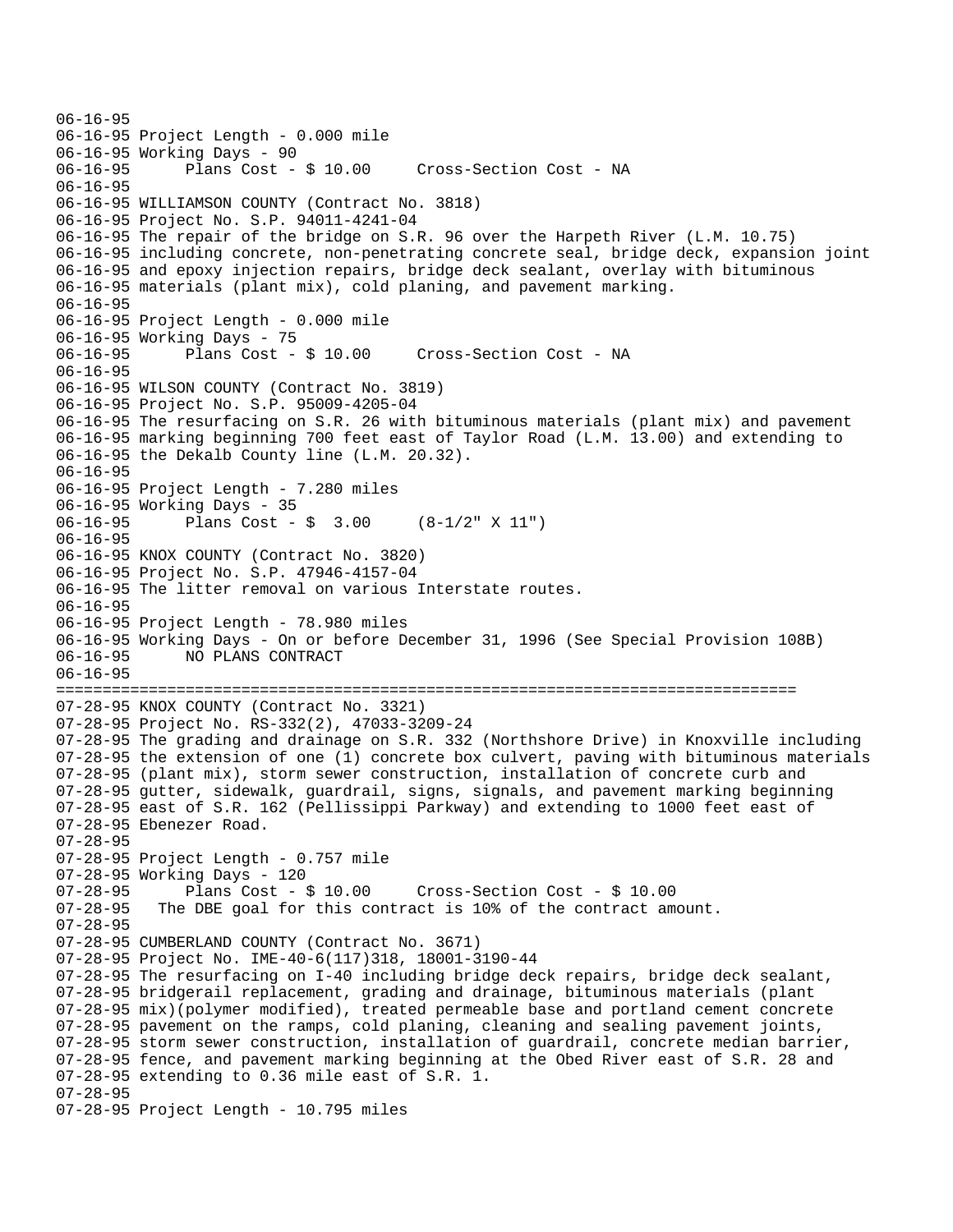07-28-95 Working Days - On or before November 15, 1996 Plans Cost - \$ 10.00 Cross-Section Cost - NA 07-28-95 The DBE goal for this contract is 6% of the contract amount. 07-28-95 07-28-95 DICKSON COUNTY (Contract No. 3674) 07-28-95 Project No. STP-M-4529(3), 22953-3744-54 07-28-95 The grading and drainage on Cowan Road including paving with bituminous 07-28-95 materials (plant mix), storm sewer construction, installation of concrete curb 07-28-95 and gutter, sidewalk, signs, and pavement marking beginning south of Beasley 07-28-95 Drive and extending to East Walnut Street in Dickson. 07-28-95 07-28-95 Project Length - 0.509 mile 07-28-95 Working Days - 60 07-28-95 Plans Cost - \$ 10.00 Cross-Section Cost - \$ 10.00 07-28-95 07-28-95 FRANKLIN COUNTY (Contract No. 3681) 07-28-95 Project No. BR-STP-56(23), 26007-3225-94 07-28-95 The construction of one (1) concrete box bridge (2 @ 8' X 8') on S.R. 56 over 07-28-95 branch (L.M. 1.71) including grading and drainage, paving with bituminous 07-28-95 materials (plant mix), installation of guardrail, and pavement marking. 07-28-95 07-28-95 Project Length - 0.170 mile 07-28-95 Working Days - 110 07-28-95 Plans Cost - \$ 10.00 Cross-Section Cost - \$0.00 07-28-95 07-28-95 SHELBY COUNTY (Contract No. 3717) 07-28-95 Project No. M-2870(3), 79958-3787-54 07-28-95 The grading and drainage on American Way including the construction of three 07-28-95 (3) prestressed concrete Bulb-Tee beam bridges over Burlington Northern 07-28-95 Railroad and over Nonconnah Creek, one (1) prestressed concrete box beam bridge 07-28-95 over an access road, and two (2) cast in place concrete retaining walls, paving 07-28-95 with bituminous materials (plant mix)(modified), storm sewer construction, 07-28-95 installation of concrete curb and gutter, sidewalk, fence, signs, signals, 07-28-95 lights, and pavement marking, beginning 700 feet south of Democrat Road and 07-28-95 extending to U.S. 78 (Lamar Avenue). 07-28-95 07-28-95 Project Length - 0.763 mile 07-28-95 Working Days - 375 07-28-95 Plans Cost - \$ 50.00 Cross-Section Cost - \$ 10.00 07-28-95 The DBE goal for this contract is 13% of the contract amount. 07-28-95 07-28-95 GILES COUNTY (Contract No. 3763) 07-28-95 Project No. STP-NHE-15(56), 28068-3210-14 07-28-95 The slide repair on U.S. 64 (S.R. 15, Pulaski By-pass) including the 07-28-95 construction of one (1) concrete panel retaining wall, grading and drainage and 07-28-95 installation of fence. 07-28-95 07-28-95 Project Length - 0.000 mile 07-28-95 Working Days - 75<br>07-28-95 Plans Cost - \$10.00 Cross-Section Cost - \$0.00 07-28-95 07-28-95 KNOX COUNTY (Contract No. 3781) 07-28-95 Project No. IM-40-7(140)373, 47001-3187-44, 47001-4186-04 07-28-95 The installation of weigh in motion and automated clearance system at I-40 and 07-28-95 I-75 weigh stations. 07-28-95 07-28-95 Project Length - 1.300 miles 07-28-95 Working Days - On or before February 1, 1996 (See Special Provision 108B) Plans Cost - \$ 10.00 Cross-Section Cost - NA 07-28-95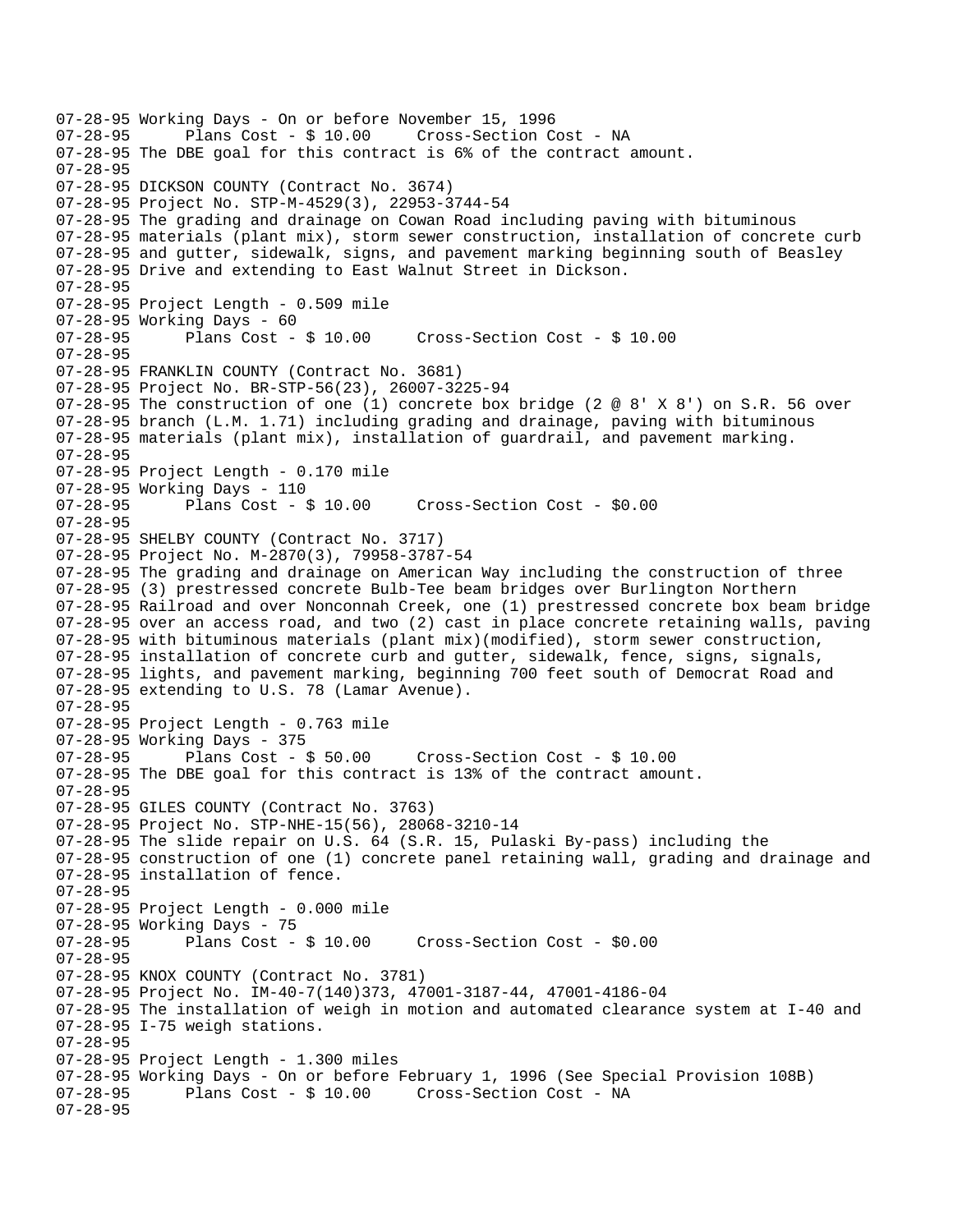```
07-28-95 ANDERSON COUNTY (Contract No. 3821) 
07-28-95 Project No. S.P. 01002-3239-04 
07-28-95 The grading and drainage on U.S. 25W (S.R. 9) including the construction of one 
07-28-95 (1) concrete box culvert, paving with bituminous materials (plant mix), storm 
07-28-95 sewer construction, installation of concrete curb and gutter, sidewalk, signs, 
07-28-95 signals, and pavement marking beginning 200 feet south of Hill Street and 
07-28-95 extending to I-75 in Lake City. 
07-28-95 
07-28-95 Project Length - 0.520 mile 
07-28-95 Working Days - 130 
07-28-95 Plans Cost - $ 10.00 Cross-Section Cost - $ 10.00 
07-28-95 The DBE goal for this contract is 3% of the contract amount. 
07-28-95 
07-28-95 ANDERSON COUNTY (Contract No. 3822) 
07-28-95 Project No. S.P. 01015-4339-04 
07-28-95 The resurfacing on S.R. 116 with bituminous materials (plant mix) and pavement 
07-28-95 marking beginning 50 feet west of the Jct. with S.R. 330 (L.M. 10.42) and 
07-28-95 extending to the Jct. with S.R. 9 (L.M. 19.44). 
07-28-95 
07-28-95 Project Length - 9.020 miles 
07-28-95 Working Days - 50 
07-28-95 Plans Cost - $ 3.00 (8-1/2" X 11") 
07-28-95 
07-28-95 BRADLEY COUNTY (Contract No. 3823) 
07-28-95 Project No. S.P. 06008-4217-04 
07-28-95 The resurfacing on S.R. 60 with bituminous materials (plant mix) and pavement 
07-28-95 marking beginning 2.0 miles north of the Jct. with S.R. 317 (L.M. 3.92) and 
07-28-95 extending to 2.0 miles south of the Jct. with S.R. 311 (L.M. 8.62). 
07-28-95 
07-28-95 Project Length - 4.700 miles 
07-28-95 Working Days - 30 
07-28-95 Plans Cost - $ 3.00 (8-1/2" X 11") 
07-28-95 
07-28-95 BRADLEY AND MCMINN COUNTIES (Contract No. 3824) 
07-28-95 Project No. S.P. 98022-4141-04 
07-28-95 The installation of plastic pavement marking lines on I-75 beginning 4.0 miles 
07-28-95 south of the Hiwassee River and extending to 4.0 miles north of the Hiwassee 
07-28-95 River. 
07-28-95 
07-28-95 Project Length - 8.000 miles 
07-28-95 Working Days - On or before November 1, 1995 (See Special Provision 108B) 
07-28-95 NO PLANS CONTRACT 
07-28-95 
07-28-95 CAMPBELL COUNTY (Contract No. 3825) 
07-28-95 Project No. S.P. 07003-4228-04, 07008-4228-04 
07-28-95 The resurfacing on S.R. 9 and S.R. 63 with bituminous materials (plant mix), 
07-28-95 cold planing, and pavement marking on S.R. 9 beginning at S.R. 63 left (L.M. 
07-28-95 24.08) and extending to 0.10 mile southwest of West Central Avenue right (L.M. 
07-28-95 25.02) and on S.R. 63 beginning at the Jct. with S.R. 9 (L.M. 6.52) and
07-28-95 extending to 0.15 mile southwest of Imperial Heights Road right (L.M. 8.25) in 
07-28-95 La Follette. 
07-28-95 
07-28-95 Project Length - 2.670 miles 
07-28-95 Working Days - 50 
              Plans Cost - \sin 3.00 (8-1/2" X 11")
07-28-95 
07-28-95 CARROLL COUNTY (Contract No. 3826) 
07-28-95 Project No. STP-NH-22(20), 09005-3216-14 
07-28-95 The grading and drainage on S.R. 22 including the construction of five (5) 
07-28-95 concrete box bridges, one (1) concrete box culvert, paving with bituminous
```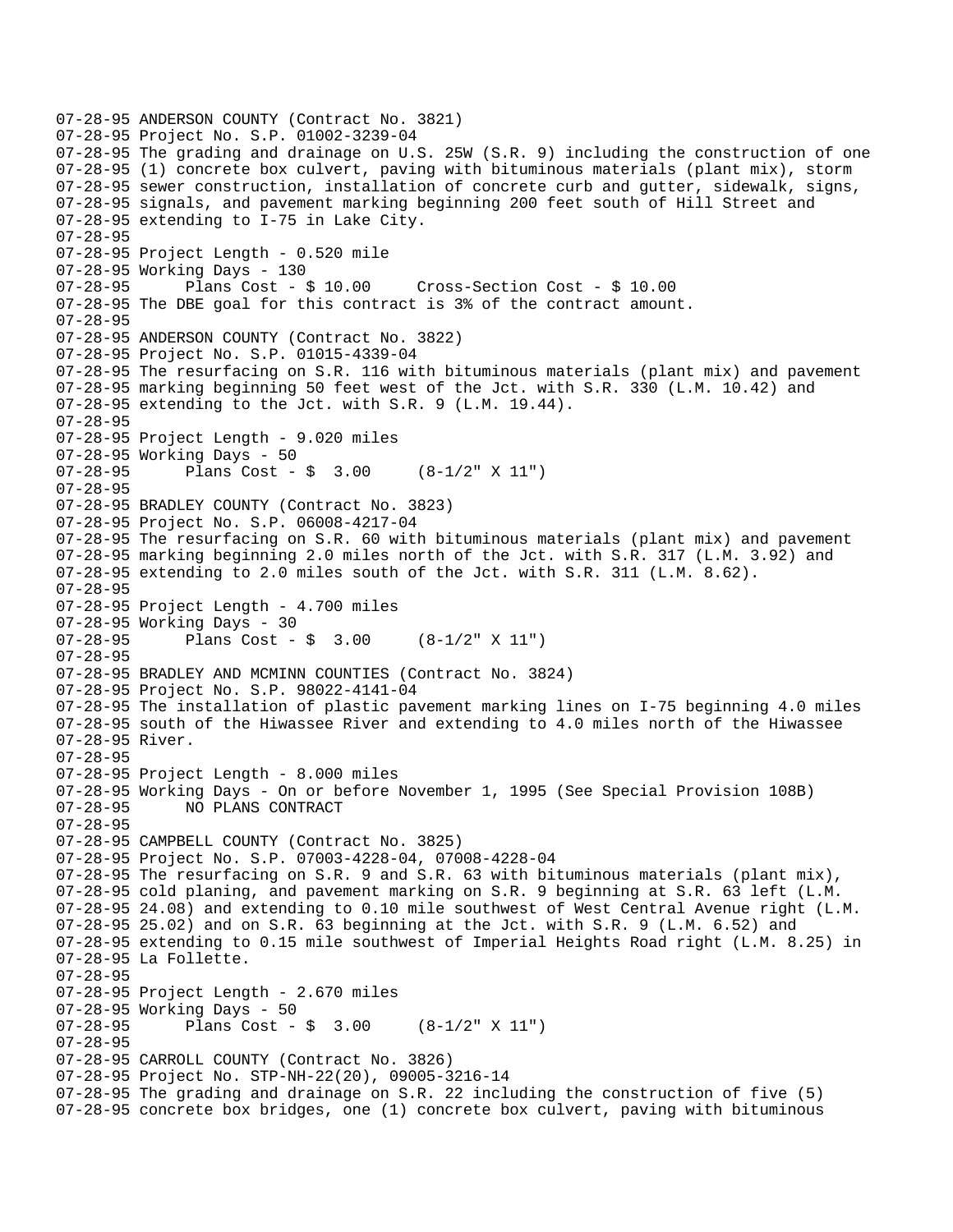07-28-95 materials (plant mix)(modified), storm sewer construction, installation of 07-28-95 concrete curb and gutter, guardrail, signs, and pavement marking beginning at 07-28-95 Clarksburg north city limits and extending to Clyde Johnson Road. 07-28-95 07-28-95 Project Length - 5.446 miles 07-28-95 Working Days - 300 07-28-95 Plans Cost - \$ 50.00 Cross-Section Cost - \$ 50.00 07-28-95 The DBE goal for this contract is 13% of the contract amount. 07-28-95 07-28-95 CARROLL COUNTY (Contract No. 3827) 07-28-95 Project No. S.P. 09015-4211-04 07-28-95 The resurfacing on S.R. 105 with bituminous materials (plant mix) and pavement 07-28-95 marking beginning at the Gibson County line (L.M. 0.00) and extending to 07-28-95 S.R. 76 (L.M. 5.48). 07-28-95 07-28-95 Project Length - 5.480 miles 07-28-95 Working Days - 35 07-28-95 Plans Cost - \$ 3.00 (8-1/2" X 11") 07-28-95 07-28-95 CLAY COUNTY (Contract No. 3828) 07-28-95 Project No. S.P. 14004-4212-04 07-28-95 The resurfacing on S.R. 52 with bituminous materials (plant mix) and pavement 07-28-95 marking beginning 2.0 miles east of S.R. 53 (L.M. 23.67) and extending to the 07-28-95 Overton County line (L.M. 27.77). 07-28-95 07-28-95 Project Length - 4.100 miles 07-28-95 Working Days - 30<br>07-28-95 Plans Cost -Plans Cost -  $\frac{1}{2}$  3.00 (8-1/2" X 11") 07-28-95 07-28-95 COCKE COUNTY (Contract No. 3829) 07-28-95 Project No. S.P. 15950-3519-04 07-28-95 The grading and drainage on a S.I.A. route serving Lisega Inc. in Newport 07-28-95 including paving with bituminous materials (plant mix), storm sewer 07-28-95 construction, installation of concrete curb and gutter, and pavement marking 07-28-95 beginning at S.R. 9 and extending to the existing industrial access road. 07-28-95 07-28-95 Project Length - 0.773 mile 07-28-95 Working Days - 90 07-28-95 Plans Cost - \$ 10.00 Cross-Section Cost - \$ 10.00 07-28-95 07-28-95 COFFEE COUNTY (Contract No. 3830) 07-28-95 Project No. S.P. 16001-4156-04 07-28-95 The repair of the bridge on I-24 over Noah Fork Creek (L.M. 3.41) and Arnold 07-28-95 Center Road over I-24 (L.M. 7.74) including concrete, non-penetrating concrete 07-28-95 seal, bridge deck and expansion joint repairs, bridge deck sealant, overlay 07-28-95 with bituminous materials (plant mix), cold planing, installation of guardrail, 07-28-95 and pavement marking. 07-28-95 07-28-95 Project Length - 0.000 mile 07-28-95 Working Days - 120 Cross-Section Cost - NA 07-28-95 07-28-95 COFFEE COUNTY (Contract No. 3831) 07-28-95 Project No. S.P. 16002-4208-04 07-28-95 The repair of the bridge on S.R. 2 over Blue Springs Creek (L.M. 21.07) 07-28-95 including concrete, bridge deck and epoxy injection repairs, prestressed 07-28-95 concrete I-beam, bridgerail replacement, paving on the approaches with 07-28-95 bituminous materials (plant mix), cold planing, installation of guardrail, and 07-28-95 pavement marking. 07-28-95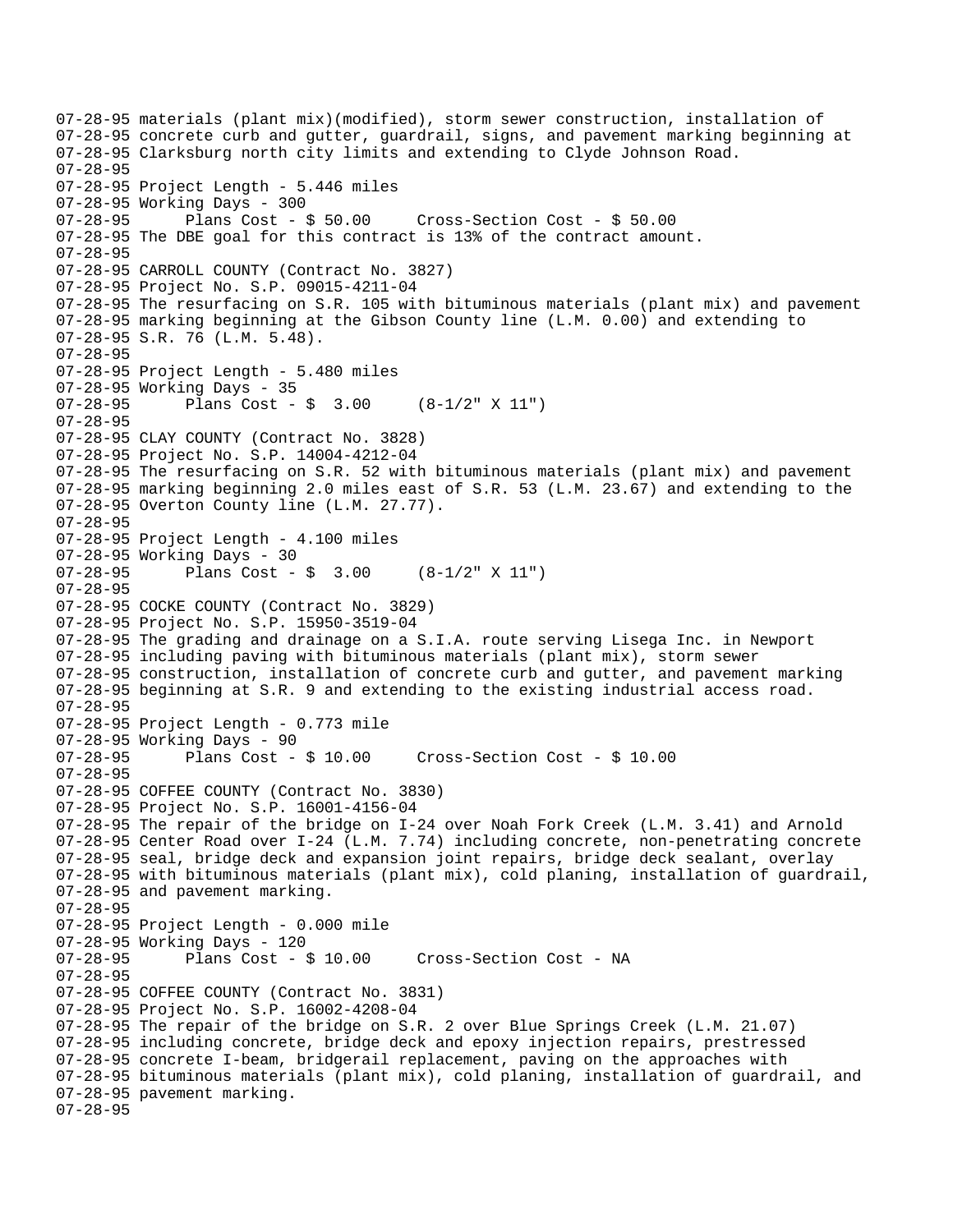```
07-28-95 Project Length - 0.000 mile 
07-28-95 Working Days - 100 
                                        Cross-Section Cost - NA
07-28-95 
07-28-95 COFFEE COUNTY (Contract No. 3832) 
07-28-95 Project No. S.P. 16007-4217-04 
07-28-95 The resurfacing on S.R. 53 with bituminous materials (plant mix) and pavement 
07-28-95 marking beginning 0.5 mile south of Houston Bell Road (L.M. 5.87) and extending 
07-28-95 to the Cannon County line (L.M. 11.06). 
07-28-95 
07-28-95 Project Length - 5.190 miles 
07-28-95 Working Days - 35 
07-28-95 Plans Cost - $ 3.00 (8-1/2" X 11") 
07-28-95 
07-28-95 COFFEE COUNTY (Contract No. 3833) 
07-28-95 Project No. S.P. 16015-4204-04 
07-28-95 The resurfacing on S.R. 127 with bituminous materials (plant mix) and pavement 
07-28-95 marking beginning at S.R. 2 (L.M. 6.30) and extending to the Warren County line 
07-28-95 (L.M. 15.95). 
07-28-95 
07-28-95 Project Length - 9.640 miles 
07-28-95 Working Days - 35 
07-28-95 Plans Cost - $ 3.00 (8-1/2" X 11") 
07-28-95 
07-28-95 CUMBERLAND COUNTY (Contract No. 3834) 
07-28-95 Project No. S.P. 18038-4221-04 
07-28-95 The resurfacing on S.R. 101 with bituminous materials (plant mix) and pavement 
07-28-95 marking beginning at the north end of the bridge over I-40 (L.M. 16.40) and 
07-28-95 extending to the end of S.R. 101 (L.M. 23.57). 
07-28-95 
07-28-95 Project Length - 2.810 miles 
07-28-95 Working Days - 30<br>07-28-95 Plans Cost -
              Plans Cost - \sin 3.00 (8-1/2" X 11")
07-28-95 
07-28-95 CUMBERLAND, FENTRESS AND OVERTON COUNTIES (Contract No. 3835) 
07-28-95 Project No. S.P. 98022-4240-04 
07-28-95 The slip lining of culverts at various locations on various state routes. 
07-28-95 
07-28-95 Project Length - 0.000 mile 
07-28-95 Working Days - On or before December 31, 1995 
07-28-95 NO PLANS CONTRACT 
07-28-95 
07-28-95 DAVIDSON COUNTY (Contract No. 3836) 
07-28-95 Project No. S.P. 19035-4519-04 
07-28-95 The resurfacing on S.R. 12 with bituminous materials (plant mix) and pavement 
07-28-95 marking beginning north of the Cumberland River bridge (L.M. 4.03) and 
07-28-95 extending to near Cato Road (L.M. 6.15). 
07-28-95 
07-28-95 Project Length - 2.110 miles 
07-28-95 Working Days - 30<br>07-28-95 Plans Cost -
              Plans Cost - \frac{1}{2} 3.00 (8-1/2" X 11")
07-28-95 
07-28-95 DECATUR COUNTY (Contract No. 3837) 
07-28-95 Project No. BR-STP-69(17), 20003-3220-94 
07-28-95 The construction of one (1) prestressed concrete Bulb-Tee beam bridge on S.R. 
07-28-95 69 over Turnbo Creek (L.M. 9.15) and two (2) concrete box bridges (3 @ 12' X 
07-28-95 7') over Gans Branch (L.M. 10.26) and over Edwards Branch (L.M. 10.69), 
07-28-95 including grading and drainage, paving with bituminous materials (plant mix), 
07-28-95 installation of guardrail, signs, and pavement marking. 
07-28-95
```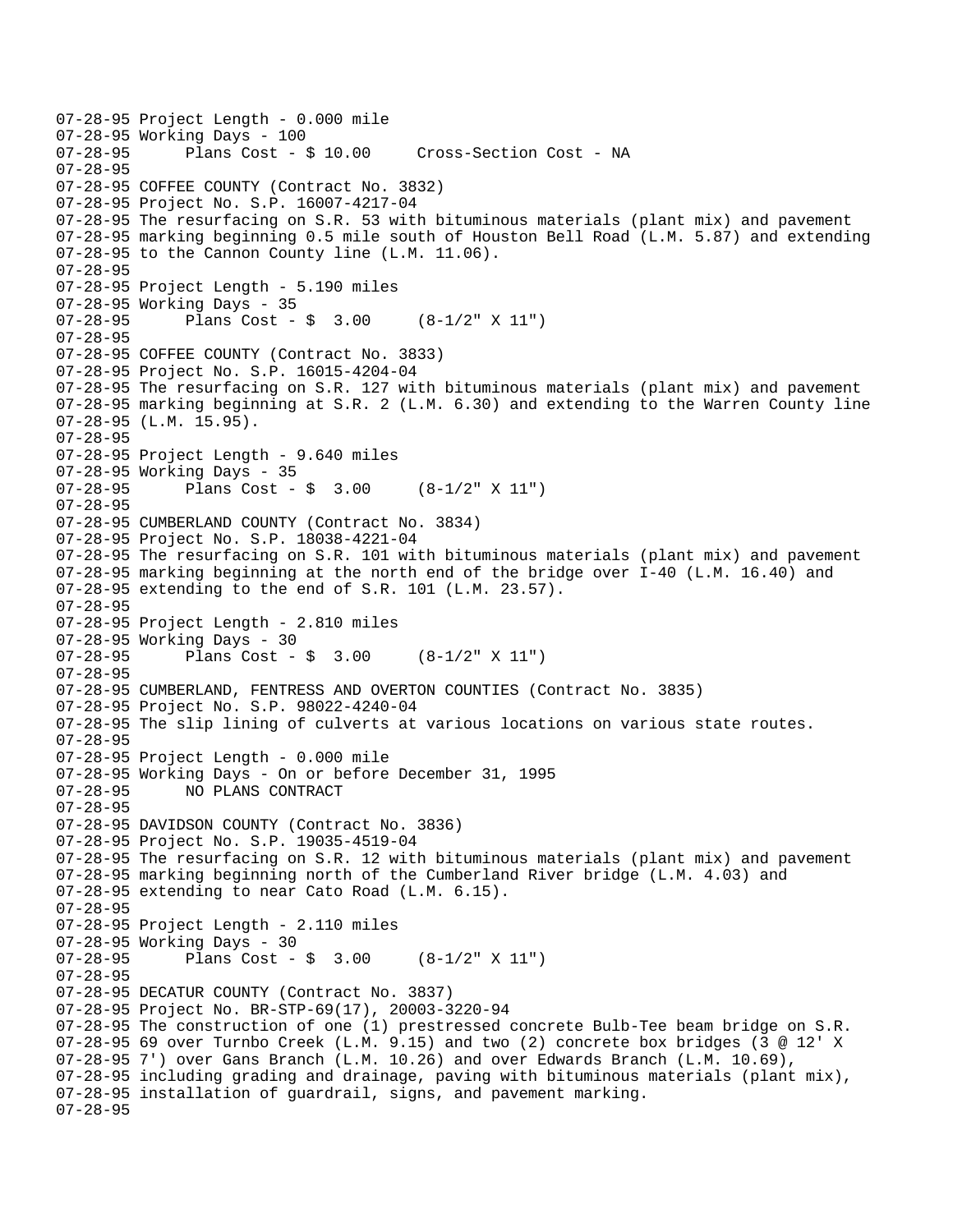```
07-28-95 Project Length - 0.571 mile 
07-28-95 Working Days - 175<br>07-28-95 Plans Cost - $ 10.00
                                         07-28-95 Plans Cost - $ 10.00 Cross-Section Cost - $ 10.00 
07-28-95 The DBE goal for this contract is 5% of the contract amount. 
07-28-95 
07-28-95 DICKSON COUNTY (Contract No. 3838) 
07-28-95 Project No. S.P. 22002-4224-04 
07-28-95 The resurfacing on S.R. 1 with bituminous materials (plant mix) and pavement 
07-28-95 marking beginning at White Bluff city limits (L.M. 17.17) and extending to 
07-28-95 Cheatham County line (L.M. 21.85). 
07-28-95 
07-28-95 Project Length - 4.680 miles 
07-28-95 Working Days - 35 
07-28-95 Plans Cost - $ 3.00 (8-1/2" X 11") 
07-28-95 
07-28-95 DYER COUNTY (Contract No. 3839) 
07-28-95 Project No. STP-NHE-3(45), 23004-3241-14 
07-28-95 The intersection improvement at U.S. 51 (S.R.3) with Sylvan Road in Dyersburg 
07-28-95 including grading and drainage, paving with bituminous materials (plant mix), 
07-28-95 signals, and pavement marking. 
07-28-95 
07-28-95 Project Length - 0.000 mile 
07-28-95 Working Days - 45 
07-28-95 Plans Cost - $ 3.00 Cross-Section Cost - NA 
07-28-95 
07-28-95 FAYETTE COUNTY (Contract No. 3840) 
07-28-95 Project No. BR-STP-59(13), 24008-3225-94 
07-28-95 The construction of two (2) prestressed concrete I-beam bridges on S.R. 59 over 
07-28-95 Laurel Creek overflow (L.M. 7.98) and over Laurel Creek (L.M. 8.06) including 
07-28-95 grading and drainage, paving with bituminous materials (plant mix), 
07-28-95 installation of guardrail, and pavement marking. 
07-28-95 
07-28-95 Project Length - 0.293 mile 
07-28-95 Working Days - 130<br>07-28-95     Plans Cost - $ 10.00
                                        07-28-95 Plans Cost - $ 10.00 Cross-Section Cost - $ 10.00 
07-28-95 The DBE goal for this contract is 5% of the contract amount. 
07-28-95 
07-28-95 GREENE COUNTY (Contract No. 3841) 
07-28-95 Project No. S.P. 30016-4319-04 
07-28-95 The resurfacing on S.R. 351 with bituminous materials (plant mix) and pavement 
07-28-95 marking beginning at S.R. 107 (L.M. 11.34) and extending to S.R. 34 (L.M. 
07-28-95 18.08). 
07-28-95 
07-28-95 Project Length - 6.460 miles 
07-28-95 Working Days - 45 
07-28-95 Plans Cost - $ 3.00 (8-1/2" X 11") 
07-28-95 
07-28-95 GRUNDY COUNTY (Contract No. 3842) 
07-28-95 Project No. S.P. 31006-4223-04 
07-28-95 The slip lining of culverts with interlocking PVC liner on S.R. 108 
07-28-95 (L.M. 3.34). 
07-28-95 
07-28-95 Project Length - 0.000 mile 
07-28-95 Working Days - On or before December 1, 1995 
              NO PLANS CONTRACT
07-28-95 
07-28-95 HAMBLEN COUNTY (Contract No. 3843) 
07-28-95 Project No. S.P. 32005-4226-04 
07-28-95 The resurfacing on S.R. 34 with bituminous materials (plant mix), cold planing, 
07-28-95 and pavement marking beginning at West Andrew Johnson Highway left (L.M. 7.09)
```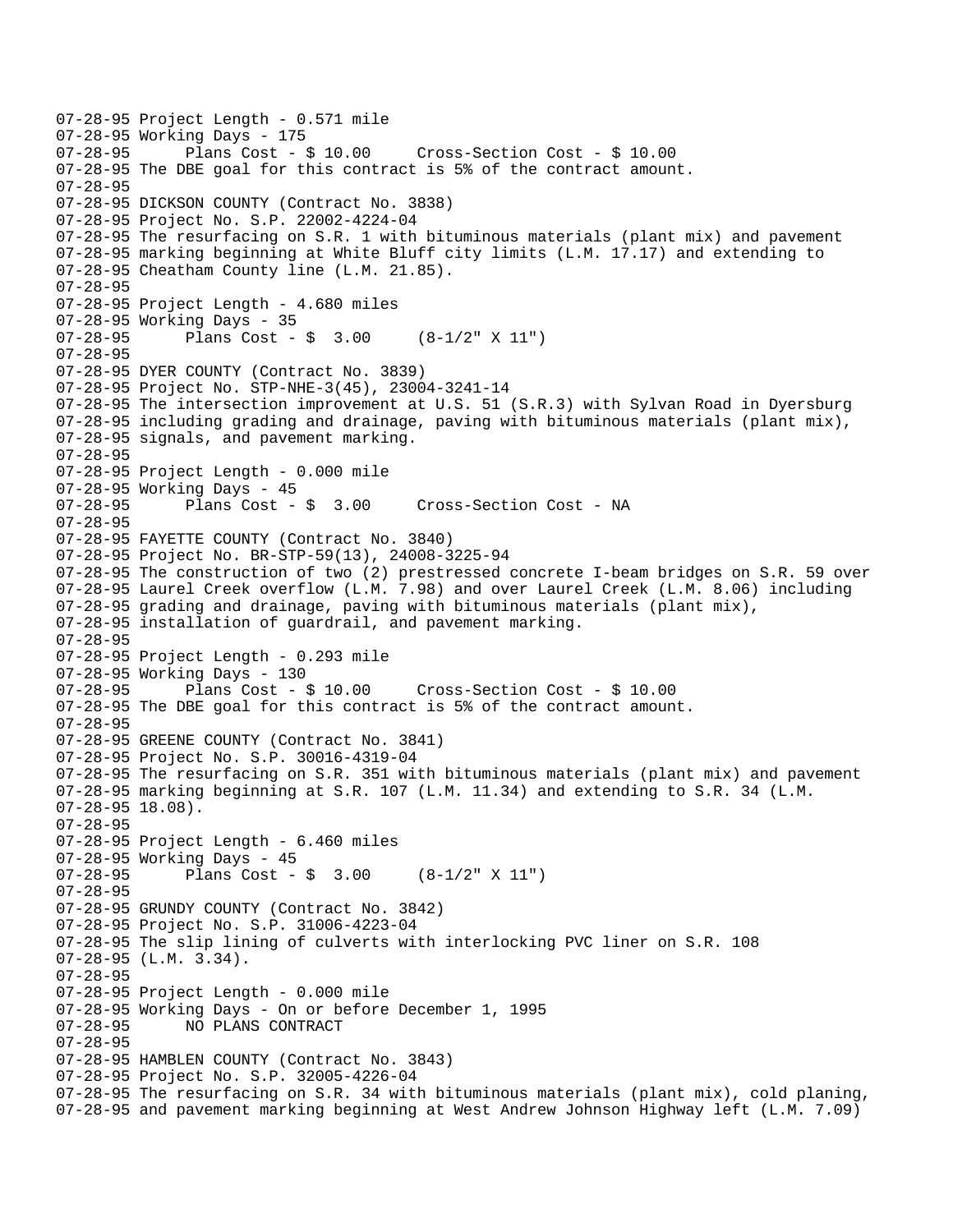```
07-28-95 and extending to Montvue Street (L.M. 9.45). 
07-28-95 
07-28-95 Project Length - 2.360 miles 
07-28-95 Working Days - 40<br>07-28-95 Plans Cost -
              Plans Cost - \sin 3.00 (8-1/2" X 11")
07-28-95 
07-28-95 HAMILTON COUNTY (Contract No. 3844) 
07-28-95 Project No. S.P. 33007-4203-04 
07-28-95 The resurfacing on S.R. 2 with bituminous materials (plant mix), cold planing, 
07-28-95 and pavement marking beginning at the Marion County line (L.M 0.00) and 
07-28-95 extending to S.R. 38 (L.M. 2.35). 
07-28-95 
07-28-95 Project Length - 2.350 miles 
07-28-95 Working Days - 30<br>07-28-95 Plans Cost -
              Plans Cost - \sin 3.00 (8-1/2" X 11")
07-28-95 
07-28-95 HAMILTON COUNTY (Contract No. 3845) 
07-28-95 Project No. S.P. 33025-4205-04 
07-28-95 The resurfacing on S.R. 17 with bituminous materials (plant mix)(modified), 
07-28-95 cold planing, and pavement marking on S.R. 17 beginning at McCallie Avenue 
07-28-95 (L.M. 3.09) and extending to Greenwood Road right (L.M. 6.14) and on S.R. 17 
07-28-95 southbound beginning at McCallie Avenue (L.M. 0.00) and extending to Bailey 
07-28-95 Avenue (L.M. 0.19). 
07-28-95 
07-28-95 Project Length - 3.240 miles 
07-28-95 Working Days - 35 
07-28-95 Plans Cost - $ 3.00 (8-1/2" X 11") 
07-28-95 
07-28-95 HAMILTON COUNTY (Contract No. 3846) 
07-28-95 Project No. S.P. 33051-4214-04 
07-28-95 The repair of the bridge on S.R. 153 over I-75 (L.M. 0.24) and over Hickory 
07-28-95 Valley Road (L.M. 0.44) including prestressed concrete box beam, bridgerail 
07-28-95 replacement, paving on the approaches with bituminous materials (plant mix), 
07-28-95 and pavement marking. 
07-28-95 
07-28-95 Project Length - 0.000 mile 
07-28-95 Working Days - 105 Calendar Days (See Special Provision 108B) 
07-28-95 Plans Cost - $ 10.00 Cross-Section Cost - NA 
07-28-95 
07-28-95 HAMILTON COUNTY (Contract No. 3847) 
07-28-95 Project No. S.P. 33070-3321-04 
07-28-95 The construction of one (1) concrete box bridge (2 @ 12' X 8') on S.R. 317 
07-28-95 (Apison Pike) over branch (L.M. 8.92) in Collegedale including grading and 
07-28-95 drainage, paving with bituminous materials (plant mix), storm sewer 
07-28-95 construction and installation of pavement marking. 
07-28-95 
07-28-95 Project Length - 0.118 mile 
07-28-95 Working Days - 120<br>07-28-95 Plans Cost -
              Plans Cost - $ 10.00 Cross-Section Cost - $0.0007-28-95 
07-28-95 HARDEMAN COUNTY (Contract No. 3848) 
07-28-95 Project No. MA-NH-15(61), 35001-3245-14 
07-28-95 The grading and drainage on U.S. 64 (S.R. 15) including the construction of one 
07-28-95 (1) prestressed concrete box beam bridge over Clear Creek (L.M. 4.30), one (1) 
07-28-95 prestressed concrete I-beam bridge over Pleasant Run Creek (L.M. 11.88), three 
07-28-95 (3) concrete box bridges (2 - 3 @ 10' X 10' and 1 - 3 @ 12' X 12'), five (5) 
07-28-95 concrete box culverts, paving with bituminous materials (plant mix) (modified), 
07-28-95 storm sewer construction, installation of concrete curb and gutter, guardrail, 
07-28-95 signs, and pavement marking beginning at S.R. 100 in Whiteville and extending 
07-28-95 to the four lane section in Bolivar.
```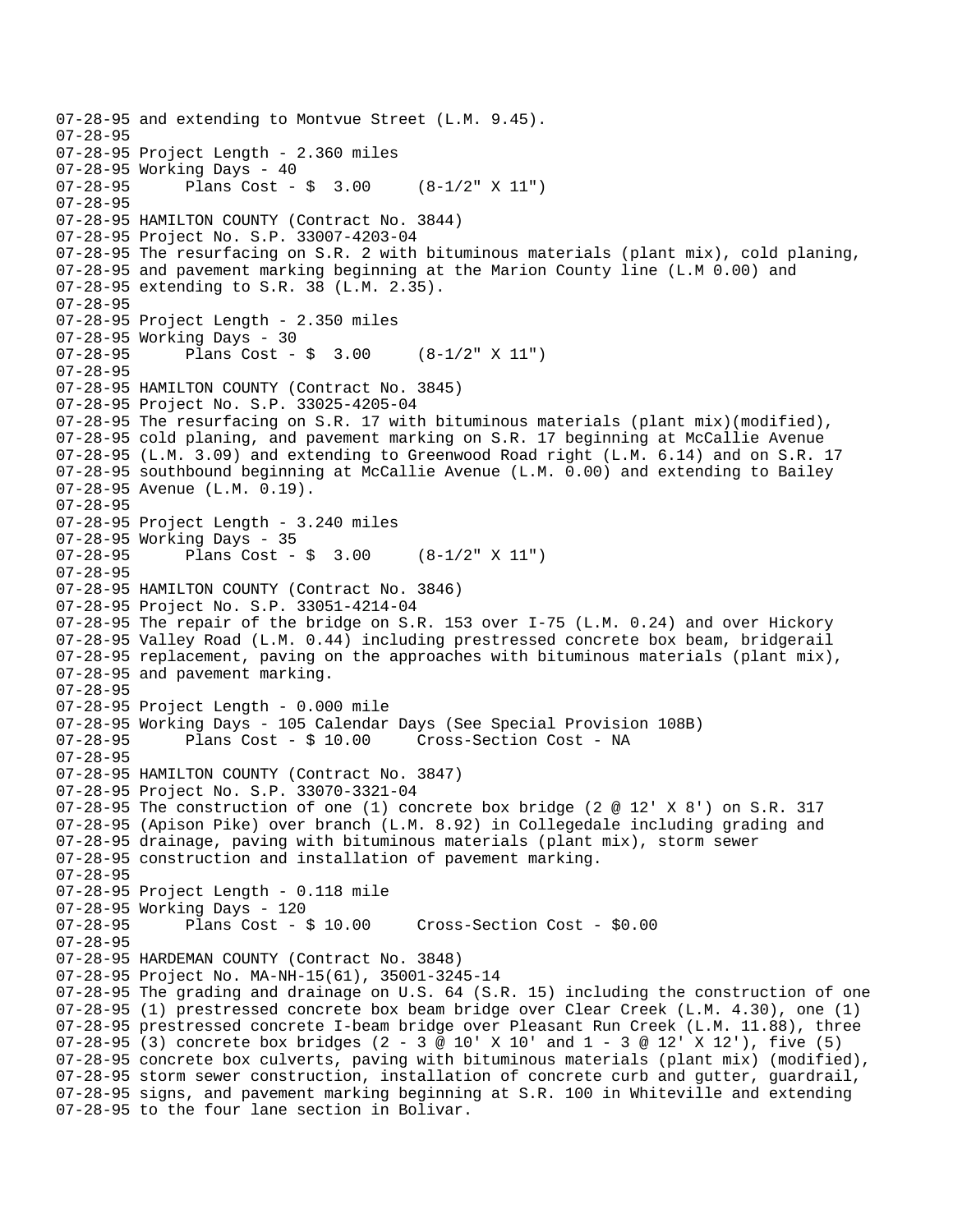07-28-95 07-28-95 Project Length - 8.701 miles 07-28-95 Working Days - 375 07-28-95 Plans Cost - \$125.00 Cross-Section Cost - \$150.00 07-28-95 The DBE goal for this contract is 13% of the contract amount. 07-28-95 07-28-95 HARDIN COUNTY (Contract No. 3849) 07-28-95 Project No. S.P. 36006-4207-04 07-28-95 The resurfacing on S.R. 69 with bituminous materials (plant mix) and pavement 07-28-95 marking beginning at L.M. 22.80 and extending to L.M. 28.25. 07-28-95 07-28-95 Project Length - 5.410 miles 07-28-95 Working Days - 35 07-28-95 Plans Cost - \$ 3.00 (8-1/2" X 11") 07-28-95 07-28-95 HENDERSON COUNTY (Contract No. 3850) 07-28-95 Project No. S.P. 39005-4212-04 07-28-95 S.P. 39010-4219-04 07-28-95 07-28-95 Project No. S.P. 39005-4212-04 07-28-95 The repair of the bridge on S.R. 22 over I-40 (L.M. 21.11) including concrete, 07-28-95 repainting existing steel structure, bridge deck and expansion joint repair, 07-28-95 bridge deck sealant, overlay with bituminous materials (plant mix), cold 07-28-95 planing, installation of guardrail, and pavement marking. 07-28-95 Project Length - 0.000 mile 07-28-95 07-28-95 Project No. S.P. 39010-4219-04 07-28-95 The repair of the bridge on S.R. 104 over I-40 (L.M. 7.33) including concrete, 07-28-95 bracing, bridge deck and expansion repairs, bridge deck sealant, overlay with 07-28-95 bituminous materials (plant mix), cold planing, installation of guardrail, and 07-28-95 pavement marking. 07-28-95 Project Length - 0.000 mile 07-28-95 07-28-95 Total Project Length - 0.000 mile 07-28-95 Working Days - 115 07-28-95 Plans Cost - \$ 10.00 Cross-Section Cost - NA 07-28-95 07-28-95 HENRY COUNTY (Contract No. 3851) 07-28-95 Project No. S.P. 40009-4304-04 07-28-95 The resurfacing on S.R. 69A with bituminous materials (plant mix) and pavement 07-28-95 marking beginning at Mays Bridge Road (L.M. 6.19) and extending to S.R. 69 07-28-95 (L.M. 12.53). 07-28-95 07-28-95 Project Length - 6.340 miles 07-28-95 Working Days - 40 07-28-95 Plans Cost - \$ 3.00 (8-1/2" X 11") 07-28-95 07-28-95 JACKSON COUNTY (Contract No. 3852) 07-28-95 Project No. S.P. 44006-4206-04 07-28-95 The resurfacing on S.R. 85 with bituminous materials (plant mix) and pavement 07-28-95 marking beginning at S.R. 53 (L.M. 15.30) and extending to 0.09 mile east of 07-28-95 Gaw Branch Road (L.M. 20.17). 07-28-95 07-28-95 Project Length - 4.870 miles 07-28-95 Working Days - 35 07-28-95 Plans Cost - \$ 3.00 (8-1/2" X 11") 07-28-95 07-28-95 JEFFERSON COUNTY (Contract No. 3853) 07-28-95 Project No. S.P. 45010-4307-04 07-28-95 The resurfacing on S.R. 113 with bituminous materials (plant mix), cold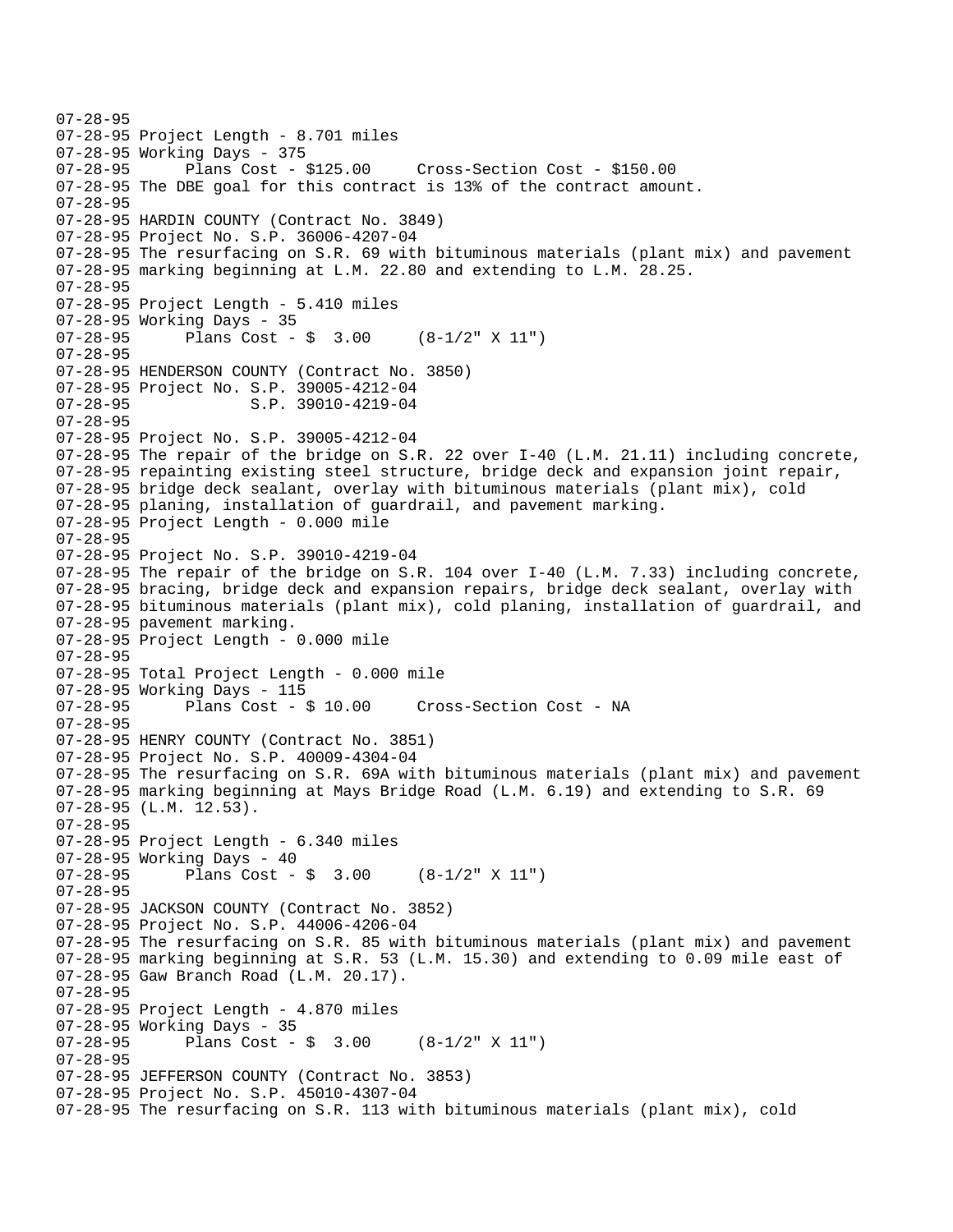07-28-95 planing, and pavement marking beginning 0.20 mile south of Ervin Hall Road 07-28-95 (L.M. 2.94) and extending to the Jct. with S.R. 32 (L.M. 6.30). 07-28-95 07-28-95 Project Length - 3.160 miles 07-28-95 Working Days - 40 07-28-95 Plans Cost - \$ 3.00 (8-1/2" X 11") 07-28-95 07-28-95 JOHNSON COUNTY (Contract No. 3854) 07-28-95 Project No. S.P. 46009-4312-04 07-28-95 The resurfacing on S.R. 167 with bituminous materials (plant mix) and pavement 07-28-95 marking beginning at S.R. 67 (L.M. 0.00) and extending to 0.95 mile west of Big 07-28-95 Dry Run Road (L.M. 7.18). 07-28-95 07-28-95 Project Length - 7.180 miles 07-28-95 Working Days - 45 07-28-95 Plans Cost - \$ 3.00 (8-1/2" X 11") 07-28-95 07-28-95 KNOX COUNTY (Contract No. 3855) 07-28-95 Project No. S.P. 47039-4314-04 07-28-95 The resurfacing on S.R. 131 with bituminous materials (plant mix) and pavement 07-28-95 marking beginning 420 feet east of S.R. 9 (L.M. 11.90) and extending to Gill 07-28-95 Road left (L.M. 14.25). 07-28-95 07-28-95 Project Length - 1.720 miles 07-28-95 Working Days - 40<br>07-28-95 Plans Cost -Plans Cost -  $\frac{2}{3}$  3.00 (8-1/2" X 11") 07-28-95 07-28-95 KNOX COUNTY (Contract No. 3856) 07-28-95 Project No. S.P. 47043-4303-04 07-28-95 The resurfacing on S.R. 170 with bituminous materials (plant mix) and pavement 07-28-95 marking beginning at the Anderson County line (L.M. 0.00) and extending to 160 07-28-95 feet north of Heiskell Road (L.M. 2.30). 07-28-95 07-28-95 Project Length - 2.300 miles 07-28-95 Working Days - 40 07-28-95 Plans Cost - \$ 3.00 (8-1/2" X 11") 07-28-95 07-28-95 KNOX COUNTY (Contract No. 3857) 07-28-95 Project No. S.P. 47952-3536-04 07-28-95 The landscaping on Henley Street and Western Avenue Tunnel in Knoxville. 07-28-95 07-28-95 Project Length - 0.000 mile 07-28-95 Working Days - On or before May 1, 1996 07-28-95 Plans Cost - \$ 10.00 Cross-Section Cost - NA 07-28-95 Any contractors wishing to bid on this project will be required to furnish, in 07-28-95 addition to the Departments normal prequalification, documentation that they 07-28-95 have been in the landscaping business for at least five (5) years and have 07-28-95 worked on landscaping projects in the range of five hundred thousand dollars 07-28-95 (\$500,000). Contractors will not be allowed to bid on this project until this 07-28-95 documentation is furnished to the Department. 07-28-95 07-28-95 LAWRENCE COUNTY (Contract No. 3858) 07-28-95 Project No. BR-NH-15(51), 50002-3221-94 07-28-95 The construction of one (1) prestressed concrete box beam bridge on U.S. 64 07-28-95 (S.R. 15) over Shoal Creek (L.M. 15.16) including grading and drainage, paving 07-28-95 with bituminous materials (plant mix), storm sewer construction, installation 07-28-95 of concrete curb and gutter, sidewalk, guardrail and pavement marking. 07-28-95 07-28-95 Project Length - 0.312 mile 07-28-95 Working Days - 150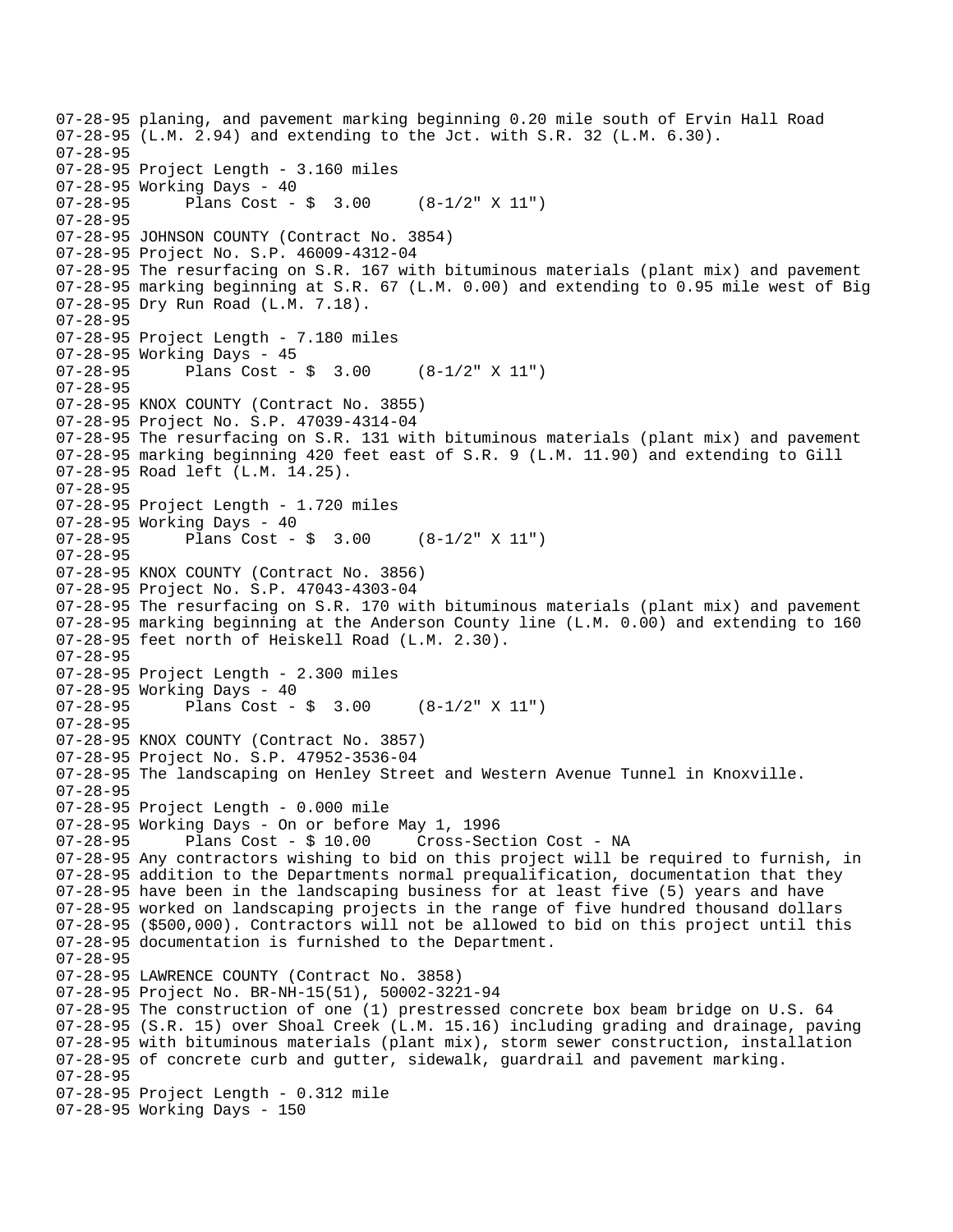```
07-28-95 Plans Cost - $ 25.00 Cross-Section Cost - $ 10.00 
07-28-95 
07-28-95 LOUDON COUNTY (Contract No. 3859) 
07-28-95 Project No. S.P. 53008-4523-04 
07-28-95 The resurfacing on S.R. 73 with bituminous materials (plant mix), cold planing, 
07-28-95 and pavement marking beginning at the Jct. with S.R. 2 (L.M. 7.33) and 
07-28-95 extending to 0.22 mile south of Antioch Church Road (L.M. 11.80). 
07-28-95 
07-28-95 Project Length - 4.470 miles 
07-28-95 Working Days - 45 
07-28-95 Plans Cost - $ 3.00 (8-1/2" X 11") 
07-28-95 
07-28-95 LOUDON COUNTY (Contract No. 3860) 
07-28-95 Project No. S.P. 53444-4303-04 
07-28-95 The resurfacing on S.R. 444 with bituminous materials (plant mix) and pavement 
07-28-95 marking beginning at the Jct. with S.R. 72 (L.M. 0.00) and extending to the 
07-28-95 Jct. with S.R. 73 (L.M. 11.20). 
07-28-95 
07-28-95 Project Length - 11.200 miles 
07-28-95 Working Days - 55 
07-28-95 Plans Cost - $ 3.00 (8-1/2" X 11") 
07-28-95 
07-28-95 LOUDON AND ROANE COUNTIES (Contract No. 3861) 
07-28-95 Project No. S.P. 98012-4129-04 
07-28-95 The brush and tree removal on I-40 and I-75 at various locations. 
07-28-95 
07-28-95 Project Length - 31.930 miles 
07-28-95 Working Days - On or before December 31, 1995 
07-28-95 NO PLANS CONTRACT 
07-28-95 
07-28-95 MCMINN COUNTY (Contract No. 3862) 
07-28-95 Project No. S.P. 54003-4314-04 
07-28-95 The resurfacing on S.R. 39 with bituminous materials (plant mix) and pavement 
07-28-95 marking beginning at the overhead northbound I-75 bridge (L.M. 0.07) and 
07-28-95 extending to the Jct. with S.R. 2 (L.M. 1.79). 
07-28-95 
07-28-95 Project Length - 1.720 miles 
07-28-95 Working Days - 30 
07-28-95 Plans Cost - \frac{1}{5} 3.00 (8-1/2" X 11")
07-28-95 
07-28-95 MCNAIRY COUNTY (Contract No. 3863) 
07-28-95 Project No. NH-5(35), 55002-3227-14 
07-28-95 The grading and drainage on U.S. 45 (S.R. 5) includ ing the construction of 
07-28-95 three (3) concrete box bridges, five (5) concrete box culverts, paving with 
07-28-95 bituminous materials (plant mix) (modified), storm sewer construction, 
07-28-95 installation of guardrail, fence, signs, and pavement marking beginning at 
07-28-95 Bethel Springs Bypass and extending to Garner Road. 
07-28-95 
07-28-95 Project Length - 6.363 miles 
07-28-95 Working Days - 350<br>07-28-95 Plans Cost - $ 50.00
07-28-95 Plans Cost - $ 50.00 Cross-Section Cost - $100.00 
07-28-95 The DBE goal for this contract is 13% of the contract amount. 
07-28-95 
07-28-95 MADISON COUNTY (Contract No. 3864) 
07-28-95 Project No. S.P. 57006-4237-04 
07-28-95 The resurfacing on S.R. 5 with bituminous materials (plant mix) and pavement 
07-28-95 marking beginning at L.M. 0.00 and extending to L.M. 5.00. 
07-28-95 
07-28-95 Project Length - 5.000 miles 
07-28-95 Working Days - 60
```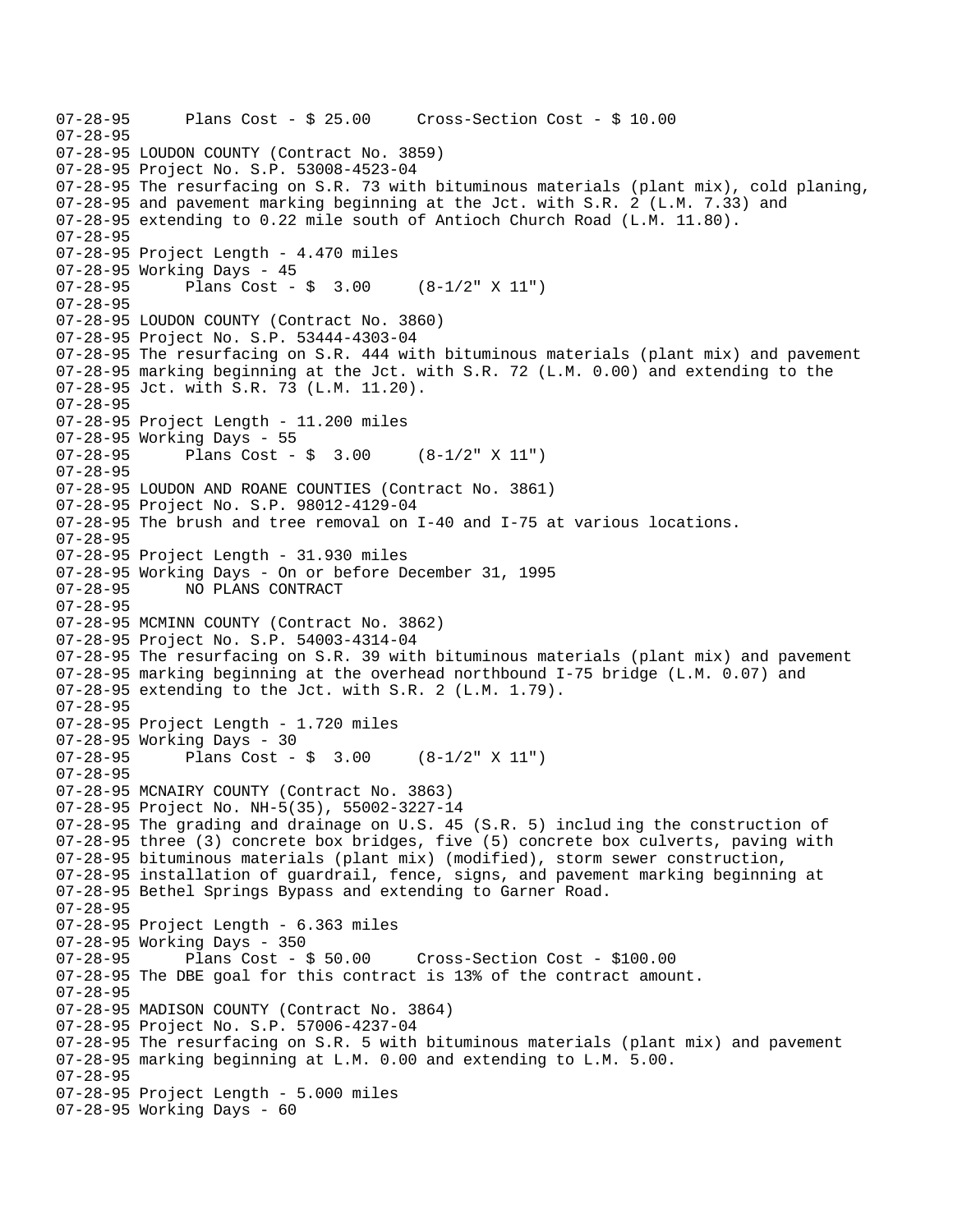```
07-28-95 Plans Cost - $ 3.00 (8-1/2" X 11") 
07-28-95 
07-28-95 MADISON COUNTY (Contract No. 3865) 
07-28-95 Project No. S.P. 57017-4311-04 
07-28-95 The repair of the bridge on S.R. 152 over I-40 (L.M. 7.81) including repainting 
07-28-95 existing steel structure, concrete, bridge deck repairs, bridgerail 
07-28-95 replacement, paving on the approaches with bituminous materials (plant mix), 
07-28-95 cold planing, installation of guardrail, and pavement marking. 
07-28-95 
07-28-95 Project Length - 0.000 mile 
07-28-95 Working Days - 75 
07-28-95 Plans Cost - $ 10.00 Cross-Section Cost - NA 
07-28-95 
07-28-95 MARION COUNTY (Contract No. 3866) 
07-28-95 Project No. RS-2(16), 58003-3216-24 
07-28-95 The grading and drainage on S.R. 150 and S.R. 2 including the construction of 
07-28-95 one (1) reinforced concrete retaining wall, one (1) concrete box culvert, 
07-28-95 paving with bituminous materials (plant mix), permeable treated base with 
07-28-95 portland cement concrete pavement on the ramps, storm sewer construction, 
07-28-95 installation of concrete curb and gutter, sidewalks, guardrail, fence, signs, 
07-28-95 signals, and pavement marking beginning at the ramp at I-24 and extending to 
07-28-95 near Switch Road in Kimball. 
07-28-95 
07-28-95 Project Length - 0.765 mile 
07-28-95 Working Days - 240<br>07-28-95 Plans Cost - $ 25.00
07-28-95 Plans Cost - $ 25.00 Cross-Section Cost - $10.00 
07-28-95 The DBE goal for this contract is 10% of the contract amount. 
07-28-95 
07-28-95 MARION COUNTY (Contract No. 3867) 
07-28-95 Project No. S.P. 58010-4208-04 
07-28-95 The resurfacing on S.R. 27 with bituminous materials (plant mix) and pavement 
07-28-95 marking beginning at the TVA access road and I-24 ramps (L.M. 4.30) and 
07-28-95 extending to Hales Bar Road (L.M. 6.66). 
07-28-95 
07-28-95 Project Length - 2.360 miles 
07-28-95 Working Days - 30 
07-28-95 Plans Cost - $ 3.00 (8-1/2" X 11") 
07-28-95 
07-28-95 MARSHALL COUNTY (Contract No. 3868) 
07-28-95 Project No. S.P. 59007-4310-04 
07-28-95 The resurfacing on S.R. 373 with bituminous materials (plant mix), cold 
07-28-95 planing, and pavement marking beginning at the Maury County line (L.M. 0.00) 
07-28-95 and extending to S.R. 11 (L.M. 9.00). 
07-28-95 
07-28-95 Project Length - 8.260 miles 
07-28-95 Working Days - 35 
07-28-95 Plans Cost - $ 3.00 (8-1/2" X 11") 
07-28-95 
07-28-95 MAURY COUNTY (Contract No. 3869) 
07-28-95 Project No. S.P. 60015-4303-04 
07-28-95 The resurfacing on S.R. 246 with bituminous materials (plant mix) and pavement 
07-28-95 marking beginning at S.R. 6 (L.M. 0.00) and extending to the Williamson County 
07-28-95 line (L.M. 8.10). 
07-28-95 
07-28-95 Project Length - 8.100 miles 
07-28-95 Working Days - 35 
07-28-95 Plans Cost - $ 3.00 (8-1/2" X 11") 
07-28-95 
07-28-95 MEIGS COUNTY (Contract No. 3870) 
07-28-95 Project No. S.P. 61950-3504-04
```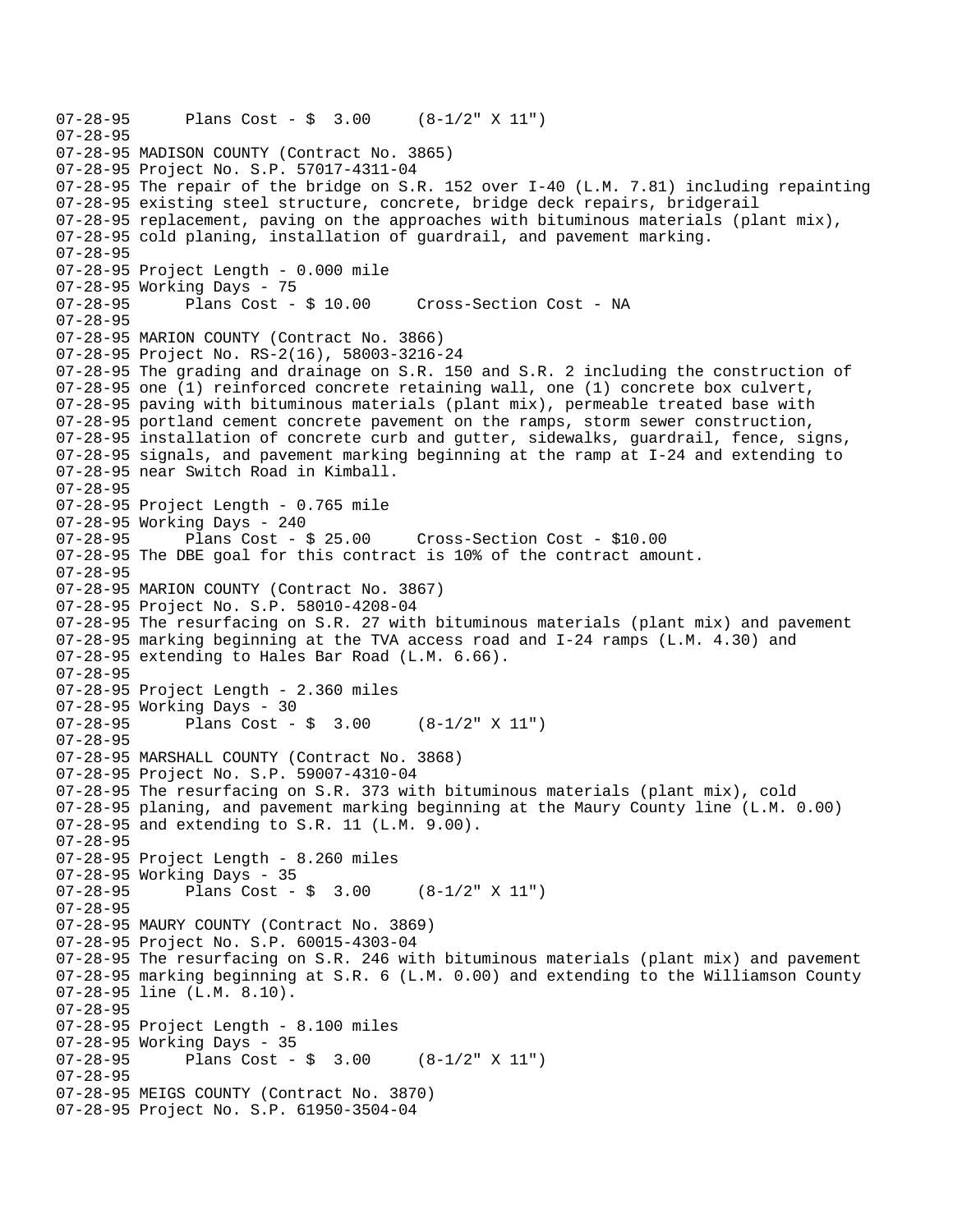```
07-28-95 The grading and drainage on a S.I.A. Route serving Storm Manufacturing Inc. 
07-28-95 including paving with bituminous materials (plant mix), storm sewer 
07-28-95 construction, installation of concrete curb, and pavement marking beginning at 
07-28-95 Jones Road and extending to Storm Manufacturing entrance. 
07-28-95 
07-28-95 Project Length - 0.150 mile 
07-28-95 Working Days - 50 
07-28-95 Plans Cost - $ 10.00 Cross-Section Cost - $0.00 
07-28-95 
07-28-95 MONTGOMERY COUNTY (Contract No. 3871) 
07-28-95 Project No. S.P. 63045-4308-04 
07-28-95 The resurfacing on S.R. 238 with bituminous materials (plant mix) and pavement 
07-28-95 marking beginning at McGregor Road (L.M. 3.95) and extending to Webb Road (L.M. 
07-28-95 6.45). 
07-28-95 
07-28-95 Project Length - 2.500 miles 
07-28-95 Working Days - 30 
07-28-95 Plans Cost - $ 3.00 (8-1/2" X 11") 
07-28-95 
07-28-95 OVERTON COUNTY (Contract No. 3872) 
07-28-95 Project No. S.P. 67945-4239-04 
07-28-95 The resurfacing on S.R. 111, S.R. 52, S.R. 85 and S.R. 294 with bituminous 
07-28-95 materials (plant mix) and pavement marking on S.R. 111 beginning at S.R. 294 
07-28-95 (East Main Street) (L.M. 13.96) and extending to 0.2 mile north of S.R. 294 
07-28-95 (L.M. 14.16), on S.R. 52 beginning at S.R. 42 (L.M. 10.16) and extending to 
07-28-95 Livingston east city limits (L.M. 12.29), S.R. 52 westbound beginning at S.R. 
07-28-95 52 (East Main Street) (L.M. 0.00) and extending to S.R. 52 (North Church 
07-28-95 Street) (L.M. 0.23), on S.R. 85 beginning at S.R. 85 westbound (West Broad 
07-28-95 Street) (L.M. 11.47) and extending to S.R. 52 right (East Main Street) (L.M. 
07-28-95 11.91), on S.R. 85 westbound beginning at S.R. 52 (North Church Street) (L.M. 
07-28-95 0.00) and extending to S.R. 85 right (West Main Street) (L.M. 0.47), and on 
07-28-95 S.R. 294 beginning at S.R. 52 (L.M. 0.00) and extending to S.R. 42 and S.R. 111 
07-28-95 (L.M. 0.58) in Livingston. 
07-28-95 
07-28-95 Project Length - 4.050 miles 
07-28-95 Working Days - 35 
07-28-95 Plans Cost - $ 3.00 (8-1/2" X 11") 
07-28-95 
07-28-95 PERRY COUNTY (Contract No. 3873) 
07-28-95 Project No. S.P. 68001-4232-04 
07-28-95 The resurfacing on S.R. 13 with bituminous materials (plant mix) and pavement 
07-28-95 marking beginning at the Jct. with S.R. 20 (L.M. 12.11) and extending to county 
07-28-95 road right (L.M. 18.06). 
07-28-95 
07-28-95 Project Length - 5.950 miles 
07-28-95 Working Days - 30 
07-28-95 Plans Cost - $ 3.00 (8-1/2" X 11") 
07-28-95 
07-28-95 ROANE COUNTY (Contract No. 3874) 
07-28-95 Project No. HES-1 (56), 73004-3212-94<br>07-28-95 STP-M-NHE-61(9), 73013-32
                     07-28-95 STP-M-NHE-61(9), 73013-3219-54 
07-28-95 STP-M-NHE-61(10), 73013-3221-54 
07-28-95 
07-28-95 Project No. HES-1 (56), 73004-3212-94 
07-28-95 The intersection improvement at U.S. 70 (S.R. 1) (L.M. 12.35) with S.R. 29 
07-28-95 (L.M. 4.37) including grading and drainage, paving with bituminous materials 
07-28-95 (plant mix), and pavement marking. 
07-28-95 Project Length - 0.000 mile 
07-28-95 
07-28-95 Project No. STP-M-NHE-61(9), 73013-3219-54
```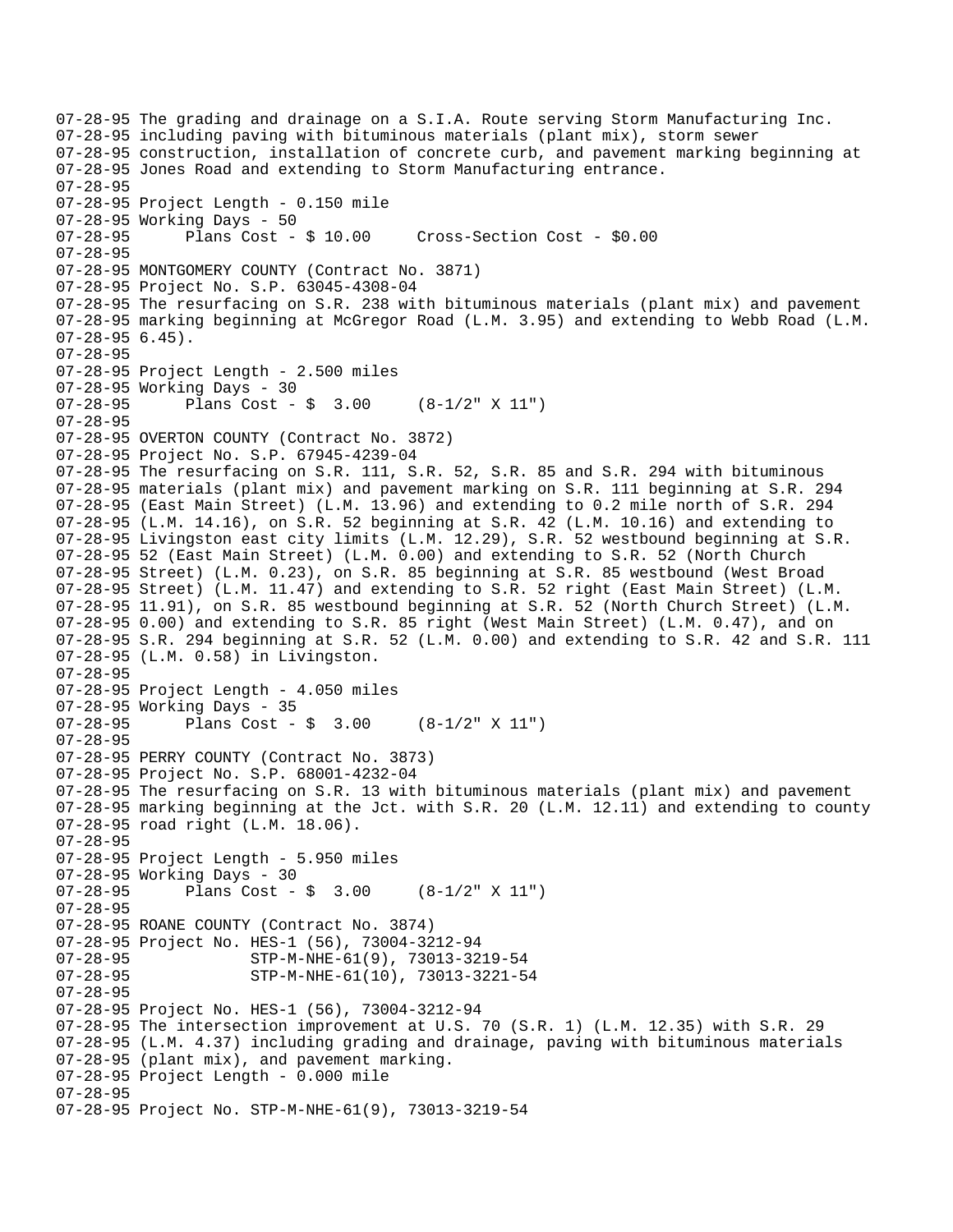```
07-28-95 The intersection improvement at S.R. 61 (L.M. 6.42) with Carlock Avenue in 
07-28-95 Harriman including grading and drainage, paving with bituminous materials 
07-28-95 (plant mix), and pavement marking. 
07-28-95 Project Length - 0.000 mile 
07-28-95 
07-28-95 Project No. STP-M-NHE-61(10), 73013-3221-54 
07-28-95 The signalization at the intersection of S.R. 61 (L.M. 5.65) with I-40 
07-28-95 westbound exit ramp. 
07-28-95 Project Length - 0.000 mile 
07-28-95 
07-28-95 Total Project Length - 0.000 mile 
07-28-95 Working Days - On or before April 1, 1996 
07-28-95 Plans Cost - $ 10.00 Cross-Section Cost - NA 
07-28-95 
07-28-95 ROBERTSON COUNTY (Contract No. 3875) 
07-28-95 Project No. S.P. 74010-4224-04 
07-28-95 The resurfacing on U.S. 431 (S.R. 65) with bituminous materials (plant mix) and 
07-28-95 pavement marking beginning at the bridge over Carr Creek (L.M. 5.49) and 
07-28-95 extending to S.R. 11 (L.M. 7.53). 
07-28-95 
07-28-95 Project Length - 2.040 miles 
07-28-95 Working Days - 35<br>07-28-95 Plans Cost -
              Plans Cost - \sin 3.00 (8-1/2" X 11")
07-28-95 
07-28-95 RUTHERFORD COUNTY (Contract No. 3876) 
07-28-95 Project No. BRZE-7500(6), 75053-3505-94 
07-28-95 The construction of one (1) prestressed concrete box beam bridge on West 
07-28-95 College Street (Old Nashville Pike) over West Fork Stones River (L.M. 14.95) 
07-28-95 including grading and drainage, paving with bituminous materials (plant mix), 
07-28-95 installation of guardrail, and pavement marking. 
07-28-95 
07-28-95 Project Length - 0.174 mile 
07-28-95 Working Days - 125 
07-28-95 Plans Cost - $ 10.00 Cross-Section Cost - $0.00 
07-28-95 
07-28-95 SEQUATCHIE COUNTY (Contract No. 3877) 
07-28-95 Project No. S.P. 77950-3507-04 
07-28-95 The grading and drainage on a S.I.A. Route (Tram Trail Road) serving Tecumseh 
07-28-95 Products Company in Dunlap including paving with bituminous materials (plant 
07-28-95 mix), installation of concrete curb, and pavement marking beginning at Tecumseh 
07-28-95 Products and extending to S.R. 8. 
07-28-95 
07-28-95 Project Length - 0.719 mile 
07-28-95 Working Days - 70 
07-28-95 Plans Cost - $ 10.00 Cross-Section Cost - $ 10.00 
07-28-95 
07-28-95 SHELBY COUNTY (Contract No. 3878) 
07-28-95 Project No. S.P. 79006-4158-04 
07-28-95 The repair of the bridge on Perkins Road over I-240 (L.M. 3.07) including 
07-28-95 concrete, bearing device, bracing, expansion joint repairs, and bridge joint 
07-28-95 seismic modification. 
07-28-95 
07-28-95 Project Length - 0.000 mile 
07-28-95 Working Days - On or before November 17, 1995 (See Special Provision 108B)<br>07-28-95 Plans Cost - $ 10.00 Cross-Section Cost - NA
                                      Cross-Section Cost - NA
07-28-95 
07-28-95 SHELBY COUNTY (Contract No. 3879) 
07-28-95 Project No. S.P. 79034-4206-04 
07-28-95 The repair of the bridges on S.R. 205 over the Wolf River (L.M. 2.50) including 
07-28-95 bearing device, bracing and structural steel and expansion joint repairs.
```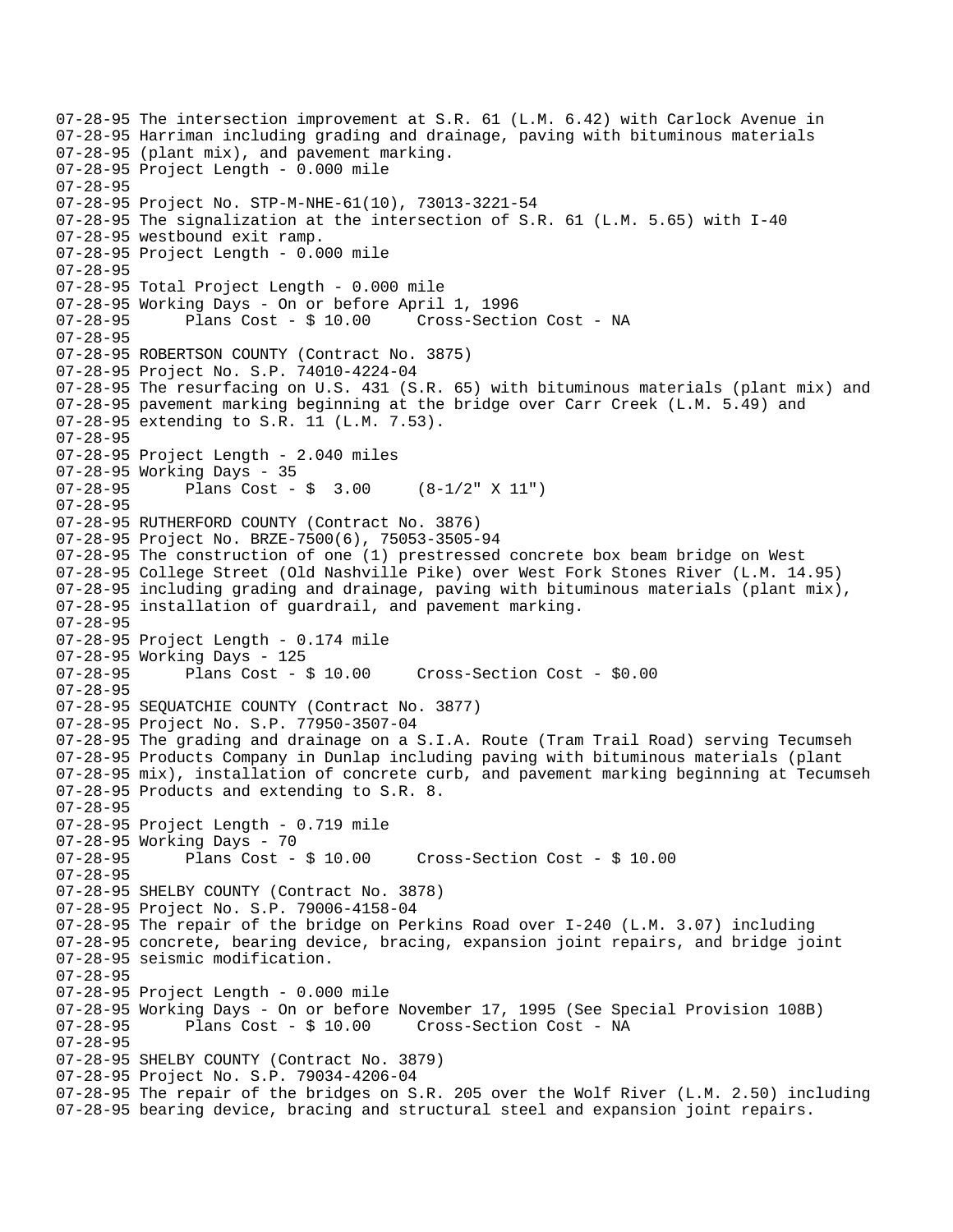```
07-28-95 
07-28-95 Project Length - 0.000 mile 
07-28-95 Working Days - 30 
                                      Cross-Section Cost - NA
07-28-95 
07-28-95 SHELBY COUNTY (Contract No. 3880) 
07-28-95 Project No. S.P. 79187-4223-04, 79032-4220-04 
07-28-95 The resurfacing on S.R. 385 and S.R. 205 with bituminous materials (plant mix) 
07-28-95 and pavement marking on S.R. 385 beginning at S.R. 3 (L.M. 0.00) and extending 
07-28-95 to S.R. 204 (L.M. 2.45) and on S.R. 205 beginning at Church Street (L.M. 34.56) 
07-28-95 and extending to S.R. 3 (L.M. 35.24). 
07-28-95 
07-28-95 Project Length - 3.130 miles 
07-28-95 Working Days - 60<br>07-28-95 Plans Cost -
              Plans Cost - \sin 3.00 (8-1/2" X 11")
07-28-95 
07-28-95 SMITH COUNTY (Contract No. 3881) 
07-28-95 Project No. S.P. 80003-4244-04 
07-28-95 The resurfacing on S.R. 25 with bituminous materials (plant mix), cold planing, 
07-28-95 and pavement marking beginning at the Trousdale County line (L.M. 0.00) and 
07-28-95 extending to 500 feet west of Industrial Drive (L.M. 10.04) in Carthage. 
07-28-95 
07-28-95 Project Length - 10.010 miles 
07-28-95 Working Days - 40<br>07-28-95 Plans Cost -
              Plans Cost - \frac{1}{2} 3.00 (8-1/2" X 11")
07-28-95 
07-28-95 STEWART COUNTY (Contract No. 3882) 
07-28-95 Project No. S.P. 81004-4532-04 
07-28-95 The resurfacing on S.R. 76 with bituminous materials (plant mix) and pavement 
07-28-95 marking beginning near the Trace Road (L.M. 10.00) and extending to the 
07-28-95 Cumberland River bridge (L.M. 13.30). 
07-28-95 
07-28-95 Project Length - 3.300 miles 
07-28-95 Working Days - 35 
              Plans Cost - \frac{1}{5} 3.00 (8-1/2" X 11")
07-28-95 
07-28-95 SULLIVAN COUNTY (Contract No. 3883) 
07-28-95 Project No. S.P. 82001-4154-04 
07-28-95 The repair of the bridges on I-81 over the South Fork Holston River (L.M. 6.53 
07-28-95 and L.M. 6.54) including steel bridgerail repairs, non-penetrating concrete 
07-28-95 seal, bridge deck and expansion joint repairs, bridge deck sealant, overlay 
07-28-95 with bituminous materials (plant mix), cold planing installation of guardrail 
07-28-95 and pavement marking. 
07-28-95 
07-28-95 Project Length - 0.000 mile 
07-28-95 Working Days - On or before December 15, 1995 
07-28-95 Plans Cost - $ 10.00 Cross-Section Cost - NA 
07-28-95 
07-28-95 SULLIVAN COUNTY (Contract No. 3884) 
07-28-95 Project No. S.P. 82008-3216-04 
07-28-95 The grading and drainage on S.R. 37 including the construction of one (1) 
07-28-95 prestressed concrete I-beam bridge over Beaver Creek, four (4) reinforced 
07-28-95 concrete retaining walls, two (2) concrete box bridges, seven (7) concrete box 
07-28-95 culverts, paving with bituminous materials (plant mix), storm sewer 
07-28-95 construction, installation of concrete curb and gutter, sidewalk, guardrail, 
07-28-95 fence, signs, signals, and pavement marking beginning at I-81 and extending to 
07-28-95 S.R. 34 (U.S. 11E). 
07-28-95 
07-28-95 Project Length - 5.379 miles 
07-28-95 Working Days - 375
```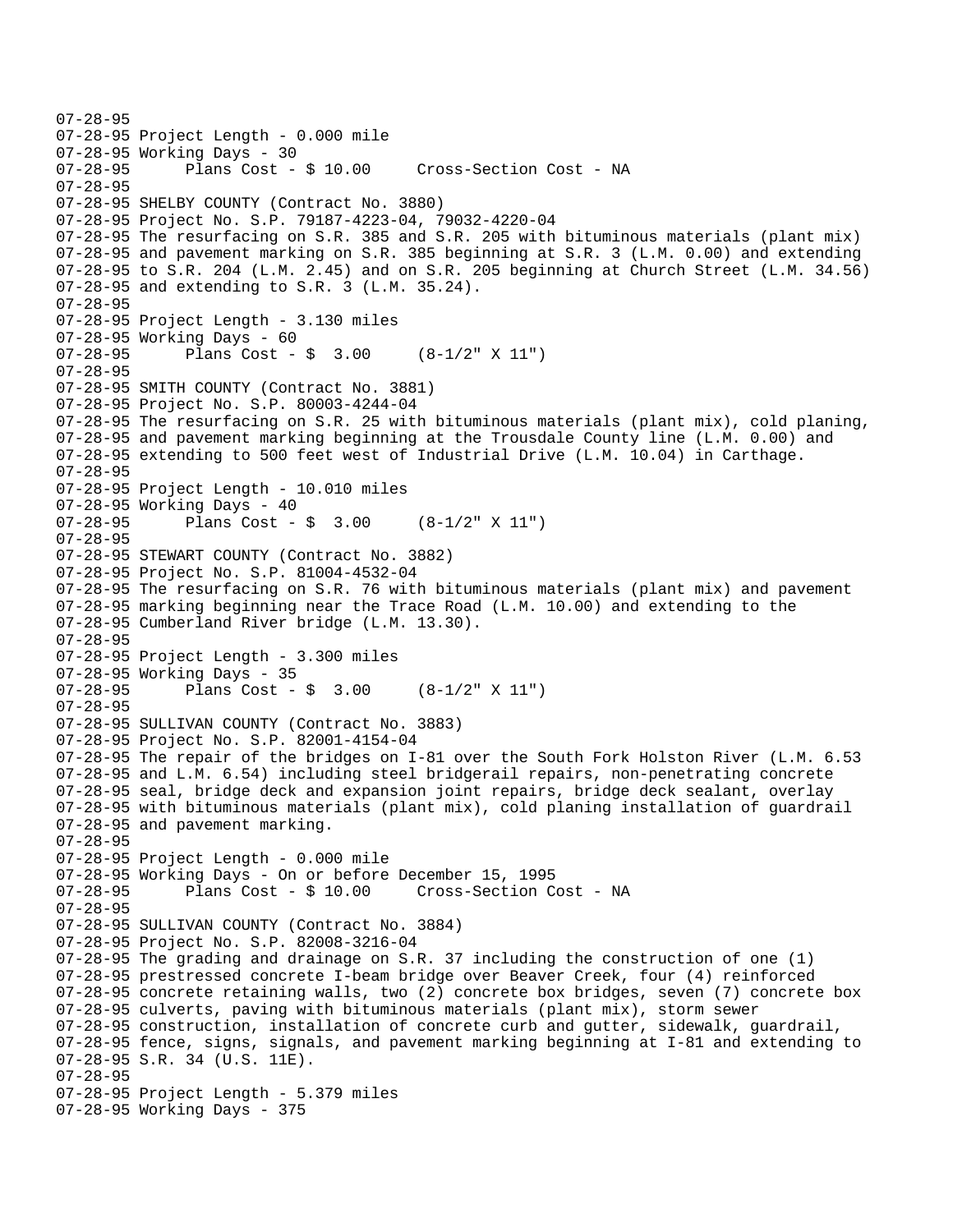07-28-95 Plans Cost - \$125.00 Cross-Section Cost - \$175.00 07-28-95 The DBE goal for this contract is 2% of the contract amount. 07-28-95 07-28-95 SULLIVAN COUNTY (Contract No. 3885) 07-28-95 Project No. S.P. 82950-3672-04 07-28-95 The grading and drainage on a S.I.A. Route serving Sturdy Lite and 07-28-95 Opportunities Unlimited in Bristol including construction of one (1) concrete 07-28-95 box culvert, paving with bituminous materials (plant mix), installation of 07-28-95 guardrail, signs, and pavement marking. 07-28-95 07-28-95 Project Length - 0.752 mile 07-28-95 Working Days - 90 07-28-95 Plans Cost - \$ 10.00 Cross-Section Cost - \$ 10.00 07-28-95 07-28-95 SUMNER COUNTY (Contract No. 3886) 07-28-95 Project No. S.P. 83076-4220-04 07-28-95 The resurfacing on S.R. 386 with bituminous materials (plant mix) and pavement 07-28-95 marking beginning at the east end of the connector road bridge (L.M. 0.95) and 07-28-95 extending to New Shackle Island Road (L.M. 3.30). 07-28-95 07-28-95 Project Length - 2.350 miles 07-28-95 Working Days - 35<br>07-28-95 Plans Cost -Plans Cost -  $\sin 3.00$  (8-1/2" X 11") 07-28-95 07-28-95 SUMNER COUNTY (Contract No. 3887) 07-28-95 Project No. S.P. 83952-3423-04 07-28-95 The grading and drainage on the S.I.A. Route (Davis Street) serving Masonite 07-28-95 Corporation including paving with bituminous materials (plant mix), and 07-28-95 pavement marking beginning at existing Davis Street and extending to S.R. 109. 07-28-95 07-28-95 Project Length - 0.659 mile 07-28-95 Working Days - 50<br>07-28-95 Plans Cost - \$ 10.00 07-28-95 Plans Cost - \$ 10.00 Cross-Section Cost - \$ 10.00 07-28-95 07-28-95 TIPTON COUNTY (Contract No. 3888) 07-28-95 Project No. S.P. 84002-4272-04 07-28-95 The resurfacing on S.R. 3 with bituminous materials (plant mix) and pavement 07-28-95 marking beginning at Indian Creek (L.M. 10.32) and extending to Winn Street 07-28-95 (L.M. 15.37). 07-28-95 07-28-95 Project Length - 5.050 miles 07-28-95 Working Days - 50 07-28-95 Plans Cost -  $\frac{1}{5}$  3.00 (8-1/2" X 11") 07-28-95 07-28-95 WARREN COUNTY (Contract No. 3889) 07-28-95 Project No. BRZE-8900(19), 89020-3408-94 07-28-95 The construction of one (1) concrete box bridge (2 @ 18' X 12') on Northcutt 07-28-95 Cove Road over Cove Creek (L.M. 2.75) including grading and drainage, paving 07-28-95 with bituminous materials (plant mix), installation of guardrail, and pavement 07-28-95 marking. 07-28-95 07-28-95 Project Length - 0.142 mile 07-28-95 Working Days - 100 07-28-95 Plans Cost - \$ 10.00 Cross-Section Cost - \$0.00 07-28-95 07-28-95 WARREN COUNTY (Contract No. 3890) 07-28-95 Project No. STP-M-9206(7), 89951-3537-54 07-28-95 The signalization at the intersections of S.R. 1 with Cadillac Lane and Sunset 07-28-95 Drive, and S.R. 55 with Old Morrison Road in McMinnville. 07-28-95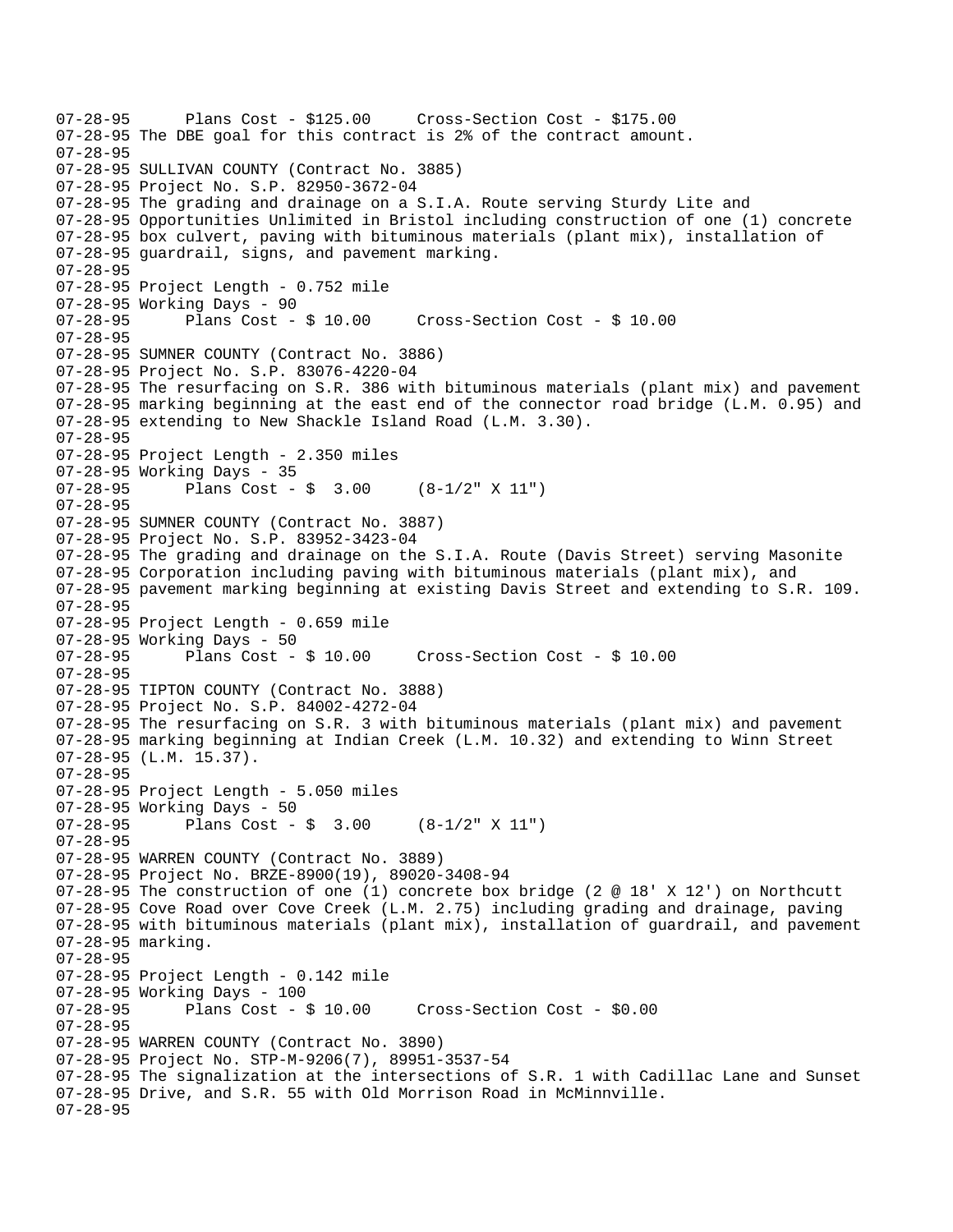07-28-95 Project Length - 0.000 mile 07-28-95 Working Days - On or before March 15, 1996 Cross-Section Cost - NA 07-28-95 07-28-95 WARREN COUNTY (Contract No. 3891) 07-28-95 Project No. S.P. 89006-4510-04 07-28-95 The resurfacing on S.R. 30 with bituminous materials (plant mix) and pavement 07-28-95 marking beginning at S.R. 127 right (L.M. 0.09) to bridge over Rocky River 07-28-95 (L.M. 6.62). 07-28-95 07-28-95 Project Length - 6.530 miles 07-28-95 Working Days - 35 07-28-95 Plans Cost - \$ 3.00 (8-1/2" X 11") 07-28-95 07-28-95 WAYNE COUNTY (Contract No. 3892) 07-28-95 Project No. S.P. 91004-4531-04 07-28-95 The resurfacing on S.R. 15 with bituminous materials (plant mix) and pavement 07-28-95 marking beginning at the east end of the Forty-eight Creek bridge (L.M. 20.64) 07-28-95 and extending to the west of the Natchez Trace Parkway overpass (L.M. 25.50). 07-28-95 07-28-95 Project Length - 4.860 miles 07-28-95 Working Days - 35 07-28-95 Plans Cost - \$ 3.00 (8-1/2" X 11") 07-28-95 07-28-95 WAYNE COUNTY (Contract No. 3893) 07-28-95 Project No. S.P. 91008-4303-04 07-28-95 The resurfacing on S.R. 128 with bituminous materials (plant mix) including 07-28-95 bridge deck repairs, bridge deck sealant, and pavement marking beginning at 07-28-95 S.R. 228 (L.M. 3.94) and extending to the Perry County line (L.M. 8.78). 07-28-95 07-28-95 Project Length - 4.840 miles 07-28-95 Working Days - 35<br>07-28-95 Plans Cost -Plans Cost -  $\sin 3.00$  (8-1/2" X 11") 07-28-95 07-28-95 WEAKLEY COUNTY (Contract No. 3894) 07-28-95 Project No. S.P. 92009-4212-04 07-28-95 The resurfacing on S.R. 124 with bituminous materials (plant mix), cold 07-28-95 planing, and pavement marking beginning at S.R. 43 (L.M. 0.01) and extending to 07-28-95 S.R. 190 (L.M. 8.21). 07-28-95 07-28-95 Project Length - 8.200 miles 07-28-95 Working Days - 50 07-28-95 Plans Cost -  $\frac{1}{5}$  3.00 (8-1/2" X 11") 07-28-95 07-28-95 WEAKLEY AND CARROLL COUNTIES (Contract No. 3895) 07-28-95 Project No. S.P. 92009-4213-04, 09017-4204-04 07-28-95 The resurfacing on S.R. 124 with bituminous materials (plant mix), cold 07-28-95 planing, and pavement marking beginning at L.M. 8.22 and extending to L.M. 07-28-95 15.77 and beginning at L.M. 0.00 and extending to L.M. 1.40. 07-28-95 07-28-95 Project Length - 8.950 miles 07-28-95 Working Days - 50 07-28-95 Plans Cost - \$ 3.00 (8-1/2" X 11") 07-28-95 07-28-95 WHITE COUNTY (Contract No. 3896) 07-28-95 Project No. S.P. 93079-3203-04 07-28-95 The signalization at the intersection of S.R. 289 with Turn Table Road in 07-28-95 Sparta. 07-28-95 07-28-95 Project Length - 0.000 mile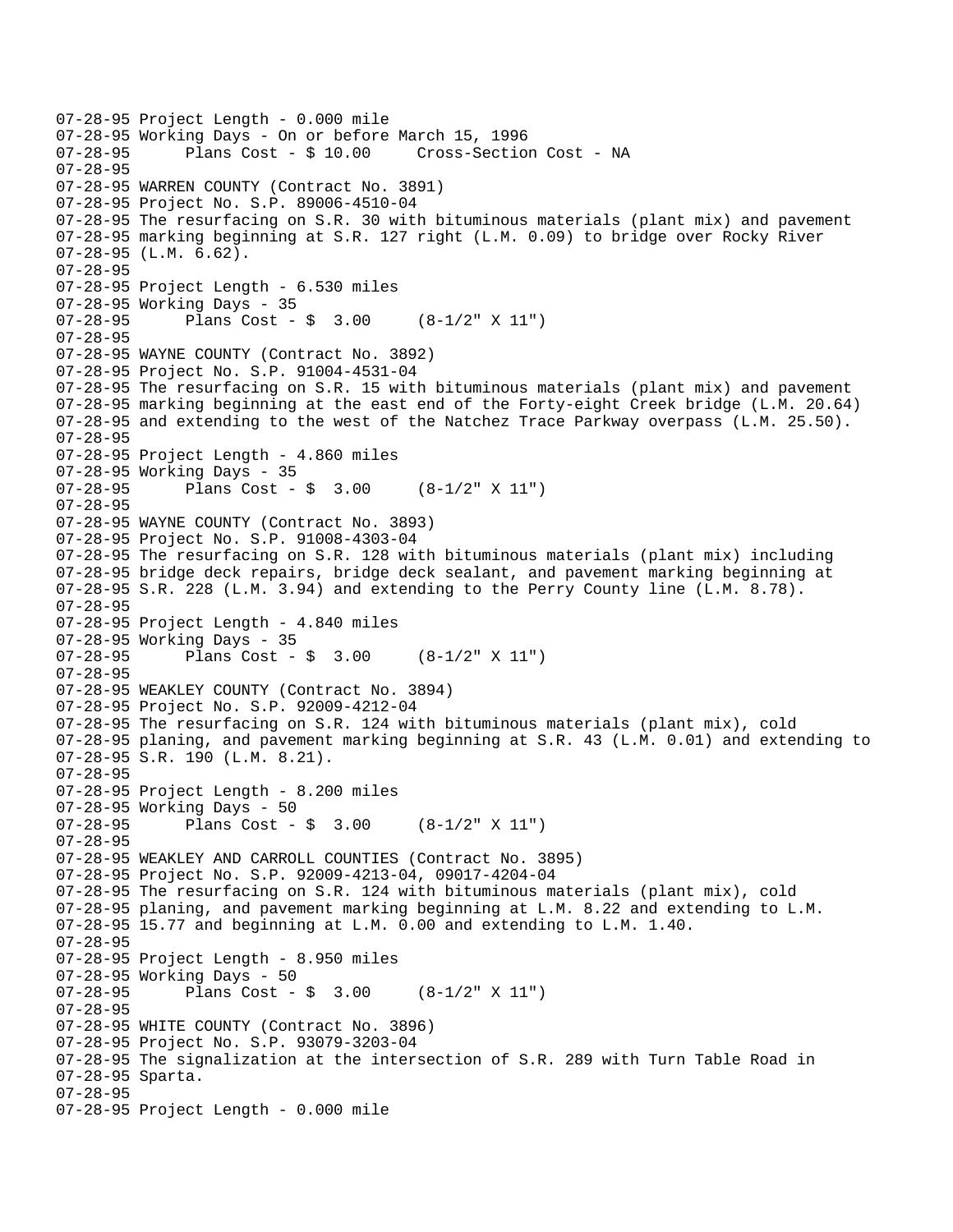```
07-28-95 Working Days - On or before November 1, 1995<br>07-28-95 Plans Cost - $ 3.00 Cross-Section
                                       Cross-Section Cost - NA
07-28-95 
07-28-95 WILLIAMSON COUNTY (Contract No. 3897) 
07-28-95 Project No. S.P. 94012-4217-04 
07-28-95 The resurfacing on S.R. 96 with bituminous materials (plant mix) and pavement 
07-28-95 marking beginning at Old Hillsboro Road (L.M. 5.38) and extending to the Jct. 
07-28-95 with S.R. 106 (L.M. 10.09). 
07-28-95 
07-28-95 Project Length - 4.710 miles 
07-28-95 Working Days - 35 
07-28-95 Plans Cost - $ 3.00 (8-1/2" X 11") 
07-28-95 
================================================================================ 
09-08-95 GRUNDY COUNTY (Contract No. 3842) 
09-08-95 Project No. S.P. 31006-4223-04 
09-08-95 The slip lining of culverts with interlocking PVC liner on S.R. 108 
09-08-95 (L.M. 3.34). 
09-08-95 
09-08-95 Project Length - 0.000 mile 
09-08-95 Working Days - On or before March 1, 1996 
09-08-95 NO PLANS CONTRACT 
09-08-95 
09-08-95 LOUDON AND ROANE COUNTIES (Contract No. 3861) 
09-08-95 Project No. S.P. 98012-4129-04 
09-08-95 The brush and tree removal on I-40 and I-75 at various locations. 
09-08-95 
09-08-95 Project Length - 31.930 miles 
09-08-95 Working Days - On or before May 31, 1996 
09-08-95 NO PLANS CONTRACT 
09-08-95 
09-08-95 ANDERSON COUNTY (Contract No. 3898) 
09-08-95 Project No. BRZE-0100(17), 01054-3504-94 
09-08-95 The construction of one (1) prestressed concrete box beam bridge on 4th Street 
09-08-95 Southeast over Coal Creek (L.M. 0.34) in Lake City including grading and 
09-08-95 drainage, paving with bituminous materials (plant mix), storm sewer 
09-08-95 construction , installation of concrete curb and gutter, guardrail, and 
09-08-95 pavement marking. 
09-08-95 
09-08-95 Project Length - 0.127 mile 
09-08-95 Working Days - 120 
09-08-95 Plans Cost - $ 10.00 Cross-Section Cost - $0.00 
09-08-95 
09-08-95 BEDFORD, CHEATHAM, DAVIDSON, DICKSON, GILES, HICKMAN, HOUSTON, HUMPHREYS, 
09-08-95 LAWRENCE, LEWIS, LINCOLN, MACON, MARSHALL, MAURY, MONTGOMERY, MOORE, PERRY, 
09-08-95 ROBERTSON, RUTHERFORD, SMITH, STEWART, SUMNER, TROUSDALE, WAYNE, WILLIAMSON 
09-08-95 AND WILSON COUNTIES (Contract No. 3899) 
09-08-95 Project No. S.P. 98034-4109-04 
09-08-95 The pavement and bridge approach slab undersealing on various Interstate and 
09-08-95 State routes. 
09-08-95 
09-08-95 Project Length - 0.000 mile 
09-08-95 Working Days - On or before May 1, 1996 
09-08-95 NO PLANS CONTRACT 
09-08-95 
09-08-95 BENTON AND HUMPHREYS COUNTIES (Contract No. 3900) 
09-08-95 Project No. S.P. 03001-4162-04 
09-08-95 The expansion joint repair of the bridge on I-40 over the Tennessee River 
09-08-95 (L.M. 8.46) at Cuba Landing. 
09-08-95
```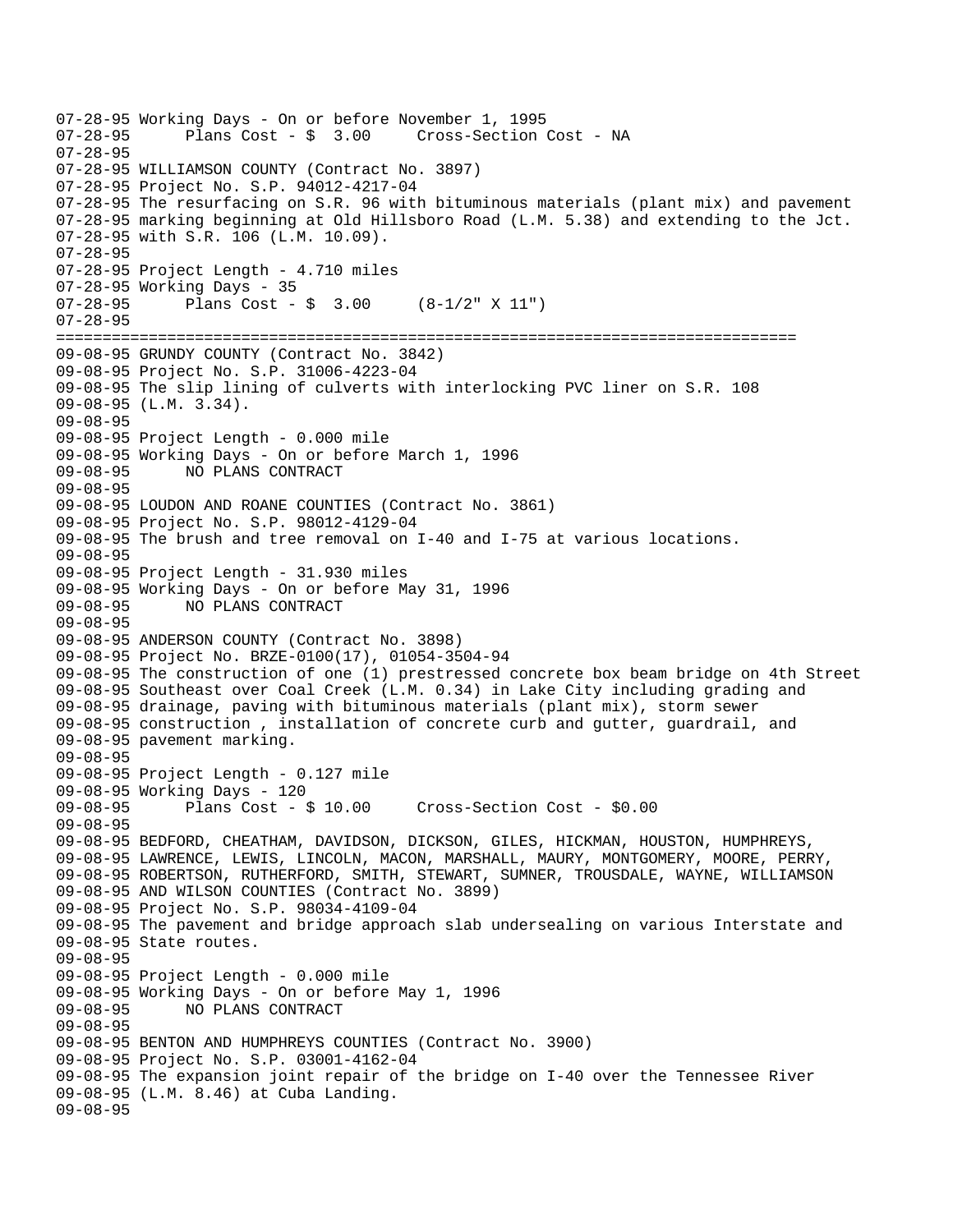```
09-08-95 Project Length - 0.000 mile 
09-08-95 Working Days - On or before March 1, 1996<br>09-08-95 Plans Cost - $ 10.00 Cross-Secti
                                         Cross-Section Cost - NA
09-08-95 
09-08-95 CAMPBELL COUNTY (Contract No. 3901) 
09-08-95 Project No. S.P. 07026-4304-04 
09-08-95 The slide repairs on S.R. 297 at five (5) locations including grading and 
09-08-95 drainage, paving with bituminous materials (plant mix), storm sewer 
09-08-95 construction, installation of gabions, guardrail and pavement marking beginning 
09-08-95 north of S.R. 63 (L.M. 0.20) and extending to south of Old Scott County Quarry 
09-08-95 Road (L.M. 1.40). 
09-08-95 
09-08-95 Project Length - 0.312 mile 
09-08-95 Working Days - On or before May 1, 1996 
09-08-95 Plans Cost - $ 10.00 Cross-Section Cost - $ 10.00 
09-08-95 
09-08-95 COCKE COUNTY (Contract No. 3902) 
09-08-95 Project No. PFH-299(1), 15945-8468-84 
09-08-95 The resurfacing on Old Fifteenth Road with bituminous materials (plant mix) 
09-08-95 including pavement marking beginning at the Jct. with S.R. 107 (L.M. 0.00) and 
09-08-95 extending to 280 feet east of the bridge over Middle Fork Creek (L.M. 0.68). 
09-08-95 
09-08-95 Project Length - 0.680 mile 
09-08-95 Working Days - 35<br>09-08-95 Plans Cost -
              Plans Cost - \frac{1}{9} 3.00 (8-1/2" X 11")
09-08-95 
09-08-95 COFFEE COUNTY (Contract No. 3903) 
09-08-95 Project No. S.P. 16001-4155-04 
09-08-95 The repair of the bridge on Earl Warren Road over I-24 (L.M. 0.56) including 
09-08-95 concrete, structural steel repairs, repainting existing steel structure and 
09-08-95 bridge deck repairs. 
09-08-95 
09-08-95 Project Length - 0.000 mile 
09-08-95 Working Days - 75<br>09-08-95 Plans Cost - $ 10.00
                                        Cross-Section Cost - NA
09-08-95 
09-08-95 CUMBERLAND COUNTY (Contract No. 3904) 
09-08-95 Project No. BR-NH-28(11), 18005-3213-94 
09-08-95 The construction of one (1) prestressed concrete Bulb-Tee beam bridge on 
09-08-95 U.S. 127 (S.R. 28) over Basses Creek (L.M. 5.86) including grading and 
09-08-95 drainage, paving with bituminous materials (plant mix), installation of 
09-08-95 guardrail and pavement marking. 
09-08-95 
09-08-95 Project Length - 0.255 mile 
09-08-95 Working Days - 175<br>09-08-95 Plans Cost - $ 10.00
09-08-95 Plans Cost - $ 10.00 Cross-Section Cost - $0.00 
09-08-95 The DBE goal for this contract is 5% of the contract amount. 
09-08-95 
09-08-95 CUMBERLAND COUNTY (Contract No. 3905) 
09-08-95 Project No. BR-STP-24(7), 18004-3213-94 
09-08-95 The construction of one (1) prestressed concrete box beam bridge on U.S. 70N 
09-08-95 (S.R. 24) over Meadow Creek (L.M. 14.07) including grading and drainage, paving 
09-08-95 with bituminous materials (plant mix), installation of guardrail, and pavement 
09-08-95 marking. 
09-08-95 
09-08-95 Project Length - 0.208 mile 
09-08-95 Working Days - 170 
                                         Cross-Section Cost - $0.00
09-08-95 
09-08-95 CUMBERLAND, MORGAN AND SEVIER COUNTIES (Contract No. 3906)
```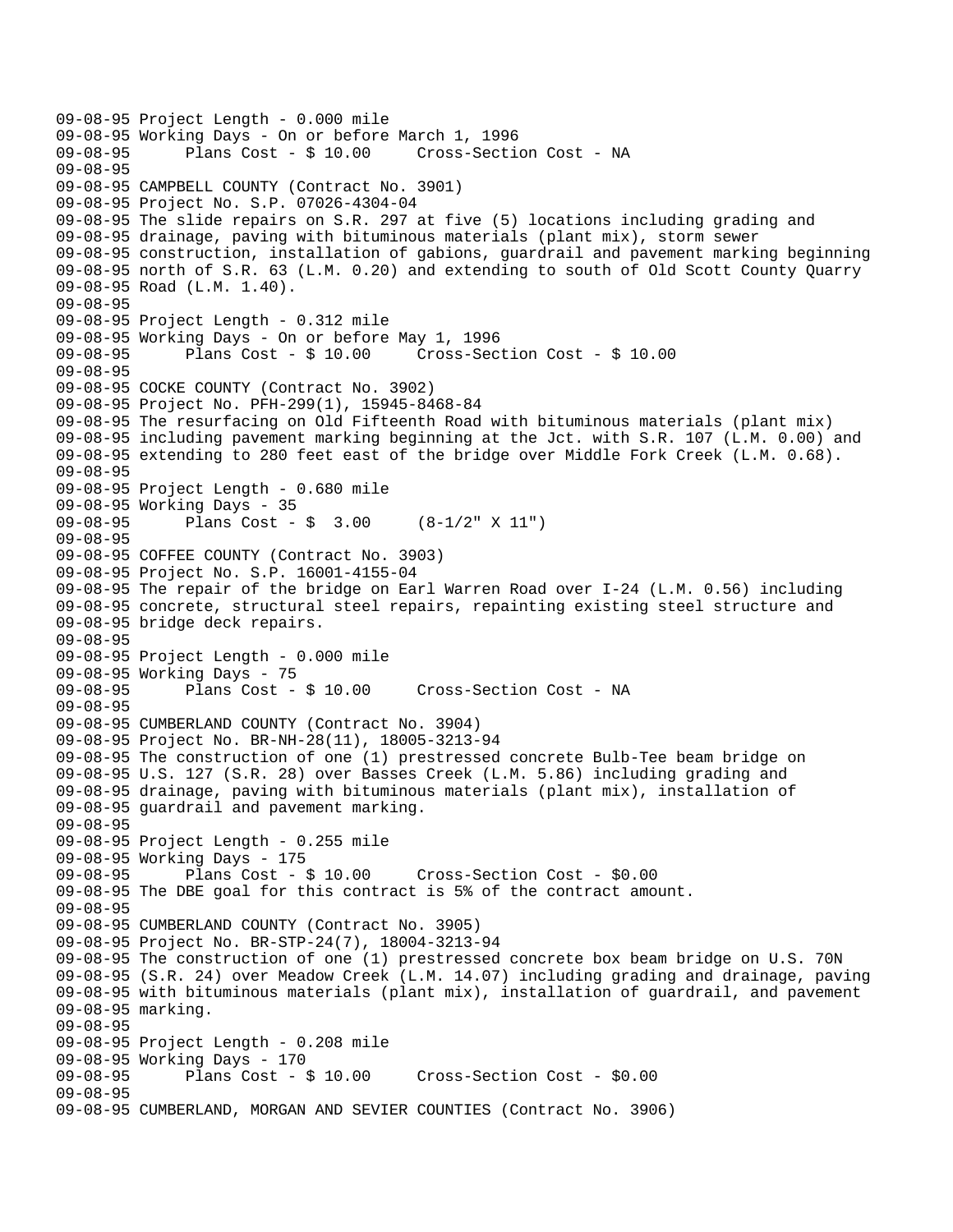```
09-08-95 Project No. S.P. 99999-3610-04 
09-08-95 The construction of covered salt bins at the Crossville, Wartburg, and 
09-08-95 Sevierville maintenance lots. 
09-08-95 
09-08-95 Project Length - 0.000 mile 
09-08-95 Working Days - On or before May 1, 1996 
09-08-95 NO PLANS CONTRACT 
09-08-95 
09-08-95 DAVIDSON COUNTY (Contract No. 3907) 
09-08-95 Project No. IM-40-4(65)205, 19005-3130-44 
09-08-95 The widening of the ramp from eastbound I-40 to eastbound I-440 including the 
09-08-95 widening of one (1) continuous steel welded plate girder bridge on I-40 over 
09-08-95 CSX railroad, one (1) prestressed concrete I-beam bridge over 40th Avenue, 
09-08-95 grading and drainage, paving with bituminous materials (plant mix)(polymer 
09-08-95 modified), treated permeable base and portland cement concrete pavement on the 
09-08-95 ramps, cold planing, installation of guardrail, concrete median barrier, signs, 
09-08-95 and pavement marking. 
09-08-95 
09-08-95 Project Length - 0.983 mile 
09-08-95 Working Days - On or before June 1, 1996 
09-08-95 Plans Cost - $ 25.00 Cross-Section Cost - $ 10.00 
09-08-95 The DBE goal for this contract is 6% of the contract amount. 
09-08-95 
09-08-95 DAVIDSON COUNTY (Contract No. 3908) 
09-08-95 Project No. S.P. 19125-3503-04 
09-08-95 The intersection improvement at U.S. 70 (S.R. 24, Lebanon Road) with Stewarts 
09-08-95 Ferry Pike including grading and drainage, paving with bituminous materials 
09-08-95 (plant mix), storm sewer construction, installation of concrete curb and 
09-08-95 gutter, sidewalk, fence, signs, signals, and pavement marking. 
09-08-95 
09-08-95 Project Length - 0.314 mile 
09-08-95 Working Days - On or before September 1, 1996 (See Special Provision 108B)<br>09-08-95 Plans Cost - $ 10.00 Cross-Section Cost - $ 10.00
                                        09-08-95 Plans Cost - $ 10.00 Cross-Section Cost - $ 10.00 
09-08-95 
09-08-95 GILES COUNTY (Contract No. 3909) 
09-08-95 Project No. BR-STP-273(8), 28010-3221-94 
09-08-95 The construction of one (1) prestressed concrete box beam bridge on S.R. 273 
09-08-95 over Richland Creek (L.M. 7.05) including grading and drainage, paving with 
09-08-95 bituminous materials (plant mix), installation of guardrail, and pavement 
09-08-95 marking. 
09-08-95 
09-08-95 Project Length - 0.596 mile 
09-08-95 Working Days - 250 
09-08-95 Plans Cost - $ 10.00 Cross-Section Cost - $0.00 
09-08-95 The DBE goal for this contract is 5% of the contract amount. 
09-08-95 
09-08-95 GILES, GRUNDY, LINCOLN, MARSHALL AND MOORE COUNTIES (Contract No. 3910) 
09-08-95 Project No. S.P. 99999-3609-04 
09-08-95 The construction of covered salt bins at the Pulaski, Monteagle, Fayetteville, 
09-08-95 Belfast, and Lynchburg maintenance lots. 
09-08-95 
09-08-95 Project Length - 0.000 mile 
09-08-95 Working Days - On or before May 1, 1996 
09-08-95 NO PLANS CONTRACT 
09-08-95 
09-08-95 GREENE COUNTY (Contract No. 3911) 
09-08-95 Project No. S.P. 30001-4167-04 
09-08-95 The repair of the bridge on Gap Creek Road over I-81 (L.M. 5.38) including 
09-08-95 concrete, repainting existing steel structure, non-penetrating concrete seal, 
09-08-95 expansion joint and bridge deck repairs, bridge deck sealant, overlay with
```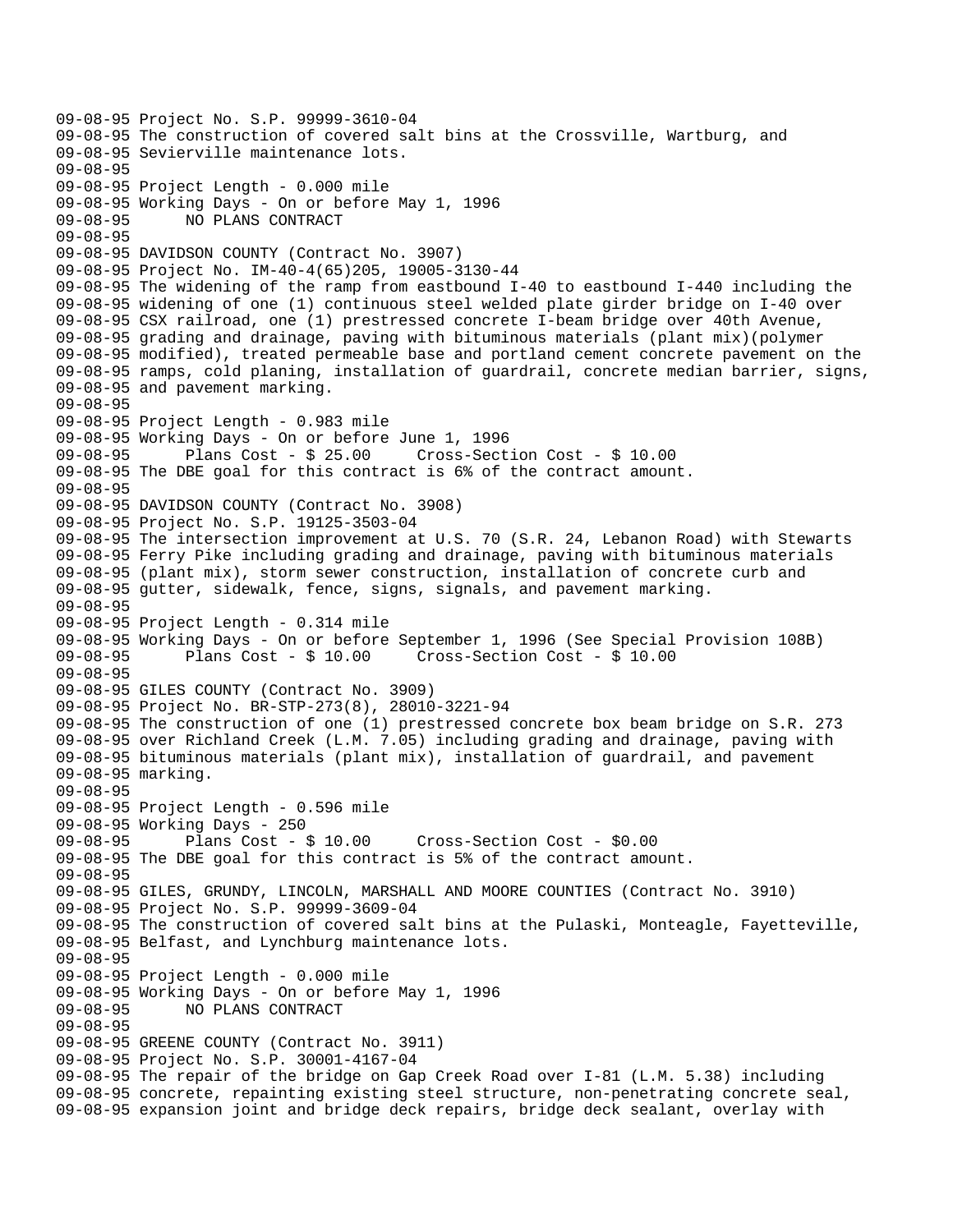```
09-08-95 bituminous materials (plant mix), cold planing, installation of guardrail and 
09-08-95 pavement marking. 
09-08-95 
09-08-95 Project Length - 0.000 mile 
09-08-95 Working Days - 90 
09-08-95 Plans Cost - $ 10.00 Cross-Section Cost - NA 
09-08-95 
09-08-95 HAMILTON COUNTY (Contract No. 3912) 
09-08-95 Project No. BRZE-3300(19), 33947-3412-94, 33036-3269-04 
09-08-95 The construction of one (1) concrete box bridge (2 @ 12' X 6') on McCallie 
09-08-95 Ferry Road over branch (L.M. 9.81) and a flood channel on S.R. 29 including 
09-08-95 grading and drainage, paving with bituminous materials (plant mix), 
09-08-95 installation of concrete curb and gutter, guardrail, and pavement marking. 
09-08-95 
09-08-95 Project Length - 0.217 mile 
09-08-95 Working Days - 70 
09-08-95 Plans Cost - $ 10.00 Cross-Section Cost - $0.00 
09-08-95 
09-08-95 HANCOCK COUNTY (Contract No. 3913) 
09-08-95 Project No. BR-STP-63(3), 34037-3220-94 
09-08-95 The construction of one (1) concrete box bridge (3 @ 5m X 2.5m) on S.R. 63 over 
09-08-95 Mulberry Creek (L.K. 6.94) including grading and drainage, paving with 
09-08-95 bituminous materials (plant mix), installation of guardrail and pavement 
09-08-95 marking. 
09-08-95 
09-08-95 Project Length - 0.140 kilometer 
09-08-95 Working Days - 130 
09-08-95 Plans Cost - $ 10.00 Cross-Section Cost - $0.00 
09-08-95 
09-08-95 HARDEMAN COUNTY (Contract No. 3914) 
09-08-95 Project No. BRZE-3500(19), 35945-3458-94 
09-08-95 The construction of one (1) prestressed concrete box beam bridge on Pea Vine 
09-08-95 Road over Cypress Creek (L.M. 3.19) including grading and drainage, paving with 
09-08-95 bituminous materials (plant mix), installation of guardrail and pavement 
09-08-95 marking. 
09-08-95 
09-08-95 Project Length - 0.161 mile 
09-08-95 Working Days - 90 
09-08-95 Plans Cost - $ 10.00 Cross-Section Cost - $0.00 
09-08-95 
09-08-95 HENDERSON COUNTY (Contract No. 3915) 
09-08-95 Project No. STP-F-20(14), 39003-3259-14 
09-08-95 The grading and drainage on U.S. 412 (S.R. 20) including the construction of 
09-08-95 two (2) prestressed concrete I-beam bridge over Harmon Creek (L.M. 15.27) and 
09-08-95 over Haley Creek (L.M. 18.54), nine (9) concrete box culverts, paving with 
09-08-95 bituminous materials (plant mix) (modified), storm sewer construction, 
09-08-95 installation of concrete curb and gutter, guardrail, signs, and pavement 
09-08-95 marking beginning 0.09 mile east of Blankenship Road and extending to 0.60 mile 
09-08-95 east of Lone Elm Road. 
09-08-95 
09-08-95 Project Length - 5.161 miles 
09-08-95 Working Days - 375 
09-08-95 Plans Cost - $ 50.00 Cross-Section Cost - $100.00 
09-08-95 The DBE goal for this contract is 14% of the contract amount. 
09-08-95 
09-08-95 HENDERSON AND OBION COUNTIES (Contract No. 3916) 
09-08-95 Project No. S.P. 98994-3610-04 
09-08-95 The construction of covered salt bins at the Jct. of I-40 with S.R. 104, and 
09-08-95 Troy maintenance lots. 
09-08-95
```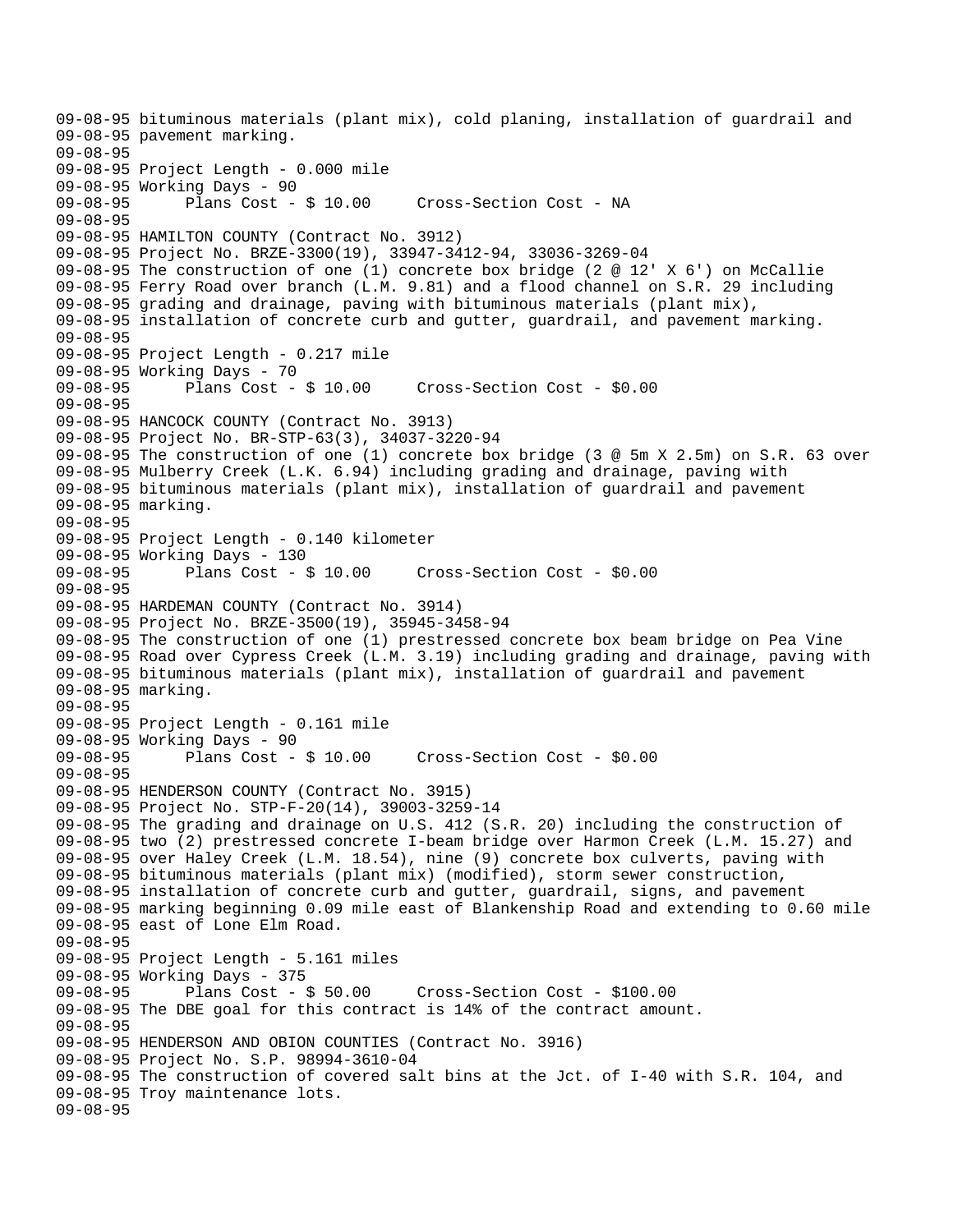```
09-08-95 Project Length - 0.000 mile 
09-08-95 Working Days - On or before May 1, 1996<br>09-08-95       NO PLANS CONTRACT
              09-08-95 NO PLANS CONTRACT 
09-08-95 
09-08-95 JACKSON COUNTY (Contract No. 3917) 
09-08-95 Project No. BR-STP-56(24), 44004-3234-94 
09-08-95 The construction of one (1) prestressed concrete I-beam bridge on S.R. 56 over 
09-08-95 Pine Lick Creek (L.M. 17.71) including grading and drainage, paving with 
09-08-95 bituminous materials (plant mix), installation of guardrail and pavement 
09-08-95 marking. 
09-08-95 
09-08-95 Project Length - 0.170 mile 
09-08-95 Working Days - 170 
09-08-95 Plans Cost - $ 10.00 Cross-Section Cost - $0.00 
09-08-95 
09-08-95 JACKSON AND PUTNAM COUNTIES (Contract No. 3918) 
09-08-95 Project No. STP-F-290(3), 44052-3210-14, 71038-3215-14 
09-08-95 The grading and drainage on S.R. 290 (Old Gainesboro Grade Road) including the 
09-08-95 construction of one (1) prestressed concrete box beam bridge over Blackburn 
09-08-95 Fork Creek (L.M. 0.96), five (5) concrete box bridges, paving with bituminous 
09-08-95 materials (plant mix), installation of guardrail, signs, and pavement marking 
09-08-95 beginning at S.R. 56 in Jackson County and extending to west of Liberty Church 
09-08-95 Road in Putnam County. 
09-08-95 
09-08-95 Project Length - 3.376 miles 
09-08-95 Working Days - 275 
09-08-95 Plans Cost - $ 50.00 Cross-Section Cost - $ 50.00 
09-08-95 The DBE goal for this contract is 11% of the contract amount. 
09-08-95 
09-08-95 JEFFERSON COUNTY (Contract No. 3919) 
09-08-95 Project No. STP-M-NHE-34(13), 45006-3225-54 
09-08-95 The signalization at the intersection of S.R. 34 with Chucky Road (L.M. 13.49) 
09-08-95 and with Odyssey Road (L.M. 13.84). 
09-08-95 
09-08-95 Project Length - 0.000 mile 
09-08-95 Working Days - On or before February 28, 1996 (See Special Provision 108B) 
09-08-95 Plans Cost - $ 10.00 Cross-Section Cost - NA 
09-08-95 
09-08-95 JEFFERSON COUNTY (Contract No. 3920) 
09-08-95 Project No. S.P. 45006-4226-04 
09-08-95 The repair of the bridge on U.S. 11E (S.R. 34) over Southern Railroad (L.M. 
09-08-95 14.97 left, 14.98 right) including concrete, non-penetrating concrete seal, 
09-08-95 expansion joint and bridge deck repairs, bridgerail replacement, paving on the 
09-08-95 approaches with bituminous materials (plant mix), cold planing, installation of 
09-08-95 guardrail and pavement marking. 
09-08-95 
09-08-95 Project Length - 0.000 mile 
09-08-95 Working Days - 130<br>09-08-95 Plans Cost - 8
              Plans Cost - $ 10.00 Cross-Section Cost - NA
09-08-95 
09-08-95 JEFFERSON COUNTY (Contract No. 3921) 
09-08-95 Project No. S.P. 45952-3604-04 
09-08-95 The grading and drainage on a S.I.A. Route serving Clayton Mobile Homes 
09-08-95 including the constrcution of one (1) concrete box bridge (3 @ 12' X 6') over 
09-08-95 Leadvale Creek, paving with bituminous materials (plant mix), storm sewer 
09-08-95 construction, installation of guardrail, and pavement marking beginning at 
09-08-95 S.R. 32 and extending to the existing access road in White Pine. 
09-08-95 
09-08-95 Project Length - 0.296 mile 
09-08-95 Working Days - On or before December 31, 1995
```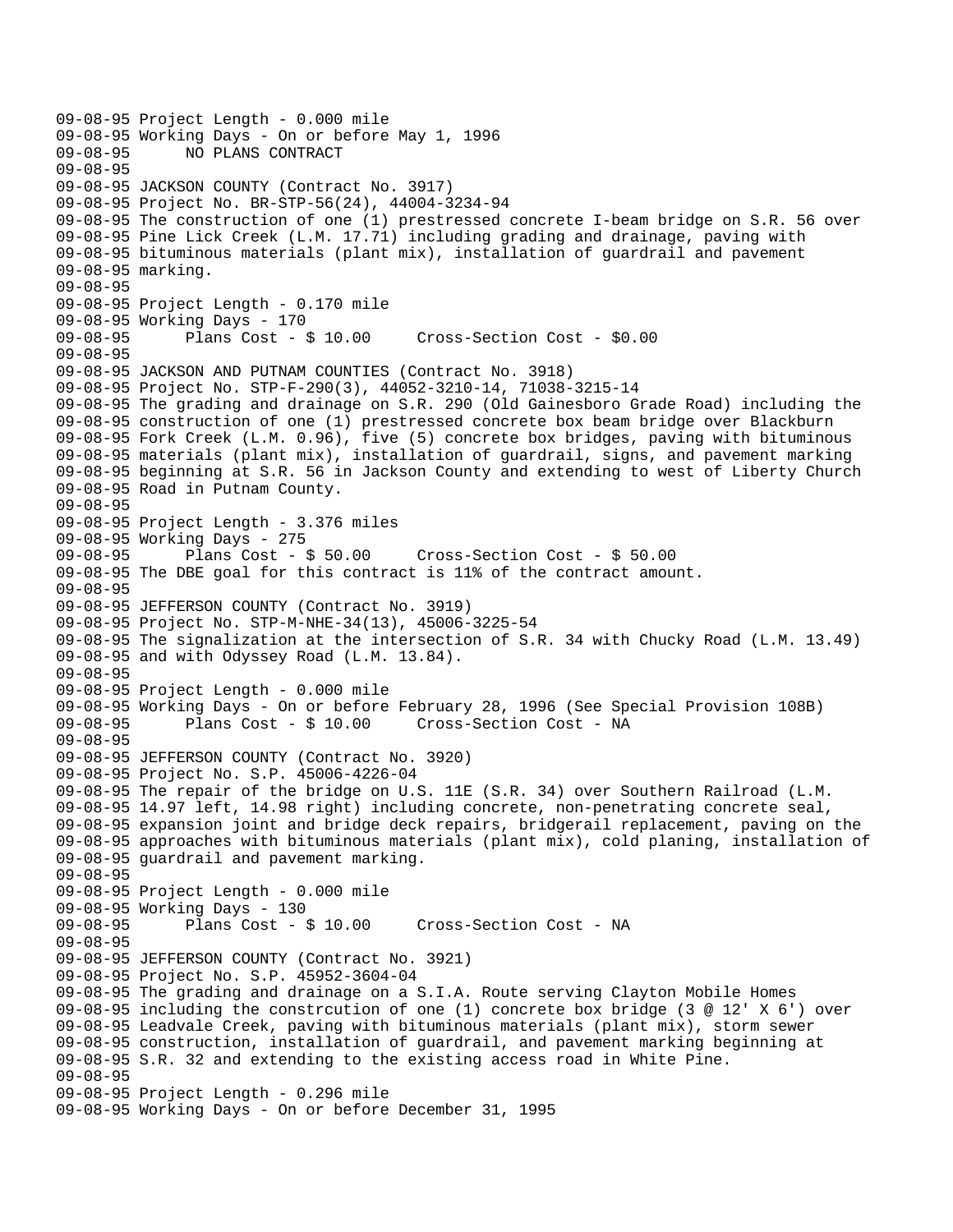```
09-08-95 Plans Cost - $ 10.00 Cross-Section Cost - $0.00 
09-08-95 
09-08-95 LAUDERDALE COUNTY (Contract No. 3922) 
09-08-95 Project No. STP-M-9418(4), 49951-8522-54 
09-08-95 The resurfacing on Volz Road with bituminous materials (plant mix), and 
09-08-95 pavement marking beginning at U.S. 51 (S.R. 3) and extending to west of South 
09-08-95 Washington Street in Ripley. 
09-08-95 
09-08-95 Project Length - 0.870 mile 
09-08-95 Working Days - On or before November 15, 1995 
09-08-95 Plans Cost - $ 3.00 (8-1/2" X 11") 
09-08-95 
09-08-95 MEIGS COUNTY (Contract No. 3923) 
09-08-95 Project No. BR-STP-58(6), 61003-3237-94 
09-08-95 The construction of one (1) prestressed concrete I-beam bridge on S.R. 58 over 
09-08-95 Gunstocker Creek (L.M. 0.43) including grading and drainage, paving with 
09-08-95 bituminous materials (plant mix), installation of guardrail, and pavement 
09-08-95 marking. 
09-08-95 
09-08-95 Project Length - 0.303 mile 
09-08-95 Working Days - 125<br>09-08-95 Plans Cost - $ 10.00
09-08-95 Plans Cost - $ 10.00 Cross-Section Cost - $0.00 
09-08-95 
09-08-95 MEIGS COUNTY (Contract No. 3924) 
09-08-95 Project No. S.P. 61007-4208-04 
09-08-95 The repair of the bridge on S.R. 304 over Big Sewee Creek (L.M. 4.77) including 
09-08-95 concrete, non-penetrating concrete seal, bridge deck and expansion joint 
09-08-95 repairs, bridgerail replacement, paving on the approaches with bituminous 
09-08-95 materials (plant mix), cold planing and pavement marking. 
09-08-95 
09-08-95 Project Length - 0.000 mile 
09-08-95 Working Days - 110<br>09-08-95 Plans Cost - $ 10.00
                                      Cross-Section Cost - NA
09-08-95 
09-08-95 OBION COUNTY (Contract No. 3925) 
09-08-95 Project No. S.P. 66945-3541-04 
09-08-95 The grading and drainage on a S.I.A. Route serving Tyson Foods including paving 
09-08-95 with bituminous materials (plant mix), installation of signs and pavement 
09-08-95 marking beginning at Section Line Road and extending to the plant site. 
09-08-95 
09-08-95 Project Length - 0.690 mile 
09-08-95 Working Days - On or before July 1, 1996 
09-08-95 Plans Cost - $ 10.00 Cross-Section Cost - $ 10.00 
09-08-95 
09-08-95 RHEA COUNTY (Contract No. 3926) 
09-08-95 Project No. S.P. 72001-3269-04 
09-08-95 The grading and drainage on U.S. 27 (S.R. 29) including the construction of two 
09-08-95 (2) concrete box bridges (1 - 2 @ 10' X 8' and 1 - 4 @ 10' X 10'), two (2) 
09-08-95 concrete box culverts, subgrade treatment with hydrated lime, paving with 
09-08-95 bituminous materials (plant mix) (modified), cold planing, storm sewer 
09-08-95 construction, installation of concrete curb and gutter, sidewalk, guardrail, 
09-08-95 signs, and pavement marking beginning north of Spring City and extending south 
09-08-95 of Macedonia Road. 
09-08-95 
09-08-95 Project Length - 4.064 miles 
09-08-95 Working Days - 350 
09-08-95 Plans Cost - $ 50.00 Cross-Section Cost - $ 50.00 
09-08-95 The DBE goal for this contract is 3% of the contract amount. 
09-08-95 
09-08-95 ROANE COUNTY (Contract No. 3927)
```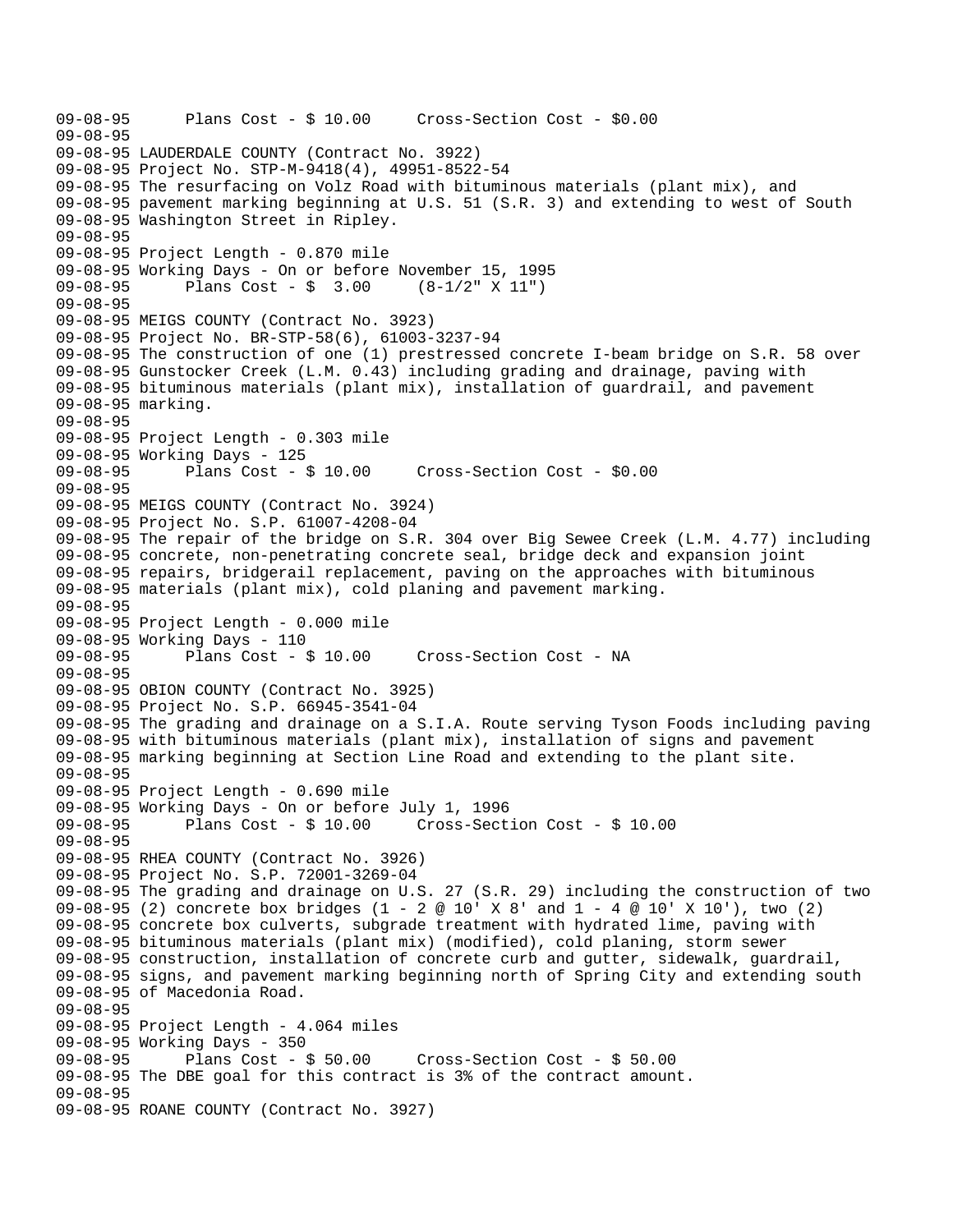09-08-95 Project No. STP-M-9105(10), 73950-3530-54 09-08-95 The resurfacing on various city streets in Harriman with bituminous materials 09-08-95 (plant mix), cold planing, installation of concrete curb and gutter, sidewalk, 09-08-95 and pavement marking on Siluria Street beginning at Crescent Avenue (L.M. 0.00) 09-08-95 and extending to S.R. 328 (L.M. 0.28) and on Margrave Drive beginning at Carter 09-08-95 Avenue (L.M. 0.23) and extending to Queen Avenue (L.M. 0.43). 09-08-95 09-08-95 Project Length - 0.480 mile 09-08-95 Working Days - 45 09-08-95 Plans Cost - \$ 3.00 (8-1/2" X 11") 09-08-95 09-08-95 RUTHERFORD COUNTY (Contract No. 3928) 09-08-95 Project No. STP-H-99(12), 75013-3231-94 09-08-95 The construction of one (1) concrete box bridge (3 @ 12' X 7') on S.R. 99 over 09-08-95 Kelly Creek (L.M. 3.02) including grading and drainage, paving with bituminous 09-08-95 materials (plant mix), installation of guardrail, and pavement marking. 09-08-95 09-08-95 Project Length - 0.296 mile 09-08-95 Working Days - 75<br>09-08-95 Plans Cost - \$ 10.00 09-08-95 Plans Cost - \$ 10.00 Cross-Section Cost - \$0.00 09-08-95 Bids on this contract will only be accepted from Disadvantaged Business 09-08-95 Enterprises certified by the Tennessee Department of Transportation. 09-08-95 09-08-95 SHELBY COUNTY (Contract No. 3929) 09-08-95 Project No. STP-M-NH-2813(6), 79048-3717-54 09-08-95 The construction of one (1) prestressed concrete I-beam tunnel structure on 09-08-95 Winchester Road under the airport runway including grading and drainage, paving 09-08-95 with bituminous materials (plant mix), storm sewer construction, installation 09-08-95 of concrete curb and gutter, fence, guardrail, signs, and pavement marking 09-08-95 beginning 35 feet east of the Winchester Road tunnel at the Memphis Airport and 09-08-95 extending 555 feet east. 09-08-95 09-08-95 Project Length - 0.098 mile 09-08-95 Working Days - On or before December 1, 1996 (See Special Provision 108B)<br>09-08-95 Plans Cost - \$ 10.00 Cross-Section Cost - \$0.00 Plans  $Cost - $ 10.00$  Cross-Section Cost -  $$0.00$ 09-08-95 The DBE goal for this contract is 15% of the contract amount. 09-08-95 09-08-95 SHELBY COUNTY (Contract No. 3930) 09-08-95 Project No. TBO-204(6), 79172-8211-14 09-08-95 The resurfacing of the intersection of S.R. 15 (Stage Road) with S.R. 204 09-08-95 (Covington Pike) in Memphis with a portland cement concrete pavement overlay 09-08-95 including cold planing and pavement marking. 09-08-95 09-08-95 Project Length - 0.193 mile 09-08-95 Working Days - On or before December 31, 1995<br>09-08-95 Plans Cost - \$ 3.00 Cross-Section C 09-08-95 Plans Cost - \$ 3.00 Cross-Section Cost - NA 09-08-95 09-08-95 SHELBY COUNTY (Contract No. 3931) 09-08-95 Project No. S.P. 79003-4170-04 09-08-95 The repair of the bridge on Chambers Chapel Road over I-40 (L.M. 2.65) 09-08-95 including concrete, bracing, epoxy injection repairs, and pavement marking. 09-08-95 09-08-95 Project Length - 0.000 mile 09-08-95 Working Days - 35 Plans Cost - \$ 10.00 Cross-Section Cost - NA 09-08-95 09-08-95 SHELBY COUNTY (Contract No. 3932) 09-08-95 Project No. S.P. 79011-4244-04 09-08-95 The repair of the bridge on S.R. 1 over overflow (L.M. 29.96) including 09-08-95 concrete , bridge joint seismic modifications, bridge deck repairs, bridgerail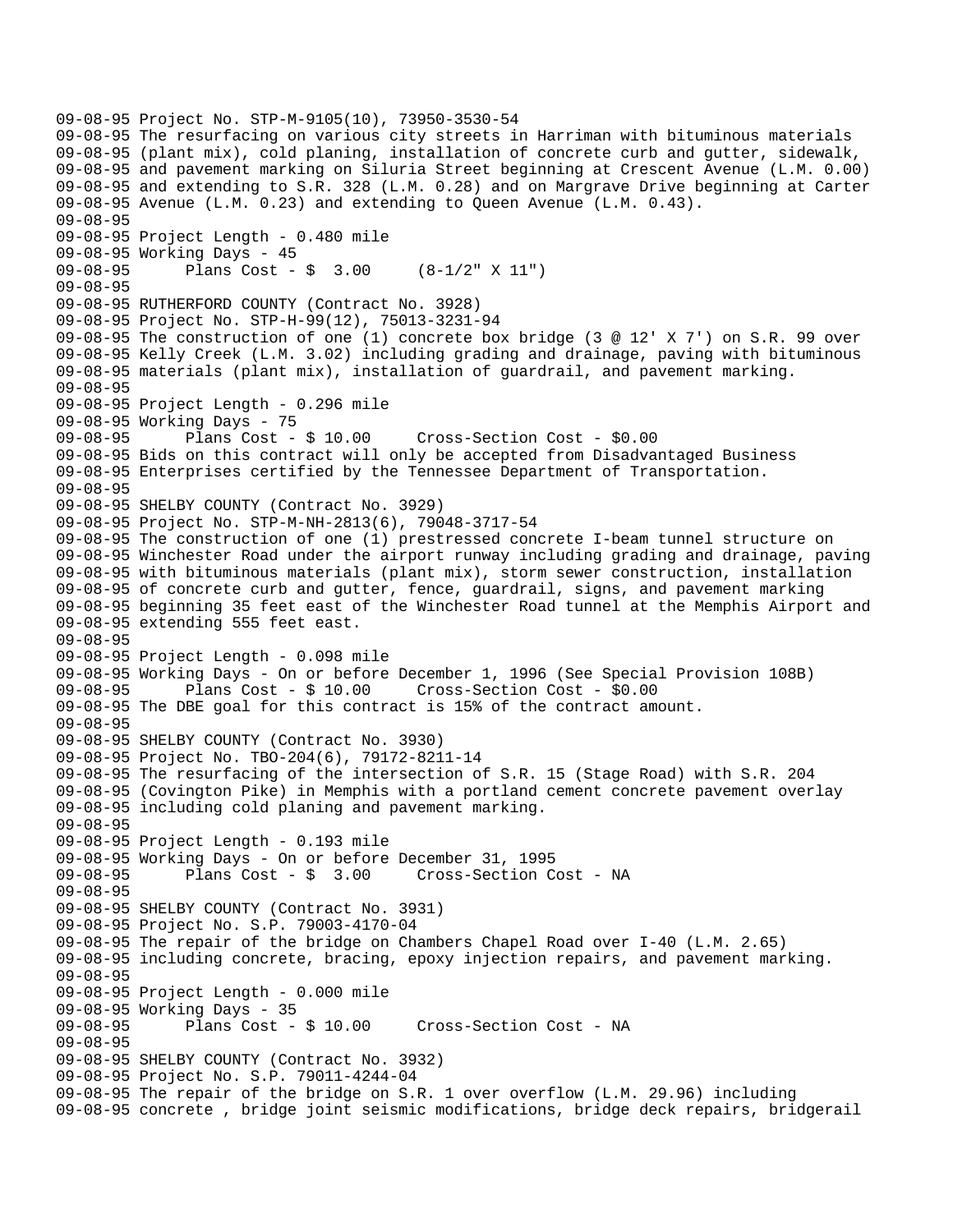09-08-95 replacement, paving on the approaches with bituminous materials (plant mix), 09-08-95 cold planing, installation of guardrail and pavement marking. 09-08-95 09-08-95 Project Length - 0.000 mile 09-08-95 Working Days - 125 09-08-95 Plans Cost - \$ 10.00 Cross-Section Cost - NA 09-08-95 09-08-95 SMITH COUNTY (Contract No. 3933) 09-08-95 Project No. STP-F-25(28), 80003-3243-14 09-08-95 The paving on S.R. 25 (Carthage Bypass) with bituminous materials (plant mix), 09-08-95 including grading and drainage, installation of guardrail, signs, and pavement 09-08-95 marking beginning east of Turner Road and extending to Upper Ferry Road. 09-08-95 09-08-95 Project Length - 1.742 miles 09-08-95 Working Days - 75<br>09-08-95 Plans Cost - \$ 10.00 09-08-95 Plans Cost - \$ 10.00 Cross-Section Cost - \$ 10.00 09-08-95 The DBE goal for this contract is 11% of the contract amount. 09-08-95 09-08-95 SULLIVAN COUNTY (Contract No. 3934) 09-08-95 Project No. STP-M-1360(8), 82956-3717-54 09-08-95 The grading and drainage on Reservoir Road including the construction of one 09-08-95 (1) prestressed concrete box beam bridge over Horse Creek, one (1) reinforced 09-08-95 concrete retaining wall, paving with bituminous materials (plant mix) 09-08-95 (modified), storm sewer construction, installation of concrete curb and gutter, 09-08-95 sidewalk, guardrail, signs, and pavement marking beginning at Saratoga Road and 09-08-95 extending to S.R. 126 (South Wilcox Drive). 09-08-95 09-08-95 Project Length - 0.649 mile 09-08-95 Working Days - On or before August 1, 1996 (See Special Provision 108B) 09-08-95 Plans Cost - \$ 25.00 Cross-Section Cost - \$ 10.00 09-08-95 The DBE goal for this contract is 6% of the contract amount. 09-08-95 09-08-95 SUMNER COUNTY (Contract No. 3935) 09-08-95 Project No. STP-NH-109(10), 83074-3213-14 09-08-95 The grading and drainage on S.R. 109 Bypass including the construction of two 09-08-95 (2) concrete slab bridges (1 - 3 @ 15' X 9' and 1 - 3 @ 18' X 6'), three (3) 09-08-95 concrete box culverts, limited paving with bituminous materials (plant mix), 09-08-95 storm sewer construction, and installation of fence beginning at S.R. 25 and 09-08-95 extending to S.R. 109. 09-08-95 09-08-95 Project Length - 2.281 miles 09-08-95 Working Days - 200 09-08-95 Plans Cost - \$ 25.00 Cross-Section Cost - \$ 25.00 09-08-95 The DBE goal for this contract is 12% of the contract amount. 09-08-95 09-08-95 TIPTON COUNTY (Contract No. 3936) 09-08-95 Project No. BR-STP-59(16), 84007-3216-94 09-08-95 The construction of one (1) prestressed concrete I-beam bridge on S.R. 59 over 09-08-95 overflow (L.M. 28.37) including paving with bituminous materials (plant mix), 09-08-95 installation of guardrail, and pavement marking. 09-08-95 09-08-95 Project Length - 0.170 mile 09-08-95 Working Days - 150 09-08-95 Plans Cost - \$ 10.00 Cross-Section Cost - \$0.00 09-08-95 09-08-95 TIPTON COUNTY (Contract No. 3937) 09-08-95 Project No. STP-M-NHE-3(43), 84002-3265-54<br>09-08-95 STP-M-NHE-9403(3), 84950-3240-09-08-95 STP-M-NHE-9403(3), 84950-3240-54 09-08-95 09-08-95 Project No. STP-M-NHE-3(43), 84002-3265-54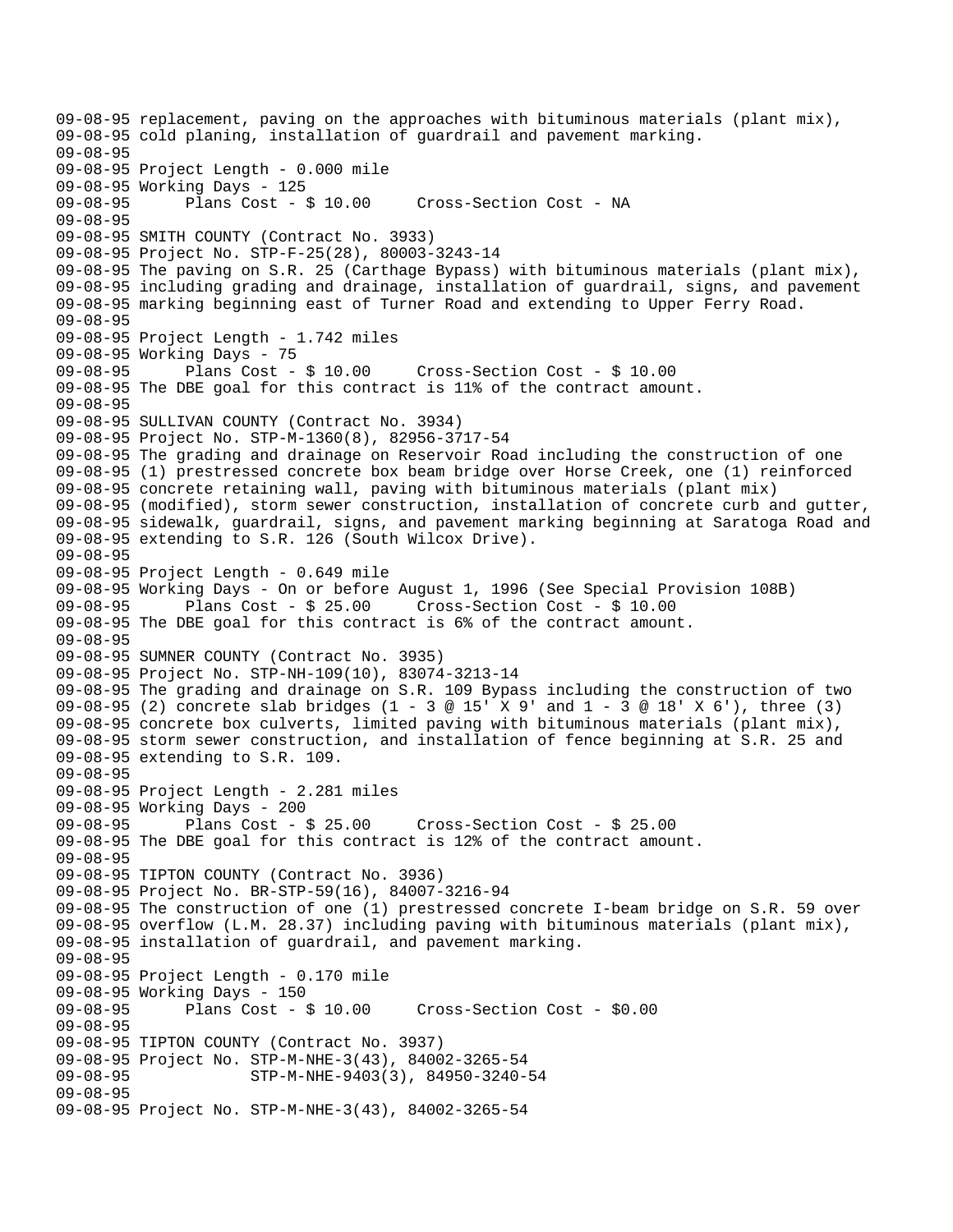09-08-95 The construction of concrete sidewalks on U.S. 51 (S.R. 3, Jefferson Davis 09-08-95 Highway) in Covington including storm sewer construction, and installation of 09-08-95 curb and gutter. 09-08-95 Project Length - 2.420 miles 09-08-95 09-08-95 Project No. STP-M-NHE-9403(3), 84950-3240-54 09-08-95 The construction of sixty six (66) concrete handicap ramps at various locations 09-08-95 in Covington. 09-08-95 Project Length - 0.000 mile 09-08-95 09-08-95 Total Project Length - 2.420 miles 09-08-95 Working Days - 30<br>09-08-95 Plans Cost - \$ 10.00 09-08-95 Plans Cost - \$ 10.00 Cross-Section Cost - \$0.00 09-08-95 09-08-95 TIPTON COUNTY (Contract No. 3938) 09-08-95 Project No. S.P. 84950-3743-04 09-08-95 The grading and drainage on a S.I.A. Route serving ELS Industries including 09-08-95 paving with bituminous materials (plant mix), installation of guardrail, signs, 09-08-95 and pavement marking beginning at S.R. 3 and extending to Witherington Road. 09-08-95 09-08-95 Project Length - 0.778 mile 09-08-95 Working Days - 60<br>09-08-95 Plans Cost - \$ 10.00 09-08-95 Plans Cost - \$ 10.00 Cross-Section Cost - \$ 10.00 09-08-95 09-08-95 WAYNE COUNTY (Contract No. 3939) 09-08-95 Project No. S.P. 91010-4309-04 09-08-95 The repair of the bridge on S.R. 203 over Weatherford Creek (L.M. 3.49) 09-08-95 including concrete, expansion joint repair, prestressed concrete box beam, 09-08-95 bridgerail replacement, paving on the approaches with bituminous materials 09-08-95 (plant mix), cold planing, installation of guardrail, and pavement marking. 09-08-95 09-08-95 Project Length - 0.000 mile 09-08-95 Working Days - 110 09-08-95 Plans Cost - \$ 10.00 Cross-Section Cost - NA 09-08-95 ================================================================================ 10-20-95 HENDERSON COUNTY (Contract No. 3850) 10-20-95 Project No. S.P. 39010-4219-04 10-20-95 The repair of the bridge on S.R. 104 over I-40 (L.M. 7.33) including concrete, 10-20-95 bearing device, bracing, structural steel beam supports, bridge deck and 10-20-95 expansion repairs, bridge deck sealant, overlay with bituminous materials 10-20-95 (plant mix), cold planing, installation of guardrail, and pavement marking. 10-20-95 10-20-95 Project Length - 0.000 mile 10-20-95 Working Days - 75 10-20-95 Plans Cost - \$ 10.00 Cross-Section Cost - NA 10-20-95 10-20-95 SHELBY COUNTY (Contract No. 3878) 10-20-95 Project No. S.P. 79006-4158-04 10-20-95 The repair of the bridge on Perkins Road over I-240 (L.M. 3.07) including 10-20-95 concrete, bearing device, bracing, non-penetrating concrete seal, and bridge 10-20-95 joint seismic modification. 10-20-95 10-20-95 Project Length - 0.000 mile 10-20-95 Working Days - On or before March 1, 1996 10-20-95 Plans Cost - \$ 10.00 Cross-Section Cost - NA 10-20-95 10-20-95 JACKSON COUNTY (Contract No. 3917) 10-20-95 Project No. BR-STP-56(24), 44004-3234-94 10-20-95 The construction of one (1) prestressed concrete I-beam bridge on S.R. 56 over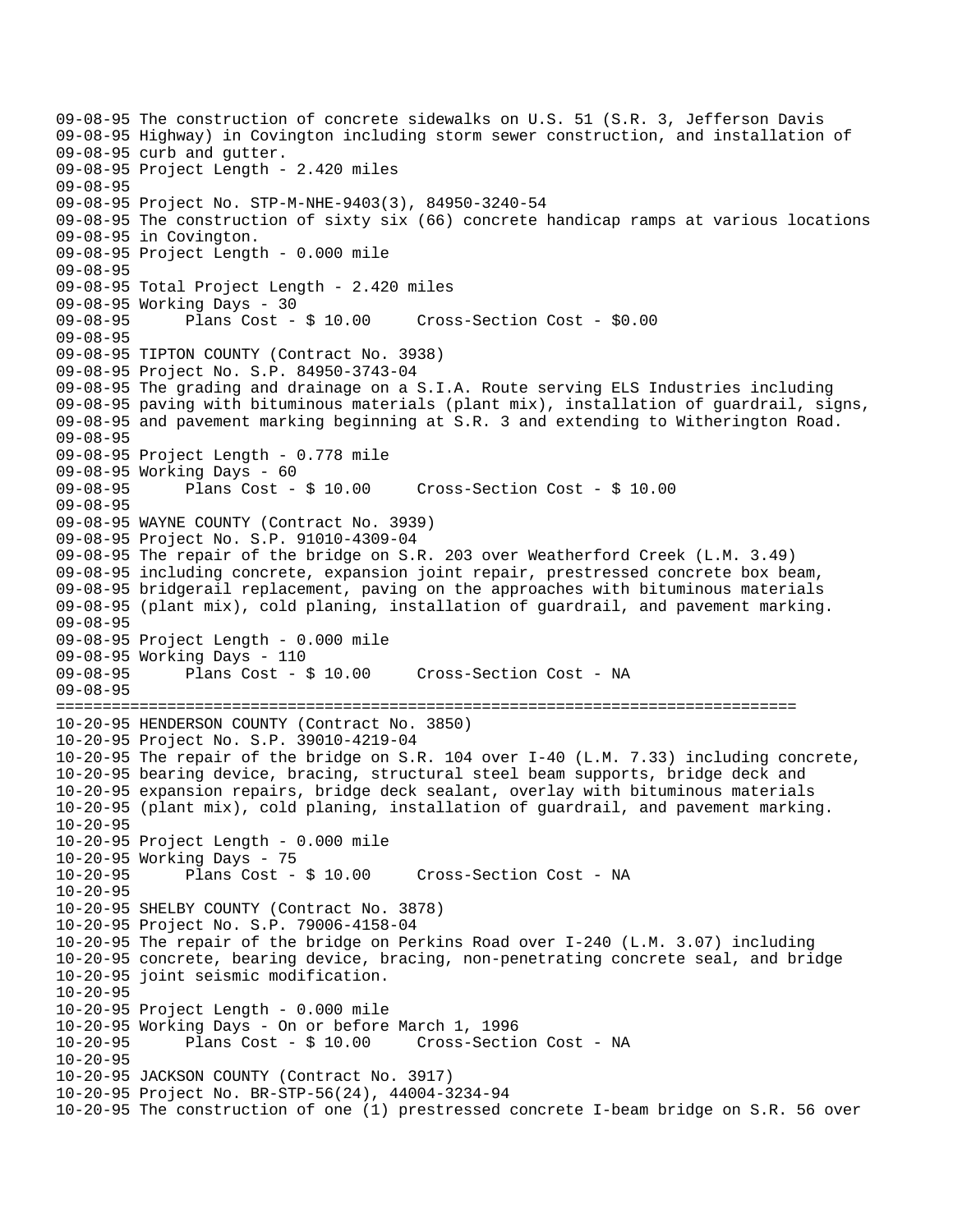10-20-95 Pine Lick Creek (L.M. 17.71) including grading and drainage, paving with 10-20-95 bituminous materials (plant mix), installation of guardrail and pavement 10-20-95 marking. 10-20-95 10-20-95 Project Length - 0.170 mile 10-20-95 Working Days - 170 10-20-95 Plans Cost - \$ 10.00 Cross-Section Cost - \$0.00 10-20-95 10-20-95 SHELBY COUNTY (Contract No. 3931) 10-20-95 Project No. S.P. 79003-4170-04 10-20-95 The repair of the bridge on Chambers Chapel Road over I-40 (L.M. 2.65) 10-20-95 including concrete, bracing, epoxy injection repairs, and pavement marking.  $10 - 20 - 95$ 10-20-95 Project Length - 0.000 mile 10-20-95 Working Days - 35 10-20-95 Plans Cost - \$ 10.00 Cross-Section Cost - NA  $10 - 20 - 95$ 10-20-95 ANDERSON COUNTY (Contract No. 3940) 10-20-95 Project No. STP-M-NHE-61(11), 01005-3224-54 10-20-95 The signalization at the intersection of S.R. 61 with Hillvale Road and with 10-20-95 Buffalo Road in Clinton. 10-20-95 10-20-95 Project Length - 0.000 mile 10-20-95 Working Days - On or before April 1, 1996 Cross-Section Cost - NA 10-20-95 10-20-95 ANDERSON, CAMPBELL, CLAIBORNE, SCOTT, AND UNION COUNTIES (Contract No. 3941) 10-20-95 Project No. S.P. 98012-4131-04 10-20-95 The installation of painted pavement marking lines on various Interstate and 10-20-95 State Routes. 10-20-95 10-20-95 Project Length - 297.56 miles 10-20-95 Working Days - On or before July 1, 1996 (See Special Provision 108B) 10-20-95 NO PLANS CONTRACT 10-20-95 10-20-95 BENTON, CARROLL, DECATUR, HENRY AND WEAKLEY COUNTIES (Contract No. 3942) 10-20-95 Project No. S.P. 98043-4203-04 10-20-95 The installation of painted pavement marking lines on various State Routes. 10-20-95 10-20-95 Project Length - 732.37 miles 10-20-95 Working Days - On or before August 1, 1996 (See Special Provision 108B) 10-20-95 NO PLANS CONTRACT 10-20-95 10-20-95 BLEDSOE, CANNON, COFFEE, GRUNDY, MARION, SEQUATCHIE, VAN BUREN, AND WARREN 10-20-95 COUNTIES (Contract No. 3943) 10-20-95 Project No. S.P. 98022-4144-04 10-20-95 The installation of painted pavement marking lines on various Interstate and 10-20-95 State Routes. 10-20-95 10-20-95 Project Length - 742.92 miles 10-20-95 Working Days - On or before July 1, 1996 (See Special Provision 108B) 10-20-95 NO PLANS CONTRACT 10-20-95 10-20-95 BLOUNT COUNTY (Contract No. 3944) 10-20-95 Project No. DPR/MA-NH-14(1), 05001-3261-14 10-20-95 The grading and drainage on U.S. 411 (S.R. 33) including the construction of 10-20-95 one (1) concrete box bridge (2 @ 8' X 4'), thirteen (13) concrete box culverts, 10-20-95 paving with bituminous materials (plant mix)(modified), storm sewer 10-20-95 construction, installation of concrete curb and gutter, guardrail, signs, 10-20-95 signals, and pavement marking beginning at Springview Road and extending to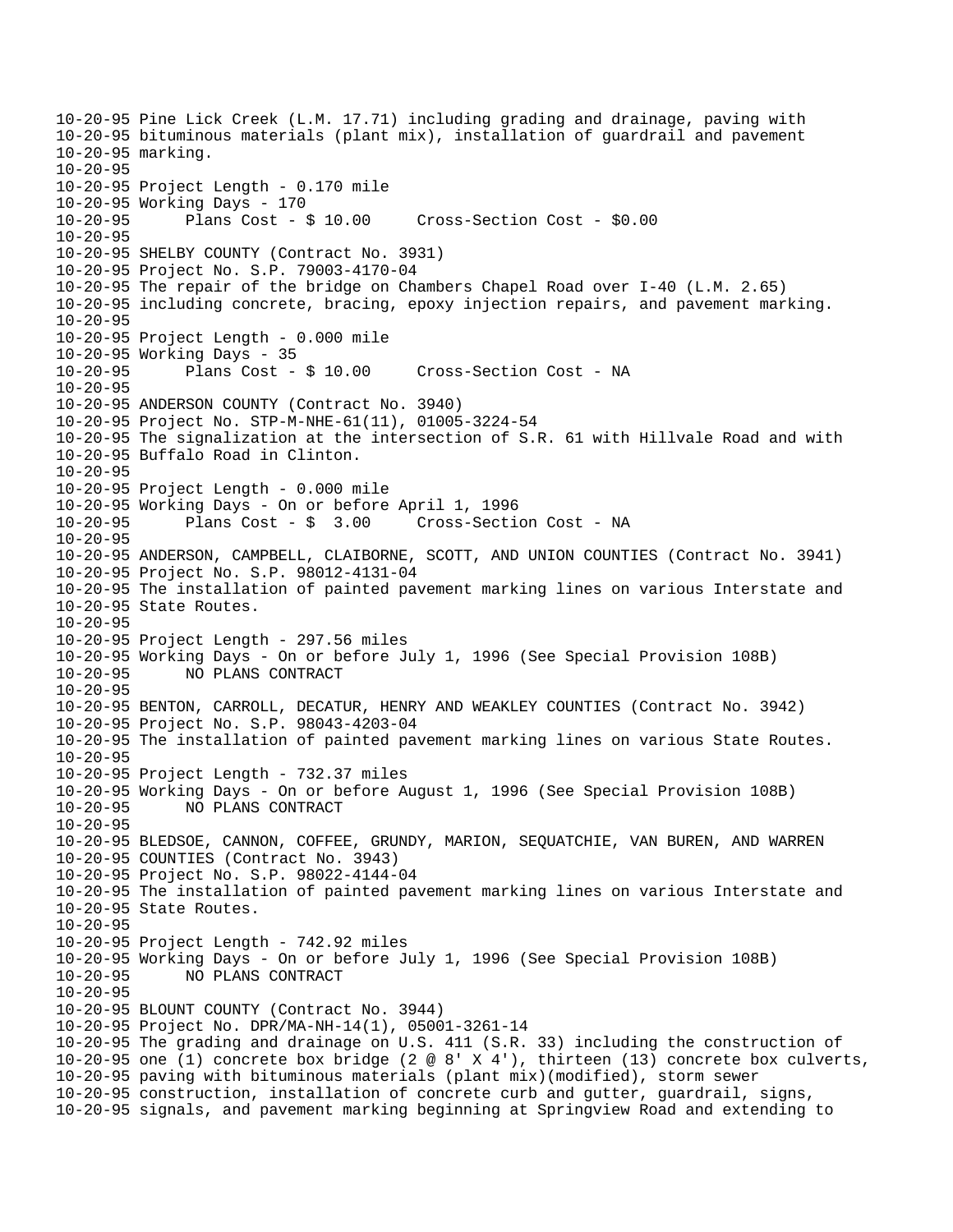10-20-95 U.S. 129 in Maryville. 10-20-95 10-20-95 Project Length - 6.629 miles 10-20-95 Working Days - On or before September 1, 1998 10-20-95 Plans Cost - \$100.00 Cross-S ection Cost - \$100.00 10-20-95 The DBE goal for this contract is 11% of the contract amount. 10-20-95 10-20-95 BRADLEY, HAMILTON, MCMINN, MEIGS AND POLK COUNTIES (Contract No. 3945) 10-20-95 Project No. S.P. 98022-4143-04 10-20-95 The installation of painted pavement marking lines on various Interstate and 10-20-95 State Routes. 10-20-95 10-20-95 Project Length - 438.14 miles 10-20-95 Working Days - On or before July 1, 1996 (See Special Provision 108B) 10-20-95 NO PLANS CONTRACT  $10 - 20 - 95$ 10-20-95 CHEATHAM, HOUSTON, MONTGOMERY, ROBERTSON AND STEWART COUNTIES 10-20-95 (Contract No. 3946) 10-20-95 Project No. S.P. 98034-4121-04 10-20-95 The installation of painted pavement marking lines on various Interstate and 10-20-95 State Routes. 10-20-95 10-20-95 Project Length - 541.87 miles 10-20-95 Working Days - On or before August 1, 1996 (See Special Provision 108B) 10-20-95 NO PLANS CONTRACT  $10 - 20 - 95$ 10-20-95 DAVIDSON COUNTY (Contract No. 3947) 10-20-95 Project No. M-9312(22), 19958-3720-54 10-20-95 The installation of a computerized signal system upgrade at one hundred and 10-20-95 ninety eight (198) intersections in the central business district of Nashville. 10-20-95 10-20-95 Project Length - 0.000 mile 10-20-95 Working Days - On or before October 1, 1996 10-20-95 Plans Cost - \$ 3.00 Cross-Section Cost - NA  $10-20-95$ 10-20-95 DAVIDSON COUNTY (Contract No. 3948) 10-20-95 Project No. S.P. 19074-3242-04 10-20-95 The grading and drainage on S.R. 155 (Briley Parkway) including the 10-20-95 construction of two (2) prestressed concrete box beam bridges on S.R. 155 over 10-20-95 Moorewood Drive, and over Oakview Drive, one (1) prestressed concrete Bulb-Tee 10-20-95 beam bridge on S.R. 155 over Dickerson Pike, two (2) reinforced concrete 10-20-95 retaining walls and noise barriers, construction of five (5) concrete box 10-20-95 culverts, paving with either a mineral aggregate base or a lime fly-ash treated 10-20-95 aggregate base and bituminous materials (plant mix) (modified), treated 10-20-95 aggregate base and and portland cement concrete pavement on the ramps, storm 10-20-95 sewer construction, installation of concrete curb and gutter, guardrail, fence, 10-20-95 signs, signals, and pavement marking beginning at Brick Church Pike and 10-20-95 extending to I-65. 10-20-95 10-20-95 Project Length - 1.551 miles 10-20-95 Working Days - On or before December 15, 1997 (See Special Provision 108B) 10-20-95 Plans Cost - \$ 50.00 Cross-Section Cost - \$ 50.00 10-20-95 The DBE goal for this contract is 3% of the contract amount. 10-20-95 10-20-95 DAVIDSON COUNTY (Contract No. 3949) 10-20-95 Project No. S.P. 19076-4233-04 10-20-95 The brush and tree removal on S.R. 155 at various locations beginning at Elm 10-20-95 Hill Pike and extending to South Lake Drive in Nashville. 10-20-95 10-20-95 Project Length - 4.600 miles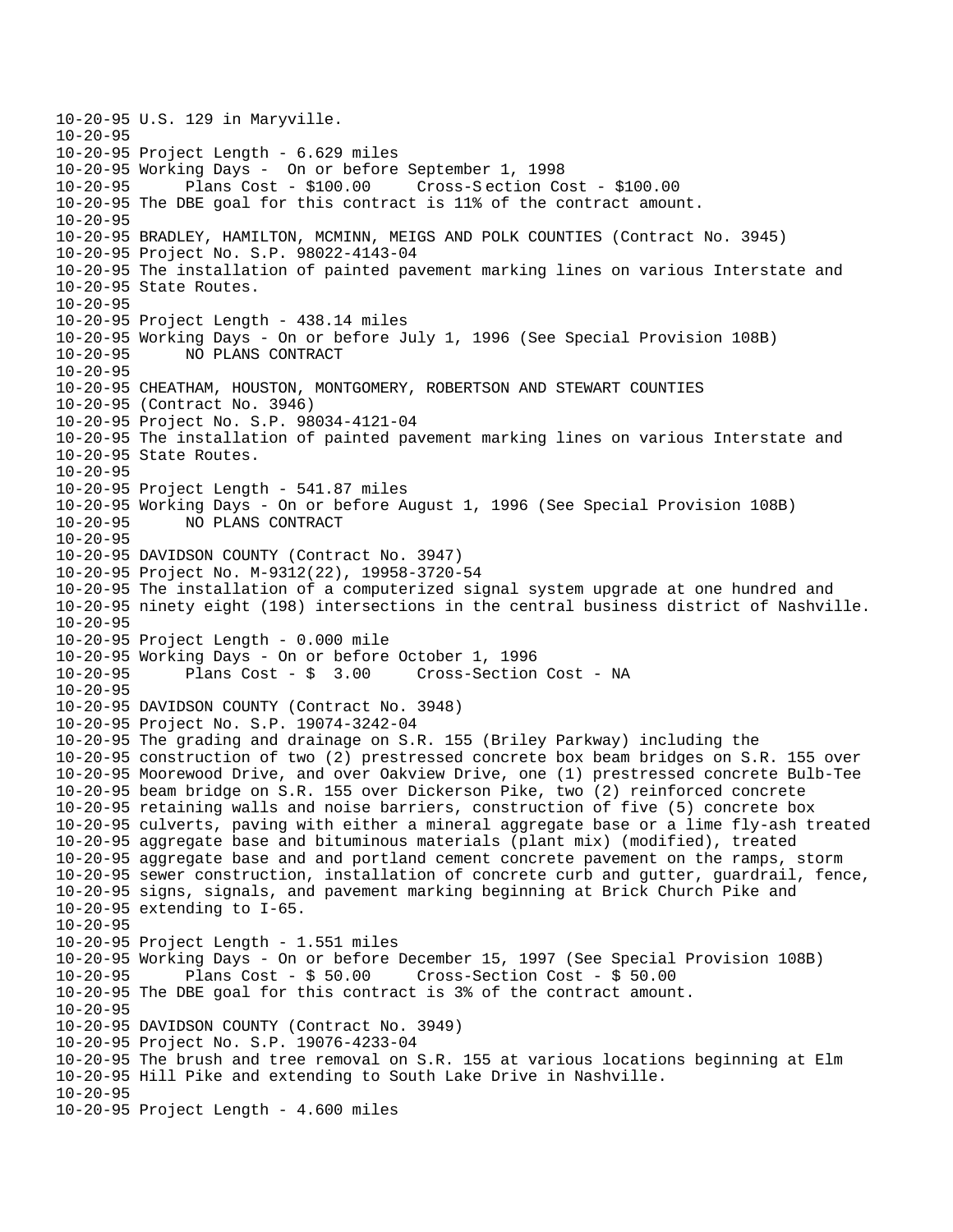10-20-95 Working Days - On or before April 1, 1996 Cross-Section Cost - NA  $10 - 20 - 95$ 10-20-95 DAVIDSON, HAMILTON, AND KNOX COUNTIES (Contract No. 3950) 10-20-95 Project No. S.P. 99104-4320-04 10-20-95 The cleaning of five (5) tunnels: S.R. 155 (Thompson Lane Underpass) in 10-20-95 Nashville, S.R. 2 (McCallie Avenue Tunnel), S.R. 8 (Bachman Tunnel) and S.R. 8 10-20-95 (Stringers Ridge Tunnel) in Chattanooga, and Henley Street Tunnel in Knoxville. 10-20-95 10-20-95 Project Length - 0.000 mile 10-20-95 Working Days - On or before December 31, 1996 10-20-95 NO PLANS CONTRACT  $10 - 20 - 95$ 10-20-95 DICKSON COUNTY (Contract No. 3951) 10-20-95 Project No. STP-H-NHE-46(5), 22004-3236-94 10-20-95 The signalization at the intersection of S.R. 46 and Pomona Road in Dickson. 10-20-95 10-20-95 Project Length - 0.000 mile 10-20-95 Working Days - On or before April 15, 1996 10-20-95 Plans Cost - \$ 3.00 Cross-Section Cost - NA 10-20-95 10-20-95 DICKSON COUNTY (Contract No. 3952) 10-20-95 Project No. S.P. 22001-4155-04 10-20-95 The construction of a wastewater force main and pumping station beginning at 10-20-95 the I-40 westbound Rest Area and extending to the S.R. 46 interchange. 10-20-95 10-20-95 Project Length - 2.670 miles 10-20-95 Working Days - On or before August 1, 1996 10-20-95 Plans Cost - \$ 10.00 Cross-Section Cost - NA 10-20-95 10-20-95 DICKSON, HICKMAN, HUMPHREYS AND PERRY COUNTIES (Contract No. 3953) 10-20-95 Project No. S.P. 98034-4120-04 10-20-95 The installation of painted pavement marking lines on various Interstate and 10-20-95 State Routes. 10-20-95 10-20-95 Project Length - 435.68 miles 10-20-95 Working Days - On or before August 1, 1996 (See Special Provision 108B) 10-20-95 NO PLANS CONTRACT 10-20-95 10-20-95 FAYETTE COUNTY (Contract No. 3954) 10-20-95 Project No. BR-STP-57(15), 24006-3230-94 10-20-95 The construction of one (1) concrete box bridge (3 @ 5.0 m X 3.5 m) over 10-20-95 Morrison Creek (L.M. 5.82) on S.R. 57 including grading and drainage, paving 10-20-95 with bituminous materials (plant mix), installation of guardrail, and pavement 10-20-95 marking. 10-20-95 10-20-95 Project Length - 0.230 kilometer 10-20-95 Working Days - 100 Cross-Section Cost - \$0.00 10-20-95 Bids on this contract will only be accepted from Disadvantaged Business 10-20-95 Enterprises certified by the Tennessee Department of Transportation. 10-20-95 10-20-95 GILES, LAWRENCE, LEWIS, MAURY AND WAYNE COUNTIES (Contract No. 3955) 10-20-95 Project No. S.P. 98034-4122-04 10-20-95 The installation of painted pavement marking lines on various Interstate and 10-20-95 State Routes. 10-20-95 10-20-95 Project Length - 682.42 miles 10-20-95 Working Days - On or before August 1, 1996 (See Special Provision 108B) 10-20-95 NO PLANS CONTRACT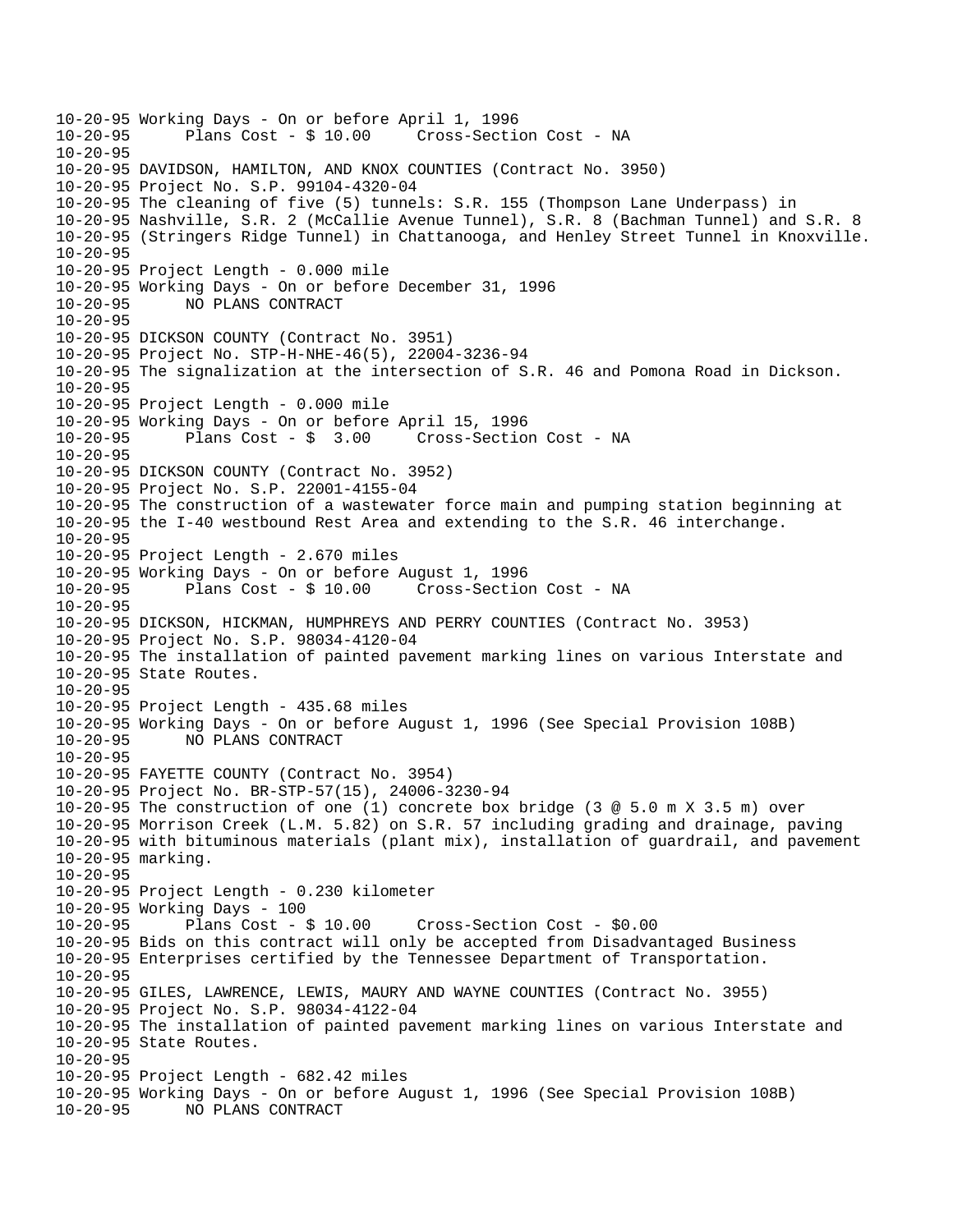```
10-20-95 
10-20-95 GRAINGER COUNTY (Contract No. 3956) 
10-20-95 Project No. S.P. 29004-4531-04 
10-20-95 The slide repairs on S.R. 32 at L.M. 8.30 including grading and drainage, 
10-20-95 paving with bituminous materials (plant mix), and pavement marking. 
10-20-95 
10-20-95 Project Length - 0.176 mile 
10-20-95 Working Days - 130 
10-20-95 Plans Cost - $ 10.00 Cross-Section Cost - $0.00 
10-20-95 
10-20-95 GREENE COUNTY (Contract No. 3957) 
10-20-95 Project No. STP-M-NHE-9104(5), 30950-3255-54 
10-20-95 The installation of a interconnected signal system upgrade at fourteen (14) 
10-20-95 intersections on U.S. 321 (S.R. 35), U.S. 11E (S.R. 107), and S.R. 350 in 
10-20-95 Greeneville. 
10 - 20 - 9510-20-95 Project Length - 0.000 mile 
10-20-95 Working Days - On or before August 1, 1996 
10-20-95 Plans Cost - $ 10.00 Cross-Section Cost - NA 
10-20-95 
10-20-95 GREENE COUNTY (Contract No. 3958) 
10-20-95 Project No. STP-S-350(2), 30075-3214-24 
10-20-95 The grading and drainage on S.R. 350 including the construction of one (1) 
10-20-95 concrete box bridge (2 @ 10' X 8'), subgrade treatment with hydrated lime, 
10-20-95 paving with bituminous materials (plant mix), installation of concrete curb and 
10-20-95 gutter, guardrail, signs, and pavement marking beginning 0.11 mile north of 
10-20-95 Nolichucky River to 380 feet south of Mays Street. 
10-20-95 
10-20-95 Project Length - 2.086 miles 
10-20-95 Working Days - 175 
10-20-95 Plans Cost - $ 25.00 Cross-Section Cost - $ 25.00 
10-20-95 The DBE goal for this contract is 10% of the contract amount. 
10-20-95 
10-20-95 GRUNDY AND MARION COUNTIES (Contract No. 3959) 
10-20-95 Project No. S.P. 98022-4242-04 
10-20-95 The installation of signs on various State Routes. 
10-20-95 
10-20-95 Project Length - 249.23 miles 
10-20-95 Working Days - On or before August 1, 1996 
10-20-95 NO PLANS CONTRACT 
10-20-95 
10-20-95 HAMILTON COUNTY (Contract No. 3960) 
10-20-95 Project No. S.P. 33026-4318-04 
10-20-95 The repair of the bridge on S.R. 17 over CSX Railroad (L.M. 7.86) including 
10-20-95 concrete, bridge deck and expansion joint repairs, bridge deck sealant, 
10-20-95 bridgerail replacement, overlay with bituminous materials (plant mix), cold 
10-20-95 planing, installation of guardrail, and pavement marking. 
10-20-95 
10-20-95 Project Length - 0.000 mile 
10-20-95 Working Days - 70<br>10-20-95 Plans Cost -
              Plans Cost - $ 10.00 Cross-Section Cost - NA
10-20-95 
10-20-95 HAMILTON, MCMINN AND RHEA COUNTIES (Contract No. 3961) 
10-20-95 Project No. S.P. 98022-4239-04 
10-20-95 The scour repair with the installation of rip-rap at the bridges in Hamilton 
10-20-95 County on S.R. 2 over Lookout Creek (L.M. 3.64), in McMinn County on S.R. 310 
10-20-95 over Conasauga Creek (L.M. 4.39) and in Rhea County on S.R. 303 over Sale Creek 
10-20-95 (L.M. 2.94). 
10-20-95 
10-20-95 Project Length - 0.000 mile
```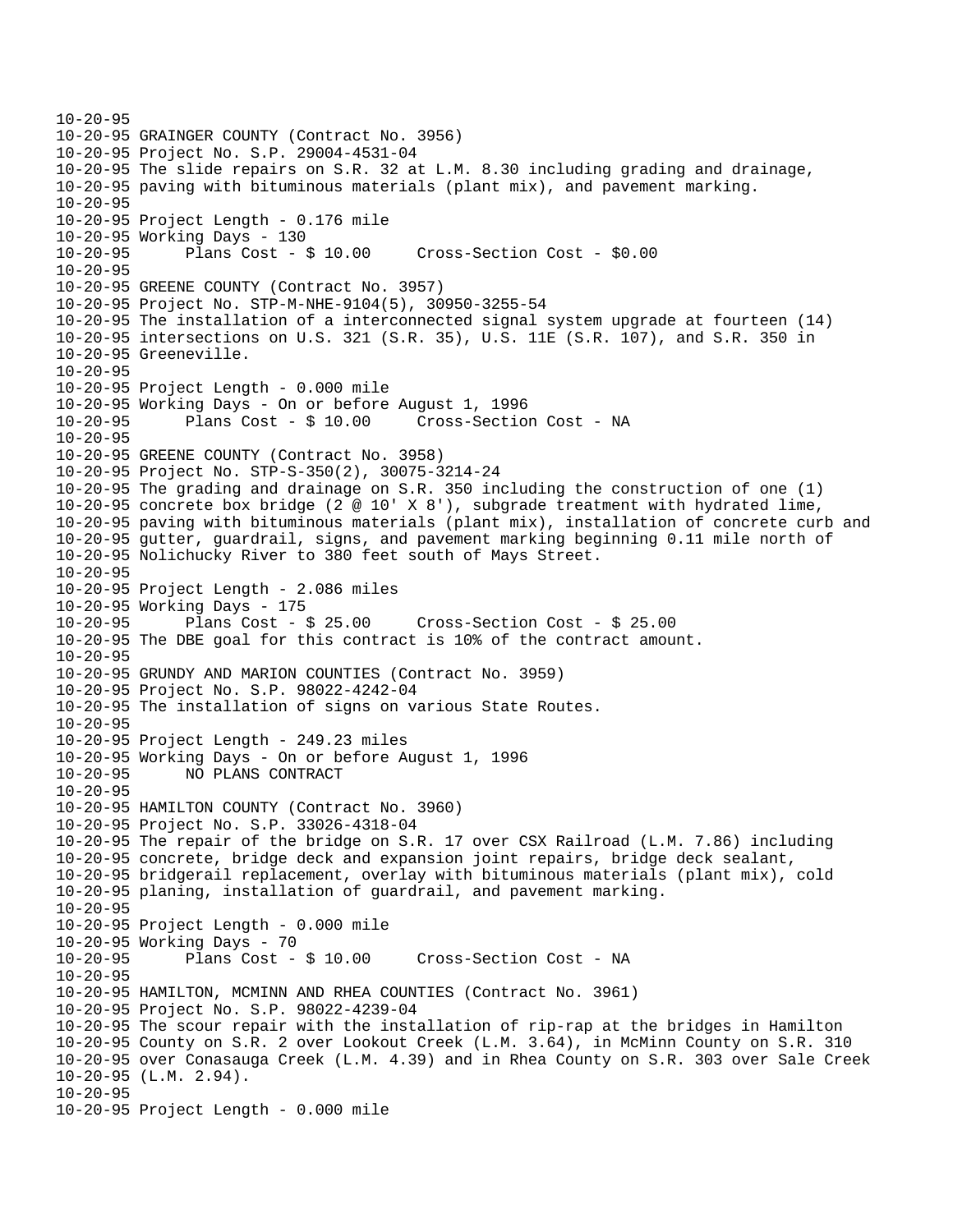```
10-20-95 Working Days - 45<br>10-20-95 NO PLANS CON
              10-20-95 NO PLANS CONTRACT 
10 - 20 - 9510-20-95 HARDEMAN COUNTY (Contract No. 3962) 
10-20-95 Project No. BR-STP-57(17), 35005-3232-94 
10-20-95 The construction of one (1) concrete box bridge (3 @ 15' X 13') on S.R. 57 over 
10-20-95 Dry Branch (L.M. 5.51) including grading and drainage, paving with bituminous 
10-20-95 materials (plant mix), installation of guardrail, and pavement marking. 
10-20-95 
10-20-95 Project Length - 0.208 mile 
10-20-95 Working Days - 100 
10-20-95 Plans Cost - $ 10.00 Cross-Section Cost - $ 10.00 
10 - 20 - 9510-20-95 KNOX COUNTY (Contract No. 3963) 
10-20-95 Project No. S.P. 47004-4150-04 
10-20-95 The repair of the bridge on I-40 over S.R. 168 and the Holston River 
10-20-95 (L.M. 25.92) including structural steel repairs. 
10-20-95 
10-20-95 Project Length - 0.000 mile 
10-20-95 Working Days - On or before May 20, 1996 
10-20-95 Plans Cost - $ 10.00 Cross-Section Cost - NA 
10-20-95 
10-20-95 KNOX COUNTY (Contract No. 3964) 
10-20-95 Project No. S.P. 47952-3537-04 
10-20-95 The grading and drainage on Hill Avenue in Knoxville including paving with 
10-20-95 bituminous materials (plant mix), storm sewer construction, installation of 
10-20-95 concrete curb and gutter, sidewalk, guardrail, signs, signals, and pavement 
10-20-95 marking beginning at the bridge over S.R. 158 and extending to Church Avenue. 
10-20-95 
10-20-95 Project Length - 0.533 mile 
10-20-95 Working Days - 120 
10-20-95 Plans Cost - $ 10.00 Cross-Section Cost - $ 10.00 
10-20-95 
10-20-95 LAWRENCE COUNTY (Contract No. 3965) 
10-20-95 Project No. S.P. 50009-4315-04 
10-20-95 The scour repair with the installation of rip-rap at the bridge on S.R. 242 
10-20-95 over Knob Creek (L.M. 12.02). 
10-20-95 
10-20-95 Project Length - 0.000 mile 
10-20-95 Working Days - 30 
10-20-95 NO PLANS CONTRACT 
10-20-95 
10-20-95 LOUDON, MONROE, MORGAN, AND ROANE COUNTIES (Contract No. 3966) 
10-20-95 Project No. S.P. 98012-4132-04 
10-20-95 The installation of painted pavement marking lines on various Interstate and 
10-20-95 State Routes. 
10-20-95 
10-20-95 Project Length - 320.87 miles 
10-20-95 Working Days - On or before July 1, 1996 (See Special Provision 108B) 
10-20-95 NO PLANS CONTRACT 
10-20-95 
10-20-95 MADISON COUNTY (Contract No. 3967) 
10-20-95 Project No. BR-STP-198(4), 57035-3208-94 
10-20-95 The construction of one (1) prestressed concrete box beam bridge on S.R. 198 
10-20-95 over overflow of North Fork of the South Fork of Forked Deer River (L.M. 11.84) 
10-20-95 including grading and drainage, paving with bituminous materials (plant mix), 
10-20-95 installation of guardrail, and pavement marking. 
10-20-95 
10-20-95 Project Length - 0.104 mile 
10-20-95 Working Days - 100
```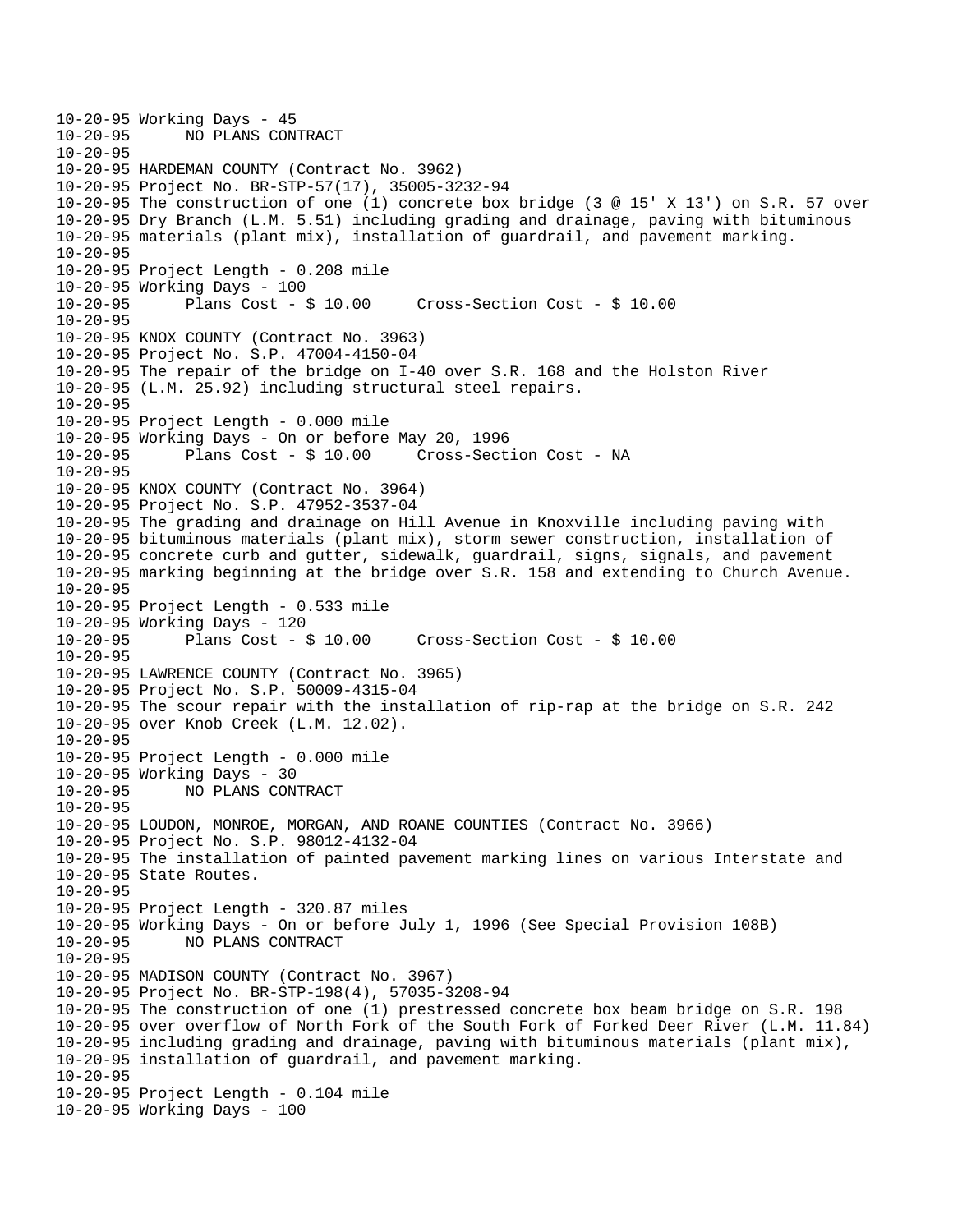10-20-95 Plans Cost - \$ 10.00 Cross-Section Cost - \$0.00 10-20-95 10-20-95 RUTHERFORD COUNTY (Contract No. 3968) 10-20-95 Project No. S.P. 75001-4164-04 10-20-95 The repair of the bridge on Ridley Earps Road over Interstate 10-20-95 Route I-24 (L.M. 0.61) including concrete, concrete, bridge deck 10-20-95 repairs, bridge deck sealant, expansion joint repair, overlay with 10-20-95 bituminous materials (plant mix), installation of guardrail and 10-20-95 pavement marking. 10-20-95 10-20-95 Project Length - 0.000 mile 10-20-95 Working Days - 90 10-20-95 Plans Cost - \$ 10.00 Cross-Section Cost - NA 10-20-95 10-20-95 RUTHERFORD COUNTY (Contract No. 3969) 10-20-95 Project No. S.P. 75027-4212-04 10-20-95 The repair of the bridge on S.R. 266 over S.R. 1 and CSX railroad (L.M. 2.66) 10-20-95 and on S.R. 268 over West Fork Stones River (L.M. 0.83) including concrete, 10-20-95 non-penetrating concrete seal, bridge deck and expansion joint repairs, paving 10-20-95 on the approaches with bituminous materials (plant mix), cold planing, 10-20-95 installation of guardrail and pavement marking. 10-20-95 10-20-95 Project Length - 0.000 mile 10-20-95 Working Days - 90 Cross-Section Cost - NA  $10 - 20 - 95$ 10-20-95 SHELBY COUNTY (Contract No. 3970) 10-20-95 Project No. S.P. 79946-3716-04 10-20-95 The grading and drainage on a S.I.A. Route (Riverport Road) serving Birmingham 10-20-95 Steel including the construction of one (1) prestressed concrete I-beam bridge 10-20-95 over Cypress Creek, two (2) concrete box bridges (1 - 3 @ 15' X 15'and 1 - 3 @ 10-20-95 18' X 13'), paving with a portland cement treated aggregate base and bituminous 10-20-95 materials (plant mix), utility adjustments, construction of a railroad spur 10-20-95 line, storm sewer construction, installation of concrete curb and gutter, 10-20-95 fence, guardrail, lighting, signs, and pavement marking beginning at the Buoy 10-20-95 Street/Mitchell Road intersection and extending east to existing Riverport 10-20-95 Road. 10-20-95 10-20-95 Project Length - 2.959 miles 10-20-95 Working Days - On or before March 31, 1997 (See Special Provision 108B) 10-20-95 Plans Cost - \$ 25.00 Cross-Section Cost - \$ 50.00 10-20-95 The DBE goal for this contract is 2% of the contract amount. 10-20-95 10-20-95 SUMNER COUNTY (Contract No. 3971) 10-20-95 Project No. CM-NHE-6(27), 83002-3276-14 10-20-95 The intersection improvement at U.S. 31E (S.R. 6, Gallatin Road) with Callender 10-20-95 Lane in Hendersonville including grading and drainage, paving with bituminous 10-20-95 materials (plant mix), installation of signs, signals, and pavement marking. 10-20-95 10-20-95 Project Length - 0.085 mile 10-20-95 Working Days - On or before May 1, 1996 (See Special Provision 108B) 10-20-95 Plans Cost - \$ 10.00 Cross-Section Cost - \$0.00 10-20-95 10-20-95 TIPTON COUNTY (Contract No. 3972) 10-20-95 Project No. BR-STP-384(5), 84384-3208-94 10-20-95 The construction of one (1) prestressed concrete I-beam bridge on S.R. 384 over 10-20-95 Town Creek (L.M. 6.66) including grading and drainage, paving with bituminous 10-20-95 materials (plant mix), installation of guardrail and pavement marking. 10-20-95 10-20-95 Project Length - 0.176 mile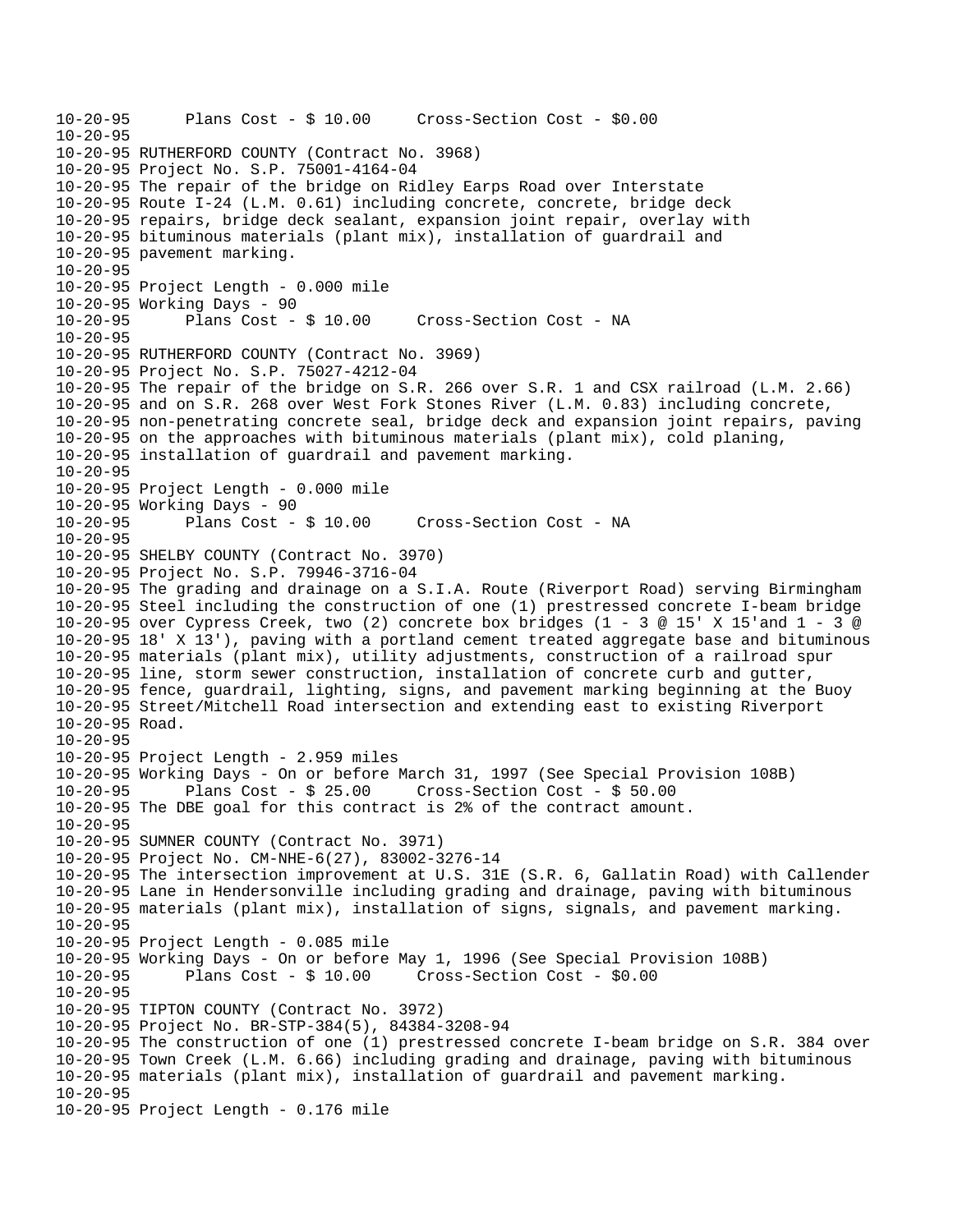```
10-20-95 Working Days - 90 
              Plans Cost - $ 10.00 Cross-Section Cost - $0.0010 - 20 - 9510-20-95 WEAKLEY COUNTY (Contract No. 3973) 
10-20-95 Project No. BRZE-9200(32), 92945-3470-94 
10-20-95 The construction of one (1) prestressed concrete I-beam bridge on Ruthville 
10-20-95 Road over Richland Creek (L.M. 9.22) including grading and drainage, paving 
10-20-95 with bituminous materials (plant mix), installation of guardrail and pavement 
10-20-95 marking. 
10-20-95 
10-20-95 Project Length - 0.151 mile 
10-20-95 Working Days - 150 
10-20-95 Plans Cost - $ 10.00 Cross-Section Cost - $0.00 
10-20-95================================================================================ 
12-01-95 BEDFORD, MARSHALL AND MAURY COUNTIES (Contract No. 3974) 
12-01-95 Project No. S.P. 98034-4210-04 
12-01-95 The mowing on various State Routes. 
12-01-95 
12-01-95 Project Length - 296.29 miles 
12-01-95 Working Days - 60 (See Special Provision 108B) 
12-01-95 
12-01-95 BENTON AND DECATUR COUNTIES (Contract No. 3975) 
12-01-95 Project No. S.P. 98042-4295-04 
12-01-95 The mowing on various State Routes. 
12-01-95 
12-01-95 Project Length - 112.56 miles 
12-01-95 Working Days - 60 (See Special Provision 108B) 
12-01-95 
12-01-95 BRADLEY AND MCMINN COUNTIES (Contract No. 3976) 
12-01-95 Project No. S.P. 98022-4245-04 
12-01-95 The mowing on various State Routes. 
12-01-95 
12-01-95 Project Length - 234.74 miles 
12-01-95 Working Days - 80 (See Special Provision 108B) 
12-01-95 
12-01-95 CANNON AND WARREN COUNTIES (Contract No. 3977) 
12-01-95 Project No. S.P. 98022-4246-04 
12-01-95 The mowing on various State Routes. 
12-01-95 
12-01-95 Project Length - 244.05 miles 
12-01-95 Working Days - 60 (See Special Provision 108B) 
12 - 01 - 9512-01-95 CARROLL, DECATUR, BENTON, FAYETTE, HAYWOOD, MADISON AND HENDERSON 
12-01-95 COUNTIES (Contract No. 3978) 
12-01-95 Project No. S.P. 98042-4196-04 
12-01-95 The mowing and litter removal on I-40. 
12-01-95 
12-01-95 Project Length - 110.83 miles 
12-01-95 Working Days - On or before November 15, 1996 (See Special Provision 108B) 
12-01-95 
12-01-95 CHEATHAM AND ROBERTSON COUNTIES (Contract No. 3979) 
12-01-95 Project No. S.P. 98034-4211-04 
12-01-95 The mowing on various State Routes. 
12-01-95 
12-01-95 Project Length - 239.30 miles 
12-01-95 Working Days - 60 (See Special Provision 108B) 
12 - 01 - 9512-01-95 CROCKETT, HAYWOOD, MADISON, CHESTER AND HENDERSON COUNTIES 
12-01-95 (Contract No. 3980)
```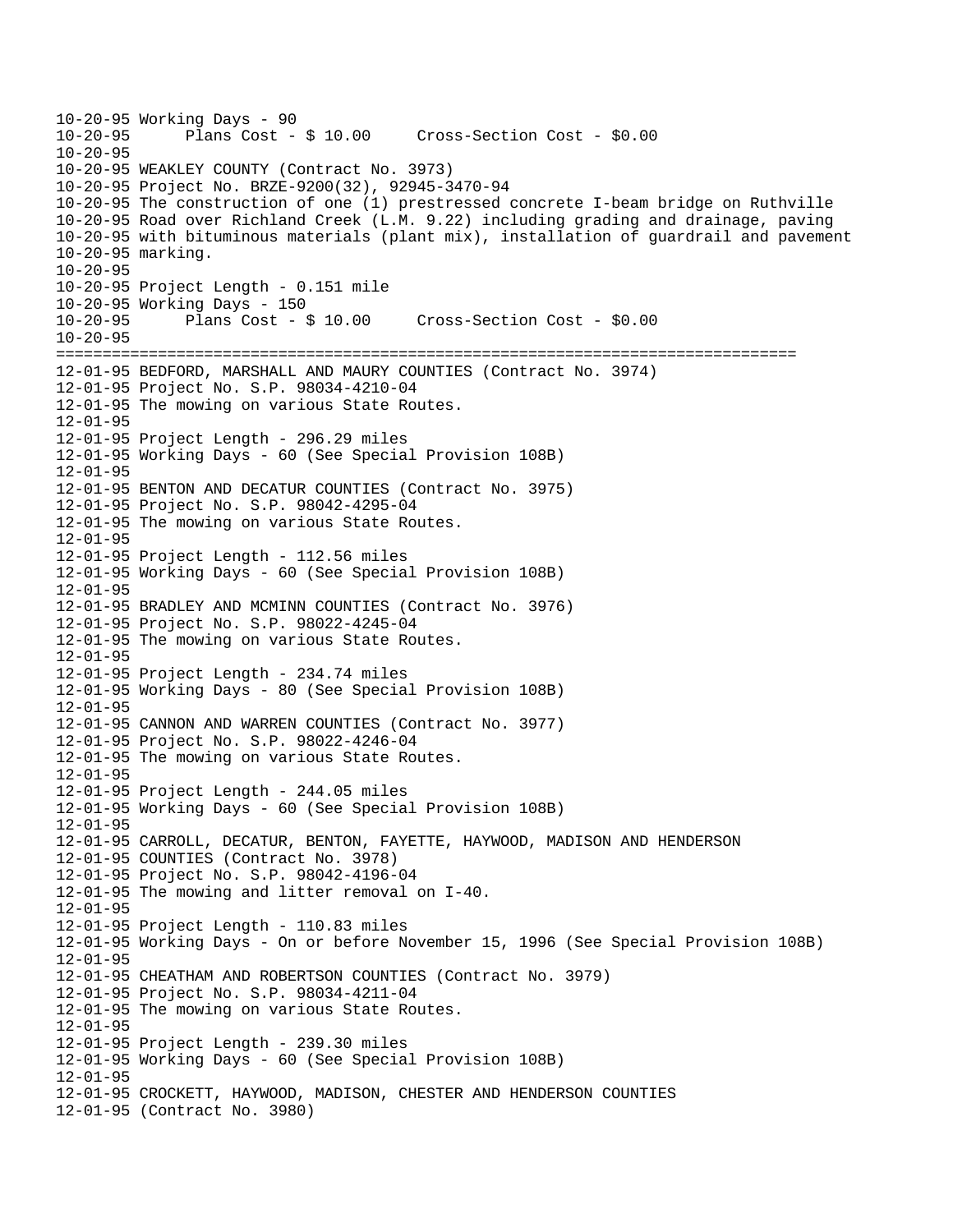12-01-95 Project No. S.P. 98042-4297-04 12-01-95 The mowing on various State Routes.  $12 - 01 - 95$ 12-01-95 Project Length - 217.40 miles 12-01-95 Working Days - 80 (See Special Provision 108B) 12-01-95 12-01-95 CUMBERLAND AND RHEA COUNTIES (Contract No. 3981) 12-01-95 Project No. S.P. 98022-4247-04 12-01-95 The mowing on various State Routes. 12-01-95 12-01-95 Project Length - 234.36 miles 12-01-95 Working Days - 80 (See Special Provision 108B)  $12 - 01 - 95$ 12-01-95 DAVIDSON, CHEATHAM AND WILLIAMSON COUNTIES (Contract No. 3982) 12-01-95 Project No. S.P. 98034-4112-04 12-01-95 The mowing and litter removal on various Interstate and State 12-01-95 Routes. 12-01-95 12-01-95 Project Length - 118.58 miles 12-01-95 Working Days - On or before March 15, 1997 (See Special Provision 108B) 12-01-95 12-01-95 DAVIDSON COUNTY (Contract No. 3983) 12-01-95 Project No. S.P. 19946-4272-04 12-01-95 The mowing on various State Routes.  $12 - 01 - 95$ 12-01-95 Project Length - 240.04 miles 12-01-95 Working Days - 60 (See Special Provision 108B) 12-01-95 12-01-95 DYER, GIBSON AND OBION COUNTIES (Contract No. 3984) 12-01-95 Project No. S.P. 98042-4298-04 12-01-95 The mowing on various State Routes. 12-01-95 12-01-95 Project Length - 205.15 miles 12-01-95 Working Days - 60 (See Special Provision 108B) 12-01-95 12-01-95 HAMILTON COUNTY (Contract No. 3985) 12-01-95 Project No. S.P. 33947-4128-04 12-01-95 The mowing on various Interstate and State Routes. 12-01-95 12-01-95 Project Length - 78.48 miles 12-01-95 Working Days - 90 (See Special Provision 108B) 12-01-95 12-01-95 HARDIN, FAYETTE, MCNAIRY, HARDEMAN, CHESTER AND WAYNE COUNTIES 12-01-95 (Contract No. 3986) 12-01-95 Project No. S.P. 98042-4299-04 12-01-95 The mowing on various State Routes. 12-01-95 12-01-95 Project Length - 367.78 miles 12-01-95 Working Days - 60 (See Special Provision 108B) 12-01-95 12-01-95 HOUSTON, HUMPHREYS AND PERRY COUNTIES (Contract No. 3987) 12-01-95 Project No. S.P. 98034-4213-04 12-01-95 The mowing on various State Routes. 12-01-95 12-01-95 Project Length - 237.53 miles 12-01-95 Working Days - 60 (See Special Provision 108B) 12-01-95 12-01-95 HUMPHREYS, HICKMAN, DICKSON, WILLIAMSON AND CHEATHAM COUNTIES 12-01-95 (Contract No. 3988) 12-01-95 Project No. S.P. 98034-4114-04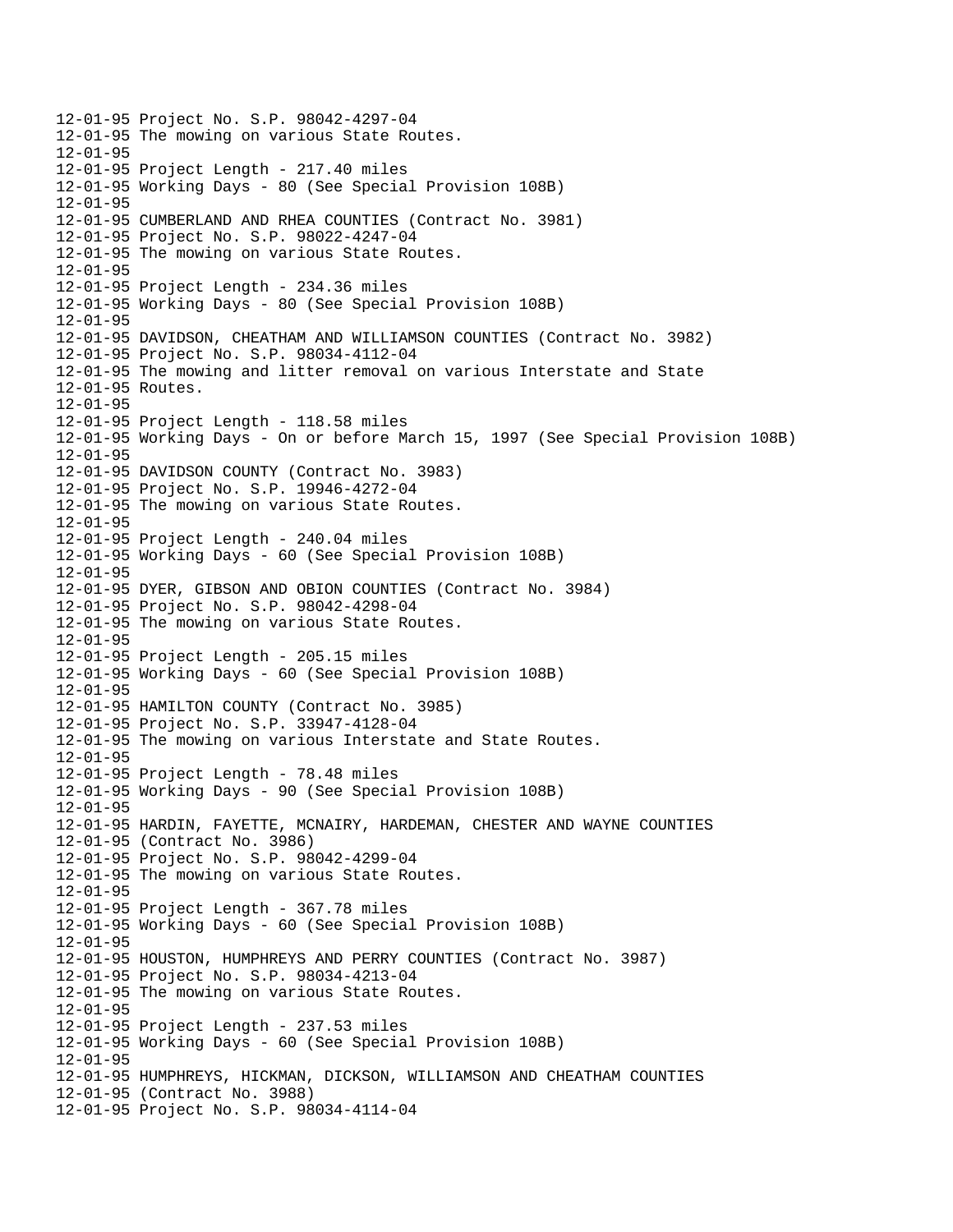12-01-95 The mowing on I-40.  $12 - 01 - 95$ 12-01-95 Project Length - 56.65 miles 12-01-95 Working Days - 80 (See Special Provision 108B) 12-01-95 12-01-95 JEFFERSON, SEVIER AND COCKE COUNTIES (Contract No. 3989) 12-01-95 Project No. S.P. 98012-4135-04 12-01-95 The mowing on various Interstate and State Routes. 12-01-95 12-01-95 Project Length - 54.25 miles 12-01-95 Working Days - 80 (See Special Provision 108B) 12-01-95 12-01-95 LAWRENCE, WAYNE AND LEWIS COUNTIES (Contract No. 3990) 12-01-95 Project No. S.P. 98034-4215-04 12-01-95 The mowing on various State Routes. 12-01-95 12-01-95 Project Length - 147.15 miles 12-01-95 Working Days - 60 (See Special Provision 108B) 12-01-95 12-01-95 LEWIS, WAYNE AND PERRY COUNTIES (Contract No. 3991) 12-01-95 Project No. S.P. 98034-4216-04 12-01-95 The mowing on various State Routes. 12-01-95 12-01-95 Project Length - 206.82 miles 12-01-95 Working Days - 60 (See Special Provision 108B) 12-01-95 12-01-95 MONROE, LOUDON AND ROANE COUNTIES (Contract No. 3992) 12-01-95 Project No. S.P. 98012-4136-04 12-01-95 The mowing and litter removal on various Interstate and State Routes. 12-01-95 12-01-95 Project Length - 89.77 miles 12-01-95 Working Days - On or before November 15, 1996 (See Special Provision 108B) 12-01-95 12-01-95 PUTNAM AND CUMBERLAND COUNTIES (Contract No. 3993) 12-01-95 Project No. S.P. 98022-4148-04 12-01-95 The mowing and litter removal on I-40 and various State Routes. 12-01-95 12-01-95 Project Length - 94.75 miles 12-01-95 Working Days - On or before November 15, 1996 (See Special Provision 108B) 12-01-95 12-01-95 RUTHERFORD AND WILLIAMSON COUNTIES (Contract No. 3994) 12-01-95 Project No. S.P. 98034-4217-04 12-01-95 The mowing on various State Routes. 12-01-95 12-01-95 Project Length - 200.63 miles 12-01-95 Working Days - 80 (See Special Provision 108B) 12-01-95 12-01-95 SHELBY, TIPTON AND LAUDERDALE COUNTIES (Contract No. 3995) 12-01-95 Project No. S.P. 98043-4201-04 12-01-95 The mowing on various State Routes. 12-01-95 12-01-95 Project Length - 128.43 miles 12-01-95 Working Days - 100 (See Special Provision 108B) 12-01-95 12-01-95 SULLIVAN AND HAWKINS COUNTIES (Contract No. 3996) 12-01-95 Project No. S.P. 98012-4137-04 12-01-95 The mowing on various Interstate and State Routes. 12-01-95 12-01-95 Project Length - 90.54 miles 12-01-95 Working Days - 80 (See Special Provision 108B)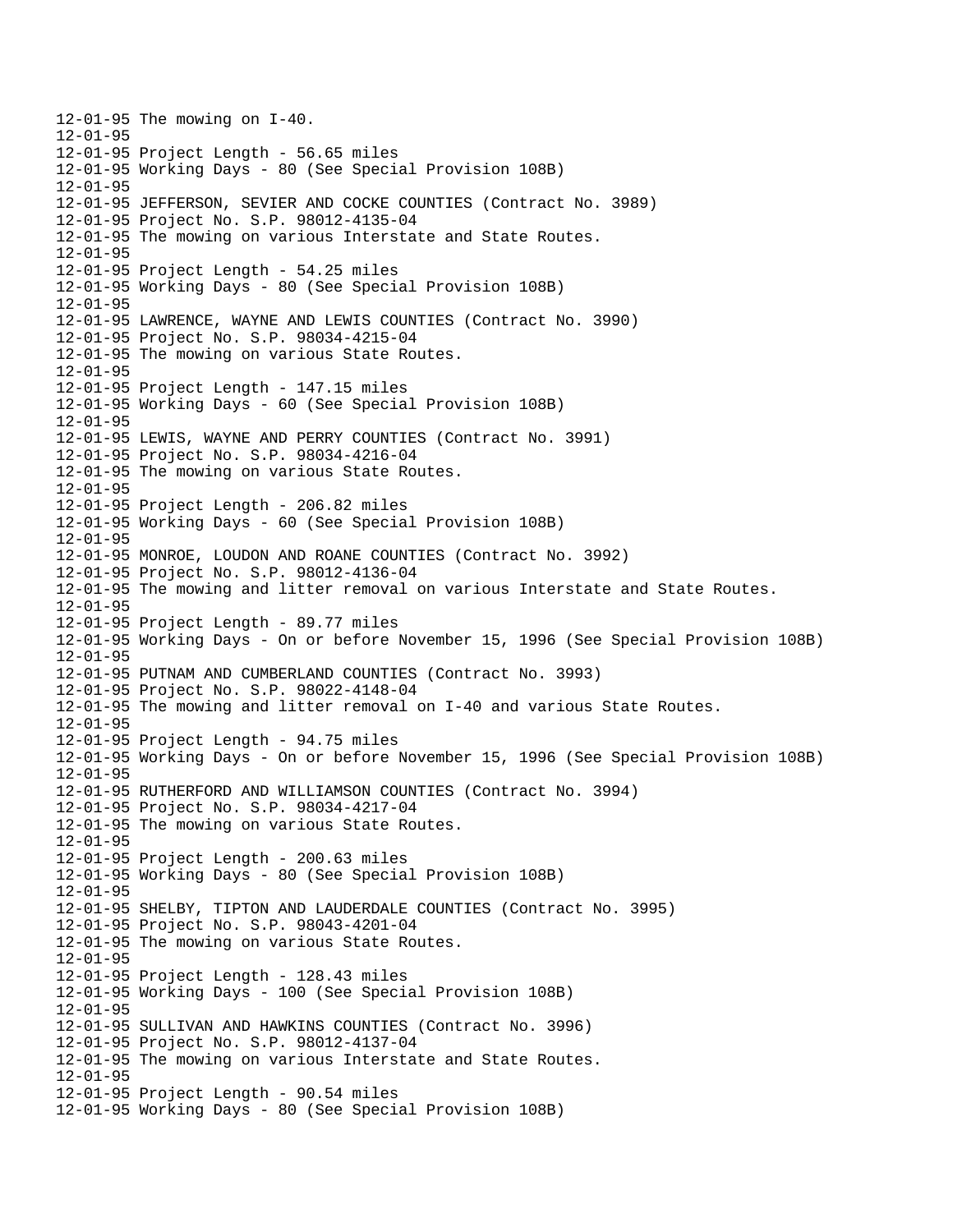12-01-95 12-01-95 SUMNER, MACON AND TROUSDALE COUNTIES (Contract No. 3997) 12-01-95 Project No. S.P. 98034-4218-04 12-01-95 The mowing on various State Routes. 12-01-95 12-01-95 Project Length - 363.94 miles 12-01-95 Working Days - 60 (See Special Provision 108B) 12-01-95 12-01-95 SUMNER, ROBERTSON, CHEATHAM, AND MONTGOMERY COUNTIES 12-01-95 (Contract No. 3998) 12-01-95 Project No. S.P. 98034-4119-04 12-01-95 The mowing on I-24 and I-65.  $12 - 01 - 95$ 12-01-95 Project Length - 55.48 miles 12-01-95 Working Days - 80 (See Special Provision 108B) 12-01-95 12-01-95 WASHINGTON, GREENE, HAMBLEN, CARTER AND UNICOI COUNTIES 12-01-95 (Contract No. 3999) 12-01-95 Project No. S.P. 98012-4138-04 12-01-95 The mowing on various Interstate and State Routes. 12-01-95 12-01-95 Project Length - 107.07 miles 12-01-95 Working Days - 80 (See Special Provision 108B) 12-01-95 12-01-95 WILLIAMSON COUNTY (Contract No. 4000) 12-01-95 Project No. S.P. 94945-4267-04 12-01-95 The mowing on various State Routes. 12-01-95 12-01-95 Project Length - 176.17 miles 12-01-95 Working Days - 60 (See Special Provision 108B) 12-01-95 ================================================================================ 12-15-95 HUMPHREYS COUNTY (Contract No. 3397) 12-15-95 Project No. S.P. 43004-4214-04 12-15-95 The repair of the bridge on S.R. 1 over Hurricane Creek (L.M. 25.23) and over 12-15-95 Yellow Bank Branch (L.M. 24.28) including concrete, non-penetrating concrete 12-15-95 seal, bridge deck, expansion joint and epoxy injection repairs, prestressed 12-15-95 concrete box beam, bridgerail replacement, paving on the approaches with 12-15-95 bituminous materials (plant mix), cold planing, installation of guardrail, and 12-15-95 pavement marking. 12-15-95 12-15-95 Project Length - 0.000 mile 12-15-95 Working Days - 150 12-15-95 Plans Cost - \$ 10.00 Cross-Section Cost - NA 12-15-95 12-15-95 GILES COUNTY (Contract No. 3763) 12-15-95 Project No. STP-NHE-15(56), 28068-3210-14 12-15-95 The slide repair on U.S. 64 (S.R. 15, Pulaski By-pass) including the 12-15-95 construction of one (1) concrete retaining wall, grading and drainage and 12-15-95 installation of fence. 12-15-95 12-15-95 Project Length - 0.000 mile 12-15-95 Working Days - 75 12-15-95 Plans Cost - \$ 10.00 Cross-Section Cost - \$0.00 12-15-95 12-15-95 ANDERSON, BLOUNT, CAMPBELL, COCKE, GRAINGER, GREENE, HAMBLEN, JEFFERSON, KNOX, 12-15-95 LOUDON, MONROE, ROANE, SEVIER, SULLIVAN AND WASHINGTON COUNTIES 12-15-95 (Contract No. 4001) 12-15-95 Project No. S.P. 98012-4139-04 12-15-95 The random on call guardrail repair on various Interstate and State Routes in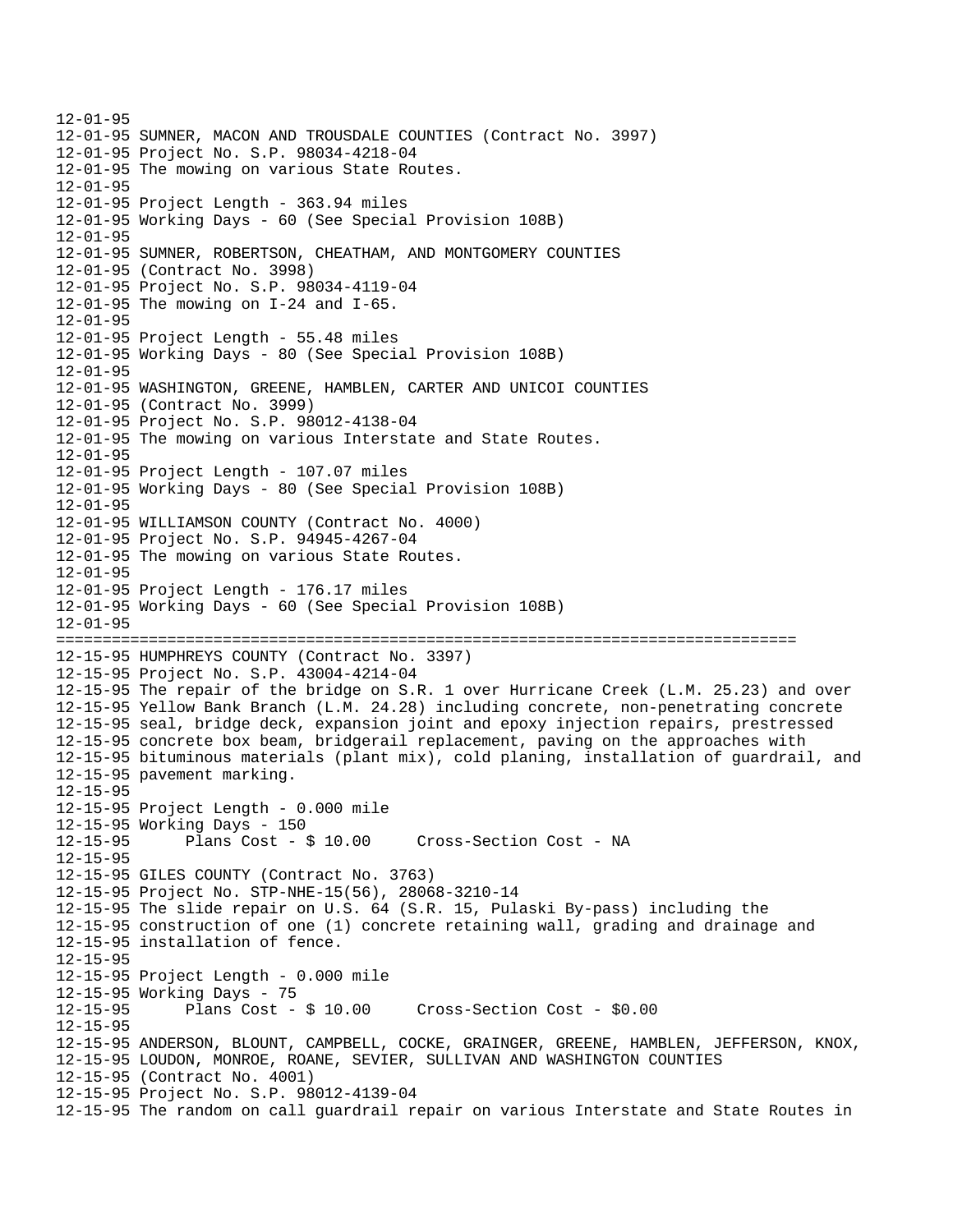12-15-95 Knox, Blount, Sevier, Jefferson, and Cocke counties, State Routes in Grainger 12-15-95 county, Interstate Routes in Anderson, Campbell, Greene, Hamblen, Loudon, 12-15-95 Monroe, Roane, Sullivan, and Washington Counties, and U.S. 23 (S.R. 36) in 12-15-95 Carter, Unicoi, and Washington Counties. 12-15-95 12-15-95 Project Length - 1208.24 miles 12-15-95 Working Days - On or before December 31, 1996 (See Special Provision 108B) 12-15-95 NO PLANS CONTRACT 12-15-95 12-15-95 BEDFORD, LINCOLN, MARSHALL, MOORE AND RUTHERFORD COUNTIES (Contract No. 4002) 12-15-95 Project No. S.P. 98034-4126-04 12-15-95 The installation of painted pavement marking lines on various Interstate and 12-15-95 State routes. 12-15-95 12-15-95 Project Length - 708.01 miles 12-15-95 Working Days - On or before August 1, 1996 (See Special Provision 108B) 12-15-95 NO PLANS CONTRACT 12-15-95 12-15-95 BEDFORD, CHEATHAM, DAVIDSON, DICKSON, GILES, HICKMAN, HUMPHREYS, MARSHALL, 12-15-95 MAURY, MONTGOMERY, ROBERTSON, RUTHERFORD, SMITH, SUMNER, WILLIAMSON AND WILSON 12-15-95 COUNTIES (Contract No. 4003) 12-15-95 Project No. S.P. 98034-4127-04 12-15-95 The random on call guardrail repair on various Interstate and State Routes in 12-15-95 Davidson county, and Interstate Routes in Bedford, Cheatham, Dickson, Giles, 12-15-95 Hickman, Humphreys, Marshall, Maury, Montgomery, Robertson, Rutherford, Smith, 12-15-95 Sumner, Williamson, and Wilson counties. 12-15-95 12-15-95 Project Length - 629.55 miles 12-15-95 Working Days - On or before December 31, 1996 (See Special Provision 108B) 12-15-95 NO PLANS CONTRACT 12-15-95 12-15-95 BENTON, CARROLL, DECATUR, FAYETTE, HAYWOOD, HENDERSON, MADISON, AND SHELBY 12-15-95 COUNTIES (Contract No. 4004) 12-15-95 Project No. S.P. 98043-4109-04 12-15-95 The random on call guardrail repair on various Interstate and State Routes in 12-15-95 Shelby county, and Interstate Routes in Benton, Carroll, Decatur, Fayette, 12-15-95 Haywood, Henderson, and Madison Counties. 12-15-95 12-15-95 Project Length - 362.05 miles 12-15-95 Working Days - On or before December 31, 1996 (See Special Provision 108B) 12-15-95 NO PLANS CONTRACT 12-15-95 12-15-95 BLOUNT COUNTY (Contract No. 4005) 12-15-95 Project No. S.P. 05097-3224-04 12-15-95 The grading and drainage on S.R. 162 (Pellissippi Parkway) including the 12-15-95 construction of one (1) concrete box bridge (3 @ 12' X 8'), paving with either 12-15-95 a mineral aggregate base or a lime fly-ash treated aggregate base and bituminous 12-15-95 materials (plant mix) (polymer modified), a treated permeable base and portland 12-15-95 cement concrete pavement on the ramps, storm sewer construction, installation 12-15-95 of concrete curb and gutter, sidewalk, guardrail, concrete median barrier, 12-15-95 fence, signs, and pavement marking beginning 0.2 mile east of S.R. 115 (Alcoa 12-15-95 Highway) and extending to the intersection with Cusick Road. 12-15-95 12-15-95 Project Length - 1.069 miles 12-15-95 Working Days - 100 (See Special Provision 108B) 12-15-95 Plans Cost - \$ 25.00 Cross-Section Cost - \$ 25.00 12-15-95 12-15-95 BLOUNT, COCKE, JEFFERSON, KNOX, ROANE, AND SEVIER COUNTIES (Contract No. 4006) 12-15-95 Project No. S.P. 98012-4140-04 12-15-95 The removal and replacement of existing fence on various Interstate Routes in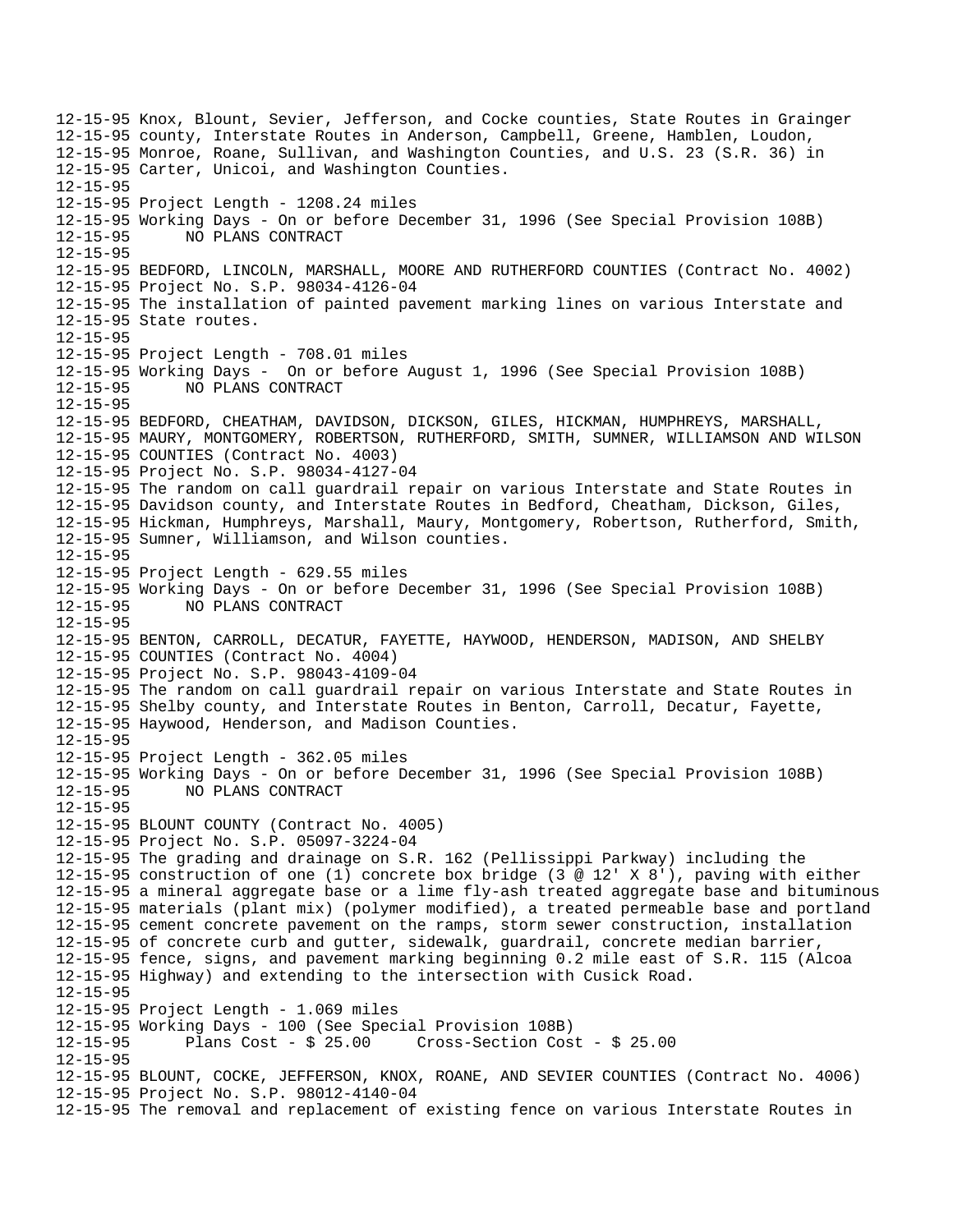12-15-95 Blount, Cocke, Jefferson, Knox, Roane and Sevier Counties, and on S.R. 115 in 12-15-95 Knox County. 12-15-95 12-15-95 Project Length - 0.000 mile 12-15-95 Working Days - On or before December 31, 1996 12-15-95 NO PLANS CONTRACT 12-15-95 12-15-95 BRADLEY, COFFEE, CUMBERLAND, GRUNDY, HAMILTON, MCMINN, MARION AND PUTNAM 12-15-95 COUNTIES (Contract No. 4007) 12-15-95 Project No. S.P. 98022-4161-04 12-15-95 The random on call guardrail repair on various Interstate and State Routes in 12-15-95 Hamilton county and Interstate Routes in Bradley, Coffee, Cumberland, Grundy, 12-15-95 McMinn, Marion, and Putnam counties. 12-15-95 12-15-95 Project Length - 460.24 miles 12-15-95 Working Days - On or before December 31, 1996 (See Special Provision 108B) 12-15-95 NO PLANS CONTRACT 12-15-95 12-15-95 CARTER COUNTY (Contract No. 4008) 12-15-95 Project No. PFH-535(1), 10945-3672-84 12-15-95 The installation of guardrail and signs on Unaka Road access to the Dennis Cove 12-15-95 Recreation Area. 12-15-95 12-15-95 Project Length - 1.309 miles 12-15-95 Working Days - 40<br>12-15-95 Plans Cost - \$ 3.00 12-15-95 Plans Cost - \$ 3.00 Cross-Section Cost - NA 12-15-95 12-15-95 CARTER, HAMBLEN, HANCOCK, HAWKINS, JOHNSON AND SULLIVAN COUNTIES 12-15-95 (Contract No. 4009) 12-15-95 Project No. S.P. 98012-4134-04 12-15-95 The installation of painted pavement marking lines on various Interstate and 12-15-95 State routes. 12-15-95 12-15-95 Project Length - 608.37 miles 12-15-95 Working Days - On or before August 1, 1996 (See Special Provision 108B) 12-15-95 NO PLANS CONTRACT 12-15-95 12-15-95 CHESTER AND DECATUR COUNTIES (Contract No. 4010) 12-15-95 Project No. ER-NH-000S(100), 98043-3204-14 12-15-95 The brush and tree removal on S.R. 69 and S.R. 100 at various locations. 12-15-95 12-15-95 Project Length - 20.360 miles 12-15-95 Working Days - On or before July 15, 1996 12-15-95 NO PLANS CONTRACT 12-15-95 12-15-95 CLAY, FENTRESS, JACKSON, OVERTON AND PICKETT COUNTIES (Contract No. 4011) 12-15-95 Project No. S.P. 98022-4149-04 12-15-95 The installation of painted pavement marking lines on various Interstate and 12-15-95 State routes. 12-15-95 12-15-95 Project Length - 380.57 miles 12-15-95 Working Days - On or before August 1, 1996 (See Special Provision 108B) 12-15-95 NO PLANS CONTRACT 12-15-95 12-15-95 COCKE, GRAINGER, JEFFERSON AND SEVIER COUNTIES (Contract No. 4012) 12-15-95 Project No. S.P. 98012-4133-04 12-15-95 The installation of painted pavement marking lines on various Interstate and 12-15-95 State routes. 12-15-95 12-15-95 Project Length - 366.69 miles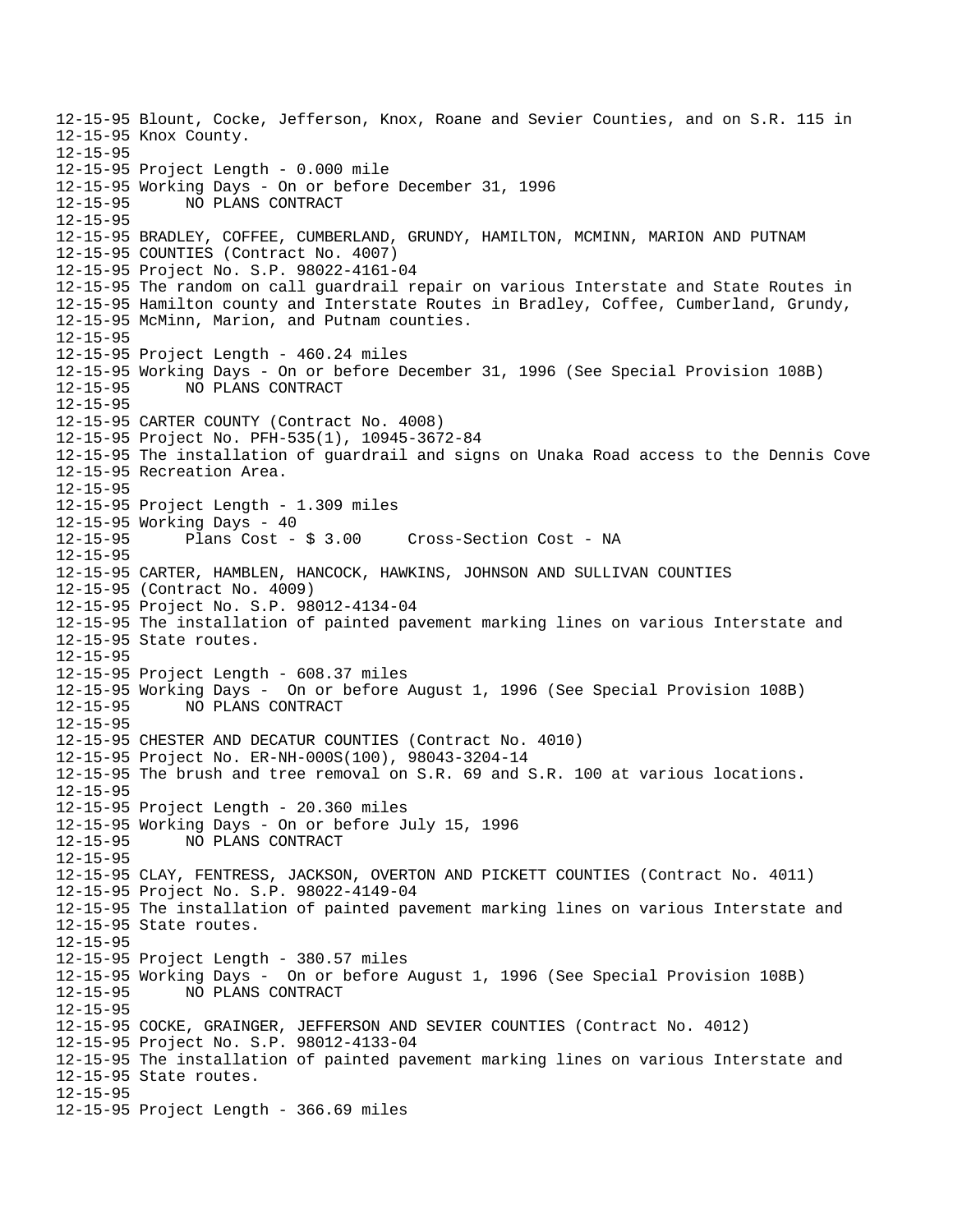12-15-95 Working Days - On or before August 1, 1996 (See Special Provision 108B) 12-15-95 NO PLANS CONTRACT 12-15-95 12-15-95 CUMBERLAND COUNTY (Contract No. 4013) 12-15-95 Project No. S.P. 18001-4193-04 12-15-95 The renovation and modification of Rest Areas on I-40 east and west bound lanes 12-15-95 including building renovations and landscaping. 12-15-95 12-15-95 Project Length - 0.000 mile 12-15-95 Working Days - On or before June 21, 1996 12-15-95 Plans Cost - \$ 25.00 Cross-Section Cost - NA 12-15-95 12-15-95 CUMBERLAND, DEKALB, PUTNAM AND RHEA COUNTIES (Contract No. 4014) 12-15-95 Project No. S.P. 98022-4150-04 12-15-95 The installation of painted pavement marking lines on various Interstate and 12-15-95 State routes. 12-15-95 12-15-95 Project Length - 362.20 miles 12-15-95 Working Days - On or before August 1, 1996 (See Special Provision 108B) 12-15-95 NO PLANS CONTRACT 12-15-95 12-15-95 DAVIDSON COUNTY (Contract No. 4015) 12-15-95 Project No. IME-24-9(45)35, 19001-8129-44 12-15-95 The resurfacing on I-24 with bituminous materials (plant mix) (polymer 12-15-95 modified), including cold planing, portland cement concrete pavement 12-15-95 replacement on the ramps, cracking and seating concrete pavement, bridge deck 12-15-95 repairs, bridge deck sealant, installation of guardrail, and pavement marking 12-15-95 beginning east of Union Hill Road (L.M. 3.60) and extending to near I-65 (L.M. 12-15-95 12.34). 12-15-95 12-15-95 Project Length - 8.740 miles 12-15-95 Working Days - 200 12-15-95 Plans Cost - \$ 10.00 Cross-Section Cost - NA 12-15-95 The DBE goal for this contract is 8% of the contract amount. 12-15-95 12-15-95 DAVIDSON COUNTY (Contract No. 4016) 12-15-95 Project No. S.P. 19043-4224-04 12-15-95 The repair of the bridge on S.R. 65 over South Fork Sycamore Creek (L.M. 15.99) 12-15-95 including concrete, repainting existing steel structure, non-penetrating 12-15-95 concrete seal, bridge deck repairs, bridgerail replacement, paving on the 12-15-95 approaches with bituminous materials (plant mix), cold planing, installation of 12-15-95 guardrail, and pavement marking. 12-15-95 12-15-95 Project Length - 0.000 mile 12-15-95 Working Days - 125 12-15-95 Plans Cost - \$ 10.00 Cross-Section Cost - NA 12-15-95 12-15-95 DAVIDSON COUNTY (Contract No. 4017) 12-15-95 Project No. S.P. 19076-3234-04 12-15-95 The grading and drainage on S.R. 155 (Briley Parkway) including the 12-15-95 construction of one (1) prestressed concrete box beam bridge on Briley Parkway 12-15-95 over Opryland access road, one (1) continuous structural steel beam bridge on 12-15-95 McGavock Pike over Briley Parkway, ten (10) reinforced concrete retaining 12-15-95 walls, paving with bituminous materials (plant mix) (polymer modified), treated 12-15-95 permeable base and portland cement concrete pavement on the ramps, cold 12-15-95 planing, storm sewer construction, installation of concrete curb and gutter, 12-15-95 sidewalk, guardrail, concrete median barrier, fence, signs, signals, lighting, 12-15-95 and pavement marking beginning north of Two Rivers Parkway and extending to 12-15-95 north of the McGavock Pike interchange. 12-15-95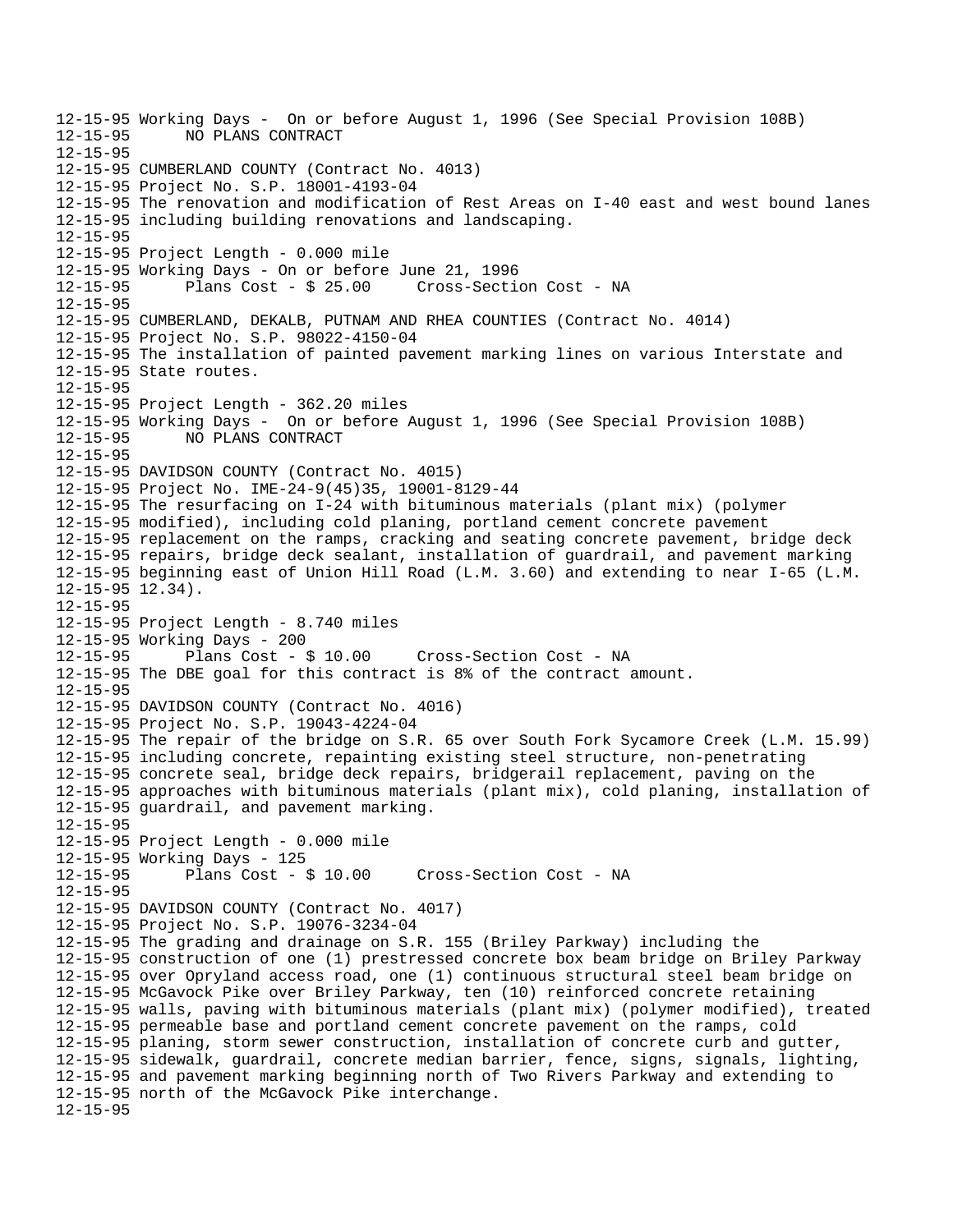```
12-15-95 Project Length - 2.064 miles 
12-15-95 Working Days - On or before May 15, 1998 
              Plans Cost - $125.00 Cross-Section Cost - $25.0012-15-95 The DBE goal for this contract is 4% of the contract amount. 
12-15-95 
12-15-95 DAVIDSON COUNTY (Contract No. 4018) 
12-15-95 Project No. S.P. 19140-3210-04 
12-15-95 The intersection improvement at S.R. 254 (Old Hickory Boulevard) with American 
12-15-95 General Way including grading and drainage, paving with bituminous materials 
12-15-95 (plant mix), storm sewer construction, installation of concrete curb and 
12-15-95 gutter, and pavement marking beginning 0.21 mile east of Franklin Pike Circle 
12-15-95 and extending to 0.07 mile east of Oakes Drive. 
12-15-95 
12-15-95 Project Length - 0.278 mile 
12-15-95 Working Days - On or before May 1, 1996 
12-15-95 Plans Cost - $ 10.00 Cross-Section Cost - $ 10.00 
12-15-95 
12-15-95 DAVIDSON COUNTY (Contract No. 4019) 
12-15-95 Project No. S.P. 19166-4211-04 
12-15-95 The repair of the bridge on S.R. 171 over the Stones River (L.M. 5.86) 
12-15-95 including concrete, repainting existing steel structure, non-penetrating 
12-15-95 concrete sealant, bridge deck and expansion joint repairs, bridge deck sealant, 
12-15-95 overlay with bituminous materials (plant mix), installation of guardrail, and 
12-15-95 pavement marking. 
12-15-95 
12-15-95 Project Length - 0.000 mile 
12-15-95 Working Days - 150 
                                       Cross-Section Cost - NA
12-15-95 
12-15-95 DAVIDSON COUNTY (Contract No. 4020) 
12-15-95 Project No. S.P. 19946-4471-04 
12-15-95 The navigational light upgrade on eight (8) bridges in Nashville on various 
12-15-95 Interstate and State routes over the Cumberland River and Stones River. 
12-15-95 
12-15-95 Project Length - 0.000 mile 
12-15-95 Working Days - On or before June 1, 1996 
12-15-95 Plans Cost - $ 10.00 Cross-Section Cost - NA 
12-15-95 
12-15-95 DAVIDSON, WILLIAMSON, AND WILSON COUNTIES (Contract No. 4021) 
12-15-95 Project No. S.P. 98034-4125-04 
12-15-95 The installation of painted pavement marking lines on various Interstate and 
12-15-95 State routes. 
12-15-95 
12-15-95 Project Length - 407.47 miles 
12-15-95 Working Days - On or before August 1, 1996 (See Special Provision 108B) 
12-15-95 NO PLANS CONTRACT 
12-15-95 
12-15-95 DICKSON COUNTY (Contract No. 4022) 
12-15-95 Project No. S.P. 22012-4220-04 
12-15-95 The repair of the bridge on S.R. 96 over CSX railroad in Burns including 
12-15-95 concrete, bridge deck and foundation repairs, bridgerail replacement, paving on 
12-15-95 the approaches with bituminous materials (plant mix), cold planing, 
12-15-95 installation of guardrail, and pavement marking. 
12-15-95 
12-15-95 Project Length - 0.000 mile 
12-15-95 Working Days - 125 
12-15-95 Plans Cost - $ 10.00 Cross-Section Cost - NA 
12-15-95 
12-15-95 DYER, GIBSON, LAKE, OBION AND SHELBY COUNTIES (Contract No. 4023) 
12-15-95 Project No. S.P. 98043-4113-04
```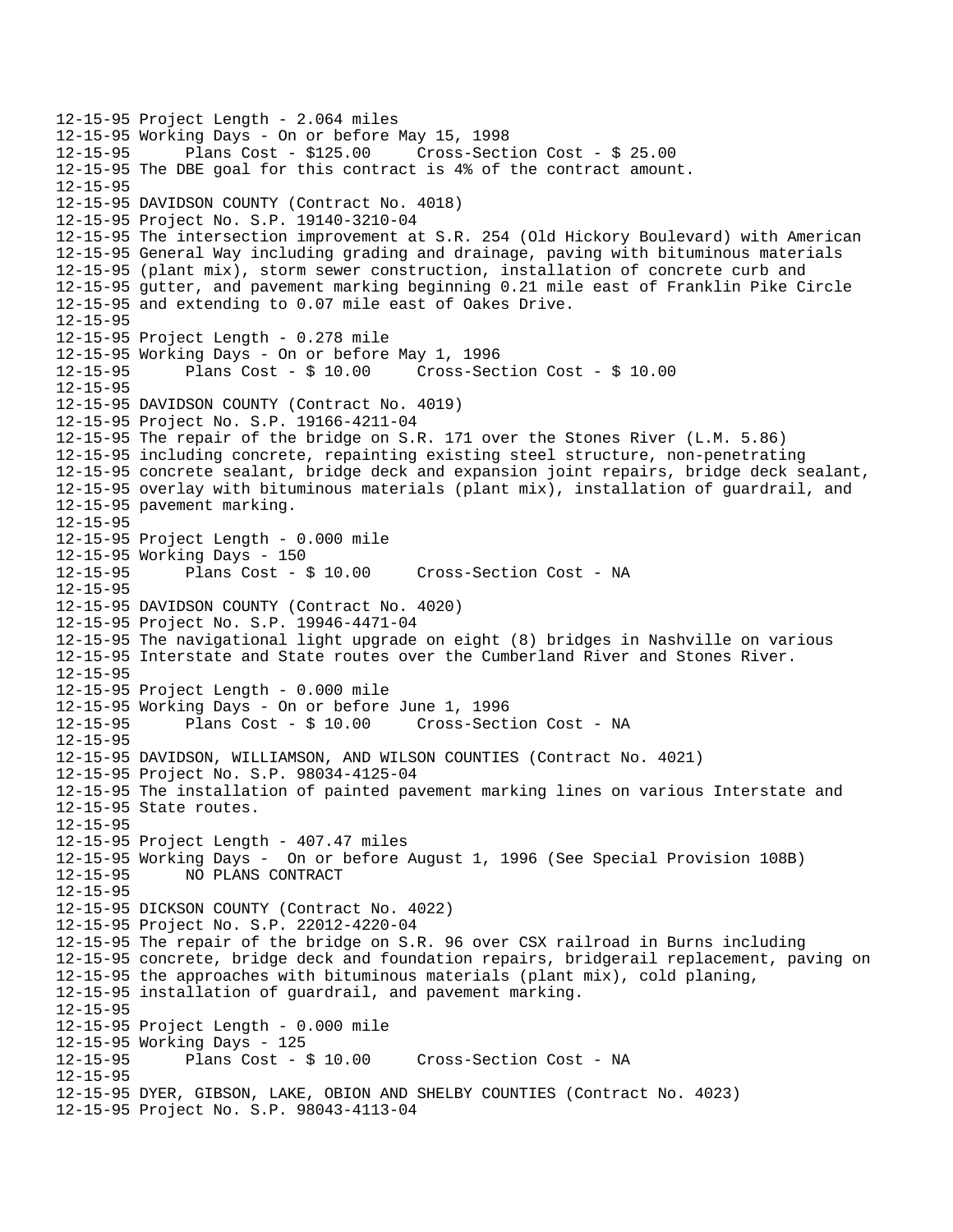12-15-95 The installation of painted pavement marking lines on various Interstate and 12-15-95 State routes. 12-15-95 12-15-95 Project Length - 643.69 miles 12-15-95 Working Days - On or before August 1, 1996 (See Special Provision 108B) 12-15-95 NO PLANS CONTRACT 12-15-95 12-15-95 GIBSON COUNTY (Contract No. 4024) 12-15-95 Project No. STP-R-152(9), 27018-3215-94 12-15-95 The CSX railroad crossing improvements on S.R. 152 at Front Street in Humboldt 12-15-95 including grading and drainage, paving with bituminous materials (plant mix), 12-15-95 cold planing, installation of concrete curb, sidewalk, and pavement marking. 12-15-95 12-15-95 Project Length - 0.071 mile 12-15-95 Working Days - 30 12-15-95 Plans Cost - \$ 10.00 Cross-Section Cost - \$0.00 12-15-95 12-15-95 GILES COUNTY (Contract No. 4025) 12-15-95 Project No. BR-STP-166(5), 28012-3210-94 12-15-95 The construction of one (1) prestressed concrete box beam bridge on S.R. 166 12-15-95 over Brownlow Creek (L.M. 27.04) including grading and drainage, paving with 12-15-95 bituminous materials (plant mix), installation of guardrail and pavement 12-15-95 marking. 12-15-95 12-15-95 Project Length - 0.208 mile 12-15-95 Working Days - 150 12-15-95 Plans Cost - \$ 10.00 Cross-Section Cost - \$0.00 12-15-95 12-15-95 GREENE COUNTY (Contract No. 4026) 12-15-95 Project No. S.P. 30001-4168-04 12-15-95 The renovation and modification of Rest Areas on I-81 north and south bound 12-15-95 lanes including building renovations and landscaping. 12-15-95 12-15-95 Project Length - 0.000 mile 12-15-95 Working Days - On or before June 21, 1996 12-15-95 Plans Cost - \$ 25.00 Cross-Section Cost - NA 12-15-95 12-15-95 HAMILTON COUNTY (Contract No. 4027) 12-15-95 Project No. BRZE-3300(14), 33946-3493-94 12-15-95 The construction of one (1) prestressed concrete box beam bridge on May Road 12-15-95 over Sale Creek (L.M. 2.64) including grading and drainage, paving with 12-15-95 bituminous materials (plant mix), installation of guardrail, and pavement 12-15-95 marking. 12-15-95 12-15-95 Project Length - 0.147 mile 12-15-95 Working Days - 150 12-15-95 Plans Cost - \$ 10.00 Cross-Section Cost - \$0.00  $12 - 15 - 95$ 12-15-95 HAMILTON COUNTY (Contract No. 4028) 12-15-95 Project No. BRZE-3300(18), 33101-3411-94 12-15-95 The construction of one (1) prestressed concrete Bulb-Tee beam bridge on Lee 12-15-95 Pike over Possum Creek (L.M. 3.40) including grading and drainage, paving with 12-15-95 bituminous materials (plant mix), installation of guardrail, and pavement 12-15-95 marking. 12-15-95 12-15-95 Project Length - 0.215 mile 12-15-95 Working Days - 140  $Cross-Section Cost - $ 10.00$ 12-15-95 12-15-95 HENDERSON COUNTY (Contract No. 4029)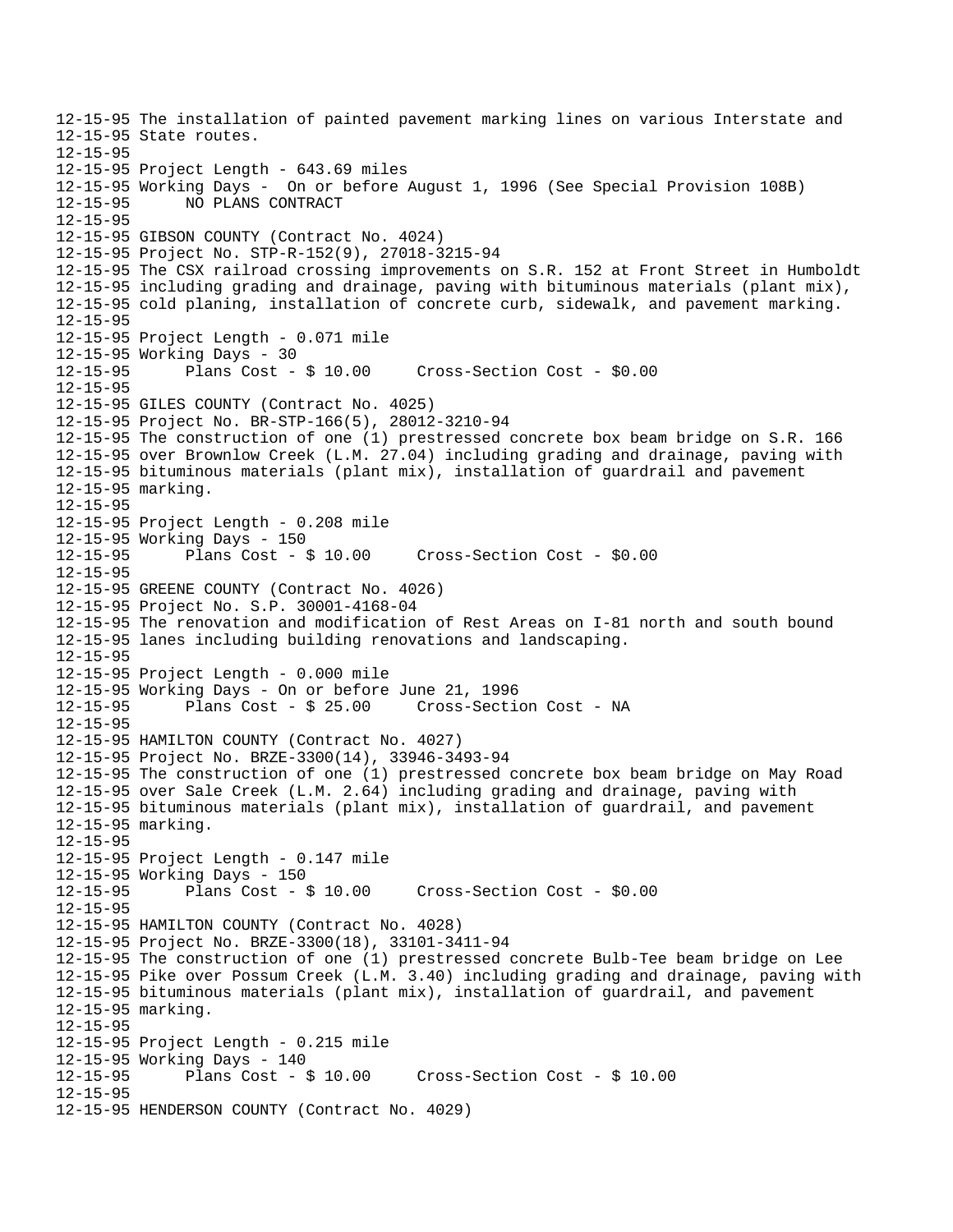12-15-95 Project No. ER-I-40-2(101)95, 39001-3154-44 12-15-95 The brush and tree removal on I-40 at various locations beginning at the 12-15-95 Madison County line and extending to S.R. 22. 12-15-95 12-15-95 Project Length - 13.010 miles 12-15-95 Working Days - On or before July 15, 1996 12-15-95 Plans Cost - \$ 10.00 Cross-Section Cost - NA 12-15-95 12-15-95 JOHNSON COUNTY (Contract No. 4030) 12-15-95 Project No. S.P. 46945-3454-04 12-15-95 The grading and drainage on a S.I.A. Route serving N.N. Ball and Roller, Inc. 12-15-95 including paving with bituminous materials (plant mix) and pavement marking. 12-15-95 12-15-95 Project Length - 0.208 mile 12-15-95 Working Days - 50 12-15-95 Plans Cost - \$ 10.00 Cross-Section Cost - \$0.00 12-15-95 12-15-95 KNOX COUNTY (Contract No. 4031) 12-15-95 Project No. STP-M-4823(2), 47956-3503-54 12-15-95 The grading and drainage on Old Stage Road including paving with bituminous 12-15-95 materials (plant mix), storm sewer construction, installation of concrete curb 12-15-95 and gutter, guardrail, and pavement marking beginning 160 feet west of Spur 12-15-95 Road and extending to 360 feet east of McFee Road. 12-15-95 12-15-95 Project Length - 0.407 mile 12-15-95 Working Days - 100 12-15-95 Plans Cost - \$ 10.00 Cross-Section Cost - \$ 10.00 12-15-95 The DBE goal for this contract is 12% of the contract amount. 12-15-95 12-15-95 KNOX COUNTY (Contract No. 4032) 12-15-95 Project No. S.P. 47019-4516-04 12-15-95 The slide repair on S.R. 33 at Copper Ridge (L.M. 19.38) including grading and 12-15-95 drainage, paving with bituminous materials (plant mix), installation of 12-15-95 guardrail, and pavement marking. 12-15-95 12-15-95 Project Length - 0.194 mile 12-15-95 Working Days - 120 12-15-95 Plans Cost - \$ 10.00 Cross-Section Cost - \$ 10.00 12-15-95 12-15-95 LAKE COUNTY (Contract No. 4033) 12-15-95 Project No. BR-STP-78(6), 48004-3224-94 12-15-95 The construction of three (3) concrete box bridges (1 - 5  $\omega$  15' X 8', 1 - 3  $\omega$ 12-15-95 12' X 7'and 1 - 4 @ 15' X 12') on S.R. 78 over sloughs at L.M. 5.66, L.M. 7.50 12-15-95 and L.M. 8.05 including grading and drainage, paving with bituminous materials 12-15-95 (plant mix), cold planing, installation of guardrail, and pavement marking. 12-15-95 12-15-95 Project Length - 0.405 mile 12-15-95 Working Days - 135 12-15-95 Plans Cost - \$ 10.00 Cross-Section Cost - \$ 10.00 12-15-95 The DBE goal for this contract is 5% of the contract amount. 12-15-95 12-15-95 MCNAIRY AND CHESTER COUNTIES (Contract No. 4034) 12-15-95 Project No. NH-5(31), 55002-3226-14, 12001-3224-14 12-15-95 The grading and drainage on U.S. 45 (S.R. 5) including the construction of two 12-15-95 (2) reinforced concrete cantilever retaining walls, eight (8) concrete box 12-15-95 culverts, paving with bituminous materials (plant mix)(modified), storm sewer 12-15-95 construction, installation of guardrail, fence, signs, and pavement marking 12-15-95 beginning at Garner Road and extending to Henderson Bypass. 12-15-95 12-15-95 Project Length - 6.590 miles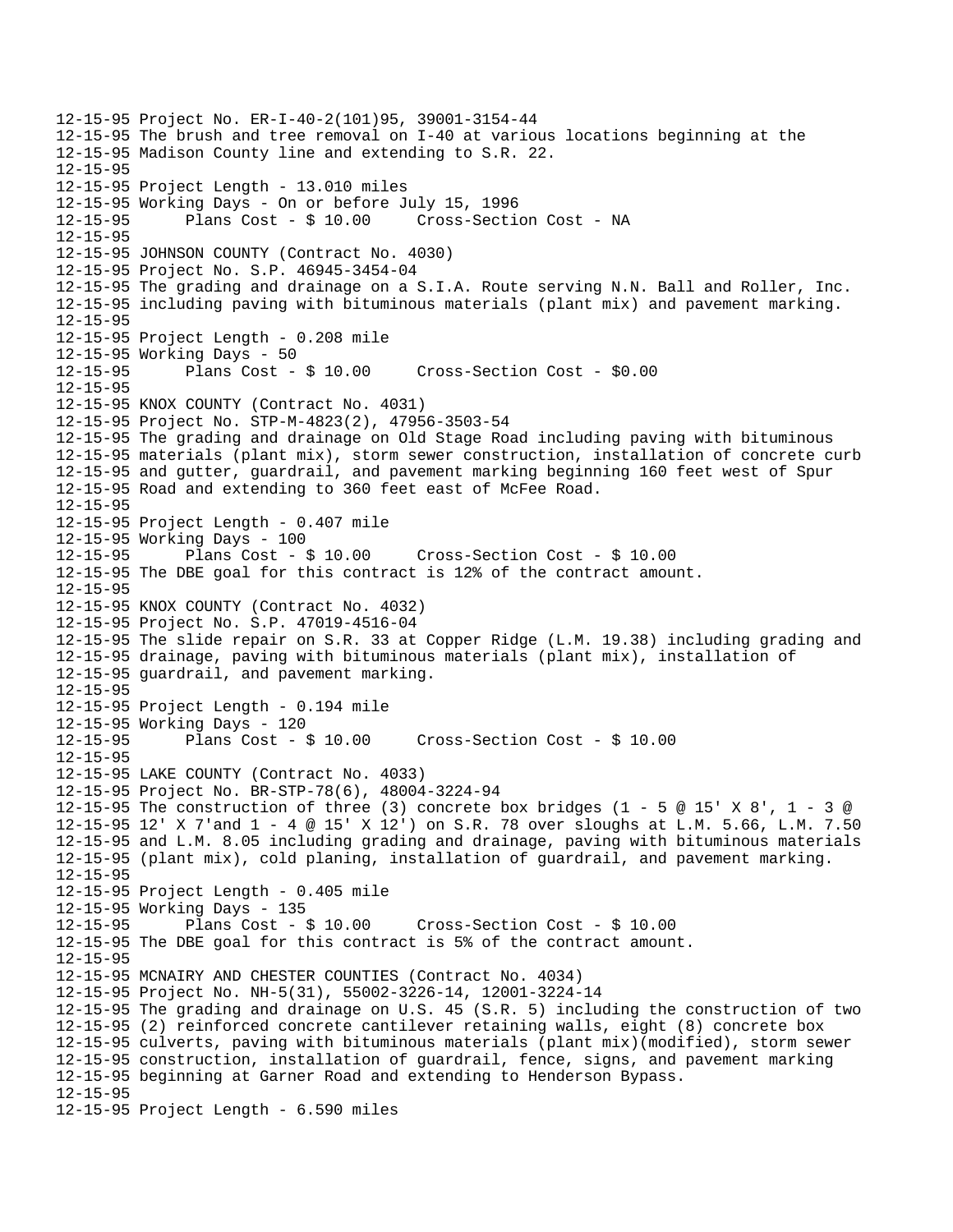12-15-95 Working Days - On or before June 1, 1998 12-15-95 Plans Cost - \$ 50.00 Cross-Section Cost - \$100.00 12-15-95 The DBE goal for this contract is 14% of the contract amount. 12-15-95 12-15-95 MACON, SMITH, SUMNER AND TROUSDALE COUNTIES (Contract No. 4035) 12-15-95 Project No. S.P. 98034-4124-04 12-15-95 The installation of painted pavement marking lines on various Interstate and 12-15-95 State routes. 12-15-95 12-15-95 Project Length - 416.01 miles 12-15-95 Working Days - On or before August 1, 1996 (See Special Provision 108B) 12-15-95 NO PLANS CONTRACT 12-15-95 12-15-95 MADISON COUNTY (Contract No. 4036) 12-15-95 Project No. BRZE-5700(29), 57945-3486-94 12-15-95 The construction of one (1) prestressed concrete box beam bridge on Perry 12-15-95 Switch Road over Meridian Creek overflow (L.M. 1.07) including grading and 12-15-95 drainage, paving with bituminous materials (plant mix), installation of 12-15-95 guardrail, and pavement marking. 12-15-95 12-15-95 Project Length - 0.104 mile 12-15-95 Working Days - 75<br>12-15-95 Plans Cost - \$ 10.00 12-15-95 Plans Cost - \$ 10.00 Cross-Section Cost - \$0.00 12-15-95 12-15-95 MADISON COUNTY (Contract No. 4037) 12-15-95 Project No. S.P. 57001-4192-04 12-15-95 The construction of a wastewater force main and pumping station beginning at 12-15-95 the I-40 westbound rest area 5W and extending to the Jackson Utility District 12-15-95 sewer system near S.R. 223. 12-15-95 12-15-95 Project Length - 2.956 miles 12-15-95 Working Days - On or before June 21, 1996 Cross-Section Cost - NA 12-15-95 12-15-95 MARION COUNTY (Contract No. 4038) 12-15-95 Project No. S.P. 58001-4117-04 12-15-95 CORRECTED: 58100-4117-04 12-15-95 The improvements at the I-24 eastbound rest area waste treatment plant. 12-15-95 12-15-95 Project Length - 0.000 mile 12-15-95 Working Days - On or before June 21, 1996 (See Special Provision 108B) 12-15-95 Plans Cost - \$ 10.00 Cross-Section Cost - NA 12-15-95 12-15-95 MAURY COUNTY (Contract No. 4039) 12-15-95 Project No. S.P. 60002-4268-04 12-15-95 The repair of the bridge on S.R. 243 over Sugar Creek (L.M. 2.06) and over the 12-15-95 Tennessee Southern Railroad (L.M. 2.30) including concrete, non-penetrating 12-15-95 concrete seal, bridge deck, epoxy injection and expansion joint repairs, 12-15-95 prestressed concrete box beams, bridgerail replacement, paving on the 12-15-95 approaches with bituminous materials (plant mix), cold planing, installation of 12-15-95 guardrail, and pavement marking. 12-15-95 12-15-95 Project Length - 0.000 mile 12-15-95 Working Days - 150 12-15-95 Plans Cost - \$ 10.00 Cross-Section Cost - NA 12-15-95 12-15-95 MONTGOMERY COUNTY (Contract No. 4040) 12-15-95 Project No. S.P. 63950-3647-04 12-15-95 The grading and drainage on a S.I.A. Route serving Bridgestone Metalpha U.S.A., 12-15-95 Incorporated in Clarksville including the construction of one (1) concrete box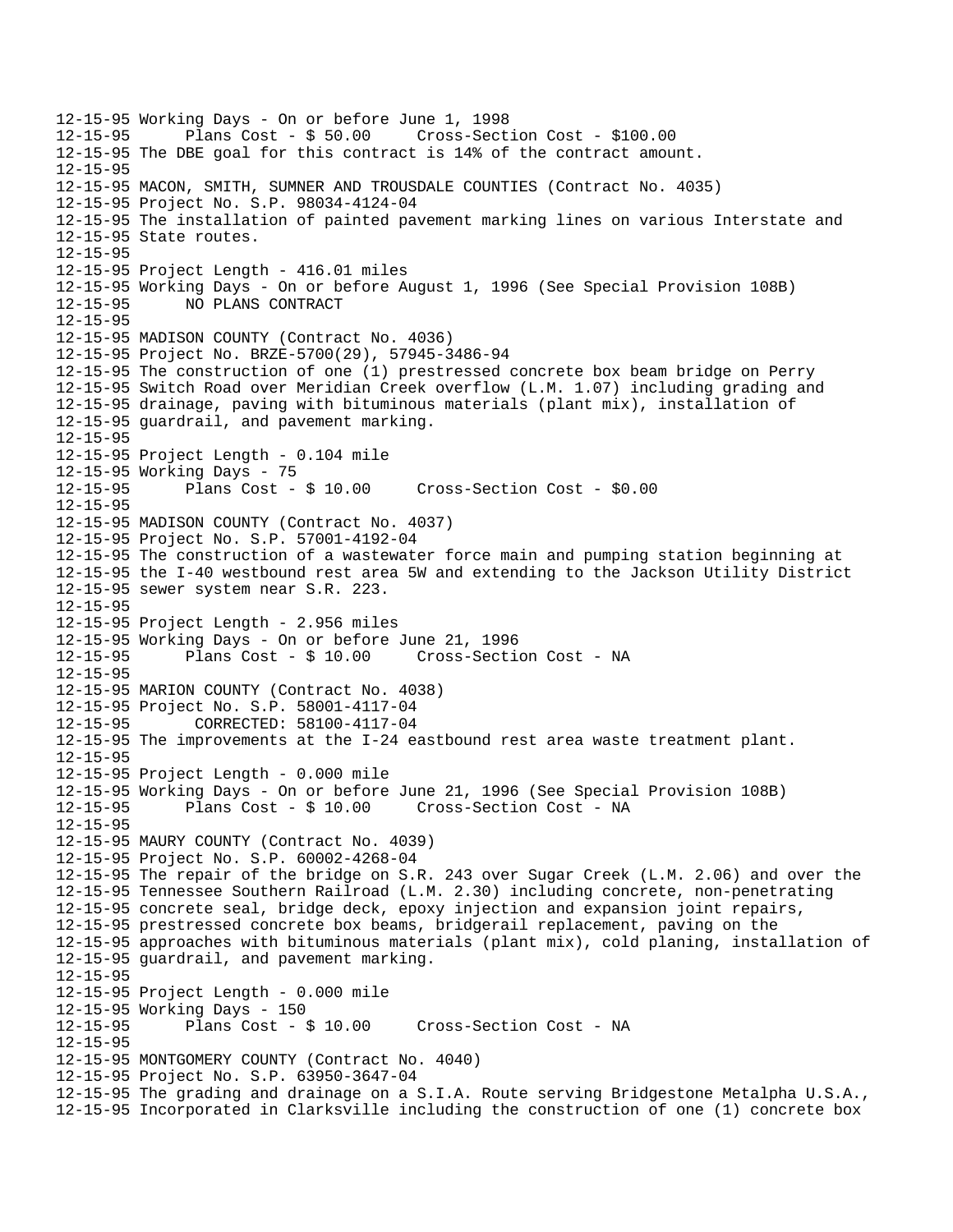12-15-95 culvert, paving with bituminous materials (plant mix), installation of 12-15-95 guardrail, and pavement marking. 12-15-95 12-15-95 Project Length - 0.445 mile 12-15-95 Working Days - On or before May 1, 1996 12-15-95 Plans Cost - \$ 10.00 Cross-Section Cost - \$0.00 12-15-95 12-15-95 OBION COUNTY (Contract No. 4041) 12-15-95 Project No. S.P. 66945-3539-04 12-15-95 The grading and drainage on a S.I.A. Route serving Tyson Foods including paving 12-15-95 with bituminous materials (plant mix), installation of guardrail, and pavement 12-15-95 marking beginning at Old Pierce Station Road and extending to Tyson Foods. 12-15-95 12-15-95 Project Length - 0.365 mile 12-15-95 Working Days - On or before June 1, 1996 12-15-95 Plans Cost - \$ 10.00 Cross-Section Cost - \$0.00 12-15-95 12-15-95 PUTNAM COUNTY (Contract No. 4042) 12-15-95 Project No. S.P. 71012-3215-04 12-15-95 The grading and drainage on S.R. 136 including paving with bituminous 12-15-95 materials (plant mix) (modified), storm sewer construction, installation of 12-15-95 signs and pavement marking beginning at Davis Road and extending to I-40 in 12-15-95 Cookeville. 12-15-95 12-15-95 Project Length - 0.842 kilometer 12-15-95 Working Days - 70 12-15-95 Plans Cost - \$ 25.00 Cross-Section Cost - \$0.00 12-15-95 12-15-95 PUTNAM COUNTY (Contract No. 4043) 12-15-95 Project No. S.P. 71945-4369-04 12-15-95 The repair of the bridge on Old Baxter Road over I-40 (L.M. 2.89) including 12-15-95 concrete, non-penetrating concrete seal, expansion joint and epoxy injection 12-15-95 repairs, prestressed concrete box beam, bridgerail replacement, paving on the 12-15-95 approaches with bituminous materials (plant mix), cold planing, installation of 12-15-95 guardrail, and pavement marking. 12-15-95 12-15-95 Project Length - 0.000 mile 12-15-95 Working Days - 125 12-15-95 Plans Cost - \$ 10.00 Cross-Section Cost - NA 12-15-95 12-15-95 ROANE COUNTY (Contract No. 4044) 12-15-95 Project No. IM-40-6(118)351, 73001-3189-44 12-15-95 The interchange modification at I-40 with Pine Ridge Road (Midtown Interchange) 12-15-95 including construction of one (1) reinforced concrete cantilever retaining 12-15-95 wall, grading and drainage, paving with bituminous materials (plant mix), 12-15-95 treated permeable base and portland cement concrete pavement on the ramps, 12-15-95 storm sewer construction, installation of guardrail, fence, signs, and pavement 12-15-95 marking. 12-15-95 12-15-95 Project Length - 0.696 mile 12-15-95 Working Days - On or before May 1, 1997 12-15-95 Plans Cost - \$ 10.00 Cross-Section Cost - \$ 50.00 12-15-95 The DBE goal for this contract is 11% of the contract amount. 12-15-95 12-15-95 ROBERTSON AND MARSHALL COUNTIES (Contract No. 4045) 12-15-95 Project No. ER-I-65-3(102)103, 98034-3123-44 12-15-95 The brush and tree removal on I-65 at various locations in Robertson County 12-15-95 beginning at S.R. 257 (Bethel Road) and extending to the Kentucky State line 12-15-95 and in Marshall County beginning at S.R. 129 and extending to S.R. 373. 12-15-95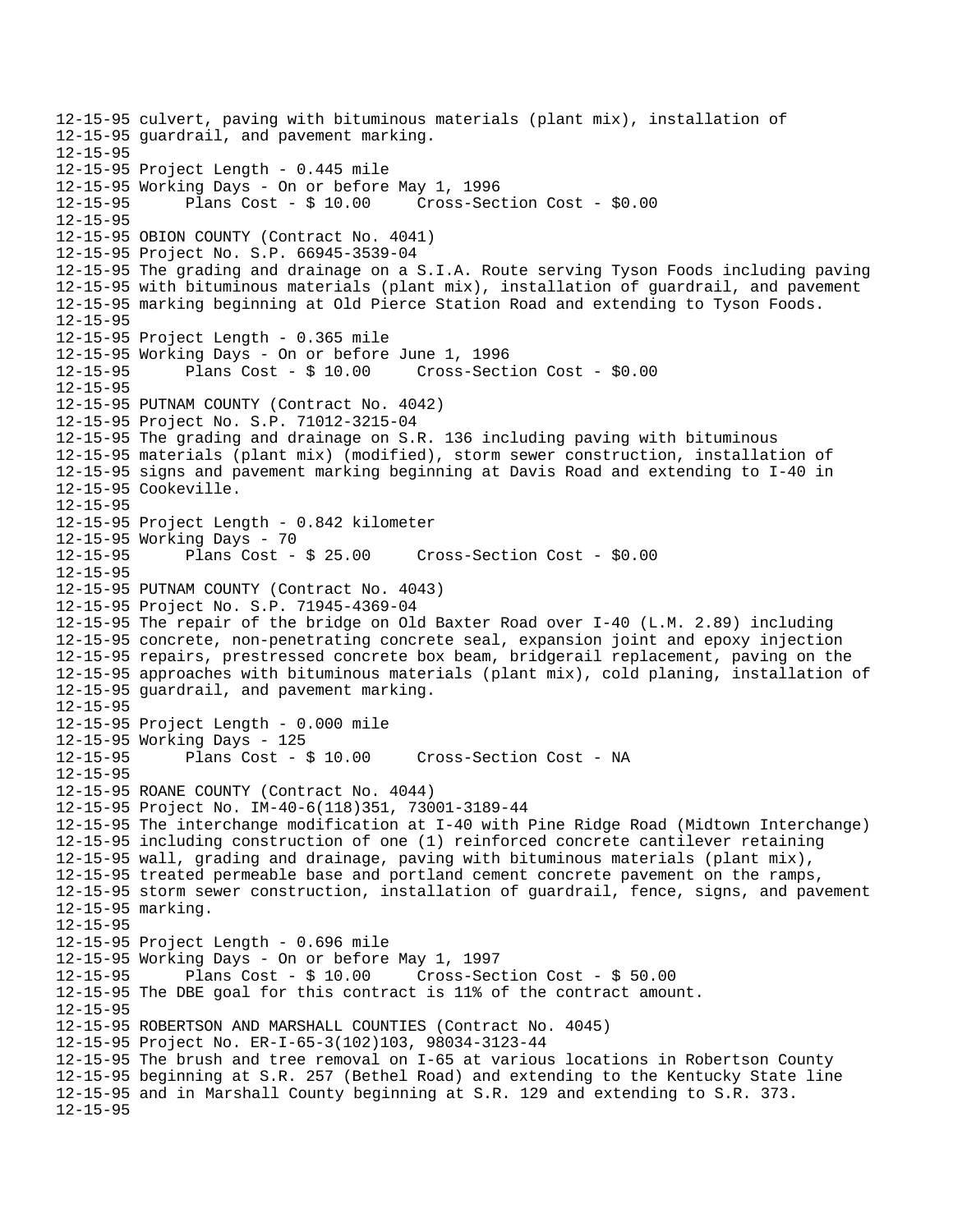```
12-15-95 Project Length - 17.240 miles 
12-15-95 Working Days - On or before July 15, 1996 
              12-15-95 NO PLANS CONTRACT 
12-15-95 
12-15-95 ROBERTSON COUNTY (Contract No. 4046) 
12-15-95 Project No. S.P. 74950-3528-04, 74950-3529-04, 74950-3531-04 
12-15-95 The signal upgrade and interconnect at seven (7) intersections on U.S. 41 (S.R. 
12-15-95 11, Memorial Boulevard) with S.R. 49, Industrial Drive, 10th Avenue, Central 
12-15-95 Avenue, 16th Avenue, Mooreland Drive, and S.R. 65 in Springfield including 
12-15-95 grading and drainage, paving with bituminous materials (plant mix), 
12-15-95 installation of concrete curb and gutter, sidewalk, and pavement marking. 
12-15-95 
12-15-95 Project Length - 0.000 mile 
12-15-95 Working Days - On or before June 1, 1996 
12-15-95 Plans Cost - $ 10.00 Cross-Section Cost - $0.00 
12-15-95 
12-15-95 RUTHERFORD COUNTY (Contract No. 4047) 
12-15-95 Project No. S.P. 75840-3219-04 
12-15-95 The grading and drainage on I-840 interchange at I-24 including the 
12-15-95 construction of two (2) continuous steel welded plate girder bridges on 
12-15-95 Florence Road over I-840 ramps, and on I-840 over I-24 and ramps, one (1) 
12-15-95 prestressed concrete Bulb-Tee beam bridge on ramp over I-840, paving on 
12-15-95 crossroads with bituminous materials (plant mix), storm sewer construction, 
12-15-95 installation of guardrail, fence, and pavement marking beginning 0.72 mile 
12-15-95 southwest of I-24 and extending to 0.03 mile northeast of I-24. 
12-15-95 
12-15-95 Project Length - 0.758 mile 
12-15-95 Working Days - 225 
12-15-95 Plans Cost - $ 50.00 Cross-Section Cost - $ 50.00 
12-15-95 The DBE goal for this contract is 3% of the contract amount. 
12-15-95 
12-15-95 SHELBY COUNTY (Contract No. 4048) 
12-15-95 Project No. STP/MG-177(20), 79053-3208-04, 79053-3206-54 
12-15-95 The grading and drainage on S.R. 177 (West Street) including paving with 
12-15-95 bituminous materials (plant mix), storm sewer construction, installation of 
12-15-95 concrete curb and gutter, sidewalk, signs, signals, and pavement marking 
12-15-95 beginning at Stout Road and extending to Old Poplar Pike at Southern Railroad 
12-15-95 in Germantown. 
12-15-95 
12-15-95 Project Length - 0.670 mile 
12-15-95 Working Days - On or before September 30, 1996 
12-15-95 Plans Cost - $ 25.00 Cross-Section Cost - $ 10.00 
12-15-95 
12-15-95 SULLIVAN COUNTY (Contract No. 4049) 
12-15-95 Project No. S.P. 82950-3669-04 
12-15-95 The grading and drainage on a S.I.A. Route serving Exide Corporation in Bristol 
12-15-95 including paving with bituminous materials (plant mix), and pavement marking. 
12-15-95 
12-15-95 Project Length - 0.893 mile 
12-15-95 Working Days - On or before August 1, 1996 
              Plans Cost - $10.00 Cross-Section Cost - $10.0012-15-95 
12-15-95 SUMNER COUNTY (Contract No. 4050) 
12-15-95 Project No. S.P. 83950-3546-04 
12-15-95 The grading and drainage on the S.I.A. Route serving GAP Inc. in Gallatin 
12-15-95 including paving with bituminous materials (plant mix), signals and pavement 
12-15-95 marking beginning at S.R. 6 and extending to the GAP Inc., property line. 
12-15-95 
12-15-95 Project Length - 0.201 mile 
12-15-95 Working Days - On or before June 30, 1996
```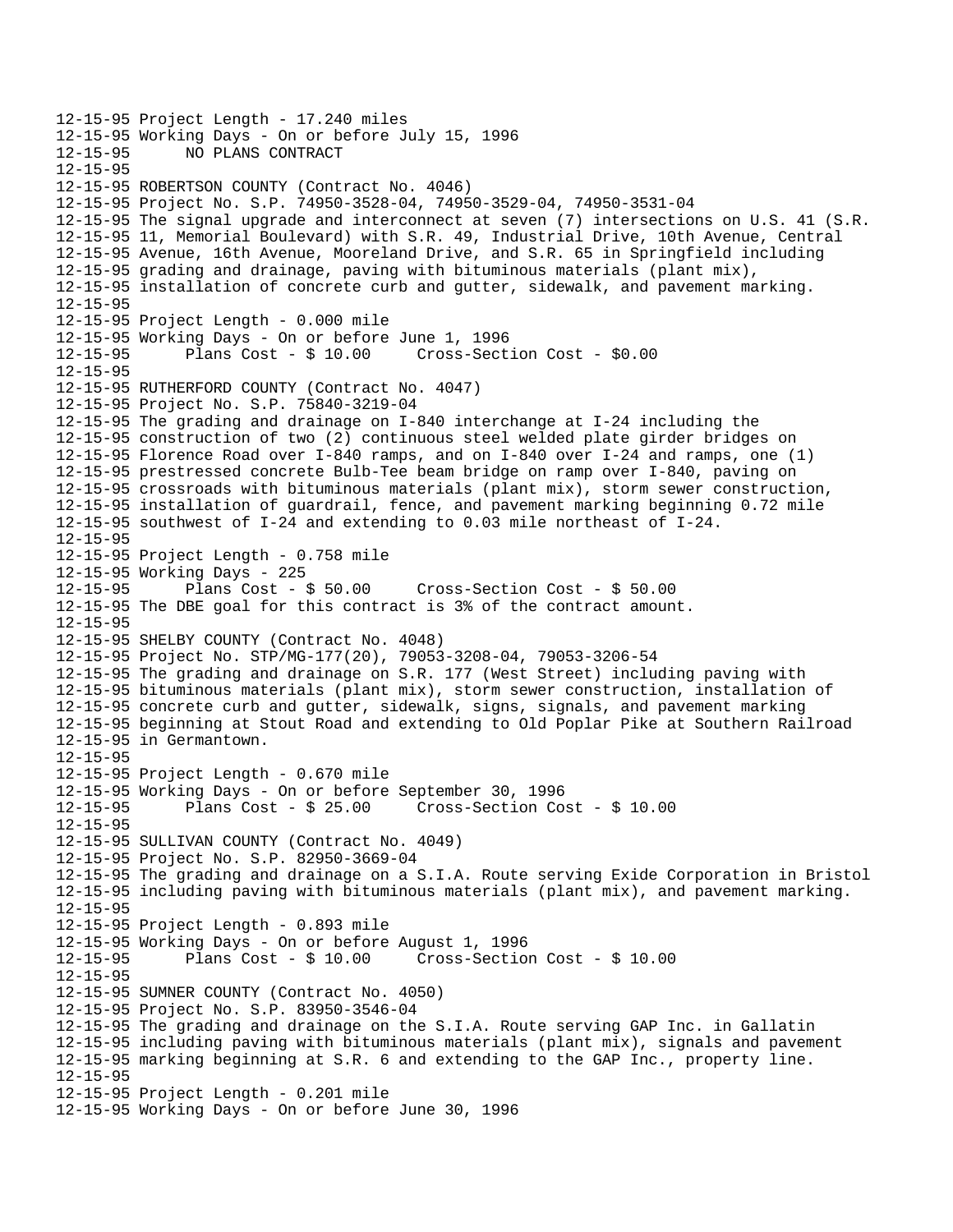```
12-15-95 Plans Cost - $ 10.00 Cross-Section Cost - $0.00 
12-15-95 
12-15-95 WARREN COUNTY (Contract No. 4051) 
12-15-95 Project No. STP-M-2173(3), 89951-3538-54 
12-15-95 The signalization at the intersection of S.R. 286 with Vervilla Road in 
12-15-95 McMinnville. 
12-15-95 
12-15-95 Project Length - 0.000 mile 
12-15-95 Working Days - 45 
12-15-95 Plans Cost - $ 3.00 Cross-Section Cost - NA 
12-15-95 
12-15-95 WEAKLEY COUNTY (Contract No. 4052) 
12-15-95 Project No. BR-STP-54(22), 92004-3220-94 
12-15-95 The construction of two (2) prestressed concrete I-beam bridges on S.R. 54 over 
12-15-95 Cane Creek (L.M. 6.21) and over Middle Fork Obion River (L.M. 8.43) including 
12-15-95 grading and drainage, paving with bituminous materials (plant mix), 
12-15-95 installation of guardrail and pavement marking. 
12-15-95 
12-15-95 Project Length - 0.227 mile 
12-15-95 Working Days - 175 
12-15-95 Plans Cost - $ 25.00 Cross-Section Cost - $0.00 
12-15-95 
12-15-95 WILLIAMSON COUNTY (Contract No. 4053) 
12-15-95 Project No. STP-M-9305(6), 94951-3720-54 
12-15-95 The signalization at the intersection of Mallory Lane with Crossroads 
12-15-95 Boulevard. 
12-15-95 
12-15-95 Project Length - 0.000 mile 
12-15-95 Working Days - On or before June 30, 1996 
12-15-95 Plans Cost - $ 3.00 Cross-Section Cost - NA 
12-15-95 
12-15-95 WILLIAMSON COUNTY (Contract No. 4054) 
12-15-95 Project No. S.P. 94007-4218-04 
12-15-95 The repair of the bridge on S.R. 11 over the Harpeth River (L.M. 3.50) 
12-15-95 including concrete, bridge deck repairs, bridge deck sealant, bridgerail 
12-15-95 replacement, overlay with bituminous materials (plant mix), cold planing, 
12-15-95 installation of guardrail,and pavement marking. 
12-15-95 
12-15-95 Project Length - 0.000 mile 
12-15-95 Working Days - 90 
12-15-95 Plans Cost - $ 10.00 Cross-Section Cost - NA 
12-15-95 
12-15-95 WILLIAMSON COUNTY (Contract No. 4055) 
12-15-95 Project No. S.P. 94052-3513-04 
12-15-95 S.P. 94052-3518-04 
12-15-95 
12-15-95 Project No. S.P. 94052-3513-04 
12-15-95 The grading and drainage on S.R. 441 (Moores Lane) including the construction 
12-15-95 of three (3) concrete box culverts, paving with bituminous materials (plant 
12-15-95 mix)(modified), storm sewer construction, installation of concrete curb and 
12-15-95 gutter, sidewalk, signs, signals, and pavement marking beginning at U.S. 31 
12-15-95 (Franklin Road) and extending to Mallory Lane. 
12-15-95 Project Length - 1.200 miles 
12-15-95 
12-15-95 Project No. S.P. 94052-3518-04 
12-15-95 The installation of a interconnected traffic signal system on S.R. 441 (Moores 
12-15-95 Lane) beginning at Landings Drive and extending to North Caruthers Parkway. 
12-15-95 Project Length - 0.000 mile 
12-15-95 
12-15-95 Total Project Length - 1.200 miles
```